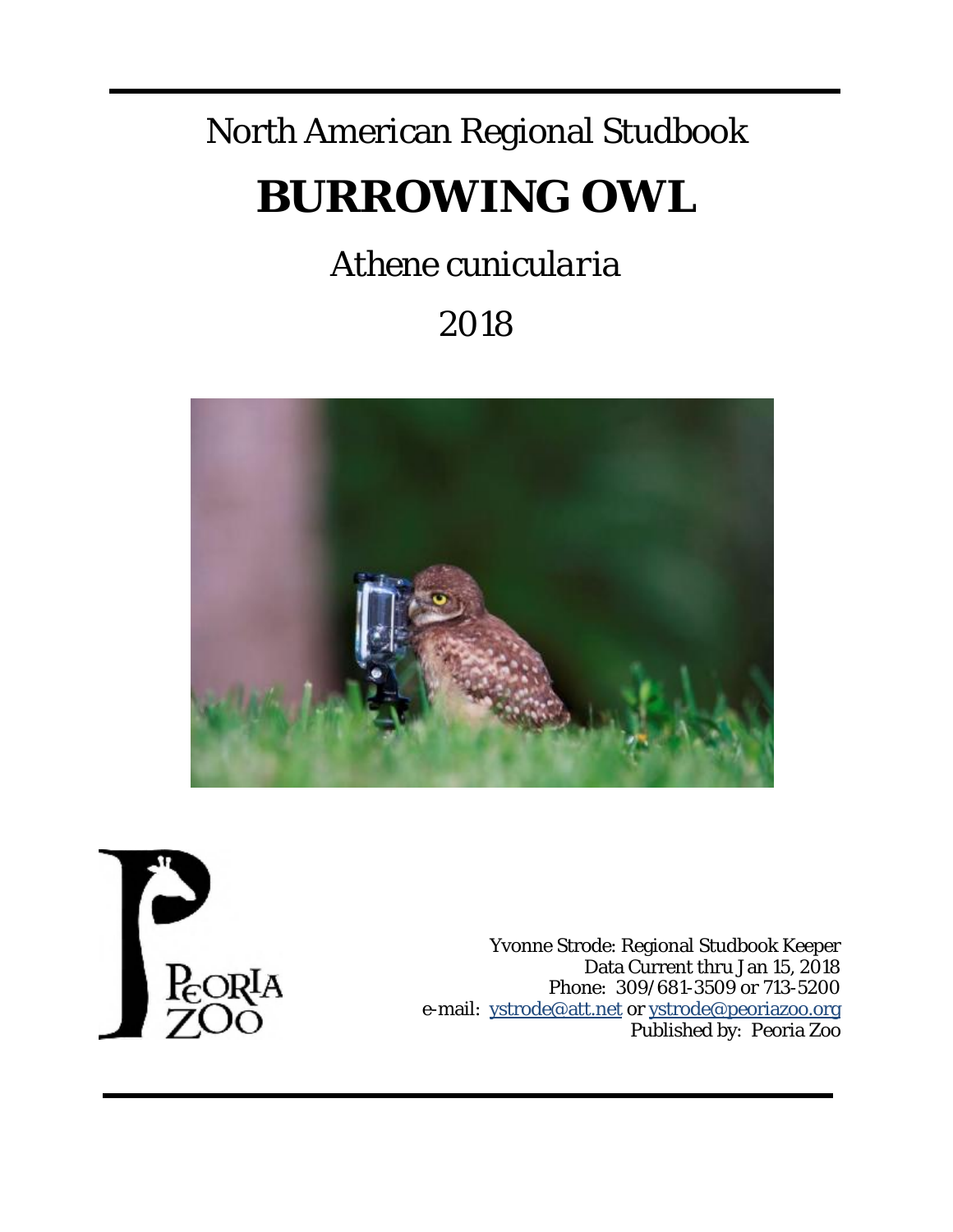# **Table of Contents**

Studbook Disclaimer

Natural History

Bibliography Subjects

Bibliography by Subject

Recent Literature 2013-2017

Husbandry Information

Captive Population Information

Age Pyramid

**Census** 

Census Details

Living Population with Institution List

Historical Population with Institution List

Final Thoughts

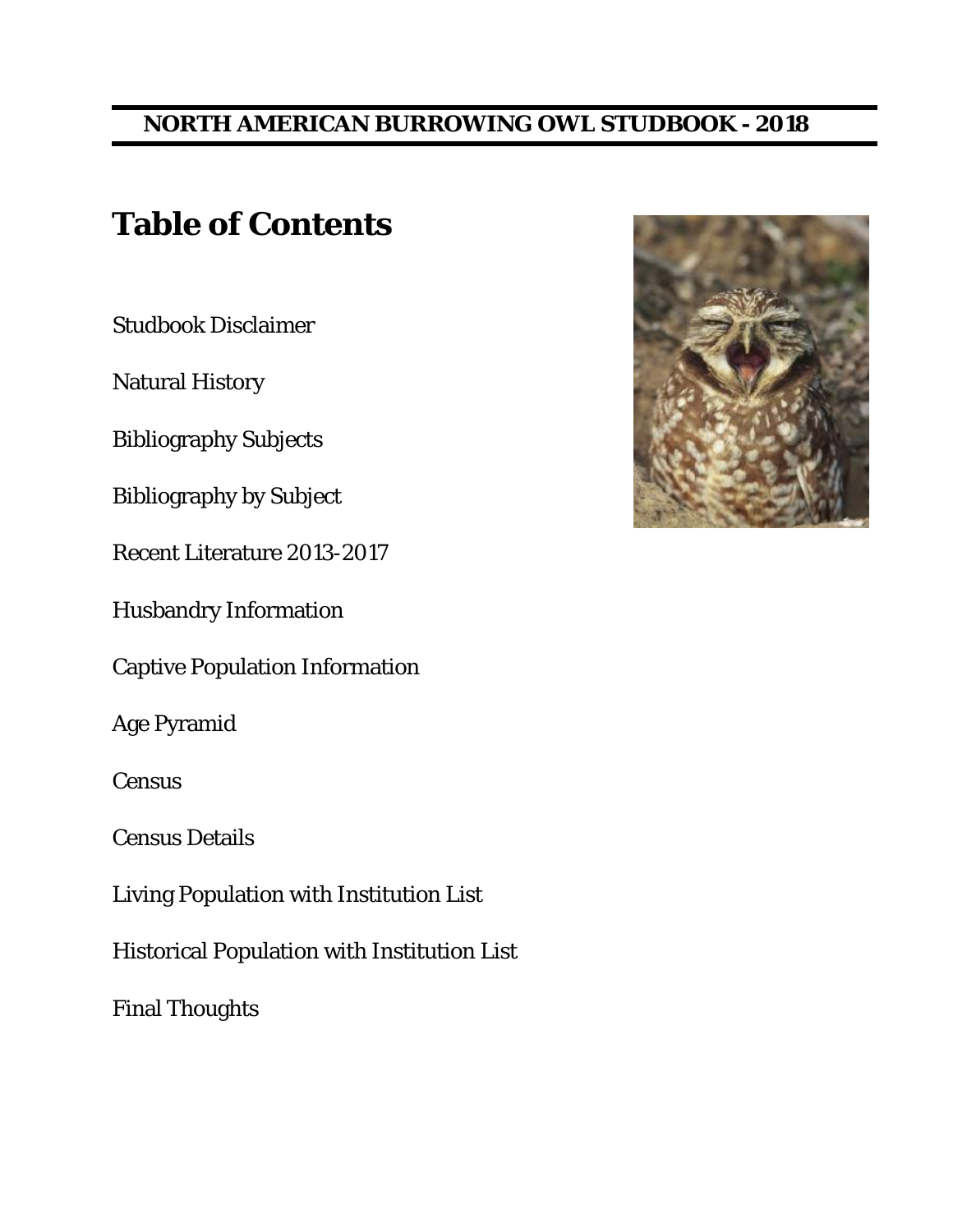#### **STUDBOOK DISCLAIMER**

Copyright 20 February 2018 by Peoria Zoo. All rights reserved. No part of this publication may be reproduced in hard copy, machine-readable or other forms without advance written permission from Peoria Zoo. Members of the Association of Zoos and Aquariums (AZA) may copy this information for their own use as needed.

The information contained in this studbook has been obtained from numerous sources believed to be reliable. AZA and Peoria Zoo make a diligent effort to provide a complete and accurate representation of the data in its reports, publications, and services. However, AZA and Peoria Zoo do not guarantee the accuracy, adequacy, or completeness of any information. AZA and Peoria Zoo make no warranties or representations of any kind, express or implied, including but not limited to warranties of merchantability of fitness for particular purpose. AZA and Peoria Zoo disclaim all liability for errors or omissions that may exist and shall not be liable for any incidental, consequential or other damages (whether resulting from negligence or otherwise) including, without limitation, exemplary damages or lost profits arising out of or in connection with the use of this publication.

Because the technical information provided in the studbook can easily be misread or misinterpreted unless properly analyzed, AZA and Peoria Zoo strongly recommend that users of this information consult with the studbook keeper in all matters related to data analysis and interpretation.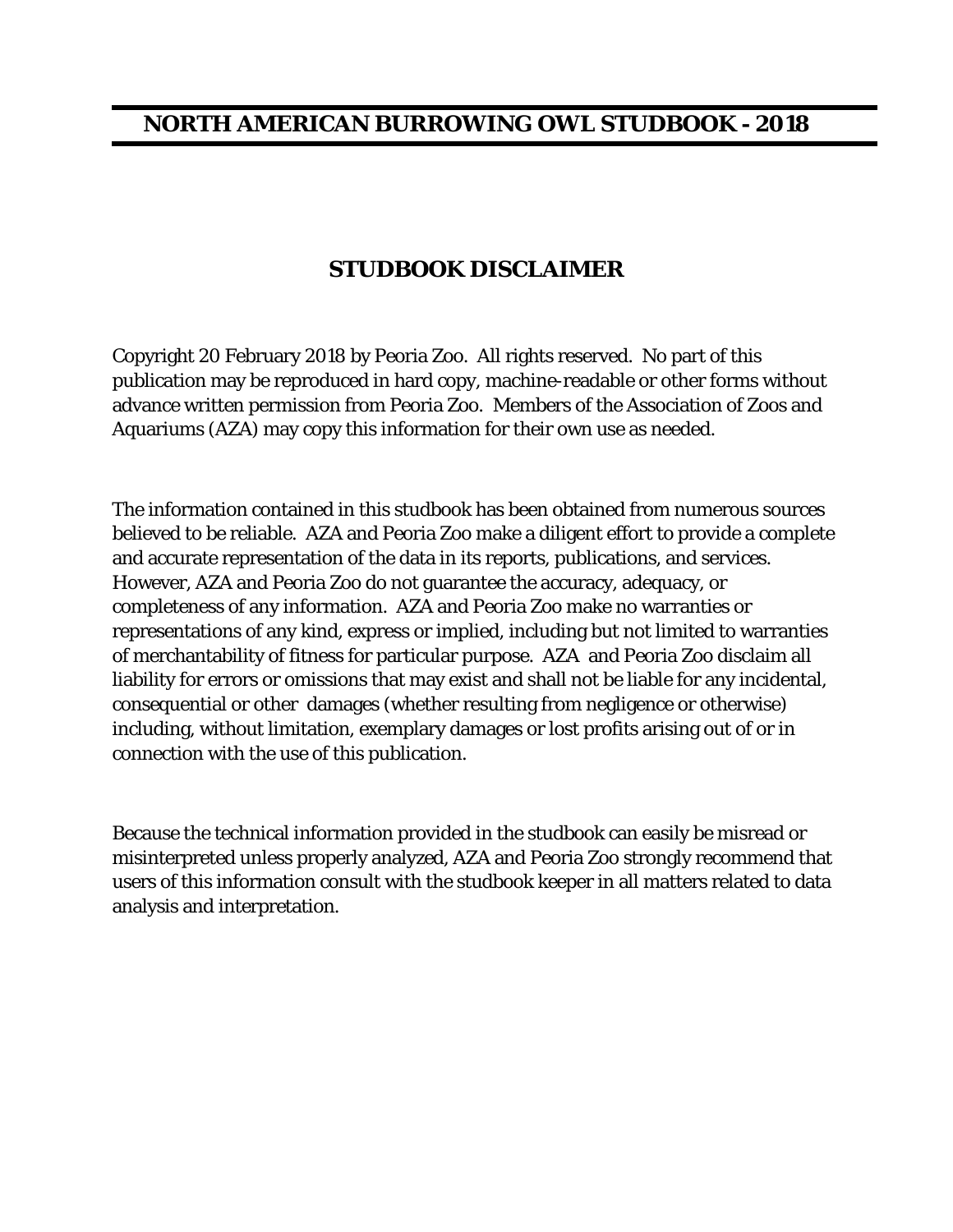#### **NATURAL HISTORY**

#### **TAXONOMY & COMMON NAMES**

The burrowing owl is placed in the family Strigidea with other typical owls and the subfamily Buboninae. The species was originally placed in the genus Strix (1782), moved to the genus Athene (1822) and then placed in the monotypic genus Speotyto in 1842. It was reassigned to the genus Athene in 1967 where some authorities place it today with three congeners: A. noctua (little owl), A. brama (spotted owlet) and A. blewitti (forest owlet). In 1991, the American Ornithologist's Union changed its listing back to Speotyto based on karyotypic evidence.

Since the International Species Inventory System (ISIS) adopted Athene in 1995, as did the American Ornithologist's Union in 1997, the studbook will refer to the species as Athene cunicularia.



There are up to 19 recognized subspecies. These populations appear to be

geographically isolated from one another and a 2005 study found substantial genetic differentiation between the hypugaea and floridana subspecies. The listed subspecies are:

Athene cunicularia hypugaea: south western Canada through the United States to Western Mexico A.c. rostrata: Clarion Islands A.c. floridana: central and southern Florida and the Bahama Islands A.c. troglodytes: Island of Gonave and Hispaniola A.c. arubensis: Island of Aruba A.c. brachyptera: northern Venezuela and the Island of Margarita A.c. minor: southern Guyana, north eastern Brazil and to the south of Surinam A.c. carrikeri: eastern Columbia A. c. tolimae : western Columbia A.c. pichinchae: western Ecuador A.c. punensis: south west of Ecuador and north western Peru A.c. intermedia: western Peru A.c. apurensis: north and central Venezuela A.c. juninensis: central Peru and the extreme west of Bolivia A.c. boliviana: Bolivia A.c. nanodes: south western Peru A.c. glallaria: east and southern Brazil A.c. partridgei: Argentina and the Corrientes A.c. cunicularia: southern Bolivia, and from the south of Brazil to Tierra del Fuego.

Athene is from Athena, the Greek goddess of wisdom, arts and warfare. Speotyto is from the Greek *speos* (cave) and *tuto* (a night owl). Cunicularia derives from the Latin *cuniculariu*s which means a miner or burrower and hypugaea from the Greek *hypogeious* which means underground.

The burrowing owl is known as El cucu in the West Indies, Buraqueria or Coruja-de-campo in Brazil, Lechucita de las vizsacheras in Argentina and Peru, Pequen in Chile, Lechuza llanera or terrestre in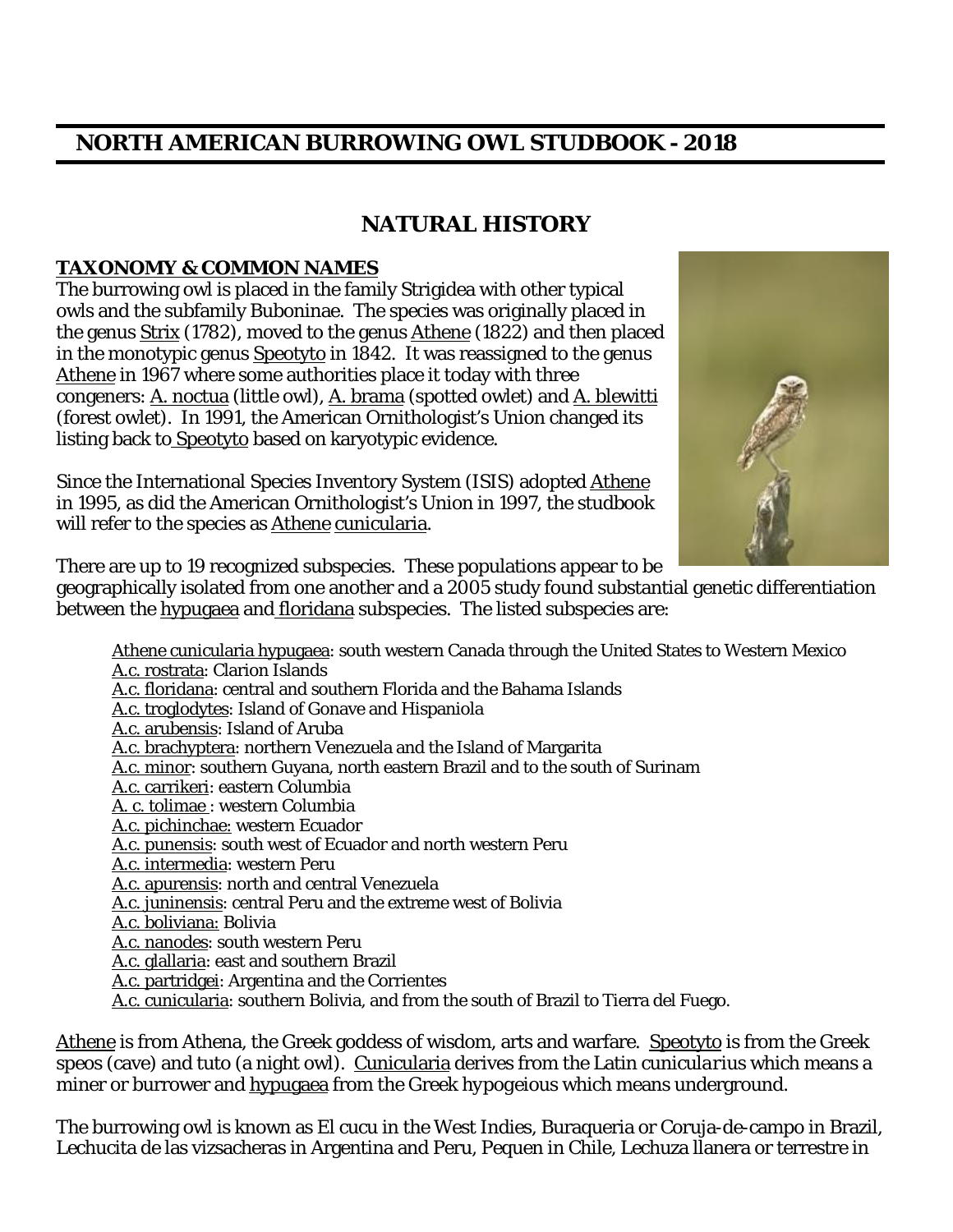Guatemala and Lechucilla llarena in Panama. Other common English names include: howdy owl, prairie bobber, rattlesnake owl, billy owl, cockoo owl, prairie dog owl and ground owl.

#### **APPEARANCE & VOCALIZATIONS**

The burrowing owl is a small ground-dwelling owl; length varies from 19.0 to 25 cm and the average weight is 150 g. The largest specimens are found in western North America and southern South America. The Caribbean population, including Florida, is intermediate in size and the smallest specimens are nearest the equator. The head is round and lacks ear tufts. The facial disc, which is poorly developed, is framed by a broad, buffy-white stripe on the interior part from the eyebrow to the cheek. This stripe is fully exposed when the owl is in the white and tall posture seen during territorial disputes and copulatory behaviors. The characteristic long legs are lightly



feathered with short, fine plumage. The toes, which are not especially powerful in gripping, are almost bare with small, very bristly feathers. In flight, the burrowing owl is highly maneuverable.

The burrowing owl is only slightly dimorphic. On average, males have longer tails, weigh 8 grams more and have a 3 - 4 mm greater wing span than females. Females generally have more barring on the breast and are darker than males. This is especially apparent immediately proceeding the postnuptial molt.

Adult burrowing owls produce a primary call, 5 calls that are associated with copulation and 7 associated with nest defense and/or food begging. The coo-coo or primary call is given only by the male and can be heard during pair formation, precopulatory behavior and territory defense. Other calls associated with copulation are the female's smack and eep, the male's tweeter and copulation song, and a warble that is used by both sexes. The female's rasp appears to stimulate the male to begin foraging. It is also given by the female during times of distress, when receiving food or when giving food to chicks. Other calls include the chuck, chatter and scream which are given by both sexes during nest defense.

Juveniles produce a low intensity alarm call or eep that may also be a hunger call. The juvenile rasp, like the female's, stimulates the adult male to begin foraging. The rattlesnake rasp , which may also be produced by adult females, is given during severe distress when the juvenile is in the burrow. A low-level protest or threat display is conveyed by a snap.

#### **RANGE & HABITAT**

Burrowing owls are distributed in the southern regions of the Canadian provinces of Manitoba, Saskatchewan and Alberta. The species has been recently reintroduced into British Columbia where it had been extirpated. In the United States, there is an isolated population in Florida while the majority resides in the western part of the country; from the Canadian to the Mexican borders and from California to the extreme western portions of Minnesota and Iowa. The species is also located in suitable habitat throughout Central and South America and on the islands of Cuba, Hispaniola, the northern Lesser Antilles, Bahamas, Guadalupe and Clarion.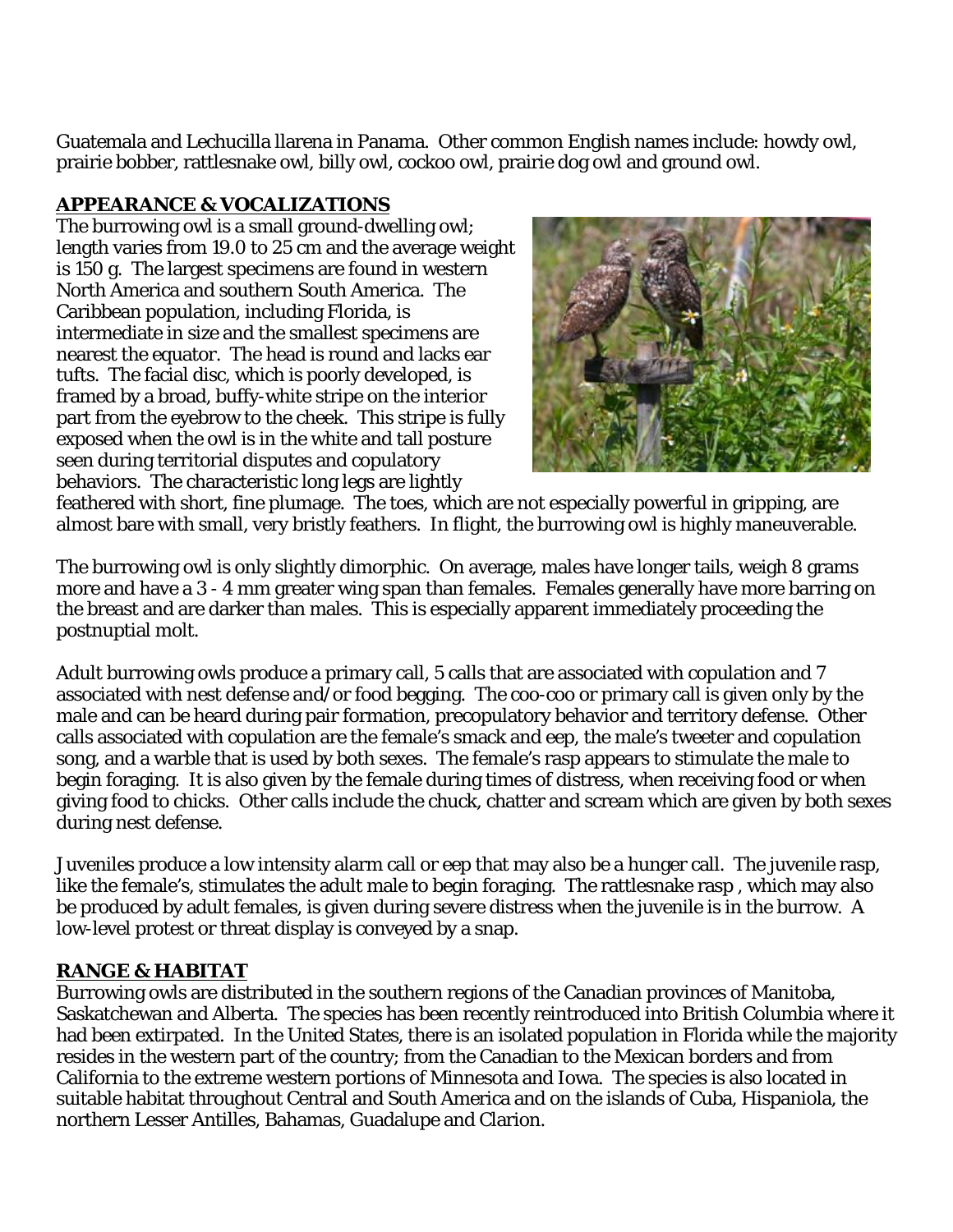

During the winter, the species vacates the northern areas of the Great Plains and Great Basin. Populations as far south as northern New Mexico and Arizona migrate although there are scattered records of wintering as far north as Montana. Migration south occurs in September-October and north in March - May. Based on banding recoveries, it is theorized that the Canadian owls migrate further south than those from the United States in a leap-frog migration. In the United States, California is the most important state for over-wintering, followed by New Mexico, Florida, Arizona, Mexico, Texas and Louisiana.

The species is limited to open country with short vegetation: welldrained grasslands, steppes, deserts and prairies. Although a few specimens have been seen in montane regions, there has been no

known nesting in these areas. Populations are often associated with burrowing mammals. Burrowing owls are adaptable to human habitation and can be found in agricultural areas as well as golf courses, cemeteries, road allowances, airports, vacant lots in residential areas, fairgrounds and college campuses. The availability of a nest burrow is an essential requirement for the Western burrowing owl. In Florida, where the owls can dig their own burrows, burrowing animals are not essential.

#### **ACTIVITY PATTERN**

The daily activity pattern of the burrowing owl varies during the year. They tend to be more nocturnal during the winter and more diurnal in the summer. In the spring, before nesting, the owls are inactive in the late morning and early afternoon. Reproductive behavior occurs in the late evening and foraging throughout the night and early morning. During incubation the males stay near the burrows during the day and forage away for the burrows after dusk. When the chicks fledge, both sexes increase their diurnal activity. After nesting, the birds are active mainly after sundown, spending the daylight hours in burrows or other roosts. During the spring and fall, the amount of diurnal versus nocturnal activity is dependent in part on insect densities. Ambient temperature also affects the pattern of activity; above 41<sup>0</sup> C, there is a decrease in diurnal activity and a resulting increase in nocturnal activity.



#### **DIET & FOOD COLLECTION**



The composition of the burrowing owl's diet changes over the course of the year in accordance with prey abundance and stage of nesting. They are highly opportunistic feeders, primarily eating arthropods and small mammals. Birds are also taken but are usually not a significant part of the diet expect during the prey species' nesting season. In Florida, reptiles and amphibians may also be important components of the diet. Carrion is occasionally eaten as are small amounts of vegetations. Many researchers have found a significant decline in the percentage of vertebrate prey and a comparative increase in invertebrate prey during the breeding season.

Burrowing owls have been observed hunting at all times of the day but are primarily crepuscular in their foraging habits. Insects are most often taken during daylight and small mammals more often after dark.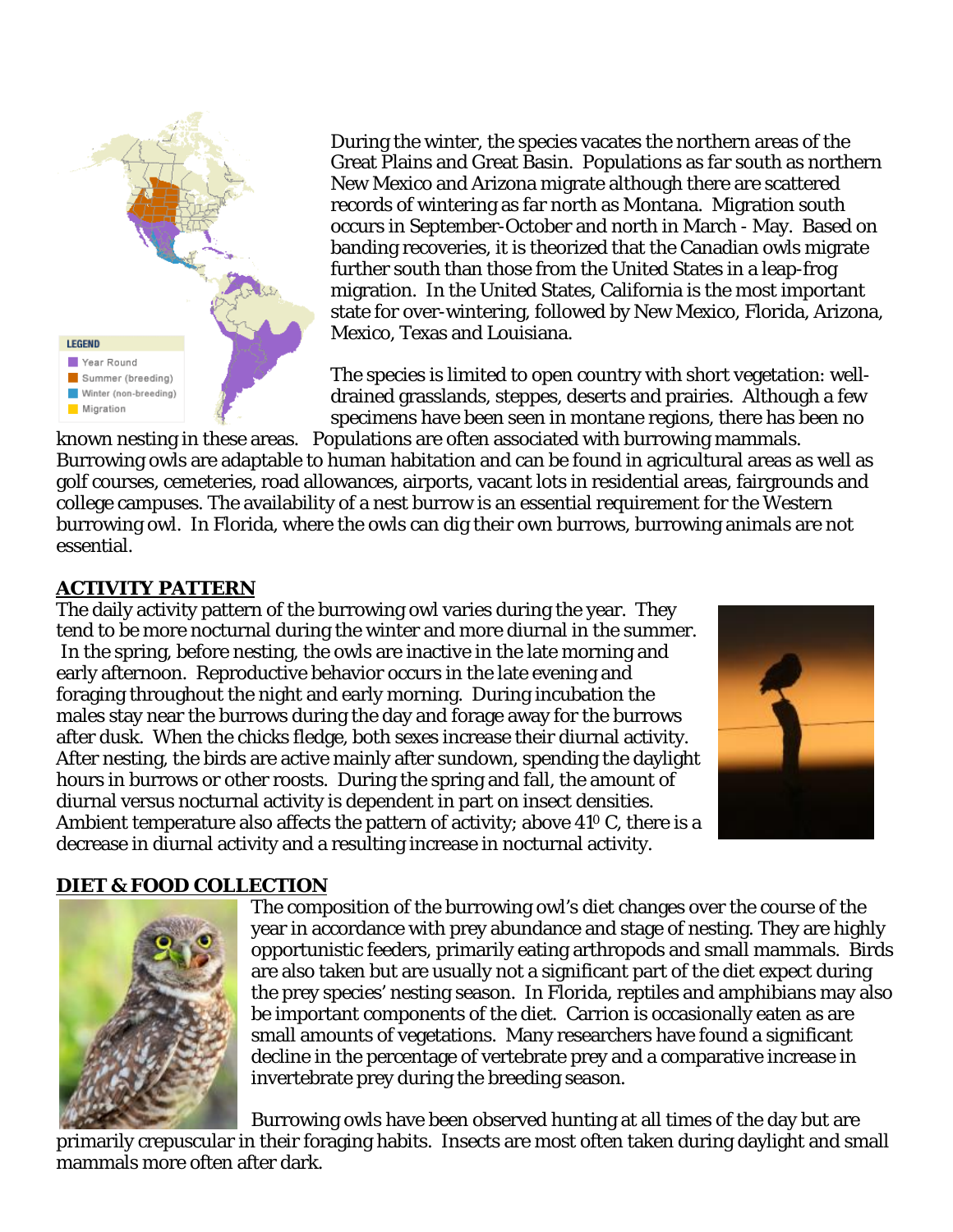Burrowing owls employ four methods to capture prey: ground foraging, hunting from a perch, hovering and fly-catching. Ground foraging is the primary means for hunting used by both sexes, and it occurs most frequently at mid-day and always in areas of short (>20 cm) vegetation. The bird runs or hops across the ground stopping and turning its head frequently. When prey is detected, the owl pounces on it from a distance of .5 - 1 meter. If prey is detected when hunting from a perch, the owl flies a short distance and tries to land directly on it. If unsuccessful, the owl will pursue the prey as in ground foraging. Males use this method more than females. During hovering, the males (females are rarely seen using this method) will hover vertically for several seconds, then drop 3 - 4.5 m and fly horizontally 45 - 70 m and then return to their initial altitude. This is repeated 10 - 15 times or until a capture is made. Hovering is often seen over tall vegetation. Fly-catching is used to capture insects in flight and is the least utilized hunting method.

Some researchers suggest that burrowing owls line their nests with dung as a tool to lure beetles. One test showed that taking the dung away from the burrows' entrances left owls with few beetles in their diet. After adding cow-dung, owls averaged ten times as many beetle meals as during the test.

Prey is caught with the talons and may be transferred to the beak for transport or presentation to young. The upper limit for a prey item has been estimated at 115 g. Storing food, usually at the burrow entrance, is not uncommon while caching food away from the burrow is rarely seen. An adult needs 15.5 +/- 1.86 kcal/d but there are records of birds fasting for several days while over-wintering in northern latitudes.

#### **INTRASPECIFIC BEHAVIOR AND TERRITORIALITY**

Burrowing owls have three types of social groupings: solitary birds, one breeding pair and a concentration of birds. Colonies consist of 9 -19 birds and there is no complex social order. Colonies break up after the chicks are grown and the owls become nomadic. Migrants are solitary during the winter.

Burrowing owls are only territorial during the mating season. The size of protected territories may vary with the concentration of nesting pairs. One study found an average of 166 m between neighboring active burrows and another found an increase in nest desertion when the distance was less than 109 m. Males establish and maintain territories which include the burrows and surrounding area. The vertical space is only occasionally protected. Territories are defended by the males using the primary call and presenting himself to intruders. Physical contact is used only if an intruder is within 10 m of the burrow.

#### **INTERSPECIFIC BEHAVIOR**

During the nesting season, burrowing owls will attack mammalian predators which include coyotes, foxes, badgers, raccoons, skunks, weasels and small rodents. Avian predators which include Swainson's and Ferruginous hawks, prairie falcons, great horned owls and northern harriers, elicit escape behavior. Burrowing owls are often harassed by songbirds as potential enemies and they respond by escaping to a perch or burrow.

#### **BURROWS**

Burrowing owls can dig their own burrows in loose soil but most often use existing burrows made by prairie dogs, badgers, ground squirrels, marmots, viscachas, wolves, foxes, skunks, armadillos or other burrowing animals. They are opportunistic when natural burrows are not available, using irrigation pipes, buried cars, etc. Burrows sites are ideally located in areas of low vegetation (under 10 cm) and near perches (usually have 2 within 35 - 80 m of burrow entrance).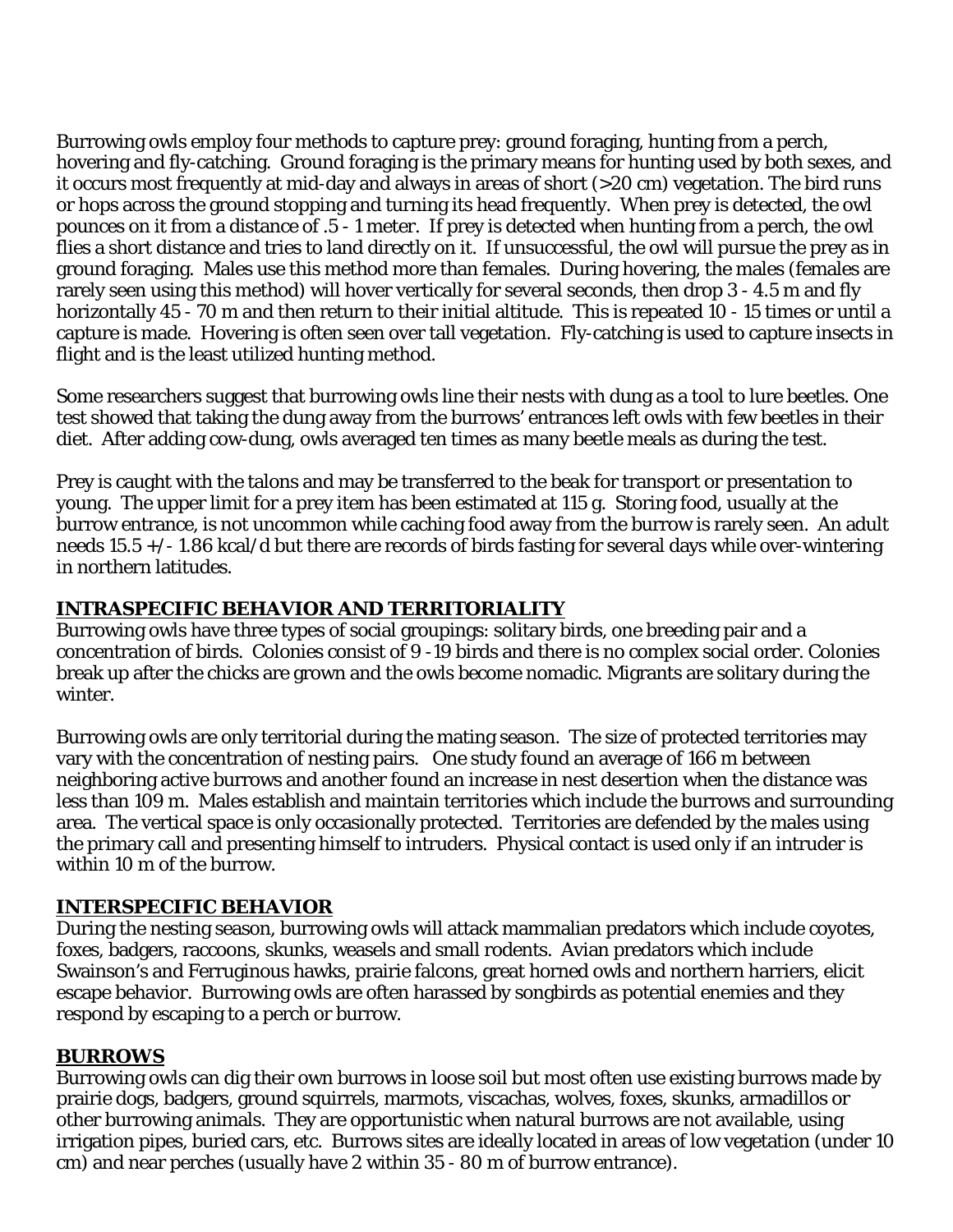Both members of a breeding pair will renovate and maintain the burrow by standing on one leg and flinging the substrate back with a few strokes of the other leg. The opposite wing may be extended for support and the beak may be used as well. Males and females have been seen digging with equal frequency but females worked longer. The pair may work on several burrows at first and then concentrate on one. Burrow sizes and shapes are dependent upon the species that first excavated them. After renovation of prairie dog burrows by owls in the Oklahoma panhandle, the tunnels averaged 14 - 15cm wide by 11 ½ - 13 cm high. The nest chambers were circular or oblong; and averaged 25 cm wide by 10 - 15 cm high, 70 cm below ground surface and 150 cm from the tunnel entrance.

All burrows have at least one turn to keep the nest chamber in darkness and a mound of soil at the entrance. The tunnel and nest chamber are



lined with shredded cow or horse dung throughout most of the breeding season. The dung may be used as insulation, to absorb moisture, attract beetles and/or to mask the smell of the owls.

Satellite burrows may be used by adults and chicks for protection from inclement weather or predators. Burrows are used and maintained year round by non-migratory populations.

The temperature in the burrow is the same from entrance to the depth but the amount of water vapor in the air increases which decreases the amount of water the owls lose through evaporation. As an adaptation to living underground, the burrowing owl can survive in higher concentrations of carbon dioxide than other birds.

#### **REPRODUCTION**



Burrowing owls are predominantly monogamous but polygamy has been observed in Saskatchewan. Both sexes can breed at one year of age. Pairs are sometimes maintained in non-migratory populations. Migratory birds may return to the breeding area paired or unpaired. During pair formation, the male will court several females with his primary song and displays. While singing, the male will bend forward, almost parallel to the ground with his primaries and secondaries held together over his back and white patches of the throat and brow fully displayed. Other courtship behaviors include circular flights, billing and preening of the head and face, and the male presenting food to the female. Parent-offspring pairings are not uncommon in some areas.

Copulation is done at the burrow, most often at dusk. The female will move towards or away from the singing male at the start of copulatary behavior.

The male will then stop singing, stand and look down at the female with white patches exposed and feathers raised. The female will stand erect with exposed white patches. The male will then fly to the female and mount her, giving the primary call with or without the male warble and may terminate with a tweeter call. The male flaps his wings while mounted, probably for balance. He may scratch the female's head and both may bill nip. Copulation lasts 4 - 6 seconds and is done 1 - 3 times per evening.

The burrowing owl has the largest clutch size of any North American raptor, laying up to 12 eggs. The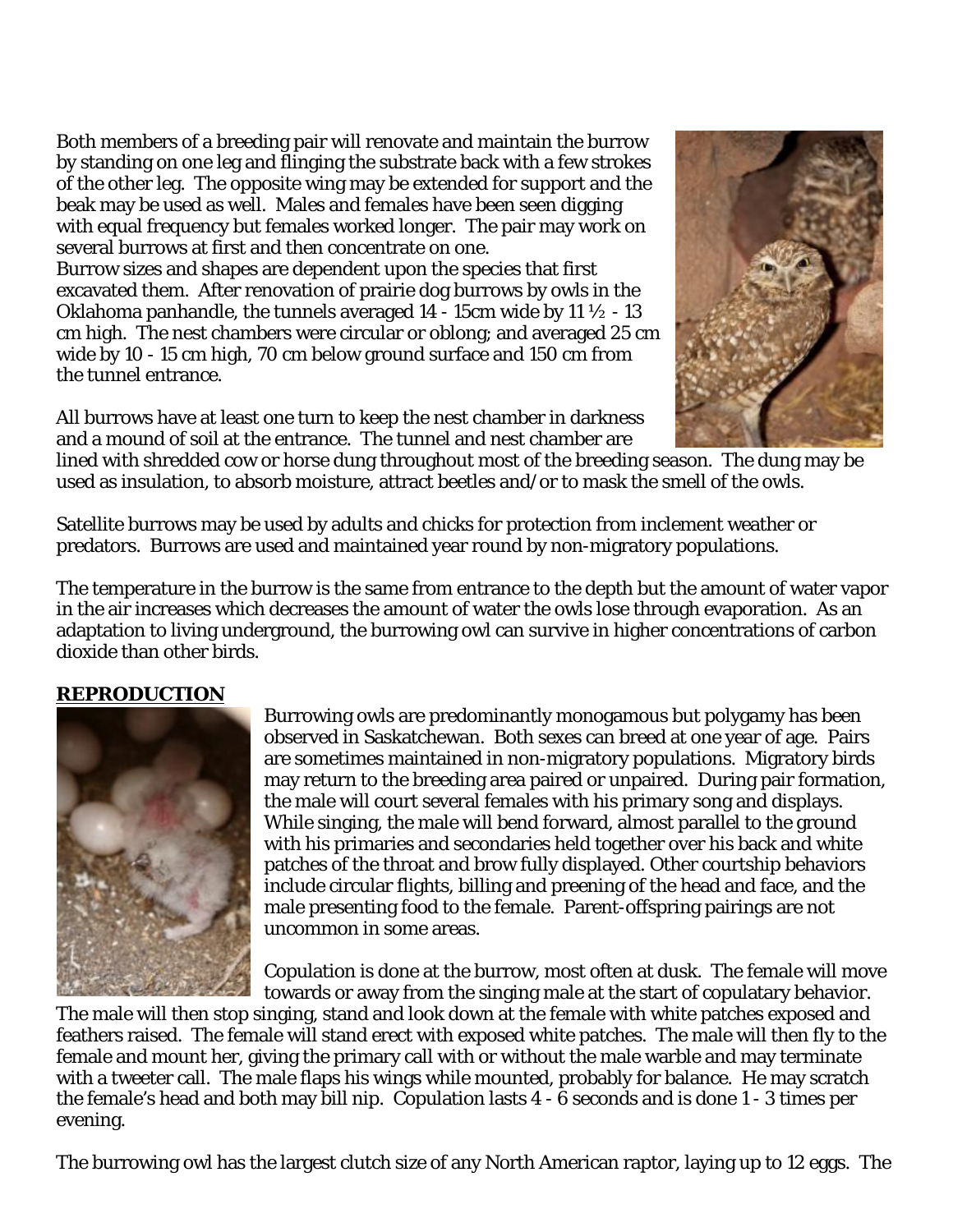eggs are white when laid but soon become covered with flea excrement. The female alone incubates the eggs for 28 - 30 days. In some areas, incubation starts after the first egg is laid while in others, it does not begin until the clutch is complete. During this period, the male feeds the female during the early morning and evening and

stays within 250 m of the nest burrow during the day. The burrowing owls in Florida have been known to double clutch. The western owls may lay a smaller second clutch if the first is destroyed early in the breeding season and very rarely produce a second brood.

Studies have found mean brood sizes from 2.7 in Wyoming to 4.9 in New Mexico. There is no known correlation between nest success and size of parents or physical attributes of the burrow. There is evidence that the reproductive success is low when the diet does not contain any vertebrates while raising young.

#### **CHICKS**

Burrowing owl chicks are altricial, weigh approximately 8.9 upon hatching and are partially covered with down. The eyes open on day 5 when the chicks also start exhibiting evasive behavior and producing the rattlesnake buzz when the nest is disturbed. On day 9, the egg tooth sloughs off.



During brooding, the adult male supplies all the food for the female and chicks. The female will start hunting as the young become less dependent. If the female dies, males of the western race may feed the chicks. Males in Florida have never been seen feeding chicks.

The chicks first emerge from the burrow at 10 - 21 days of age and stay cautiously near the entrance. After one week they can

be seen running about flapping their wings but still stay close to the burrow. Four weeks after emergence they can fly well but remain within 50 m of the burrow. At this time they are foraging independently. By 8 - 9 weeks of age, the chicks are gathering the majority of their own food. Ten week old owlets are not easily distinguished from adults.

#### **MORTALITY**

Nest failure can be caused by flash flooding, death of the female, burrow destruction by agriculture, fumigation and predation on nesting adults or eggs by snakes, badgers or skunks. The most important cause of mortality for fledglings is predation by mammals, large raptors and snakes. Starvation due to inexperienced hunting is not uncommon and disease, poisoning and heavy parasite loads are also causes of fledgling deaths.

Collisions with vehicles are a significant cause of death for younger adults. Adults are also killed by shooting and indirect and direct poisoning.

One study found the survival rate for juveniles to be 30%, while 81% of adults survived.

#### **STATUS IN THE WILD**

Two burrowing owl races from the West Indies have become extinct in historical times: A.c. amaura of Antigue Island, Nevis Island and St Christopher Island; and A.c. guadeloupenis of Marie Galante Island. Both became extinct at the end of the 19th century shortly after the introduction of the mongoose.

The burrowing owl is not currently listed by the USDI. In 2002, the species was added to the United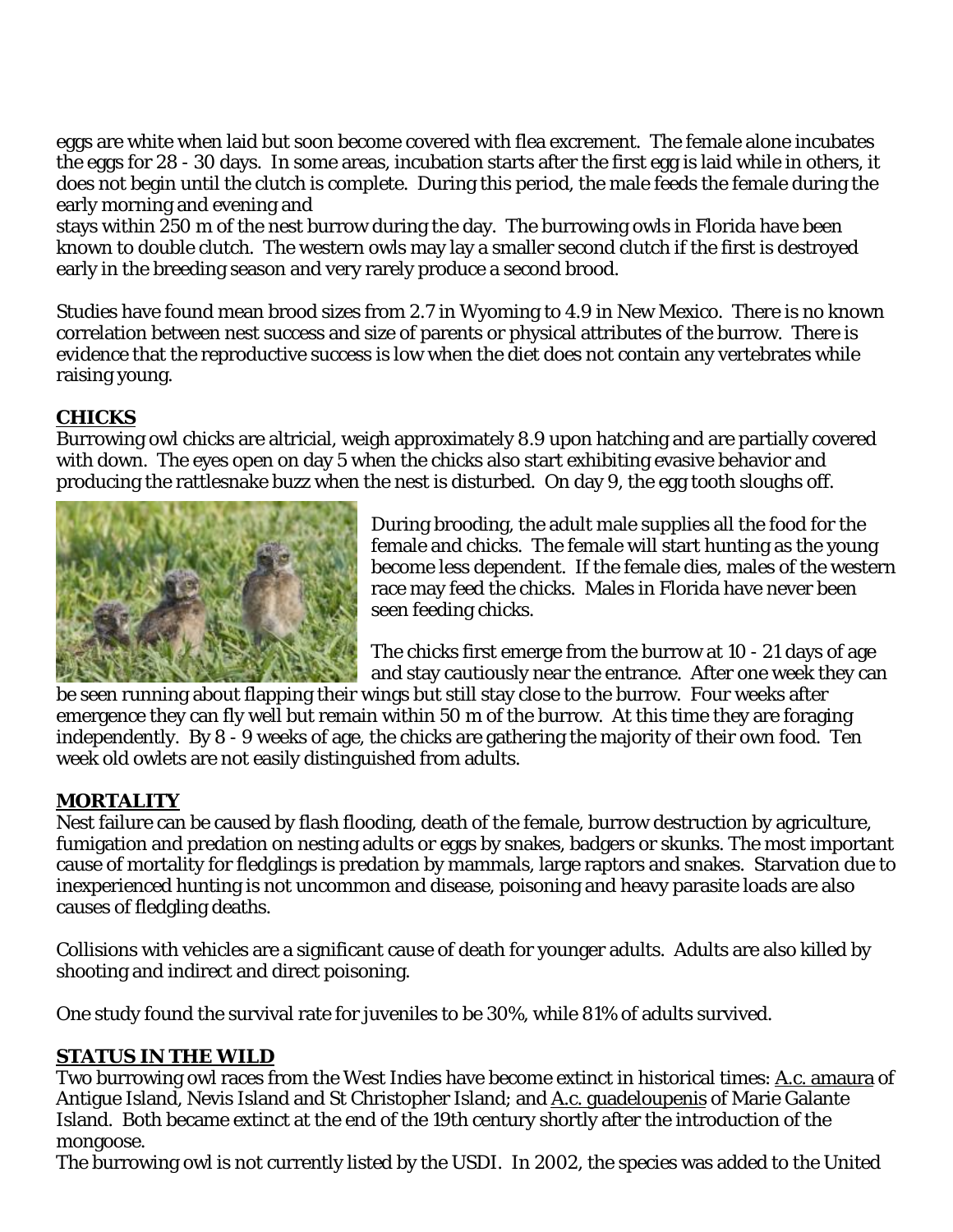States Fish and Wildlife Service's Birds of Conservation Concern. The list is meant to "accurately identify the bird species that represent the agencies highest conservation priorities and draw attention to species in need of conservation action". It was previously listed as a Category II Candidate Species meaning there is concern about the species' status but not enough information to make a more definite listing. The species was previously listed as rare from 1966 - 1968 and undetermined in 1973. It is listed as endangered in Minnesota and Iowa, and as a Species of Special Concern in Arizona, California, Montana, Oklahoma, Oregon, Utah, Washington and Wyoming. In 2017, Florida changed the status of the species to threatened. NatureServe Explorer ([www.natureserve.org/explorer\)](http://www.natureserve.org/explorer)), lists the species as:

- § apparently secure: United States, Colorado, New Mexico, Wyoming
- § vulnerable: Arizona, California, Florida, Idaho, Kansas, Montana, Navajo Nation, Nebraska, Nevada, Oregon, South Dakota, Texas, Utah
- § imperiled: Canada, Alberta, Saskatchewan,
- § Oklahoma, Washington
- § critically imperiled: British Columbia, Manitoba, Minnesota
- § unranked: North Dakota

The Committee on the Status of Endangered Wildlife in Canada listed the burrowing owl as threatened in 1979 and changed the listing to endangered in 1995. The status was re-examined and confirmed in 2000 and 2016. The species was extirpated from British Columbia but has been reintroduced.

Mexico listed the species as threatened in 1994. There is little information on the status of the species in Central or South America. Decreasing populations have been noted in Argentina, Brazil, Chile and Uraguay.

#### **CAUSES OF DECLINE**

Direct habitat loss to urban, industrial and agricultural development combined with habitat fragmentation and degradation is also a major cause of burrowing owl decline. However, the species has adapted well to close human presence and even benefits from some environmental changes caused by humans, i.e., cattle grazing, mowing, deforestation and wetland drainage. One study in Florida found the species did better in areas with 54 - 60% development but that any further increase in development was detrimental.

The widespread control of burrowing mammals is a leading cause of decline for the burrowing owl. Of the 700,000,000 acres of prairie dog habitat that existed in 1900, less than 2,000,000 exist today. In 2000, the USFWS ruled that the black-tailed prairie dog was "warranted but precluded" for protection under the Endangered Species Act. The extermination of the yellow badger from British Columbia was the major cause of the owl's extinction in that province.

Poisoning, directly or indirectly, also adversely affects the wild population. One study found a 54% decrease in young/nest and a 50% decrease in proportion of pairs that raised 1 or more young when carbofuran (Furadan) was sprayed within 5 m of nest burrows. Poisoning also decreases the availability of prey which has been shown to decrease the size and number of eggs laid by burrowing owls.

Although vehicular traffic does not seem to affect the reproductive success of pairs nesting near highways, collisions with vehicles is a major cause of mortality. Other manmade sources of mortality include the introduction of domestic cats and dogs into owl habitat and shooting.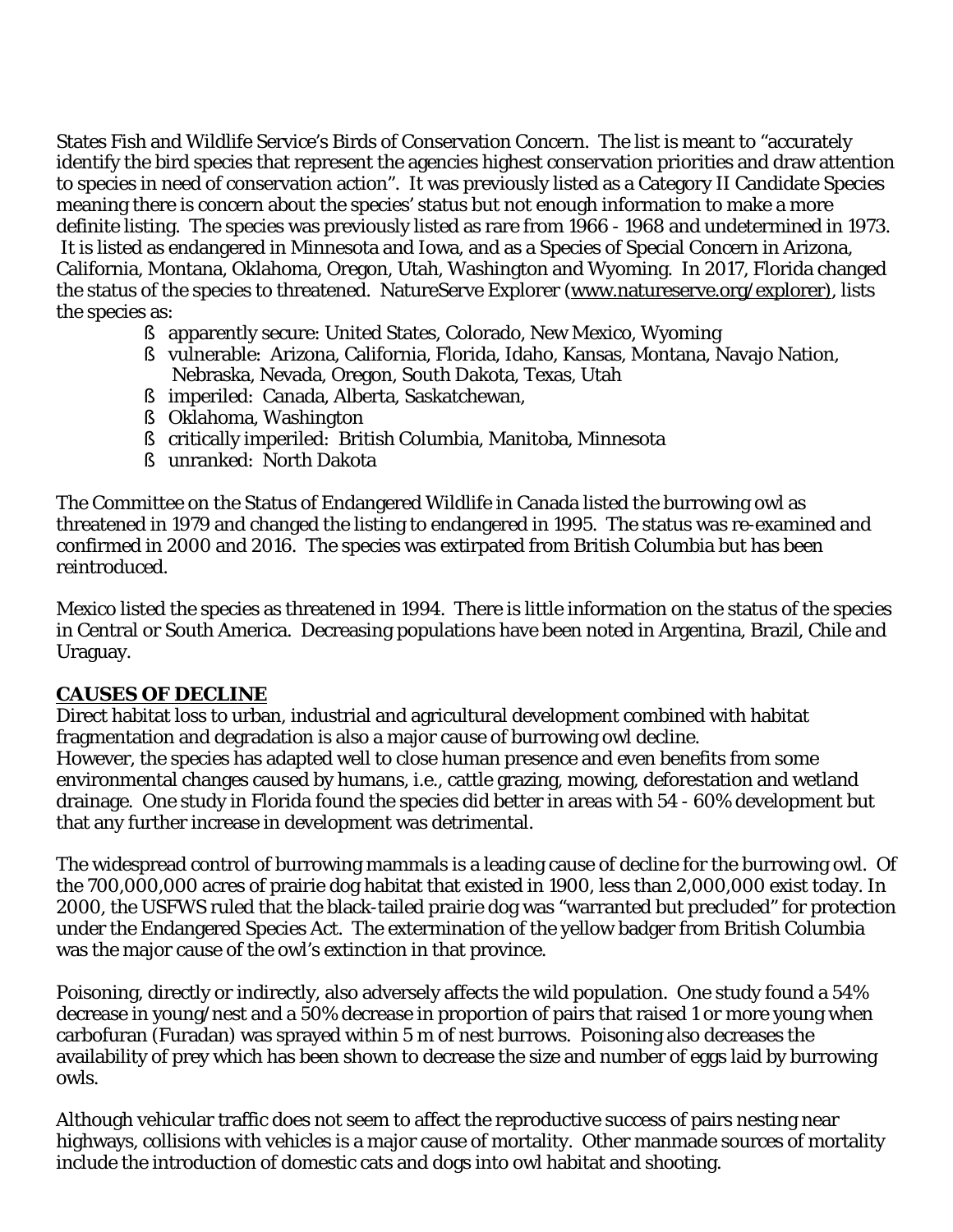#### **CONSERVATION EFFORTS**

The use of artificial nest burrows has proven effective in some areas but ineffective in others. Active relocation has also produced mixed results. Ag Canada's 1989 restriction on the use of carbofuran within 250 m of an active nest site seems ineffective. Operation Burrowing Owl (OBO) of Nature Saskatchewan was launched in 1987 to protect owl habitat on private land, monitor population changes and increase awareness of the species. As of 2016, 358 private landowners participate in OBO and they are conserving over 140,000 acres of grassland habitat in pastures and other lands while using their land as they always have. Reintroduction has been attempted in Manitoba, Minnesota and British



Columbia. None of the released owl returned in Minnesota or earlier attempts in Manitoba. The Burrowing Owl Conservation Society of British Columbia is breeding captive owls at 3 facilities and releasing them on 2 sites, e.g., South Okanagan grassland area and Thompson-Nicola Country. In 2015, 67 owls were released and over 50 individuals returned from previous years. In 2013, the Manitoba Burrowing Owl Recovery Program was initialed and 80 birds have been released into western Manitoba since then. There has also been a small number of wild owls return to the province including 8 wild pairs and 18 individual owls during the breeding season between 2009 and 2016.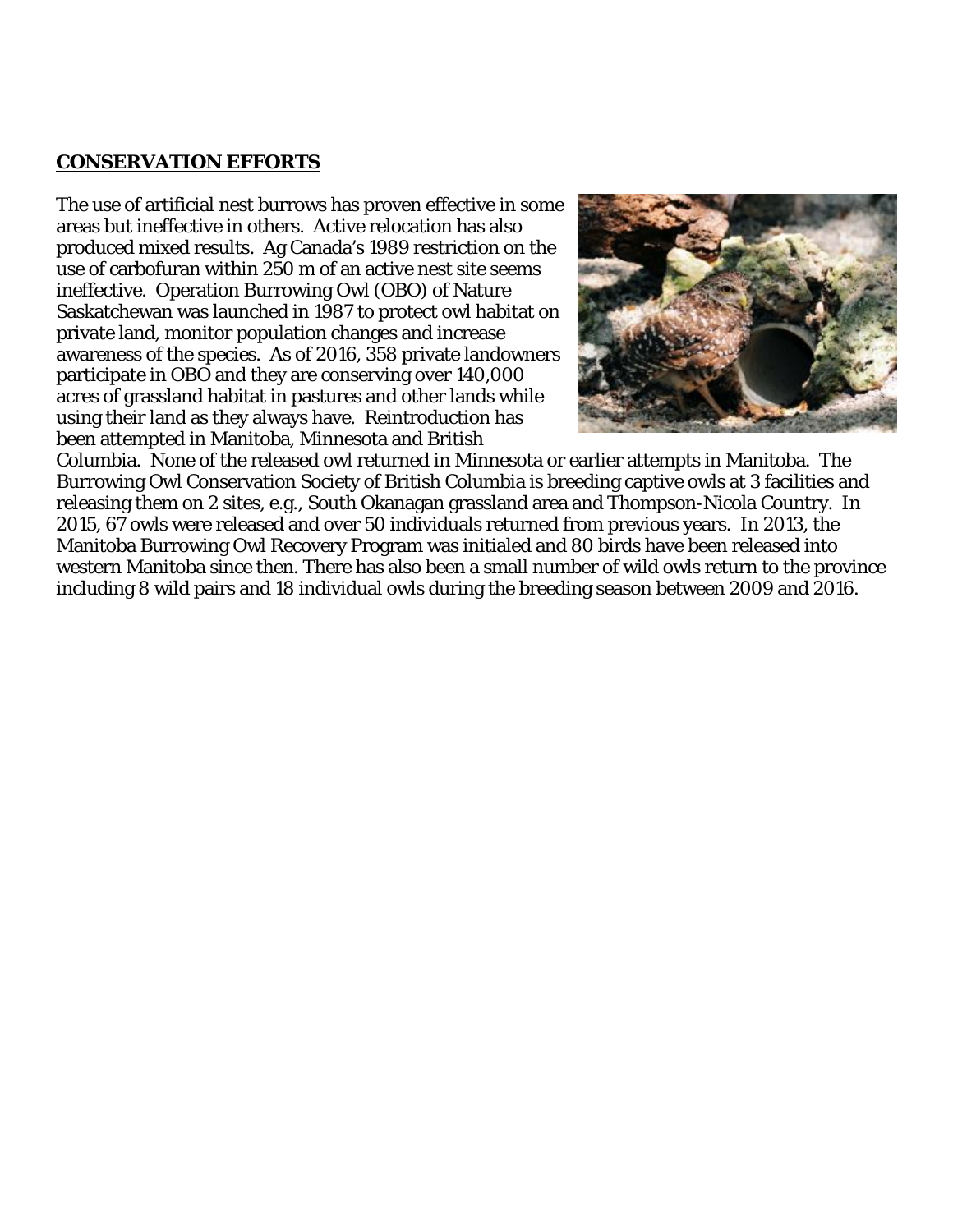### **Bibliography Subjects**

Banding/Band Recovery Behavior Bibliography Children's Books Conservation/Status in the Wild Demographics Diet/Feeding Evolution Habitat Health/Disease/Parasites Interspecific Relationships Migration/Wintering Miscellaneous Molt Natural History, General Photographs Physical Characteristics Physiology/Anatomy Range Reproduction Study Methods Taxonomy Threats to Survival Trapping Methods Unclassified **Vocalizations** 

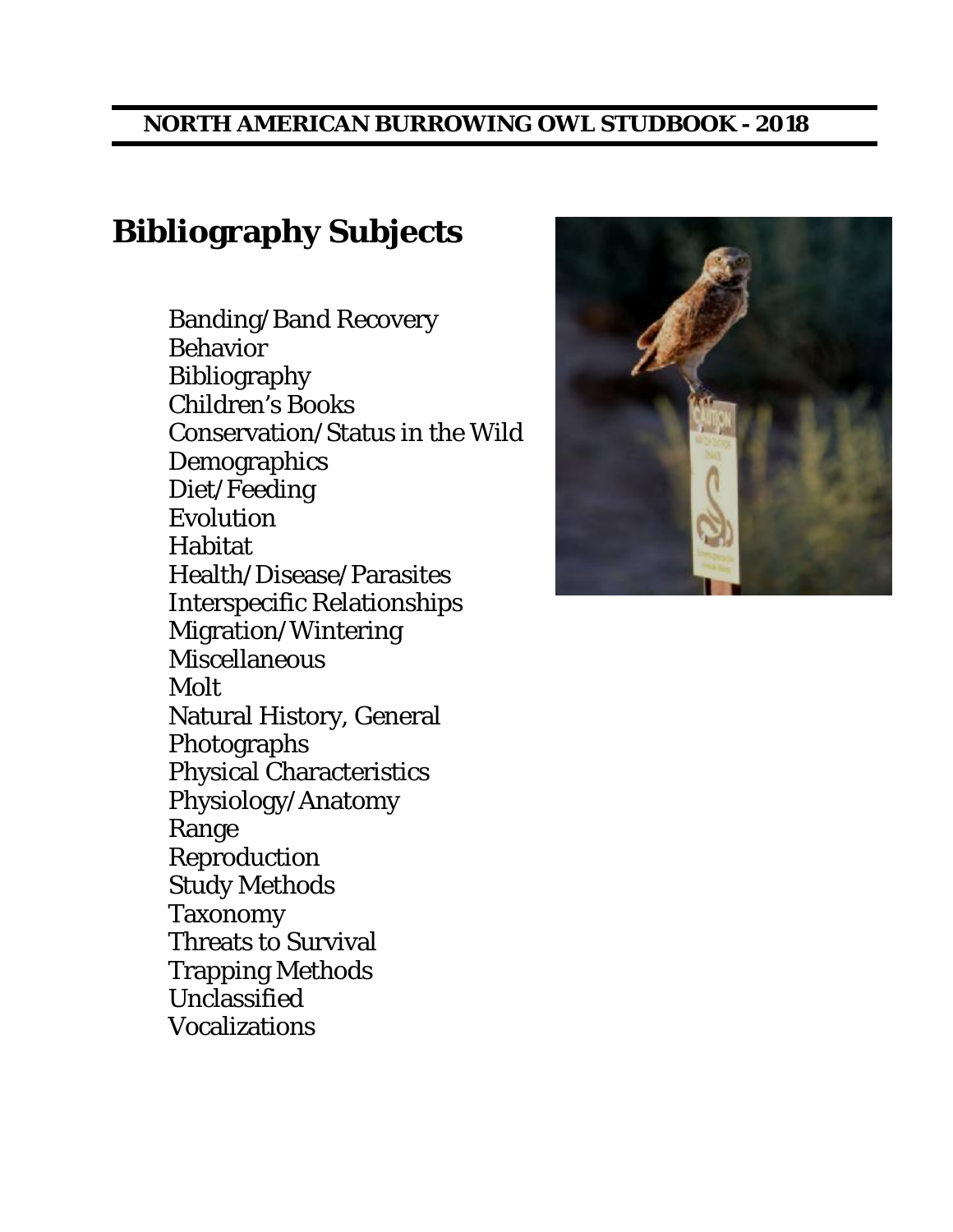## **Bibliography by Subject**

| <b>AUTHOR</b>                                                                                            | <b>YEAR</b> | <b>TITLE</b>                                                                                                      | <b>SOURCE</b>                                                                                                                                                                                                                                   |
|----------------------------------------------------------------------------------------------------------|-------------|-------------------------------------------------------------------------------------------------------------------|-------------------------------------------------------------------------------------------------------------------------------------------------------------------------------------------------------------------------------------------------|
| <b>BAND</b>                                                                                              |             |                                                                                                                   |                                                                                                                                                                                                                                                 |
| Harman, L.M., and J.H. Barclay                                                                           | 2007        | A summary of California burrowing owl banding<br>records.                                                         | Pp. 123-131 In Proceedings of the California Burrowing Owl<br>Symposium, November 2003 (J. H. Barclay, K.W. Hunting,<br>J.L. Lincer, J. Linthicum, and T.A. Roberts, Eds.). The<br>Institute for Bird Populations & Albion Environmental, Inc., |
| McKeever, K.                                                                                             | 1985        | The Owl Rehabilitation Research Foundation 1984<br>banding report.                                                | Ontario Bird Banding 17:42-45                                                                                                                                                                                                                   |
| Houston, C.S.                                                                                            | 1974        | Raptor banding in Saskatchewan.                                                                                   | Inland Bird-Banding News 46:10-14                                                                                                                                                                                                               |
| Houston, C.S.                                                                                            | 1970        | Hawk and owl banding in Saskatchewan, Canada.                                                                     | Ring 62:5-8                                                                                                                                                                                                                                     |
| Cooke, M.T.                                                                                              | 1941        | Returns from banded birds: recoveries of some<br>banded birds of prey.                                            | Bird-Banding 12:150-160                                                                                                                                                                                                                         |
| <b>USDA Bureau of Biological Survey</b>                                                                  | 1937        |                                                                                                                   | <b>Bird Banding Notes 2:266</b>                                                                                                                                                                                                                 |
| Lincoln, F.C.                                                                                            | 1936        | Recoveries of banded birds of prey.                                                                               | Bird-Banding 7:38-45                                                                                                                                                                                                                            |
| Brenckle, J.F.                                                                                           | 1934        | South Dakota notes-burrowing owl, screech owl.                                                                    | Inland Bird Banding News 6:4-6                                                                                                                                                                                                                  |
| <b>USDA Bureau of Biological Survey</b>                                                                  | 1934        | Work at banding stations.                                                                                         | <b>Bird Banding Notes 2:155</b>                                                                                                                                                                                                                 |
| <b>USDA Bureau of Biological Survey</b><br><b>BEHAVIOR</b>                                               | 1932        |                                                                                                                   | <b>Bird Banding Notes 2:105</b>                                                                                                                                                                                                                 |
| Carrete, M., and J.L. Tella                                                                              | 2017        | Behavioral correlations associtate with fear of<br>humans differ betwwen rural and urban burrowing<br>owls.       | Frontiers in Ecology and Evololution 5:54.<br>doi:10.3389/fevo.2017.00054                                                                                                                                                                       |
| Ribeiro da Cunha, F.C., J.C. Rodrigues<br>Fontenelle, and M. Griesser                                    | 2017        | The presence of conspecific females influences male- Behavioral Ecology & Sociobiology 71:52<br>mobbing behavior. |                                                                                                                                                                                                                                                 |
| Carrete, M., J. Martinez-Padilla, S.<br>Rodriguez-Martinez, N. Rebolo-Ifran,<br>A. Palma, and J.L. Tella | 2016        | Heritability of fear of humans in urban and rural<br>populations of a bird species.                               | Scientific Reports 6:31060                                                                                                                                                                                                                      |
| Cavalli, M., J. P. Isacch, A.V. Baladron,<br>L.M. Biondi, and M.S. Bo                                    | 2016        | Differing nest-defence behaviour in urban and rural<br>populations of breeding burrowing owls.                    | Emu 116:428-434                                                                                                                                                                                                                                 |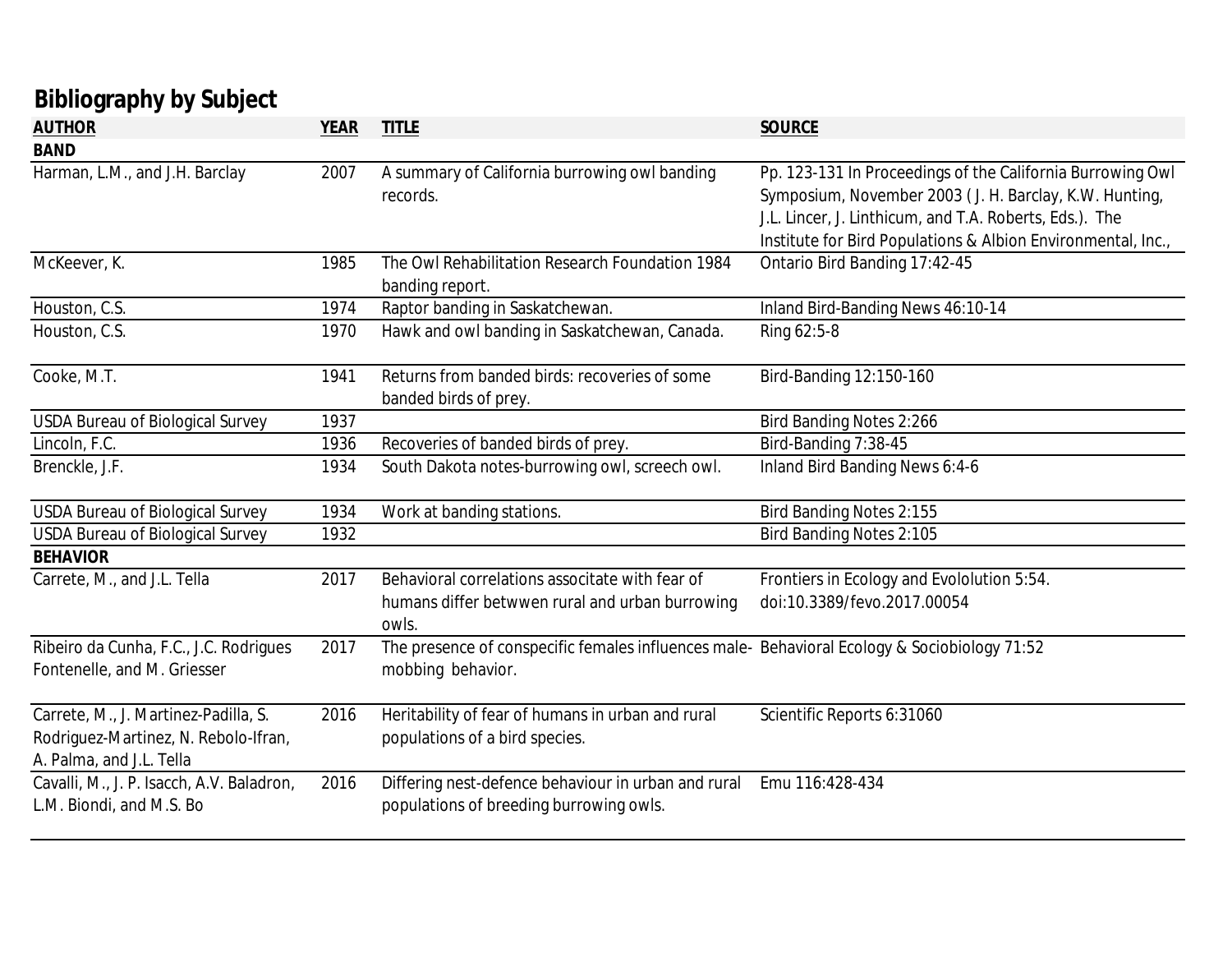| <b>AUTHOR</b>                                                                                     | <b>YEAR</b> | <b>TITLE</b>                                                                                                                               | <b>SOURCE</b>                                |
|---------------------------------------------------------------------------------------------------|-------------|--------------------------------------------------------------------------------------------------------------------------------------------|----------------------------------------------|
| Fijen, T.P.M., J. Kamp, T.K. Lameris,<br>G. Pulikova, R. Urazaliev, D. Kleijn,<br>and P.F. Donald | 2015        | Functions of extensive animal dung "pavements"<br>around the nests of the black lark (Melanocorypha<br>yeltoniensis).                      | Auk 132:878-892                              |
| Sazima, I.                                                                                        | 2015        | Bee in the nose: raptors let or let net stingless bees<br>enter their nostrils.                                                            | Revista Brasileira de Ornitologia 23:323-326 |
| D. Bryan, R., and M. B. Wunder                                                                    | 2014        | Western burrowing owls (Athene cunicularia<br>hypugaea) eavesdrop on alarm calls of black-tailed<br>prairie dogs (Cynomys ludovicianus)    | Ethology 120:180-188                         |
| Ronan, N.A., and D.K. Rosenberg                                                                   | 2014        | Response of burrowing owls to experimental<br>removal of satellite burrows.                                                                | Journal of Wildlife Management 78:1115-1119  |
| Carrete, M, and J.L. Tella                                                                        | 2013        | High individual consistency in fear of humans<br>throughout the adult lifespan of rural and urban<br>burrowing owls.                       | Science Report 3:3524 doi10.1038/srep03524   |
| Smith, M.D., and C.J. Conway                                                                      | 2011        | Collection of mammal manure and other debris in<br>nesting burrowing owls.                                                                 | Journal of Raptor Research 45:220-228        |
| Carrete, M., and J.L. Tella                                                                       | 2010        | Individual consistency in flight initiation distances in<br>burrowing owls: a new hypothesis on disturbance-<br>induced habitat selection. | Biology Letters 6:167-170                    |
| Catlin, D.H., and D.K. Rosenberg                                                                  | 2008        | Breeding dispersal and nesting behavior of<br>burrowing owls following experimental nest<br>predation.                                     | The American Midland Naturalist 159:1-7      |
| LaFever, D.H., K.E. LaFever, D.H.<br>Catlin, and D.K. Rosenberg                                   | 2008        | Diurnal time budget of burrowing owls in a resident Southwestern Naturalist 53:29-33<br>population during the non-breeding season.         |                                              |
| Smith, M.D., and C.J. Conway                                                                      | 2007        | Use of mammal manure by nesting burrowing owls:<br>a test of four functional hypotheses.                                                   | Animal Behaviour 73:65-73                    |
| Parry-Jones, J.                                                                                   | 2006        | <b>Burrowing Owl Note.</b>                                                                                                                 | <b>Wingspan 15:10-12</b>                     |
| Pain, S.                                                                                          | 2005        | The lure of manure.                                                                                                                        | New Scientist 185:42-43                      |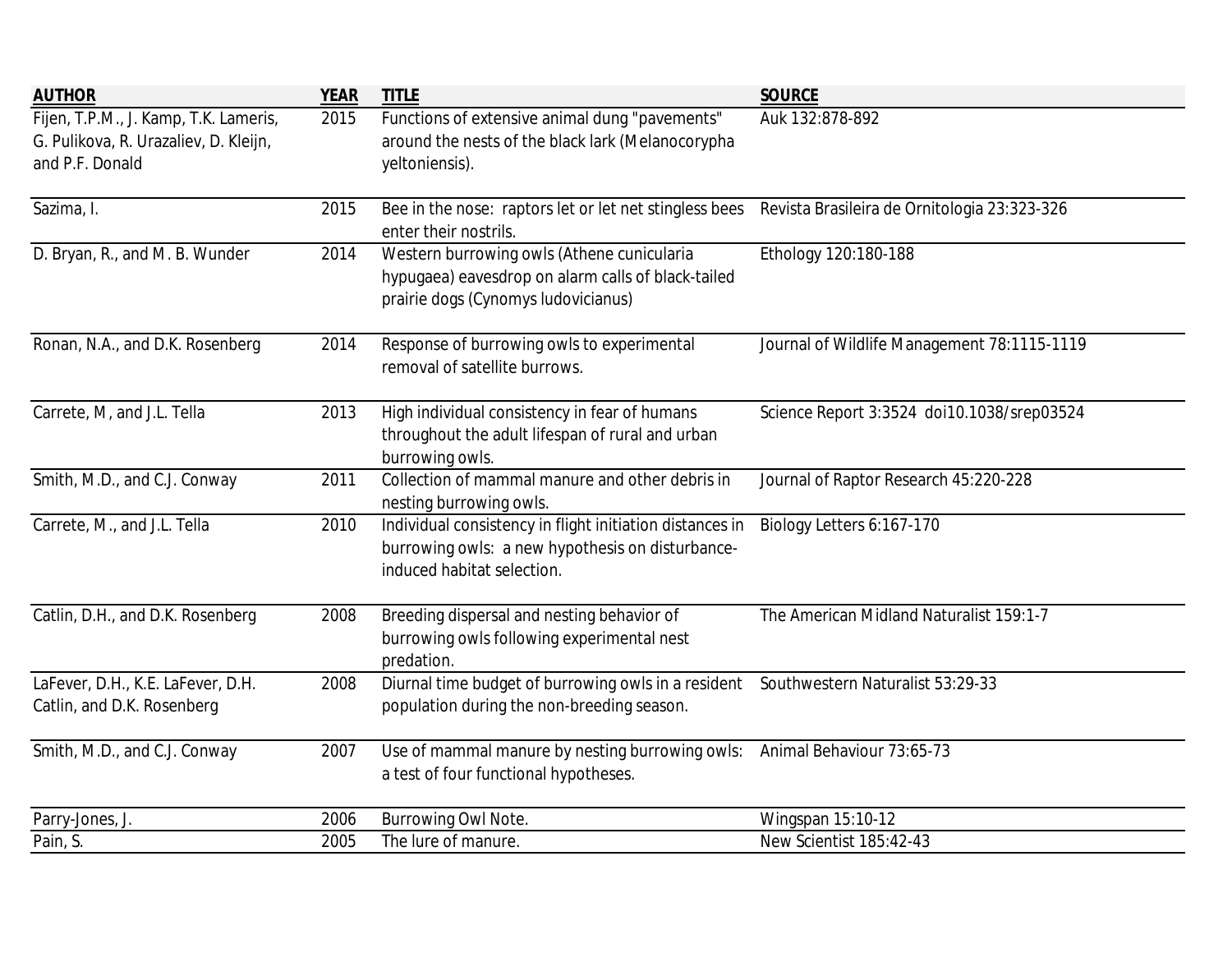| <b>AUTHOR</b>                      | <b>YEAR</b> | <b>TITLE</b>                                                                    | <b>SOURCE</b>                                              |
|------------------------------------|-------------|---------------------------------------------------------------------------------|------------------------------------------------------------|
| Ulfstrand, S.                      | 2005        | The burrowing owl and woodpecker finch - tool                                   | Var Fagelvarld 64:26-27.                                   |
|                                    |             | makers of the bird world.                                                       |                                                            |
| Levey, D.J., R.S. Duncan, and C.F. | 2004        | Use of dung as a tool by burrowing owls.                                        | Nature 431:39                                              |
| Levins                             |             |                                                                                 |                                                            |
| Milius, S                          | 2004        | Owls use tools: dung is lure for beetles.                                       | Science News, Sept 11, 2004                                |
| Feeney, L.R.                       | 1997        | Burrowing owl site tenacity associated with                                     | Pp. 132-137 In The Burrowing Owl, Its Biology and          |
|                                    |             | relocation efforts.                                                             | Management Including the Proceedings of the First          |
|                                    |             |                                                                                 | International Burrowing Owl Symposium (J.L. Lincer, and K. |
|                                    |             |                                                                                 | Steenhof eds.). Raptor Research Foundation Report No. 9    |
| Millsap, B.A., and C. Bear         | 1997        | Territory fidelity, mate fidelity and dispersal in an                           | Pp. 91-98 In The Burrowing Owl, Its Biology and            |
|                                    |             | urban-nesting population of Florida burrowing owls.                             | Management Including the Proceedings of the First          |
|                                    |             |                                                                                 | International Burrowing Owl Symposium (J.L. Lincer, and K. |
|                                    |             |                                                                                 | Steenhof eds.). Raptor Research Foundation Report No. 9    |
| Perini, F.A., and T.M. Aguilar     | 1997        | Observation on the behavior of the burrowing owl,                               | Congresso Brasileiro de Ornitologia 6:92                   |
|                                    |             | Athene cunicularia (Strigiformes/Strigidae), in                                 |                                                            |
|                                    |             | disturbed habitat on the Campus of UFMG.                                        |                                                            |
| Pezzolesi, L.S.W., and R.S. Lutz   | 1997        | Burrowing owl sexual and temporal behavior                                      | Abstract, P. 90 In The Burrowing Owl, Its Biology and      |
|                                    |             | differences.                                                                    | Management Including the Proceedings of the First          |
|                                    |             |                                                                                 | International Burrowing Owl Symposium (J.L. Lincer, and K. |
|                                    |             |                                                                                 | Steenhof eds.). Raptor Research Foundation Report No. 9    |
| Cavanagh, P.M.                     | 1990        | Above-ground nesting by burrowing owls.                                         | Journal of Raptor Research 24:68-69                        |
| Ferrara, J.L. 1985                 | 1985        | Another kind of shower scene for the burrowing owl, Pacific Discovery 38:14-17. |                                                            |
|                                    |             | rainfall presents an irrestible opportunity.                                    |                                                            |
| Forsman, E.D., and H. M. Wight     | 1979        | Allopreening in owls: what are its function?                                    | Auk 96:525-531                                             |
|                                    |             |                                                                                 |                                                            |
| Sosebee, J.B.                      | 1971        | Notes on the activity levels of burrowing owls in                               | <b>Bulletin of Texas Ornithological Society 4:10</b>       |
|                                    |             | Texas.                                                                          |                                                            |
| Chapman, H.F.                      | 1960        | Burrowing owl decoys.                                                           | South Dakota Bird Notes 12:34                              |
| Robinson, T.S.                     | 1954        | Cannibalism by a burrowing owl.                                                 | Wilson Bulletin 66:72                                      |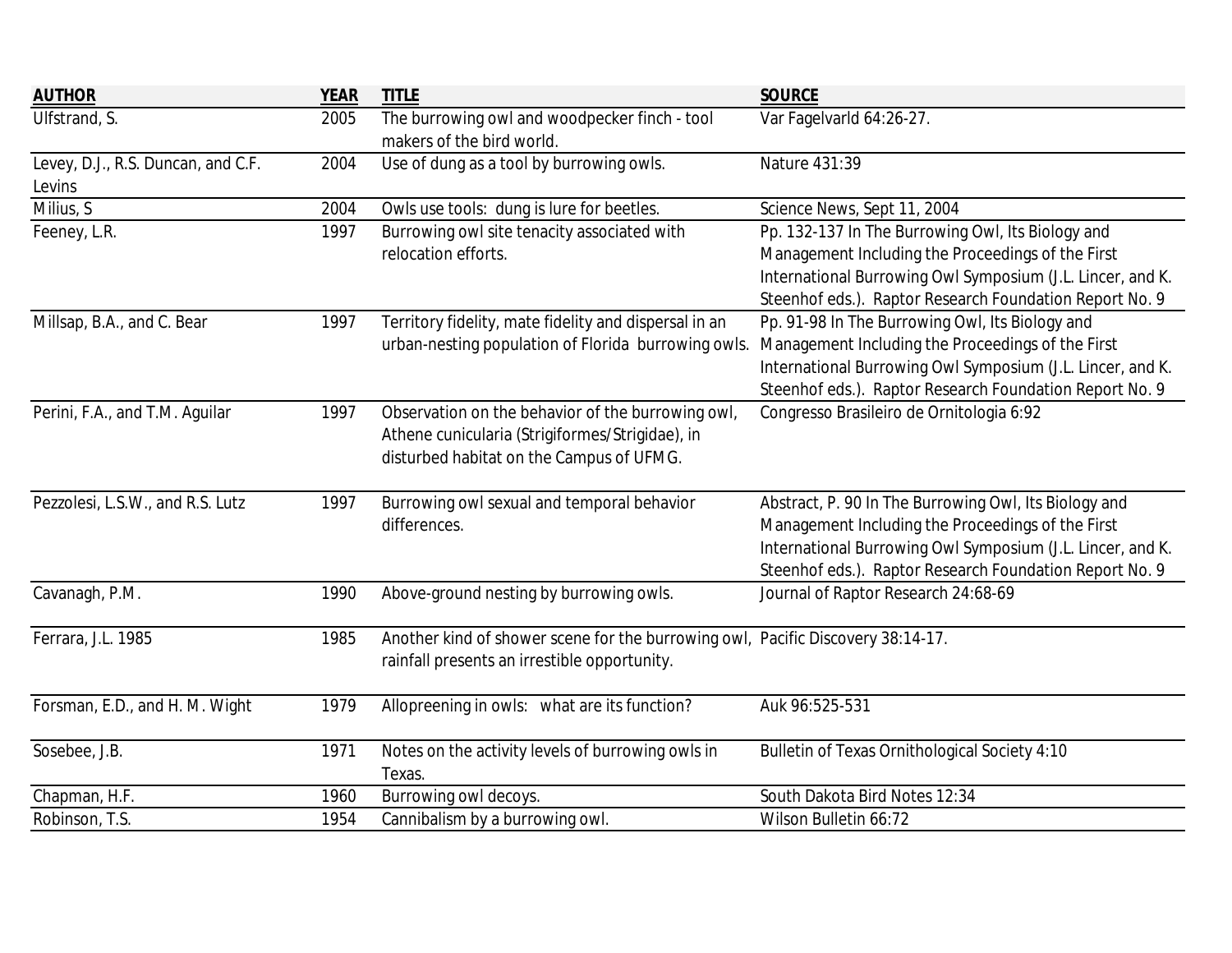| <b>AUTHOR</b>                         | <b>YEAR</b> | <b>TITLE</b>                                                                       | <b>SOURCE</b>                                                |
|---------------------------------------|-------------|------------------------------------------------------------------------------------|--------------------------------------------------------------|
| Sprunt, A., Jr.                       | 1943        | A generally unrecognized habit of the Florida                                      | Auk 60:97-98                                                 |
|                                       |             | burrowing owl.                                                                     |                                                              |
| Leopold, A.                           | 1923        | The "following" habit in hawks and owls.                                           | Condor 25:180                                                |
|                                       |             |                                                                                    |                                                              |
| S., W.                                | 1920        | Wood on the eyes of the burrowing owl.                                             | Auk 37:612-613                                               |
| Head, T.                              | 1829        | The Bisacho, or Coquimbo owl (Strix cunicularia).                                  | Loudon's Magazine of Natural History 1:285                   |
| <b>BIBLIOGRAPHY</b>                   |             |                                                                                    |                                                              |
| Lincer, J.L., and R.J. Clark          | 2007        | A bibliography on the burrowing owl in California.                                 | Pp. 185-197 In Proceedings of the California Burrowing Owl   |
|                                       |             |                                                                                    | Symposium, November 2003 (J. H. Barclay, K.W. Hunting,       |
|                                       |             |                                                                                    | J.L. Lincer, J. Linthicum, and T.A. Roberts, Eds.). The      |
|                                       |             |                                                                                    | Institute for Bird Populations & Albion Environmental, Inc., |
| <b>CHILD</b>                          |             |                                                                                    |                                                              |
| Gilbert, B.                           | 2009        | Buffy the Burrowing Owl.                                                           | Father & Son Publishing, Tallahassee, FL                     |
| Weigand, J., and R. Dyan              | 2009        | The Comeback Kids Book 8, The Antioch Burrowing                                    | Bellissima Publishing, Jamul, CA                             |
|                                       |             | Owl.                                                                               |                                                              |
| Fullman, T., T. Huynh, V. Laurel, and | 2007        | <b>Burrowing Owl Conservatin Project</b>                                           | Davis Honors Program, University of California, Davis.       |
| L. Ng                                 |             |                                                                                    |                                                              |
| Hiaasen, C.                           | 2002        | Hoot.                                                                              | Alfred A. Knopf, New York, NY                                |
| Marston, H.I.                         | 1996        | My Little Book of Burrowing Owls.                                                  | Northwood Press Inc, Minocqua, WI                            |
| Cooper, A.C.                          | 1994        | <b>Owls: On Silent Wings</b>                                                       | Roberts Rinehart Publishers, Niwot, Colorado                 |
| Hopf, A.L.                            | 1980        | Whose House Is It?                                                                 | Dodd, Mead & Co., New York, NY                               |
| Freshet, B.                           | 1969        | The Owl and the Prairie Dog.                                                       | Charles Scribner's Sons, New York, NY                        |
| <b>CONSERVATION</b>                   |             |                                                                                    |                                                              |
| DiGaudio, R.T., K.E. Dybala, N.E.     | 2017        | Population and habitat objectives for avian                                        | San Francisco Estuary and Watershed Science 15:              |
| Seavy, and T. Gardali                 |             | conservation in California's central valley grassland-<br>oak savannah ecosystems. |                                                              |
| McClure, C.J.W., B.P. Pauli, and J.A. | 2017        | Simulations reveal the power and peril of artificial                               | Ecological Applications 27:1155-1166                         |
| Heath                                 |             | breeding sites for monitoring and managing animals.                                |                                                              |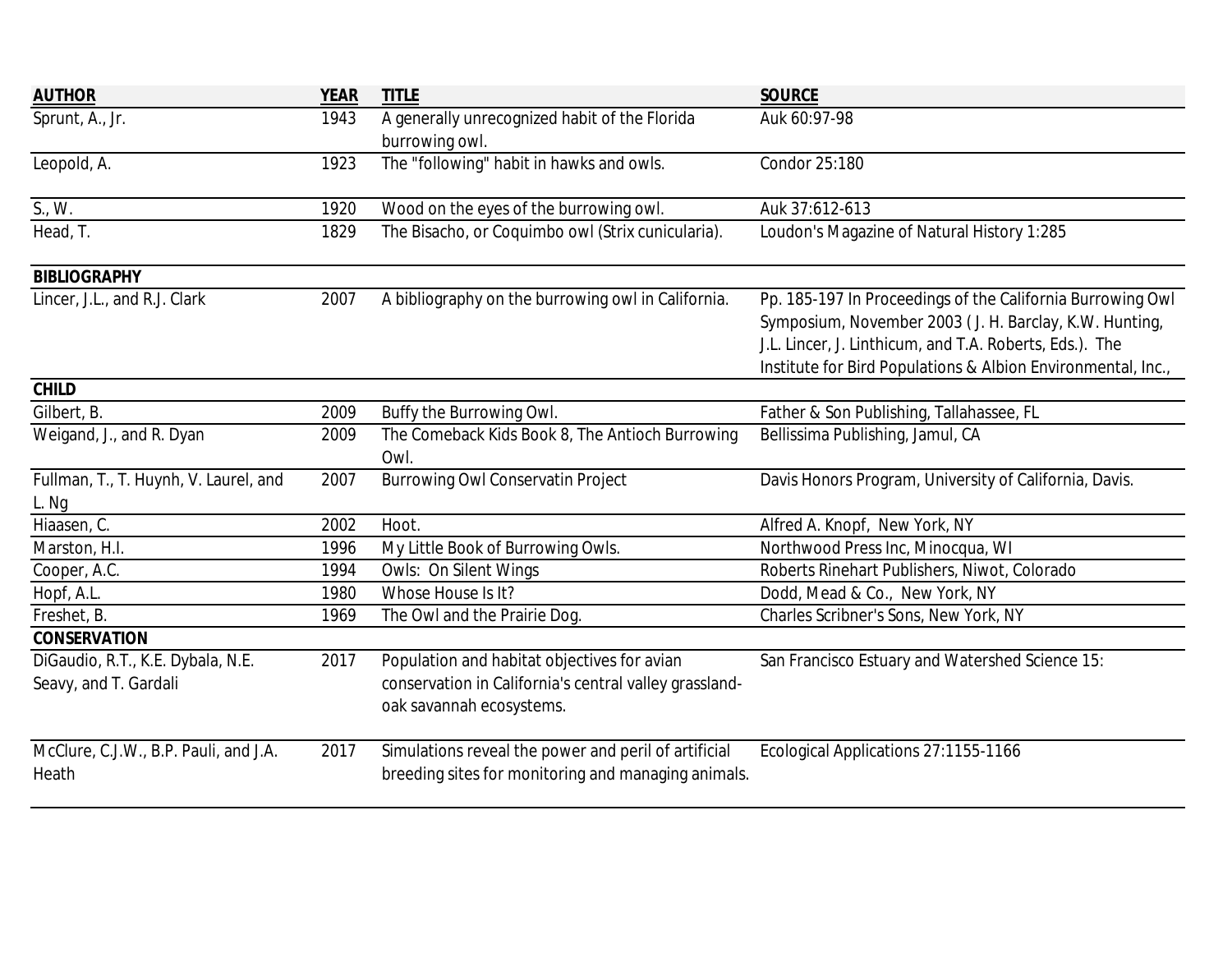| <b>AUTHOR</b>                                                                                                                     | <b>YEAR</b> | <b>TITLE</b>                                                                                                                                                                                                                                                                                                                                        | <b>SOURCE</b>                                              |
|-----------------------------------------------------------------------------------------------------------------------------------|-------------|-----------------------------------------------------------------------------------------------------------------------------------------------------------------------------------------------------------------------------------------------------------------------------------------------------------------------------------------------------|------------------------------------------------------------|
| Olive, A., and K. Jansen                                                                                                          | 2017        | The contribution of zoos and aquaria to Aichi<br>Biodiveristy Target 12: a case study of Canadian zoos.                                                                                                                                                                                                                                             | Global Ecology and Conservation 10:103-113                 |
| Rebolo-Ifran, N., J.L. Tella, and M.<br>Carrete                                                                                   | 2017        | Urban conservation hotspots: predation release<br>allows the grassland-specialist burrowing owl to<br>perform better in the city.                                                                                                                                                                                                                   | Scientific Reports 7:#3527                                 |
| Hennessy, S.M., D.H. Deutshman,<br>D.M. Shier, L.A. Nordstrom, C.<br>Lenihan, J.P. Montagne, C.L. Wisinski,<br>and R.R. Swaisgood | 2016        | Experimental habitat restoration for conserved<br>species using ecosystem engineers and vegetation<br>management.                                                                                                                                                                                                                                   | Animal Conservation 19:506-514                             |
| Macias-Duarte, A., and C.J. Conway                                                                                                | 2015        | Distibutional changes in the western burrowing owl<br>(Athene cunicularia hypugaea) in North America<br>from 1967 to 2008.                                                                                                                                                                                                                          | Journal of Raptor Research 49:75-83                        |
| Riding, C.S., and J.R. Belthoff                                                                                                   | 2015        | Removal of old nest material decreases reuse of<br>artificial burrows by burrowing owls.                                                                                                                                                                                                                                                            | Wildlife Society Bulletin 39:521-528. DOI: 10.1002/wsb.552 |
| Lincer, J.                                                                                                                        | 2014        | Abstracts from the 2014 Annual Meeting of the<br>Society for Northwestern Verbebrate Biology, in<br>Cooperation with the Washington Chapter of the<br>Wildlife Society, Northwest Partners in Amphibian<br>and Reptile Conservation, Researcher Implementing<br>Conservation Action, and the Global Owl Project.<br>Pasco, Washington 3-7 Feb 2014. | Northwestern Naturalist 95:129-171                         |
| Post van der Burn, M., B.B. Bly, T.<br>Vercauteren, J.B. Grand, and A.J. Tyre                                                     | 2014        | On the role of budget sufficiency, cost efficiency, and Journal of Wildlife Management 78:153-163<br>uncertainty in species management.                                                                                                                                                                                                             |                                                            |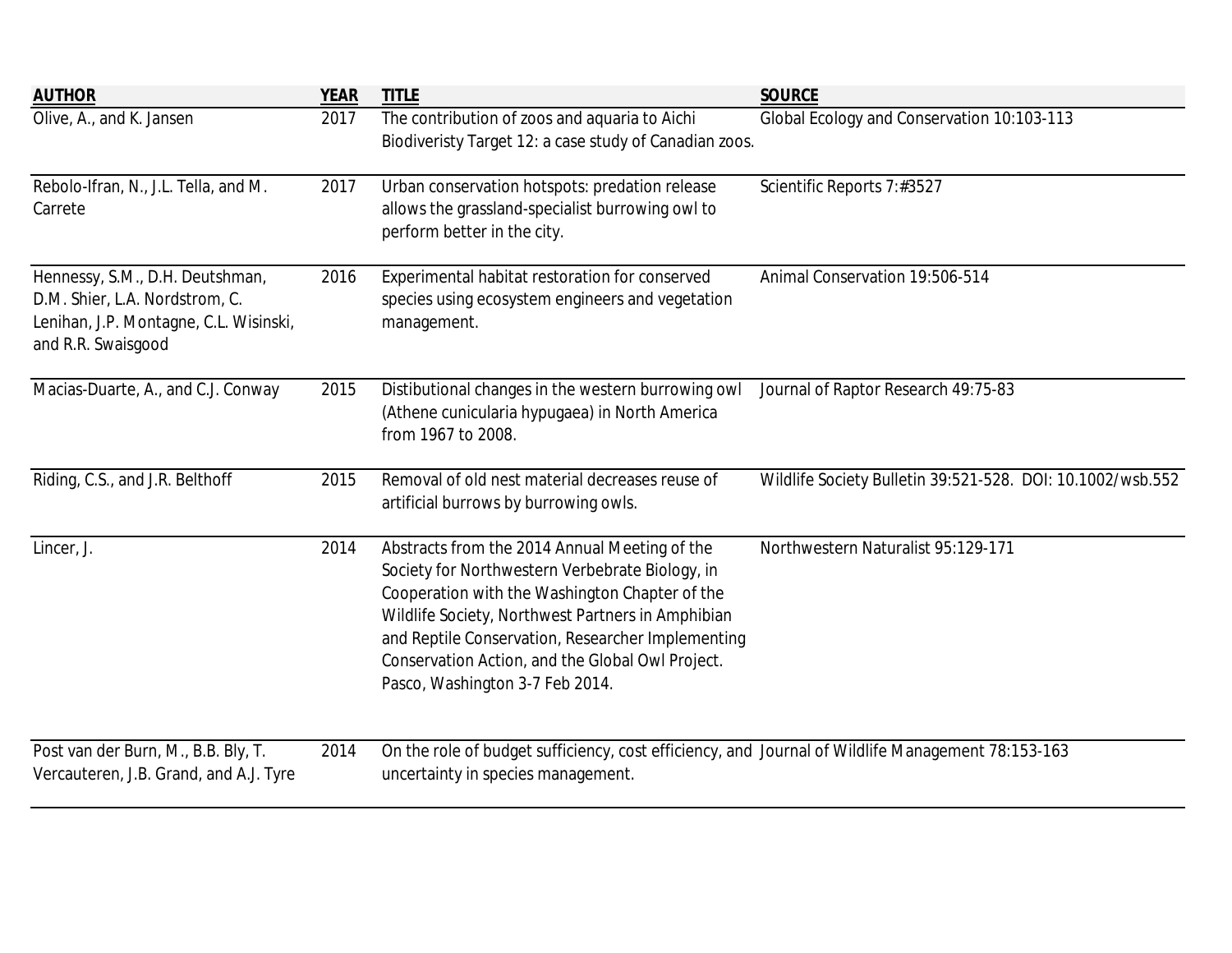| <b>AUTHOR</b>                                                                            | <b>YEAR</b> | <b>TITLE</b>                                                                                                                                   | <b>SOURCE</b>                                                                                                |
|------------------------------------------------------------------------------------------|-------------|------------------------------------------------------------------------------------------------------------------------------------------------|--------------------------------------------------------------------------------------------------------------|
| Root-Bernstein, M., and J. Armesto                                                       | 2013        | locally undervalued region of high endemicity.                                                                                                 | Selection and implementation of a flagship fleet in a  AMBIO - A Journal of the Human Environment 42:776-787 |
| Sarno, R.J., P.A. Nixon, B.K. Mealey,<br>R.E. Concoby, R.J. Mrykalo and M.M.<br>Grigione | 2012        | Suitability of translocation sites for Florida burrowing Southeastern Naturalist 11:755-764<br>owls: prey availability and diet.               |                                                                                                              |
| Larson, K.T.                                                                             | 2011        | Burrowing owls.                                                                                                                                | Hanford National Environmental Research Park                                                                 |
| Mitchell, A.M., T.I. Wellicome, D.<br>Brodie, and K.M. Cheng                             | 2011        | Captive-reared burrowing owls show higher site-<br>affinity, survival, and reproductive performance<br>when reintroduced using a soft-release. | <b>Biological Conservation 144:1382-1391</b>                                                                 |
| Mueller, M.S.                                                                            | 2011        | Nonurban habitat use of Florida burrowing owls:<br>identifying areas of conservation importance.                                               | Journal of Raptor Research: 45:143-149                                                                       |
| Mitchell, A.M., T.I. Wellicome, D.<br>Brodie, and K. M. Cheng                            | 2010        | Captive-reared burrowing owls show higher site-<br>affinity, survival, and reproductive performance<br>when reintroduced using a soft-release. | <b>Biological Conservation 144:1382-1391</b>                                                                 |
| Slater, S.J., and J.P. Smith                                                             | 2010        | Effectiveness of raptor perch deterrents on an<br>electrical transmission line in southwestern<br>Wyoming.                                     | Journal of Wildlife Management 74:1080-1088                                                                  |
| Holroyd, G., H. Trefry, J. Duxbury,<br>and E. Valdez                                     | 2009        | Population dynamics, dispersal and conservation of<br>the "Canadian" burrowing owl Athene cunicularia.                                         | Ardea 97:645.                                                                                                |
| Barclay, J.H.                                                                            | 2008        | A simple artificial burrow design for burrowing owls.                                                                                          | Journal of Raptor Research 42:53-57                                                                          |
| Meritz, D.                                                                               | 2008        | Wildlife advocates, zoo, school employees build new http://elpasotimes.com/ci_8606970?IADID<br>habitats.                                       |                                                                                                              |
| Stevens, S.D., and A.W. Todd                                                             | 2008        | Burrowing owl population trends on the Kininvie<br>blocks from 1993-2007, and ancillary data for<br>additional species at risk in 2007.        | Alberta Species at Risk Report 116                                                                           |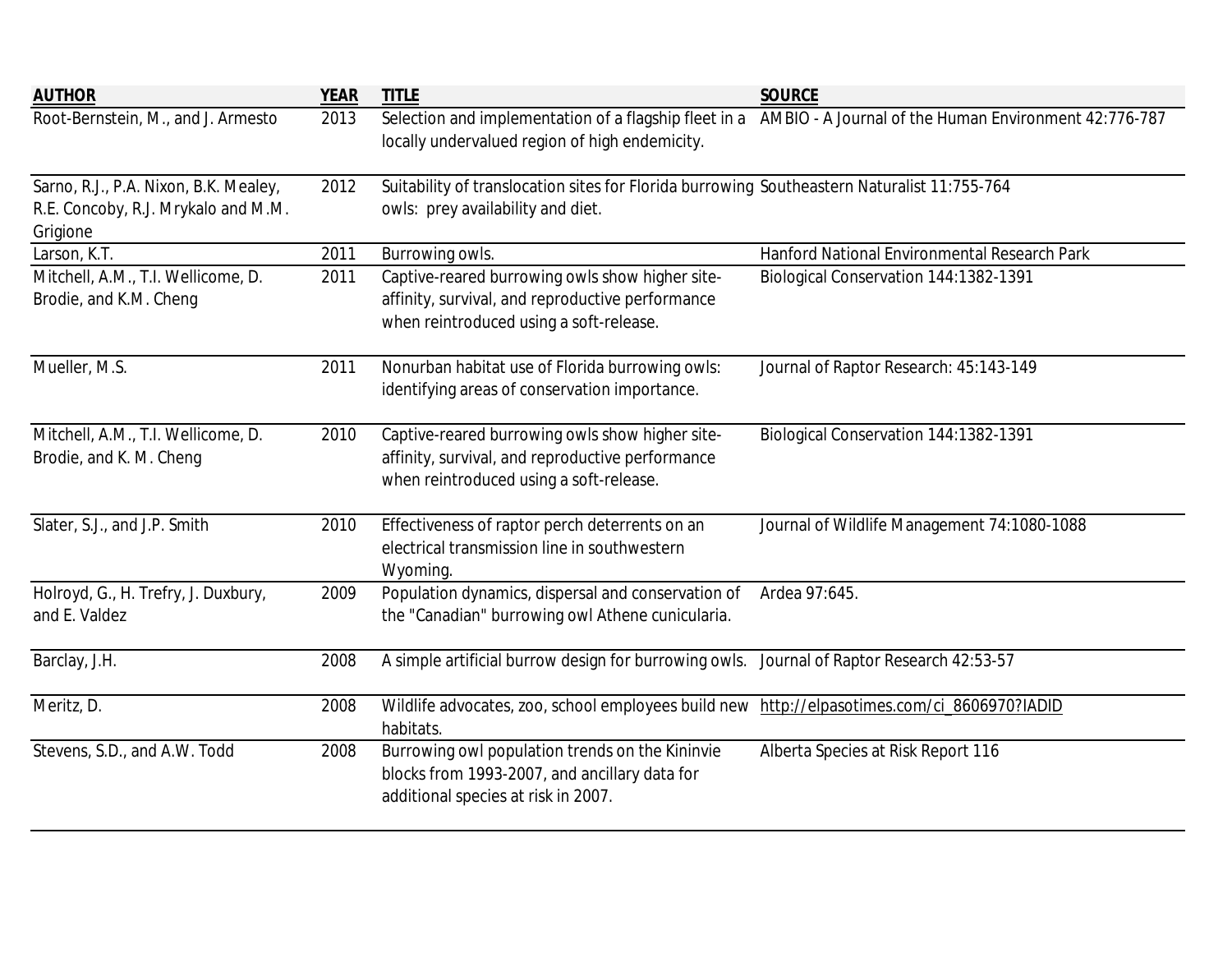| <b>AUTHOR</b>                        | <b>YEAR</b> | <b>TITLE</b>                                            | <b>SOURCE</b>                                                                                                  |
|--------------------------------------|-------------|---------------------------------------------------------|----------------------------------------------------------------------------------------------------------------|
| Arizona Burrowing Owl Working        | 2007        | Burrowing Owl Project Clearance Guidance for            | Arizona Game & Fish Department, Phoenix, Arizona                                                               |
| Group                                |             | Landowners.                                             |                                                                                                                |
| Barclay, J.H.                        | 2007        | Burrowing owl management at Mineta San Jose             | Pp. 146-154 In Proceedings of the California Burrowing Owl                                                     |
|                                      |             | International airport.                                  | Symposium, November 2003 (J. H. Barclay, K.W. Hunting,                                                         |
|                                      |             |                                                         | J.L. Lincer, J. Linthicum, and T.A. Roberts, Eds.). The                                                        |
|                                      |             |                                                         | Institute for Bird Populations & Albion Environmental, Inc.,                                                   |
| Bendix, J.A.                         | 2007        |                                                         | Passive relocation of burrowing owls on a 57-hectare Pp.141-145 In Proceedings of the California Burrowing Owl |
|                                      |             | site in eastern Alameda County.                         | Symposium, November 2003 (J. H. Barclay, K.W. Hunting,                                                         |
|                                      |             |                                                         | J.L. Lincer, J. Linthicum, and T.A. Roberts, Eds.). The                                                        |
|                                      |             |                                                         | Institute for Bird Populations & Albion Environmental, Inc.,                                                   |
| Burkett, E.E., and B.S. Johnson      | 2007        | Development of a conservation stategy for               | Pp. 164-168 In Proceedings of the California Burrowing Owl                                                     |
|                                      |             | burrowing owls in California.                           | Symposium, November 2003 (J. H. Barclay, K.W. Hunting,                                                         |
|                                      |             |                                                         | J.L. Lincer, J. Linthicum, and T.A. Roberts, Eds.). The                                                        |
|                                      |             |                                                         | Institute for Bird Populations & Albion Environmental, Inc.,                                                   |
| <b>Colorado Division of Wildlife</b> | 2007        | Recommended survey protocol and actions to              | <b>Colorado Division of Wildlife</b>                                                                           |
|                                      |             | protect nesting burrowing owls when conducting          |                                                                                                                |
|                                      |             | prairie dog control.                                    |                                                                                                                |
| Cull, R.L. and F. Hall               | 2007        | Status of burrowing owls in northeastern California.    | Pp. 42-51 In Proceedings of the California Burrowing Owl                                                       |
|                                      |             |                                                         | Symposium, November 2003 (J. H. Barclay, K.W. Hunting,                                                         |
|                                      |             |                                                         | J.L. Lincer, J. Linthicum, and T.A. Roberts, Eds.). The                                                        |
|                                      |             |                                                         | Institute for Bird Populations & Albion Environmental, Inc.,                                                   |
| DeSante, D.F. E.D. Ruhlen, and R.    | 2007        | The distribution and relative abundance of              | Pp.1-41 In Proceedings of the California Burrowing Owl                                                         |
| <b>Scalf</b>                         |             | burrowing owls in California during 1991-1993:          | Symposium, November 2003 (J. H. Barclay, K.W. Hunting,                                                         |
|                                      |             | evidence for a declining population and throughts on    | J.L. Lincer, J. Linthicum, and T.A. Roberts, Eds.). The                                                        |
|                                      |             | its conservation.                                       | Institute for Bird Populations & Albion Environmental, Inc.,                                                   |
|                                      |             |                                                         | Point Reyes Station, Calif                                                                                     |
| DeSante, D.F., E.D. Ruhlen, and D.K. | 2007        | Density and abundance of burrowing owl in the           | Pp.103-108 In Proceedings of the California Burrowing Owl                                                      |
| Rosenberg                            |             | agricultural matrix of the Imperial Valley, California. | Symposium, November 2003 (J. H. Barclay, K.W. Hunting,                                                         |
|                                      |             |                                                         | J.L. Lincer, J. Linthicum, and T.A. Roberts, Eds.). The                                                        |
|                                      |             |                                                         | Institute for Bird Populations & Albion Environmental, Inc.,                                                   |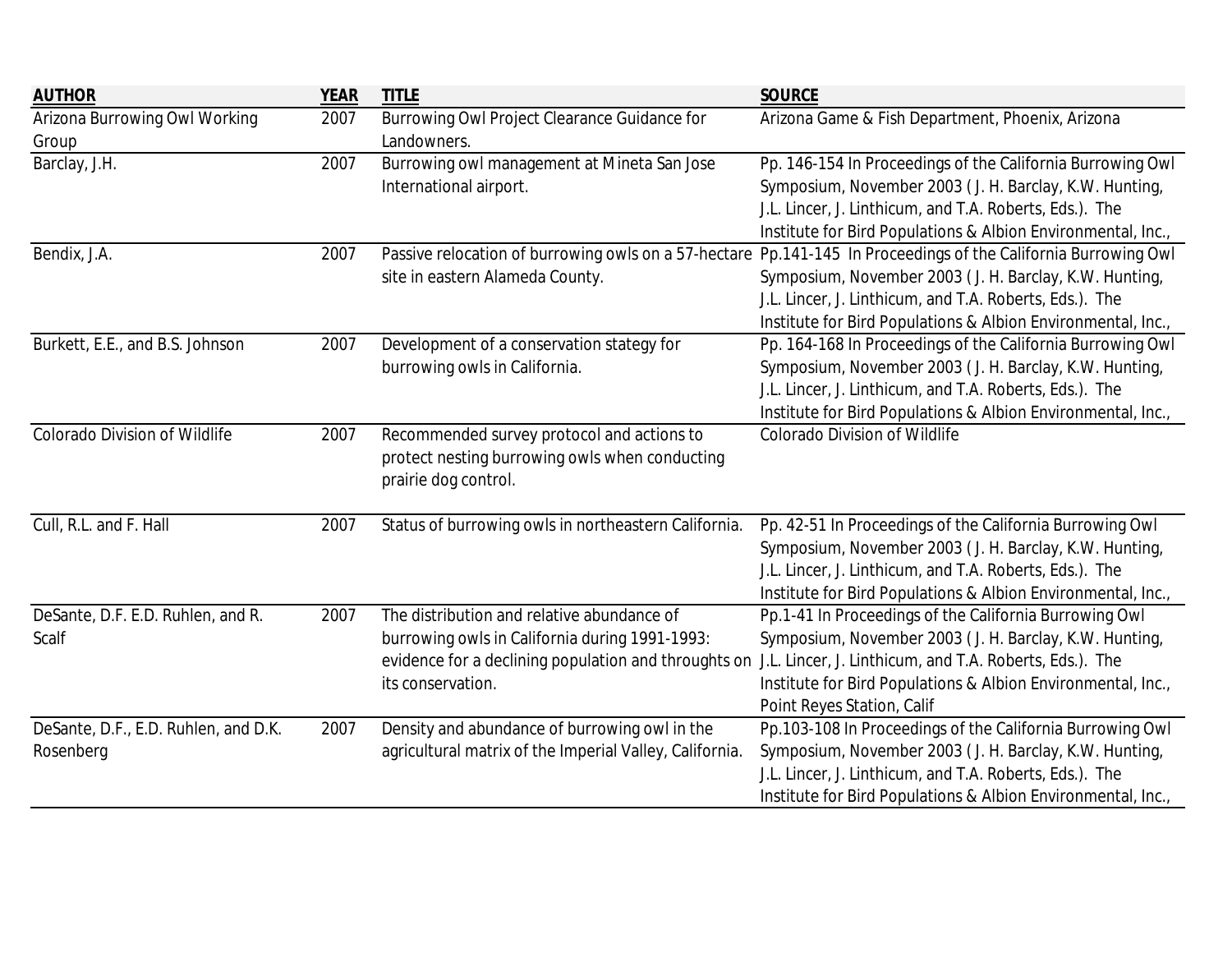| <b>AUTHOR</b>                         | <b>YEAR</b> | <b>TITLE</b>                                           | <b>SOURCE</b>                                                                                                |
|---------------------------------------|-------------|--------------------------------------------------------|--------------------------------------------------------------------------------------------------------------|
| Kidd, J.W., P.H. Bloom, C.W. Barrows, | 2007        | Status of burrowing owls in southwestern California.   | Pp.76-89 In Proceedings of the California Burrowing Owl                                                      |
| and C.T. Collins                      |             |                                                        | Symposium, November 2003 (J. H. Barclay, K.W. Hunting,                                                       |
|                                       |             |                                                        | J.L. Lincer, J. Linthicum, and T.A. Roberts, Eds.). The                                                      |
|                                       |             |                                                        | Institute for Bird Populations & Albion Environmental, Inc.,                                                 |
| Klute, D.S., L.W. Ayers, M.T. Green,  | 2007        | Status assessment and conservation plan for the        | Pp. 109-114 In Proceedings of the California Burrowing Owl                                                   |
| W.H. Howe, S.L. Jones, J.A. Shaffer,  |             | western burrowing owl in the United States -           | Symposium, November 2003 (J. H. Barclay, K.W. Hunting,                                                       |
| S.R. Sheffield, and T.S. Zimmerman    |             | California summary.                                    | J.L. Lincer, J. Linthicum, and T.A. Roberts, Eds.). The                                                      |
|                                       |             |                                                        | Institute for Bird Populations & Albion Environmental, Inc.,                                                 |
| Koshear, J., C. Shafer, E.F. Van      | 2007        | Burrowing owl management at Colonel Allensworth        | Pp. 155-164 In Proceedings of the California Burrowing Owl                                                   |
| Mantgem, and R.V. Olsen               |             | State Historic Park.                                   | Symposium, November 2003 (J. H. Barclay, K.W. Hunting,                                                       |
|                                       |             |                                                        | J.L. Lincer, J. Linthicum, and T.A. Roberts, Eds.). The                                                      |
|                                       |             |                                                        | Institute for Bird Populations & Albion Environmental, Inc.,                                                 |
| Lincer, J.L., and P.H. Bloom          | 2007        | The status of the burrowing owl in San Diego County,   | Pp. 90-102 In Proceedings of the California Burrowing Owl                                                    |
|                                       |             | California.                                            | Symposium, November 2003 (J. H. Barclay, K.W. Hunting,                                                       |
|                                       |             |                                                        | J.L. Lincer, J. Linthicum, and T.A. Roberts, Eds.). The                                                      |
|                                       |             |                                                        | Institute for Bird Populations & Albion Environmental, Inc.,                                                 |
| McGriff, D.                           | 2007        | Burrowing owl data in the California natural diversity | Pp.178-184 In Proceedings of the California Burrowing Owl                                                    |
|                                       |             | database.                                              | Symposium, November 2003 (J. H. Barclay, K.W. Hunting,                                                       |
|                                       |             |                                                        | J.L. Lincer, J. Linthicum, and T.A. Roberts, Eds.). The                                                      |
|                                       |             |                                                        | Institute for Bird Populations & Albion Environmental, Inc.,                                                 |
| McNerney, J.T., and M.Sears           | 2007        | Burrowing owl protection at the local level: the city  | Pp.137-140 In Proceedings of the California Burrowing Owl                                                    |
|                                       |             | of Davis disking ordinance.                            | Symposium, November 2003 (J. H. Barclay, K.W. Hunting,                                                       |
|                                       |             |                                                        | J.L. Lincer, J. Linthicum, and T.A. Roberts, Eds.). The                                                      |
|                                       |             |                                                        | Institute for Bird Populations & Albion Environmental, Inc.,                                                 |
| Miller, J.                            | 2007        | Petition to list the western burrowing owl in          | Pp. 169-177 In Proceedings of the California Burrowing Owl                                                   |
|                                       |             | California.                                            | Symposium, November 2003 (J. H. Barclay, K.W. Hunting,                                                       |
|                                       |             |                                                        | J.L. Lincer, J. Linthicum, and T.A. Roberts, Eds.). The                                                      |
|                                       |             |                                                        | Institute for Bird Populations & Albion Environmental, Inc.,                                                 |
| Nixon, P.A.                           | 2007        |                                                        | The effects of translocation on the Florida burrowing MS Thesis, University of South Florida, Tampa, Florida |
|                                       |             | owl, Athene cunicularia floridana.                     |                                                                                                              |
|                                       |             |                                                        |                                                                                                              |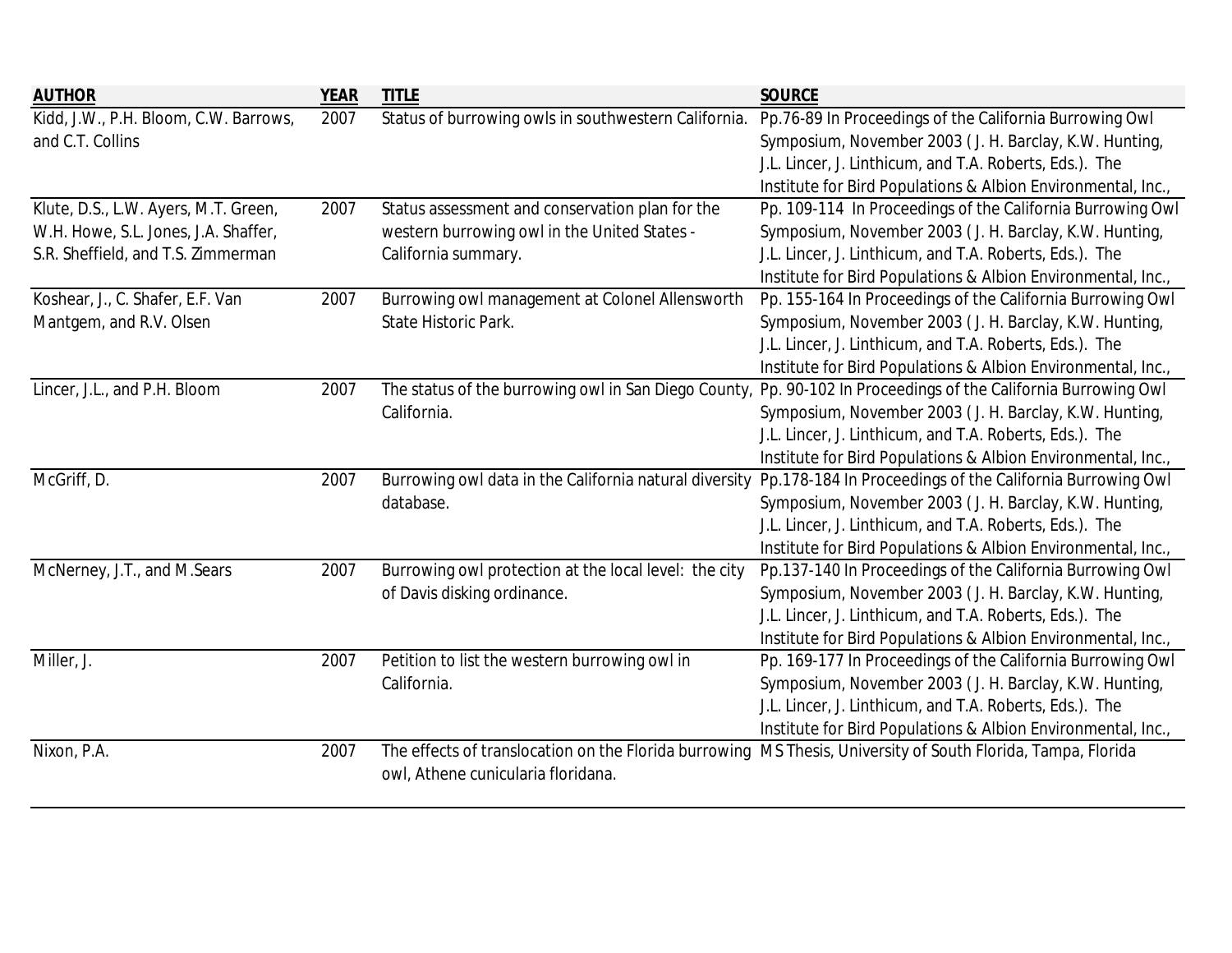| <b>AUTHOR</b>                         | <b>YEAR</b> | <b>TITLE</b>                                        | <b>SOURCE</b>                                                                                               |
|---------------------------------------|-------------|-----------------------------------------------------|-------------------------------------------------------------------------------------------------------------|
| Roberts, T.A., and C.O. Gaber         | 2007        | Habitat loss and population status estimate for     | Pp. 70-75 In Proceedings of the California Burrowing Owl                                                    |
|                                       |             | burrowing owls in the San Joaquin Valley.           | Symposium, November 2003 (J. H. Barclay, K.W. Hunting,                                                      |
|                                       |             |                                                     | J.L. Lincer, J. Linthicum, and T.A. Roberts, Eds.). The                                                     |
|                                       |             |                                                     | Institute for Bird Populations & Albion Environmental, Inc.,                                                |
| Stanton, E.J., and S. Teresa          | 2007        |                                                     | Management of burrowing owl habitat on mitigation Pp.132-136 In Proceedings of the California Burrowing Owl |
|                                       |             | lands.                                              | Symposium, November 2003 (J. H. Barclay, K.W. Hunting,                                                      |
|                                       |             |                                                     | J.L. Lincer, J. Linthicum, and T.A. Roberts, Eds.). The                                                     |
|                                       |             |                                                     | Institute for Bird Populations & Albion Environmental, Inc.,                                                |
| Townsend, S.E., and C. Lenihan        | 2007        | Burrowing owl status in the greater San Francisco   | Pp. 60-69 In Proceedings of the California Burrowing Owl                                                    |
|                                       |             | Bay area.                                           | Symposium, November 2003 (J. H. Barclay, K.W. Hunting,                                                      |
|                                       |             |                                                     | J.L. Lincer, J. Linthicum, and T.A. Roberts, Eds.). The                                                     |
|                                       |             |                                                     | Institute for Bird Populations & Albion Environmental, Inc.,                                                |
| Trulio, L.A., and D. A. Chromczak     | 2007        | Burrowing owl nesting success at urban and parkland | Pp. 115 -122 In Proceedings of the California Burrowing Owl                                                 |
|                                       |             | sites in northern California.                       | Symposium, November 2003 (J. H. Barclay, K.W. Hunting,                                                      |
|                                       |             |                                                     | J.L. Lincer, J. Linthicum, and T.A. Roberts, Eds.). The                                                     |
|                                       |             |                                                     | Institute for Bird Populations & Albion Environmental, Inc.,                                                |
| Widdicombe, J.H.                      | 2007        | Nesting burrowing owls in Solano and Yolo Counties, | Pp. 52-59 In Proceedings of the California Burrowing Owl                                                    |
|                                       |             | California, 2000-2005.                              | Symposium, November 2003 (J. H. Barclay, K.W. Hunting,                                                      |
|                                       |             |                                                     | J.L. Lincer, J. Linthicum, and T.A. Roberts, Eds.). The                                                     |
|                                       |             |                                                     | Institute for Bird Populations & Albion Environmental, Inc.,                                                |
| Bates, C.                             | 2006        | Burrowing owl (Athene cunicularia).                 | IN: The Draft Desert Bird Conservation Plan: a strategy for                                                 |
|                                       |             |                                                     | reversing the decling of desert=associated birds in                                                         |
|                                       |             |                                                     | California. California Partners in Flight.                                                                  |
| <b>COSEWIC</b>                        | 2006        | COSEWIC assessment and update report of the         | Committee on the Status of Endangered Wildlife in Canada.                                                   |
|                                       |             | burrowing owl, Athene cunicularia, in Canada.       | Ottawa                                                                                                      |
| Poulin, R.G., L.D. Todd, T.I.         | 2006        | Assessing the feasibility of release techniques for | Journal of Raptor Research 40:142-150                                                                       |
| Wellicome, and R.M. Brigham           |             | captive-bred burrowing owl.                         |                                                                                                             |
| <b>Alberta Burrowing Owl Recovery</b> | 2005        | Recovery Plan for the Burrowing Owl in Alberta.     | Alberta Sustainable Resource Development, Fish and                                                          |
| Team                                  |             |                                                     | Wildlife Division, Alberta Recovery Plan No. 6, Edmonton,                                                   |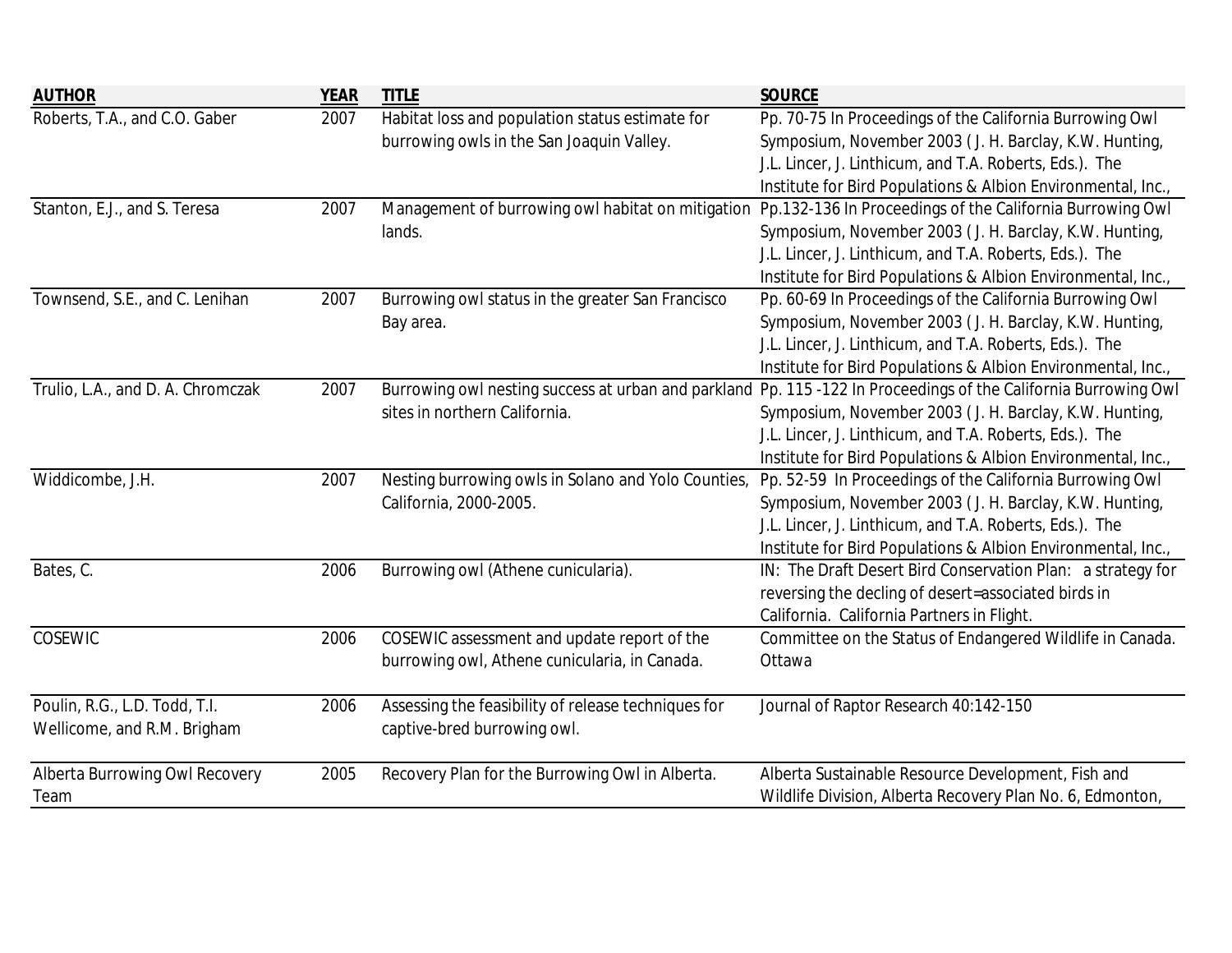| Burrowing owl nesting productivity: a comparison<br>Wildlife Society Bulletin 33:454-462<br>2005<br>between artificial and natural burrows on and off<br>golf courses.<br>Burrowing owl nest protection guidelines and<br>Florida Fish and WIIdlife Conservation Commission,<br>2004<br>procedures in urban areas.<br>Tallahassee, Florida U.S.A.<br>http://www.myfwc.com/permits/Protected-<br>Abstract, In 2004 Raptor Research Foundation Annual<br>The conservation of the western burrowing owl<br>2004<br>Meeting, Bakersfield, CA<br>(Athene cunicularia hypugaea).<br>(http://biology/boiestate.edu/raptor/abstracts.2004%20abs<br>USDA Forest Service, Rocky Mountain Region. Available:<br>The Burrowing Owl (Athene cunicularia): a technical<br>2004<br>http://www.fs.fed.us/r2/projects/scp/assessments/burrowi<br>conservation assessment.<br>ngowl.pdf<br>Molina, K.C., and W.D. Shuford<br>Ecology and conservation of the birds of the Salton<br>Studies in Avian Biology 27:1-11<br>2004<br>Sink: an endangered ecosystem.<br>Warnock, R.G., and M.A. Skeel.<br>Effectiveness of voluntary habitat stewardship in<br>Environmental Management 33:306-317<br>2004<br>conserving grassland: case of operation burrowing<br>owl in Saskatchewan.<br>The Dominican Republic owl conservation project a<br>Tyto 8:34-37<br>Guerrero, S.<br>2003<br>second generation of ashy-faced barn owls and the<br>first breeding of the Hispaniola burrowing owl.<br>Klute, D.S., L.W. Ayers, M.T. Green,<br>Status Assessment and Conservation Plan for the<br>US Department of Interior, Fish and Wildlife Service,<br>2003<br>W.H. Howe, S.L. Jones, J.A. Shaffer,<br>Biological Technical Publication FWS/BTP-R6001-2003,<br>Western Burrowing Owl in the United States.<br>S.R. Sherffield, and T.S. Zimmerman<br>Washington D.C. http://mountain-<br>prairie.fws.gov/birds/WBO/Western%20Burrowing%20Owlr<br>ev73003a.pdf<br>Shyry, D.T.<br>2003<br>Burrowing owl population trend surveys in Alberta,<br><b>Bird Trends 12:48-50</b><br>1991-2000. | <b>AUTHOR</b>                          | <b>YEAR</b> | <b>TITLE</b> | <b>SOURCE</b> |
|--------------------------------------------------------------------------------------------------------------------------------------------------------------------------------------------------------------------------------------------------------------------------------------------------------------------------------------------------------------------------------------------------------------------------------------------------------------------------------------------------------------------------------------------------------------------------------------------------------------------------------------------------------------------------------------------------------------------------------------------------------------------------------------------------------------------------------------------------------------------------------------------------------------------------------------------------------------------------------------------------------------------------------------------------------------------------------------------------------------------------------------------------------------------------------------------------------------------------------------------------------------------------------------------------------------------------------------------------------------------------------------------------------------------------------------------------------------------------------------------------------------------------------------------------------------------------------------------------------------------------------------------------------------------------------------------------------------------------------------------------------------------------------------------------------------------------------------------------------------------------------------------------------------------------------------------------------------------------------------------------------------------------------------------------------------|----------------------------------------|-------------|--------------|---------------|
|                                                                                                                                                                                                                                                                                                                                                                                                                                                                                                                                                                                                                                                                                                                                                                                                                                                                                                                                                                                                                                                                                                                                                                                                                                                                                                                                                                                                                                                                                                                                                                                                                                                                                                                                                                                                                                                                                                                                                                                                                                                              | Smith, M.D., C.J. Conway, and L.A.     |             |              |               |
|                                                                                                                                                                                                                                                                                                                                                                                                                                                                                                                                                                                                                                                                                                                                                                                                                                                                                                                                                                                                                                                                                                                                                                                                                                                                                                                                                                                                                                                                                                                                                                                                                                                                                                                                                                                                                                                                                                                                                                                                                                                              | <b>Ellis</b>                           |             |              |               |
|                                                                                                                                                                                                                                                                                                                                                                                                                                                                                                                                                                                                                                                                                                                                                                                                                                                                                                                                                                                                                                                                                                                                                                                                                                                                                                                                                                                                                                                                                                                                                                                                                                                                                                                                                                                                                                                                                                                                                                                                                                                              |                                        |             |              |               |
|                                                                                                                                                                                                                                                                                                                                                                                                                                                                                                                                                                                                                                                                                                                                                                                                                                                                                                                                                                                                                                                                                                                                                                                                                                                                                                                                                                                                                                                                                                                                                                                                                                                                                                                                                                                                                                                                                                                                                                                                                                                              | <b>Florida Fish and Wildlife</b>       |             |              |               |
|                                                                                                                                                                                                                                                                                                                                                                                                                                                                                                                                                                                                                                                                                                                                                                                                                                                                                                                                                                                                                                                                                                                                                                                                                                                                                                                                                                                                                                                                                                                                                                                                                                                                                                                                                                                                                                                                                                                                                                                                                                                              | <b>Conservation Commission (FWC)</b>   |             |              |               |
|                                                                                                                                                                                                                                                                                                                                                                                                                                                                                                                                                                                                                                                                                                                                                                                                                                                                                                                                                                                                                                                                                                                                                                                                                                                                                                                                                                                                                                                                                                                                                                                                                                                                                                                                                                                                                                                                                                                                                                                                                                                              |                                        |             |              |               |
|                                                                                                                                                                                                                                                                                                                                                                                                                                                                                                                                                                                                                                                                                                                                                                                                                                                                                                                                                                                                                                                                                                                                                                                                                                                                                                                                                                                                                                                                                                                                                                                                                                                                                                                                                                                                                                                                                                                                                                                                                                                              | Holroyd, G., J. Duxbury, and H. Trefry |             |              |               |
|                                                                                                                                                                                                                                                                                                                                                                                                                                                                                                                                                                                                                                                                                                                                                                                                                                                                                                                                                                                                                                                                                                                                                                                                                                                                                                                                                                                                                                                                                                                                                                                                                                                                                                                                                                                                                                                                                                                                                                                                                                                              |                                        |             |              |               |
|                                                                                                                                                                                                                                                                                                                                                                                                                                                                                                                                                                                                                                                                                                                                                                                                                                                                                                                                                                                                                                                                                                                                                                                                                                                                                                                                                                                                                                                                                                                                                                                                                                                                                                                                                                                                                                                                                                                                                                                                                                                              |                                        |             |              |               |
|                                                                                                                                                                                                                                                                                                                                                                                                                                                                                                                                                                                                                                                                                                                                                                                                                                                                                                                                                                                                                                                                                                                                                                                                                                                                                                                                                                                                                                                                                                                                                                                                                                                                                                                                                                                                                                                                                                                                                                                                                                                              | McDonald, D., N.M. Korfanta, and S.J.  |             |              |               |
|                                                                                                                                                                                                                                                                                                                                                                                                                                                                                                                                                                                                                                                                                                                                                                                                                                                                                                                                                                                                                                                                                                                                                                                                                                                                                                                                                                                                                                                                                                                                                                                                                                                                                                                                                                                                                                                                                                                                                                                                                                                              | Lantz. (2004, September 14).           |             |              |               |
|                                                                                                                                                                                                                                                                                                                                                                                                                                                                                                                                                                                                                                                                                                                                                                                                                                                                                                                                                                                                                                                                                                                                                                                                                                                                                                                                                                                                                                                                                                                                                                                                                                                                                                                                                                                                                                                                                                                                                                                                                                                              | [Online].                              |             |              |               |
|                                                                                                                                                                                                                                                                                                                                                                                                                                                                                                                                                                                                                                                                                                                                                                                                                                                                                                                                                                                                                                                                                                                                                                                                                                                                                                                                                                                                                                                                                                                                                                                                                                                                                                                                                                                                                                                                                                                                                                                                                                                              |                                        |             |              |               |
|                                                                                                                                                                                                                                                                                                                                                                                                                                                                                                                                                                                                                                                                                                                                                                                                                                                                                                                                                                                                                                                                                                                                                                                                                                                                                                                                                                                                                                                                                                                                                                                                                                                                                                                                                                                                                                                                                                                                                                                                                                                              |                                        |             |              |               |
|                                                                                                                                                                                                                                                                                                                                                                                                                                                                                                                                                                                                                                                                                                                                                                                                                                                                                                                                                                                                                                                                                                                                                                                                                                                                                                                                                                                                                                                                                                                                                                                                                                                                                                                                                                                                                                                                                                                                                                                                                                                              |                                        |             |              |               |
|                                                                                                                                                                                                                                                                                                                                                                                                                                                                                                                                                                                                                                                                                                                                                                                                                                                                                                                                                                                                                                                                                                                                                                                                                                                                                                                                                                                                                                                                                                                                                                                                                                                                                                                                                                                                                                                                                                                                                                                                                                                              |                                        |             |              |               |
|                                                                                                                                                                                                                                                                                                                                                                                                                                                                                                                                                                                                                                                                                                                                                                                                                                                                                                                                                                                                                                                                                                                                                                                                                                                                                                                                                                                                                                                                                                                                                                                                                                                                                                                                                                                                                                                                                                                                                                                                                                                              |                                        |             |              |               |
|                                                                                                                                                                                                                                                                                                                                                                                                                                                                                                                                                                                                                                                                                                                                                                                                                                                                                                                                                                                                                                                                                                                                                                                                                                                                                                                                                                                                                                                                                                                                                                                                                                                                                                                                                                                                                                                                                                                                                                                                                                                              |                                        |             |              |               |
|                                                                                                                                                                                                                                                                                                                                                                                                                                                                                                                                                                                                                                                                                                                                                                                                                                                                                                                                                                                                                                                                                                                                                                                                                                                                                                                                                                                                                                                                                                                                                                                                                                                                                                                                                                                                                                                                                                                                                                                                                                                              |                                        |             |              |               |
|                                                                                                                                                                                                                                                                                                                                                                                                                                                                                                                                                                                                                                                                                                                                                                                                                                                                                                                                                                                                                                                                                                                                                                                                                                                                                                                                                                                                                                                                                                                                                                                                                                                                                                                                                                                                                                                                                                                                                                                                                                                              |                                        |             |              |               |
|                                                                                                                                                                                                                                                                                                                                                                                                                                                                                                                                                                                                                                                                                                                                                                                                                                                                                                                                                                                                                                                                                                                                                                                                                                                                                                                                                                                                                                                                                                                                                                                                                                                                                                                                                                                                                                                                                                                                                                                                                                                              |                                        |             |              |               |
|                                                                                                                                                                                                                                                                                                                                                                                                                                                                                                                                                                                                                                                                                                                                                                                                                                                                                                                                                                                                                                                                                                                                                                                                                                                                                                                                                                                                                                                                                                                                                                                                                                                                                                                                                                                                                                                                                                                                                                                                                                                              |                                        |             |              |               |
|                                                                                                                                                                                                                                                                                                                                                                                                                                                                                                                                                                                                                                                                                                                                                                                                                                                                                                                                                                                                                                                                                                                                                                                                                                                                                                                                                                                                                                                                                                                                                                                                                                                                                                                                                                                                                                                                                                                                                                                                                                                              |                                        |             |              |               |
|                                                                                                                                                                                                                                                                                                                                                                                                                                                                                                                                                                                                                                                                                                                                                                                                                                                                                                                                                                                                                                                                                                                                                                                                                                                                                                                                                                                                                                                                                                                                                                                                                                                                                                                                                                                                                                                                                                                                                                                                                                                              |                                        |             |              |               |
|                                                                                                                                                                                                                                                                                                                                                                                                                                                                                                                                                                                                                                                                                                                                                                                                                                                                                                                                                                                                                                                                                                                                                                                                                                                                                                                                                                                                                                                                                                                                                                                                                                                                                                                                                                                                                                                                                                                                                                                                                                                              |                                        |             |              |               |
|                                                                                                                                                                                                                                                                                                                                                                                                                                                                                                                                                                                                                                                                                                                                                                                                                                                                                                                                                                                                                                                                                                                                                                                                                                                                                                                                                                                                                                                                                                                                                                                                                                                                                                                                                                                                                                                                                                                                                                                                                                                              |                                        |             |              |               |
|                                                                                                                                                                                                                                                                                                                                                                                                                                                                                                                                                                                                                                                                                                                                                                                                                                                                                                                                                                                                                                                                                                                                                                                                                                                                                                                                                                                                                                                                                                                                                                                                                                                                                                                                                                                                                                                                                                                                                                                                                                                              |                                        |             |              |               |
|                                                                                                                                                                                                                                                                                                                                                                                                                                                                                                                                                                                                                                                                                                                                                                                                                                                                                                                                                                                                                                                                                                                                                                                                                                                                                                                                                                                                                                                                                                                                                                                                                                                                                                                                                                                                                                                                                                                                                                                                                                                              |                                        |             |              |               |
|                                                                                                                                                                                                                                                                                                                                                                                                                                                                                                                                                                                                                                                                                                                                                                                                                                                                                                                                                                                                                                                                                                                                                                                                                                                                                                                                                                                                                                                                                                                                                                                                                                                                                                                                                                                                                                                                                                                                                                                                                                                              |                                        |             |              |               |
|                                                                                                                                                                                                                                                                                                                                                                                                                                                                                                                                                                                                                                                                                                                                                                                                                                                                                                                                                                                                                                                                                                                                                                                                                                                                                                                                                                                                                                                                                                                                                                                                                                                                                                                                                                                                                                                                                                                                                                                                                                                              |                                        |             |              |               |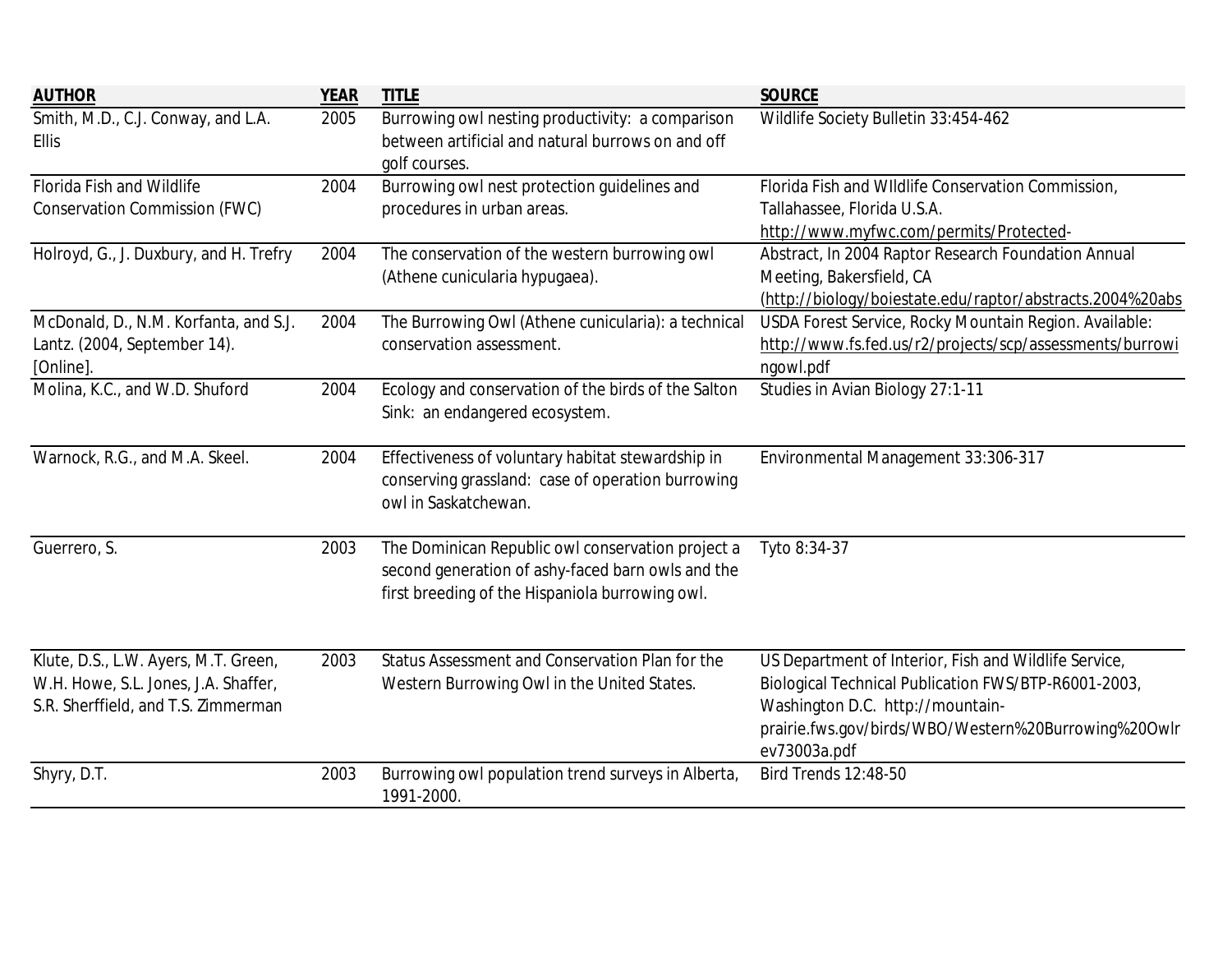| <b>AUTHOR</b>                          | <b>YEAR</b> | <b>TITLE</b>                                                                                                | <b>SOURCE</b>                                              |
|----------------------------------------|-------------|-------------------------------------------------------------------------------------------------------------|------------------------------------------------------------|
| <b>United States Fish and Wildlife</b> | 2003        | Status assessment and conservation plan for the                                                             | USDI Biological Technical Publication FWS/BTP-R6001-2003,  |
| Service                                |             | western burrowing owl in the U.S.                                                                           | Washington, D.C.                                           |
| Conway, C.J., M.D. Smith, and L.A.     | 2002        |                                                                                                             | <b>US Department of Agriculture</b>                        |
| <b>Ellis</b>                           |             | How to install artifical nesting burrows for burrowing<br>owls: a guide for golf course superintendents and | www.usda.org/turf/environmental                            |
|                                        |             | grounds crews.                                                                                              | _programs/wild_links_program/current/burrowing_owl.ht      |
|                                        |             |                                                                                                             | ml                                                         |
| Johnson, A.S. and S.H. Anderson        | 2002        | Conservation assessment for the western burrowing                                                           | United States Department of Agriculture, Forest Service,   |
|                                        |             | owl in the Black Hills National Forest, South Dakota                                                        | Wyoming Cooperative Fish and Wildlife Research Unit        |
|                                        |             | and Wyoming.                                                                                                |                                                            |
| Jones, Z.F., and C.E. Bock             | 2002        | Conservation of grassland birds in an ubranizing                                                            | Condor 104:643-651                                         |
|                                        |             | landscape: a historical perspective.                                                                        |                                                            |
| Russell, R.F.                          | 2002        | 2002 Burrowing owl trend block survey and                                                                   | Alberta Sustainable Resource Development, Fish and         |
|                                        |             | monitoring, Brooks area.                                                                                    | Wildlife Division, Alberta Recovery Plan No. 58, Edmonton, |
| Scobie, D.                             | 2002        | 2001 Burrowing owl trend block survey and                                                                   | Alberta Sustainable Resource Development, Fish and         |
|                                        |             | monitoring, Brooks and Hanna areas.                                                                         | Wildlife Division, Alberta Recovery Plan No. 51, Edmonton, |
|                                        |             |                                                                                                             | AB                                                         |
| <b>United States Fish and Wildlife</b> | 2002        | Birds of conservation concern 2002                                                                          | USFWS Division of Migratory Bird Managment, Arlington,     |
| Service                                |             |                                                                                                             | VA. http://migratorybirds.fws.gov/reports/bcc2002.pdf      |
| Arrowood, P.C., C.A. Finley, and B.C.  | 2001        | Analyses of burrowing owl population in New                                                                 | Journal of Raptor Research 35:362-370                      |
| Thompson                               |             | Mexico.                                                                                                     |                                                            |
| Barclay, J.                            | 2001        | Burrowing owl management at a major metropolitan Abstracts and notes, Journal Raptor Research 35:           |                                                            |
|                                        |             | airport.                                                                                                    |                                                            |
| Barclay, J., C. Bean, D. Plumpton, and | 2001        | Burrowing owl conservation in California: issues and Abstract, Journal Raptor Research 35:40-41             |                                                            |
| <b>B.</b> Walton                       |             | challenges.                                                                                                 |                                                            |
| Desmond, M.J., and J.A. Savidge        | 2001        | Burrowing owl conservation in the Great Plains.                                                             | Abstracts and notes, Journal Raptor Research 35:           |
| Holroyd, G., H. Trefry, and T.         | 2001        | Burrowing owls in Canada - going, going                                                                     | Birdwatch Canada 15:4-5                                    |
| Wellicome                              |             |                                                                                                             |                                                            |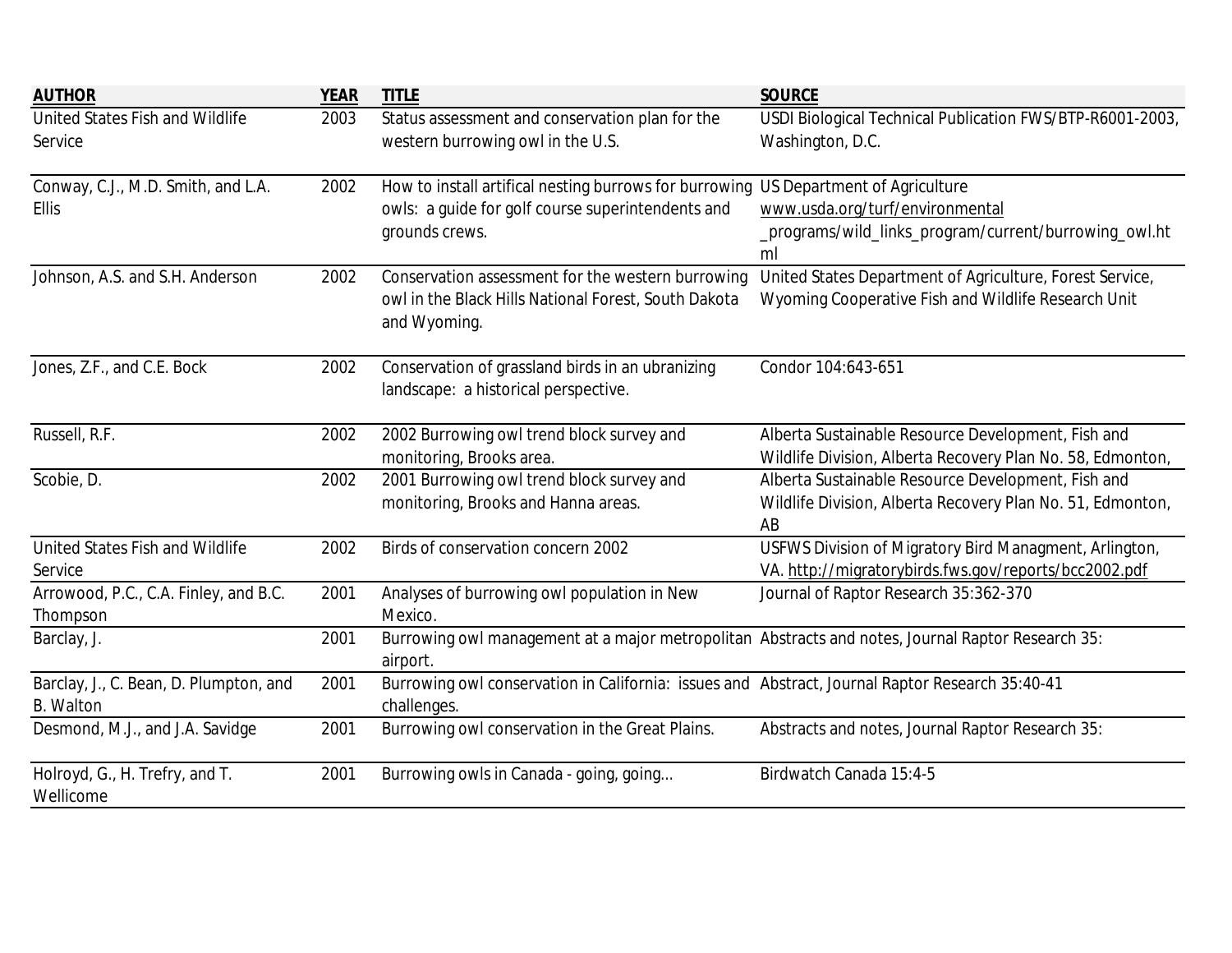| <b>AUTHOR</b>                                                                                              | <b>YEAR</b> | <b>TITLE</b>                                                                                                                                                                               | <b>SOURCE</b>                                                                                           |
|------------------------------------------------------------------------------------------------------------|-------------|--------------------------------------------------------------------------------------------------------------------------------------------------------------------------------------------|---------------------------------------------------------------------------------------------------------|
| Holroyd, G.L., R. Rodriguez-Estrella,<br>and S. R. Sheffield                                               | 2001        | Conservation of the Burrowing Owl in western North Journal of Raptor Research 35:399-407<br>America: issues, challenges, and recommendations.                                              |                                                                                                         |
| Korfanta, N.M., L.W. Ayers, S.H.<br>Anderson, and D.B. McDonald                                            | 2001        | A preliminary assessment of burrowing owl<br>population status in Wyoming.                                                                                                                 | Journal of Raptor Reserach 35:337-343                                                                   |
| Leupin, E.E., and D.J. Low                                                                                 | 2001        | Burrowing owl reintroduction efforts in the<br>Thompson-Nicola region of British Columbia                                                                                                  | Journal of Raptor Research 35:392-398                                                                   |
| Low, D., and E.E. Leupin                                                                                   | 2001        | An assessment of the burrowing owl re-introduction Abstracts and notes, Journal Raptor Research 35:<br>in the Thompson/Nicola region of British Columbia:<br>a summary report (1992-1997). |                                                                                                         |
| Martell, M.S., J. Schladweiler, and F.<br>Cuthbert                                                         | 2001        | Status and attempted reintroduction of burrowing<br>owls in Minnesota, USA.                                                                                                                | Journal of Raptor Research 35:331-336                                                                   |
| Murphy, R.K., K.W. Hasselblad, C.D.<br>Grondahl, J.G. Sidle, R.E. Martin, and<br>D.W. Freed                | 2001        | Status of the burrowing owl in North Dakota.                                                                                                                                               | Journal of Raptor Research 35:322-330                                                                   |
| Rodriguez Estrella, R., F. Chavez<br>Ramirez, and G.L. Holroyd                                             | 2001        | Current knowledge of the burrowing owl in Mexico<br>and what is needed for a conservation plan?                                                                                            | Abstracts and notes, Journal Raptor Research 35:                                                        |
| Sauer, J.R., J.E. Hines, and J. Fallon                                                                     | 2001        | The North Amercian Breeding Bird Survey, Results<br>and Analysis.                                                                                                                          | Version 2001.2 USGA Patuxent Wildlife Reserach Center,<br>Laurel, MD. http://www.mbr-pwrc.usgs.gov.bbs/ |
| Sheffield, S.R., and M. Howery                                                                             | 2001        | Current status, distribution, and conservation of the<br>burrowing owl in Oklahoma.                                                                                                        | Journal of Raptor Research 35:351-356                                                                   |
| Shyry, D.T., T.I. Wellicome, J.K.<br>Schmutz, G.L. Erichson, D.L. Scobie,<br>R.F. Russell, and R.G. Martin | 2001        | Burrowing owl population-trend surveys in southern Journal of Raptor Research 35:310-315<br>Alberta: 1991-2000.                                                                            |                                                                                                         |
| Skeel, M.A., J. Keith, and C.S.<br>Palaschuk                                                               | 2001        | A population decline recorded by Operation<br>Burrowing Owl in Saskatchewan.                                                                                                               | Journal of Raptor Research 35:371-377                                                                   |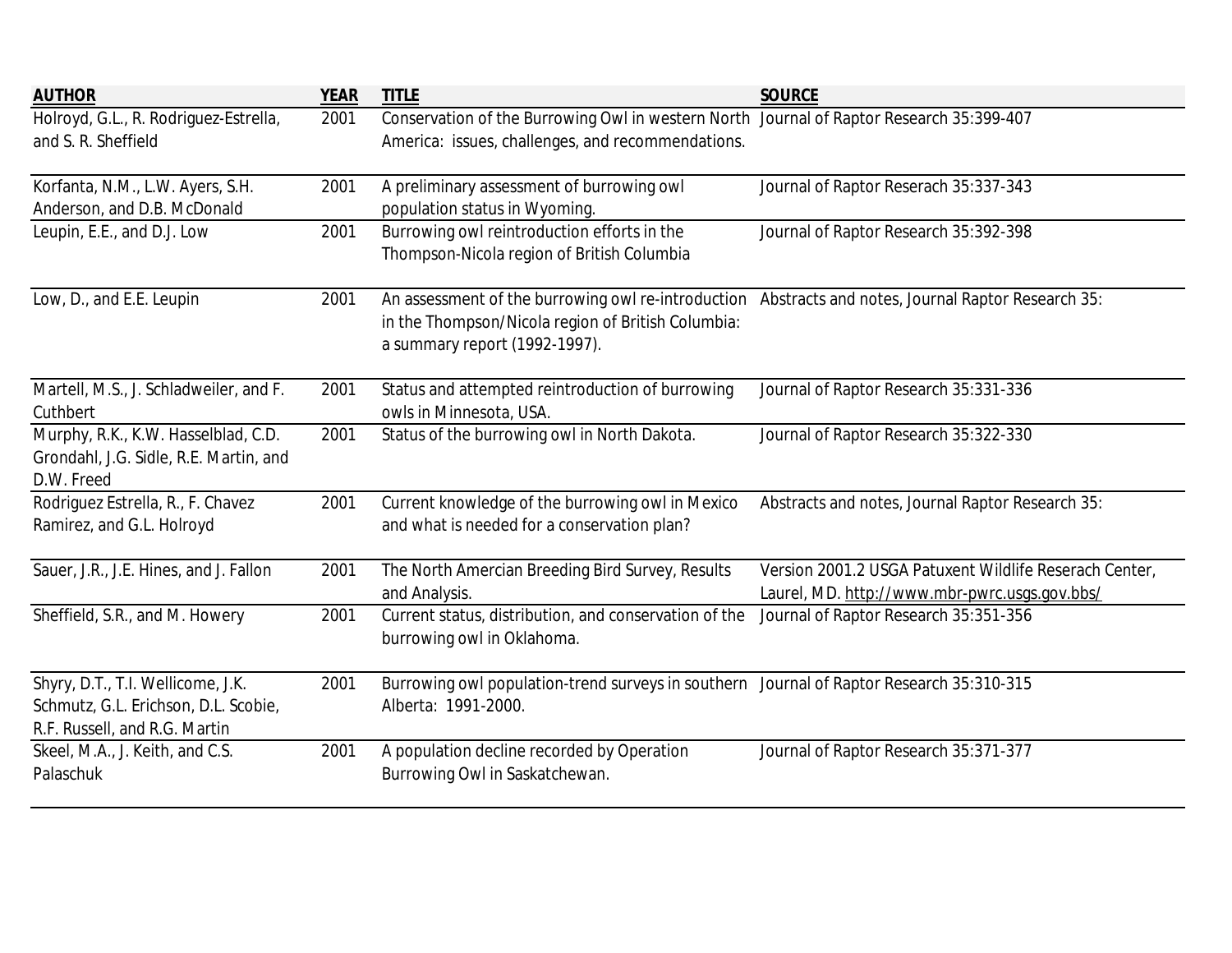| <b>AUTHOR</b>                         | <b>YEAR</b> | <b>TITLE</b>                                                                                     | <b>SOURCE</b>                                                                                           |
|---------------------------------------|-------------|--------------------------------------------------------------------------------------------------|---------------------------------------------------------------------------------------------------------|
| Smith, B.W., and J.R. Belthoff        | 2001        | Burrowing owls and development: short-distance                                                   | Journal of Raptor Research 35:385-391                                                                   |
|                                       |             | nest burrow relocation to minimize construction                                                  |                                                                                                         |
|                                       |             | impacts.                                                                                         |                                                                                                         |
| Smith, B.W., and J.R. Belthoff        | 2001        | Effects of nest dimensions on use of artificial burrow Journal of Wildlife Management 65:318-326 |                                                                                                         |
|                                       |             | systems by burrowing owls.                                                                       |                                                                                                         |
| Uhmann, T.V., N.C. Kenkel, and R.K.   | 2001        | Development of a habitat suitability index model for Journal of Raptor Research 35:378-384       |                                                                                                         |
| Baydack                               |             | burrowing owls in the eastern Canadian prairies.                                                 |                                                                                                         |
| Wellicome, T.I., and G.L. Holroyd     | 2001        | The second international burrowing owl symposium: Journal of Raptor Research 35:269-273          |                                                                                                         |
|                                       |             | background and context.                                                                          |                                                                                                         |
| Atkinson, E.C., and D.L. Flath        | 2000        |                                                                                                  | Montana-wide burrowing owl surveys: a synthesis of Abstract, Intermountain Journal of Science 6:374-375 |
|                                       |             | first year effort -- 1999.                                                                       |                                                                                                         |
| Gray, J.                              | 2000        | The Dominican Republic Owl Conservation Project                                                  | Tyto 5:34-38                                                                                            |
|                                       |             | (D.R.O.C.P.)                                                                                     |                                                                                                         |
| Leupin, E.E., M. Mackintosh, D.J.     | 2000        | Stewardship and the reintroduction of captive-bred                                               | Pp. 909-914 In Proceedings of Conference on the Biology                                                 |
| Low, and D. Brodie                    |             | burrowing owls into British Columbia: a feasible                                                 | and Management of Species and Habitats at Risk, Kamloops,                                               |
|                                       |             | option for recovery?                                                                             | B.C., B.C. Ministry of Environment, Lands and Parks,                                                    |
|                                       |             |                                                                                                  | Victoria, B.C.                                                                                          |
| Rodrigues Castaneda, Y.               | 2000        | A new population of burrowing owl (Athene                                                        | <b>Pitirre 13:19</b>                                                                                    |
|                                       |             | cunicularia) for Cuba.                                                                           |                                                                                                         |
| Scobie, D., and R. Russell            | 2000        | Burrowing owl trend block survey and monitoring -                                                | Alberta Sustainable Resource Development, Fish and                                                      |
|                                       |             | Brooks and Hanna areas.                                                                          | Wildlife Division, Alberta Recovery Plan No. 8, Edmonton,                                               |
| Dechant, J.A., M.L. Sondreal, D.H.    | 1999        | Effects of management practices on grassland birds:                                              | Northern Prairie Wildlife Research Center, Jamestown, ND                                                |
| Johnson, L.D. Igl, C.M. Goldade, P.A. |             | burrowing owl.                                                                                   |                                                                                                         |
| Rabie, and B.R. Euliss                |             |                                                                                                  |                                                                                                         |
| Obee, B.                              | 1999        | A little raptor digs in.                                                                         | Beautiful B. C. Magazine 41:12-15                                                                       |
| Shyry, D.T.                           | 1999        | A summary report on burrowing owls (ATHENE                                                       | Alberta Environmental Protection, Wildlife Management                                                   |
|                                       |             | CUNICULARIA) population trend surveys in southern                                                | Division, Occasional Paper, Alberta National Resources                                                  |
|                                       |             | Alberta.                                                                                         | Services, Edmonton, Alberta                                                                             |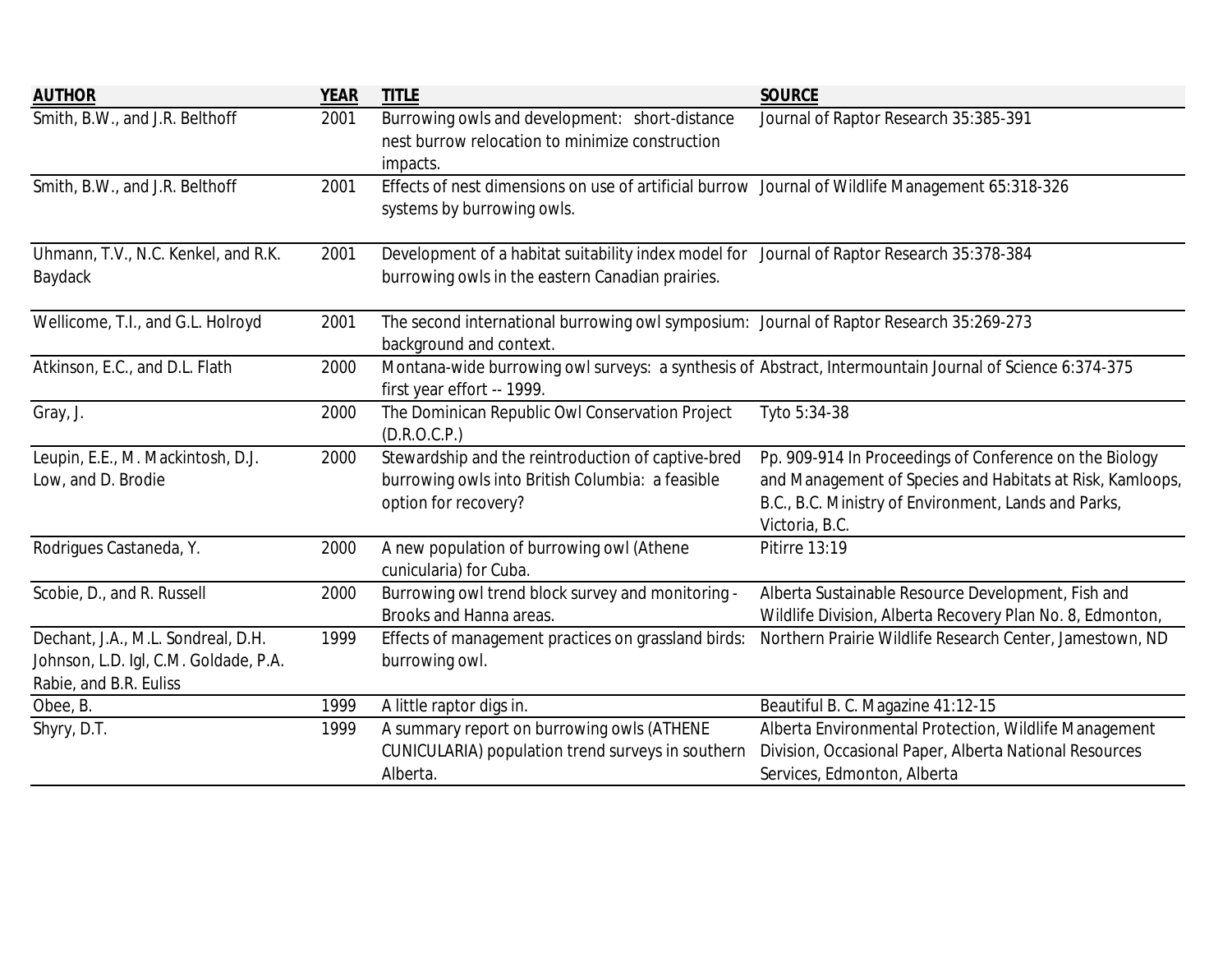| <b>AUTHOR</b>                                              | <b>YEAR</b> | <b>TITLE</b>                                                                                                                                              | <b>SOURCE</b>                                                                                                                                                                               |
|------------------------------------------------------------|-------------|-----------------------------------------------------------------------------------------------------------------------------------------------------------|---------------------------------------------------------------------------------------------------------------------------------------------------------------------------------------------|
| Smith, B.W.                                                | 1999        | Nest-site selection, ectoparasites, and mitigation<br>techniques: studies of burrowing owls and artificial<br>burrow systems in southwestern Idaho.       | MS Thesis, Boise State University, Boise, ID                                                                                                                                                |
| Belthoff, J.R., and B.W. Smith                             | 1998        | Monitoring between-year movements and<br>assessment of artificial burrow features useful in<br>conservation and management of burrowing owls.             | Idaho Bureau of Land Management and Boise State<br>University, Boise Idaho, Technical Bulletin No. 2000-03                                                                                  |
| Blood, D.A., and D. Low                                    | 1998        | Burrowing owl.                                                                                                                                            | Pp. 1-6 In Wildlife in British Columbia at Risk. Wildlife<br>Branch Ministry of Environment, Lands and Parks, Victoria,                                                                     |
| Holmes, B.                                                 | 1998        | City planning for owls.                                                                                                                                   | National Wildlife 42:46-53                                                                                                                                                                  |
| Kirk, D.A., and C. Hyslop                                  | 1998        | Population status and recent trends in Canadian<br>raptors: a review.                                                                                     | <b>Biological Conservation 83:91-118</b>                                                                                                                                                    |
| Mote, K.                                                   | 1998        | <b>Endangered and Threatened Species Conservation:</b><br>Conservation Strategy for the Texas Panhandle Short 0/Proj. 63<br>Grass Prairie.                | Texas Parks and Wildlife Department Project # TX E-001-                                                                                                                                     |
| Murphy, R.K., K. Wood, C.D.<br>Grondahl, and J.G. Sidle    | 1998        | Status of burrowing owls and their habitat in North<br>Dakota.                                                                                            | Second International Burrowing Owl Symposium, Ogdn, UT                                                                                                                                      |
| Poulin, R.G., T.I. Wellicome, R.<br>Longmuir, and D.Scobie | 1998        | procedures.                                                                                                                                               | Burrowing owl nest box construction and installation Saskatchewan Environment & Resource Management, Fish<br>& Wildlife Branch                                                              |
| Smith, B.W., and J.R. Belthoff                             | 1998        | Effects of chamber size and tunnel diameter on use<br>of artificial nest burrows by burrowing owls.                                                       | Abstract, In 1998 Raptor Research Foundation Annual<br>Meeting, Odgen, UT                                                                                                                   |
| Trulio, L.                                                 | 1998        | Native revival: efforts to protect and restore the<br>burrowing owl in the South Bay Area.                                                                | <b>Tideline 17:1-3</b>                                                                                                                                                                      |
| Buchanan, J.T.                                             | 1997        | A spatial analysis of the Burrowing owl (Speotyto<br>cunicularia) population in Santa Clara County,<br>California, using a geographic information system. | Pp. 90-99 In Biology and Conservation of Owls of the<br>Northern Hemisphere (J.R. Duncan, D.H. Johnson, and T.H.<br>Nicholls, ed.). USDA Forest Service, General Technical<br>Report NC-190 |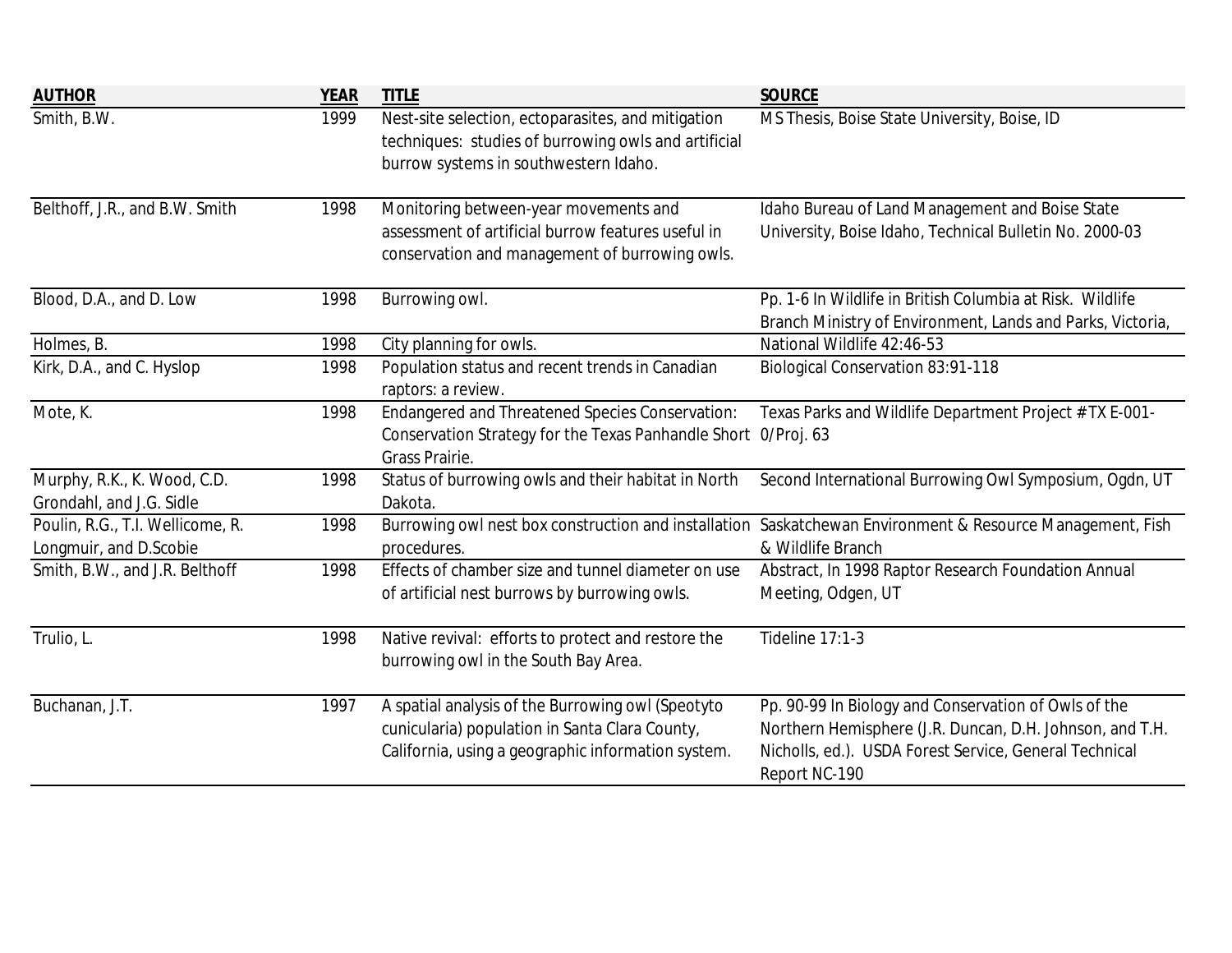| <b>AUTHOR</b>                      | <b>YEAR</b> | <b>TITLE</b>                                         | <b>SOURCE</b>                                              |
|------------------------------------|-------------|------------------------------------------------------|------------------------------------------------------------|
| Delevoryas, P.                     | 1997        | Relocation of burrowing owls during courtship        | Pp. 138-144 In The Burrowing Owl, Its Biology and          |
|                                    |             | period.                                              | Management Including the Proceedings of the First          |
|                                    |             |                                                      | International Burrowing Owl Symposium (J.L. Lincer, and K. |
|                                    |             |                                                      | Steenhof eds.). Raptor Research Foundation Report No. 9    |
| DeSmet, K.D.                       | 1997        | Burrowing Owls (Speotyto cunicularia) monitoring     | Pp. 123-130 In Biology and Conservation of Owls of the     |
|                                    |             | and management activities in Manitoba, 1987-1996.    | Northern Hemisphere (J.R. Duncan, D.H. Johnson, and T.H.   |
|                                    |             |                                                      | Nicholls, ed.). USDA Forest Service, General Technical     |
| Faminow, C.W.                      | 1997        | Predator-resistant nestboxes for burrowing owls.     | Alberta Naturalist 26:8                                    |
| Hjertaas, D.G.                     | 1997        | Recovery plan for the burrowing owl in Canada.       | Pp. 107-111 In The Burrowing Owl, Its Biology and          |
|                                    |             |                                                      | Management Including the Proceedings of the First          |
|                                    |             |                                                      | International Burrowing Owl Symposium (J.L. Lincer, and K. |
|                                    |             |                                                      | Steenhof eds.). Raptor Research Foundation Report No. 9    |
| Hjertaas, D.G.                     | 1997        | Operation burrowing owl in Saskatchewan.             | Pp. 112-116 In The Burrowing Owl, Its Biology and          |
|                                    |             |                                                      | Management Including the Proceedings of the First          |
|                                    |             |                                                      | International Burrowing Owl Symposium (J.L. Lincer, and K. |
|                                    |             |                                                      | Steenhof eds.). Raptor Research Foundation Report No. 9    |
| Holroyd, G.                        | 1997        | The status of the burrowing owl (Athene cunicularia) | Abstract, In Raptor Research Foundation 1997 Annual        |
|                                    |             | in Canada.                                           | Meeting, Savannah, GA                                      |
| Holroyd, G.L.                      | 1997        | The decline of the burrowing owl.                    | Encompass Magazine 2:1-5 (encompass.org/2-1/owl.htm)       |
| Holroyd, G.L., and T.I. Wellicome  | 1997        | Report on the burrowing owl (Speotyto cunicularia)   | Pp. 612-615 In Biology and Conservation of Owls of the     |
|                                    |             | conservation workshop.                               | Northern Hemisphere (J.R. Duncan, D.H. Johnson, and T.H.   |
|                                    |             |                                                      | Nicholls, eds.). USDA Forest Service, General Technical    |
| James, P.C., and R.H.M. Espie      | 1997        | Current status of the burrowing owl in North         | Pp. 3-5 In The Burrowing Owl, Its Biology and Management   |
|                                    |             | America: an agency survey.                           | Including the Proceedings of the First International       |
|                                    |             |                                                      | Burrowing Owl Symposium (J.L. Lincer, and K. Steenhof      |
|                                    |             |                                                      | eds.). Raptor Research Foundation Report No. 9             |
| James, P.C., T.J. Ethier, and M.K. | 1997        | Parameters of a declining burrowing owl population   | Pp. 34-37 In The Burrowing Owl, Its Biology and            |
| Toutloff                           |             | in Saskatchewan.                                     | Management Including the Proceedings of the First          |
|                                    |             |                                                      | International Burrowing Owl Symposium (J.L. Lincer, and K. |
|                                    |             |                                                      | Steenhof eds.). Raptor Research Foundation Report No. 9    |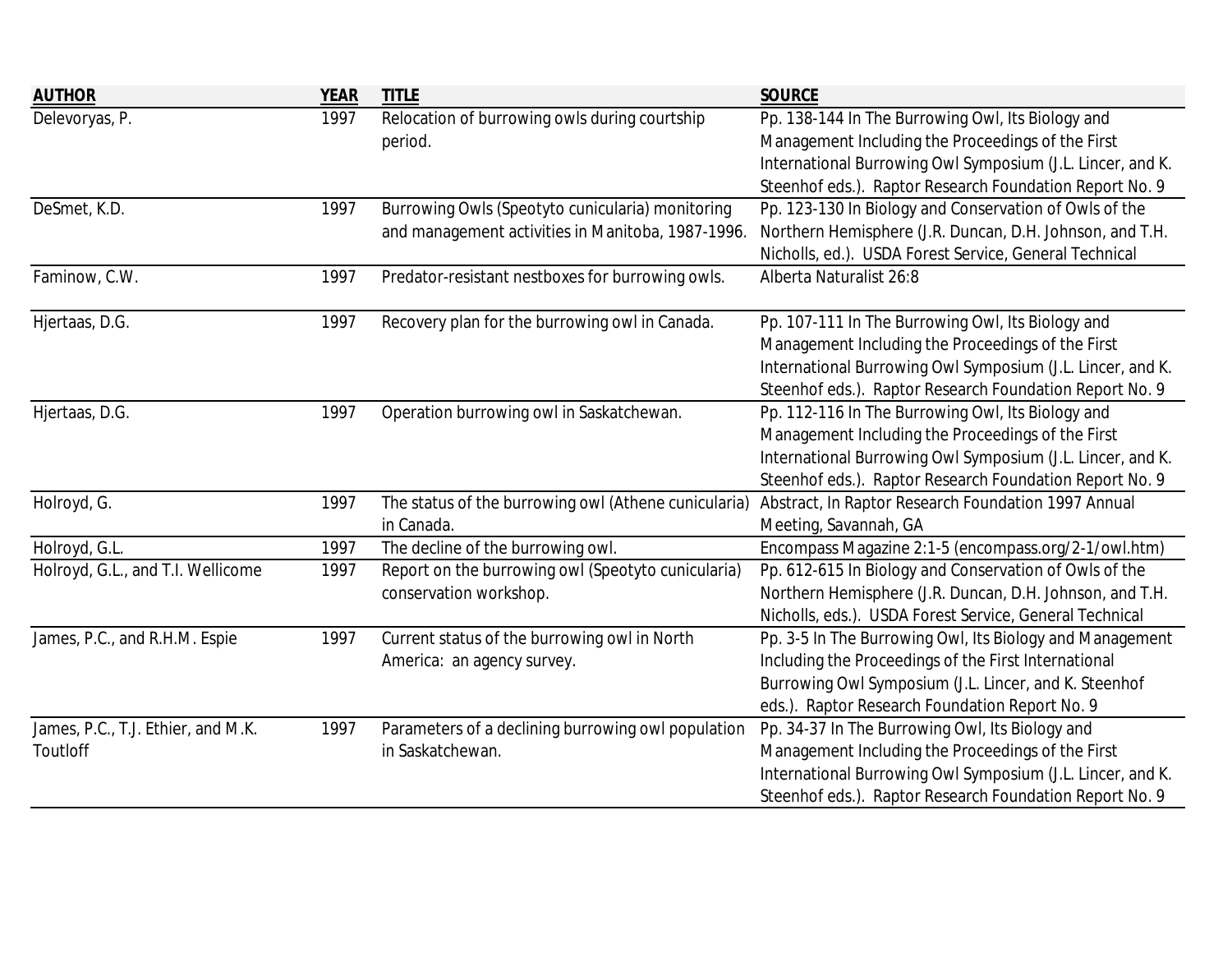| <b>AUTHOR</b>                                                 | <b>YEAR</b> | <b>TITLE</b>                                                                                                                                | <b>SOURCE</b>                                                                                                                                                                                  |
|---------------------------------------------------------------|-------------|---------------------------------------------------------------------------------------------------------------------------------------------|------------------------------------------------------------------------------------------------------------------------------------------------------------------------------------------------|
| Lincer, J.L.                                                  | 1997        | Toward an action plan: The results of the burrowing<br>owl workshop, 14 November 1992. Bellevue, WA                                         | Pp. 11-13 In The Burrowing Owl, Its Biology and<br>Management Including the Proceedings of the First                                                                                           |
|                                                               |             |                                                                                                                                             | International Burrowing Owl Symposium (J.L. Lincer, and K.<br>Steenhof eds.). Raptor Research Foundation Report No. 9                                                                          |
| Lincer, J.L., and K. Steehof, eds.                            | 1997        | The Burrowing Owl, Its Biology and Management<br>Including the Proceedings of the First International<br>Burrowing Owl Symposium.           | Raptor Research Report 9                                                                                                                                                                       |
| Sheffield, S.R.                                               | 1997        | Current status, distribution and conservation of the<br>burrowing owl (Speotyto cunicularia) in midwestern<br>and western North America.    | Pp. 399-407 In Biology and Conservation of Owls of the<br>Northern Hemisphere (J.R. Duncan, D.H. Johnson, and T.H.<br>Nicholls, eds.). USDA Forest Service, General Technical<br>Report NC-190 |
| Trulio, L.A.                                                  | 1997        | Strategies for protecting western burrowing owls<br>(Speotyto cunicularia hypugaea) from human<br>activites.                                | Pp. 461-465 In Biology and Conservation of Owls of the<br>Northern Hemisphere (J.R. Duncan, D.H. Johnson, and T.H.<br>Nicholls, eds.). USDA Forest Service, General Technical                  |
| Wellicome, T.I., G.L. Holroyd, K.<br>Scalise, and E.R. Wiltse | 1997        | The effects of predator exclusion and food<br>supplementation on burrowing owl (Speotyto<br>cunicularia) population change in Saskatchewan. | Pp. 487-497 In Biology and Conservation of Owls of the<br>Northern Hemisphere (J.R. Duncan, D.H. Johnson, and T.H.<br>Nicholls, eds.). USDA Forest Service, General Technical<br>Report NC-190 |
| Griffiths, D., and C. Griffiths                               | 1996        | Possible burrowing owl decline in the Grand River<br>National Grasslands.                                                                   | South Dakota Bird Notes 48:35                                                                                                                                                                  |
| Hjertaas, D.G.                                                | 1996        | Status of burrowing owl and of recovery efforts in<br>Canada                                                                                | Provincial Museum of Alberta Natural History Occasional<br>Paper No 23:268-272                                                                                                                 |
| Houston, C.S., D. G. Hjertaas, R.L.<br>Scott, and P.C. James  | 1996        | Experience with burrowing owl nest-boxes in<br>Saskatchewan and comment on decreasing range.                                                | Blue Jay 54:136-140                                                                                                                                                                            |
| Miller, B.                                                    | 1996        | Delineating a new protected area in northern<br>Chihuahaua.                                                                                 | Wild Earth Summer 1996:14-15                                                                                                                                                                   |
| <b>Predator Project</b>                                       | 1996        | Conserving prairie dog ecosystems on the Northern<br>Plains.                                                                                | Predator Project. Bozeman, MT                                                                                                                                                                  |
| Dundas, H., and J. Jensen                                     | 1995        | Burrowing owl status and conservation programs.                                                                                             | Bird Trends 4:21-22                                                                                                                                                                            |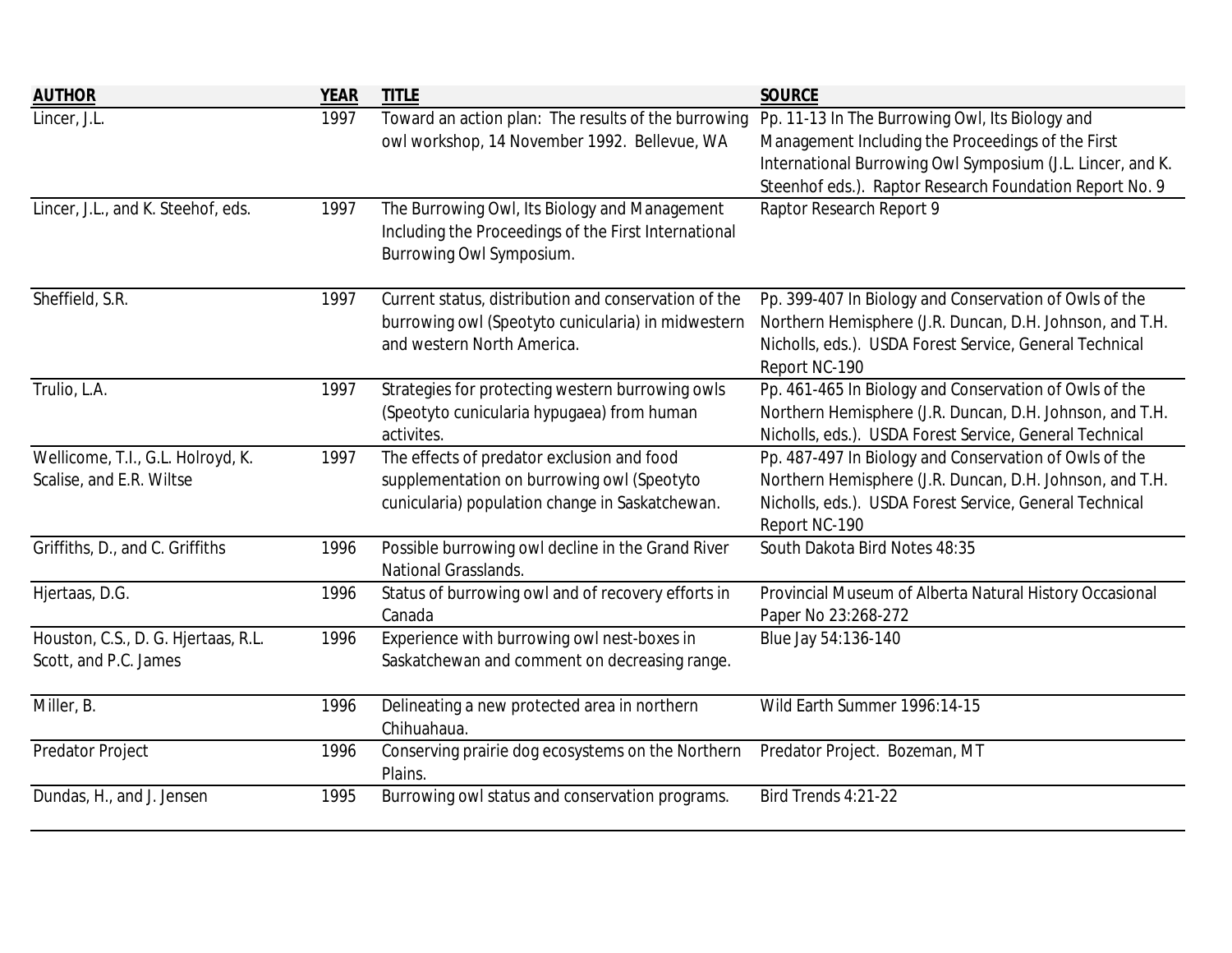| <b>AUTHOR</b>                                                                                      | <b>YEAR</b> | <b>TITLE</b>                                                                                                             | <b>SOURCE</b>                                                                                                                                                                 |
|----------------------------------------------------------------------------------------------------|-------------|--------------------------------------------------------------------------------------------------------------------------|-------------------------------------------------------------------------------------------------------------------------------------------------------------------------------|
| Hansen, R.W.                                                                                       | 1995        | Raptor use of the Idaho National Engineering<br>Laboratory.                                                              | Abstract, Journal Raptor Research 29:76                                                                                                                                       |
| Hjertaas, D., S. Brechtel, K. DeSmet,<br>O. Dyer, E. Haug, G. Holroyd, P.<br>James, and J. Schmutz | 1995        | National recovery plan for the burrowing owl.                                                                            | Report No. 13. Ottawa: Recovery of Nationally Endangered<br>Wildlife Committee.                                                                                               |
| Hyslop, C.                                                                                         | 1995        | Bird trends: a report on results of national and<br>regional ornithological surveys in Canada.                           | Bird Trends 4:1-32                                                                                                                                                            |
| Kirk, D.A., D. Hussell, and E. Dunn                                                                | 1995        | Raptor population status and trends in Canada.                                                                           | Bird Trends (Canadian Wildlife Service) 4:2-9                                                                                                                                 |
| Trulio, L.A.                                                                                       | 1995        | Passive relocation: a method to preserve burrowing Journal of Field Ornithology 66(1):99-106<br>owls on disturbed sites. |                                                                                                                                                                               |
| Wellicome, T.L., and E.A. Haug                                                                     | 1995        | Second update on status report on the burrowing<br>owl (Speotyto cunicularia) in Canada.                                 | Committee on the Status of Endangered Wildlife in Canada.<br>Canadian Wildlife Service, Ottawa, Ontario, Canada.                                                              |
| DeSante, D.F., and T.L. George                                                                     | 1994        | Population trends in the landbirds of western North Studies in Avian Biology 15:173-190<br>America.                      |                                                                                                                                                                               |
| Martell, M.S., H.B. Tordoff, and P.T.<br>Redig                                                     | 1994        | The introduction of three native raptors into the<br>midwestern United States.                                           | Pp. 465-469 In Raptor Conservation Today, Proceedings of<br>the IV World Conference on Birds of Prey and Owls (B.U.<br>Meyburg, and R.D. Chancellor, eds). Pica Press, London |
| Miller, B., G. Ceballos, and R. Reading                                                            | 1994        | The prairie dog and biotic diversity.                                                                                    | <b>Conservation Biology 8:677-681</b>                                                                                                                                         |
| Winchell, C.S.                                                                                     | 1994        | Natural history and protection of the burrowing<br>owls.                                                                 | Proceedings of Vertebrate Pest Conference, Santa Clara, CA.                                                                                                                   |
| Hjertaas, D.G.                                                                                     | 1993        | The burrowing owl recovery program.                                                                                      | Provincial Museum of Alberta Natural History Occasional<br>Paper No 19:350-352                                                                                                |
| Salmansohn, P.                                                                                     | 1993        | Plowed under.                                                                                                            | <b>Wildlife Conservation Nov/Dec</b>                                                                                                                                          |
| Schuler, C.A., W.H. Rickard, and G.A.<br>Sargeant                                                  | 1993        | Conservation of habitats for shrubsteepe birds.                                                                          | <b>Environmental Conservation 20:57-64</b>                                                                                                                                    |
| Bjorklund, C.F.                                                                                    | 1992        | Operation burrowing owl 1991 annual report.                                                                              | Saskatchewan Natural History Society                                                                                                                                          |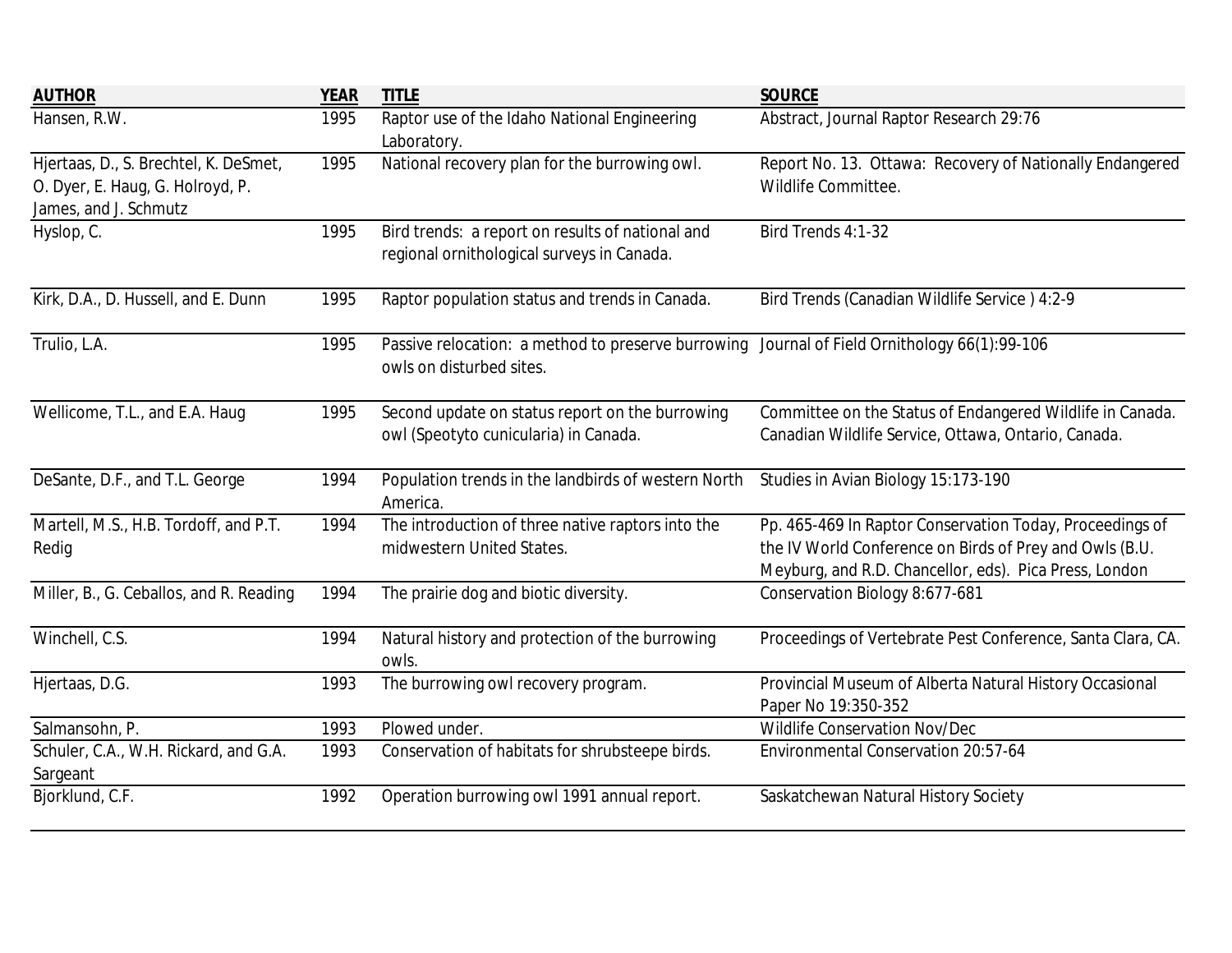| <b>AUTHOR</b>                                              | <b>YEAR</b> | <b>TITLE</b>                                                                                                                                                        | <b>SOURCE</b>                                                                                                                                                                                                   |
|------------------------------------------------------------|-------------|---------------------------------------------------------------------------------------------------------------------------------------------------------------------|-----------------------------------------------------------------------------------------------------------------------------------------------------------------------------------------------------------------|
| Ehrlich, P.R., D.S. Dobkin, and D.<br>Wheye                | 1992        | Birds in Jeopardy: the Imperiled and Extinct Birds of Stanford University Press, Stanford, CA<br>the United States and Canada, Including Hawaii and<br>Puerto Rico. |                                                                                                                                                                                                                 |
| Finnegen, L.J.                                             | 1992        | New homes for burrowing owls.                                                                                                                                       | Sunset May 1992:36-37                                                                                                                                                                                           |
| James, P.C.                                                | 1992        | Burrowing owls, biodiversity, and bombs.                                                                                                                            | Abstract, Burrowing Owl Symposium. 1992 Raptor<br>Research Foundation Annual Meeting, Seattle, WA.                                                                                                              |
| Terrill, S.B., and P. Delevoryas                           | 1992        | Relocation of burrowing owls during courtship<br>period.                                                                                                            | Abstract, Burrowing Owl Symposium. 1992 Raptor<br>Research Foundation Annual Meeting, Seattle, WA                                                                                                               |
| Bjorklund, C.F.                                            | 1991        | Operation burrowing owl 1990 annual report.                                                                                                                         | Saskatchewan Natural History Society                                                                                                                                                                            |
| Brown, N.L.                                                | 1991        | The howdy owls of Arizona: a review of the status of Journal of Raptor Research 35:344-350<br>Athene cunicularia.                                                   |                                                                                                                                                                                                                 |
| Dyer, O.                                                   | 1991        | Reintroduction of burrowing owls (Athene<br>cunicularia) to the south Okanagan Valley, British<br>Columbia (1983 to 1988).                                          | Pp. 231-235 In Proceedings of the Second Endangered<br>Species and Prairie Conservation Workshop (G.L. Holroyd,<br>G. Burns, and H.C. Smith, eds.). Prov. Museum Alberta<br>Natural History Occas. Paper No. 15 |
| Haug, E.A.                                                 | 1991        | Manitoba burrowing owl conservation program:<br>status report                                                                                                       | Pp. 238-240 In Proceedings of the Second Endangered<br>Species and Prairie Conservation Workshop (G.L. Holroyd,<br>G. Burns, and H.C. Smith, eds.). Prov. Museum Alberta<br>Natural History Occas Paper No. 15  |
| Haug, E.A., and A.B. Didiuk                                | 1991        | Updated status report on the burrowing owl in<br>Canada.                                                                                                            | Committee on the Status of Endangered Wildlife in Canada,<br>Ottawa                                                                                                                                             |
| Martell, M.S.                                              | 1991        | Grassland owls.                                                                                                                                                     | Pp. 96-104 In Proceedings of the Midwest Raptor<br>Management Symposium and Workship (B.G. Pendleton,<br>ed.). National Wildlife Federation Scientific and Technical                                            |
| Millsap, B.A., J.A. Gore, D.E. Runde,<br>and S.I. Cerulean | 1991        | Setting priorities for the conservation of fish and<br>wildlife species in Florida.                                                                                 | Wildlife Monogram 111:1-57                                                                                                                                                                                      |
| Palmer, C., and D. Hjertaas                                | 1991        | Operation burrowing owl.                                                                                                                                            | Pp. 236-237 In Proceedings of the Second Endangered<br>Species and Prairie Conservation Workshop (G.L. Holroyd,<br>G. Burns, and H.C. Smith, eds.). Prov. Museum Alberta<br>Natural History Occas Paper No. 15  |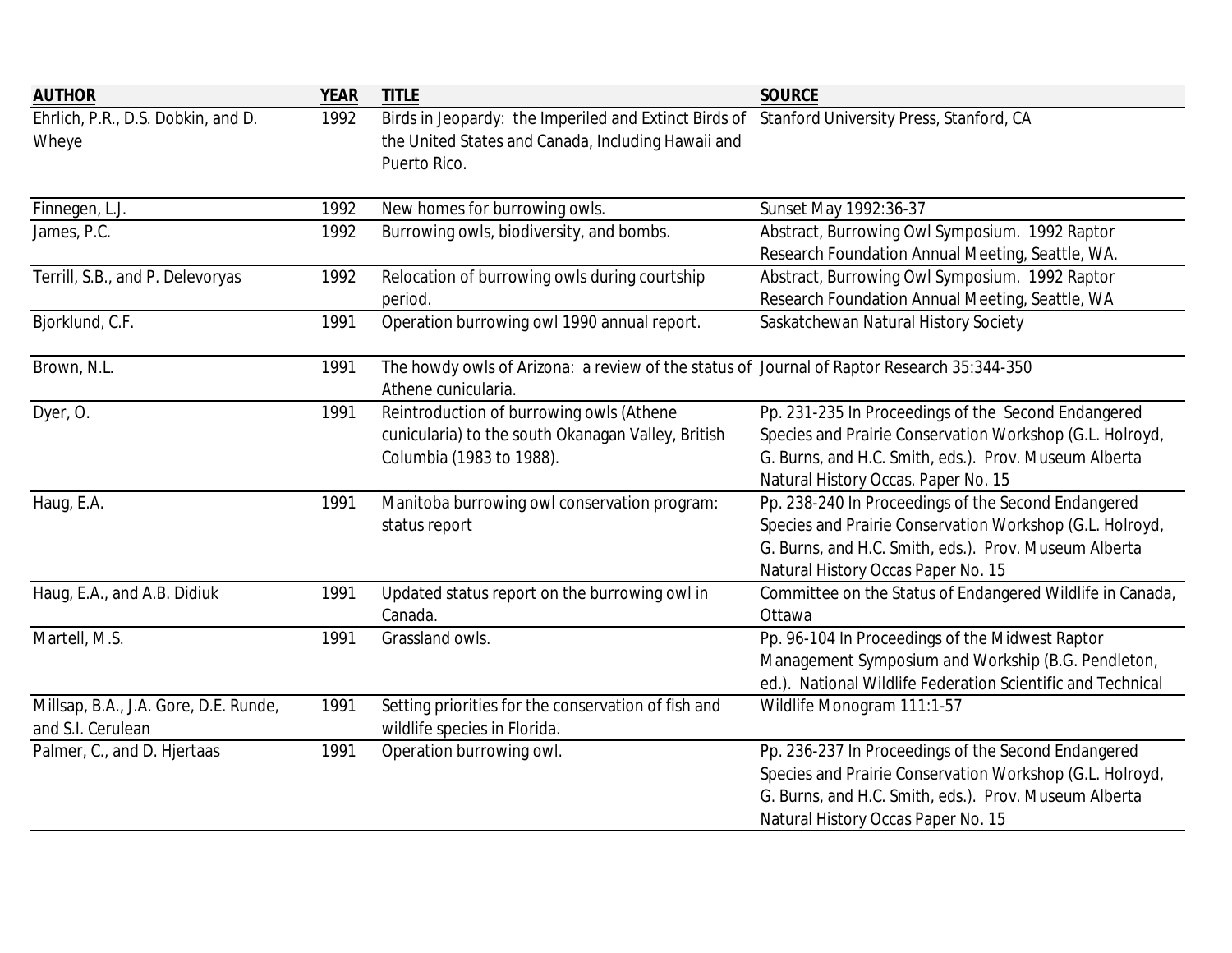| Schladweiler, J.L.<br>Osprey, burrowing owl and golden eagle restoration<br>Pp. 258-264 In Proceedings of the Raptor Midwest<br>1991<br>Management Symposium and Workshop. National Wildlife<br>efforts in the Midwest.<br>Federation Scientific and Tech. Series No. 15<br>Pp. 228 In Proceedings of the Second Endangered Species<br>Schmutz, J.K., D. Wood, and G. Wood<br>Burrowing owl survival.<br>1991<br>and Prairie Conservation Workshop (G.L. Holroyd, G. Burns,<br>and H.C. Smith, eds.). Prov. Museum Alberta Natural |  |
|------------------------------------------------------------------------------------------------------------------------------------------------------------------------------------------------------------------------------------------------------------------------------------------------------------------------------------------------------------------------------------------------------------------------------------------------------------------------------------------------------------------------------------|--|
|                                                                                                                                                                                                                                                                                                                                                                                                                                                                                                                                    |  |
|                                                                                                                                                                                                                                                                                                                                                                                                                                                                                                                                    |  |
|                                                                                                                                                                                                                                                                                                                                                                                                                                                                                                                                    |  |
|                                                                                                                                                                                                                                                                                                                                                                                                                                                                                                                                    |  |
|                                                                                                                                                                                                                                                                                                                                                                                                                                                                                                                                    |  |
|                                                                                                                                                                                                                                                                                                                                                                                                                                                                                                                                    |  |
| Hjertaas, D., S. Brechtel, K. DeSmet,<br>1990<br>Draft: National recovery plan for the burrowing owl.<br>Prepared for the World Wildlife Fund Canada, Toronto                                                                                                                                                                                                                                                                                                                                                                      |  |
| O. Dyer, E. Haug, G. Holroyd, P.                                                                                                                                                                                                                                                                                                                                                                                                                                                                                                   |  |
| James, and J. Schmutz                                                                                                                                                                                                                                                                                                                                                                                                                                                                                                              |  |
| Martell, M.S.<br>1990<br>Reintroduction of Burrowing Owls in Minnesota: A<br>MS Thesis, University of Minnesota, Minneapolis                                                                                                                                                                                                                                                                                                                                                                                                       |  |
| Feasibility Study.                                                                                                                                                                                                                                                                                                                                                                                                                                                                                                                 |  |
| Management of North American grasslands for<br>Andersen, D.E.<br>1989<br>Pp. 203-210 In Proceedings of the Midwest Raptor                                                                                                                                                                                                                                                                                                                                                                                                          |  |
| Management Symposium and Workshop (B.G. Pendleton,<br>raptors.                                                                                                                                                                                                                                                                                                                                                                                                                                                                     |  |
| ed.). National Wildlife Federation Scientific and Technical                                                                                                                                                                                                                                                                                                                                                                                                                                                                        |  |
| Harris, R.D., and L. Feeney<br>Restoration of habitat for burrowing owls Athene<br>Proceedings Annual Meeting Society Ecological Restoration<br>1989                                                                                                                                                                                                                                                                                                                                                                               |  |
| 1:251-259<br>cunicularia.                                                                                                                                                                                                                                                                                                                                                                                                                                                                                                          |  |
| Herriott, T.<br>Operation burrowing owl: rural Saskatchewan bands Canadian Geographic 109:62-68<br>1989                                                                                                                                                                                                                                                                                                                                                                                                                            |  |
| together to protect a curious undergroung dweller.                                                                                                                                                                                                                                                                                                                                                                                                                                                                                 |  |
| James, P.C., and T.J. Ethier<br>Trends in the winter distribution and abundance of<br>American Birds 43:1224-1225<br>1989                                                                                                                                                                                                                                                                                                                                                                                                          |  |
| burrowing owls in North America.                                                                                                                                                                                                                                                                                                                                                                                                                                                                                                   |  |
|                                                                                                                                                                                                                                                                                                                                                                                                                                                                                                                                    |  |
| Marti, C.D., and J.S. Marks<br>Pp. 124-133 In Proceedings of the Western Raptor<br>1989<br>Medium-sized owls.                                                                                                                                                                                                                                                                                                                                                                                                                      |  |
| Management Symposium and Workshop (B.G. Pendleton,                                                                                                                                                                                                                                                                                                                                                                                                                                                                                 |  |
| ed.). National Wildlife Federation, Washington, DC                                                                                                                                                                                                                                                                                                                                                                                                                                                                                 |  |
| Olenick, B.E.<br>Pp. 79-81 In Rare, Sensitive and Threatened Species of the<br>1989<br>Burrowing owl, Athene cunicularia.                                                                                                                                                                                                                                                                                                                                                                                                          |  |
| Greater Yellowstone Ecosystem (T.W. Clark, A.H.Harvey,,                                                                                                                                                                                                                                                                                                                                                                                                                                                                            |  |
| R.D. Dorn, D.L. Genter, and C. Groves, eds.).                                                                                                                                                                                                                                                                                                                                                                                                                                                                                      |  |
| Pendleton, B.G.<br>Burrowing owls capture hearts of Cape Coral<br>1989<br>Eyas 12:5-6                                                                                                                                                                                                                                                                                                                                                                                                                                              |  |
| residents - research, management and education                                                                                                                                                                                                                                                                                                                                                                                                                                                                                     |  |
| work hand-in-hand to save urban burrowing owls.                                                                                                                                                                                                                                                                                                                                                                                                                                                                                    |  |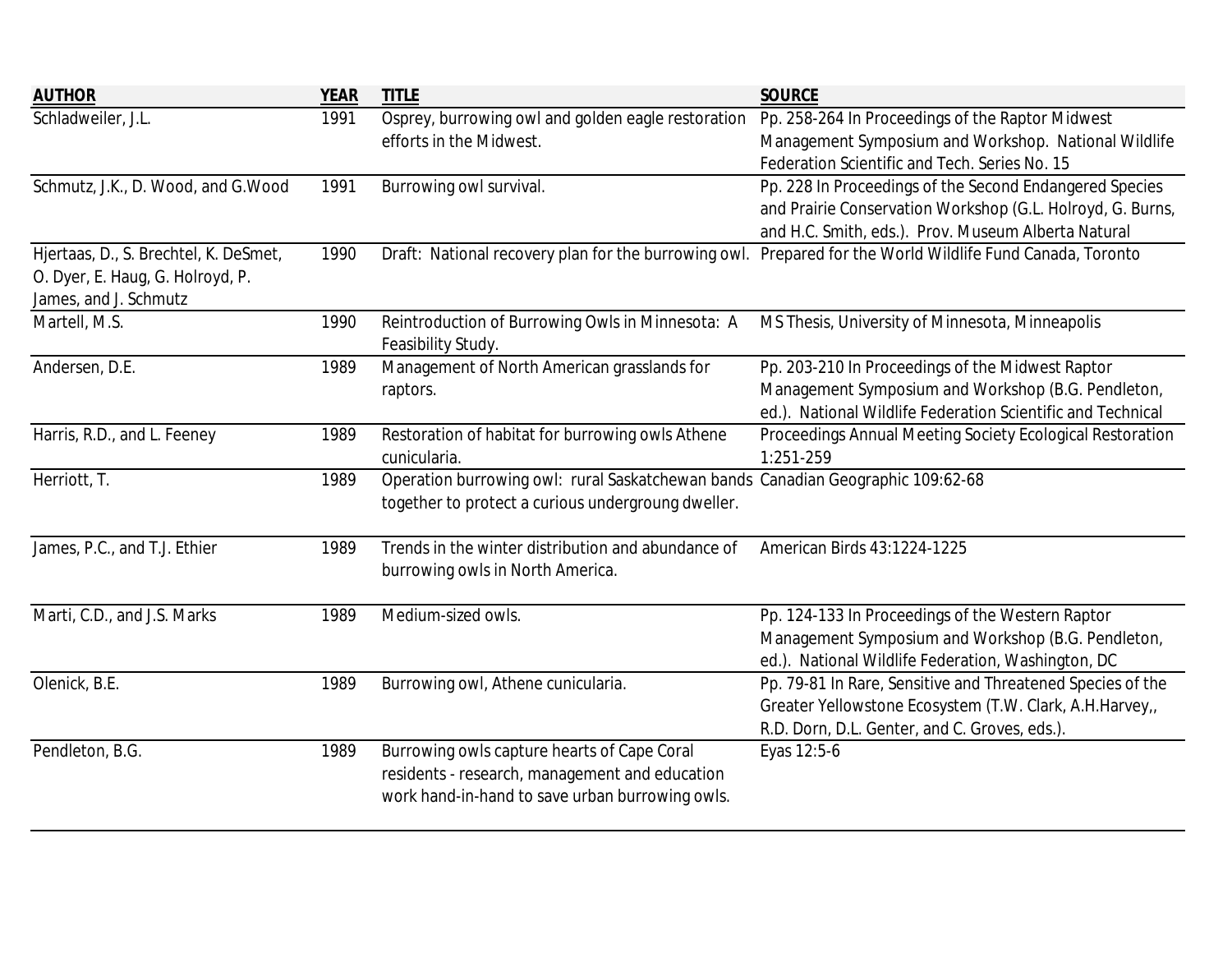| <b>AUTHOR</b>                   | <b>YEAR</b> | <b>TITLE</b>                                         | <b>SOURCE</b>                                               |
|---------------------------------|-------------|------------------------------------------------------|-------------------------------------------------------------|
| Dodd, N.L.                      | 1988        | Fire management and southwestern raptors.            | Pp. 341-347 In Proceedings of Southwest Raptor              |
|                                 |             |                                                      | Management Symposium and Workshop (Glinski, et.al.          |
|                                 |             |                                                      | eds.). National Wildlife Federation Science and Technical   |
| Gollop, B.                      | 1988        | S.A. 855 pairs of burrowing owls found in            | American Birds 42:1305                                      |
|                                 |             | Saskatchewan                                         |                                                             |
| Green, G.A.                     | 1988        | Living on borrowed turf.                             | Natural History 97:58-64                                    |
| Henderson, C.                   | 1988        | Regional reports - Midwest.                          | Eyas 11:15-17                                               |
| Johnson, B.S.                   | 1988        | Viability of small populations of the burrowing owl. | Abstract, Bulletin Ecol. Soc. Am. Supple 69:182             |
| Koonz, W.H.                     | 1988        | Regional reports - Canada. West                      | Eyas 11(2):23-25                                            |
| Koonz, W.H.                     | 1988        | Regional reports - Canada. West                      | Eyas 11(1):15-17                                            |
| Martell, M.S., and F. Cuthbert. | 1988        | Hacking as a method of reintroducing burrowing       | Abstract, In 1988 Raptor Research Foundation Annual         |
|                                 |             | owls.                                                | Conference, Minneapolis, MN.                                |
| Palmer, C., and J. Pollock      | 1988        | Relocating a burrowing owl nest to a nest box.       | Blue Jay 46:208-211                                         |
| Thomson, K.A.                   | 1988        | Management of burrowing owl in Manitoba,             | MS Practicum, Natural Resource Institute, University of     |
|                                 |             | population distribution and plan for recovery.       | Manitoba, Winnipeg.                                         |
| Consiglio, B., and G. Reynolds  | 1987        | Broward's burrowing owl watchers.                    | Florida Naturalist 60:3-5                                   |
| Erickson, G.                    | 1987        | Status of the burrowing owls in Alberta.             | Pp. 265-267 In Proceedings of the Workshop on Endangered    |
|                                 |             |                                                      | Species in the Prairie Provinces (G.L. Holroyd, W.B.        |
|                                 |             |                                                      | McGillivray, P.H.R. Stepney, D.M. Ealey, G.C. Trottier, and |
|                                 |             |                                                      | D.E. Eberhart, eds.). Prov. Museum Alberta Natural History  |
| Henderson, C.                   | 1987        | Regional reports - Midwest.                          | Eyas 10:15-17                                               |
| Hjertaas, D.G.                  | 1987        | Burrowing owl needs in Saskatchewan.                 | Pp. 273-274 In Proceedings of the Workshop on Endangered    |
|                                 |             |                                                      | Species in the Prairie Provinces (G.L. Holroyd, W.B.        |
|                                 |             |                                                      | McGillivray, P.H.R. Stepney, D.M. Ealey, G.C. Trottier, and |
|                                 |             |                                                      | D.E. Eberhart, eds.). Prov. Museum Alberta Natural History  |
| Johnson, J.                     | 1987        | Owls and Christmas bird counts.                      | Oregon Birds 13:374                                         |
| Koonz, W.H.                     | 1987        | Regional reports - Canada. West                      | Eyas 10(2):21-24                                            |
| Koonz, W.H.                     | 1987        | Regional reports - Canada. West                      | Eyas 10(1):26-28                                            |
| Marks, J.                       | 1987        | Regional reports - West.                             | Eyas 10(2):3-5                                              |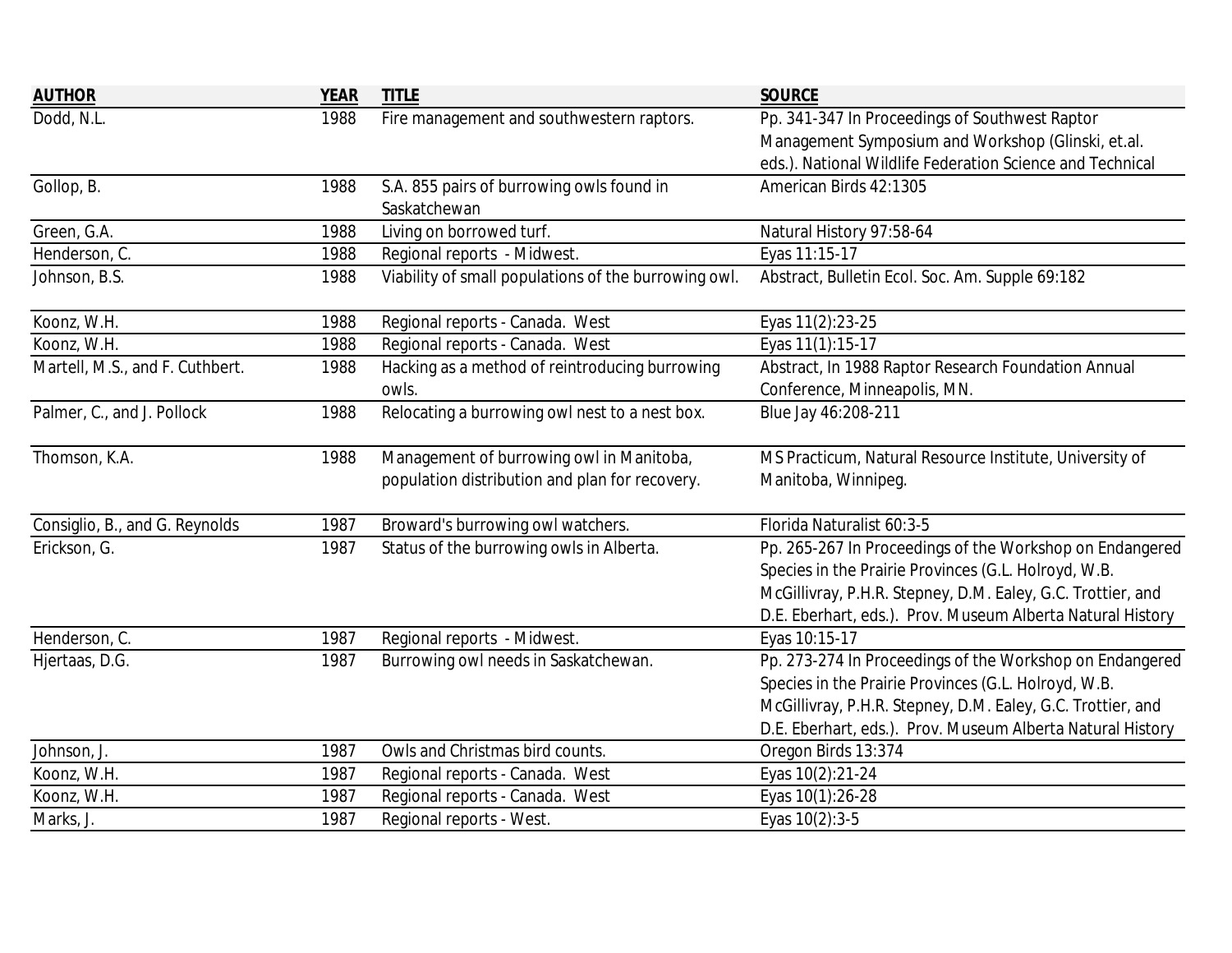| <b>AUTHOR</b>                         | <b>YEAR</b> | <b>TITLE</b>                                                                                   | <b>SOURCE</b>                                              |
|---------------------------------------|-------------|------------------------------------------------------------------------------------------------|------------------------------------------------------------|
| Martell, M., and F. Cuthbert          | 1987        | Minnesota Burrowing Owl Reintroduction: 1987<br><b>Progress Report</b>                         | Report for the University of Minnesota, St. Paul, MN       |
| Olenick, B.E.                         | 1987        | Reporductive success of burrowing owls using<br>artificial nest burrows in southeastern Idaho. | Eyas 10:38                                                 |
| Pendleton, B.A.G., B.A. Millsap, K.W. | 1987        | Raptor Managment Techniques Manual.                                                            | National Wildlife Federation, Science and Technical Series |
| Cline, and D.M. Bird                  |             |                                                                                                | No. 10                                                     |
| Rowe, M.P., T. Wesemann, and A.       | 1987        | Burrowing owls in Florida's urban underground - up                                             | Bird Watcher's Digest 10:17-21                             |
| Sisson.                               |             | to a point, residential development may benefit                                                |                                                            |
|                                       |             | burrowing owls.                                                                                |                                                            |
| Henderson, C.L.                       | 1986        | State report: Minnesota.                                                                       | Eyas 9:20-23                                               |
| Jaksic, F.M., and J. E. Jimenez       | 1986        | The conservation status of raptors in Chile.                                                   | Birds of Prey Bulletin 3:95-104                            |
| Koonz, W.H.                           | 1986        | Provincial report: overview and status of Manitoba<br>raptors.                                 | Eyas 9(2):28-30                                            |
| Ratcliff, B.D.                        | 1986        | The Manitoba burrowing owl survey 1982-1984.                                                   | Blue Jay 44:31-37                                          |
| Schmutz, J.                           | 1986        | Regional reports - Canada, West                                                                | Eyas 9 (1):17-18                                           |
| Schmutz, J.                           | 1986        | Regional reports - Canada, West                                                                | Eyas 9 (2):21                                              |
| Wiley, J.W.                           | 1986        | Status and conservation of raptors in the West<br>Indies.                                      | Birds of Prey Bulletin 3:57-70                             |
| Martell, M.S.                         | 1985        | The current status of the burrowing owl in                                                     | Abstract, P. 10 In 1985 Raptor Research Foundation         |
|                                       |             | Minnesota.                                                                                     | Symposium on the Management of Birds of Prey               |
| Munro, W.T., R.C. Lincoln, and R.W.   | 1985        | Reestablishing burrowing owls -- experiences in                                                | Proceedings of the Western Association of State Game and   |
| Ritchey                               |             | British Columbia.                                                                              | Fish Commissioners 64:165-170                              |
| Priest, J.                            | 1985        | An aggressive burrowing owl (Athene cunicularia)                                               | Abstract, In 1985 Raptor Research Foundation Symposium     |
|                                       |             | rescue project.                                                                                | on the Management of Birds of Prey: International          |
| Turner, J.                            | 1985        | The burrowing owl transplant program in the South                                              | JT Biotech Associate, Princeton, British Columbia, Canada  |
|                                       |             | Okanagan Valley of British Columbia.                                                           |                                                            |
| Howard, R.                            | 1984        | Regional report -- West                                                                        | Eyas 7:14-16,21.                                           |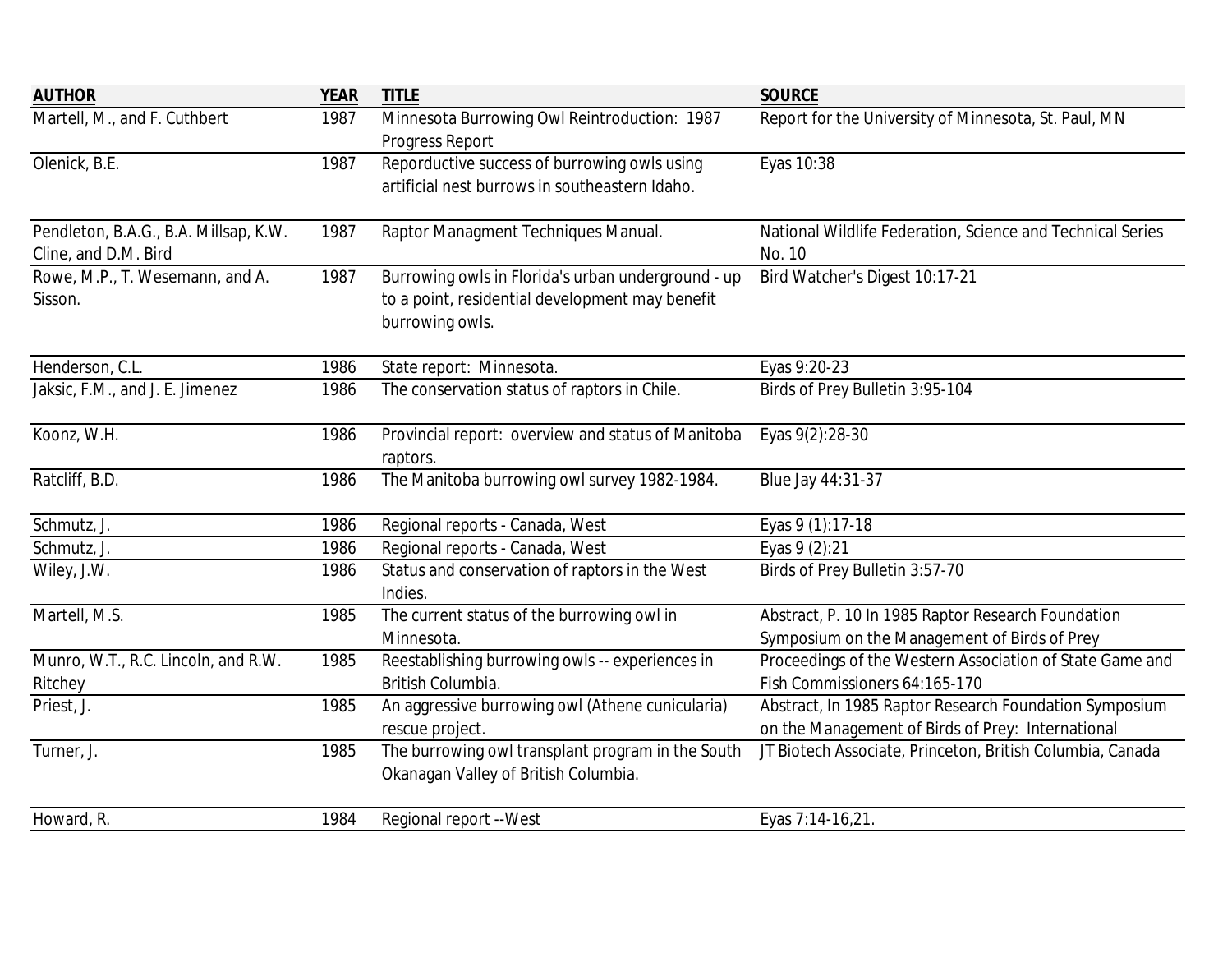| <b>AUTHOR</b>                              | <b>YEAR</b> | <b>TITLE</b>                                                                               | <b>SOURCE</b>                                               |
|--------------------------------------------|-------------|--------------------------------------------------------------------------------------------|-------------------------------------------------------------|
| Lambeth, D.O.                              | 1984        | S.A. populations of ferruginous hawk, mountain                                             | American Birds 38:217                                       |
|                                            |             | plover and burrowing owls on prairie dog towns in                                          |                                                             |
|                                            |             | Montana.                                                                                   |                                                             |
| LeFranc, M.N. Jr., and B.A. Millsap        | 1984        | A summary of state and federal agency raptor                                               | Wildlife Society Bulletin 12:274-282                        |
|                                            |             | management programs.                                                                       |                                                             |
| Lock, R.A.                                 | 1984        | Status of raptors and their management in Nebraska. Eyas 7(2):10-14                        |                                                             |
| McAllister, K.                             | 1984        | Raptor research and management in Washington                                               | Eyas 7(3):10-13,34                                          |
|                                            |             | state.                                                                                     |                                                             |
| Oliphant, L.                               | 1984        | Regional reports - Canada/West.                                                            | Eyas 7(2):25-26                                             |
| Oliphant, L.                               | 1984        | Regional reports - Canada/West.                                                            | Eyas 7(3):33                                                |
| Reinert, S.E                               | 1984        | Use of introduced perches by raptors: experimental<br>results and management implications. | Raptor Research 18:25-29                                    |
| Smith, W.                                  | 1984        | Regional report - Midwest.                                                                 | Eyas 7(3):22-25                                             |
| Peterson, L.A.                             | 1983        | Studying Idaho's Snake River raptors.                                                      | Pacific Discovery 36:25-30                                  |
| Thompson, C.                               | 1983        | Status and distribution of the burrowing owl in                                            | Abstract, Journal Colorado-Wyoming Academy of Science       |
|                                            |             | Wyoming.                                                                                   | 15:55                                                       |
| Evans, D.L.                                | 1982        | Status report on twelve raptors.                                                           | US Department of the Interior. Report No. 238 Washington    |
| Munro, W.T.                                | 1982        | Programs and policies relating to raptor                                                   | Pp. 30-34 In Raptor Management and Biology in Alaska and    |
|                                            |             | management in British Columbia.                                                            | western Canada (W.N. Ladd, and P.F. Schempf, eds.). US      |
|                                            |             |                                                                                            | Fish and Wildlife Service, Anchorage, AK                    |
| Hall, T.R., W.E. Howard, and R.E.<br>Marsh | 1981        | Raptor use of artificial perches.                                                          | Wildlife Society Bulletin 9:296-298                         |
| Knodel-Montz, J.J.                         | 1981        | Use of artificial perches on burned and unburned                                           | Wilson Bulletin 93:547-548                                  |
|                                            |             | tallgrass prairie.                                                                         |                                                             |
| Smith, D.G., and R.L. Knight               | 1981        | Winter population trends of raptors in Washington                                          | Washington Department of Game, Olympia, WA                  |
|                                            |             | from Christmas bird counts.                                                                |                                                             |
| Tate, J. Jr.                               | 1981        | The Blue List for 1981, the first decade.                                                  | American Birds 35:3-10                                      |
| Howie, R.                                  | 1980        | The burrowing owl in British Columbia.                                                     | Pp. 88-95 In Threatened and Endangered Species and          |
|                                            |             |                                                                                            | Habitats in British Columbia and the Yukon (R. Stace-Smith, |
|                                            |             |                                                                                            | L. Johns, and P. Joslin, eds.). B.C. Ministry Environment,  |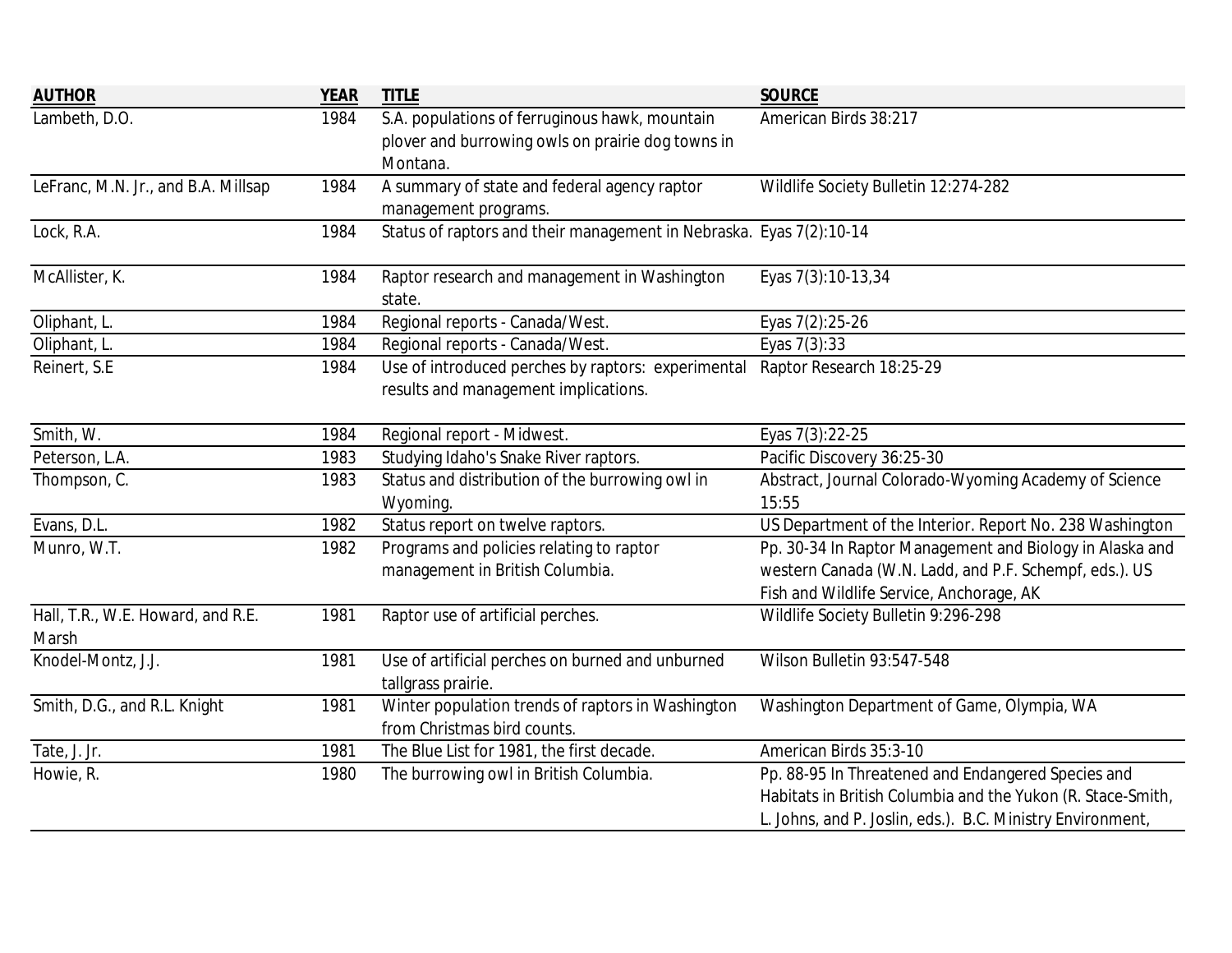| <b>AUTHOR</b>                        | <b>YEAR</b> | <b>TITLE</b>                                        | <b>SOURCE</b>                                            |
|--------------------------------------|-------------|-----------------------------------------------------|----------------------------------------------------------|
| Johnson, R.R. J.M. Simpson, L.T.     | 1980        | Density and stability in owl populations of the     | Abstract, In 1980 Raptor Research Foundation Annual      |
| Haight, and B.T. Brown               |             | western United States.                              | Conference, Duluth, MN                                   |
| Benson, P.C.                         | 1979        | Land use and wildlife with emphasis on raptors.     | US Forest Service, Intermountain Region, Lakewood, CO    |
|                                      |             |                                                     |                                                          |
| Collins, C.T.                        | 1979        | The ecology and conservation of burrowing owls.     | Pp. 6-17 In Owls of the West, Their Ecology and          |
|                                      |             |                                                     | Conservation (P.P. Schaeffer, and S.M. Ehlers, eds.).    |
|                                      |             |                                                     | National Audubon Society Western Educational Center,     |
| Johnson, R.R., L.T. Haight, and J.M. | 1979        | Owl populations and species status in the           | Pps. 40-59 In Owls of the West, Their Ecology and        |
| Simpson                              |             | southerwestern United States.                       | Conservation (P.P. Schaeffer, and S. M. Ehlers, eds.).   |
|                                      |             |                                                     | National Audubon Sociey Western Education Center,        |
| Marti, C.D.                          | 1979        | Status of the owls in Utah                          | Pp. 29-35 In Owls of the West, Their Ecology and         |
|                                      |             |                                                     | Conservation (P.P. Schaeffer, and S.M. Ehlers, eds.).    |
|                                      |             |                                                     | National Audubon Society Western Education Center,       |
| Arbib, R.                            | 1978        | The Blue List for 1979.                             | American Birds 32:1106-1113.                             |
| Kale, H.W., II                       | 1978        |                                                     | Rare and Endangered Biota of Florida, Volume 2: Birds.   |
|                                      |             |                                                     | University Presses of Florida, Gainesville, FL           |
| Wedgwood, J.A.                       | 1978        | The status of the burrowing owl in Canada.          | A report prepared for the Committee on the Status of     |
|                                      |             |                                                     | Endangered Wildlife in Canada. Canadian Wildlife Service |
| Arbib, R.                            | 1977        | The Blue List for 1978.                             | American Birds 31:1087-1096.                             |
| Collins, C.T., and R.E. Landry       | 1977        | Artificial nest burrows for burrowing owls.         | North American Bird Bander 2:151-154                     |
|                                      |             |                                                     |                                                          |
| Hoffman, S.                          | 1977        | Blue list for 1978.                                 | American Birds 31:1092                                   |
| Wellicome, T.L.                      | 1977        | Status of the burrowing owl (Speotyto cunicularia   | Alberta Environmental Protection, Wildlife Management    |
|                                      |             | hypugaea) in Alberta.                               | Division, Wildlife Status Report No. 11                  |
| Woffinden, N.D., and J.R. Murphy     | 1977        | Roadside raptor census in the eastern Great Basin - | Raptor Research 11:62-66                                 |
|                                      |             | 1973-1972.                                          |                                                          |
| Arbib, R.                            | 1976        | The Blue List for 1977.                             | American Birds 30:1031-1039.                             |
| Bauer, E.A.                          | 1976        | In the land of the raptors.                         | National Wildlife 14:12-17                               |
| Fyfe, R.W.                           | 1976        | Status of Canadian raptor populations.              | Canadian Field-Naturalist 90:370-375                     |
| Howard, R.P., L.O. Wilson, and F. B. | 1976        | Relative abundance of nesting raptors in southern   | Raptor Research 10:120-128                               |
| Renn                                 |             | Idaho.                                              |                                                          |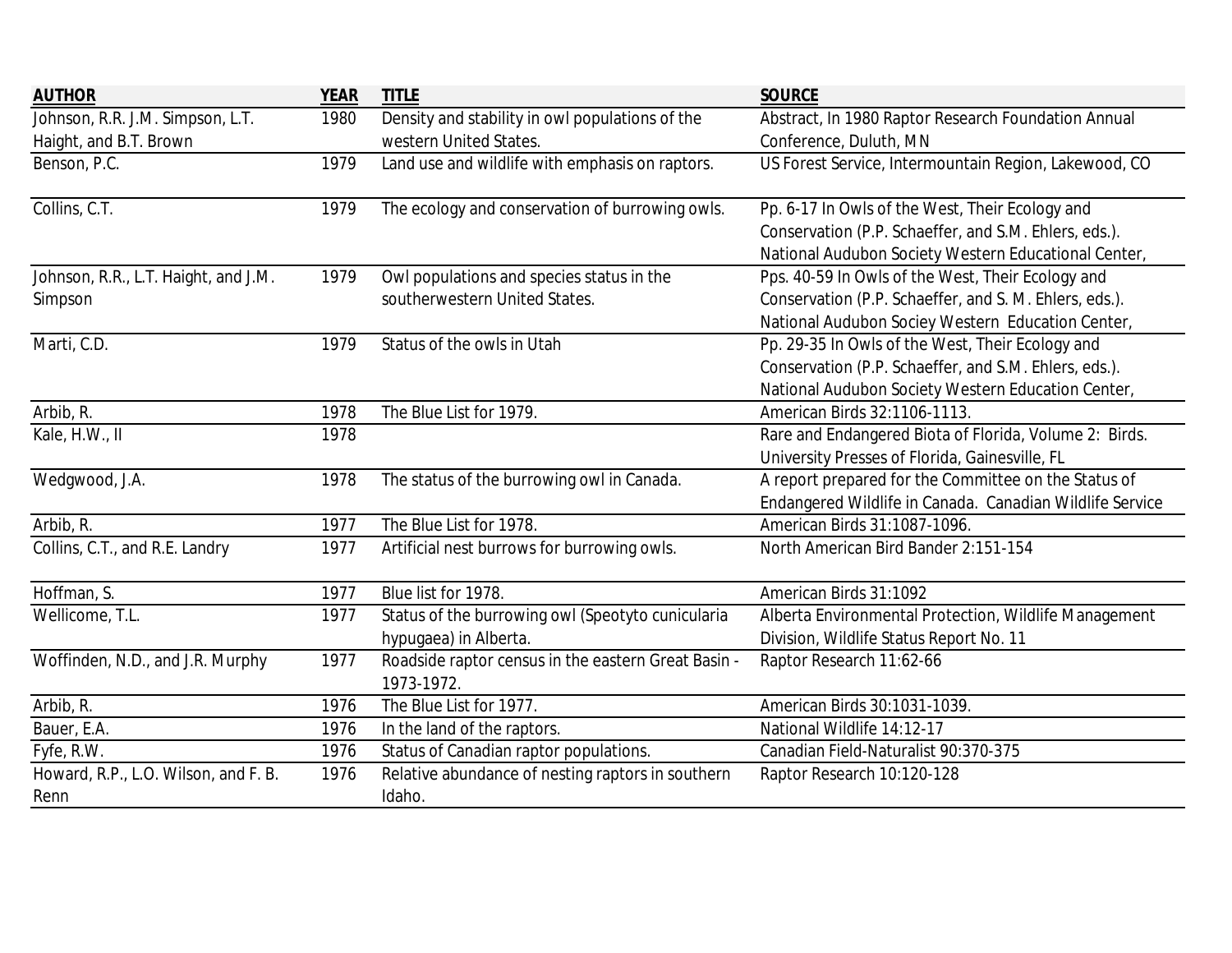| <b>AUTHOR</b>                             | <b>YEAR</b> | <b>TITLE</b>                                                                                                  | <b>SOURCE</b>                                                                                                |
|-------------------------------------------|-------------|---------------------------------------------------------------------------------------------------------------|--------------------------------------------------------------------------------------------------------------|
| Powers, A.L., and P.L. McIntosh           | 1975        | The burrowing owl (Speotyto cunicularia) as an<br>endangered species: a brief life history.                   | Journal Colorado-Wyoming Academy of Science 7:39-40                                                          |
| Kansas Academy of Science                 | 1974        | Rare, endangered and expatriated species in Kansas                                                            | Transactions of the Kansas Academy of Science 77:1-9                                                         |
| <b>Conservation Committee</b>             |             | (IV:Birds).                                                                                                   |                                                                                                              |
| Olendorff, R.R., and J.W. Stoddart, Jr.   | 1974        |                                                                                                               | The potential for management of raptor populations Pp. 47-88 In Management of Raptors (F.N. Hamerstron, Jr., |
|                                           |             | in western grasslands.                                                                                        | B.E. Harrell, and R.R. Olendorff, eds.). Raptor Research                                                     |
| Vincenty, J.A. III                        | 1974        | Special wildlife investigations: study of factors                                                             | California Department of Fish and Game, Project #CAL. W-                                                     |
|                                           |             | affecting nesting raptor populations in urban areas,<br>Sacramento County, California.                        | 054-R-06.WK.PL.03/JOB6.1                                                                                     |
| Stewart, R.E., and H.A. Kantrud           | 1972        | Population estimates of breeding birds in North                                                               | Auk 89:766-788                                                                                               |
|                                           |             | Dakota.                                                                                                       |                                                                                                              |
| Anonymous                                 | 1971        | Owl sanctuary.                                                                                                | Raptor Research 5:53                                                                                         |
| Arbib, R.                                 | 1971        | Announcing - The Blue List: An "early warning                                                                 | American Birds 25:948-949                                                                                    |
|                                           |             | system" for birds.                                                                                            |                                                                                                              |
| Greenway, J. Jr.                          | 1967        | Extinct and Vanishing Birds of the World.                                                                     | Dover Publications Inc., New York                                                                            |
| Kale, H.W. II                             | 1966        | Florida's birds of prey - a valuable natural resource.                                                        | Florida Naturalist 39:91-116                                                                                 |
| Peters, H.S.                              | 1958        | Florida protects all hawks and owls.                                                                          | Florida Naturalist 31:79-80                                                                                  |
| Youngworth, W.                            | 1958        | The burrowing owl as a vanishing species.                                                                     | lowa Bird Life 28:56-57                                                                                      |
| Sprunt, A., Jr.                           | 1954        | Futher light on the Florida burrowing owl.                                                                    | Florida Naturalist 27:43-44,63                                                                               |
| Phillips, A.R.                            | 1934        | The present status of hawks and owls in Arizona.                                                              | Hawk Owl Society Bulletin 4:15-17                                                                            |
| Paige, C., M. Koenen, and D.W.<br>Mehlman | 1998        | The Nature Conservancy species management<br>abstract western burrowing owl (Athene cunicularia<br>hypugaea). | The Nature Conservancy                                                                                       |
| <b>DEMOGRAPHICS</b>                       |             |                                                                                                               |                                                                                                              |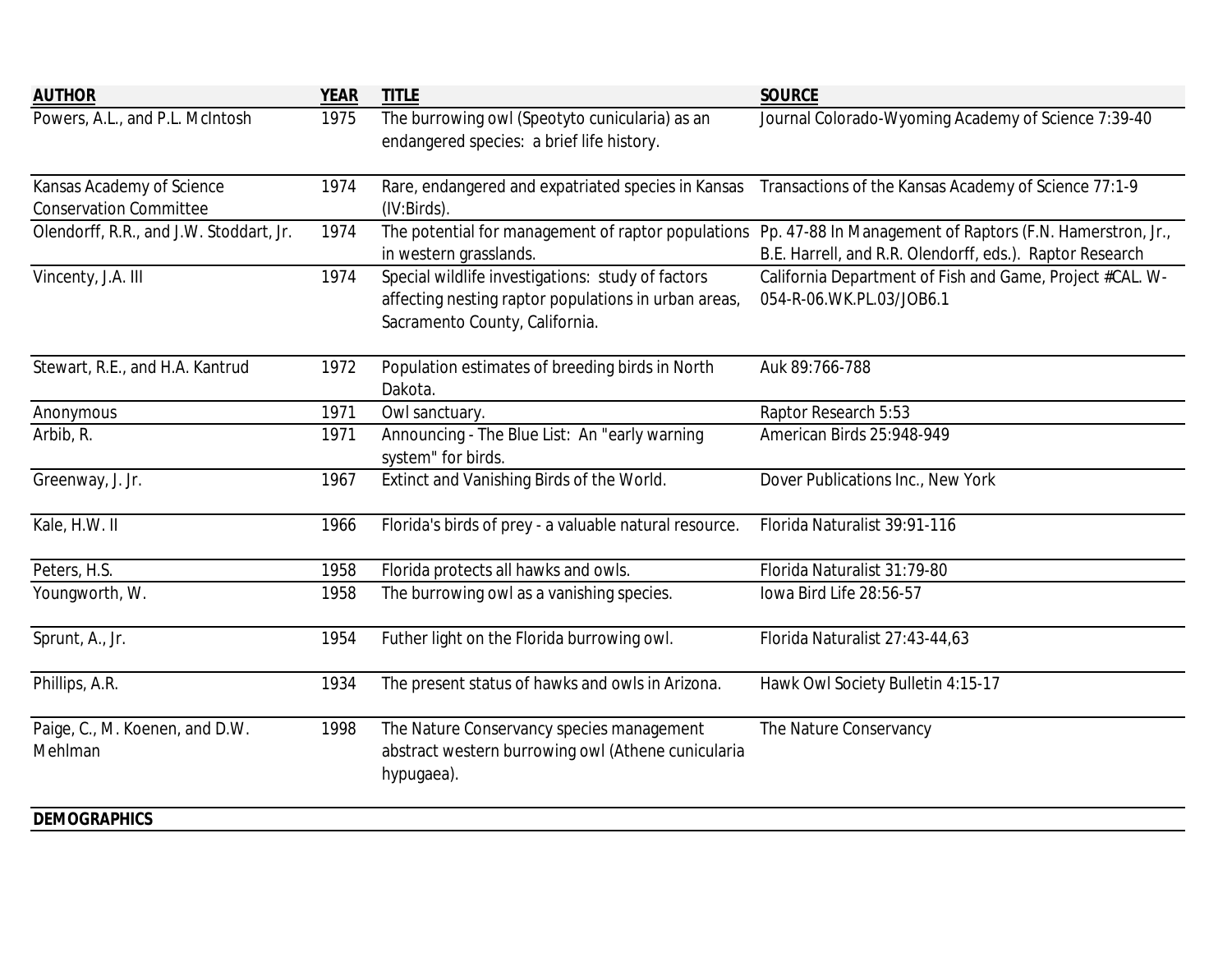| <b>AUTHOR</b>                                                                                         | <b>YEAR</b> | <b>TITLE</b>                                                                                                                                                       | <b>SOURCE</b>                               |
|-------------------------------------------------------------------------------------------------------|-------------|--------------------------------------------------------------------------------------------------------------------------------------------------------------------|---------------------------------------------|
| Baladron, A.V., M. Bo, J.J. Marc, and<br>A.I. Malizia                                                 | 2017        | Relative abundance, habitat use, and seasonal<br>variability of raptor assemblages in the flooding<br>pampas of Argentina.                                         | Journal of Raptor Research 51:38-49         |
| Ruiz Ayma, G., A. Olalla Kerstupp, M.<br>Macias Duarte, A. Guzman Velasco,<br>and J.I. Gonzalez Rojas | 2016        | Population density of the western burrowing owl<br>(Athene cunicularia hypugaea) in Mexican prairie dog<br>(Cynomys mexicanus) colonies in northeastern<br>Mexico. | BMC Ecology 16:38                           |
| Valencia-Maldonado, C., J. Arroyo-<br>Ortega, J. Macias-Duarte, and F.I.<br>Gastelum-Mendoze          | 2016        | Population density of western burrowing owl<br>(Athene cunicularia hypugaea) in Hermosillo, Sonora,<br>Mexico.                                                     | Agroproductividad 9:73-76                   |
| Barclay, J.H., N.M. Korfanta, and M.J.<br>Kauffman                                                    | 2011        | Long-term population dynamics of a managed<br>burrowing owl colony.                                                                                                | Journal of Wildlife Management 75:1295-1306 |
| Tipton, H.C., P.F. Doherty, Jr. and V.J.<br><b>Dreitz</b>                                             | 2009        | Abundance and density of mountain plover<br>(Charadrius montanus) and burrowing owl (Athene<br>cunicularia) in eastern Colorado.                                   | Auk 126:493-499                             |
| Sanchez, K.B., A.I. Mallzia, and M.S.<br>Bo                                                           | 2008        | Trophic ecology of the burrowing owl (Athene<br>cunicularia) in urban environments of Mar Chiquita<br>Biospere Reserve (Buenos Aires Province, Argentina).         | Ornitologia Neotropical 19:71-80            |
| Fisher, J.B., L.A. Trulio, G.S. Biging,<br>and D. Chromczak                                           | 2007        | An analysis of spatial clustering and implication for<br>wildlife management: a burrowing owl example.                                                             | Environmental Management: 403-411           |
| Conway, C.J., and K.L. Pardieck                                                                       | 2006        | Population trajectory of burrowing owls (Athene<br>cunicularia) in eastern Washington.                                                                             | Northwest Science 80:292-297                |
| Conway, C.J., V. Garcia, M.D. Smith,<br>L.A. Ellis, and J.L. Whitney                                  | 2006        | Comparative demography of burrowing owls in<br>agricultural and urban landscapes in southeastern<br>Washington.                                                    | Journal of Field Ornithology 77:280-290     |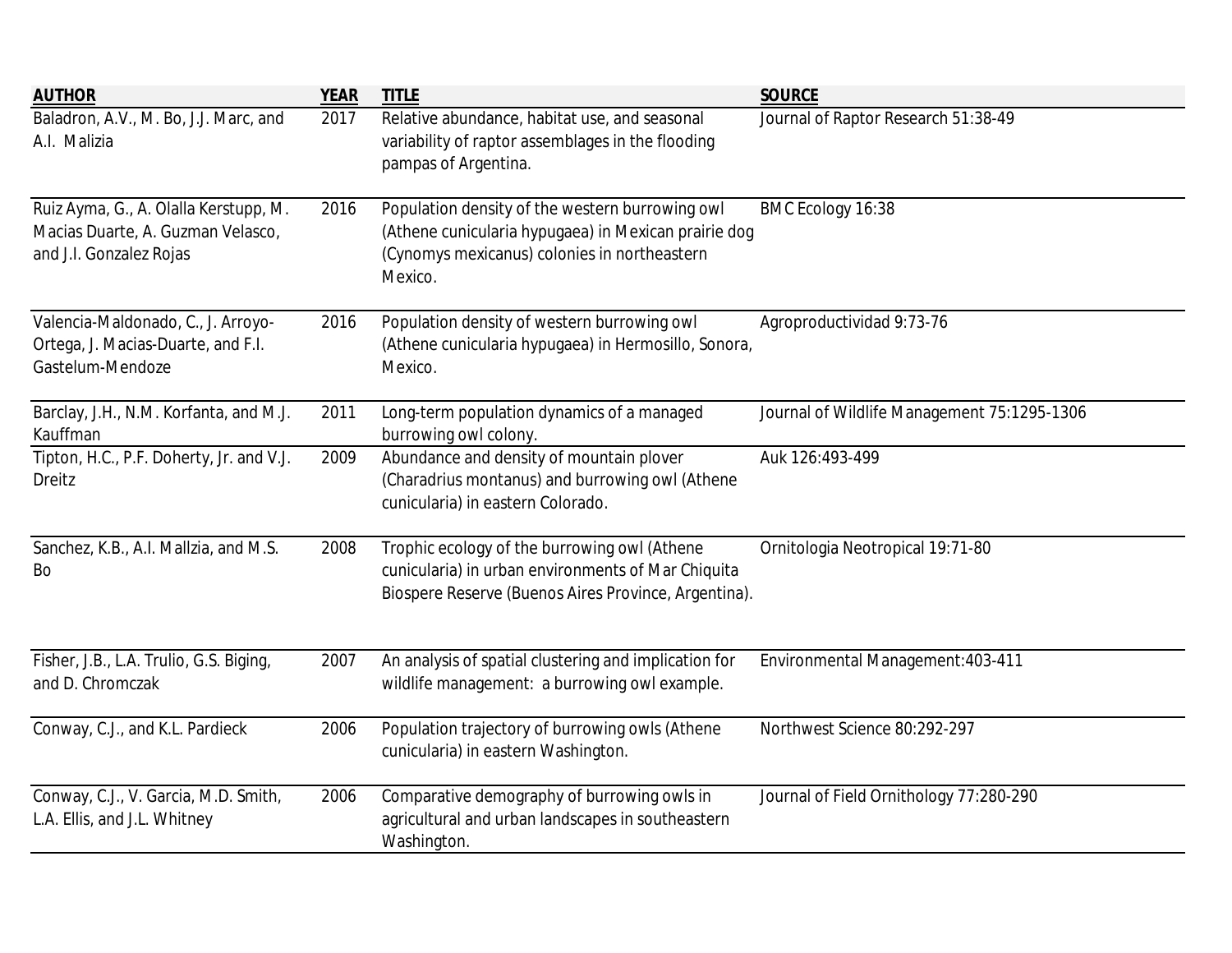| <b>AUTHOR</b>                                     | <b>YEAR</b> | <b>TITLE</b>                                                                                                                                             | <b>SOURCE</b>                                                                                                                                                                 |
|---------------------------------------------------|-------------|----------------------------------------------------------------------------------------------------------------------------------------------------------|-------------------------------------------------------------------------------------------------------------------------------------------------------------------------------|
| Mueller, M.S.                                     | 2006        | Distribution and habitat characterization of the<br>Florida burrowing owl in non-urban areas.                                                            | MS Thesis, Univerisity of South Florida, Tampa, Florida                                                                                                                       |
| Rosier, J.R., N. Ronan, and D.K.<br>Rosenberg     | 2005        | Post-breeding dispersal of burrowing owls in an<br>extensive California grassland.                                                                       | American Midland Naturalist 155:162-167                                                                                                                                       |
| DeSante, D.F., E.D. Ruhlen, and D.K.<br>Rosenberg | 2004        | Density and abundance of burrowing owls in the<br>agricultural matrix of the Imperial Valley, California.                                                | Studies in Avian Biology 27:116-119                                                                                                                                           |
| Fritcher, S.C., et. al.                           | 2004        | Grassland bird densities in seral stages of mixed-<br>grass prairie.                                                                                     | Journal of Range Management 57:351-357                                                                                                                                        |
| Bowen, P.J.                                       | 2001        | Demography and distribution of the burrowing owl in Florida Field Naturalist 29:113-142<br>Florida.                                                      |                                                                                                                                                                               |
| Trulio, L.A., and D. Rosenberg                    | 2001        | Research on the demographic characteristics of<br>burrowing owl populations in California: a progress<br>report.                                         | Abstracts and notes, Journal of Raptor Research 35:                                                                                                                           |
| Bowen, P.J.                                       | 2000        | Demographic, distribution, and metapopulation<br>analyses of the burrowing owl (Athene cunicularia) in<br>Florida.                                       | MS Thesis, University of Central Florida, Orlando, Florida                                                                                                                    |
| Lutz, R.S., and D.L. Plumpton                     | 1997        | Metapopulation dynamics of the burrowing owl<br>(Speotyto cunicularia) population in Colorado.                                                           | Pp. 255-259 In Biology and Conservation of Owls of the<br>Northern Hemisphere (J.R. Duncan, D.H. Johnson, and T.H.<br>Nicholls, eds.). USDA Forest Service, General Technical |
| Clayton, K.M., and J.K. Schmutz                   | 1996        | Post-fledging dispersal and survival of burrowing<br>owls in southeastern Alberta.                                                                       | Abstract, AOU 114th Stated Meeting and Raptor Research<br>Foundation 1996 Annual Meeting, Boise, ID                                                                           |
| <b>DIET</b>                                       |             |                                                                                                                                                          |                                                                                                                                                                               |
| Claudia, V., L. Beltrame, and F. Maffei           | 2017        | First record of predation of Trilepida sp. (Serpentes,<br>Leptotyphlopidae) by Athene cunicularia<br>(Strigiformes, Strigidae) in the Brazilian Cerrado. | Herpetology Notes 10:429-431                                                                                                                                                  |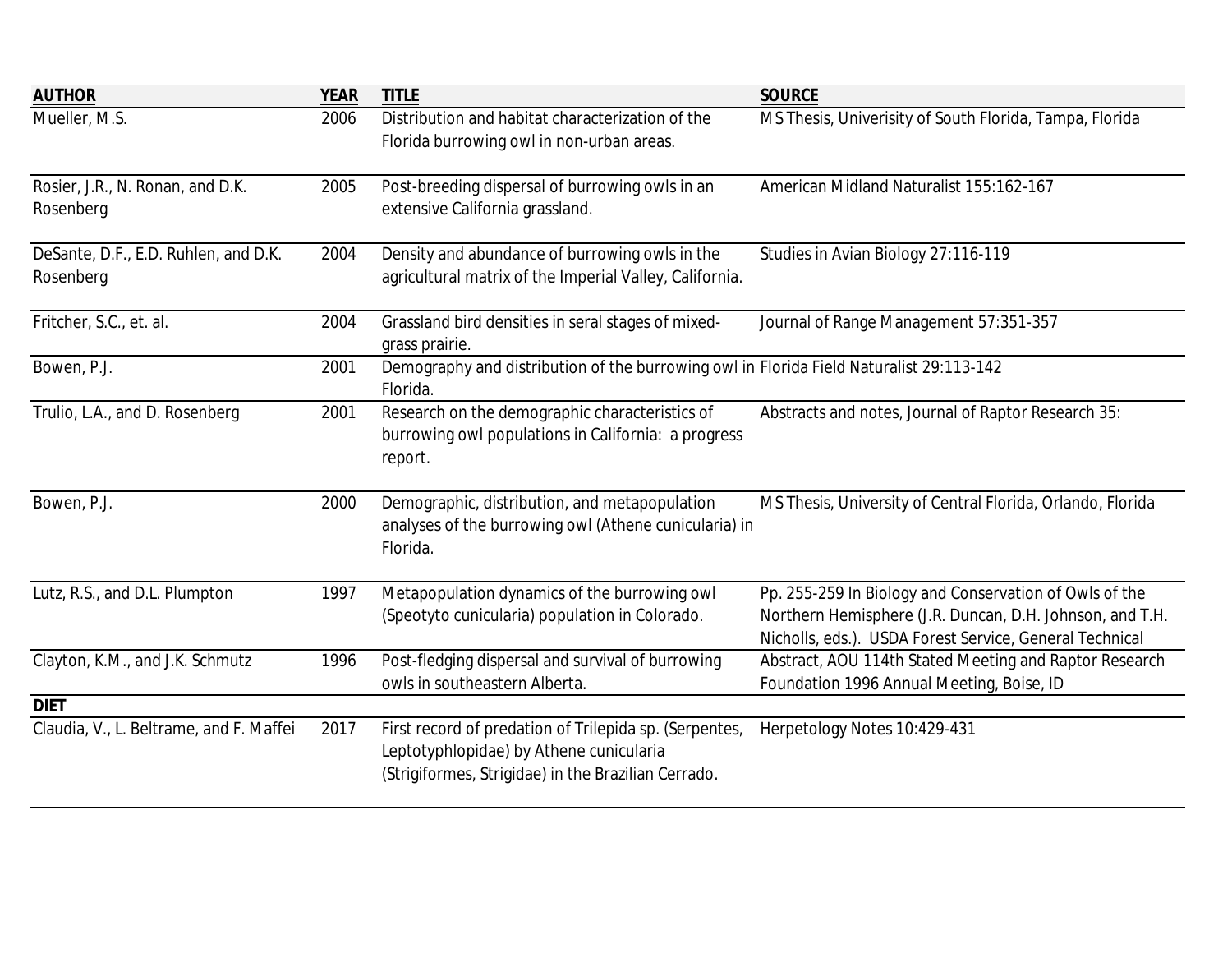| <b>AUTHOR</b>                                                                                                      | <b>YEAR</b> | <b>TITLE</b>                                                                                                                                                                                            | <b>SOURCE</b>                                                            |
|--------------------------------------------------------------------------------------------------------------------|-------------|---------------------------------------------------------------------------------------------------------------------------------------------------------------------------------------------------------|--------------------------------------------------------------------------|
| Cadena-Ortiz, C. Garzon, S. Villamarin-<br>Cortez, G.M. Pozo-Zamora, G.<br>Echeverria-Vaca, J. Yanez, and J. Brito | 2016        | Diet of the burrowing owl Athene cunicularia, in two Revista Brasileira de Ornitologia 24:122-128<br>locations of the inter-Andean valley Ecuador.                                                      |                                                                          |
| Chandler S.L., J.R. Tietz, R.W. Bradely,<br>and L. Truilio                                                         | 2016        | Burrowing owl diet at a migratory stopover and<br>wintering ground on Southeast Farallon Island,<br>California.                                                                                         | Journal of Raptor Research 50:391-403                                    |
| Herse, M.R.                                                                                                        | 2016        | Diet and behavior of extralimital western burrowing<br>owls (Athene cunicularia hygogea) in tallgrass praire.                                                                                           | Southwestern Naturalist 61:341-348                                       |
| Mills, K.L.                                                                                                        | 2016        | Seabirds as part of migratory owl diet on Southwest<br>Farallon Island, California.                                                                                                                     | Marine Ornithology 44:121-126                                            |
| Marsh, A., E. M. Bayne, and T.I.<br>Wellicome                                                                      | 2014        | Using vertebrate prey capture locations to identify<br>cover type selection patterns of nocturnally foraging<br>burrowing owls.                                                                         | Ecological Applications 24:950-959                                       |
| Marsh, A., T.I. Wellicome, and E.<br>Bayne                                                                         | 2014        | Influence of vegetation on the nocturnal foraging<br>behaviors and vertebrate prey capture of<br>endangered burrowing owls.                                                                             | Avian Conservation and Ecology 9:42-50. DOI:10.5751/ACE-<br>00640-090102 |
| Wharton, R.A., and K.L. Reddick                                                                                    | 2014        | Solifuges (Arachnida: Solifugae) as predators and<br>prey.                                                                                                                                              | Transactions of the Royal Society of South Africa 69:213-216             |
| Carevic, F.S., E.R. Carmona, and A.<br>Munoz-Pedreros                                                              | 2013        | Seasonal diet of the burrowing owl Athene<br>cunicularia Molina, 1782 (Strigidae) in a hyperarid<br>ecosystem of the Atacama desert in northern Chile.                                                  | Journal of Arid Environments 97:237-241                                  |
| Trulia, L.A., and P. Higgins                                                                                       | 2012        | The diet of western burrowing owls in an urban<br>landscape.                                                                                                                                            | Western North American Naturalist 72:348-356                             |
| Andrade, A., M.J. Nabte, and M.E. Kun                                                                              | 2010        | Diet of the burrowing owl (Athene cunicularia) and<br>its seasonal variation in Patagonian steppes:<br>implications for biodiversity assessments in the<br>Somuncura Plateau Protected Area, Argentina. | Studies in Neotropical Fauna & Environment 45:101-110                    |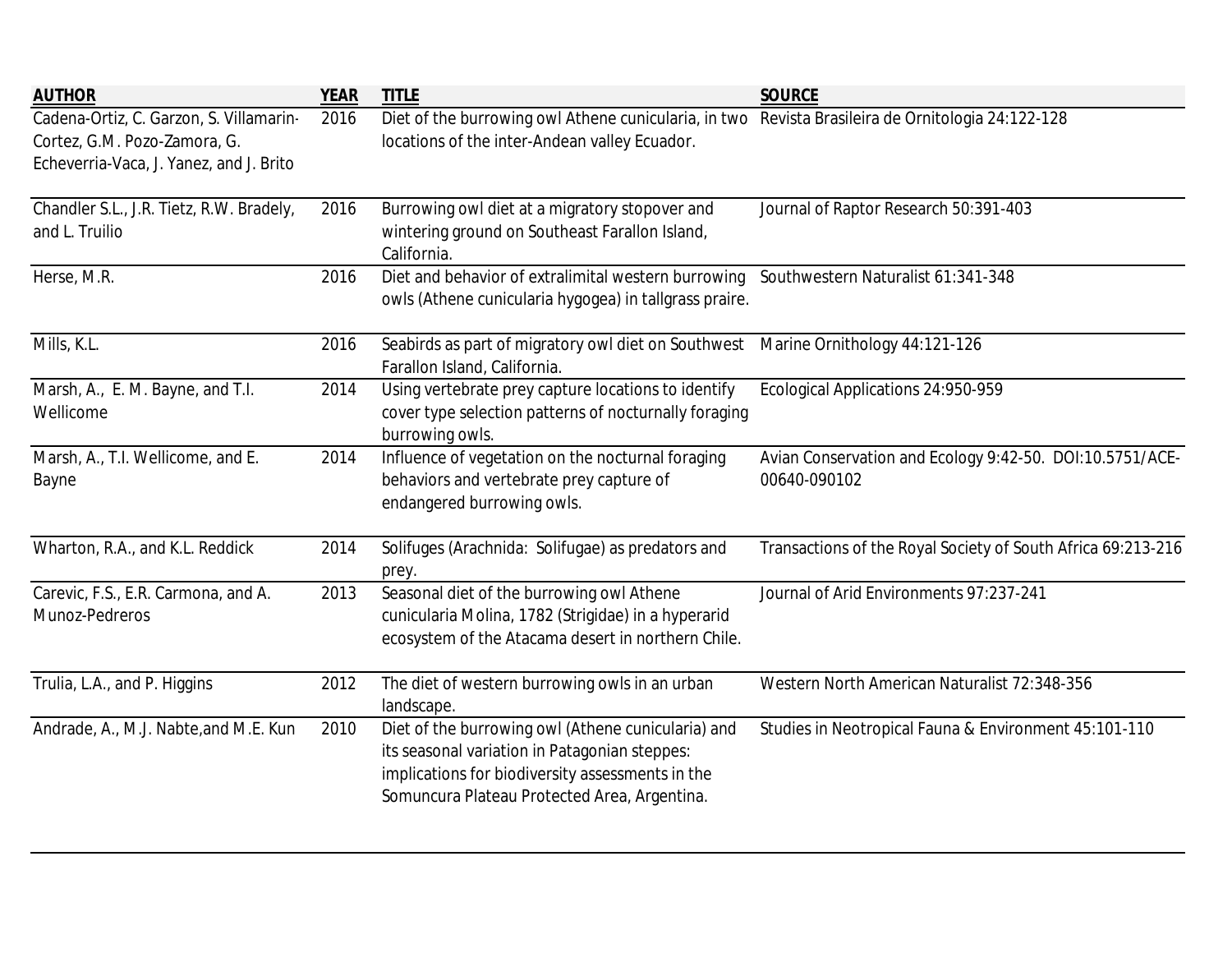| <b>AUTHOR</b>                                                                   | <b>YEAR</b> | <b>TITLE</b>                                                                                                                                            | <b>SOURCE</b>                                                                  |
|---------------------------------------------------------------------------------|-------------|---------------------------------------------------------------------------------------------------------------------------------------------------------|--------------------------------------------------------------------------------|
| Hall, D.B., P.D. Greger, and J.R. Rosier                                        | 2009        | Regional and seasonal diet of the western burrowing Western North American Naturalist 69:1<br>owl in south central Nevada.                              |                                                                                |
| Mrykalo, R.J., M. M. Grigione, R.J.<br>Sarno                                    | 2009        | A comparison of available prey and diet of Florida<br>burrowing owls in urban and rural environments: a<br>first study.                                 | Condor 111:556-559                                                             |
| Williford, D.L., M.C. Woodin, M.K.<br>Skoruppa, and G.C. Hickman                | 2009        | Rodents new to the diet of the western burrowing<br>owl (Athene cunicularia hypugaea).                                                                  | Southwestern Naturalist 54:87-90                                               |
| Nabte, M.J., U.J.F. Pardinas, and S.L.<br>Saba                                  | 2008        | The diet of the burrowing owl, Athene cunicularia, in Journal of Arid Environments 72:1526-1530<br>the arid lands of northeastern Patagonia, Argentian. |                                                                                |
| Shao, M., and N. Liu                                                            | 2008        | The diet of the little owl (Athene noctua) in the<br>desert habitats of Northwestern China.                                                             | Journal of Raptor Research 42:61-64                                            |
| Littles, C.J., D. Williford, M.K.<br>Skoruppa, M.C. Woodin, and G.C.<br>Hickman | 2007        | Diet of western Burrowing Owls wintering in<br>southern Texas.                                                                                          | Journal of Raptor Research 41:307-313                                          |
| Arim, M., and F.M. Jaksic                                                       | 2005        | Productivity and food web structure: association<br>between productivity and link richness among top<br>predators.                                      | Journal of Animal Ecology 74:31-40                                             |
| Moulton, C.E., R.S. Brady, and J.R.<br><b>Belthoff</b>                          | 2005        | A comparison of breeding season food habits of<br>burrowing owls nesting in agricultural and<br>nonagricultural habitat in Idaho.                       | Journal of Raptor Research 39:429-438                                          |
| Andrade, A., P. Teta, and J.R.<br>Contreras                                     | 2004        | Food habits of the burrowing owl (Speotyto<br>cunicularia) in Medanos del Chaco National Park<br>(Paraguay).                                            | Ornitologia Neotropical 15:87-92                                               |
| Nabte, M. J                                                                     | 2004        | Dieta de Athene cunicularia (aves: Strigiformes) en<br>el nordester de la Provincia del Chubut, Argentina.                                              | Journal of Neotropical Mammalogy, 2004:252-253                                 |
|                                                                                 | 2004        | Owls use dung to "fish" for beetles.                                                                                                                    | http://news.nationalgeographic.com/news.2004/09/0901<br>040901_owl_poop_2.html |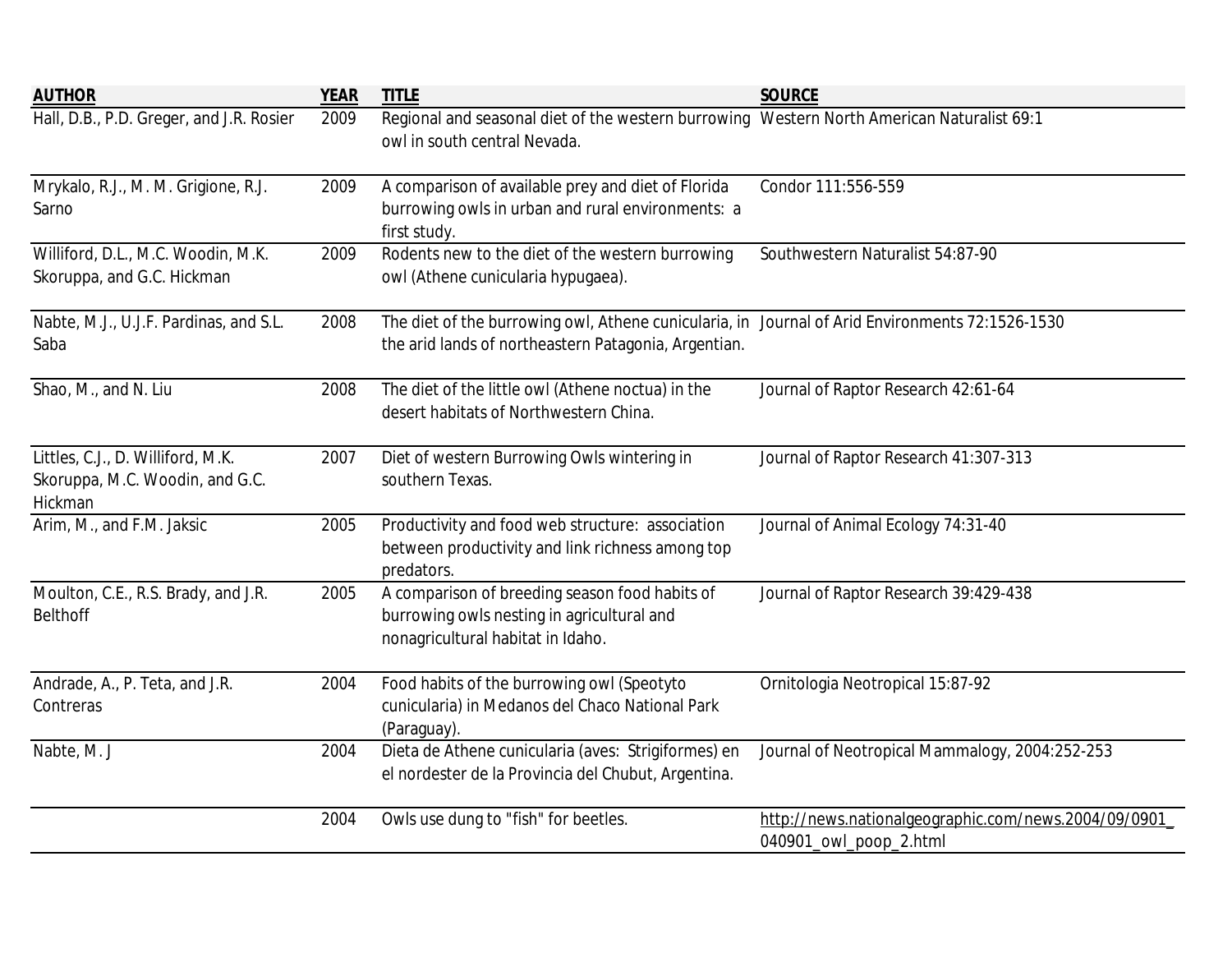| <b>AUTHOR</b>                                           | <b>YEAR</b> | <b>TITLE</b>                                                                                                                                                                          | <b>SOURCE</b>                                                                                                                                       |
|---------------------------------------------------------|-------------|---------------------------------------------------------------------------------------------------------------------------------------------------------------------------------------|-----------------------------------------------------------------------------------------------------------------------------------------------------|
| Bueno, A.A., J.C. Motta-Junior, and<br>S.C.S. Belentani | 2003        | Selection of small mammals in the diet of the barn<br>owl (Tyto alba tuidara) and of the burrowing owl<br>(Athene cunicularia grallaria) in southeastern Brazil.                      | Abstract, In 2003 Raptor Research Foundation Annual<br>Meeting, Anchorage, AK.<br>http://biology.boiestate.edu/raptor/abstracts.2003%20abst<br>.htn |
| Motta-Junior, J.C., and A.A. Bueno                      | 2003        | Comparative feeding ecology of two sympatric<br>raptor species, the burrowing owls (Athene<br>cunicularia grallaria) and the barn owl (Tyto alba<br>tuidara), in southeastern Brazil. | Abstract, In 2003 Raptor Research Foundation Annual<br>Meeting, Anchorage, AK.<br>http://biology.boiestate.edu/raptor/abstracts/2003%20abst<br>.htm |
| York, M.M., D.K. Rosenberg, and K.K.<br>Sturm           | 2002        | Diet and food-niche breadth of burrowing owls<br>(Athene cunicularia) in the Imperial Valley, California.                                                                             | Western North American Naturalist 62:280-287                                                                                                        |
| Holt, D.W., W.D. Norton, and E.C.<br>Atkinson           | 2001        | Breeding season food habits of burrowing owls in<br>south central Montana.                                                                                                            | Intermountain Journal of Sciences 7:63-69                                                                                                           |
| Sissons, R.A., K.L. Scalise, and T.I.<br>Wellicome      | 2001        | Nocturnal foraging and habitat use by male<br>burrowing owls in a heavily-cultivated region on<br>southern Saskatchewan.                                                              | Journal of Raptor Research 35:304-309                                                                                                               |
| Valdujo, P.H., and C. Nogueira                          | 2000        | Predation on Bothrops neuwiedi pauloensis by the<br>burrowing owl.                                                                                                                    | Herpetological Review 31:45                                                                                                                         |
| Hoetker, G.M., and K.W. Gobalet                         | 1999        | Predation on Mexican free-tailed bats by burrowing<br>owls in California.                                                                                                             | Journal of Raptor Research 33:333-335                                                                                                               |
| Pavez, E.F., and J.P. Gabella                           | 1999        | Presence of seabirds in the diet of burrowing owl<br>(Athene cuniculaia) on the coast of the VIII Region.                                                                             | Boletin Chileno de Ornitologia 6:42-43                                                                                                              |
| Gonzalez, E.M.                                          | 1998        | Do burrowing owls eat toads?                                                                                                                                                          | Alauda 66:316-317                                                                                                                                   |
| Keller, E., and V. Vanegas                              | 1998        | Feeding ecology of the burrowing owl, Speotyto<br>cunicularia, in a tropical grassland area of South<br>America (Columbia).                                                           | Abstract, P. 38 In Fifth World Confenence on Birds of Prey<br>and Owls, Johannesburg, South Africa                                                  |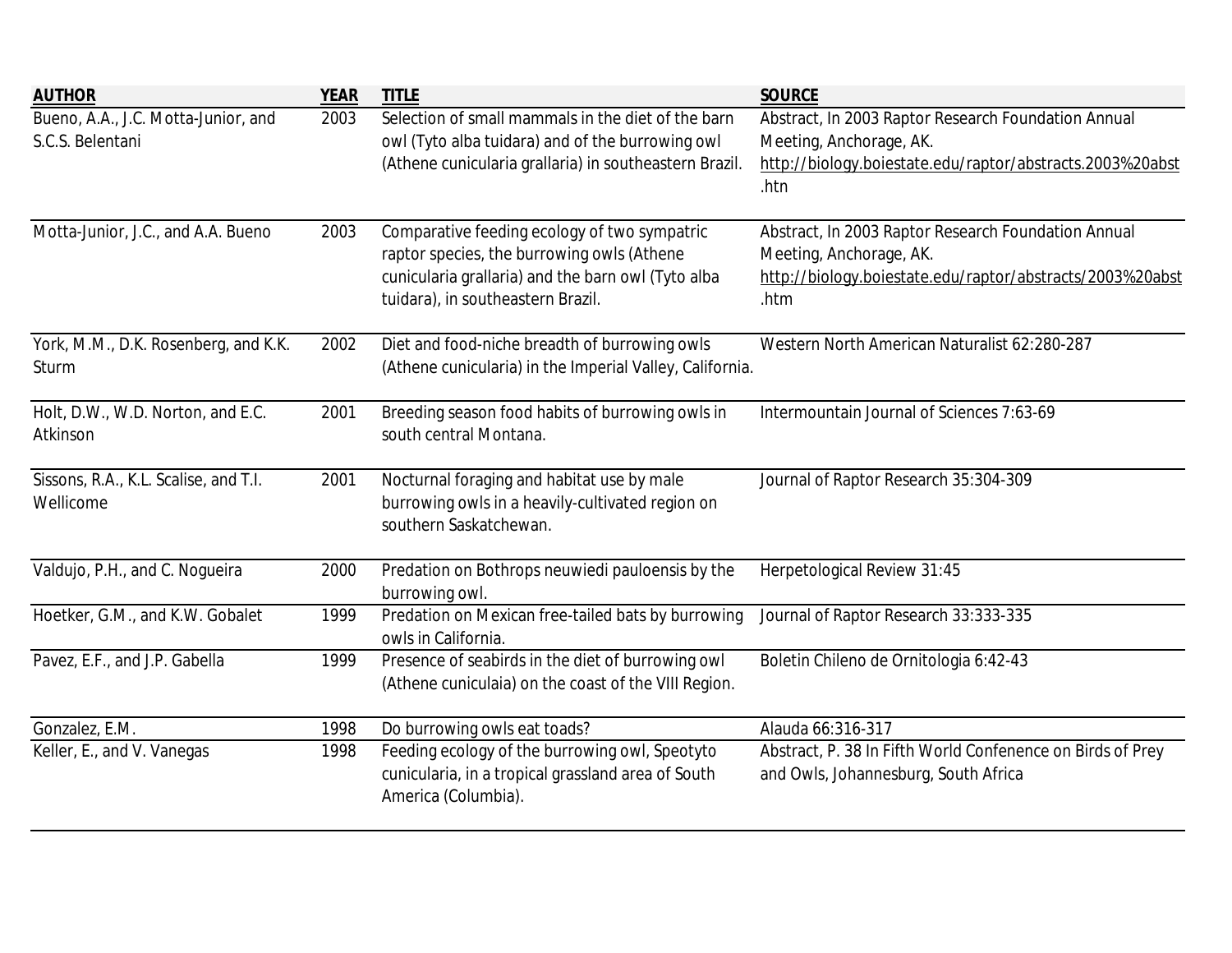| <b>AUTHOR</b>                                                | <b>YEAR</b> | <b>TITLE</b>                                                                                                                                                                                                                       | <b>SOURCE</b>                                    |
|--------------------------------------------------------------|-------------|------------------------------------------------------------------------------------------------------------------------------------------------------------------------------------------------------------------------------------|--------------------------------------------------|
| Wiley, J.W.                                                  | 1998        | Breeding-season food habits of burrowing owls<br>(Athene cunicularia) in southwestern Dominican<br>Republic.                                                                                                                       | Journal of Raptor Research 32:241-245            |
| Ferreira, I., L.L. Gonzaga, and L.L.<br>Furtado              | 1997        | Comparative studies of the feeding habits of<br>burrowing owls, Athene cunicularia (Strididae), and<br>the bat Myotis nigricans (Chiroptera:<br>Vespertilionidae) on the campus of Rio de Janeiro<br>Federal Rural University, RJ. | Congresso Brasileiro de Ornitologia 6:43         |
| King, R.A., and J.R. Belthoff                                | 1995        | Effects of supplemental food on the dispersal<br>movements of juvenile burrowing owls in<br>southwestern Idaho.                                                                                                                    | Abstract, Journal Idaho Academy of Science 31:57 |
| Stafford, B.J., and F.M.Ferreira                             | 1995        | Predation attempts on Callitrichids in the Atlantic<br>coastal reain forest of Brazil.                                                                                                                                             | Folia Primatologica 65:229-233                   |
| Bellocq, M.I., and F.O. Kravetz                              | 1994        | Feeding strategy and predation of barn owls and<br>burrowing owls.                                                                                                                                                                 | Ecologia Austral. 4(1):29-34                     |
| Pezzolesi, L.S.W., and R.S. Lutz                             | 1994        | Foraging and crepuscular/nocturnal behaviors of the Abstract, Journal of Raptor Research 28:63<br>western burrowing owl.                                                                                                           |                                                  |
| Torres-Contreras, H., E. Sivla-<br>Aranguiz, and F.M. Jaksic | 1994        | Dieta y selectividad de presas de Speotyto<br>cunicularia en una localidad semi-arida de Chile a lo<br>largo de siete anos (1987-1993).                                                                                            | Revista Chilena de Historia Natural 67:329-340   |
| Vassallo, A.I., M.J. Kittlein, and C.<br><b>Busch</b>        | 1994        | Owl predation on two sympatric species of tuco-<br>tucos (rodentia: octodontidae).                                                                                                                                                 | Journal of Mammalogy 75:725-732                  |
| Yosef, R., and M. Deyrup                                     | 1994        | Pellet analysis of burrowing owls in south central<br>Florida.                                                                                                                                                                     | Florida Field Naturalist 22:78-80                |
| Green, G.A., R.E. Fitzner, R.G.<br>Anthony, and L.E. Rogers  | 1993        | Comparative diets of burrowing owls in Oregon and<br>Washington.                                                                                                                                                                   | Northwest Science 67:88-93                       |
| Johns, R.D., and J. Romanow                                  | 1993        | Feeding behaviour of a burrowing owl, Athene<br>cunicularia, in Ontario.                                                                                                                                                           | Canadian Field-Naturalist 107:231-232            |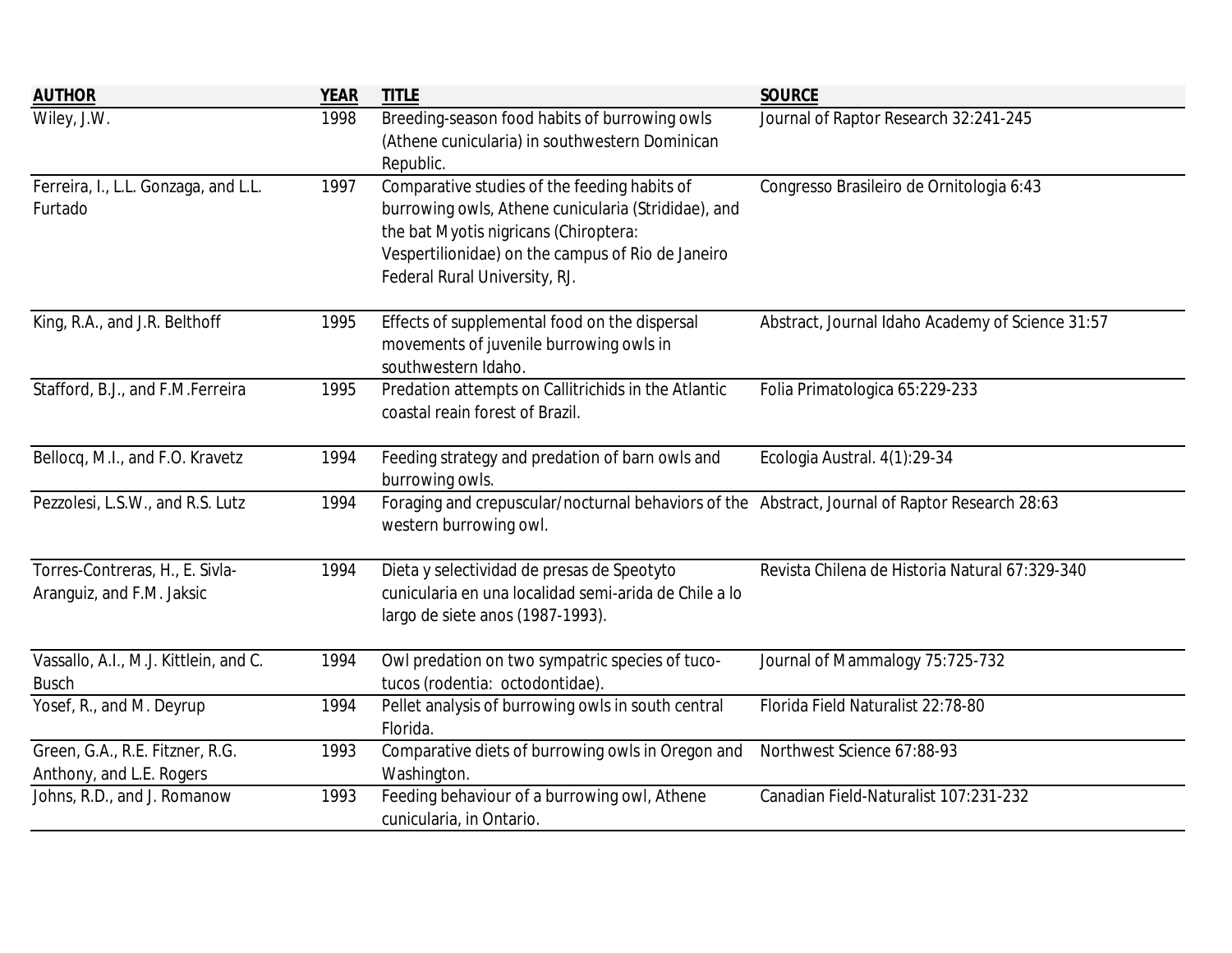| <b>AUTHOR</b>                                  | <b>YEAR</b> | <b>TITLE</b>                                                                                                                       | <b>SOURCE</b>                                                                                                                                                                                                                            |
|------------------------------------------------|-------------|------------------------------------------------------------------------------------------------------------------------------------|------------------------------------------------------------------------------------------------------------------------------------------------------------------------------------------------------------------------------------------|
| Morgan, K.H., R.J.Cannings, and C.S.           | 1993        | Some foods eaten by a burrowing owl overwintering Northwestern Naturalist 74:84-87                                                 |                                                                                                                                                                                                                                          |
| Guppy                                          |             | on southern Vancouver Island.                                                                                                      |                                                                                                                                                                                                                                          |
| Plumpton, D.L., and R.S. Lutz                  | 1993        | Prey selection and food habits of burrowing owls in<br>Colorado.                                                                   | Great Basin Naturalist 53:299-304                                                                                                                                                                                                        |
| Sills, C.                                      | 1993        | Effects of supplemental feeding on hatching<br>synchrony of burrowing owls.                                                        | MS Thesis, Idaho State University, Boise, ID                                                                                                                                                                                             |
| Ferreira, I.                                   | 1991        | Food habits of the burrowing owl (Athene<br>cunicularia) (Aves, Strigidae) of Rio de Janeiro.                                      | Congresso Brasileiro de Ornitologia 1:44                                                                                                                                                                                                 |
| Schmutz, J.K., G. Wood, and D. Wood            | 1991        | Spring and summer prey of burrowing owls in<br>Alberta.                                                                            | Blue Jay 49:93-97                                                                                                                                                                                                                        |
| Martins, M., and S.G. Egler                    | 1990        | Hunting behavior in a pair of burrowing owl (Athene<br>cunicularia) in the region of Campinas, Sao Paula,<br>Brazil.               | Revista Brasiliera de Biologica 50:579-584                                                                                                                                                                                               |
| Silva-Porto, F., and R. Cerqueirra             | 1990        | Seasonal variation in the diet of the burrowing owl<br>Athene cunicularia in a restinga of Rio de Janerio<br>State.                | Ciencia e Cultura (Sao Paula) 42:1182-1186                                                                                                                                                                                               |
| Barrows, C.W.                                  | 1989        | Diets of five species of desert owls.                                                                                              | Western Birds 20:1-10                                                                                                                                                                                                                    |
| Bellocq, M.I.                                  | 1988        | Dieta de Athene cunicularia (Aves, Strigidae) y sus<br>variaciones estacionales en ecosistemas agraries de<br>la pampa, Argentina. | Physis, Seccion C (Argentina) 46:17-22                                                                                                                                                                                                   |
| Thompson, C.D., and S.H. Anderson              | 1988        | Foraging behavior and food habits of burrowing owls Prairie Naturalist 20:23-28<br>in Wyoming.                                     |                                                                                                                                                                                                                                          |
| Conroy, R.M., and D.L. Chesemore               | 1987        | Food habits of the burrowing owl (Athene<br>cunicularia) in Fresno County, California.                                             | Pp. 105-110 In Endangered and Sensitive Species of the San<br>Joaquin Valley, California: Their Biology, Management, and<br>Conservation (D.R. Williams, S. Bryne, and T.A. Rado, eds.).<br>California Energy Commission, Sacramento, CA |
| Meserve, P.L., E.J. Shadrick, and D.A.<br>Kett | 1987        | Diets and selectivity of two Chilean predators in the<br>northern semi-arid zone.                                                  | Revista Chilena de Historia Natural 60(1):93-100                                                                                                                                                                                         |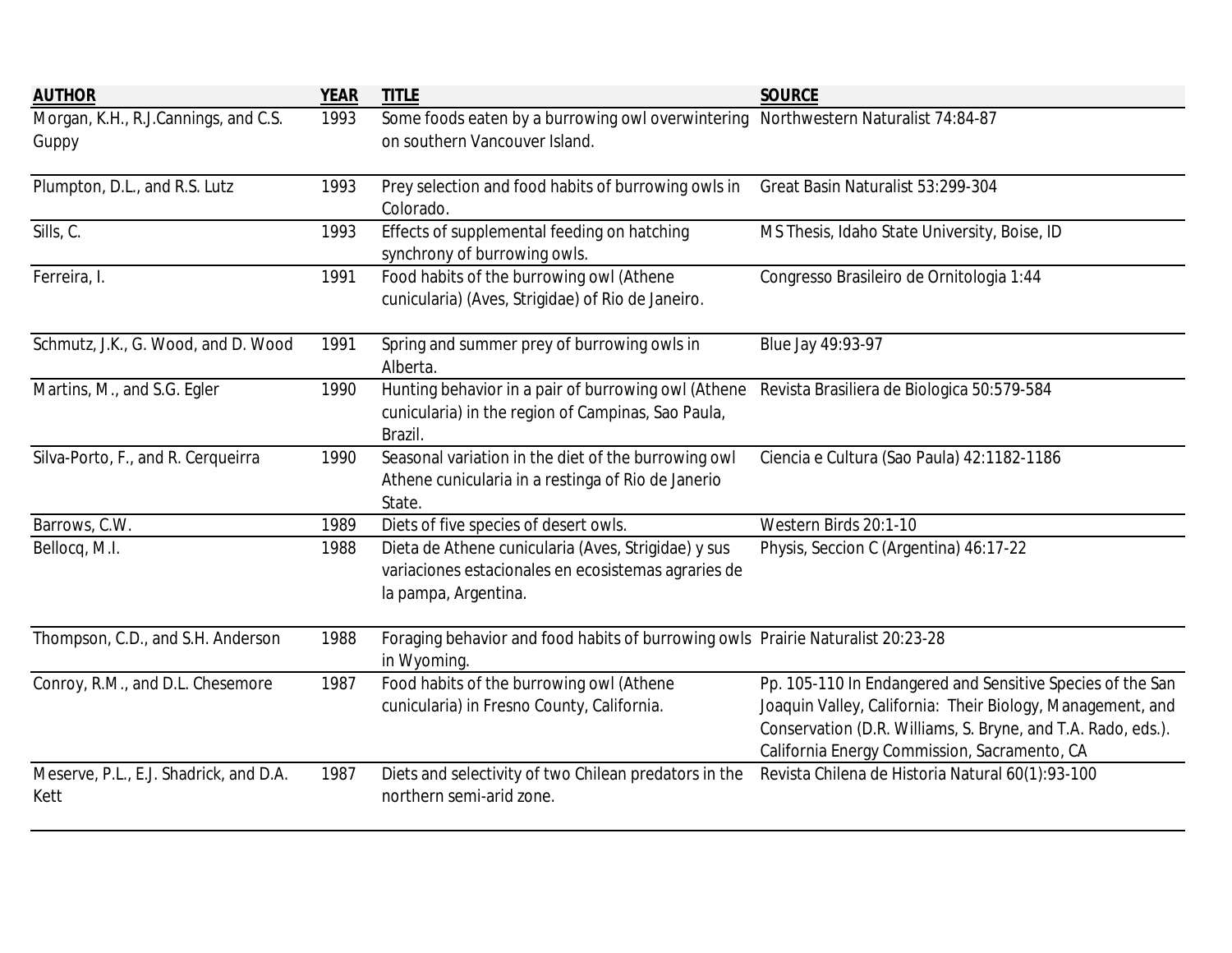| <b>AUTHOR</b>                                             | <b>YEAR</b> | <b>TITLE</b>                                                                                                                                                    | <b>SOURCE</b>                                                                                                                          |
|-----------------------------------------------------------|-------------|-----------------------------------------------------------------------------------------------------------------------------------------------------------------|----------------------------------------------------------------------------------------------------------------------------------------|
| Brown, B.A., J.O. Whitaker, T.W.<br>French, and C. Maser  | 1986        | Note of food habits of the screech owl and the<br>burrowing owl of southeastern Oregon.                                                                         | Great Basin Naturalist 46:421-426                                                                                                      |
| Conroy, R.M.                                              | 1986        | Food habits of the burrowing owl (Athene<br>cunicularia) in Fresno County, California.                                                                          | MS Thesis, California State University, Fresno, CA                                                                                     |
| Dias, V.S.                                                | 1985        | Feeding habits of the burrowing owl Athene<br>cunicularia grallaria in Campinas, State of Sao Paulo,<br>Brazil.                                                 | Abstract, In 1985 Raptor Research Foundation Symposium<br>on the Management of Birds of Prey: International<br>Meeting, Sacramento, CA |
| Grimm, D.M., J.T. Ratti, and R. Friesz                    | 1985        | Effects of volcanic ash on food habits of burrowing<br>owls at Moses Lake, Washington.                                                                          | Northwest Science 59:40-44                                                                                                             |
| MacCracken, J.G., D.W. Uresk, and R.<br>M. Hansen         | 1985        | Burrowing owl foods in Conata Basin, South Dakota. Great Basin Naturalist 45:287-290                                                                            |                                                                                                                                        |
| Toland, B.                                                | 1985        | Food habits of some Missouri owls.                                                                                                                              | <b>Bluebird 52:37-46</b>                                                                                                               |
| Vander, S.D.                                              | 1985        | Feeding habits of the burrowing owl Athene<br>cunicularia grallaria, in Campinas, State of Sao Paulo, Status, and Management of Owls. Sacramento, CA<br>Brazil. | Abstract, Raptor Research Foundation Symposium Biology,                                                                                |
| Rich, T., and B. Trentlage                                | 1983        | Caching of long-horned beetles (Cerambycidae:<br>Prionus integer) by the burrowing owl.                                                                         | Murrelet 64:25-26                                                                                                                      |
| Tyler, J.D.                                               | 1983        | Notes on burrowing owl food habits in Oklahoma.                                                                                                                 | Southwestern Naturalist 28:100-102                                                                                                     |
| Grow, R.                                                  | 1982        | Analysis of an Indiana burrowing owl pellet.                                                                                                                    | Indiana Audubon Quarterly 60:13-14                                                                                                     |
| Lohoefener, R., and M. Lohoefener                         | 1982        | Food of burrowing owls on the northwestern Kansas Kansas Ornithology Society Bulletin 33:25-29<br>high plains.                                                  |                                                                                                                                        |
| Schlatter, R.P., J.L. Yanez, H. Nunez,<br>and F.M. Jaksic | 1982        | Estudio estacional de la dieta del pequen, Athene<br>cunicularia (Molina) (Aves, Strigidea) en la<br>precordillera de Santiago.                                 | Medio Ambente 6:9-18                                                                                                                   |
| Hennemann, W.W. III                                       | 1980        | Notes on the food habits of the burrowing owl in<br>Duval County, Florida.                                                                                      | Florida Field Naturalist 8:24-25                                                                                                       |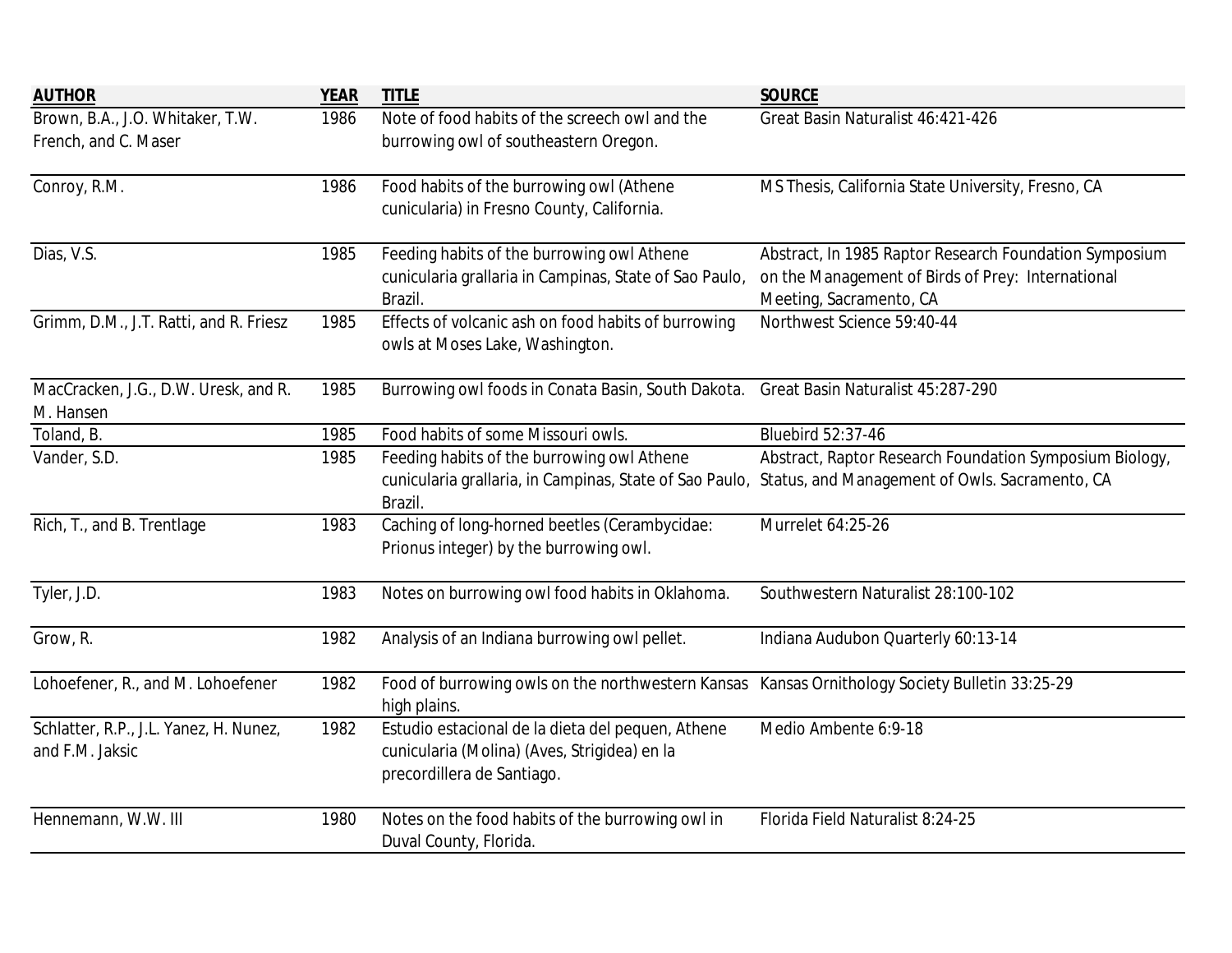| <b>AUTHOR</b>                          | <b>YEAR</b> | <b>TITLE</b>                                                                                           | <b>SOURCE</b>                                       |
|----------------------------------------|-------------|--------------------------------------------------------------------------------------------------------|-----------------------------------------------------|
| Marti, C.D.                            | 1980        | Erratum. (Reference to his article "Feeding ecology                                                    | Condor 82:237                                       |
|                                        |             | of four sympatric owl." Condor 76:45-61)                                                               |                                                     |
|                                        |             |                                                                                                        |                                                     |
| Schlatter, R.P., J.L. Yanez, H. Nunez, | 1980        | The diet of the burrowing owl in central Chile and its Auk 97:616-619                                  |                                                     |
| and F.M. Jaksic                        |             | relation to prey size.                                                                                 |                                                     |
| Gleason, R.L., and T.H.Craig           | 1979        | Food habits of burrowing owls in the Columbia Basin, MS Thesis, Oregon State University, Corvallis, OR |                                                     |
|                                        |             | Oregon.                                                                                                |                                                     |
| Gleason, R.L., and T.H.Craig           | 1979        | Food habits of burrowing owls in southeastern Idaho. Great Basin Naturalist 39:274-276                 |                                                     |
| Lourengo, W.R., and E.K. Bastos        | 1979        | On specific predation upon the scorpion Bothriurus                                                     | Oiseau Rev. Fr. Ornithol. 49:231-233                |
|                                        |             | araquayae by the burrowing owl Speotyto                                                                |                                                     |
|                                        |             | cunicularia grallaria.                                                                                 |                                                     |
| Climpson, J.T.                         | 1977        | Feeding ecology and selected other aspects of the                                                      | MS Thesis, Washington State University, Pullman, WA |
|                                        |             | behavior and ecology of the burrowing owl (Speotyto                                                    |                                                     |
|                                        |             | cunicularia).                                                                                          |                                                     |
|                                        |             |                                                                                                        |                                                     |
| Collins, C.T.                          | 1976        | Food-caching behavior in owls.                                                                         | Raptor Research 10:74-76                            |
| Lourengo, W.R., and P.L. Dekeyser      | 1976        | Two bird predators on scorpions.                                                                       | Oiseau Rev. Fr. Ornithol. 46:167-172                |
| Marti, C.D.                            | 1974        | Feeding ecology of four sympatric owls.                                                                | Condor 76:45-61                                     |
| Viehmeyer, G.                          | 1974        | Burrowing owls' feeding habits.                                                                        | Nebraska Bird Review 42:57-58                       |
| Lewis, J.C.                            | 1973        | Food habits of Florida burrowing owls.                                                                 | Florida Field Naturalist 1:28-30                    |
| Marti, C.D.                            | 1973        | Food consumption and pellet formation rates in four Wilson Bulletin 85:178-181                         |                                                     |
|                                        |             | owl species.                                                                                           |                                                     |
| Smith, D.G., and J.R. Murphy           | 1973        | Late summer food habits of adult burrowing owls in                                                     | Raptor Research 7:112-115                           |
|                                        |             | central Utah.                                                                                          |                                                     |
| Maser, C., E.W. Hammer, and S.H.       | 1971        | Food habits of the burrowing owl in central Oregon.                                                    | Northwest Science 45:19-26                          |
| Anderson                               |             |                                                                                                        |                                                     |
| Marti, C.D.                            | 1970        | Feeding ecology of four sympatric owls in Colorado.                                                    | PhD Dissertation, Colorado State University         |
|                                        |             |                                                                                                        |                                                     |
| Maser, C., E.W. Hammer, and S.H.       | 1970        | Comparative food habits of three owl species in                                                        | Murrelet 51:29-33                                   |
| Anderson                               |             | central Oregon.                                                                                        |                                                     |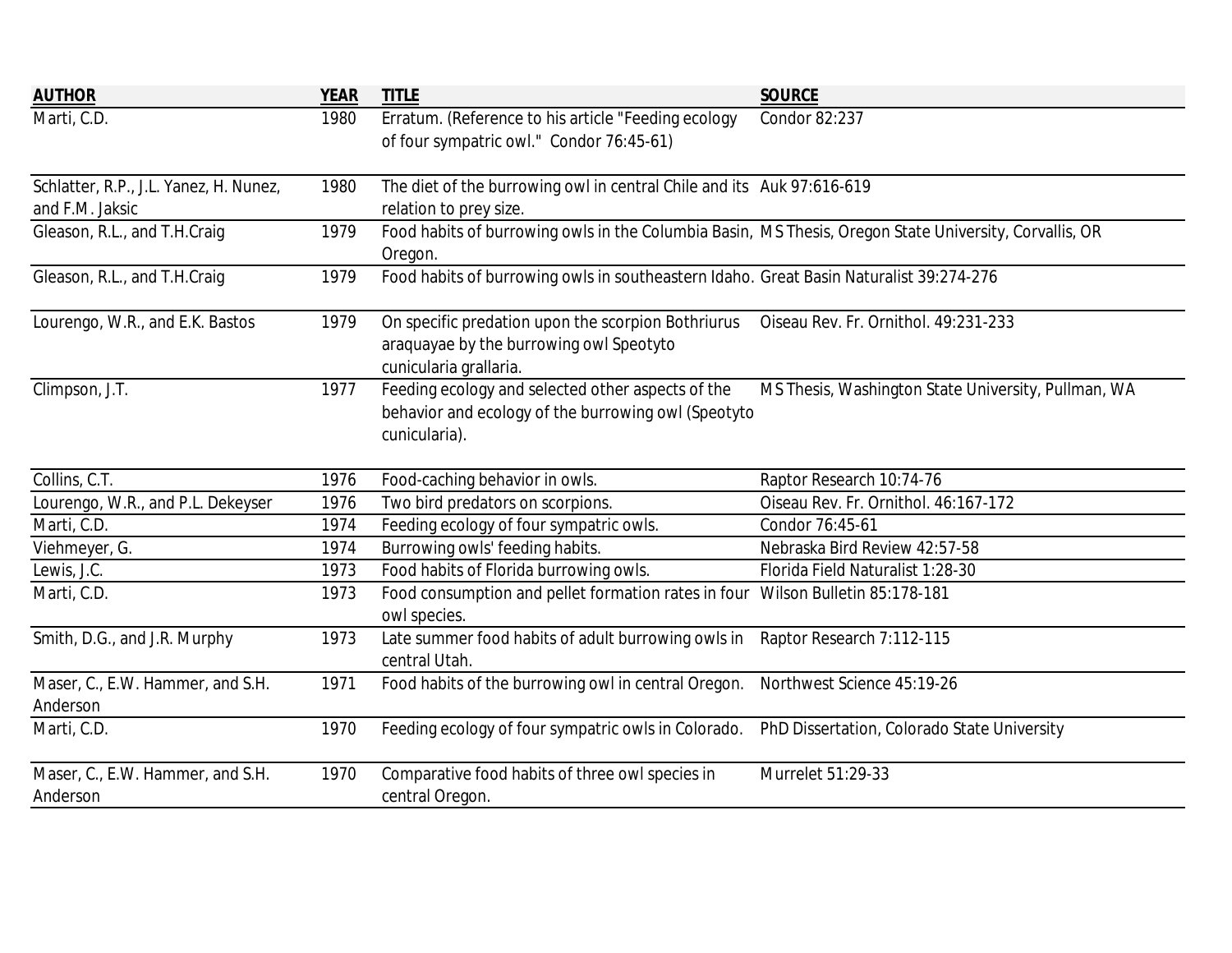| Some comparisons of the feeding ecology of four<br>Marti, C.D.<br>1969<br>Southwestern Naturalist 14:163-170<br>owls in north-central Colorado.<br>Loon 38:47-48<br>Sundquist, M., and O.A. Finseth<br>Observations of a boreal owl at Duluth.<br>1966<br>Long, C.A., and W. C. Kerfoot<br>Mammalian remains from owl pellets in eastern<br>Journal of Mammalogy 44:129-131<br>1963<br>Wyoming.<br>Schmid, W.<br>Note on the food habits of the burrowing owl in<br>Flicker 31:103<br>1959<br>Minnesota.<br>Robertson, J.M.<br>1954<br>Some observations on the feeding habits of the<br>Condor 31:38-39<br>burrowing owl.<br>Summer foods of the burrowing owl.<br>1953<br>Condor 55:275<br>Glover, F.A.<br>Bond, R.M.<br>Food of the burrowing owl in western Nevada.<br>1942<br>Condor 44:183<br>Longhurst, W.M.<br>The summer food of burrowing owls in Costilla<br>1942<br>Condor 44:281-282<br>County, Colorado.<br>Hamilton, W.J., Jr.<br>A note on the food of the western burrowing owl.<br>Condor 43:74<br>1941<br>Neff, J.A.<br>A note on the food of burrowing owls.<br>Condor 43:197-198<br>1941<br>Wilson Bulletin 53:45<br>Sperry, C.C.<br>1941<br>Burrowing owls eat spadefoot toads.<br>Observation on raptorial birds in the Lava Beds - Tule Condor 41:54-61<br>Bond, R.M.<br>1939<br>Lake region of northern California.<br>Kelso, L.H.<br>Oologist 55:116-118<br>1938<br>Food of the burrowing owl in Colorado.<br>Food habits of burrowing owls in northwestern Iowa. Wilson Bulletin 47:125-128<br>Errington, P.L., and L.J. Bennett<br>1935<br>Stoner, E.A.<br>1933<br>Some subsistence items of western burrowing owls.<br>Condor 35:204<br>Munro, J.A.<br>Notes on the food habits of certain raptores in British Condor 31:112-116<br>1929<br>Columbia and Alberta. | <b>AUTHOR</b> | <b>YEAR</b> | <b>TITLE</b> | <b>SOURCE</b> |
|------------------------------------------------------------------------------------------------------------------------------------------------------------------------------------------------------------------------------------------------------------------------------------------------------------------------------------------------------------------------------------------------------------------------------------------------------------------------------------------------------------------------------------------------------------------------------------------------------------------------------------------------------------------------------------------------------------------------------------------------------------------------------------------------------------------------------------------------------------------------------------------------------------------------------------------------------------------------------------------------------------------------------------------------------------------------------------------------------------------------------------------------------------------------------------------------------------------------------------------------------------------------------------------------------------------------------------------------------------------------------------------------------------------------------------------------------------------------------------------------------------------------------------------------------------------------------------------------------------------------------------------------------------------------------------------------------------------------------------------------------------------------------------------------|---------------|-------------|--------------|---------------|
|                                                                                                                                                                                                                                                                                                                                                                                                                                                                                                                                                                                                                                                                                                                                                                                                                                                                                                                                                                                                                                                                                                                                                                                                                                                                                                                                                                                                                                                                                                                                                                                                                                                                                                                                                                                                |               |             |              |               |
|                                                                                                                                                                                                                                                                                                                                                                                                                                                                                                                                                                                                                                                                                                                                                                                                                                                                                                                                                                                                                                                                                                                                                                                                                                                                                                                                                                                                                                                                                                                                                                                                                                                                                                                                                                                                |               |             |              |               |
|                                                                                                                                                                                                                                                                                                                                                                                                                                                                                                                                                                                                                                                                                                                                                                                                                                                                                                                                                                                                                                                                                                                                                                                                                                                                                                                                                                                                                                                                                                                                                                                                                                                                                                                                                                                                |               |             |              |               |
|                                                                                                                                                                                                                                                                                                                                                                                                                                                                                                                                                                                                                                                                                                                                                                                                                                                                                                                                                                                                                                                                                                                                                                                                                                                                                                                                                                                                                                                                                                                                                                                                                                                                                                                                                                                                |               |             |              |               |
|                                                                                                                                                                                                                                                                                                                                                                                                                                                                                                                                                                                                                                                                                                                                                                                                                                                                                                                                                                                                                                                                                                                                                                                                                                                                                                                                                                                                                                                                                                                                                                                                                                                                                                                                                                                                |               |             |              |               |
|                                                                                                                                                                                                                                                                                                                                                                                                                                                                                                                                                                                                                                                                                                                                                                                                                                                                                                                                                                                                                                                                                                                                                                                                                                                                                                                                                                                                                                                                                                                                                                                                                                                                                                                                                                                                |               |             |              |               |
|                                                                                                                                                                                                                                                                                                                                                                                                                                                                                                                                                                                                                                                                                                                                                                                                                                                                                                                                                                                                                                                                                                                                                                                                                                                                                                                                                                                                                                                                                                                                                                                                                                                                                                                                                                                                |               |             |              |               |
|                                                                                                                                                                                                                                                                                                                                                                                                                                                                                                                                                                                                                                                                                                                                                                                                                                                                                                                                                                                                                                                                                                                                                                                                                                                                                                                                                                                                                                                                                                                                                                                                                                                                                                                                                                                                |               |             |              |               |
|                                                                                                                                                                                                                                                                                                                                                                                                                                                                                                                                                                                                                                                                                                                                                                                                                                                                                                                                                                                                                                                                                                                                                                                                                                                                                                                                                                                                                                                                                                                                                                                                                                                                                                                                                                                                |               |             |              |               |
|                                                                                                                                                                                                                                                                                                                                                                                                                                                                                                                                                                                                                                                                                                                                                                                                                                                                                                                                                                                                                                                                                                                                                                                                                                                                                                                                                                                                                                                                                                                                                                                                                                                                                                                                                                                                |               |             |              |               |
|                                                                                                                                                                                                                                                                                                                                                                                                                                                                                                                                                                                                                                                                                                                                                                                                                                                                                                                                                                                                                                                                                                                                                                                                                                                                                                                                                                                                                                                                                                                                                                                                                                                                                                                                                                                                |               |             |              |               |
|                                                                                                                                                                                                                                                                                                                                                                                                                                                                                                                                                                                                                                                                                                                                                                                                                                                                                                                                                                                                                                                                                                                                                                                                                                                                                                                                                                                                                                                                                                                                                                                                                                                                                                                                                                                                |               |             |              |               |
|                                                                                                                                                                                                                                                                                                                                                                                                                                                                                                                                                                                                                                                                                                                                                                                                                                                                                                                                                                                                                                                                                                                                                                                                                                                                                                                                                                                                                                                                                                                                                                                                                                                                                                                                                                                                |               |             |              |               |
|                                                                                                                                                                                                                                                                                                                                                                                                                                                                                                                                                                                                                                                                                                                                                                                                                                                                                                                                                                                                                                                                                                                                                                                                                                                                                                                                                                                                                                                                                                                                                                                                                                                                                                                                                                                                |               |             |              |               |
|                                                                                                                                                                                                                                                                                                                                                                                                                                                                                                                                                                                                                                                                                                                                                                                                                                                                                                                                                                                                                                                                                                                                                                                                                                                                                                                                                                                                                                                                                                                                                                                                                                                                                                                                                                                                |               |             |              |               |
|                                                                                                                                                                                                                                                                                                                                                                                                                                                                                                                                                                                                                                                                                                                                                                                                                                                                                                                                                                                                                                                                                                                                                                                                                                                                                                                                                                                                                                                                                                                                                                                                                                                                                                                                                                                                |               |             |              |               |
|                                                                                                                                                                                                                                                                                                                                                                                                                                                                                                                                                                                                                                                                                                                                                                                                                                                                                                                                                                                                                                                                                                                                                                                                                                                                                                                                                                                                                                                                                                                                                                                                                                                                                                                                                                                                |               |             |              |               |
|                                                                                                                                                                                                                                                                                                                                                                                                                                                                                                                                                                                                                                                                                                                                                                                                                                                                                                                                                                                                                                                                                                                                                                                                                                                                                                                                                                                                                                                                                                                                                                                                                                                                                                                                                                                                |               |             |              |               |
|                                                                                                                                                                                                                                                                                                                                                                                                                                                                                                                                                                                                                                                                                                                                                                                                                                                                                                                                                                                                                                                                                                                                                                                                                                                                                                                                                                                                                                                                                                                                                                                                                                                                                                                                                                                                |               |             |              |               |
|                                                                                                                                                                                                                                                                                                                                                                                                                                                                                                                                                                                                                                                                                                                                                                                                                                                                                                                                                                                                                                                                                                                                                                                                                                                                                                                                                                                                                                                                                                                                                                                                                                                                                                                                                                                                |               |             |              |               |
|                                                                                                                                                                                                                                                                                                                                                                                                                                                                                                                                                                                                                                                                                                                                                                                                                                                                                                                                                                                                                                                                                                                                                                                                                                                                                                                                                                                                                                                                                                                                                                                                                                                                                                                                                                                                |               |             |              |               |
|                                                                                                                                                                                                                                                                                                                                                                                                                                                                                                                                                                                                                                                                                                                                                                                                                                                                                                                                                                                                                                                                                                                                                                                                                                                                                                                                                                                                                                                                                                                                                                                                                                                                                                                                                                                                |               |             |              |               |
|                                                                                                                                                                                                                                                                                                                                                                                                                                                                                                                                                                                                                                                                                                                                                                                                                                                                                                                                                                                                                                                                                                                                                                                                                                                                                                                                                                                                                                                                                                                                                                                                                                                                                                                                                                                                |               |             |              |               |
|                                                                                                                                                                                                                                                                                                                                                                                                                                                                                                                                                                                                                                                                                                                                                                                                                                                                                                                                                                                                                                                                                                                                                                                                                                                                                                                                                                                                                                                                                                                                                                                                                                                                                                                                                                                                |               |             |              |               |
|                                                                                                                                                                                                                                                                                                                                                                                                                                                                                                                                                                                                                                                                                                                                                                                                                                                                                                                                                                                                                                                                                                                                                                                                                                                                                                                                                                                                                                                                                                                                                                                                                                                                                                                                                                                                |               |             |              |               |
|                                                                                                                                                                                                                                                                                                                                                                                                                                                                                                                                                                                                                                                                                                                                                                                                                                                                                                                                                                                                                                                                                                                                                                                                                                                                                                                                                                                                                                                                                                                                                                                                                                                                                                                                                                                                |               |             |              |               |
|                                                                                                                                                                                                                                                                                                                                                                                                                                                                                                                                                                                                                                                                                                                                                                                                                                                                                                                                                                                                                                                                                                                                                                                                                                                                                                                                                                                                                                                                                                                                                                                                                                                                                                                                                                                                |               |             |              |               |
|                                                                                                                                                                                                                                                                                                                                                                                                                                                                                                                                                                                                                                                                                                                                                                                                                                                                                                                                                                                                                                                                                                                                                                                                                                                                                                                                                                                                                                                                                                                                                                                                                                                                                                                                                                                                |               |             |              |               |
| McBee, C.E.<br>1927<br>Notes on the food of the burrowing owl.<br>Murrelet 8:48                                                                                                                                                                                                                                                                                                                                                                                                                                                                                                                                                                                                                                                                                                                                                                                                                                                                                                                                                                                                                                                                                                                                                                                                                                                                                                                                                                                                                                                                                                                                                                                                                                                                                                                |               |             |              |               |
| Patton, F.A.<br>Burrowing owls, horned larks.<br>1926<br>Oologist 43:14                                                                                                                                                                                                                                                                                                                                                                                                                                                                                                                                                                                                                                                                                                                                                                                                                                                                                                                                                                                                                                                                                                                                                                                                                                                                                                                                                                                                                                                                                                                                                                                                                                                                                                                        |               |             |              |               |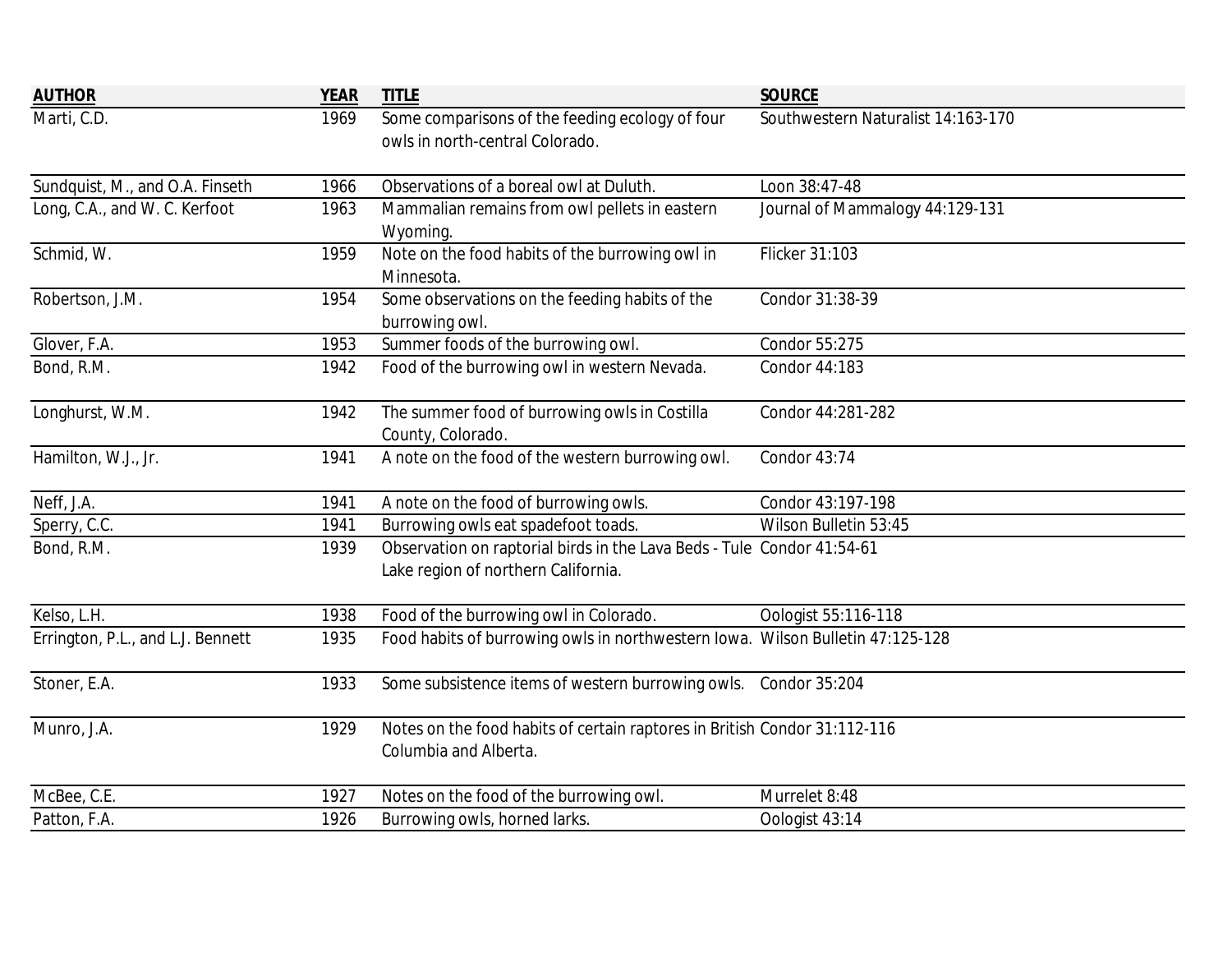| <b>AUTHOR</b>                                    | <b>YEAR</b> | <b>TITLE</b>                                                                                    | <b>SOURCE</b>                                                              |
|--------------------------------------------------|-------------|-------------------------------------------------------------------------------------------------|----------------------------------------------------------------------------|
| Scheffer, T.H.                                   | 1923        | Mouse remains from nests of burrowing owls.                                                     | Murrelet 4:18                                                              |
| <b>EVOLUTION</b>                                 |             |                                                                                                 |                                                                            |
| Korfanta, N.M., D.B. McDonald, and<br>T.C. Glenn | 2005        | Burrowing owl (Athene cunicularia) population<br>genetics: a comparison of North American forms | Auk 122:464-478                                                            |
|                                                  |             | and migratory habits.                                                                           |                                                                            |
| Korfanta, N.M., N.A. Schable, and                | 2002        | Isolation and characterization of microsatellite DNA                                            | Molecular Ecology Notes 2:584-585                                          |
| T.C. Glenn                                       |             | primers in burrowing owls (Athene cunicularia).                                                 |                                                                            |
| Desmond, M.J., T.J. Parsons, T.O.                | 2001        | An initial examination of mitochondrial DNA                                                     | Journal of Raptor Research 35:274-281                                      |
| Powers, and J.A. Savidge                         |             | structure in burrowing owl populations.                                                         |                                                                            |
| Steadman, D.W., and W.B. Hilgartner              | 1999        | A new species of extinct barn owl (Aves: Tyto) from                                             | Smithsonian Contributions to Paleobiology 89:75-83                         |
|                                                  |             | Barbuda, Lesser Antilles.                                                                       |                                                                            |
| Andrews, P.                                      | 1990        | Owls, Caves and Fossils, First Edition.                                                         | University of Chicago Press. Chicago, IL                                   |
| Pregill, G.K., D.W. Steadman, S.L.               | 1988        | Late Holocene fossil vertebrates from Burma Quarry,                                             | Smithsonian Contribibutions to Zoology No. 463:1-27.                       |
| Olson, and F.V. Grady                            |             | Antigua, Lesser Antilles.                                                                       | Washington, DC                                                             |
| Cruz, A.                                         | 1985        | Records of fossil birds from Jamaica.                                                           | Gosse Bird Club Broadsheet 45:4-7                                          |
| Steadman, D.W., G.K. Pregill, and S.L.           | 1984        | Fossil vertebrates from Antigua, Lesser Antilles:                                               | Proceedings National Academy of Science 81:4448-4451                       |
| Olson                                            |             | evidence for late Holocene human-caused                                                         |                                                                            |
|                                                  |             | extinctions in the West Indies.                                                                 |                                                                            |
| Lundelius, E.L. Jr., R.W. Graham, E.             | 1983        | Terestrial vertebrate faunas.                                                                   | Pp. 311-353 In Late-Quaternary Environments of the United                  |
| Anderson, J. Guilday, J.A. Holman,               |             |                                                                                                 | States (S.C. Porter, ed.). Vol. I. The Late Pleistocene                    |
| D.W. Steadman, and S.D. Webb                     |             |                                                                                                 |                                                                            |
| Olson, S.L., and W.B. Hilgartner                 | 1982        | Fossil and subfossil birds from the Bahamas.                                                    | Pp. 22-60 In Fossil Vertebrates from the Bahamas (S.L.                     |
|                                                  |             |                                                                                                 | Olson, ed.). Smithsonian Contrib. Paleobiol. 48:1-65                       |
| Pregill, G.K.                                    | 1981        | Late Pleistocene herpetofaunas from Puerto Rico.                                                | University of Kansas Museum of Natural History Misc. Publ.<br>$71:1 - 72.$ |
|                                                  |             |                                                                                                 |                                                                            |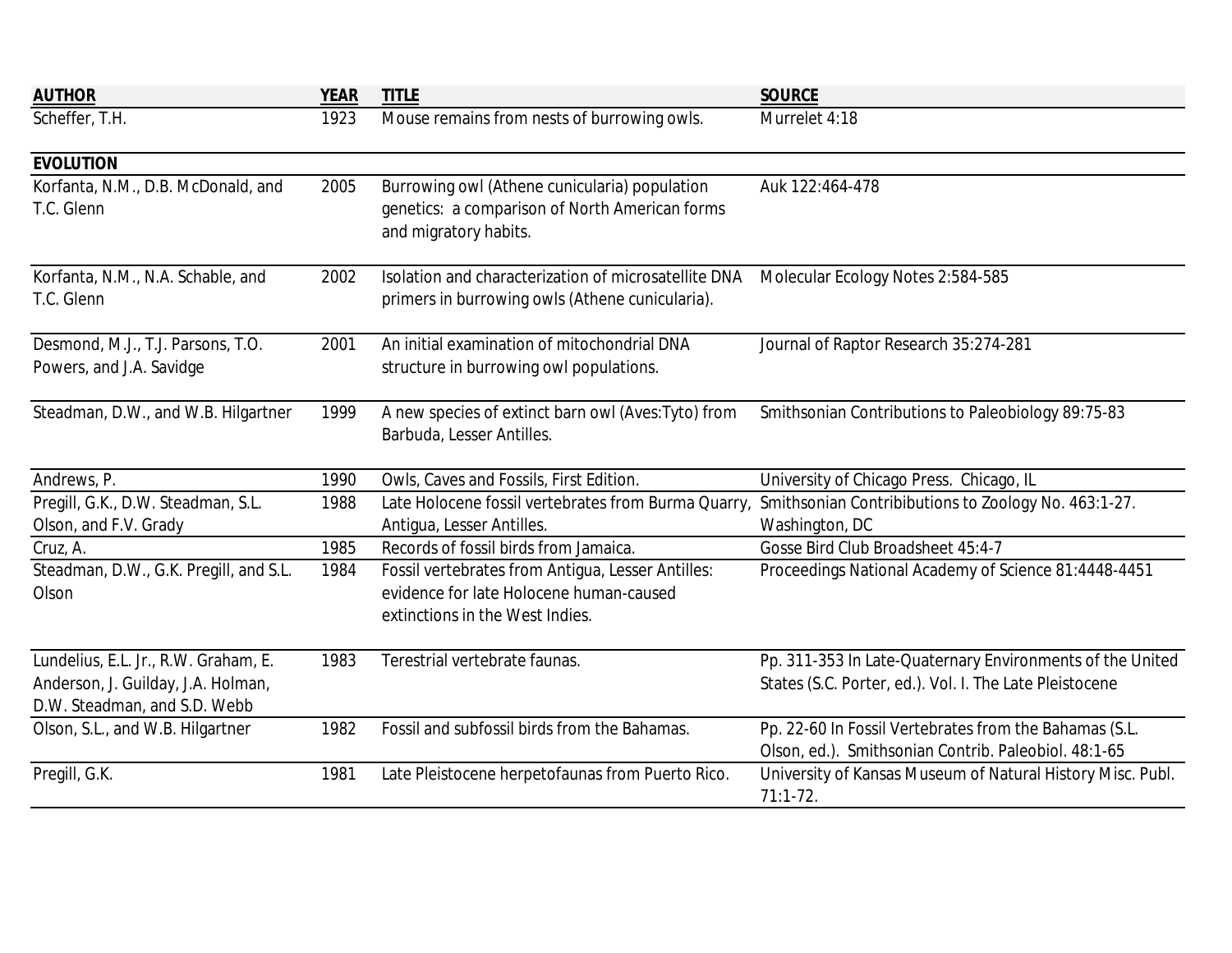| <b>AUTHOR</b>                                                                            | <b>YEAR</b> | <b>TITLE</b>                                                                                                                                                       | <b>SOURCE</b>                                                                                          |
|------------------------------------------------------------------------------------------|-------------|--------------------------------------------------------------------------------------------------------------------------------------------------------------------|--------------------------------------------------------------------------------------------------------|
| Pregill, G.K., and S.L. Olson                                                            | 1981        | to Pleistocene climatic cycles.                                                                                                                                    | Zoogeography of West Indian vertebrates in relation Annual Review of Ecololgy and Systematics 12:75-78 |
| Campbell, K.E., Jr.                                                                      | 1979        | The non-passerine Pleistocene avifauna of the Talara Life Sciences Contributions No. 118, Royal Ontario                                                            |                                                                                                        |
|                                                                                          |             | Tar Seeps, northwestern Peru.                                                                                                                                      | Museum, Toronto, ON                                                                                    |
| Morgan, G.S.                                                                             | 1977        | Late Pleistocene fossil vertebrates from the Cayman MS Thesis, University of Florida, Gainesville, FL<br>Islands, British West Indies.                             |                                                                                                        |
| Olson, S.L., and D.W. Steadman                                                           | 1977        | A new genus of flightless ibis (Threskiornithidae) and<br>other fossil birds from cave deposits in Jamaica.                                                        | Proceedings of Biological Society of Washington 90:447-<br>457                                         |
| Feduccia, J.A., and N.L. Ford                                                            | 1970        | Some birds of prey from the Upper Pliocene of<br>Kansas.                                                                                                           | Auk 87:795-797                                                                                         |
| Ford, N.L., and B.C. Murray, Jr.                                                         | 1967        | Fossil owls from Hagerman local fauna (Upper<br>Pliocene) of Idaho.                                                                                                | Auk 84:115-117                                                                                         |
| Ford, N.L.                                                                               | 1966        | Fossil owls from the Rexroad Fauna of the Upper<br>Pliocene of Kansas.                                                                                             | Condor 68:472-475                                                                                      |
| <b>HABITAT</b>                                                                           |             |                                                                                                                                                                    |                                                                                                        |
| Azpiroz, A.B., and J.G. Blake                                                            | 2016        | Association of grassland birds with vegetation<br>structure in the Northern Campos of Uruguay.                                                                     | Condor 118:12-23                                                                                       |
| Baladron, A.V., J.P. Isacch, M. Cavalli,<br>and M.S. Bo                                  | 2016        | Habitat selection by burrowing owls, Athene<br>cunicularia, in the Pampas of Argentina: a multiple-<br>scale assessment.                                           | Acta Ornithologica 51:137-150                                                                          |
| Ray, J.D., N.E. McIntyre, M.C.<br>Wallace, A.P. Teascherr, and M.G.<br><b>Schoenhals</b> | 2016        | Factors influencing burrowing owl abundance in<br>prairie dog colonies on the southern high plans of<br>Texas.                                                     | Journal of Raptor Research 50:185-193                                                                  |
| Stevens, A.F.J., E. M. Bayne, and T.I.<br>Wellicome                                      | 2011        | Soil and climate are better than biotic land cover for<br>predicting home-range habitat selection by<br>endangered burrowing owls across the Canadian<br>prairies. | Biological Conservation 144:1526-1536                                                                  |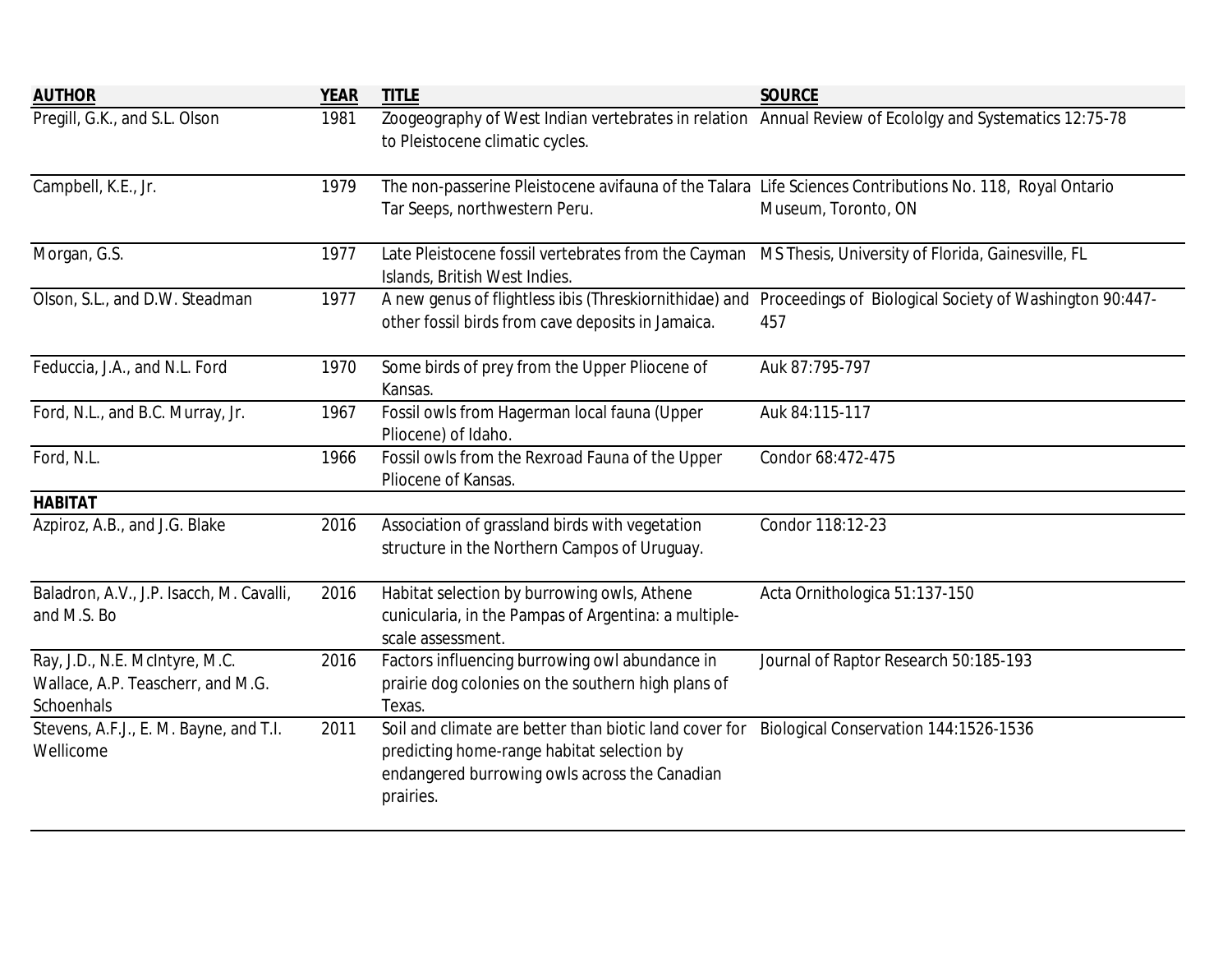| <b>AUTHOR</b>                                                    | <b>YEAR</b> | <b>TITLE</b>                                                                                                                                | <b>SOURCE</b>                                         |
|------------------------------------------------------------------|-------------|---------------------------------------------------------------------------------------------------------------------------------------------|-------------------------------------------------------|
| Berardelli, D., M.J. Desmond, and L.<br>Murray                   | 2010        | Reproductive success of burrowing owls in urban and Wilson Journal of Ornithology 122:51-59<br>grassland habitats in southern New Mexico.   |                                                       |
| Greger, P.D., and D.B. Hall                                      | 2009        | Burrow occupancy patterns of the western<br>burrowing owl in southern Nevada.                                                               | Western North American Naturalist 69:285-294          |
| Williford, D.L., M.C. Woodin, and<br>M.K. Skoruppa               | 2009        | Factors influencing selection of road culverts as<br>winter roost sites by western burrowing owls.                                          | Western North American Naturalist 69:149-154          |
| Lantz, S.J., C.J. Conway, and S.H.<br>Anderson                   | 2007        | Multiscale habitat selection by Burrowing Owls in<br><b>Black-tailed Prairie Dog colonies.</b>                                              | Journal of Wildlife Management 71:2664-2672           |
| Williford, D.L., M.C. Woodin, M.K.<br>Skoruppa, and G.C. Hickman | 2007        | Characteristics of roost sites used by burrowing owls Southwestern Naturalist 52:60-66<br>(Athene cunicularia) wintering in southern Texas. |                                                       |
| Moulton, C.E., R.S. Brady, and J.R.<br><b>Belthoff</b>           | 2006        | Association between wildlife and agriculture:<br>underlying mechanisms and implications in<br>burrowing owls.                               | Journal of Wildlife Managment 70:708-716              |
| Orth, P.B., and P.L. Kennedy                                     | 2001        | Do land-use patterns influence nest-site selection in<br>burrowing owls (Athene cunicularia hypugaea) in<br>northeastern Colorado?          | Canadian Journal of Zoology 79:1038-1045              |
| Millsap, B.A., and C. Bear                                       | 2000        | Density and reproduction of burrowing owls along an Journal of Wildlife Management 64:33-41<br>urban development gradient.                  |                                                       |
| Lehman, R.N., K. Steenhof, M.N.<br>Kochert, and L.B. Carpenter   | 1999        | Effects of military training activities on shrub-steepe Environmental Management 23:409-417<br>raptors in southwestern Idaho, USA.          |                                                       |
| Estabrook, T.S., and R.W. Mannan                                 | 1998        | Urban habitat selection by burrowing owls.                                                                                                  | Arizona Game & Fish Department, Heritage Grant U96006 |
| Zambrano, R.                                                     | 1998        | The first record of burrowing owls nesting in a<br>building.                                                                                | Wilson Bulletin 110:560-561                           |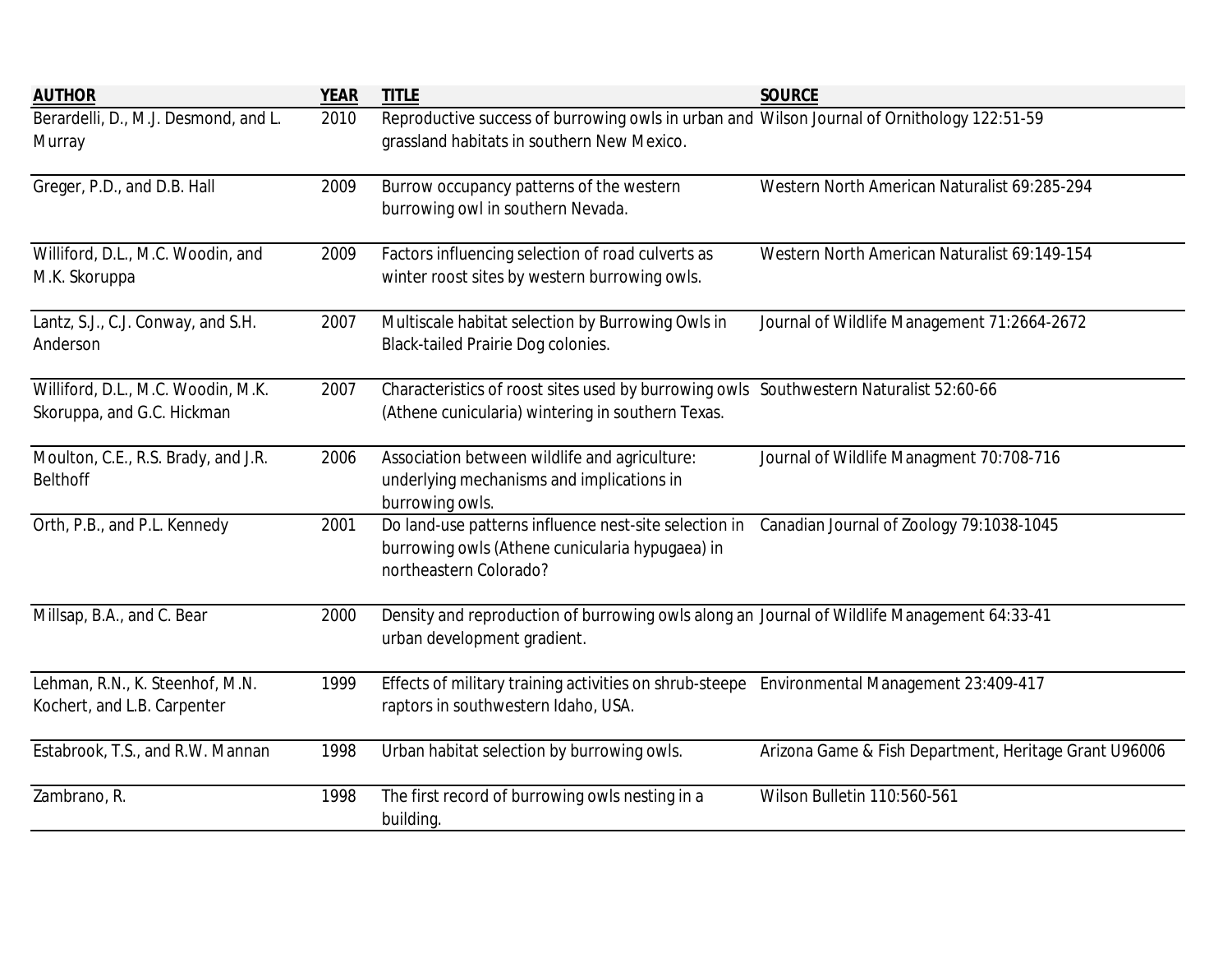| <b>AUTHOR</b>                                                                    | <b>YEAR</b> | <b>TITLE</b>                                                                                                                                          | <b>SOURCE</b>                                                                                                                                                                                                                  |
|----------------------------------------------------------------------------------|-------------|-------------------------------------------------------------------------------------------------------------------------------------------------------|--------------------------------------------------------------------------------------------------------------------------------------------------------------------------------------------------------------------------------|
| Arrowood, P., C.Finley, and P.J.<br>Zwank                                        | 1997        | Burrowing orientation in a burrowing owl (Athene<br>cunicularia) population in southern New Mexico.                                                   | Abstract, In 1997 Raptor Research Foundation Annual<br>Meeting, Savannah, GA                                                                                                                                                   |
| Green, G.A., and R.G. Anthony                                                    | 1997        | Ecological considerations for management of<br>breeding burrowing owls in the Columbia Basin.                                                         | Pp. 117-121 In The Burrowing Owl, Its Biology and<br>Management Including the Proceedings of the First<br>International Burrowing Owl Symposium (J.L. Lincer and K.<br>Steenhof eds.). Raptor Research Foundation Report No. 9 |
| Greir, D.A.                                                                      | 1997        | Scrap-lumber roost used by burrowing owls<br>(Speotyto cunicularia).                                                                                  | Journal of Raptor Research 31:391                                                                                                                                                                                              |
| Gutierrez, J.R., P.L. Meserve, S.<br>Herrera, L.C. Contreras, and F.M.<br>Jaksic | 1997        | Effects of small mammals and vertebrate predators<br>on vegetation in the Chilean semiarid zone.                                                      | Oecologia 109:398-406                                                                                                                                                                                                          |
| Rodriguez-Estella, R.                                                            | 1997        | Nesting sites and feeding habits of the burrowing owl Pp. 99-106 In The Burrowing Owl, Its Biology and<br>in the biosphere reserve of Mapimi, Mexico. | Management Including the Proceedings of the First<br>International Burrowing Owl Symposium (J.L. Lincer and K.<br>Steenhof eds.). Raptor Research Foundation Report No. 9                                                      |
| Schmutz, J.K.                                                                    | 1997        | Selected microhabitat variables near nests of<br>burrowing owls compared to unoccupied sites in<br>Alberta.                                           | Pp. 80-83 In The Burrowing Owl, Its Biology and<br>Management Including the Proceedings of the First<br>International Burrowing Owl Symposium (J.L. Lincer and K.<br>Steenhof eds.). Raptor Research Foundation Report No. 9   |
| Trulio, L.                                                                       | 1997        | Burrowing owl demography and habitat use at two<br>urban sites in Santa Clara County, California.                                                     | Pp. 84-89 In The Burrowing Owl, Its Biology and<br>Management Including the Proceedings of the First<br>International Burrowing Owl Symposium (J.L. Lincer and K.<br>Steenhof eds.). Raptor Research Foundation Report No. 9   |
| Biddle, P.B.                                                                     | 1996        | Do landuse patterns influence burrowing owl nest<br>site selection in northeastern Colorado?                                                          | MS Thesis, Colorado State University, Fort Collins, CO                                                                                                                                                                         |
| Bolen, E.G., and J.A. Crawford                                                   | 1996        | The birds of rangelands.                                                                                                                              | Pp. 15-27 In Rangeland Wildlife (P.R. Krausman, ed.).<br>Society of Range Management, Denver, CO                                                                                                                               |
| Botelho, E.S., and P.C. Arrowood                                                 | 1996        | and human-altered environments.                                                                                                                       | Nesting success of western burrowing owls in natural Pp. 61-68 In Raptor in Human Landscapes (D.M. Bird, D.E.<br>Varland, and J.J. Negro, eds.). Harcourt Brace & Company,<br><b>New York</b>                                  |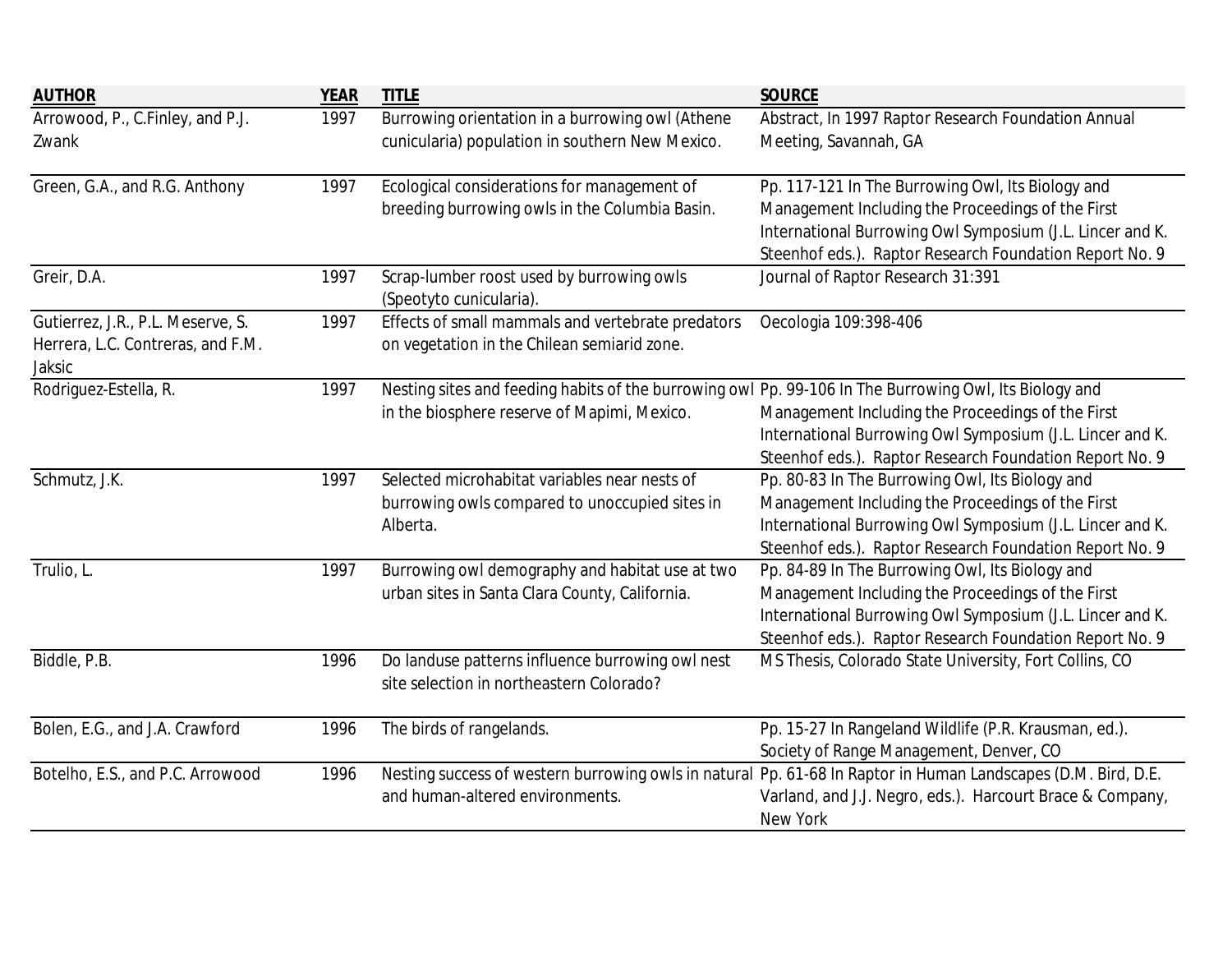| <b>AUTHOR</b>                                                       | <b>YEAR</b> | <b>TITLE</b>                                                                                                    | <b>SOURCE</b>                                                                                                                                                                                                                |
|---------------------------------------------------------------------|-------------|-----------------------------------------------------------------------------------------------------------------|------------------------------------------------------------------------------------------------------------------------------------------------------------------------------------------------------------------------------|
| Desmond, M.J., and J.A. Savidge                                     | 1996        | Factors influencing burrowing owl (Speotyto<br>cunicularia) nest densities and numbers in western<br>Nebraska.  | American Midland Naturalist 136:143-148                                                                                                                                                                                      |
| Lehman, R.N.                                                        | 1996        | Effects of military training and wildfires on<br>shrubsteepe raptors in southwestern Idado.                     | MS Thesis, Boise State University, Boise, ID                                                                                                                                                                                 |
| Davidson, M.K., A.J. Quick, S.L. Adolf,<br>and D.M. Bruns Stockrahm | 1995        | Distribution of the burrowing owls (Athene<br>cunicularia) in Billings County, North Dakota.                    | Proceedings of North Dakota Academy of Science 49:45                                                                                                                                                                         |
| Hughes, A.J.                                                        | 1993        | Breeding density and habitat preferences of the<br>burrowing owl in northeastern Colorado.                      | MS Thesis, Colorado State University, Fort Collins, CO                                                                                                                                                                       |
| James, P.C.                                                         | 1993        | Habitat fragmentation and burrowing owls in<br>Saskatchewan.                                                    | Pp. 193-194 In Proceedings of the Third Prairie Conservation<br>and Endangered Species Workshop (G.L. Holroyd, et. al.<br>eds.). Prov. Museum Alberta Natural History Occas Paper                                            |
| Plumpton, D.L., and R.S. Lutz                                       | 1993        | Nesting habitat use by burrowing owls in Colorado.                                                              | Journal of Raptor Research 27:175-179                                                                                                                                                                                        |
| Plumpton, D.L.                                                      | 1992        | Aspects of nest site selection and habitat use by<br>burrowing owls at the Rocky Mountain Arsenal,<br>Colorado. | MS Thesis, Texas Tech University, Lubbock, TX                                                                                                                                                                                |
| Plumpton, D.L., and R.S. Lutz                                       | 1991        | Nest site selection by burrrowing owls in Colorado.                                                             | Abstract, Journal of Raptor Research 25:158-159                                                                                                                                                                              |
| Green, G.A., and R.G. Anthony                                       | 1989        | Nesting success and habitat relationships of<br>burrowing owls in the Columbia Basin, Oregon.                   | Condor 91:347-354                                                                                                                                                                                                            |
| Todd, M.W., and P.C. James                                          | 1989        | Habitat selection in Canadian burrowing owl.                                                                    | Abstract, Raptor Research Foundation Conference,<br>Veracruz, Mexico                                                                                                                                                         |
| Johnson-Duncan, E.E., D.K. Duncan,<br>and R.R. Johnson              | 1988        | Small nesting raptors as indicators of change in the<br>Southwest desert.                                       | Pp. 232-236 In Proceedings of the Southwest Raptor<br>Management Symposium and Workshop (R.L. Glinski, B.G.<br>Pendleton, M.B. Moss, M.N. LeFranc Jr., B.A. Millsap, and<br>S.W. Hoffman eds.) National Wildlife Federation, |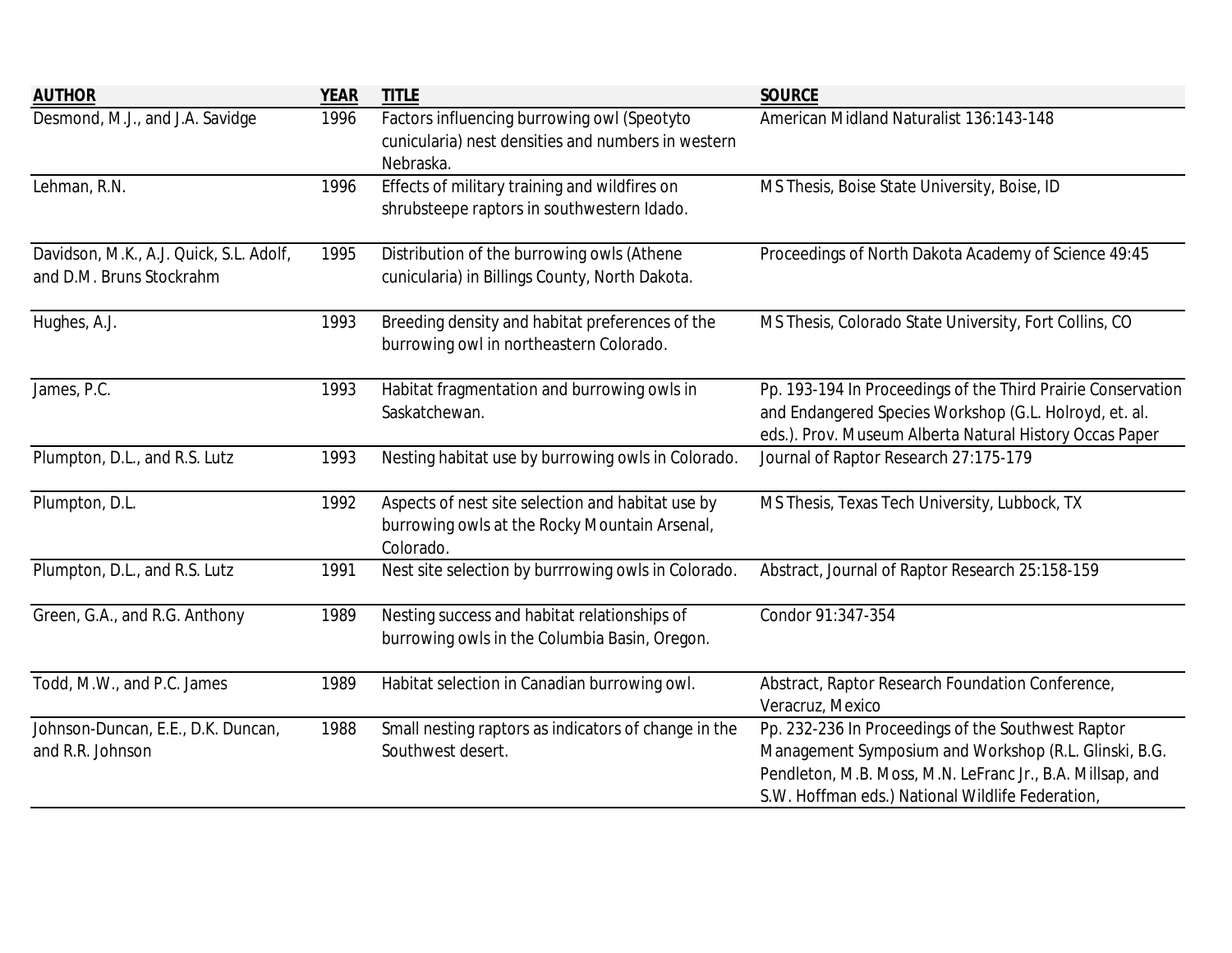| <b>AUTHOR</b>                                    | <b>YEAR</b> | <b>TITLE</b>                                                                                                                                                            | <b>SOURCE</b>                                                                                                                                                                                                                                                               |
|--------------------------------------------------|-------------|-------------------------------------------------------------------------------------------------------------------------------------------------------------------------|-----------------------------------------------------------------------------------------------------------------------------------------------------------------------------------------------------------------------------------------------------------------------------|
| Bellocq, M.I.                                    | 1987        | Selecion de habitat de caja y depredacion diferencial Revista Chilena de Historia Natural 60:81-86<br>de Athene cunicularia sobre roedores en ecosistemas<br>agranrios. |                                                                                                                                                                                                                                                                             |
| Lehman, R.N., and J.W. Allendorf                 | 1987        | The effects of fire, fire exclusion, and fire<br>management on raptor habitats in the western<br><b>United States.</b>                                                  | Pp. 236-244 In Proceedings of the Western Raptor<br>Management Symposium and Workshop (B.G. Pendleton,<br>ed.). National Wildlife Federation Science and Technical                                                                                                          |
| Wesemann, T., and M. Rowe                        | 1987        | Factors influencing the distribution and abundance<br>of burrowing owls in Cape Coral, Florida.                                                                         | Pp. 129-137 In Integrating Man and Nature in the<br>Metropolitan Environment (L.W. Adams, and D.L. Leedy,<br>eds.). Proceedings of National Symposium on Urban                                                                                                              |
| Didiuk, A.B.                                     | 1986        | and land tenure.                                                                                                                                                        | Burrowing owl nesting in Saskatchewan: distribution Report for the Saskatchewan Natural History Society,<br>Tamarack Environmental Series, Regina, SK                                                                                                                       |
| Kimsey, B., and M.R. Conley                      | 1986        | Habitat use by raptors in south-central New Mexico.                                                                                                                     | Pp. 22 In Proceedings of the Southwest Raptor<br>Management Symposium and Workshop (R.L. Glinski, B.G.<br>Pendleton, M.B. Moss, M.N. LeFranc Jr., B.A. Millsap, and<br>S.W. Hoffman eds.) National Wildlife Federation,<br>Washington DC. NWF Scientific and Tech. Series N |
| Rich, T.                                         | 1986        | Habitat and nest-site selection by burrowing owls in<br>the sagebrush steepe of Idaho.                                                                                  | Journal of Wildlife Management 50:548-555                                                                                                                                                                                                                                   |
| Wesemann, T.                                     | 1986        | Factors influencing the distribution and abundance<br>of burrowing owls (Athene cunicularia) in Cape Coral,<br>Florida.                                                 | MS Thesis, Appalachian State University, Boone, NC                                                                                                                                                                                                                          |
| Elliott, B.                                      | 1985        | Changes in distribution of owl species subsequent to Western Birds 16:25-28<br>habitat alteration by fire.                                                              |                                                                                                                                                                                                                                                                             |
| Harris, W.C., and S.M. Lamont                    | 1985        | and habitat utilization.                                                                                                                                                | Saskatchewan burrowing owls: breeding distribution Saskatchewan Parks Renewable Resources Wildlife Division                                                                                                                                                                 |
| MacCracken, J.G., D.W. Uresk, and<br>R.M. Hansen | 1985        | Vegetation and soils of burrowing owl nest sites in<br>Conata Basin, South Dakota.                                                                                      | Condor 87:152-154                                                                                                                                                                                                                                                           |
| Kantrud, H.A., and R.L. Kologiski                | 1982        | Effects of soils and grazing on breeding birds of<br>uncultivated upland grasslands of the northern Great<br>Plains.                                                    | US Fish & Wildlife Service, Wildlife Res. Report 15                                                                                                                                                                                                                         |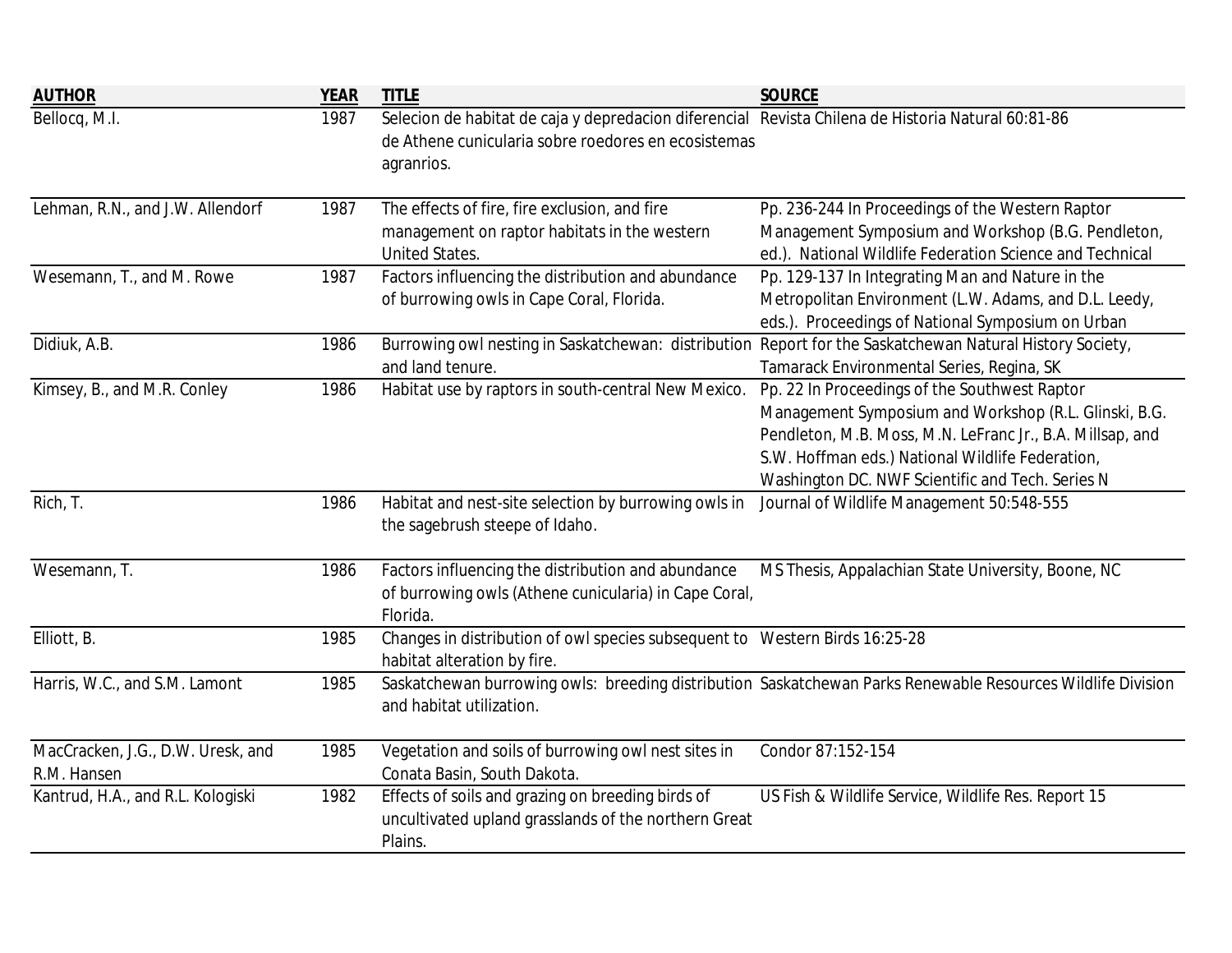| <b>AUTHOR</b>                                           | <b>YEAR</b> | <b>TITLE</b>                                                                                                                 | <b>SOURCE</b>                                                  |
|---------------------------------------------------------|-------------|------------------------------------------------------------------------------------------------------------------------------|----------------------------------------------------------------|
| Knight, R.L., and D.G. Smith                            | 1982        | Summer raptor populations of the Washington<br>coulee.                                                                       | Northwest Science 56:303-309                                   |
| Knight, R.L., D.G. Smith, and A.<br>Erickson            | 1982        | Nesting raptors along the Columbia River in north-<br>central Washington.                                                    | Murrelet 63:2-8                                                |
| Cutright, N.J.                                          | 1981        | Bird populations in five major west-central Florida<br>vegetation types.                                                     | Florida Scientist 44:1-13                                      |
| Kantrud, H.A.                                           | 1981        | Grazing intensity effects on the breeding avifauna of Canadian Field-Naturalist 95:404-417<br>North Dakota native grassland. |                                                                |
| Bohn, C., C. Galen, C. Maser, and J.W.<br><b>Thomas</b> | 1980        | Homesteads - manmade avian habitats in the<br>rangelands of southeastern Oregon.                                             | Wildlife Society Bulletin 8:332-341                            |
| Courser, W.D.                                           | 1976        | A population study of the burrowing owl near<br>Tampa, Florida.                                                              | MS Thesis, University of South Florida, Tampa, FL              |
| Short, L.L.                                             | 1975        | A zoogeographic analysis of the South American<br>Chaco avifauna.                                                            | Bulletin of American Museum of Natural History 154:166-<br>352 |
| Smith, D.G.                                             | 1971        | Population dynamics, habitat selection and niche<br>allocation of breeding raptors in the eastern Great<br>Basin.            | PhD Dissertation, Brigham Young University, Prove. UT          |
| Hanna, D.M.                                             | 1966        | Burrowing owl in Sioux City airport.                                                                                         | lowa Bird Life 36:26                                           |
| Anonymous                                               | 1964        | Airports as owl sanctuaries.                                                                                                 | Gull 46:68                                                     |
| Sprunt, A., Jr.                                         | 1958        | One hundred nesting Florida birds.                                                                                           | Florida Naturalist 31:123-126                                  |
| Dumas, P.C.                                             | 1950        | Habitat distribution of breeding birds in southeastern Condor 52:232-237<br>Washington.                                      |                                                                |
| Stoner, E.A.                                            | 1933        | Burrowing owls occupying unusual quarters.                                                                                   | Condor 35:36                                                   |
| Abbott, C.G.                                            | 1930        | Urban burrowing owls.                                                                                                        | Auk 47:564-565                                                 |
| Kennedy, C.H.                                           | 1914        | The effects of irrigation on bird life in the Yakima<br>Valley, Washington.                                                  | Condor 16:250-255                                              |
| <b>HEALTH</b>                                           |             |                                                                                                                              |                                                                |
| Franson, J.C.                                           | 2017        | Protozoal hepatitis in a western burrowing owl<br>(Athene cunicularia hypugaea).                                             | Southwestern Naturalist 62:75-77                               |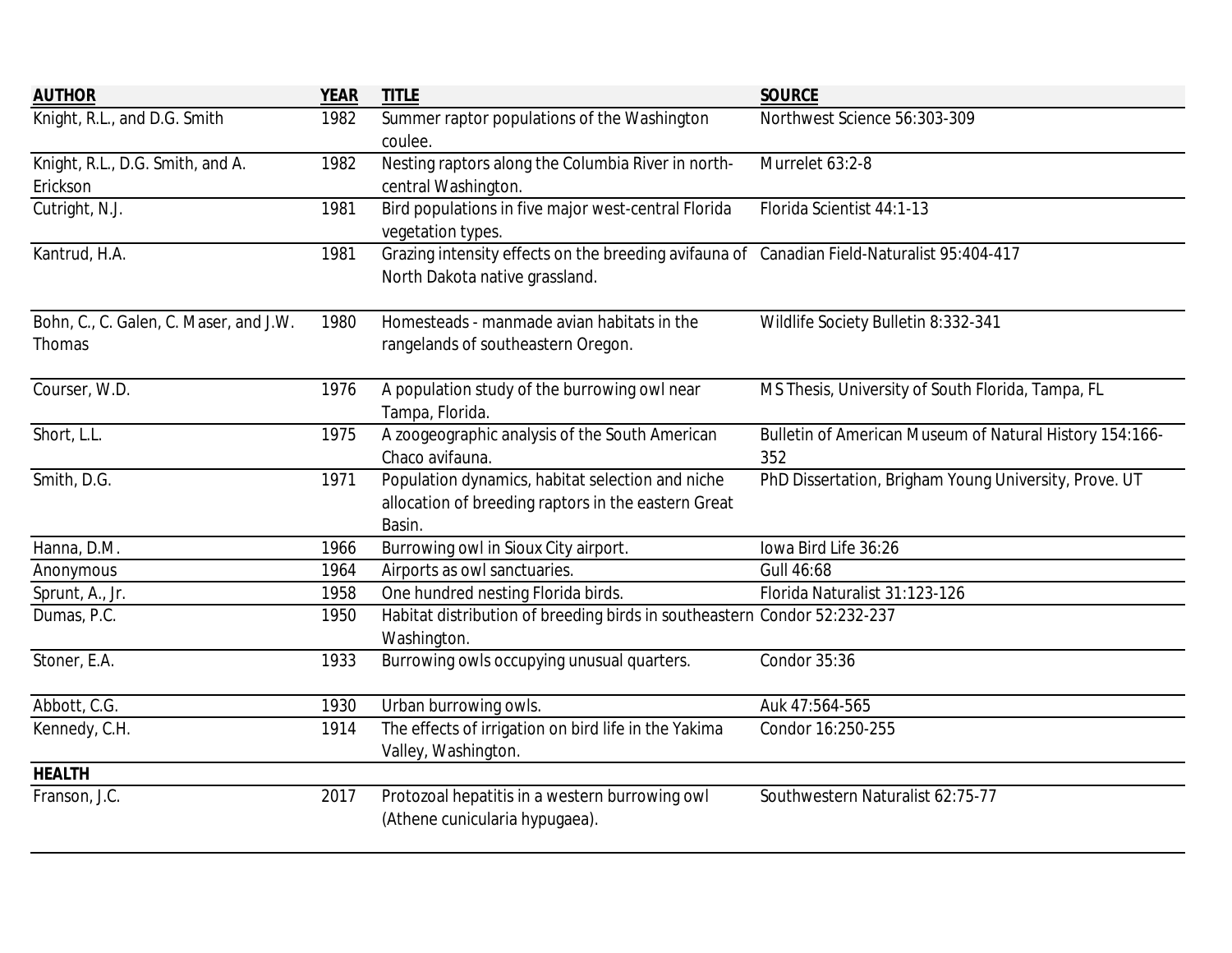| <b>AUTHOR</b>                                                                                                                                              | <b>YEAR</b> | <b>TITLE</b>                                                                                                                                          | <b>SOURCE</b>                                   |
|------------------------------------------------------------------------------------------------------------------------------------------------------------|-------------|-------------------------------------------------------------------------------------------------------------------------------------------------------|-------------------------------------------------|
| Moran, K.A., D.H. Johnson, S. Evans,<br>M.J. Kohn, and J. Belthoff                                                                                         | 2016        | Investigation of the geographic origan of burrowing<br>owl fleas with implications for the ecology of plague.                                         | Idaho Conference on Undergraduate Research      |
| Silva, T.M., A.S. Okamoto, L.A. Silva,<br>B.D. Smaniotto, R.J. Silva, and R.L.<br>Andreatti Filho                                                          | 2014        | New record of Pelecitus sp. (Nematoda,<br>Onchocercidae) as a parasite of Athene cunicularia<br>(Strigiformes, Strigidae) in southeastern Brazil.     | Revista Brasileira de Parasitologia Veterinaria |
| Vitaliano, S.N., H.S. Soares, H.F. Pena,<br>J.P. Dubey, and S.M. Gennari                                                                                   | 2014        | Serologic evidence ot Toxoplasma gondii infection in Journal of Zoo and Wildlife Medicine 45:197-199<br>wild birds and mammals from southeast Brazil. |                                                 |
| Kinney, M.E, C.S. Hanley, and J.G.<br>Trupkiewicz                                                                                                          | 2012        | Surgical removal of a thysoma in a burrowing owl<br>(Athene cunicularia).                                                                             | Journal of Avian Medicine and Surgery 26:85-90  |
| Van Waeyenberghe, L., F. Pasmans,<br>L.A. Beernaert, F. Haesebrouck, F.<br>Vercammen, F. Verstappen, G.M.<br>Dorrestein, C.H.W. Klaassen, and A.<br>Martel | 2011        | Microsatellite typing of avian clinical and<br>environmental isolates of Aspergillus fumigatus.                                                       | Avian Pathology 40:73-77                        |
| Dusek, R.J., W.M. Iko, and E.K.<br>Hofmeister                                                                                                              | 2010        | Occurence of West Nile virus infection in raptors at<br>the Salton Sea, California                                                                    | Journal of Wildlife Diseases 46:889-895         |
| Saggese, M.D., R.P. Noseda, M.M.<br>Uhart, S.L. Deem, H. Ferreyra, M.C.<br>Romano, M.C. Ferreyra-Armas, and<br>M. Hugh-Jones                               | 2007        | First detection of Bacillus anthracis in feces of free-<br>ranging raptors form Central Argentina.                                                    | Journal of Wildlife Diseases 43:136-141         |
| Gonzalez-Acuna, D., and R. Munoz,<br>C., A. Cicchino, and R.A. Figueroa, R.                                                                                | 2006        | Lice of Chilean owls: a first description.                                                                                                            | Journal of Raptor Research 40:301-302           |
| Kinsella, J.M., G.W. Foster, and D.J.<br>Forrester                                                                                                         | 2001        | Parasitic helminths of five species of owls from<br>Florida, USA.                                                                                     | Comparative Parasitology 68:130-134             |
| Smith B.W., and J.R. Belthoff                                                                                                                              | 2001        | Identification of ectoparasites on burrowing owls in<br>southwestern Idaho.                                                                           | Journal of Raptor Research 35:159-161           |
| Philips, J.R.                                                                                                                                              | 2000        | A review and checklist of the parasitic mites<br>(Agarina) of the Falconiformes and Strigiformes.                                                     | Journal of Raptor Research 34:210-231           |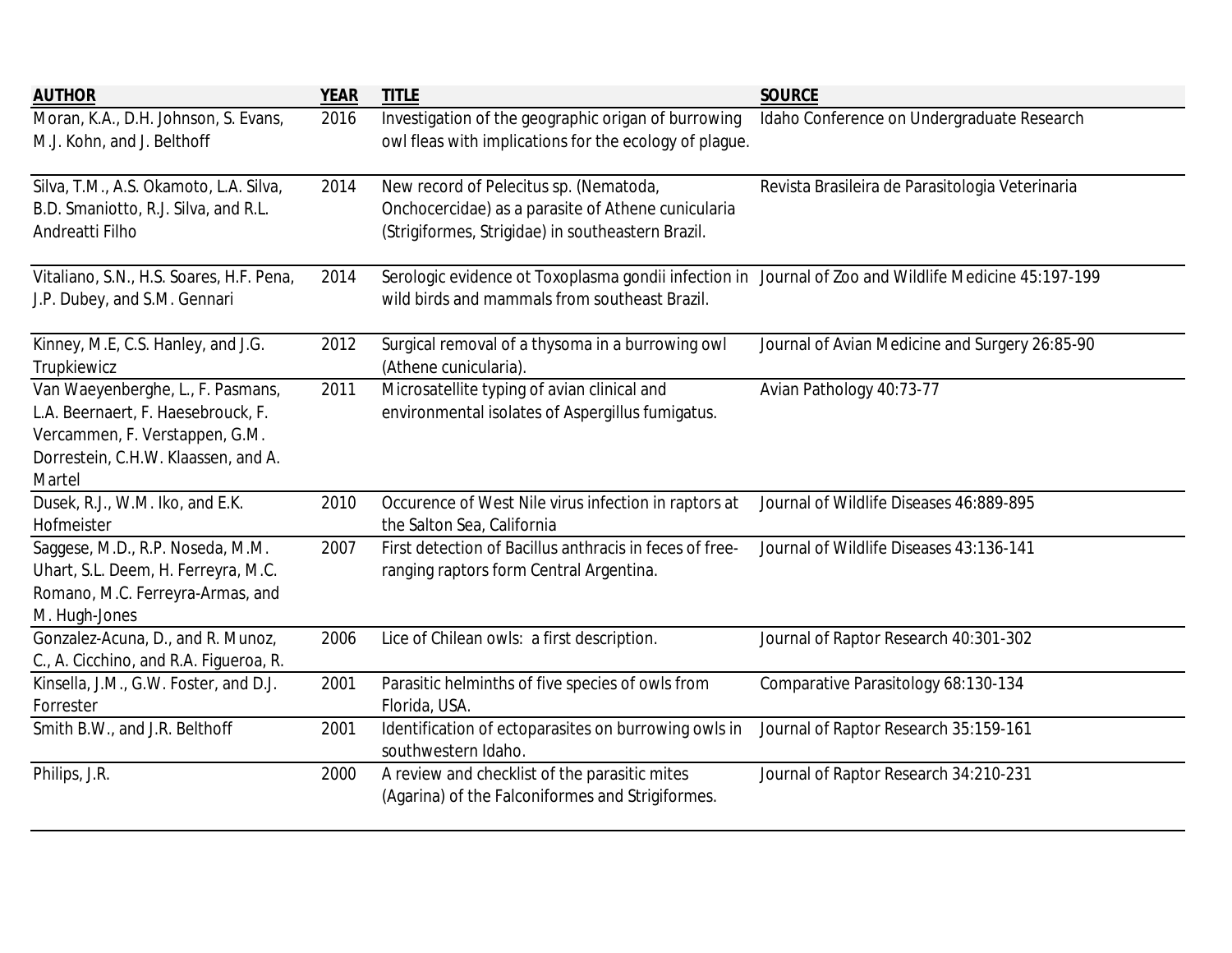| <b>AUTHOR</b>                                                   | <b>YEAR</b> | <b>TITLE</b>                                                                                                                                               | <b>SOURCE</b>                                                                                                                                                                                                                |
|-----------------------------------------------------------------|-------------|------------------------------------------------------------------------------------------------------------------------------------------------------------|------------------------------------------------------------------------------------------------------------------------------------------------------------------------------------------------------------------------------|
| MacDonald, C.R., and M.J. Laverock                              | 1998        | Radiation exposure and dose to small mammals in<br>radon-rich soils.                                                                                       | Archives of Environmental Contamination and Toxicology<br>35:109-120                                                                                                                                                         |
| Rodriguez-Lainz, A.J., D.W. Hird, P.H.<br>Kass, and D.L. Brooks | 1997        | Incidence and risk factors for bumblefoot<br>(pododermatitis) in rehabilitated raptors.                                                                    | Preventive Veterinary Medicine 31:175-184                                                                                                                                                                                    |
| Pence, D.B., and J.F. Bergan                                    | 1996        | Hypopi (Acari: Hypoderatidae) from owls (Aves:<br>Strigiformes: Strigidae).                                                                                | Journal of Medical Entomology 33(5):828-834                                                                                                                                                                                  |
| Hunter, D.B., K. McKeever, and C.<br><b>Bartlett</b>            | 1993        | Cyathostoma infections in screech owls, saw-whet<br>owls, and burrowing owls in southern Ontario.                                                          | Pp. 54-56 In Raptor Biomedicine (P.T. Regid, J.E. Cooper, J.D.<br>Remple, D.B. Hunter, and T. Hahn, eds.). University of<br>Minnesota Press, Minneapolis                                                                     |
| Bishop, M.A., and G.F. Bennett                                  | 1989        | The haemoproteids of the avian order Strigiformes.                                                                                                         | Canadian Journal of Zoology 67:2676-2684                                                                                                                                                                                     |
| Hunter, D.B., K. McKeever, L.<br>McKeever, and G. Crawshaw      | 1987        | Disease susceptibility in owls.                                                                                                                            | Pp. 67-70 In Biology and Conservation of Northern Forest<br>Owls (R.W. Nero, R.J. Clark, R.J. Knapton, and R. H. Hamre,<br>eds.). U.S. Forest Service General Technical Report Rm-142                                        |
| McKeever, K.                                                    | 1987        | Care and Rehabilitation of Injured Owls.                                                                                                                   | W.F.Rannie. Lincoln, ON                                                                                                                                                                                                      |
| Ingram, K.                                                      | 1986        | Survival and movements of rehabilitated raptors.                                                                                                           | Pp. 277-281 In Proceedings of the Southwest Raptor<br>Management Symposium and Workshop (R.L. Glinski, B.G.<br>Pendleton, M.B. Moss, M.N. LeFranc Jr., B.A. Millsap, and<br>S.W. Hoffman eds.) National Wildlife Federation, |
| Dooris, G.M., P.M. Dooris, and W.D.<br>Courser                  | 1981        | The absence of hematozoa in burrowing owls of the<br>Tampa Bay Area, Florida.                                                                              | Florida Field Naturalist 9:9                                                                                                                                                                                                 |
| Jessup, D.A.                                                    | 1979        | Fibrosarcoma in a burrowing owl (Speotyto<br>cunicularia).                                                                                                 | Journal of Zoo Animal Medicine 10:51-52                                                                                                                                                                                      |
| Buscher, H.N.                                                   | 1978        | Echinoparyphium speotyto sp. n. (trematoda:<br>Echinostomatidae) from the burrowing owl in<br>Oklahoma, with a discussion of the genus<br>Echinoparyphium. | Journal of Parasitology 64:52-58                                                                                                                                                                                             |
| Smith, E.E., and M. Bush                                        | 1978        | Hematologic parameters on various species of<br><b>Strigiformes and Falconiformes.</b>                                                                     | Journal of Wildlife Diseases 14:447-450                                                                                                                                                                                      |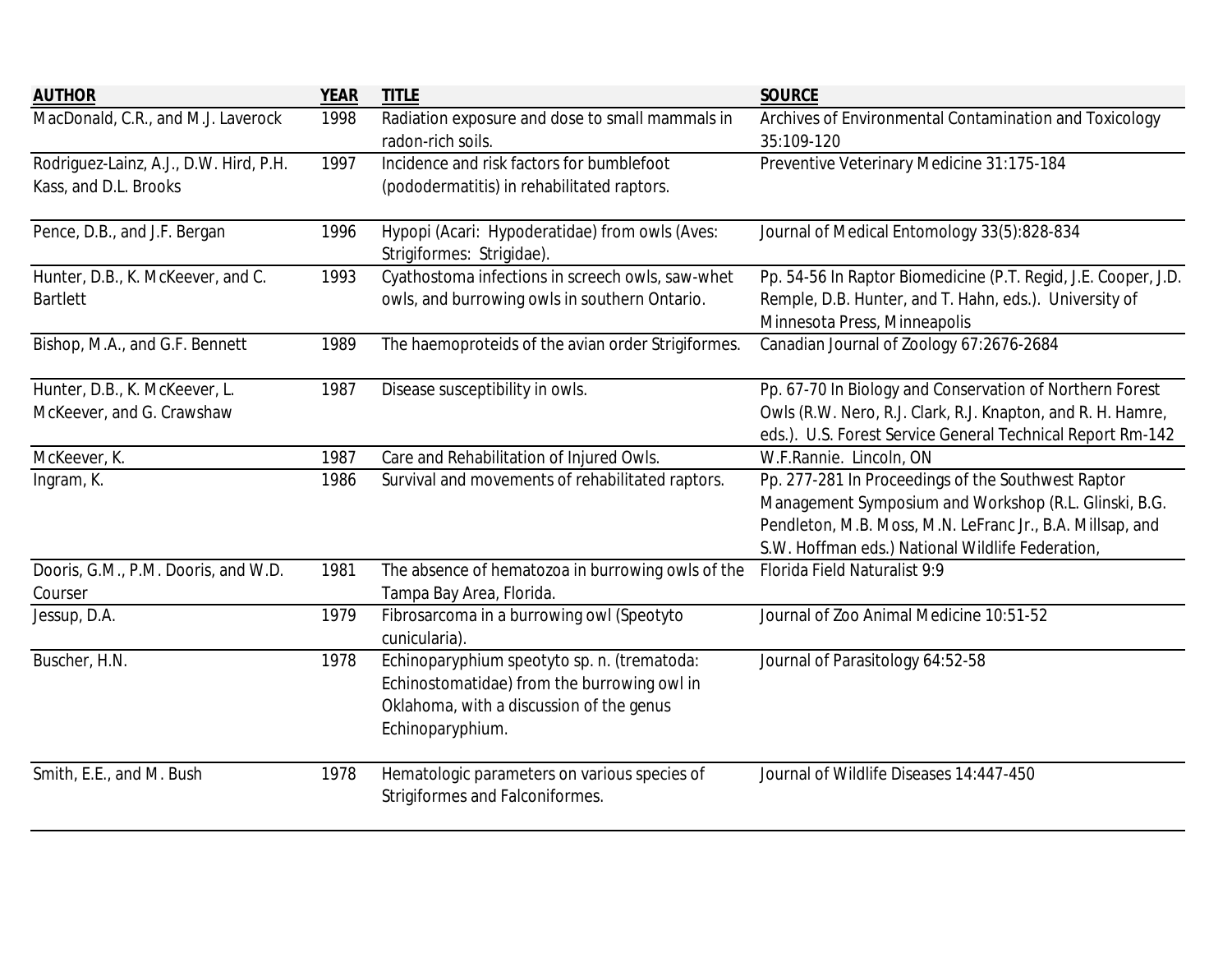| <b>AUTHOR</b>                                                 | <b>YEAR</b> | <b>TITLE</b>                                                                                                                                         | <b>SOURCE</b>                                                                                                       |
|---------------------------------------------------------------|-------------|------------------------------------------------------------------------------------------------------------------------------------------------------|---------------------------------------------------------------------------------------------------------------------|
| Clifford, C.M., J.E. Keirans, H.<br>Hoogstraal, and D. Corwin | 1976        | Observations on the subgenus Argas (Ixodoidea:<br>Agrasidea: Argas). A. (A.) dalei, new species,<br>parasitizing the burrowing owl in Peru.          | Annals of the Entomological Society of America 69:917-925                                                           |
| Burtscher, H., and M. Sibalin                                 | 1975        | Herpevirus strigis: host spectrum and distribution in Journal of Wildlife Diseases 11:164-169<br>infected owls.                                      |                                                                                                                     |
| Buscher, H.N., and J.D. Tyler                                 | 1975        | Parasites of vertebrates inhabiting prairie dog town<br>in Oklahoma. II. Helminths.                                                                  | Proceedings of the Oklahoma Academy of Science 55:108-<br>111                                                       |
| Pence, D.B., and S. Castro                                    | 1975        | Two new species and new records of nasal mites of<br>the genus Sternostoma (Acarina: Rhinonyssinae)<br>from birds in Texas.                          | Journal of Parasitology 61:360-368                                                                                  |
| Snelling, J.C.                                                | 1975        | Raptor rehabilitation at the Oklahoma City Zoo.                                                                                                      | Raptor Research 9(3/4):33-45                                                                                        |
| Tyler, J.D., and H.N. Buscher                                 | 1975        | in Oklahoma.                                                                                                                                         | Parasites of vertebrates inhabiting prairie dog towns Proceedings of the Oklahoma Academy of Science 55:166-<br>168 |
| Stabler, R.M., and P.A. Holt                                  | 1965        | Hematozoa from Colorado birds. II. Falconiformes<br>and Strigiformes.                                                                                | Journal of Parasitology 51:927-928                                                                                  |
| Brown, J.H.                                                   | 1944        | Sylvatic plague: the recovery of fleas from the<br>burrowing owl and its burrow in a plague area in<br>Alberta.                                      | Entomological News 55:15-18                                                                                         |
| Syverton, J.T., and G.P. Berry                                | 1941        | The transmission of equine encephalomyelitis to the American Journal of Hygiene 33:37-41<br>western burrowing owl, Speotyto cunicularia<br>hypugaea. |                                                                                                                     |
| Wheeler, C.M., J.R. Douglas, and F.C.<br>Evans                | 1941        | The role of the burrowing owl and the sticktight flea Science 94:560-561<br>in the spread of plague.                                                 |                                                                                                                     |
| Jellison, W.L.                                                | 1940        | The burrowing owl as a host to the Argasid tick,<br>Ornithodorus parkeri.                                                                            | US Public Health Reports 55:206-208                                                                                 |
| Jellison, W.L.                                                | 1939        | Sylvatic plague studies of predatory and scavenger<br>birds in relation to its epidemiology.                                                         | US Public Health Report 54:792-798                                                                                  |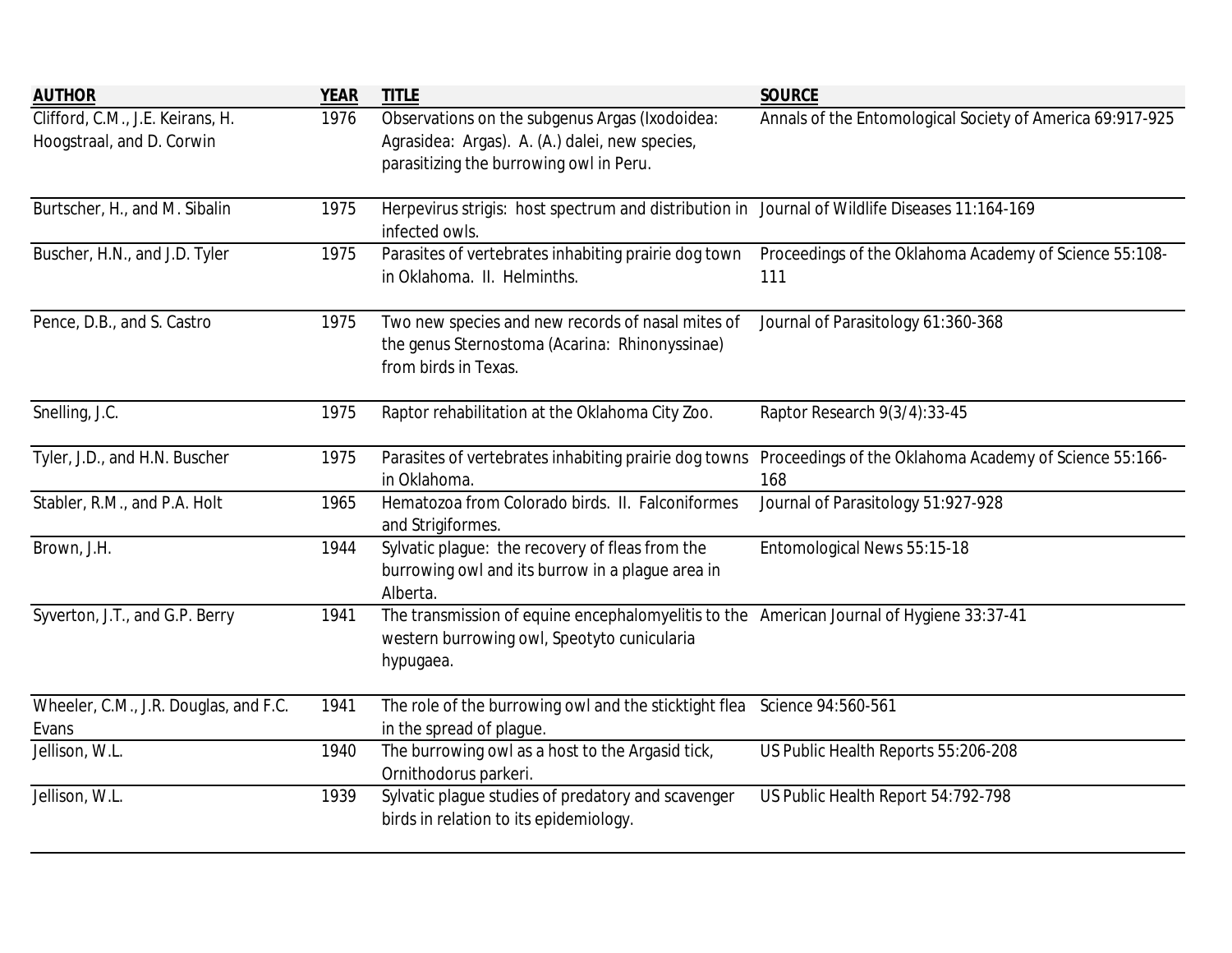| <b>AUTHOR</b>                                                            | <b>YEAR</b> | <b>TITLE</b>                                                                                                                                                                            | <b>SOURCE</b>                                             |
|--------------------------------------------------------------------------|-------------|-----------------------------------------------------------------------------------------------------------------------------------------------------------------------------------------|-----------------------------------------------------------|
| Peters, H.S.                                                             | 1936        | A list of external parasites from birds of the eastern<br>part of the United States.                                                                                                    | Bird-Banding 7:9-27                                       |
| Henry, D.P.                                                              | 1932        | Isospora buteonis sp. nov. from the hawk and owl,<br>and notes on Isopora lacazil (Labbe) in birds.                                                                                     | Univeristy of California Publications. Zoology 37:291-300 |
| Stoner, E.A.                                                             | 1932        | The approximate louse population of a burrowing<br>owl.                                                                                                                                 | Condor 34:230-231                                         |
| <b>INTERSPECIFIC RELATIONSHIPS</b>                                       |             |                                                                                                                                                                                         |                                                           |
| Austin, V., J. Savary, and P. Smith                                      | 2016        | Burrowing owls Athene cunicularia (Strididae)<br>respond with increased vigilance to calls of the Curl-<br>crested jay Cyanocorax cristatellus (Corvidae) in the<br>Paraguayan Cerrado. | Revista Brasileira de Ornitologia 24:1-8                  |
| Branney, A., M. Sur, S. Poessel, T.E.<br>Katzner, and J.R. Belthoff      | 2016        | Burrowing owls, common ravens, and power<br>transmission lines in the Morley Nelson Snake River<br>Birds of Prey National Conservation Area, Idaho                                      | Idaho Conference on Undergraduate Research                |
| Cavalli, M., A.V. Baladron, and J.P.<br>Isacch, L.M. Biondi, and M.S. Bo | 2016        | Differential risk perception of rural and urban<br>burrowing owl exposed to humans and dogs.                                                                                            | Behavioural Processes 124:60-65                           |
| Elgin, A.S., S.A. Bernhards, and J.R.<br><b>Beltholf</b>                 | 2016        | Burrowing owl fleas during a ground squirrel plague Idaho Conference on Undergraduate Research<br>epizootic in Idaho.                                                                   |                                                           |
| Graham, C.B., R.J. Eisen, and J.R.<br><b>Belthoff</b>                    | 2016        | Detecting burrowing owl bloodmeals in Pulex irritans Journal of Medical Entomology 53:446-450 DOI:<br>(Siphonaptera: Pulicidae).                                                        | http://dx.doi.org/10.1093/jme/tjv177                      |
| Walde, A.D., A.M. Walde, and A.P.<br>Woodman                             | 2016        | Gopherus agassizii (Mojave desert tortoise) burrow<br>associate.                                                                                                                        | Herpetological Review 474:122                             |
| Belthoff, J.R., E. Price, and J.K. Tinker                                | 2015        | Pulex irritans, and Plague.                                                                                                                                                             | Vector-Borne and Zoonotic Diseases 15:556-564             |
| Bueno, A.A.                                                              | 2015        | Behavioural and morphological strategies by small<br>savannah rodents to avoid predation.                                                                                               | Mammalian Biology 80:401-408                              |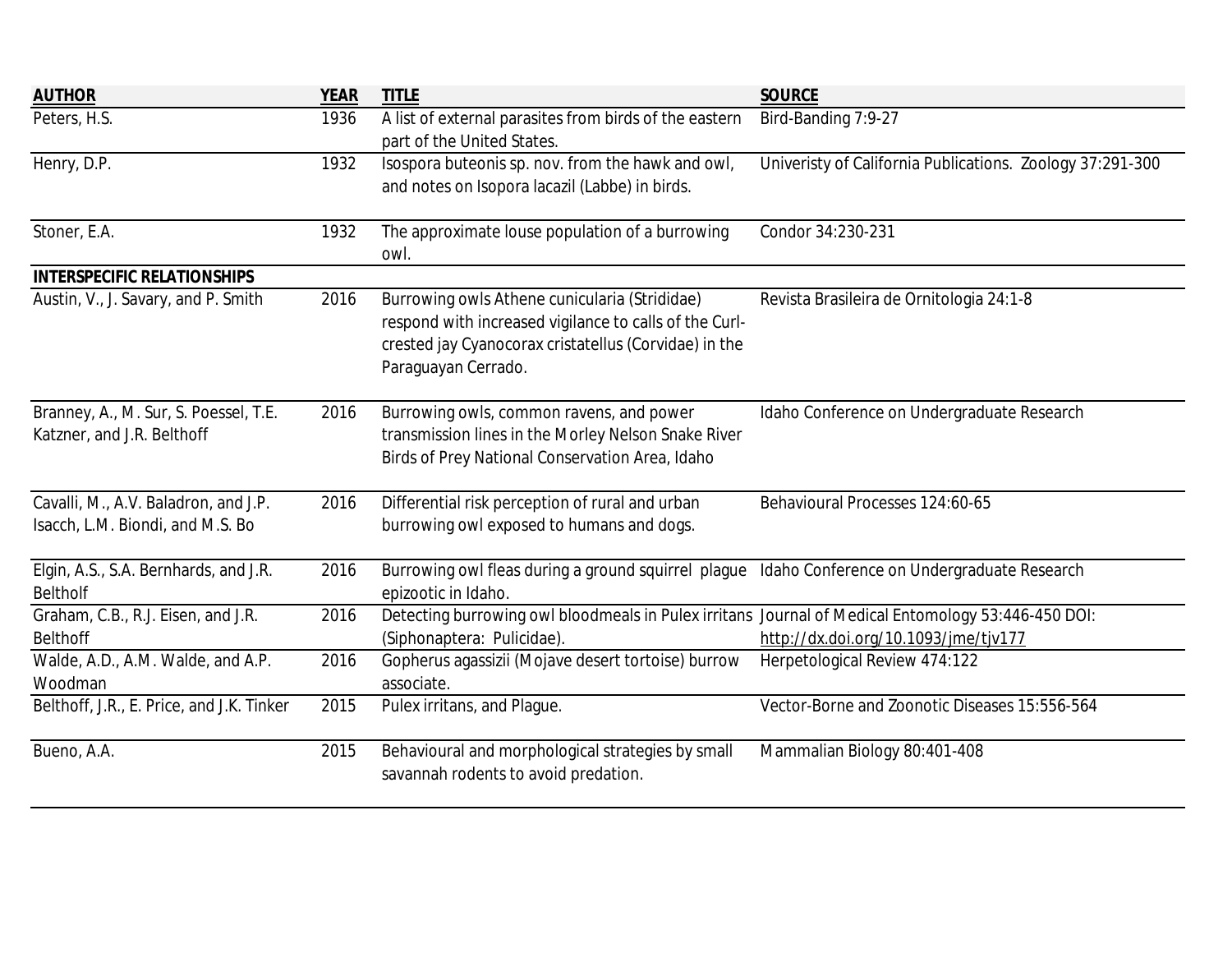| <b>AUTHOR</b>                                                                                                                              | <b>YEAR</b> | <b>TITLE</b>                                                                                                                                                     | <b>SOURCE</b>                                            |
|--------------------------------------------------------------------------------------------------------------------------------------------|-------------|------------------------------------------------------------------------------------------------------------------------------------------------------------------|----------------------------------------------------------|
| Rebolo-Ifran, N., M. Carrete, A. Sanz-<br>Aguilar, S. Rodriguez-Marlinez, S.<br>Cabezas, T.A. Marchant, G.R.<br>Bortolotti, and J.L. Tella | 2015        | Links between fear of humans, stress and survival<br>support a non-random distribution of birds among<br>urban and rural habitats.                               | <b>Scientific Reports 5</b>                              |
| Alverson, K.M., and J.S. Dinsmore                                                                                                          | 2014        | Factors affecting burrowing owl occupancy of prairie Condor 116:242-250<br>dog colonies.                                                                         |                                                          |
| Augustine, D.J., and B.W. Baker                                                                                                            | 2013        | Associations of grassland bird communities with<br>black-tailed prairie dogs in the North American Great<br>Plains.                                              | Conservation Biology 27:324-334                          |
| Goguen, C.B.                                                                                                                               | 2012        | Comparison of bird and mammal communities on<br>black-tailed prairie dog (Cynomys ludovicianus)<br>colonies and uncolonized shortgrass prairie in New<br>Mexico. | Journal of Arid Environments 80:27-34                    |
| Restani, M., J.M. Davies, and W.E.<br>Newton                                                                                               | 2008        | Importance of agricultural landscapes to nesting<br>burrowing owl in the Northern Great Plains, USA.                                                             | Landscape Ecology 23:977-987                             |
| Lazcana, D., M.A.C. Nieto, J.I.G. Rojas,<br>G.R. Ayma, and A.J. Camacho                                                                    | 2007        | Holbrookia approximans (speckled earless lizard).<br>Predation.                                                                                                  | Herpetological Review 38:456                             |
| Arana, M., M.L. Ruiz-Luna, S. Santa<br>Maria, and O. Ramirez                                                                               | 2006        | Population fluctuations of the house mouse in a<br>Peruvian loma and the functional response of<br>burrowing owls.                                               | Austral Ecology 31:956-963                               |
| Gervais, J.A., C.M. Hunter, and R.G.<br>Anthony                                                                                            | 2006        | Interactive effects of prey and p,p' -DDE on<br>burrowing owl population dynamics.                                                                               | Ecological Applications 16:666-677                       |
| Roth, T.C. II, S.L. Lima, and W.E.<br>Vetter                                                                                               | 2006        | Determinants of predation risk in small wintering<br>birds: the hawk's perspective.                                                                              | Behavioral Ecology and Sociobiology 60:                  |
| Mueller, M.S., and R.J. Sarno                                                                                                              | 2005        | Florida burrowing owls and cattle could benefit each Florida Cattleman Livestock Journal 69:70-71<br>other.                                                      |                                                          |
| Murray, J.O.                                                                                                                               | 2005        | The influences of grazing treatments on density of<br>nesting burrowing owls on the Cheyenne River Sioux http://wfs.sdstate.edu/<br>Reservation.                 | MS Thesis, South Dakota State University, Brookings, SC. |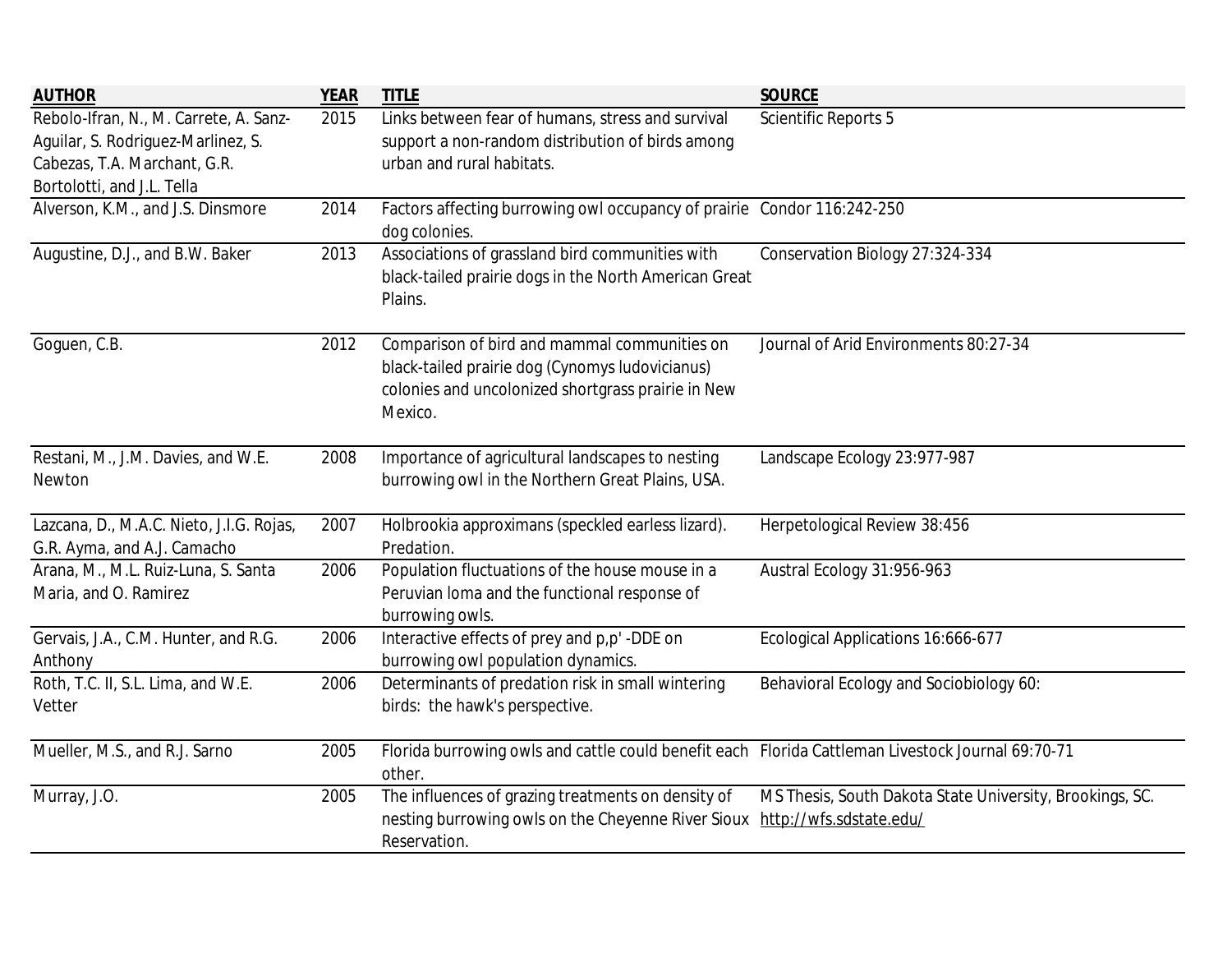| <b>AUTHOR</b>                                                          | <b>YEAR</b> | <b>TITLE</b>                                                                                                                                                                                                                   | <b>SOURCE</b>                                                                                                                                                                                     |
|------------------------------------------------------------------------|-------------|--------------------------------------------------------------------------------------------------------------------------------------------------------------------------------------------------------------------------------|---------------------------------------------------------------------------------------------------------------------------------------------------------------------------------------------------|
| Cartron, J.E., P.J. Plocechla, Jr., and<br>R.R. Cook                   | 2004        | Prey of nesting feruginous hawks in New Mexico.                                                                                                                                                                                | Southwestern Naturalist 49:270-276                                                                                                                                                                |
| Enge, K.M., K.L. Krysko, K.R. Hankins,<br>T.S. Campbell, and F.W. King | 2004        | Status of the Nile monitor (Varanus niloticus) in<br>southwestern Florida.                                                                                                                                                     | Southeastern Naturalis 3:571-582                                                                                                                                                                  |
| Machicote, M., L.C. Branch, and D.<br><b>Villarreal</b>                | 2004        | Burrowing owls and burrowing mammals: are<br>ecosystem engineers interchangeable as facilitators?                                                                                                                              | Oikos 106:527-535                                                                                                                                                                                 |
| Belentani, S.C.S., A.A. Bueno, and J.C.<br>Motta-Junior.               | 2003        | owl species in southeastern Brazil.                                                                                                                                                                                            | Predation on the spiny rat (Clyomys bishopi) by three Abstract, In 2003 Raptor Research Foundation Annual<br>Meeting, Anchorage, AK.<br>http://biology.boiestate.edu/raptor/abstracts/2003%abst.h |
| Bueno, A.A.                                                            | 2003        | Small mammal vunerability to vertebrate predators<br>in the Ecological Stations of Itirapina, SP.                                                                                                                              | PhD Dissertation, Universidade de Sao Paulo                                                                                                                                                       |
| Poulin, R.G.                                                           | 2003        | Relationships between burrowing owls (Athene<br>cunicularia), small mammals, and agriculture.                                                                                                                                  | PhD Dissertation, University of Regina, Regina,<br>Saskatchewan                                                                                                                                   |
| Lacava e Silva, R.V.                                                   | 2002        | Influence of human presence on the agonistic<br>behaviour of the burrowing owl.                                                                                                                                                | Ararajuba 10:237-240                                                                                                                                                                              |
| Owings, D.H., M.P. Rowe, and A.S.<br><b>Rundus</b>                     | 2002        | The rattling sound of rattlesnakes (Crotalus viridis) as Journal of Comparative Psychology 116:197-205<br>a communicative resource for ground squirrels<br>(Spermophilus beecheyi) and burrowing owls<br>(Athene cunicularia). |                                                                                                                                                                                                   |
| Carnegie, S.D., E.J. Urton, and D.L.<br>Gummer                         | 2001        | Short-eared owl, Asio flammeus, attack on a<br>burrowing owl, Athene cunicularia, in Suffield<br>National Wildlife Area, Alberta.                                                                                              | Canadian Field-Naturalist 115:345-346                                                                                                                                                             |
| Kittlein, M.J., A.I. Vassallio, and C.<br><b>Busch</b>                 | 2001        | Differential predation upon sex age classes of tuco-<br>tucos (Ctenomys talarum, Rodentia: Octodontidae)<br>by owls.                                                                                                           | Mammalian Biology 66:281-289                                                                                                                                                                      |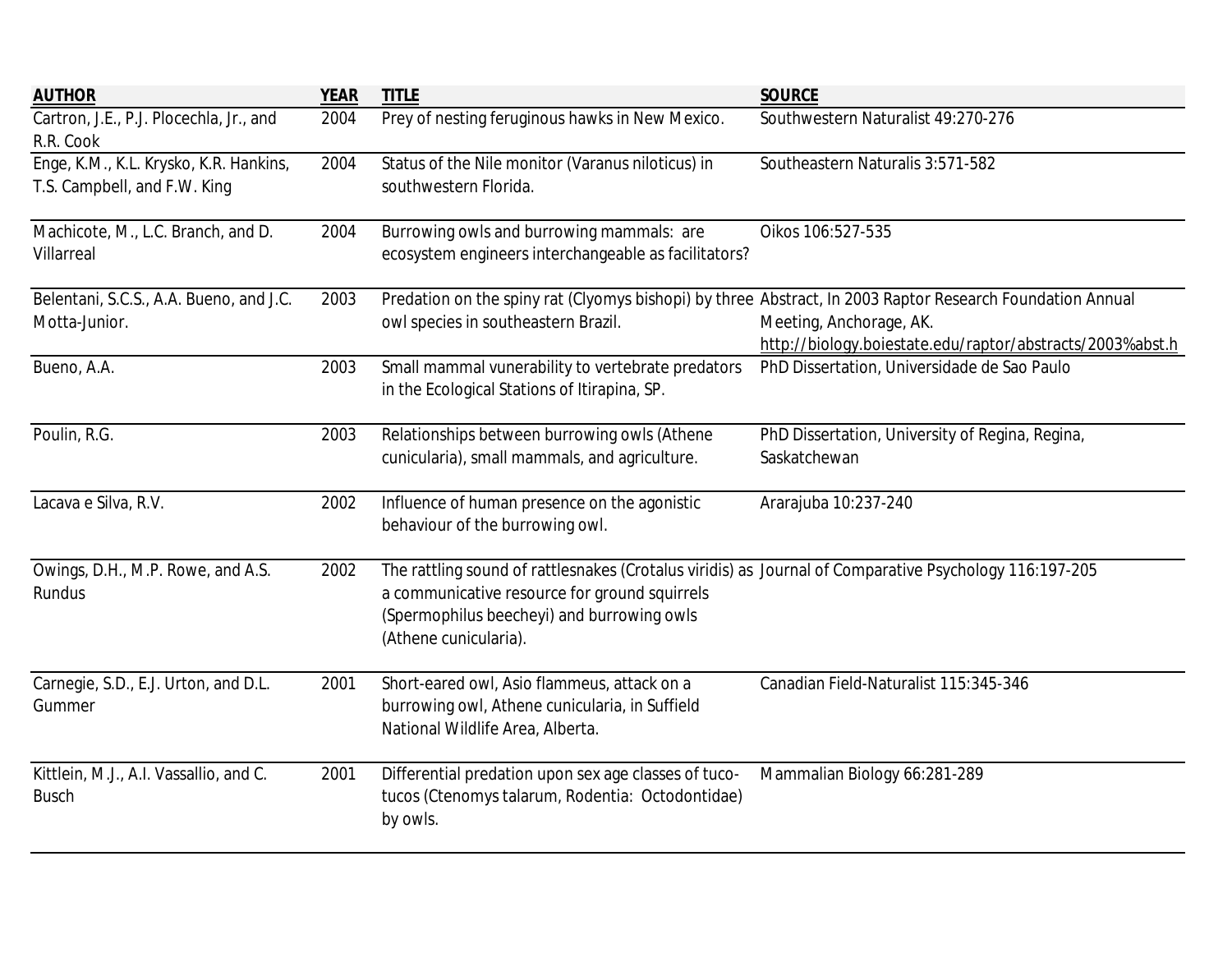| <b>AUTHOR</b>                                                                                                          | <b>YEAR</b> | <b>TITLE</b>                                                                                                                                | <b>SOURCE</b>                                       |
|------------------------------------------------------------------------------------------------------------------------|-------------|---------------------------------------------------------------------------------------------------------------------------------------------|-----------------------------------------------------|
| Knowles, C.J.                                                                                                          | 2001        | A review of Montana burrowing owl observation<br>recorded in black-tailed prairie dog colonies. 1964-<br>1998                               | Abstracts and notes, Journal of Raptor Research 35: |
| Poulin, R.G., T.I. Wellicome, and<br>L.D.Todd                                                                          | 2001        | Synchronous and delayed numerical responses of a<br>predatory bird community to a vole outbreak on the<br>Canadian prairie.                 | Journal of Raptor Research 35:288-295               |
| Restani, M., L.R. Rau, and D.L. Flath                                                                                  | 2001        | Nesting ecology of burrowing owls occupying black-<br>tailed prairie dog town in southeastern Montana.                                      | Journal of Raptor Research 35:296-303               |
| Sidle, J.G., M. Ball, T. Byer, J.J<br>Chynoweth, G. Foli, R. Hodorff, G.<br>Moravek, R. Peterson, and D. N.<br>Svingen | 2001        | Occurrence of burrowing owls in black-tailed prairie<br>dog colonies on Great Plains National Grassland.                                    | Journal of Raptor Research 35:316-321               |
| Desmond, M.J., J.A. Savidge, and<br>K.M. Eskridge                                                                      | 2000        | Correlations between burrowing owl and black-tailed Journal of Wildlife Management 64:1067-1075<br>prairie dog declines: a 7-year analysis. |                                                     |
| Koslosky, J.R.                                                                                                         | 1998        | Biological building blocks or rats of the range?                                                                                            | Fence Post 19:4-9, 13-14                            |
| Kittlein, M.J.                                                                                                         | 1997        | Assessing the impact of owl predation on the growth Ecological Modelling 103:123-134<br>rate of a rodent prey population.                   |                                                     |
| Wuerthner, G.                                                                                                          | 1997        | The black-tailed prairie dog - headed for extinction?                                                                                       | Journal of Range Management 50:459-466              |
| Desmond, M.J., J.A. Savidge, and T.F.<br>Seibert                                                                       | 1995        | Spatial patterns of burrowing owl (Speotyto<br>cunicularia) nests within black-tailed prairie dog<br>(Cynomys ludovicianus) towns.          | Canadian Journal of Zoology 73:1375-1379            |
| Silva, S.I., I. Lazo, E. Silva-Aranguiz,<br>F.M. Jaksic, P.L. Meserve, and J.R.<br>Gutierrez                           | 1995        | Numerical and functional response of burrowing<br>owls to long-term mammal fluctuations in Chile.                                           | Journal of Raptor Research 29:250-255               |
| Wuerthner, G.                                                                                                          | 1995        | Last chance for the prairie dog.                                                                                                            | Wild Earth, Spring 1995:21-25                       |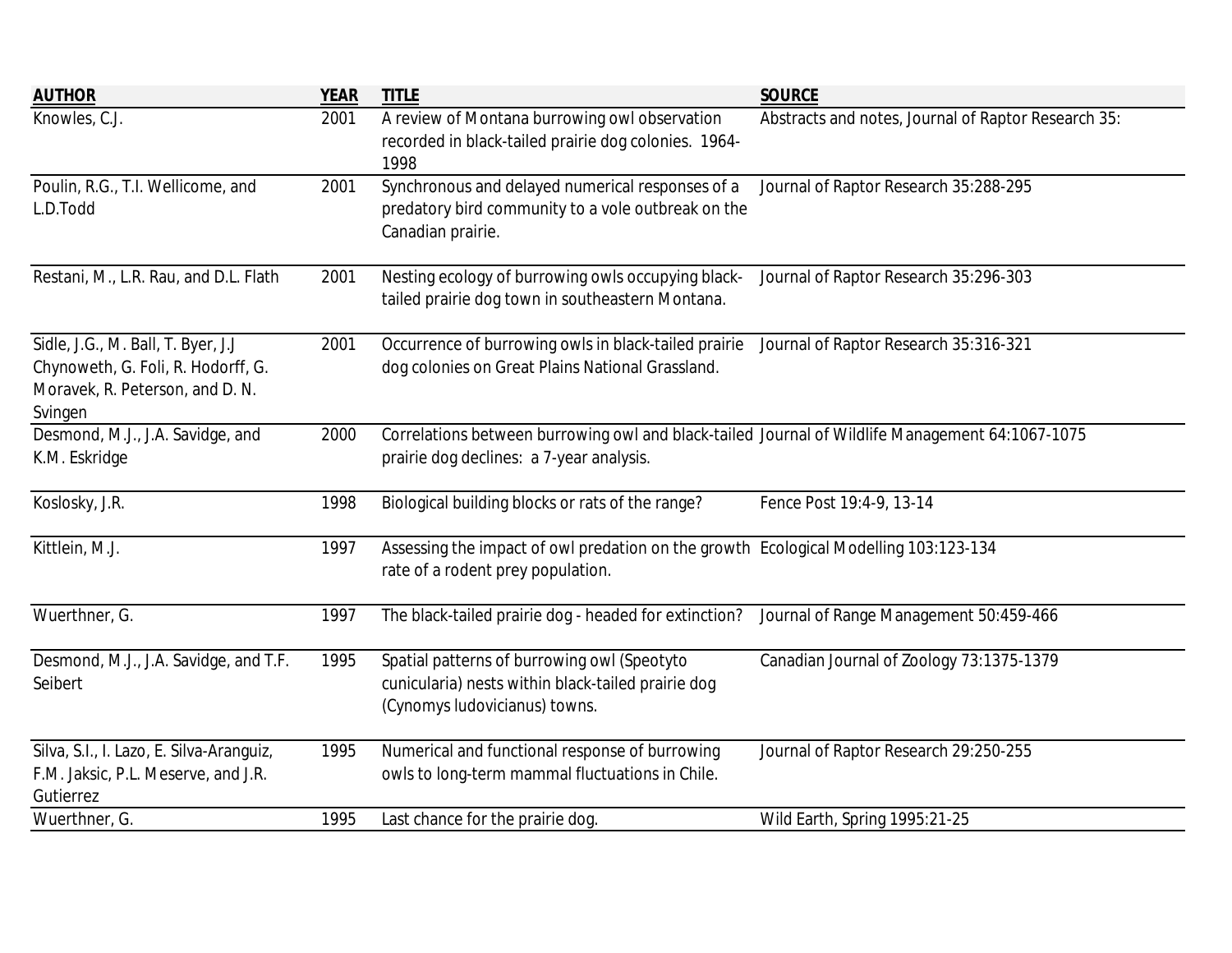| <b>AUTHOR</b>                                                       | <b>YEAR</b> | <b>TITLE</b>                                                                                                                                                                                 | <b>SOURCE</b>                                         |
|---------------------------------------------------------------------|-------------|----------------------------------------------------------------------------------------------------------------------------------------------------------------------------------------------|-------------------------------------------------------|
| Pezzolesi, L.S.W.                                                   | 1994        | The western burrowing owl: increasing prairie dog<br>abundance, foraging theory and nest site fidelity.                                                                                      | MS Thesis, Texas Tech University, Lubbock, TX         |
| Rocha, C.F.D.                                                       | 1993        | The set of defence mechanisms in a tropical sand<br>lizard (Liolaemus lutzae) of southeastern Brazil.                                                                                        | Ciencia e Culutra 45:116-122                          |
| Drost, C.A., and R.C. McCluskey                                     | 1992        | Extirpation of alternative prey during a small rodent<br>crash.                                                                                                                              | Oecologia 92:301-304                                  |
| Williams, T.                                                        | 1992        | No dogs allowed.                                                                                                                                                                             | Audubon Sept/Oct                                      |
| Leclerc, M.G.                                                       | 1990        | Food niche relationships of sympatric raptors in<br>western Utah (raptors, owls)                                                                                                             | PhD Dissertation, Brigham Young University, Provo, UT |
| Sharps, J.C., and D.W. Uresk                                        | 1990        | Ecological review of black-tailed prairie dogs and<br>associated species in western South Dakota.                                                                                            | Great Basin Naturalist 50:339-345                     |
| DeVillafane, G., S.M.Bonaventura,<br>M.I. Bellocq, and R.E. Percich | 1988        | Habitat selection, social structure, density, and<br>predation in populations of Circetine rodents in the<br>Pampa region of Argentina, and the effect of<br>agricultural practices on them. | Mammalia 52:339-359                                   |
| Jaksic, F.M.                                                        | 1988        | Trophic structure of some Nearctic, Neotropical and<br>Palearctic owl assemblages: potential roles of diet<br>opportunism, interspecific interference and resource<br>depression.            | Journal of Raptor Research 22:44-52                   |
| Millsap, B.A., and P.A. Millsap                                     | 1987        | Burrrow nesting by common barn-owls in north<br>central Colorado.                                                                                                                            | Condor 89:668-670                                     |
| Agnew, W., D.W. Uresk, and R.M.<br>Hansen                           | 1986        | Flora and fauna associated with prairie dog colonies<br>and adjacent ungrazed mixed-grass prairie in<br>western South Dakota.                                                                | Journal of Range Management 39:135-139                |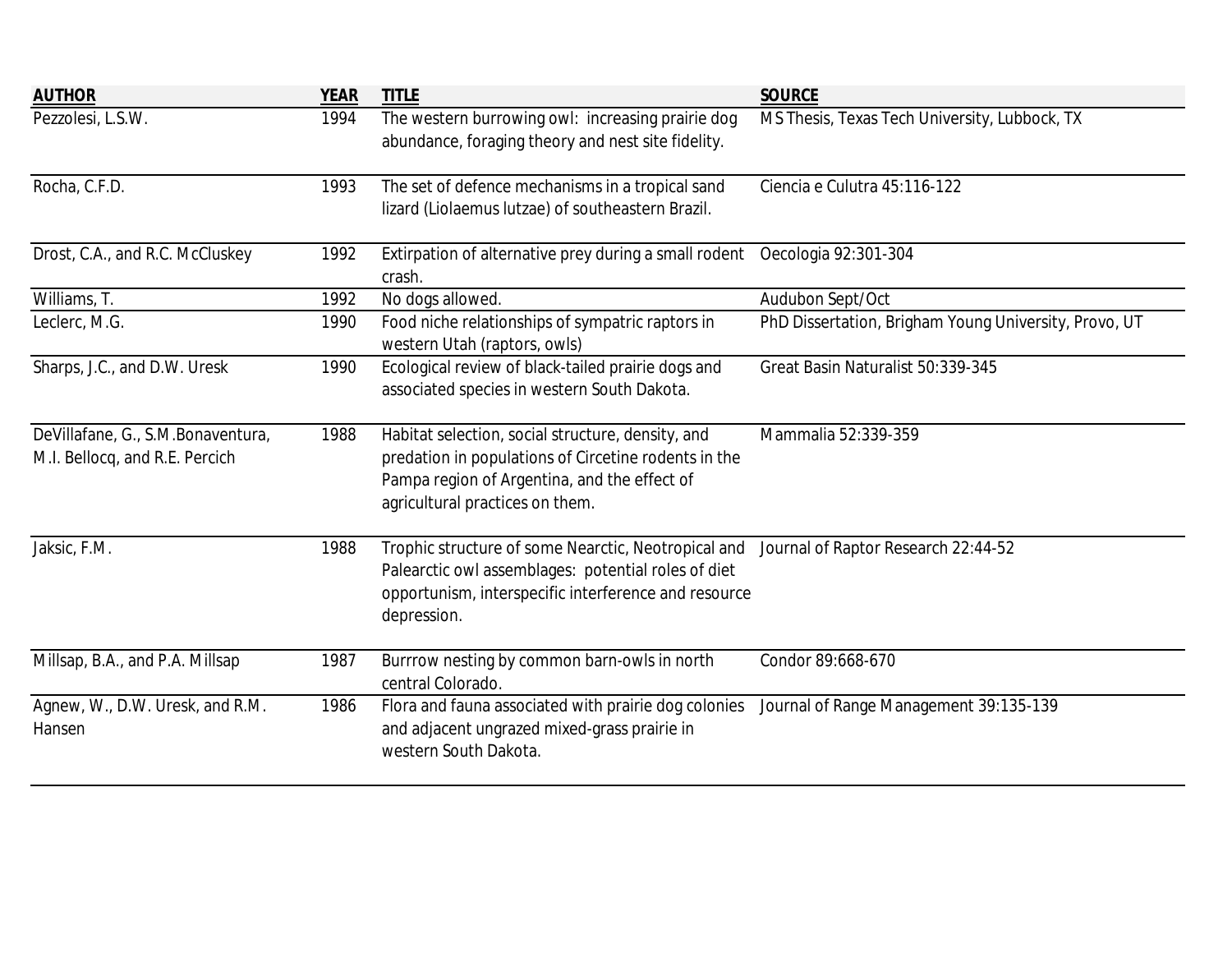| <b>AUTHOR</b>                                                  | <b>YEAR</b> | <b>TITLE</b>                                                                                                                                                   | <b>SOURCE</b>                                           |
|----------------------------------------------------------------|-------------|----------------------------------------------------------------------------------------------------------------------------------------------------------------|---------------------------------------------------------|
|                                                                | 1986        | The owl and the rattlesnake (burrowing owl, Athene New Scientist 111:24<br>cunicularia, & Siberian chipmunk, Eutamias sibiricus)<br>both masquerade as snakes. |                                                         |
| Houston, C.S., and M.J. Bechard                                | 1984        | Decline of the Ferruginous hawk in Saskatchewan.                                                                                                               | American Birds 38:166-170                               |
| Rowe, M.P.                                                     | 1984        | California ground squirrels and their burrow<br>coinhabitants: communicatory coevolution between<br>predators and prey.                                        | PhD Dissertation, University of California at Davis     |
| Martin, S.J.                                                   | 1983        | Burrowing owl occurrence on white-tailed prairie-<br>dog colonies.                                                                                             | Journal of Field Ornithology 54:422-423                 |
| Butts, K.O., and J.C. Lewis                                    | 1982        | The importance of prairie dog towns to burrowing<br>owls in Oklahoma.                                                                                          | Proceedings of the Oklahoma Academy of Science 62:46-52 |
| Clark, T.W., T.W. Campbell III, D.G.<br>Socha, and D.E. Cassey | 1982        | Prairie dog colony attributes and associated<br>vertebrate species.                                                                                            | Great Basin Naturalis 42:572-582                        |
| Jaksic, F.M.                                                   | 1982        | Inadequacy of activity time as a niche difference: the Oecologia 52:171-175<br>case of diurnal and nocturnal raptors.                                          |                                                         |
| Smith, D.G., and J.R. Murphy                                   | 1982        | Nest site selection in raptor communities of the<br>eastern Great Basin Desert.                                                                                | Great Basin Naturalist 42:395-404                       |
| Jaksic, F.M., and C.D. Marti                                   | 1981        | Trophic ecology of Athene owls in mediterranean -<br>type ecosystems: a comparative analysis.                                                                  | Canadian Journal of Zoology 59:2331-2340                |
| Jaksic, F.M., and R.C. Soriguer                                | 1981        | Predation upon the European rabbit (Oryctolagus<br>cuniculus) in Mediterranean habitats of Chile and<br>Spain: a comparative analysis.                         | Journal of Animal Ecology 50:269-281                    |
| Jaksic, F.M., H.W. Greene, and J.L.<br>Yanez                   | 1981        | The guild structure of a community of predatory<br>vertebrates in central Chile.                                                                               | Oecololgia 49:21-28                                     |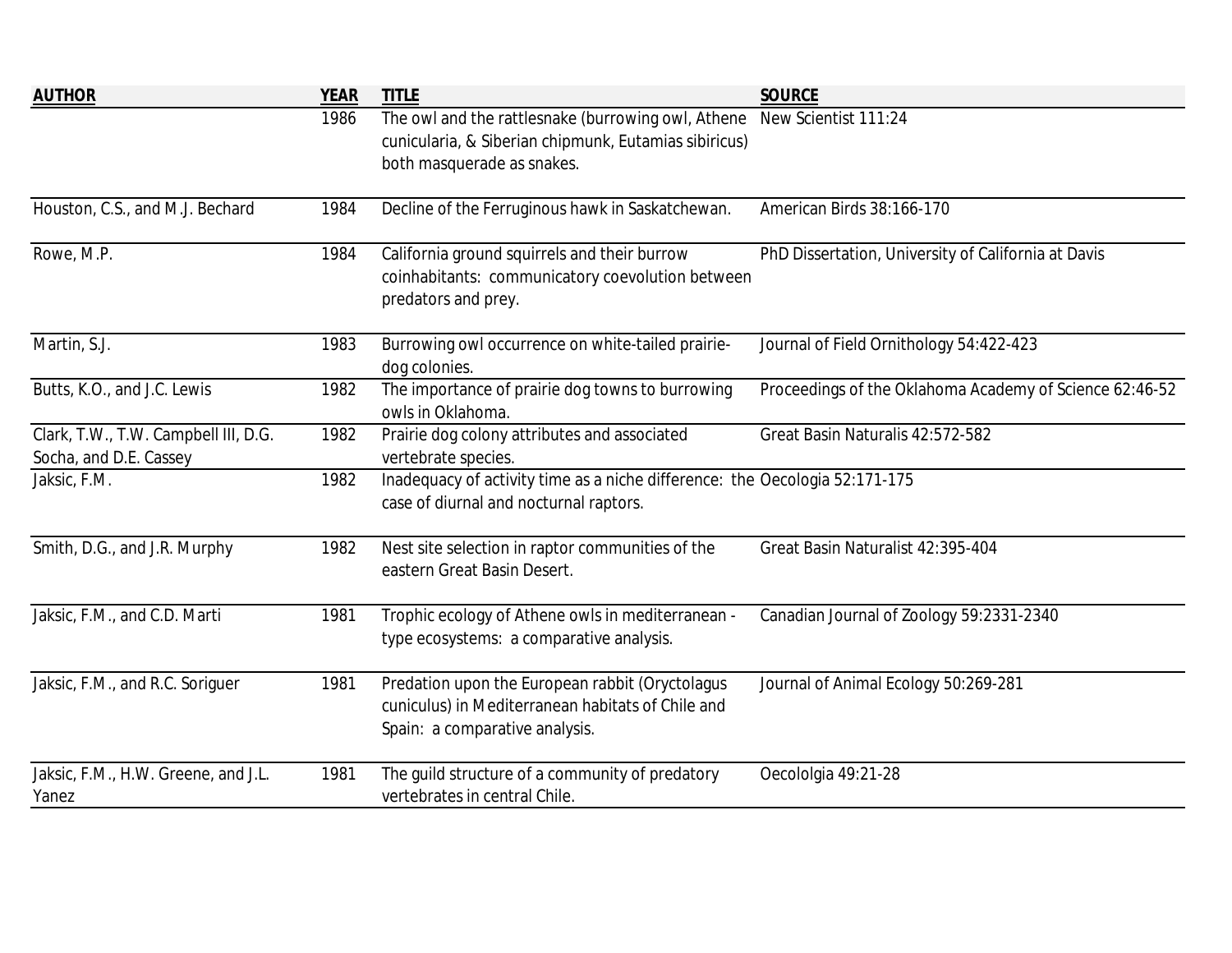| <b>AUTHOR</b>                     | <b>YEAR</b> | <b>TITLE</b>                                                                                                                          | <b>SOURCE</b>                                                                                                |
|-----------------------------------|-------------|---------------------------------------------------------------------------------------------------------------------------------------|--------------------------------------------------------------------------------------------------------------|
| Smith, H.C.                       | 1981        | The distribution of mammals in southeastern Alberta Blue Jay 39:230-238<br>as indicated by the analysis of owl pellets.               |                                                                                                              |
| Johnson, M.K., and R.M. Hansen    | 1979        | Coyote food habits on the Idaho National<br><b>Engineering Laboratory.</b>                                                            | Journal of Wildlife Management 43:951-955                                                                    |
| Northway, R.B.                    | 1978        | Prey-predator relations in the Sierra Nevada Foothill Def. Wildlife News 45:7-9<br>Range.                                             |                                                                                                              |
| Valdes de la Osa, A.              | 1978        | Utilizacion del nido de Speotyto cunicularia (Aves:<br>Strigiformes) come refugio por BUfo P. peltocephalus<br>(Amphibia: Bufonidae). | Miscelanea Zoologica 7:1-1                                                                                   |
| Odgen, V.T., and M.G. Hornocker   | 1977        | Nesting density and success of prairie falcons in<br>southwestern Idaho.                                                              | Journal of Wildlife Management 41:1-11                                                                       |
| Philops, J.R., and D.L. Dindal    | 1977        | Raptor nests as a habitat for invertebrates: a reveiw. Raptor Research 11:87-96                                                       |                                                                                                              |
| Bonham, C.D., and A. Lerwick      | 1976        | Vegetation changes induced by prairie dogs on<br>shortgrass range.                                                                    | Journal of Range Management 29:221-225                                                                       |
| Lokemoen, J.T., and H.F. Duebbert | 1976        | Ferruginous hawk nesting ecology and raptor<br>populations in northern South Dakota.                                                  | Condor 78:464-470                                                                                            |
| Lynch, J.F., and N.K. Johnson     | 1974        | Turnover and equilibria in insular avifauna with<br>special reference to the California Channel Islands.                              | Condor 76:370-384                                                                                            |
| Konishi, M.                       | 1973        | How the owl tracks its prey.                                                                                                          | American Scientist 61:414-424                                                                                |
| Knopf, F.L., and D.F. Balph       | 1969        | Badgers plug burrows to confine prey.                                                                                                 | Journal of Mammalogy 50:635-636                                                                              |
| Tyler, J.D.                       | 1968        | dog in Oklahoma.                                                                                                                      | Distribution and associates of the black-tailed prairie PhD Dissertation, University of Oklahoma, Norman, OK |
| Felsenfeld, O.                    | 1965        | host relationships.                                                                                                                   | Borreliae, human relapsing fever, and parasite-vector Microbiology and Molecular Biology Reviews 29:46-74    |
| Peeters, H.J.                     | 1963        | Two observations of avian predators.                                                                                                  | Wilson Bulletin 75:274                                                                                       |
| Graber, R.R.                      | 1962        | Food and oxygen consumption in three species of<br>owls (Strigidae).                                                                  | Condor 64:473-487                                                                                            |
| Crutchett, C.P.                   | 1961        | Notes on nest of short-eared owl.                                                                                                     | South Dakota Bird Notes 13:85-86                                                                             |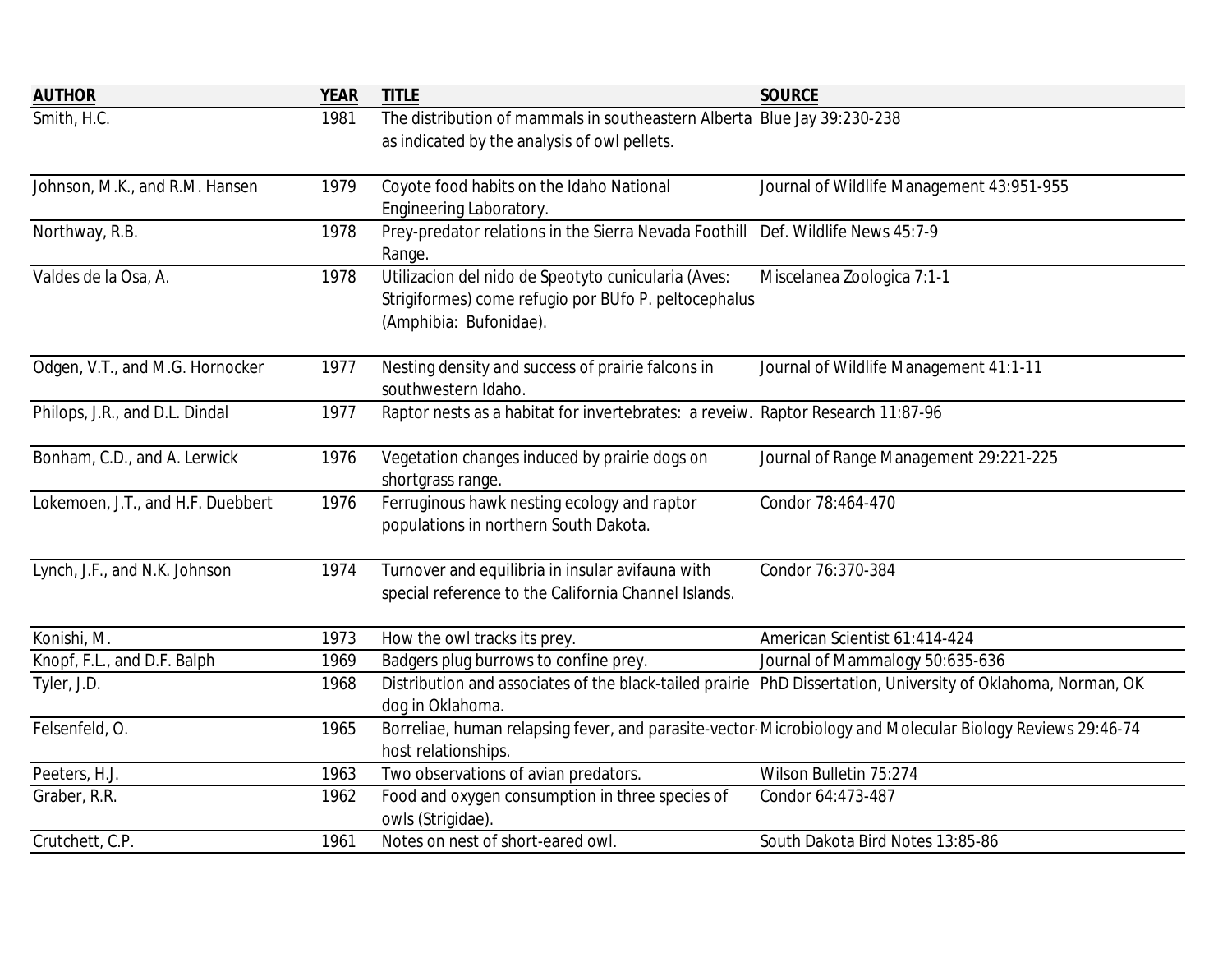| <b>AUTHOR</b>                          | <b>YEAR</b> | <b>TITLE</b>                                                                                                                  | <b>SOURCE</b>                                            |
|----------------------------------------|-------------|-------------------------------------------------------------------------------------------------------------------------------|----------------------------------------------------------|
| Mills, H.B.                            | 1945        | Some Montana birds, their relationship to insects                                                                             | Montana State College Ag. Extension Series Bulletin 229, |
|                                        |             | and rodents.                                                                                                                  | Bozeman, MT                                              |
| Poole, E.L.                            | 1938        | Weights and wing areas in North American birds.                                                                               | Auk 55:511-517                                           |
| Fowler, F.H.                           | 1931        | Studies of food and growth of the Prairie Falcon.                                                                             | Condor 33:193-201                                        |
| Dobyns, H.W.                           | 1928        | Do burrowing owls and coyotes live in the same<br>burrow?                                                                     | Murrelet 9:45-46                                         |
| Shaw, W.T.                             | 1925        | Notes on the ecology of the Columbian ground<br>squirrel (Citellus columbianus columbianus) at<br>Pullman, Washington.        | Murrelet 6:46-54                                         |
| Wade, O.                               | 1924        | The effectiveness of calcium cyanide in the<br>extermination of the black tailed prairie dog,<br>Cynomys Iudovicianus (ord.). | Journal Economic Entomology 17:339-342                   |
| Maynard, C.J.                          | 1889        | Burrowing owl in gopher tortoise burrow.                                                                                      | Orn. 14:128                                              |
| Lillie, H.C.                           | 1885        | Mourning dove; burrowing owls. (The burrowing owl Young Oologist 2:39-40<br>in Coquimbo).                                     |                                                          |
| Williston, S.W.                        | 1878        | The prairie dog, owl and rattlesnake.                                                                                         | American Naturalist 12:203-208                           |
| Trecul, M.A.                           | 1876        | On the capture of rattlesnakes, and on the<br>association of these serpents with a small owl and a<br>little marmot.          | Ann. Natural History 4th Series, 18(107):439-440         |
| <b>MIGRATION</b>                       |             |                                                                                                                               |                                                          |
| Holroyd, G.L., H.E. Trefry, and J.M.   | 2010        | Winter destinations and habitats of Canadian                                                                                  | Journal of Raptor Research 44:294-299                    |
| Duxbury                                |             | burrowing owls.                                                                                                               |                                                          |
| Ogonowski, M.A., and C.J. Conway       | 2009        | Migratory decision in birds: extent of genetic versus Oecologia 161:199-207<br>environmental control.                         |                                                          |
| <b>United States Geological Survey</b> | 2003        | Burrowing owls winter in south Texas.                                                                                         | www.cerc.usga.gov/frs_webs_gulf_coast/                   |
| Brenckle, J.F.                         | 1936        | The migration of the western burrowing owl<br>Speotyto cunicularia.                                                           | Journal of Field Ornithology 7:4                         |
| MIGRATION/WINTERING                    |             |                                                                                                                               |                                                          |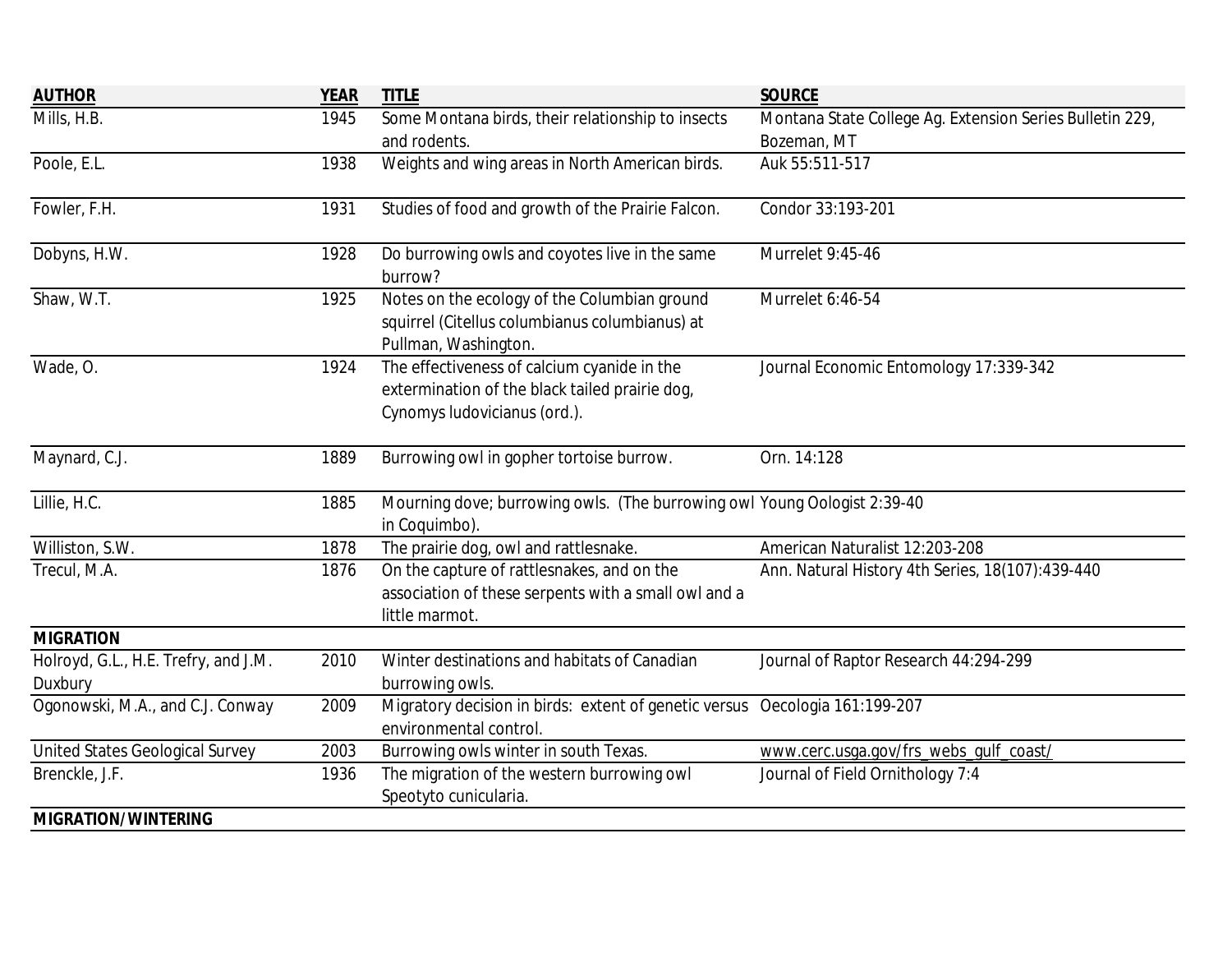| <b>AUTHOR</b>                       | <b>YEAR</b> | <b>TITLE</b>                                                                                       | <b>SOURCE</b>                                         |
|-------------------------------------|-------------|----------------------------------------------------------------------------------------------------|-------------------------------------------------------|
| Conway, C.J., Macias-Duarte, V.     | 2010        | Migratory linkages of burrowing owls on DoD                                                        | Department of Defense Legacy Resource Management DoD- |
| Garcia, and C.A. Finley             |             | installations and adjacent lands, Final Report.                                                    | Legacy final report_09-243                            |
| Ogonowski, M.S.                     | 2007        | Factors influencing migratory decisions of western                                                 | MS Thesis, School of Natural Resources, University of |
|                                     |             | burrowing owls.                                                                                    | Arizona, Tucson, AZ                                   |
| Holroyd, G.L., and J. Trefry        | 1997        | Migration and winter distribution of "Canadian"                                                    | Abstract, In 1997 Raptor Research Foundation Annual   |
|                                     |             | burrowing owls (Athene cunicularia).                                                               | Meeting, Savannah, GA                                 |
| James, P.C.                         | 1992        | Where do Canadian burrowing owls spend the<br>winter?                                              | Blue Jay 50:93-95                                     |
| Barass, P.                          | 1987        | A preliminary investigation of potential wintering<br>areas for burrowing owls breeding in Canada. | University of Alberta, Edmonton, AB                   |
| Wilkinson, G.S., and K.R. Debban    | 1980        | Habitat preferences of wintering diurnal raptors in<br>the Sacramento Valley.                      | Western Birds 11:25-34                                |
| Butts, K.O.                         | 1976        | Burrowing owls wintering in the Oklahoma<br>Panhandle.                                             | Auk 93:510-516                                        |
| Woodby, D.A.                        | 1976        | Winter owl records for eastern Washington.                                                         | Murrelet 57:16-17                                     |
| Sooter, C.A.                        | 1940        | Winter record of burrowing owl in northern<br>California.                                          | Condor 42:266                                         |
| Brenckle, J.F.                      | 1936        | The migration of the western burrowing owl.                                                        | Bird-Banding 7:66-68                                  |
| Hudson, G.E.                        | 1933        | Migration of the western burrowing owl in Nebraska. Nebraska Bird Review 1:33                      |                                                       |
| LaFave, L.D.                        | 1930        | A burrowing owl wintering in eastern Washington.                                                   | Murrelet 41:29                                        |
| Sloanaker, J.L.                     | 1926        | Bird notes from eastern Washington.                                                                | Murrelet 7:36-37                                      |
| <b>MISCELLANEOUS</b>                |             |                                                                                                    |                                                       |
| Ngo, M., J. Canchola, and R. Dundas | 2011        | Avifaunas of the Middle Pleistocene Irvington and<br>Fairmead landfill localities in California.   | Journal of Vertebrate Paleontology 31:166             |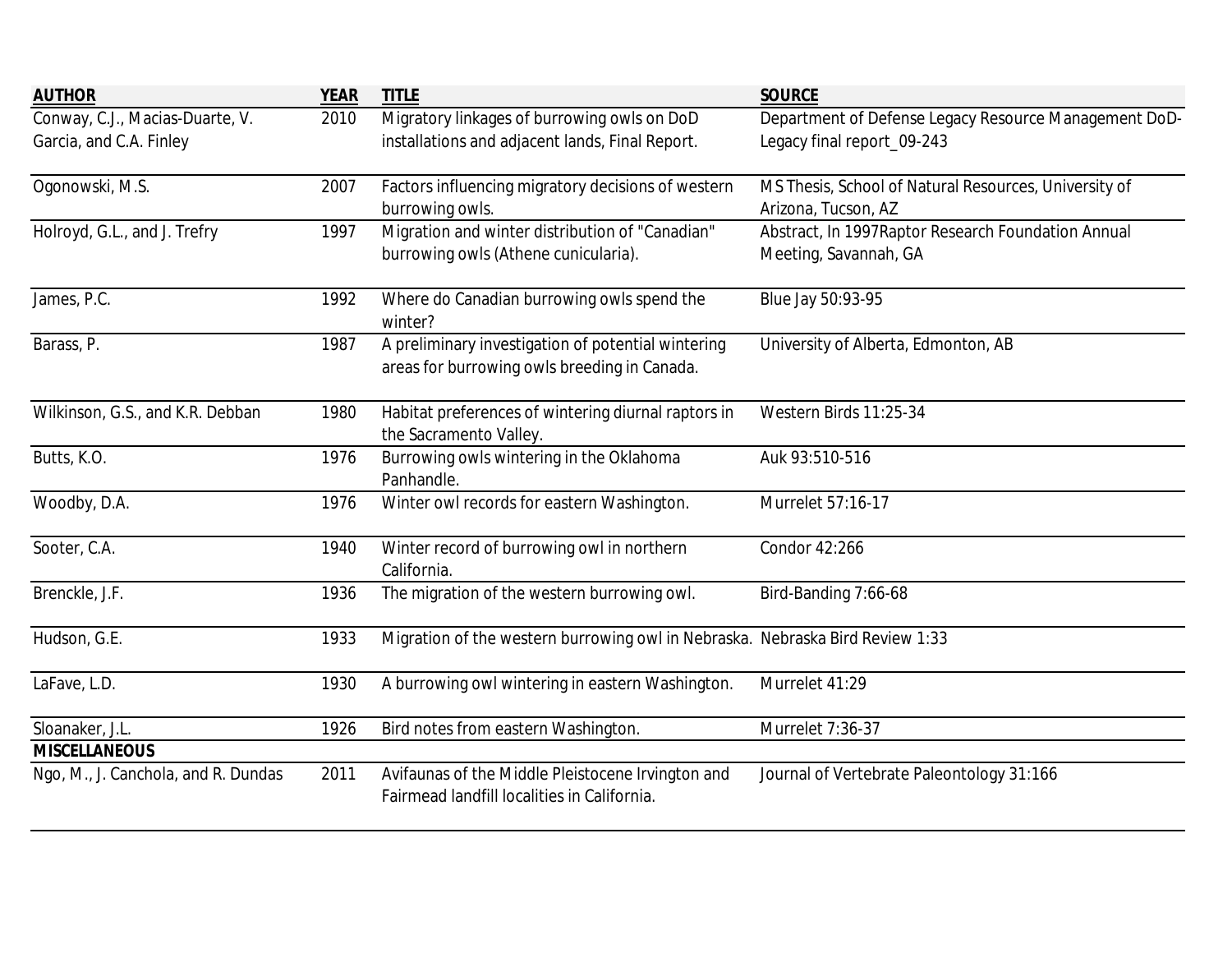| <b>AUTHOR</b>                            | <b>YEAR</b> | <b>TITLE</b>                                        | <b>SOURCE</b>                                                |
|------------------------------------------|-------------|-----------------------------------------------------|--------------------------------------------------------------|
| Garrett, K.L., K.C. Molina, and M.A.     | 2004        | History of ornithological exploration of the Salton | Studies in Avian Biology 27:18-23                            |
| Patten                                   |             | Sink.                                               |                                                              |
| Ayers, L.                                | 2003        | Burrowing owl citations for the U.S. status         | Wyoming Cooperative Fish & Wildlife Research Unit.           |
|                                          |             | assessment.                                         | http://uwadmnweb.uwyo.edu/fish_wild/buow/citations.ht        |
| Caudell, J.N., and K.A. Riddleberger,    | 2001        | Management of nonreleasable raptors for             | Journal of Raptor Research 35:49-57                          |
|                                          |             | conservation education programs.                    |                                                              |
| Clark, R.J., J.L. Lincer, and J.S. Clark | 1997        | A bibliography on the burrowing owl Speotyto        | Pp. 145-170 In The Burrowing Owl, Its Biology and            |
|                                          |             | cunicularia.                                        | Management Including the Proceedings of the First            |
|                                          |             |                                                     | International Burrowing Owl Symposium (J.L. Lincer, and K.   |
|                                          |             |                                                     | Steenhof eds.). Raptor Research Foundation Report No. 9      |
| Eckert, K.R.                             | 1997        | Birding by hindsight: a second look at owls.        | Loon 69:155-160                                              |
| Millsap, B.A., M.I. Bellocq, and M.      | 1997        | Overview of literature on the burrowing owl.        | Pp. 6-10 In The Burrowing Owl, Its Biology and Management    |
| <b>Mullenix</b>                          |             |                                                     | Including the Proceedings of the First International         |
|                                          |             |                                                     | Burrowing Owl Symposium (J.L. Lincer, and K. Steenhof        |
|                                          |             |                                                     | eds.). Raptor Research Foundation Report No. 9               |
| Recer, P.                                | 1997        | Scientists photograph 'extinct' bird.               | Idaho Statesman: 4A                                          |
| Schulz, T.A.                             | 1997        | Observations, resightings, and encounters of        | Pp. 128-131 In The Burrowing Owl, Its Biology and            |
|                                          |             | rehabititated, orphaned and relocated burrowing     | Management Including the Proceedings of the First            |
|                                          |             | owls.                                               | International Burrowing Owl Symposium (J.L. Lincer, and K.   |
|                                          |             |                                                     | Steenhof eds.). Raptor Research Foundation Report No. 9      |
| Graham, F., Jr.                          | 1987        | A warden's story.                                   | Audubon 89:105-120                                           |
| Fitch, C.S., M.J. Wheeler, F.A.          | 1986        | A computerized activity monitor for burrowing owls. | Abstract, Journal of the Idaho Academy of Science 22:10      |
| Sharpton, and L.R. Powers                |             |                                                     |                                                              |
| Williams, F.C.                           | 1986        | Regional summaries: southern Great Plains region.   | American Birds 40:134-138                                    |
| Perkins, M.W.                            | 1982        | Tree-nesting raptors in Nevada.                     | North American Bird Bander 7:105-106                         |
| Clark, R.J., D.G. Smith, and L.H. Kelso  | 1978        | Working bibliography of owls of the world.          | National Wildlife Federation Scientific and Technical Series |
|                                          |             |                                                     | No. 1, Washington, DC                                        |
| Kennard, J.H.                            | 1975        | Longevity records of North American birds.          | Bird-Banding 46:55-73                                        |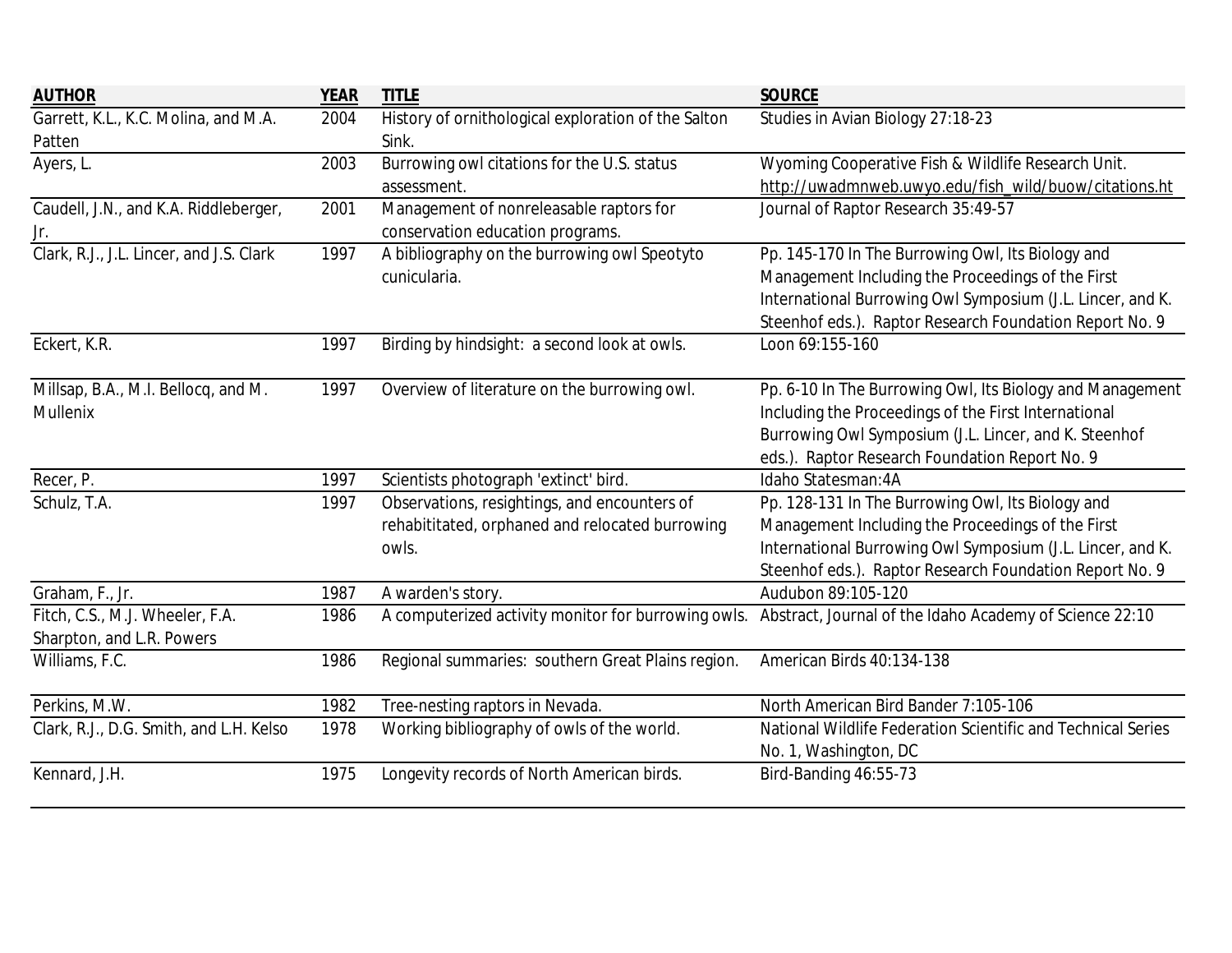| <b>AUTHOR</b>                     | <b>YEAR</b> | <b>TITLE</b>                                                                                                  | <b>SOURCE</b>                                           |
|-----------------------------------|-------------|---------------------------------------------------------------------------------------------------------------|---------------------------------------------------------|
| Hunt, G.L. Jr., and M.W. Hunt     | 1974        | Tropic levels and turnover rates: the avifauna of<br>Santa Barbara Island, California.                        | Condor 74:363-369                                       |
| Martin, D.J.                      | 1973        | Burrow digging by barn owls.                                                                                  | Bird-Banding 44:59-60                                   |
| Martin, D.J.                      | 1971        | Unique burrowing owl pellets.                                                                                 | <b>Bird-Banding 42:298-299</b>                          |
| Mendelssohn, H., and U. Marder    | 1970        | Problems of reproduction in birds of prey in<br>captivity.                                                    | International Zoo Yearbook 10:6-11                      |
| Quinn, J.R.                       | 1967        | Some random notes on the burrowing owl (Speotyto Avicultural Magazine 73:107-109<br>cunicularia).             |                                                         |
| Walker, L.W.                      | 1962        | In Arizona you meet such interesting species.                                                                 | Audubon 64:110-122                                      |
| Newell, J.G.                      | 1961        | A remnant of the old west.                                                                                    | Scissortail 11:27-29                                    |
| Eastman, W., and K. Eastman       | 1956        | Burrowing owls.                                                                                               | South Dakota Bird Notes 8:48                            |
| Chapman, H.F., and L. Chapman     | 1955        | Owls in southeast South Dakota.                                                                               | South Dakota Bird Notes 7:44                            |
| Durr, D.                          | 1954        | The ground owl.                                                                                               | <b>Blue Jay 12:14</b>                                   |
| Jaeger, E.                        | 1949        | Owls, feathered shadows of the dark.                                                                          | Nature California 11:3-8                                |
| Bradt, G.M.                       | 1947        | Winged predators of the desert.                                                                               | Fauna 9:48-49                                           |
| Del Campo, E.M.                   | 1936        | Observaciones sobre rapaces nocturnas en<br>cautividad.                                                       | Hornero 6:306-310                                       |
| McAllister, M.H.                  | 1935        | Burrowing owl.                                                                                                | <b>Gull 17:3</b>                                        |
| Decker, F.R.                      | 1926        | Notes from Kiona, Benton County, Washington.                                                                  | Murrelet 7:41                                           |
| Fuertes, L.A.                     | 1920        | American birds of prey - a review of their value.                                                             | National Geographic 37:460-467                          |
| Holder, C.F., and J.B Holder M.D. | 1885        | <b>Elements of Zoology</b>                                                                                    | Appleton's Science Test-Books, D. Appleton and Company, |
| Ragsdale, G.H.                    | 1877        | An inquiry (concerning identity of supposed Speotyto Forest & Stream 8:33<br>cunicularia var. hypopaea, Cs.). |                                                         |
| Speotyto floridanus"              | 1875        | Adventures of a scientific owl.                                                                               | American Sportsman 5:401                                |
| <b>MOLT</b>                       |             |                                                                                                               |                                                         |
| Courser, W.D.                     | 1972        | Variability of tail molt in the burrowing owl.                                                                | Wilson Bulletin 84:93-95                                |
| Mayr, E., and M. Mayr             | 1954        | The tail molt of small owls.                                                                                  | Auk 71:172-178                                          |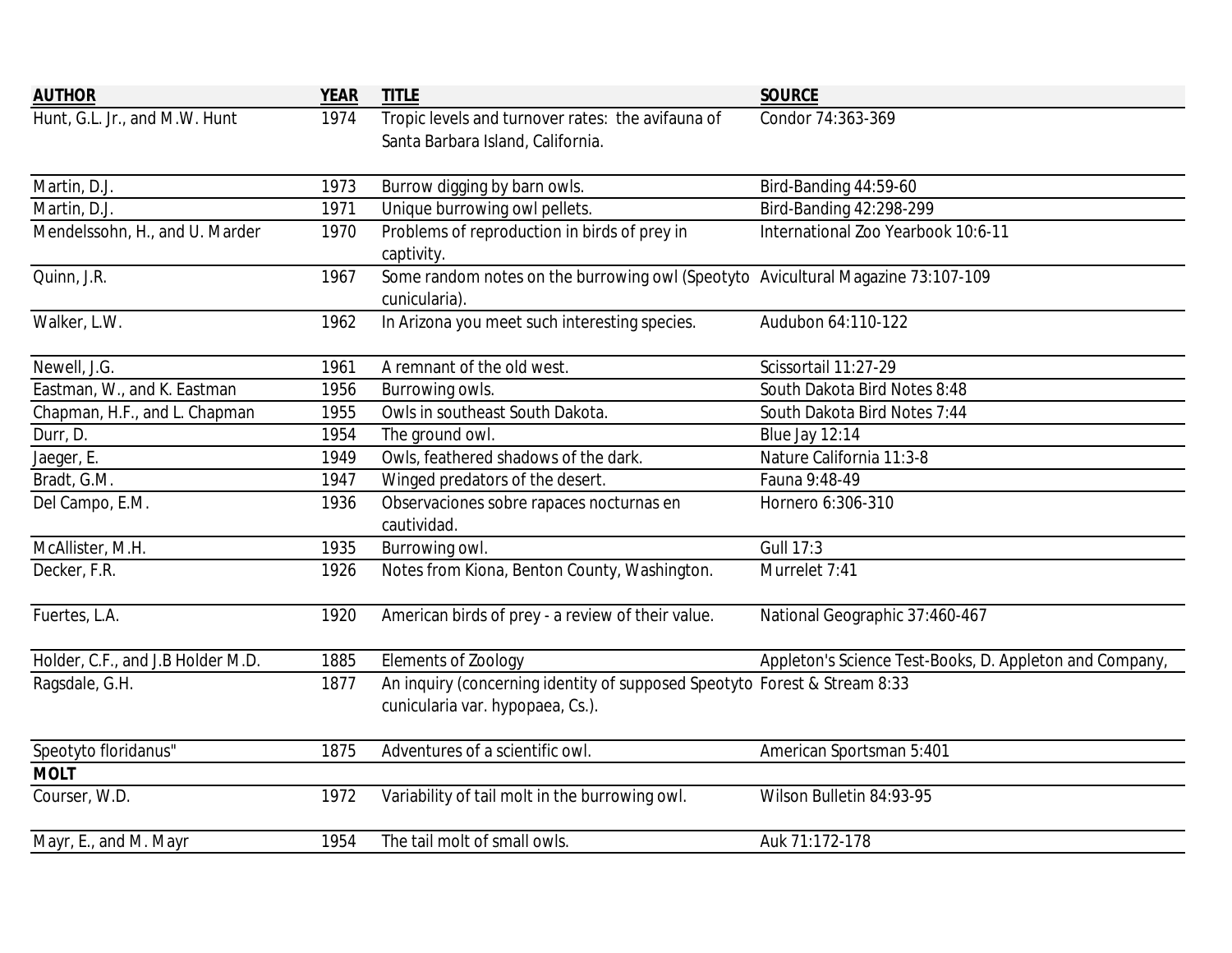| <b>AUTHOR</b>                     | <b>YEAR</b> | <b>TITLE</b>                                                                           | <b>SOURCE</b>                                            |
|-----------------------------------|-------------|----------------------------------------------------------------------------------------|----------------------------------------------------------|
| <b>NATURAL HISTORY</b>            |             |                                                                                        |                                                          |
| Campbell, K.E. Jr., and Z.M.      | 2015        | The Owls (Aves: Strigiformes) of Rancho La Brea.                                       | Natural History Museum of Los Angeles County Science     |
| <b>Bochenski</b>                  |             |                                                                                        | Series 42:5-21                                           |
| Nadeau, C.P., C.J. Conway, and N. | 2015        | Depth of artificial burrowing owl burrows affects                                      | Journal of Field Ornithology 86:288-297                  |
| Rathbun                           |             | thermal suitability and occupancy.                                                     |                                                          |
| Olsen, J.                         | 2011        | Athene and Burrowing Owls.                                                             | Pp 237-240, IN Australian High Country Owls; CSIRO       |
|                                   |             |                                                                                        | Publishing, Collingwood VIC                              |
| Mrykalo, R.J., M.M. Grigione, and | 2007        | Home range and dispersal of juvenile Florida                                           | Wilson Journal of Ornithology 119:275-279                |
| R.J.Sarno                         |             | <b>Burrowing Owls.</b>                                                                 |                                                          |
| Chipman, E.D.                     | 2006        | Behavioral ecology of western burrowing owls                                           | MS Thesis, Texas Tech University, Lubbock TX.            |
|                                   |             | (Athene cunicularia hypugaea) in northwestern                                          | http://etu.lib.ttu.edu/theses/available/etd-             |
|                                   |             | Texas.                                                                                 | 05252006.160953/unrestricted/Chipman_Erica_Thesis.pdf    |
| Snyder, N., and H.Snyder          | 2006        | Raptors of North America: Natural History and<br>Conservation.                         | Voyageur Press, St. Paul, Minnesota                      |
| Mrykalo, R.J.                     | 2005        | The Florida burrowing owl in a rural environment:                                      | MS Thesis, University of South Florida, Tampa, Florida   |
|                                   |             | breeding habitat, dispersal, post-breeding habitat,                                    |                                                          |
|                                   |             | behavior and diets.                                                                    |                                                          |
| Rosenberg, D.K., and K.L. Haley   | 2004        | The ecology of burrowing owls in the agroecosystem Studies in Avian Biology 27:120-135 |                                                          |
|                                   |             | of the Imperial Valley, California.                                                    |                                                          |
| Motta, J.C., Jr., and A.A. Bueno  | 2003        | Tropic ecology of the burrowing owl in southeast                                       | Pp. 763-775 In Raptors Worldwide: Proceedings of the VI  |
|                                   |             | Brazil.                                                                                | World Conference on Birds of Prey and Owls, Budapest,    |
|                                   |             |                                                                                        | Hungary (R.D. Chancellor, and B.U. Meyburg, eds.). World |
|                                   |             |                                                                                        | Working Group of Birds of Prey and Owls & MME/BirdLife   |
| Moulton, C.E.                     | 2003        | Ecology of burrowing owls in southwestern Idaho:                                       | MS Thesis, Boise State University, Boise, ID             |
|                                   |             | association with agriculture, food habits, and                                         |                                                          |
|                                   |             | territorial behavior.                                                                  |                                                          |
| Conway, C.J., and M.D. Smith      | 2000        | Ecology and conservation of burrowing owls in                                          | US Fish & Wildlife Service, Hanford Reach National       |
|                                   |             | southeastern Washington.                                                               | Monument, Richland, WA, USA                              |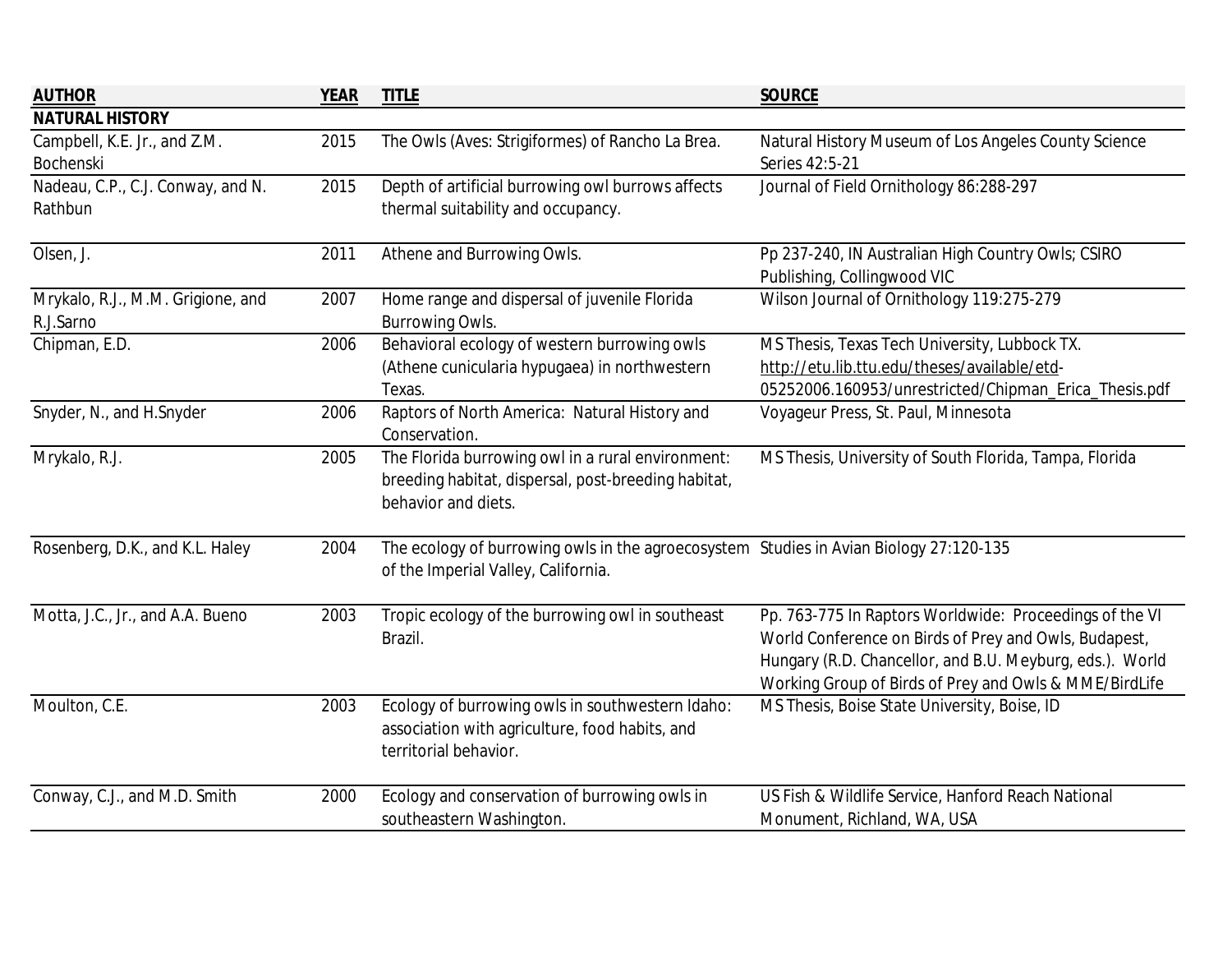| <b>AUTHOR</b>                           | <b>YEAR</b> | <b>TITLE</b>                                                                                                                                    | <b>SOURCE</b>                                              |
|-----------------------------------------|-------------|-------------------------------------------------------------------------------------------------------------------------------------------------|------------------------------------------------------------|
| Bellocq, M.I.                           | 1997        | Ecology of the burrowing owl in agrosystems in                                                                                                  | Pp. 52-57 In The Burrowing Owl, Its Biology and            |
|                                         |             | Central Argentina.                                                                                                                              | Management Including the Proceedings of the First          |
|                                         |             |                                                                                                                                                 | International Burrowing Owl Symposium (J.L. Lincer, and K. |
|                                         |             |                                                                                                                                                 | Steenhof eds.). Raptor Research Foundation Report No. 9    |
| King, R.A.                              | 1996        | Post-fledging dispersal and behavioral ecology of<br>burrowing owls in southwestern Idaho.                                                      | MS Thesis, Boise State University, Boise, ID               |
| King, R.A., and J.R. Belthoff           | 1995        | Post-fledging behavior of burrowing owls: effects of Abstract, Journal of Raptor Research 29:59-60<br>food availability on dispersal movements. |                                                            |
| Haug, E.A., B.A. Millsap, and M.S.      | 1993        | Burrowing owl (Speotyto cunicularia).                                                                                                           | The Birds of North America, No. 61 (A. Poole, and F.Gill,  |
| Martell                                 |             |                                                                                                                                                 | eds.). Philadelphia: The Academy of Natural Sciences:      |
|                                         |             |                                                                                                                                                 | Washington, DC: The American Ornithologists' Union         |
| Murphy, R.K                             | 1993        | History, nesting biology and predation of raptors in                                                                                            | PhD Dissertation, Montana State University, Bozeman, MT    |
|                                         |             | the Missouri Coteau of northwetern North Dakota.                                                                                                |                                                            |
| Franz, R., and L. Franz                 | 1992        | Species profile: burrowing owl (Athene cunicularia).                                                                                            | WildBird 6:58-61                                           |
| Poole, A.F., and F.B. Gill              | 1992        | The Birds of North America.                                                                                                                     | American Ornithologists' Union, Washington, DC and the     |
|                                         |             |                                                                                                                                                 | Academy of Natural Sciences, Philadelphia, PA              |
| Hume, R.                                | 1991        | Owls of the World.                                                                                                                              | Dragon's World Ltd., Surrey, Great Britain.                |
| James, P.C., T.J. Ethier, G.A. Fox, and | 1991        | New aspects of burrowing owl biology.                                                                                                           | Pp. 231-235 In Proceedings of the Second Endangered        |
| M. Todd                                 |             |                                                                                                                                                 | Species and Prairie Conservation Workshop (G.L. Holroyd,   |
|                                         |             |                                                                                                                                                 | G. Burns, and H.C. Smith, eds.). Prov. Museum Alberta      |
|                                         |             |                                                                                                                                                 | Natural History Occas. Paper No. 15                        |
| United States Department of             | 1991        | Forest and Rangland Birds of the United States.                                                                                                 | <b>USDA Agriculture Handbook 688</b>                       |
| Agriculture                             |             |                                                                                                                                                 |                                                            |
| Haug, E.A., and L.W. Oliphant           | 1990        | Movements, activity patterns, and habitat use of                                                                                                | Journal of Wildlife Management 54:27-35                    |
|                                         |             | burrowing owls in Saskatchewan.                                                                                                                 |                                                            |
| Johnsgard, P.A.                         | 1988        | North American Owls: Biology and Natural History                                                                                                | Smithsonian Institution Press, Washington DC               |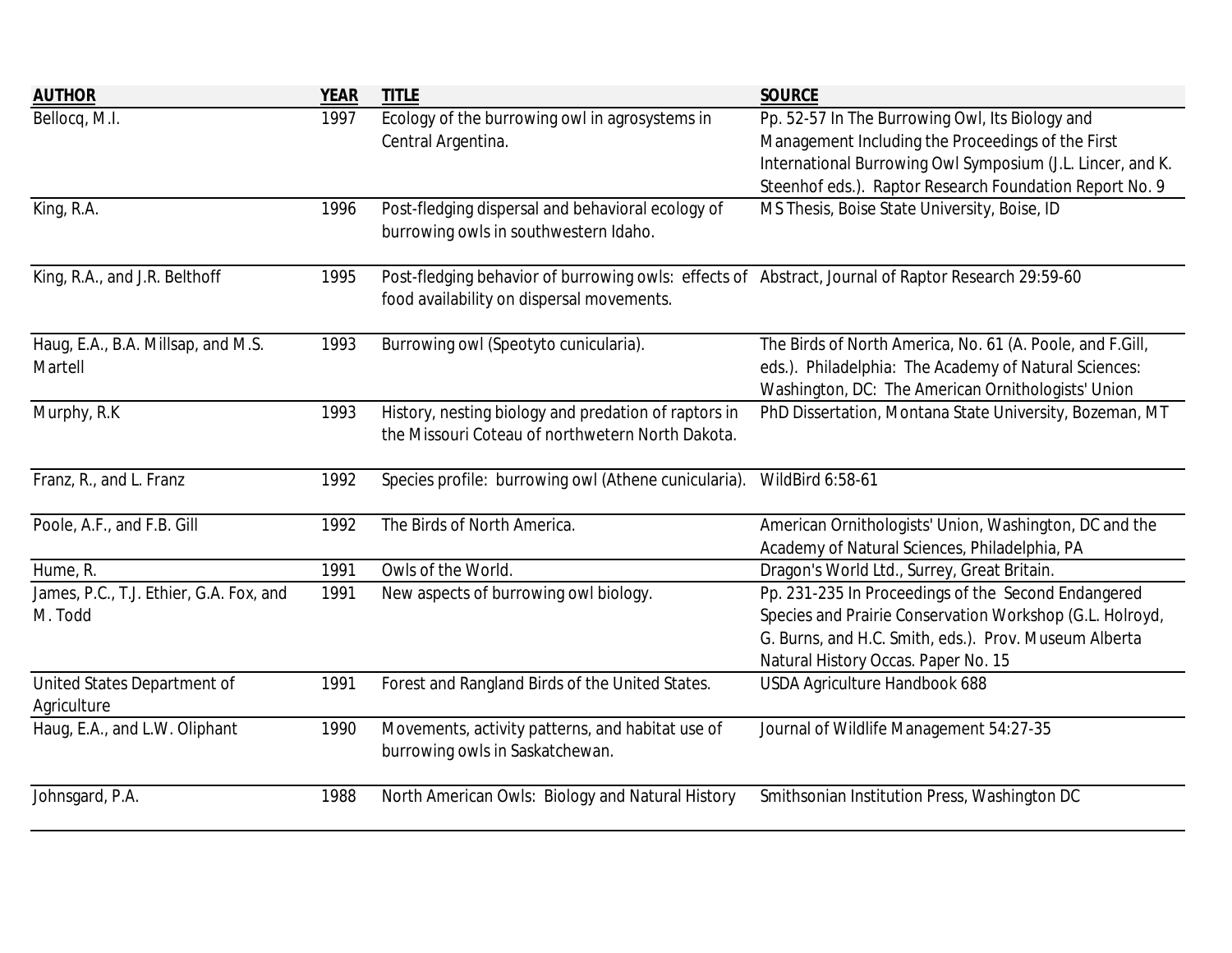| <b>AUTHOR</b>                     | <b>YEAR</b> | <b>TITLE</b>                                                                                                     | <b>SOURCE</b>                                                                                             |
|-----------------------------------|-------------|------------------------------------------------------------------------------------------------------------------|-----------------------------------------------------------------------------------------------------------|
| Smith, D.G., D.H. Ellis, and B.A. | 1988        | Owls.                                                                                                            | Pp. 89-117 In Proceedings of the Southwest Raptor                                                         |
| Millsap                           |             |                                                                                                                  | Management Symposium and Workshop (B.G. Pendleton,                                                        |
|                                   |             |                                                                                                                  | ed.). National Wildlife Federation Scientific and Technical                                               |
| Johnsgard, P.A.                   | 1986        | Birds of the Rocky Mountains.                                                                                    | Colorado Associated University Press, Boulder, CO                                                         |
| Johnson, B.S., and T.A. Schulz    | 1985        | Biology and status of the burrowing owls (Athene                                                                 | Abstract, Pp. 8-9 In 1985 Raptor Research Foundation                                                      |
|                                   |             | cunicularia) on the campus of the University of                                                                  | Symposium on the Management of Birds of Prey:                                                             |
|                                   |             | California, Daves.                                                                                               | International Meeting, Sacramento, CA                                                                     |
| Ryser, F.A.                       | 1985        | Birds of the Great Basin: A Natural History.                                                                     | University of Nevada Press, Reno, NV                                                                      |
| Thompson, C.D.                    | 1984        |                                                                                                                  | Selected aspects of burrowing owl ecology in central MS Thesis, University of Wyoming, Laramie, Wyoming   |
| Green, G.A.                       | 1983        | Wyoming.<br>Ecology of breeding burrowing owls in the Columbia MS Thesis, Oregon State University, Corvallis, OR |                                                                                                           |
|                                   |             | Basin, Oregon.                                                                                                   |                                                                                                           |
| Aufforth, K.A.                    | 1981        | The burrowing owl in North Dakota.                                                                               | North Dakota Outdoors April 1981                                                                          |
| Zarnekee, C.V.                    | 1980        |                                                                                                                  | Daily and seasonal activity patterns of the burrowing Abstract, In 1980 Raptor Research Foundation Annual |
|                                   |             | owl.                                                                                                             | Conference, Duluth, MN                                                                                    |
| Friesz, R.                        | 1979        | Western burrowing owl. Species fact sheet.                                                                       | Washington Department of Game, Olympia, WA                                                                |
| Heintzelman, D.S.                 | 1979        | Hawks and Owls of North America: A Complete                                                                      | Universe Books, New York, NY                                                                              |
|                                   |             | Guide to North American Birds of Prey.                                                                           |                                                                                                           |
| Johnsgard, P.A.                   | 1979        | <b>Birds of the Great Plains.</b>                                                                                | University of Nebraska Press, Lincoln, NE                                                                 |
| Norris, D.                        | 1978        | Florida's burrowing owl.                                                                                         | Florida Naturalist 51(5):4-6                                                                              |
| Wedgwood, J.A.                    | 1976        | Burrowing owls in south-central Saskatchewan.                                                                    | Blue Jay 34:26-44                                                                                         |
| Eaton, R.L.                       | 1975        | Western burrowing owl.                                                                                           | Pp. 290-307 In Marine Shoreline Fauna of Washington, Vol.                                                 |
|                                   |             |                                                                                                                  | Il Habitat requirements for selected species (J.D. Brittell,                                              |
|                                   |             |                                                                                                                  | J.M. Brown, and R.L. Eaton, eds.). Wash. Dept. Game and                                                   |
| Staricka, C.A.                    | 1975        | Western burrowing owl.                                                                                           | Pp. 384-388 In Marine Shoreline Fauna of Washington: A                                                    |
|                                   |             |                                                                                                                  | Status Survey (R.L. Eaton, ed.). Washington Department of                                                 |
|                                   |             |                                                                                                                  | Game and Ecology, Olympia, WA                                                                             |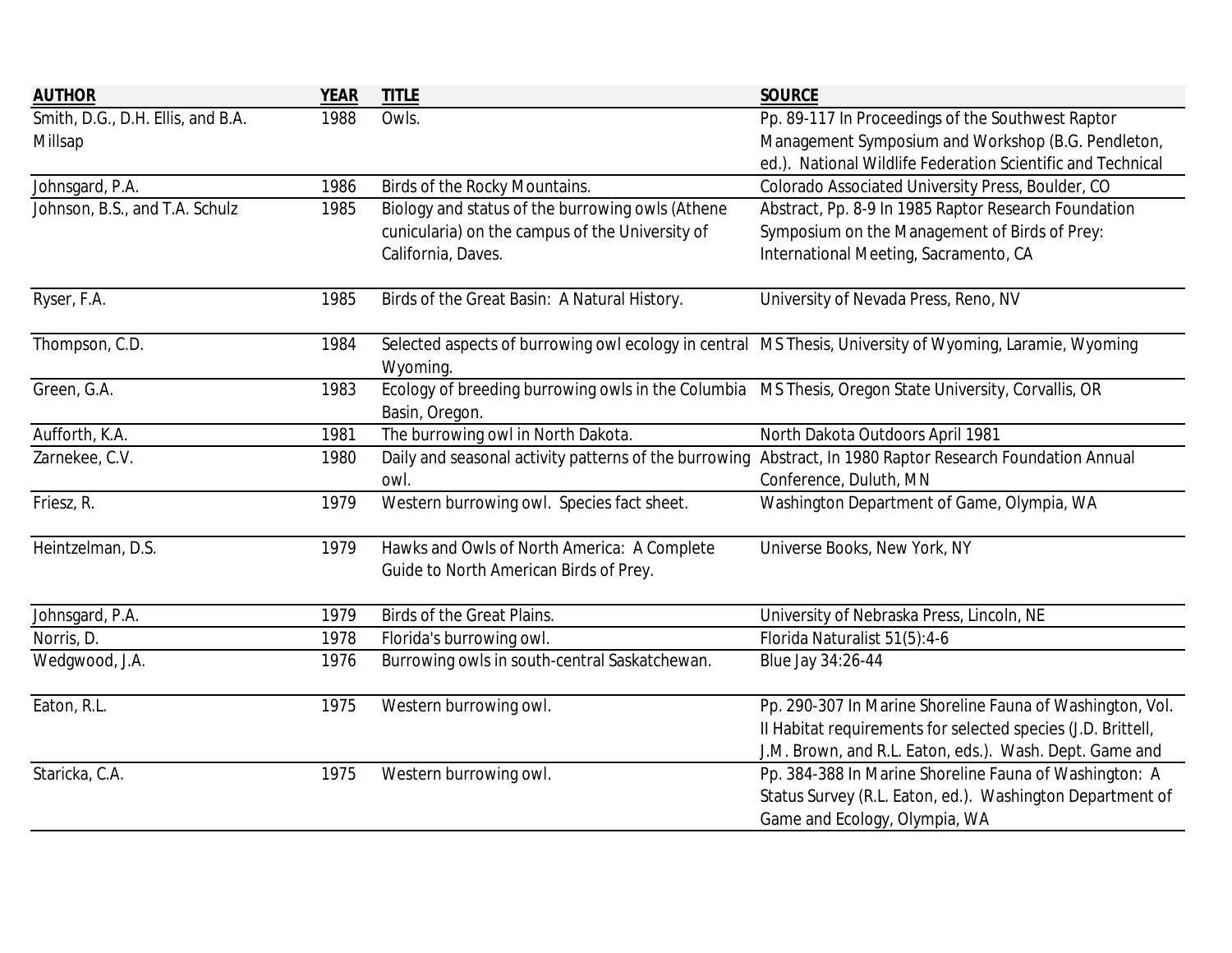| <b>AUTHOR</b>              | <b>YEAR</b> | <b>TITLE</b>                                                                                                                           | <b>SOURCE</b>                                                                                               |
|----------------------------|-------------|----------------------------------------------------------------------------------------------------------------------------------------|-------------------------------------------------------------------------------------------------------------|
| Ross, P.V.                 | 1974        | Ecology and behavior of a dense colony of burrowing MS Thesis, West Texas State University, Canyon, TX<br>owls in the Texas Panhandle. |                                                                                                             |
| Walker, L.W.               | 1974        | The Book of Owls.                                                                                                                      | University of Texas Press, Austin, TX                                                                       |
| Zarn, M.                   | 1974        | Burrowing owl, Report No. 11. Habitat management Bureau of Land Management, Denver, CO<br>series for unique or endangered species      |                                                                                                             |
| Burton, J.A.               | 1973        | Owls of the World: Their Evolution, Structure and<br>Ecology, First Edition.                                                           | E.P. Dutton & Co. Inc., New York, NY                                                                        |
| Martin, D.J.               | 1973        | Selected aspects of burrowing owl ecology and<br>behavior.                                                                             | Condor 75:446-456                                                                                           |
| Butts, K.O.                | 1972        | Observations on the ecology of burrowing owls in<br>Oklahoma.                                                                          | Scissortail 18:19                                                                                           |
| Butts, K.O.                | 1971        | Observations on the ecology of burrowing owls in<br>western Oklahoma. A preliminary report.                                            | Proceedings of Oklahoma Academy of Science 51:66-74                                                         |
| Coulombe, H.N.             | 1971        | Behavior and population ecology of the burrowing<br>owl Speotyto cunicularia, in the Imperial Valley of<br>California                  | Condor 73:162-176                                                                                           |
| Platt, J.B.                | 1971        | A survey of nesting hawks, eagles, falcons and owls<br>in Curlew Valley, Utah.                                                         | Great Basin Naturalist 31:51-65                                                                             |
| Thomsen, L.                | 1971        | Behavior and ecology of burrowing owls on the<br>Oakland municipal airport.                                                            | Condor 73:177-192                                                                                           |
| Hennings, L.T.             | 1970        | Life history of the burrowing owl at the Oakland<br>Airport, Alameda County, CA.                                                       | MS Thesis, University of California, Berkley, CA                                                            |
| Ross, P.V., and D.J. Smith | 1970        | Notes on the ecology of the burrowing owl, Speotyto Texas Journal of Science 21:479-480<br>cunicularia, in the Texas high plains.      |                                                                                                             |
| Best, T.R.                 | 1969        | southcentral New Mexico.                                                                                                               | Habitat, annual cycle, and food of burrowing owls in MS Thesis, New Mexico State University, Las Cruces, NM |
| Butts, K.O.                | 1969        | Life history and habitat requirements of burrowing<br>owls in western Oklahoma.                                                        | MS Thesis, Oklahoma State University, Stillwater, OK                                                        |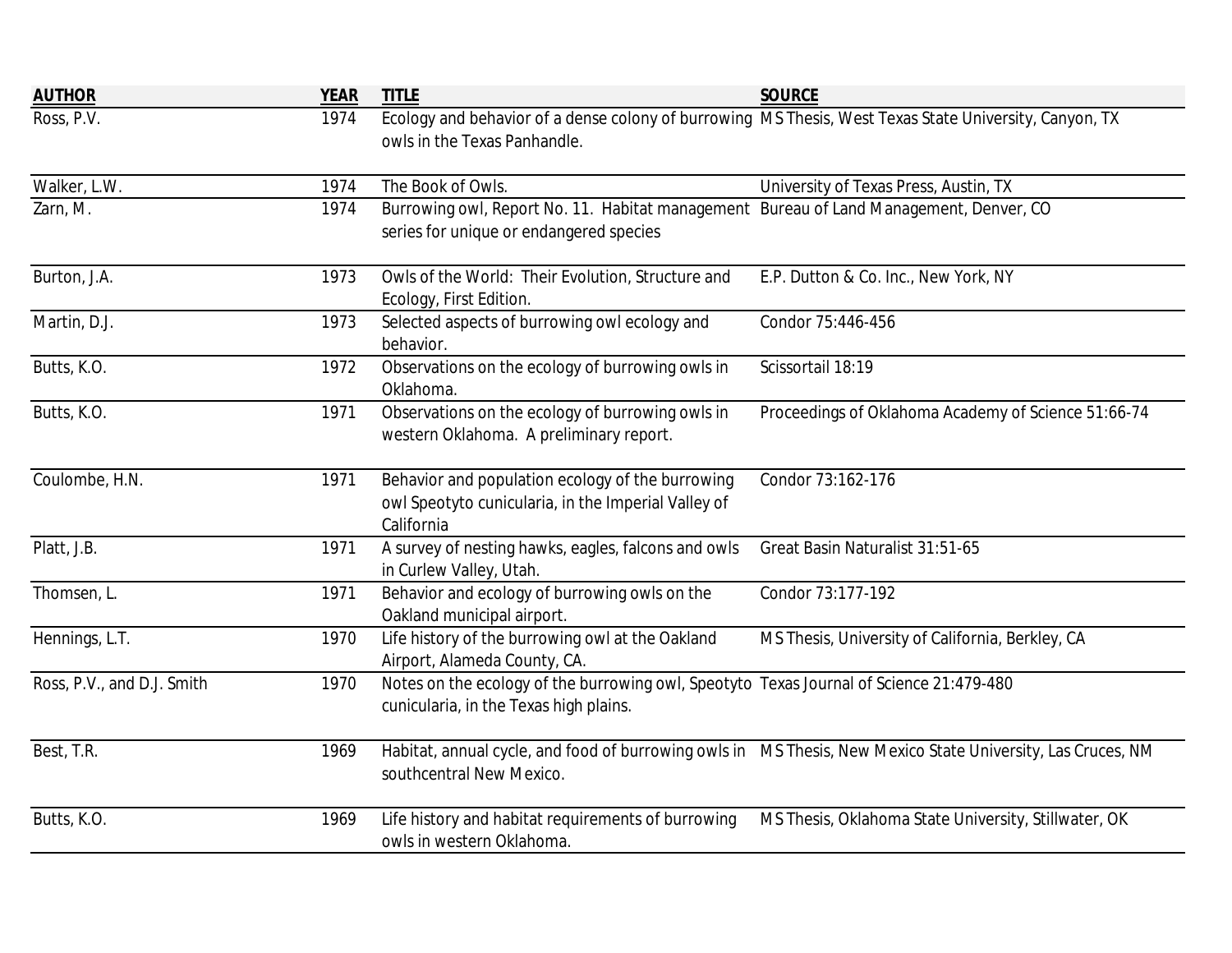| <b>AUTHOR</b>                         | <b>YEAR</b> | <b>TITLE</b>                                                                                      | <b>SOURCE</b>                                            |
|---------------------------------------|-------------|---------------------------------------------------------------------------------------------------|----------------------------------------------------------|
| Harrison, C.J.                        | 1969        | Burrowing owls.                                                                                   | Birds of the World 4:1339-1340                           |
| Byers, L.                             | 1968        | Underground owl.                                                                                  | National Wildlife 6:38-39                                |
| James, T.R., and R.W. Seabloom        | 1968        | Notes on the burrow ecology and food habits of the                                                | Blue Jay 26:83-84                                        |
|                                       |             | burrowing owl in southwestern North Dakota.                                                       |                                                          |
| Grant, R.A.                           | 1965        | The burrowing owl in Minnesota.                                                                   | Loon 37:2-17                                             |
| Thomsen-Henning, L.                   | 1963        | Life history of the burrowing owl at the Oakland                                                  | MS Thesis, University of California, Berkley, CA         |
|                                       |             | airport, Alameda County, California.                                                              |                                                          |
| Valenzuela, R.B.                      | 1963        | El pequen y la lechuza.                                                                           | Revista Universidad Catolica de Chile, Santiago An Acad. |
|                                       |             |                                                                                                   | Chil, Cienc, Nat. No 26, 1963:87-96                      |
| McLaughlin, H.                        | 1955        | Funny little ground owl.                                                                          | Blue Jay 13:5                                            |
| Sprunt, A., Jr.                       | 1955        | North American Birds of Prey.                                                                     | Harper & Brothers, New York, NY                          |
| Nicholson, D.J.                       | 1954        | The Florida burrowing owl, a vanishing species.                                                   | Florida Naturalist 27:3-4                                |
| Goodall, J.D., A.W. Johnson, and R.A. | 1951        | Las Aves de Chile Su Conocimiento y Sus Costumbres. Platt Establecimientos Graficos, Buenos Aires |                                                          |
| Philippi B.                           |             |                                                                                                   |                                                          |
| Schroder, H.H.                        | 1944        | Burrowing birds.                                                                                  | Fauna 6:20-21                                            |
| Eckert, A.C.                          | 1940        | The Owls of North America.                                                                        | Weathervane Books, New York, NY                          |
| Bent, A.C.                            | 1938        | Life histories of North American birds of prey, Part 2. US National Museum Bulletin No. 170       |                                                          |
| Peterson, R.T.                        | 1937        | Burrowing Owl.                                                                                    | National Audubon Society Leaflet No 138A (junior)        |
| Pearson, G.E., ed.                    | 1936        | <b>Birds of America.</b>                                                                          | Garden City Publishing, Garden City, NY                  |
| Roberts, T.S.                         | 1936        | The Birds of Minnesota.                                                                           | University of Minnesota Press, Minneapolis.              |
| Schroder, H.H.                        | 1936        | Underground owls.                                                                                 | Nature Magazine 28:15-17                                 |
| Wetmore, A.                           | 1935        | Shadowy birds of the night.                                                                       | National Geographic 67:217-240                           |
| Dixon, J.                             | 1928        | The ground owl, an interesting and common western Nature Magazine 12:296                          |                                                          |
|                                       |             | bird.                                                                                             |                                                          |
| Pennock, C.J.                         | 1922        | Florida burrowing owl (Speotyto floridana floridana,                                              | Wilson Bulletin 34:21-28                                 |
|                                       |             | Ridgway).                                                                                         |                                                          |
| Kennard, F.H.                         | 1915        | The Okaloacoochee Slough.                                                                         | Auk 32:154-166                                           |
| Venables, E.P.                        | 1909        | The burrowing owl (Cunicularia hypogaea).                                                         | Ottawa Naturalist 22:261                                 |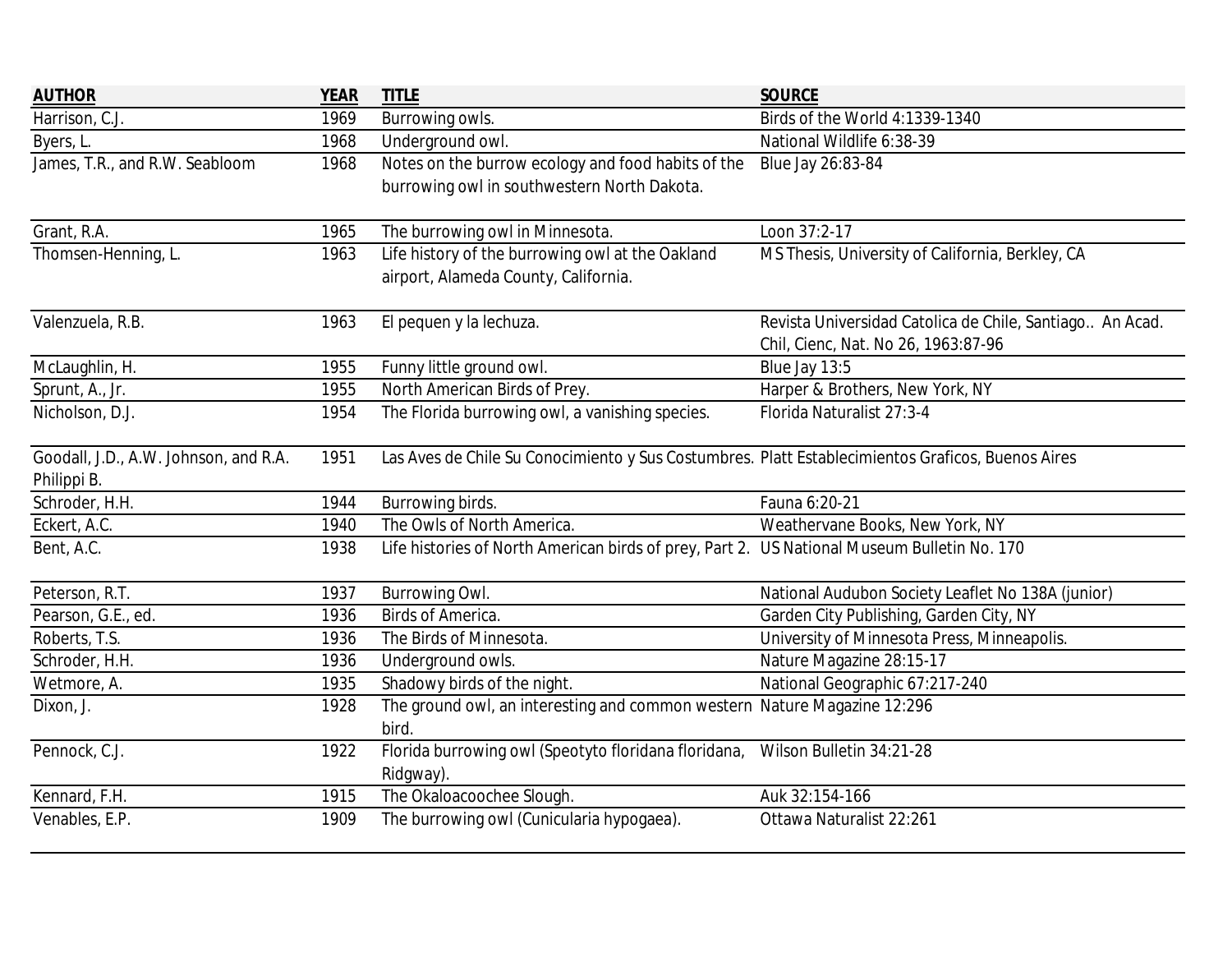| <b>AUTHOR</b>                                                        | <b>YEAR</b> | <b>TITLE</b>                                                                                                                                                    | <b>SOURCE</b>                                              |
|----------------------------------------------------------------------|-------------|-----------------------------------------------------------------------------------------------------------------------------------------------------------------|------------------------------------------------------------|
| Anonymous                                                            | 1902        | The burrowing owl (Speotyto cunicularia hypogaea).                                                                                                              | Birds and All Nature 11:155-156                            |
| Palmer, W.                                                           | 1896        | On the Florida ground owl (Speotyto floridana).                                                                                                                 | Auk 13:99-108                                              |
| Pearse, A.S.                                                         | 1896        | Notes on some birds of Gage Co., Neb.                                                                                                                           | Oologist 13:15-16                                          |
| Fisher, A.K.                                                         | 1893        | The hawks and owls of the United States in their                                                                                                                | USDA Division of Ornithology and Mammalogy, Bulletin No.   |
|                                                                      |             | relation to agriculture.                                                                                                                                        | 3, Washington, DC                                          |
| Bendire, C.E.                                                        | 1892        | Life histories of North American birds.                                                                                                                         | US Natural History Museum, Special Bulletin No. 1          |
| Pember, F.T.                                                         | 1890        | The burrowing owl.                                                                                                                                              | Wilson Bulletin 2:16-18                                    |
| S., A.L.                                                             | 1889        | The burrowing owl.                                                                                                                                              | Oologist 6:130-131                                         |
| Cahoon, J.C.                                                         | 1885        | The Florida burrowing owl.                                                                                                                                      | <b>Ornithologist and Oologist 10:21</b>                    |
| Hudson, W.H.                                                         | 1874        | On the habits of the burrowing owl (Pholeoptynx<br>cunicularia).                                                                                                | Proceedings Zoological Society 42:308-311                  |
| Canfield, C.S.                                                       | 1869        | Habits of the burrowing owl of California.                                                                                                                      | American Naturalist 2:583-586                              |
| Bishop, N.H.                                                         | 1857        | The burrowing owl in South America (Athene<br>cunicularia. Molina)                                                                                              | Proceedings of Boston Society of Natural History 6:204-206 |
| Bonaparte                                                            | 1825        | <b>Burrowing owl</b>                                                                                                                                            | <b>American Ornithology 1:72</b>                           |
| <b>PHOTOGRAPHS</b>                                                   |             |                                                                                                                                                                 |                                                            |
| DeBoer, J.                                                           | 1988        | Photo: burrowing owl in Columbia County,<br>Wisconsin.                                                                                                          | American Birds 42:438                                      |
| Gilroy, D.                                                           | 1959        | Photos of two small resident owls.                                                                                                                              | <b>Blue Jay 17:55</b>                                      |
| Carson, J.A.                                                         | 1951        | Burrowing owl with Jerusalem cricket.                                                                                                                           | <b>Condor 53:46</b>                                        |
| PHYSICAL CHARACTERISTICS                                             |             |                                                                                                                                                                 |                                                            |
| Baladron, A.V., M. Cavalli, J.P. Isacch,<br>M.S. Bo, and E.A. Madrid | 2015        | Body size and sexual dimorphism in the southermost Journal of Raptor Research 49:479-485<br>subspecies of the burrowing owl (Athene cunicularia<br>cunicularia) |                                                            |
| Noqueira, D.M., and A.S. Alves                                       | 2011        | A case of leucism in the burrowing owl Athene<br>cunicularia (Aves: Strigiformes) with confirmation of<br>species identity using cytogenetic analysis.          | Zoologica 28:53-57                                         |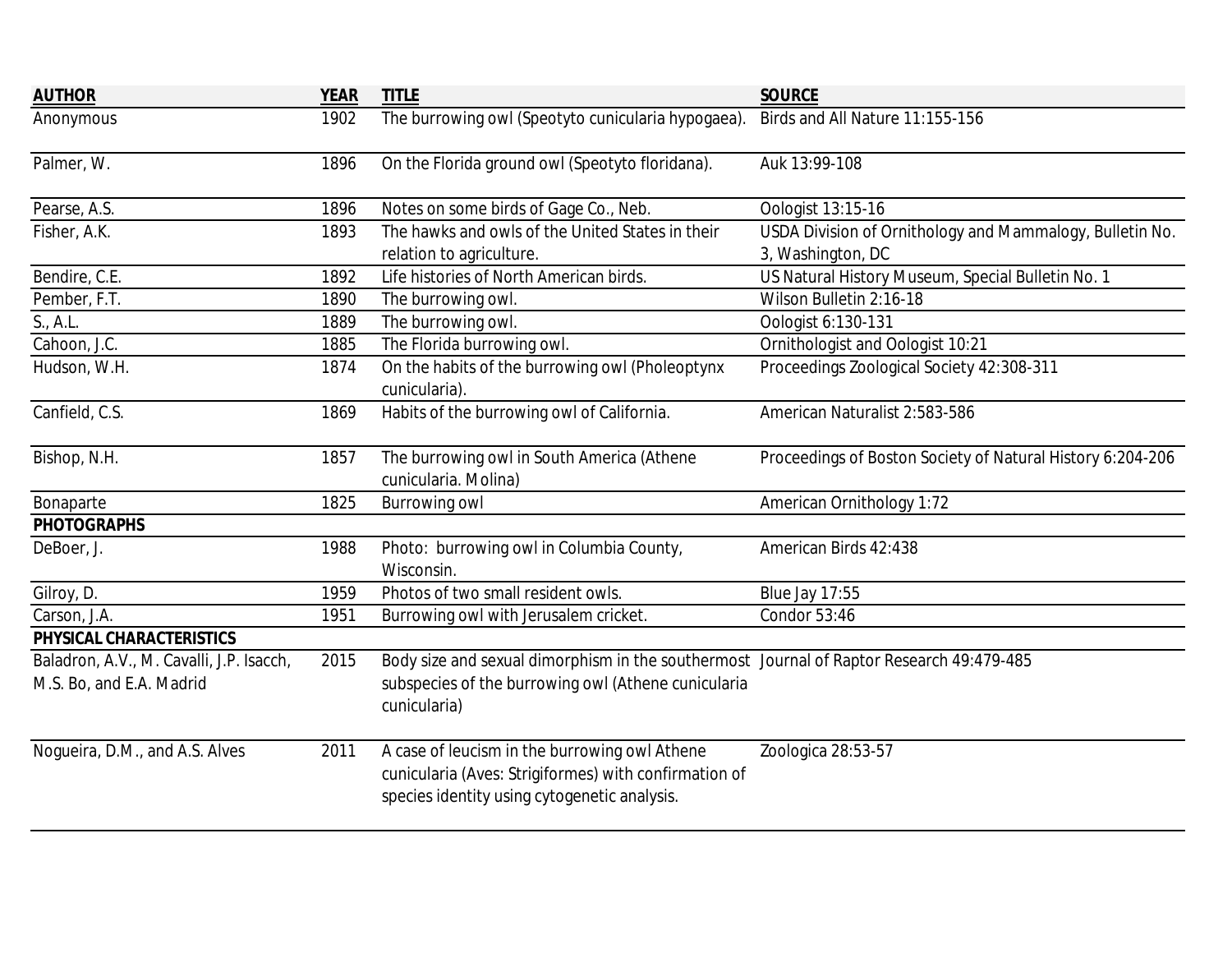| <b>AUTHOR</b>                    | <b>YEAR</b> | <b>TITLE</b>                                                                                | <b>SOURCE</b>                                              |
|----------------------------------|-------------|---------------------------------------------------------------------------------------------|------------------------------------------------------------|
| Rocha, D.O.S. and M.A.I. de Lima | 1998        | Histological aspects of the stomach of burrowing owl Revista Chilena de Anatomia 16:191-197 |                                                            |
|                                  |             | (Speotyto cunicularia, Molina, 1782).                                                       |                                                            |
| Alaja, P., and H. Mikkola        | 1997        | Albinism in the great gray owl (Strix nebulos) and                                          | Pp. 33-37 In Biology and Conservation of Owls of the       |
|                                  |             | other owls.                                                                                 | Northern Hemisphere (J.R. Duncan, D.H. Johnson, and T.H.   |
|                                  |             |                                                                                             | Nicholls, ed.). USDA Forest Service, General Technical     |
| Priest, J.                       | 1997        | Age identification of nestling burrowing owls.                                              | Pp. 125-127 In The Burrowing Owl, Its Biology and          |
|                                  |             |                                                                                             | Management Including the Proceedings of the First          |
|                                  |             |                                                                                             | International Burrowing Owl Symposium (J.L. Lincer, and K. |
|                                  |             |                                                                                             | Steenhof eds.). Raptor Research Foundation Report No. 9    |
| Mueller, H.C.                    | 1989        | The evolution of reversed sexual dimorphism in owls: Wilson Bulletin 101:486-491            |                                                            |
|                                  |             | correction and further analysis.                                                            |                                                            |
| Courser, W.D.                    | 1976        | Sexual dimorphism in the burrowing owl, Speotyto                                            | Florida Scientist 39 (Suppl):8.                            |
|                                  |             | cunicularia floridana.                                                                      |                                                            |
| Snyder, N.F., and J.W. Wiley     | 1976        | Sexual dimorphism in hawks and owls of North                                                | American Ornithologists' Union, Monograph No. 20:1-96      |
|                                  |             | America.                                                                                    |                                                            |
| Amadon, D.                       | 1975        | Why are female birds of prey larger than males?                                             | Raptor Research 9:1-11                                     |
| Earhart, C.M., and N.K. Johnson  | 1970        | Size dimorphism and food habits of North American                                           | Condor 72:251-262                                          |
|                                  |             | owls.                                                                                       |                                                            |
| Imler, R.H.                      | 1937        | Weights of some birds of prey of western Kansas.                                            | Bird-Banding 8:166-169                                     |
| Bailey, A.H.                     | 1923        | Notes on the Florida burrowing owl.                                                         | Wilson Bulletin 35:117                                     |
| Sutton, G.                       | 1912        | An albinic burrowing owl.                                                                   | Bird-Lore 14:184-185                                       |
| Clark, H.L.                      | 1894        | The pterylography of certain American goatsuckers                                           | Proceedings of US National Museum 17:551-572               |
|                                  |             | and owls.                                                                                   |                                                            |
| Townsend, C.H.                   | 1890        | Clarion Island burrowing owl.                                                               | Proceedings of National Museum 13:133                      |
| PHYSIOLOGY                       |             |                                                                                             |                                                            |
| Lisney, T.J., A.N. Iwaniuk, M.V. | 2012        | Eye shape and retinal topography in owls (Aves:                                             | Brain Behavior and Evolution 79:218-236                    |
| Bandet, and D.R. Douglas         |             | Strigiformes).                                                                              |                                                            |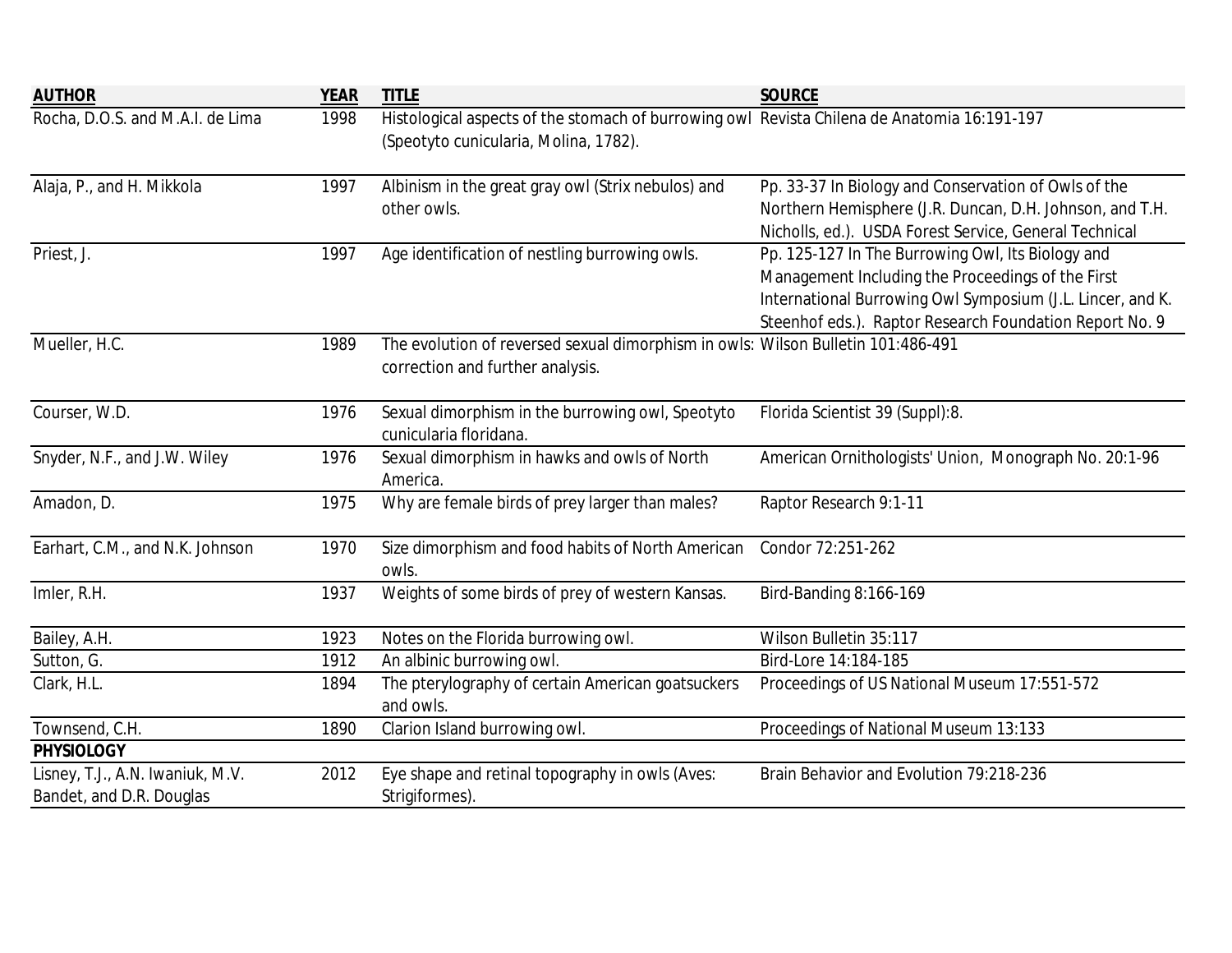| <b>AUTHOR</b>                                                                                 | <b>YEAR</b> | <b>TITLE</b>                                                                                                                                                                                                             | <b>SOURCE</b>                                                                                                                                   |
|-----------------------------------------------------------------------------------------------|-------------|--------------------------------------------------------------------------------------------------------------------------------------------------------------------------------------------------------------------------|-------------------------------------------------------------------------------------------------------------------------------------------------|
| Gutierrez-Ibanez, C., A.N. Iwaniuk,<br>and D.R. Wylie                                         | 2011        | Relative size of auditory pathways in symmetrically<br>and asymmetrically eared owls.                                                                                                                                    | <b>Brain Behavior &amp; Evolution</b>                                                                                                           |
| Baron, J., L. Pinto, M.O. Dias, B. Lima,<br>and S. Neuenschwander                             | 2007        | Directional responses of visual wulst neurones to<br>grating and plaid patterns in the awake owl.                                                                                                                        | European Journal of Neuroscience 26:1950-1968                                                                                                   |
| Csermely, D., and O. Rossi                                                                    | 2006        | Bird claws and bird of prey talons: where is the<br>difference?                                                                                                                                                          | Italian Journal of Zoology 73:43-53                                                                                                             |
| Ribeiro da Silva, H.                                                                          | 2003        | Caracterizacao estrutural e funcional de<br>hemoglobinas de tres especies de aves.                                                                                                                                       | PhD Dissertation, Universidade Federal de Sao Carlos,<br>www.bdtd.ufscar.br/tde_arquivos/16/TDE-2004-06-<br>15T07:43:39Z-62/Publico/dissHRS.pdf |
| Bebout, D.E., and S.C. Hempleman                                                              | 1999        | Chronic hypercapnia resets CO2 sensitivity of avian<br>intrapulmonary chemoreceptors.                                                                                                                                    | American Journal of Physiology, Regulatory Integrative<br>Compartive Physiology 276:317-                                                        |
| PHYSIOLOGY/ANATOMY                                                                            |             |                                                                                                                                                                                                                          |                                                                                                                                                 |
| de Andrea Segall, M., L. Pedreira<br>Gonzaga, and P. Cesar Paiva                              | 2017        | Reverse size dimorphism estimated by an improved<br>method in eight species of Neotropical owls.                                                                                                                         | Wilson Journal of Ornithology 129:883-890                                                                                                       |
| Madan, M.A., E.J. Rayfield, and J.A.<br><b>Bright</b>                                         | 2017        | Scaling and functional morphology in strigiform hind Scientific Reports 7:#44920<br>limbs.                                                                                                                               |                                                                                                                                                 |
| Vieira, P.D., J.P. Machado de Sousa,<br>and J. Baron                                          | 2016        | Contrast response function in the visual wulst of the Journal of Neurophysiology 116:1765-1784<br>alert burrowing owl: a single-unit study.                                                                              |                                                                                                                                                 |
| Pinto, L., and J. Baron                                                                       | 2010        | Spatiotemporal frequency tuning dynamics of<br>neurons in the owl visual wulst.                                                                                                                                          | Journal of Neurophysiology 103:3424-3436                                                                                                        |
| Kilgore, D.L. Jr., D.F. Boggs, T.J.<br>Kilgore, C. Colby, R.R. Williams Jr.<br>and R.W. Bavis | 2007        | Ventilatory and metabolic responses of burrowing<br>owls, Athene cunicularia, to moderate and extreme<br>hypoxia: analysis of the hypoxic ventilatory threshold<br>vs. hemoglobin oxygen affinity relationship in birds. | Comparative Biochemical Physiology 150:247-257                                                                                                  |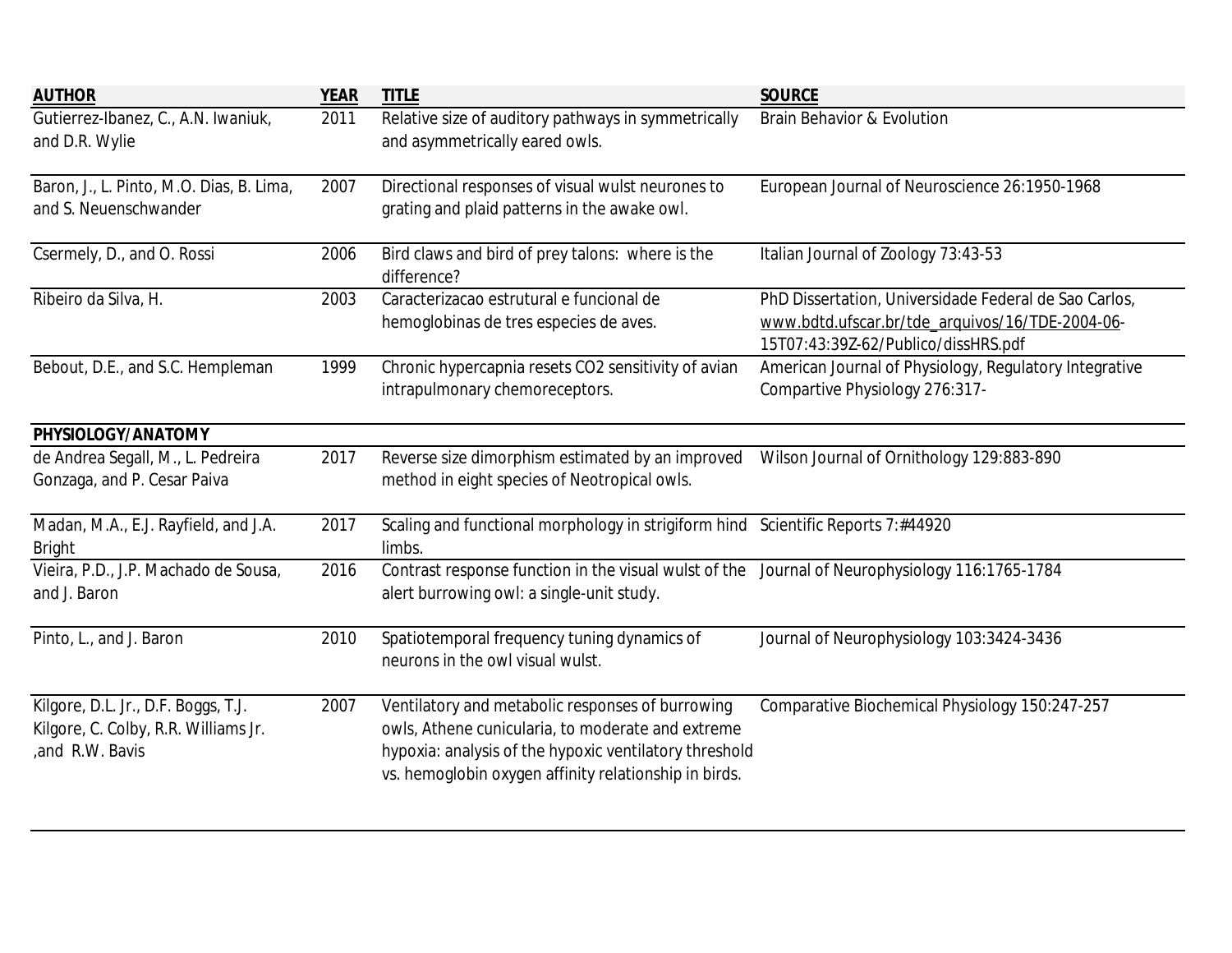| <b>AUTHOR</b>                          | <b>YEAR</b> | <b>TITLE</b>                                                                                          | <b>SOURCE</b>                                            |
|----------------------------------------|-------------|-------------------------------------------------------------------------------------------------------|----------------------------------------------------------|
| Leppert, L., T.V. Zadorozhny, J.R.     | 2006        | Sex identification in four owl species from Idaho:                                                    | Journal of Raptor Research 40:291-294                    |
| Belthoff, and A.M.Dufty, Jr.           |             | DNA and morphometrics.                                                                                |                                                          |
| Hempleman, S.C., and D.L. Kilgore      | 2001        | Acclimatization and adaptation of ventilation and                                                     | FASEB Journal 15:A152                                    |
|                                        |             | intrapulmonary chemoreceptor discharge to chronic                                                     |                                                          |
|                                        |             | hypercapnia in Aves: an integrated view.                                                              |                                                          |
|                                        |             |                                                                                                       |                                                          |
| Johnson, D.H.                          | 1997        | Wing loading in 15 speices of North American owls.                                                    | Pp. 553-561 In Biology and Conservation of Owls of the   |
|                                        |             |                                                                                                       | Northern Hemisphere (J.R. Duncan, D.J. Johnson, and T.H. |
|                                        |             |                                                                                                       | Nicholls, eds.). USDA Forest Service, General Technical  |
| Penas, S.J., M.J. Desmond, and J.A.    | 1995        | Sexual dimorphism: evidence in burrowing owls                                                         | Abstract, Proceedings Nebraska Academy of Science 105:33 |
| Savidge                                |             | (Speotyto cunicularia).                                                                               |                                                          |
| Kilgore, D.L., Jr., F.M. Faraci, D.K.  | 1994        | Cardiopulmonary responses of burrowing owls                                                           | Comparative Biochemical Physiology 108A:561-567          |
| Henwood, and M.R. Fedde                |             | (Athene cunicularia) to hypercapnia and hypoxia.                                                      |                                                          |
| Kilgore, D.L., Jr., T.J. Kilgore, D.F. | 1992        | Hypoxic ventilatory threshold of burrowing owls.                                                      | Abstract, American Zoologist 32:55A                      |
| Boggs, C. Colby, B.R. Williams, and    |             |                                                                                                       |                                                          |
| A.J. Oram                              |             |                                                                                                       |                                                          |
| Randi, E., R. Lorenzini, and G. Fusco  | 1991        | Biochemical variability in four species of strigiformes. Biochemical Systematice and Ecology 19:13-16 |                                                          |
| Volman, S.F., and M. Konishi           | 1990        | Comparative physiology of sound localization in four Brain Behavior and Evolution 36(4):196-215       |                                                          |
|                                        |             | species of owls.                                                                                      |                                                          |
| Maginniss, L.A., and D.L. Kilgore, Jr. | 1989        | Blood oxygen binding properties for the burrowing                                                     | Respiration Physiology 76:205-214                        |
|                                        |             | owl, Athene cunicularia.                                                                              |                                                          |
| Dunning, J.B. Jr.                      | 1985        | Owl weights in the literature: a review.                                                              | Raptor Research 19:113-121                               |
| Hempleman, S.C., and R.E. Burger       | 1985        | Comparison of intrapulmonary chemoreceptor                                                            | Respiration Physiology 61:179-184                        |
|                                        |             | response to PCO2 in the duck and chicken.                                                             |                                                          |
| Kilgore, D.L., Jr., F.M. Faraci, and   | 1985        | Ventilatory and intrapulmonary chemoreceptor                                                          | Respiration Physiology 62:325-339                        |
| M.R. Fedde                             |             | sensitivity to CO2 in the burrowing owl.                                                              |                                                          |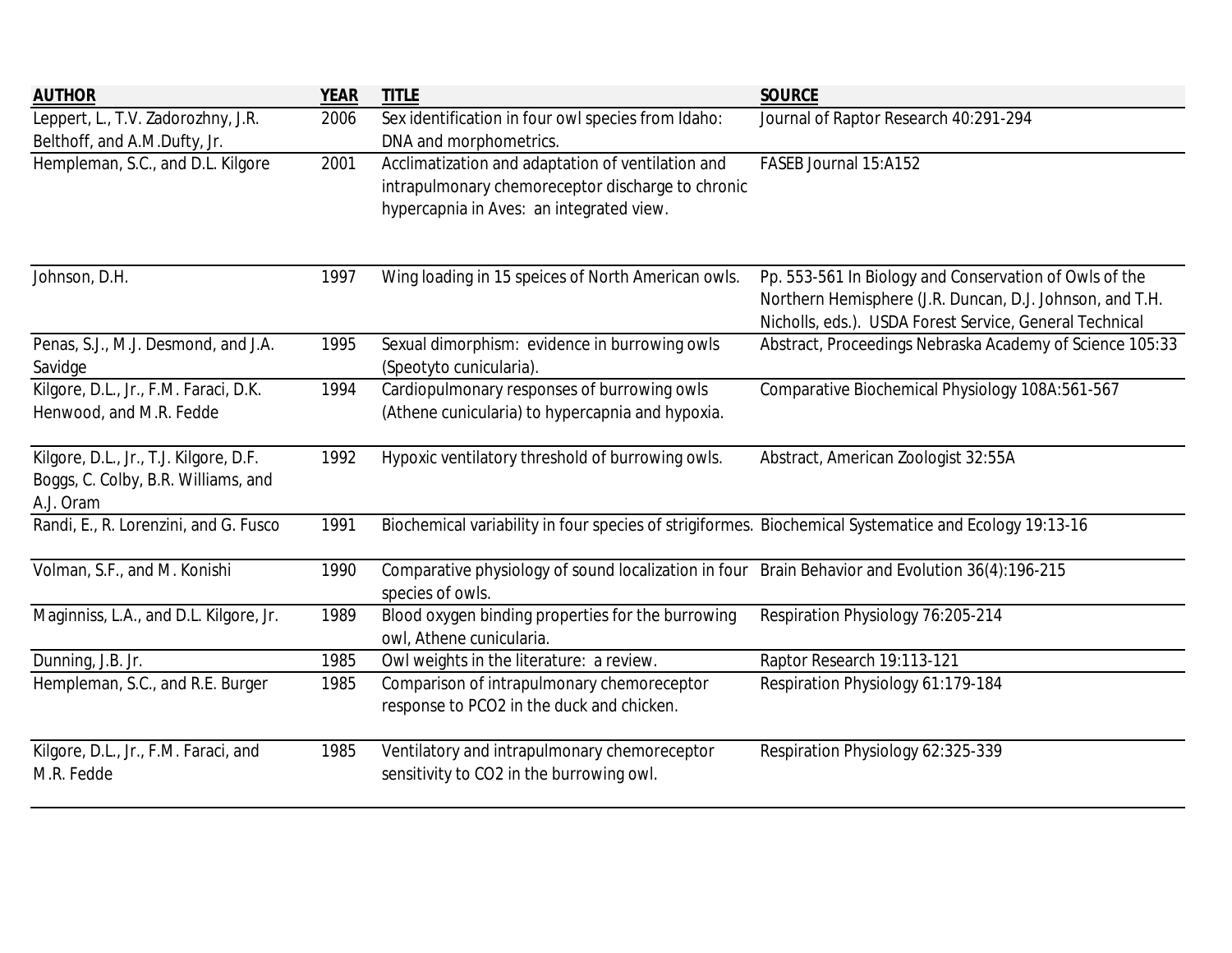| <b>AUTHOR</b>                                        | <b>YEAR</b> | <b>TITLE</b>                                                                                                                                                                              | <b>SOURCE</b>                                                                                              |
|------------------------------------------------------|-------------|-------------------------------------------------------------------------------------------------------------------------------------------------------------------------------------------|------------------------------------------------------------------------------------------------------------|
| Birchard, G.F., D.L. Kilgore, Jr., and<br>D.F. Boggs | 1984        | Respiratory gas concentrations and temperatures<br>within the burrows of three species of burrow-<br>nesting birds.                                                                       | Wilson Bulletin 96:451-456                                                                                 |
| Dunning, J.B.                                        | 1984        | Body weights of 686 species of North American<br>birds.                                                                                                                                   | Western Bird Banding Association, Monogram No. 1                                                           |
| Kilgore, D.L., Jr., F.M. Faraci, and<br>M.R. Fedde   | 1984        | Static response characteristics of intra-pulmonary<br>chemoreceptors in the pigeon and burrowing owl as<br>species with a blunted ventilatory sensitivity to<br>carbon dioxide.           | Abstract 2064, Proceedings. Fed. Am. Soc. Exp. Biology 43                                                  |
| Pettigrew, J.D., V.S. Ramachandran,<br>and H. Bravo  | 1984        | Some neural connections subserving binocular vision Brain Behavior and Evolution 24(2-3):65-93<br>in ungulates.                                                                           |                                                                                                            |
| Boggs, D.F., and D.L. Kilgore, Jr.                   | 1983        | Ventilatory responses of the burrowing owl and<br>bobwhite to hypercarbia and hypoxia.                                                                                                    | Journal of Comparative Physiology 149:527-533                                                              |
| Boggs, D.F., G.F. Brichard, and D.L.<br>Kilgore, Jr. | 1983        | Blood characteristics, tracheal volume and heart<br>mass of burrowing owls (Athene cunicularia) and<br>bobwhite (Colinus virginianus).                                                    | Comparative Biochemical Physiology 74A:693-696                                                             |
| Bravo, H, and J.D. Pettigrew                         | 1981        | Distribution of neurons projecting from the retina<br>and visual cortex to the thalamus and tectum<br>opticum of the barn owl, Tyto alba, and the<br>burrowing owl, Speotyto cunicularia. | Journal of Comparative Neurology 199:419-422                                                               |
| Boggs, D.F.                                          | 1980        | hypoxia and hypercarbia.                                                                                                                                                                  | Respiratory adaptations of a burrow-dwelling bird to PhD Dissertation, University of Montana, Missoula, MT |
| Bravo, H, and J.D. Pettigrew                         | 1979        | A retrograde transport study of neurons projecting<br>to the optic tectum and lateral geniculate in the<br>burrowing owls Speotyto cunicularia.                                           | Investigative Ophthalmology Visual Science O (Supp)<br>1979:156                                            |
| Cooper, M.L., and J.D. Pettigrew                     | 1979        | A neurophysiological determination of the vertical<br>horopter in the cat and owl                                                                                                         | Journal of Comparative Neurology 184:1-26                                                                  |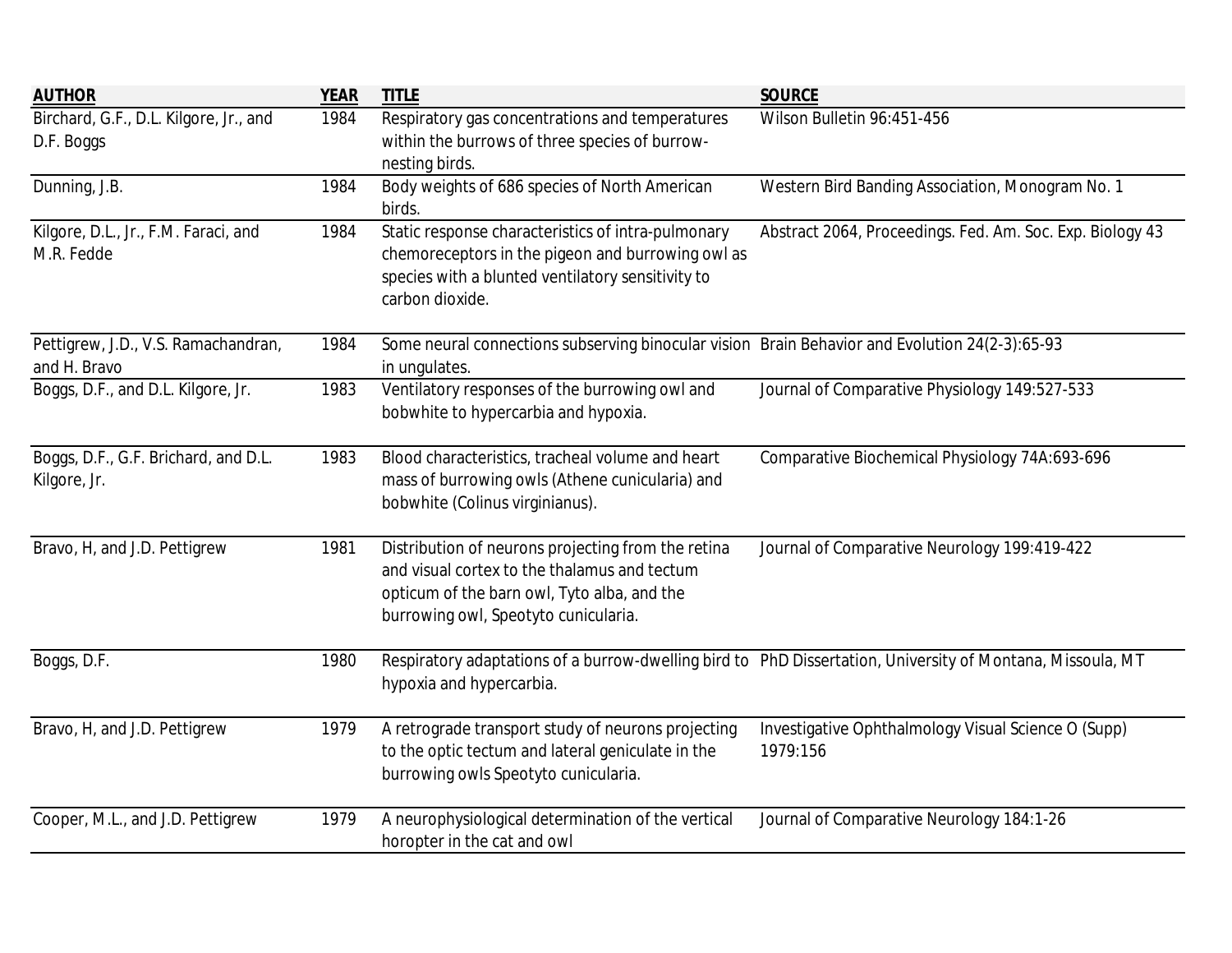| <b>AUTHOR</b>                                            | <b>YEAR</b> | <b>TITLE</b>                                                                                                                                                                                             | <b>SOURCE</b>                                                                                                               |
|----------------------------------------------------------|-------------|----------------------------------------------------------------------------------------------------------------------------------------------------------------------------------------------------------|-----------------------------------------------------------------------------------------------------------------------------|
| Duke, G.E.                                               | 1978        | Raptor physiology.                                                                                                                                                                                       | Pp. 225-231 In Zoo and Wild Animal Medicine (M.E. Fowler,<br>ed.). W.B. Saunders, Co., Philadelphia, PA                     |
| Feduccia, A., and C.E. Ferree                            | 1978        | Morphology of the bony stepes (columella) in owls:<br>evolutionary implications.                                                                                                                         | Proceedings of Biological Society of Washington 91:431-438                                                                  |
| Mosher, J.A.                                             | 1976        | Raptor energetics: a review.                                                                                                                                                                             | Raptor Research 10:97-107                                                                                                   |
| Owings, D.H., and E. Handa                               | 1975        | Shadows and detection of movement by a burrowing Condor 77:501-502<br>owl (Speotyto cunicularia).                                                                                                        |                                                                                                                             |
| Karten, H.J., W. Hodos, W.J.H.Nauta.,<br>and A.M. Revzin | 1973        | Neural connections of the "Visual Wulst" of the avian Journal of Comparative Neurology 150:253-277<br>telencephalon. Experiment studies in the pigeon<br>(Columba livia) and owl (Speotyto cunicularia). |                                                                                                                             |
| Berger, R.J., and J.M. Walker                            | 1972        | Sleep in the burrowing owl (Speotyto cunicularia<br>hypugaea).                                                                                                                                           | Behavioral Biology 7:183-194                                                                                                |
| Goslow, G.E., Jr                                         | 1972        | Adaptive mechanisms of the raptor pelvis limb.                                                                                                                                                           | Auk 89:47-64                                                                                                                |
| Quay, W.B.                                               | 1972        | Infrequency of pineal atrophy among birds and its<br>relation to nocturnality.                                                                                                                           | Condor 74:33-45                                                                                                             |
| Sibley, C.G., and J.E. Ahlquist                          | 1972        | passerine birds.                                                                                                                                                                                         | A comparative study of the egg white proteins of non Yale University Peabody Museum of Natural History Bulletin<br>39:1-267 |
| Chapman, T.E., and L.Z. McFarland                        | 1971        | Water turnover in Coturnix quail with individual<br>observations on a burrowing owl, Petz conure, and<br>Vulturine fish eagle.                                                                           | Comparative Biochemical Physiology 39:653-656                                                                               |
| Coulombe, H.N.                                           | 1970        | Physiological and physical aspects of temperature<br>regulation in the burrowing owl, Speotyto<br>cunicularia.                                                                                           | Comparative Biochemical Physiology 35:307-337                                                                               |
| Ligon, J.D.                                              | 1969        | Some aspects of temperature relations in small owls. Auk 86:458-472                                                                                                                                      |                                                                                                                             |
| Coulombe, H.N.                                           | 1968        | Energy exchange in the biology of the western<br>burrowing owl, Speotyto cunicularia.                                                                                                                    | PhD Dissertation, University of California, Los Angeles, CA                                                                 |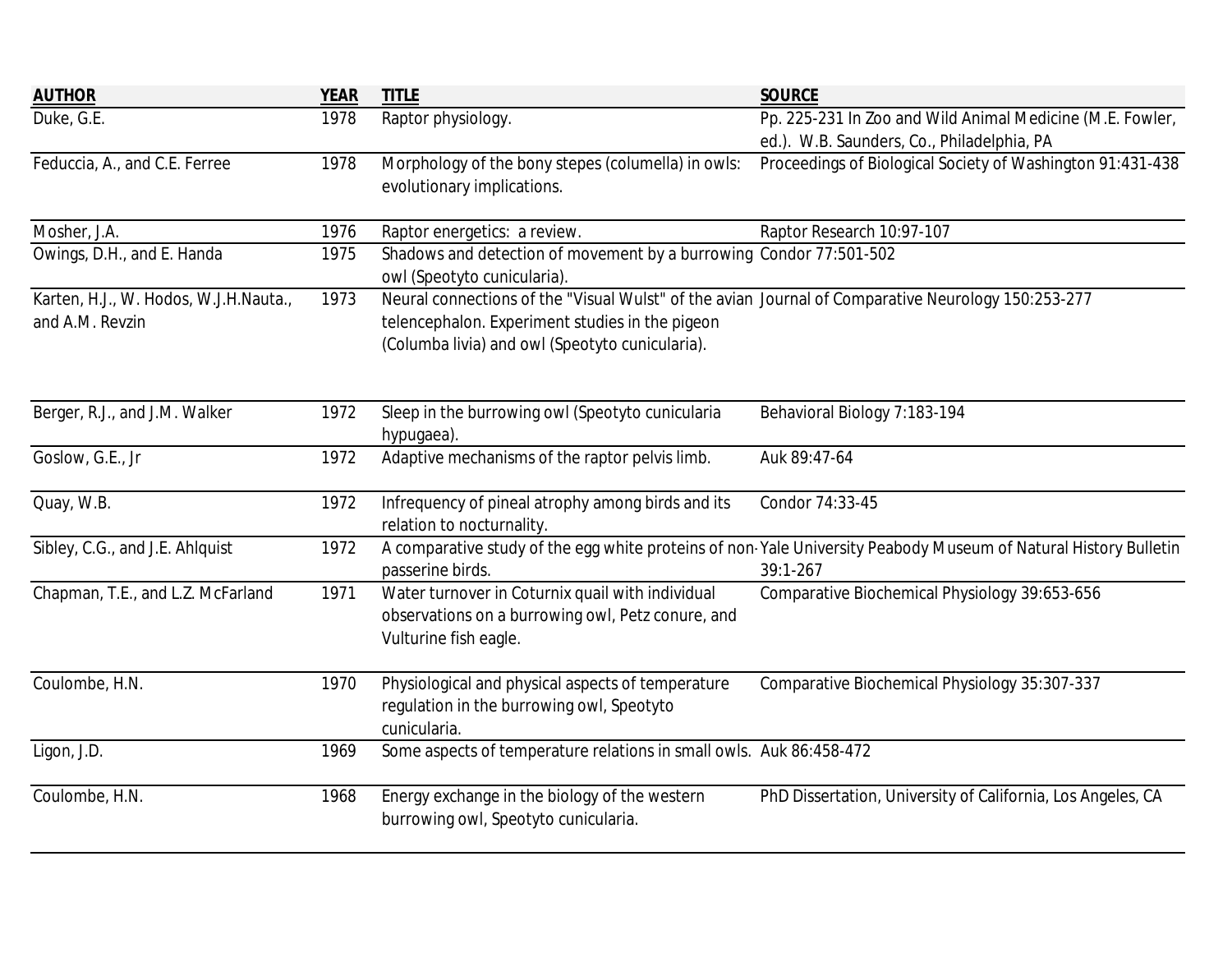| <b>AUTHOR</b>                       | <b>YEAR</b> | <b>TITLE</b>                                                                                           | <b>SOURCE</b>                                               |
|-------------------------------------|-------------|--------------------------------------------------------------------------------------------------------|-------------------------------------------------------------|
| Goslow, G.E., Jr                    | 1968        | Functional analysis of the striking mechanisms of                                                      | PhD Dissertation, University of California, Davis, CA       |
|                                     |             | raptorial birds.                                                                                       |                                                             |
| Ostoforoff, L.                      | 1958        | Nature's osteopathy.                                                                                   | <b>Blue Jay 16:153</b>                                      |
| vonHaartman, L.                     | 1957        | Adaptation in hole-nesting birds.                                                                      | Evolution 11:339-347                                        |
| Hartman, F.A.                       | 1955        | Heart weight in birds.                                                                                 | Condor 57:221-238                                           |
| Dice, L.R.                          | 1945        | Minimum intensities of illumination under which                                                        | American Naturalist 79:385-416                              |
|                                     |             | owls can find dead prey by sight.                                                                      |                                                             |
| Cottam, C., C.S. Williams, and C.A. | 1942        | Flight and running speeds of birds.                                                                    | Wilson Bulletin 54:121-131                                  |
| Sooter                              |             |                                                                                                        |                                                             |
| Miller, A.H.                        | 1934        | The vocal apparatus of some North American owls.                                                       | Condor 36:204-213                                           |
| Wood, C.A.                          | 1919        | The eyes of the burrowing owl (Speotyto cunicularia) Contributions Medical Biol. Research 1919:818-823 |                                                             |
|                                     |             | with special reference to the fundus oculi.                                                            |                                                             |
|                                     |             |                                                                                                        |                                                             |
| Shufeldt, R.W.                      | 1900        | On the osteology of the striges.                                                                       | Proceedings of the American Philosophical Society 39:666-   |
|                                     |             |                                                                                                        | 722, Plates 10-17                                           |
| Shufeldt, R.W.                      | 1889        | Notes on the anatomy of Speotyto cunicularia                                                           | Journal of Morphology 3:115-125                             |
|                                     |             | hypogaea.                                                                                              |                                                             |
| Shufeldt, R.W.                      | 1881        | Osteology of Speotyto cunicularia hypogaea.                                                            | Bulletin of US Geological Sur. Terr. 6:593-626              |
|                                     |             |                                                                                                        |                                                             |
| Coues, E.                           | 1880        | Shufeldt's memoir on the osteology of Speotyto                                                         | Bulletin of Nutall Ornithological Club 5:129-130            |
|                                     |             | cunicularia.                                                                                           |                                                             |
| <b>RANGE</b>                        |             |                                                                                                        |                                                             |
| Mikkola, H.                         | 2017        | The Owls of Uruguay.                                                                                   | Pp: 645-660 In: Enriquez, P. (Eds) Neotropical Owls,        |
| Ramcharan, S., and O. Ottema        | 2017        | The Owls of Suriname.                                                                                  | Pp:633-644 In: Enriquez, P. (Eds) Neotropical Owls,         |
| Trejo, A., and M.S. Bo              | 2017        | The Owls of Argentina                                                                                  | Pp:21-37 In: Enriquez, P. (Eds) Neotropical Owls, Springer, |
| Guilherme, E., and R.E. Czaban      | 2015        | First record of the yellowish pipit in Acre with notes                                                 | Neotropical Biology and Conservation 10:169-176             |
|                                     |             | on other grassland birds in southwestern Amazonia.                                                     |                                                             |
| Shaffer, J.A., and J.P. Thiele      | 2013        | Distribution of burrowing owls in east-cental South                                                    | Prairie Naturalist 45:60-64                                 |
|                                     |             | Dakota.                                                                                                |                                                             |
|                                     |             |                                                                                                        |                                                             |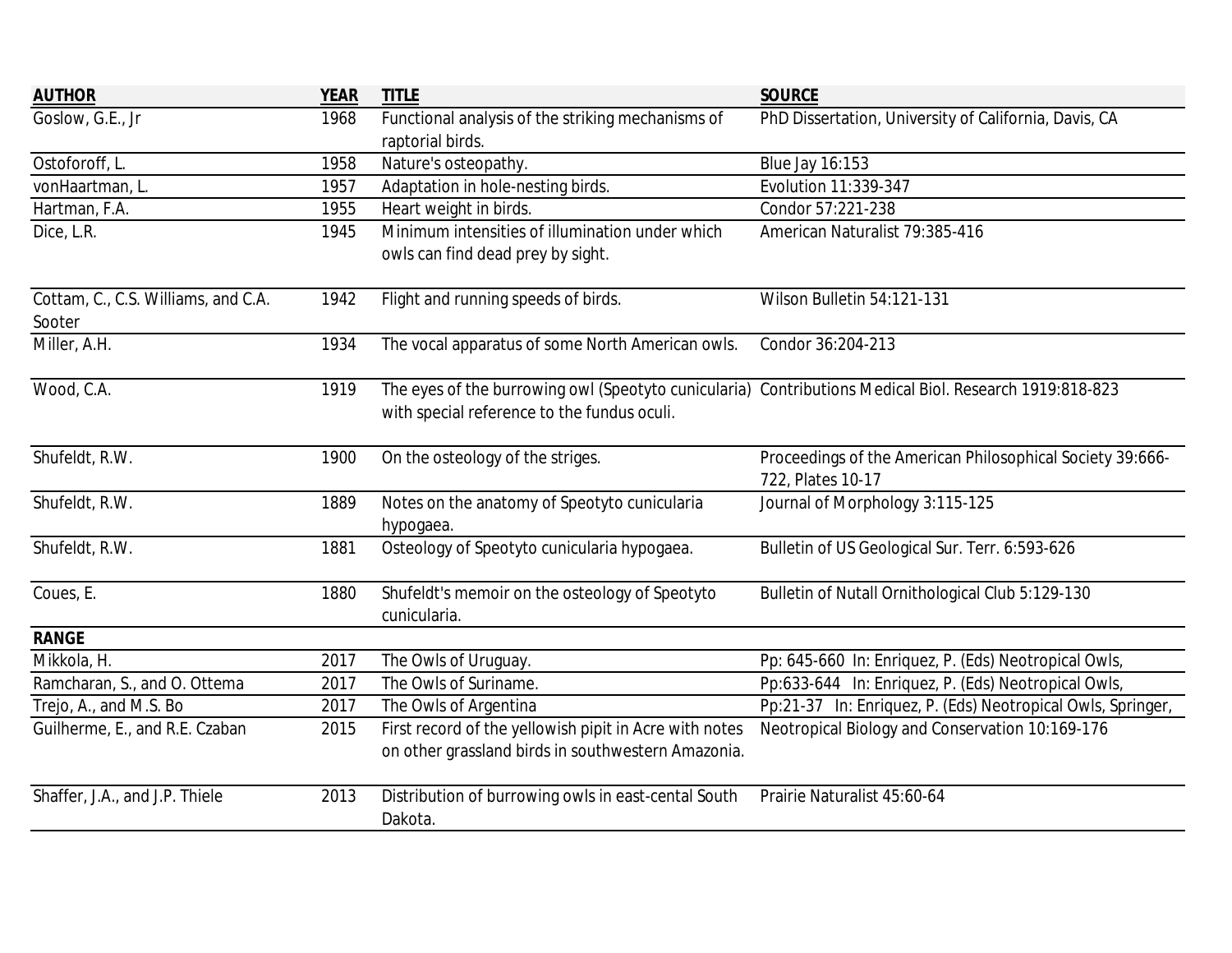| <b>AUTHOR</b>                                                                            | <b>YEAR</b> | <b>TITLE</b>                                                                                                                                                | <b>SOURCE</b>                                                                                                                                         |
|------------------------------------------------------------------------------------------|-------------|-------------------------------------------------------------------------------------------------------------------------------------------------------------|-------------------------------------------------------------------------------------------------------------------------------------------------------|
| Holroyd, G.L., C.J. Conway, and H.E.<br><b>Trefry</b>                                    | 2011        | Breeding dispersal of a burrowing owl from Arizona<br>to Saskatchewan.                                                                                      | Wilson Journal of Ornithology 123:378-381                                                                                                             |
| Wilkerson, R.L., and R.B. Siegel                                                         | 2011        | Distribution and abundance of western burrowing<br>owls (Athene cunicularia) in southeastern California.                                                    | Southwestern Naturalist 56:378-384                                                                                                                    |
| George, A.D., and T.J. O'Connell                                                         | 2009        |                                                                                                                                                             | Breeding burrowing owls in north central Oklahoma. Bulletine of the Oklahoma Ornithological Society 42:1-3                                            |
| Wanless, R.M., A. Aguirre-Munoz, A.<br>Angel, J.K. Jacobsen, B.S. Keitt, and<br>J.McCann | 2009        | Birds of Claron Island, Revillagigedo Archipelago,<br>Mexico.                                                                                               | Wilson Journal of Ornithology 121:745-751                                                                                                             |
| Mullen, W.                                                                               | 2008        | Burrowing owl is killed by hawk at Montrose Beach.                                                                                                          | Chicago Tribune October 31, 2008                                                                                                                      |
| Tipton, H.C., V.J. Dreitz, and P.F.<br>Doherty, Jr.                                      | 2008        | Occupancy of mountain plover and burrowing owl in Journal of Wildlife Management 72:1001-1006<br>Colorado.                                                  |                                                                                                                                                       |
| Goshima, F.T. and N.C. Izaguirre                                                         | 2007        | Avifauna en el campus de La Universidad Nacional<br>Agraria La Molina (UNALM), Lima - Peru.                                                                 | Ecologia Aplicada 6:149-154                                                                                                                           |
| Melius, M.                                                                               | 2007        | Burrowing owl surveys in southwest South Dakota.                                                                                                            | South Dakota Bird Notes 59:46                                                                                                                         |
| Salazar, R.S.                                                                            | 2007        | Record of the burrowing owl (Athene cunicularia) for Kempffiana 3:23-24<br>the Bolivian Amazon.                                                             |                                                                                                                                                       |
| Florida Natural Areas Inventory<br>(FNAI)                                                | 2005        | Florida burrowing owl element occurrence database. Florida Natural Areas Inventory, Florida, U.S.A.                                                         | http://www.fnai.org/datarequest.cfm                                                                                                                   |
| Blendinger, P.G., P. Capllonch, and<br>M.E. Alvarez                                      | 2004        | Abundance and distribution of raptors in the Sierra<br>de San Javier Biological Park, northwestern<br>Argentina.                                            | Ornitologia Neotropical 15:501-512                                                                                                                    |
| Duxbury, J., and G. Holroyd                                                              | 2004        | Annual dispersal of burrowing owls (Athene<br>cunicularia) in the northern Great Plains.                                                                    | Abstract, In 2004 Raptor Research Foundation Annual<br>Meeting, Bakersfield, CA.<br>http://biology.boiestate.edu/raptro/abstract/2004%20abst.         |
| Garcia, K.R., C.E. Uptain, and P.A.<br>Kelly                                             | 2004        | Raptor occurrences, incidence of nesting, and an<br>assessment of prey availability on retired agricultural<br>lands in the San Joaquin Valley, California. | Abstract, In 2004 Raptor Research Foundation Annual<br>Meeting, Bakersfield, CA.<br>http://biology.boiestate.edu/raptor/abstracts/2004%20abst<br>.htm |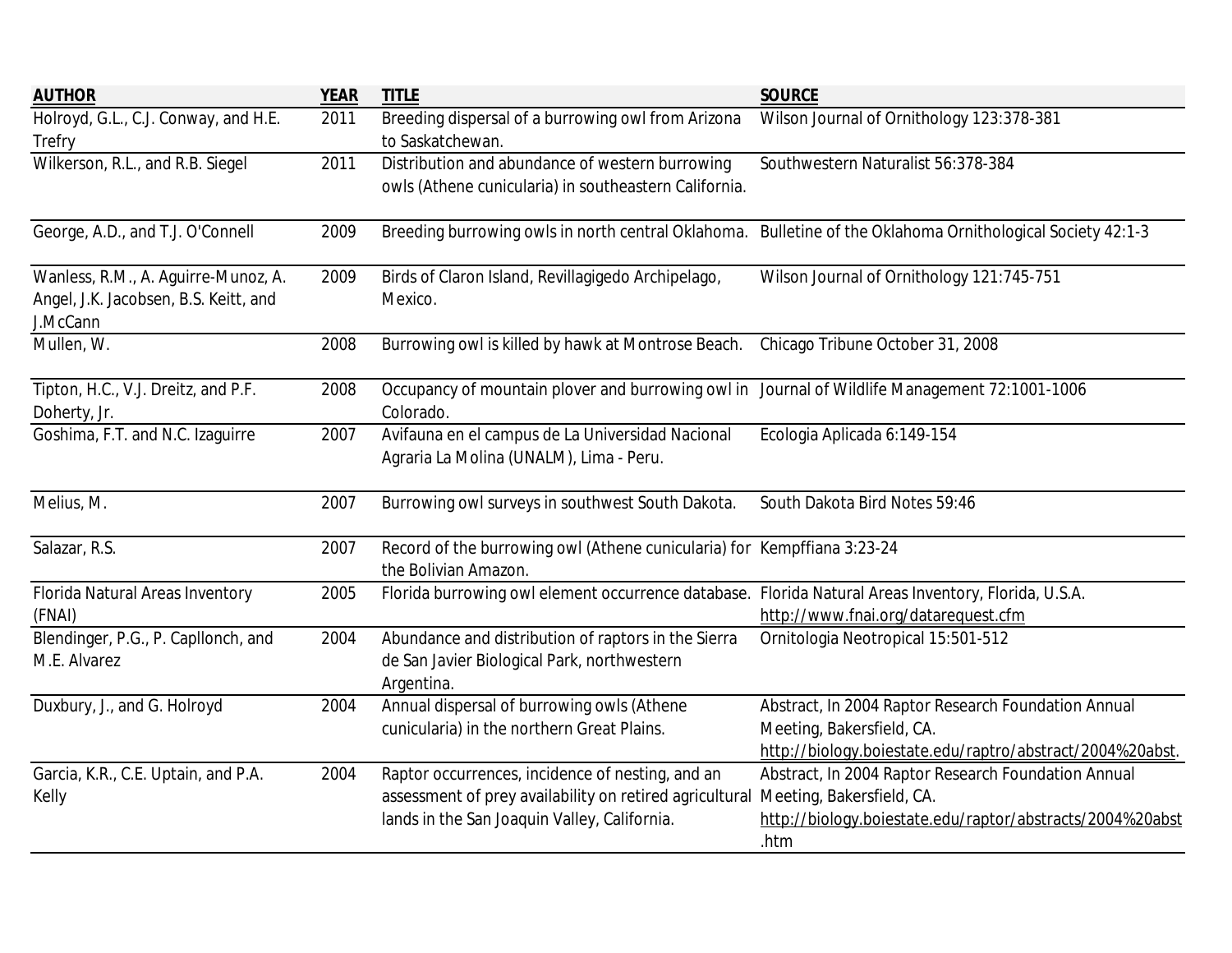| <b>AUTHOR</b>                          | <b>YEAR</b> | <b>TITLE</b>                                                                                               | <b>SOURCE</b>                                              |
|----------------------------------------|-------------|------------------------------------------------------------------------------------------------------------|------------------------------------------------------------|
| Short, G.A., and T. Tennant            | 2004        | Distribution and preliminary habitat analysis of the                                                       | Abstract, In 2004 Raptor Research Foundation Annual        |
|                                        |             | western burrowing owl (Speotyto cunicularia                                                                | Meeting, Bakersfield, CA.                                  |
|                                        |             | hypugaea) in western Riverside County.                                                                     | http://biology.boiestate.edu/raptor/abstracts/2004%20abst  |
|                                        |             |                                                                                                            | .htm                                                       |
| <b>Florida Fish and Wildlife</b>       | 2003        | Florida's breeding bird atlas: a collaborative study of Florida Fish and WIIdlife Conservation Commission, |                                                            |
| <b>Conservation Commission (FWC)</b>   |             | Florida's birdlife.                                                                                        | Tallahassee, Florida U.S.A. http://www.myfwc.com/bba/      |
| Ridgely, R.S.                          | 2002        | Distribution maps of South American birds.                                                                 | Unpublished                                                |
| Zook, J.L.                             | 2002        | Distribution maps of the birds of Nicaragua, Costa                                                         | Unpublished                                                |
|                                        |             | Rica and Panama.                                                                                           |                                                            |
| VerCauteren, T.L., S.W. Gillihan, and  | 2001        | Distribution of burrowing owls on public and private                                                       | Journal of Raptor Research 35:357-361                      |
| S.W. Hutchings                         |             | lands in Colorado.                                                                                         |                                                            |
| Garrido, O.H., and A. Kirkconnell      | 2000        | Field Guide to the Birds of Cuba.                                                                          | <b>Comstock Publishing Association, Ithaca, NY</b>         |
| Palacios, E., D.W. Anderson, E.        | 2000        | Distribution and abundance of burrowing owls on                                                            | Western Birds 31:89-99                                     |
| Mellink, and S. Gonzalez-Guzman        |             | the peninsula and islands of Baja California.                                                              |                                                            |
| Howell, S.N.G.                         | 1999        | A Bird-Finding Guide to Mexico.                                                                            | <b>Comstock Publishing Association, Ithaca, NY</b>         |
| Arrowood, P.C., C.A. Finley, B.C.      | 1998        | Residency, recruitment, return and reproduction in                                                         | Abstract, In Second Internation Burrowing Owl Symposium,   |
| Thompson, and E.S. Botelho             |             | burrowing owls in southern New Mexico.                                                                     | Odgen, Utah                                                |
| Levine, E., ed.                        | 1998        | Bull's Birds of New York State.                                                                            | <b>Comstock Publishing Association, Ithaca, NY</b>         |
| Raffaele, H., J. Wiley, O. Garrido, A. | 1998        | A guide to the birds of the West Indies.                                                                   | Princeton University Press, Princeton, NJ                  |
| Keith, and J. Raffaele                 |             |                                                                                                            |                                                            |
| Enriquez-Rocha, P.L.                   | 1997        | Seasonal records of the burrowing owl in Mexico.                                                           | Pp. 49-52 In The Burrowing Owl, Its Biology and            |
|                                        |             |                                                                                                            | Management Including the Proceedings of the First          |
|                                        |             |                                                                                                            | International Burrowing Owl Symposium (J.L. Lincer, and K. |
|                                        |             |                                                                                                            | Steenhof, eds.). Raptor Research Foundation Report No. 9   |
| Svingen, P.                            | 1997        | Third record of a burrowing owl in Duluth.                                                                 | Loon 69:168-169                                            |
| Contreras-Balderas, A.J., J.A. Garcia- | 1995        | Additional records of owls and wood warblers from                                                          | Wilson Bulletin 107:765                                    |
| Salas, and J.I. Gonzalez-Rojas         |             | Mexico.                                                                                                    |                                                            |
| Gulbenkian, D.                         | 1995        | An alpine tundra burrowing owl.                                                                            | Canadian Field Ornithologist 29                            |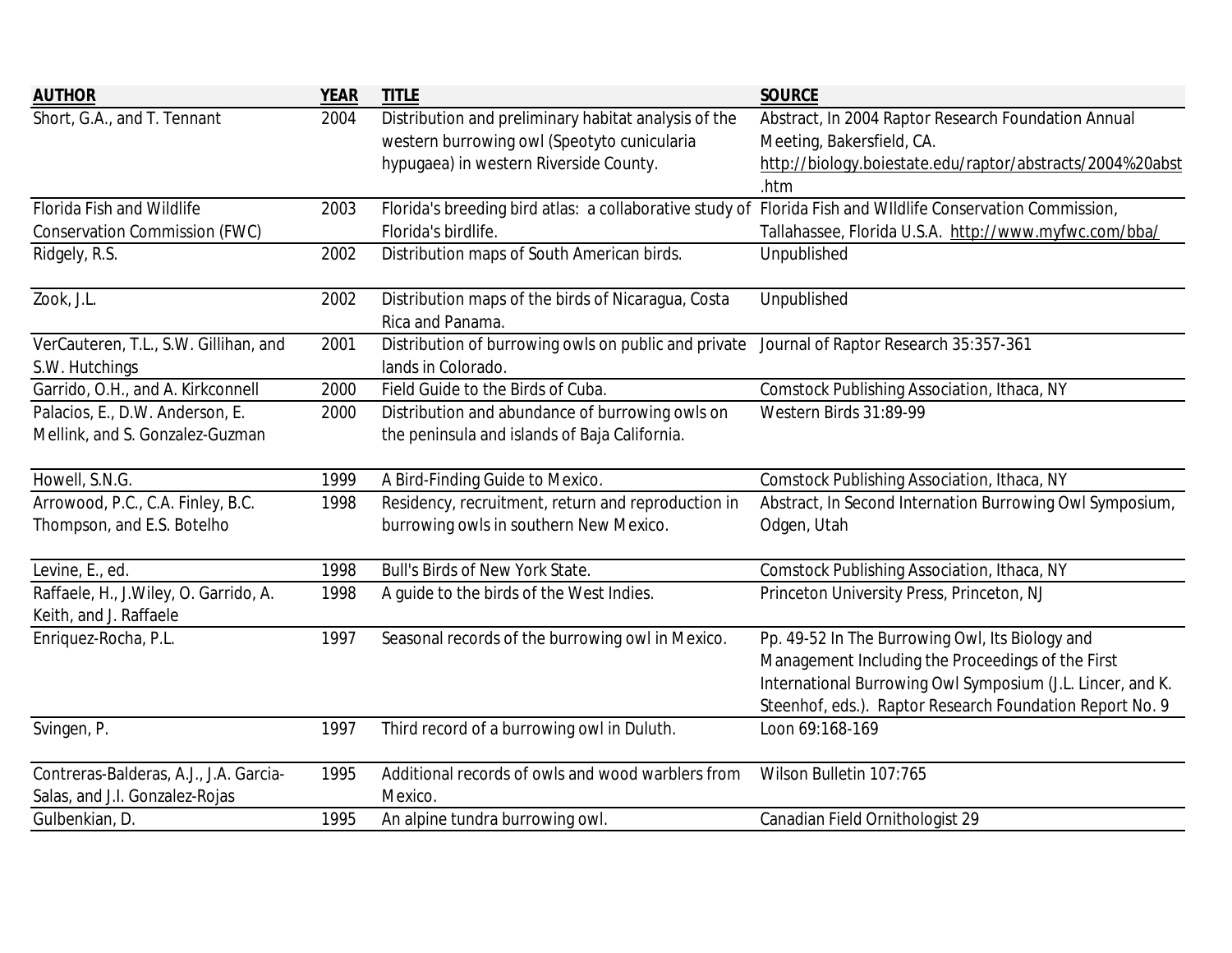| <b>AUTHOR</b>                       | <b>YEAR</b> | <b>TITLE</b>                                                                                                        | <b>SOURCE</b>                                    |
|-------------------------------------|-------------|---------------------------------------------------------------------------------------------------------------------|--------------------------------------------------|
| Hayes, F.E.                         | 1995        | Status, Distribution and Biogeography of the Birds of American Birding Association, Inc., New York, NY<br>Paraguay. |                                                  |
| Howell, S.N.G., and S. Webb         | 1995        | A Guide to the Birds of Mexico and Northern Central Oxford University Press, Oxford                                 |                                                  |
|                                     |             | America.                                                                                                            |                                                  |
| LaRue, C.T.                         | 1994        | Birds of northern Black Mesa, Navajo County,                                                                        | <b>Great Basin Naturalist 54:1-63</b>            |
|                                     |             | Arizona.                                                                                                            |                                                  |
| Stevenson, H.M., and B.H. Anderson  | 1994        | The Birdlife of Florida.                                                                                            | University Press of Florida, Gainesvillle, FL    |
| Enriquez-Rocha, P.L., J.L. Rangel-  | 1993        | Presence and distribution of Mexican owls: a review. Journal of Raptor Research 27:154-160                          |                                                  |
| Salazar, and D.W. Holt              |             |                                                                                                                     |                                                  |
| Hoefler, J., K. Burcar, R.C.        | 1993        | By the Wayside": burrowing owl (Athene                                                                              | Passenger Pigeon 55:95-96                        |
| Domagalski, and R.J. Johnson        |             | cunicularia).                                                                                                       |                                                  |
| Narosky, T., and D. Yzurieta        | 1993        | Birds of Argentina and Uraguay.                                                                                     | Vazquez Mazzini Editores, Buenos Aires           |
| Sick, H.                            | 1993        | Birds of Brazil, A Natural History.                                                                                 | Princeton University Press, Princeton, NJ        |
| Soulen, T.K.                        | 1993        | The summer season: 1992.                                                                                            | Passenger Pigeon 55:81-92                        |
| Bruun, B.                           | 1992        | Photographs of New York State rarities 54:                                                                          | Kingbird 42:70-72                                |
|                                     |             | burrowing owl on Long Island, New York.                                                                             |                                                  |
| South Dakota Ornithologist's Union  | 1991        | The Birds of South Dakota, Second Edition.                                                                          | South Dakota Ornithologist's Union, Aberdeen, SD |
| Ridgely, R.S., and J.A. Gwynne, Jr. | 1989        | Birds of Panama with Costa Rica, Nicaragua and                                                                      | Princeton University Press, Princeton, NJ        |
|                                     |             | Honduras.                                                                                                           |                                                  |
| Roosa, D.M., and J. Stravers        | 1989        | Nesting of raptors uncommon in Iowa: summary and Journal of Iowa Academy of Science 96(2):41-49<br>new records.     |                                                  |
| Stiles, F.G., and A.F. Skutch       | 1989        | A Guide to the Birds of Costa Rica.                                                                                 | Cornell University Press, Ithaca, NY             |
| Hull, R.                            | 1988        | Burrowing owl - Columbia County, Wisconsin.                                                                         | Passenger Pigeon 50:364-365                      |
| Lewis, N.                           | 1988        | Second burrowing owl record for Virginia.                                                                           | Raven 59:32-33                                   |
| Paget, J.                           | 1988        | A burrowing owl in the Georgia Piedmont.                                                                            | Oriole 53:31                                     |
| Richard, A.                         | 1988        | Burrowing owls on Long Island.                                                                                      | Kingbird 38:16-17                                |
| Henjum, M.                          | 1987        | Inventory of nesting raptors in Union and Baker<br>Counties, Oregon.                                                | Oregon Birds 13:151-156                          |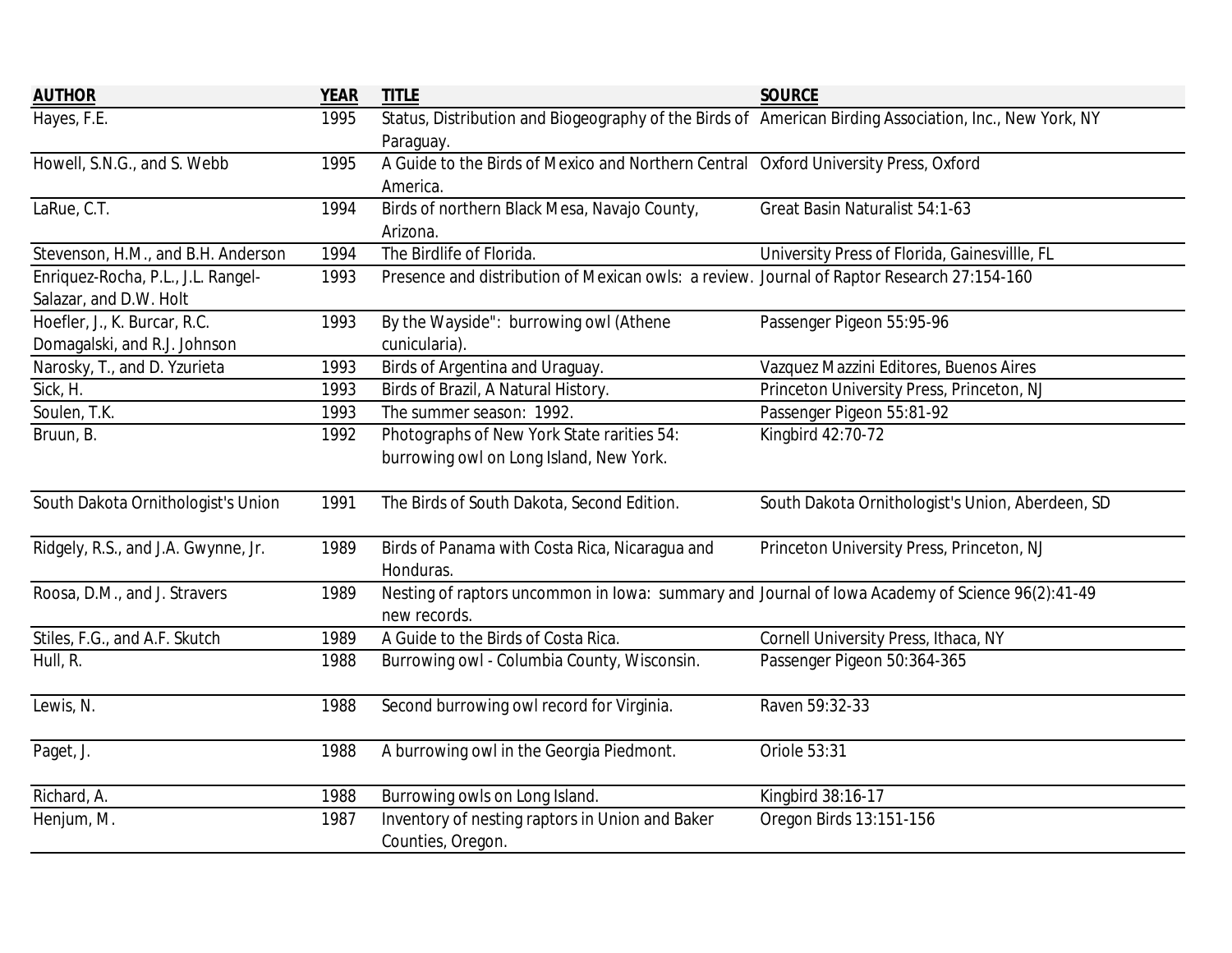| <b>AUTHOR</b>                        | <b>YEAR</b> | <b>TITLE</b>                                                               | <b>SOURCE</b>                                   |
|--------------------------------------|-------------|----------------------------------------------------------------------------|-------------------------------------------------|
| Janssen, R.B.                        | 1987        | <b>Birds of Minnesota.</b>                                                 | University of Minnesota Press, Minneapolis, MN  |
| Radke, M.                            | 1987        | Burrowing owls in the Columbia Basin, Washington,                          | Report British Columbia Conservation Foundation |
|                                      |             | 1987.                                                                      |                                                 |
| Arvidson, D.R.                       | 1986        | The talk of many things: Athene cunicularia, regal                         | <b>Bird Observer 14:229-232</b>                 |
|                                      |             | frittilaries, the tropicbird and other rarities.                           |                                                 |
| Godfrey, W.E.                        | 1986        | Birds of Canada.                                                           | <b>National Museums of Canada</b>               |
| Hilty, S.L., and W.L. Brown          | 1986        | A Guide to the Birds of Columbia.                                          | Princeton University Press, Princeton, NJ       |
| Marti, C.D.                          | 1986        | The owls of Utah.                                                          | Utah Birds 2:81-94                              |
| Robbins, M.B., D.E. Easterla, and F. | 1986        | Notes on Missouri's first breeding record of the                           | <b>Bluebird 53:21-22</b>                        |
| Lawhon                               |             | burrowing owl.                                                             |                                                 |
| Thomas, D.G.                         | 1986        | Burrowing owls.                                                            | Nebraska Bird Review 54:42-43                   |
| Bierman, D.                          | 1985        | Burrowing owls nest in Cherokee County, Iowa.                              | lowa Bird Life 55:98-99                         |
| Herron, G.B., C.A. Mortimore, and    | 1985        | Nevada raptors, burrowing owl.                                             | Pp. 92-95 In Nevada Raptors: Their Biology and  |
| M.S. Rawlings                        |             |                                                                            | Management, Biological Bulletine No. 8, Nevada  |
| Peason, P.L.                         | 1985        | Burrowing owl in Wayne County, Nebraska.                                   | Nebraska Bird Review 53:42                      |
| Perala, R., and J. Perala            | 1984        | Burrowing owl in northern Wisconsin.                                       | Passenger Pigeon 46:44-45                       |
| Pope, F.                             | 1984        | Burrowing owl in Garrett County, Maryland.                                 | Maryland Birdlife 40:55-56                      |
| Fjeldsa, J.                          | 1983        | Vertebrates of the Junin area, central Peru.                               | Steenstruppia 8:285-298                         |
| Hatfield, M.J., and D. M. Roosa      | 1983        | Burrowing owl (Speotyto cunicularia) in Hamilton                           | Iowa Bird Life 53:29                            |
|                                      |             | County, Iowa.                                                              |                                                 |
| Bartel, K.E.                         | 1982        | First authentic burrowing owl banded in state of                           | Passenger Pigeon 44:137-138                     |
|                                      |             | Illinois.                                                                  |                                                 |
| Bartel, K.E.                         | 1982        | Illinois' first banded burrowing owl.                                      | Illinois Audubon Bulletin 203:22-24             |
| Harris, B.                           | 1982        | Burrowing owl nesting Deuel County.                                        | South Dakota Bird Notes 34:42-43                |
| Thompson, W.L., and K.M. Steffke     | 1982        | A burrowing owl specimen from the lower peninsula Jack-Pine Warbler 60:118 |                                                 |
|                                      |             | of Michigan.                                                               |                                                 |
| Brock, K.J.                          | 1981        | A summer burrowing owl in Lake County, Indiana.                            | Indiana Audubon Quarterly 59:58-60              |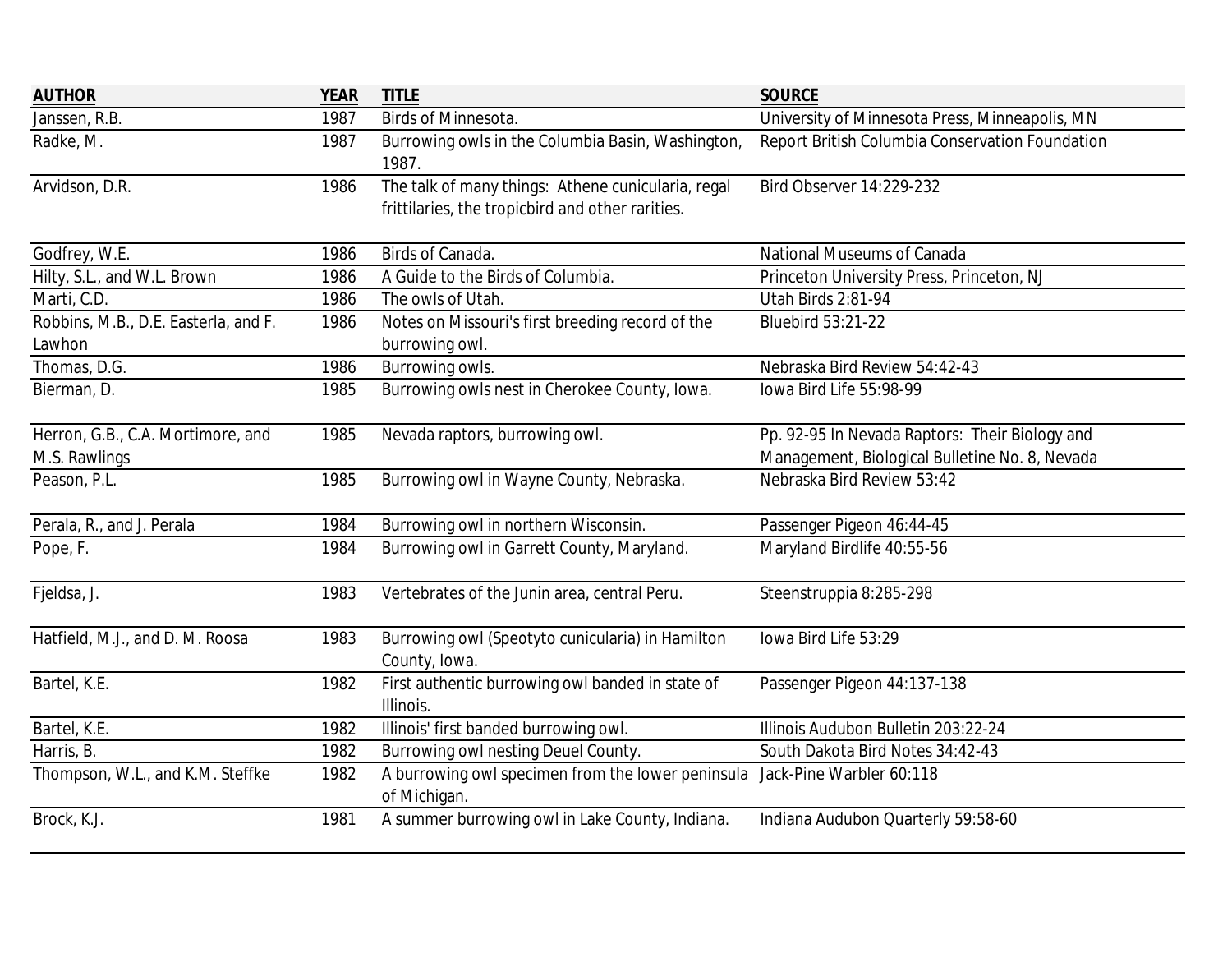| <b>AUTHOR</b>                                   | <b>YEAR</b> | <b>TITLE</b>                                                                         | <b>SOURCE</b>                                                    |
|-------------------------------------------------|-------------|--------------------------------------------------------------------------------------|------------------------------------------------------------------|
| Dunning, J.S.                                   | 1981        | South American Land Birds.                                                           | Harrowook Books, Newtown Square, PA                              |
| Orr, D.J.                                       | 1981        | Burrowing owls in Stevens County.                                                    | Loon 53:227                                                      |
| Wilde, J., and J. Oar                           | 1981        | A second record of the burrowing owl on the Buena                                    | Passenger Pigeon 43:110-111                                      |
|                                                 |             | Vista Marsh.                                                                         |                                                                  |
| Zaletel, H.                                     | 1981        | Second burrowing owl of the year in Story County.                                    | lowa Bird Life 51:124                                            |
| Zaletel, H., L. Zaletel, and S. Coats           | 1981        | Burrowing owl in Story County.                                                       | lowa Bird Life 51:74-76                                          |
| Kleen                                           | 1980        | Doves through woodpeckers.                                                           | Illinois Audubon Bulletin 192:33                                 |
| Otnes, G.L.                                     | 1980        | Burrowing owls, Clay County.                                                         | Loon 52:116                                                      |
| Anderson, J.W.                                  | 1979        | Burrowing owl in Sacramento.                                                         | Sacramento Zoological Society Bulletin 16:9-12                   |
| Buden, D.W.                                     | 1979        | Ornithogeography of the Southern Bahamas.                                            | PhD Dissertation, Louisiana State University, Baton Rouge,<br>LA |
| Butler, T.Y.                                    | 1979        | The Birds of Ecuador and the Galapagos Archipelago. Lincoln Press, Inc., Sanford, ME |                                                                  |
| Courser, W.D.                                   | 1979        | Continued breeding range expansion of the<br>burrowing owl in Florida.               | American Birds 33:143-144                                        |
| Weaver, A.E., and A.S. Weaver                   | 1979        | Burrowing owl observed in Houghton County,<br>Michigan.                              | Jack-Pine Warbler 57:218                                         |
| Adams, R.J., Jr.                                | 1978        | Seasonal distribution and abundance of birds in the<br>Kalamazoo, Michigan, area.    | Jack-Pine Warbler 57:91-105                                      |
| Alcorn, G.D.                                    | 1978        | Northwest Birds: Distribution and Eggs.                                              | West Media Printing Pub. Inc., Tacoma, WA                        |
| <b>Blue Mountain Audubon Sociesy</b>            | 1978        | Birds of the Walla Walla Area.                                                       | Blue Mountain Audubon Society, Walla Walla, WA                   |
| Kleen                                           | 1978        | Owls through woodpeckers.                                                            | Illinois Audubon Bulletin 186:36-37                              |
| Meyer DeSchauensee, R., and W.H.<br>Phelps, Jr. | 1978        | A Guide to the Birds of Venezuela.                                                   | Princeton University Press, Princeton, NJ                        |
| Probst, F.M.                                    | 1978        | Burrowing owl photographed at Huntington Beach<br>State Park, S.C.                   | Chat 42:33                                                       |
| Terborgh, J., J. Faaborg, and H.J.              | 1978        | Island colonization by Lesser Antillean birds.                                       | Auk 95:59-72                                                     |
| Brockmann                                       |             |                                                                                      |                                                                  |
| Davis, T.H.                                     | 1977        | The burrowing owl in New York State.                                                 | Kingbird 27:69-73                                                |
| Goodwin, C.E.                                   | 1977        | Ontario region.                                                                      | American Birds 31:1133                                           |
| Smith, K.                                       | 1977        | The changing seasons.                                                                | American Birds 31:292-317                                        |
| Henderson, C.                                   | 1976        | Burrowing owl observations.                                                          | Loon 48:119                                                      |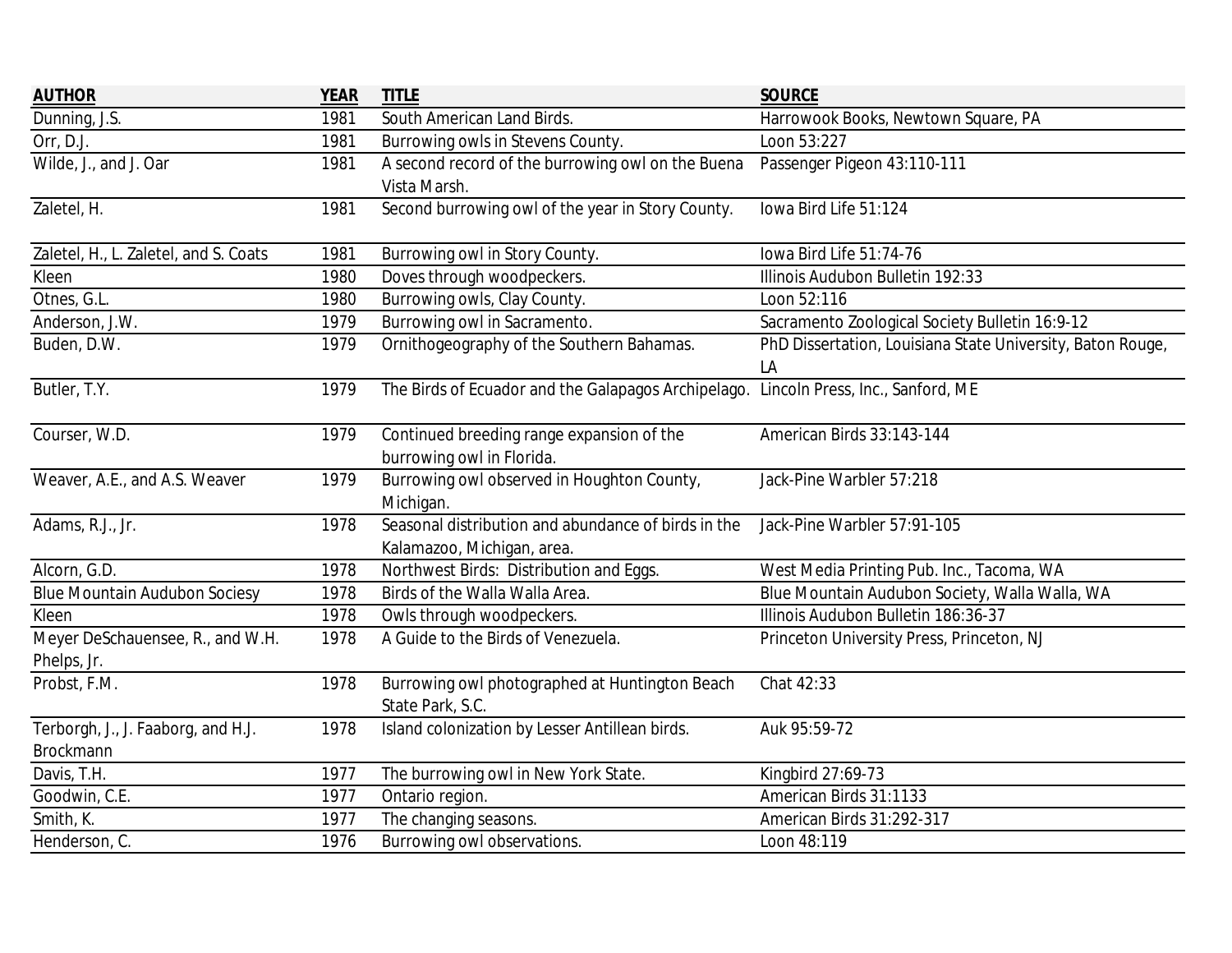| <b>AUTHOR</b>                          | <b>YEAR</b> | <b>TITLE</b>                                                  | <b>SOURCE</b>                                          |
|----------------------------------------|-------------|---------------------------------------------------------------|--------------------------------------------------------|
| Mattock, P.W. Jr., E.S. Hunn, and T.R. | 1976        | A checklist of the birds of Washington state with             | Western Birds 7:1-24                                   |
| Wahl                                   |             | recent changes annotated.                                     |                                                        |
| Brown, W.H.                            | 1975        | Burrowing owl near Des Moines.                                | Iowa Bird Life 45:60                                   |
| Brudenell-Bruce, P.G.C.                | 1975        | The Birds of the Bahamas New Providence and the               | Taplinger Publishing Co., New York, NY                 |
|                                        |             | Bahama Islands.                                               |                                                        |
| Garrido, O., and F.M. Montana          | 1975        | Catalogo de las Aves de Cuba.                                 | Academia de Ciencias de Cuba, Havana, Cuba             |
| Hoge, G., and W. Hoge                  | 1975        | Checklist of Washington birds.                                | Black Hills Audubon Society, Olympia, WA               |
| Kleen                                  | 1975        | Cuckoos, owls and goatsuckers.                                | Illinois Audubon Bulletin 174:36                       |
| Regalado, P.                           | 1975        | Primer hallazgo de Speotyto cunicularia (Molina)              | Baracoa Ano 5:2-56.                                    |
|                                        |             | anidando en Cuba.                                             |                                                        |
| Fussell, J., and D. McCrimmon          | 1974        | Discovery of the burrowing owl near Morehead City, Chat 38:41 |                                                        |
|                                        |             | N.C.                                                          |                                                        |
| Sykes, P.W. Jr.                        | 1974        | Florida burrowing owl collected in North Carolina.            | Auk 91:636-637                                         |
|                                        |             |                                                               |                                                        |
| Berdan, C.A., and R.L. Linger          | 1973        | Burrowing owls in Mellette County, South Dakota.              | South Dakota Bird Notes 25:26                          |
|                                        |             |                                                               |                                                        |
| Kondla, N.G., H.W. Pinel, C.A. Wallis, | 1973        | Avifauna of the Drumheller Area, Alberta.                     | Canadian Field-Naturalist 87:377-393                   |
| and C.R. Weshler                       |             |                                                               |                                                        |
| Matchett, W.                           | 1973        | Burrowing owls (Speotyto cunicularia) in Brevard              | Florida Naturalist 46:28                               |
|                                        |             | County.                                                       |                                                        |
| Hamerstrom, F.                         | 1972        | <b>Birds of prey of Wisconsin</b>                             | Wisconsin Department of Natural Resources, Madison, WI |
| Campbell, R.W., and A.L. Meugens       | 1971        | The summer birds of Richter Pass, British Columbia.           | Syesis 4:93-123                                        |
|                                        |             |                                                               |                                                        |
| Land, H.C.                             | 1970        | <b>Birds of Guatemala.</b>                                    | Livingston Publishing Company, Wynnewood, PA           |
| Meyer DeSchauensee, R.                 | 1970        | A Guide to the Birds of South America.                        | The Academy of Natural Sciences of Philadelphia,       |
| Kopischke, E.D.                        | 1968        | Burrowing owl in Watonwan County.                             | Loon 40:101                                            |
| Monroe, B.L., Jr.                      | 1968        | A Distributional Survey of the Birds of Honduras.             | American Ornithologist's Union, Monograph No. 7        |
|                                        |             |                                                               |                                                        |
| Renn, F.B.                             | 1968        | Burrowing owl recorded in Portage Co.                         | Passenger Pigeon 30:27                                 |
| Anonymous                              | 1967        | Some notes on burrowing owls.                                 | Scissortail 17:83                                      |
| Chilson, H.P.                          | 1967        | Burrowing owls in Day County.                                 | South Dakota Bird Notes 19:78                          |
| Easterla, D.A.                         | 1967        | The Baird's sparrow and burrowing owl in Missouri.            | Condor 69:88-89                                        |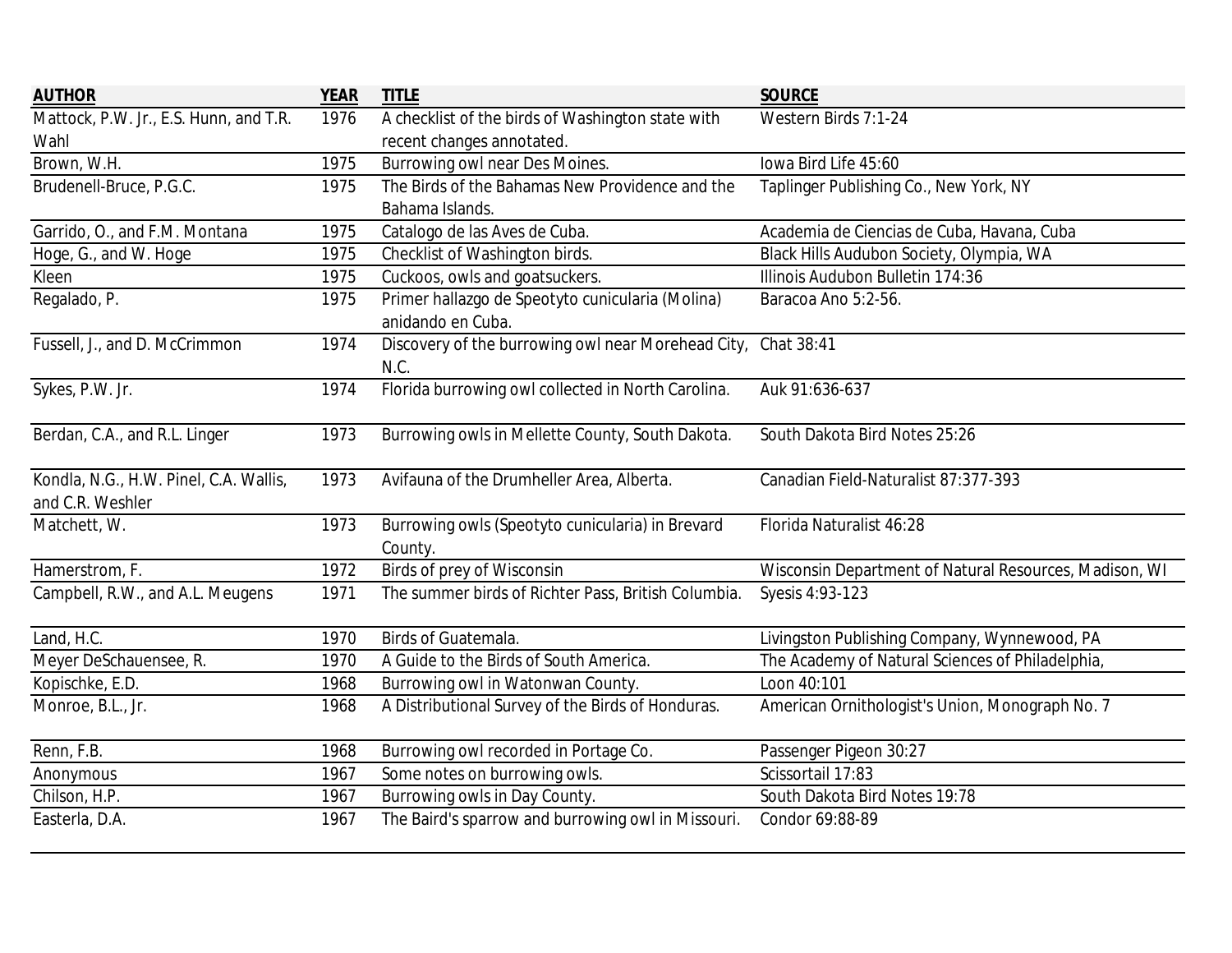| <b>AUTHOR</b>               | <b>YEAR</b> | <b>TITLE</b>                                                                                             | <b>SOURCE</b>                                            |
|-----------------------------|-------------|----------------------------------------------------------------------------------------------------------|----------------------------------------------------------|
| Johnson, A.W.               | 1967        | The Birds of Chile and Adjacent Regions of Argentina, Platt Establecimientos Graficos S.A., Buenos Aires |                                                          |
|                             |             | Bolivia and Peru.                                                                                        |                                                          |
| Fawks, E.                   | 1966        | Field notes - September 1966.                                                                            | Audubon Bulletin 139:22                                  |
| Feehan, J.P.                | 1966        | Burrowing owl in Olmsted County.                                                                         | Loon 38:37-38                                            |
| Meyer DeSchauensee, R.      | 1966        | The Species of Birds of South America and Their                                                          | Academy of Natural Sciences, Livingston Publishing       |
|                             |             | Distribution.                                                                                            | Company, Narberth, PA                                    |
| Paulson, D.R.               | 1966        | New records of birds from the Bahama Islands.                                                            | Notulae Naturae 394:1-15                                 |
| Snyder, D.E.                | 1966        | The Birds of Guyana.                                                                                     | Peabody Museum, Salem, MA                                |
| Northern, J.R.              | 1965        | Notes on the owls of the Tres Marias Island Nayarit,                                                     | Condor 67:358                                            |
|                             |             | Mexico.                                                                                                  |                                                          |
| Bryant, E.J.                | 1964        | Burrowing owls in Plymouth County.                                                                       | lowa Bird Life 34:68                                     |
| Russell, S.M.               | 1964        | A Distributional Study of the Birds of British                                                           | American Ornithologists' Union, Ornithological Monograph |
|                             |             | Honduras.                                                                                                | No. 1                                                    |
| Grant, R.A.                 | 1963        | A colony of burrowing owls at Watford City, North                                                        | South Dakota Bird Notes 15:92                            |
|                             |             | Dakota.                                                                                                  |                                                          |
| Ligon, J.D.                 | 1963        | Breeding range expansion of the burrowing owl in                                                         | Auk 80:367-368                                           |
|                             |             | Florida.                                                                                                 |                                                          |
| Retfalvi, L.I.              | 1963        | Notes on the birds of San Juan Islands, Washington.                                                      | Murrelet 44:12-13                                        |
| Paulson, and Stevenson      | 1962        | Owls, goatsuckers and swifts.                                                                            | Audubon Field Notes 16:401                               |
| Ganier, E., Jr.             | 1961        | Burrowing owl winters in Mississippi.                                                                    | Migrant 32:16                                            |
| Hundley, M.H., and F. Hames | 1961        | Birdlife of the lower Florida Keys.                                                                      | Florida Naturalist 34:74-80                              |
| Tomkins, I.R                | 1961        | The burrowing owl in coastal Georgia and South                                                           | Oriole 26:1-2                                            |
|                             |             | Carolina.                                                                                                |                                                          |
| Barlow, J.M.                | 1960        | Burrowing owl record near Waterloo.                                                                      | Iowa Bird Life 30:63                                     |
| Longley, W.H.               | 1960        | Burrowing owls in Martin County.                                                                         | Flicker 32:127-128                                       |
| Lindmeier, J.               | 1958        | Nesting record of a burrowing owl.                                                                       | Flicker 30:159                                           |
| Wick, W.Q.                  | 1958        | A nine year bird list for Eliza and Protection Islands,<br>Washington.                                   | Murrelet 39:1-9                                          |
| Yocom, C.F.                 | 1958        | Records of birds observed in the Okanogan Highlands Murrelet 39:15-18                                    |                                                          |
|                             |             | and the Selkirk Mountains of northern Washington.                                                        |                                                          |
|                             |             |                                                                                                          |                                                          |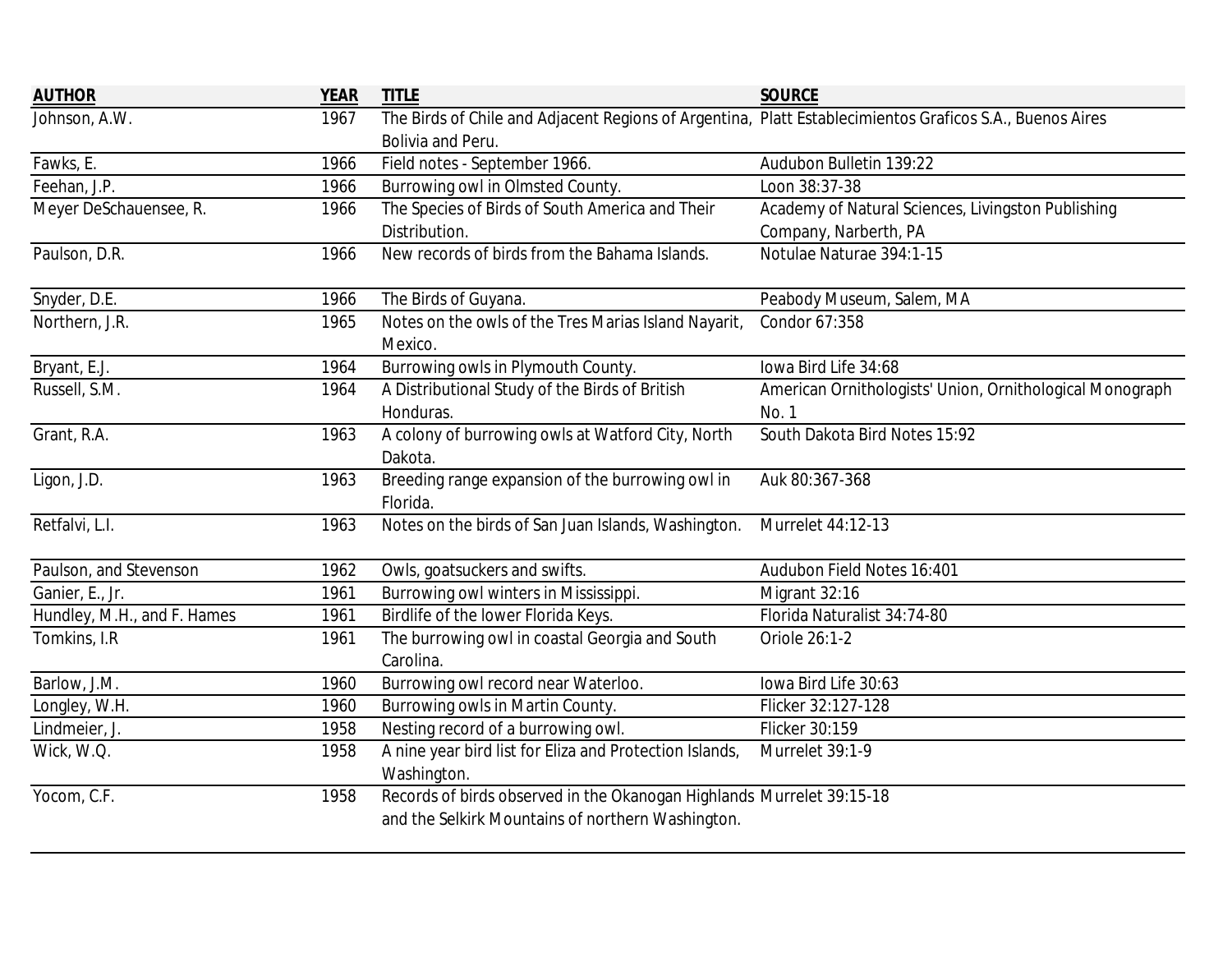| <b>AUTHOR</b>                     | <b>YEAR</b> | <b>TITLE</b>                                                                                 | <b>SOURCE</b>                                       |
|-----------------------------------|-------------|----------------------------------------------------------------------------------------------|-----------------------------------------------------|
| Kelley, A.H.                      | 1957        | Additional burrowing owl in Traverse County.                                                 | Flicker 29:87                                       |
| Benson, R.I.                      | 1956        | Burrowing owls.                                                                              | <b>Flicker 28:168</b>                               |
| Bue, G.T.                         | 1955        | Recent observations of burrowing owls in Lyon and<br>Yellow Medicine Counties, Minnesota.    | Flicker 27:40-41                                    |
| Chapman, H.F., and L. Chapman     | 1955        | West River magpies, prairie dogs, burrowing owl, etc. South Dakota Bird Notes 7:59           |                                                     |
| Johnsgard, P.A.                   | 1954        | Birds observed in the Potholes region during 1953-<br>1954.                                  | Murrelet 35:25-31                                   |
| Neill, W.T.                       | 1954        | Notes on the Florida burrowing owl.                                                          | Florida Naturalist 27:67-70                         |
| Blake, E.R.                       | 1953        | <b>Birds of Mexico.</b>                                                                      | University of Chicago Press, Chicago, IL            |
| Campbell, A.L.                    | 1953        | Bird records for northern Illinois.                                                          | Audubon Bulletin 86:2                               |
| King, J.R.                        | 1953        | Breeding birds of the central Palouse region<br>sourtheastern Washington.                    | MS Thesis, Washington State University, Pullman, WA |
| Vaurie, C.                        | 1953        | Observations and new records of birds from the<br>Biminis, northwestern Bahamas.             | Auk 70:38-48                                        |
| Harris, S.W., and C.F. Yocom      | 1952        | Birds of the lower Grand Coulee and Potholes area,<br>Grant County, Washington.              | Murrelet 33:18-28                                   |
| Jobin, L.                         | 1952        | Records of the burrowing owl and long-eared owl in<br>the Cariboo, British Columbia, Canada. | Murrelet 33:43                                      |
| Rapp, J.L.C., and W.F. Rapp, Jr.  | 1952        | Burrowing owl in Saline County, Nebraska.                                                    | Nebraska Bird Review 20:59                          |
| McAtee, W.L.                      | 1951        | Marbled godwit, upland plover, burrowing owl and<br>yellow-headed blackbird in Chicago area. | Wilson Bulletin 63:112                              |
| Bourdo, E.A., and G.A. Hesterberg | 1950        | Western burrowing owl in Michigan.                                                           | Wilson Bulletin 62:214                              |
| Salt, W.R.                        | 1950        | The burrowing owl in Alberta.                                                                | Canadian Field-Naturalist 64:221                    |
| Kitchin, E.A.                     | 1949        | Birds of the Olympic Peninsula.                                                              | <b>Olympic Stationers, Port Angeles, WA</b>         |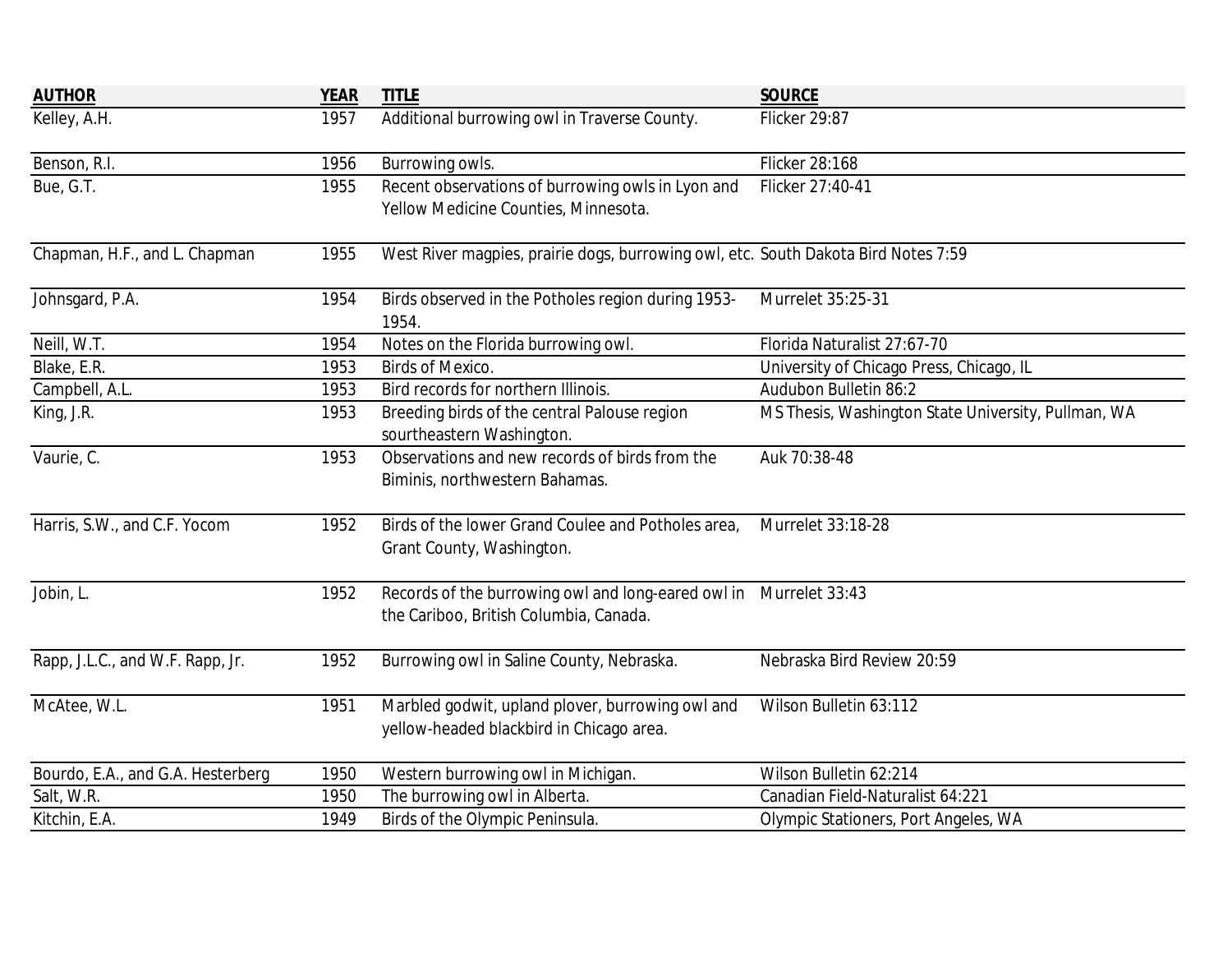| <b>AUTHOR</b>                       | <b>YEAR</b> | <b>TITLE</b>                                                                     | <b>SOURCE</b>                                                                 |
|-------------------------------------|-------------|----------------------------------------------------------------------------------|-------------------------------------------------------------------------------|
| Miller, A.H.                        | 1947        | The tropical avifauna of the upper Madgalena Valley, Auk 64:351-381<br>Columbia. |                                                                               |
| Phillips, A.R.                      | 1947        | Bird life of the San Francisco Mountains No. 5:<br>hawks and owls.               | Plateau 20:17-22                                                              |
| Patterson, R.L.                     | 1946        | Burrowing owl at sea.                                                            | Wilson Bulletin 58:53                                                         |
| Price, H.F.                         | 1946        | Burrowing owl in Ohio.                                                           | Auk 63:450-451                                                                |
| Beer, J.                            | 1944        | Western burrowing owl in Clark County, Washington. Auk 61:652-653                |                                                                               |
| Jewett, S.G.                        | 1944        | Burrowing owls in the Portland, Oregon region.                                   | Murrelet 25:9                                                                 |
| MacKenzie, E.S., and L. vonBorowsky | 1944        | Burrowing owl in Hernando County.                                                | Florida Naturalist 17:72                                                      |
| Shaw, W.T.                          | 1944        | Extension of breeding range of the western<br>burrowing owl in Saskatchewan.     | Auk 61:473-474                                                                |
| Wing, L.                            | 1944        | Breeding birds of virgin Palouse prairie.                                        | Auk 66:38-41                                                                  |
| Barbour, T.                         | 1943        | Florida burrowing owl.                                                           | Pp. 80-81 In Cuban Ornithology. Nuttall Ornithological Club,<br>Cambridge, MA |
| Bond, J.                            | 1943        | Florida burrowing owl in Cuba.                                                   | Auk 6:105                                                                     |
| Kirkpatrick, C.M.                   | 1942        | Western burrowing owl in Indiana.                                                | Wilson Bulletin 54:211-212                                                    |
| Pelzer, W.C.                        | 1942        | Second record for western burrowing owl in<br>Wisconsin.                         | Auk 59:111-112                                                                |
| Alcorn, G.D.                        | 1941        | The western burrowing owl in Grays Harbor County,<br>Washington.                 | Murrelet 22:57-58                                                             |
| Gabrielson, I.N., and S.G. Jewett   | 1940        | Birds of Oregon.                                                                 | Oregon State College, Corallis, OR                                            |
| Sauer, R.                           | 1940        | Western burrowing owl in Ottertail County.                                       | Flicker 12:20                                                                 |
| Scott, T.G.                         | 1940        | The western burrowing owl in Clay County, Iowa in<br>1938.                       | American Midland Naturalist 24:585-593                                        |
| Teachenor, D.                       | 1940        | Western burrowing owl in western Missouri.                                       | Auk 57:573                                                                    |
| Booth, E.S.                         | 1939        | Zonal distribution of birds in the Blue Mountain<br>district.                    | Murrelet 20:14-16                                                             |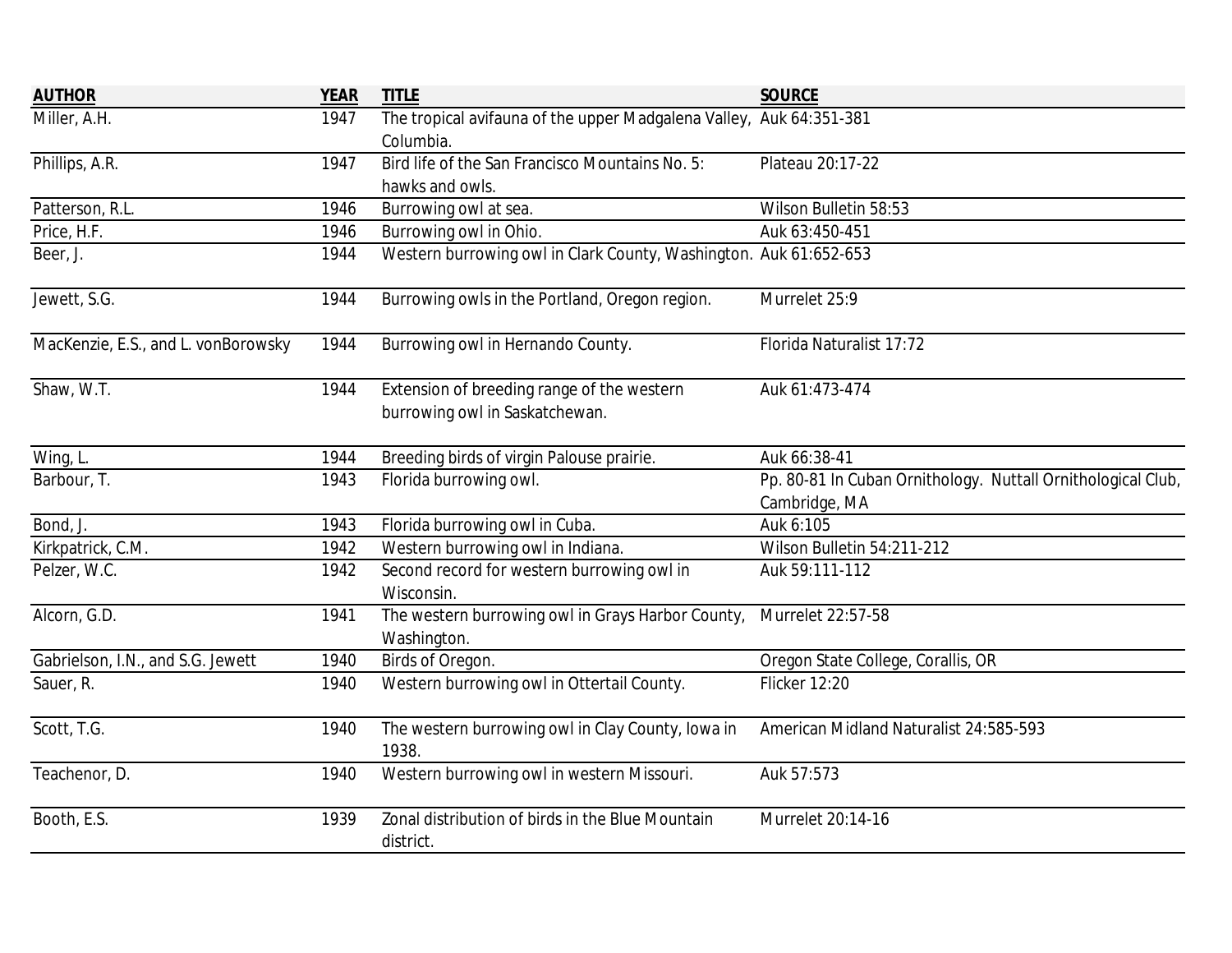| <b>AUTHOR</b>                     | <b>YEAR</b> | <b>TITLE</b>                                                             | <b>SOURCE</b>                                         |
|-----------------------------------|-------------|--------------------------------------------------------------------------|-------------------------------------------------------|
| McCreary, O.                      | 1939        | Wyoming Bird Life.                                                       | Burgess Publishing Co., Minneapolis, MN               |
| Steuller, A.B., and E.A. Deautier | 1939        | Sobre la presenaia de Larus fuscus y Speotyto                            | Notas Mus. La Plata Zool. 4:245-249                   |
|                                   |             | cunicularia juninensis en la Argentina.                                  |                                                       |
|                                   | 1938        | Burrowing owl in the Florida Keys.                                       | Auk 55:532-533                                        |
| Sprunt, A., Jr.                   |             |                                                                          |                                                       |
| Haecker, F.W.                     | 1937        | The western burrowing owl in Nemaha County.                              | Nebraska Bird Review 5:13                             |
| Stone, W.                         | 1937        | Birds of old Cape May.                                                   | Delaware Valley Ornithology Club, Philadelphia, PA    |
| Griscom, L.                       | 1935        | The ornithology of the Republic of Panama.                               | Harvard Collection, Bulletin of Musuem of Comparative |
|                                   |             |                                                                          | Zoology 78, No. 3:261-382                             |
| Tout, W.                          | 1935        | Notes on the owls found in Lincoln County,                               | North Platte Bird Club 1:1-11                         |
|                                   |             | Nebraska.                                                                |                                                       |
| Danforth, S.T.                    | 1934        | The birds of Antigua.                                                    | Auk 51:350-364                                        |
| Wolden, B.O.                      | 1934        | Swainson's hawk and burrowing owl breeding in                            | Iowa Bird Life 4:37                                   |
|                                   |             | Emmett County, Iowa.                                                     |                                                       |
| Birkeland, H.                     | 1933        | The burrowing owl and other birds in Story County,                       | Iowa Bird Life 3:26                                   |
|                                   |             | lowa.                                                                    |                                                       |
| Peterson, C.E.                    | 1933        | Burrowing owls.                                                          | Flicker 5:59                                          |
| Betz, H.                          | 1932        | Florida burrowing owl in Pinellas Co., Fla.                              | Auk 49:478                                            |
| Musselman, T.E.                   | 1931        | <b>Burrowing owls in Illinois</b>                                        | Auk 48:119                                            |
| Pearse, T.                        | 1931        | The burrowing owl on Vancouver Island, B.C.                              | Murrelet 12:81-82                                     |
| Kitchin, E.A.                     | 1930        | Nesting observations at Moses Lake in May.                               | Murrelet 11:55-59                                     |
| Lambert, E.L.                     | 1930        | A burowing owl record for Hancock County, Illinois.                      | Wilson Bulletin 42:213                                |
| Danforth, S.T.                    | 1929        | Notes on the birds of Hispaniola.                                        | Auk 46:358-375                                        |
| Gabrielson, I.N.                  | 1928        | Some bird notes from the Badlands of North Dakota. Wilson Bulletin 40:53 |                                                       |
| Larson, A.                        | 1928        | Birds of eastern McKenzie County, North Dakota.                          | Wilson Bulletin 40:39-48, 100-110                     |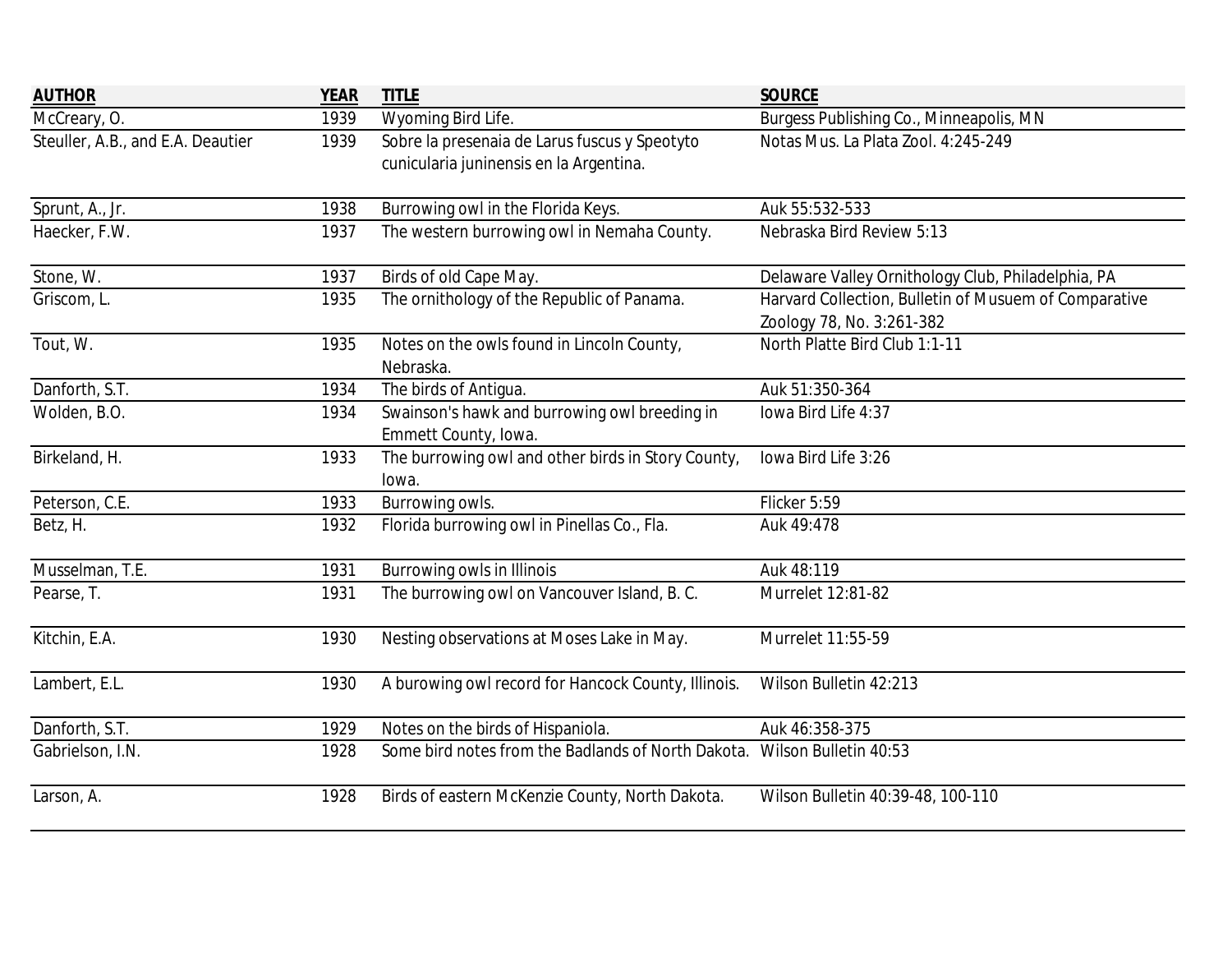| <b>AUTHOR</b>                     | <b>YEAR</b> | <b>TITLE</b>                                                                | <b>SOURCE</b>                                         |
|-----------------------------------|-------------|-----------------------------------------------------------------------------|-------------------------------------------------------|
| Mata, A.B.                        | 1927        | Notas sobre dos rapaces de la prov. de Buenos Aires. Hornero 4:60-64        |                                                       |
| Bowles, J.H.                      | 1926        | Summer record of the burrowing owl in Clallam<br>County, Washington.        | Murrelet 7:39                                         |
| Edson, J.M.                       | 1926        | Ten days among east-side birds and mammals.                                 | Murrelet 7:3-7                                        |
| Butler, A.W.                      | 1925        | Strange visitors: the starling, burrowing owl and<br>Harris' sparrow.       | Proceedings of Indiana Academy of Science 34:325-327  |
| Brown, D.E.                       | 1924        | The burrowing owl (Speotyto cunicularia hypugaea)<br>in western Washington. | Murrelet 5:8                                          |
| Gabrielson, I.N., and S.G. Jewett | 1924        | Notes on the birds of western North Dakota.                                 | Auk 41:296-303                                        |
| Hine, A.                          | 1924        | Burrowing owl in northern Indiana.                                          | Auk 41:602                                            |
| Barbour, T.                       | 1923        | The Birds of Cuba.                                                          | Nuttall Ornithological Club, Cambridge, MA            |
| Eliot, W.A.                       | 1923        | <b>Birds of the Pacific Coast.</b>                                          | B.P. Puttnam's Sons, New York, NY                     |
| Strong, W.D.                      | 1922        | Burrowing owl off the Virginia coast.                                       | <b>Condor 24:29</b>                                   |
| Hurley, J.B.                      | 1921        | Annotated list of Yakima County birds.                                      | Murrelet 2:14-16                                      |
| Bailey, B.H.                      | 1918        | The raptorial birds of lowa.                                                | Iowa Geological Survey Bulletin 6:238                 |
| Walker, A.                        | 1916        | Some raptores of Douglas County, South Dakota.                              | Condor 18:130                                         |
| Gilman, M.F.                      | 1909        | Some owls along the Gila River in Arizona.                                  | Condor 11:145-150                                     |
| Edson, J.M.                       | 1908        | Birds of the Bellingham Bay region.                                         | Auk 25:425-439                                        |
| Anderson, R.M.                    | 1907        | The birds of lowa.                                                          | Proceeding of Davenport Academy of Science 11:241-267 |
| Crawshay, R.                      | 1907        | The Birds of Tierra del Fuego.                                              | Bernard, Quaritch, London                             |
| Bowles, J.H.                      | 1906        | A list of the birds of Tacoma, Washington and<br>vicinity.                  | Auk 23:138-148                                        |
| Johnson, R.H.                     | 1906        | The birds of Cheney, Washington.                                            | Condor 8:25-28                                        |
| Snodgrass, R.E.                   | 1903        | A list of land birds from central and southeastern<br>Washington.           | Auk 21:223-233                                        |
| Snodgrass, R.E.                   | 1903        | A list of land birds from central Washington.                               | Auk 20:202-209                                        |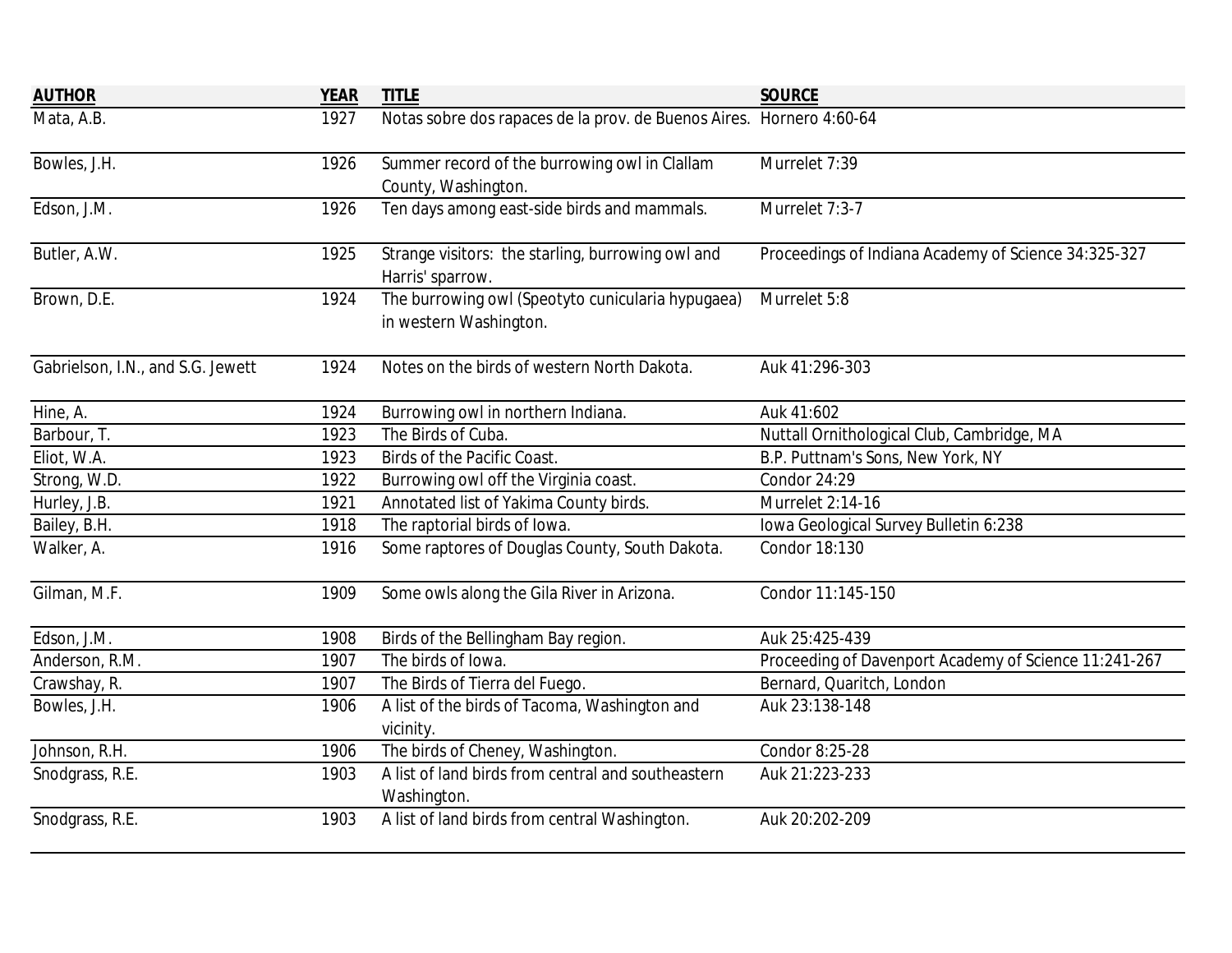| <b>AUTHOR</b>   | <b>YEAR</b> | <b>TITLE</b>                                                                                                                                                                 | <b>SOURCE</b>                                                                                                            |
|-----------------|-------------|------------------------------------------------------------------------------------------------------------------------------------------------------------------------------|--------------------------------------------------------------------------------------------------------------------------|
| Dawson, W.L.    | 1902        | A preliminary list of the birds of Yakima County,<br>Washington.                                                                                                             | Wilson Bulletin 9:59-67                                                                                                  |
| Brooks, A.      | 1900        | Notes on some of the birds of British Columbia.                                                                                                                              | Auk 17:104-107                                                                                                           |
| Snyder, J.O.    | 1900        | Notes on a few species of Idaho and Washington<br>birds.                                                                                                                     | Auk 17:242-245                                                                                                           |
| Stone, W.       | 1899        | On a collection of birds from the vicinity of Bogota,<br>with a review of South American species of Speotyto 1899:302-313<br>and Troglodytes.                                | Proceedings of Academy of Natural Sciences of Philadelphia                                                               |
| Dawson, W.L.    | 1897        | A preliminary list of the birds of Okanogan County,<br>Washington.                                                                                                           | Auk 14:168-182                                                                                                           |
| Anthony, A.W.   | 1892        | <b>Birds of southwestern New Mexico.</b>                                                                                                                                     | Auk 9:357-369                                                                                                            |
| Cory, C.B.      | 1891        | A collection of birds taken by Cyrus S. Winch in the<br>Islands of Anguilla, Antigua, and St. Eustatius, West<br>Indies, during April, May, June, and part of July,<br>1890. | Auk 8:46-47                                                                                                              |
| Cory, C.B.      | 1891        | Descriptions of new birds from the Bahama Islands,<br>with remarks on the species of Speotyto which occur<br>in the West Indies.                                             | Auk 8:348-349                                                                                                            |
| Bolding, L.     | 1890        | Land birds of the Pacific District.                                                                                                                                          | California Academy of Science Occasional Paper 2:1-274                                                                   |
| Lloyd, W.       | 1887        | Birds of Tom Green and Concho Counties, Texas.                                                                                                                               | Auk 4:181-190                                                                                                            |
| Agersborg, G.S. | 1885        | The birds of southeastern Dakota.                                                                                                                                            | Auk 2:276-289                                                                                                            |
| Coues, E.       | 1883        | The burrowing owl in Florida.                                                                                                                                                | <b>Bulletin of Nuttall Ornithological Club 8:61</b>                                                                      |
| Hoffman, W.J.   | 1882        | month of September 1881.                                                                                                                                                     | List of birds observed at Ft. Berthold, D.T., during the Proceedings of Boston Society of Natural History 21:397-<br>405 |
| Anonymous       | 1875        | Capture of Speotyto hypogaea in New York City.                                                                                                                               | Editorial, Forest and Stream 5:4                                                                                         |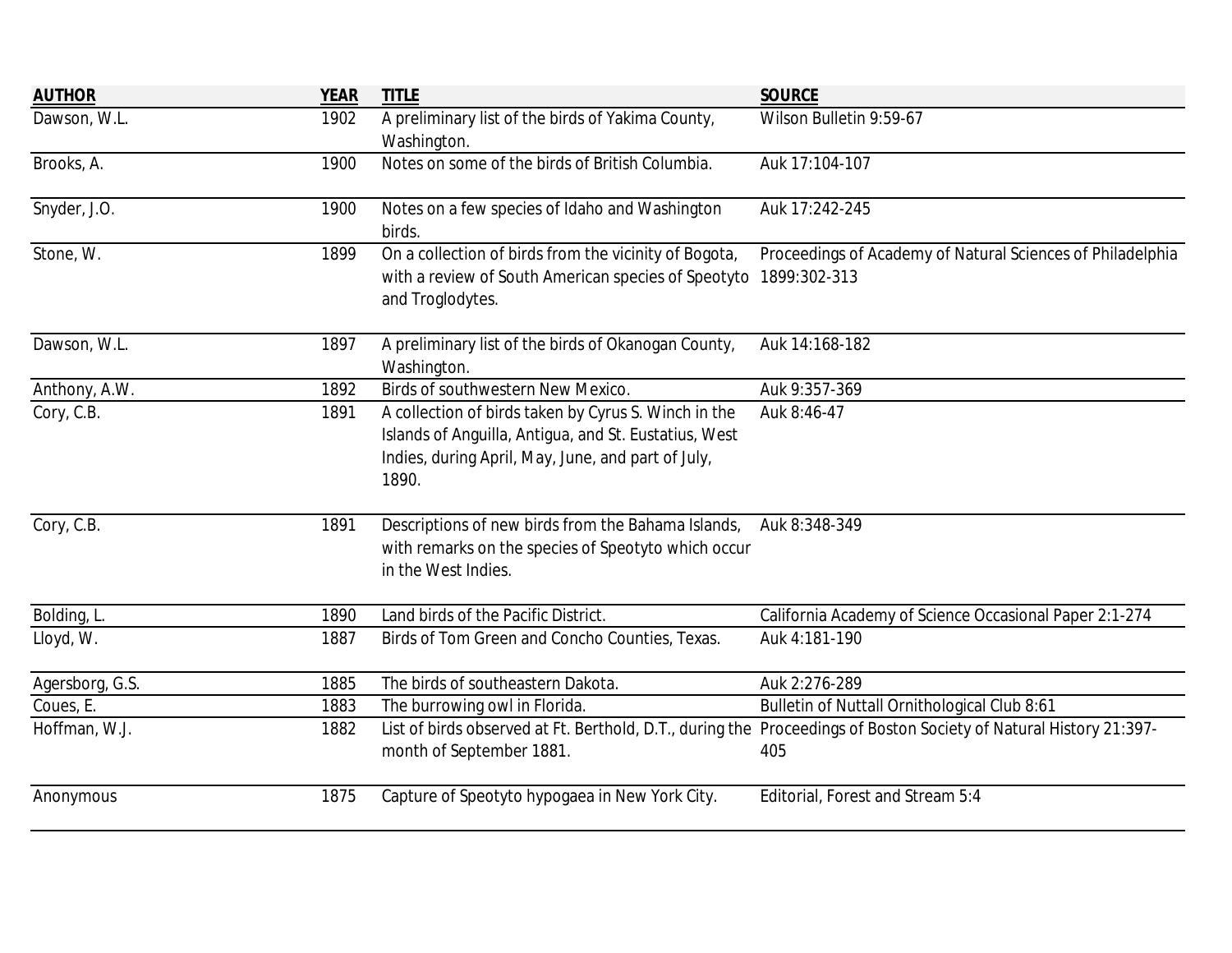| <b>AUTHOR</b>                                                              | <b>YEAR</b> | <b>TITLE</b>                                                                                                                                                                          | <b>SOURCE</b>                             |
|----------------------------------------------------------------------------|-------------|---------------------------------------------------------------------------------------------------------------------------------------------------------------------------------------|-------------------------------------------|
| Deane, R.                                                                  | 1875        | Occurrence of the burrowing owl in Massachusetts.                                                                                                                                     | Rod and Gun 6:97                          |
| Ridgway, R.                                                                | 1875        | More about the Florida burrowing owl.                                                                                                                                                 | Rod and Gun 6:7                           |
| Ridgway, R.                                                                | 1874        | Discovery of a burrowing owl in Florida.                                                                                                                                              | American Sportsman 4:216-217              |
| <b>REPRODUCTION</b>                                                        |             |                                                                                                                                                                                       |                                           |
| Martinez, G., A.V. Baladron, M.                                            | 2017        | Microscale nest site selection by the burrowing owl                                                                                                                                   | Wilson Journal of Ornithology 129:62-70   |
| Cavalli, M.S. Bo, and J.P. Isacch                                          |             | (Athene cunicularia) in the Pampas of Argentina.                                                                                                                                      |                                           |
| Wade, J.L., and R. James                                                   | 2016        | Responses of female burrowing owls to alterations in Journal of Raptor Research 50:84-91<br>clutch size: are burrowing owls determinate or<br>indeterminate egg-layers?               |                                           |
| Catlin, D.H., and D.K. Rosenberg                                           | 2014        | Association of sex, fledging date, and sibling<br>relationships with post-fledging movements of<br>burrowing owls in a nonmigratory population in the<br>Imperial Valley, California. | Journal of Raptor Research 48:106-117     |
| Rodriguez-Martinez, S., M. Carrete, S.                                     | 2014        | High urban breeding densities do not disrupt genetic PLoS One 10.1371/journal.pone.0091314                                                                                            |                                           |
| Roques, N. Rebolo-Ifran, and J.L. Tella                                    |             | monogamy in a bird species.                                                                                                                                                           |                                           |
| Crowe, D.E., and K.M. Longshore                                            | 2013        | Nest site characteristics and nesting success of the<br>western burrowing owl in the eastern Mojave<br>Desert.                                                                        | Journal of Arid Environments 94:113-120   |
| Thiele, J.P., K.K. Bakker, and C.D.<br><b>Dieter</b>                       | 2013        | Multiscale nest site selection by burrowing owls in<br>western South Dakota.                                                                                                          | Wilson Journal of Ornithology 125:763-774 |
| Wellicome, T.I., L. D. Todd, R.G.<br>Poulin, G.L. Holroyd, and R.J. Fisher | 2013        | Comparing food limitation among three stages of<br>nesting: supplementation experiments with the<br>burrowing owl.                                                                    | Ecology & Evolution 3:2684-2695           |
| Conway, M., C.P. Nadeau, and C.J.                                          | 2012        | Intraspecific variation in reproductive traits of                                                                                                                                     | Journal of Ethology 30:395-402            |
| Conway                                                                     |             | burrowing owls.                                                                                                                                                                       |                                           |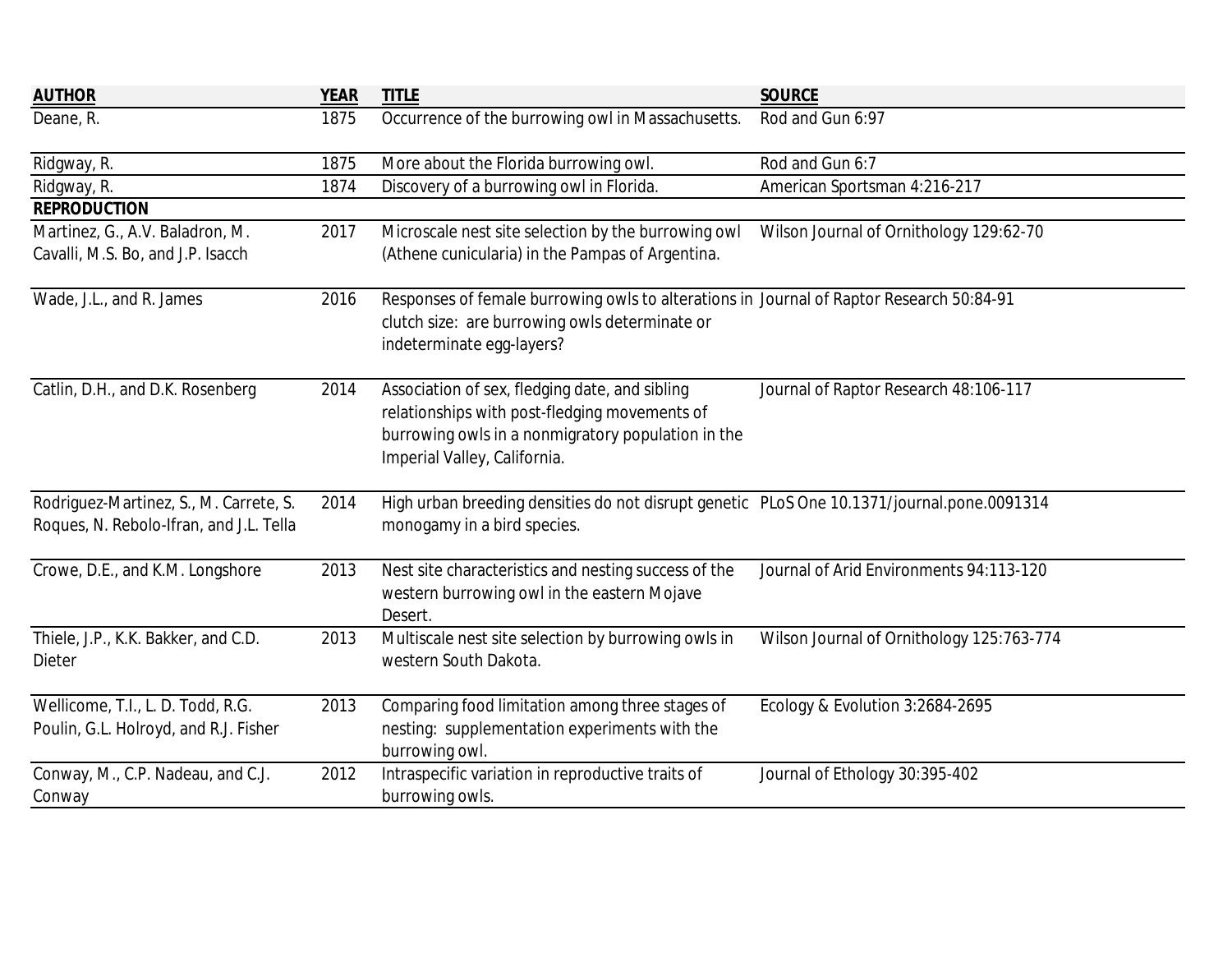| <b>AUTHOR</b>                                                            | <b>YEAR</b> | <b>TITLE</b>                                                                                                                                        | <b>SOURCE</b>                                                          |
|--------------------------------------------------------------------------|-------------|-----------------------------------------------------------------------------------------------------------------------------------------------------|------------------------------------------------------------------------|
| Welty, J.L., J.R. Belthoff, J.R. Egbert,<br>and H. Schwabl               | 2012        | Relationships between yolk androgens and nest<br>density, laying date, and laying order in western<br>burrowing owls (Athene cunicularia hypugaea). | Canadian Journal of Zoology 90: 182-192                                |
| Barclay, J.H., and S. Menzel                                             | 2011        | Apparent polygnous nesting by burrowing owls.                                                                                                       | Journal of Raptor Research 45:98-100                                   |
| Lantz, S.J., and C.J. Conway                                             | 2009        | Factors affecting daily nest survival of burrowing<br>owls within black-tailed prairie dog colonies.                                                | Journal of Wildlife Management 73:232-241                              |
| Griebel, R.L., and J.A. Savidge                                          | 2007        | Factors influencing burrowing owl reproductive<br>performance in continguous shortgrass prairie.                                                    | Journal of Raptor Research 41:212-221                                  |
| Todd, L.D., R.G. Poulin, R.M. Brigham,<br>E.M. Bayne, and T.I. Wellicome | 2007        | Pre-migratory movements by juvenila burrowing<br>owls in a patchy landscape.                                                                        | Avian Conservation and Ecology 2:4 www.ace-<br>eco.org/vol2/iss2/art4/ |
| Catlin, D.H., and D.K. Rosenberg                                         | 2006        | Nest destruction associated with mortality and<br>dispersal of burrowing owls in the Imperial Valley,<br>California.                                | Southwestern Naturalist 51:406-409                                     |
| Davies, J.M., and M. Restani                                             | 2006        | Survival and movements of juvenile burrowing owls<br>during the postfledging period.                                                                | Condor 108:282-291                                                     |
| Hsu, Y-C., S-H. Li, M.T. Philippart, and<br>L.L. Severhinghaus           | 2006        | High frequency of extra-pair copulation with low<br>level of extra-pair fertilization of the Lanyu scops<br>owls (Otus elegans botelensis).         | Journal of Avian Biology 37:36-40                                      |
| Poulin, R.G., and L.D. Todd                                              | 2006        | Sex and nest stage differences in the circadian<br>foraging behaviors of nesting burrowing owls.                                                    | Condor 108:856-864                                                     |
| <b>United States Fish and Wildlife</b><br>Service                        | 2006        | Elapsed time between raptor nest uses.                                                                                                              | U.S. Fish and Wildlife Service, Utah Field Office, Salt Lake<br>City   |
| Catlin, D.J., et. al.                                                    | 2005        | The effects of nesting success and mate fidelity on<br>breeding dispersal in burrowing owls.                                                        | Canadian Journal of Zoology 83:1574-158`0                              |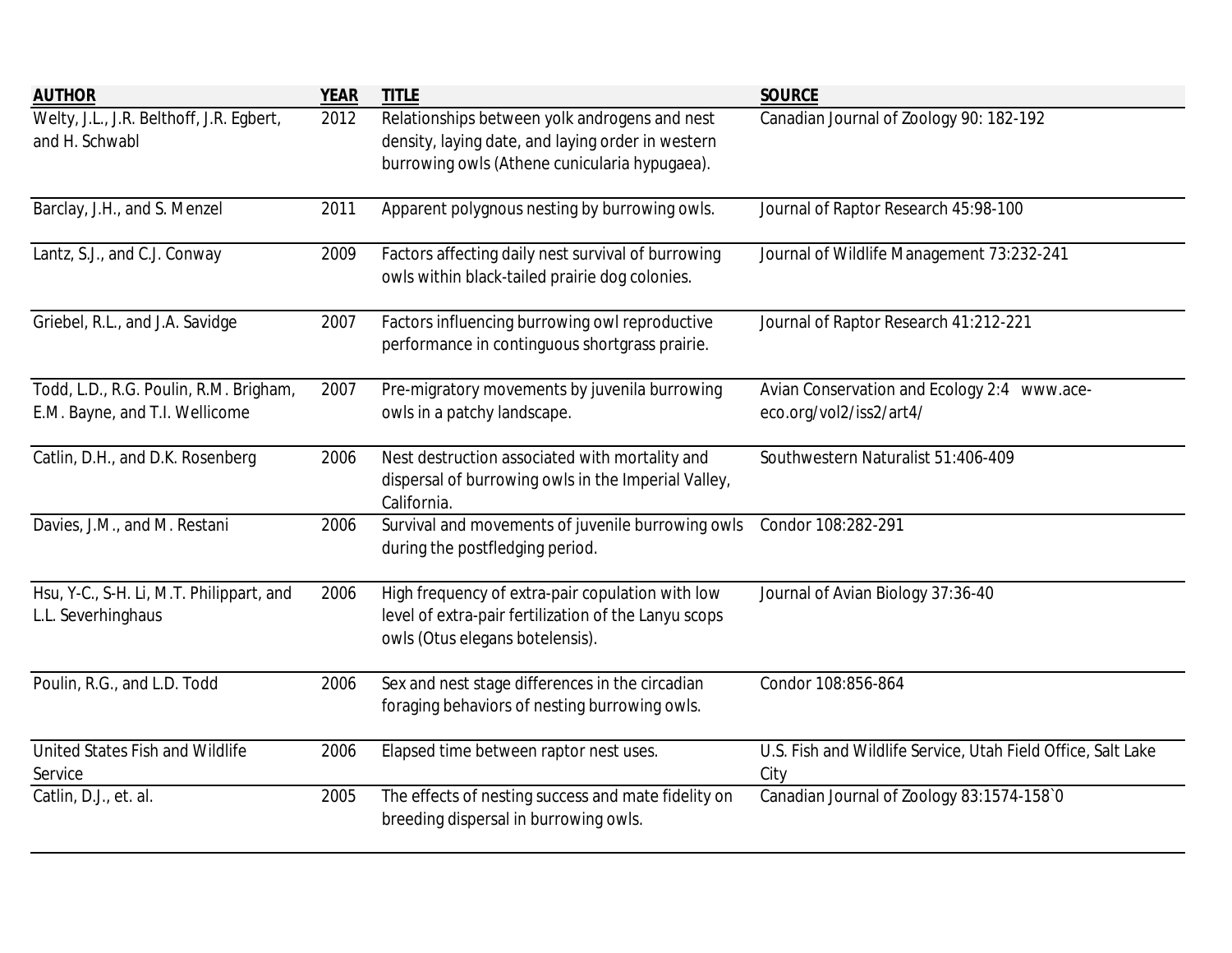| <b>AUTHOR</b>                                             | <b>YEAR</b> | <b>TITLE</b>                                                                                                                                                        | <b>SOURCE</b>                                                                                                  |
|-----------------------------------------------------------|-------------|---------------------------------------------------------------------------------------------------------------------------------------------------------------------|----------------------------------------------------------------------------------------------------------------|
| Davies, J.M.                                              | 2005        | Nesting ecology of Burrowing Owls on the Little<br>Missouri National Grassland.                                                                                     | MS Thesis, St. Cloud State University, St. Cloud, Minnesota                                                    |
| Garcia, V.                                                | 2005        | Effects of food and ectoparasites on age of natal<br>dispersal in burrowing owls.                                                                                   | MS Thesis, School of Natural Resources, University of<br>Arizona, Tucson, AZ                                   |
| Lantz, S.J.                                               | 2005        | Nesting ecology and habitat section of western<br>burrowing owls (Athene cunicularia hypugaea) in the<br>Thunder Basin National Grassland, northeastern<br>Wyoming. | MS Thesis, University of Wyoming, Laramie, Wyoming                                                             |
| Poulin, R.G., L.D. Todd, and K.M.<br><b>Dohms</b>         | 2005        | Factors associated with nest- and roost-burrow<br>selection by burrowing owls (Athene cunicularia) on<br>the Canadian prairies.                                     | Canadian Journal of Zoology 83:1373-1380                                                                       |
| Taylor, N.A.                                              | 2005        | Burrowing owl offspring sex ratios: long-term trends MS Thesis, Boise State University, Boise, ID<br>and a test of the Tivers and Willard Hypothsis.                |                                                                                                                |
| Teaschner, A.                                             | 2005        | Burrowing owl nest site use and productivity on<br>prairie dog colonies in the southern high plains of<br>Texas.                                                    | MS Thesis, Texas Tech University, Lubbock, Texas                                                               |
| Wellicome, T.I.                                           | 2005        | Hatching asynchrony in burrowing owls is influenced Oecologia 142:326-334<br>by clutch size and hatching success but not by food.                                   |                                                                                                                |
| Brady, R.S.                                               | 2004        | Nest-lining behavior, nest microclimate, and nest<br>defense behavior of burrowing owls.                                                                            | MS Thesis, Boise State University, Boise, ID                                                                   |
| Catlin, D.H.                                              | 2004        | breeding dispersal of burrowing owls in California.                                                                                                                 | Factors affecting within-season and between-season MS Thesis, Oregon State University, Corvallis (unpublished) |
| Fisher, R.J., R.G. Poulin, L.D. Todd,<br>and R.M. Brigham | 2004        | Nest stage, wind speed and air temperature affect<br>the nest defence behaviours of burrowing owls.                                                                 | Canadian Journal of Zoology 82:707-713                                                                         |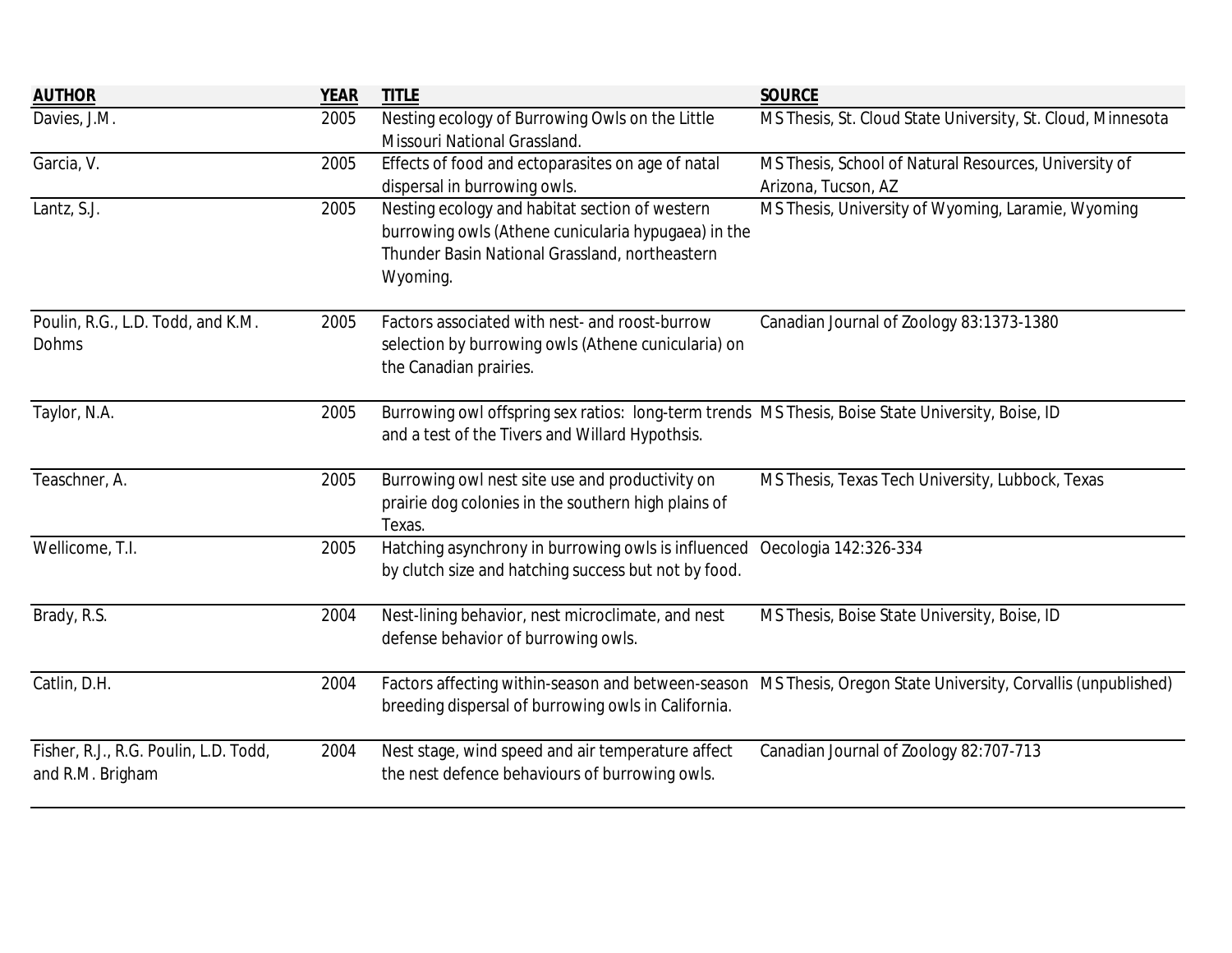| <b>AUTHOR</b>                                                                           | <b>YEAR</b> | <b>TITLE</b>                                                                                                                                                                                      | <b>SOURCE</b>                                                                                                                                 |
|-----------------------------------------------------------------------------------------|-------------|---------------------------------------------------------------------------------------------------------------------------------------------------------------------------------------------------|-----------------------------------------------------------------------------------------------------------------------------------------------|
| Moulton, C.E., R.S. Brady, and J.R.<br><b>Belthoff</b>                                  | 2004        | Territory defense of nesting burrowing owls:<br>responses to simulated conspecific intrusion.                                                                                                     | Journal of Field Ornithology 75:288-295                                                                                                       |
| Riding, C.S., and J.R. Belthoff                                                         | 2004        | Effects of nest cleanliness on burrow reuse by<br>burrowing owls (Athene cunicularia).                                                                                                            | Abstract, In 2004 Raptor Research Foundation Annual<br>Meeting, Bakersfield, CA.<br>http://biology/boiestate.edu/raptor/abstracts/2004%20abs  |
| Taylor, N.A., and J.R. Belthoff                                                         | 2004        | Nestling sex ratio variation in burrowing owls<br>(Athene cunicularia).                                                                                                                           | Abstract, In 2004 Raptor Research Foundation Annual<br>Meeting, Bakersfield, CA.<br>http://biology.boiestate.edu/raptor/abstracts2004%20abst. |
| Gorman, L.R., D.K. Rosenberg, N.A.<br>Ronan, K.L. Haley, J.A. Gervais, and V.<br>Franke | 2003        | Estimation of reproductive rates of burrowing owls.                                                                                                                                               | Journal of Wildlife Management 67:493-500                                                                                                     |
| Holmes, A.L., G.A. Green, R.L.<br>Morgan, and K.B. Livezey                              | 2003        | Burrowing owl nest success and burrow longevity in<br>north central Oregon.                                                                                                                       | Western North American Naturalist 63:244-250                                                                                                  |
| Moulton, C.E., R.S. Brady, and J.R.<br><b>Belthoff</b>                                  | 2003        | Territory defense of nesting burrowing owls:<br>responses to simulated conspecific intrusion.                                                                                                     | Abstract, In Raptor Research Foundation Annual Meeting,<br>Anchorage, AK.<br>http://biology.boiestate.edu/raptor/abstracts/2003%20abst        |
| Todd, L.D., R.G. Poulin, T.I.<br>Wellicome, and R.M. Brigham                            | 2003        | Post-fledging survival of burrowing owls in<br>Saskatchewan.                                                                                                                                      | Journal of Wildlife Management 67:512-519                                                                                                     |
| Belthoff, J.R., and R. A. King                                                          | 2002        | Nest-site characteristics of burrowing owls (Athene<br>cunicularia) in the Snake River Birds of Prey National<br>Conservation Area, Idaho, and applications to<br>artificial burrow installation. | Western North American Naturalist 62:112-119                                                                                                  |
| Haley, K. L.                                                                            | 2002        | The rote of food limitation and predation on<br>reproductive success of burrowing owls in southern<br>California.                                                                                 | MS Thesis, Oregon State University, Corvallis, OR                                                                                             |
| Restani, M.                                                                             | 2002        | Nest site selection and productivity of burrowing<br>owls breeding on the Little Missouri National<br>Grasslands. 2001 Annual Report.                                                             | USDA Forest Service, Dakota Prairie Grasslands                                                                                                |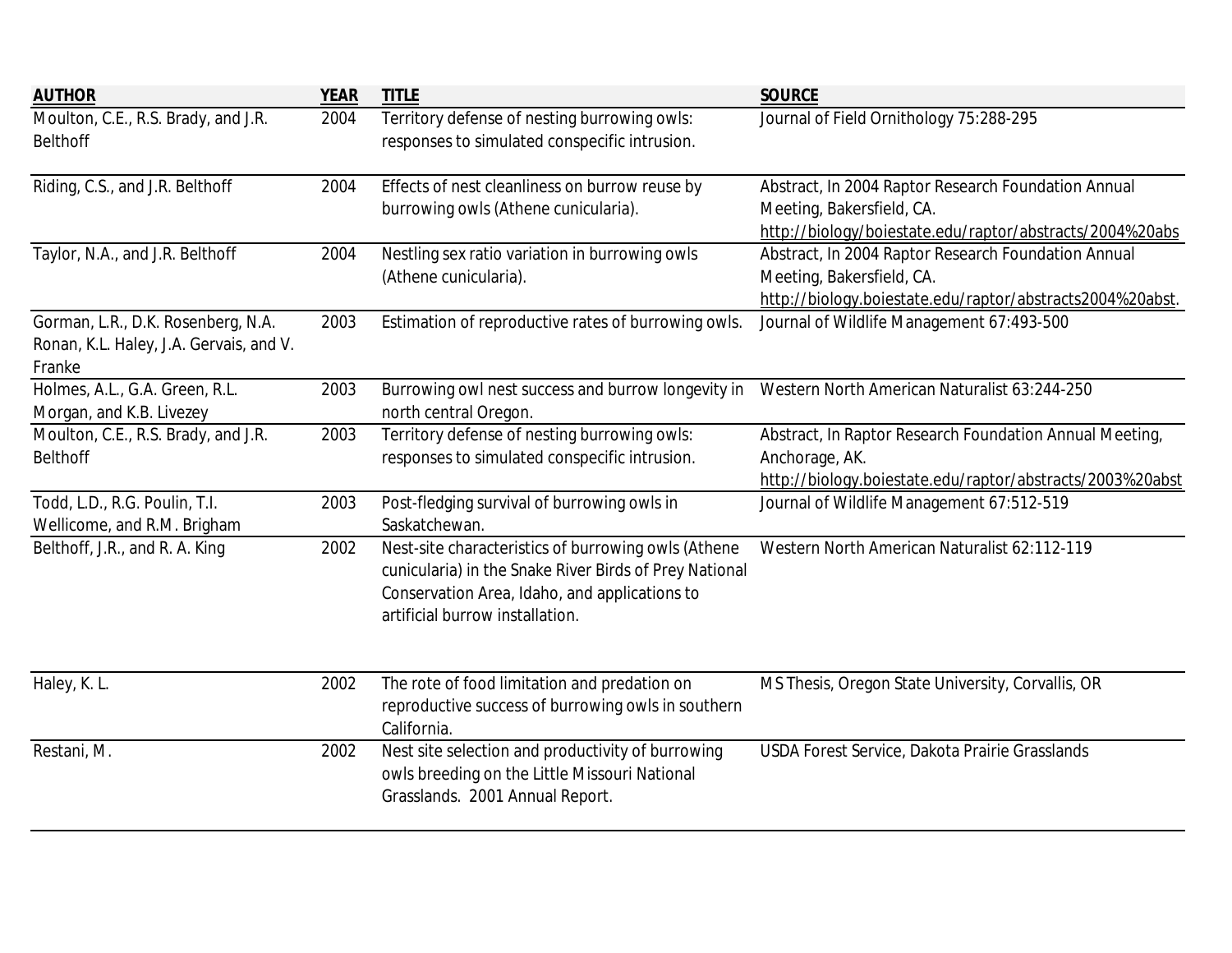| <b>AUTHOR</b>                 | <b>YEAR</b> | <b>TITLE</b>                                                                                                                                                    | <b>SOURCE</b>                                              |
|-------------------------------|-------------|-----------------------------------------------------------------------------------------------------------------------------------------------------------------|------------------------------------------------------------|
| Ronan, N.A.                   | 2002        | Habitat selection, reproductive success, and site<br>fidelity of burrowing owls in a grassland ecosystem.                                                       | MS Thesis, Oregon State University, Corvallis, OR          |
| Todd, L.D., and J. Skilnick   | 2002        | Large clutch size of burrowing owl, Athene<br>cunicularia, found in Saskatchewan.                                                                               | Canadian Field-Naturalist 116:307-308                      |
| Warnock, R.G., and M.A. Skeel | 2002        | Habitat features important to burrowing owl<br>breeding success in Saskatchewan.                                                                                | Blue Jay 60:135-145                                        |
| Dutton, C.J., and T. Tieber   | 2001        | A modified protocol for sex identification of in ovo<br>avian embryos and its application as a management<br>tool for endangered species conservation programs. | Journal of Zoo and Wildlife Medicine 32:176-180            |
| King, R.A., and J.R. Belthoff | 2001        | Post-fledging dispersal of burrowing owls in<br>southwestern Idaho: characterization of movements<br>and use of satellite burrows.                              | Condor 103:118-126                                         |
| Todd, L.D.                    | 2001        | Survival and dispersal of juvenile burrowing owls<br>(Athene cunicularia) during the post-fleding, pre-<br>migratory period.                                    | MS thesis, University of Regina, Regina, Saskatchewan      |
| Wellicome, T.I.               | 2001        | Can we manage reproductive output in burrowing<br>owls by managing their prey?                                                                                  | Journal of Raptor Research 35:                             |
| Griebel, R.                   | 2000        | Ecological and physiological factors affecting nesting<br>success of burrowing owls in Buffalo Gap National<br>Grassland.                                       | MS Thesis, Univerisity of Nebraska, Lincoln, Nebraska      |
| Moller, A.P., and J.J. Cuervo | 2000        | The evolution of paternity and paternal care in birds. Behavioral Ecology 11:472-485                                                                            |                                                            |
| Wellicome, T.I.               | 2000        | Effects of food on reproduction in burrowing owls<br>(Athene cunicularia) during three stages of the<br>breeding season.                                        | PhD Dissertation, University of Alberta, Edmonton, Alberta |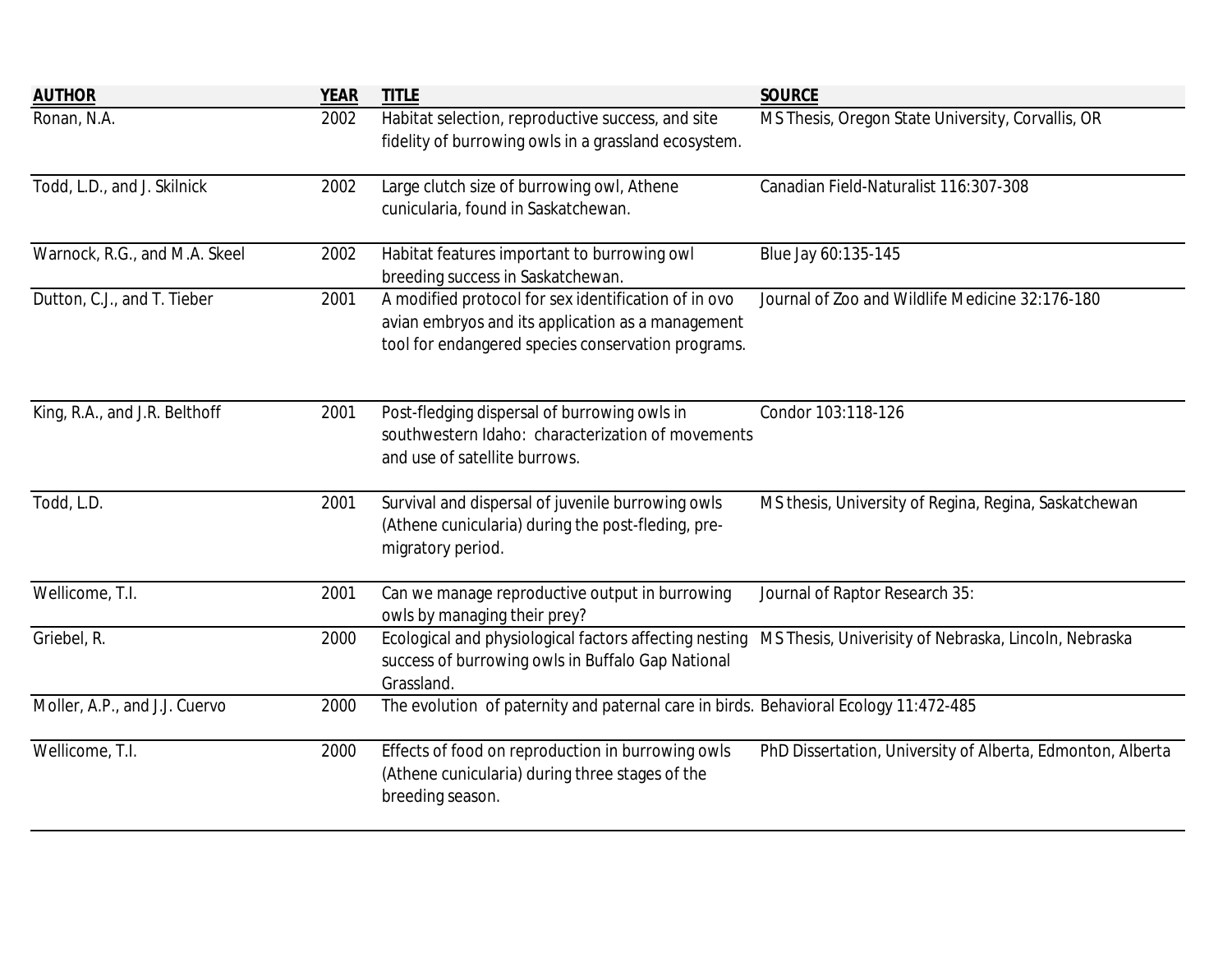| <b>AUTHOR</b>                                                                                   | <b>YEAR</b> | <b>TITLE</b>                                                                                                                                                                                    | <b>SOURCE</b>                                                                                                                                                                                                                |
|-------------------------------------------------------------------------------------------------|-------------|-------------------------------------------------------------------------------------------------------------------------------------------------------------------------------------------------|------------------------------------------------------------------------------------------------------------------------------------------------------------------------------------------------------------------------------|
| Desmond, M.J., and J.A. Savidge                                                                 | 1999        | Satellite burrow use by burrowing owl chicks and its<br>influence on nest fate.                                                                                                                 | Studies in Avian Biology 19:128-130                                                                                                                                                                                          |
| Ekstein, R.T.                                                                                   | 1999        | Local and landscape factors affecting nest site<br>selection and nest success of burrowing owls in<br>western Nebraska.                                                                         | MS Thesis, University of Nebraska, Lincoln, Nebrasks                                                                                                                                                                         |
| Gervais, J.A., and D.K. Rosenberg                                                               | 1999        | Western burrowing owls in California produce<br>second broods of chicks.                                                                                                                        | Wilson Bulletin 111:569-571                                                                                                                                                                                                  |
| Lutz, R.S., and D.L. Plumpton                                                                   | 1999        | Philopatry and nest site reuse by burrowing owls:<br>implications for productivity.                                                                                                             | Raptor Research 33:149-153                                                                                                                                                                                                   |
| Botelho, E.S., and P.C. Arrowood                                                                | 1998        | The effect of burrow use on the reproductive success Journal of Raptor Research 32:233-240<br>of a partially migratory population of western<br>burrowing owls (Speotyto cunicularia hypugaea). |                                                                                                                                                                                                                              |
| Finley, C.A., and P.A. Arrowood                                                                 | 1998        | cunicularia hypugaea) in an ubran environment in<br>southern New Mexico.                                                                                                                        | Mate selection by western burrowing owls (Speotyto Abstract, In 1998 Raptor Research Foundation Annual<br>Meeting, Odgen, Utah                                                                                               |
| Mannan, R.W., C.W. Boal, W.J.<br>Burroughs, J.W. Dawson, T.S.<br>Estabrook, and W.S. Richardson | 1998        | Nest sites of five raptor species along an urban<br>gradient.                                                                                                                                   | Abstract, Pp. 31-32 In Fifth World Conference on Birds of<br>Prey and Owls, Johannesburg, South Africa                                                                                                                       |
| Belthoff, J.R., and R. A. King                                                                  | 1997        | Between-year movements and nest burrow use by<br>burrowing owls in southwestern Idaho.                                                                                                          | Idaho Bureau of Land Management and Boise State<br>University, Boise Idaho, Technical Bulletin No. 97-3                                                                                                                      |
| Johnson, B.S.                                                                                   | 1997        | Reproductive success, relatedness, and mating<br>patterns of colonial burrowing owls.                                                                                                           | Pp. 64-67 In The Burrowing Owl, Its Biology and<br>Management Including the Proceedings of the First<br>International Burrowing Owl Symposium (J.L. Lincer and K.<br>Steenhof eds.). Raptor Research Foundation Report No. 9 |
| Mealey, B.                                                                                      | 1997        | Reproductive ecology of the burrowing owls,<br>Speotyto cunicularia floridana, in Dade and Broward<br>Counties, Florida.                                                                        | Pp. 74-79 In The Burrowing Owl, Its Biology and<br>Management Including the Proceedings of the First<br>International Burrowing Owl Symposium (J.L. Lincer and K.<br>Steenhof eds.). Raptor Research Foundation Report No. 9 |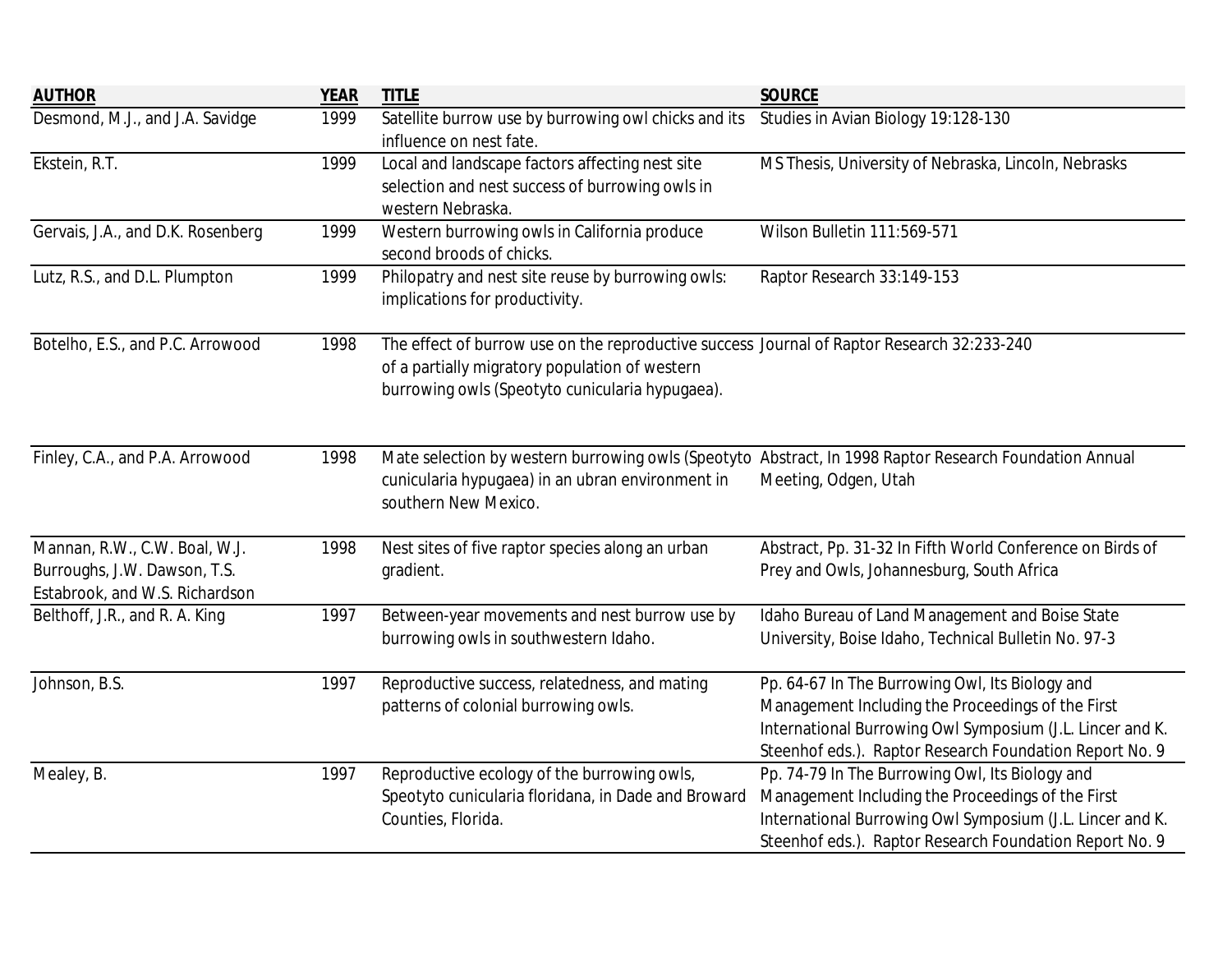| <b>AUTHOR</b>                                                  | <b>YEAR</b> | <b>TITLE</b>                                                                                                                                                   | <b>SOURCE</b>                                                                                                                                                                                                                |
|----------------------------------------------------------------|-------------|----------------------------------------------------------------------------------------------------------------------------------------------------------------|------------------------------------------------------------------------------------------------------------------------------------------------------------------------------------------------------------------------------|
| Smith B.W., and J.R. Belthoff                                  | 1997        | Burrowing owls prefer large nest chambers: results<br>of an experiment using artificial burrows.                                                               | Abstract, In 1997 Raptor Research Foundation Annual<br>Meeting, Savannah, GA                                                                                                                                                 |
| Toombs, T.P.                                                   | 1997        | Burrowing owl nest-site selection in relation to soil<br>texture and prairie dog colony attributes.                                                            | MS Thesis, Colorado State University, Fort Collins, Colorado                                                                                                                                                                 |
| Wellicome, T.I.                                                | 1997        | Reproductive performance of burrowing owls<br>Speotyto cunicularia: effects of supplemental food.                                                              | Pp. 68-73 In The Burrowing Owl, Its Biology and<br>Management Including the Proceedings of the First<br>International Burrowing Owl Symposium (J.L. Lincer and K.<br>Steenhof eds.). Raptor Research Foundation Report No. 9 |
| Botelho, E.S.                                                  | 1996        | Behavioral ecology and parental care of breeding<br>western burrowing owls (Speotyto cunicularia<br>hypugaea) in southern New Mexico, USA.                     | PhD Dissertation, New Mexico State University, Las Cruces,<br><b>NM</b>                                                                                                                                                      |
| Botelho, E.S., and P.C. Arrowood                               | 1996        | Mate choice in a population of partially migratory<br>western burrowing owls -- are late-arriving females<br>constrained?                                      | Abstract, AOU 114th State Meeting and 1996 Raptor<br>Research Foundation Annual Meeting, Boise, ID                                                                                                                           |
| Belthoff, J.R., R.A. King, J. Doremus,<br>and T. Smith         | 1995        | Monitoring post-fledging burrowing owls in<br>southwestern Idaho.                                                                                              | Idaho Bureau of Land Management, Idaho State Office,<br><b>Technical Bulletin No. 95-8</b>                                                                                                                                   |
| Botelho, E.S., and P.C. Arrowood                               | 1995        | Anticuckoldry behavior in the western burrowing owl Abstract, Journal of Raptor Research 29:53<br>(Speotyto cunicularia hypugaea).                             |                                                                                                                                                                                                                              |
| Lehman, R.N., L.B. Carpenter, K.<br>Steenhof, and M.N. Kochert | 1995        | Assessing abundance and nesting success of<br>benchland raptors in the Snake River Birds of Prey<br>National Conservation Area -- an evaluation of<br>methods. | Abstract, Journal of Raptor Research 29:60-61                                                                                                                                                                                |
| Plumpton, D.L., and R.S. Lutz                                  | 1994        | Sexual size dimorphism, mate choice, and<br>productivity of burrowing owls.                                                                                    | Auk 111:724-727                                                                                                                                                                                                              |
| Bellocq, M.I.                                                  | 1993        | Reproduccion, crecimiento y mortalidad de la<br>lechucita vizcachera (Speotyto cunicularia) en<br>agrosistemas Pampeanos.                                      | Hornero 13:272-276                                                                                                                                                                                                           |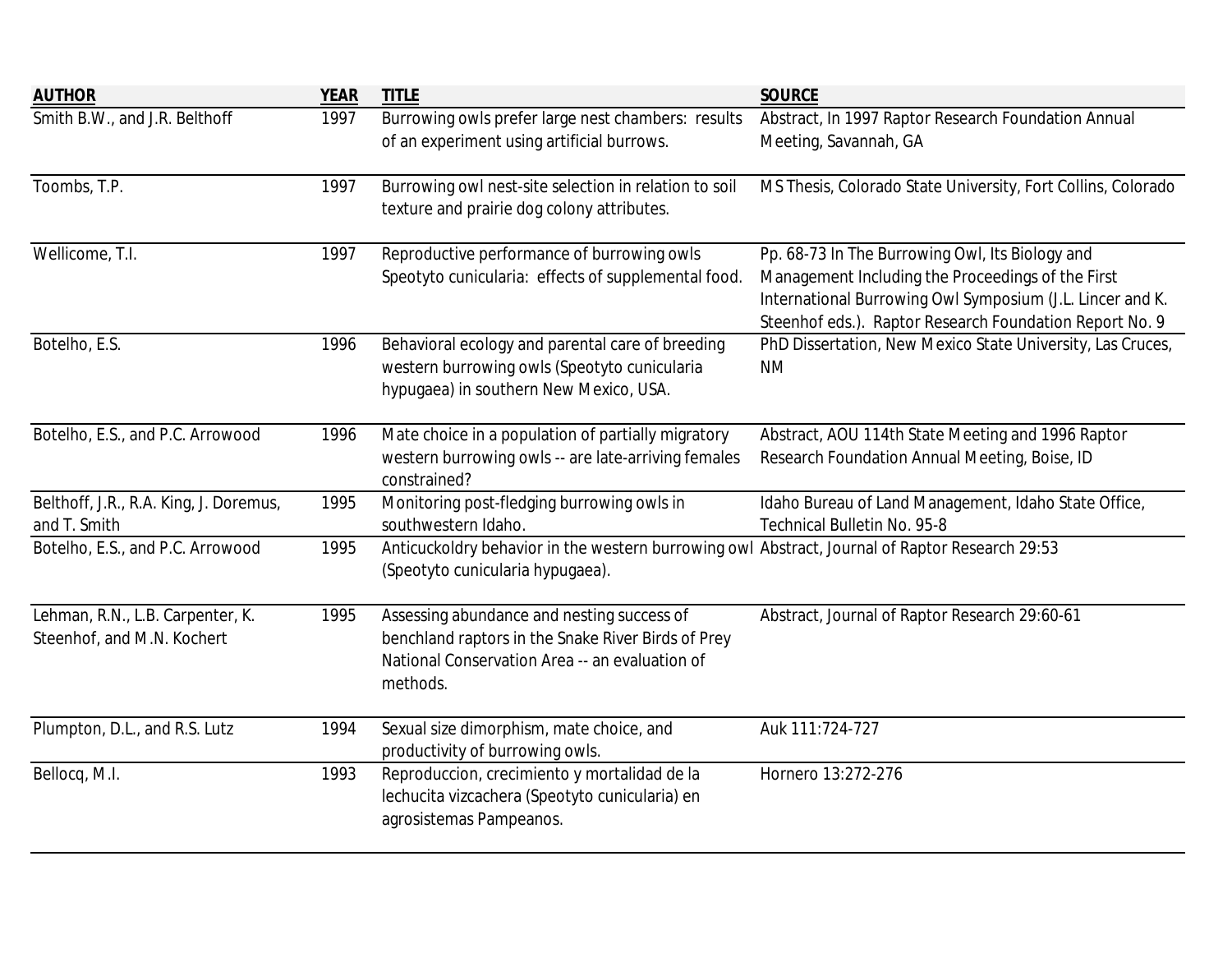| <b>AUTHOR</b>                                   | <b>YEAR</b> | <b>TITLE</b>                                                                                                                                                     | <b>SOURCE</b>                                                                                                                                                                       |
|-------------------------------------------------|-------------|------------------------------------------------------------------------------------------------------------------------------------------------------------------|-------------------------------------------------------------------------------------------------------------------------------------------------------------------------------------|
| Rodriguez-Estrella, R., and A. Ortega-<br>Rubio | 1993        | Nest site characteristics and reproductive success of Revista de Biologia Tropical 41:143-148<br>burrowing owls (Strigiformes: Strigidae) in Durango,<br>Mexico. |                                                                                                                                                                                     |
| McKeever, K.                                    | 1992        | Intimate observation of captive breeding of wild,<br>damaged burrowing owls of Great Plains stock for<br>release of young.                                       | Abstract, Burrowing Owl Symposium. 1992 Raptor<br>Research Foundation Annual Meeting, Seattle, WA<br>(film/video)                                                                   |
| Trulio, L.A.                                    | 1992        | Burrow borrowers.                                                                                                                                                | Pacific Discovery 44:19-21                                                                                                                                                          |
| Desmond, M.J.                                   | 1991        | Ecological aspects of burrowing owl nesting<br>strategies in the Nebraska panhandle.                                                                             | MS Thesis, University of Nebraska, Lincoln, NE                                                                                                                                      |
| Todd, L.D.                                      | 1991        | Dispersal patterns and post-fledging mortality of<br>juvenile burrowing owls in Saskatchewan.                                                                    | Journal of Raptor Research 35:282-287                                                                                                                                               |
| Millsap, B.A., and C. Bear                      | 1990        | Double-brooding by Florida burrowing owls.                                                                                                                       | <b>Wilson Bulletin 102:313-317</b>                                                                                                                                                  |
| Olenick, B.E.                                   | 1990        | Breeding biology of burrowing owls using artificial<br>nest burrows in southeastern Idaho.                                                                       | MS Thesis, Idaho State University, Pocatello, OR                                                                                                                                    |
| Haug, E.A., and L.W. Oliphant                   | 1987        | Breeding biology of burrowing owls in Saskatchewan. Pp. 269-271 In Proceedingd of the Workshop on                                                                | Endangered Species in the Prairie Provinces (F.L. Holroyd,<br>W.B. McGillivray, R.H.R. Stepney, D.M. Ealey, G.C. Trottier,<br>and D.E. Eberhart, eds.) Prov. Museum Alberta Natural |
| Terrell, R.                                     | 1986        | Habitat and nest-site selection by burrowing owls in<br>the sagebrush steppe of Idaho.                                                                           | Journal of Wildlife Management 50:                                                                                                                                                  |
| Gleason, R.S., and D.R. Johnson                 | 1985        | Factors influencing nesting success of burrowing<br>owls in southeastern Idaho.                                                                                  | Great Basin Naturalist 45:81-84                                                                                                                                                     |
| Haug, E.A.                                      | 1985        | Observations on the breeding ecology of burrowing<br>owls in Saskatchewan.                                                                                       | MS Thesis, University of Saskatchewan, Saskatoon                                                                                                                                    |
| Green, G.A.                                     | 1984        | Ecology of breeding burrowing owls in the Columbia<br>Basin, Oregon.                                                                                             | Raptor Research 18:157                                                                                                                                                              |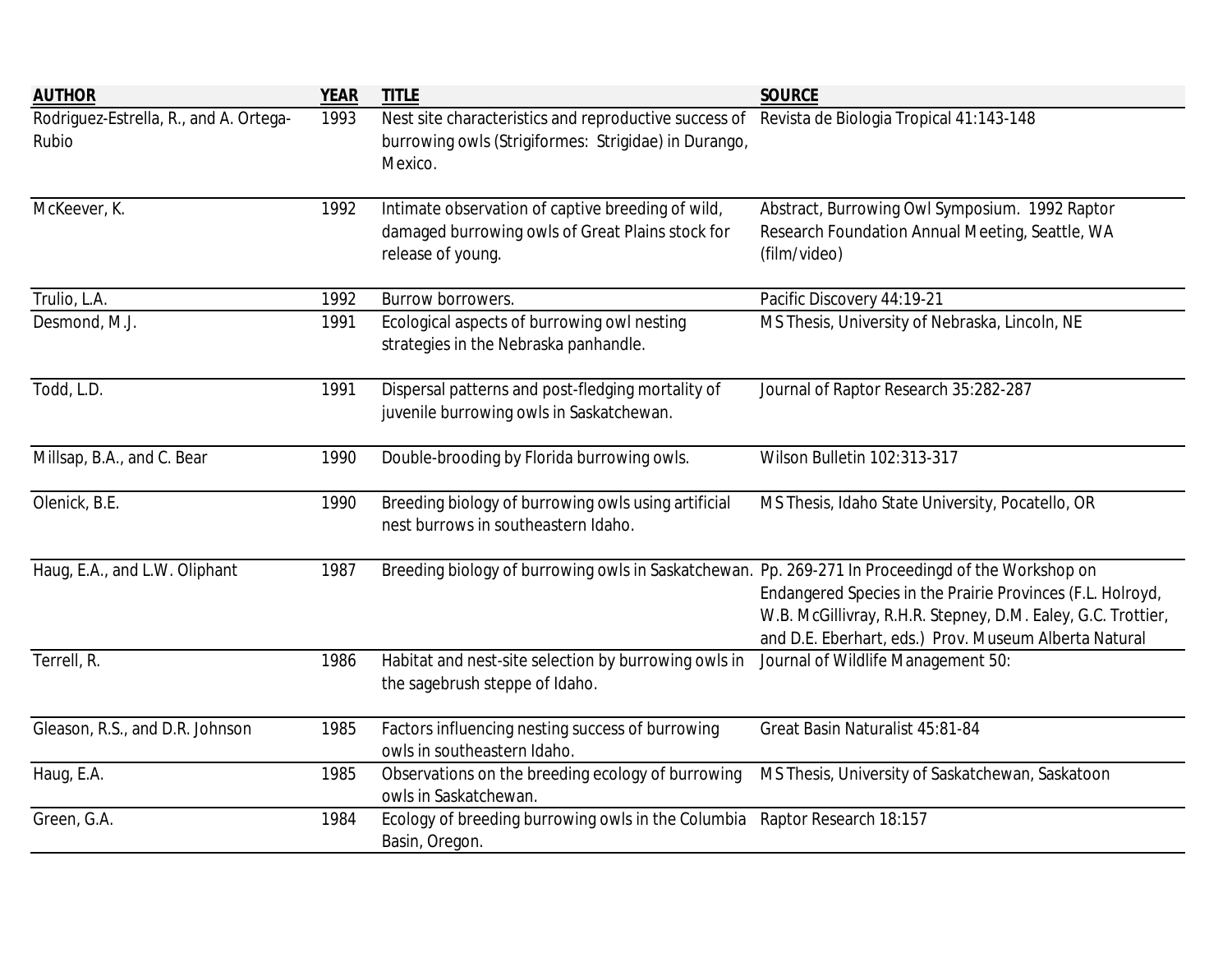| <b>AUTHOR</b>                  | <b>YEAR</b> | <b>TITLE</b>                                                                                    | <b>SOURCE</b>                                               |
|--------------------------------|-------------|-------------------------------------------------------------------------------------------------|-------------------------------------------------------------|
| Konrad, P.M., and D.S. Gilmer  | 1984        | Observations on the nesting ecology of burrowing                                                | Prairie Naturalist 16:129-130                               |
|                                |             | owls in central North Dakota.                                                                   |                                                             |
| Rich, T.                       | 1984        | Monitoring burrowing owl populations: implication                                               | Wildlife Society Bulletin 12:178-180                        |
|                                |             | of burrow re-use.                                                                               |                                                             |
| Scherzinger, W.                | 1981        | Nesting-site preparation in the burrowing owls                                                  | Oekol. Vogel 3:213-222                                      |
|                                |             | (Speotyto cunicularia).                                                                         |                                                             |
| Landry, R.E.                   | 1979        | Growth and development of the burrowing owl.                                                    | MS Thesis, California State University, Long Beach, CA      |
| Gleason, R.S.                  | 1978        | Aspects of the breeding biology of burrowing owls in MS Thesis, University of Idaho, Moscow, ID |                                                             |
|                                |             | southeastern Idaho.                                                                             |                                                             |
| Murray, G.A.                   | 1976        | Geographic variation in the clutch sizes of several                                             | Auk 93:602-613                                              |
|                                |             | owl species.                                                                                    |                                                             |
| Andersen, W.C., and G.R. Craig | 1975        | Raptor population and productivity studies in                                                   | Pp. 153-164 In Colorado Division of Wildlife, Game Research |
|                                |             | southeastern Colorado.                                                                          | Report, January, 1975. Denver, CO                           |
| Smith D.G., and J.R. Murphy    | 1973        | Breeding ecology of raptorial birds in the eastern                                              | Brigham Young Biol. Series 28:1-76                          |
|                                |             | Great Basin Desert of Utah.                                                                     |                                                             |
| Howell, T.R.                   | 1964        | Notes on incubation and nestling temperatures and                                               | Wilson Bulletin 76:28-36                                    |
|                                |             | behavior of captive owls.                                                                       |                                                             |
| Boon, E.                       | 1963        | Notes on a burrowing owl nest.                                                                  | <b>Blue Jay 21:104</b>                                      |
| Hall, W.                       | 1961        | Burrowing owls, vanishing birds of the vanishing                                                | South Dakota Bird Notes 13:29-35                            |
|                                |             | prairie.                                                                                        |                                                             |
| Peterson, A.                   | 1959        | Burrowing owl.                                                                                  | South Dakota Bird Notes 11:35                               |
| Peterson, A.                   | 1959        | Burrowing owl.                                                                                  | South Dakota Bird Notes 11:35                               |
| Walker, L.W.                   | 1952        | Underground with burrowing owls.                                                                | Natural History 61:78-81,95                                 |
| Chapman, H.F.                  | 1951        | Western burrowing owl.                                                                          | South Dakota Bird Notes 3:60                                |
| Stoner, E.A.                   | 1932        | Notes on the western burrowing owl.                                                             | Condor 34:228-229                                           |
| Bowles, J.H.                   | 1921        | Breeding dates for Washington birds.                                                            | Murrelet 2:8-12                                             |
| Stoner, E. A.                  | 1921        | Burrowing owl lays eggs in captivity.                                                           | Wilson Bulletin 33:198                                      |
| Allen, A.F.                    | 1914        | Burrowing owl breeding in lowa.                                                                 | Wilson Bulletin 26:213                                      |
| Stephens, F.                   | 1902        | Owl notes from southern California.                                                             | Condor 4:40                                                 |
| Nicholson, A.M.                | 1898        | The Florida burrowing owl.                                                                      | Osprey 3:61                                                 |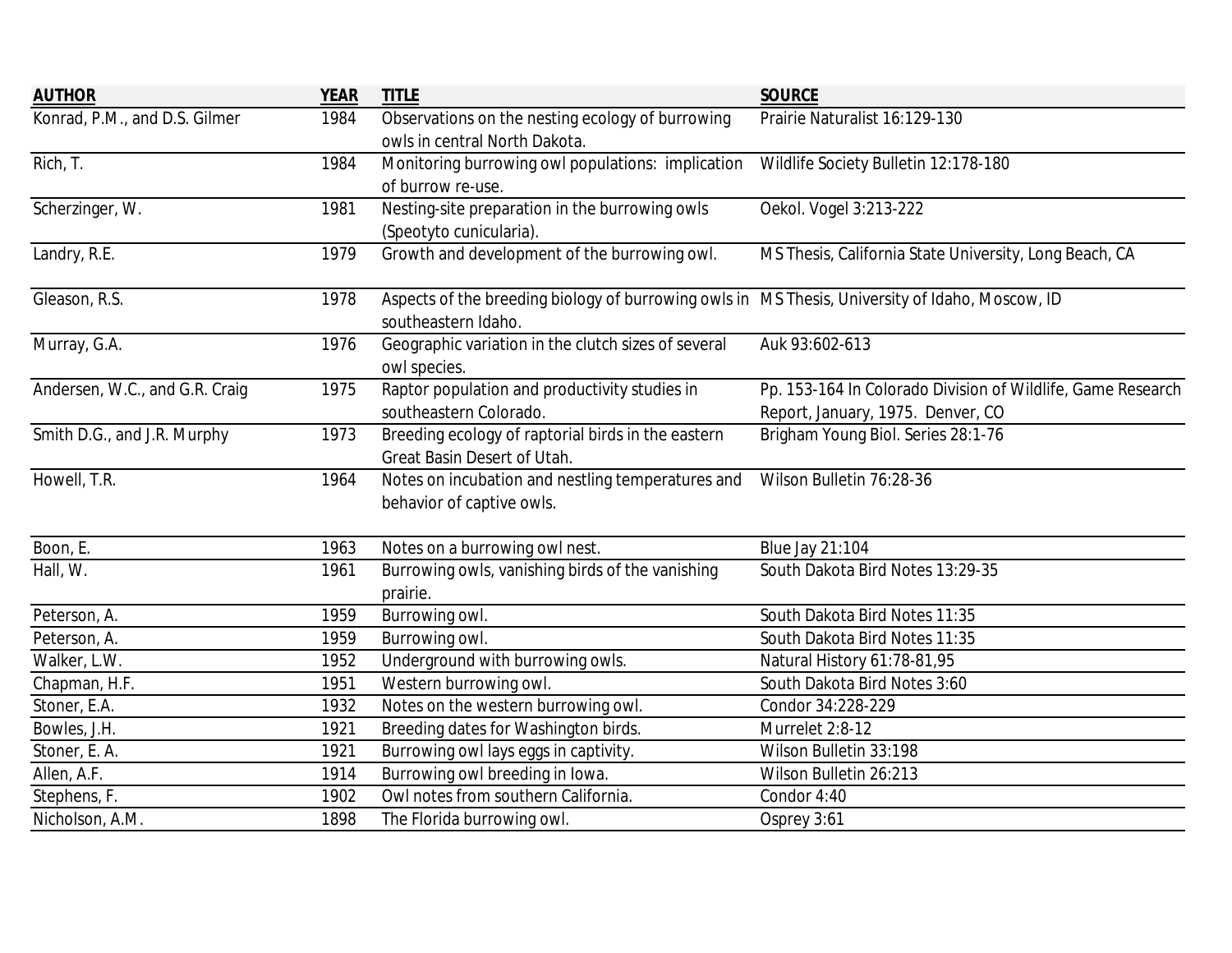| <b>AUTHOR</b>                                                  | <b>YEAR</b> | <b>TITLE</b>                                                                                                                                                                | <b>SOURCE</b>                               |
|----------------------------------------------------------------|-------------|-----------------------------------------------------------------------------------------------------------------------------------------------------------------------------|---------------------------------------------|
| Rhoades, S.N.                                                  | 1892        | The breeding habits of the Florida burrowing owl<br>(Speotyto cunicularia floridana).                                                                                       | Auk 9:1-8                                   |
| Hoxie, W.J.                                                    | 1889        | Nesting of the Florida burrowing owl.                                                                                                                                       | Ornithologist and Ooglist 14:33-34          |
| <b>STUDY METHODS</b>                                           |             |                                                                                                                                                                             |                                             |
| Golding, J.D., J.J. Nowak, and V.J.<br><b>Dreitz</b>           | 2017        | A multispecies dependent double-observer model: a Ecology and Evolution 7:3425-3435<br>new method for estimating multispecies abundance.                                    |                                             |
| Cavalli, M., A. Baladron, J. Isacch, M.<br>Bo, and G. Martinez | 2014        | Social networks and ornithology studies: an<br>innovative method for rapidly accessing data on<br>conspicuous bird species.                                                 | Biodiversity and Conservation 23:2127-2134  |
| Engelman, C.A., W.E. Grant, M.A.<br>Mora, and M. Woodin        | 2012        | Modelling effects of chemical exposure of birds<br>wintering in agricultural landscapes: the western<br>burrowing owl (Athene cunicularia hypugaea) as a<br>case study.     | Ecological Modelling 224:90-102             |
| Hillig, F., R. Nagel, G. Nikolaus, and K.<br>Exo               | 2012        | A method of preventing small satellite transmitters<br>from being shaded by feathers.                                                                                       | Wader Study Group Bulletin 119:137-139      |
| Manning, J.A., and E.O. Garton                                 | 2012        | A sightability model for correcting visibility and<br>availability biases in standardized surveys of<br>breeding burrowing owls in southwest<br>agroecosystem environments. | Journal of Wildlife Management 76:65-74     |
| Holroyd, G.L., and H.E. Trefry                                 | 2011        | Tracking movements of Athene owls: the application Animal Biodiversity & Conservation 34:379-387<br>of North American experiences to Europe.                                |                                             |
| Manning, J.A.                                                  | 2011        | Factors affecting detection probability of burrowing<br>owls in southwest agroecosystem environments.                                                                       | Journal of Wildlife Management 75:1558-1567 |
| Manning, J.A., and R.S.A. Robb                                 | 2011        | Effects of survey methods on burrowing owl<br>behaviors.                                                                                                                    | Journal of Wildlife Management 75:525-530   |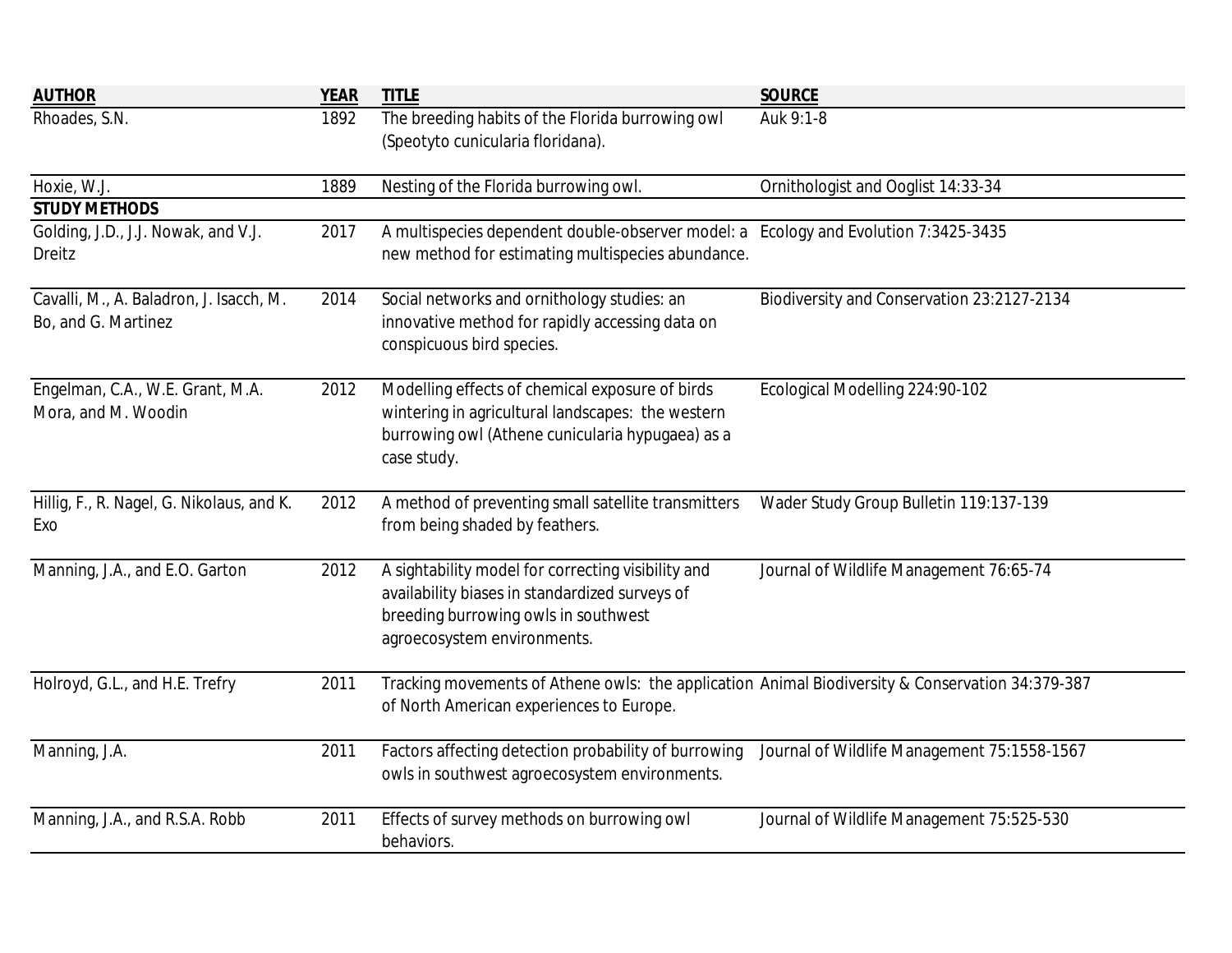| <b>AUTHOR</b>                                                          | <b>YEAR</b> | <b>TITLE</b>                                                                                                                            | <b>SOURCE</b>                              |
|------------------------------------------------------------------------|-------------|-----------------------------------------------------------------------------------------------------------------------------------------|--------------------------------------------|
| Crowe, D.E., and K.M. Longshore                                        | 2010        | Estimates of density, detection probability, and<br>factors influencing detection of Burrowing Owls in<br>the Mojave Desert.            | Journal of Raptor Research 44:1-11         |
| Manning, J.A., and C.S. Goldberg                                       | 2010        | Estimating population size using capture-recapture<br>encounter histories created from point-coordinate<br>locations of animals.        | Methods in Ecology and Evolution 1:389-397 |
| A.C.R. Braga, and J.C. Motta                                           | 2009        | Weather conditions and moon phase influence on<br>tropical screech owl and burrowing owl detection by<br>playback.                      | Ardea 97:395-401                           |
| Garcia, V., and C.J. Conway                                            | 2009        | What constitutes a nesting attempt? Variation in<br>criteria causes bias and hinders comparisons across<br>studies.                     | Auk 126:31-40                              |
| Garcia, V., and C.J. Conway                                            | 2009        | Use of video probe does not affect burrowing owl<br>reproductive parameters or return rates.                                            | Journal of Wildlife Management 73:154-157  |
| Rocha Braga, A.C., and J.C. Motta-<br>Junior                           | 2009        | Weather conditions and moon phase influence on<br>tropical screech owl and burrowing owl detection by<br>playback in Southeast Brazil.  | Ardea 97:395-401                           |
| Conway, C.J., V. Garcia, M.D. Smith,<br>and K. Hughes                  | 2008        | Factors affecting detection of burrowing owl nests<br>during standardized surveys.                                                      | Journal of Wildlife Management 72:688-696  |
| Chipman, E.D., N.E. McIntyre, J.D.<br>Ray, M.C. Wallace, and C.W. Boal | 2007        | Effects of radiotransmitter necklaces on behaviors of Journal of Wildlife Management 71:1662-1668<br>adult male western Burrowing Owls. |                                            |
| Gervais, J.A., D.H. Catlin, N.D.<br>Chelgren, and D.K. Rosenberg       | 2006        | Radiotransmitter mount type affects burrowing owl Journal of Wildlife Management 70:872-876<br>survival.                                |                                            |
| Condon, A.M., E.L. Kershner, and B.L.<br>Sullivan                      | 2005        | Spotlight surveys for grassland owls on San Clemente Wilson Bulletin 117:177-184<br>Island, California.                                 |                                            |
| Conway, C.J., and V. Garcia                                            | 2005        | Effects of radiotransmitters on natal recruitment of Journal of Wildlife Management 69:404-408<br>burrowing owls.                       |                                            |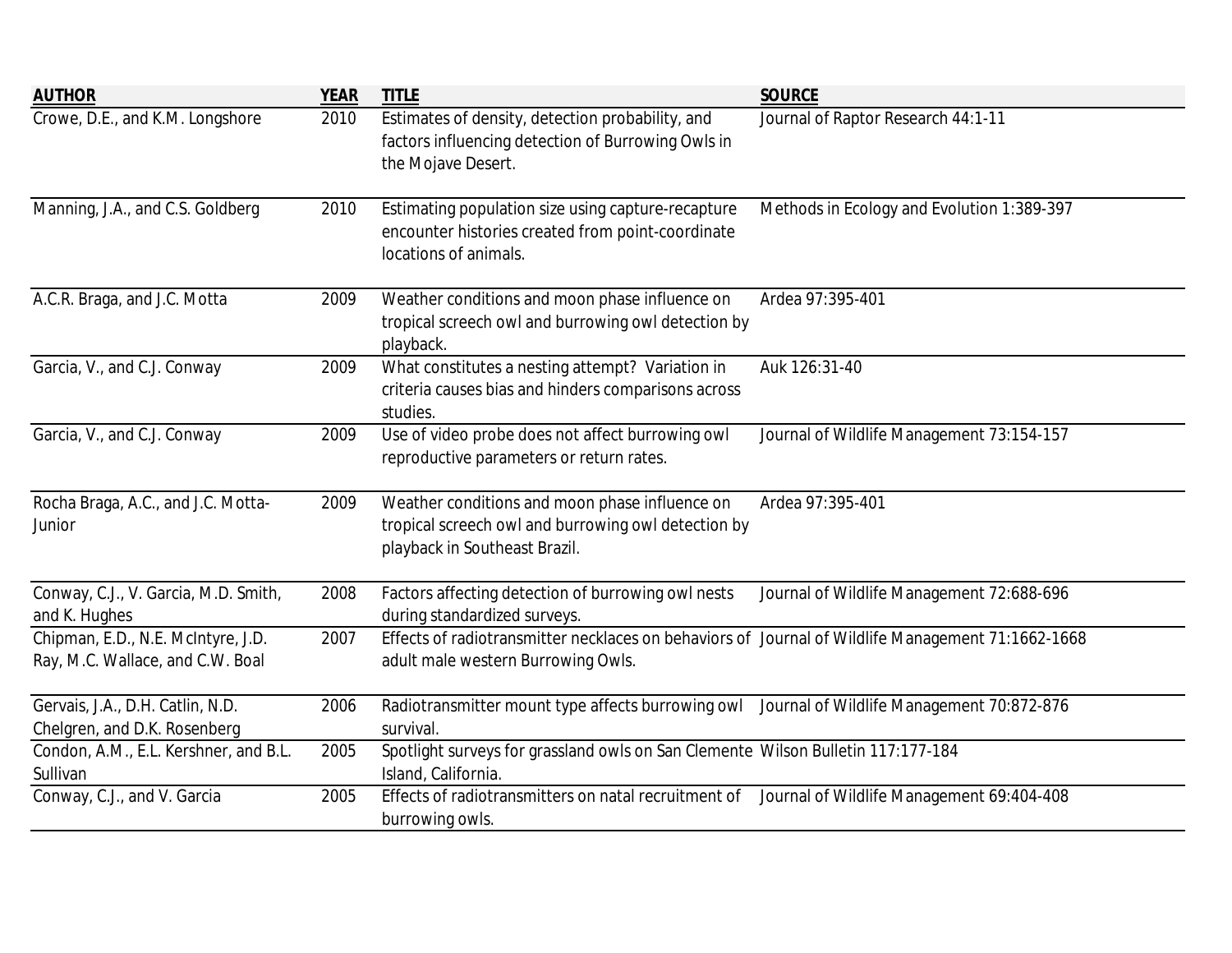| <b>AUTHOR</b>                                                  | <b>YEAR</b> | <b>TITLE</b>                                                                                                                                  | <b>SOURCE</b>                                                                                                                                                                                                                  |
|----------------------------------------------------------------|-------------|-----------------------------------------------------------------------------------------------------------------------------------------------|--------------------------------------------------------------------------------------------------------------------------------------------------------------------------------------------------------------------------------|
| Conway, C.J., and J.C. Simon                                   | 2003        | Comparison of detection probability associated with<br>burrowing owl survey methods.                                                          | Journal of Wildlife Management 67:501-511                                                                                                                                                                                      |
| Duxbury, J.M., G.L. Holroyd, and K.<br><b>Muehlenbachs</b>     | 2003        | Large-scale dispersal of burrowing owls (Athene<br>cunicularia hypugaea) as determined by stable<br>isotope analysis.                         | Abstract, In 2003 Raptor Research Foundation Annual<br>Meeting, Anchorage, AK.<br>http://biology.boiestate.edu/raptor/abstracts/2003%20abst                                                                                    |
| Lincer, J.L., J.D. Bittner, N. Muscolino,<br>and L. Swartz     | 2003        | A raptor protocol for monitoring HCP's.                                                                                                       | Abstract, In 2003 Raptor Research Foundation Annual<br>Meeting, Anchorage, AK.<br>http://biology.boiestate.edu/raptor/abstract/2003%20abst.                                                                                    |
| Nicholson, J., and C. Skiftun                                  | 2002        | Utilization of a roadside survey technique to survey<br>burrowing owls (Athene cunicularia hypugaea) in<br>southeastern Alberta.              | Alberta Sustainable Resource Development, Fish and<br>Wildlife Division, Alberta Recovery Plan No. 54, Edmonton,<br>AB                                                                                                         |
| Duxbury, J.M., and G.L. Holroyd                                | 2001        | Testing a possible standardized road side survey<br>technique for burrowing owls.                                                             | Abstracts and notes, Journal of Raptor Research 35:                                                                                                                                                                            |
| Scalise, K.                                                    | 2001        | Burrowing owl migration tracking project.                                                                                                     | Abstacts and Notes, Journal of Raptor Research 35:                                                                                                                                                                             |
| Bartels, P., and J. Tabor                                      | 2000        | A survey protocol for burrowing owls in the<br>Columbia Basin.                                                                                | Abstract, Northwestern Naturalist 81:70                                                                                                                                                                                        |
| Duxbury, J.M. and G.L. Holroyd                                 | 1998        | What is more important: what is inside a pellet or<br>what is inside an owl? A caution on using only pellet<br>analysis in burrowing studies. | Second International Burrowing Owl Symposium, Ogden, UT                                                                                                                                                                        |
| Lehman, R.N., L.B. Carpenter, K.<br>Steenhof, and M.N. Kochert | 1998        | Assessing relative abundance and reproductive<br>success of shrubsteepe raptors.                                                              | Journal of Field Ornithology 69:244-256                                                                                                                                                                                        |
| California Burrowing Owl Consortium                            | 1997        | Burrowing owl survey protocol and mitgation<br>guidelines.                                                                                    | Pp. 171-177 In The Burrowing Owl, Its Biology and<br>Management Including the Proceedings of the First<br>International Burrowing Owl Symposium (J.L. Lincer and K.<br>Steenhof eds.). Raptor Research Foundation Report No. 9 |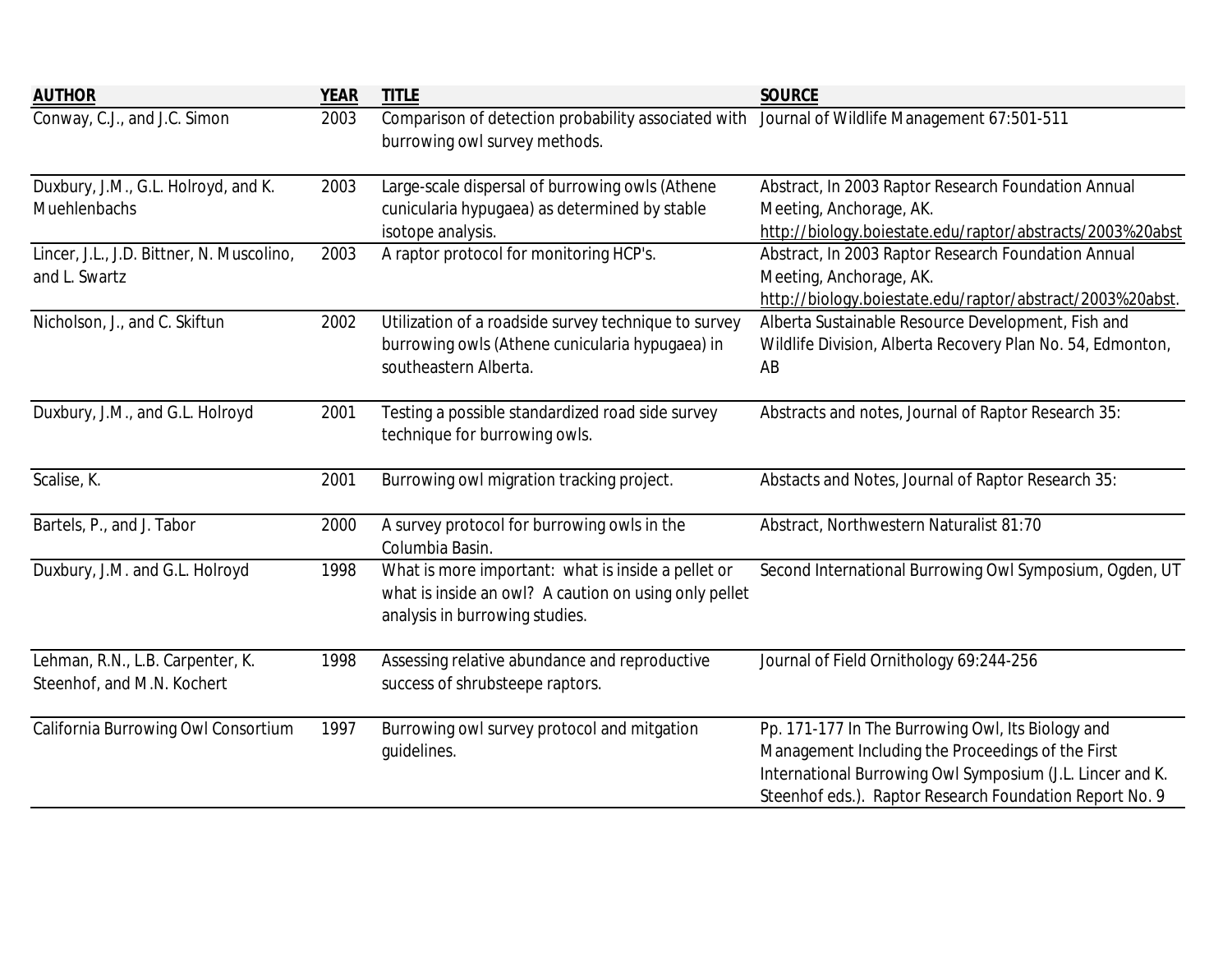| <b>AUTHOR</b>                          | <b>YEAR</b> | <b>TITLE</b>                                                                                          | <b>SOURCE</b>                                             |
|----------------------------------------|-------------|-------------------------------------------------------------------------------------------------------|-----------------------------------------------------------|
| DeSante, D.F., E.D. Ruhlen, S.L.       | 1997        | A census of burrowing owls in central California in                                                   | Pp. 38-48 In The Burrowing Owl, Its Biology and           |
| Adamany, K.M. Burton, and A.           |             | 1991.                                                                                                 | Management Including the Proceedings of the First         |
| Sabrina                                |             |                                                                                                       | International Burrowing Owl Symposium (J.L. Lincer and K. |
|                                        |             |                                                                                                       | Steenhof eds.). Raptor Research Foundation Report No. 9   |
| Johnson, B.S.                          | 1997        | Demography and population dynamics of the                                                             | Pp. 28-33 In The Burrowing Owl, Its Biology and           |
|                                        |             | burrowing owl.                                                                                        | Management Including the Proceedings of the First         |
|                                        |             |                                                                                                       | International Burrowing Owl Symposium (J.L. Lincer and K. |
|                                        |             |                                                                                                       | Steenhof eds.). Raptor Research Foundation Report No. 9   |
| Johnson, B.S.                          | 1997        | Characterization of population and family genetics of Pp. 58-63 In The Burrowing Owl, Its Biology and |                                                           |
|                                        |             | the burrowing owl by DNA fingerprinting with pV47-                                                    | Management Including the Proceedings of the First         |
|                                        |             | 2.                                                                                                    | International Burrowing Owl Symposium (J.L. Lincer and K. |
|                                        |             |                                                                                                       | Steenhof eds.). Raptor Research Foundation Report No. 9   |
| Martell, M., J.B. Nibe, and P.T. Redig | 1997        | Using the area occupied method to survey for                                                          | Pp. 24-27 In The Burrowing Owl, Its Biology and           |
|                                        |             | burrowing owls in South Dakota.                                                                       | Management Including the Proceedings of the First         |
|                                        |             |                                                                                                       | International Burrowing Owl Symposium (J.L. Lincer and K. |
|                                        |             |                                                                                                       | Steenhof eds.). Raptor Research Foundation Report No. 9   |
| Botelho, E.S., and P.C Arrowood        | 1994        | Use of artificial burrows in the study of western                                                     | Abstract, Journal of Raptor Research 28:53                |
|                                        |             | burrowing owl nesting biology.                                                                        |                                                           |
| vanVeen, J.C., and E.M. tenBroeke      | 1994        | A silent method to record nesting events in hole                                                      | Pp. 551-556 In Raptor Conservation Today, Proceedings of  |
|                                        |             | breeding owls.                                                                                        | the IV World Conference on Birds of Prey and Owls (B.U.   |
|                                        |             |                                                                                                       | Meyburg, and R.D. Chancellor, eds.). Pica Press, London   |
| Haug, E.A., and A.B. Didiuk            | 1993        | Use of recorded calls to detect burrowing owls.                                                       | Journal of Field Ornithology 64:188-194                   |
| DeSmet, K.                             | 1989        | Color-marking of endangered species in Manitoba.                                                      | Journal of Raptor Research 23:124                         |
| Heidecker, C.                          | 1989        | Who's your neighbor? A fascinating field study of                                                     | <b>WildBird 3:40-43</b>                                   |
|                                        |             | the tiny burrowing owl.                                                                               |                                                           |
| Smith, D.G.                            | 1988        | Review of methods to locate, monitor and census                                                       | Pp. 222-237 In Proceedings of the Southeast Raptor        |
|                                        |             | owls of the southwest.                                                                                | Management Symposium and Workshop (B.G. Pendleton,        |
|                                        |             |                                                                                                       | ed.). National Wildlife Federation Science and Technical  |
| Fitch, C.S., M.J. Wheeler, F.A.        | 1986        | A computerized activity monitor for burrowing owls. Abstract, Journal Idaho Academy of Science 22:10  |                                                           |
| Sharpton, and L.R. Powers              |             |                                                                                                       |                                                           |
| Gaspari, M.                            | 1986        | Inside the burrowing owls' nest.                                                                      | Pp. 308-313 In AAZPA Regional Conference Proceedings      |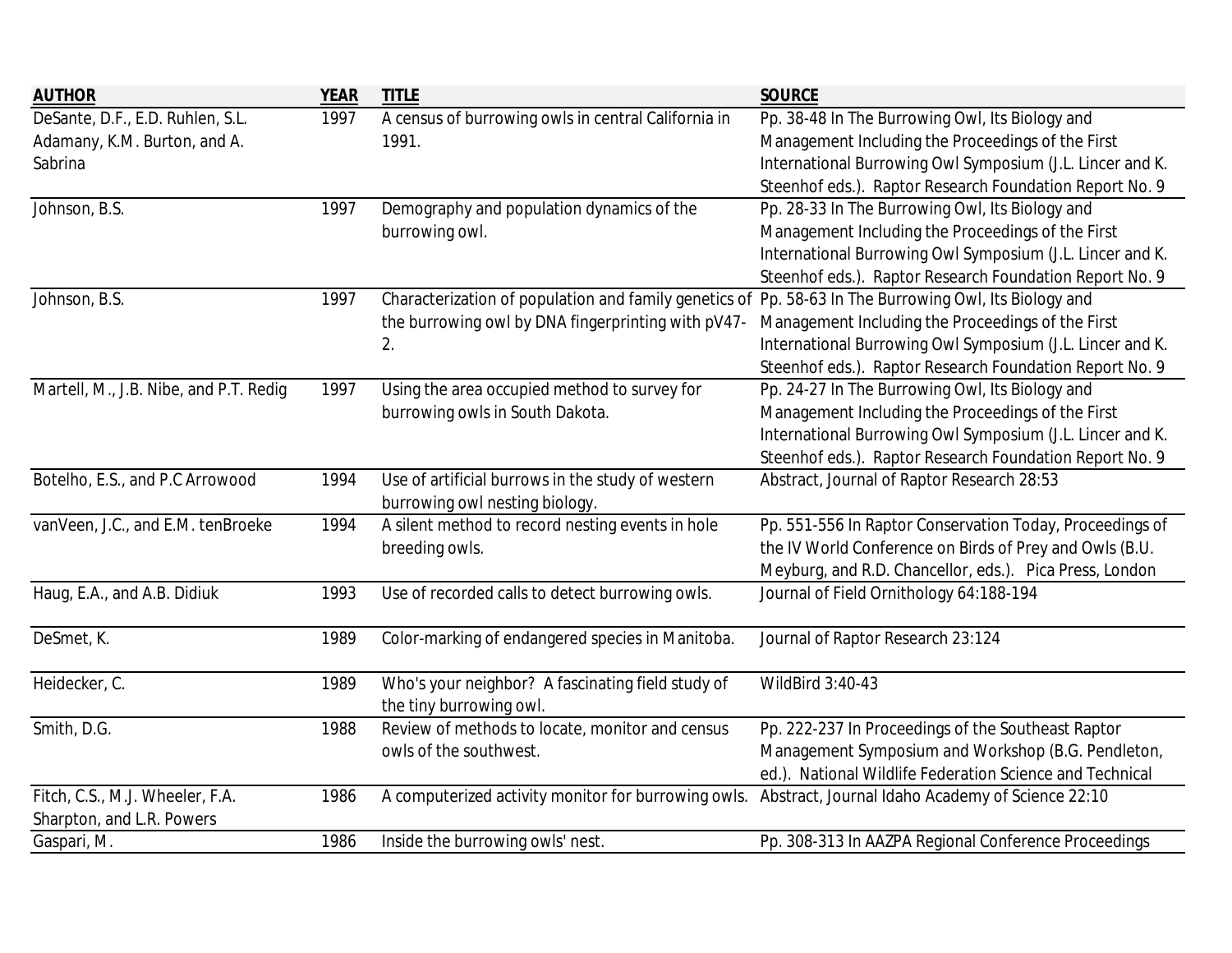| <b>AUTHOR</b>                         | <b>YEAR</b> | <b>TITLE</b>                                                                                  | <b>SOURCE</b>                                              |
|---------------------------------------|-------------|-----------------------------------------------------------------------------------------------|------------------------------------------------------------|
| Haug E.A.                             | 1984        | Burrowing owl color marking.                                                                  | South Dakota Bird Notes 36:12                              |
| Haug, E.A.                            | 1982        | Burrowing owl colormarking: request for                                                       | Raptor Research 16:96                                      |
|                                       |             | information.                                                                                  |                                                            |
| Henny, C.J., and L.J. Blus            | 1981        | Artificial burrows provide a new insight into                                                 | Raptor Research 15:82-85                                   |
|                                       |             | burrowing owls nesting biology.                                                               |                                                            |
| Call, M.W.                            | 1978        | Nesting habitats and surveying techniques for                                                 | US Bureau of Land Management, Technical Note TN-316,       |
|                                       |             | common western raptors.                                                                       | Denver, CO                                                 |
| Bloom, P.H.                           | 1974        | Some precautions to be used in banding studies of                                             | Western Bird Bander 49:4-5                                 |
|                                       |             | nestling raptors.                                                                             |                                                            |
| Olendorff, R.R.                       | 1973        | The ecology of nesting birds of prey in northeastern                                          | US International Biological Program, Grassland Biome       |
|                                       |             | Colorado.                                                                                     | <b>Technical Report No. 211</b>                            |
| Hamerstrom, F., and F.                | 1963        | Wisconsin owl survey.                                                                         | Passenger Pigeon 25:50,52,53-55                            |
| Hammerstrom                           |             |                                                                                               |                                                            |
| Chopping, G.                          | 1961        | Information wanted re: burrowing owls.                                                        | <b>Blue Jay 19:174</b>                                     |
| <b>TAXONOMY</b>                       |             |                                                                                               |                                                            |
| Faircloth, B.C., A. Title, K. Tan, J. | 2010        | Eighteen microsatellite loci developed from western Conservation Genetics Resources 2:167-171 |                                                            |
| Welty, J.R. Belthoff, and P.A. Gowaty |             | burrowing owls (Athene cunicularia hypugaea).                                                 |                                                            |
| Macias-Duarte, A., C.J. Conway, A.    | 2010        | Novel microsatellite loci for the burrowing owl                                               | <b>Conservation Genetics Resources 2:67-69</b>             |
| Munguia-Vega, and M. Culver           |             | Athene cunicularia.                                                                           |                                                            |
| Duxbury, J.M.                         | 2004        | Stable isotope analysis and the investigation of the                                          | PhD Dissertation, University of Alberta, Edmonton, Alberta |
|                                       |             | migrations and dispersal of Peregrine Falcons (Falco                                          |                                                            |
|                                       |             | peregrinus) and Burrowing Owls (Athene cunicularia                                            |                                                            |
|                                       |             | hypugaea).                                                                                    |                                                            |
| Garrido, O.H.                         | 2001        | A new subspecies of the burrowing owl Speotyto                                                | Cotinga 15:75-78                                           |
|                                       |             | cunicularia in Cuba.                                                                          |                                                            |
| Korfanta, N.                          | 2001        | Population genetics of migratory and resident                                                 | MS Thesis, University of Wyoming, Laramie, Wyoming         |
|                                       |             | burrowing owls (Athene cunicularia) elucidated by                                             |                                                            |
|                                       |             | microsatellite DNA markers.                                                                   |                                                            |
|                                       |             |                                                                                               |                                                            |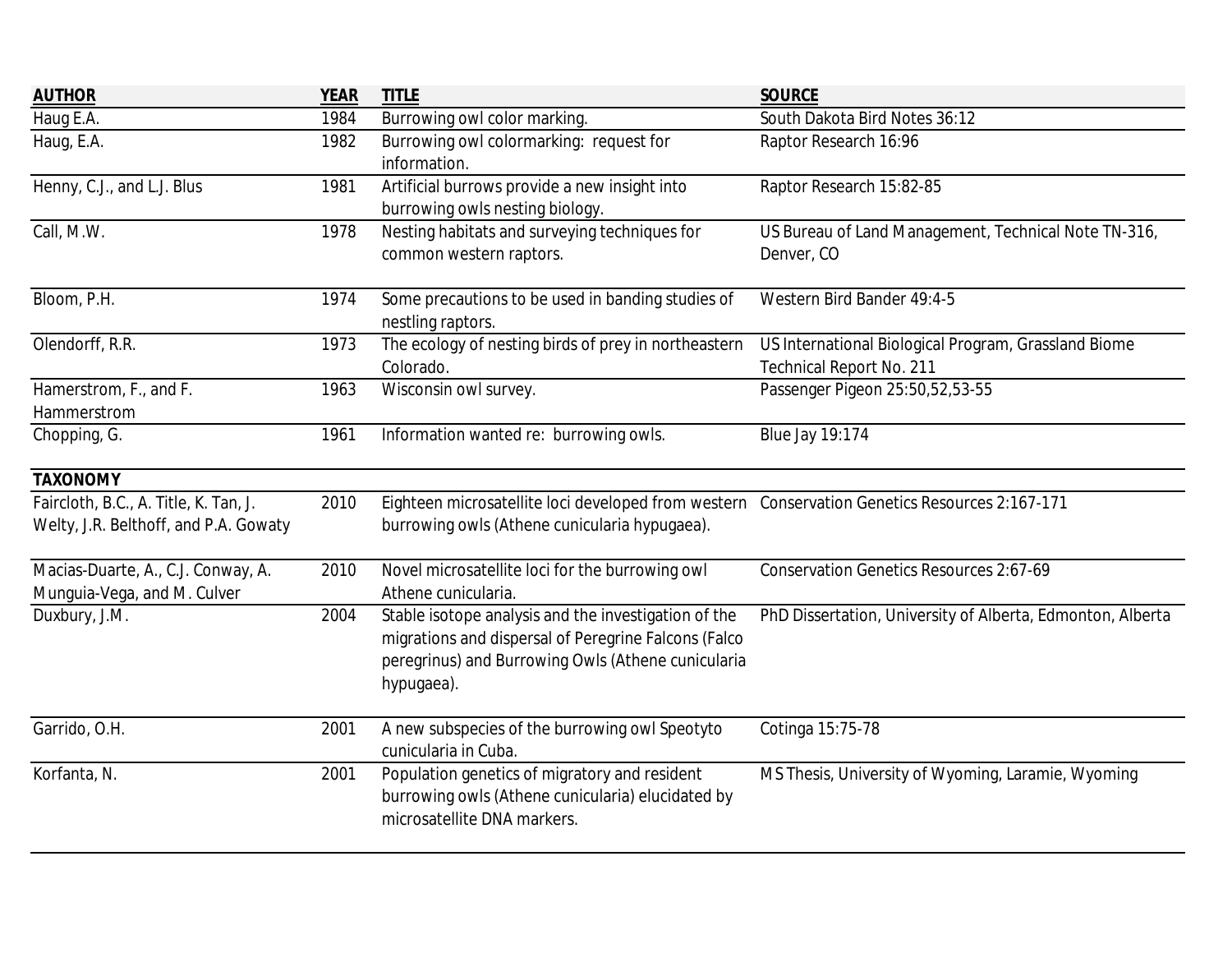| <b>AUTHOR</b>                           | <b>YEAR</b> | <b>TITLE</b>                                       | <b>SOURCE</b>                                                                                               |
|-----------------------------------------|-------------|----------------------------------------------------|-------------------------------------------------------------------------------------------------------------|
| American Ornithologists' Union          | 1998        | Check-list of North Amercian birds.                | American Ornithologists' Union, Washington, DC                                                              |
| Clark, R.J.                             | 1997        | A review of the taxonomy and distribution of the   | Pp. 14-23 In The Burrowing Owl, Its Biology and                                                             |
|                                         |             | burrowing owl, Speotyto cunicularia.               | Management Including the Proceedings of the First                                                           |
|                                         |             |                                                    | International Burrowing Owl Symposium (J.L. Lincer and K.                                                   |
|                                         |             |                                                    | Steenhof eds.). Raptor Research Foundation Report No. 9                                                     |
| American Ornithologists' Union          | 1991        | Thirty-eighth supplement to the American           | Auk 108:750-754                                                                                             |
|                                         |             | Ornithologists' Union check-list of North American |                                                                                                             |
|                                         |             | birds.                                             |                                                                                                             |
| Howard, R., and A. Moore                | 1991        | A Complete Checklist of the Birds of the World,    | Academic Press, New York, NY                                                                                |
|                                         |             | Second Edition.                                    |                                                                                                             |
| Schmutz, S.M., and J.S. Moker           | 1991        | A cytogenetic comparison of some North American    | Genome 34:714-717                                                                                           |
|                                         |             | owl species.                                       |                                                                                                             |
| Sibley, C.G., and B.L. Monroe           | 1990        | Distribution and Taxonomy of Birds of the World.   | Yale University Press, New Haven, CT                                                                        |
|                                         |             |                                                    |                                                                                                             |
| Sibley, C.G., and J.E. Ahlquist         | 1990        | Phylogeny and Classifications of Birds, A Study in | Yale University Press, New Haven, CT                                                                        |
|                                         |             | <b>Molecular Evolution</b>                         |                                                                                                             |
| Amadon, D., J. Ball, J.T. Marshall, and | 1988        | Hawks and owls of the world: a distributional and  | Proceedings of the Western Foundation of Vertebrate                                                         |
| B.F. King                               |             | taxonomic list.                                    | Zoology 3:297-357                                                                                           |
| Mayr, E., and L.L. Short                | 1970        | Species taxa of North American birds.              | Publication of Nuttall Ornithology Club No. 9                                                               |
| Ford, N.L.                              | 1967        |                                                    | A systematic study of the owls based on comparative PhD Dissertation, University of Michigan, Ann Arbor, MI |
|                                         |             | osteology.                                         |                                                                                                             |
| Meinertzhagen, R.                       | 1951        | On the genera Athene Boie 1822 (genotype Athene    | <b>Bulletin British Ornithology Club 70:8-9</b>                                                             |
|                                         |             | noctura) and Speotyto Golger 1842 (genotype Strix  |                                                                                                             |
|                                         |             | cunicularia)                                       |                                                                                                             |
|                                         |             |                                                    |                                                                                                             |
| Gilliard, E.T.                          | 1940        | Descriptions of seven new birds from Venezuela.    | <b>American Museum Novitates 1071:1-13</b>                                                                  |
| Peters, J.L.                            | 1940        | Check-list of Birds of the World.                  | Harvard University Press, Cambridge, MA                                                                     |
| Kelso, L.H.                             | 1939        | Additional races of American owls.                 | <b>Biological Leaflet 11:1-2</b>                                                                            |
| Kelso, L.H.                             | 1935        | Supplement to a key to species of American owls.   | <b>Biological Leaflet 5:1-2</b>                                                                             |
| Stone, W.                               | 1922        | A new burrowing owl for Columbia.                  | Auk 39:84                                                                                                   |
| Cory, C.B.                              | 1918        | Catalogue of Birds of the Americas.                | Field Museum of Natural History, Chicago, IL                                                                |
|                                         |             |                                                    |                                                                                                             |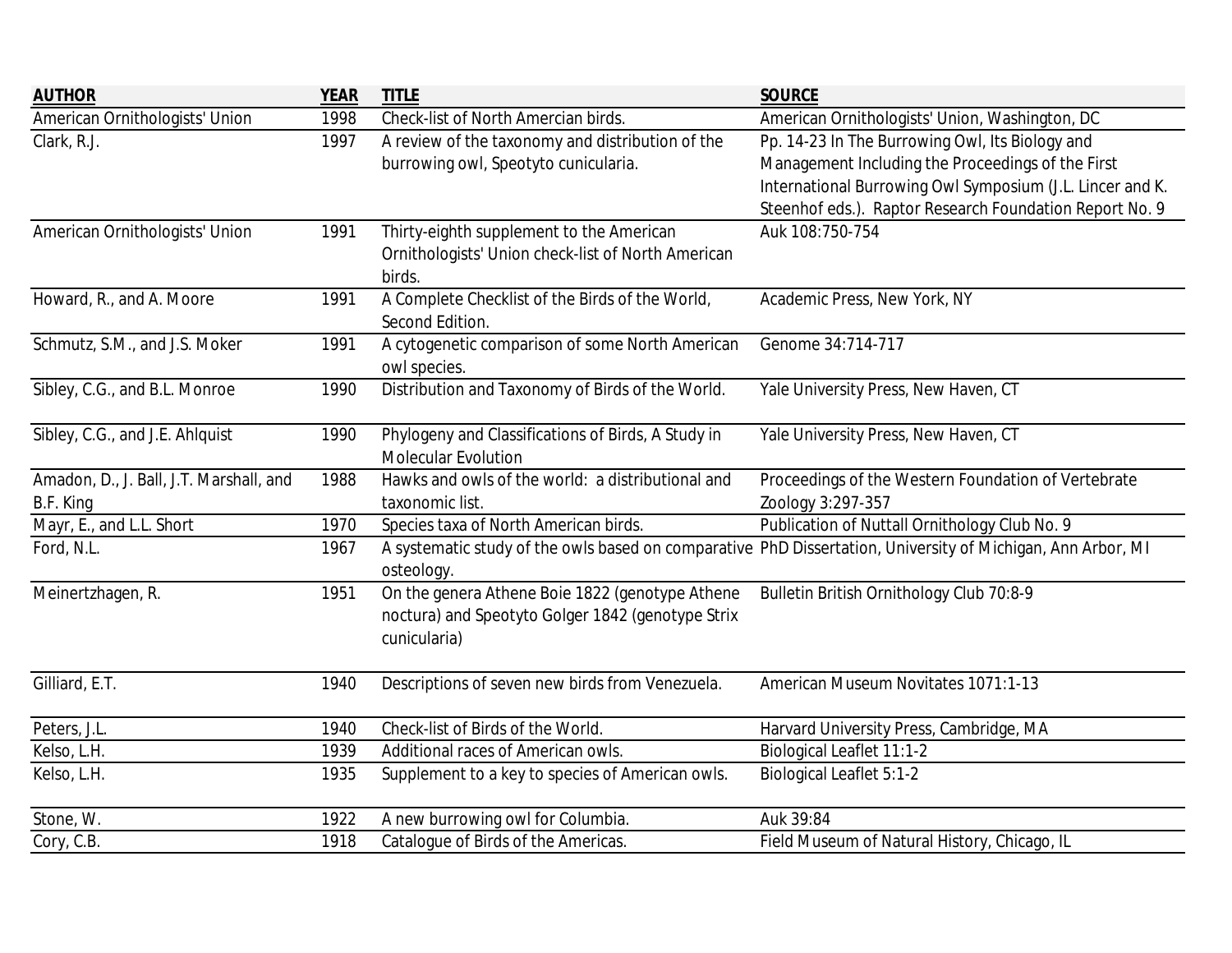| <b>AUTHOR</b>                                                                                                                                                                            | <b>YEAR</b> | <b>TITLE</b>                                                                                                                                           | <b>SOURCE</b>                                                                      |
|------------------------------------------------------------------------------------------------------------------------------------------------------------------------------------------|-------------|--------------------------------------------------------------------------------------------------------------------------------------------------------|------------------------------------------------------------------------------------|
| Cory, C.B.                                                                                                                                                                               | 1915        | New South American birds.                                                                                                                              | Field Museum Publication No. 182, Orn. Series I 8:299                              |
| Chapman                                                                                                                                                                                  | 1914        | New Birds from Ecuador.                                                                                                                                | Bulletin American Museum of Natural History 33:318-319                             |
| Ridgway, R.                                                                                                                                                                              | 1914        | The Birds of North and Middle America.                                                                                                                 | Bulletin of US National Museum 50(6)812-825                                        |
| <b>Bangs</b>                                                                                                                                                                             | 1900        | Notes on Bahama birds.                                                                                                                                 | Auk 17:287                                                                         |
| McGregor, R.C.                                                                                                                                                                           | 1898        | Note on Speotyto cunicularia obscura Stephens.                                                                                                         | Auk 15:187                                                                         |
| Richmond, C.W.                                                                                                                                                                           | 1895        | Short-winged burrowing owl.                                                                                                                            | Proceedings of US National Museum 18:663                                           |
| Stephens, F.                                                                                                                                                                             | 1895        | Descriptions of two new subspecies of California<br>birds.                                                                                             | Auk 12:371-372                                                                     |
| Cory, C.B.                                                                                                                                                                               | 1886        | Birds of the West Indies.                                                                                                                              | Auk 3:471-472                                                                      |
| Lawrence                                                                                                                                                                                 | 1878        |                                                                                                                                                        | Proceedings of US National Museum 1:234-235                                        |
| <b>THREATS TO SURVIVAL</b>                                                                                                                                                               |             |                                                                                                                                                        |                                                                                    |
| Griffin, E., M. Desmond, and D.                                                                                                                                                          | 2017        | Juvenile burrowing owl movement and survival in a                                                                                                      | Wildlife Society Bulletin 41:649-658. doi:10.1002/wsb.838                          |
| VanLeeuwen                                                                                                                                                                               |             | human-altered landscape.                                                                                                                               |                                                                                    |
| Justice-Allen, A., and K.A. Loyd                                                                                                                                                         | 2017        | Mortality of western burrowing owls (Athene<br>cunicularia hypugaea) associated with Brodifacoum<br>exposure.                                          | Journal of Wildlife Diseases 53:165-169                                            |
| Martinez-Haro, M., M.A. Balderas-<br>Plata, M.E. Pereda-Solix, O. Arellano-<br>Agullar, C.L. Hernandez-Millan, V.<br>Mundo-Hernandez, and O. Torres-<br><b>Bugarin</b>                   | 2017        | Anthropogenic influence on blood biomarkers of<br>stress and genotoxicity of the burrowing owls<br>(Athene cunicularia)                                | Journal of Biodiversity & Endangered Species 5:3.<br>doi:10.4172/2332-2543.1000196 |
| Moroni, E., A.Z. Crivelaro, T.L. Soares,<br>and R. Guillermo-Ferreira                                                                                                                    | 2017        | Increased behavioural responses to human<br>disturbance in breeding burrowing owls, Athene<br>cunicularia.                                             | Ibis 159:854-859. doi:10.1111/ibi.12513                                            |
| Ruvalcaba-Ortega, I., M.B. de Leon, S.<br>Mendiola-Castillo, L. Gonzalez-<br>Escalante, R. Canales-del-Castillo, R.<br>Mercado-Hernandez, A. Guzman-<br>Velasco, and J.I. Gonzalez-Rojas | 2017        | Evaluation of plasma cholinesterase activity in native Rangeland Ecology and Management 70:584-588<br>birds from pesticide-exposed agricultural lands. |                                                                                    |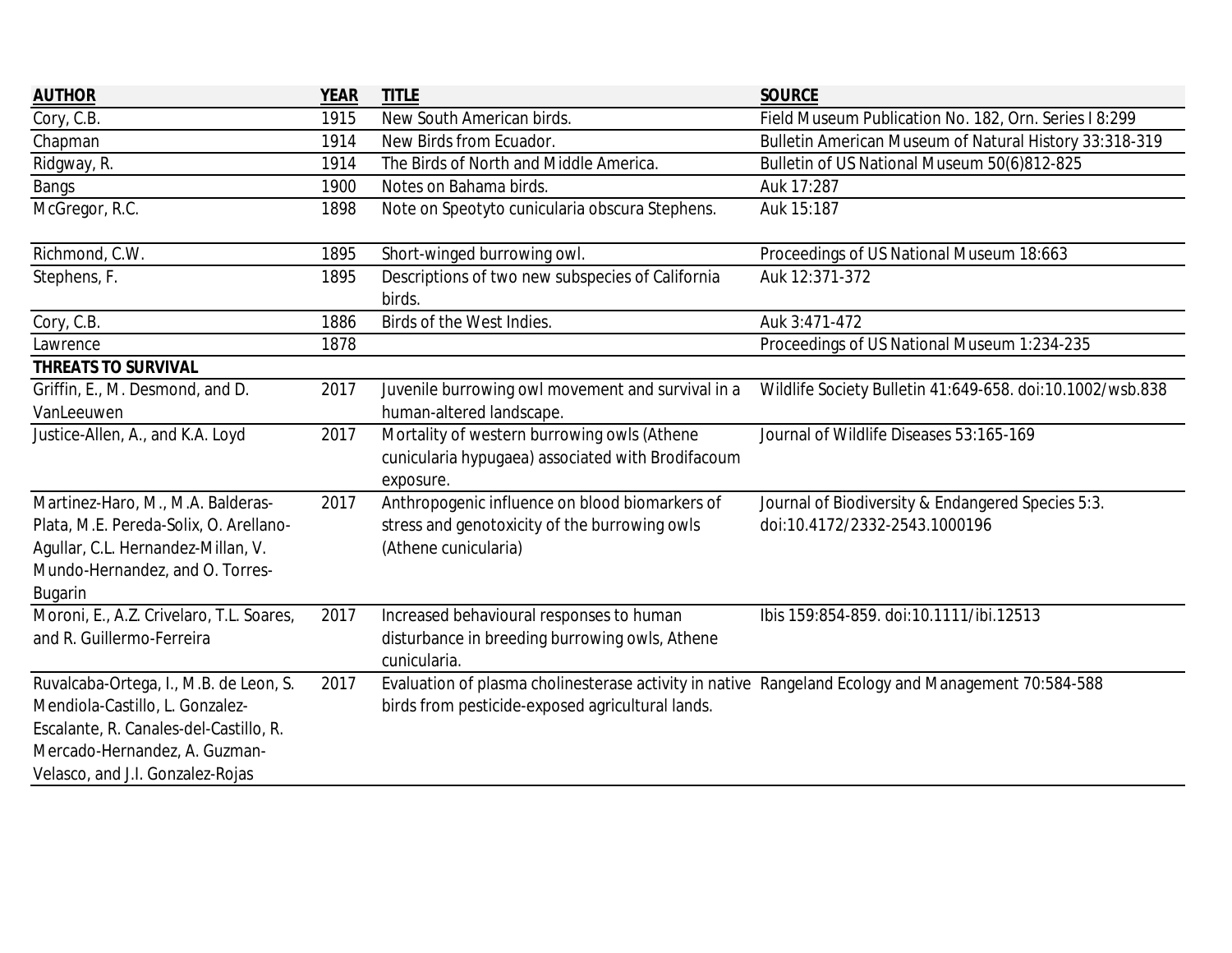| <b>AUTHOR</b>                                                                                   | <b>YEAR</b> | <b>TITLE</b>                                                                                                                            | <b>SOURCE</b>                                                                                                                                                    |
|-------------------------------------------------------------------------------------------------|-------------|-----------------------------------------------------------------------------------------------------------------------------------------|------------------------------------------------------------------------------------------------------------------------------------------------------------------|
| Cruz-McDonnell, K.K., and B.O. Wolf                                                             | 2016        | Rapid warming and drought negatively impact<br>population size and reproductive dynamics of an<br>avian predator in the arid southwest. | Global Change Biology 22: 237-253.<br>DOI:10.1111/gcb.13092                                                                                                      |
| Scobie, C.A., E.M. Bayne, and T.I.<br>Wellicome                                                 | 2016        | Influence of human footprint and sensory<br>disturbances on night-time space use of an owl.                                             | Endangered Species Research 31:75-87                                                                                                                             |
| Fisher, R.J., T.I. Wellicome, E.M.<br>Bayne, R.G. Poulin, L.D. Todd, and<br>A.T. Ford           | 2015        | Extreme precipitation reduces reproductive output<br>of an endangered raptor.                                                           | Journal of Applied Ecology 52:1500-1508                                                                                                                          |
| Bartok, N.D., and C.J. Conway                                                                   | 2010        | Factors affecting the presence of nesting burrowing<br>owls in an agricultural landscape.                                               | Journal of Raptor Research 44:286-293                                                                                                                            |
| Tubelis, D.P., and W.B.C. Delitti                                                               | 2010        | Fire management and the nesting of Athene<br>cunicularia (Aves, Strigidae) in grasslands in central<br>Cerrado, Brazil.                 | Biota Neotropica 10(2):<br>www.biotaneotropica.org.br/v10n2/en/abstract?article+bn<br>02910022010                                                                |
| Smallwood, K.S., and and B. Karas                                                               | 2009        | Avian and bat fatality at old-generation and<br>repowered wind turbines in California.                                                  | Journal of Wildlife Management 73:1062-1071                                                                                                                      |
| Smallwood, K.S., L. Rugge, and M.L.<br>Morrison                                                 | 2009        | Influence of behavior on bird mortality in wind<br>energy developments.                                                                 | Journal of Wildlife Management 73:1082-1098                                                                                                                      |
| Chipman, E.D., N.E. McIntyre, R.E.<br>Strauss, M.C. Wallace, J.D. Ray, and<br>C.W. Boal         | 2008        | Effects of human land use on western burrowing owl Journal of Raptor Reserach 42:87-98<br>foraging and activity budgets.                |                                                                                                                                                                  |
| Floate, K.D., P. Bouchard, G. Holroyd,<br>R. Poulin, and T.I. Wellicome                         | 2008        | Does doramectin use on cattle indirectly affect the<br>endangered burrowing owl?                                                        | Rangeland Ecology and Management 61:543-553                                                                                                                      |
| Stephens, R.M., A.S. Johnson, R.E.<br>Plumb, K.K. Dicterson, M. McKinstry,<br>and S.H. Anderson | 2008        | Abstract: Secondary lead poisoning in raptor from<br>scavenging shot black-tailed prairie dogs.                                         | Pp. 53, In Ingestion of Spent Lead Ammunition: Implications<br>for Wildlife and Humans. Boise State University May 12-15,<br>2008. The Peregrine Fund, Boise, ID |
| Mueller, M.S., M.M. Grigione, and<br>R.J. Sarno                                                 | 2007        | Distribution of the Florida burrowing owl: the<br>potential importance of nonurban areas.                                               | Journal of Raptor Research 41:222-226                                                                                                                            |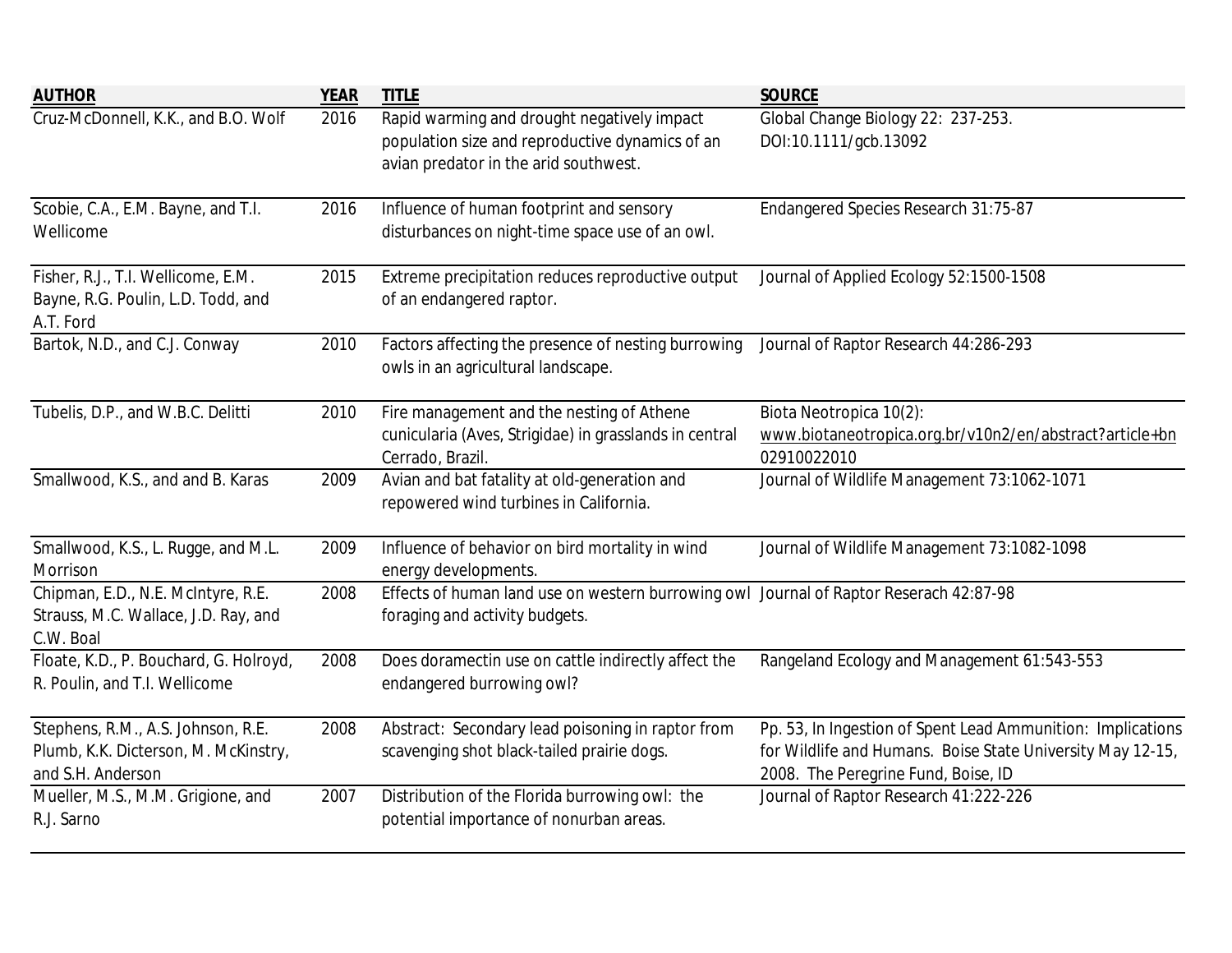| <b>AUTHOR</b>                                                                                                                                            | <b>YEAR</b> | <b>TITLE</b>                                                                                                                 | <b>SOURCE</b>                                                                                           |
|----------------------------------------------------------------------------------------------------------------------------------------------------------|-------------|------------------------------------------------------------------------------------------------------------------------------|---------------------------------------------------------------------------------------------------------|
| Smallwood, K.S., C.G. Thelander, M.L.<br>Morrison, and L.M.Rugge                                                                                         | 2007        | Burrowing Owl mortality in the Altamont Pass Wind<br>Resource Area.                                                          | Journal of Wildlife Management 71:1513-1524                                                             |
| Garcia-Hernandez, J., Y.V.<br>Sapozhnikova, D.Schlenk, A.Z.<br>Mason, O. Hinojosa-Huerta, J.J.<br>Rivera.Diaz, N.A. Ramos-Delgado,<br>and G. Sanchez-Bon | 2006        | from the Colorado River delta, Mexico.                                                                                       | Concentration of contaminants in breeding bird eggs Environmental Toxicology and Chemistry 25:1640-1647 |
| Gervais, J.A., and D.H. Catlin                                                                                                                           | 2004        | Temporal patterns of DDE in burrowing owl eggs<br>from the Imperial Valley, California.                                      | Southwestern Naturalist 49:509-512                                                                      |
| Gervais, J.A., and R.G. Anthony                                                                                                                          | 2003        | Chronic organochlorine contaminants,<br>environmental variablity, and the demographics of a<br>burrowing owl population.     | Ecological Applications 13:1250-1262                                                                    |
| Gervais, J.A., D.K. Rosenberg, and<br>R.G. Anthong                                                                                                       | 2003        | Space use and pesticide exposure risk of male<br>burrowing owls in agricultural landscape.                                   | Journal of Wildlife Management 67:155-164                                                               |
| Gervais, J.A.                                                                                                                                            | 2002        | Evaluating space use and pesticide exposure risk for<br>burrowing owls in an agricultural environment.                       | PhD Dissertation, Oregon State University, Corvallis, OR                                                |
| Millsap, B.A.                                                                                                                                            | 2002        | Survival of Florida burrowing owls along an urban-<br>development gradient.                                                  | Journal of Raptor Research 36:3-10                                                                      |
| Woodard, J.D.                                                                                                                                            | 2002        | The influence of diet, habitat and recreational<br>shooting of prairie dogs on burrowing owl<br>demography.                  | MS Thesis, Colorado State University, Fort Collins, CO                                                  |
| Gervais, J.A., D.K. Rosenberg, D.M.<br>Fry, L. Trulio, and K.K. Strum                                                                                    | 2000        | Burrowing owls and agricultural pesticides:<br>evaluation of residues and risks for three populations<br>in California, USA. | Environmental Toxicology and Chemistry 19:337-343                                                       |
| Gillihan, S.W.                                                                                                                                           | 2000        | Barbed wird fence fatal to burrowing owl.                                                                                    | Journal of Colorado Field Ornitholgy 34:220-221                                                         |
| Sleno, J.T.                                                                                                                                              | 2000        | Possible cat predation on burrowing owls.                                                                                    | Blue Jay 58:191-192                                                                                     |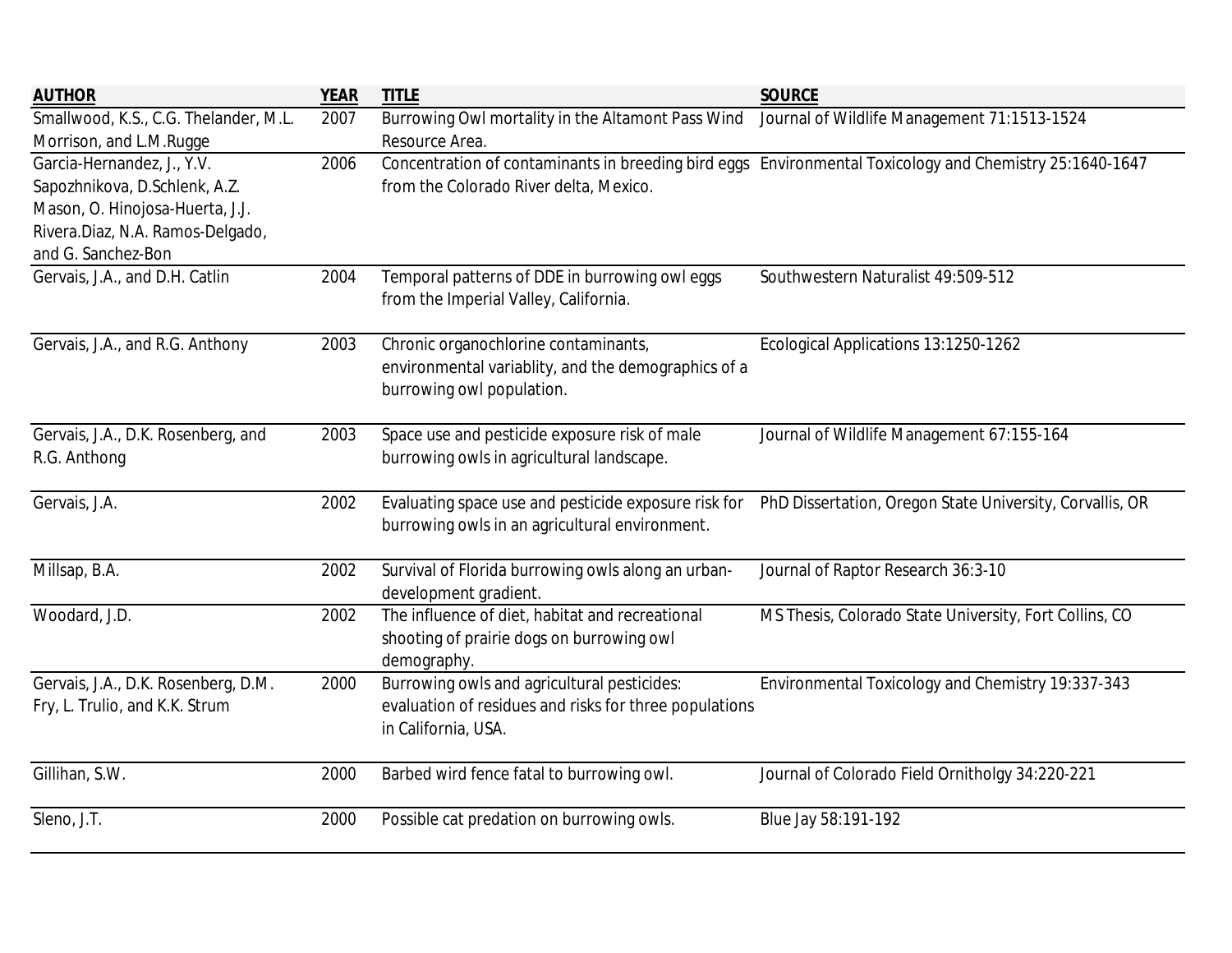| <b>AUTHOR</b>                                   | <b>YEAR</b> | <b>TITLE</b>                                                                                                                                                          | <b>SOURCE</b>                                                                                                                                                                                                                    |
|-------------------------------------------------|-------------|-----------------------------------------------------------------------------------------------------------------------------------------------------------------------|----------------------------------------------------------------------------------------------------------------------------------------------------------------------------------------------------------------------------------|
| Clayton, K.M., and J.K. Schmutz                 | 1999        | Is the decline of burrowing owls Speotyto cunicularia Bird Conservation International 9:163-185<br>in prairie Canada linked to changes in Great Plains<br>ecosystems? |                                                                                                                                                                                                                                  |
| Deem, S.L., S.P. Terrell, and D.J.<br>Forrester | 1998        | A retrospective study of morbidity and mortality of<br>raptor in Florida: 1988-1994.                                                                                  | Journal of Zoo and Wildlife Medicine 29:160-164                                                                                                                                                                                  |
| Clayton, J.M., and J.K. Schmutz                 | 1997        | Burrowing (Speotyto cunicularia) owl survival in<br>prairie Canda.                                                                                                    | Pp. 107-110 In Biology and Conservation of Owls of the<br>Northern Hemisphere (J.R. Duncan, D.H. Johnson, and T.H.<br>Nicholls, eds.). USDA Forest Service, General Technical                                                    |
| Warnock, R.                                     | 1997        | Is habitat fragmentation a factor in the decline of the Blue Jay 55:222-228<br>burrowing owl in Saskatchewan?                                                         |                                                                                                                                                                                                                                  |
| Warnock, R.G., and P.C. James                   | 1997        | cunicularia) in Saskatchewan.                                                                                                                                         | Habitat fragmentation and burrowing owls (Speotyto Pp. 477-486 In Biology and Conservation of Owls of the<br>Northern Hemisphere (J.R. Duncan, D.H. Johnson, and T.H.<br>Nicholls, eds.). USDA Forest Service, General Technical |
| Blus, L.J.                                      | 1996        | Effects of pesticides on owls in North America.                                                                                                                       | Journal of Raptor Research 30:198-206                                                                                                                                                                                            |
| Warnock, R.G.                                   | 1996        | Spatial, temporal and turnover dynamics of<br>burrowing owl (Speotyto cunicularia) distribution in<br>the extensively fragmented grasslands of<br>Saskatchewan.       | MS Thesis, Univeristy of Regina, Regina, Saskatchewan                                                                                                                                                                            |
| George, T.L., L.C. McEwen, and B.E.<br>Petersen | 1995        | Effects of grasshopper control programs on<br>rangeland breeding bird populations.                                                                                    | Journal of Range Management 48:336-342                                                                                                                                                                                           |
| Burger, L.D., L.W. Burger, and J.<br>Faaborg    | 1994        | Effects of prairie fragmentation on predation on<br>artificial nest.                                                                                                  | Journal of Wildlife Management 58:249-254                                                                                                                                                                                        |
| Leptich, D.J.                                   | 1994        | Agricultural development and its influence on<br>raptors in southern Idaho.                                                                                           | Northwest Science 68:167-171                                                                                                                                                                                                     |
| Anonymous                                       | 1993        | Burrowing owls and strychnine.                                                                                                                                        | Bird Watcher's Digest March/April:112-113                                                                                                                                                                                        |
| Plumpton, D.L., and R.S. Lutz                   | 1993        | Influence of vehicular traffic on time budgets of<br>nesting burrowing owls.                                                                                          | Journal of Wildlife Management 57:612-616                                                                                                                                                                                        |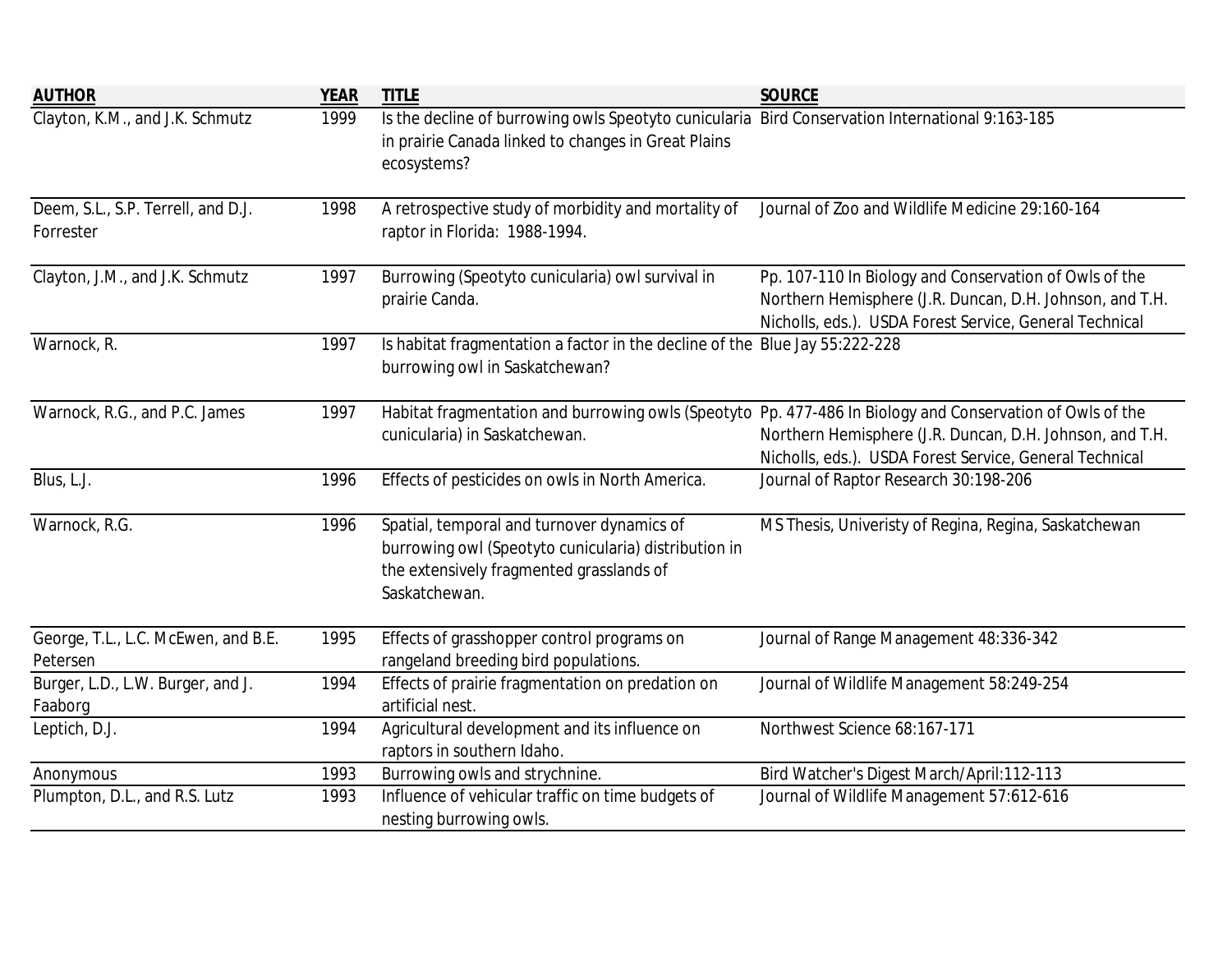| <b>AUTHOR</b>                          | <b>YEAR</b> | <b>TITLE</b>                                                                             | <b>SOURCE</b>                                              |
|----------------------------------------|-------------|------------------------------------------------------------------------------------------|------------------------------------------------------------|
| World Wildlife Fund Canada             | 1993        | Carbofuran: pesticide threatens burrowing owls and                                       | World Wildlife Fund Canada Position Paper, Toronto,        |
|                                        |             | other prairie wildlife.                                                                  | Ontario. March 1993                                        |
| Tobiassen, A., I. Gardner, T.          | 1992        | Morbidity and mortality of birds of prey from                                            | Pp. 165-168 In 1992 Proceedings Joint Meeting AAZV/AAWV    |
| Morishita, and L. Lowenstine           |             | California's Central Valley from 1983-1992                                               |                                                            |
|                                        |             |                                                                                          |                                                            |
| Trowsdale Mutafov, D.                  | 1992        | Does the labelling restriction on carbofuran                                             | Blue Jay 50:201-203                                        |
|                                        |             | containers help protect burrowing owls?                                                  |                                                            |
| Fox, G.A., and P.C. James              | 1991        | Impact of grasshopper sprays on burrowing owls in                                        | Pp. 229-230 In Proceedings of the Second Endangered        |
|                                        |             | Saskatchewan.                                                                            | Species and Prairie Conservation Workshop (G.L. Holroyd,   |
|                                        |             |                                                                                          | G. Burns, and H.C. Smith, eds.). Prov. Museum of Alberta,  |
| James, P.C., G.A. Fox, and T.J. Ethier | 1990        | Is the operational use of strychnine to control                                          | Journal of Raptor Research 24:120-123                      |
|                                        |             | ground squirrels detrimental to burrowing owls?                                          |                                                            |
| Noble, D.G., and J.E. Elliot           | 1990        | Levels of contaminants in Canadian raptors, 1966 to                                      | Canadian Field-Naturalist 104:222-243                      |
|                                        |             | 1988; effects and temporal trends.                                                       |                                                            |
| Fox, G.A., P. Mineau, B. Collins, and  | 1989        | The impact of the insecticide carbofuran (Furadan                                        | Technical Report Series No. 72, Canadian Wildlife Service, |
| P.C. James                             |             | 480F) on the burrowing owl in Canada.                                                    | Ottawa, Canada                                             |
| Schmutz, J.K., K.A. Rose, and R.G.     | 1989        | Hazards to raptors from strychnine poisoned ground Journal of Raptor Research 23:147-151 |                                                            |
| Johnson                                |             | squirrels.                                                                               |                                                            |
| Wiemeyer, S.N.                         | 1989        | Effects of strychnine on raptors.                                                        | Journal of Raptor Research 23:18-19                        |
| James, P.C., and G.A. Fox              | 1987        | Effects of some insecticides on productivity of                                          | Blue Jay 45:65-71                                          |
|                                        |             | burrowing owls.                                                                          |                                                            |
| Oberle, M.W.                           | 1987        | The greenhouse effect and avian distribution: what                                       | Oriole 52:1-10                                             |
|                                        |             | might happen in Georgia?                                                                 |                                                            |
| Wiemeyer, S.N., E.F. Hill, J.W.        | 1986        | Acute oral toxicity of sodium cyanide in birds.                                          | Journal of Wildlife Diseases 22:538-546                    |
| Carpenter, and A.J. Krynitsky          |             |                                                                                          |                                                            |
| Wiley, J.W.                            | 1986        | Habitat change and its effects on Puerto Rican                                           | Birds of Prey Bulletin 3:51-56                             |
|                                        |             | raptors.                                                                                 |                                                            |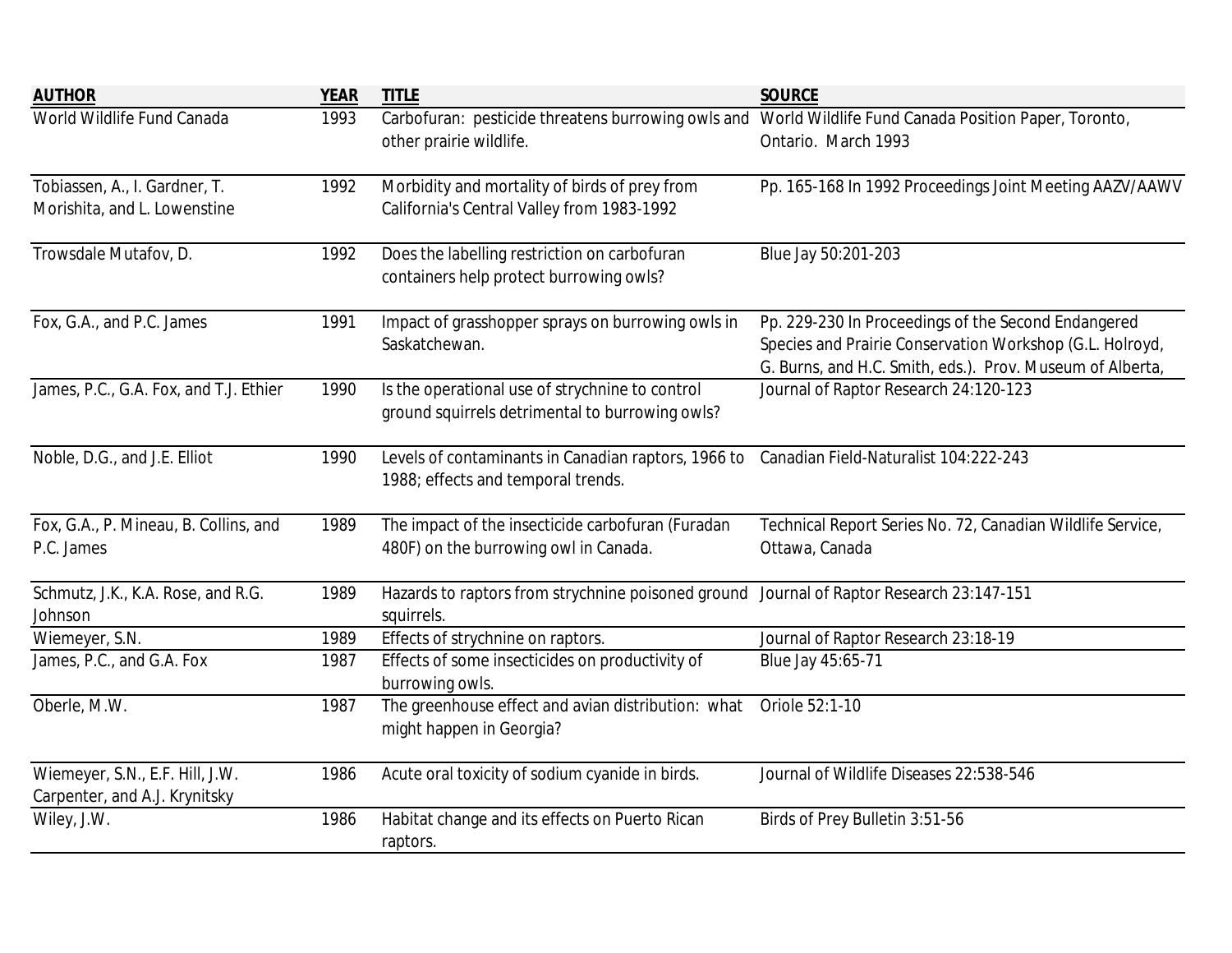| <b>AUTHOR</b>                                    | <b>YEAR</b> | <b>TITLE</b>                                                                                                                      | <b>SOURCE</b>                                                                                                  |
|--------------------------------------------------|-------------|-----------------------------------------------------------------------------------------------------------------------------------|----------------------------------------------------------------------------------------------------------------|
| Henny, C.J., L.J. Blus, and T.E. Kaiser          | 1984        | Heptachlor seed treatment contaminates hawks,<br>owls and eagles of the Columbia Basin, Oregon.                                   | Raptor Research 18:41-48                                                                                       |
| Benson, P.C.                                     | 1981        | a study in six western states.                                                                                                    | Large raptor electrocution and powerpole utilization: PhD Dissertation, Brigham Young University, Provo, UT    |
| Marks, J.S., and I.J. Ball                       | 1981        | Impacts of surface mining on burrowing owls:<br>recommendations for monitoring and mitigation.                                    | Montana Coop. Wildlife Rescue Unit, Montana State<br>University, Missoula, MT                                  |
| Olendorff, R.R., A.D. Miller, and R.N.<br>Lehman | 1981        | Suggested practices for raptor protection on power<br>lines - the state of the art in 1981.                                       | Raptor Research Report No. 4                                                                                   |
| Allen, G.T.                                      | 1979        | raptors and human activities in the Long Pines area<br>of southeastern Montana - with special emphasis on<br>uranium development. | An assessment of potential conflicts between nesting MS Thesis, Washington State University, Pullman, WA       |
| Craig, T.H., and L.R. Powers                     | 1976        | Raptor mortality due to drowning in a livestock<br>watering tank.                                                                 | Condor 78:412                                                                                                  |
| Keith, J.A., and I.M. Gruchy                     | 1972        | Residue levels of chemical pollutants in North<br>American bird life.                                                             | Pp. 437-454 In Proceedings of the 15th International<br>Ornithological Congress (E.J. Brill, ed.). Leiden, The |
| Fimreite, N., R.W. Fyfe, and J.A. Keith          | 1970        | Mercury contamination of Canadian prairie seed<br>eaters and their avian predators.                                               | Canadian Field-Naturalist 84:269-276                                                                           |
| Smith, C.C.                                      | 1940        | The effect of overgrazing and erosion upon the biota Ecology 21:381-397<br>of the mixed-grass prairie of Oklahoma.                |                                                                                                                |
| Anonymous                                        | 1920        | The little owl in prairie dog towns.                                                                                              | <b>Gull 2:1</b>                                                                                                |
| <b>TRAPPING</b>                                  |             |                                                                                                                                   |                                                                                                                |
| Barclay, J.H.                                    | 2008        | A technique for nightime trapping of burrowing owls Journal of Raptor Research 42:142-148<br>with a bow net.                      |                                                                                                                |
| Winchell, C.S.                                   | 1999        | An effective technique to capture complete broods<br>of burrowing owls.                                                           | Wildlife Society Bulletin 27:193-196                                                                           |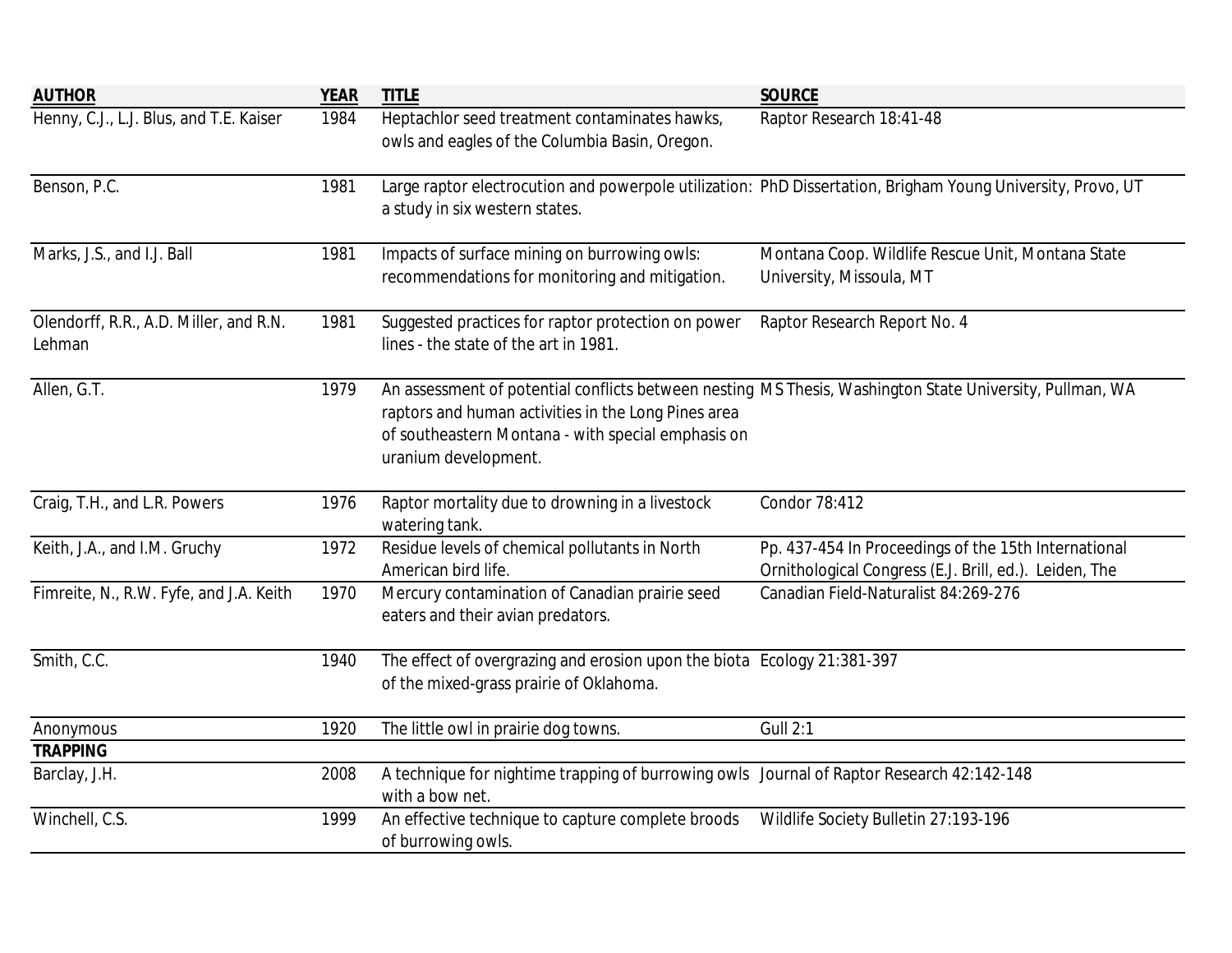| <b>AUTHOR</b>                             | <b>YEAR</b> | <b>TITLE</b>                                                   | <b>SOURCE</b>                                                                                                  |
|-------------------------------------------|-------------|----------------------------------------------------------------|----------------------------------------------------------------------------------------------------------------|
| Banuelos, G.                              | 1997        | The one-way door trap: an alternative trapping                 | Pp. 122-124 In The Burrowing Owl, Its Biology and                                                              |
|                                           |             | technique for burrowing owls.                                  | Management Including the Proceedings of the First<br>International Burrowing Owl Symposium (J.L. Lincer and K. |
|                                           |             |                                                                | Steenhof eds.). Raptor Research Foundation Report No. 9                                                        |
| Botelho, E.S., and P.C. Arrowood          | 1995        | A novel, simple, safe, and effective trap for                  | Journal of Field Ornithology 66:380-384                                                                        |
|                                           |             | burrowing owls and other fossorial animals.                    |                                                                                                                |
| Plumpton, D.L., and R.S. Lutz             | 1992        | Multiple-capture techniques for burrowing owls.                | Wildlife Society Bulletin 20:426-428                                                                           |
| Winchell, C.S., and J.W. Turman           | 1991        | A new trapping technique for burrowing owls: the<br>noose rod. | Journal of Field Ornithology 63:66-70                                                                          |
| Barrentine, C.D., and K.D. Ewing          | 1988        | A capture technique for burrowing owls.                        | North American Bird Bander 13:107                                                                              |
| Ferguson, H.L., and P.D. Jorgensen        | 1981        | An efficient trapping technique for burrowing owls.            | North American Bird Bander 6:149-150                                                                           |
| Gartshore, M.E.                           | 1978        | A noose trap for catching nesting birds.                       | North American Bird Bander 3:1-2                                                                               |
| Martin, D.J.                              | 1971        | A trapping technique for burrowing owls.                       | Bird-Banding 42:46                                                                                             |
| Martin, S.G.                              | 1969        | A technique for capturing grassland birds with mist<br>nets.   | Bird-Banding 40:233-237                                                                                        |
| Collister, A.                             | 1967        | Simple noose trap.                                             | Western Bird Bander 42:4                                                                                       |
| Berger, D.D., and H.C. Mueller            | 1959        | The bal-chatri: a trap for the birds of prey.                  | Bird-Banding 30:18-26                                                                                          |
| Brenckle, J.F.                            | 1931        | Banding the burrowing owl.                                     | Inland Bird Banding News 3:5-6                                                                                 |
| <b>UNCLASSIFIED</b>                       |             |                                                                |                                                                                                                |
| Behm-Steinberg, H.                        | 2017        | <b>Burrowing Owls.</b>                                         | New England Review-Middlebury Series 38:18                                                                     |
| Newton, I., M.J. McGrady, and M.K.<br>Oli | 2016        | A review of survival estimates for raptors and owls.           | IBIS 158:227-248                                                                                               |
| Macias-Duarte, A., and C.J. Conway        | 2015        | Spatial patterns in hydrogen isotope ratios in                 | Auk 132:25-36                                                                                                  |
|                                           |             | feathers of burrowing owls from western North                  |                                                                                                                |
|                                           |             | America.                                                       |                                                                                                                |
| Wiens, T.P.                               | 2003        | The summer season (1 June through 31 July 2002).               | Loon 75:15-18                                                                                                  |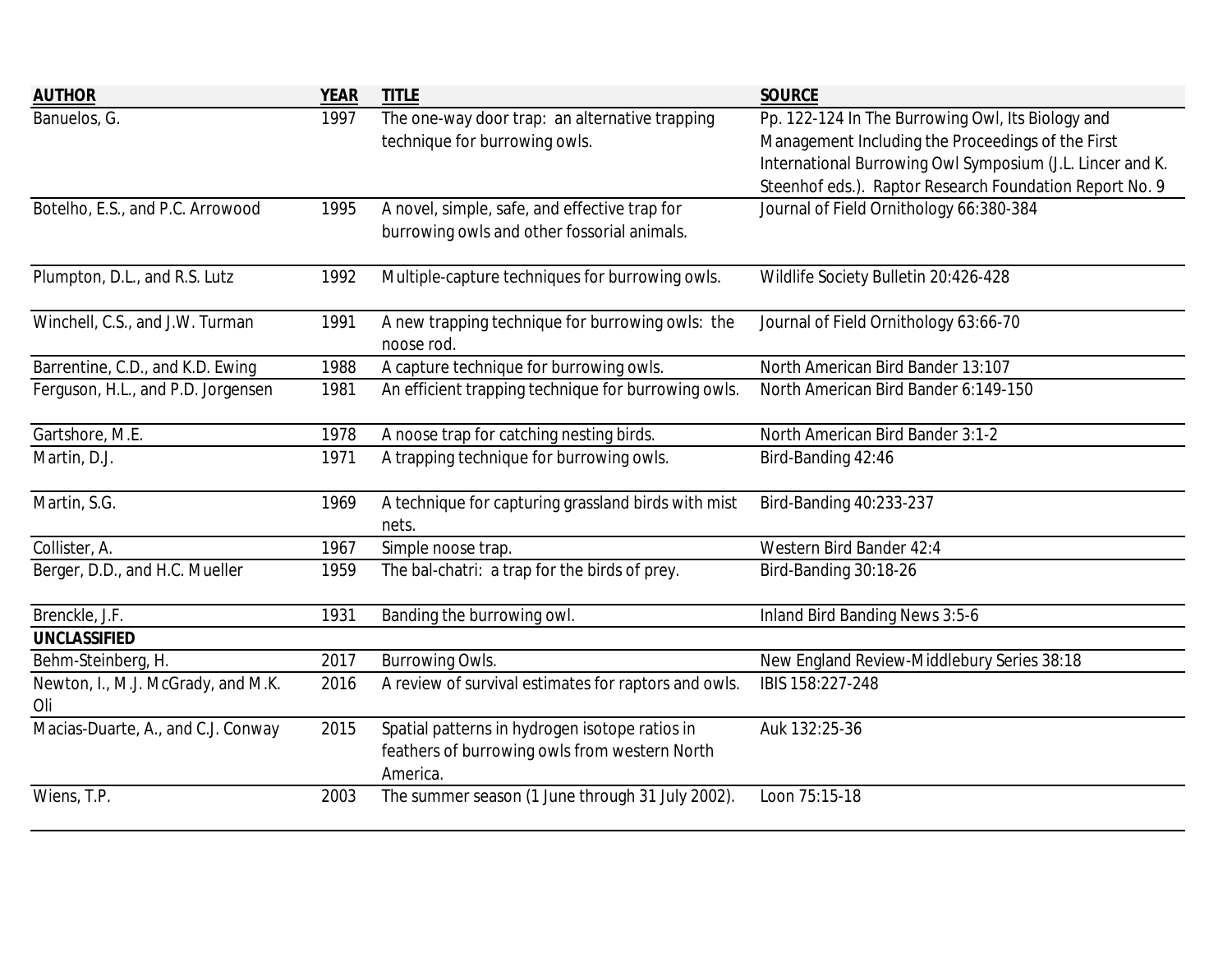| <b>AUTHOR</b>                        | <b>YEAR</b> | <b>TITLE</b>                                                                   | <b>SOURCE</b>                                                                                                   |
|--------------------------------------|-------------|--------------------------------------------------------------------------------|-----------------------------------------------------------------------------------------------------------------|
| Millsap, B.A.                        | 1997        | Florida burrowing owls.                                                        | Pp. 579-587 In Rare and Endangered Biota of Florida Birds                                                       |
|                                      |             |                                                                                | (J.A. Rogers, and H.W. Kale II, eds.). Univeristy Presses                                                       |
| Turk, T.                             | 1997        | The burrowing owl (Speotyto cunicularia).                                      | Tyto 2:18-22                                                                                                    |
| Anonymous                            | 1992        | Burrowing owl update.                                                          | Bird Watcher's Digest Nov/Dec:108                                                                               |
| Ferrara, J.L.                        | 1988        | A desert miner: a season in the life of the burrowing Envir. Southwest 521:4-6 |                                                                                                                 |
|                                      |             | owl.                                                                           |                                                                                                                 |
| Pasquarella, J.                      | 1984        | Insects: burrowing owls.                                                       | Birding 16:20                                                                                                   |
| Gonzalez, H., and O.H. Garrido       | 1979        | Nuevo reporte de nidificacion de Speotyto                                      | Miscelanea Zoologica 8:4                                                                                        |
|                                      |             | cunicularia (Aves: strigidae) para Cuba.                                       |                                                                                                                 |
| Anonymous                            | 1978        | Palouse birds of the month.                                                    | Prairie Owl 7:3                                                                                                 |
| Gjersing, F.                         | 1978        | Feathers underground -- the burrowing owl.                                     | Montana Outdoors 9:36                                                                                           |
| Brown, J.M.                          | 1976        | Western burrowing owl (Speotyto cunicularia                                    | Pp. 290-307 In Marine Shoreline Fauna of Washington,                                                            |
|                                      |             | hypugaea).                                                                     | Volume 2 (J.D. Brittel, J.M. Brown, and R.L. Eaton, eds.).                                                      |
|                                      |             |                                                                                | Coastal Zone Environmental Studies Report No. 3,                                                                |
|                                      |             |                                                                                | Washington State Department of Game and Ecology.                                                                |
| Pefaur, J.E., F.M. Jaksic, and J.L.  | 1976        | Pres roedora del pequen (Speotyto cunicularia                                  | Bio. de Pobl. 2:14-19                                                                                           |
| Yanez                                |             | cunicularia) en la Provincia de Coquimbo.                                      |                                                                                                                 |
| Regalado Ruiz, P.                    | 1975        | Primer hallazgo de Speotyto cunicularia (Molina)                               | Revista Baracoa No. 1-2:36-56                                                                                   |
|                                      |             | anidando en Cuba.                                                              |                                                                                                                 |
| Alcorn, G.D.                         | 1974        | The burrowing owl - comic of the plains.                                       | Pac. Search 10:14-16                                                                                            |
| <b>Washington Department of Game</b> | 1974        | Burrowing owl.                                                                 | Washington Wildlife 26:2                                                                                        |
| Lang, V., and D.V. Weseloh           | 1973        | Burrowing owl inquiry.                                                         | <b>Calgary Field Naturalist 4:197</b>                                                                           |
| Spencer, G.J.                        | 1957        |                                                                                | Further records of Mallophaga from British Columbia Proceedings of Entomology Society of British Columbia 53:3- |
|                                      |             | birds.                                                                         | 10                                                                                                              |
| McPherson, A.                        | 1952        | Burrowing owls.                                                                | Blue Jay 10:3                                                                                                   |
| Street, M.G.                         | 1947        | Bird notes.                                                                    | Blue Jay 6:29-32                                                                                                |
| Sawson, S.                           | 1922        | Notes on some hawks and owls.                                                  | Bird Notes 5:9-13                                                                                               |
| Spegazzini, C.                       | 1920        | Un congreso de lechuzas.                                                       | Hornero 2:138-140                                                                                               |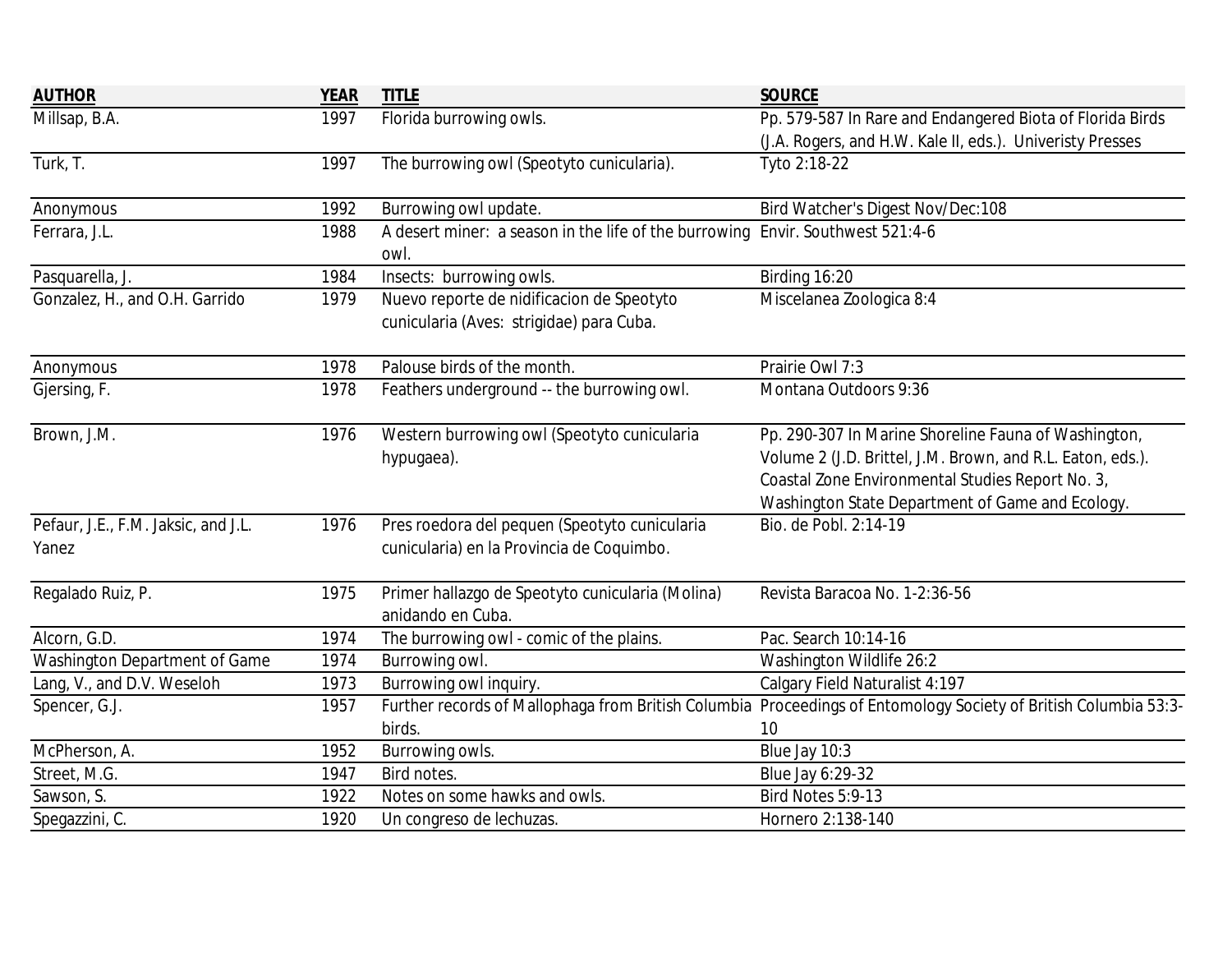| <b>AUTHOR</b>                          | YEAR | <b>TITLE</b>                                                           | <b>SOURCE</b>                                               |
|----------------------------------------|------|------------------------------------------------------------------------|-------------------------------------------------------------|
| Dice, L.R.                             | 1916 | Distribution of the land vertebrates of southeastern                   | University of California Publications. Zoology 16:293-348   |
|                                        |      | Washington.                                                            |                                                             |
| <b>VOCALIZATIONS</b>                   |      |                                                                        |                                                             |
| Chew, L., R. Stonell, D. Crashley, and | 1998 | Vocal repertoires of captive burrowing owls                            | Poster abstract, P. 36 In Raptor Research Foundation Annual |
| C. Weir                                |      | (Speotyto cunicularia).                                                | Meeting, Ogden, UT                                          |
| Rowe, M.                               | 1989 | The owl that traded a hoot for a hiss.                                 | Natural History May 1989:32-33                              |
| Rowe, M.P., R.G. Coss, and D.J.        | 1986 | Rattlesnake rattles and burrowing owl hisses: a case Ethology 72:53-71 |                                                             |
| Owings                                 |      | of acoustic Batesian mimicry.                                          |                                                             |
|                                        |      |                                                                        |                                                             |
| Morton, E.S.                           | 1977 | On the occurrence and significance of motivation-                      | American Naturalist 111(981):855-869                        |
|                                        |      | structural rules in some bird and mammal sounds.                       |                                                             |
|                                        |      |                                                                        |                                                             |
| Martin, D.J.                           | 1973 | A spectograghic analysis of burrowing owl                              | Auk 90:564-578                                              |
|                                        |      | vocalizations.                                                         |                                                             |
| Abbott, C.G.                           | 1930 | Owl voices.                                                            | Condor 32:258                                               |
| Harris, J.A.                           | 1909 | A note of the prairie-dog owl which resembles the                      | American Naturalist 43:754-755                              |
|                                        |      | rattlesnake's rattle.                                                  |                                                             |
| Loomis, F.B.                           | 1907 | A note of the prairie-dog owl which resembles the                      | American Naturalist 41:725-726                              |
|                                        |      | rattlesnake's rattle.                                                  |                                                             |
| Garman, S.                             | 1882 | The scream of the young burrowing owl sounds like                      | Nature 27:174                                               |
|                                        |      | the warning of the rattlesnake.                                        |                                                             |
|                                        |      |                                                                        |                                                             |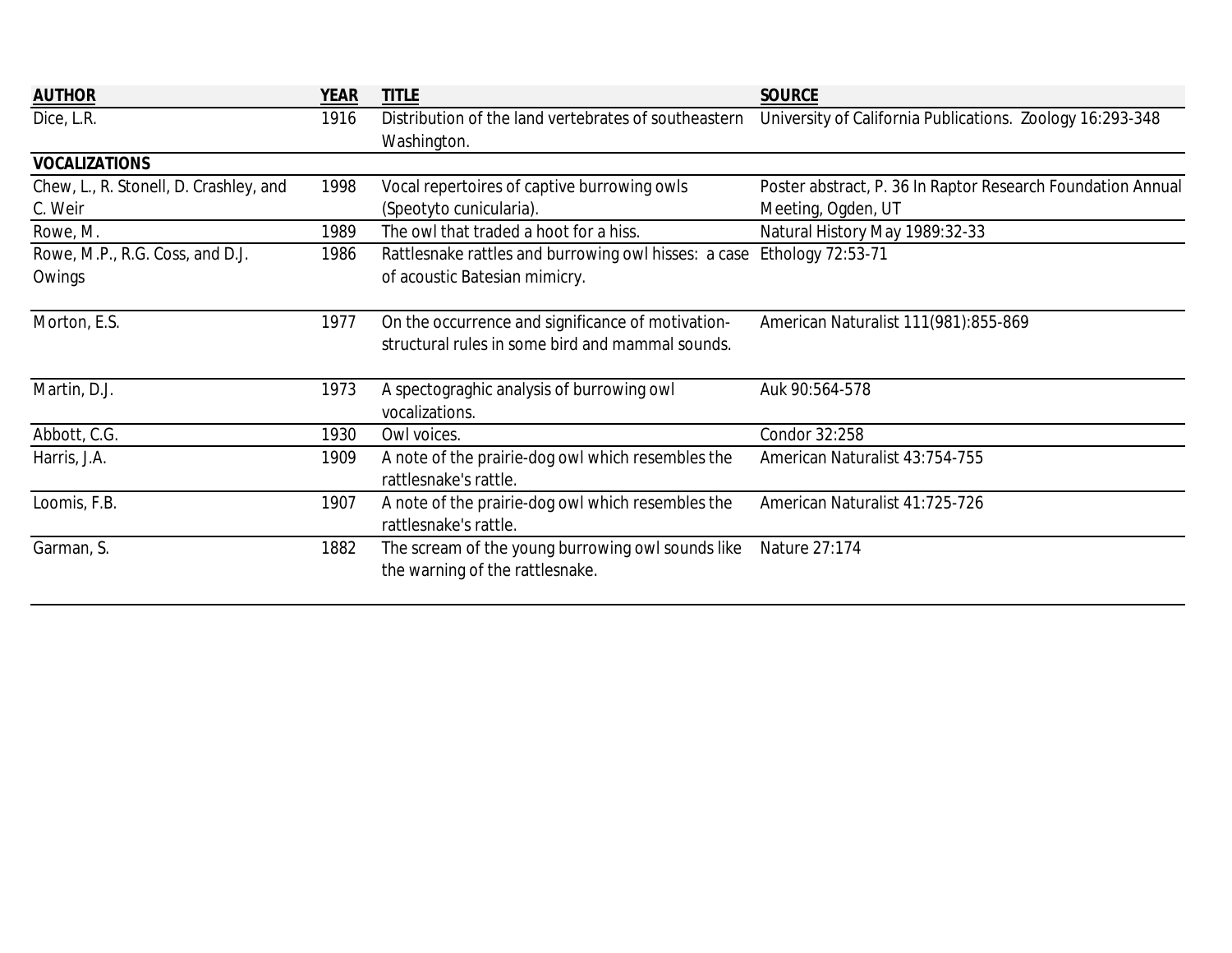| <b>Bibliography by Subject</b>                                   |             |                                                                                                                                                             |                                                                           |
|------------------------------------------------------------------|-------------|-------------------------------------------------------------------------------------------------------------------------------------------------------------|---------------------------------------------------------------------------|
| <b>AUTHOR</b>                                                    | <b>YEAR</b> | <b>TITLE</b>                                                                                                                                                | <b>SOURCE</b>                                                             |
| Baladron, A.V., M. Bo, J.J. Marc, and A.I.<br>Malizia            | 2017        | Relative abundance, habitat use, and seasonal<br>variability of raptor assemblages in the<br>flooding pampas of Argentina.                                  | Journal of Raptor Research 51:38-49                                       |
| Behm-Steinberg, H.                                               | 2017        | <b>Burrowing Owls.</b>                                                                                                                                      | New England Review-Middlebury Series 38:18                                |
| Carrete, M., and J.L. Tella                                      | 2017        | Behavioral correlations associtate with fear of<br>humans differ betwwen rural and urban<br>burrowing owls.                                                 | Frontiers in Ecology and Evololution 5:54.<br>doi:10.3389/fevo.2017.00054 |
| Claudia, V., L. Beltrame, and F. Maffei                          | 2017        | First record of predation of Trilepida sp.<br>(Serpentes, Leptotyphlopidae) by Athene<br>cunicularia (Strigiformes, Strigidae) in the<br>Brazilian Cerrado. | Herpetology Notes 10:429-431                                              |
| de Andrea Segall, M., L. Pedreira<br>Gonzaga, and P. Cesar Paiva | 2017        | Reverse size dimorphism estimated by an<br>improved method in eight species of<br>Neotropical owls.                                                         | Wilson Journal of Ornithology 129:883-890                                 |
| DiGaudio, R.T., K.E. Dybala, N.E. Seavy,<br>and T. Gardali       | 2017        | Population and habitat objectives for avian<br>conservation in California's central valley<br>grassland-oak savannah ecosystems.                            | San Francisco Estuary and Watershed Science 15:                           |
| Franson, J.C.                                                    | 2017        | Protozoal hepatitis in a western burrowing<br>owl (Athene cunicularia hypugaea).                                                                            | Southwestern Naturalist 62:75-77                                          |
| Golding, J.D., J.J. Nowak, and V.J. Dreitz                       | 2017        | A multispecies dependent double-observer<br>model: a new method for estimating<br>multispecies abundance.                                                   | Ecology and Evolution 7:3425-3435                                         |
| Griffin, E., M. Desmond, and D.                                  | 2017        | Juvenile burrowing owl movement and                                                                                                                         | Wildlife Society Bulletin 41:649-658.                                     |
| VanLeeuwen                                                       |             | survival in a human-altered landscape.                                                                                                                      | doi:10.1002/wsb.838                                                       |
| Justice-Allen, A., and K.A. Loyd                                 | 2017        | Mortality of western burrowing owls (Athene<br>cunicularia hypugaea) associated with<br>Brodifacoum exposure.                                               | Journal of Wildlife Diseases 53:165-169                                   |
| Madan, M.A., E.J. Rayfield, and J.A. Bright                      | 2017        | Scaling and functional morphology in<br>strigiform hind limbs.                                                                                              | Scientific Reports 7:#44920                                               |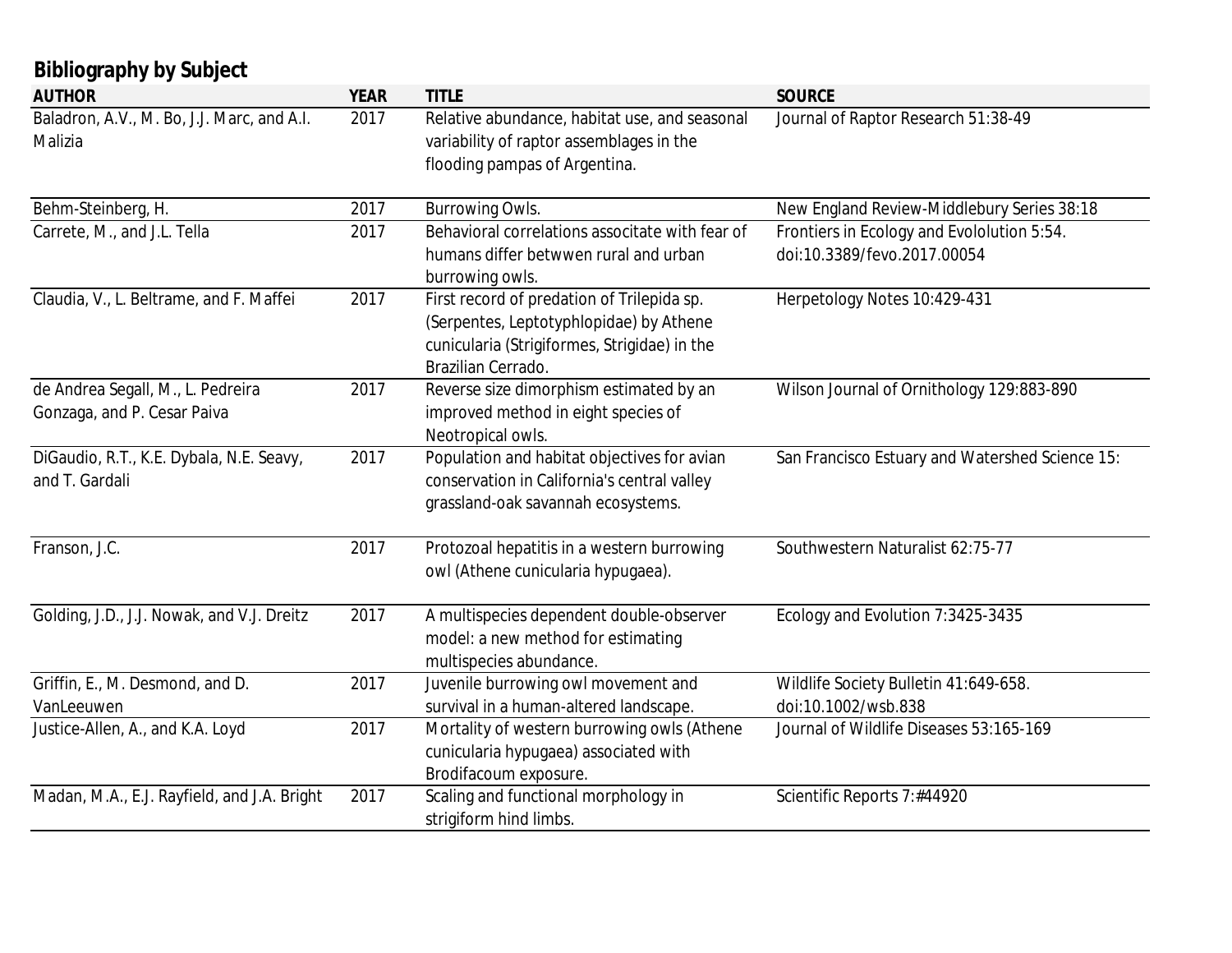| <b>AUTHOR</b>                                                                                                                                                                           | <b>YEAR</b> | <b>TITLE</b>                                                                                                                      | <b>SOURCE</b>                                                                      |
|-----------------------------------------------------------------------------------------------------------------------------------------------------------------------------------------|-------------|-----------------------------------------------------------------------------------------------------------------------------------|------------------------------------------------------------------------------------|
| Martinez, G., A.V. Baladron, M. Cavalli,<br>M.S. Bo, and J.P. Isacch                                                                                                                    | 2017        | Microscale nest site selection by the<br>burrowing owl (Athene cunicularia) in the<br>Pampas of Argentina.                        | Wilson Journal of Ornithology 129:62-70                                            |
| Martinez-Haro, M., M.A. Balderas-Plata,<br>M.E. Pereda-Solix, O. Arellano-Agullar,<br>C.L. Hernandez-Millan, V. Mundo-<br>Hernandez, and O. Torres-Bugarin                              | 2017        | Anthropogenic influence on blood biomarkers<br>of stress and genotoxicity of the burrowing<br>owls (Athene cunicularia)           | Journal of Biodiversity & Endangered Species 5:3.<br>doi:10.4172/2332-2543.1000196 |
| McClure, C.J.W., B.P. Pauli, and J.A. Heath                                                                                                                                             | 2017        | Simulations reveal the power and peril of<br>artificial breeding sites for monitoring and<br>managing animals.                    | Ecological Applications 27:1155-1166                                               |
| Mikkola, H.                                                                                                                                                                             | 2017        | The Owls of Uruguay.                                                                                                              | Pp: 645-660 In: Enriquez, P. (Eds) Neotropical Owls,<br>Springer, Cham             |
| Moroni, E., A.Z. Crivelaro, T.L. Soares, and<br>R. Guillermo-Ferreira                                                                                                                   | 2017        | Increased behavioural responses to human<br>disturbance in breeding burrowing owls,<br>Athene cunicularia.                        | Ibis 159:854-859. doi:10.1111/ibi.12513                                            |
| Olive, A., and K. Jansen                                                                                                                                                                | 2017        | The contribution of zoos and aquaria to Aichi<br>Biodiveristy Target 12: a case study of<br>Canadian zoos.                        | Global Ecology and Conservation 10:103-113                                         |
| Ramcharan, S., and O. Ottema                                                                                                                                                            | 2017        | The Owls of Suriname.                                                                                                             | Pp:633-644 In: Enriquez, P. (Eds) Neotropical Owls,<br>Springer, Cham              |
| Rebolo-Ifran, N., J.L. Tella, and M. Carrete                                                                                                                                            | 2017        | Urban conservation hotspots: predation<br>release allows the grassland-specialist<br>burrowing owl to perform better in the city. | Scientific Reports 7:#3527                                                         |
| Ribeiro da Cunha, F.C., J.C. Rodrigues<br>Fontenelle, and M. Griesser                                                                                                                   | 2017        | The presence of conspecific females<br>influences male-mobbing behavior.                                                          | Behavioral Ecology & Sociobiology 71:52                                            |
| Ruvalcaba-Ortega, I., M.B. de Leon, S.<br>Mendiola-Castillo, L. Gonzalez-Escalante,<br>R. Canales-del-Castillo, R. Mercado-<br>Hernandez, A. Guzman-Velasco, and J.I.<br>Gonzalez-Rojas | 2017        | Evaluation of plasma cholinesterase activity in<br>native birds from pesticide-exposed<br>agricultural lands.                     | Rangeland Ecology and Management 70:584-588                                        |
| Trejo, A., and M.S. Bo                                                                                                                                                                  | 2017        | The Owls of Argentina                                                                                                             | Pp:21-37 In: Enriquez, P. (Eds) Neotropical Owls,<br>Springer, Cham                |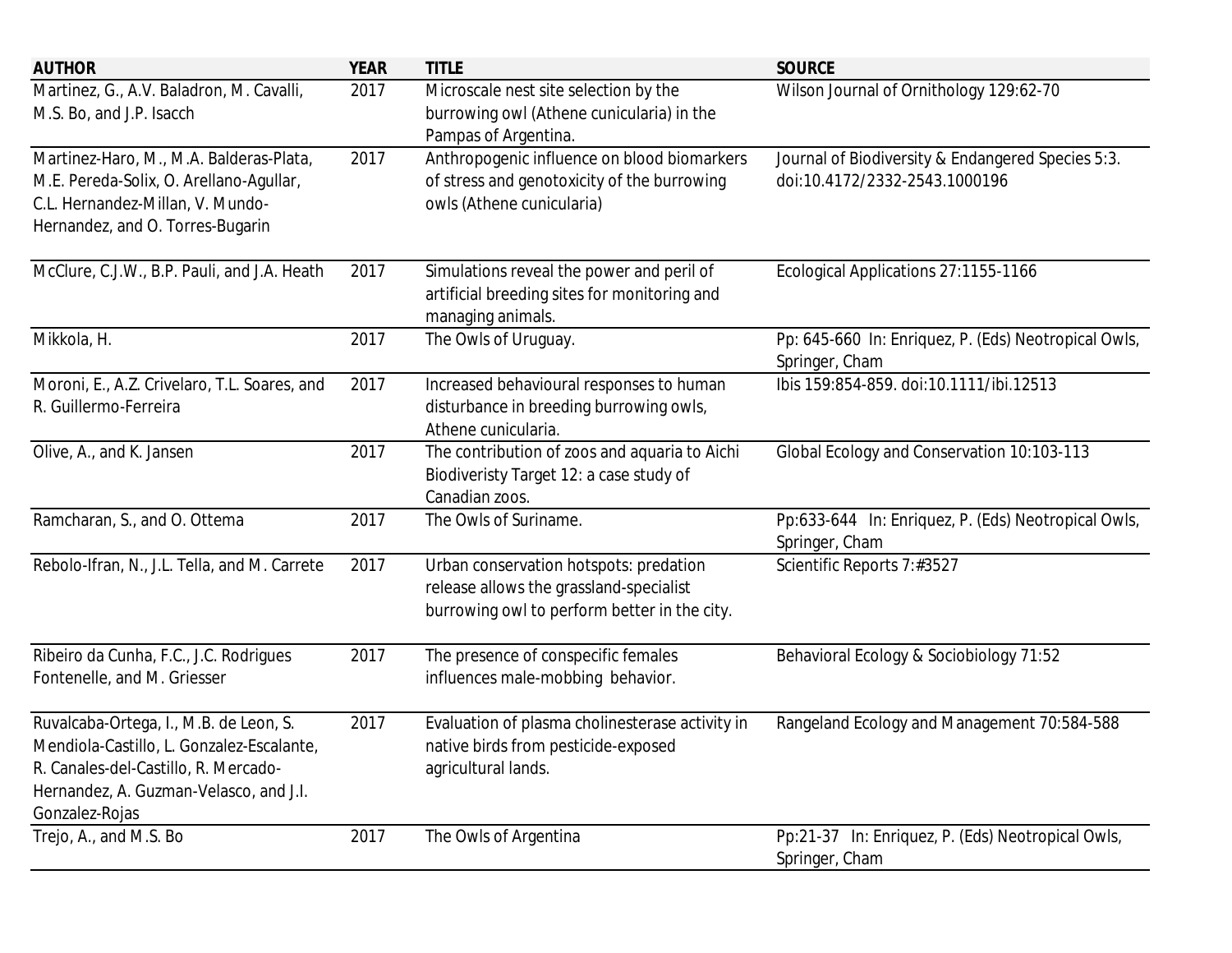| <b>AUTHOR</b>                                                                                                       | <b>YEAR</b> | <b>TITLE</b>                                                                                                                                                                           | <b>SOURCE</b>                                               |
|---------------------------------------------------------------------------------------------------------------------|-------------|----------------------------------------------------------------------------------------------------------------------------------------------------------------------------------------|-------------------------------------------------------------|
| Austin, V., J. Savary, and P. Smith                                                                                 | 2016        | Burrowing owls Athene cunicularia (Strididae)<br>respond with increased vigilance to calls of<br>the Curl-crested jay Cyanocorax cristatellus<br>(Corvidae) in the Paraguayan Cerrado. | Revista Brasileira de Ornitologia 24:1-8                    |
| Azpiroz, A.B., and J.G. Blake                                                                                       | 2016        | Association of grassland birds with vegetation<br>structure in the Northern Campos of Uruguay.                                                                                         | Condor 118:12-23                                            |
| Baladron, A.V., J.P. Isacch, M. Cavalli, and<br>M.S. Bo                                                             | 2016        | Habitat selection by burrowing owls, Athene<br>cunicularia, in the Pampas of Argentina: a<br>multiple-scale assessment.                                                                | Acta Ornithologica 51:137-150                               |
| Branney, A., M. Sur, S. Poessel, T.E.<br>Katzner, and J.R. Belthoff                                                 | 2016        | Burrowing owls, common ravens, and power<br>transmission lines in the Morley Nelson Snake<br>River Birds of Prey National Conservation<br>Area, Idaho.                                 | Idaho Conference on Undergraduate Research                  |
| Cadena-Ortiz, C. Garzon, S. Villamarin-<br>Cortez, G.M. Pozo-Zamora, G. Echeverria-<br>Vaca, J. Yanez, and J. Brito | 2016        | Diet of the burrowing owl Athene cunicularia,<br>in two locations of the inter-Andean valley<br>Ecuador.                                                                               | Revista Brasileira de Ornitologia 24:122-128                |
| Carrete, M., J. Martinez-Padilla, S.<br>Rodriguez-Martinez, N. Rebolo-Ifran, A.<br>Palma, and J.L. Tella            | 2016        | Heritability of fear of humans in urban and<br>rural populations of a bird species.                                                                                                    | Scientific Reports 6:31060                                  |
| Cavalli, M., A.V. Baladron, and J.P. Isacch,<br>L.M. Biondi, and M.S. Bo                                            | 2016        | Differential risk perception of rural and urban<br>burrowing owl exposed to humans and dogs.                                                                                           | Behavioural Processes 124:60-65                             |
| Cavalli, M., J. P. Isacch, A.V. Baladron,<br>L.M. Biondi, and M.S. Bo                                               | 2016        | Differing nest-defence behaviour in urban and<br>rural populations of breeding burrowing owls.                                                                                         | Emu 116:428-434                                             |
| Chandler S.L., J.R. Tietz, R.W. Bradely,<br>and L. Truilio                                                          | 2016        | Burrowing owl diet at a migratory stopover<br>and wintering ground on Southeast Farallon<br>Island, California.                                                                        | Journal of Raptor Research 50:391-403                       |
| Cruz-McDonnell, K.K., and B.O. Wolf                                                                                 | 2016        | Rapid warming and drought negatively impact<br>population size and reproductive dynamics of<br>an avian predator in the arid southwest.                                                | Global Change Biology 22: 237-253.<br>DOI:10.1111/gcb.13092 |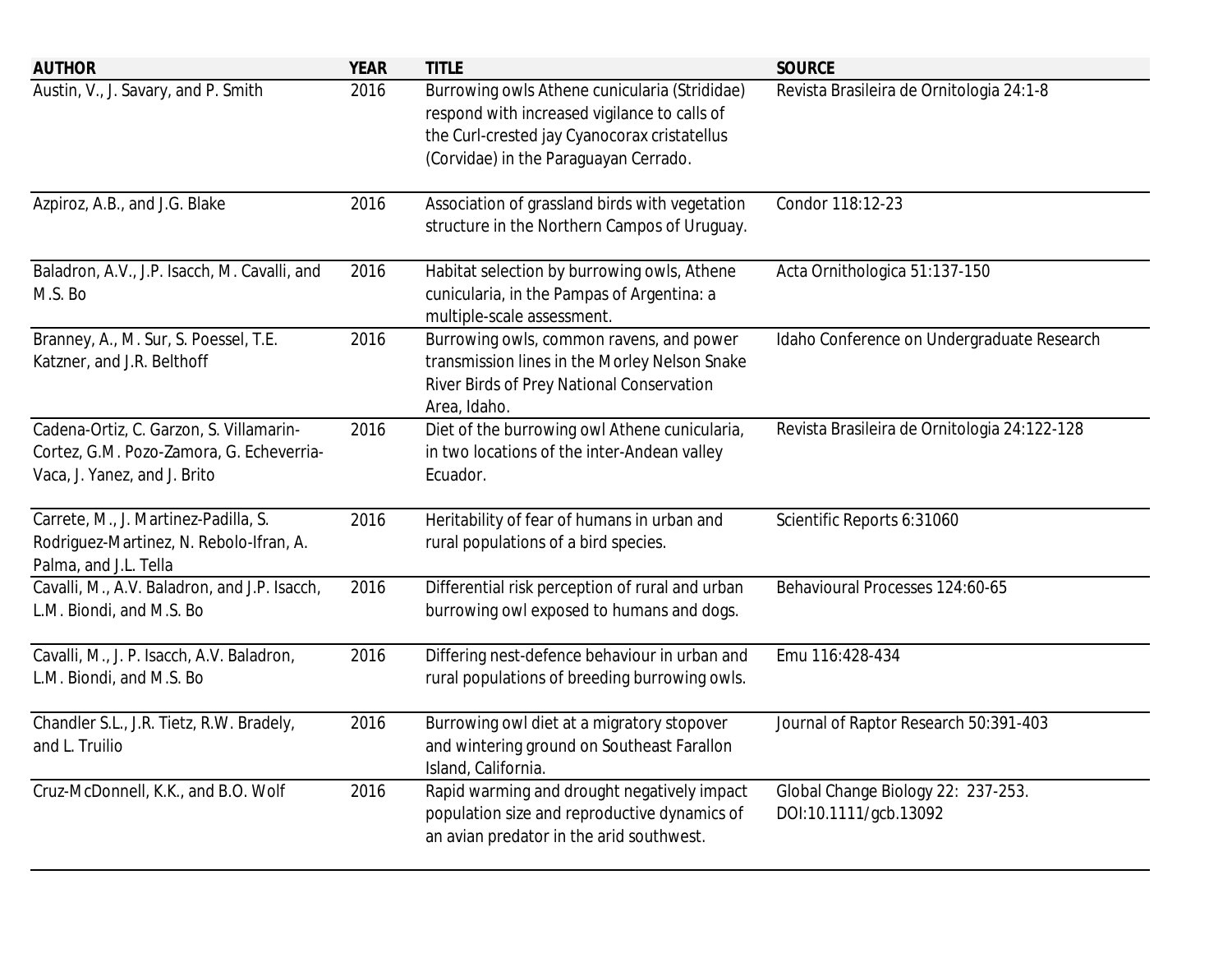| <b>AUTHOR</b>                                            | <b>YEAR</b> | <b>TITLE</b>                                                               | <b>SOURCE</b>                                 |
|----------------------------------------------------------|-------------|----------------------------------------------------------------------------|-----------------------------------------------|
| Elgin, A.S., S.A. Bernhards, and J.R.<br><b>Beltholf</b> | 2016        | Burrowing owl fleas during a ground squirrel<br>plague epizootic in Idaho. | Idaho Conference on Undergraduate Research    |
| Graham, C.B., R.J. Eisen, and J.R. Belthoff              | 2016        | Detecting burrowing owl bloodmeals in Pulex                                | Journal of Medical Entomology 53:446-450 DOI: |
|                                                          |             | irritans (Siphonaptera: Pulicidae).                                        | http://dx.doi.org/10.1093/jme/tjv177          |
| Hennessy, S.M., D.H. Deutshman, D.M.                     | 2016        | Experimental habitat restoration for                                       | Animal Conservation 19:506-514                |
| Shier, L.A. Nordstrom, C. Lenihan, J.P.                  |             | conserved species using ecosystem engineers                                |                                               |
| Montagne, C.L. Wisinski, and R.R.                        |             | and vegetation management.                                                 |                                               |
| Swaisgood                                                |             |                                                                            |                                               |
| Herse, M.R.                                              | 2016        | Diet and behavior of extralimital western                                  | Southwestern Naturalist 61:341-348            |
|                                                          |             | burrowing owls (Athene cunicularia hygogea)                                |                                               |
|                                                          |             | in tallgrass praire.                                                       |                                               |
| Mills, K.L.                                              | 2016        | Seabirds as part of migratory owl diet on                                  | Marine Ornithology 44:121-126                 |
|                                                          |             | Southwest Farallon Island, California.                                     |                                               |
| Moran, K.A., D.H. Johnson, S. Evans, M.J.                | 2016        | Investigation of the geographic origan of                                  | Idaho Conference on Undergraduate Research    |
| Kohn, and J. Belthoff                                    |             | burrowing owl fleas with implications for the                              |                                               |
|                                                          |             | ecology of plague.                                                         |                                               |
| Newton, I., M.J. McGrady, and M.K. Oli                   | 2016        | A review of survival estimates for raptors and                             | IBIS 158:227-248                              |
|                                                          |             | owls.                                                                      |                                               |
| Ray, J.D., N.E. McIntyre, M.C. Wallace,                  | 2016        | Factors influencing burrowing owl abundance                                | Journal of Raptor Research 50:185-193         |
| A.P. Teascherr, and M.G. Schoenhals                      |             | in prairie dog colonies on the southern high                               |                                               |
|                                                          |             | plans of Texas.                                                            |                                               |
| Ruiz Ayma, G., A. Olalla Kerstupp, M.                    | 2016        | Population density of the western burrowing                                | BMC Ecology 16:38                             |
| Macias Duarte, A. Guzman Velasco, and                    |             | owl (Athene cunicularia hypugaea) in Mexican                               |                                               |
| J.I. Gonzalez Rojas                                      |             | prairie dog (Cynomys mexicanus) colonies in                                |                                               |
|                                                          |             | northeastern Mexico.                                                       |                                               |
| Scobie, C.A., E.M. Bayne, and T.I.                       | 2016        | Influence of human footprint and sensory                                   | Endangered Species Research 31:75-87          |
| Wellicome                                                |             | disturbances on night-time space use of an                                 |                                               |
|                                                          |             | owl.                                                                       |                                               |
| Valencia-Maldonado, C., J. Arroyo-                       | 2016        | Population density of western burrowing owl                                | Agroproductividad 9:73-76                     |
| Ortega, J. Macias-Duarte, and F.I.                       |             | (Athene cunicularia hypugaea) in Hermosillo,                               |                                               |
| Gastelum-Mendoze                                         |             | Sonora, Mexico.                                                            |                                               |
|                                                          |             |                                                                            |                                               |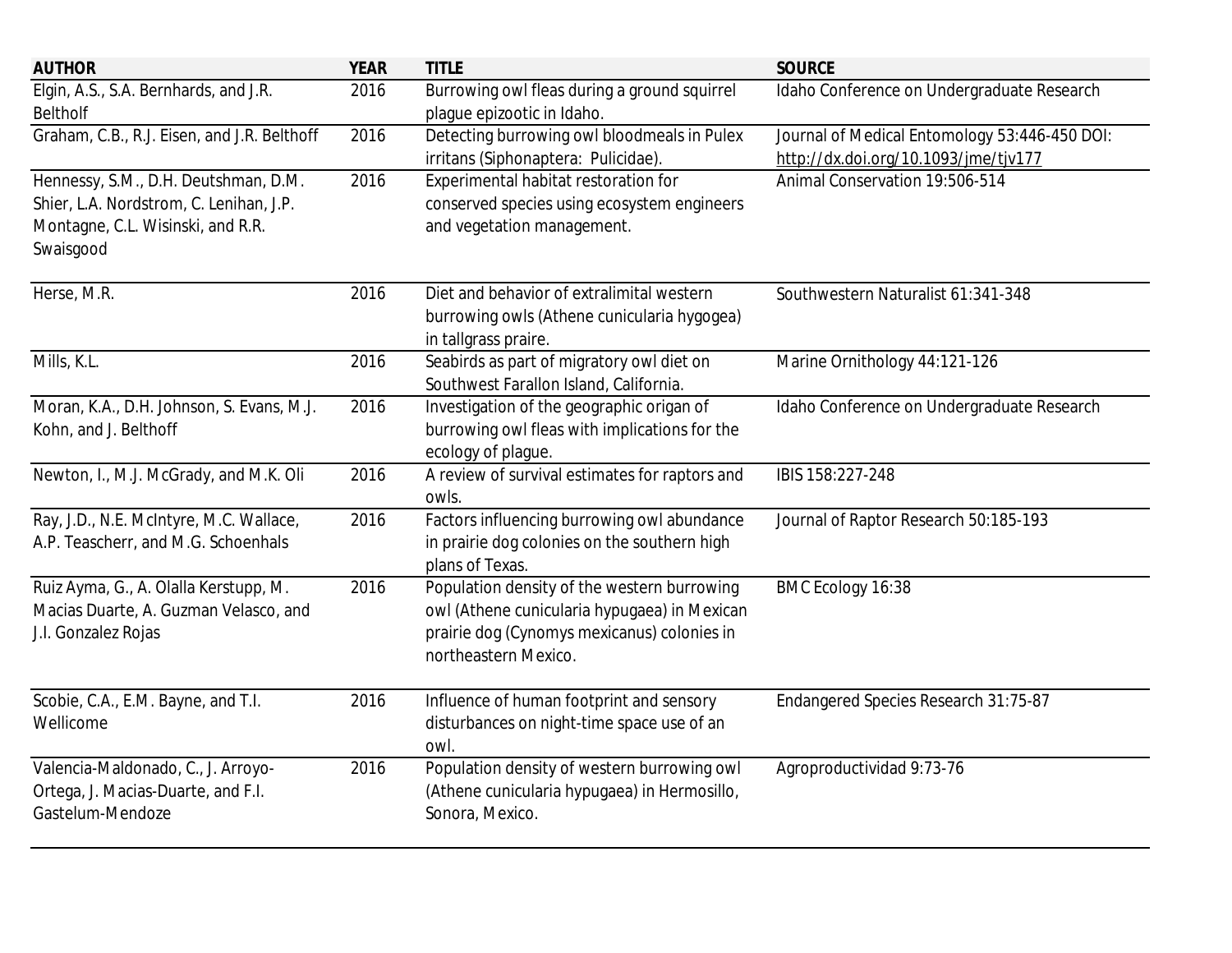| <b>AUTHOR</b>                                                                                     | <b>YEAR</b> | <b>TITLE</b>                                                                                                                        | <b>SOURCE</b>                                                          |
|---------------------------------------------------------------------------------------------------|-------------|-------------------------------------------------------------------------------------------------------------------------------------|------------------------------------------------------------------------|
| Vieira, P.D., J.P. Machado de Sousa, and<br>J. Baron                                              | 2016        | Contrast response function in the visual wulst<br>of the alert burrowing owl: a single-unit<br>study.                               | Journal of Neurophysiology 116:1765-1784                               |
| Wade, J.L., and R. James                                                                          | 2016        | Responses of female burrowing owls to<br>alterations in clutch size: are burrowing owls<br>determinate or indeterminate egg-layers? | Journal of Raptor Research 50:84-91                                    |
| Walde, A.D., A.M. Walde, and A.P.<br>Woodman                                                      | 2016        | Gopherus agassizii (Mojave desert tortoise)<br>burrow associate.                                                                    | Herpetological Review 474:122                                          |
| Baladron, A.V., M. Cavalli, J.P. Isacch,<br>M.S. Bo, and E.A. Madrid                              | 2015        | Body size and sexual dimorphism in the<br>southermost subspecies of the burrowing owl<br>(Athene cunicularia cunicularia)           | Journal of Raptor Research 49:479-485                                  |
| Belthoff, J.R., E. Price, and J.K. Tinker                                                         | 2015        | Pulex irritans, and Plague.                                                                                                         | Vector-Borne and Zoonotic Diseases 15:556-564                          |
| Bueno, A.A.                                                                                       | 2015        | Behavioural and morphological strategies by<br>small savannah rodents to avoid predation.                                           | Mammalian Biology 80:401-408                                           |
| Campbell, K.E. Jr., and Z.M. Bochenski                                                            | 2015        | The Owls (Aves: Strigiformes) of Rancho La<br>Brea.                                                                                 | Natural History Museum of Los Angeles County<br>Science Series 42:5-21 |
| Fijen, T.P.M., J. Kamp, T.K. Lameris, G.<br>Pulikova, R. Urazaliev, D. Kleijn, and P.F.<br>Donald | 2015        | Functions of extensive animal dung<br>"pavements" around the nests of the black<br>lark (Melanocorypha yeltoniensis).               | Auk 132:878-892                                                        |
| Fisher, R.J., T.I. Wellicome, E.M. Bayne,<br>R.G. Poulin, L.D. Todd, and A.T. Ford                | 2015        | Extreme precipitation reduces reproductive<br>output of an endangered raptor.                                                       | Journal of Applied Ecology 52:1500-1508                                |
| Guilherme, E., and R.E. Czaban                                                                    | 2015        | First record of the yellowish pipit in Acre with<br>notes on other grassland birds in<br>southwestern Amazonia.                     | Neotropical Biology and Conservation 10:169-176                        |
| Macias-Duarte, A., and C.J. Conway                                                                | 2015        | Distibutional changes in the western<br>burrowing owl (Athene cunicularia hypugaea)<br>in North America from 1967 to 2008.          | Journal of Raptor Research 49:75-83                                    |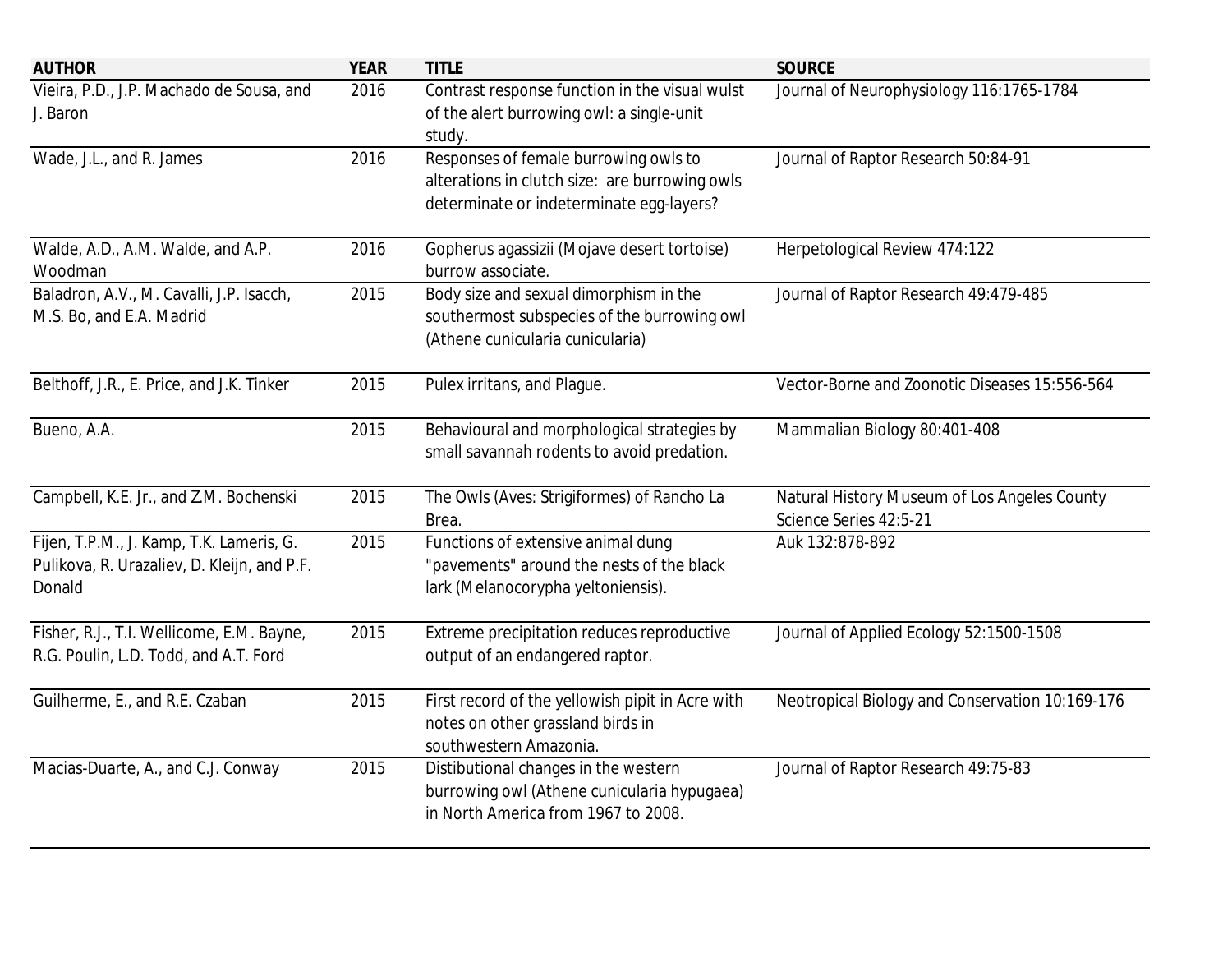| <b>AUTHOR</b>                                                                                                                              | <b>YEAR</b> | <b>TITLE</b>                                                                                                                                                                          | <b>SOURCE</b>                                                 |
|--------------------------------------------------------------------------------------------------------------------------------------------|-------------|---------------------------------------------------------------------------------------------------------------------------------------------------------------------------------------|---------------------------------------------------------------|
| Macias-Duarte, A., and C.J. Conway                                                                                                         | 2015        | Spatial patterns in hydrogen isotope ratios in<br>feathers of burrowing owls from western<br>North America.                                                                           | Auk 132:25-36                                                 |
| Nadeau, C.P., C.J. Conway, and N.<br>Rathbun                                                                                               | 2015        | Depth of artificial burrowing owl burrows<br>affects thermal suitability and occupancy.                                                                                               | Journal of Field Ornithology 86:288-297                       |
| Rebolo-Ifran, N., M. Carrete, A. Sanz-<br>Aguilar, S. Rodriguez-Marlinez, S.<br>Cabezas, T.A. Marchant, G.R. Bortolotti,<br>and J.L. Tella | 2015        | Links between fear of humans, stress and<br>survival support a non-random distribution of<br>birds among urban and rural habitats.                                                    | <b>Scientific Reports 5</b>                                   |
| Riding, C.S., and J.R. Belthoff                                                                                                            | 2015        | Removal of old nest material decreases reuse<br>of artificial burrows by burrowing owls.                                                                                              | Wildlife Society Bulletin 39:521-528. DOI:<br>10.1002/wsb.552 |
| Sazima, I.                                                                                                                                 | 2015        | Bee in the nose: raptors let or let net<br>stingless bees enter their nostrils.                                                                                                       | Revista Brasileira de Ornitologia 23:323-326                  |
| Alverson, K.M., and J.S. Dinsmore                                                                                                          | 2014        | Factors affecting burrowing owl occupancy of<br>prairie dog colonies.                                                                                                                 | Condor 116:242-250                                            |
| Catlin, D.H., and D.K. Rosenberg                                                                                                           | 2014        | Association of sex, fledging date, and sibling<br>relationships with post-fledging movements<br>of burrowing owls in a nonmigratory<br>population in the Imperial Valley, California. | Journal of Raptor Research 48:106-117                         |
| Cavalli, M., A. Baladron, J. Isacch, M. Bo,<br>and G. Martinez                                                                             | 2014        | Social networks and ornithology studies: an<br>innovative method for rapidly accessing data<br>on conspicuous bird species.                                                           | Biodiversity and Conservation 23:2127-2134                    |
| D. Bryan, R., and M. B. Wunder                                                                                                             | 2014        | Western burrowing owls (Athene cunicularia<br>hypugaea) eavesdrop on alarm calls of black-<br>tailed prairie dogs (Cynomys ludovicianus)                                              | Ethology 120:180-188                                          |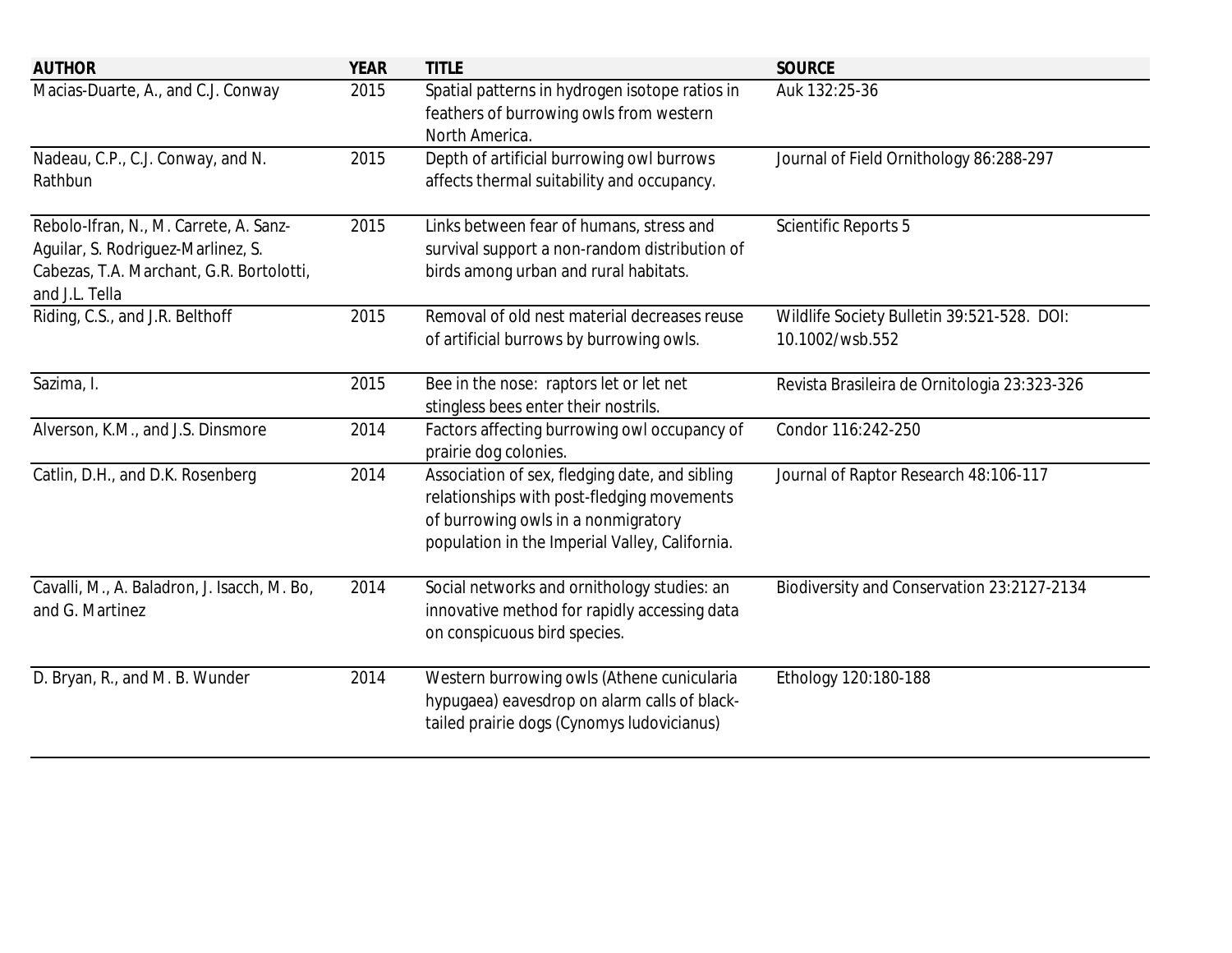| <b>AUTHOR</b>                                                                                     | <b>YEAR</b> | <b>TITLE</b>                                                                                                                                                                                                                                                                                                                                           | <b>SOURCE</b>                                                           |
|---------------------------------------------------------------------------------------------------|-------------|--------------------------------------------------------------------------------------------------------------------------------------------------------------------------------------------------------------------------------------------------------------------------------------------------------------------------------------------------------|-------------------------------------------------------------------------|
| Lincer, J.                                                                                        | 2014        | Abstracts from the 2014 Annual Meeting of<br>the Society for Northwestern Verbebrate<br>Biology, in Cooperation with the Washington<br>Chapter of the Wildlife Society, Northwest<br>Partners in Amphibian and Reptile<br>Conservation, Researcher Implementing<br>Conservation Action, and the Global Owl<br>Project. Pasco, Washington 3-7 Feb 2014. | Northwestern Naturalist 95:129-171                                      |
| Marsh, A., E. M. Bayne, and T.I.<br>Wellicome                                                     | 2014        | Using vertebrate prey capture locations to<br>identify cover type selection patterns of<br>nocturnally foraging burrowing owls.                                                                                                                                                                                                                        | Ecological Applications 24:950-959                                      |
| Marsh, A., T.I. Wellicome, and E. Bayne                                                           | 2014        | Influence of vegetation on the nocturnal<br>foraging behaviors and vertebrate prey<br>capture of endangered burrowing owls.                                                                                                                                                                                                                            | Avian Conservation and Ecology 9:42-50.<br>DOI:10.5751/ACE-00640-090102 |
| Post van der Burn, M., B.B. Bly, T.<br>Vercauteren, J.B. Grand, and A.J. Tyre                     | 2014        | On the role of budget sufficiency, cost<br>efficiency, and uncertainty in species<br>management.                                                                                                                                                                                                                                                       | Journal of Wildlife Management 78:153-163                               |
| Rodriguez-Martinez, S., M. Carrete, S.<br>Roques, N. Rebolo-Ifran, and J.L. Tella                 | 2014        | High urban breeding densities do not disrupt<br>genetic monogamy in a bird species.                                                                                                                                                                                                                                                                    | PLoS One 10.1371/journal.pone.0091314                                   |
| Ronan, N.A., and D.K. Rosenberg                                                                   | 2014        | Response of burrowing owls to experimental<br>removal of satellite burrows.                                                                                                                                                                                                                                                                            | Journal of Wildlife Management 78:1115-1119                             |
| Silva, T.M., A.S. Okamoto, L.A. Silva, B.D.<br>Smaniotto, R.J. Silva, and R.L. Andreatti<br>Filho | 2014        | New record of Pelecitus sp. (Nematoda,<br>Onchocercidae) as a parasite of Athene<br>cunicularia (Strigiformes, Strigidae) in<br>southeastern Brazil.                                                                                                                                                                                                   | Revista Brasileira de Parasitologia Veterinaria                         |
| Vitaliano, S.N., H.S. Soares, H.F. Pena, J.P.<br>Dubey, and S.M. Gennari                          | 2014        | Serologic evidence ot Toxoplasma gondii<br>infection in wild birds and mammals from<br>southeast Brazil.                                                                                                                                                                                                                                               | Journal of Zoo and Wildlife Medicine 45:197-199                         |
| Wharton, R.A., and K.L. Reddick                                                                   | 2014        | Solifuges (Arachnida: Solifugae) as predators<br>and prey.                                                                                                                                                                                                                                                                                             | Transactions of the Royal Society of South Africa<br>69:213-216         |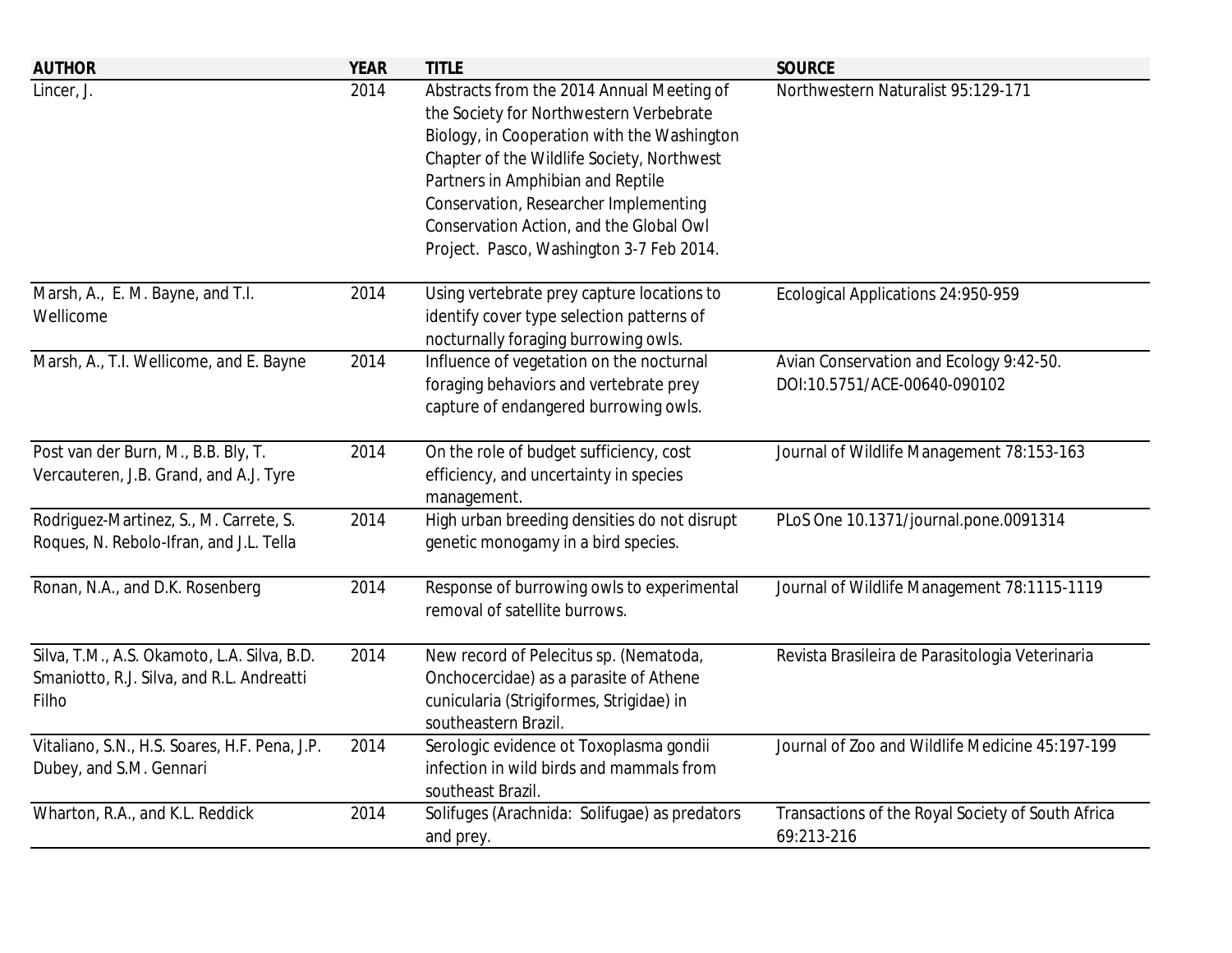| <b>AUTHOR</b>                                                              | <b>YEAR</b> | <b>TITLE</b>                                                                                                                                              | <b>SOURCE</b>                                            |
|----------------------------------------------------------------------------|-------------|-----------------------------------------------------------------------------------------------------------------------------------------------------------|----------------------------------------------------------|
| Augustine, D.J., and B.W. Baker                                            | 2013        | Associations of grassland bird communities<br>with black-tailed prairie dogs in the North<br><b>American Great Plains.</b>                                | Conservation Biology 27:324-334                          |
| Carevic, F.S., E.R. Carmona, and A. Munoz-<br>Pedreros                     | 2013        | Seasonal diet of the burrowing owl Athene<br>cunicularia Molina, 1782 (Strigidae) in a<br>hyperarid ecosystem of the Atacama desert in<br>northern Chile. | Journal of Arid Environments 97:237-241                  |
| Carrete, M, and J.L. Tella                                                 | 2013        | High individual consistency in fear of humans<br>throughout the adult lifespan of rural and<br>urban burrowing owls.                                      | Science Report 3:3524 doi10.1038/srep03524               |
| Crowe, D.E., and K.M. Longshore                                            | 2013        | Nest site characteristics and nesting success<br>of the western burrowing owl in the eastern<br>Mojave Desert.                                            | Journal of Arid Environments 94:113-120                  |
| Root-Bernstein, M., and J. Armesto                                         | 2013        | Selection and implementation of a flagship<br>fleet in a locally undervalued region of high<br>endemicity.                                                | AMBIO - A Journal of the Human Environment<br>42:776-787 |
| Shaffer, J.A., and J.P. Thiele                                             | 2013        | Distribution of burrowing owls in east-cental<br>South Dakota.                                                                                            | Prairie Naturalist 45:60-64                              |
| Thiele, J.P., K.K. Bakker, and C.D. Dieter                                 | 2013        | Multiscale nest site selection by burrowing<br>owls in western South Dakota.                                                                              | Wilson Journal of Ornithology 125:763-774                |
| Wellicome, T.I., L. D. Todd, R.G. Poulin,<br>G.L. Holroyd, and R.J. Fisher | 2013        | Comparing food limitation among three<br>stages of nesting: supplementation<br>experiments with the burrowing owl.                                        | Ecology & Evolution 3:2684-2695                          |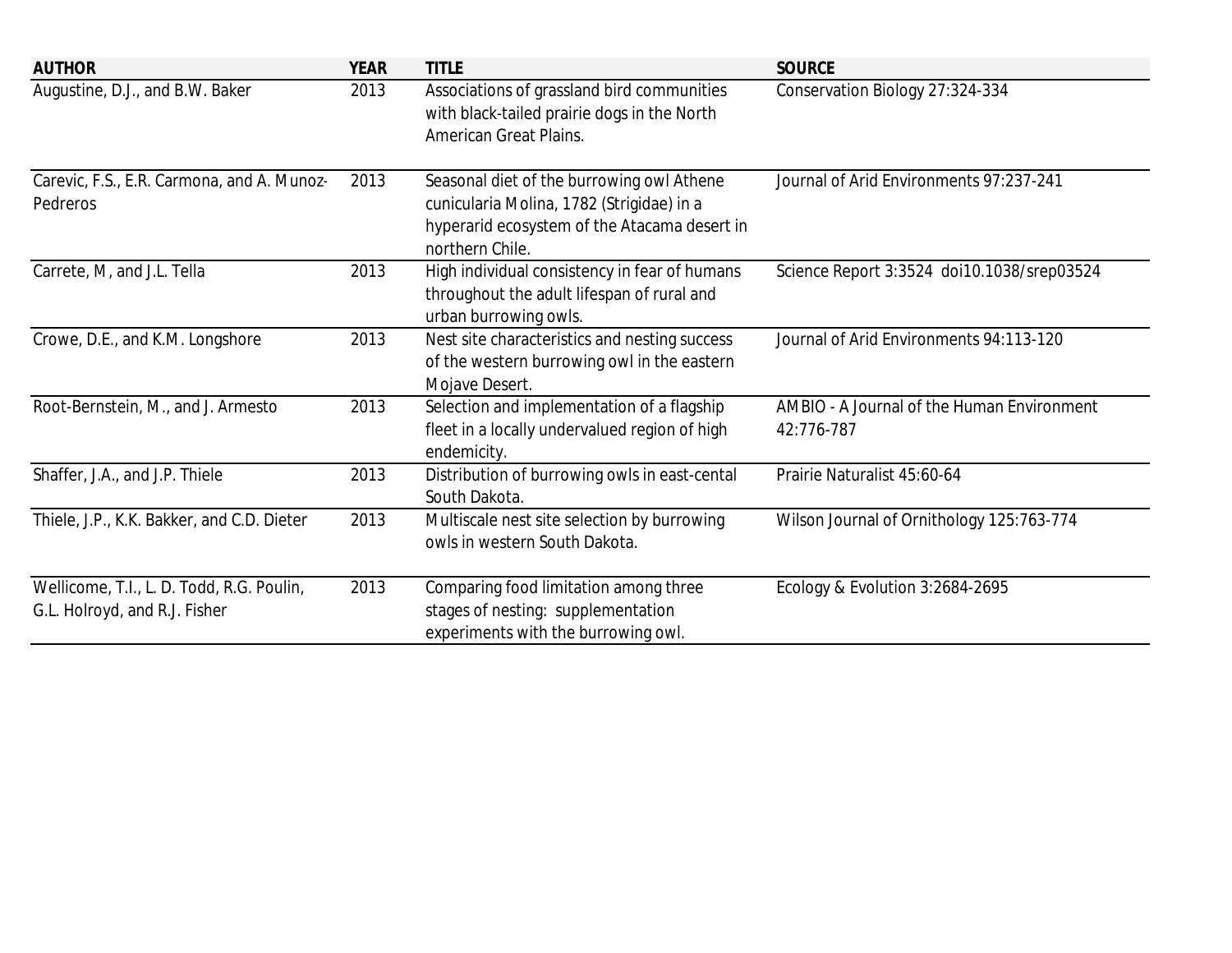# **NORTH AMERICAN BURROWING OWL STUDBOOK - 2018**

# **HUSBANDRY INFORMATION**

#### **AMBIENT TEMPERATURE RANGES FOR OUTDOOR EXHIBIT**

| <b>Institution</b>                  | <b>Highest</b> | Lowest      | <b>Institution</b>               | <b>Highest</b> | Lowest      |
|-------------------------------------|----------------|-------------|----------------------------------|----------------|-------------|
|                                     | Temp           | <b>Temp</b> |                                  | <b>Temp</b>    | <b>Temp</b> |
| <b>Akron</b> Zoo                    | 85             | $-2$        | <b>Living Desert State Park</b>  | 113            | 10          |
| <b>Arizona-Sonora Desert Museum</b> | 111            | 26          | <b>Los Angeles Zoo</b>           | 95             | 35          |
| <b>Boise Zoo</b>                    | 105            | $-15$       | <b>Lowry Park Zoo</b>            | 100            | 35          |
| <b>Brandywine Zoo</b>               | 105            | 20          | <b>Marine World Africa USA</b>   | 90             | 40          |
| <b>California Raptor Center</b>     | 110            | 30          | Palm Beach Zoo                   | 100            | 20          |
| <b>Charles Paddock Zoo</b>          | 110            | 17          | <b>Palo Alto Museum</b>          | 85             | 40          |
| <b>Chula Vista Nature Center</b>    | 85             | 50          | <b>Phoenix Zoo</b>               | 120            | 24          |
| CuriOdyssey!                        | 100            | 28          | <b>Ross Park Zoo</b>             | 90             | 20          |
| <b>Discovery Island Zoo</b>         | 95             | 28          | <b>Salisbury Zoo</b>             | 95             | 10          |
| <b>Emporia Zoo</b>                  | 100            | 50          | <b>San Antonio Zoo</b>           | 102            | 20          |
| <b>Fort Worth Zoo</b>               | 100            | 25          | San Diego Zoo Safari Park        | 105            | 25          |
| <b>Henson Robinson Zoo</b>          | 98             | $\bf{0}$    | Santa Barbara Zoo                | 90             | 35          |
| <b>Homosassa Springs Park</b>       | 98             | 28          | <b>Seneca Park Zoo</b>           | 95             | 0           |
| Honolulu Zoo                        | 93             | 60          | <b>Sulphur Creek Nature Cent</b> | 90             | 30          |
| <b>Hutchinson Zoo</b>               | 105            | $-5$        | <b>Sunset Zoo</b>                | 105            | $-10$       |
| <b>Kansas City Zoo</b>              | 100            | $\bf{0}$    | <b>The Living Desert</b>         | 120            | 32          |

#### **SOCIAL GROUPING**

The majority of institutions house adult burrowing owls as a single pair (1.1). Those reporting other social groupings of adults are:

| <b>Institution</b>        | # Owls Housed | <b>Exhibit Size</b>         |
|---------------------------|---------------|-----------------------------|
| <b>Baltimore Zoo</b>      | 2.0           | $12' \times 12' \times 15'$ |
| <b>Boise Zoo</b>          | 0.0.4         | 20' x 10' x 28'             |
| <b>Brandywine Zoo</b>     | 1.1           | $11'$ x $19'$ x $16'$ (max) |
| <b>Brookfield Zoo</b>     | 2.2           | 92' x 34' x 50'             |
| <b>Emporia Zoo</b>        | 2.1           |                             |
| <b>Homosassa Springs</b>  | 2.2           | 30' x 15' x 15'             |
| <b>NEW Zoo</b>            | 0.0.3         | $8'$ x 4' x $8'$            |
| <b>North Carolina Zoo</b> | 2.0           | $32' \times 16' \times 13'$ |
| <b>Ogelbay's Good Zoo</b> | 1.2           | $10'$ x $7'$ x $11.5'$      |
| <b>Lee Richardson Zoo</b> | 0.3           | $6'$ x $8'$ x $5'$          |
| <b>St. Felicien Zoo</b>   | 0.0.3         | $75' \times 50'$            |
| Salisbury Zoo             | 4.0           | $15' \times 15' \times 10'$ |
| San Diego Zoo Safari Park | 1.3           | 25' x 15' x 10'             |
| <b>Utah's Hogle Zoo</b>   | 1.2           | $7' \times 9' \times 12'$   |
| <b>Utica Zoo</b>          | 2.1           | $10'$ x $10'$ x $8'$        |
| <b>Zoo America</b>        | 1.2           | 700 ft <sup>2</sup>         |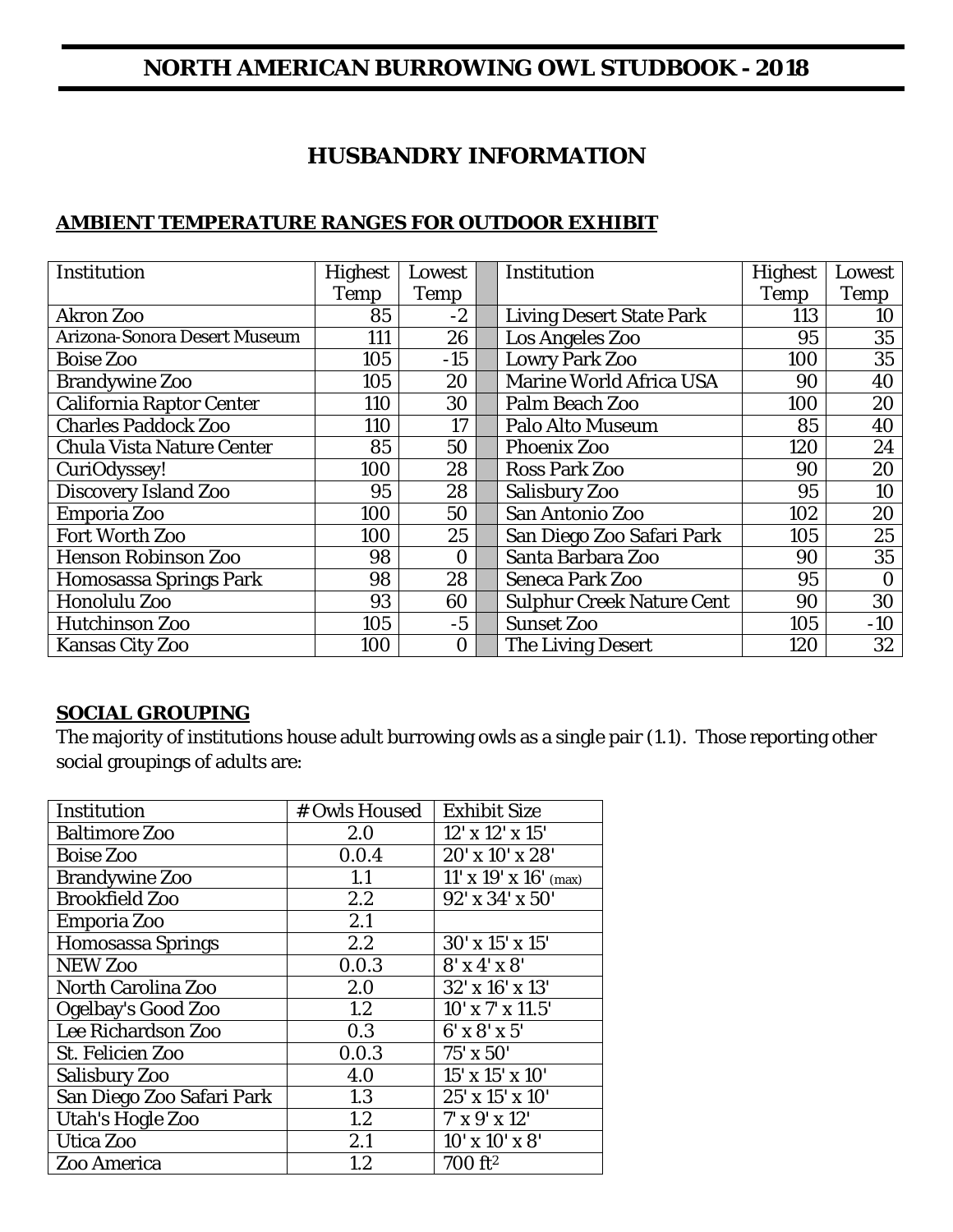## **PROBLEMS ENCOUNTERED WITH SOCIAL GROUPINGS**

- Brookfield Zoo had continuing problems and changed to 1.1 owls in exhibit.
- Lee Richardson Zoo has problems when an 8 year old male with one eye was introduced to a 5 year old female.
- North Carolina Zoo had 2 males and they essentially split the exhibit in half and each had his own territory. When they exchanged one of the males for a female, they had problems with the introduction. The female was 8 months of old and 2 years younger than the male. To begin the introduction, the male was kenneled for 3 hours while the female explored the exhibit. There were no problems when the male was released from the kennel but the next day he became very territorial towards the female. She started staying low in the exhibit and in one corner. She would fly out of the area when a keeper entered the exhibit and at that time the male would fly at her and sometimes make contact. He was seen with a beak full of feathers on one occasion. Over the next 2 weeks the male slowly started behaving less territorial towards the female. She was able to perch a little higher and when she flew out of her area due to keeper activity, he didn't fly at her too much. Phung Luu, an avian training consultant, suggested changing the environment to try and change the male's behavior. Perches that the male used were moved to different points in the exhibit and the pair started getting along much better. The male continued to become less and less territorial and the female was able to perch higher and fly around the exhibit with no reaction from him.
- Hogle Zoo had 0.2 and added a male. They had a week where the females were not getting along well. However no further problems were seen after they added more foliage and extra water bowls.

| <b>Institution</b>              | <b>Species</b>                                                                                                                                        | <b>Exhibit Size</b>                                 | <b>Problems</b><br>Reported |
|---------------------------------|-------------------------------------------------------------------------------------------------------------------------------------------------------|-----------------------------------------------------|-----------------------------|
| <b>Baltimore Zoo</b>            | red-bellied woodpecker (1)<br>bobwhite quail (1)                                                                                                      | 12'x12'x5'                                          | $\mathbf{n}$                |
| <b>Brookfield Zoo</b>           | double striped thick knee (2)<br>greater roadrunner (3)<br>white winged dove (5)<br>Gila woodpecker (1)<br>Gambel's quail (6)<br>plain chachalaca (2) | 92'x34'x50'                                         | yes                         |
| <b>Calgary Zoo</b>              | leopard tortoise (2)                                                                                                                                  | 16'x9'                                              | $\mathbf{n}\mathbf{o}$      |
| <b>California Raptor Center</b> | screech owl<br><b>American kestrel</b>                                                                                                                | 20'x20'x6'                                          | $\mathbf{n}\mathbf{o}$      |
| <b>Charles Paddock Zoo</b>      | desert tortoise (4)<br>desert cottontail (2-3)                                                                                                        | 25'x23'x7'                                          | yes                         |
| <b>Coyote Point Museum</b>      | desert cottontail (1)<br>mountain cottontail (1)                                                                                                      | 16'x12'x10'                                         | $\mathbf{n}\mathbf{o}$      |
| El Paso Zoo                     | northern mockingbird (1)<br>Gambel's quail (4)<br>screech owl (1)<br>roadrunner (1)<br>desert cottontail (1)                                          | 28'x15'x10'                                         | yes                         |
| <b>Fort Worth Zoo</b>           | small ducks (12)<br>wading birds (15)<br>gallinaceous birds (5)<br>passerines (15)                                                                    | 100'x100'x50'<br>outdoors<br>30'x30'x20'<br>shelter | $\mathbf{n}\mathbf{o}$      |

#### **MIXED SPECIES EXHIBITS**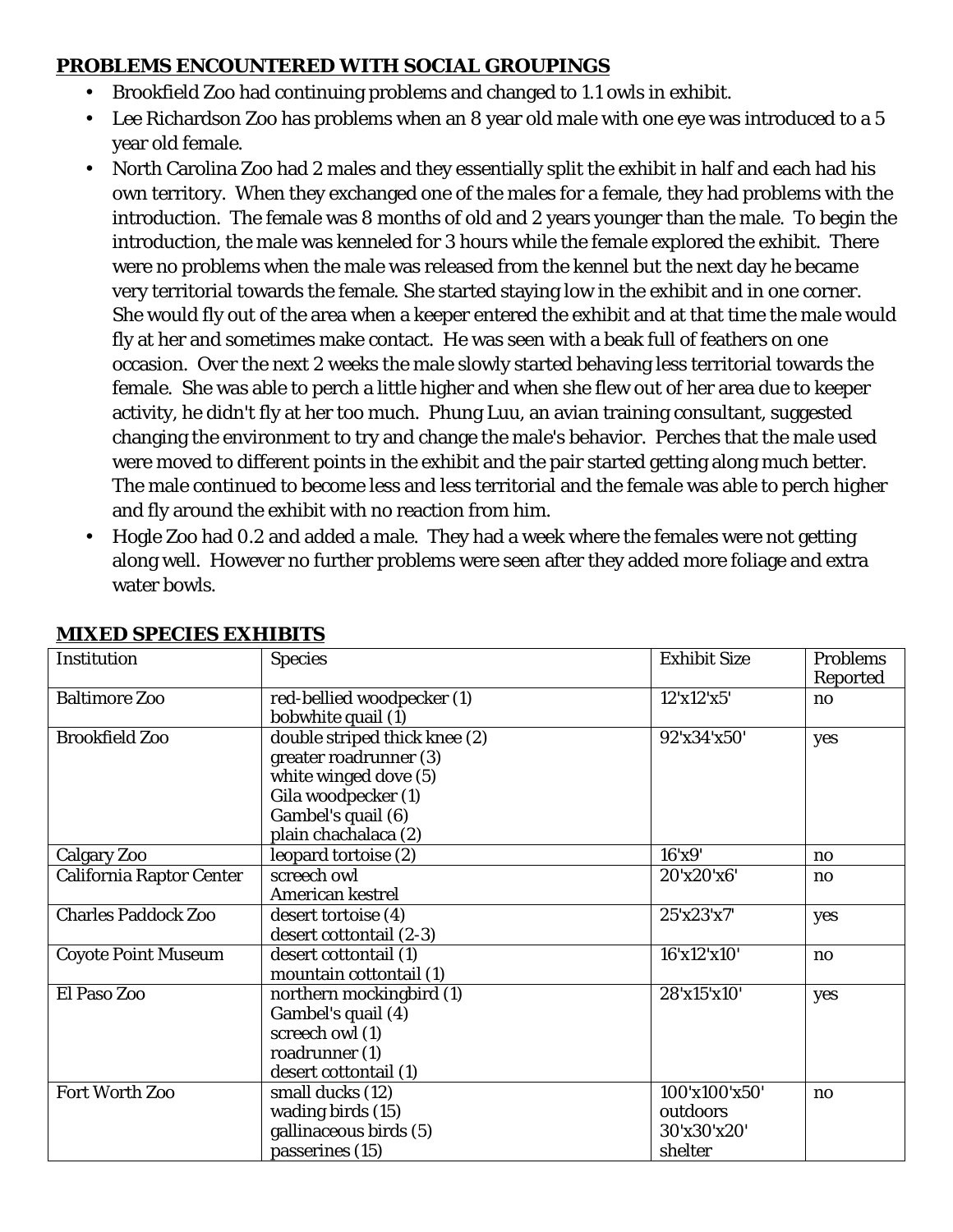| Institution                                          | <b>Species</b>                                                                       | <b>Problems</b><br><b>Reported</b> |                        |
|------------------------------------------------------|--------------------------------------------------------------------------------------|------------------------------------|------------------------|
| Peoria Zoo                                           | turkey vulture $\overline{(2)}$<br>nine-banded armadillo (2)<br>desert tortoise (1)  | 23'x9'x7'                          | $\mathbf{n}$           |
| <b>Henson Robinson Zoo</b>                           | roadrunner (1)<br>black vulture (1)<br>turtles (16)                                  | 35'x25'x9.5'                       | $\mathbf{n}$           |
| <b>Homosassa Springs State</b><br>Park               | American kestrel (1)<br>screech owl (3)                                              | 30'x15'x15'                        | $\mathbf{n}\mathbf{o}$ |
| <b>Living Desert State Park</b>                      | <b>American Kestrel (2)</b>                                                          | 10'x10'x8'                         | $\mathbf{no}$          |
| <b>Los Angeles Zoo</b>                               | previously housed with roadrunner                                                    | 15'x7'x8'                          | yes                    |
| <b>Lowry Park Zoo</b>                                | fox squirrel (2)                                                                     | 14'x28'x12'                        | $\mathbf{no}$          |
| <b>North Carolina Zoo</b>                            | roadrunner (1.0)                                                                     | 32'x16'x13'                        | $\mathbf{n}\mathbf{o}$ |
|                                                      | Gila woodpecker (0.1)<br>Gambel's quail (1.0)<br>Green jays (2.0)                    |                                    |                        |
| Oglebay's Good Zoo                                   | roadrunner (1)<br>armadillo (1)<br><b>Gambel's quail (1)</b>                         | 10'x7'x11.5'                       | $\mathbf{n}$           |
| <b>Omaha's Henry Doorly</b><br>Zoo (current exhibit) | Roadrunner<br>Quail                                                                  | 30'x8'x25'H                        | $\mathbf{n}$           |
| <b>Omaha's Henry Doorly</b>                          | prairie dogs                                                                         | 3'x2.5'x4'                         |                        |
| Zoo (previous exhibit)                               | black-footed ferrets<br>species were separated by glass                              | (owl exhibit only)                 | yes                    |
| <b>Palm Beach Zoo</b>                                | screech owl<br>previously housed with prairie dogs & box turtles                     | 16'x8'x8'                          | $\mathbf{n}$           |
| <b>Phoenix Zoo</b>                                   | roadrunner $(2+offspring)$<br>desert tortoise (3)<br>previously house with scrub jay | 13'x30'x13'                        | yes                    |
| <b>Riverbanks Zoo</b>                                | roadrunner (1)<br>Bali mynah (2)<br>previously housed with lilac-breasted roller     | 20'x18'x30'                        | yes                    |
| <b>Salisbury Zoo</b>                                 | gopher tortoise (1)<br>previously housed with prairie dogs                           | 15'x15'x10'                        | $\mathbf{n}\mathbf{o}$ |
| San Antonio Zoo                                      | Gambel's quail (5)<br>$green$ jay $(2)$<br>roadrunner (2)                            | 49'x23'x10'                        | $\mathbf{n}\mathbf{o}$ |
| San Diego Zoo Safari Park                            | American magpie (2)<br>desert tortoise (2)                                           | 25'x15'x10'                        | $\mathbf{n}\mathbf{o}$ |
| <b>St. Felicien Zoo</b>                              | previously housed with song birds                                                    | 30'x50'                            | yes                    |
| <b>St. Louis Zoo</b>                                 | roadrunner (1)                                                                       | 10'x30'x16'                        | $\mathbf{no}$          |
| <b>Sulphur Creek Nature</b><br><b>Center</b>         | screech owl (3)                                                                      | 7'x10'                             | $\mathbf{n}\mathbf{o}$ |
| <b>Sunset Zoo</b>                                    | prairie dogs (25)<br>turkey vulture (2)<br>box turtles (3)                           | 2500 ft <sup>2</sup>               | yes                    |
| <b>The Living Desert</b>                             | scrub jay $(1)$<br>previously housed with purplish-backed jay                        | 11'x19'x15x                        | $\mathbf{n}\mathbf{o}$ |
| <b>Toledo Zoo</b>                                    | roadrunner (1)<br>Gambel's quail (6)                                                 | 23'x15'x16'                        | $\mathbf{n}\mathbf{o}$ |
|                                                      | previously housed with cactus wren and<br>pyrruloxia                                 |                                    | yes                    |
| <b>Utah's Hogle Zoo</b>                              | roadrunner $(1)$                                                                     | 7'x12'x9'                          | $\mathbf{n}\mathbf{o}$ |
| <b>Utica Zoo</b>                                     | desert tortoise (1)<br>gopher tortoise (1)                                           | 10'x10'x8'                         | $\mathbf{n}\mathbf{o}$ |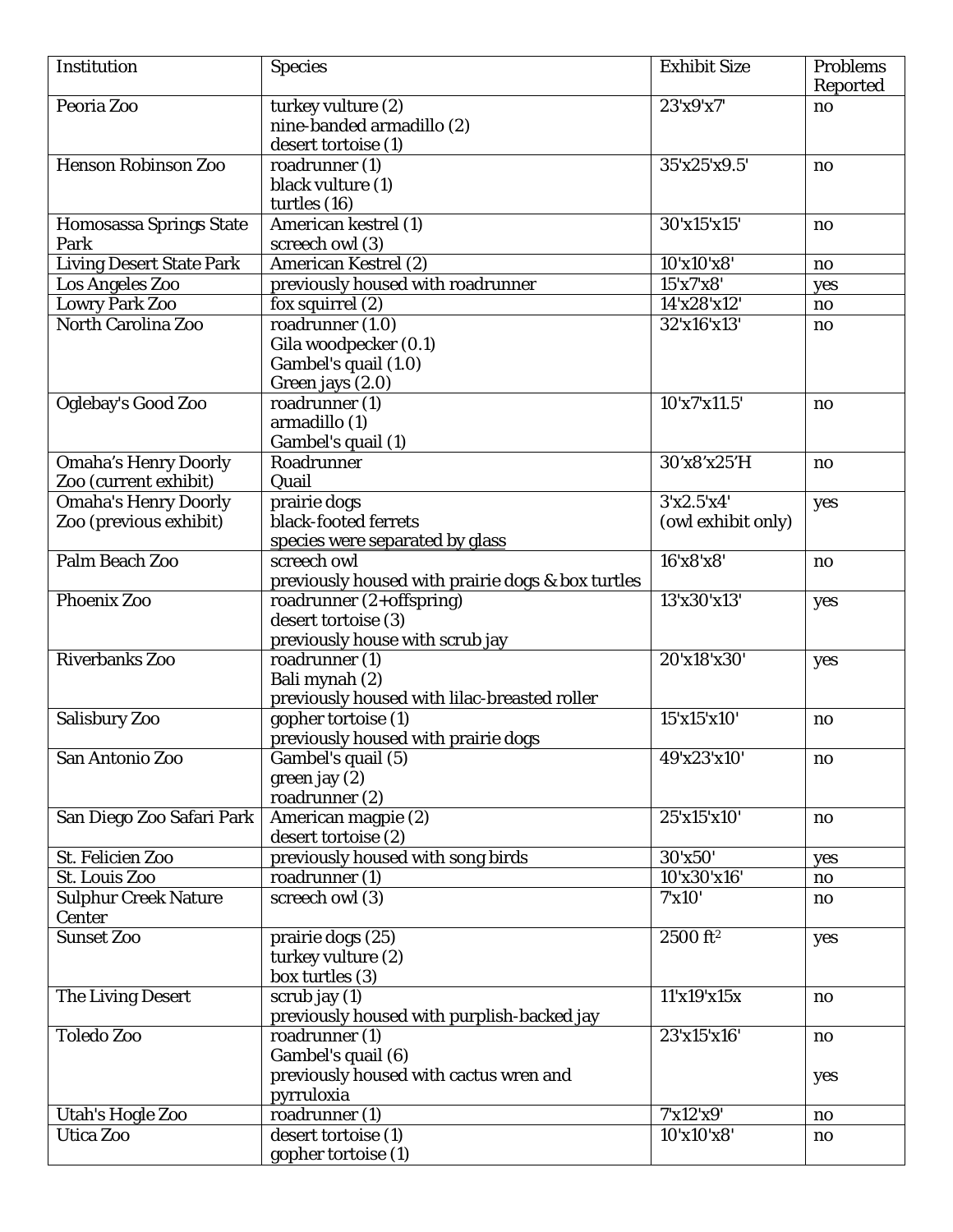| <b>Institution</b>             | <b>Species</b>                            | <b>Exhibit Size</b>        | <b>Problems</b><br><b>Reported</b> |  |
|--------------------------------|-------------------------------------------|----------------------------|------------------------------------|--|
| ZooAmerica                     | roadrunner (2)<br>Gambel's quail (12)     | 700 ft <sup>2</sup>        | $\mathbf{n}$                       |  |
| <b>Mammalian species</b>       |                                           |                            |                                    |  |
| <b>Armadillo</b>               |                                           |                            |                                    |  |
| $\bullet$                      | ferret, black-footed (separated by glass) |                            |                                    |  |
| ground squirrel, Richardson's  |                                           |                            |                                    |  |
| prairie dog                    |                                           |                            |                                    |  |
| rabbit, desert cottontail      |                                           |                            |                                    |  |
| rabbit, mountain cottontail    |                                           |                            |                                    |  |
| squirrel, fox                  |                                           |                            |                                    |  |
| <b>Avian species</b>           |                                           |                            |                                    |  |
| Bali mynah                     | jay, scrub                                | song birds                 |                                    |  |
| chachalaca, plain<br>$\bullet$ | kestrel, American                         | starlings                  |                                    |  |
| dove, white winged             | magpies                                   | thick knee, double striped |                                    |  |
| ducks, small                   | mockingbird, northern                     | thrush, laughing           |                                    |  |
| egrets                         | owl, screech                              | vulture, black             |                                    |  |
| gallinules                     | pheasants                                 | vulture, turkey            |                                    |  |
| guinea fowl                    | quail, bobwhite                           | woodpecker, Gila           |                                    |  |
| heron                          | quail, Gambel's                           | woodpecker, red-bellied    |                                    |  |
| jay, green                     | roadrunner                                | wren, cactus               |                                    |  |

- jay, purplish-backed roller, lilac-breasted
- Reptilian species
	- tortoise, desert
	- tortoise, gopher
	- turtle, box
	- turtles, various

# **PROBLEMS ENCOUNTERED WITH MIXED SPECIES EXHIBITS**

Most institutions report few problems with burrowing owls in mixed-species exhibits. A few institutions did have specific problems:

- Burrowing owls excluded red-bellied woodpeckers from certain areas of the exhibit. (Baltimore Zoo)
- Burrowing owls killed a kingbird immediately after its release from a howdy cage.
- See some aggression between the owls and other exhibit animals but nothing serious. (El Paso Zoo)
- One particular roadrunner was intolerant of any other birds. (Los Angeles Zoo)
- Owls and roadrunner will occasionally chase after each other for food. (Utah's Hogle Zoo)
- Armadillo might have to be removed from the exhibit if and when the burrowing owls nest. (Oglebay's Good Zoo)
- Owls continue to show aggressive behavior toward the prairie dogs, which are separated by glass, after 3 years. (Omaha's Henry Doorly Zoo)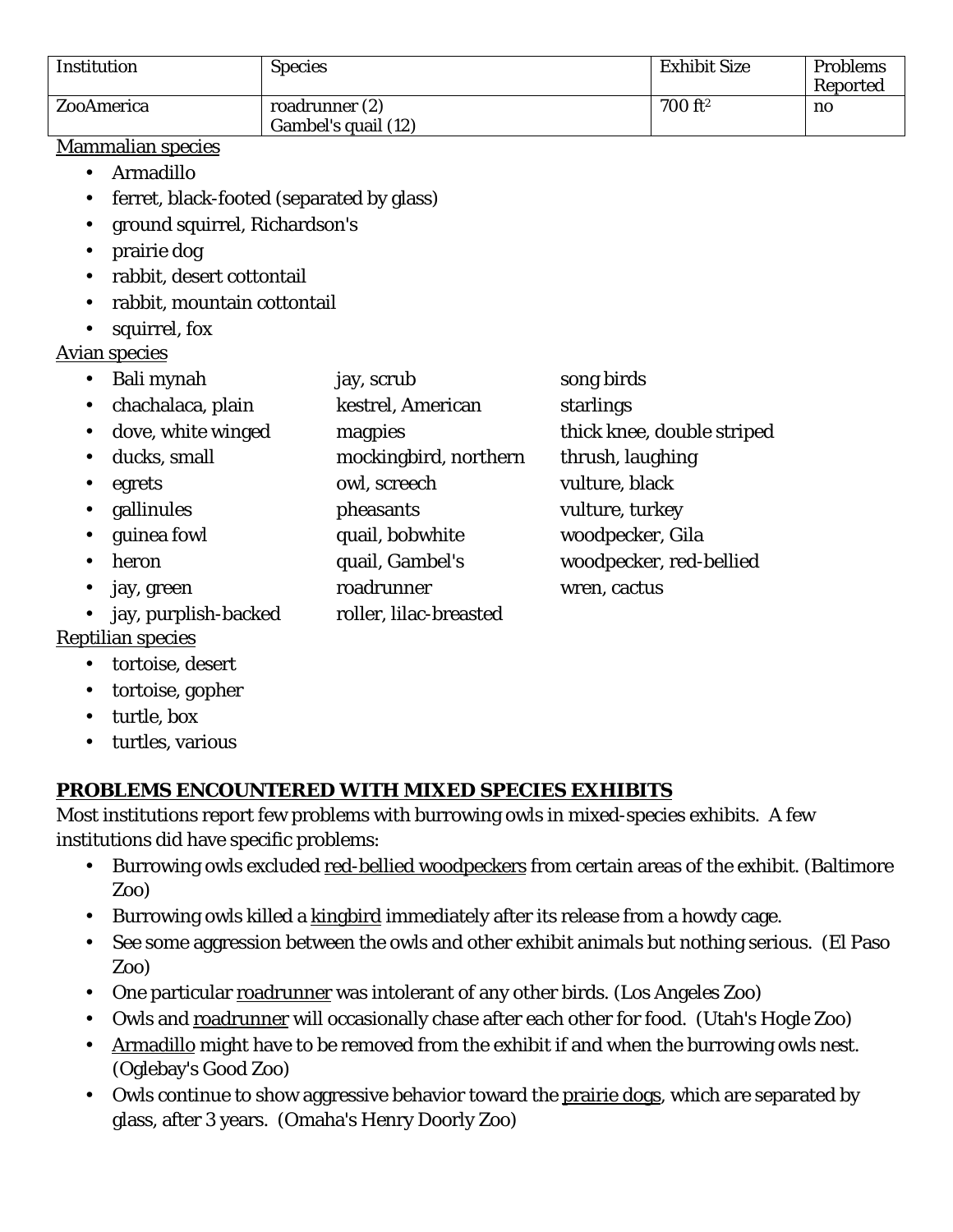- Burrowing owls have killed fledgling roadrunners when there were owl chicks. Owls were aggressive towards scrub jays so jays were removed. (Phoenix Zoo)
- Lilac-breasted rollers removed from exhibit when breeding pair attacked the male owl. (Riverbanks Zoo)
- Owls preyed upon song birds. (St. Felicien Zoo)
- Burrowing owls do well with prairie dogs for a long period of time but then disappear; some don't last long. Unknown causes, but suspect the prairie dogs or possibly natural predators. Plan to discontinue exhibiting owls due to high loss. (Sunset Zoo)
- Owls were housed with 1.0 cactus wren which was eaten by the owls. (Toledo Zoo)
- Owls may have been preying on Gambel's quail or eating them after death. Have had owls and quail together for over 15 years and very few quail have disappeared. (ZooAmerica)

Other Notes on Mixed-species Exhibits

- Hand-reared birds did better in mixed-species exhibit. (Los Angeles Zoo)
- Juveniles are sometimes put in outdoor exhibit and co-exist peacefully with puna ibis, elegant crested tinamou, ringed teal, sharp-winged teal, etc. (Oklahoma City Zoo)
- Concern that roadrunners would prey on young owls but owlets did not leave burrow until 2 weeks old and then stayed near entrance for several days. Parents were also very protective, (San Antonio Zoo)
- Had a free-flighted pair of burrowing owls in with prairie dog colony with no problems but the owls were killed by a predator in the night. (Salisbury Zoo)

## **OUTREACH**

Burrowing owls are used often in ambassador programs with 17% of the living population currently identified as education birds. At this time, education birds are excluded from the breeding population with no adverse effects on the genetic health of the population.

The eighteen institutions currently housing burrowing owls for use in education programs include:

- Arizona-Sonora Desert Museum
- Chula Vista Nature Center
- Denver Zoo (parent reared)
- Fresno Zoo
- National Aviary
- Peoria Zoo (parent reared)
- Philadelphia Zoo (parent reared)
- Point Defiance Zoo
- Sacramento Zoo
- San Diego Zoo
- San Diego Zoo's Safari Park
- San Francisco Zoo
- Saskatchewan Burrowing Owl Interpretive Centre
- St Louis Zoo (parent reared)
- The Living Desert (parent reared)
- Turtle Back Zoo
- Utah's Hogle Zoo (parent reared)
- ZooAmerica (parent reared)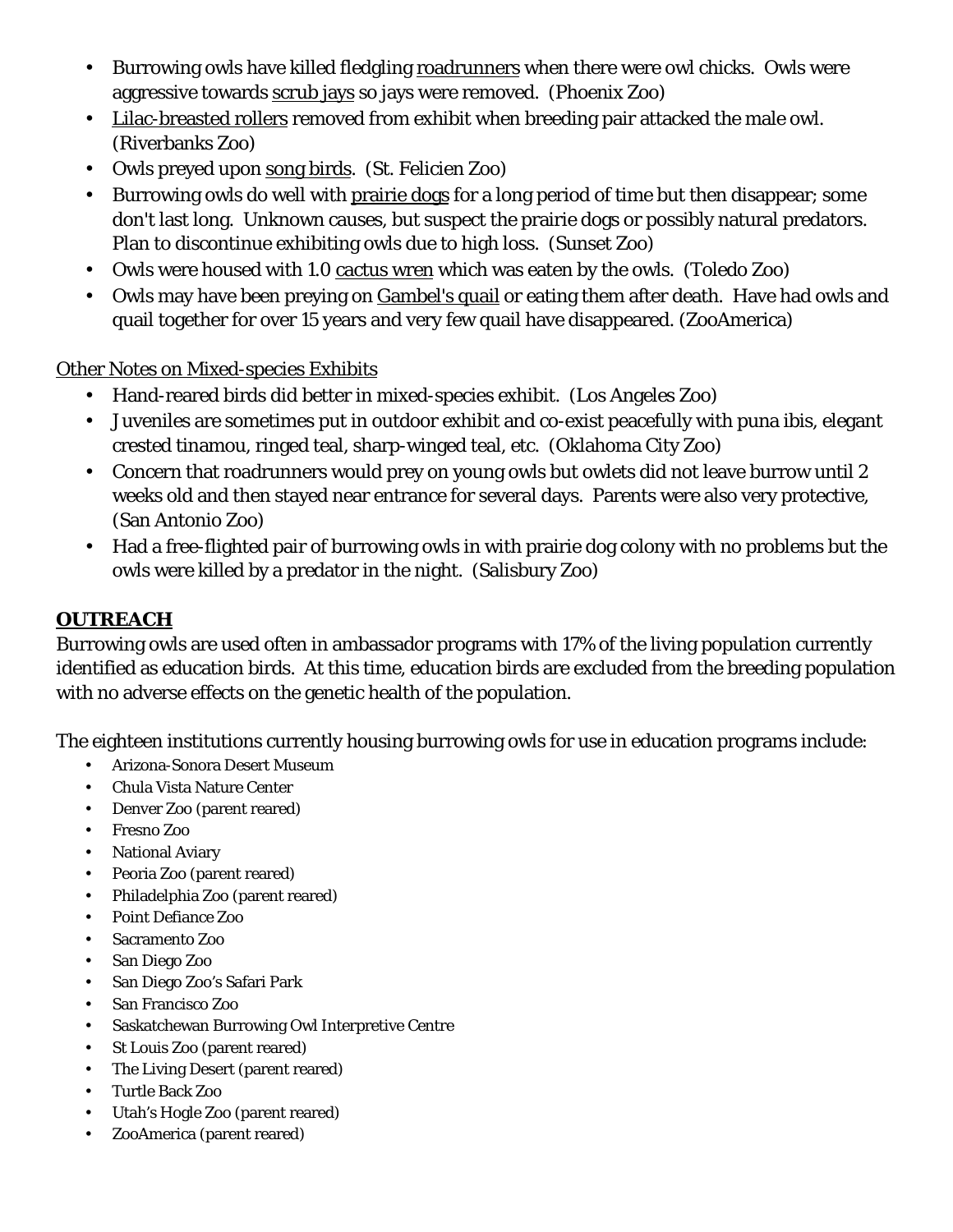From Marina Haynes at Philadelphia Zoo (regarding a female received at 1 year of age):

"She is doing great for education! She was a bit flighty at first coming from a traditional exhibit but by the end of the second month with her here we had acclimated her to staff and handling. "She is doing great for education! She was a bit flighty at first coming from a traditional<br>exhibit but by the end of the second month with her here we had acclimated her to staff and handling.<br>To acclimate her, we started as she would tolerate it. Eventually we progressed to the point of being able to grab her and at that point we put her anklets on. After that, we started getting her used to having the rest of the equipment on and then being on the glove. We were able to introduce her to our other burrowing owl without much difficulty - it took about 2 weeks. We have not seen any appreciable difference between the hand reared birds we have and parent-reared (and even wild caughts we have had)." ment on and then being on the glove. We were able to introduce her to our other **h**<br>ut much difficulty - it took about 2 weeks. We have not seen any appreciable differ<br>and reared birds we have and parent-reared (and even

#### From Amanda Egen at Philadelphia Zoo:

\manda Egen at Philadelphia Zoo:<br>"We do use micro anklets with our birds, I cut them from kangaroo hide to fit a size zero grommet. They are cut to fit the grommet and attached with a grommet setter so they are permanently on the ankle. We use removable nylon jesses, we We purchased the ones that we use right now, I believe they came from Mike's Falconry Supply. They are braided and fit well in the from Mike's Falconry Supply. They are braided and fit well in the<br>grommet. I am working on using the size zero-zero grommet with an even smaller nylon jess but I haven't moved to that yet. n smaller nylon jess but I haven't moved to that yet.<br>We mainly focus on desensitizing the bird in the beginning,

the more calm they are the better, there is a lot of head bobbing and displaying in the beginning but the one I am working with now is beginning displaying in the beginning but the one I am working with now is beginning<br>to calm down. Once she remained calm and still for being jessed on a perch we moved to desensitizing her to stepping up. At first I tried reinforcing her At for stepping up but it is difficult to get them to take food when they are so nervous in the beginning. We have worked up to having her accept wax worms or pinky mice by hand when on the glove but she isn't always interested in it. These are treats offered in addition to her base diet so we don't need to weight manage her very closely. In the beginning she wou hold food in her beak and then drop it but after a while she started eating it in hold food in her beak and then drop it but after a while she started eating it ir<br>front of us. It seemed to help when I tore the wax worm a little and squeezed out some of the inside (gross, I know!) but it seemed to be more appetizing to out some of the inside (gross, I know!) but it seemed to be more appetizing to<br>her that way in the beginning. Cutting the pinky mice in half also helped. to get them to take food when they are so<br>e beginning. We have worked up to having her accept wax<br>ky mice by hand when on the glove but she isn't always<br>it. These are treats offered in addition to her base diet so we<br>weigh ge with her. Gradually, we moved closer and clos<br>to the point of being able to grab her and at that<br>getting her used to having the rest of the<br>perime at at that<br>re able to introduce her to our other burrowing over<br>here abl

Our next step with the bird we are working with now is crating, since she is part of our Our next step with the bird we are working with now is crating, since she is part of our<br>outreach collection and will be travelling outside the zoo. They have been a good species for us, th tend to be calm on the glove and with slow desensitization do very well in front of the public. While presenting them we make sure that the presenter stands in front of a fence or wall or something so people will not be able to stand/walk behind them an dnow do not bate often so that has not been an issue." on the glove and with slow desensitization do very well in front of the public. While<br>in we make sure that the presenter stands in front of a fence or wall or something so<br>be able to stand/walk behind them and this helps k



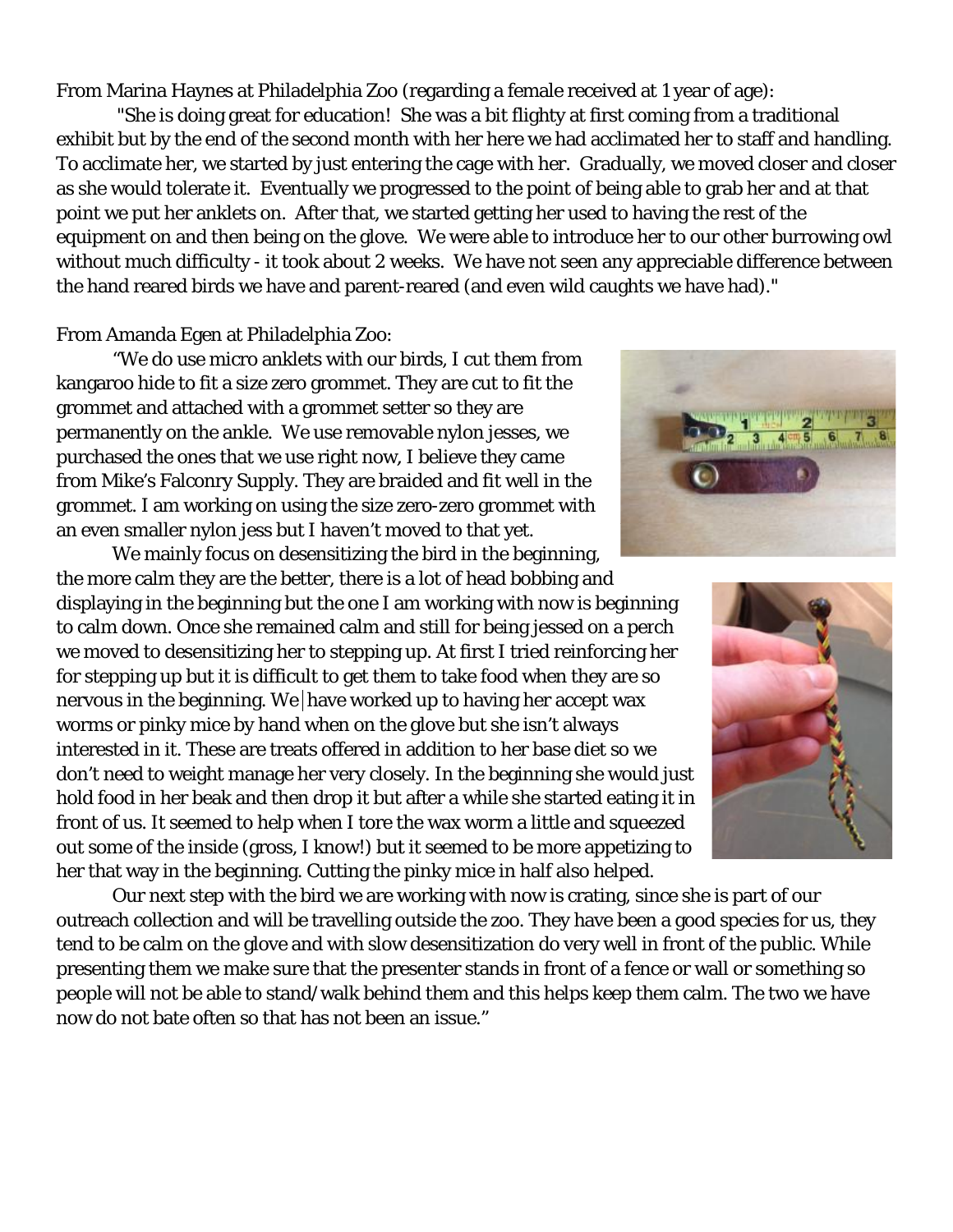#### **HUSBANDRY NOTES**

- Band recommended by US Geological Survey:
	- $\circ$  size 4 6.35 mm internal diameter; height 7 mm (short) or 9.5 (regular)
	- o lock-on recommended
	- o short height available only as butt-end
	- o [www.pwrc.usgs.gov/BBI/manual/SIZES.cfm](http://www.pwrc.usgs.gov/BBI/manual/SIZES.cfm)
- Behavior
	- o Feather Chewing
		- § Philadelphia Zoo had a 6 year old female education owl start feather chewing; made several changes with no reduction in the chewing. A small growth was found under her eye when the chewing started but removal of the growth had no effect. Feather damage was severe enough that owl had trouble flying to high perches. She was separated from her cagemate to see if the damage was selfinflicted. The bird never showed physical signs of stress or stereotypic behavior in the past. Her behavior since the feather mutilation began has not been exceptionally different from her behavior in the past. Chewing is on the primary feathers mostly, some broken feathers will be found on the cage floor but she seems to be shredding them while they are still attached and then they either fall out on their own or she pulls them out. Staff did not observe her chewing on them, she seemed to do it overnight. She did not show any interest in the feathers once they were out, not acting nesty or carrying them around. SOLUTION: adding a bunch of nest boxes and covering her enclosure with paper to block visual access. Body weight did increase. Paper was slowly removed.
		- § Peoria Zoo: 1 year old female owl in outreach program started feather picking her primary feathers 6 months after arrival at zoo. Increased enrichment and perching and covered one side of her enclosure but picking continued. SOLUTION: adding 2 additional hide boxes.
		- § Dallas World Aquarium: older male started chewing on his wind and a tumor was found in the area.
		- § Point Defiance Zoo: pain, perhaps from arthritis, might start feather chewing
		- § Hutchinson Zoo: had experience with feather chewing in hawks that had giardia

## o Foreign body ingestion

- § San Francisco Zoo 4 year old male used for programming has habit of ingesting unusual items – pea gravel, grass, re-ingesting his casts and even his jess made of parachute cord. Luckily he has cast everything up in the past. In January he was found open mouth breathing and vets removed 17 grams of grass and rocks from his throat. Was moved into a seemingly sterile environment but he was observed shredding bark off wood perches but he appears to be casting that well. Exam done in January was normal except for gapeworm for which he was successfully treated.
- o Window strikes
	- § National Zoo
		- glass fronted exhibit 4' wide x 12' long
		- window strikes started when new male was introduced to exhibit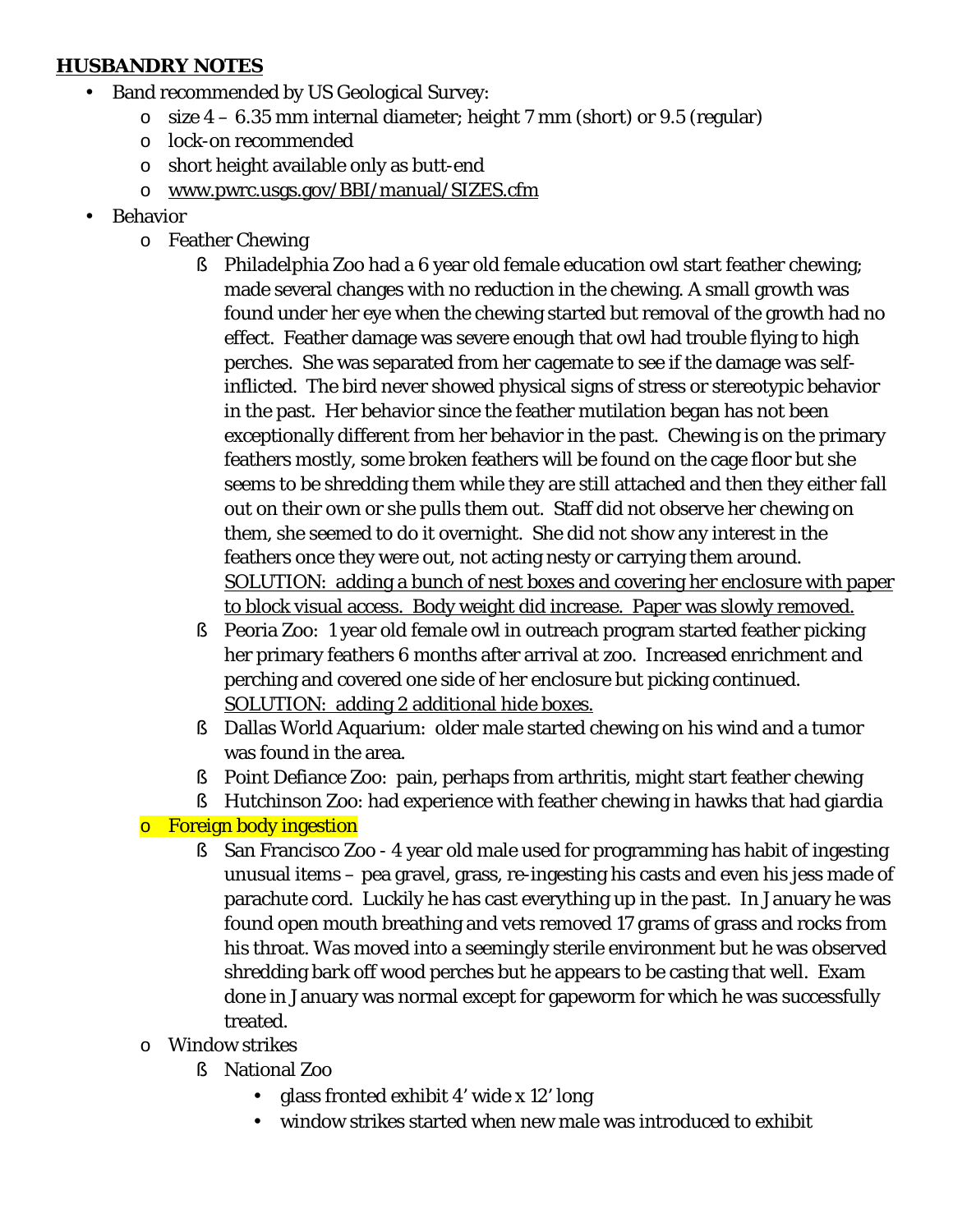- Diet
	- o Brandywine Zoo
		- § owls very unlikely to eat any food that they cannot visualize when it is put in exhibit
		- § seen fly catching and eating fireflies at night
- Exhibit
	- o St Louis Zoo
		- § female developed a foot issue that seemed to be aggravated by the sand granules.
		- § SOLUTION: started using mulch instead of sand and foot healed completely.
- Medical/Physical
	- o Droopy wings
		- § St Louiszoo 7 year old female, both wings constantly dropping (has other medical issues including anemia); does not want to fly up to a perch anymore so spends most of her time on the ground or on a low stump/rock.
		- § Utah's Hogle Zoo 10 year old female housed indoors. Drooping wings for  $\sim$ 4 years. Likes to spend the majority of her time on the ground, but is capable of flying. Because she spends so much time on the ground, she gets sores on her hocks from resting in the sand a lot and her nails over grow quickly.
		- § Boonshoft Museum 7 year old male housed indoors with drooping wing. He still flies well and spends time on higher perches. Have tried adding diet supplements with no improvement.
		- § Hutchinson Zoo : suggested ruling out West Nile
	- o Squamous metaplasia
		- § Brandywine Zoo 6.5 year old male with tentative diagnosis. Bloody toes with self-mutilation seen. Toes were successfully treated but found uropygial gland impacted (enormous) and left nares blocked. Gland expressed but did become impacted one more time. Several months after toes healed, he started biting at them again. Nares are blocked at almost every weekly check – cleared and he seems fine. CBC/Chem profile when symptoms first started were normal except cholesterol was a little high. Literature suggests this may be related to hypovitaminosis A and/or immunosuppressive condition. Do not know what "normal" vitamin A level is for this species.
- **Reproduction** 
	- o Brandywine Zoo:
		- § housed outdoors year round
		- § together 3 years with not breeding/nesting behavior until exhibit improvements were made (added underground burrow with two tunnels coming out of it)
	- o National Zoo
		- § glass fronted exhibit 4' wide x 12' long; bottom 3; is filled with sand
		- § 3 boxes buried that have corrugated tubing attached; run and hide in 2 of the boxes but next it the one furthest back
		- § check the boxes by lifting the lid when the female hasn't been seen in a few days
		- § get insects and frozen mice for their diet; 1-2 live mice/week for enrichment
		- § breeding pair introduced in 2011 with no aggression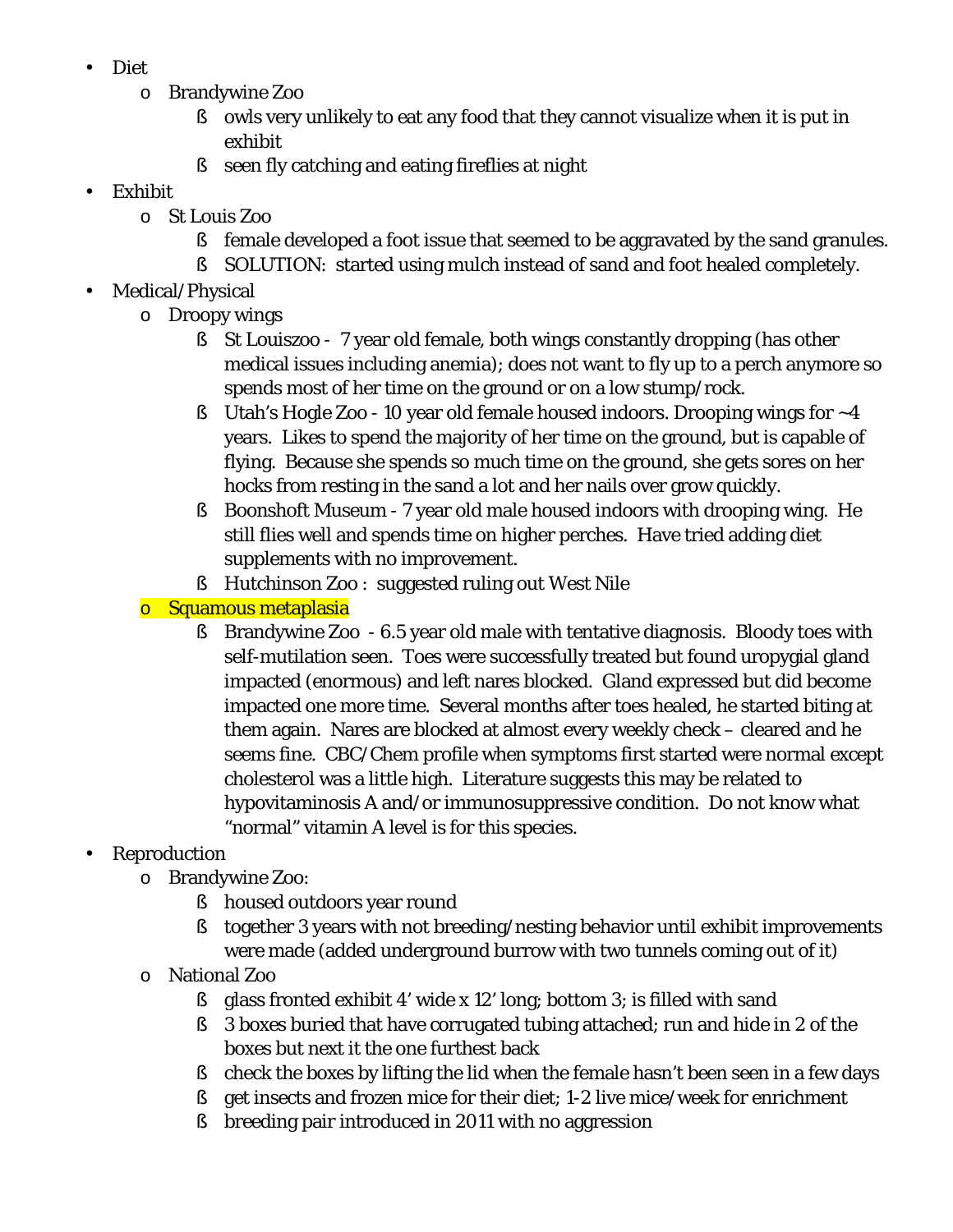- § 2012: eggs laid March (8) all infertile; eggs laid in April (3) all fertile and hatched, parent reared; December eggs (4) only 1 was fertile, hatched and parent reared
- § 2013-2015: many, many more eggs were laid but none fertile
- o Omaha's Henry Doorly Zoo
	- § have 2 exhibits with a pair of owls in each. One pair is in in larger, mixed species (roadrunner and quail) exhibit 30'x8'x25'(H) (dirt substrate, natural plantings, direct sunlight almost all day). This pair has shown breeding behavior: collecting nesting material, preening each other and breeding one but have not been successful. The other pair is housed alone in an exhibit that gets almost no direct sunlight and they have shown no breeding behavior.
- o San Diego Zoo's Safari Park
	- § diet during nesting, "Because of the design of our burrows, we do not check on the nesting status of our birds at all. We go purely by observation. Our birds are each fed one mouse, two small carnivore meatballs, and 3 large mealworms per day. We note when the female remains in the burrow, and add a second feeding 28 days after she is first noticed "missing". We add crickets, large mealworms and additional mice to the diet and base the amount entirely on consumption (the largest increase was 4 mice, with 4 chicks fledged that year). We do not cut the mice and we continue to feed in the normal location. Fledge has ranged between 45 and 54 days after the female's behavior changed and she was spending most of her time in the burrow."
- o Utah's Hogle Zoo
	- § indoor exhibit
	- § multiple burrows
	- § when it is close to the time when they should be laying eggs, burrow is checked daily to see if eggs are being laid
	- § once all eggs are laid, decrease the frequency of burrow checks until it is close to the time the eggs should be hatching
	- § when there are chicks in the burrow, limit the amount of husbandry done in the exhibit to limit stress on the parents and owlets
	- § slowly start increasing the husbandry once the owlets start leaving the burrow on their own.
	- § dam will most likely be very protective of the burrow once the chicks hatch and the sire can be as well, depending on the individual parents
	- § never caught up the adult during breeding season unless there is a medical problem
	- § do not catch or handle the owlets until they are over the age of 2 months; even after 2 months, use caution restraining the owls because their bones are delicate/still developing
	- § let the owlets stay with parents until the sire showed signs of aggression; he would usually start flying at them when they were about 2-3 months.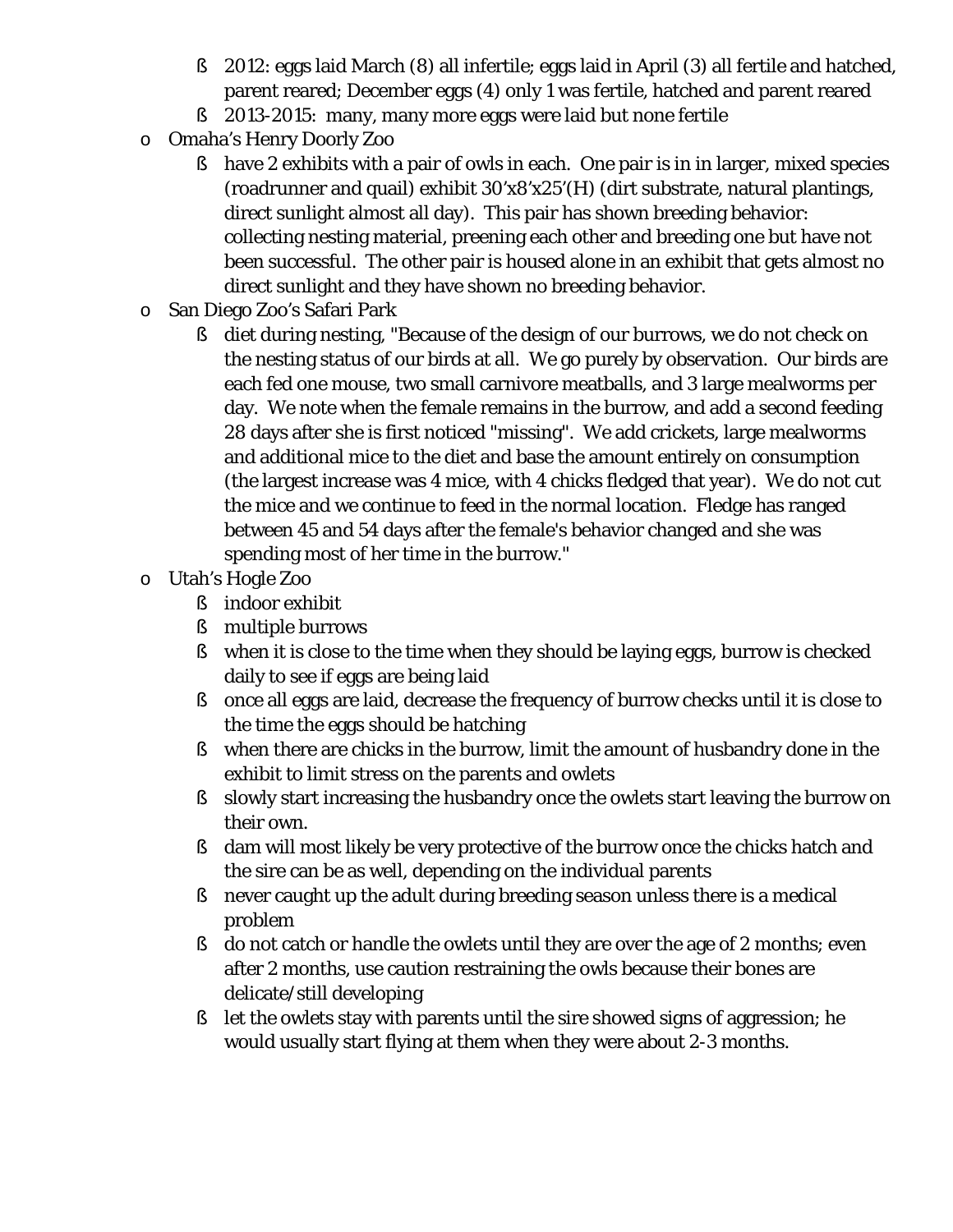## **TRANSFERS**

- IATA Container Requirement 20 (see IATA regulations for complete information)
	- o Size of container:
		- § height must be sufficient to allow bird to just be able to stand in a normal position; no head clearance is required because they tend to jump up forcefully if permitted to do so;
		- § must be wide enough to the bird can turn round without stretching its wings to their full extent;
		- § multiple-compartment containers can be used provided there is sufficient ventilation.
	- o Roof must be padded with a soft non-destructible padding
	- o Rigid plastic pet containers:
		- § fixed foothold blocks or non-slip floor lining must be fixed appropriately to floor;
		- § non-destructible padding must be fixed to the roof;
		- § doors and ventilation openings must be baffled with a suitable material to permit air to enter but keep the container in semi-darkness;
		- § observation opening/flap into the container must be present.
- USDA Regulations
	- o Some AZA facilities had been informed in the past that they are not legally allowed to transfer burrowing owls to non-AZA facilities. However, the SSP coordinator contacted several USFWS personnel and found that some non-AZA facilities are exempt from permits under the same section of the Code of Federal Regulations as AZA facilities; 50CFR 21.12. If these exempt facilities, also satisfy the definition of "public" found in 50CFR 10.12, they can receive burrowing owls from AZA facilities. The SSP coordinator will require interested non-AZA facilities to obtain a letter from their regional USFWS service stating the exemption and specifically that they can receive birds from AZA institutions before any transfer recommendations are made.
	- o MIGRATORY BIRD ACT 21.12(b): State game departments, municipal game farms or parks, and public museums, public zoological parks, accredited institutional members of the American Association of Zoological Parks and Aquariums (AAZPA) and **public** scientific or educational institutions may acquire by gift or purchase, possess, transport, and by gift or sale dispose of lawfully acquired migratory birds or their progeny, parts, nests, or eggs without a permit: *Provided,* That such birds may be acquired only from persons authorized by this paragraph or by a permit issued pursuant to this part to possess and dispose of such birds, or from Federal or State game authorities by the gift of seized, condemned, sick or injured birds. Any such birds, acquired without a permit, and any progeny therefrom may be disposed of only to persons authorized by this paragraph to acquire such birds without a permit. Any person exercising a privilege granted by this paragraph must keep accurate records of such operations showing the species and number of birds acquired, possessed, and disposed of; the names and addresses of the persons from whom such birds were acquired or to whom such birds were donated or sold; and the dates of such transactions. Records shall be maintained or reproducible in English on a calendar year basis and shall be retained for a period of five (5) years following the end of the calendar year covered by the records.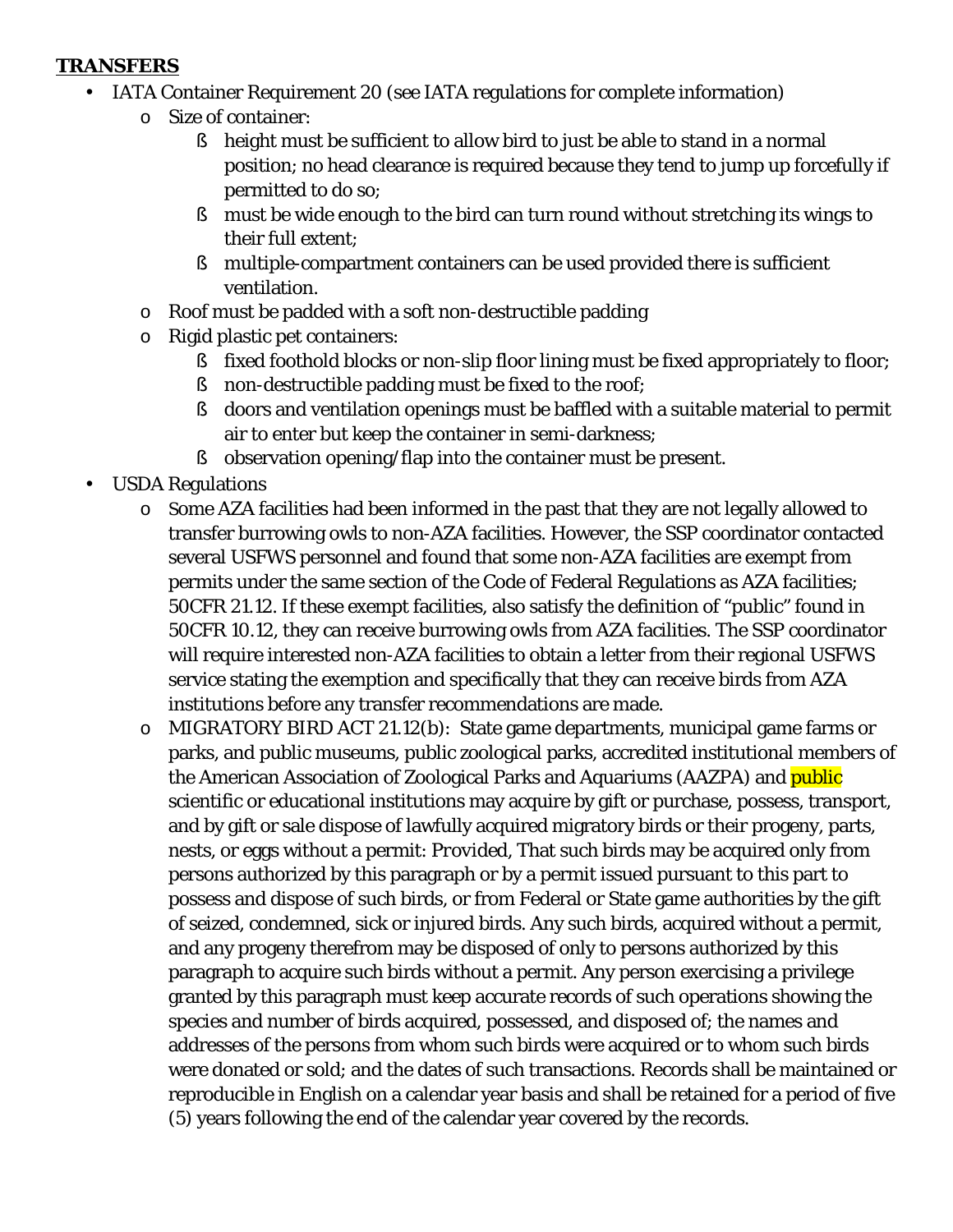- o 50 CFR 10.12: Public as used in referring to museums, zoological parks, and scientific or educational institutions, refers to such as are open to the general public and are either established, maintained, and operated as a governmental service or are privately endowed and organized but not operated for profit.
- o Questions on possession of burrowing owls should be directed to the applicable Regional Migratory Bird Permit office:

| Region         | <b>States</b>                                                 | Phone $#$    | email               |
|----------------|---------------------------------------------------------------|--------------|---------------------|
|                | Hawaii, Idaho, Oregon, Washington                             | 503-872-2715 | permitsR1MB@fws.gov |
| 2              | Arizona, New Mexico, Oklahoma, Texas                          | 505-248-7882 | permitsR2MB@fws.gov |
| 3              | Iowa, Illinois, Indiana, Minnesota, Missouri, Michigan, Ohio, | 612-713-5436 | permitsR3MB@fws.gov |
|                | <b>Wisconsin</b>                                              |              |                     |
| $\overline{4}$ | Alabama, Arkansas, Florida, Georgia, Kentucky, Louisiana,     | 404-679-7070 | permitsR4MB@fws.gov |
|                | Mississippi, North Carolina, South Carolina, Tennessee        |              |                     |
| 5              | Connecticut, District of Columbia, Delaware, Maine,           | 413-253-8643 | permitsR5MB@fws.gov |
|                | Maryland, Massachusetts, New Hampshire, New Jersey,           |              |                     |
|                | New Your, Pennsylvania, Rhode Island, Virginia, Vermont,      |              |                     |
|                | West Virginia                                                 |              |                     |
| 6              | Colorado, Kansas, Montana, North Dakota, Nebraska, South      | 303-236-8171 | permitsR6MB@fws.gov |
|                | Dakota, Utah Wyoming                                          |              |                     |
| $\overline{7}$ | Alaska                                                        | 907-786-3693 | permitsR7MB@fws.gov |
| 8              | California, Nevada                                            | 916-414-6464 | permitsR8MB@fws.gov |

#### **HAND REARING NOTES**

## • Protocol: from Paul Williams at British Columbia Wildlife Park (BCWP/ KAMLOOPS)

o notes from Sacramento's experience

| Day | Temp    | <b>Brooder</b>     | Freq                 | Diet                                   | Intake  | <b>Misc</b>                                        |
|-----|---------|--------------------|----------------------|----------------------------------------|---------|----------------------------------------------------|
|     | $(^0F)$ |                    |                      |                                        | (by wt) |                                                    |
| 0   | 96      | nest cup w/ tissue | every 2 hours (7X);  | do not feed for 12-24 hours.           | 25-30%  |                                                    |
|     |         | in AICU:           | 6:30am - ~6:30 pm    | 100% chopped pinkies,                  |         |                                                    |
|     |         | water pan for      |                      | dipped in warm bottled                 |         |                                                    |
|     |         | humidity           |                      | water                                  |         |                                                    |
| 1   | 95      |                    |                      |                                        | $-1$    | Use forceps to feed                                |
|     |         |                    |                      |                                        | mouse/  | Supplement w/CaCO & liquid                         |
|     |         |                    |                      |                                        | day     | vitamin Bcomplex.                                  |
|     |         |                    |                      |                                        |         | Look for flacid belly before                       |
|     |         |                    |                      |                                        |         | feeds and full belly after                         |
|     |         |                    |                      |                                        |         | feeding.                                           |
|     |         |                    |                      |                                        |         | Stimulate to feed by touching                      |
|     |         |                    |                      |                                        |         | face bristles.                                     |
| 2   | 94      |                    |                      |                                        |         |                                                    |
| 3   | 93      | add Nomad          | Every 3 hrs (5X)     |                                        |         |                                                    |
|     |         | matting to nestcup |                      |                                        |         |                                                    |
| 4   | 92      | add sticks to      |                      |                                        |         |                                                    |
|     |         | nestcup w/         |                      |                                        |         |                                                    |
|     |         | matting            |                      |                                        |         |                                                    |
| 5   | 91      |                    | Every 4 hrs (4X)     | change to 100% chopped                 |         |                                                    |
|     |         |                    |                      | fuzzies                                |         |                                                    |
| 6   | 90      |                    |                      |                                        |         |                                                    |
| 7   | 89      |                    |                      |                                        |         |                                                    |
| 8   | 88      |                    |                      |                                        |         | 8-10 days - eyes open, cast 1st<br>pellet (day 14) |
| 9   | 87      |                    |                      |                                        |         |                                                    |
| 10  | 86      |                    | Every 5 hrs $(3X)$ ; | after 1 <sup>st</sup> pellet cast feed |         | Change from CaCO to DiCal                          |
|     |         |                    | consider delaying    | whole mouse cut up                     |         | Delete liquid vitamin B                            |
|     |         |                    | due to high targets  | w/bones, but without feet,             |         |                                                    |
|     |         |                    |                      | tail, & eviscerate; dipped in          |         |                                                    |
|     |         |                    |                      | bottled drinking water                 |         |                                                    |
|     |         |                    |                      |                                        |         |                                                    |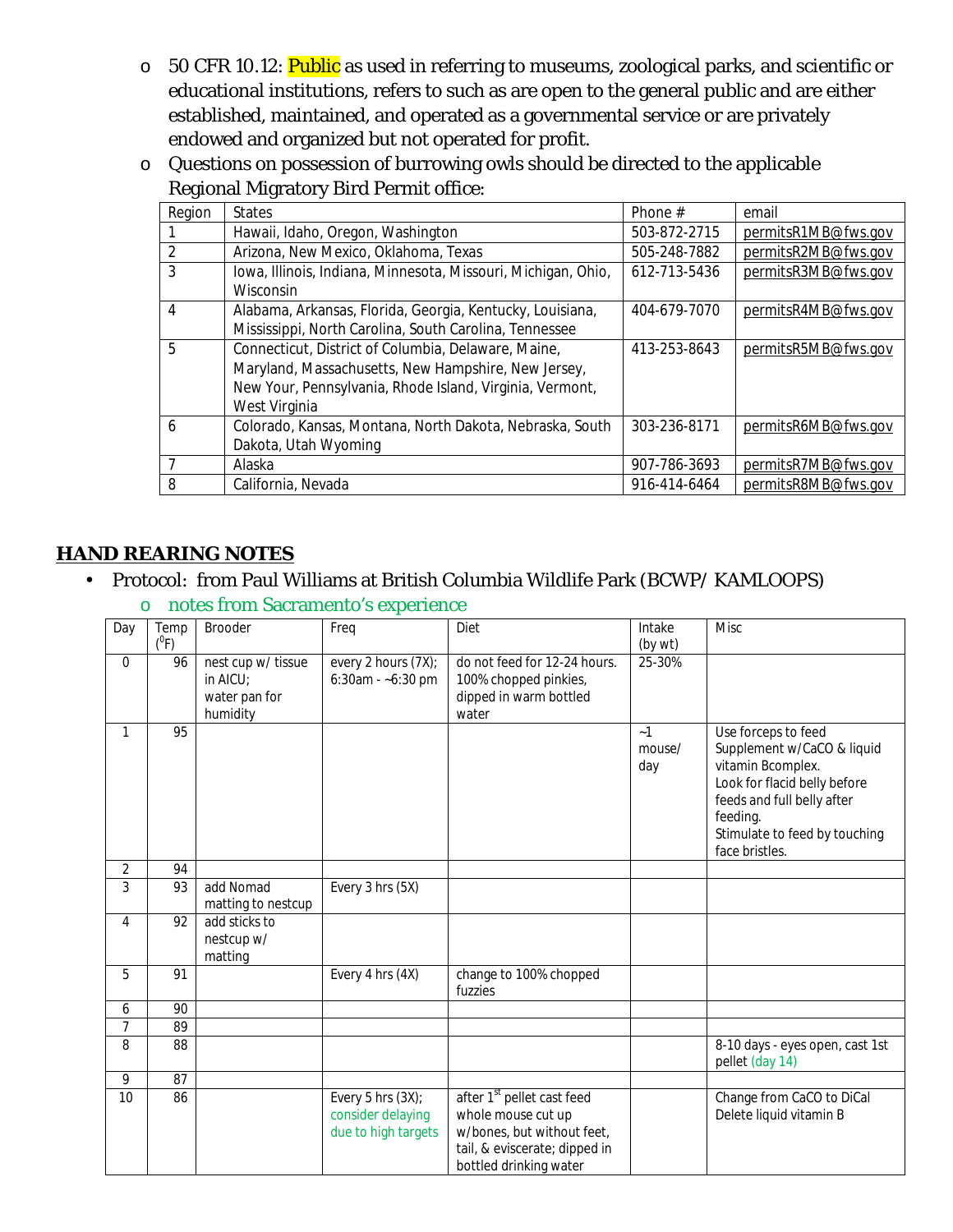| Day                   | Temp     | <b>Brooder</b>                                                                                       | Freq             | Diet                                                       | Intake  | Misc                                                                                                                        |
|-----------------------|----------|------------------------------------------------------------------------------------------------------|------------------|------------------------------------------------------------|---------|-----------------------------------------------------------------------------------------------------------------------------|
|                       | $(^0F)$  |                                                                                                      |                  |                                                            | (by wt) |                                                                                                                             |
| 11                    | 85       |                                                                                                      |                  |                                                            |         |                                                                                                                             |
| 12<br>13              | 84<br>83 |                                                                                                      |                  |                                                            |         |                                                                                                                             |
| 14                    | 82       |                                                                                                      | 4X               | add 2 adult crickets                                       |         | Leave food between feedings.<br>"acquiring feathers"<br>PR chicks may emerge from<br>burrow, but stay close to<br>entrance. |
| 15                    | 81       | Move to tub on<br>floor with heat;<br>this needs to<br>happen soon<br>enough to avoid<br>wing damage |                  |                                                            |         | 10-21 days - may venture to<br>burrow entrance and begin<br>flapping wings.                                                 |
| 16                    | 80       |                                                                                                      |                  |                                                            |         |                                                                                                                             |
| 17                    |          |                                                                                                      |                  |                                                            |         |                                                                                                                             |
| $\overline{18}$<br>19 |          |                                                                                                      | 3X               |                                                            |         |                                                                                                                             |
| $\overline{20}$       |          |                                                                                                      |                  |                                                            |         |                                                                                                                             |
| 21                    |          | open floor<br>brooder, giving<br>access to outside<br>run w/heat                                     |                  | add 1 giant mealworm                                       |         | may start eating on own                                                                                                     |
| 22                    |          |                                                                                                      | every 6 hrs (2X) |                                                            |         |                                                                                                                             |
| 23                    |          |                                                                                                      |                  |                                                            |         |                                                                                                                             |
| 24                    |          |                                                                                                      |                  |                                                            |         |                                                                                                                             |
| $\overline{25}$       |          |                                                                                                      |                  |                                                            |         |                                                                                                                             |
| $\overline{26}$       |          |                                                                                                      |                  |                                                            |         |                                                                                                                             |
| 27<br>$\overline{28}$ |          |                                                                                                      | 2X               | add carnivore meat                                         |         | should be feeding on own<br>PR chicks make short flights.                                                                   |
| 29                    |          |                                                                                                      |                  |                                                            |         |                                                                                                                             |
| 30                    |          | the following<br>changes depend<br>on temperature<br>and could be<br>spaced about 3<br>days apart    |                  |                                                            |         |                                                                                                                             |
| 31                    |          | outside day &<br>night w/ heat at<br>night                                                           |                  |                                                            |         |                                                                                                                             |
| 32                    |          |                                                                                                      |                  |                                                            |         |                                                                                                                             |
| 33                    |          |                                                                                                      |                  | Diet Mix:<br>20% carnivore meat<br>80% mouse<br>4 crickets |         |                                                                                                                             |
| 34                    |          | outside w/ heat<br>during day; no<br>heat inside at<br>night                                         |                  |                                                            |         |                                                                                                                             |
| 35                    |          |                                                                                                      |                  |                                                            |         | 5-8 weeks begin to fly; $@$<br>Park fledged at ~6 weeks.                                                                    |
| $\overline{36}$       |          |                                                                                                      |                  |                                                            |         |                                                                                                                             |
| 37                    |          | leave inside at<br>night without heat                                                                |                  |                                                            |         |                                                                                                                             |
| 38                    |          |                                                                                                      |                  | Diet Mix:<br>20% carnivore meat<br>80% mouse<br>1 megaworm |         |                                                                                                                             |
| 39                    |          |                                                                                                      |                  |                                                            |         |                                                                                                                             |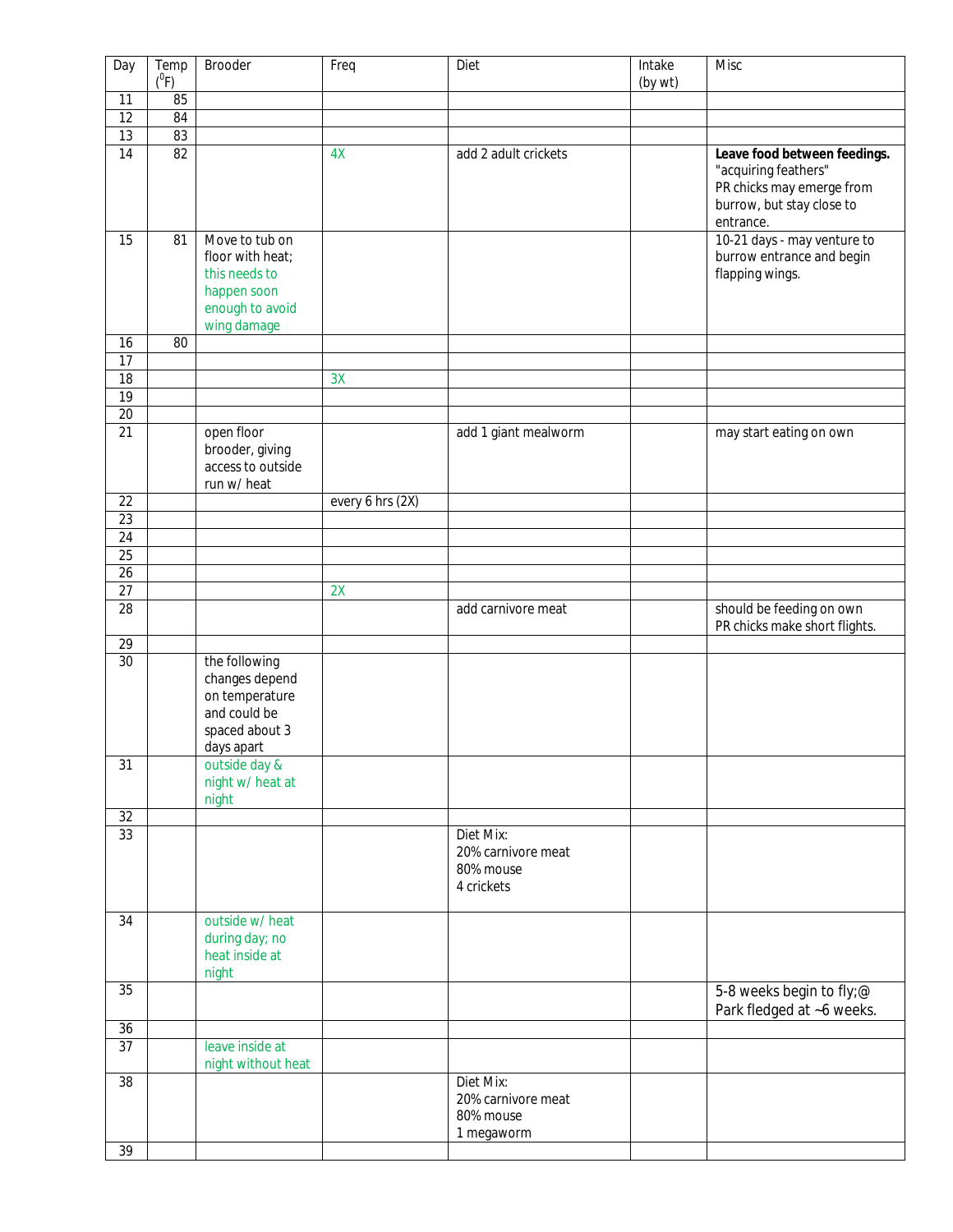| Day | Temp    | Brooder        | Freq | Diet                     | Intake  | Misc |
|-----|---------|----------------|------|--------------------------|---------|------|
|     | $(^0F)$ |                |      |                          | (by wt) |      |
| 40  |         | leave outside  |      |                          |         |      |
|     |         | howdy at night |      |                          |         |      |
|     |         | with heat      |      |                          |         |      |
| 41  |         |                |      |                          |         |      |
| 42  |         |                |      |                          |         |      |
| 43  |         | leave outside  |      |                          |         |      |
|     |         | howdy at night |      |                          |         |      |
|     |         | without heat   |      |                          |         |      |
| 44  |         |                |      |                          |         |      |
| 45  |         |                |      |                          |         |      |
| 46  |         |                |      |                          |         |      |
| 47  |         |                |      |                          |         |      |
| 48  |         |                |      |                          |         |      |
| 49  |         |                |      | <b>Adult Diet:</b>       |         |      |
|     |         |                |      | 1 mouse (20g) - 40%      |         |      |
|     |         |                |      | 30G carnivore meat - 60% |         |      |
|     |         |                |      | 3 giant mealworms        |         |      |

- o Notes from BCWP protocol
	- § Liquid vitamin B complex (Nature's Answer Hi potency liquid dietary supplement for humans) – use 1cc/50g food fed
	- § Calcium carbonate use 1% of amount fed previous day
	- § Dicalcium phosphate use 1% of amount fed previous day
		- can be given on multiple feedings if 1% of previous day's intake does not fit on 1 feeding
	- § When starting to feed fuzzies, remove all but ~1 square inch of fur; gradually increasing until fully furred by day 10.
- o Notes from AZA Owl Husbandry Manual (in review)
	- § In the first few days after hatching the male provides the female with food and she feeds the chicks. The female takes food from the male and then tears it into ting strips to feed her young. She crouches over the chick facing in the same direction as the youngster to offer food. The chick reaches up in response to food offering calls from the female.
	- § Casting material is not vital in the early stages of hand rearing as the adult birds would carefully select pieces of food for the young and usually fur or feathers is thrown aside or eaten by the parent. Small bones should be given to the chick after the first few days. Roughage (fur, feathers and larger bones) allow the youg bird to form pellets for regurgitation. This can be introduced to the food at about ten to fourteen days. Casting material should be introduced in small quantitites initially, by leaving varying proportion of skin on the chicks and mice in the diet.
- Weight records (weight in grams)
	- o 1238 San Diego Safari Park
	- o 1260 San Diego Zoo
	- o 1302-1304 Sacramento Zoo
	- o 1353-1359 Sacramento Zoo

| Age    | 1238 | 1260 | 1302 | 1303 | 1304 | 1353 | 1354 | 1355 | 1356 | 1357 | 1358 | 1359 |
|--------|------|------|------|------|------|------|------|------|------|------|------|------|
| (days) | M    |      |      |      | M    | M    | M    | M    |      | M    | M    |      |
|        | 8.25 | 8.41 |      |      |      |      |      |      |      |      |      |      |
|        | 1.12 | 7.43 |      |      |      |      |      |      |      |      |      |      |
|        | 8.00 | 8.25 |      |      |      |      |      |      |      |      |      |      |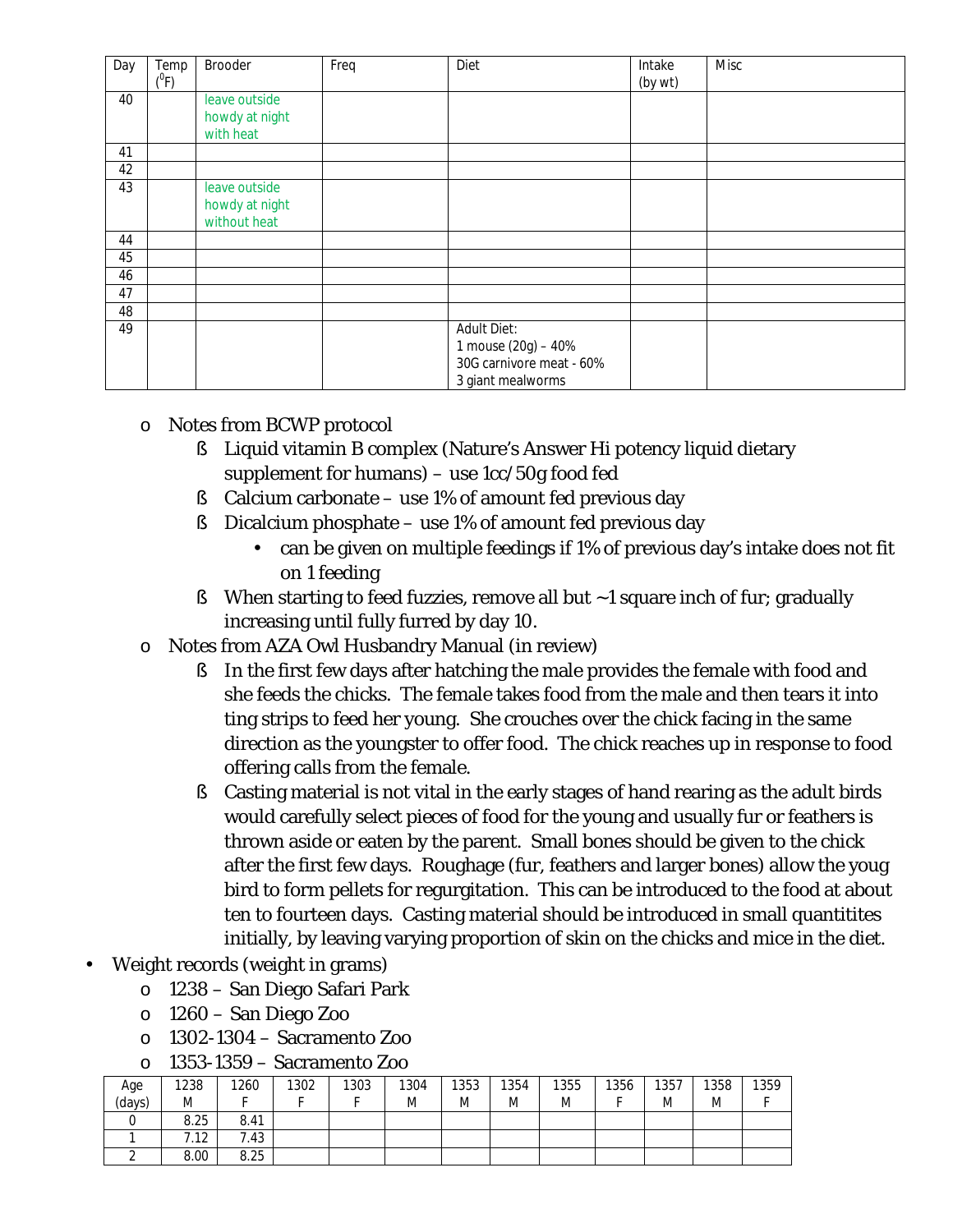| Age             | 1238           | 1260               | 1302           | 1303           | 1304           | 1353           | 1354            | 1355           | 1356           | 1357           | 1358           | 1359           |
|-----------------|----------------|--------------------|----------------|----------------|----------------|----------------|-----------------|----------------|----------------|----------------|----------------|----------------|
| (days)          | M              | F                  | F              | F              | М              | Μ              | M               | М              | F              | M              | M              | F              |
| 3               | 9.86           | 9.88               |                |                |                | 15             | 17              | 28             | 26             | 25             | 23             | 27             |
| 4               | 11.54          | 11.60              | 34.64          | 34.09          | 24.88          | 15.40          | 17.01           | 27.96          | 25.79<br>25.79 | 24.19          | 22.85          | 26.60          |
| 5               | 14.89          | 14.91              | 36.45          | 34.69          | 25.46          | 16.85          | 18.86           | 31.05          |                | 26.79          | 23.95<br>26.56 | 29.73          |
| 6<br>7          | 18.79<br>24.40 | 18.96<br>23.38     | 38.12<br>41.38 | 37.42<br>40.14 | 28.45<br>31.15 | 18.51<br>20.62 | 20.28<br>22.65  | 31.05<br>37.61 | 32.65<br>34.93 | 26.79<br>31.62 | 28.94          | 32.50<br>35.50 |
|                 |                | 29.72              |                | 43.69          | 35.44          | 22.92          | 24.41           | 40.69          | 38.59          | 34.92          | 31.51          | 36.77          |
| 8<br>9          | 30.41<br>37.53 | 37.19              | 46.05<br>51.71 | 48.87          | 39.40          | 27             | 28              | 47             | 44             | 39             | 36             | 41             |
| 10              | 52.10          | $\overline{5}1.80$ | 56.85          | 52.83          | 44.21          | 31             | $\overline{32}$ | 49             | 50             | 44             | 41             | 48             |
| 11              | 62.80          | 61.10              | 66.78          | 60.96          | 51.38          | 35             | 36              | 56             | 55             | 49             | 53             | 46             |
| 12              | 73.20          | 70.80              | 77.60          | 70.38          | 61.19          | 39             | 40              | 62             | 60             | 54             | 53             | 57             |
| 13              | 83.70          | 81.84              | 87.08          | 78.85          | 68.98          | 46             | 48              | 73             | 69             | 63             | 62             | 66             |
| 14              | 92.90          | 93.20              | 98.60          | 88.82          | 79.08          | 58             | 59              | 83             | 81             | 73             | 75             | 76             |
| 15              | 102.60         | 102.40             | 109.35         | 98.05          | 90.35          | 70             | 69              | 95             | 94             | 84             | 85             | 88             |
| $\overline{16}$ | 109.00         | 110.30             | 112.21         | 108.47         | 103.09         | 82             | 78              | 105            | 103            | 96             | 92             | 99             |
| 17              | 120.00         | 122.00             | 114.42         | 112.91         | 112.38         | 96             | 89              | 115            | 109            | 103            | 101            | 106            |
| 18              | 126.70         | 129.50             | 119.18         | 116.46         | 121.93         | 105            | 98              | 122            | 116            | 110            | 105            | 110            |
| 19              | 132.80         | 133.20             | 125.36         | 119.73         | 128.31         | 112            | 107             | 128            | 117            | 114            | 114            | 118            |
| 20              | 134.90         | 134.90             | 127.73         | 122.32         | 138.04         | 123            | 116             | 134            | 118            | 116            | 117            | 118            |
| 21              | 137.00         | 138.20             | 128.38         | 122.90         | 136.70         | 131            | 122             | 133            | 124            | 116            | 121            | 121            |
| 22              | 143.80         | 144.20             | 126.46         | 122.70         | 136.70         | 135            | 125             | 138            | 123            | 121            | 120            | 120            |
| 23              | 147.70         | 149.40             | 129            | 120            | 133.41         | 143            | 123             | 145            | 130            | 127            | 125            | 124            |
| 24              | 148.40         | 151.20             | 134            | 126            | 137            | 145            | 128             | 142            | 133            | 129            | 127            | 124            |
| 25              | 150.00         | 155.00             | 131            | 128            | 145            | 147            | 130             | 137            | 131            | 130            | 126            | 122            |
| 26              | 152.00         | 156.80             | 129            | 130            | 152            | 147            | 130             | 138            | 131            | 128            | 129            | 123            |
| 27              | 156.40         | 158.00             | 131            | 133            | 148            | 153            | 134             | 146            | 133            | 136            | 136            | 127            |
| 28              | 157.10         | 158.20             | 132            | 133            | 152            | 157            | 140             | 150            | 140            | 139            | 140            | 133            |
| 29              | 160.00         | 151.30             | 134            | 132            | 156            | 160            | 140             | 149            | 140            | 140            | 143            | 132            |
| 30              | 156.20         | 149.50             | 135            | 127            | 158            | 159            | 142             | 150            | 142            | 140            | 142            | 134            |
| 31              | 153.30         | 147.70             | 138            | 121            | 161            | 164            | 148             | 155            | 145            | 141            | 140            | 143            |
| 32              | 156.70         | 146.70             | $\overline{a}$ | 138            | 162            | 162            | 147             | 147            | 141            | 146            | 137            | 137            |
| 33              | 153.30         | 143.50             | 134            | 133            | 165            | 161            | 147             | 149            | 142            | 141            | 138            | 136            |
| 34              | 150.20         | 141.30             | 135            | 132            | 161            | 158            | 141             | 145            | 143            | 141            | 138            | 132            |
| 35              | 153.60         | 137.75             | 131            | 132            | 161            | 157            | 142             | 147            | 141            | 146            | 140            | 133            |
| 36              | 151.30         | 141.42             | 135            | 131            | 159            |                |                 |                |                |                |                |                |
| 37              | 151.00         | 142.00             | 132            | 128            | 152            |                |                 |                |                |                |                |                |
| 38              |                |                    | 129            | 126            | 149            |                |                 |                |                |                |                |                |
| 39              |                |                    | 131            | 128            | 146            | 156            | 147             | 151            | 149            | 146            | 142            | 141            |
| 40              |                |                    | 133            | 132            | 151            |                |                 |                |                |                |                |                |
| 41              |                |                    | 134            | 132            | 157            | 156            | 150             | 150            | 144            | 145            | 140            | 142            |
| 42              |                |                    | 139            | 134            | 160            |                |                 |                |                |                |                |                |
| 43              |                |                    | 137            | 138            | 160            |                |                 |                |                |                |                |                |
| 44              |                |                    | 145            | 139            | 164            |                |                 |                |                |                |                |                |
| 45              |                |                    | 149            | 139            | 172            | 148            | 145             | 150            | 147            | 138            | 141            | 142            |
| 46              |                |                    | 144            | 140            | 162            |                |                 |                |                |                |                |                |
| 47              |                |                    | 148            | 140            | 163            |                |                 |                |                |                |                |                |
| 48              |                |                    | 147            | 142            | 163            | 145            | 143             | 146            | 140            |                | 136            | 144            |
| 49              |                |                    | 147            | 140            | 163            |                |                 |                |                |                |                |                |
| 50              |                |                    | 150            | 140            | 160            |                |                 |                |                |                |                |                |
| 51              |                |                    | 147            | 139            | 159            |                |                 | 143            | 142            | 139            |                | 145            |
| 52              |                |                    | 148            | 140            | 157            |                |                 |                |                |                |                |                |
| 53              |                |                    | 152            | 133            | 151            | 142            | 138             |                |                |                | 135            |                |
| 54              |                |                    | 141            | 142            | 160            |                |                 |                |                |                |                |                |

# • Other Institutions with hand rearing experience

- o Chula Vista Nature Center
- o Cincinnati Zoo
- o Fort Worth Zoo
- o Hutchinson Zoo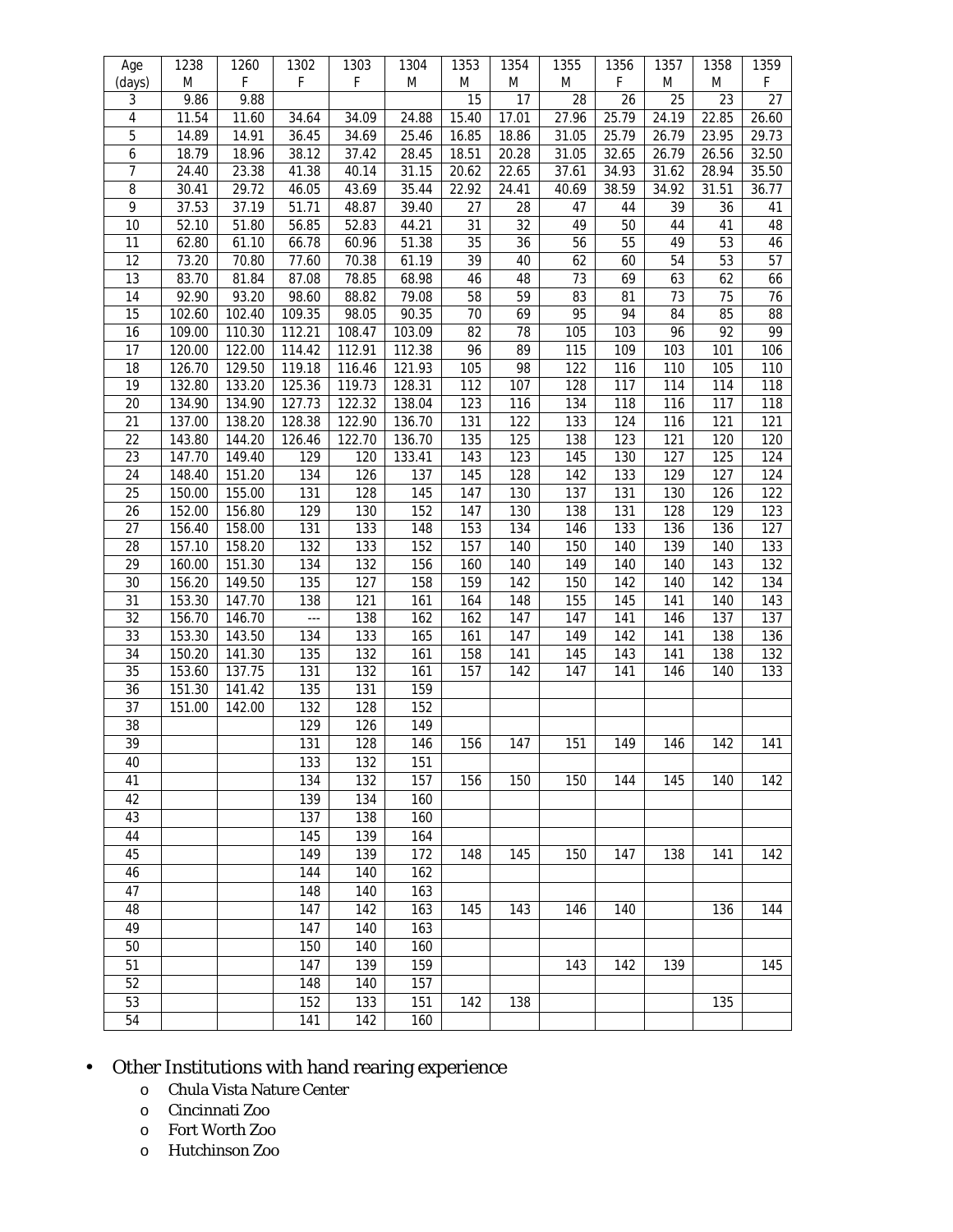- o Memphis Zoo
- o National Aviary
- o Oklahoma City Zoo
- o Omaha's Henry Doorly Zoo
- o Riverbanks Zoo
- o Saskatchewan Burrowing Owl Interpretive Centre
- o The Living Desert
- o ZooAmerica

## **MEDICAL**

#### Blood values

## All sexes, all ages, all restraint types

| Test                      | <b>Units</b>            | Reference Interval | Mean             | Median           | Sample size      | Animals         |
|---------------------------|-------------------------|--------------------|------------------|------------------|------------------|-----------------|
| Hematology: whole blood,  |                         |                    |                  |                  |                  |                 |
| automated or calculated   |                         |                    |                  |                  |                  |                 |
| results                   |                         |                    |                  |                  |                  |                 |
| White Blood Cell count    | *10^3 cells/uL          | $1.6 - 15.0$       | 7.1              | 7.0              | 113              | 67              |
| Red Blood Cell count      | *10^6 cells/uL          | $1.14 - 3.52$      | 2.27             | 2.27             | 99               | 50              |
| Hemoglobin                | q/dL                    | $9.3 - 17.7$       | 14.3             | 14.6             | 96               | 46              |
| Hematocrit                | %                       | $26.6 - 55.4$      | 44.0             | 44.5             | 143              | $\overline{82}$ |
| <b>MCV</b>                | $\overline{f}$          | $76.7 - 350.6$     | 198.1            | 190.3            | 98               | 50              |
| <b>MCH</b>                | pg                      | $31.7 - 122.8$     | 67.3             | 63.9             | $\overline{88}$  | 41              |
| <b>MCHC</b>               | q/dL                    | $29.9 - 38.5$      | 34.0             | 34.0             | 89               | $\overline{43}$ |
| Lymphocyte absolute       | *10^3 cells/uL          | $0.543 - 7.758$    | 2.820            | 2.337            | 330              | 166             |
| count                     |                         |                    |                  |                  |                  |                 |
| Monocyte absolute count   | *10^3 cells/uL          | $0.000 - 1.202$    | 0.312            | 0.213            | $\overline{257}$ | 146             |
| Heterophil absolute count | *10^3 cells/uL          | $0.840 - 10.950$   | 3.859            | 3.104            | 329              | 166             |
| Eosinophil absolute count | $*10^{\circ}3$ cells/uL | $0.000 - 2.122$    | 0.544            | 0.356            | 204              | 122             |
| Basophil absolute count   | *10^3 cells/uL          | $0.000 - 1.069$    | 0.274            | 0.203            | 177              | 113             |
| Lymphocyte percentage     | %                       | $10.0 - 72.0$      | 38.2             | 39.0             | 377              | 181             |
| Monocyte percentage       | %                       | $0.0 - 16.0$       | 4.4              | 3.0              | 318              | 165             |
| Eosinophil percentage     | $\frac{9}{6}$           | $0.0 - 23.6$       | 6.3              | 4.0              | 295              | 166             |
| Basophil percentage       | $\overline{\%}$         | $0.0 - 12.5$       | 3.1              | 2.0              | 260              | 146             |
|                           |                         |                    |                  |                  |                  |                 |
| Chemistry: serum          | Units                   | Reference Interval | Mean             | Median           | Sample size      | Animals         |
| Sodium                    | mEq/L                   | 128 - 170          | 151              | 151              | 41               | 36              |
| Potassium                 | mEq/L                   | $N/A - N/A$        | 2.6              | 2.4              | 37               | 33              |
| Chloride                  | mEq/L                   | $N/A - N/A$        | 116              | 116              | 31               | $\overline{27}$ |
| Calcium                   | mg/dL                   | $7.0 - 11.7$       | 9.3              | $\overline{9.2}$ | 61               | 48              |
| Phosphorus                | mg/dL                   | $1.5 - 7.4$        | 3.6              | 3.4              | 59               | 46              |
| Glucose                   | mg/dL                   | 239 - 408          | 318              | 320              | 40               | 21              |
| Uric acid                 | mg/dL                   | $2.3 - 26.1$       | 9.2              | 7.9              | 69               | 52              |
| Alanine aminotrasferase   | U/L                     | $N/A - N/A$        | 95               | 94               | 22               | 16              |
| Aspartate aminotrasferase | U/L                     | 69 - 340           | 155              | 136              | 69               | 50              |
| Alkaline phospatase       | U/L                     | $N/A - N/A$        | 65               | 54               | 24               | 21              |
| <b>Creatine Kinase</b>    | U/L                     | 97 - 1917          | 602              | 486              | 44               | $\overline{21}$ |
| <b>Total protein</b>      | g/dL                    | $2.6 - 5.4$        | $\overline{3.7}$ | $\overline{3.5}$ | $\overline{70}$  | $\overline{52}$ |
| Albumin                   | g/dL                    | $0.2 - 2.7$        | 1.4              | 1.4              | 46               | $\overline{38}$ |
| Globulin                  | g/dL                    | $N/A - N/A$        | 1.9              | 1.9              | $\overline{39}$  | 35              |
| Cholesterol               | mg/dL                   | $N/A - N/A$        | $\overline{231}$ | 220              | $\overline{34}$  | $\overline{28}$ |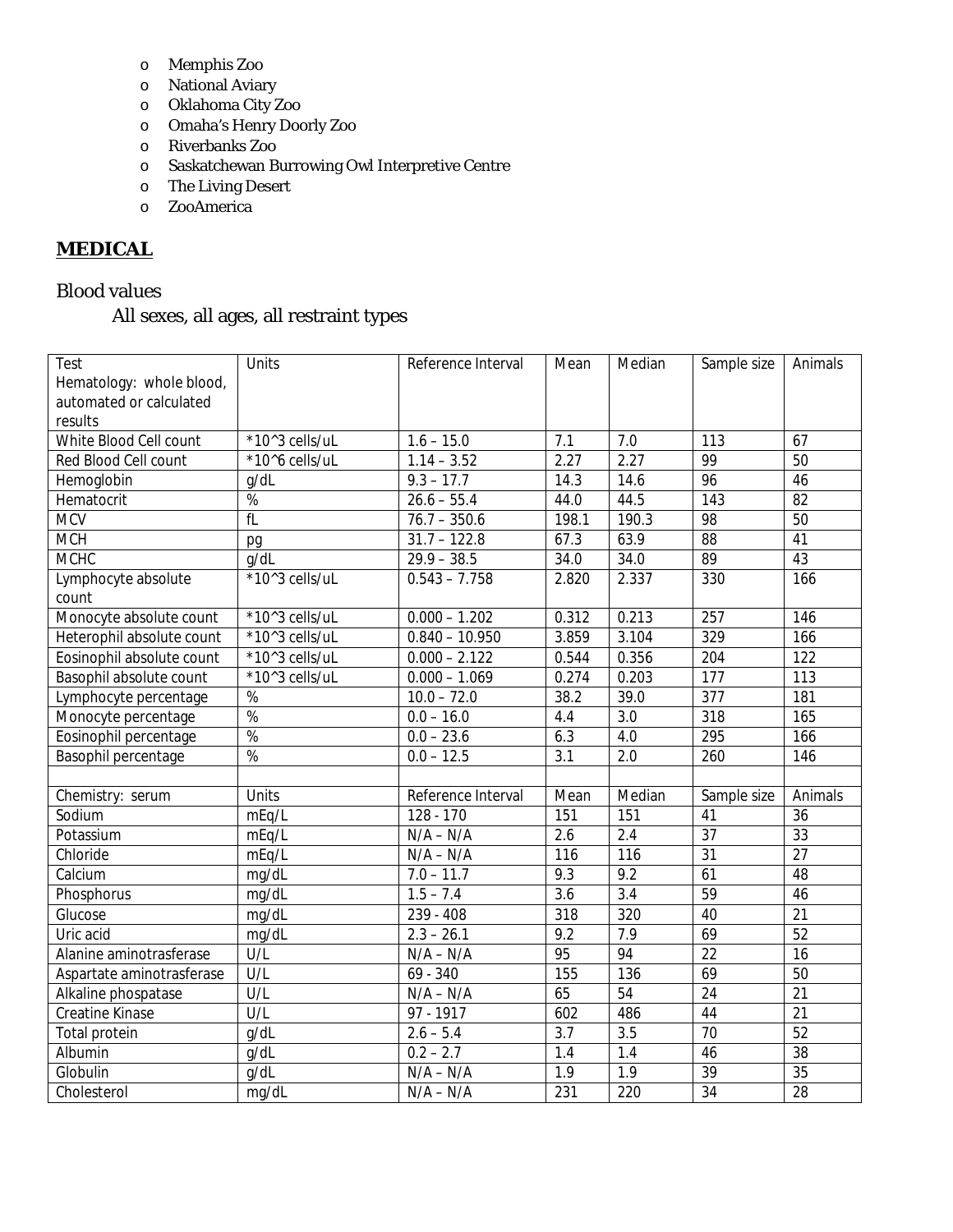# **NORTH AMERICAN BURROWING OWL STUDBOOK - 2018**

# **CAPTIVE POPULATION INFORMATION**

#### **Clutch Size**

Median size: 2 Mean size: 2.75

| <b>Clutch Size</b> | Frequency | Percentage |
|--------------------|-----------|------------|
|                    | 95        | 30.84      |
| 2                  | 75        | 24.35      |
| 3                  | 50        | 16.23      |
|                    | 34        | 11.04      |
| 5                  | 27        | 8.77       |
| հ                  | 13        | 4.22       |
|                    | 10        | 3.25       |
|                    | 3         | 0.97       |
|                    |           | 0.32       |

**Dam Age at First Hatch** 

Median Age: 2.4815 Mean Age: 3.116

#### **Youngest Dams at First Hatch**

| Studbook # | <b>Age at Hatch</b> |
|------------|---------------------|
| 327        | 0.827               |
| 1306       | 0.914               |
| 708        | 0.920               |
| 279        | 0.931               |
| 1116       | 0.961               |
| 1346       | 0.980               |
| 1386       | 0.999               |
| 518        | 1.013               |
| 1002       | 1.038               |
| 282        | 1.043               |

#### **Oldest Dams at First Hatch**

| Studbook # | <b>Age at Hatch</b> |
|------------|---------------------|
| 853        | 9.996               |
| 317        | 9.851               |
| 1263       | 8.999               |
| 1165       | 7.940               |
| 123        | 7.102               |
| 250        | 6.253               |
| 363        | 6.116               |
| 158        | 6.084               |
| 945        | 6.064               |
| 1195       | 6.034               |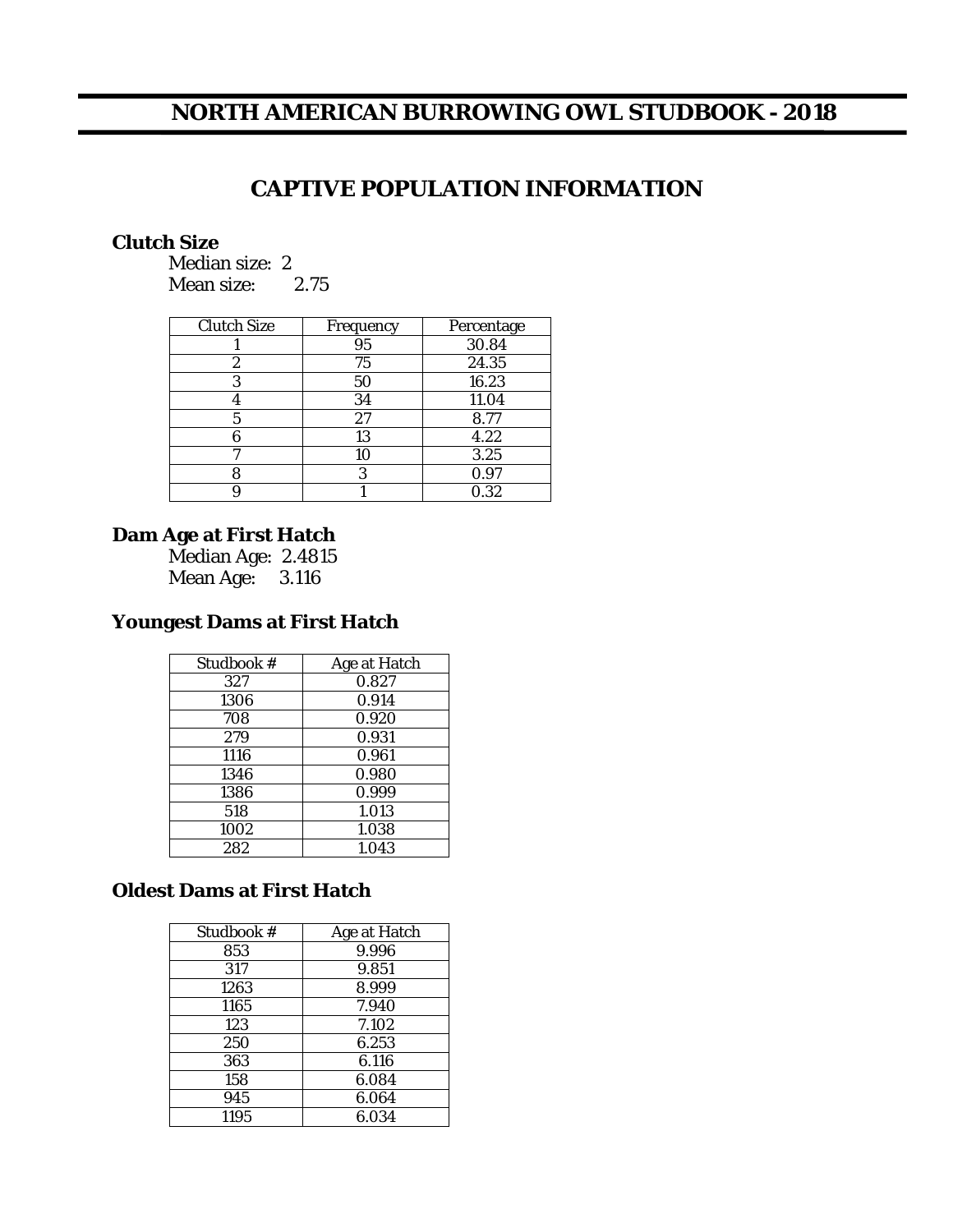#### **Dam Age for All Hatches**  Median Age: 3.335 Mean Age: 4.086

# **Oldest Dams to Have Reproduced**

| Studbook # | Age at Hatch |
|------------|--------------|
| 853        | 9.996        |
| 609        | 9.952        |
| 363        | 9.952        |
| 1165       | 9.884        |
| 317        | 9.851        |
| 197        | 9.292        |
| 249        | 9.254        |
| 250        | 9.213        |
| 1266       | 9.084        |
| 1263       | 8.999        |

# **Dams with Most Offspring**

| Studbook # | # of Offspring |
|------------|----------------|
| 1185       | 42             |
| 904        | 33             |
| 469        | 27             |
| 675        | 23             |
| 197        | 22             |
| 921        | 21             |
| 327        | 18             |
| 580        | 18             |
| 256        | 18             |
| 708        | 17             |

# **Hatch Seasonality**

| <b>Month</b>    | # of Clutches | Percentage |
|-----------------|---------------|------------|
| <b>January</b>  | 9             | 3.16       |
| <b>February</b> | 9             | 3.16       |
| <b>March</b>    | 15            | 5.26       |
| April           | 38            | 13.33      |
| May             | 88            | 30.88      |
| June            | 69            | 24.21      |
| July            | 28            | 9.82       |
| <b>August</b>   | 10            | 3.51       |
| September       | 34            | 1.40       |
| <b>October</b>  | 3             | 1.05       |
| <b>November</b> | 4             | 1.40       |
| <b>December</b> | 8             | 2.81       |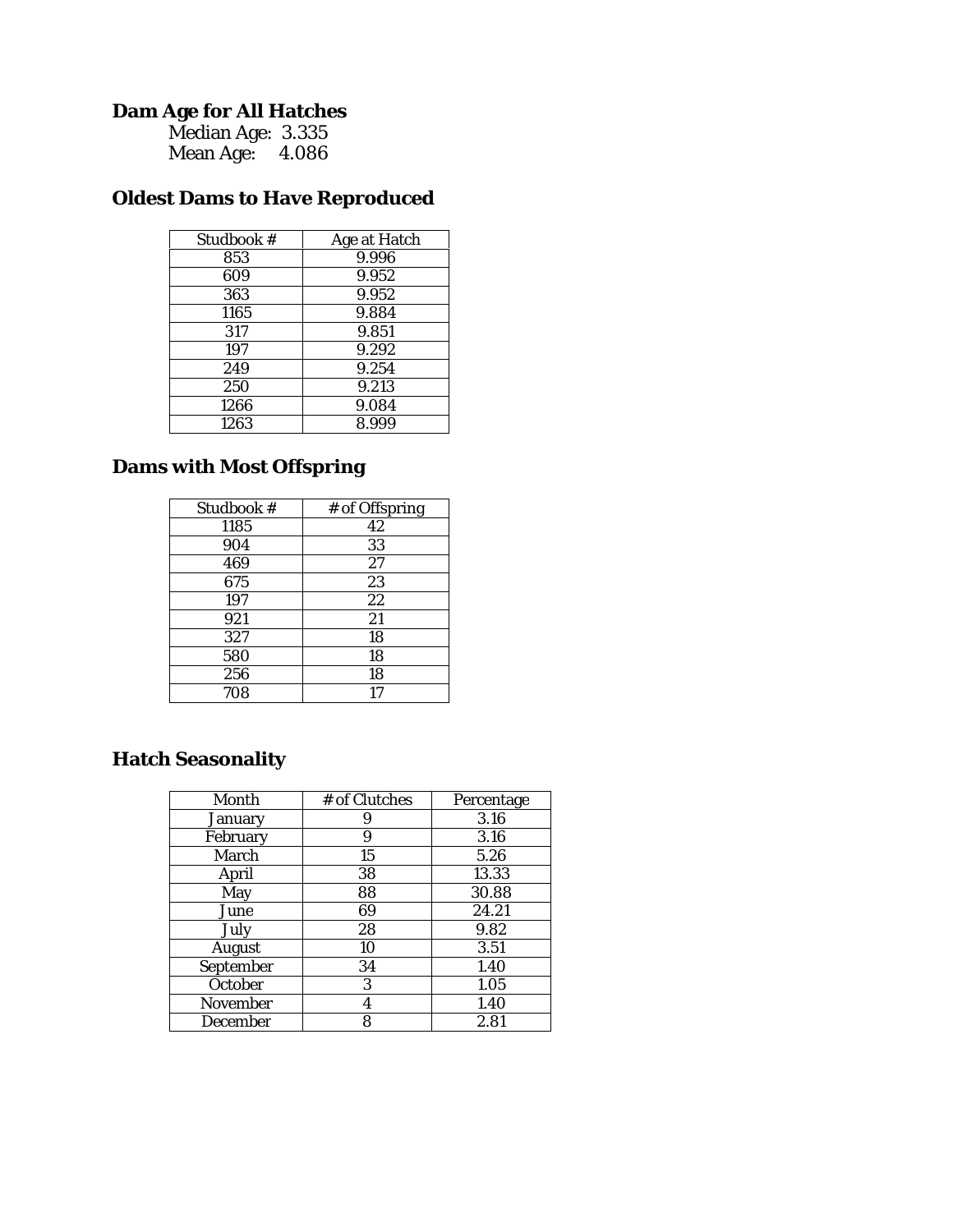#### **Sire Age for First Conceptions**  Median Age: 3.487

Mean Age: 4.071

## **Youngest Sires Age at First Conception**

| Studbook # | Age at Hatch |
|------------|--------------|
| 727        | 0.745        |
| 1020       | 0.761        |
| 728        | 0.843        |
| 1115       | 0.879        |
| 523        | 0.931        |
| 1362       | 0.950        |
| 1003       | 0.956        |
| 967        | 0.956        |
| 1314       | 0.980        |
| 1353       | 1.043        |

## **Oldest Sires at First Conception**

| Studbook # | Age at Hatch |
|------------|--------------|
| 283        | 12.849       |
| 127        | 11.94        |
| 949        | 11.729       |
| 875        | 11.236       |
| 294        | 10.215       |
| 295        | 9.947        |
| 403        | 9.889        |
| 1137       | 9.703        |
| 900        | 8.674        |
| 685        | 8.016        |

#### **Sire Age for All Reproduction**

Median Age: 4.76 Mean Age: 5.366

#### **Oldest Sires at Conception**

| Studbook # | <b>Age at Hatch</b> |
|------------|---------------------|
| 127        | 13.711              |
| 283        | 12.876              |
| 204        | 12.298              |
| 122        | 11.91               |
| 1149       | 11.781              |
| 949        | 11.729              |
| 295        | 11.398              |
| 875        | 11.236              |
| 740        | 11.025              |
| 403        | 10.842              |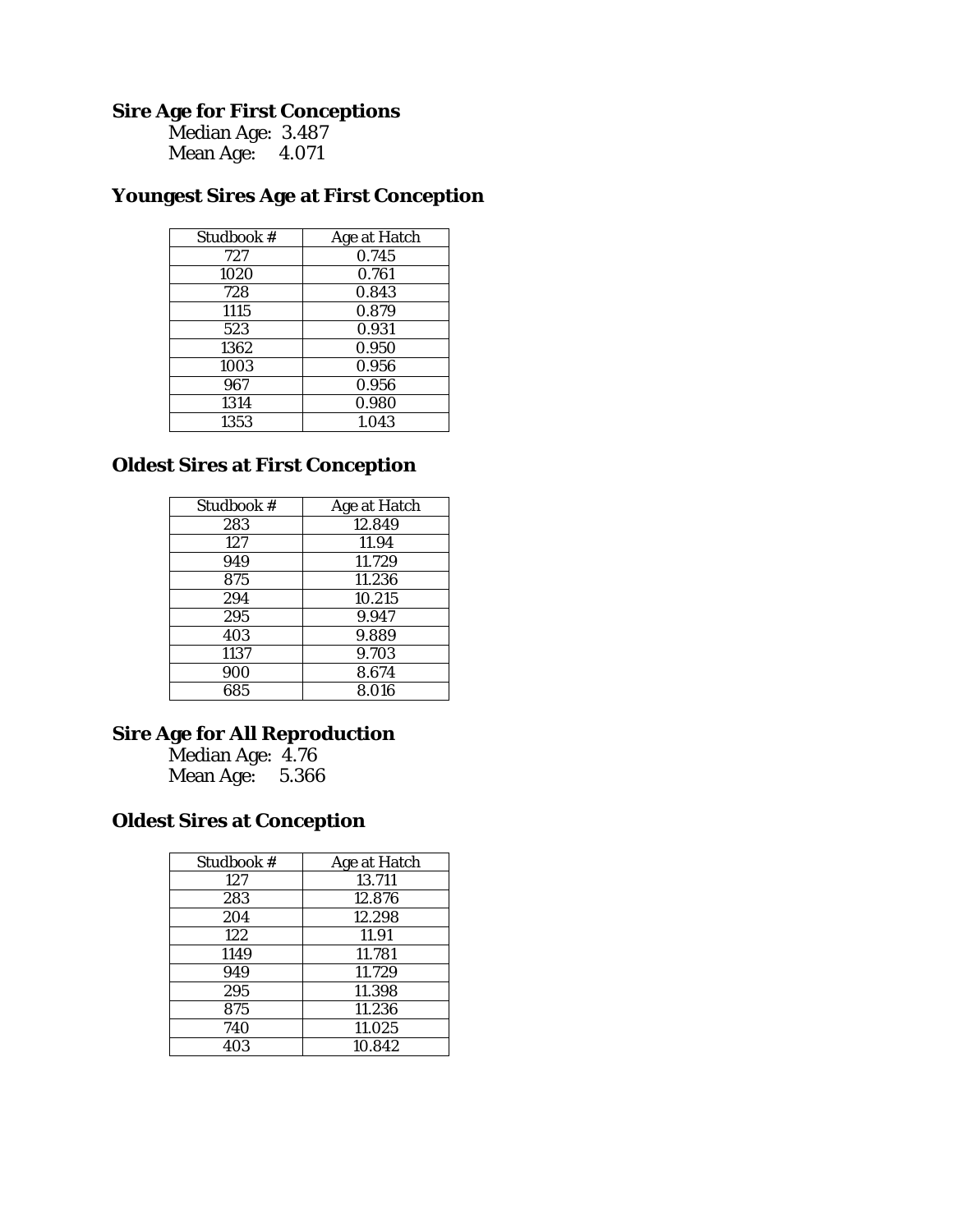# **Sires with Most Offspring**

| Studbook # | # of Offspring |
|------------|----------------|
| 740        | 33             |
| 1300       | 30             |
| 413        | 27             |
| 833        | 24             |
| 728        | 23             |
| 922        | 21             |
| 122        | 19             |
| 245        | 19             |
| 1149       | 18             |
| 727        | 17             |

# **Oldest Living Females**

| Studbook # | <b>Current Age</b> |
|------------|--------------------|
| 1123       | 12.668             |
| 1165       | 10.557             |
| 1183       | 9.599              |
| 1249       | 9.081              |
| 1248       | 9.081              |
| 1224       | 8.654              |
| 1203       | 8.501              |
| 1257       | 8.082              |
| 1230       | 7.833              |
| 1222       | 7.819              |

# **Oldest Living Males**

| Studbook # | <b>Current Age</b> |
|------------|--------------------|
| 937        | 14.721             |
| 1149       | 12.586             |
| 1215       | 9.714              |
| 1226       | 8.613              |
| 1211       | 8.548              |
| 1256       | 8.082              |
| 1228       | 7.844              |
| 1229       | 7.838              |
| 1223       | 7.819              |
| 1231       | 7.671              |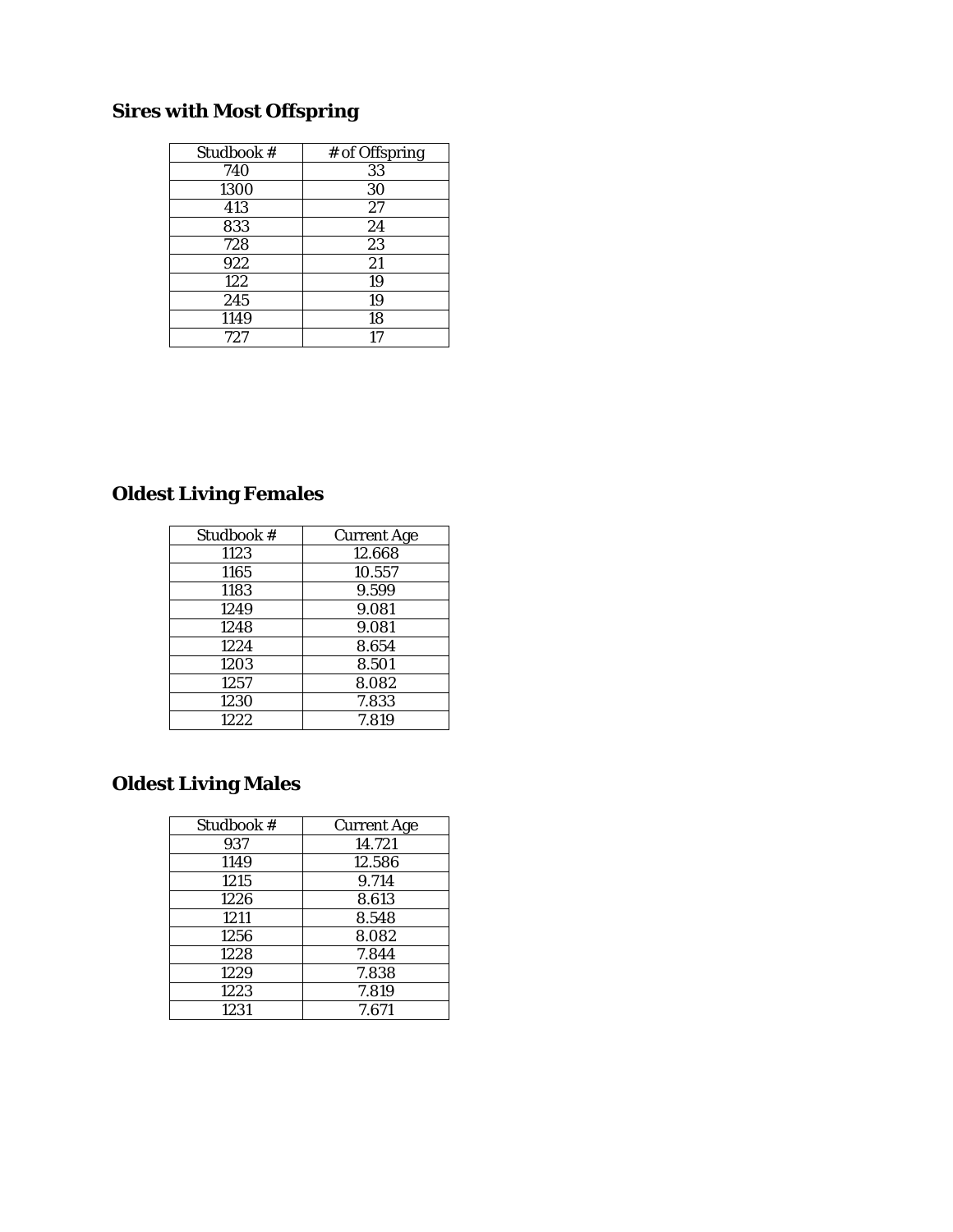## **Oldest Dead Females**

| Studbook # | <b>Age at Death</b> |
|------------|---------------------|
| 317        | 18.541              |
| 437        | 14.412              |
| 363        | 14.125              |
| 179        | 14.037              |
| 752        | 13.906              |
| 248        | 13.684              |
| 1127       | 13.678              |
| 957        | 13.561              |
| 609        | 13.424              |
| 394        | 13.112              |

# **Oldest Dead Males**

| Studbook # | Age at Death |
|------------|--------------|
| 298        | 16.761       |
| 127        | 16.35        |
| 362        | 16.203       |
| 283        | 15.362       |
| 290        | 15.206       |
| 200        | 14.374       |
| 204        | 14.324       |
| 749        | 14.045       |
| 959        | 13.96        |
| 727        | 13.812       |

## **Oldest Dead Unknown Sex**

| Studbook # | <b>Age at Death</b> |
|------------|---------------------|
| 117        | 20.851              |
| 136        | 16.602              |
| 239        | 16.465              |
| 116        | 15.975              |
| 135        | 15.781              |
| 238        | 15.14               |
| 229        | 13.615              |
| 299        | 13.522              |
| 415        | 13.435              |
| 260        | 13.333              |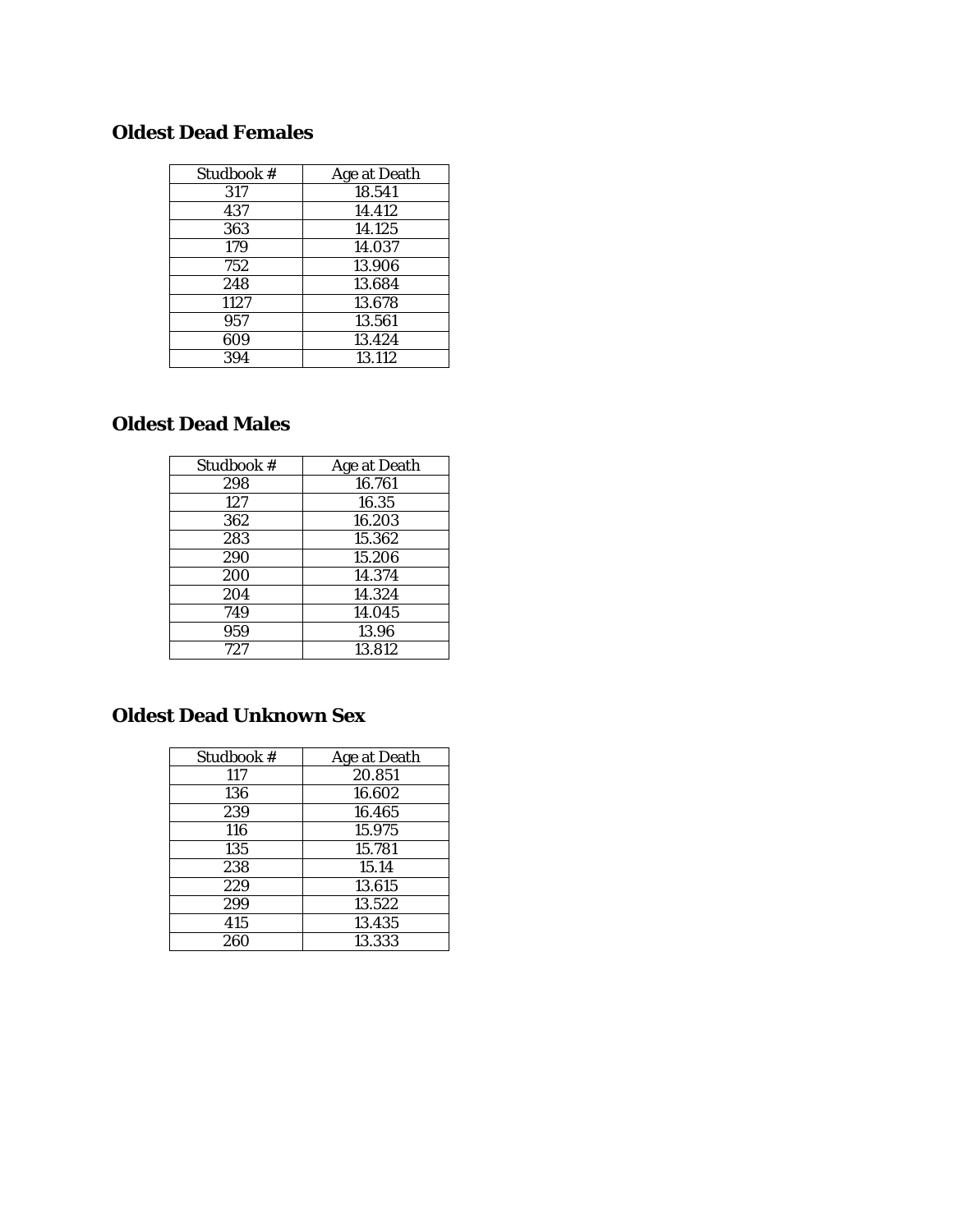# **NORTH AMERICAN BURROWING OWL STUDBOOK - 2018**

## **AGE PYRAMID**

On 30 Jan 2018 =============================================================================== Taxon Name: ATHENE CUNICULARIA =============================================================================== Age Males Remales --- N = 83.5 --------------- N = 95.5  $14 X$  $13 12 X|X$  $11 10-$  | X 9- X|XXX  $8-$  XXX | XXX 7- XXXXXX XXXXX 6- XXXXXX|XXXXX 5- XXXX|XXXXXXXXXX 4- XXXXXXXXXXX|XXXXXXXXX 3- XXXXXXXXXX|XXXXXXXXXX 2- XXXXXXXXXXX?XXXXXXXXXXXXXXXXX 1- XXXXXXX?XXXXXXXXXXXXX 0- XXXXXXXXXXXXXX?????????????????XXXXXXXXXX - - - - | - | - | - | - | - | - | - | - | - | - | - | - | - | - | - | - | - - - 32 28 24 20 16 12 8 4

X >>> Specimens of known sex ? >>> Specimens of unknown sex

Including 74.86.19 animals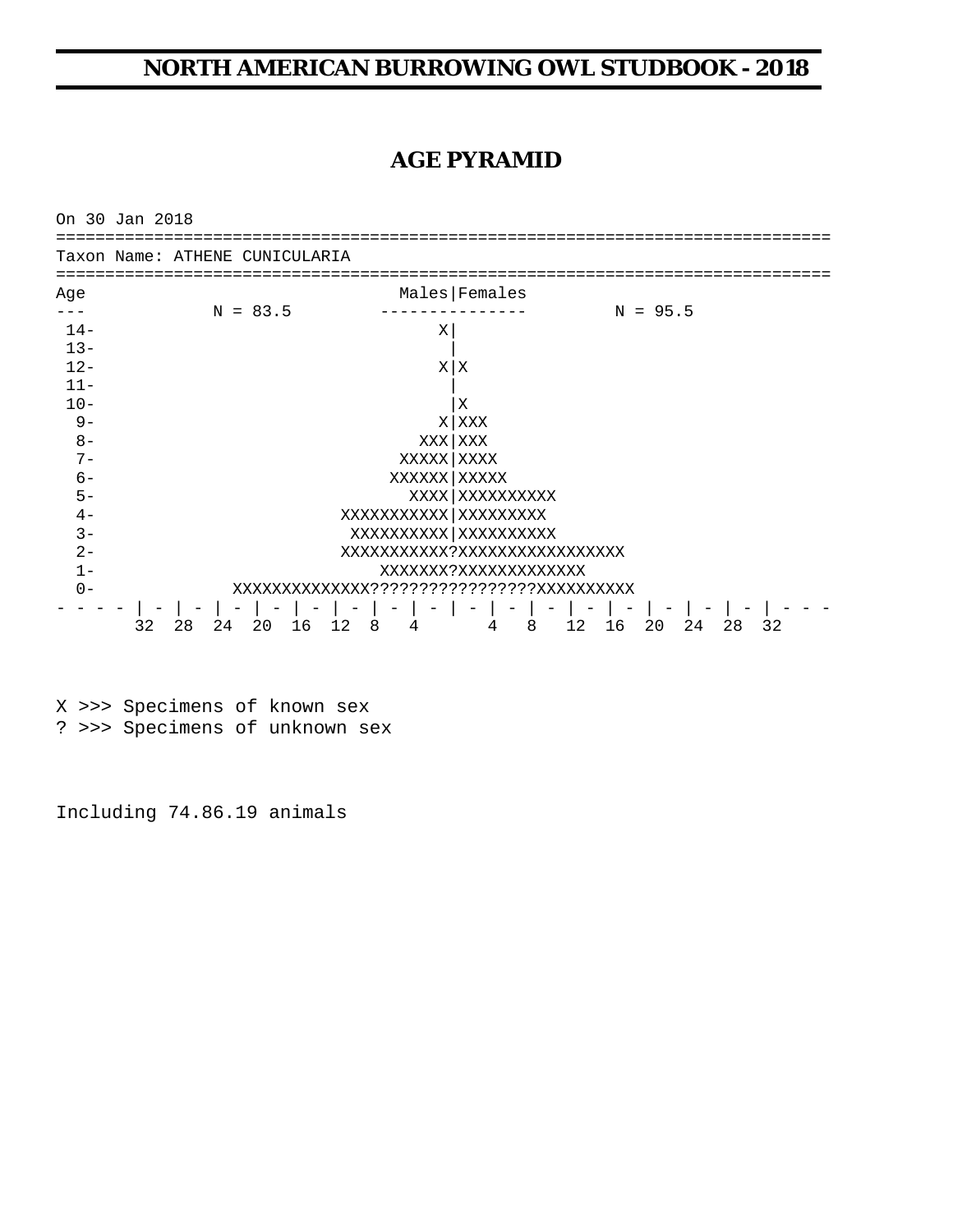# **NORTH AMERICAN BURROWING OWL STUDBOOK - 2018**

## **CENSUS REPORT**

| Taxon Name: ATHENE CUNICULARIA |                  |             |                 |         |                 |                        |  |  |  |  |  |
|--------------------------------|------------------|-------------|-----------------|---------|-----------------|------------------------|--|--|--|--|--|
|                                |                  |             |                 |         |                 |                        |  |  |  |  |  |
| Year                           | $\#$             |             |                 |         | Observed Lambda |                        |  |  |  |  |  |
| as of 31 Dec                   | Insts            |             | Specimen Counts |         |                 | Annual Geometric Mean  |  |  |  |  |  |
| $- - - - -$                    | $\frac{1}{2}$    | ----------- |                 | ------- |                 | --------------         |  |  |  |  |  |
| 2017                           |                  |             |                 |         |                 |                        |  |  |  |  |  |
|                                | 53               | 74.88.19    | (181)           |         |                 | 1.20 1.09 (last 2 yrs) |  |  |  |  |  |
| 2016                           | 53               | 64.84.3     | (151)           | 1.02    |                 | 1.07 (last 3 yrs)      |  |  |  |  |  |
| 2015                           | 50               | 65.82.1     | (148)           | 1.10    |                 | $1.07$ (last 4 yrs)    |  |  |  |  |  |
| 2014                           | 48               | 61.72.2     | (135)           | 1.02    |                 | $1.06$ (last 5 yrs)    |  |  |  |  |  |
| 2013                           | 47               | 64.66.2     | (132)           | 0.98    |                 | $1.05$ (last 6 yrs)    |  |  |  |  |  |
| 2012                           | 47               | 67.66.2     | (135)           | 1.09    |                 | $1.05$ (last 7 yrs)    |  |  |  |  |  |
| 2011                           | 48               | 63.59.2     | (124)           | 0.99    |                 | $1.04$ (last 8 yrs)    |  |  |  |  |  |
| 2010                           | 48               | 65.56.4     | (125)           | 0.91    |                 | $1.03$ (last 9 yrs)    |  |  |  |  |  |
| 2009                           | 46               | 69.62.6     | (137)           | 1.08    |                 | 1.03 (last 10 yrs)     |  |  |  |  |  |
| 2008                           | 49               | 66.55.6     | (127)           | 0.86    |                 | $1.02$ (last 11 yrs)   |  |  |  |  |  |
| 2007                           | 54               | 76.63.8     | (147)           | 0.97    |                 | $1.01$ (last 12 yrs)   |  |  |  |  |  |
| 2006                           | 58               | 76.64.12    | (152)           | 0.87    |                 | $1.00$ (last 13 yrs)   |  |  |  |  |  |
|                                |                  |             |                 |         |                 |                        |  |  |  |  |  |
| 2005                           | 58               | 84.80.10    | (174)           | 0.99    |                 | 1.00 (last 14 yrs)     |  |  |  |  |  |
| 2004                           | 55               | 80.80.15    | (175)           | 1.09    |                 | 1.01 (last 15 yrs)     |  |  |  |  |  |
| 2003                           | 58               | 70.71.19    | (160)           | 1.04    |                 | $1.01$ (last 16 yrs)   |  |  |  |  |  |
| 2002                           | 60               | 65.71.18    | (154)           | 1.01    |                 | 1.01 (last 17 yrs)     |  |  |  |  |  |
| 2001                           | 59               | 59.73.21    | (153)           | 1.06    |                 | 1.01 (last 18 yrs)     |  |  |  |  |  |
| 2000                           | 58               | 56.65.24    | (145)           | 0.97    |                 | 1.01 (last 19 yrs)     |  |  |  |  |  |
| 1999                           | 62               | 55.67.27    | (149)           | 0.91    |                 | 1.00 (last 20 yrs)     |  |  |  |  |  |
| 1998                           | 59               | 65.70.28    | (163)           | 1.15    |                 | 1.01 (last 21 yrs)     |  |  |  |  |  |
| 1997                           | 61               | 58.66.18    | (142)           | 1.05    |                 | 1.01 (last 22 yrs)     |  |  |  |  |  |
| 1996                           | 55               | 61.58.16    | (135)           | 1.11    |                 | 1.02 (last 23 yrs)     |  |  |  |  |  |
| 1995                           | 50               | 53.50.19    | (122)           | 0.88    |                 | 1.01 (last 24 yrs)     |  |  |  |  |  |
| 1994                           | 53               | 61.52.25    | (138)           |         |                 |                        |  |  |  |  |  |
|                                |                  |             |                 | 1.06    |                 | 1.01 (last 25 yrs)     |  |  |  |  |  |
| 1993                           | 56               | 59.49.22    | (130)           | 1.07    |                 | 1.01 (last 26 yrs)     |  |  |  |  |  |
| 1992                           | 56               | 56.46.20    | (122)           | 0.97    |                 | 1.01 (last 27 yrs)     |  |  |  |  |  |
| 1991                           | 53               | 59.47.20    | (126)           | 0.98    |                 | 1.01 (last 28 yrs)     |  |  |  |  |  |
| 1990                           | 51               | 58.50.21    | (129)           | 1.07    |                 | 1.01 (last 29 yrs)     |  |  |  |  |  |
| 1989                           | 48               | 55.48.18    | (121)           | 1.09    |                 | 1.02 (last 30 yrs)     |  |  |  |  |  |
| 1988                           | 43               | 52.40.19    | (111)           | 1.10    |                 | 1.02 (last 31 yrs)     |  |  |  |  |  |
| 1987                           | 41               | 49.34.18    | (101)           | 1.01    |                 | 1.02 (last 32 yrs)     |  |  |  |  |  |
| 1986                           | 39               | 50.31.19    | (100)           | 0.85    |                 | 1.01 (last 33 yrs)     |  |  |  |  |  |
| 1985                           | 38               | 52.33.33    | (118)           | 1.06    |                 | 1.01 (last 34 yrs)     |  |  |  |  |  |
| 1984                           | 35               | 46.32.33    | (111)           | 1.26    |                 | 1.02 (last 35 yrs)     |  |  |  |  |  |
| 1983                           | 33               | 33.29.26    | (88)            | 1.17    |                 | 1.02 (last 36 yrs)     |  |  |  |  |  |
| 1982                           | 30               | 25.27.23    | (75)            | 0.99    |                 | 1.02 (last 37 yrs)     |  |  |  |  |  |
| 1981                           | 29               | 27.24.25    | (76)            | 0.90    |                 | 1.02 (last 38 yrs)     |  |  |  |  |  |
| 1980                           | 27               |             |                 | 1.31    |                 | 1.03 (last 39 yrs)     |  |  |  |  |  |
|                                |                  | 31.28.25    | (84)            |         |                 |                        |  |  |  |  |  |
| 1979                           | 25               | 25.24.15    | (64)            | 0.96    |                 | 1.02 (last 40 yrs)     |  |  |  |  |  |
| 1978                           | 28               | 27.23.17    | (67)            | 1.20    |                 | 1.03 (last 41 yrs)     |  |  |  |  |  |
| 1977                           | 23               | 21.20.15    | (56)            | 1.14    |                 | 1.03 (last 42 yrs)     |  |  |  |  |  |
| 1976                           | 20               | 18.15.16    | (49)            | 0.98    |                 | 1.03 (last 43 yrs)     |  |  |  |  |  |
| 1975                           | 16               | 18.19.13    | (50)            | 1.28    |                 | 1.03 (last 44 yrs)     |  |  |  |  |  |
| 1974                           | $\mathsf 9$      | 15.14.10    | (39)            | 1.70    |                 | 1.05 (last 45 yrs)     |  |  |  |  |  |
| 1973                           | 8                | 7.6.10      | (23)            | 0.96    |                 | 1.04 (last 46 yrs)     |  |  |  |  |  |
| 1972                           | 7                | 6.5.13      | (24)            | 2.18    |                 | 1.06 (last 47 yrs)     |  |  |  |  |  |
| 1971                           | $\boldsymbol{7}$ | 3.2.6       | (11)            | 0.79    |                 | 1.05 (last 48 yrs)     |  |  |  |  |  |
| 1970                           | 6                | 3.1.10      | (14)            | 1.27    |                 | 1.06 (last 49 yrs)     |  |  |  |  |  |
|                                |                  |             |                 |         |                 |                        |  |  |  |  |  |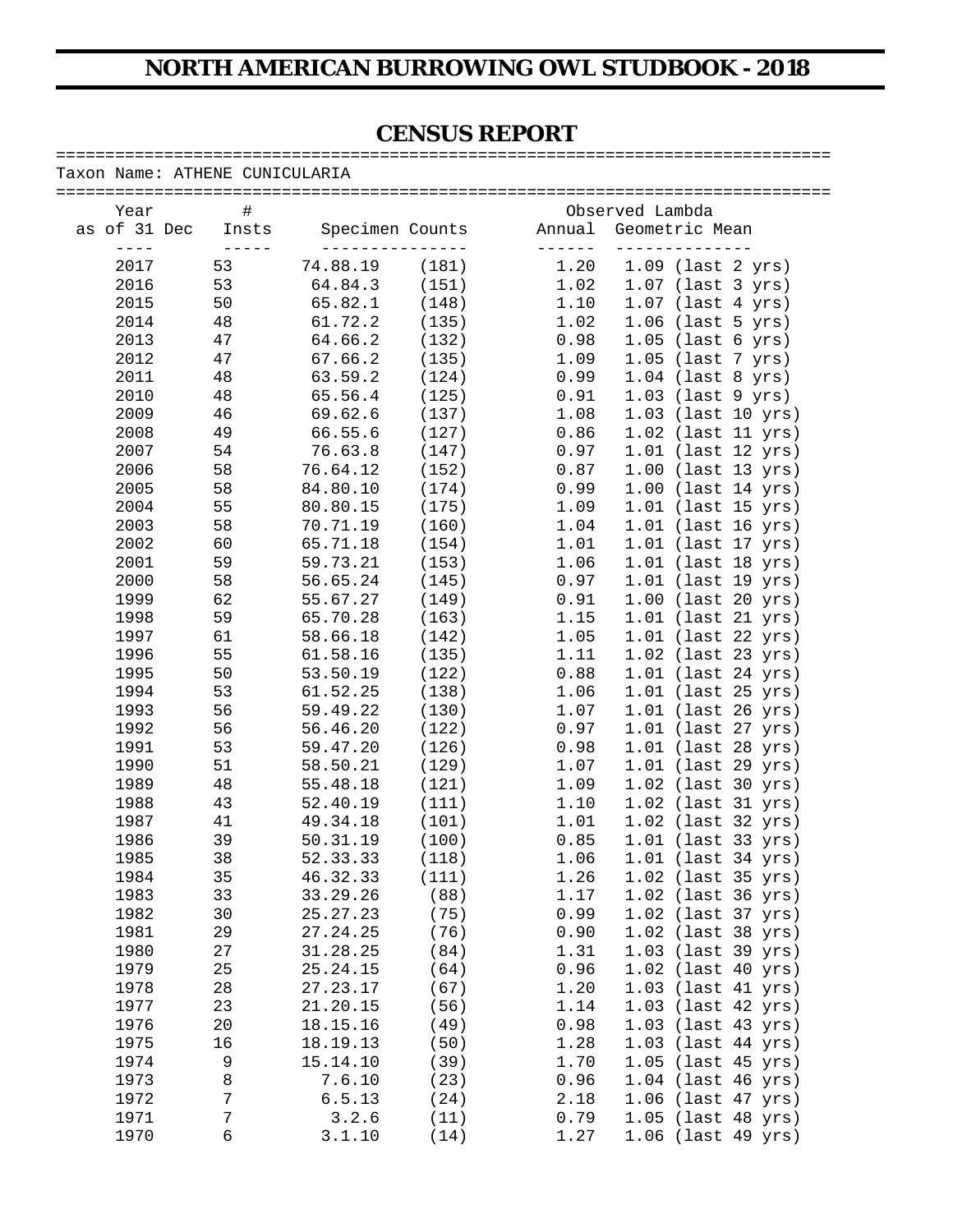| Year         | $\#$           |                 |      |        | Observed Lambda   |                          |
|--------------|----------------|-----------------|------|--------|-------------------|--------------------------|
| as of 31 Dec | Insts          | Specimen Counts |      | Annual |                   | Geometric Mean           |
| ----         |                |                 |      |        |                   |                          |
| 1969         | 5              | 2.1.8           | (11) | 0.58   |                   | 1.05 (last 50 yrs)       |
| 1968         | $\overline{4}$ | 3.2.14          | (19) | 1.36   |                   | $1.05$ (last 51 yrs)     |
| 1967         | 4              | 2.2.10          | (14) | 1.00   |                   | 1.05 (last 52 yrs)       |
| 1966         | 4              | 2.2.10          | (14) | 1.27   |                   | 1.05 (last 53 yrs)       |
| 1965         | 3              | 2.2.7           | (11) | 0.69   |                   | 1.05 (last 54 yrs)       |
| 1964         | 3              | 2.2.12          | (16) | 2.00   |                   | 1.06 (last 55 yrs)       |
| 1963         | $\overline{2}$ | 1.1.6           | (8)  | 0.80   |                   | 1.05 (last 56 yrs)       |
| 1962         | $\overline{2}$ | 1.1.8           | (10) | 1.43   |                   | 1.06 (last 57 yrs)       |
| 1961         | $1\,$          | 1.1.5           | (7)  | 0.88   |                   | 1.05 (last 58 yrs)       |
| 1960         | $1\,$          | 1.1.6           | (8)  | 1.00   |                   | 1.05 (last 59 yrs)       |
| 1959         | $1\,$          | 1.1.6           | (8)  | 1.00   |                   | 1.05 (last 60 yrs)       |
| 1958         | $1\,$          | 1.1.6           | (8)  | 4.00   |                   | 1.08 (last 61 yrs)       |
| 1957         | $1\,$          | 1.1.0           | (2)  | 0.00   | $---$             | (last 62 yrs)            |
| 1956         | 0              | 0.0.0           | (0)  | 0.00   | $---$             | (last 63 yrs)            |
| 1955         | 0              | 0.0.0           | (0)  | 0.00   | $---$             | (last 64 yrs)            |
| 1954         | 0              | 0.0.0           | (0)  | 0.00   | $---$             | (last 65 yrs)            |
| 1953         | 0              | 0.0.0           | (0)  | 0.00   |                   | $0.76$ (last 66 yrs)     |
| 1952         | $\mathbf 1$    | 0.1.0           | (1)  | 0.50   | 0.75              | (last 67 yrs)            |
| 1951         | $\mathbf 1$    | 0.2.0           | (2)  | 1.00   | 0.75              | (last 68 yrs)            |
| 1950         | $\mathbf 1$    | 0.2.0           | (2)  | 1.00   | 0.76              | (last 69 yrs)            |
| 1949         | $\mathbf 1$    | 0.2.0           | (2)  | 1.00   |                   | 0.76 (last 70 yrs)       |
| 1948         | $\mathbf 1$    | 0.2.0           | (2)  | 1.00   |                   | 0.76 (last 71 yrs)       |
| 1947         | $\mathbf 1$    | 0.2.0           | (2)  | 0.00   | $---$             | (last 72 yrs)            |
| 1946         | 0              | 0.0.0           | (0)  | 0.00   | $---$             | (last 73 yrs)            |
| 1945         | 0              | 0.0.0           | (0)  | 0.00   | $---$             | (last 74 yrs)            |
| 1944         | 0              | 0.0.0           | (0)  | 0.00   | ———               | (last 75 yrs)            |
| 1943         | 0              | 0.0.0           | (0)  | 0.00   | $---$             | (last 76 yrs)            |
| 1942         | 0              | 0.0.0           | (0)  | 0.00   | $---$             | (last 77 yrs)            |
| 1941         | 0              | 0.0.0           | (0)  | 0.00   | $---$             | (last 78 yrs)            |
| 1940         | 0              | 0.0.0           | (0)  | 0.00   | $---$             | (last 79 yrs)            |
| 1939         | 0              | 0.0.0           | (0)  | 0.00   | $---$             | (last 80 yrs)            |
| 1938         | 0              | 0.0.0           | (0)  | 0.00   | $---$             | (last 81 yrs)            |
| 1937         | 0              | 0.0.0           | (0)  | 0.00   | $---$             | (last 82 yrs)            |
| 1936         | 0              | 0.0.0           | (0)  | 0.00   | $---$             | (last 83 yrs)            |
| 1935         | $\Omega$       | 0.0.0           | (0)  | 0.00   |                   | (last 84 yrs)            |
| 1934         | 0              | 0.0.0           | (0)  | 0.00   |                   | (last 85 yrs)            |
| 1933         | 0              | 0.0.0           | (0)  | 0.00   | $\qquad \qquad -$ | (last 86 yrs)            |
| 1932         | $\mathbf 0$    | 0.0.0           | (0)  | 0.00   | $---$             | (last 87 yrs)            |
| 1931         | $\mathsf 0$    | 0.0.0           | (0)  | 0.00   |                   | 0.81 (last 88 yrs)       |
| 1930         | $\mathbf 1$    | 0.1.1           | (2)  | 1.00   |                   | 0.81 (last 89 yrs)       |
| 1929         | $\mathbf 1$    | 0.1.1           | (2)  | 1.00   |                   | 0.81 (last 90 yrs)       |
| 1928         | $\mathbf 1$    | 0.1.1           | (2)  | 0.00   | $---$             | (last 91 yrs)            |
| 1927         | $\mathbf 0$    | 0.0.0           | (0)  | 0.00   | $\qquad \qquad -$ | (last 92 yrs)            |
| 1926         | 0              | 0.0.0           | (0)  | 0.00   | $-- -$            | (last 93 yrs)            |
| 1925         | 0              | 0.0.0           | (0)  | 0.00   | 0.82              | (last 94 yrs)            |
| 1924         | $\mathbf 1$    | 0.0.5           | (5)  | 5.00   |                   | 0.84 (last 95 yrs)       |
| 1923         | $\mathbf 1$    | 0.0.1           | (1)  | 1.00   |                   | 0.84 (last 96 yrs)       |
| 1922         | $\mathbf 1$    | 0.0.1           | (1)  | 0.33   |                   | 0.83 (last 97 yrs)       |
| 1921         | 2              | 0.1.2           | (3)  | 0.00   | $---$             | (last 98 yrs)            |
| 1920         | 0              | 0.0.0           | (0)  | 0.00   |                   | (last 99 yrs)            |
| 1919         | 0              | 0.0.0           | (0)  | 0.00   |                   | (last 100 yrs)           |
| 1918         | 0              | 0.0.0           | (0)  | 0.00   |                   | (last 101 yrs)           |
| 1917         | $\mathbf 0$    | 0.0.0           | (0)  | 0.00   |                   | $(last 102 \text{ yrs})$ |
| 1916         | 0              | 0.0.0           | (0)  | 0.00   |                   | (last 103 yrs)           |
| 1915         | 0              | 0.0.0           | (0)  | 0.00   |                   | (last 104 yrs)           |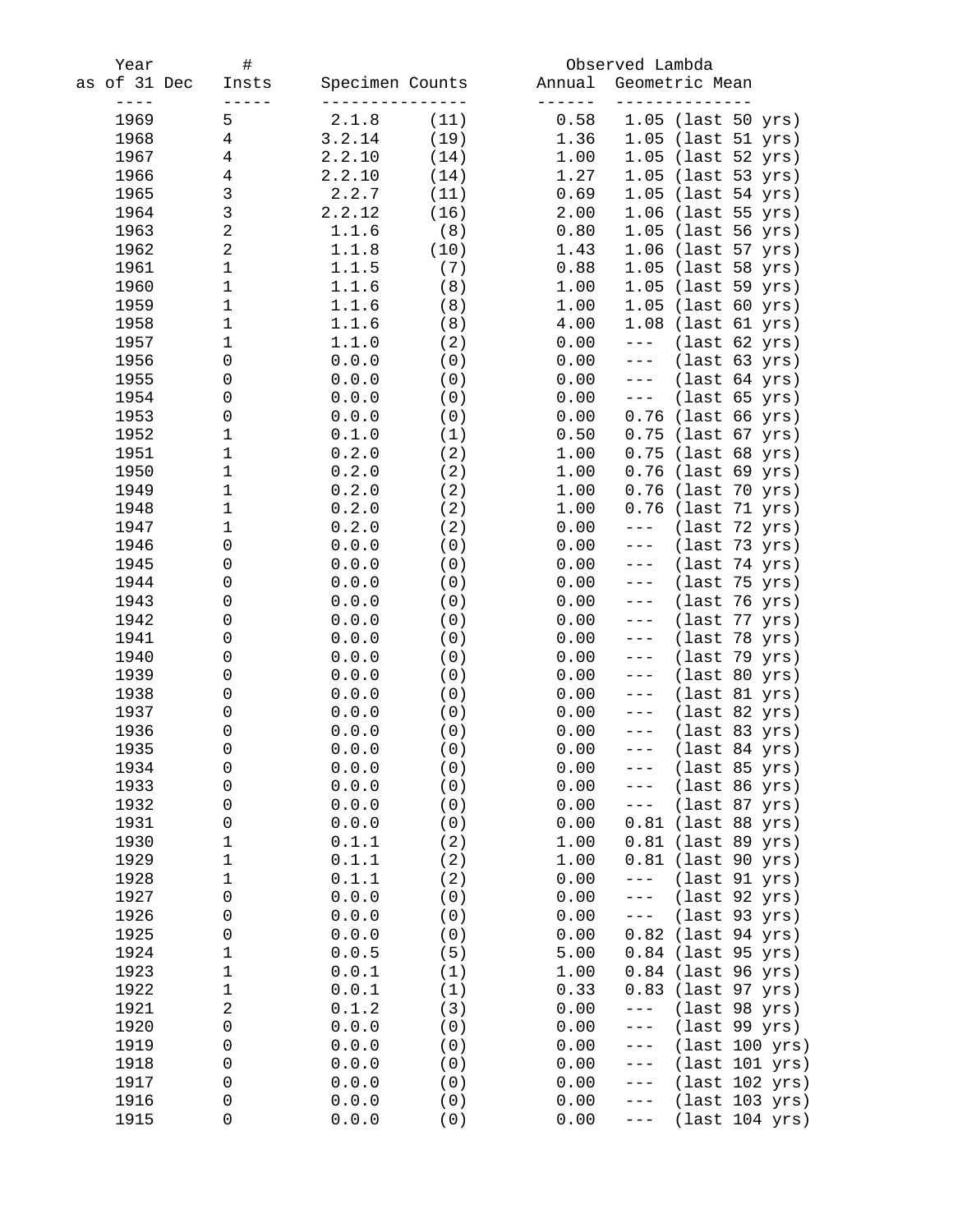| Year         | #     |        |                 |        | Observed Lambda |                       |  |
|--------------|-------|--------|-----------------|--------|-----------------|-----------------------|--|
| as of 31 Dec | Insts |        | Specimen Counts | Annual |                 | Geometric Mean        |  |
|              |       |        |                 |        |                 |                       |  |
| 1914         | 0     | 0.0.0  | (0)             | 0.00   |                 | (last 105 yrs)        |  |
| 1913         | 0     | 0.0.0  | (0)             | 0.00   |                 | (last 106 yrs)        |  |
| 1912         | 0     | 0.0.0  | (0)             | 0.00   |                 | $0.84$ (last 107 yrs) |  |
| 1911         |       | 0.1.0  | (1)             | 0.17   |                 | 0.83 (last 108 yrs)   |  |
| 1910         |       | 0.1.5  | (6)             | 0.67   |                 | 0.83 (last 109 yrs)   |  |
| 1909         |       | 1.1.7  | (9)             | 3.00   |                 | 0.84 (last 110 yrs)   |  |
| 1908         |       | 1.0.2  | (3)             | 1.00   |                 | $0.84$ (last 111 yrs) |  |
| 1907         |       | 1.0.2  | (3)             | 0.75   |                 | $0.84$ (last 112 yrs) |  |
| 1906         |       | 1.0.3  | (4)             | 0.50   |                 | $0.83$ (last 113 yrs) |  |
| 1905         |       | 1.0.7  | (8)             | 0.80   |                 | 0.83 (last 114 yrs)   |  |
| 1904         |       | 1.0.9  | (10)            | 3.33   |                 | 0.84 (last 115 yrs)   |  |
| 1903         |       | 0.0.3  | (3)             | 0.23   |                 | 0.83 (last 116 yrs)   |  |
| 1902         |       | 0.0.13 | (13)            | 1.18   |                 | 0.84 (last 117 yrs)   |  |
| 1901         |       | 0.0.11 | (11)            | 0.17   |                 | 0.83 (last 118 yrs)   |  |

Note: Lambda values include Imports and Exports...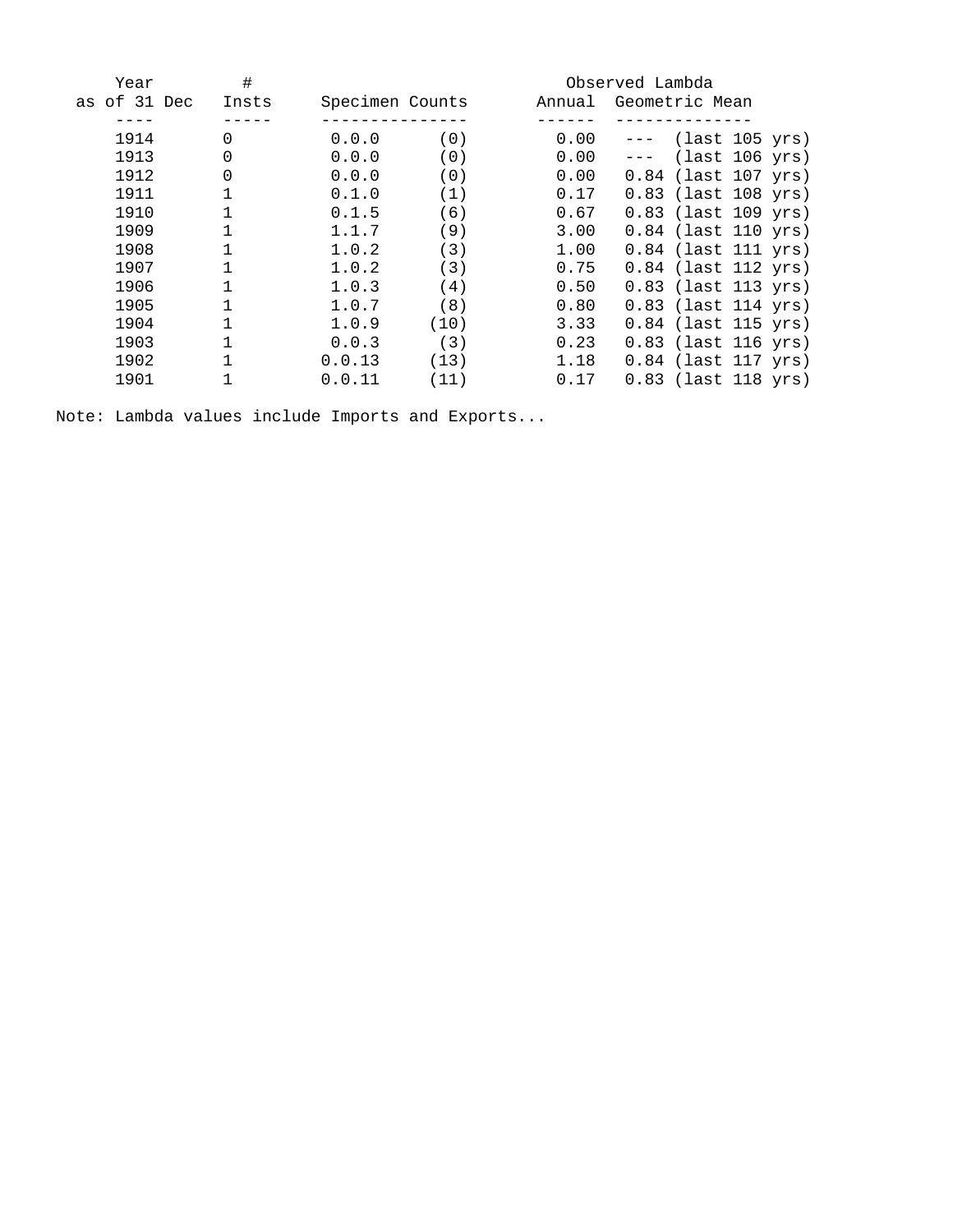## **NORTH AMERICAN BURROWING OWL STUDBOOK - 2018**

#### **CENSUS DETAILS**

=============================================================================== Taxon Name: ATHENE CUNICULARIA

Dates: On 31 Dec 2017

|          |       |                  | During Captures Hatches Deaths in shell Releases Deaths LTFs                                                                                                  |       |                                              | $\begin{tabular}{cc} - & - & - \\ - & - & - \\ \hline \end{tabular}$ |
|----------|-------|------------------|---------------------------------------------------------------------------------------------------------------------------------------------------------------|-------|----------------------------------------------|----------------------------------------------------------------------|
|          |       |                  | and the continues are the continued of the continues of the continues of the continues of the continues of the<br>2017 1.0.0 14.11.25 0.0.0 1.0.0 6.7.9 1.1.0 |       |                                              |                                                                      |
|          |       |                  | 2016 2.1.3 5.15.4 0.0.0 0.2.0 8.11.5 0.4.0                                                                                                                    |       |                                              |                                                                      |
| 2015     |       |                  | $1.2.1$ 9.16.6 0.0.0                                                                                                                                          |       | $0.0.0$ 5.8.5 1.0.3                          |                                                                      |
| 2014     |       |                  | $0.2.0$ 10.14.1   0.0.0   0.1.0   14.10.1   0.0.0                                                                                                             |       |                                              |                                                                      |
| 2013     |       |                  | $1.2.0$ $13.11.0$ $0.0.0$ $7.10.0$ $4.3.0$ $13.7.0$                                                                                                           |       |                                              |                                                                      |
| 2012     |       |                  | $7.5.0$ $7.14.0$ $0.0.0$ $0.0.0$ $7.11.0$ $3.1.0$                                                                                                             |       |                                              |                                                                      |
| 2011     |       |                  | $1.1.0$ $9.10.10$ $0.0.0$                                                                                                                                     |       | $0.0.0$ $12.5.8$ $0.3.4$                     |                                                                      |
| 2010     |       |                  | $0.0.0$ $8.7.0$ $0.0.0$                                                                                                                                       |       | $0.0.0$ 7.9.1 6.5.1                          |                                                                      |
| 2009     |       |                  | $0.1.0$ $8.12.6$ $0.0.0$                                                                                                                                      |       | $0.0.0$ $6.9.8$ $1.0.1$                      |                                                                      |
| 2008     |       |                  | $0.1.0$ $1.3.4$ $0.0.0$                                                                                                                                       |       | $0.0.0$ $9.11.5$ $3.1.1$                     |                                                                      |
| 2007     |       |                  | $0.0.0$ $10.9.13$ $0.0.0$                                                                                                                                     |       | $0.0.0$ $8.10.10$ $5.2.8$                    |                                                                      |
| 2006 700 |       |                  | $2.0.0$ $3.1.8$ $0.0.0$                                                                                                                                       |       | $0.0.0$ $9.15.6$ $6.4.1$                     |                                                                      |
| 2005     |       |                  | $0.0.0$ $13.12.12$ $0.0.0$                                                                                                                                    |       | $0.0.0$ $8.11.17$ $2.2.0$                    |                                                                      |
|          |       |                  |                                                                                                                                                               |       |                                              |                                                                      |
| 2004     |       |                  | $1.1.0$ 18.15.5 0.0.0                                                                                                                                         |       | $0.0.0$ $11.6.10$                            | 0.2.0                                                                |
| 2003     |       |                  | $0.1.0$ $12.7.8$ $0.0.0$                                                                                                                                      |       | $0.0.0$ $6.8.7$ $2.1.0$<br>$0.0.0$ $7.13.10$ |                                                                      |
| 2002     |       |                  | $0.1.0$ 13.9.4 $0.0.0$                                                                                                                                        |       |                                              | 0.1.0                                                                |
| 2001     |       |                  | $0.0.0$ $9.11.2$ $0.0.0$                                                                                                                                      |       | $0.0.0$ $4.5.8$ $2.0.0$                      |                                                                      |
| 2000 000 |       |                  | $0.0.1$ 11.6.2 0.0.0                                                                                                                                          | 0.0.0 | 10.10.6                                      | 1.1.2                                                                |
| 1999 72  |       |                  | $1.0.1$ $4.6.16$ $0.0.0$                                                                                                                                      |       | $3.2.0$ $12.8.12$                            | 4.5.8                                                                |
| 1998     |       |                  | $0.3.1$ 17.15.15 0.0.0                                                                                                                                        |       | $2.2.0$ $9.12.5$                             | 2.2.5                                                                |
| 1997     |       |                  | $0.2.3$ 12.8.6 0.0.0                                                                                                                                          |       | $4.2.0$ $9.3.10$                             | 4.1.0                                                                |
| 1996 70  |       |                  | $0.0.0$ 15.14.5 0.0.0                                                                                                                                         |       | $0.0.1$ 9.4.13                               | 0.2.0                                                                |
| 1995     |       |                  | $0.0.0$ $9.8.12$ $0.0.0$                                                                                                                                      |       | 5.4.0 14.7.12                                | 0.2.6                                                                |
| 1994     |       |                  | $0.0.1$ 10.10.16 0.0.0                                                                                                                                        |       | $1.1.1$ $8.7.11$                             | 2.1.8                                                                |
| 1993     |       |                  | $2.1.0$ $10.9.4$ $0.0.0$                                                                                                                                      |       | $3.3.1$ $5.7.7$                              | 1.0.2                                                                |
| 1992     |       |                  | $0.0.4$ 1.4.6 0.0.0                                                                                                                                           |       | $0.0.1$ 11.8.10                              | 0.0.3                                                                |
| 1991     |       |                  | $0.0.0$ $4.5.1$ $0.0.0$                                                                                                                                       |       | $0.0.1$ $3.5.4$                              | 4.6.5                                                                |
| 1990     |       |                  | $0.0.1$ $3.5.10$ $0.0.0$                                                                                                                                      |       | $0.0.3$ 2.5.5                                | 0.0.2                                                                |
| 1989     |       |                  | $1.2.1$ $1.7.5$ 0.0.0                                                                                                                                         |       | $0.0.0$ $2.5.8$                              | 0.0.3                                                                |
| 1988     |       |                  | $4.3.1$ $6.5.11$ $0.0.0$                                                                                                                                      |       | $0.0.1$ $4.4.11$                             | 3.0.5                                                                |
| 1987     | 1.0.0 |                  | $2.2.6$ 0.0.0                                                                                                                                                 | 0.0.0 | 4.5.9                                        | 5.1.2                                                                |
| 1986     |       |                  | $0.0.0$ $6.4.3$ $0.0.0$                                                                                                                                       |       | $0.0.3$ $9.5.6$                              | 1.0.10                                                               |
| 1985     |       | $0.0.3$ $7.6.21$ | 0.0.0                                                                                                                                                         |       | $0.0.3$ $3.7.19$                             | 1.0.2                                                                |
| 1984     | 0.1.0 | 14.7.16          | 0.0.0                                                                                                                                                         | 0.0.1 | 4.5.12                                       | 0.1.0                                                                |
| 1983     | 0.1.7 | 7.4.6            | 0.0.0                                                                                                                                                         | 0.2.6 | 1.3.8                                        | 1.0.0                                                                |
| 1982     | 0.0.3 | 3.4.2            | 0.0.0                                                                                                                                                         | 0.0.0 | 6.2.9                                        | 1.0.2                                                                |
| 1981     | 1.1.0 | 0.1.1            | 0.0.0                                                                                                                                                         | 0.0.0 | 5.6.4                                        | 1.2.0                                                                |
| 1980     | 0.0.1 | 7.6.8            | 0.0.0                                                                                                                                                         | 0.0.0 | 2.3.0                                        | 0.0.0                                                                |
| 1979     | 0.0.0 | 1.1.2            | 0.0.0                                                                                                                                                         | 0.0.0 | 1.0.7                                        | 2.0.0                                                                |
| 1978     | 1.1.0 | 4.1.6            | 0.0.0                                                                                                                                                         | 0.0.0 | 2.2.6                                        | 0.0.2                                                                |
| 1977     | 0.1.0 | 2.6.0            | 0.0.0                                                                                                                                                         | 0.0.0 | 1.3.1                                        | 0.0.0                                                                |
| 1976     | 0.0.0 | 0.0.7            | 0.0.0                                                                                                                                                         | 0.0.0 | 0.4.7                                        | 0.0.0                                                                |
| 1975     | 0.0.1 | 3.7.10           | 0.0.0                                                                                                                                                         | 0.0.0 | 0.2.5                                        | 0.0.4                                                                |
| 1974     | 0.0.1 | 6.5.9            | 0.0.0                                                                                                                                                         | 0.0.0 | 0.0.8                                        | 0.0.3                                                                |
| 1973     | 0.0.1 | 1.2.4            | 0.0.0                                                                                                                                                         | 0.0.0 | 0.1.2                                        | 0.0.7                                                                |
| 1972     | 0.0.0 | 4.2.8            | 0.0.0                                                                                                                                                         | 0.0.0 | 1.0.0                                        | 0.0.1                                                                |
| 1971     | 0.0.0 | 0.1.0            | 0.0.0                                                                                                                                                         | 0.0.0 | 0.0.2                                        | 0.0.3                                                                |
| 1970     | 0.0.0 | 0.0.1            | 0.0.0                                                                                                                                                         | 0.0.0 | 0.0.0                                        | 0.0.0                                                                |
| 1969     | 0.0.0 | 0.0.0            | 0.0.0                                                                                                                                                         | 0.0.0 | 1.0.3                                        | 1.1.5                                                                |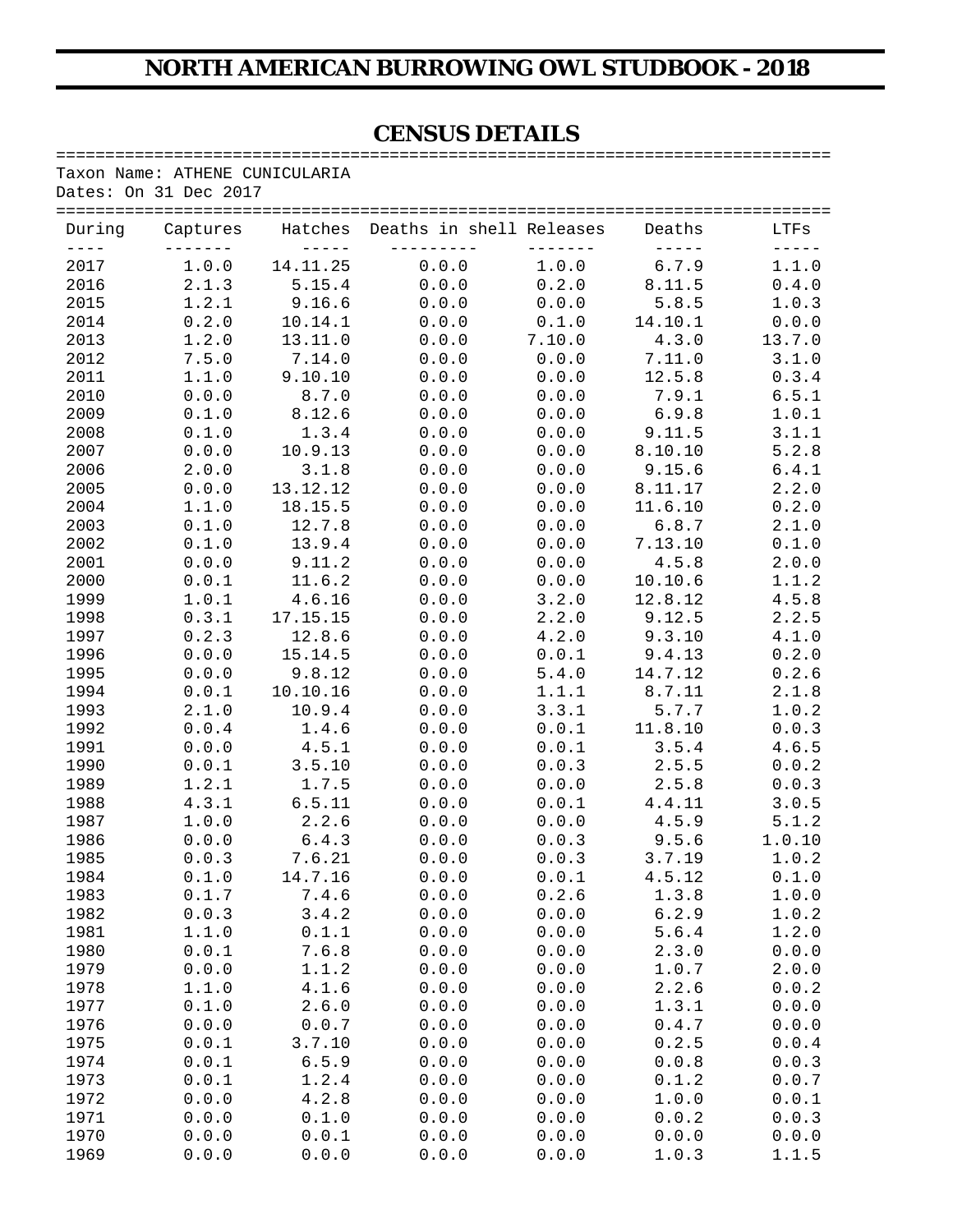| During | Captures | Hatches | Deaths in shell Releases |       | Deaths | LTFs  |
|--------|----------|---------|--------------------------|-------|--------|-------|
| 1968   | 0.0.6    | 2.0.2   | 0.0.0                    | 0.0.0 | 0.0.4  | 0.0.2 |
| 1967   | 0.0.0    | 0.0.0   | 0.0.0                    | 0.0.0 | 0.0.0  | 0.0.0 |
| 1966   | 0.0.0    | 0.0.3   | 0.0.0                    | 0.0.0 | 0.0.0  | 0.0.0 |
| 1965   | 0.0.0    | 0.0.0   | 0.0.0                    | 0.0.0 | 0.0.3  | 0.0.2 |
| 1964   | 0.0.0    | 0.0.0   | 0.0.0                    | 0.0.0 | 0.0.12 | 0.0.7 |
|        |          |         |                          |       |        |       |
| 1963   | 0.0.0    | 0.0.0   | 0.0.0                    | 0.0.0 | 0.0.1  | 0.0.4 |
| 1962   | 0.0.0    | 0.0.0   | 0.0.0                    | 0.0.0 | 0.0.0  | 0.0.0 |
| 1961   | 0.0.0    | 0.0.1   | 0.0.0                    | 0.0.0 | 0.0.0  | 0.0.2 |
| 1960   | 0.0.0    | 0.0.0   | 0.0.0                    | 0.0.0 | 0.0.0  | 0.0.0 |
| 1959   | 0.0.0    | 0.0.0   | 0.0.0                    | 0.0.0 | 0.0.0  | 0.0.0 |
| 1958   | 0.0.0    | 0.0.6   | 0.0.0                    | 0.0.0 | 0.0.0  | 0.0.0 |
| 1957   | 0.0.0    | 1.1.0   | 0.0.0                    | 0.0.0 | 0.0.0  | 0.0.0 |
| 1956   | 0.0.0    | 0.0.0   | 0.0.0                    | 0.0.0 | 0.0.0  | 0.0.0 |
| 1955   | 0.0.0    | 0.0.0   | 0.0.0                    | 0.0.0 | 0.0.1  | 0.0.0 |
| 1954   | 0.0.0    | 0.0.0   | 0.0.0                    | 0.0.0 | 0.0.0  | 0.0.0 |
| 1953   | 0.0.0    | 0.0.0   | 0.0.0                    | 0.0.0 | 0.1.5  | 0.0.0 |
| 1952   | 0.0.0    | 0.0.0   | 0.0.0                    | 0.0.0 | 0.1.0  | 0.0.0 |
| 1951   | 0.0.0    | 0.0.0   | 0.0.0                    | 0.0.0 | 0.0.0  | 0.0.0 |
| 1950   | 0.0.0    | 0.0.0   | 0.0.0                    | 0.0.0 | 0.0.0  | 0.0.0 |
| 1949   | 0.0.0    | 0.0.0   | 0.0.0                    | 0.0.0 | 0.0.0  | 0.0.0 |
| 1948   | 0.0.0    | 0.0.0   | 0.0.0                    | 0.0.0 | 0.0.0  | 0.0.0 |
| 1947   | 0.0.0    | 0.0.0   | 0.0.0                    | 0.0.0 | 0.0.0  | 0.0.0 |
| 1946   | 0.0.0    | 0.0.0   | 0.0.0                    | 0.0.0 | 0.0.0  | 0.0.0 |
| 1945   | 0.0.0    | 0.0.0   | 0.0.0                    | 0.0.0 | 0.0.0  | 0.0.0 |
| 1944   | 0.0.0    | 0.0.0   | 0.0.0                    | 0.0.0 | 0.0.0  | 0.0.0 |
| 1943   | 0.0.0    | 0.0.0   | 0.0.0                    | 0.0.0 | 0.0.0  | 0.0.0 |
| 1942   | 0.0.0    | 0.0.0   | 0.0.0                    | 0.0.0 | 0.0.0  | 0.0.0 |
| 1941   | 0.0.0    | 0.0.0   | 0.0.0                    | 0.0.0 | 0.0.0  | 0.0.0 |
|        |          |         |                          |       |        |       |
| 1940   | 0.0.0    | 0.0.0   | 0.0.0                    | 0.0.0 | 0.0.0  | 0.0.0 |
| 1939   | 0.0.0    | 0.0.0   | 0.0.0                    | 0.0.0 | 0.0.0  | 0.0.0 |
| 1938   | 0.0.0    | 0.0.0   | 0.0.0                    | 0.0.0 | 0.0.0  | 0.0.0 |
| 1937   | 0.0.0    | 0.0.0   | 0.0.0                    | 0.0.0 | 0.0.0  | 0.0.0 |
| 1936   | 0.0.0    | 0.0.0   | 0.0.0                    | 0.0.0 | 0.0.0  | 0.0.0 |
| 1935   | 0.0.0    | 0.0.0   | 0.0.0                    | 0.0.0 | 0.0.0  | 0.0.0 |
| 1934   | 0.0.0    | 0.0.0   | 0.0.0                    | 0.0.0 | 0.0.0  | 0.0.0 |
| 1933   | 0.0.0    | 0.0.0   | 0.0.0                    | 0.0.0 | 0.0.0  | 0.0.0 |
| 1932   | 0.0.0    | 0.0.0   | 0.0.0                    | 0.0.0 | 0.0.0  | 0.0.0 |
| 1931   | 0.0.0    | 0.0.0   | 0.0.0                    | 0.0.0 | 0.1.0  | 0.0.1 |
| 1930   | 0.0.0    | 0.0.0   | 0.0.0                    | 0.0.0 | 0.0.0  | 0.0.0 |
| 1929   | 0.0.0    | 0.0.0   | 0.0.0                    | 0.0.0 | 0.0.0  | 0.0.0 |
| 1928   | 0.0.0    | 0.0.0   | 0.0.0                    | 0.0.0 | 0.0.0  | 0.0.0 |
| 1927   | 0.0.0    | 0.0.0   | 0.0.0                    | 0.0.0 | 0.0.0  | 0.0.0 |
| 1926   | 0.0.0    | 0.0.0   | 0.0.0                    | 0.0.0 | 0.0.0  | 0.0.0 |
| 1925   | 0.0.0    | 0.0.0   | 0.0.0                    | 0.0.0 | 0.0.5  | 0.0.0 |
| 1924   | 0.0.0    | 0.0.0   | 0.0.0                    | 0.0.0 | 0.0.7  | 0.0.0 |
| 1923   | 0.0.0    | 0.0.0   | 0.0.0                    | 0.0.0 | 0.0.1  | 0.0.0 |
| 1922   | 0.0.0    | 0.0.0   | 0.0.0                    | 0.0.0 | 0.1.1  | 0.0.0 |
| 1921   | 0.0.0    | 0.0.0   | 0.0.0                    | 0.0.0 | 0.0.0  | 0.0.0 |
| 1920   | 0.0.0    | 0.0.0   | 0.0.0                    | 0.0.0 | 0.0.0  | 0.0.0 |
| 1919   | 0.0.0    | 0.0.0   | 0.0.0                    | 0.0.0 | 0.0.0  | 0.0.0 |
| 1918   | 0.0.0    | 0.0.0   | 0.0.0                    | 0.0.0 | 0.0.0  | 0.0.0 |
| 1917   | 0.0.0    | 0.0.0   | 0.0.0                    | 0.0.0 | 0.0.0  | 0.0.0 |
| 1916   | 0.0.0    | 0.0.0   | 0.0.0                    | 0.0.0 | 0.0.0  | 0.0.0 |
| 1915   | 0.0.0    | 0.0.0   | 0.0.0                    | 0.0.0 | 0.0.0  | 0.0.0 |
| 1914   | 0.0.0    | 0.0.0   | 0.0.0                    | 0.0.0 | 0.0.0  | 0.0.0 |
| 1913   | 0.0.0    | 0.0.0   | 0.0.0                    | 0.0.0 | 0.0.0  | 0.0.0 |
| 1912   | 0.0.0    | 0.0.0   | 0.0.0                    | 0.0.0 | 0.1.0  | 0.0.0 |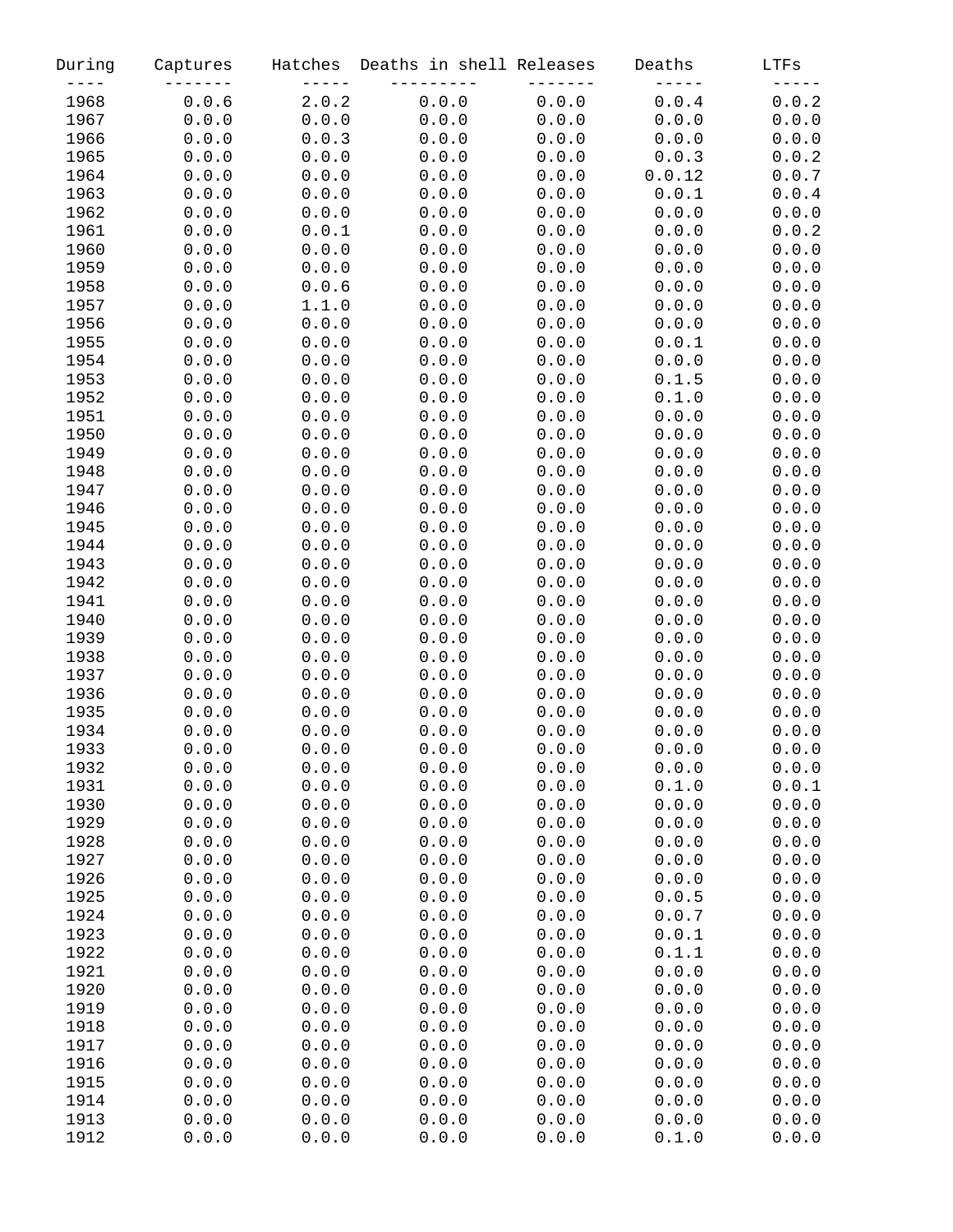| During | Captures | Hatches | shell<br>Deaths in | Releases | Deaths | LTFs  |
|--------|----------|---------|--------------------|----------|--------|-------|
|        |          |         |                    |          |        |       |
| 1911   | 0.0.0    | 0.0.0   | 0.0.0              | 0.0.0    | 0.0.3  | 0.0.2 |
| 1910   | 0.0.0    | 0.0.0   | 0.0.0              | 0.0.0    | 1.0.2  | 0.0.0 |
| 1909   | 0.0.0    | 0.0.0   | 0.0.0              | 0.0.0    | 0.0.1  | 0.0.0 |
| 1908   | 0.0.0    | 0.0.0   | 0.0.0              | 0.0.0    | 0.0.2  | 0.0.0 |
| 1907   | 0.0.0    | 0.0.0   | 0.0.0              | 0.0.0    | 0.0.1  | 0.0.0 |
| 1906   | 0.0.0    | 0.0.0   | 0.0.0              | 0.0.0    | 0.0.4  | 0.0.6 |
| 1905   | 0.0.0    | 0.0.0   | 0.0.0              | 0.0.0    | 0.0.2  | 0.0.0 |
| 1904   | 0.0.0    | 0.0.0   | 0.0.0              | 0.0.0    | 0.0.6  | 0.0.0 |
| 1903   | 0.0.0    | 0.0.0   | 0.0.0              | 0.0.0    | 0.0.10 | 0.0.0 |
| 1902   | 0.0.0    | 0.0.0   | 0.0.0              | 0.0.0    | 0.0.8  | 0.0.0 |
| 1901   | 0.0.0    | 0.0.0   | 0.0.0              | 0.0.0    | 0.0.2  | 0.0.0 |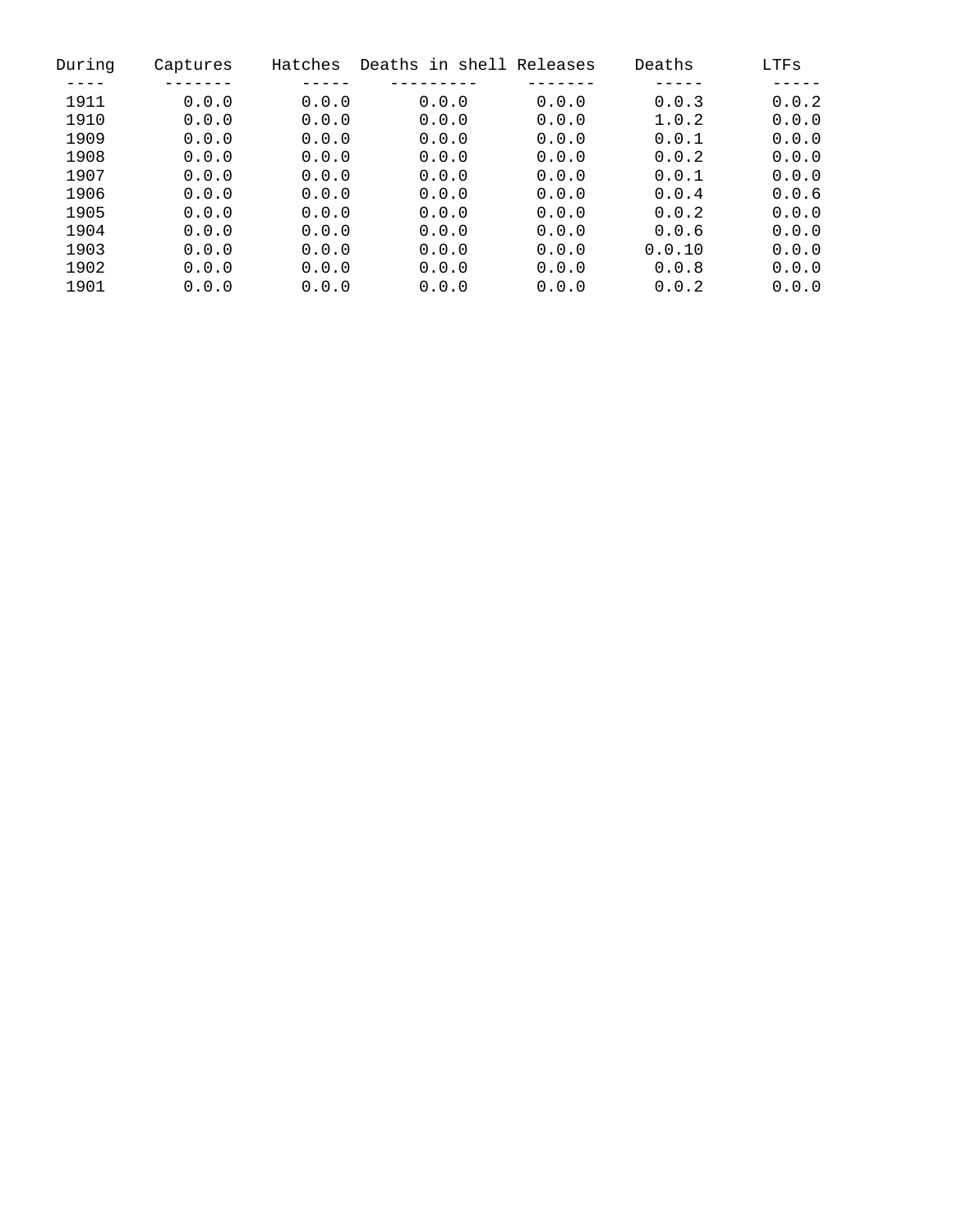## **LIVING POPULATION**

|                                                                |            | Living on 30 Jan 2018 |  |                         |  | Report ordered by: current/last location (alphabetic)        |  |                                                                                      |          |                                                  |
|----------------------------------------------------------------|------------|-----------------------|--|-------------------------|--|--------------------------------------------------------------|--|--------------------------------------------------------------------------------------|----------|--------------------------------------------------|
|                                                                |            |                       |  |                         |  |                                                              |  | Stud#   Sex   Hatch Date   Sire   Dam   Location   Date   LocalID   Event   Tag/Band |          |                                                  |
|                                                                |            |                       |  |                         |  | ABILENE - Abilene Zoological Gardens, Abilene, Texas, USA    |  |                                                                                      |          |                                                  |
| 1123                                                           | $F \sim 1$ | 1 Jun 2005            |  | 558                     |  | ABILENE                                                      |  | ASDM TUSC 13 May 2010 AF2899<br>17 Oct 2012 B12130 Transfer                          | Transfer | 957 PHOENIX 1 Jun 2005 10253 Hatch Green plastic |
| 1231                                                           | М          | 31 May 2010           |  | 1147                    |  | 1225 ABILENE                                                 |  | 31 May 2010 B10032 Hatch                                                             |          | 17 METAL                                         |
| 1381                                                           | $F \sim 1$ | 1 Jun 2015            |  | 1282                    |  | 1346 PALM DES<br>ABILENE                                     |  | 1 Jun 2015 315001 Hatch<br>29 Oct 2015 B15186                                        | Transfer |                                                  |
| 1455                                                           | F          | 18 May 2017           |  | 1231                    |  | 1381 ABILENE                                                 |  | 18 May 2017 B17043 Hatch                                                             |          |                                                  |
| 1456                                                           | F          | 18 May 2017           |  | 1231                    |  | 1381 ABILENE                                                 |  | 18 May 2017 B17042                                                                   | Hatch    |                                                  |
| 1458                                                           | M          | 21 May 2017           |  | 1231                    |  |                                                              |  | 1381 ABILENE 21 May 2017 B17058 Hatch                                                |          |                                                  |
| Totals: 2.5.0 (7)                                              |            |                       |  | 1459 F 24 May 2017 1231 |  |                                                              |  | 1381 ABILENE 24 May 2017 B17059 Hatch                                                |          |                                                  |
| ASDM TUSC - Arizona-Sonora Desert Museum, Tucson, Arizona, USA |            |                       |  |                         |  |                                                              |  |                                                                                      |          |                                                  |
| 1251                                                           |            | $F \sim$ Apr 2011     |  | 1247                    |  |                                                              |  | MULT8 CHULAVIST ~ Apr 2011 B10066 Hatch<br>ASDM TUSC 12 Oct 2012 AF3035              | Transfer |                                                  |
| 1406                                                           | $F =$      | 20 Nov 2015           |  | 1235                    |  | 1296 DULUTH                                                  |  | ASDM TUSC 26 Oct 2016 AF3444 Transfer                                                |          | 20 Nov 2015 200232 Hatch Yellow (hand            |
|                                                                | 1407 F     | 20 Nov 2015           |  | 1235                    |  | 1296 DULUTH                                                  |  | ASDM TUSC 26 Oct 2016 AF3445 Transfer                                                |          | 20 Nov 2015 200233 Hatch Green (hand)            |
| Totals: 0.3.0 (3)                                              |            |                       |  |                         |  |                                                              |  |                                                                                      |          |                                                  |
|                                                                |            |                       |  |                         |  |                                                              |  | ASHEBORO - North Carolina Zoological Park, Asheboro, North Carolina, USA             |          |                                                  |
| 1229                                                           | М          | 31 Mar 2010           |  | 937 — 10                |  | ASHEBORO                                                     |  | 945 SD-WAP 31 Mar 2010 810142 Hatch<br>7 Dec 2011 23783 Transfer                     |          |                                                  |
| 1284                                                           |            |                       |  | F 27 Mar 2012 980       |  | 1220 ST LOUIS                                                |  | 27 Mar 2012 110674 Hatch<br>ASHEBORO 28 Oct 2012 23882 Transfer                      |          |                                                  |
| Totals: $1.1.0$ (2)                                            |            |                       |  |                         |  |                                                              |  |                                                                                      |          |                                                  |
|                                                                |            |                       |  |                         |  | ATASCADER - Charles Paddock Zoo, Atascadero, California, USA |  |                                                                                      |          |                                                  |
| 1362                                                           | М          | 24 May 2014           |  | 980                     |  |                                                              |  | 1220 ST LOUIS 24 May 2014 116276 Hatch<br>ATASCADER 3 Mar 2015 B15002 Transfer       |          |                                                  |
|                                                                |            | 1377 F ~25 Apr 2015   |  | 1300                    |  |                                                              |  | 1185 SACRAMNTO ~25 Apr 2015 201947 Hatch<br>ATASCADER 14 Jul 2016 B16060             | Transfer |                                                  |
| 1482                                                           |            | $? \sim 8$ Jul 2017   |  | 1362                    |  |                                                              |  | 1377 ATASCADER ~ 8 Jul 2017 B17013 Hatch                                             |          |                                                  |
| Totals: 1.1.1 (3)                                              |            |                       |  |                         |  |                                                              |  |                                                                                      |          |                                                  |
|                                                                |            |                       |  |                         |  |                                                              |  |                                                                                      |          |                                                  |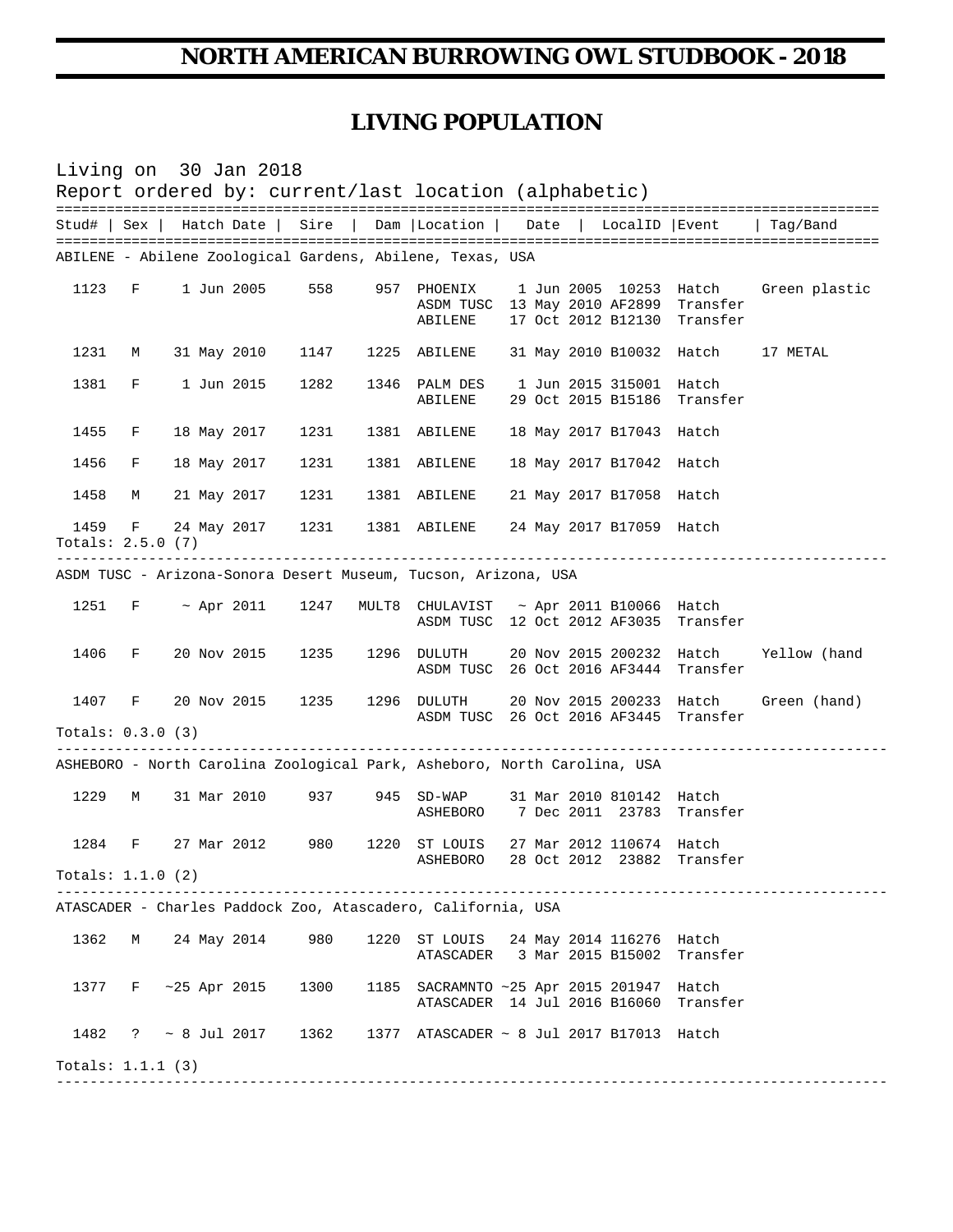================================================================================================== Stud# | Sex | Hatch Date | Sire | Dam |Location | Date | LocalID |Event | Tag/Band ================================================================================================== BLOOMINGT - Miller Park Zoo, Bloomington, Illinois, USA 1352 M 5 May 2014 1300 1185 SACRAMNTO 5 May 2014 201907 Hatch Yellow Plastic STATEN IS 2 Apr 2015 B15008 Transfer BLOOMINGT 16 Nov 2016 B16057 Transfer 1363 F 26 May 2014 980 1220 ST LOUIS 26 May 2014 116284 Hatch BLOOMINGT 29 Apr 2015 B15015 Transfer Totals: 1.1.0 (2) --------------------------------------------------------------------------------------------------- CARLSBAD - Living Desert Zoo & Gardens State Park, Carlsbad, New Mexico, USA 1405 F 19 Nov 2015 1235 1296 DULUTH 19 Nov 2015 200231 Hatch White CARLSBAD 27 Jun 2017 330 Transfer 1487 M ~10 Apr 2016 WILD WILD NEW MEXIC ~10 Apr 2016 NONE Capture REHABBER  $\sim$  Dec 2017 17-619 Transfer CARLSBAD 5 Dec 2017 339 Transfer Totals: 1.1.0 (2) --------------------------------------------------------------------------------------------------- CHULAVIST - Living Coast Discovery Center, Chula Vista, California, USA 1248 F ~ 1 Jan 2009 1244 1245 CHULAVIST ~ 1 Jan 2009 B1423 Hatch CVNC 103 1249 F ~ 1 Jan 2009 1244 1245 CHULAVIST ~ 1 Jan 2009 B1424 Hatch CVNC 186 1256 M ~ 1 Jan 2010 UNK UNK CHULAVIST ~ 1 Jan 2010 B1421 Hatch black 1257 F ~ 1 Jan 2010 UNK UNK CHULAVIST ~ 1 Jan 2010 B1422 Hatch blue Totals: 1.3.0 (4) --------------------------------------------------------------------------------------------------- COYOTE PM - CuriOdyssey, San Mateo, California, USA 1376 M ~25 Apr 2015 1300 1185 SACRAMNTO ~25 Apr 2015 201946 Hatch COYOTE PM 10 Oct 2016 201604 Transfer 1430 M 27 May 2016 1353 1165 HOGLE 27 May 2016 U16023 Hatch COYOTE PM 30 Sep 2016 201603 Transfer Totals: 2.0.0 (2) --------------------------------------------------------------------------------------------------- DALLAS WA - Dallas World Aquarium, Dallas, Texas, USA 1258 F 3 Mar 2011 1168 1167 DALLAS WA 3 Mar 2011 11H017 Hatch 1259 F 25 Apr 2011 1168 1167 DALLAS WA 25 Apr 2011 11H045 Hatch Totals: 0.2.0 (2) --------------------------------------------------------------------------------------------------- DAYMNH - Boonshoft Museum of Discovery, Dayton, Ohio, USA 1228 M 29 Mar 2010 937 945 SD-WAP 29 Mar 2010 810139 Hatch DAYMNH 20 Oct 2010 LA5320 Transfer 1435 F ~ 1 Jan 2016 WILD WILD TEXAS 18 Nov 2016 NONE Capture ABILENE 18 Nov 2016 B16115 Transfer DAYMNH 9 Mar 2017 A12017 Transfer Totals: 1.1.0 (2) --------------------------------------------------------------------------------------------------- DENVER - Denver Zoological Gardens, Denver, Colorado, USA 1342 M 18 Jun 2013 980 1220 ST LOUIS 18 Jun 2013 113911 Hatch DENVER 19 Feb 2014 A14028 Transfer Totals: 1.0.0 (1) ---------------------------------------------------------------------------------------------------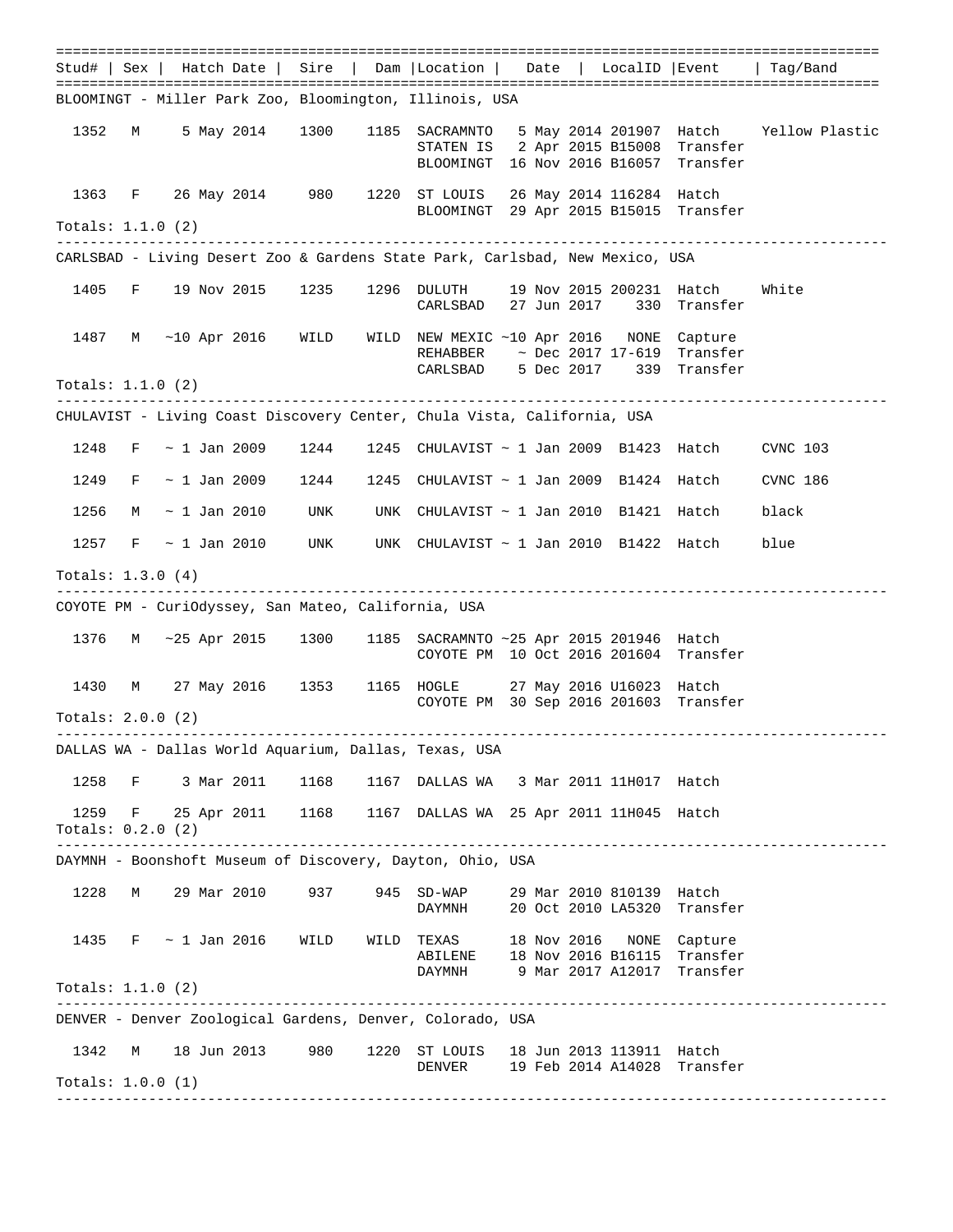================================================================================================== Stud# | Sex | Hatch Date | Sire | Dam |Location | Date | LocalID |Event | Tag/Band ================================================================================================== DESERT MU - Oregon High Desert Museum, Bend, Oregon, USA 1297 F 16 Jun 2012 1149 1241 PALM DES 16 Jun 2012 312004 Hatch Blue 57 DESERT MU 10 Oct 2012 14 Transfer 1428 M ~ 2014 WILD WILD OREGON ~ Oct 2015 NONE Capture REHAB  $\sim$  Oct 2015 NONE Transfer DESERT MU ~30 Oct 2015 15 Transfer Totals: 1.1.0 (2) --------------------------------------------------------------------------------------------------- DULUTH - Lake Superior Zoological Gardens, Duluth, Minnesota, USA 1235 M 20 Apr 2011 900 1184 RIO GRAND 20 Apr 2011 B11017 Hatch pink zip tie SACRAMNTO 18 Apr 2012 201794 Transfer DULUTH 15 Apr 2013 200209 Transfer 1296 F 16 Jun 2012 1149 1241 PALM DES 16 Jun 2012 312003 Hatch Yellow 22 DULUTH 3 Oct 2012 200208 Transfer Totals: 1.1.0 (2) --------------------------------------------------------------------------------------------------- EL PASO - El Paso Zoo, El Paso, Texas, USA 1488 ?  $\sim$  1 Jan 2016 WILD WILD TEXAS  $\sim$  1 Jan 2016 NONE Capture USFWS MB ~ Nov 2017 \_\_\_\_\_\_ Transfer EL PASO 2 Nov 2017 201920 Transfer Totals: 0.0.1 (1) --------------------------------------------------------------------------------------------------- FORTWORTH - Fort Worth Zoological Park, Ft Worth, Texas, USA 1224 F 6 Jun 2009 1147 1189 ABILENE 6 Jun 2009 B09091 Hatch NZP-WASH 11 May 2011 215967 Transfer FORTWORTH 4 Mar 2015 208927 Transfer 1347 M 8 Jun 2014 1149 1241 PALM DES 8 Jun 2014 314003 Hatch yellow 3 FORTWORTH 24 Feb 2015 208882 Transfer 1478 F ~ 1 Jul 2017 1347 1224 FORTWORTH ~ 1 Jul 2017 210110 Hatch FWZ 1070 1479 M ~ 1 Jul 2017 1347 1224 FORTWORTH ~ 1 Jul 2017 210111 Hatch FWZ 1072 1480 F ~ 1 Jul 2017 1347 1224 FORTWORTH ~ 1 Jul 2017 210112 Hatch FWZ 1048 1481 F ~ 4 Jul 2017 1347 1224 FORTWORTH ~ 4 Jul 2017 210114 Hatch FWZ- 1037 Totals: 2.4.0 (6) --------------------------------------------------------------------------------------------------- FRESNO - Fresno Chaffee Zoo, Fresno, California, USA 1451 M 20 May 2017 1300 1185 SACRAMNTO 20 May 2017 201995 Hatch FRESNO 25 May 2017 208034 Transfer 1452 ? 21 May 2017 1300 1185 SACRAMNTO 21 May 2017 201996 Hatch FRESNO 25 May 2017 208033 Transfer 1453 M 22 May 2017 1300 1185 SACRAMNTO 22 May 2017 201997 Hatch FRESNO 25 May 2017 208032 Transfer 1454 ? 23 May 2017 1300 1185 SACRAMNTO 23 May 2017 201998 Hatch FRESNO 25 May 2017 208035 Transfer Totals: 2.0.2 (4) --------------------------------------------------------------------------------------------------- FT WHYTE - Fort Whyte Centre for EnvironmentalEdu, Winnipeg, Manitoba, Canada 1337 M ~20 Apr 2013 1173 1170 FT WHYTE ~20 Apr 2013 NONE Hatch Blue 100 WINNIPEG ~20 Apr 2013 P00105 Ownership Totals: 1.0.0 (1) ---------------------------------------------------------------------------------------------------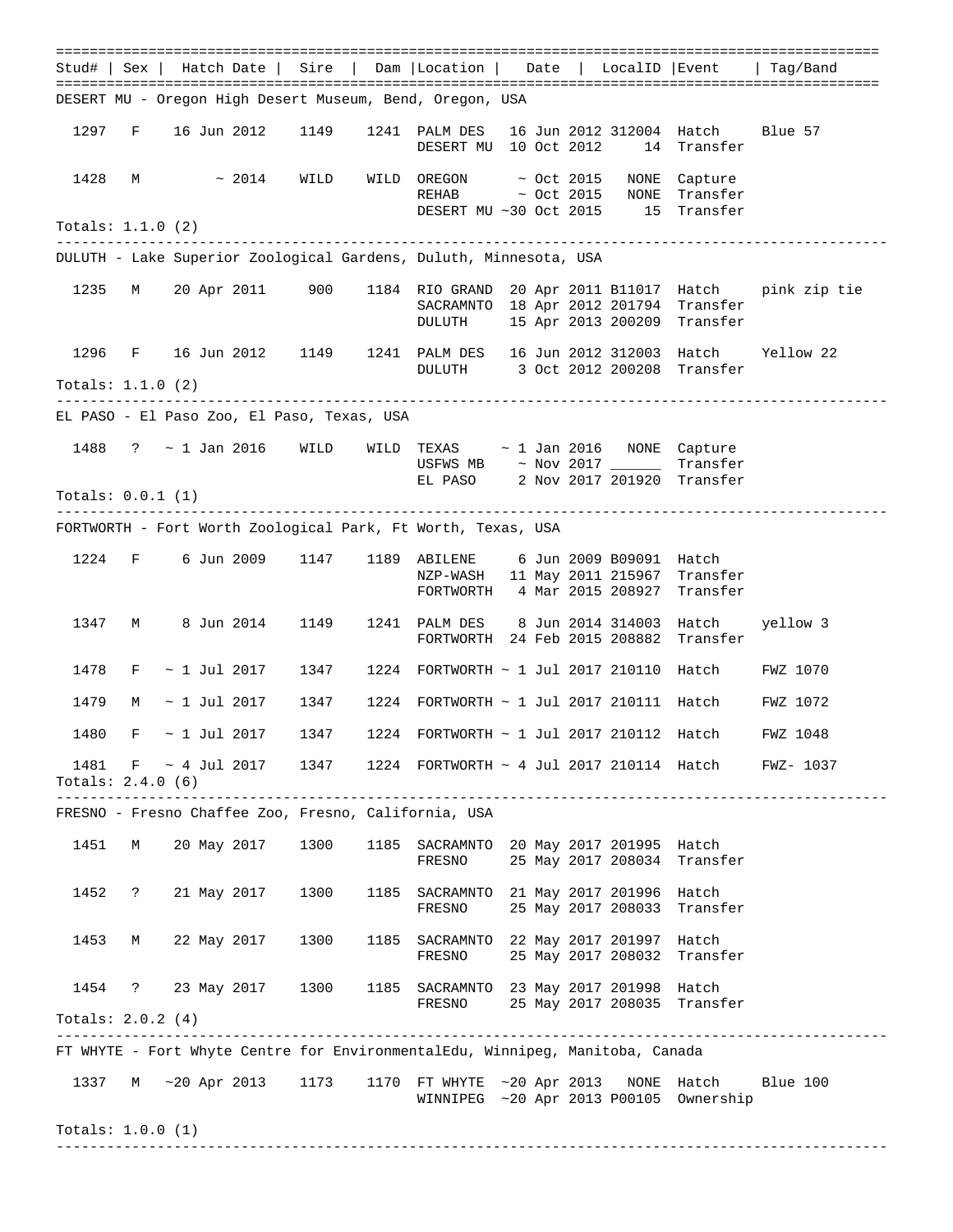================================================================================================== Stud# | Sex | Hatch Date | Sire | Dam |Location | Date | LocalID |Event | Tag/Band ================================================================================================== GLEN OAK - Peoria Zoo in Glen Oak Park, Peoria, Illinois, USA 1343 F 19 Jun 2013 980 1220 ST LOUIS 19 Jun 2013 113913 Hatch 34 GLEN OAK 3 Dec 2013 13303 Transfer 1361 F 23 May 2014 980 1220 ST LOUIS 23 May 2014 116275 Hatch GLEN OAK 2 Oct 2015 13304 Transfer Totals: 0.2.0 (2) --------------------------------------------------------------------------------------------------- GREENBAY - New Zoo, Green Bay, Wisconsin, USA 1211 M 15 Jul 2009 1168 1167 DALLAS WA 15 Jul 2009 9AB178 Hatch GREENBAY 15 Jun 2010 201044 Transfer 1360 F 22 May 2014 980 1220 ST LOUIS 22 May 2014 116273 Hatch GREENBAY 29 Mar 2015 201505 Transfer Totals: 1.1.0 (2) --------------------------------------------------------------------------------------------------- HERSHEY - ZooAmerica (no American Wildlife Pk ), Hershey, Pennsylvania, USA 1293 F 25 May 2012 1204 1224 HERSHEY 25 May 2012 12.06 Hatch 1294 F 26 May 2012 1204 1224 HERSHEY 26 May 2012 12.07 Hatch 1295 F 28 May 2012 1204 1224 HERSHEY 28 May 2012 12.08 Hatch 1355 M 5 May 2014 1300 1185 SACRAMNTO 5 May 2014 201910 Hatch plastic blue LITCHFIEL 25 Jun 2014 NONE Transfer STATEN IS 5 Jul 2014 114057 Transfer 6 Oct 2016 16.24 Transfer 1366 F 25 May 2014 1301 1183 RIO GRAND 25 May 2014 B14042 Hatch red HERSHEY 14 Oct 2015 15.24 Transfer Totals: 1.4.0 (5) --------------------------------------------------------------------------------------------------- HOGLE - Utah's Hogle Zoo, Salt Lake City, Utah, USA 1165 F ~12 Jul 2007 740 904 OMAHA ~12 Jul 2007 17444 Hatch HOGLE 27 Aug 2008 U08041 Loan to 1353 M 5 May 2014 1300 1185 SACRAMNTO 5 May 2014 201908 Hatch Plastic Red HOGLE 16 Jul 2014 U14015 Transfer 1432 F 27 May 2016 1353 1165 HOGLE 27 May 2016 U16025 Hatch 1433 F 27 May 2016 1353 1165 HOGLE 27 May 2016 U16026 Hatch 1475 M 30 May 2017 1353 1165 HOGLE 30 May 2017 U17035 Hatch 1476 M 30 May 2017 1353 1165 HOGLE 30 May 2017 U17036 Hatch Totals: 3.3.0 (6) --------------------------------------------------------------------------------------------------- HUTCHINSN - Hutchinson Zoo, Hutchinson, Kansas, USA 1340 M 17 Jun 2013 980 1220 ST LOUIS 17 Jun 2013 113909 Hatch 29 HUTCHINSN 21 Nov 2013 213013 Transfer Totals: 1.0.0 (1) ---------------------------------------------------------------------------------------------------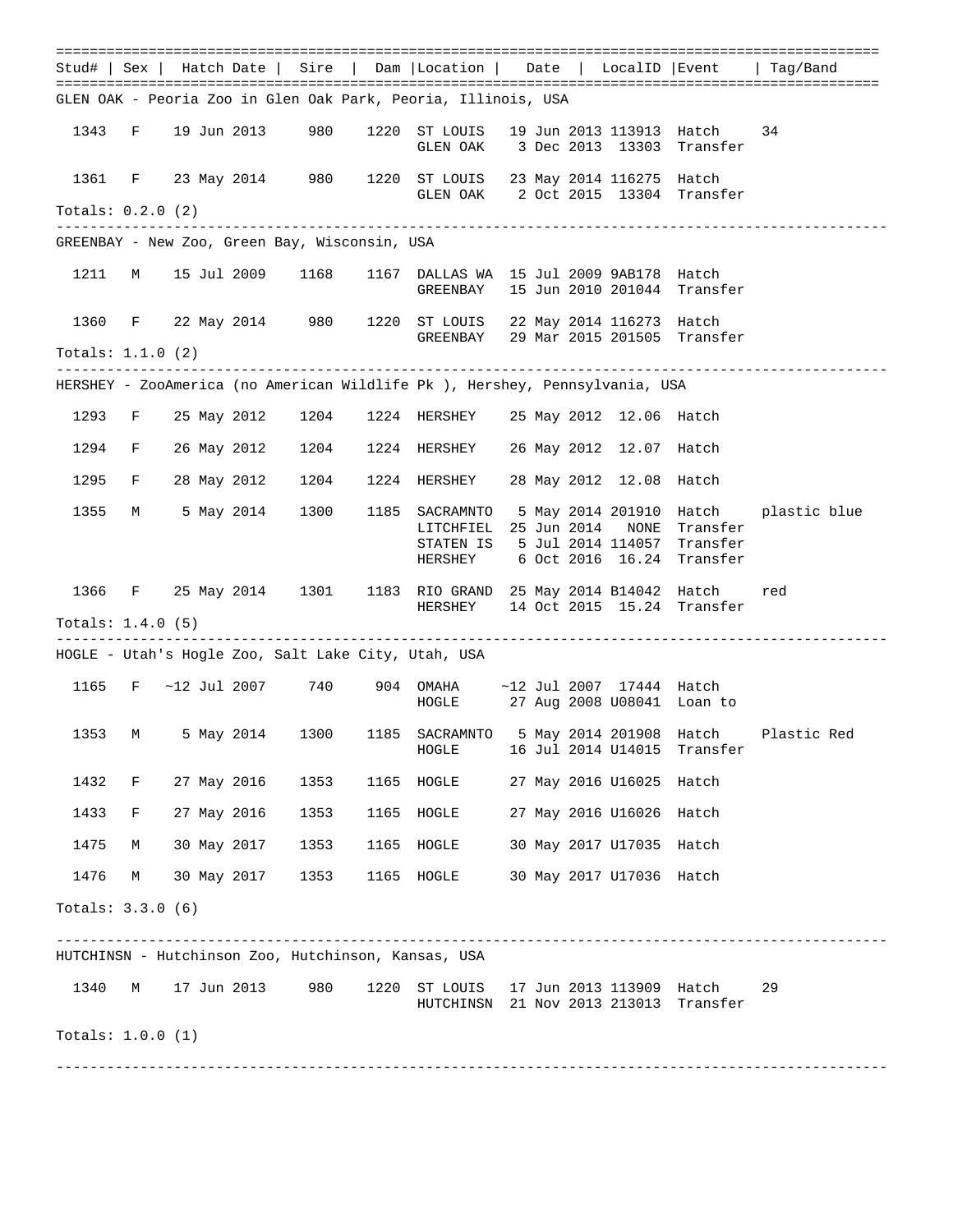Stud# | Sex | Hatch Date | Sire | Dam |Location | Date | LocalID |Event | Tag/Band ================================================================================================== KNOXVILLE - Knoxville Zoological Gardens, Knoxville, Tennessee, USA 1149 M ~ 2005 WILD WILD CALIFORNI ???? NONE Capture PUBLIC 2??? NONE Transfer PALM DES 6 Aug 2007 307002 Transfer KNOXVILLE 1 Jun 2016 5181 Transfer 1384 F 25 May 2015 1137 1217 NATAVPGH 25 May 2015 8558 Hatch KNOXVILLE 29 Oct 2015 5106 Transfer 1437 M 6 May 2017 1149 1384 KNOXVILLE 6 May 2017 5340 Hatch 1438 F 6 May 2017 1149 1384 KNOXVILLE 6 May 2017 5341 Hatch 1440 M 6 May 2017 1149 1384 KNOXVILLE 6 May 2017 5343 Hatch 1441 M 6 May 2017 1149 1384 KNOXVILLE 6 May 2017 5344 Hatch 1442 F 8 May 2017 1149 1384 KNOXVILLE 8 May 2017 5345 Hatch 1447 F 12 May 2017 1149 1384 KNOXVILLE 12 May 2017 5347 Hatch Totals: 4.4.0 (8) --------------------------------------------------------------------------------------------------- MEMPHIS - Memphis Zoological Garden & Aquarium, Memphis, Tennessee, USA 1226 M 21 Jun 2009 937 945 SD-WAP 21 Jun 2009 809181 Hatch WAP10-565 MEMPHIS 21 Jul 2010 23071 Transfer 1286 F 29 Mar 2012 980 1220 ST LOUIS 29 Mar 2012 110677 Hatch MEMPHIS 23 Oct 2012 23562 Transfer Totals: 1.1.0 (2) --------------------------------------------------------------------------------------------------- METROZOO - Zoo Miami, Miami, Florida, USA 1341 F 18 Jun 2013 980 1220 ST LOUIS 18 Jun 2013 113910 Hatch 35 ATASCADER 21 May 2014 B14019 Transfer METROZOO 16 Sep 2016 16B213 Transfer 1400 F 14 Jun 2015 1226 1286 MEMPHIS 14 Jun 2015 15A077 Hatch Black 11 METROZOO 21 Jan 2016 16B009 Transfer 1403 M 18 Nov 2015 1235 1296 DULUTH 18 Nov 2015 200229 Hatch Green METROZOO 10 Nov 2016 16B241 Transfer Totals: 1.2.0 (3) --------------------------------------------------------------------------------------------------- MINOT - Roosevelt Park Zoo, Minot, North Dakota, USA 1392 F 20 Jun 2015 1353 1165 HOGLE 20 Jun 2015 U15035 Hatch 26 Oct 2016 A472 Transfer 1393 F 20 Jun 2015 1353 1165 HOGLE 20 Jun 2015 U15036 Hatch MINOT 26 Oct 2016 A473 Transfer Totals: 0.2.0 (2) --------------------------------------------------------------------------------------------------- NATAVPGH - National Aviary in Pittsburgh, Pittsburgh, Pennsylvania, USA 1217 F 7 Apr 2010 1138 1185 SACRAMNTO 7 Apr 2010 201714 Hatch YELLOW NATAVPGH 21 Apr 2011 7948 Transfer 1371 F 14 Apr 2015 1137 1217 NATAVPGH 14 Apr 2015 8527 Hatch 1372 M 15 Apr 2015 1137 1217 NATAVPGH 15 Apr 2015 8531 Hatch 1394 M 20 Jun 2015 1353 1165 HOGLE 20 Jun 2015 U15037 Hatch Silver 6 NATAVPGH 16 Jun 2016 8713 Transfer

Totals: 2.2.0 (4)

==================================================================================================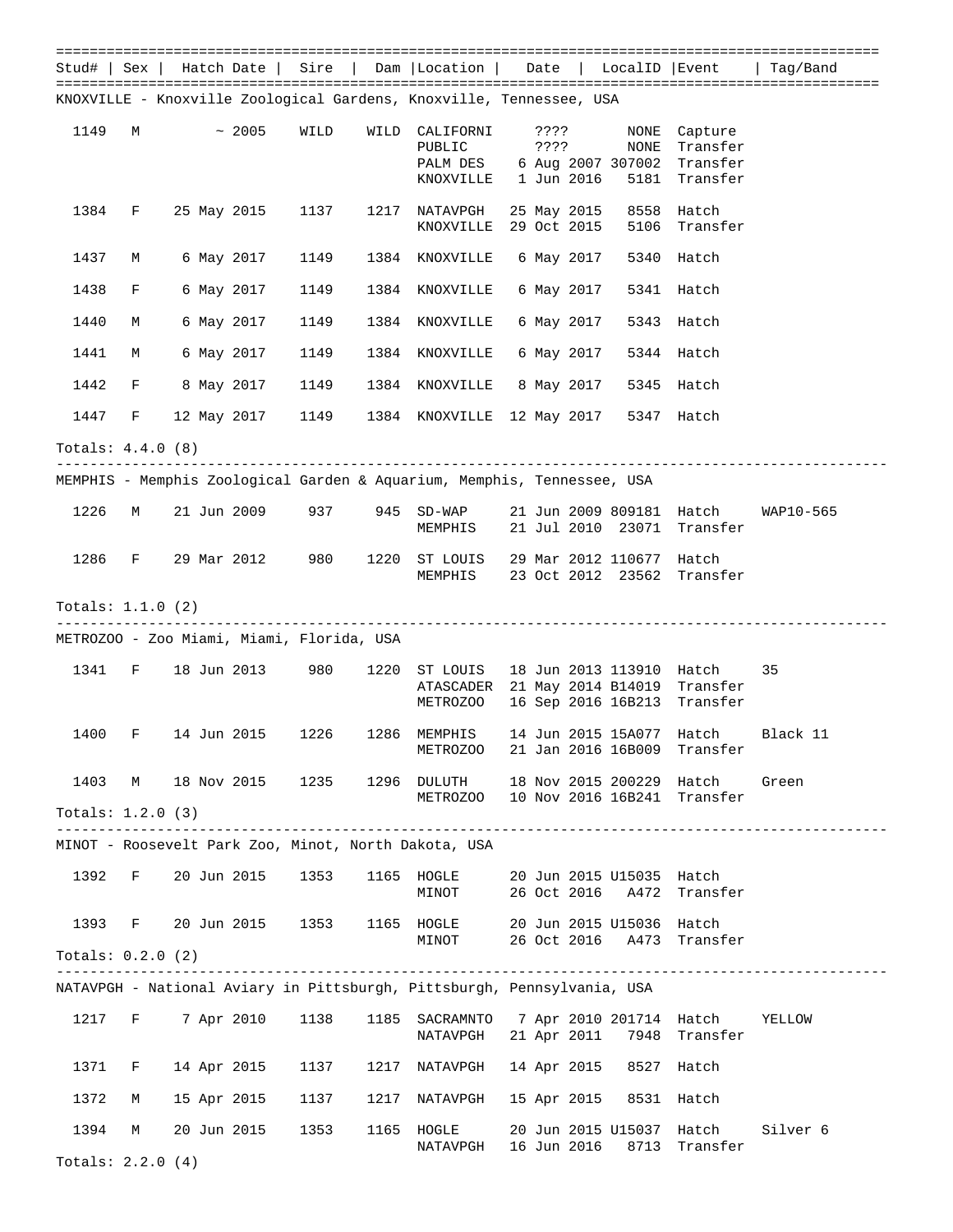================================================================================================== Stud# | Sex | Hatch Date | Sire | Dam |Location | Date | LocalID |Event | Tag/Band ================================================================================================== NORRISTOW - Elmwood Park Zoo, Norristown, Pennsylvania, USA 1401 M 18 Nov 2015 1235 1296 DULUTH 18 Nov 2015 200227 Hatch Red NORRISTOW 10 Nov 2016 160204 Transfer Totals: 1.0.0 (1) --------------------------------------------------------------------------------------------------- NY BRONX - Bronx Zoo/Wildlife Conservat'N Society, Bronx, New York, USA 1379 M ~27 Apr 2015 1300 1185 SACRAMNTO ~27 Apr 2015 201949 Hatch NY BRONX 10 Dec 2015 B15277 Transfer QUEENS 10 Dec 2015 B15277 Transfer NY BRONX 18 Oct 2017 B15277 Transfer 1443 M 27 May 2016 MULT11 MULT12 QUEENS 27 May 2016 Q16039 Hatch NY BRONX 18 Jul 2017 Q16039 Transfer Mult possible parents: Sires: 1375 (70%), 1378 (15%), 1379 (15%), Mult possible parents: Dams: 1367 (70%), 1368 (15%), 1369 (15%), 1444 M 27 May 2016 MULT11 MULT12 QUEENS 27 May 2016 Q16040 Hatch NY BRONX 18 Oct 2017 Q16040 Transfer Mult possible parents: Sires: 1375 (70%), 1378 (15%), 1379 (15%), Mult possible parents: Dams: 1367 (70%), 1368 (15%), 1369 (15%), 1445 F 27 May 2016 MULT11 MULT12 QUEENS 27 May 2016 Q16041 Hatch NY BRONX 18 Jul 2017 Q16041 Transfer Mult possible parents: Sires: 1375 (70%), 1378 (15%), 1379 (15%), Mult possible parents: Dams: 1367 (70%), 1368 (15%), 1369 (15%), 1462 F ~27 May 2017 1375 1367 QUEENS ~27 May 2017 Q17034 Hatch yellow NY BRONX 18 Jul 2017 Q17034 Transfer 1463 M ~27 May 2017 1375 1367 QUEENS ~27 May 2017 Q17035 Hatch green NY BRONX 18 Jul 2017 Q17035 Transfer Totals: 4.2.0 (6) --------------------------------------------------------------------------------------------------- OKLAHOMA - Oklahoma City Zoological Park, Oklahoma City, Oklahoma, USA 1223 M 7 Apr 2010 1138 1185 SACRAMNTO 7 Apr 2010 201720 Hatch GREEN OKLAHOMA 25 Mar 2011 770570 Transfer 1339 F 4 Jun 2013 1204 1224 NZP-WASH 4 Jun 2013 216243 Hatch Yellow OKLAHOMA 8 May 2014 770672 Transfer 1412 F 19 May 2016 1223 1339 OKLAHOMA 19 May 2016 770773 Hatch Green 1413 M 19 May 2016 1223 1339 OKLAHOMA 19 May 2016 770774 Hatch yellow 1414 F 20 May 2016 1223 1339 OKLAHOMA 20 May 2016 770775 Hatch red Totals: 2.3.0 (5) --------------------------------------------------------------------------------------------------- OMAHA - Omaha's Henry Doorly Zoo, Omaha, Nebraska, USA 1309 M ~Mar 2013ñ2m WILD WILD CALIFORNI ~ May 2013 NONE Capture WAL CREEK  $\sim$  May 2013 3025 Transfer BINGHAMTO 4 Aug 2013 13084 Transfer OMAHA 6 May 2015 23844 Transfer 1402 F 18 Nov 2015 1235 1296 DULUTH 18 Nov 2015 200228 Hatch Yellow OMAHA 7 Nov 2016 24163 Transfer 1419 M ~ Apr 2015 WILD WILD TEXAS ~ Aug 2016 NONE Capture EL PASO 17 Aug 2016 201818 Transfer OMAHA 14 Oct 2016 24147 Transfer 1489 M  $\sim$  1 Jan 2017 WILD WILD TEXAS  $\sim$  1 Jan 2017 NONE Capture USFWS MB ~ Oct 2017 Transfer EL PASO 26 Oct 2017 201921 Transfer OMAHA 15 Nov 2017 24848 Transfer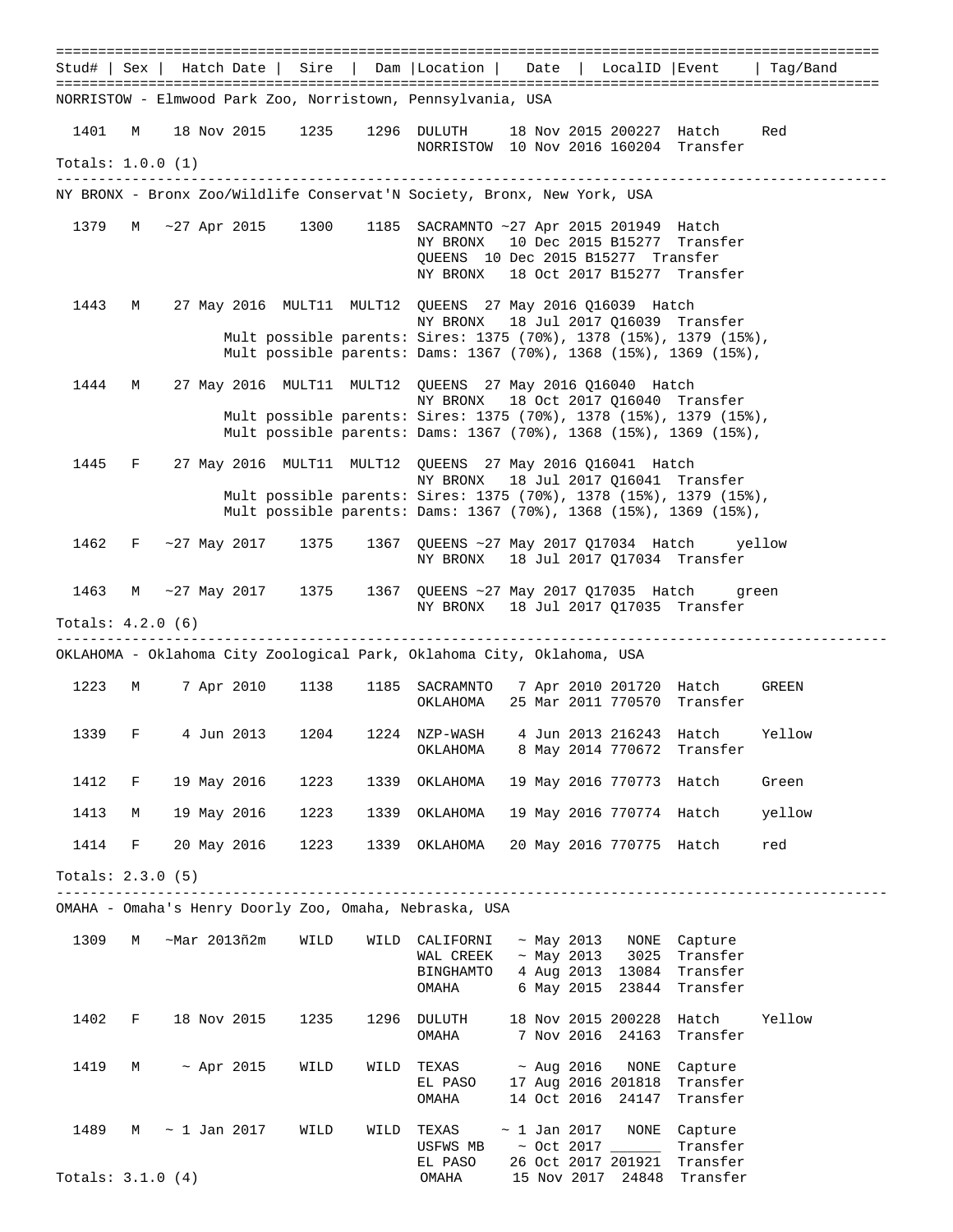================================================================================================== Stud# | Sex | Hatch Date | Sire | Dam |Location | Date | LocalID |Event | Tag/Band ================================================================================================== PALM DES - The Living Desert, Palm Desert, California, USA 1241 F 27 May 2011 980 1220 ST LOUIS 27 May 2011 108802 Hatch 18 metal PALM DES 1 Dec 2011 311004 Transfer 1282 M ~ Apr 2011 WILD WILD CALIFORNI ~ Nov 2011 NONE Capture PUBLIC ~21 Nov 2011 NONE Transfer PALM DES 22 Nov 2011 311003 Transfer 1383 F 3 Jun 2015 1282 1346 PALM DES 3 Jun 2015 315004 Hatch Totals: 1.2.0 (3) --------------------------------------------------------------------------------------------------- PHILADELP - The Philadelphia Zoo, Philadelphia, Pennsylvania, USA 1230 F 2 Apr 2010 937 945 SD-WAP 2 Apr 2010 810174 Hatch blue zip tie PHILADELP 11 Jan 2012 205859 Transfer 1364 F 25 May 2014 1301 1183 RIO GRAND 25 May 2014 B14040 Hatch pink PHILADELP 16 Apr 2015 206057 Transfer Totals: 0.2.0 (2) --------------------------------------------------------------------------------------------------- PHOENIX - Phoenix Zoo, Phoenix, Arizona, USA 1308 M 13 May 2013 1300 1185 SACRAMNTO 13 May 2013 201848 Hatch red plastic PHOENIX 23 Apr 2014 12551 Transfer 1399 F 8 Jun 2015 1226 1286 MEMPHIS 8 Jun 2015 15A072 Hatch white PHOENIX 13 Apr 2017 13506 Transfer 1477 M ~ 1 Jul 2017 1308 1399 PHOENIX ~ 1 Jul 2017 13757 Hatch yellow 1484 M ~ 1 Jul 2017 1308 1399 PHOENIX ~ 1 Jul 2017 13758 Hatch silver metal 1485 M ~ 1 Jul 2017 1308 1399 PHOENIX ~ 1 Jul 2017 13759 Hatch silver metal 1486 M ~ 1 Jul 2017 1308 1399 PHOENIX ~ 1 Jul 2017 13716 Hatch silver metal Totals: 5.1.0 (6) --------------------------------------------------------------------------------------------------- QUEENS - Queens Zoo, Flushing, New York, USA 1367 F 25 May 2014 1301 1183 RIO GRAND 25 May 2014 B14043 Hatch green QUEENS 23 Apr 2015 Q15016 Transfer 1368 F 25 May 2014 1301 1183 RIO GRAND 25 May 2014 B14044 Hatch black QUEENS 23 Apr 2015 Q15017 Transfer 1375 M ~25 Apr 2015 1300 1185 SACRAMNTO ~25 Apr 2015 201945 Hatch NY BRONX 10 Dec 2015 B15276 Transfer QUEENS 10 Dec 2015 B15276 Transfer 1378 M ~25 Apr 2015 1300 1185 SACRAMNTO ~25 Apr 2015 201948 Hatch QUEENS 10 Dec 2015 Q15075 Transfer 1461 ? ~27 May 2017 1375 1367 QUEENS ~27 May 2017 Q17036 Hatch purple 1464 ? 30 May 2017 1375 1367 QUEENS 30 May 2017 Q17011 Hatch 1465 ? 31 May 2017 1375 1367 QUEENS 31 May 2017 Q17011 Hatch Totals: 2.2.3 (7) ---------------------------------------------------------------------------------------------------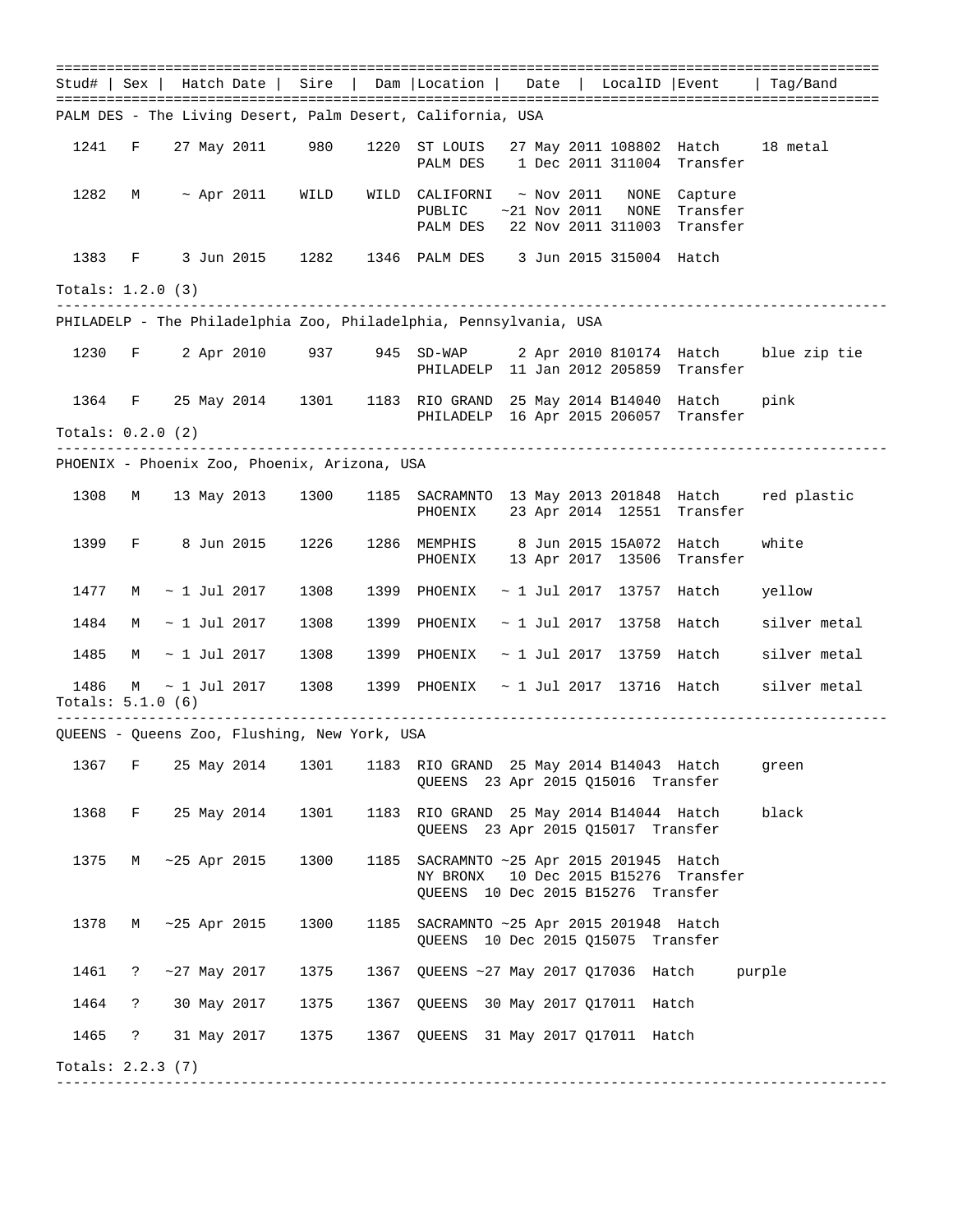| Stud#   Sex               |               |                      |  |      |      | Hatch Date   Sire   Dam   Location   Date   LocalID   Event                                |  |  |                    |                                 | Taq/Band                                             |  |
|---------------------------|---------------|----------------------|--|------|------|--------------------------------------------------------------------------------------------|--|--|--------------------|---------------------------------|------------------------------------------------------|--|
|                           |               |                      |  |      |      | RIO GRAND - Albuquerque Biological Park, Albuquerque, New Mexico, USA                      |  |  |                    |                                 |                                                      |  |
| 1183                      | $F$ and $F$   | 26 Jun 2008          |  | 740  |      | 904 OMAHA<br>RIO GRAND 10 Aug 2010 B10035 Transfer                                         |  |  |                    | 26 Jun 2008 18171 Hatch         | Orange                                               |  |
| 1301                      | M             | 7 Apr 2013 875       |  |      |      | 1183 RIO GRAND 7 Apr 2013 B13016 Hatch                                                     |  |  |                    |                                 | RGZ611A                                              |  |
| 1307                      |               | M 13 May 2013        |  | 1300 |      | RIO GRAND 10 Apr 2014 B14014 Transfer                                                      |  |  |                    |                                 | 1185 SACRAMNTO 13 May 2013 201847 Hatch Blue plastic |  |
| Totals: 2.1.0 (3)         |               |                      |  |      |      |                                                                                            |  |  |                    |                                 |                                                      |  |
|                           |               |                      |  |      |      | SACRAMNTO - Sacramento Zoo, Sacramento, California, USA                                    |  |  |                    |                                 |                                                      |  |
| 1300                      | M             | $\sim$ Jan 2011      |  | WILD |      | WILD CALIFORNI $\sim 2012$<br>PALM DES 24 Jul 2012 312007<br>SACRAMNTO 4 Oct 2012 201819   |  |  | NONE               | Capture<br>Transfer<br>Transfer |                                                      |  |
| 1302                      | F             | 11 May 2013          |  | 1300 |      | 1185 SACRAMNTO 11 May 2013 201842                                                          |  |  |                    | Hatch                           |                                                      |  |
| 1303                      | F             | 11 May 2013          |  | 1300 | 1185 | SACRAMNTO 11 May 2013 201843                                                               |  |  |                    | Hatch                           |                                                      |  |
| 1408                      | F             | 21 Apr 2016          |  | 1300 | 1185 | SACRAMNTO 21 Apr 2016 201959                                                               |  |  |                    | Hatch                           |                                                      |  |
| 1409                      | F             | 21 Apr 2016          |  | 1300 | 1185 | SACRAMNTO 21 Apr 2016 201960                                                               |  |  |                    | Hatch                           |                                                      |  |
| 1410                      | F             | 21 Apr 2016          |  | 1300 | 1185 | SACRAMNTO 21 Apr 2016 201961 Hatch                                                         |  |  |                    |                                 |                                                      |  |
| 1411<br>Totals: 1.6.0 (7) | F             | 23 Apr 2016          |  | 1300 |      | 1185 SACRAMNTO 23 Apr 2016 201962 Hatch                                                    |  |  |                    |                                 |                                                      |  |
|                           |               |                      |  |      |      | SALISBURY - Salisbury Zoological Park, Salisbury, Maryland, USA                            |  |  |                    |                                 |                                                      |  |
| 1299                      | F             | 17 Jun 2012          |  | 1149 |      | 1241 PALM DES<br>SALISBURY 4 Oct 2012 1803 Transfer                                        |  |  |                    | 17 Jun 2012 312006 Hatch        | pink 8                                               |  |
| 1304                      |               | M 11 May 2013        |  | 1300 |      | 1185 SACRAMNTO 11 May 2013 201844 Hatch<br>$SD-WAP$<br>SALISBURY 29 Apr 2015 1905 Transfer |  |  | 23 Apr 2014 814045 | Transfer                        | Blue plastic                                         |  |
| 1466                      |               | $? \sim 25$ May 2017 |  | 1304 |      | 1299 SALISBURY ~25 May 2017 1970 Hatch                                                     |  |  |                    |                                 |                                                      |  |
| 1467                      |               | ? ~25 May 2017       |  | 1304 |      | 1299 SALISBURY ~25 May 2017 1971 Hatch                                                     |  |  |                    |                                 |                                                      |  |
| 1468                      | $\ddot{?}$    | $~25$ May 2017       |  | 1304 |      | 1299 SALISBURY ~25 May 2017 1972 Hatch                                                     |  |  |                    |                                 |                                                      |  |
| 1469                      | $\mathcal{E}$ | $\sim$ 25 May 2017   |  | 1304 | 1299 | SALISBURY ~25 May 2017 1973 Hatch                                                          |  |  |                    |                                 |                                                      |  |
| 1470                      | $\mathbb{R}$  | $~25$ May 2017       |  | 1304 | 1299 | SALISBURY ~25 May 2017                                                                     |  |  |                    | 1974 Hatch                      |                                                      |  |
| 1471                      |               | $? \sim 25$ May 2017 |  | 1304 |      | 1299 SALISBURY ~25 May 2017 1975 Hatch                                                     |  |  |                    |                                 |                                                      |  |
| 1473<br>Totals: 1.1.7 (9) | $\mathbb{R}$  | ~25 May 2017         |  | 1304 |      | 1299 SALISBURY ~25 May 2017 1977 Hatch                                                     |  |  |                    |                                 |                                                      |  |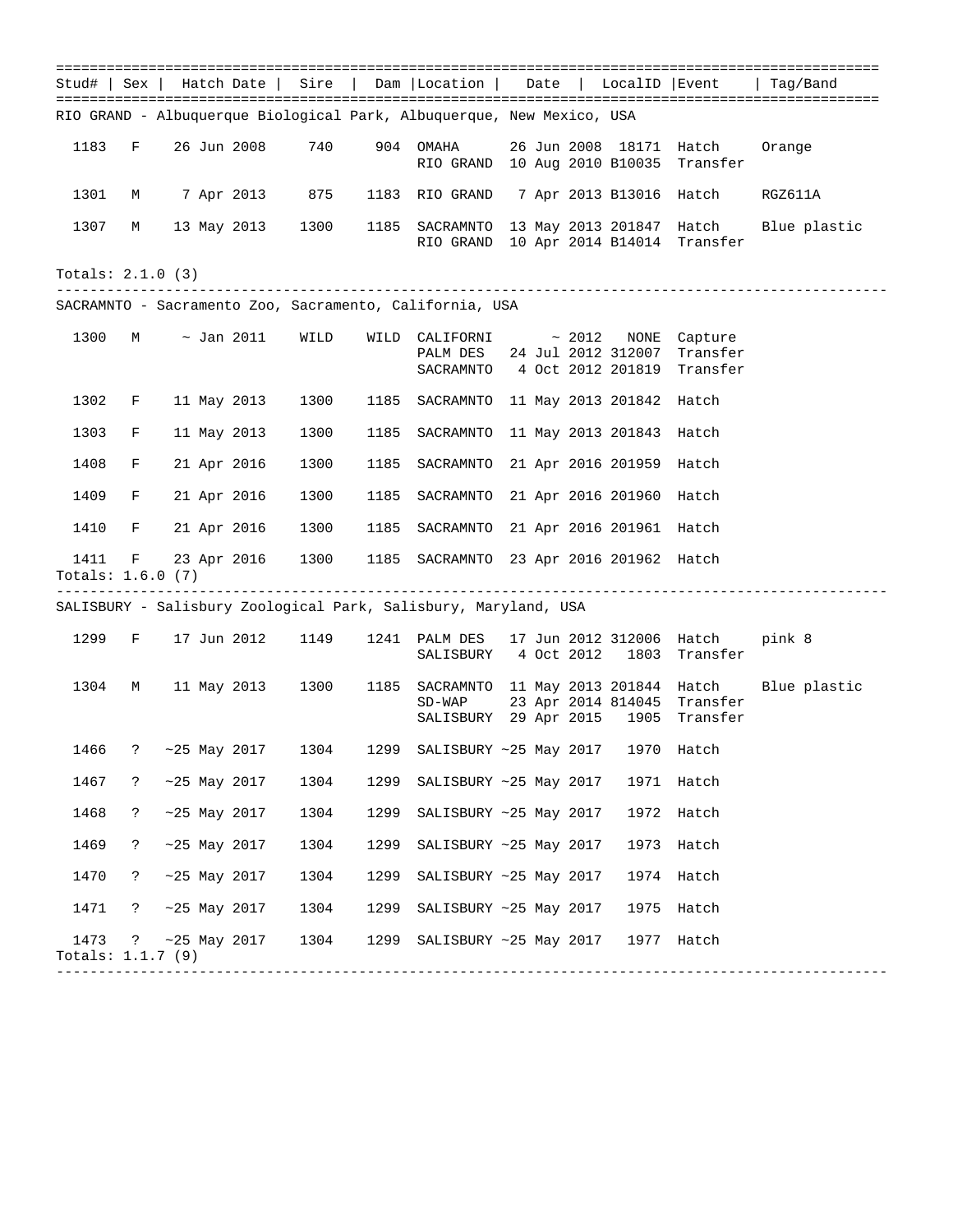================================================================================================== Stud# | Sex | Hatch Date | Sire | Dam |Location | Date | LocalID |Event | Tag/Band ================================================================================================== SAN ANTON - San Antonio Zoological Gardens & Aquar, San Antonio, Texas, USA 1348 F 8 Jun 2014 1149 1241 PALM DES 8 Jun 2014 314004 Hatch Green 22 SAN ANTON 10 Feb 2015 F15011 Transfer 1351 M 5 May 2014 1300 1185 SACRAMNTO 5 May 2014 201906 Hatch Red 11 SAN ANTON 17 Dec 2014 D14012 Transfer 1421 F 24 May 2016 1351 1348 SAN ANTON 24 May 2016 Y16037 Hatch 1423 F 24 May 2016 1351 1348 SAN ANTON 24 May 2016 Y16039 Hatch 1490 ? 23 Sep 2017 1351 1348 SAN ANTON 23 Sep 2017 S17112 Hatch purple 1491 ? 23 Sep 2017 1351 1348 SAN ANTON 23 Sep 2017 S17113 Hatch pink 1492 ? 23 Sep 2017 1351 1348 SAN ANTON 23 Sep 2017 S17114 Hatch Totals: 1.3.3 (7) --------------------------------------------------------------------------------------------------- SAN FRAN - San Francisco Zoological Gardens, San Francisco, California, USA 1305 M 13 May 2013 1300 1185 SACRAMNTO 13 May 2013 201845 Hatch SAN FRAN 22 Aug 2013 213032 Transfer Totals: 1.0.0 (1) --------------------------------------------------------------------------------------------------- SANDIEGOZ - San Diego Zoo, San Diego, California, USA 1260 F 27 Apr 2011 937 945 SD-WAP 27 Apr 2011 811070 Hatch SANDIEGOZ 27 Apr 2011 811070 Transfer Totals: 0.1.0 (1) --------------------------------------------------------------------------------------------------- SBOIC - Saskatchewan Burrowing Owl Interp Ctr, Moose Jay, Saskatchewan, Canada 1279 M ~ Jul 2011 1272 1271 SBOIC ~ Jul 2011 JOEY Hatch 1281 M ~ Jul 2011 1272 1271 SBOIC ~ Jul 2011 POTTER Hatch 1311 F ~ 2010 UNK UNK MANITOBA ~ 2010 NONE Hatch 614-96124 GOVT MAN ~16 Sep 2010 NONE Transfer WINNIPEG 16 Sep 2010 L00240 Loan to GOVT MAN 31 May 2012 NONE Transfer SBOIC 21 Jan 2016 SW Loan to 1314 M ~22 Jun 2012 1173 1170 FT WHYTE ~22 Jun 2012 NONE Hatch 614-96140 WINNIPEG ~22 Jun 2012 N00099 Ownership 11 Sep 2012 N00099 Transfer GOVT MAN 16 May 2013 NONE Transfer SBOIC 16 May 2013 BUBBA Loan to 1387 M ~ May 2014 UNK 1271 SBOIC ~ May 2014 CHIP Hatch 1388 M ~ Jul 2013 1314 1386 SBOIC ~ Jul 2013 CRICKT Hatch 1389 F ~ Jul 2013 1314 1386 SBOIC ~ Jul 2013 THEA Hatch 1425 M ~ Feb 2016 UNK 1389 SBOIC ~ Feb 2016 PEANUT Hatch 1426 F ~ Sep 2015 WILD WILD CANADA ~ Sep 2015 NONE Capture black CA 109 SBOIC ~ Sep 2015 ARTEMI Transfer 1427 F ~ Jan 2016 WILD WILD CANADA ???? NONE Capture GOVT MAN  $\sim$  Jan 2016 NONE Transfer SBOIC  $\sim$  Jan 2016 FRANKI Loan to Totals: 6.4.0 (10) ---------------------------------------------------------------------------------------------------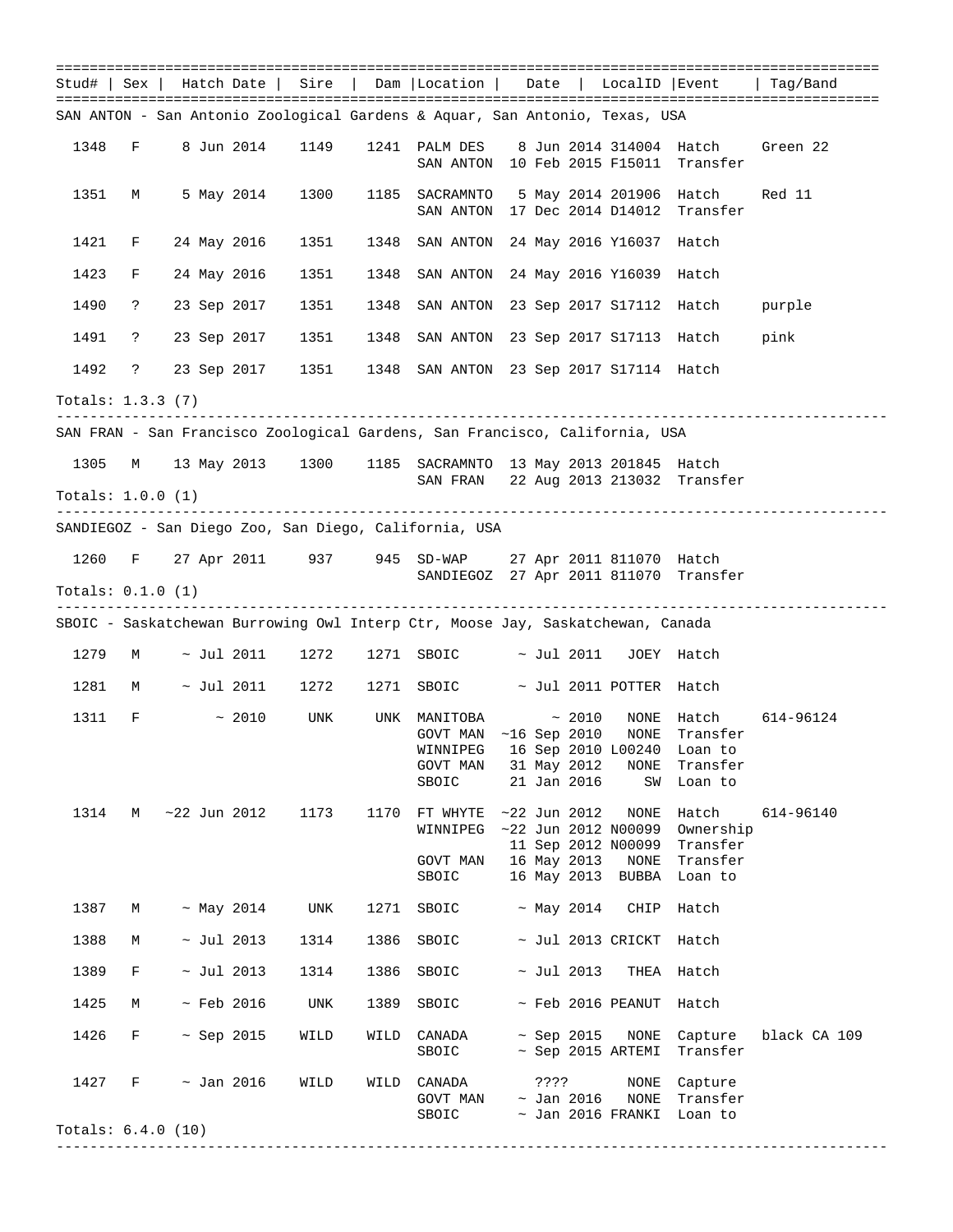================================================================================================== Stud# | Sex | Hatch Date | Sire | Dam |Location | Date | LocalID |Event | Tag/Band ================================================================================================== SCOT NECK - Sylvan Heights Waterfowl, Scotland Neck, North Carolina, USA 1287 F 31 Mar 2012 980 1220 ST LOUIS 31 Mar 2012 110678 Hatch SCOT NECK 27 Nov 2012 1287 Transfer 1292 M 24 May 2012 1204 1224 NZP-WASH 24 May 2012 216098 Hatch SCOT NECK 20 Nov 2012 1292 Transfer Totals: 1.1.0 (2) --------------------------------------------------------------------------------------------------- SD-WAP - San Diego Zoo's Safari Park, Escondido, California, USA 937 M 13 May 2003 740 904 OMAHA 13 May 2003 13667 Hatch WAP10-58 DALLAS WA 8 Mar 2004 4A013 Transfer SD-WAP 28 Nov 2007 807278 Transfer 1238 M 27 Apr 2011 937 945 SD-WAP 27 Apr 2011 811069 Hatch 1493 M ~ 2016 WILD WILD CALIFORNI ???? NONE Capture 1094-22092 U USDI ???? 22092 Transfer SD-WAP 30 Nov 2017 817334 Loan to 1494 F ~ 2016 WILD WILD CALIFORNI ???? NONE Capture 1094-22091 U rrr: NONE Capture<br>???? 22091 Transfer SD-WAP 29 Nov 2017 817333 Loan to 1495 M ~ 1 Jan 2017 WILD WILD CALIFORNI ???? NONE Capture 1094-22050 U PROJ WILD ???? \_\_\_\_\_\_ Transfer SD-WAP 20 Sep 2017 817309 Loan to Totals: 4.1.0 (5) --------------------------------------------------------------------------------------------------- ST FELICI - Zoo Sauvage De St-Félicien, St-Félicien, Quebec, Canada 1316 F ~22 Jun 2012 1173 1170 FT WHYTE ~22 Jun 2012 NONE Hatch 614-96142 WINNIPEG ~22 Jun 2012 N00101 Ownership 11 Sep 2012 N00101 Transfer ST FELICI 3 Sep 2014 B14069 Transfer 1332 F ~20 Apr 2013 1173 1170 FT WHYTE ~20 Apr 2013 NONE Hatch green 141 WINNIPEG ~20 Apr 2013 P00100 Ownership ST FELICI 3 Sep 2014 B14070 Transfer Totals: 0.2.0 (2) --------------------------------------------------------------------------------------------------- ST LOUIS - Saint Louis Zoological Park, St Louis, Missouri, USA 1382 M 2 Jun 2015 1282 1346 PALM DES 2 Jun 2015 315002 Hatch ST LOUIS 29 Oct 2015 118011 Transfer 1450 ? 19 May 2017 1394 1217 NATAVPGH 19 May 2017 8886 Hatch ST LOUIS 15 Jun 2017 121135 Transfer Totals: 1.0.1 (2) --------------------------------------------------------------------------------------------------- TACOMA - Point Defiance Zoo & Aquarium, Tacoma, Washington, USA 1356 F 5 May 2014 1300 1185 SACRAMNTO 5 May 2014 201911 Hatch plastic gree TACOMA 25 Jun 2014 T14A03 Transfer 1359 F 6 May 2014 1300 1185 SACRAMNTO 6 May 2014 201914 Hatch Plastic gree TACOMA 25 Jun 2014 T14A04 Transfer Totals: 0.2.0 (2) --------------------------------------------------------------------------------------------------- TAMPA AQ - Florida Aquarium, Tampa, Florida, USA 1203 F 1 Aug 2009 996 1086 NZP-WASH 1 Aug 2009 215826 Hatch ORANGE RT TAMPA AQ 5 Oct 2016 200437 Transfer 1431 F 27 May 2016 1353 1165 HOGLE 27 May 2016 U16024 Hatch orange TAMPA AQ 7 Jun 2017 200442 Transfer Totals: 0.2.0 (2)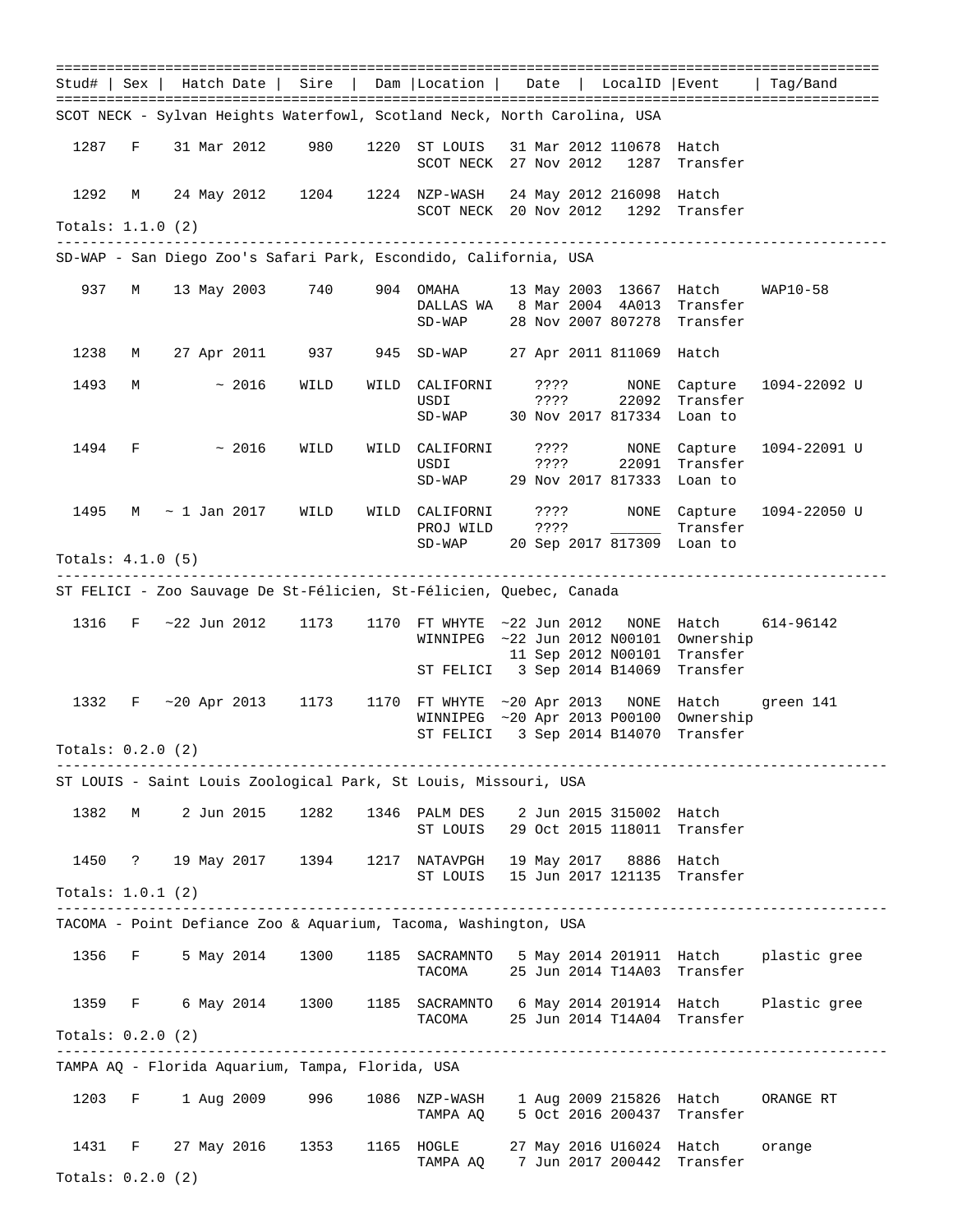================================================================================================== Stud# | Sex | Hatch Date | Sire | Dam |Location | Date | LocalID |Event | Tag/Band ================================================================================================== TRACY AV - Tracy Aviary, Salt Lake City, Utah, USA 1283 M 26 Mar 2012 980 1220 ST LOUIS 26 Mar 2012 110672 Hatch TRACY AV 11 Oct 2012 2551 Transfer 1380 F ~27 Apr 2015 1300 1185 SACRAMNTO ~27 Apr 2015 201950 Hatch TRACY AV 4 Nov 2015 2958 Transfer Totals: 1.1.0 (2) --------------------------------------------------------------------------------------------------- VALLEYZOO - Valley Zoo & John Janzen Nature Center, Edmonton, Alberta, Canada 1215 M ~ May 2008 UNK UNK VALLEYZOO ~ May 2008 200859 Hatch ORANGE AND W 1349 F 8 May 2013 UNK UNK KAMLOOPS 8 May 2013 GRB/67 Hatch VALLEYZOO 12 Apr 2014 200918 Transfer Totals: 1.1.0 (2) --------------------------------------------------------------------------------------------------- W ORANGE - Turtle Back Zoo, West Orange, New Jersey, USA 1354 M 5 May 2014 1300 1185 SACRAMNTO 5 May 2014 201909 Hatch plastic orange W ORANGE 16 Jul 2014 6356 Transfer 1358 M 5 May 2014 1300 1185 SACRAMNTO 5 May 2014 201913 Hatch plastic red W ORANGE 16 Jul 2014 6357 Transfer Totals: 2.0.0 (2) --------------------------------------------------------------------------------------------------- WILMINGTN - Brandywine Zoo, Wilmington, Delaware, USA 1222 F 7 Apr 2010 1138 1185 SACRAMNTO 7 Apr 2010 201719 Hatch YELLOW SEDGWICK 7 Apr 2011 13282 Transfer WILMINGTN 3 Apr 2013 1170 Transfer 1250 M ~ Apr 2011 1247 MULT8 CHULAVIST ~ Apr 2011 NONE Hatch GREENBAY 23 Mar 2012 201207 Transfer WILMINGTN 12 Mar 2015 1193 Transfer Totals: 1.1.0 (2) --------------------------------------------------------------------------------------------------- WINNIPEG - Assiniboine Park Zoo, Winnipeg, Manitoba, Canada 1318 M ~22 Jun 2012 1173 1170 FT WHYTE ~22 Jun 2012 NONE Hatch 614-96144 WINNIPEG ~22 Jun 2012 N00104 Ownership 11 Sep 2012 N00104 Transfer 1331 M ~20 Apr 2013 1173 1170 FT WHYTE ~20 Apr 2013 NONE Hatch Blue 78/WINN WINNIPEG ~20 Apr 2013 P00099 Ownership 9 Jan 2014 P00099 Transfer 1333 F ~20 Apr 2013 1173 1170 FT WHYTE ~20 Apr 2013 NONE Hatch Aluminum 418 WINNIPEG ~20 Apr 2013 P00101 Ownership 9 Jan 2014 P00101 Transfer Totals: 2.1.0 (3) --------------------------------------------------------------------------------------------------- =================================================================================================== TOTALS: 74.86.19 (179)

53 Institutions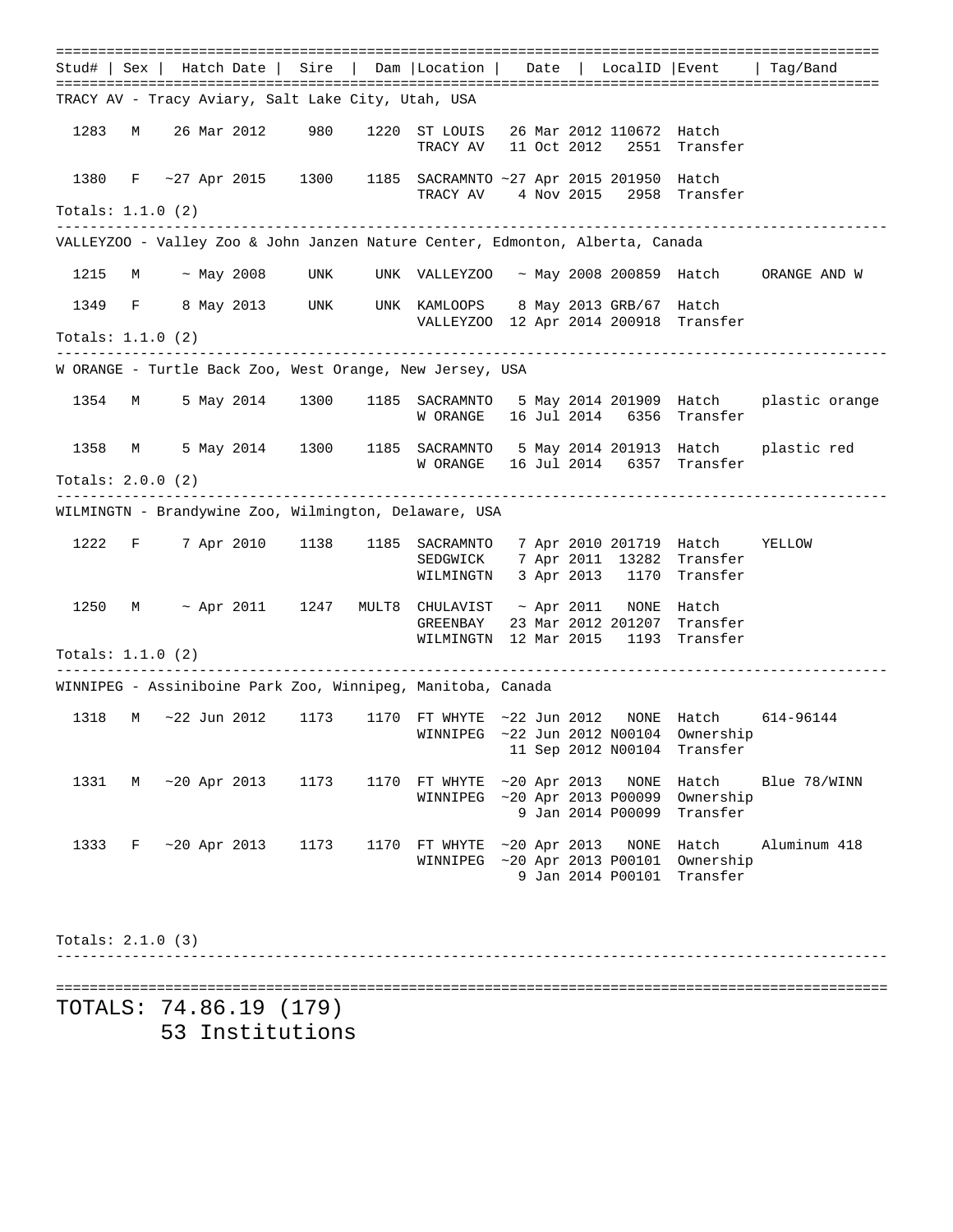### Institution List

| ABILENE   | Abilene Zoological Gardens<br>2070 Zoo Lane, Abilene, Texas, USA, 79602-0060                                  |
|-----------|---------------------------------------------------------------------------------------------------------------|
|           | ASDM TUSC Arizona-Sonora Desert Museum<br>2021 N. Kinney Rd., Tucson, Arizona, USA, 85743-8918                |
| ASHEBORO  | North Carolina Zoological Park<br>4401 Zoo Parkway, Asheboro, North Carolina, USA, 27205-9416                 |
|           | ATASCADER Charles Paddock Zoo<br>9305 Pismo St., Atascadero, California, USA, 93422                           |
|           | BINGHAMTO Binghamton Zoo at Ross Park<br>185 Park Ave., Binghamton, New York, USA, 13903                      |
|           | BLOOMINGT Miller Park Zoo<br>1020 S Morris Ave., Bloomington, Illinois, USA, 61701-6351                       |
|           | CALIFORNI CALIFORNIA<br>Usa, North America, USA                                                               |
| CANADA    | CANADA<br>North America, American Region                                                                      |
| CARLSBAD  | Living Desert Zoo & Gardens State Park<br>PO Box 100, Carlsbad, New Mexico, USA, 88221-0100                   |
|           | CHULAVIST Living Coast Discovery Center<br>1000 Gunpowder Point Rd., Chula Vista, California, USA, 91910-1201 |
|           | COYOTE PM CuriOdyssey<br>(Coyote Point Museum), San Mateo, California, USA, 94401-1097                        |
|           | DALLAS WA Dallas World Aquarium<br>1801 N. Griffin St., Dallas, Texas, USA, 75202-1503                        |
| DAYMNH    | Boonshoft Museum of Discovery<br>2600 DeWeese Parkway, Dayton, Ohio, USA, 45414-5499                          |
| DENVER    | Denver Zoological Gardens<br>City Park, Denver, Colorado, USA, 80205                                          |
| DESERT MU | Oregon High Desert Museum<br>59800 S Hwy 97, Bend, Oregon, USA, 97702                                         |
| DULUTH    | Lake Superior Zoological Gardens<br>7210 Fremont St., Duluth, Minnesota, USA, 55807                           |
| EL PASO   | El Paso Zoo<br>4001 East Paisano, El Paso, Texas, USA, 79905-4223                                             |
|           | FORTWORTH Fort Worth Zoological Park<br>1989 Colonial Pkwy., Ft Worth, Texas, USA, 76110-6640                 |
| FRESNO    | Fresno Chaffee Zoo<br>894 W Belmont Ave., Fresno, California, USA, 93728-2891                                 |
| FT WHYTE  | Fort Whyte Centre for EnvironmentalEdu<br>1961 McCreary Road, Winnipeg, Manitoba, Canada, R3PO 2K9            |
| GLEN OAK  | Peoria Zoo in Glen Oak Park<br>2218 N Prospect Rd., Peoria, Illinois, USA, 61603-2193                         |
| GOVT MAN  | Government of Manitoba<br>Winnipeg, Manitoba, Canada                                                          |
| GREENBAY  | NEW Zoo<br>P.O. Box 23600, Green Bay, Wisconsin, USA, 54313-8514                                              |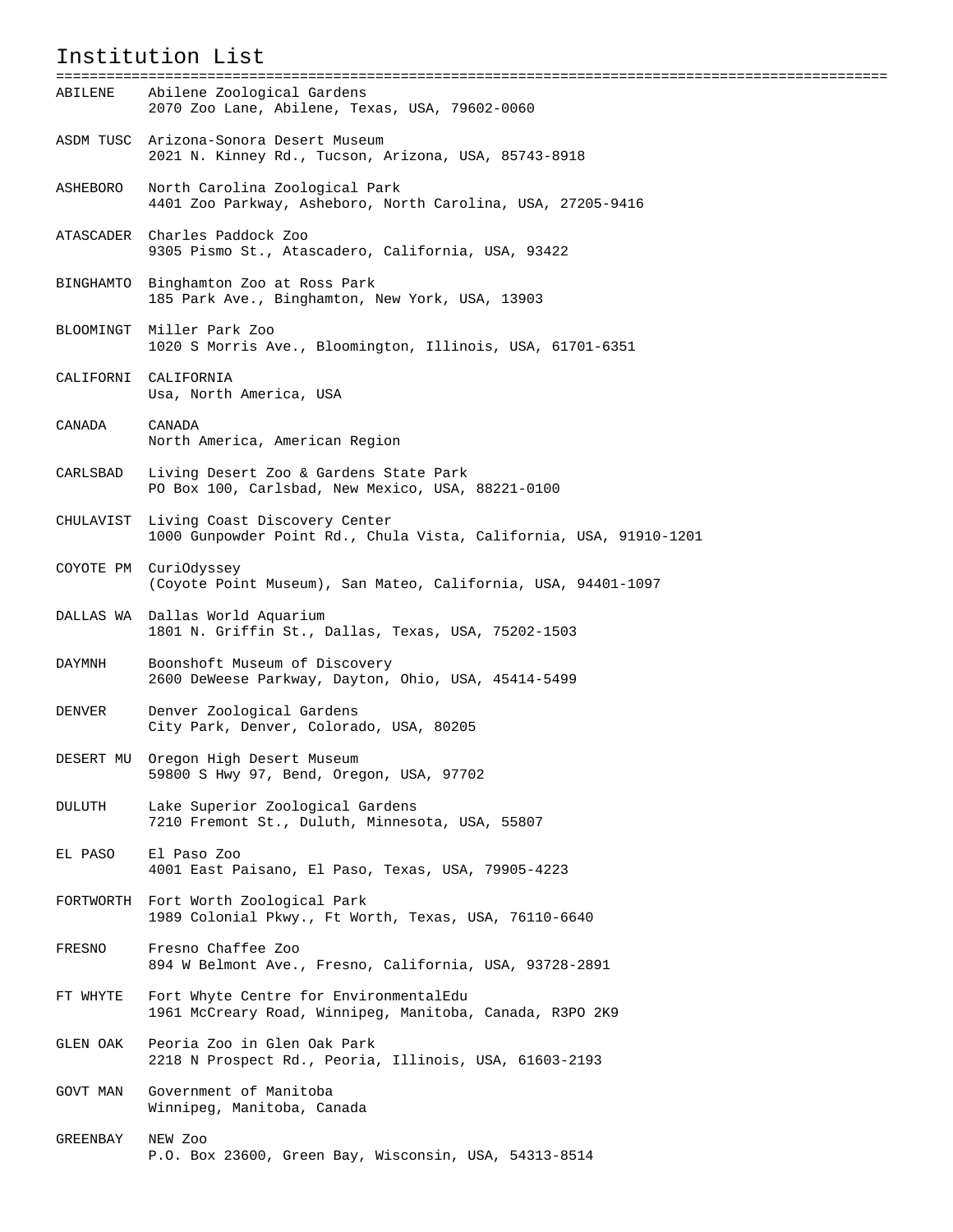| HERSHEY   | ZooAmerica (No. American Wildlife Pk.)<br>100 West Hersheypark Dr., Hershey, Pennsylvania, USA, 17033                 |
|-----------|-----------------------------------------------------------------------------------------------------------------------|
| HOGLE     | Utah's Hogle Zoo<br>Utah Zoological Society, Salt Lake City, Utah, USA, 84108-1454                                    |
|           | HUTCHINSN Hutchinson Zoo<br>P.O. Box 1567, Hutchinson, Kansas, USA, 67504-1567                                        |
| KAMLOOPS  | British Columbia Wildlife Park<br>9077 Dallas Drive, Kamloops, British Columbia, Canada, V2C 6V1                      |
| KNOXVILLE | Knoxville Zoological Gardens<br>P.O. Box 6040, Knoxville, Tennessee, USA, 37914                                       |
| LITCHFIEL | Livingston Ripley Waterfowl Sanctuary<br>10 Duck Pond Road, Litchfield, Connecticut, USA, 06759                       |
| MANITOBA  | Manitoba Game Farm<br>Winnipeg, Manitoba, Canada                                                                      |
| MEMPHIS   | Memphis Zoological Garden & Aquarium<br>2000 Prentiss Place, Memphis, Tennessee, USA, 38112                           |
| METROZOO  | Zoo Miami<br>One Zoo Boulevard, Miami, Florida, USA, 33177-1499                                                       |
| MINOT     | Roosevelt Park Zoo<br>1219 Burdick Expressway East, Minot, North Dakota, USA, 58702                                   |
| NATAVPGH  | National Aviary in Pittsburgh<br>Allegheny Commons West, Pittsburgh, Pennsylvania, USA, 15212                         |
| NEW MEXIC | NEW MEXICO<br>Usa, North America, USA                                                                                 |
| NORRISTOW | Elmwood Park Zoo<br>Norristown Zoological Society, Norristown, Pennsylvania, USA, 19401                               |
| NY BRONX  | Bronx Zoo/Wildlife Conservat'n Society<br>2300 Southern Blvd., Bronx, New York, USA, 10460-1099                       |
| NZP-WASH  | Smithsonian National Zoological Park<br>3001 Connecticut Avenue NW, Washington, District Of Columbia, USA, 20008-2537 |
| OKLAHOMA  | Oklahoma City Zoological Park<br>2101 NE 50th St., Oklahoma City, Oklahoma, USA, 73111-7199                           |
| OMAHA     | Omaha's Henry Doorly Zoo<br>3701 South 10th St., Omaha, Nebraska, USA, 68107-2200                                     |
| OREGON    | OREGON<br>Usa, North America, USA                                                                                     |
| PALM DES  | The Living Desert<br>47900 Portola Ave., Palm Desert, California, USA, 92260                                          |
| PHILADELP | The Philadelphia Zoo<br>3400 W Girard Ave., Philadelphia, Pennsylvania, USA, 19104                                    |
| PHOENIX   | Phoenix Zoo<br>455 N Galvin Pky, Phoenix, Arizona, USA, 85008-3431                                                    |
| PROJ WILD | Project Wildlife<br>PO Box 80696, San Diego, California, USA, 92138                                                   |
| PUBLIC    | General Public                                                                                                        |
| QUEENS    | Queens Zoo<br>53-51 111th St., Flushing, New York, USA, 11368                                                         |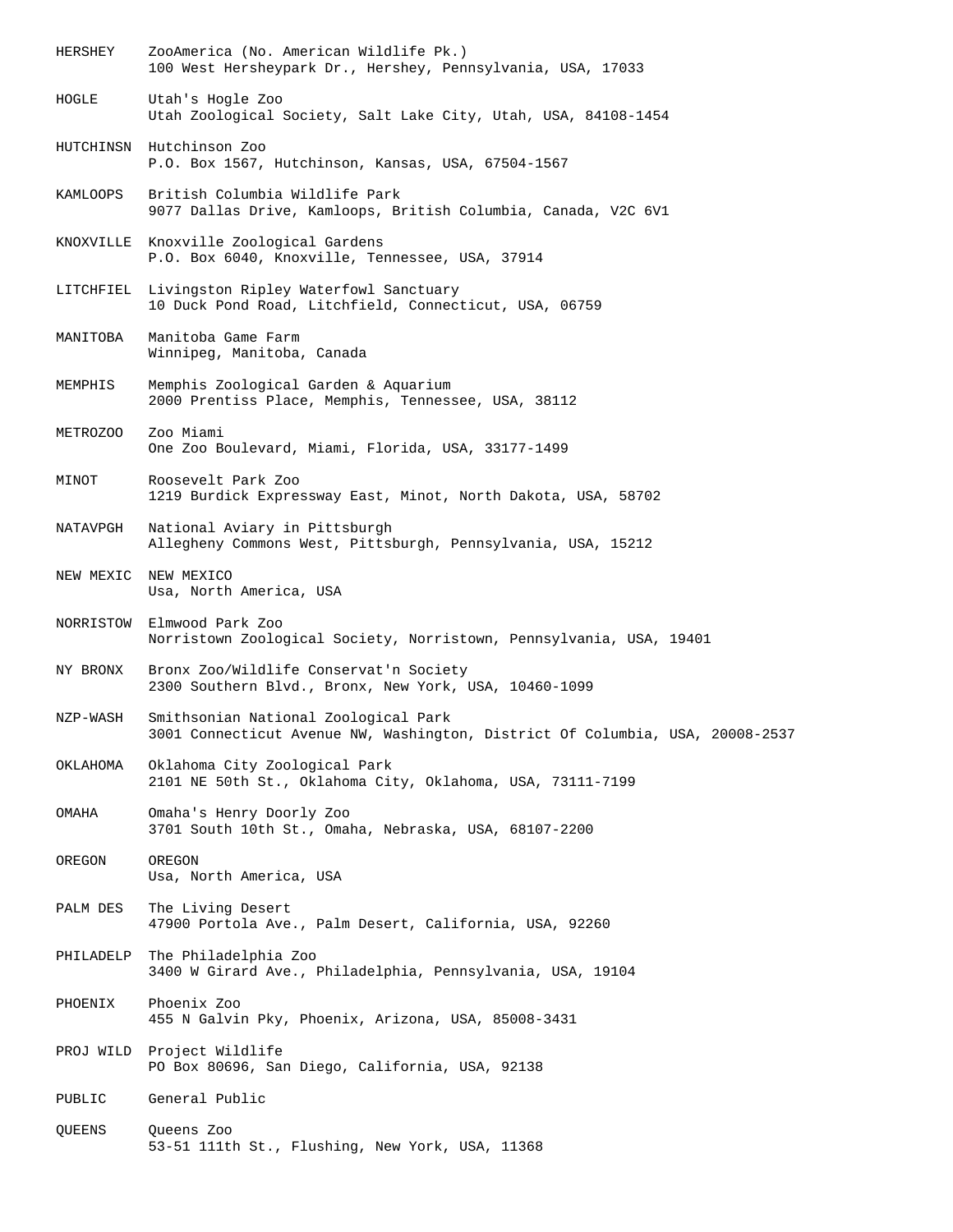REHAB Rehabilitation Facility REHABBER Wildlife Rehabilitator RIO GRAND Albuquerque Biological Park 903 Tenth St. SW, Albuquerque, New Mexico, USA, 87102-4098 SACRAMNTO Sacramento Zoo 3930 W Land Park Dr., Sacramento, California, USA, 95822-1123 SALISBURY Salisbury Zoological Park PO Box 2979, Salisbury, Maryland, USA, 21802-2979 SAN ANTON San Antonio Zoological Gardens & Aquar 3903 N. St. Mary's Street, San Antonio, Texas, USA, 78212-3199 SAN FRAN San Francisco Zoological Gardens 1 Zoo Rd., San Francisco, California, USA, 94132-1098 SANDIEGOZ San Diego Zoo PO Box 120551, San Diego, California, USA, 92112-0551 SBOIC Saskatchewan Burrowing Owl Interp. Ctr SCOT NECK Sylvan Heights Waterfowl SD-WAP San Diego Zoo's Safari Park 15500 San Pasqual Valley Rd, Escondido, California, USA, 92027 SEDGWICK Sedgwick County Zoo 5555 Zoo Blvd., Wichita, Kansas, USA, 67212-1698 ST FELICI Zoo Sauvage de St-Félicien 2230 boulevard du Jardin, St-félicien, Quebec, Canada, G8K 2P8 ST LOUIS Saint Louis Zoological Park 1 Government Dr., St. Louis, Missouri, USA, 63110-1395 STATEN IS Staten Island Zoo 614 Broadway, Staten Island, New York, USA, 10310 TACOMA Point Defiance Zoo & Aquarium 5400 N Pearl St., Tacoma, Washington, USA, 98407-3218 TAMPA AQ Florida Aquarium 701 Channelside Drive, Tampa, Florida, USA, 33602 TEXAS TEXAS Usa, North America, USA TRACY AV Tracy Aviary 589 East 1300 South, Salt Lake City, Utah, USA, 84105 USDI US Dept of the Interior USA USFWS MB USFWS Migratory Bird Permit 4401 North Fairfax Dr, Arlington, Virginia, USA, 22203 VALLEYZOO Valley Zoo & John Janzen Nature Center c/o Park and Rec. Dept., Edmonton, Alberta, Canada, T5J 2R7 W ORANGE Turtle Back Zoo 560 Northfield Ave., West Orange, New Jersey, USA, 07052 WAL CREEK Alexander Lindsay Junior Museum 1901 First Ave., Walnut Creek, California, USA, 94596 WILMINGTN Brandywine Zoo 1001 N. Park Dr., Wilmington, Delaware, USA, 19802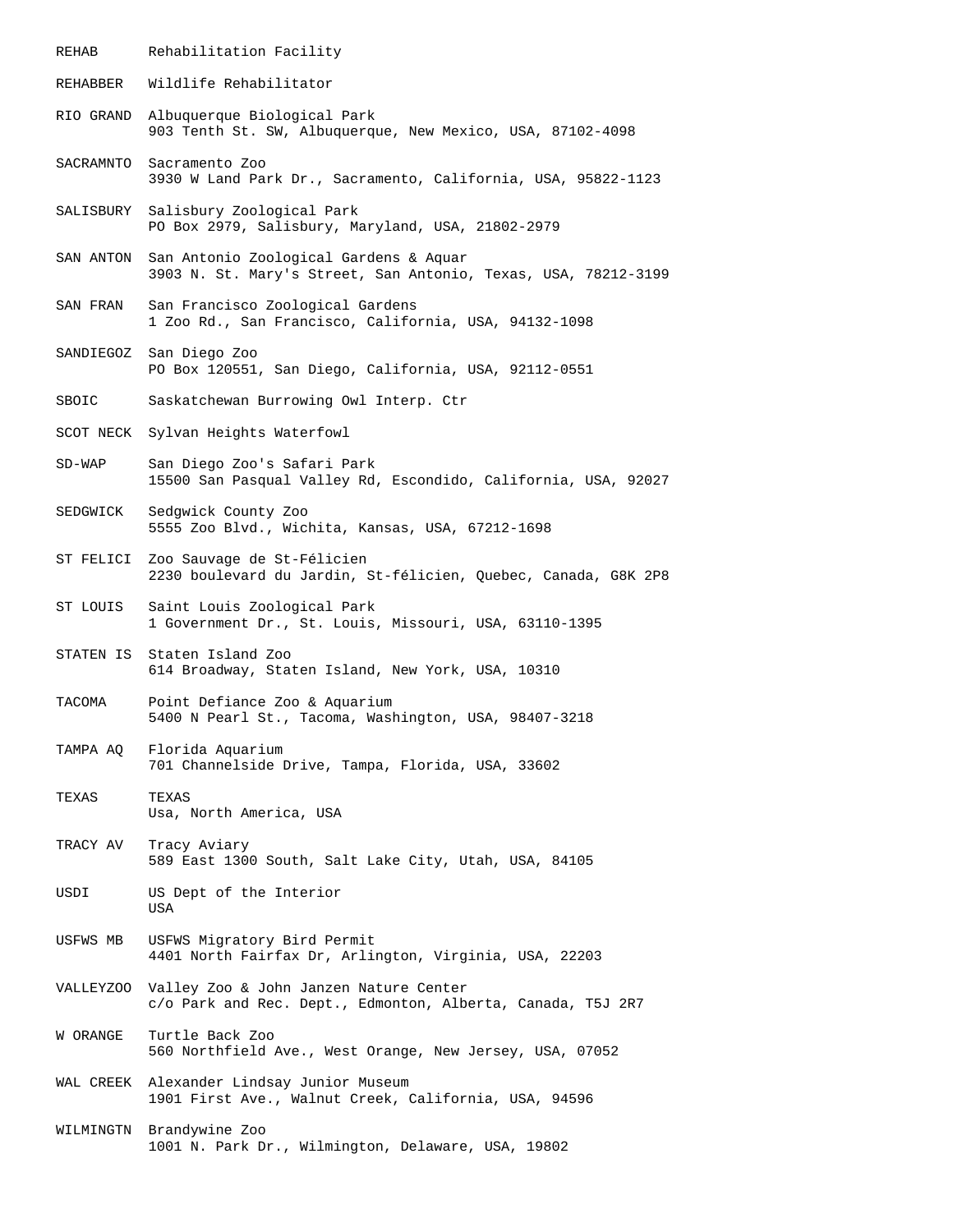WINNIPEG Assiniboine Park Zoo 460 Assiniboine Park Dr., Winnipeg, Manitoba, Canada, R3P 2N7

Total number of institutions: 73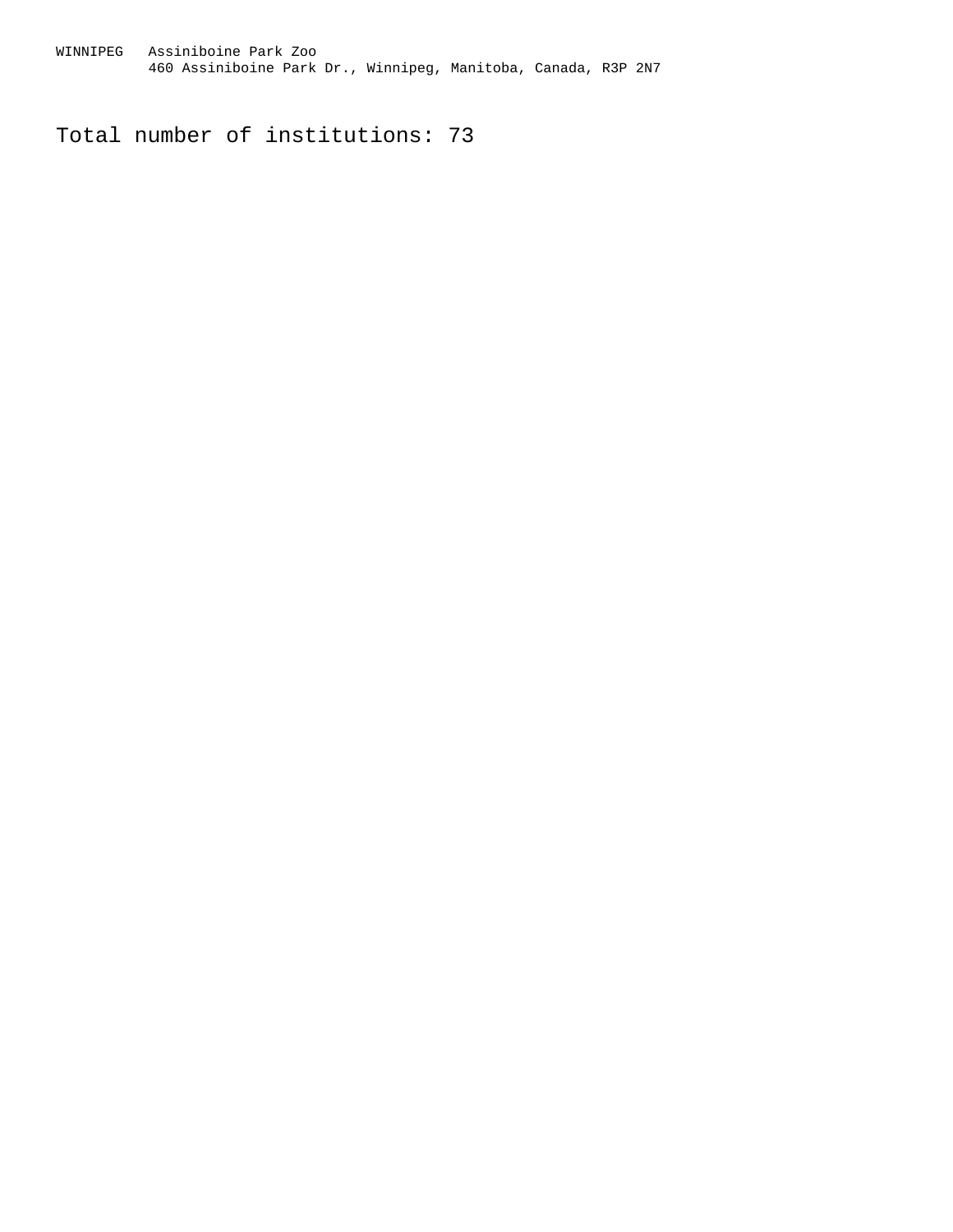## **NORTH AMERICAN BURROWING OWL STUDBOOK - 2018**

# **HISTORICAL POPULATION**

| =============<br>Stud#   Sex |                | ============<br>Hatch Date | Sire | Dam  | Location                            | Date                                              | LocalID                      | ====================<br>Event            |
|------------------------------|----------------|----------------------------|------|------|-------------------------------------|---------------------------------------------------|------------------------------|------------------------------------------|
| $\mathbf 1$                  | S.             | ? ? ? ?                    | WILD | WILD | TEXAS<br><b>DEALER</b><br>PHILADELP | ????<br>? ? ? ?<br>8 Apr 1901<br>26 Jan 1902      | NONE<br><b>NONE</b><br>21073 | Capture<br>Transfer<br>Transfer<br>Death |
| 2                            | $\mathbf{S}$   | ? ? ? ?                    | WILD | WILD | TEXAS<br>DEALER<br>PHILADELP        | ????<br>????<br>8 Apr 1901<br>7 Mar 1902          | NONE<br><b>NONE</b><br>21074 | Capture<br>Transfer<br>Transfer<br>Death |
| 3                            | ċ.             | ? ? ? ?                    | WILD | WILD | TEXAS<br>DEALER<br>PHILADELP        | ????<br>? ? ? ?<br>8 Apr 1901<br>14 Apr 1902      | NONE<br>NONE<br>21075        | Capture<br>Transfer<br>Transfer<br>Death |
| 4                            | S.             | ? ? ? ?                    | WILD | WILD | TEXAS<br>DEALER<br>PHILADELP        | ????<br>????<br>8 Apr 1901<br>$\sim$ Jan 1902     | NONE<br>NONE<br>21076        | Capture<br>Transfer<br>Transfer<br>Death |
| 5                            | ċ.             | ? ? ? ?                    | WILD | WILD | TEXAS<br>DEALER<br>PHILADELP        | ????<br>? ? ? ?<br>8 Apr 1901<br>$\sim$ Jan 1902  | NONE<br><b>NONE</b><br>21077 | Capture<br>Transfer<br>Transfer<br>Death |
| 6                            | S.             | ? ? ? ?                    | WILD | WILD | WILD<br>DEALER<br>PHILADELP         | ? ? ? ?<br>????<br>18 May 1901<br>20 May 1901     | NONE<br><b>NONE</b><br>21078 | Capture<br>Transfer<br>Transfer<br>Death |
| 7                            | S.             | ? ? ? ?                    | WILD | WILD | WILD<br><b>DEALER</b><br>PHILADELP  | ? ? ? ?<br>????<br>18 May 1901<br>21 May 1901     | NONE<br>NONE<br>21079        | Capture<br>Transfer<br>Transfer<br>Death |
| 8                            | ?              | ????                       | WILD | WILD | WILD<br>DEALER<br>PHILADELP         | ????<br>????<br>18 May 1901<br>$\sim$ Jan 1902    | NONE<br>NONE<br>21080        | Capture<br>Transfer<br>Transfer<br>Death |
| 9                            | S.             | ????                       | WILD | WILD | WILD<br>DEALER<br>PHILADELP         | ????<br>????<br>18 May 1901<br>12 Dec 1902        | $\rm{NONE}$<br>NONE<br>21081 | Capture<br>Transfer<br>Transfer<br>Death |
| 10                           | ċ.             | ? ? ? ?                    | WILD | WILD | WILD<br>DEALER<br>PHILADELP         | ????<br>? ? ? ?<br>18 May 1901<br>$\sim$ Jan 1903 | $\rm{NONE}$<br>NONE<br>21082 | Capture<br>Transfer<br>Transfer<br>Death |
| 11                           | $\ddot{\cdot}$ | ? ? ? ?                    | WILD | WILD | WILD<br>DEALER<br>PHILADELP         | ????<br>????<br>18 May 1901<br>$\sim$ Jan 1903    | $\rm{NONE}$<br>NONE<br>21083 | Capture<br>Transfer<br>Transfer<br>Death |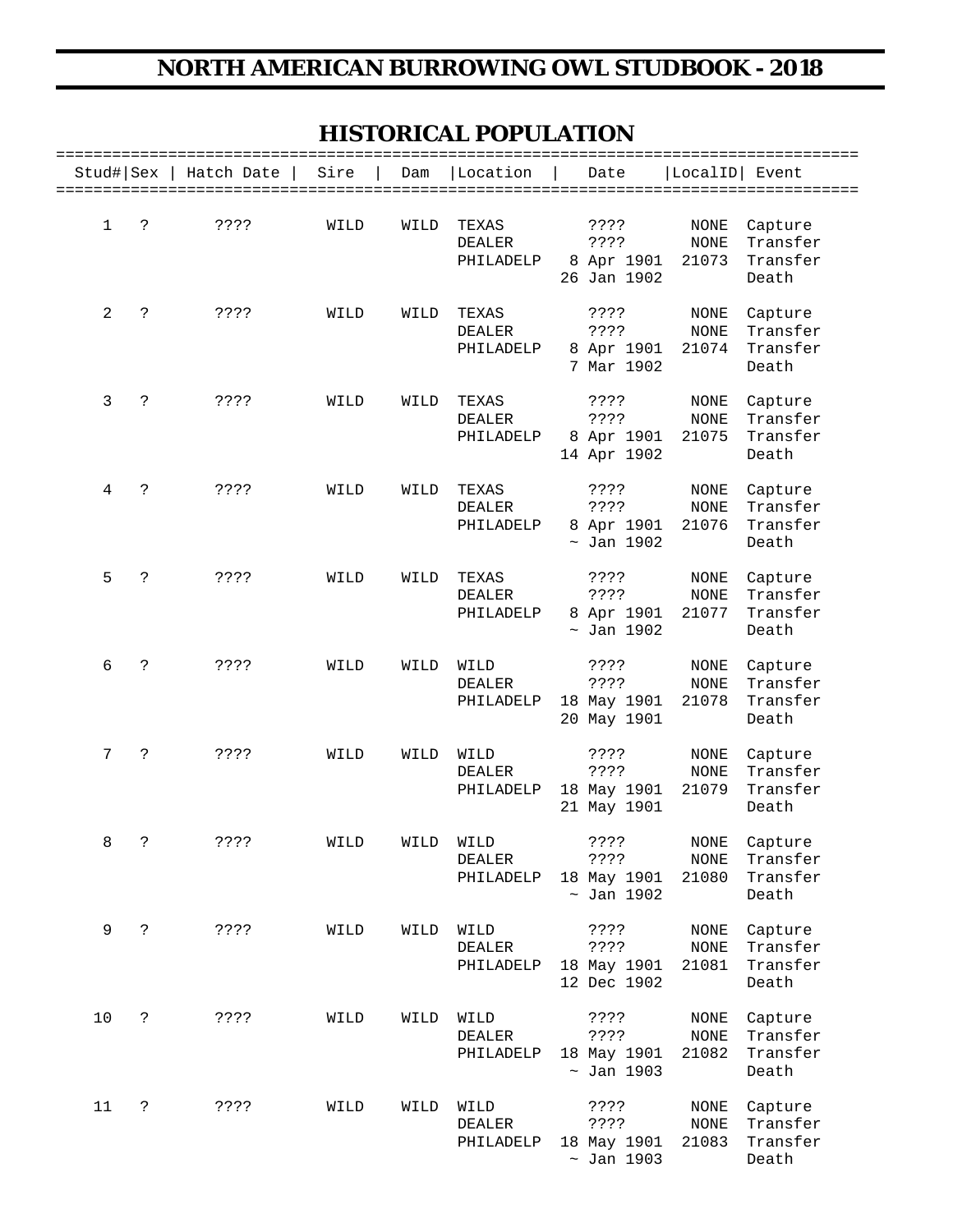| 12 | ċ.                   | ????    | WILD | WILD | WILD<br><b>DEALER</b><br>PHILADELP | ? ? ? ?<br>? ? ? ?<br>18 May 1901<br>$\sim$ Jan 1903 | <b>NONE</b><br>$\rm{NONE}$<br>21084 | Capture<br>Transfer<br>Transfer<br>Death |
|----|----------------------|---------|------|------|------------------------------------|------------------------------------------------------|-------------------------------------|------------------------------------------|
| 13 | ċ.                   | ????    | WILD | WILD | WILD<br><b>DEALER</b><br>PHILADELP | ????<br>????<br>18 May 1901<br>$\sim$ Jan 1903       | <b>NONE</b><br><b>NONE</b><br>21085 | Capture<br>Transfer<br>Transfer<br>Death |
| 14 | S.                   | ? ? ? ? | WILD | WILD | WILD<br>DEALER<br>PHILADELP        | ????<br>? ? ? ?<br>24 May 1902<br>27 May 1902        | NONE<br>$\rm{NONE}$<br>21086        | Capture<br>Transfer<br>Transfer<br>Death |
| 15 | S.                   | ? ? ? ? | WILD | WILD | WILD<br>DEALER<br>PHILADELP        | ? ? ? ?<br>? ? ? ?<br>24 May 1902<br>10 Feb 1903     | NONE<br><b>NONE</b><br>21087        | Capture<br>Transfer<br>Transfer<br>Death |
| 16 | ċ.                   | ????    | WILD | WILD | WILD<br><b>DEALER</b><br>PHILADELP | ? ? ? ?<br>? ? ? ?<br>24 May 1902<br>$\sim$ Jan 1903 | NONE<br><b>NONE</b><br>21088        | Capture<br>Transfer<br>Transfer<br>Death |
| 17 | S.                   | ????    | WILD | WILD | WILD<br>DEALER<br>PHILADELP        | ????<br>? ? ? ?<br>13 Aug 1902<br>$\sim$ Jan 1903    | NONE<br>NONE<br>21089               | Capture<br>Transfer<br>Transfer<br>Death |
| 18 | ċ.                   | ????    | WILD | WILD | WILD<br>DEALER<br>PHILADELP        | ????<br>? ? ? ?<br>13 Aug 1902<br>13 Apr 1903        | NONE<br><b>NONE</b><br>21090        | Capture<br>Transfer<br>Transfer<br>Death |
| 19 | S.                   | ????    | WILD | WILD | WILD<br><b>DEALER</b><br>PHILADELP | ????<br>? ? ? ?<br>10 Sep 1902<br>5 Jul 1903         | NONE<br>$\rm{NONE}$<br>21091        | Capture<br>Transfer<br>Transfer<br>Death |
| 20 | S.                   | ????    | WILD | WILD | WILD<br>DEALER<br>PHILADELP        | ????<br>? ? ? ?<br>10 Sep 1902<br>$\sim$ Jul 1903    | NONE<br>NONE<br>21092               | Capture<br>Transfer<br>Transfer<br>Death |
| 21 | ?                    | ? ? ? ? | WILD | WILD | WILD<br>DEALER<br>PHILADELP        | ????<br>? ? ? ?<br>10 Sep 1902<br>$\sim$ Jan 1904    | NONE<br>NONE<br>21093               | Capture<br>Transfer<br>Transfer<br>Death |
| 22 | S.                   | ? ? ? ? | WILD | WILD | WILD<br>DEALER<br>PHILADELP        | ????<br>? ? ? ?<br>10 Sep 1902<br>20 Feb 1904        | NONE<br>NONE<br>21094               | Capture<br>Transfer<br>Transfer<br>Death |
| 23 | $\ddot{\phantom{0}}$ | ? ? ? ? | WILD | WILD | WILD<br>DEALER<br>PHILADELP        | ????<br>? ? ? ?<br>10 Sep 1902<br>31 Mar 1904        | NONE<br>NONE<br>21095               | Capture<br>Transfer<br>Transfer<br>Death |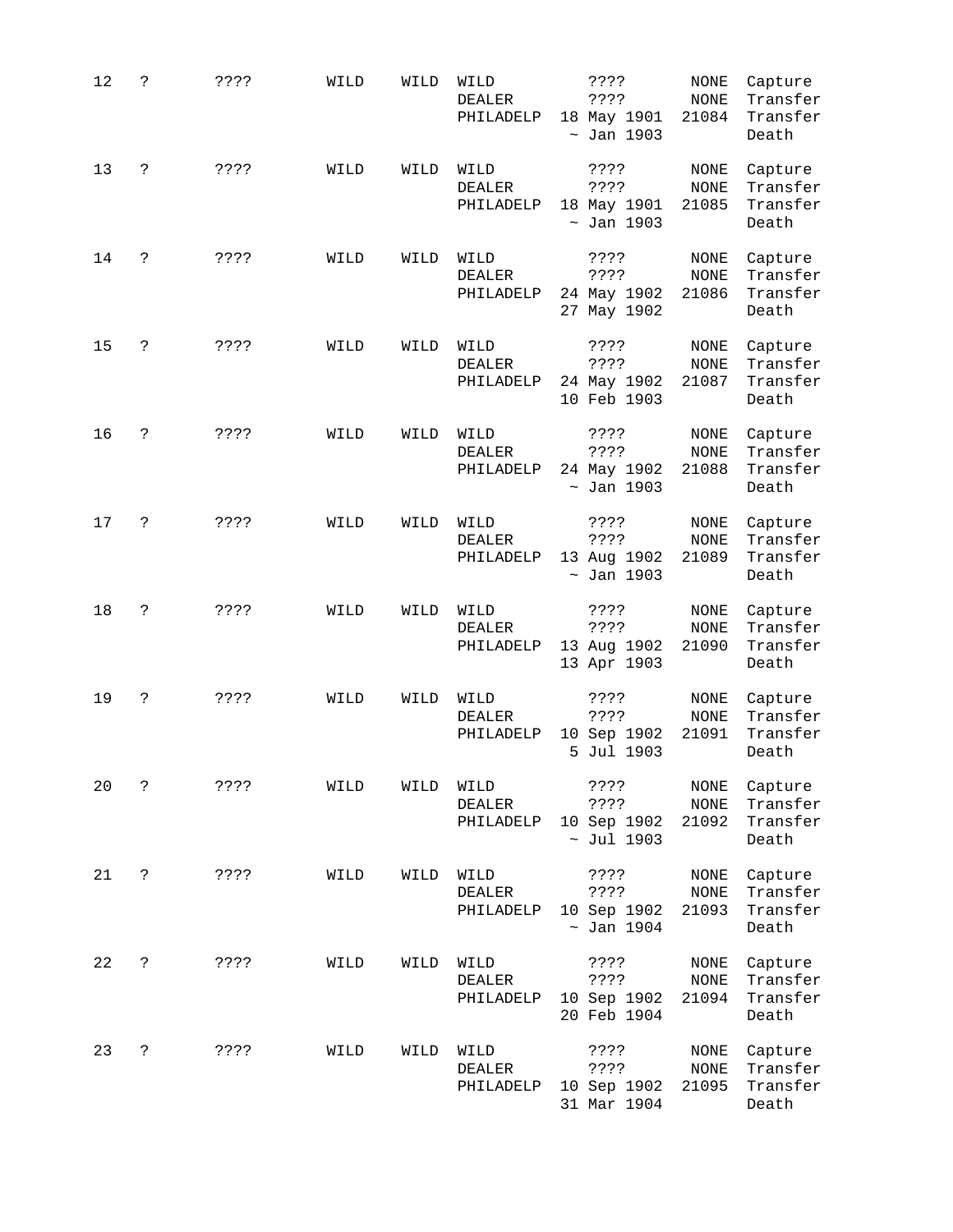| 24 | ċ. | ????    | WILD | WILD | WILD<br><b>DEALER</b><br>PHILADELP | ? ? ? ?<br>? ? ? ?<br>1 May 1904<br>2 May 1904 | <b>NONE</b><br>$\rm{NONE}$<br>21105 | Capture<br>Transfer<br>Transfer<br>Death |
|----|----|---------|------|------|------------------------------------|------------------------------------------------|-------------------------------------|------------------------------------------|
| 25 | ċ. | ????    | WILD | WILD | WILD<br><b>DEALER</b><br>PHILADELP | ? ? ? ?<br>????<br>1 May 1904<br>13 May 1904   | <b>NONE</b><br>$\rm{NONE}$<br>21106 | Capture<br>Transfer<br>Transfer<br>Death |
| 26 | ċ. | ? ? ? ? | WILD | WILD | WILD<br>DEALER<br>PHILADELP        | ????<br>? ? ? ?<br>1 May 1904<br>25 Jun 1904   | NONE<br><b>NONE</b><br>21107        | Capture<br>Transfer<br>Transfer<br>Death |
| 27 | S. | ? ? ? ? | WILD | WILD | WILD<br>DEALER<br>PHILADELP        | ????<br>? ? ? ?<br>1 May 1904<br>22 May 1905   | NONE<br><b>NONE</b><br>21108        | Capture<br>Transfer<br>Transfer<br>Death |
| 28 | ċ. | ????    | WILD | WILD | WILD<br><b>DEALER</b><br>PHILADELP | ????<br>? ? ? ?<br>1 May 1904<br>23 May 1905   | $\rm{NONE}$<br><b>NONE</b><br>21109 | Capture<br>Transfer<br>Transfer<br>Death |
| 29 | ċ. | ????    | WILD | WILD | WILD<br><b>DEALER</b><br>PHILADELP | ? ? ? ?<br>? ? ? ?<br>1 May 1904<br>2 Jun 1906 | NONE<br>NONE<br>21110<br>21110      | Capture<br>Transfer<br>Transfer<br>ltf   |
| 30 | ċ. | ????    | WILD | WILD | WILD<br>DEALER<br>PHILADELP        | ????<br>????<br>1 May 1904<br>~1906            | NONE<br>$\rm{NONE}$<br>21111        | Capture<br>Transfer<br>Transfer<br>Death |
| 31 | S. | ? ? ? ? | WILD | WILD | WILD<br><b>DEALER</b><br>PHILADELP | ????<br>? ? ? ?<br>1 May 1904<br>~1906         | NONE<br>$\rm{NONE}$<br>21112        | Capture<br>Transfer<br>Transfer<br>Death |
| 32 | ċ. | ????    | WILD | WILD | WILD<br>DEALER<br>PHILADELP        | ????<br>????<br>8 Jun 1904<br>~1906            | NONE<br>$\rm{NONE}$<br>21113        | Capture<br>Transfer<br>Transfer<br>Death |
| 33 | Ċ. | ? ? ? ? | WILD | WILD | WILD<br>DEALER<br>PHILADELP        | ? ? ? ?<br>????<br>8 Jun 1904<br>14 Mar 1907   | NONE<br>NONE<br>21114               | Capture<br>Transfer<br>Transfer<br>Death |
| 34 | ?  | ????    | WILD | WILD | WILD<br>DEALER<br>PHILADELP        | ????<br>????<br>8 Jun 1904<br>~1908            | <b>NONE</b><br><b>NONE</b><br>21115 | Capture<br>Transfer<br>Transfer<br>Death |
| 35 | М  | ? ? ? ? | WILD | WILD | WILD<br>DEALER<br>PHILADELP        | ????<br>? ? ? ?<br>8 Jun 1904<br>5 Apr 1910    | NONE<br>$\rm{NONE}$<br>21116        | Capture<br>Transfer<br>Transfer<br>Death |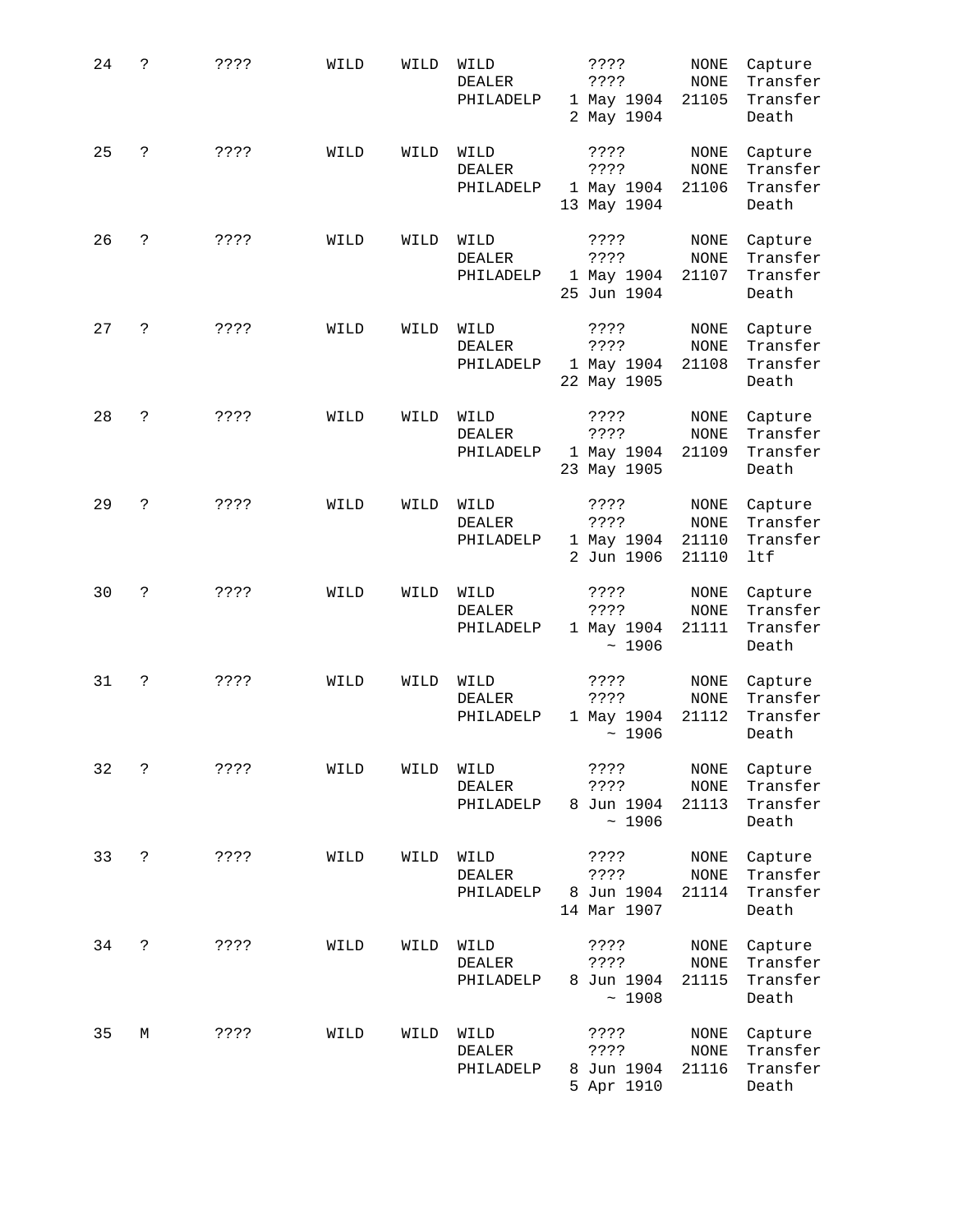| 36 | ċ.                   | ????    | WILD | WILD | WILD<br><b>DEALER</b><br>PHILADELP  |                       | ? ? ? ?<br>? ? ? ?<br>8 Jun 1904<br>8 Apr 1911     | <b>NONE</b><br><b>NONE</b><br>21117          | Capture<br>Transfer<br>Transfer<br>Death |
|----|----------------------|---------|------|------|-------------------------------------|-----------------------|----------------------------------------------------|----------------------------------------------|------------------------------------------|
| 37 | S.                   | ????    | WILD | WILD | WILD<br><b>DEALER</b><br>PHILADELP  |                       | ????<br>????<br>18 Oct 1906<br>25 Oct 1906         | <b>NONE</b><br><b>NONE</b><br>21118          | Capture<br>Transfer<br>Transfer<br>Death |
| 38 | S.                   | ????    | WILD | WILD | WILD<br>DEALER<br>PHILADELP         |                       | ????<br>????<br>18 Oct 1906<br>$~\sim$ Dec 1906    | <b>NONE</b><br><b>NONE</b><br>21119<br>21119 | Capture<br>Transfer<br>Transfer<br>ltf   |
| 39 | S.                   | ????    | WILD | WILD | WILD<br>DEALER<br>PHILADELP         | $\tilde{\phantom{a}}$ | ????<br>????<br>18 Oct 1906<br>Dec 1906            | <b>NONE</b><br><b>NONE</b><br>21120<br>21120 | Capture<br>Transfer<br>Transfer<br>ltf   |
| 40 | S.                   | ????    | WILD | WILD | WILD<br><b>DEALER</b><br>PHILADELP  |                       | ????<br>????<br>18 Oct 1906<br>$~\sim$ Dec 1906    | NONE<br><b>NONE</b><br>21121<br>21121        | Capture<br>Transfer<br>Transfer<br>ltf   |
| 41 | S.                   | ????    | WILD | WILD | WILD<br><b>DEALER</b><br>PHILADELP  |                       | ????<br>? ? ? ?<br>18 Oct 1906<br>$~\sim$ Dec 1906 | NONE<br><b>NONE</b><br>21122<br>21122        | Capture<br>Transfer<br>Transfer<br>ltf   |
| 42 | Ċ.                   | ????    | WILD | WILD | WILD<br><b>DEALER</b><br>PHILADELP  |                       | ????<br>????<br>18 Oct 1906<br>$~\sim$ Dec 1906    | NONE<br><b>NONE</b><br>21123<br>21123        | Capture<br>Transfer<br>Transfer<br>ltf   |
| 43 | S.                   | ????    | WILD | WILD | WILD<br>UNKNOWN<br>PHILADELP        |                       | ????<br>? ? ? ?<br>27 Jul 1908<br>28 Jul 1908      | <b>NONE</b><br><b>NONE</b><br>21124          | Capture<br>Transfer<br>Transfer<br>Death |
| 44 | S.                   | ????    | WILD | WILD | WILD<br><b>UNKNOWN</b><br>PHILADELP |                       | ? ? ? ?<br>????<br>27 Jul 1908<br>$~\sim$ May 1911 | <b>NONE</b><br><b>NONE</b><br>21125<br>21125 | Capture<br>Transfer<br>Transfer<br>ltf   |
| 45 | S.                   | ? ? ? ? | WILD | WILD | WILD<br><b>DEALER</b><br>PHILADELP  |                       | ? ? ? ?<br>? ? ? ?<br>10 Nov 1909<br>18 Nov 1909   | NONE<br>$\rm{NONE}$<br>21126                 | Capture<br>Transfer<br>Transfer<br>Death |
| 46 | ċ.                   | ????    | WILD | WILD | WILD<br>DEALER<br>PHILADELP         |                       | ????<br>? ? ? ?<br>10 Nov 1909<br>$\sim$ Jan 1910  | <b>NONE</b><br><b>NONE</b><br>21127          | Capture<br>Transfer<br>Transfer<br>Death |
| 47 | $\ddot{\phantom{0}}$ | ? ? ? ? | WILD | WILD | WILD<br>DEALER<br>PHILADELP         |                       | ????<br>? ? ? ?<br>10 Nov 1909<br>$\sim$ Jan 1910  | NONE<br>$\rm{NONE}$<br>21128                 | Capture<br>Transfer<br>Transfer<br>Death |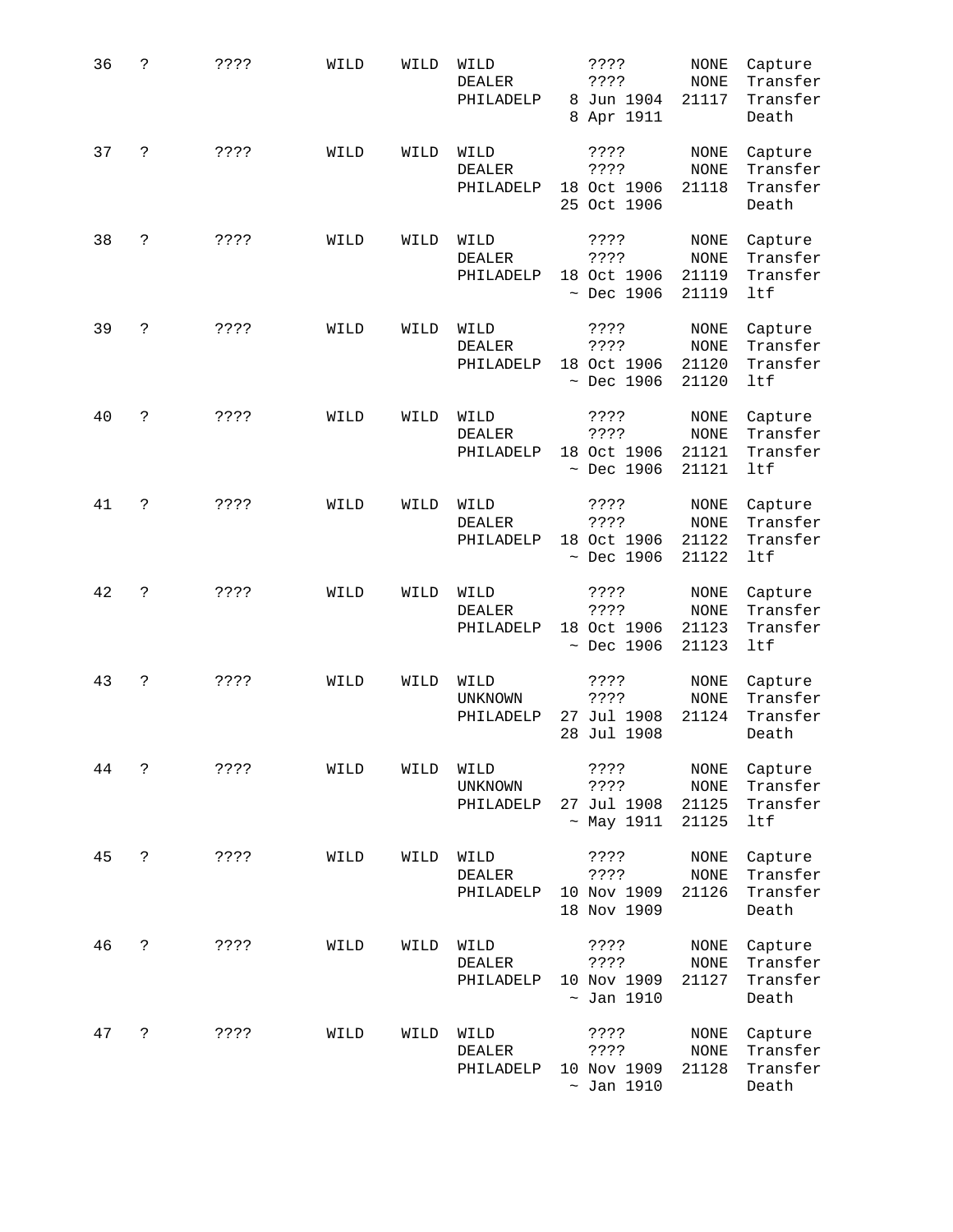| 48 | ċ. | ????    | WILD | WILD | WILD<br><b>DEALER</b><br>PHILADELP      | ? ? ? ?<br>????<br>10 Nov 1909<br>$~\sim$ May 1911   | <b>NONE</b><br><b>NONE</b><br>21129<br>21129 | Capture<br>Transfer<br>Transfer<br>ltf   |
|----|----|---------|------|------|-----------------------------------------|------------------------------------------------------|----------------------------------------------|------------------------------------------|
| 49 | S. | ????    | WILD | WILD | WILD<br><b>DEALER</b><br>PHILADELP      | ? ? ? ?<br>????<br>10 Nov 1909<br>4 Aug 1911         | <b>NONE</b><br><b>NONE</b><br>21130          | Capture<br>Transfer<br>Transfer<br>Death |
| 50 | ċ. | ????    | WILD | WILD | WILD<br>DEALER<br>PHILADELP             | ????<br>? ? ? ?<br>10 Nov 1909<br>$~15$ Aug 1911     | NONE<br>$\rm{NONE}$<br>21131                 | Capture<br>Transfer<br>Transfer<br>Death |
| 51 | F  | ? ? ? ? | WILD | WILD | WILD<br>DEALER<br>PHILADELP             | ? ? ? ?<br>? ? ? ?<br>10 Nov 1909<br>13 Mar 1912     | NONE<br><b>NONE</b><br>21132                 | Capture<br>Transfer<br>Transfer<br>Death |
| 52 | F  | ????    | WILD | WILD | S.AMERICA<br><b>DEALER</b><br>PHILADELP | ????<br>? ? ? ?<br>11 Aug 1921<br>5 Sep 1922         | <b>NONE</b><br><b>NONE</b><br>21137          | Capture<br>Transfer<br>Transfer<br>Death |
| 53 | S. | ????    | WILD | WILD | S.AMERICA<br><b>DEALER</b><br>PHILADELP | ????<br>? ? ? ?<br>11 Aug 1921<br>19 Mar 1923        | NONE<br>$\rm{NONE}$<br>21138                 | Capture<br>Transfer<br>Transfer<br>Death |
| 54 | S. | ~1922   | WILD | WILD | CALIFORNI<br>PUBLIC<br>SANDIEGOZ        | ????<br>????<br>25 Jul 1923 340185<br>~1925          | NONE                                         | Capture<br>Transfer<br>Transfer<br>Death |
| 55 | ċ. | ~1923   | WILD | WILD | CALIFORNI<br>UNKNOWN<br>SANDIEGOZ       | ????<br>? ? ? ?<br>20 May 1924 340186<br>21 Aug 1924 | NONE                                         | Capture<br>Transfer<br>Transfer<br>Death |
| 56 | ?  | ~1923   | WILD | WILD | CALIFORNI<br>UNKNOWN<br>SANDIEGOZ       | ????<br>????<br>20 May 1924 340187<br>~1925          | NONE                                         | Capture<br>Transfer<br>Transfer<br>Death |
| 57 | ?  | ~1923   | WILD | WILD | CALIFORNI<br>UNKNOWN<br>SANDIEGOZ       | ????<br>? ? ? ?<br>20 May 1924 340188<br>~1925       | NONE                                         | Capture<br>Transfer<br>Transfer<br>Death |
| 58 | S. | ~1923   | WILD | WILD | CALIFORNI<br>UNKNOWN<br>SANDIEGOZ       | ????<br>? ? ? ?<br>20 May 1924 340189<br>~1925       | NONE                                         | Capture<br>Transfer<br>Transfer<br>Death |
| 59 | ?  | ~1923   | WILD | WILD | CALIFORNI<br>UNKNOWN<br>SANDIEGOZ       | ????<br>? ? ? ?<br>10 Jun 1924 340190<br>10 Jun 1924 | NONE                                         | Capture<br>Transfer<br>Transfer<br>Death |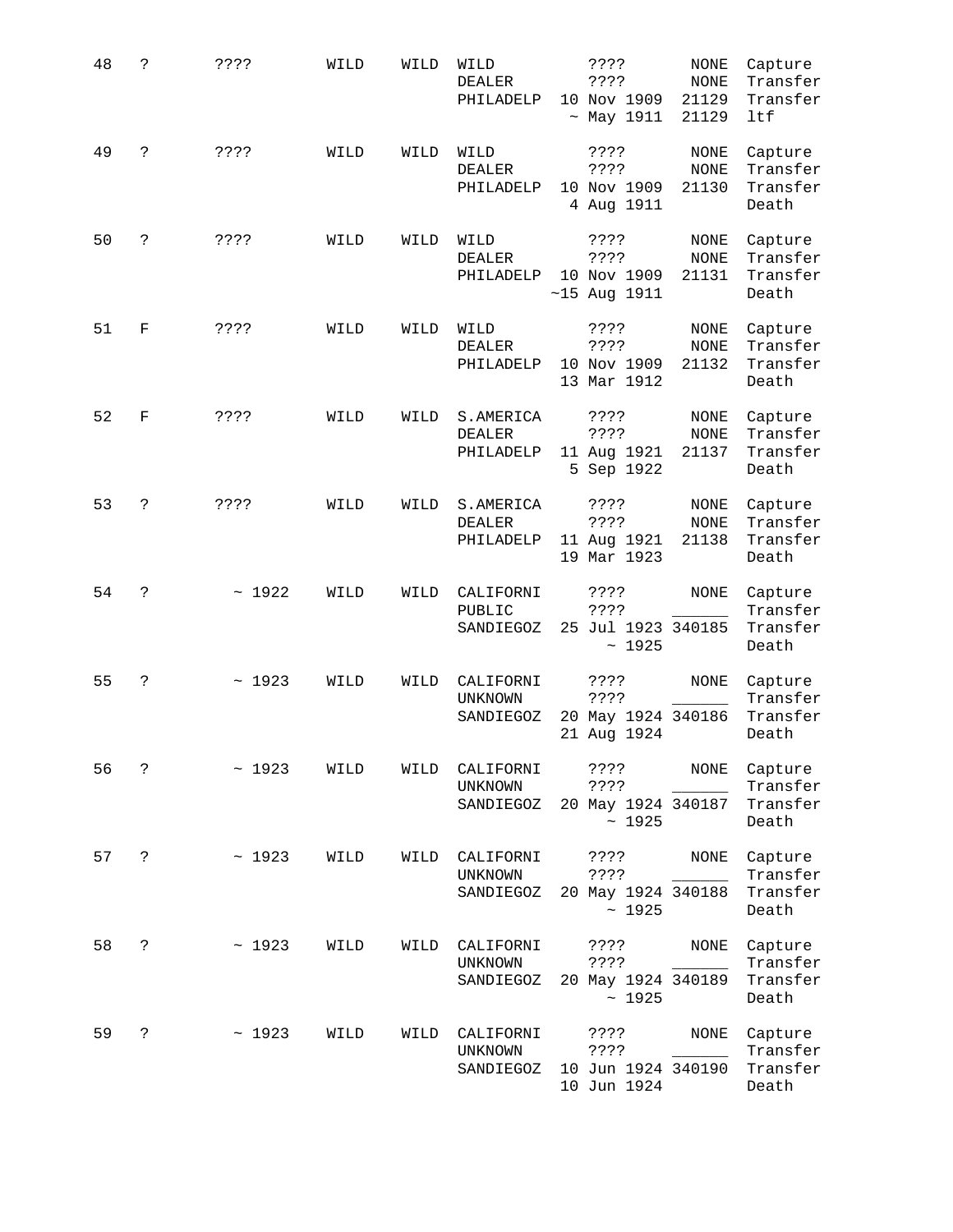| 60 | ċ. | ~1923   | WILD | WILD | CALIFORNI<br><b>UNKNOWN</b><br>SANDIEGOZ      | ? ? ? ?<br>? ? ? ?<br>10 Jun 1924 340191<br>10 Jun 1924                 | <b>NONE</b>                   | Capture<br>Transfer<br>Transfer<br>Death             |
|----|----|---------|------|------|-----------------------------------------------|-------------------------------------------------------------------------|-------------------------------|------------------------------------------------------|
| 61 | ċ. | ~1923   | WILD | WILD | CALIFORNI<br>UNKNOWN<br>SANDIEGOZ             | ????<br>????<br>10 Jun 1924 340192<br>10 Jun 1924                       | <b>NONE</b>                   | Capture<br>Transfer<br>Transfer<br>Death             |
| 62 | ċ. | ~1923   | WILD | WILD | CALIFORNI<br><b>UNKNOWN</b><br>SANDIEGOZ      | ? ? ? ?<br>? ? ? ?<br>10 Jun 1924 340193<br>14 Jun 1924                 | NONE                          | Capture<br>Transfer<br>Transfer<br>Death             |
| 63 | ?  | ~1923   | WILD | WILD | CALIFORNI<br>UNKNOWN<br>SANDIEGOZ             | ? ? ? ?<br>? ? ? ?<br>10 Jun 1924 340194<br>14 Jun 1924                 | NONE                          | Capture<br>Transfer<br>Transfer<br>Death             |
| 64 | ċ. | ~1923   | WILD | WILD | CALIFORNI<br><b>UNKNOWN</b><br>SANDIEGOZ      | ????<br>? ? ? ?<br>10 Jun 1924 340195<br>30 Jun 1924                    | NONE                          | Capture<br>Transfer<br>Transfer<br>Death             |
| 65 | S. | ~1923   | WILD | WILD | CALIFORNI<br>UNKNOWN<br>SANDIEGOZ             | ????<br>? ? ? ?<br>8 Nov 1924 340196<br>5 Jan 1925                      | <b>NONE</b>                   | Capture<br>Transfer<br>Transfer<br>Death             |
| 66 | ċ. | ? ? ? ? | WILD | WILD | WILD<br>SANDIEGOZ<br>PHILADELP                | ????<br>????<br>23 Oct 1928<br>~1931                                    | <b>NONE</b><br>21133<br>21133 | Capture<br>Transfer<br>Transfer<br>ltf               |
| 67 | F  | ? ? ? ? | WILD | WILD | WILD<br>SANDIEGOZ<br>PHILADELP                | ????<br>? ? ? ?<br>23 Oct 1928<br>11 Apr 1931                           | NONE<br>21134                 | Capture<br>Transfer<br>Transfer<br>Death             |
| 68 | F  | ? ? ? ? | WILD | WILD | WILD<br>PUBLIC<br>PHILADELP                   | $??\ ??$<br>? ? ? ?<br>20 Oct 1947<br>11 Sep 1952                       | NONE<br>NONE<br>21135         | Capture<br>Transfer<br>Transfer<br>Death             |
| 69 | F  | ? ? ? ? | WILD | WILD | WILD<br>PUBLIC<br>PHILADELP                   | $??\,?\,?$<br>? ? ? ?<br>20 Oct 1947<br>1 Jan 1953                      | NONE<br>NONE<br>21136         | Capture<br>Transfer<br>Transfer<br>Death             |
| 70 | S. | ~1952   | WILD | WILD | CALIFORNI<br>UNKNOWN<br>SANDIEGOZ<br>HONOLULU | ????<br>? ? ? ?<br>26 Apr 1953 340197<br>31 Dec 1953<br>31 Dec 1953     | NONE                          | Capture<br>Transfer<br>Transfer<br>Transfer<br>Death |
| 71 | ?  | ~1952   | WILD | WILD | CALIFORNI<br>UNKNOWN<br>SANDIEGOZ<br>HONOLULU | ????<br>????<br>26 Apr 1953 340198<br>31 Dec 1953 ______<br>31 Dec 1953 | NONE                          | Capture<br>Transfer<br>Transfer<br>Transfer<br>Death |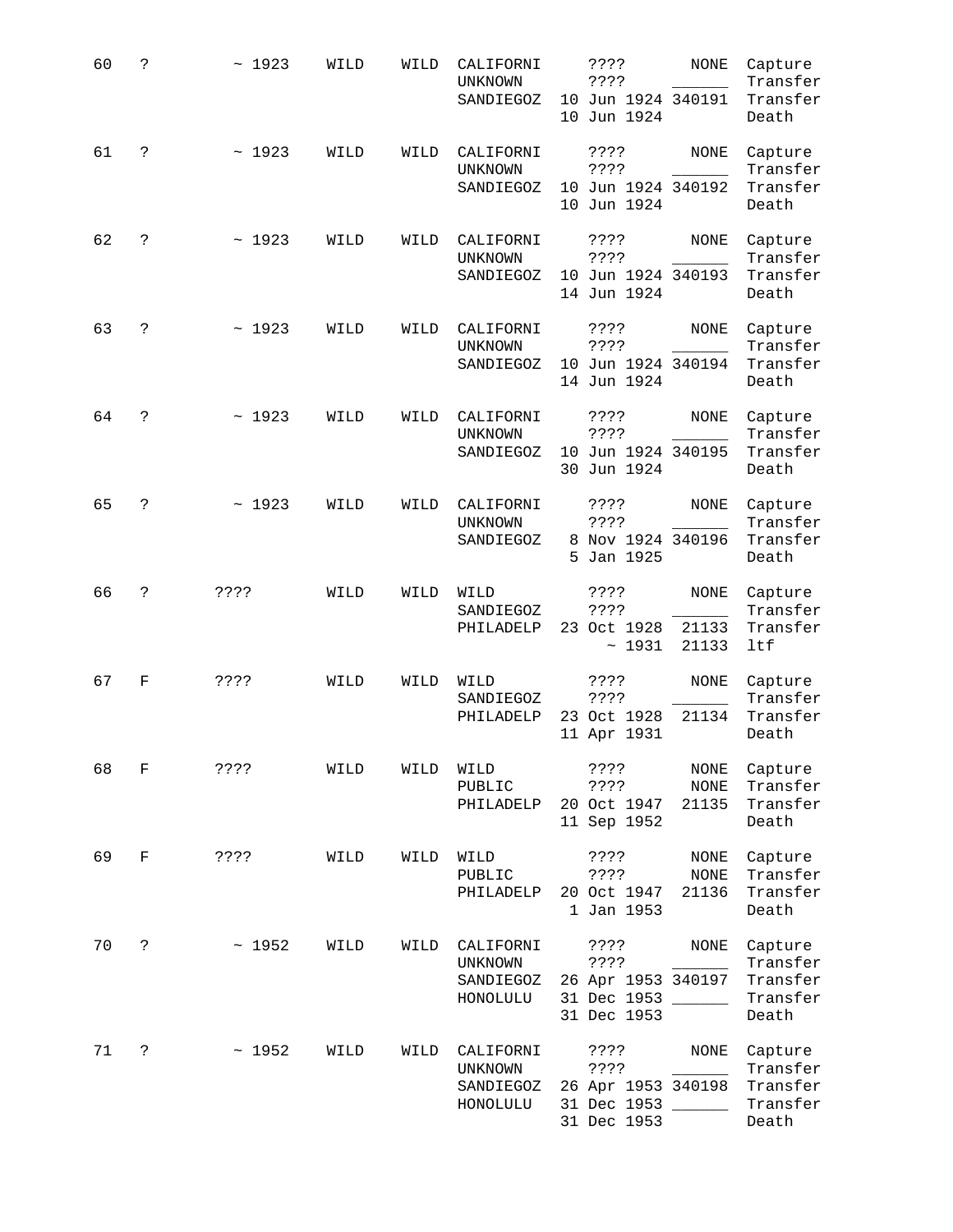| 72 | ċ.                  | ~1952         | WILD | WILD       | CALIFORNI<br>UNKNOWN<br>SANDIEGOZ<br>HONOLULU                                                    | ? ? ? ?<br>????<br>26 Apr 1953 340199<br>31 Dec 1953 ______<br>31 Dec 1953 | NONE                     | Capture<br>Transfer<br>Transfer<br>Transfer<br>Death    |
|----|---------------------|---------------|------|------------|--------------------------------------------------------------------------------------------------|----------------------------------------------------------------------------|--------------------------|---------------------------------------------------------|
| 73 | ?                   | ~1952         | WILD | WILD       | CALIFORNI<br>UNKNOWN<br>SANDIEGOZ<br>HONOLULU                                                    | 3333<br>????<br>26 Apr 1953 340200<br>31 Dec 1953 ______<br>31 Dec 1953    | <b>NONE</b>              | Capture<br>Transfer<br>Transfer<br>Transfer<br>Death    |
| 74 | ?                   | ~1952         | WILD | WILD       | CALIFORNI<br>UNKNOWN<br>SANDIEGOZ<br>HONOLULU                                                    | ????<br>? ? ? ?<br>26 Apr 1953 340201<br>31 Dec 1953 ______<br>31 Dec 1953 | NONE                     | Capture<br>Transfer<br>Transfer<br>Transfer<br>Death    |
| 75 | ?                   | ~1954         | WILD | WILD       | CALIFORNI<br>UNKNOWN<br>SANDIEGOZ                                                                | $??\,?\,?$<br>????<br>13 Jul 1955 340202<br>~1955                          | NONE                     | Capture<br>Transfer<br>Transfer<br>Death                |
| 76 | ?                   | ????          | UNK  | <b>UNK</b> | UNKNOWN<br>BUSCH TAM<br><b>BUFFALO</b>                                                           | ? ? ? ?<br>? ? ? ?<br>14 Jun 1962 B9166<br>31 Dec 1963 B9166               |                          | Hatch<br>Transfer<br>Transfer<br>ltf                    |
| 77 | ?                   | $??\; ?$      | UNK  | UNK        | UNKNOWN<br>BUSCH TAM<br><b>BUFFALO</b>                                                           | ????<br>????<br>14 Jun 1962 B9167<br>31 Dec 1963                           | B9167                    | Hatch<br>Transfer<br>Transfer<br>ltf                    |
| 78 | ?                   | ? ? ? ?       | UNK  | UNK        | UNKNOWN<br>BUSCH TAM<br><b>BUFFALO</b>                                                           | ? ? ? ?<br>? ? ? ?<br>14 Jun 1962 B9168<br>31 Dec 1963                     | B9168                    | Hatch<br>Transfer<br>Transfer<br>ltf                    |
| 79 | S.                  | 3333          | UNK  | UNK        | UNKNOWN<br>WILDCARGO ????<br>CLEVELAND 16 Oct 1963 631003 Transfer                               | ? ? ? ?<br>27 Nov 1963                                                     |                          | Hatch<br>Transfer<br>Death                              |
|    |                     | 80 ? ???? UNK |      |            | WILDCARGO ????<br>CLEVELAND 16 Oct 1963 631004 Transfer                                          | 1 Apr 1964 631004 ltf                                                      |                          | Hatch<br>Transfer                                       |
| 81 | $\ddot{\mathbf{?}}$ | ????          | UNK  |            | UNK UNKNOWN ????<br>WILDCARGO ????<br>CLEVELAND 16 Oct 1963 631005 Transfer                      | 25 May 1964                                                                | <b>Contract Contract</b> | Hatch<br>_______ Transfer<br>Death                      |
| 82 |                     | $? \t????$    | UNK  |            | UNK UNKNOWN ????<br>MOORES BC ????<br><b>BUFFALO</b>                                             | 25 May 1964                                                                | Hatch                    | _______ Transfer<br>21 May 1964 B9169 Transfer<br>Death |
| 83 |                     | ? 7???        | UNK  |            | UNK UNKNOWN ????<br>MOORES BC<br>BUFFALO 21 May 1964 B9170 Transfer<br>BUF MUS 15 Jun 1964 _____ |                                                                            | $\overline{\phantom{a}}$ | Hatch<br>Transfer<br>ltf                                |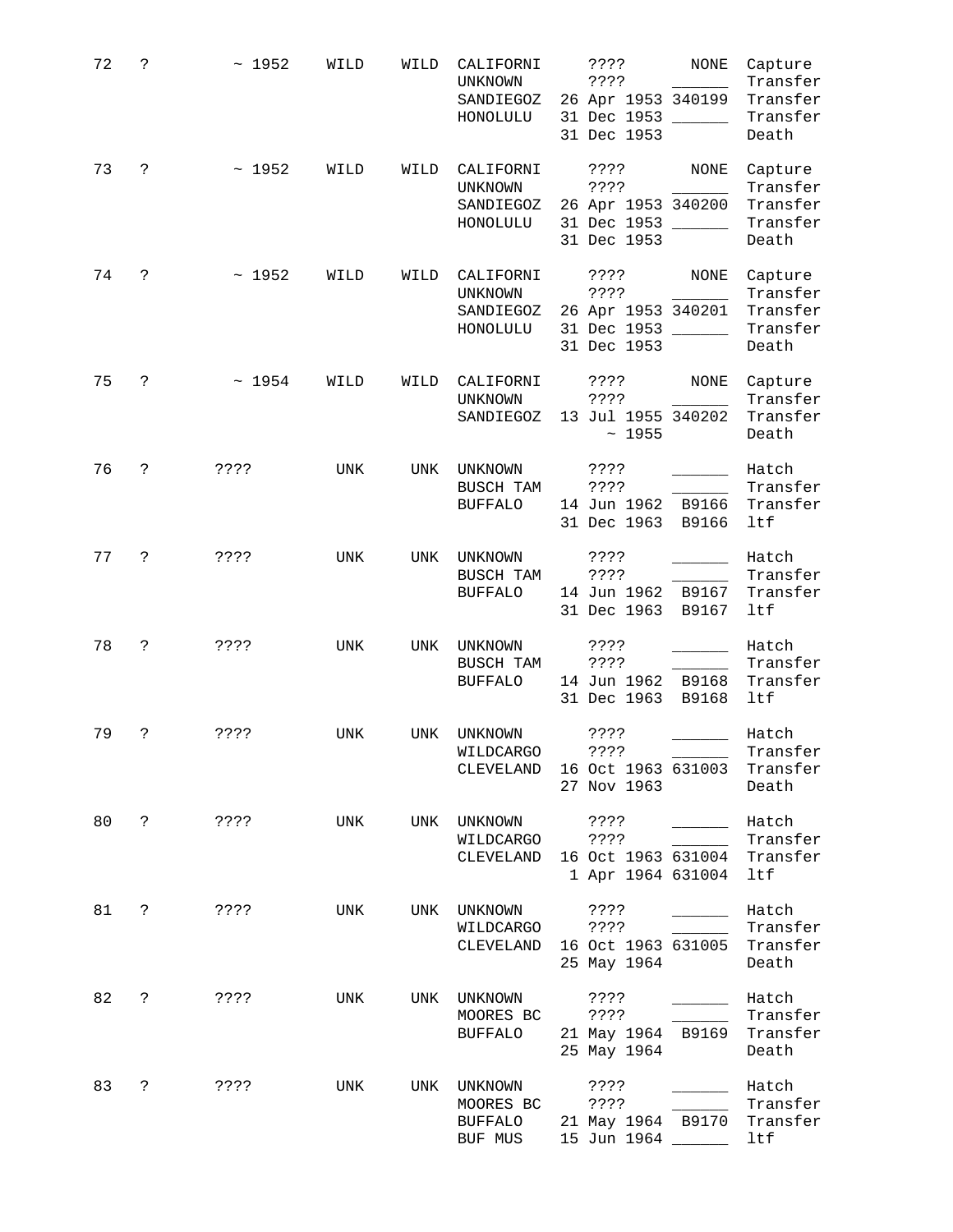| 84 | ?                    | ????       | UNK | UNK | UNKNOWN<br>CHASE B<br>CLEVELAND                                | 3333<br>????<br>6 Jun 1965                                       |                                                | Hatch<br>Transfer<br>28 May 1964 640501 Transfer<br>Death |
|----|----------------------|------------|-----|-----|----------------------------------------------------------------|------------------------------------------------------------------|------------------------------------------------|-----------------------------------------------------------|
| 85 | ?                    | $??\,?\,?$ | UNK | UNK | UNKNOWN<br>CHASE B<br>CLEVELAND                                | ? ? ? ?<br>????<br>10 Jun 1964 640601<br>1 Jul 1964 640601       |                                                | Hatch<br>Transfer<br>Transfer<br>ltf                      |
| 86 | $\mathcal{E}$        | ????       | UNK | UNK | UNKNOWN<br>CHASE B<br>CLEVELAND                                | ????<br>????<br>10 Jun 1964 640602<br>1 Jul 1964 640602          |                                                | Hatch<br>Transfer<br>Transfer<br>ltf                      |
|    | 87 ?                 | ? ? ? ?    | UNK | UNK | UNKNOWN<br>CHASE B<br>CLEVELAND                                | ????<br>3333<br>10 Jun 1964 640603<br>5 Jul 1964                 |                                                | Hatch<br>Transfer<br>Transfer<br>Death                    |
| 88 | ?                    | ????       | UNK | UNK | UNKNOWN<br>CHASE B<br>CLEVELAND                                | ????<br>? ? ? ?<br>1 Jul 1964 640604                             |                                                | Hatch<br>Transfer<br>10 Jun 1964 640604 Transfer<br>ltf   |
| 89 | ?                    | ????       | UNK | UNK | UNKNOWN<br>CHASE B<br>CLEVELAND 10 Jun 1964 640605 Transfer    | ????<br>????<br>21 Sep 1974                                      |                                                | Hatch<br>Transfer<br>Death                                |
| 90 | $\ddot{\mathsf{c}}$  | ????       | UNK | UNK | UNKNOWN<br>CHASE B<br>CLEVELAND                                | $??\,?\,?$<br>? ? ? ?<br>10 Jun 1964 640606<br>1 Jul 1964 640606 |                                                | Hatch<br>Transfer<br>Transfer<br>ltf                      |
| 91 | $\ddot{\mathbf{?}}$  | ????       | UNK | UNK | UNKNOWN<br>CHASE B<br>CLEVELAND                                | ????<br>3333<br>1 Jul 1964 640607                                |                                                | Hatch<br>Transfer<br>10 Jun 1964 640607 Transfer<br>ltf   |
| 92 | ?                    | $??\$      | UNK | UNK | UNKNOWN<br>CHASE B<br>CLEVELAND                                | ????<br>? ? ? ?<br>10 Jun 1964 640608<br>19 Jan 1965             | <b>Contract Contract Contract</b>              | Hatch<br>Transfer<br>Transfer<br>Death                    |
| 93 | $\ddot{\phantom{0}}$ | ????       | UNK | UNK | UNKNOWN<br>CHASE B<br>CLEVELAND<br>CLEV MNH                    | ? ? ? ?<br>? ? ? ?<br>10 Jun 1964 640609<br>20 Jan 1965 ______   | <u> 1999 - Andrea Sta</u>                      | Hatch<br>Transfer<br>Transfer<br>ltf                      |
| 94 | ?                    | ????       | UNK | UNK | UNKNOWN<br>CHASE B<br>CLEVELAND 10 Jun 1964 640611<br>CLEV MNH | ????<br>? ? ? ?<br>20 Jan 1965 ______                            | and the control of<br><b>Contract Contract</b> | Hatch<br>Transfer<br>Transfer<br>ltf                      |
| 95 | $\ddot{?}$           | ????       | UNK | UNK | UNKNOWN<br>CHASE B<br>CLEVELAND                                | ????<br>????<br>10 Jun 1964 640612<br>4 Feb 1965                 |                                                | Hatch<br>Transfer<br>Transfer<br>Death                    |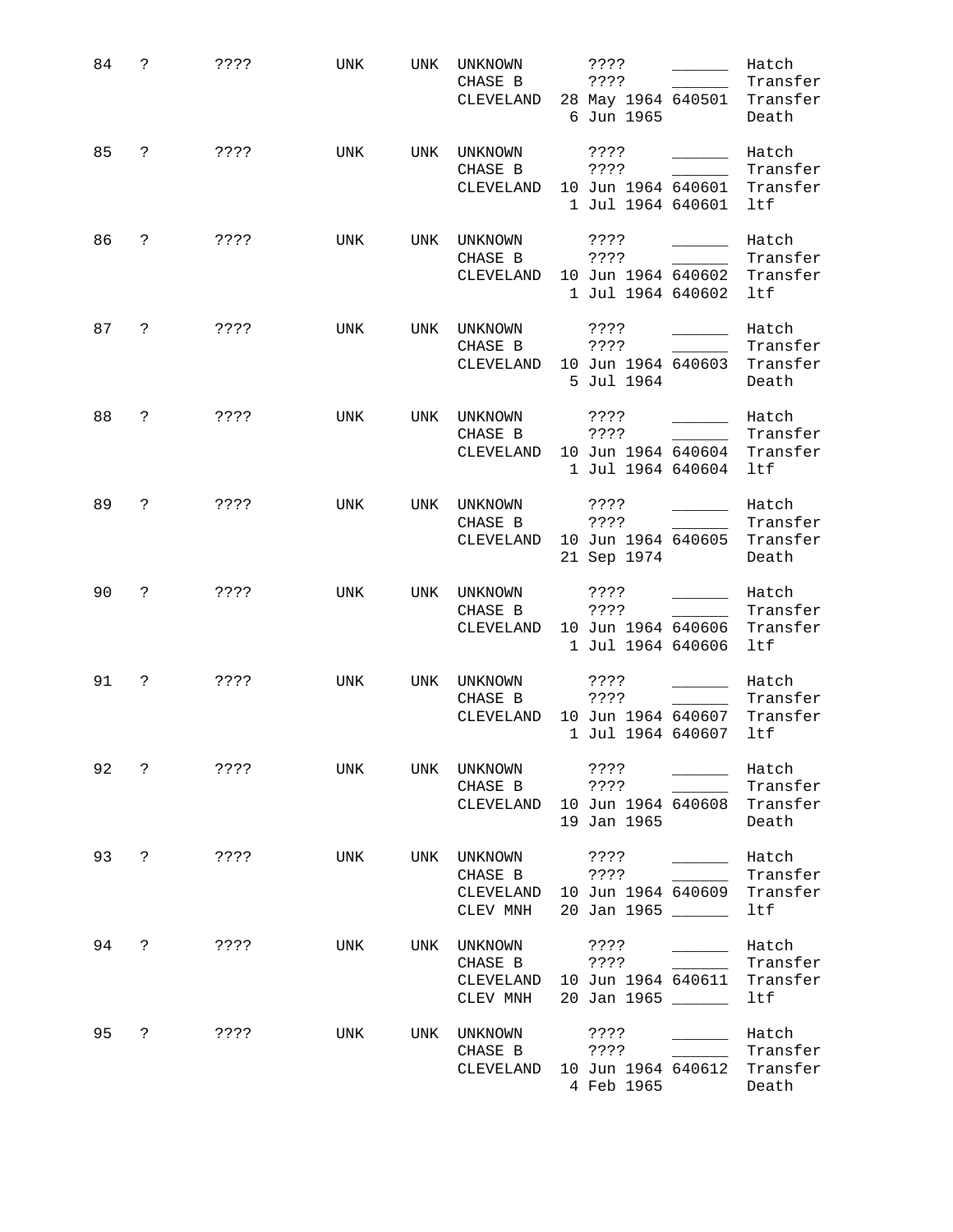| 96  | F  | ????  | UNK  | UNK  | UNKNOWN<br>CHASE B<br>CLEVELAND          | ? ? ? ?<br>????<br>10 Jun 1964 640613<br>20 Jun 1973 |             | Hatch<br>Transfer<br>Transfer<br>Death |
|-----|----|-------|------|------|------------------------------------------|------------------------------------------------------|-------------|----------------------------------------|
| 97  | S. | ~1963 | WILD | WILD | CALIFORNI<br><b>UNKNOWN</b><br>SANDIEGOZ | ? ? ? ?<br>????<br>28 Jun 1964 340203                | <b>NONE</b> | Capture<br>Transfer<br>Transfer        |
|     |    |       |      |      |                                          | ~1964                                                |             | Death                                  |
| 98  | S. | ~1963 | WILD | WILD | CALIFORNI<br>UNKNOWN                     | ????<br>? ? ? ?                                      | NONE        | Capture<br>Transfer                    |
|     |    |       |      |      | SANDIEGOZ                                | 28 Jun 1964 340204<br>~1964                          |             | Transfer<br>Death                      |
| 99  | S. | ~1963 | WILD | WILD | CALIFORNI<br>UNKNOWN                     | ? ? ? ?<br>????                                      | NONE        | Capture<br>Transfer                    |
|     |    |       |      |      | SANDIEGOZ                                | 28 Jun 1964 340205<br>~1964                          |             | Transfer<br>Death                      |
| 100 | ċ. | ~1963 | WILD | WILD | CALIFORNI<br>UNKNOWN                     | ????<br>????                                         | NONE        | Capture<br>Transfer                    |
|     |    |       |      |      | SANDIEGOZ                                | 28 Jun 1964 340206<br>~1964                          |             | Transfer<br>Death                      |
| 101 | ?  | ~1963 | WILD | WILD | CALIFORNI<br>UNKNOWN                     | ????<br>? ? ? ?                                      | <b>NONE</b> | Capture<br>Transfer                    |
|     |    |       |      |      | SANDIEGOZ                                | 28 Jun 1964 340207<br>~1964                          |             | Transfer<br>Death                      |
| 102 | S. | ~1963 | WILD | WILD | CALIFORNI<br>UNKNOWN                     | ????<br>????                                         | <b>NONE</b> | Capture<br>Transfer                    |
|     |    |       |      |      | SANDIEGOZ                                | 28 Jun 1964 340208<br>~1964                          |             | Transfer<br>Death                      |
| 103 | ?  | ~1963 | WILD | WILD | CALIFORNI<br>UNKNOWN                     | ????<br>????                                         | NONE        | Capture<br>Transfer                    |
|     |    |       |      |      | SANDIEGOZ                                | 28 Jun 1964 340209<br>~1964                          |             | Transfer<br>Death                      |
| 104 | ?  | ~1963 | WILD | WILD | CALIFORNI<br>UNKNOWN                     | ? ? ? ?<br>? ? ? ?                                   | <b>NONE</b> | Capture<br>Transfer                    |
|     |    |       |      |      | SANDIEGOZ                                | 28 Jun 1964 340210<br>~1964                          |             | Transfer<br>Death                      |
| 105 | ?  | ~1963 | WILD | WILD | CALIFORNI<br>UNKNOWN                     | ????<br>? ? ? ?                                      | NONE        | Capture<br>Transfer                    |
|     |    |       |      |      | SANDIEGOZ                                | 28 Jun 1964 340211<br>~1964                          |             | Transfer<br>Death                      |
| 106 | М  | ~1963 | WILD | WILD | CALIFORNI<br>UNKNOWN                     | ????<br>? ? ? ?                                      | NONE        | Capture<br>Transfer                    |
|     |    |       |      |      | SANDIEGOZ                                | 28 Jun 1964 340212<br>30 Apr 1972                    |             | Transfer<br>Death                      |
| 107 | ?  | ~1963 | WILD | WILD | CALIFORNI<br>UNKNOWN                     | ????<br>????                                         | NONE        | Capture<br>Transfer                    |
|     |    |       |      |      | SANDIEGOZ                                | 28 Jun 1964 340213<br>~1971                          |             | Transfer<br>Death                      |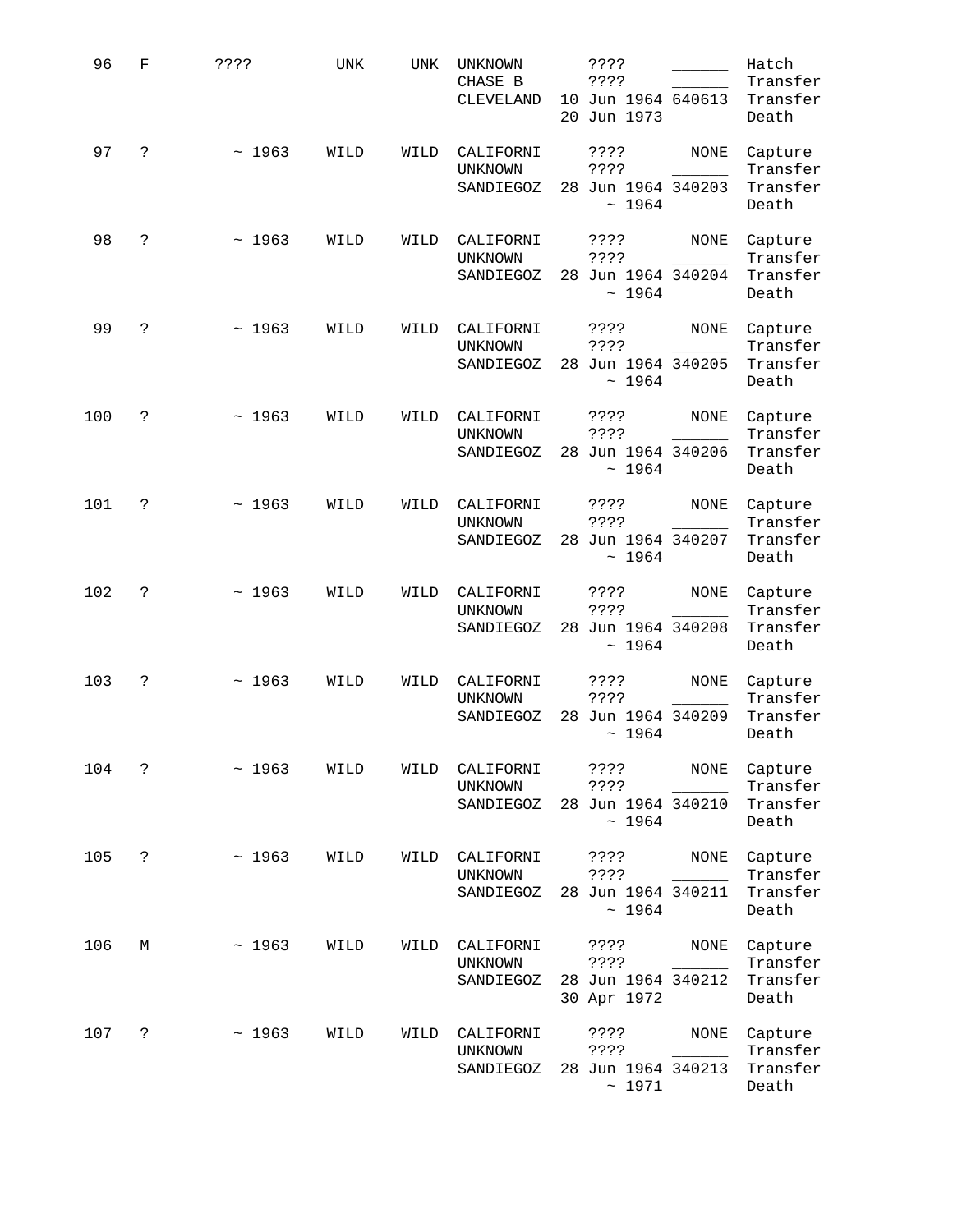| 108 | ċ.                  | ~1963            | WILD | WILD | CALIFORNI<br>UNKNOWN<br>SANDIEGOZ                | ? ? ? ?<br><b>NONE</b><br>Capture<br>Transfer<br>? ? ? ?<br>28 Jun 1964 340214<br>Transfer<br>~1971<br>Death                                          |  |
|-----|---------------------|------------------|------|------|--------------------------------------------------|-------------------------------------------------------------------------------------------------------------------------------------------------------|--|
| 109 | ?                   | ? ? ? ?          | WILD | WILD | WILD<br>PUBLIC<br>FRESNO                         | ? ? ? ?<br>NONE<br>Capture<br>10 Dec 1968<br>Transfer<br>$\sim$<br>Transfer<br>11 Dec 1968<br>1811<br>6 May 1969<br>Death                             |  |
| 110 | ?                   | ? ? ? ?          | WILD | WILD | WILD<br>PUBLIC<br>FRESNO                         | NONE<br>Capture<br>????<br>Transfer<br>? ? ? ?<br>19 Dec 1968<br>1812<br>Transfer<br>10 Apr 1969<br>Death                                             |  |
| 111 | М                   | ~1968            | UNK  | UNK  | UNKNOWN<br>PUBLIC<br>NZP-WASH<br>NZP-CRC         | ~1968<br>Hatch<br>? ? ? ?<br>Transfer<br>2 Jun 1969<br>34192<br>Transfer<br>17 Jul 1979<br>34192<br>Transfer<br>20 Feb 1981<br>Death                  |  |
| 112 | S.                  | ? ? ? ?          | WILD | WILD | WILD<br>TOTE EMIN<br>CINCINNAT<br><b>SEATTLE</b> | $??\,?\,?$<br><b>NONE</b><br>Capture<br>????<br>Transfer<br>17 Apr 1969 B16004<br>Transfer<br>27 Nov 1979<br>1077<br>Transfer<br>30 Sep 1981<br>Death |  |
| 113 | ?                   | ~1969            | WILD | WILD | CALIFORNI<br>CA FG SD<br>SANDIEGOZ<br>PUBLIC     | $\rm{NONE}$<br>Capture<br>????<br>Transfer<br>? ? ? ?<br>27 Aug 1970 340215<br>Transfer<br>9 Mar 1971<br>ltf<br>NONE                                  |  |
| 114 | ?                   | ~1969            | WILD | WILD | CALIFORNI<br>UNKNOWN<br>SANDIEGOZ                | ? ? ? ?<br>NONE<br>Capture<br>????<br>Transfer<br>20 Aug 1971 200718<br>Transfer<br>~1978<br>Death                                                    |  |
| 115 | М                   | $~\sim$ Apr 1970 | WILD | WILD | TEXAS<br>PUBLIC<br>OKLAHOMA                      | NONE<br>Capture<br>????<br>Transfer<br>????<br>22 Oct 1970 140803<br>Transfer<br>19 Feb 1981<br>Death                                                 |  |
|     | 116 ?               | ~1970            | WILD | WILD | WILD<br>PUBLIC                                   | ? ? ? ?<br>NONE<br>Capture<br>Transfer<br>? ? ? ?<br>STATEN IS 16 Apr 1975 001004<br>Transfer<br>22 Jun 1986<br>Death                                 |  |
| 117 | $\ddot{\mathbf{?}}$ | ~1970            | WILD | WILD | WILD<br>PUBLIC<br>PALM DES                       | NONE<br>Capture<br>? ? ? ?<br>$\overline{\phantom{a}}$<br>Transfer<br>? ? ? ?<br>1 Jun 1976 376006<br>Transfer<br>8 May 1991<br>Death                 |  |
| 118 | F                   | $\sim$ 1971      | UNK  |      | UNK UNKNOWN<br>PUBLIC ????                       | Hatch<br>Transfer<br>NZP-WASH 13 Feb 1972 200609 Transfer<br>17 Apr 1984<br>Death                                                                     |  |
| 119 | $\ddot{\mathbf{z}}$ | ????             | WILD | WILD | CALIFORNI<br>SAN LUIS<br>ATASCADER               | ? ? ? ?<br>NONE<br>Capture<br>? ? ? ?<br>Transfer<br>ltf<br>$\sim$ Jun 1972 ______                                                                    |  |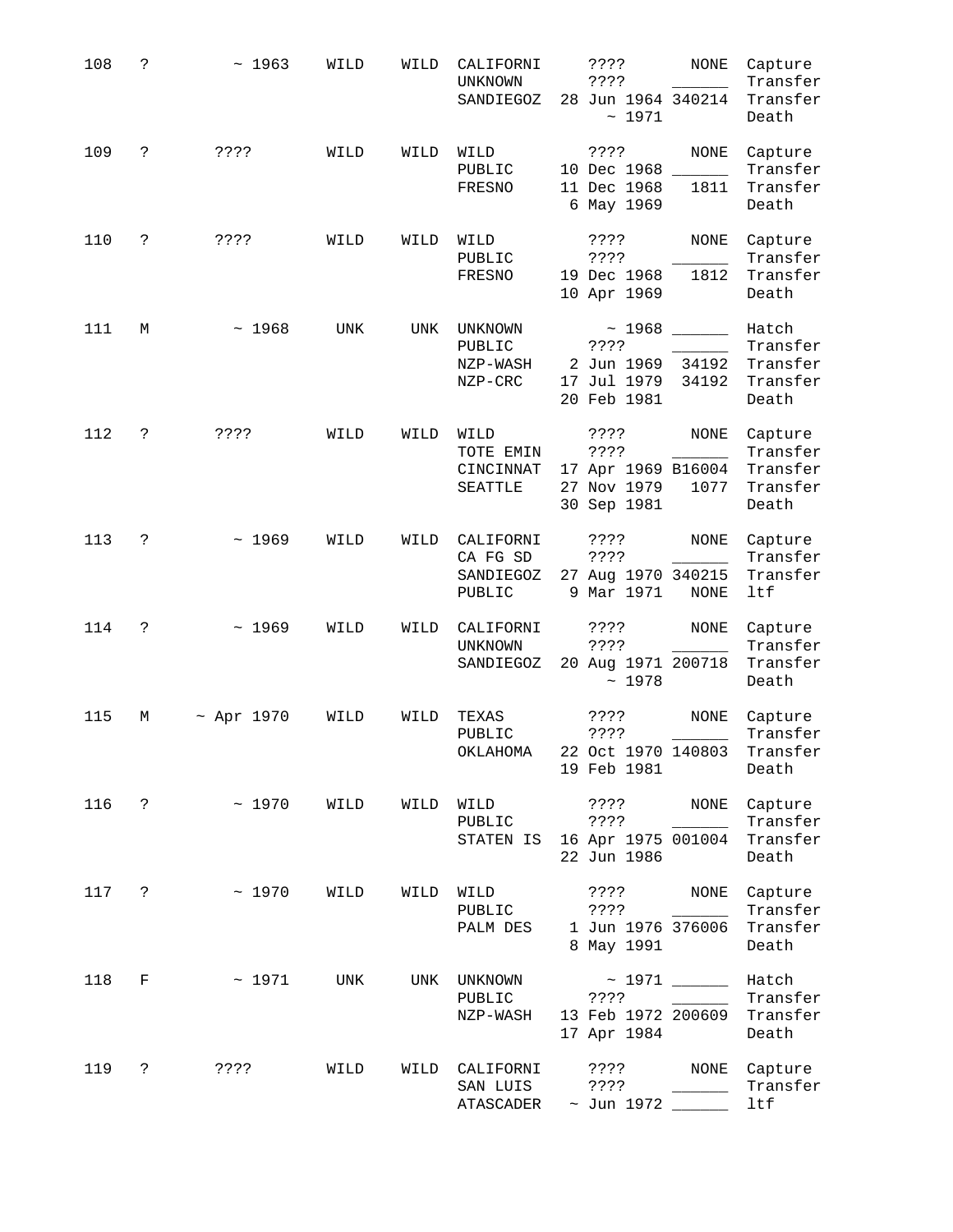| 120 | $\ddot{\mathsf{S}}$ |                  | ~1972        | WILD                  | WILD | CALIFORNI<br>CA FG SD<br>SANDIEGOZ 13 Feb 1973 340216                                     | $??\ ??$<br>? ? ? ?<br>13 May 1973                           | NONE              | Capture<br>Transfer<br>Transfer<br>Death |
|-----|---------------------|------------------|--------------|-----------------------|------|-------------------------------------------------------------------------------------------|--------------------------------------------------------------|-------------------|------------------------------------------|
| 121 | М                   |                  | $~\sim~1972$ | WILD                  |      | WILD CALIFORNI<br>CA FG SD ????<br>SANDIEGOZ 5 Jul 1974 200719 Transfer                   | ? ? ? ?<br>10 May 1980                                       | <b>NONE</b>       | Capture<br>Transfer<br>Death             |
| 122 | М                   |                  | $~\sim~1972$ | UNK                   |      | UNK NZP-WASH ~ 1972 ______<br>CINCINNAT                                                   | 29 Jan 1975 B16002<br>2 Jul 1984                             |                   | Hatch<br>Transfer<br>Death               |
| 123 | F                   |                  | $~\sim~1972$ | UNK                   |      | UNK NZP-WASH<br>CINCINNAT                                                                 | 29 Jan 1975 B16003<br>26 May 1981                            | $\sim$ 1972 _____ | Hatch<br>Transfer<br>Death               |
| 124 | $\ddot{\mathbf{?}}$ |                  | $\sim 1972$  | UNK                   |      | UNK UNKNOWN<br>CLAY CEN ????<br>CINCINNAT 15 Nov 1978 B16006 Transfer                     | 19 Jan 1979                                                  |                   | Hatch<br>Transfer<br>Death               |
| 125 | F                   | $~\sim~1972$     |              | WILD                  | WILD | WILD ????<br>ST LOUIS 1 Jan 1974 174121                                                   | 22 Jan 1980                                                  | NONE              | Capture<br>Transfer<br>Death             |
| 126 | $F =$               | 1 Jun 1972       |              | UNK                   |      | UNK NZP-WASH 1 Jun 1972 B03121 Hatch<br>CHICAGOBR                                         | 26 Feb 1975 18313<br>27 Oct 1976                             |                   | Transfer<br>Death                        |
| 127 | M                   | 29 Jun 1972      |              | 111                   |      | 118 NZP-WASH<br>SAN ANTON                                                                 | 29 Jun 1972 201021<br>13 Feb 1975 750258<br>4 Nov 1988       |                   | Hatch<br>Transfer<br>Death               |
| 128 | M                   | 29 Jun 1972      |              | UNK                   |      | UNK NZP-WASH<br>CHICAGOBR                                                                 | 29 Jun 1972 B01022 Hatch<br>26 Feb 1975 23377<br>15 Feb 1986 |                   | Transfer<br>Death                        |
| 129 | M                   | 29 Jun 1972      |              |                       |      | 111 118 NZP-WASH<br>SALISBURY 5 May 1976 102 Loan to                                      | 29 Jun 1972 201020 Hatch<br>20 Jan 1982 Death                |                   |                                          |
|     |                     |                  |              |                       |      | 130 ? 6 Nov 1972 111 118 NZP-WASH 6 Nov 1972 201206 Hatch<br>CORNELLBS 22 Feb 1973 ______ |                                                              |                   | ltf                                      |
|     |                     |                  |              | 131 ? 6 Nov 1972 111  |      | 118 NZP-WASH 6 Nov 1972 201207 Hatch<br>CORNELLBS 22 Nov 1973                             |                                                              |                   | ltf                                      |
|     |                     | 132 ? 6 Nov 1972 |              | 111                   |      | 118 NZP-WASH 6 Nov 1972 201208 Hatch<br>CORNELLBS 22 Nov 1973                             |                                                              |                   | ltf                                      |
|     |                     | 133 ? 6 Nov 1972 |              | 111                   |      | 118 NZP-WASH 6 Nov 1972 201209 Hatch<br>CORNELLBS 22 Feb 1973                             |                                                              |                   | ltf                                      |
|     |                     |                  |              | 134 ? 11 Nov 1972 111 |      | 118 NZP-WASH 11 Nov 1972 201226 Hatch<br>CORNELLBS 22 Feb 1973                            |                                                              |                   | ltf                                      |
|     |                     |                  |              | 135 ? 29 Jun 1972 UNK |      | UNK NZP-WASH 29 Jun 1972 B01021 Hatch<br>W ORANGE 6 Dec 1973 605<br>SCTHPLAIN 13 Oct 1985 | 10 Apr 1988                                                  |                   | Transfer<br>Loan to<br>Death             |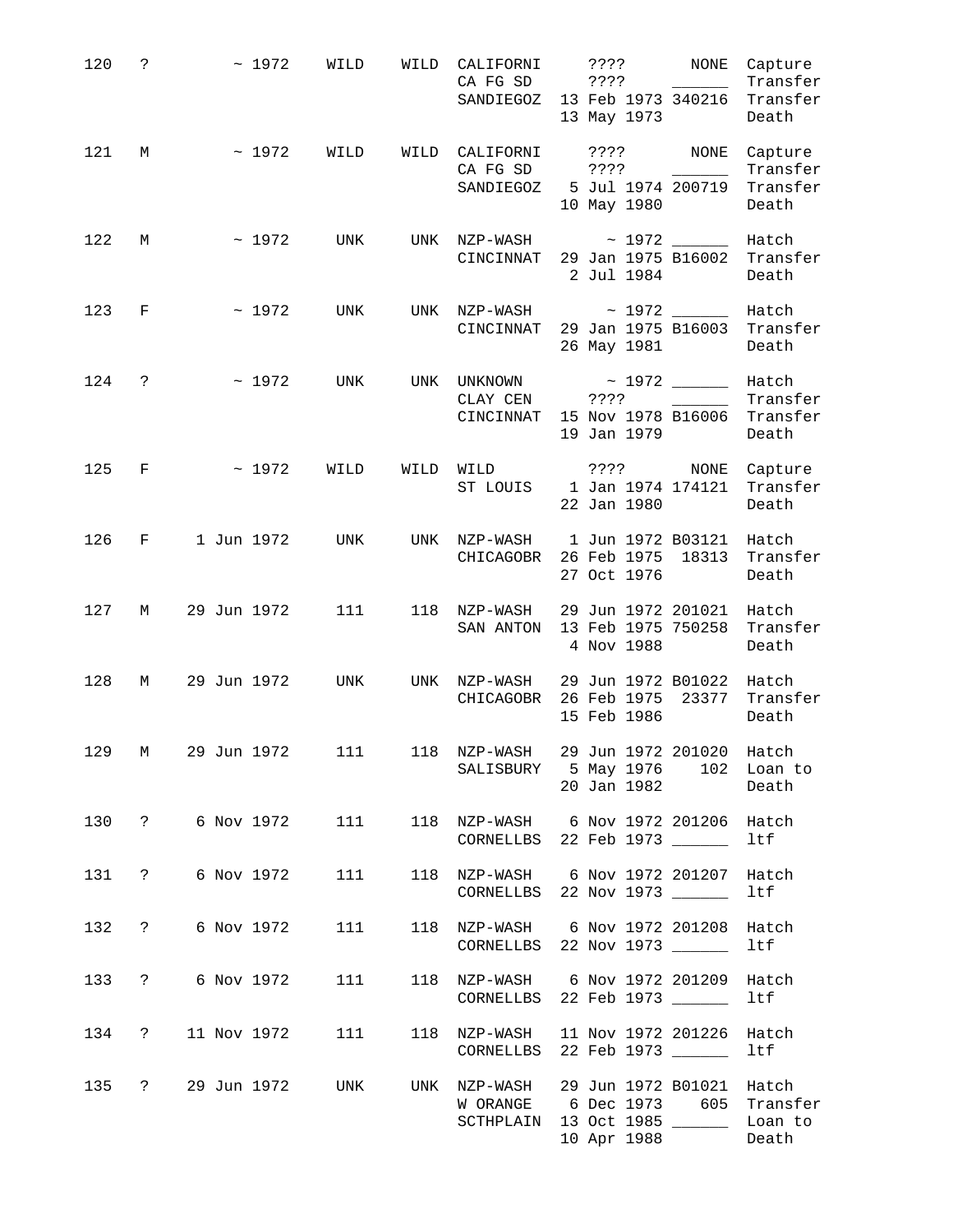| 136 | $\ddot{?}$          | ~1972                                                       | <b>UNK</b> |      | UNK NZP-WASH | $\sim$ 1972 B03311<br>W ORANGE 6 Dec 1973 606<br>SCTHPLAIN 13 Oct 1985<br>22 Mar 1989                                        | Hatch<br>Transfer<br>Loan to<br>Death    |
|-----|---------------------|-------------------------------------------------------------|------------|------|--------------|------------------------------------------------------------------------------------------------------------------------------|------------------------------------------|
| 137 | $\ddot{?}$          | 6 Jan 1973                                                  | 111        |      |              | 118 NZP-WASH 6 Jan 1973 201223 Hatch<br>PRIVATE 15 Mar 1973 ______                                                           | ltf                                      |
| 138 | $\ddot{\text{?}}$   | 8 Jan 1973                                                  | 111        |      |              | 118 NZP-WASH 8 Jan 1973 201224 Hatch<br>PRIVATE 15 Mar 1973                                                                  | ltf                                      |
| 139 | $F \sim 1$          | 8 Jan 1973                                                  | 111        |      |              | 118 NZP-WASH 8 Jan 1973 201225 Hatch<br>SALISBURY 5 May 1976 101 Loan to<br>14 Jun 1981                                      | Death                                    |
| 140 |                     | <b>F</b> 2???                                               | WILD       |      |              | WILD TEXAS ???? NONE<br>PUBLIC ????<br>OKLAHOMA 27 Apr 1973 280104 Transfer<br>17 May 1977                                   | Capture<br>Transfer<br>Death             |
| 141 | $F =$               | $\sim$ 1973 UNK                                             |            |      |              | UNK UNKNOWN $\sim$ 1973 Hatch<br>CRANDONPK ????<br>TULSA 30 Mar 1977 2442 Transfer<br>18 Jan 1978                            | Transfer<br>Death                        |
| 142 |                     | $M \sim 1973$                                               | UNK        |      |              | UNK UNKNOWN $\sim$ 1973 ________ Hatch<br>CRANDONPK ???? ________ Transfer<br>TULSA 30 Mar 1977 2443 Transfer<br>21 Jan 1978 | Death                                    |
|     |                     | 143 ? ????                                                  | WILD       | WILD |              | $TEXAS$ ~ 1 Dec 1973 NONE<br>PUBLIC $\sim$ 1 Dec 1973 ______<br>SAN ANTON 1 Dec 1973 731258<br>21 Dec 1973                   | Capture<br>Transfer<br>Transfer<br>Death |
| 144 |                     | ? 15 Oct 1973 111                                           |            |      |              | 118 NZP-WASH 15 Oct 1973 202059 Hatch<br>NY BRONX 12 May 1974 03040 Loan to<br>7 Dec 1978                                    | Death                                    |
|     |                     | 145 ? 15 Oct 1973 111 118 NZP-WASH 15 Oct 1973 202058 Hatch |            |      |              | NY BRONX 12 May 1974 03041 Loan to<br>14 Apr 1975                                                                            | Death                                    |
| 146 |                     | $M \sim$ Mar 1974 UNK                                       |            |      |              | UNK $NZP-WASH$ ~ Mar 1974 ______<br>ROCHESTER 27 Jan 1975<br>23 Jan 1984                                                     | Hatch<br>291 Transfer<br>Death           |
| 147 |                     | $M \sim$ Mar 1974                                           | UNK        |      |              | UNK NZP-WASH ~ Mar 1974 Hatch<br>ROCHESTER 27 Jan 1975<br>5 Jul 1985                                                         | 292 Transfer<br>Death                    |
| 148 | $\ddot{\mathbf{?}}$ | 2 Mar 1974                                                  | 115        | 140  |              | OKLAHOMA 2 Mar 1974 3540UA Hatch<br>22 Apr 1974                                                                              | Death                                    |
| 149 | $\ddot{\text{?}}$   | 2 Mar 1974                                                  | 115        | 140  |              | OKLAHOMA 2 Mar 1974 3541UA Hatch<br>23 Apr 1974                                                                              | Death                                    |
| 150 | $\ddot{?}$          | 2 Mar 1974                                                  | 115        |      | 140 OKLAHOMA | 2 Mar 1974 354205 Hatch<br>5 May 1974                                                                                        | Death                                    |
| 151 | F                   | 2 Mar 1974                                                  | 115        | 140  | OKLAHOMA     | 2 Mar 1974 354306<br>6 May 1975                                                                                              | Hatch<br>Death                           |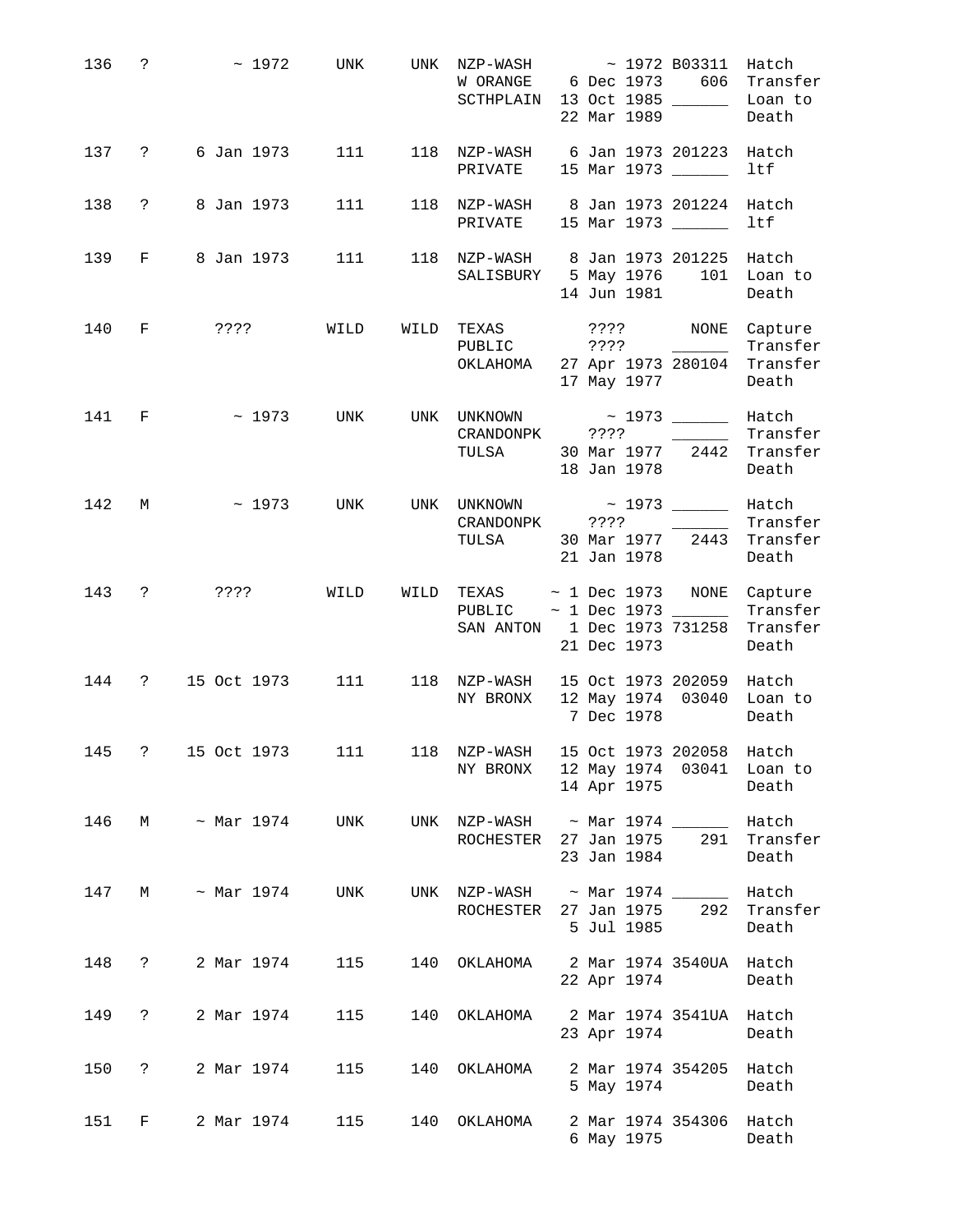| 152 | F                    | 2 Mar 1974       | 115  | 140  | ОКLАНОМА                                                              | 2 Mar 1974 354407<br>3 Dec 1980                                 |                                          | Hatch<br>Death                                                     |
|-----|----------------------|------------------|------|------|-----------------------------------------------------------------------|-----------------------------------------------------------------|------------------------------------------|--------------------------------------------------------------------|
| 153 | $\ddot{\mathbf{S}}$  | ????             | WILD | WILD | WILD<br>PUBLIC<br>FRESNO                                              | ? ? ? ?<br>$??\; ?$<br>15 Jan 1974                              | NONE<br>$\overline{\phantom{a}}$<br>1813 | Capture<br>Transfer<br>Transfer                                    |
|     |                      |                  |      |      |                                                                       | 13 Mar 1974                                                     |                                          | Death                                                              |
| 154 | $\ddot{\mathbf{?}}$  | $~\sim$ Apr 1974 | UNK  |      | UNK NZP-WASH $\sim$ Apr 1974 ______<br>ROCHESTER                      | 27 Jan 1975<br>5 Aug 1984                                       | 293                                      | Hatch<br>Transfer<br>Death                                         |
| 155 | $\ddot{?}$           | 25 May 1974      | 967  |      | 966 DENVER<br>NY BRONX                                                | 25 May 1974 01469<br>11 Apr 1977 772110<br>28 Oct 1981          |                                          | Hatch<br>Transfer<br>Death                                         |
| 156 | $\ddot{\phantom{0}}$ | $~\sim~1974$     | WILD | WILD | WILD<br>PUBLIC<br>ST LOUIS                                            | ????<br>? ? ? ?<br>18 Jan 1975 175124<br>7 Jan 1981             | NONE                                     | Capture<br>Transfer<br>Transfer<br>Death                           |
| 157 | М                    | 1 Jun 1974       | UNK  |      | UNK NZP-WASH 1 Jun 1974 B03122 Hatch<br>FORTWORTH                     | 29 Jan 1975<br>3 Oct 1984                                       | 075                                      | Transfer<br>Death                                                  |
| 158 | F                    | 1 Jun 1974       | UNK  |      | UNK NZP-WASH 1 Jun 1974 B03123 Hatch<br>FORTWORTH                     | 29 Jan 1975<br>22 Aug 1981                                      | 076                                      | Transfer<br>Death                                                  |
| 159 | М                    | ? ? ? ?          | UNK  |      | UNK UNKNOWN<br>NZP-WASH<br>CLEVELAND                                  | $??\,?\,?$<br>? ? ? ?<br>9 Jun 1974 740612<br>1 Nov 1977        |                                          | Hatch<br>Transfer<br>Transfer<br>Death                             |
| 160 | F                    | ? ? ? ?          | UNK  | UNK  | UNKNOWN<br>NZP-WASH<br>CLEVELAND                                      | ????<br>? ? ? ?<br>21 Nov 1977                                  | $\sim 10^{10}$ and $\sim 10^{10}$        | Hatch<br>Transfer<br>9 Jun 1974 740613 Transfer<br>Death           |
| 161 | $-F$                 | ? ? ? ?          | UNK  |      | UNK UNKNOWN<br>NZP-WASH                                               | ????<br>????<br>13 Mar 1977                                     |                                          | Hatch<br>Transfer<br>CLEVELAND 9 Jun 1974 740614 Transfer<br>Death |
|     |                      | 162 ? ????       | WILD |      | WILD ALBERTA<br>PUBLIC<br>CALGARY                                     | $\sim$ 4 Aug 1974 NONE<br>$\sim$ 4 Aug 1974 _____<br>6 Aug 1974 |                                          | Capture<br>Transfer<br>5 Aug 1974 105034 Transfer<br>Death         |
| 163 | M                    | 14 Aug 1974      | UNK  |      | UNK NZP-WASH 14 Aug 1974 203311 Hatch<br>SAN ANTON 13 Feb 1975 750259 | 25 Jan 1981                                                     |                                          | Transfer<br>Death                                                  |
| 164 | M                    | 31 Dec 1974      | UNK  |      | UNK NZP-WASH<br>NY BRONX<br>SCTHPLAIN                                 | 31 Dec 1974 203498<br>20 Nov 1975 03709<br>28 Oct 1979 ______   |                                          | Hatch<br>Transfer<br>ltf                                           |
| 165 | M                    | 31 Dec 1974      | UNK  |      | UNK NZP-WASH<br>OKLAHOMA 19 Nov 1976 613814<br>SALISBURY              | 31 Dec 1974 B03499 Hatch<br>31 Mar 1981<br>17 Oct 1982          | 586                                      | Transfer<br>Transfer<br>Death                                      |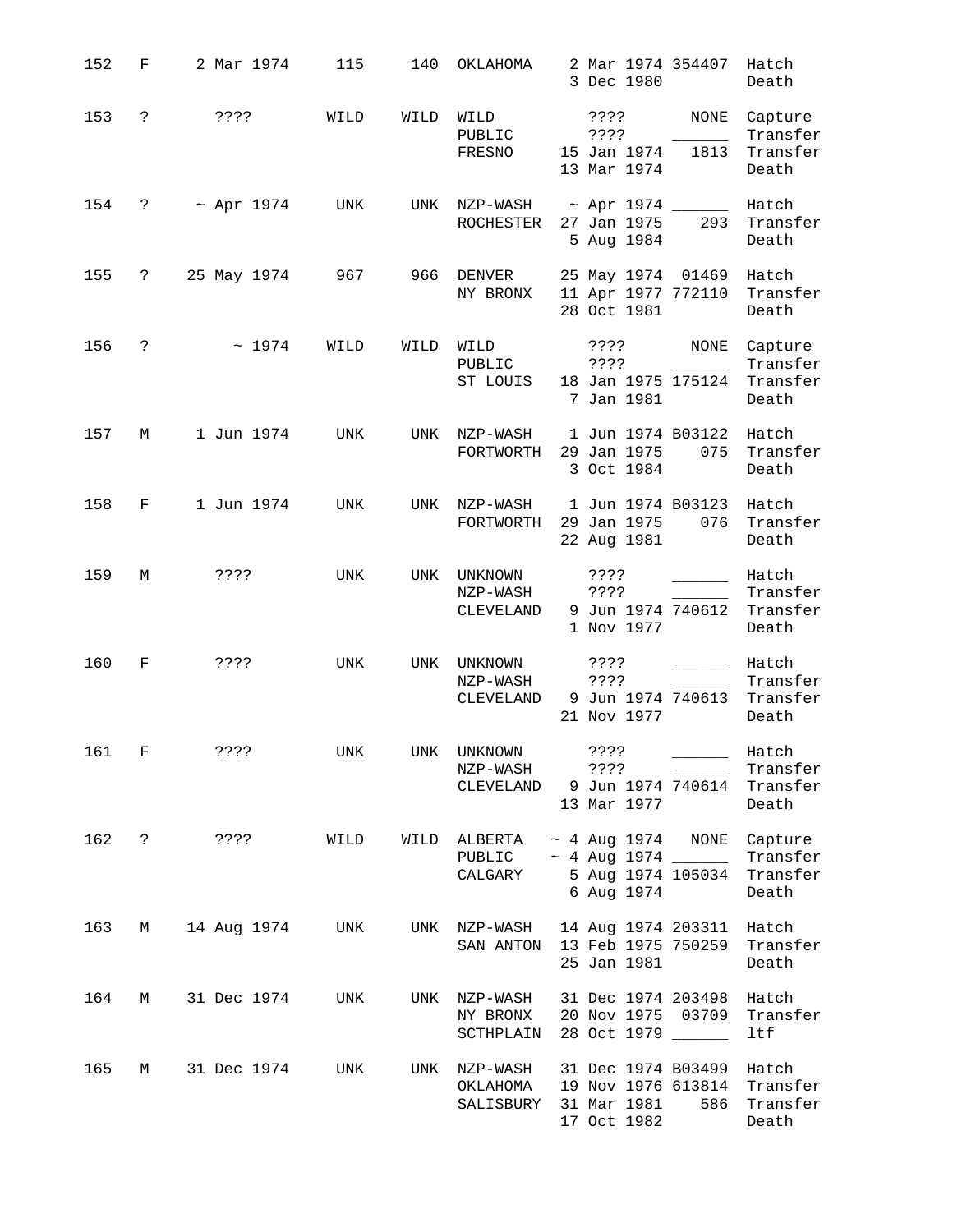| 166 | М            | $\sim$ 1 Jan 1975   |       | UNK  | UNK  | TACOMA<br>AUDUBON<br>SAN ANTON 19 Dec 1979 791262<br>KANSASCTY 22 Apr 1981 | $\sim$ 1 Jan 1975<br>26 Mar 1975<br>18 Jun 1981                             | 75003<br>2185<br>B669 | Hatch<br>Transfer<br>Transfer<br>Transfer<br>Death   |
|-----|--------------|---------------------|-------|------|------|----------------------------------------------------------------------------|-----------------------------------------------------------------------------|-----------------------|------------------------------------------------------|
| 167 | ?            |                     | ~1975 | WILD |      | WILD N.AMERICA<br>PUBLIC<br>OMAHA                                          | ~1975<br>? ? ? ?<br>9 Oct 1976<br>9 Oct 1976                                | NONE<br>2633          | Capture<br>Transfer<br>Transfer<br>Death             |
| 168 | М            | ~ 1 Jan 1975        |       | UNK  | UNK  | TACOMA<br>AUDUBON<br>SAN ANTON 19 Dec 1979 791261                          | $\sim$ 1 Jan 1975<br>26 Mar 1975<br>29 Jan 1981                             | 75004 Hatch<br>2186   | Transfer<br>Transfer<br>Death                        |
| 169 |              | $F \sim 1$ Jan 1975 |       | UNK  | UNK  | TACOMA<br><b>AUDUBON</b>                                                   | $\sim$ 1 Jan 1975 75A002<br>26 Mar 1975<br>10 Mar 1976                      | 2184                  | Hatch<br>Transfer<br>Death                           |
| 170 | $F$ and $F$  | 14 Aug 1974         |       | UNK  |      | UNK NZP-WASH 14 Aug 1974 03313A Hatch<br>SAN ANTON                         | 13 Feb 1975 750261<br>1 Jul 1975                                            |                       | Transfer<br>Death                                    |
| 171 | F            | 14 Aug 1974         |       | UNK  |      | UNK NZP-WASH<br>SAN ANTON                                                  | 14 Aug 1974 03313B<br>13 Feb 1975 750260<br>9 Oct 1985                      |                       | Hatch<br>Transfer<br>Death                           |
| 172 | $F =$        | 27 Feb 1975         |       | 111  |      | 118 NZP-WASH<br>BALTIMORE                                                  | 27 Feb 1975 203511 Hatch<br>22 Apr 1977 77210<br>11 Dec 1983                |                       | Transfer<br>Death                                    |
| 173 | $F =$        | 27 Feb 1975         |       | 129  |      | 139 NZP-WASH<br>BALTIMORE                                                  | 27 Feb 1975 203653<br>22 Apr 1977 77211<br>8 Apr 1981                       |                       | Hatch<br>Transfer<br>Death                           |
| 174 | $F \sim$     | 27 Feb 1975         |       | 129  |      | 139 NZP-WASH<br>NY BRONX                                                   | 27 Feb 1975 203652 Hatch<br>20 Nov 1975<br>14 Jun 1976                      | 03708                 | Transfer<br>Death                                    |
| 175 | $\mathsf{P}$ | 1 May 1975          |       | 115  | 152  | OKLAHOMA                                                                   | 1 May 1975 460113<br>12 Nov 1978                                            |                       | Hatch<br>Death                                       |
| 176 | F            |                     | ~1975 | WILD | WILD | CALIFORNI<br>PUBLIC<br>SANDIEGOZ                                           | ? ? ? ?<br>? ? ? ?<br>22 Nov 1977 201842<br>30 May 1980                     | NONE                  | Capture<br>Transfer<br>Transfer<br>Death             |
| 177 | ?            |                     | ~1975 | WILD | WILD | WILD<br>PUBLIC<br>DENVER<br>PUBLIC                                         | ????<br>????<br>9 Jul 1976 01827<br>10 Aug 1976 _____<br>~1979              | NONE                  | Capture<br>Transfer<br>Transfer<br>Transfer<br>Death |
| 178 | F            | 3 Nov 1975          |       | UNK  |      | UNK NZP-WASH<br>ОКLАНОМА<br>SALISBURY                                      | 3 Nov 1975 B04422 Hatch<br>19 Nov 1976 613915<br>31 Mar 1981<br>17 Dec 1982 | 587                   | Transfer<br>Transfer<br>Death                        |
| 179 | F            | 3 Nov 1975          |       | UNK  |      | UNK NZP-WASH<br>ОКLАНОМА                                                   | 3 Nov 1975 B04421<br>19 Nov 1976 614016<br>16 Nov 1989                      |                       | Hatch<br>Transfer<br>Death                           |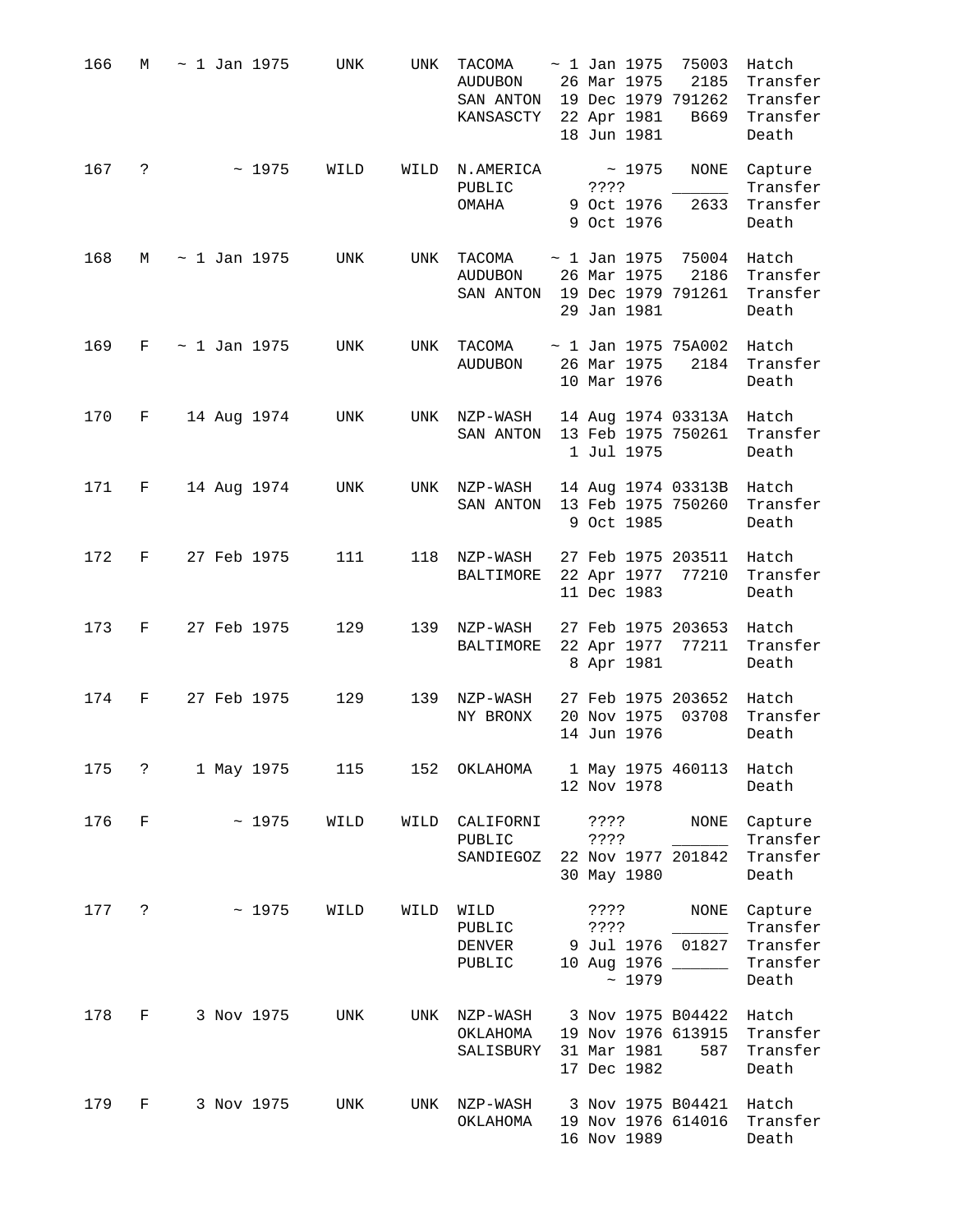| 180   |                     |                      |              | ? ~15 May 1974 967 | 966  | DENVER ~15 May 1974 740221 Hatch<br>NY BRONX 11 Apr 1977 772111 Transfer | 12 Sep 1985                       |       |                                                           | Death                                                                                            |
|-------|---------------------|----------------------|--------------|--------------------|------|--------------------------------------------------------------------------|-----------------------------------|-------|-----------------------------------------------------------|--------------------------------------------------------------------------------------------------|
| 181   |                     | ? $\sim$ 15 May 1974 |              | 967                |      | 966 DENVER<br>NY BRONX 11 Apr 1977 772112                                | 30 Jun 1978                       |       | $~15$ May 1974 740222 Hatch                               | Transfer<br>Death                                                                                |
| 182   | $\ddot{?}$          | 10 Jan 1976          |              | 128                |      | 126 CHICAGOBR 10 Jan 1976 18314 Hatch                                    | 11 Jan 1976                       |       |                                                           | Death                                                                                            |
| 183   | $\ddot{?}$          | 4 Jul 1976           |              | UNK                |      | UNK DENVER 4 Jul 1976 02058 Hatch<br>JACKSONVL 27 Sep 1976 676087        | 5 Oct 1976                        |       |                                                           | Transfer<br>Death                                                                                |
| 184   |                     | ? 4 Jul 1976         |              | UNK                |      | UNK DENVER 4 Jul 1976 07063<br>JACKSONVL                                 | 7 Mar 1977                        |       | 27 Sep 1976 676088                                        | Hatch<br>Transfer<br>Death                                                                       |
| 185   | М                   |                      | $~\sim~1976$ | WILD               |      | WILD COLORADO<br>PUBLIC<br>DENVER                                        | ????                              |       | ???? NONE<br>$\overline{\phantom{a}}$<br>6 May 1979 02826 | Capture<br>Transfer<br>9 Oct 1977 02826 Transfer<br>ltf                                          |
| 186   | М                   |                      | ~1978        | UNK                |      | UNK HONOLULU ~ 1978 ________ Hatch<br>TULSA<br>ST LOUIS<br>PHILADELP     | 23 Jun 1986                       |       |                                                           | 22 Sep 1978 3024 Transfer<br>10 Dec 1980 180379 Transfer<br>22 Apr 1986 203213 Transfer<br>Death |
| 187   | F                   |                      | $\sim 1977$  | UNK                |      | UNK HONOLULU ~ 1977 _______ Hatch<br>SALISBURY                           |                                   |       | 19 Oct 1984                                               | 18 May 1984 703 Transfer<br>Death                                                                |
| 188   | M                   | 30 May 1977          |              | 129                |      | 139 SALISBURY<br>HONOLULU                                                |                                   |       | 30 May 1977 372 Hatch<br>~1983~810460                     | 14 Jul 1977 810460 Transfer<br>ltf                                                               |
| 189   | $F =$               | 30 May 1977          |              | 129                | 139  | SALISBURY 30 May 1977 373 Hatch<br>HONOLULU 14 Jul 1977 810461 Transfer  | 27 Aug 1987                       |       |                                                           | Death                                                                                            |
| 190   |                     |                      |              | F 31 May 1977 129  |      | 139 SALISBURY<br>COLUMBIA 4 Aug 1977 SJ1154<br>SALISBURY 28 Mar 1985     | 29 Jul 1985                       |       | 31 May 1977 374 Hatch<br>739                              | Transfer<br>Transfer<br>Death                                                                    |
| 191   | $F =$               |                      |              | ~1977 UNK          |      | UNK UNKNOWN<br>HONOLULU<br>TULSA<br>ST LOUIS                             | ? ? ? ?<br>3 Sep 1981             |       |                                                           | Hatch<br>Transfer<br>22 Sep 1978 3025 Transfer<br>10 Dec 1980 180380 Transfer<br>Death           |
| 192   | $\ddot{\mathbf{?}}$ |                      | $~\sim~1977$ | WILD               |      | WILD CALIFORNI<br>CA FG SD<br>SANDIEGOZ                                  | ????<br>? ? ? ?                   | ~1985 | NONE                                                      | Capture<br>Transfer<br>6 Oct 1978 202728 Transfer<br>Death                                       |
| 193 ? |                     |                      | $~\sim~1977$ | WILD               | WILD | CALIFORNI<br>CA FG SD<br>SANDIEGOZ                                       | ? ? ? ?<br>? ? ? ?<br>23 Dec 1979 |       | NONE<br>29 Aug 1979 203491                                | Capture<br>Transfer<br>Transfer<br>Death                                                         |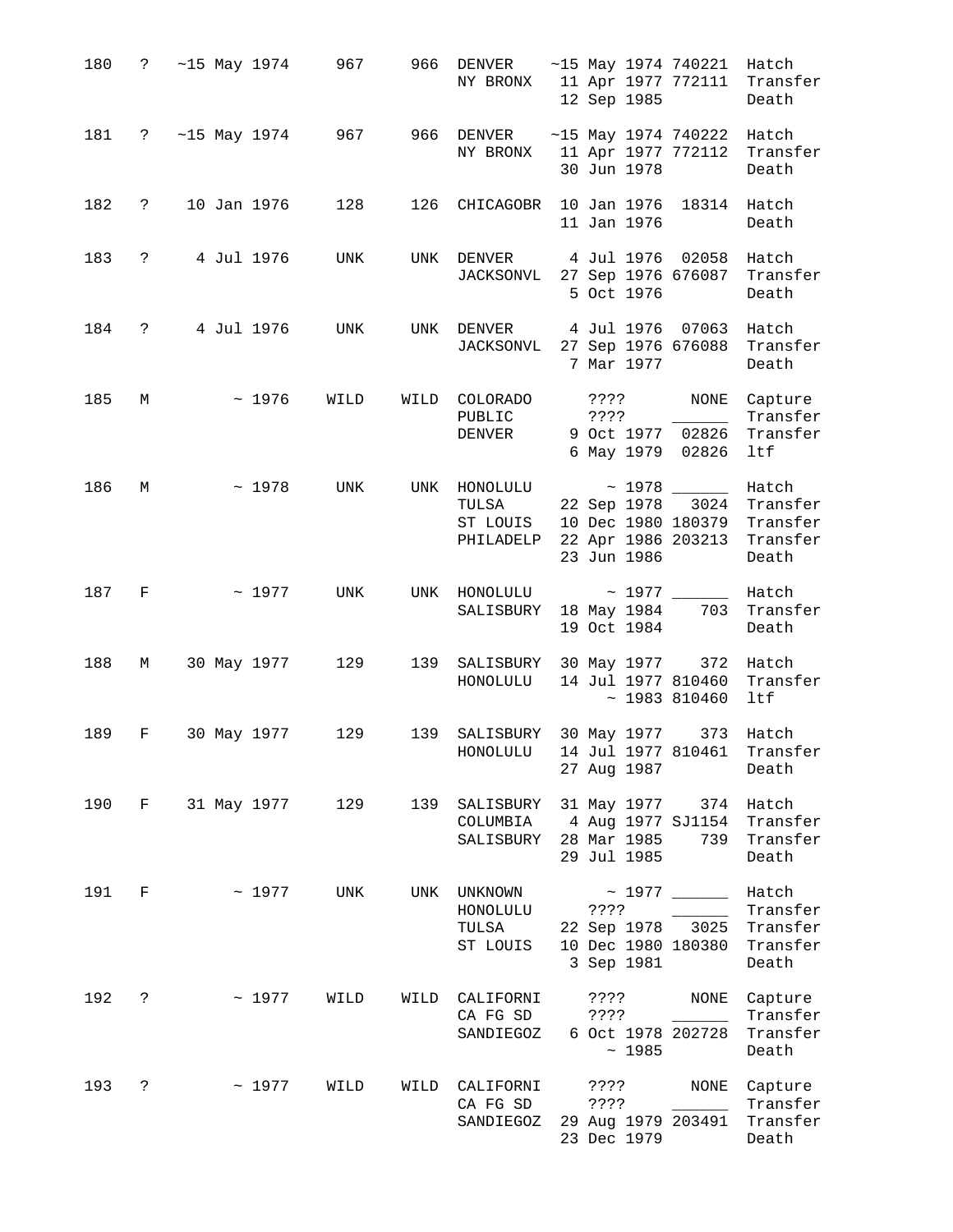| 194 | ? | ~1977           | WILD | WILD | CALIFORNI<br>CA FG SD<br>SANDIEGOZ             | ? ? ? ?<br>????<br>29 Aug 1979 203492<br>23 Dec 1979                                       | NONE                                                                                | Capture<br>Transfer<br>Transfer<br>Death             |
|-----|---|-----------------|------|------|------------------------------------------------|--------------------------------------------------------------------------------------------|-------------------------------------------------------------------------------------|------------------------------------------------------|
| 195 | ? | ~1977           | WILD | WILD | CALIFORNI<br>CA FG SD<br>SANDIEGOZ             | ????<br>????<br>29 Aug 1979 203493<br>23 Dec 1979                                          | NONE                                                                                | Capture<br>Transfer<br>Transfer<br>Death             |
| 196 | F | ~1977           | UNK  | UNK  | UNKNOWN<br>S BARBARA<br>SEATTLE                | ~1977<br>22 Jan 1979 700058<br>23 Jan 1979<br>11 Jan 1983                                  | 1872                                                                                | Hatch<br>Transfer<br>Transfer<br>Death               |
| 197 | F | 1 Jun 1977      | 129  | 139  | SALISBURY<br>COLUMBIA                          | 1 Jun 1977<br>4 Aug 1977 SJ1155<br>24 Feb 1988                                             | 376                                                                                 | Hatch<br>Transfer<br>Death                           |
| 198 | М | 1 Jun 1977      | 129  | 139  | SALISBURY<br>COLUMBIA                          | 1 Jun 1977<br>4 Aug 1977 SJ1156<br>28 Mar 1982                                             | 375                                                                                 | Hatch<br>Transfer<br>Death                           |
| 199 | F | ~1977           | WILD | WILD | WILD<br>PUBLIC<br>SANTA ANA<br>REDWOOD         | ????<br>? ? ? ?<br>8 Aug 1978<br>10 Jun 1986<br>$~\sim$ Jul 1990                           | NONE<br>0156                                                                        | Capture<br>Transfer<br>Transfer<br>Transfer<br>Death |
| 200 | М | ~1977           | WILD | WILD | WILD<br>PUBLIC<br>SANTA ANA<br>REDWOOD         | $??\,?\,?$<br>? ? ? ?<br>8 Aug 1978<br>10 Jun 1986 _____<br>$~\sim$ Nov 1991               | $\rm{NONE}$<br>0157                                                                 | Capture<br>Transfer<br>Transfer<br>Transfer<br>Death |
| 201 | ? | ~1977           | WILD | WILD | CALIFORNI<br>PUBLIC<br>MOORPARK                | ????<br>????<br>1 Dec 1980<br>19 Jan 1984                                                  | NONE<br>102                                                                         | Capture<br>Transfer<br>Transfer<br>Death             |
| 202 | F | ~1977           | WILD | WILD | WILD<br>PUBLIC<br>TULSA<br>ST LOUIS<br>CLEV AQ | $~10$ Oct 1978<br>$~10$ Oct 1978 $~\_$<br>10 Oct 1978<br>10 Dec 1980 180381<br>25 Feb 1981 | NONE<br>3147<br><b>NONE</b>                                                         | Capture<br>Transfer<br>Transfer<br>Transfer<br>ltf   |
| 203 | М | $\sim$ Jan 1978 | WILD | WILD | TEXAS<br>ALBERTSON<br>SAN ANTON                | $\sim$ Jan 1978<br>$\sim$ Jan 1978<br>15 Apr 1978 781428<br>1 Jan 1979                     | NONE<br>$\mathcal{L}=\mathcal{L}^{\mathcal{L}}$ , where $\mathcal{L}^{\mathcal{L}}$ | Capture<br>Transfer<br>Transfer<br>Death             |
| 204 | М | 1 Apr 1978      | 129  | 139  | SALISBURY<br>HERSHEY                           | 1 Apr 1978<br>22 Jul 1978<br>28 Jul 1992                                                   | 468<br>78188                                                                        | Hatch<br>Transfer<br>Death                           |
| 205 | М | 1 Apr 1978      | 129  | 139  | SALISBURY<br>NZP-WASH                          | 1 Apr 1978<br>1 Apr 1978 205550<br>11 Jul 1978 205550<br>18 Jun 1984                       | 464                                                                                 | Hatch<br>Ownership<br>Transfer<br>Death              |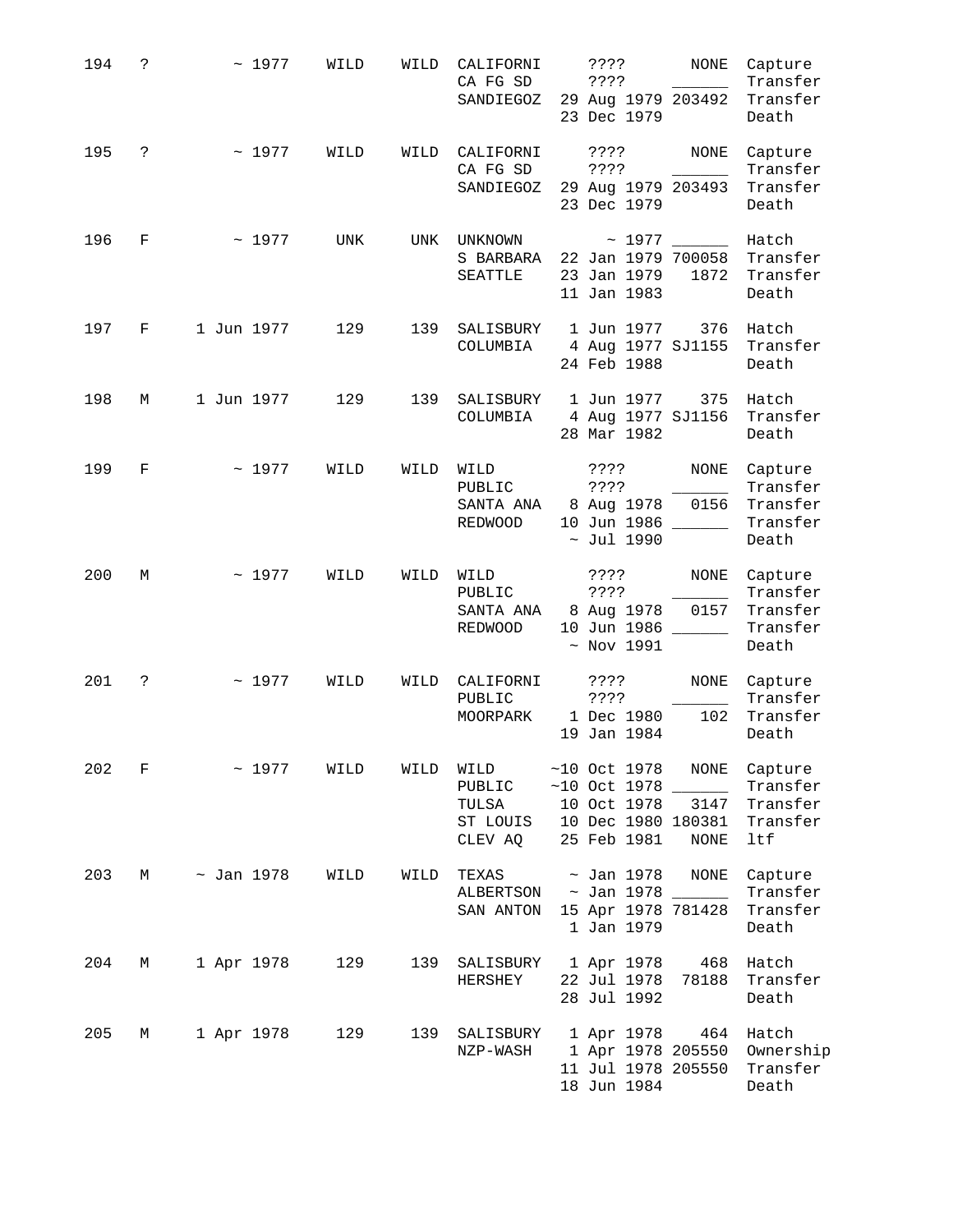| 206 | F                   | 1 Apr 1978        | 129  |      | 139 SALISBURY 1 Apr 1978 465 Hatch<br>NZP-CRC 15 Aug 1978 205618 Transfer<br>NZP-WASH | 24 Feb 1985                                            |                                                           | 27 Oct 1981 205618 Transfer<br>Death               |
|-----|---------------------|-------------------|------|------|---------------------------------------------------------------------------------------|--------------------------------------------------------|-----------------------------------------------------------|----------------------------------------------------|
| 207 | $\ddot{\mathsf{S}}$ | 1 Apr 1978        | 129  |      | 139 SALISBURY 1 Apr 1978 466 Hatch<br>NZP-WASH 1 Apr 1978 205551 Ownership            | 11 Jul 1978 205551<br>8 Dec 1978                       |                                                           | Transfer<br>Death                                  |
| 208 | $\ddot{\mathsf{S}}$ | 1 Apr 1978        | 129  |      | 139 SALISBURY 1 Apr 1978 467<br>HERSHEY 21 Jul 1978                                   | 3 May 1982                                             |                                                           | Hatch<br>Transfer<br>Death                         |
| 209 | $\mathsf{P}$        | 30 May 1978       | UNK  |      | UNK OKLAHOMA<br>AERIE NAT                                                             | 30 May 1978 728918<br>30 Aug 1978 ______               |                                                           | Hatch<br>ltf                                       |
| 210 | $\ddot{\cdot}$      | 31 May 1978       | UNK  |      | UNK OKLAHOMA<br>AERIE NAT                                                             | 31 May 1978 729719<br>30 Aug 1978                      |                                                           | Hatch<br>ltf                                       |
| 211 | $_{\rm F}$          | ~1978             | WILD |      | WILD CALIFORNI ????<br>PROJ WILD<br>SANDIEGOZ 6 Feb 1980 203683                       | ????<br>11 Nov 1985                                    | NONE<br>$\frac{1}{2}$ and $\frac{1}{2}$ and $\frac{1}{2}$ | Capture<br>Transfer<br>Transfer<br>Death           |
| 212 | ?                   | ~1978             | WILD |      | WILD WILD ????<br>CA FG SD<br>PALM DES 2 May 1980 38018 Transfer                      | ????<br>31 Aug 1983                                    | NONE<br>$\overline{\phantom{a}}$                          | Capture<br>Transfer<br>Death                       |
| 213 | ?                   | 7 Jun 1978        | 115  |      | 179 OKLAHOMA                                                                          | 7 Jun 1978 7303UA Hatch<br>19 Jun 1978                 |                                                           | Death                                              |
| 214 | ?                   | 7 Jun 1978        | 115  | 179  | OKLAHOMA                                                                              | 7 Jun 1978 731017<br>6 Sep 1979                        |                                                           | Hatch<br>Death                                     |
| 215 | ?                   | $\sim$ 1 Jul 1978 | WILD | WILD | CALIFORNI<br>PUBLIC<br>FRESNO                                                         | ????<br>? ? ? ?<br>31 Jul 1978<br>3 Sep 1988           |                                                           | NONE Capture<br>Transfer<br>5299 Transfer<br>Death |
| 216 | М                   | ????              | WILD | WILD | ALBERTA<br>PUBLIC<br>CALGARY                                                          | ? ? ? ?<br>? ? ? ?<br>6 Oct 1978 201180<br>17 Feb 1985 | NONE                                                      | Capture<br>Transfer<br>Transfer<br>Death           |
| 217 | $\mathbf F$         | ????              | WILD | WILD | WILD<br>ASDM TUSC                                                                     | ? ? ? ?<br>18 Dec 1978 AF267B<br>17 Mar 1987           | NONE                                                      | Capture<br>Transfer<br>Death                       |
| 218 | М                   | 12 May 1979       | 115  | 179  | OKLAHOMA                                                                              | 12 May 1979 786120<br>8 Jan 1991                       |                                                           | Hatch<br>Death                                     |
| 219 | $\ddot{\cdot}$      | 13 May 1979       | 115  | 179  | OKLAHOMA                                                                              | 13 May 1979 787921<br>27 May 1984                      |                                                           | Hatch<br>Death                                     |
| 220 | ?                   | ~1979             | WILD | WILD | WILD<br>UNKNOWN<br>PALM DES                                                           | ????<br>????<br>3 Jul 1980<br>29 Dec 1986              | NONE<br>38033                                             | Capture<br>Transfer<br>Transfer<br>Death           |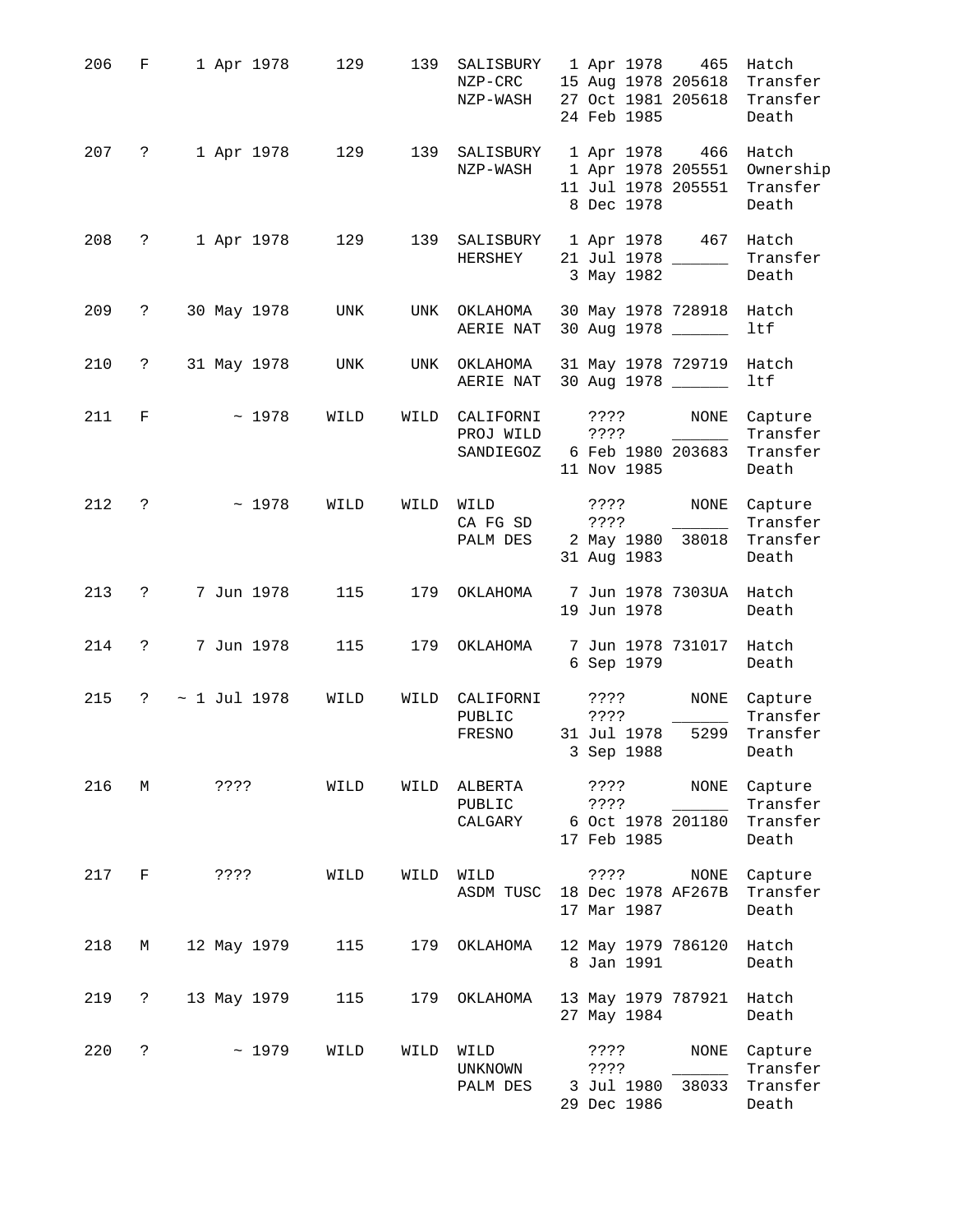| 221 | М                 | $\sim 1979$      | WILD |      | WILD COLORADO<br>PUBLIC<br>DENVER 25 Sep 1980 05166 Transfer                                               | ? ? ? ?<br>????<br>11 Oct 1980                        | NONE                                        | Capture<br>Transfer<br>Death                            |
|-----|-------------------|------------------|------|------|------------------------------------------------------------------------------------------------------------|-------------------------------------------------------|---------------------------------------------|---------------------------------------------------------|
| 222 |                   | ? 8 Aug 1979 122 |      |      | 123 CINCINNAT 8 Aug 1979 B16008 Hatch                                                                      | 12 Aug 1979                                           |                                             | Death                                                   |
| 223 | F                 | 6 Oct 1979       | 205  |      | 118 NZP-WASH 6 Oct 1979 206018 Hatch<br>NZP-CRC 12 Dec 1979 206018<br>NZP-WASH 27 Oct 1981 206018 Transfer | 1 Jun 1984                                            |                                             | Transfer<br>Death                                       |
| 224 | M                 | $\sim 1980$      | UNK  |      | UNK HONOLULU ~ 1980 810469 Hatch<br>KANSASCTY 17 Jun 1981 712 Transfer                                     | 11 Apr 1983                                           |                                             | Death                                                   |
|     | 225 F             | $\sim 1980$      | UNK  |      | UNK HONOLULU ~ 1980 810468 Hatch<br>KANSASCTY 17 Jun 1981                                                  | 28 Mar 1983                                           | 713                                         | Transfer<br>Death                                       |
| 226 | $M$ and $M$       | 5 Apr 1980 115   |      |      | 179 OKLAHOMA 5 Apr 1980 856823 Hatch                                                                       | 18 Aug 1982 856823 ltf                                |                                             |                                                         |
| 227 | M                 | 5 Apr 1980       | 115  | 179  | OKLAHOMA 5 Apr 1980 856924 Hatch                                                                           | 15 Sep 1993                                           |                                             | Death                                                   |
| 228 | $\ddot{?}$        | ~1980            | UNK  |      | UNK UNKNOWN ~ 1980<br>SALISBURY ????<br>AKRON                                                              | 15 Mar 1986                                           |                                             | Hatch<br>Transfer<br>10 Jun 1980 2033 Transfer<br>Death |
|     | 229 ?             | $~\sim~1980$     | UNK  |      | UNK UNKNOWN ~ 1980 _______<br>SALISBURY ???? ______<br>AKRON                                               | 12 Dec 1993                                           |                                             | Hatch<br>Transfer<br>10 Jun 1980 2034 Transfer<br>Death |
| 230 | $F \sim 1$        | 3 May 1980       | 115  |      | 179 OKLAHOMA 3 May 1980 863025 Hatch                                                                       | 2 Apr 1987                                            | Death                                       |                                                         |
| 231 | $F \sim 1$        | 3 May 1980       | 115  |      | 179 OKLAHOMA 3 May 1980 863126 Hatch                                                                       | 17 Oct 1982                                           |                                             | Death                                                   |
| 232 | M                 | ~1980            | WILD | WILD | OKLA.STAT ????<br>PUBLIC<br>OKLAHOMA                                                                       | ? ? ? ?<br>16 Apr 1982 026327<br>15 Jul 1982          | NONE                                        | Capture<br>Transfer<br>Transfer<br>Death                |
| 233 | $\mathbb{R}$      | ~1980            | WILD |      | WILD NEW MEXIC ????<br>RIO GRAND                                                                           | 1 Oct 1982 020640                                     |                                             | NONE Capture<br>ltf                                     |
| 234 | F                 | ~1980            | UNK  | UNK  | UNKNOWN<br>LOSANGELE                                                                                       | ? ? ? ?<br>8 Aug 1981 001415<br>4 Jun 1993            | $\sim$ 1980 _____<br>and the control of the | Hatch<br>Transfer<br>Transfer<br>Death                  |
| 235 | М                 | ~1980            | WILD |      | WILD OKLA.STAT $\sim$ 5 Nov 1981<br>PUBLIC<br>TULSA                                                        | $\sim$ 5 Nov 1981 ______<br>5 Nov 1981<br>21 Oct 1982 | NONE<br>5174                                | Capture<br>Transfer<br>Transfer<br>Death                |
| 236 | $\ddot{\text{?}}$ | 1 Jul 1980       | 157  | 158  | FORTWORTH                                                                                                  | 1 Jul 1980<br>18 Dec 1985                             | 0533                                        | Hatch<br>Death                                          |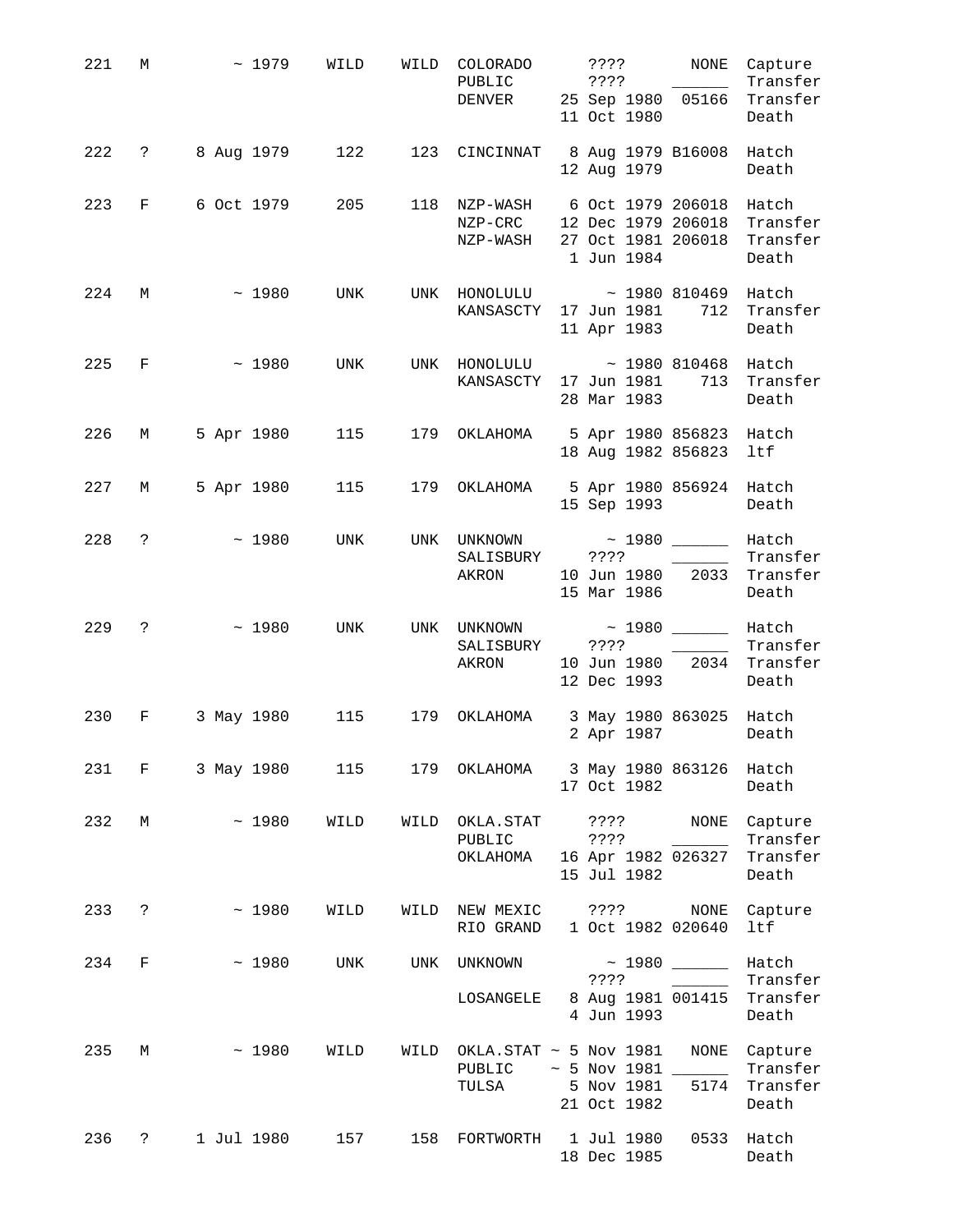| 237 |                      |  |                |                    |      | ? 1 Jul 1980 157 158 FORTWORTH 1 Jul 1980 0534 Hatch                                          |               |                               | 19 Dec 1987   Death                               |                      |
|-----|----------------------|--|----------------|--------------------|------|-----------------------------------------------------------------------------------------------|---------------|-------------------------------|---------------------------------------------------|----------------------|
| 238 |                      |  |                | $\sim 1980$ UNK    |      | UNK UNKNOWN $\sim$ 1980 $\_\_\_\_\$ Hatch                                                     |               |                               |                                                   |                      |
|     |                      |  |                |                    |      | LOSANGELE 8 Aug 1981 001416 Transfer                                                          |               |                               | 22 Aug 1995 Death                                 |                      |
|     |                      |  |                | 239 ? ~ 1980 UNK   |      | UNK UNKNOWN                                                                                   |               | ????                          | ~ 1980 ________ Hatch<br>$\overline{\phantom{a}}$ | Transfer             |
|     |                      |  |                |                    |      | LOSANGELE 8 Aug 1981 001417 Transfer                                                          |               |                               | 18 Dec 1996 Death                                 |                      |
| 240 |                      |  |                |                    |      | M 5 Sep 1980 198 197 COLUMBIA 5 Sep 1980 SJ2328 Hatch<br>FRANKLINP 6 Nov 1980 80A498          |               |                               |                                                   | Transfer             |
|     |                      |  |                |                    |      | COLUMBIA 9 Dec 1982 SJ2328 Transfer<br>ST LOUIS 27 Apr 1983 183052 Transfer                   |               |                               | 20 Sep 1990                                       | Death                |
| 241 |                      |  |                |                    |      | F 5 Sep 1980 198 197 COLUMBIA 5 Sep 1980 SJ2325 Hatch<br>FRANKLINP 6 Nov 1980 80A499 Transfer |               |                               |                                                   |                      |
|     |                      |  |                |                    |      |                                                                                               |               |                               | 17 Mar 1981 80A499                                | ltf                  |
| 242 |                      |  |                |                    |      | F 5 Sep 1980 198 197 COLUMBIA 5 Sep 1980 SJ2326 Hatch<br>FRANKLINP 6 Nov 1980 80A497 Transfer |               |                               |                                                   |                      |
|     |                      |  |                |                    |      |                                                                                               |               |                               | 16 Apr 1981 Death                                 |                      |
| 243 |                      |  |                |                    |      | M 5 Sep 1980 198 197 COLUMBIA 5 Sep 1980 SJ2327 Hatch<br>FRANKLINP 6 Nov 1980 80A496 Transfer |               |                               |                                                   |                      |
|     |                      |  |                |                    |      |                                                                                               |               |                               | 17 Mar 1981 80A496                                | ltf                  |
| 244 |                      |  |                |                    |      | M ~16 Dec 1980 UNK UNK HONOLULU ~16 Dec 1980 ______ Hatch<br>BALTIMORE 17 Jun 1981 81783      |               |                               |                                                   | Transfer             |
|     |                      |  |                |                    |      |                                                                                               |               |                               | 13 Jun 1986                                       | Death                |
| 245 |                      |  |                | M ~16 Dec 1980 UNK |      | UNK HONOLULU ~16 Dec 1980 ______ Hatch<br>BALTIMORE 17 Jun 1981 81784 Transfer                |               |                               |                                                   |                      |
|     |                      |  |                |                    |      | COLUMBIA 12 Oct 1982 SJ2964 Transfer                                                          |               | 8 Oct 1992                    |                                                   | Death                |
| 246 | ?                    |  | $~16$ Dec 1980 | UNK                | UNK  |                                                                                               |               |                               | $~16$ Dec 1980 $_{\_}$                            | Hatch                |
|     |                      |  |                |                    |      | HONOLULU<br>BALTIMORE                                                                         |               | 17 Jun 1981                   | 81785                                             | Transfer             |
|     |                      |  |                |                    |      |                                                                                               |               | 14 Jan 1983                   |                                                   | Death                |
| 247 | $\ddot{\phantom{0}}$ |  | $~16$ Dec 1980 | UNK                | UNK  | HONOLULU<br>BALTIMORE                                                                         |               | $~16$ Dec 1980<br>17 Jun 1981 | 81786                                             | Hatch<br>Transfer    |
|     |                      |  |                |                    |      |                                                                                               |               | 20 Apr 1982                   |                                                   | Death                |
| 248 | F                    |  | ~1981          | WILD               | WILD | KANSAS<br>SEDGWICK                                                                            | ????          | ~1981                         | NONE                                              | Capture<br>Transfer  |
|     |                      |  |                |                    |      | WHEELING<br>BIRMINGHM                                                                         |               | 6 Feb 1983<br>11 Sep 1990     | 485<br>2081                                       | Transfer<br>Transfer |
|     |                      |  |                |                    |      |                                                                                               |               | 8 Mar 1995                    |                                                   | Death                |
| 249 | F                    |  | ~ Mar 1981     | WILD               | WILD | ALBERTA<br>FW BROOKS                                                                          | 3333.<br>???? |                               | NONE                                              | Capture<br>Transfer  |
|     |                      |  |                |                    |      | CALGARY                                                                                       |               | 12 Dec 1990                   | 9 Jul 1981 200984                                 | Transfer<br>Death    |
|     |                      |  |                |                    |      |                                                                                               |               |                               |                                                   |                      |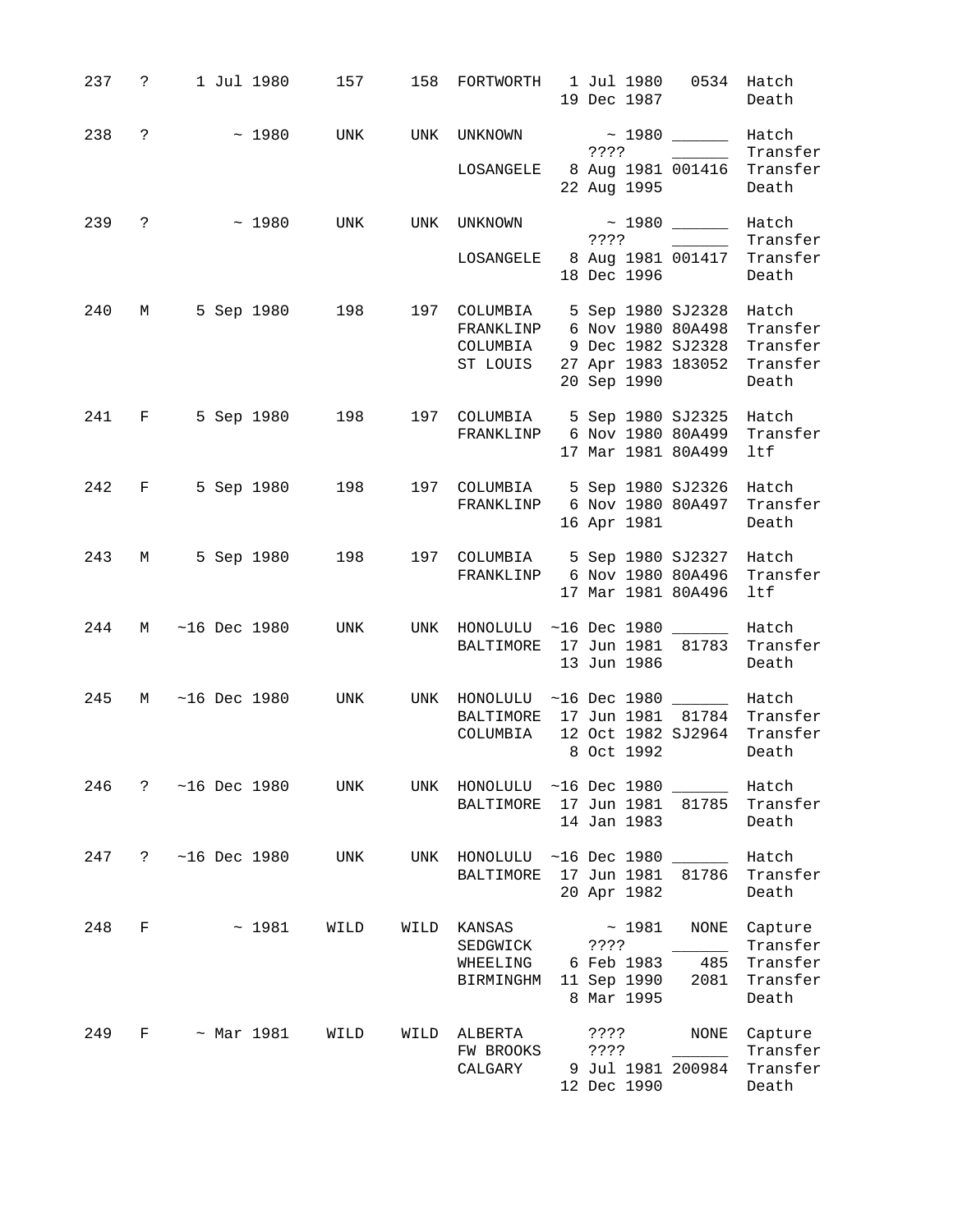| 250 | F | $~\sim$ Mar 1981 | WILD | WILD | ALBERTA<br>FW BROOKS<br>CALGARY<br>BIRD PREY          | ? ? ? ?<br>NONE<br>Capture<br>Transfer<br>? ? ? ?<br>9 Jul 1981 200985<br>Transfer<br>15 Mar 1991 ______<br>ltf                                                                |
|-----|---|------------------|------|------|-------------------------------------------------------|--------------------------------------------------------------------------------------------------------------------------------------------------------------------------------|
| 251 | М | $~\sim$ Mar 1981 | WILD | WILD | <b>ALBERTA</b><br>FW BROOKS<br>CALGARY<br>BIRD PREY   | $??\ ??$<br><b>NONE</b><br>Capture<br>? ? ? ?<br>Transfer<br>$\frac{1}{2}$<br>9 Jul 1981 200986<br>Transfer<br>15 Mar 1991<br>ltf                                              |
| 252 | ? | ~ May 1981       | WILD | WILD | CALIFORNI<br>FMC RAPTR<br>LODI                        | ????<br>NONE<br>Capture<br>9 Feb 1982<br>3<br>Transfer<br>9 Feb 1982 820001<br>Transfer<br>9 Feb 1982<br>Death                                                                 |
| 253 | М | ~1981            | WILD | WILD | WILD<br>PITTSBURG<br>WHEELING<br>BIRMINGHM            | ????<br>NONE<br>Capture<br>? ? ? ?<br>Transfer<br>520<br>25 Apr 1984<br>Transfer<br>11 Sep 1990<br>2080<br>Transfer<br>7 Mar 1995<br>Death                                     |
| 254 | ? | ~1981            | WILD | WILD | WILD<br>PUBLIC<br>S BARBARA<br>SAN BARMU              | $??\,?\,?$<br>NONE<br>Capture<br>Transfer<br>? ? ? ?<br>6 Jan 1983<br>13713<br>Transfer<br>4 Feb 1987 ______<br>ltf                                                            |
| 255 | ? | ~1981            | WILD | WILD | <b>COLORADO</b><br>PUBLIC<br>DENVER<br>FT COLLIN      | NONE<br>Capture<br>????<br>Transfer<br>? ? ? ?<br>25 Oct 1984<br>08074<br>Transfer<br>ltf<br>31 Jan 1985 ______                                                                |
| 256 | F | ~1981            | WILD | WILD | FLORIDA<br>MUS SNH M<br>CINCINNAT                     | $??\,?\,?$<br>NONE<br>Capture<br>? ? ? ?<br>Transfer<br>2 Jun 1982 B16028<br>Transfer<br>1 Aug 1988<br>Death                                                                   |
| 257 | ? | ~1981            | UNK  | UNK  | UNKNOWN<br>MUS SNH M<br>CINCINNAT                     | ~1981<br>Hatch<br>$\sim$ 100 $\sim$<br>????<br>Transfer<br>4 Jun 1983 B16047<br>Transfer<br>26 Mar 1987<br>Death                                                               |
| 258 | М | ~1981            | WILD | WILD | COLORADO<br>PUBLIC<br>DENVER                          | NONE<br>????<br>Capture<br>Transfer<br>????<br>22 Aug 1983<br>06855<br>Transfer<br>16 Aug 1988<br>Death                                                                        |
| 259 | М | ~1981            | WILD | WILD | COLORADO<br>PUBLIC<br>DENVER                          | NONE<br>Capture<br>????<br>Transfer<br>? ? ? ?<br>06856<br>Transfer<br>22 Aug 1983<br>23 Mar 1985<br>06856<br>ltf                                                              |
| 260 | ? | ~1981            | WILD | WILD | COLORADO<br>PUBLIC<br>DENVER<br>NY BRONX<br>COLO SPRG | NONE<br>Capture<br>????<br>Transfer<br>? ? ? ?<br>25 Oct 1982<br>06678<br>Transfer<br>21 Jun 1983 832295<br>Transfer<br>29 Apr 1993 93A002<br>Transfer<br>31 Oct 1994<br>Death |
| 261 | F | $\sim$ Jun 1981  | 188  | 189  | HONOLULU<br>TACOMA<br>SEATTLE                         | $\sim$ Jun 1981 810806<br>Hatch<br>1 Mar 1983 83A013<br>Transfer<br>31 May 1983<br>2280<br>Transfer<br>4 Apr 1994<br>Death                                                     |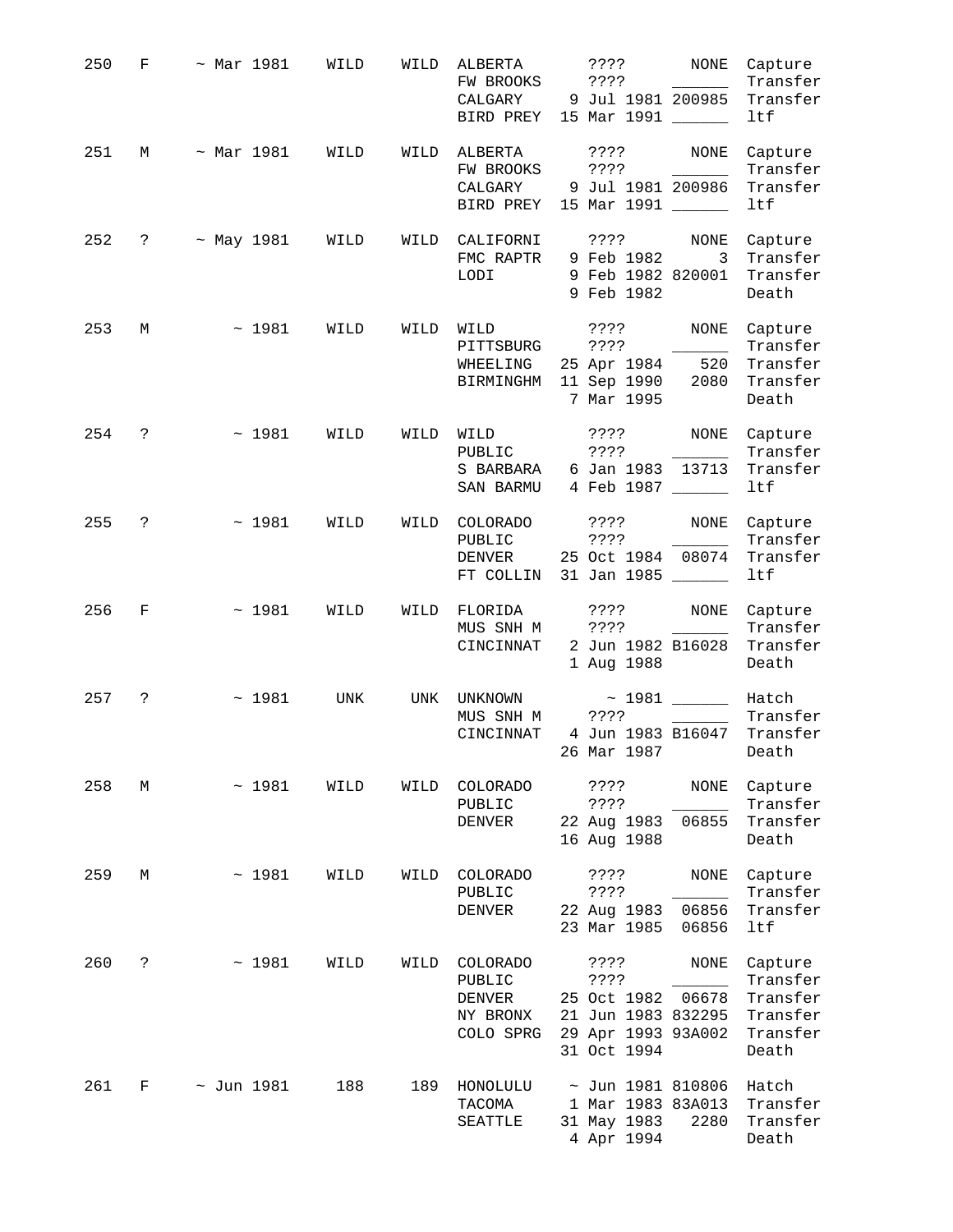| 262 | ?              | ? ? ? ?               | WILD | WILD | ARIZONA<br>PHOEN GFD<br>PHOENIX     | 3333<br>$??\$ ?<br>10 Mar 1982<br>20 Feb 1987                                                                                          | <b>NONE</b><br>Capture<br>Transfer<br>3624<br>Transfer<br>Death |
|-----|----------------|-----------------------|------|------|-------------------------------------|----------------------------------------------------------------------------------------------------------------------------------------|-----------------------------------------------------------------|
| 263 | М              | ? ? ? ?               | UNK  | UNK  | UNKNOWN<br>HOGLE                    | ? ? ? ?<br>26 May 1982<br>31 Jan 1993                                                                                                  | Hatch<br>03581<br>Transfer<br>Death                             |
| 264 | М              | 3 Mar 1982            | 224  |      | 225 KANSASCTY<br>TOPEKA             | 3 Mar 1982<br>3 Aug 1982 015282 Transfer<br>28 May 1987                                                                                | 862<br>Hatch<br>Death                                           |
| 265 | F              | 2 Apr 1982            | 224  | 225  | KANSASCTY<br>TOPEKA                 | 2 Apr 1982<br>3 Aug 1982 015382<br>27 Nov 1986                                                                                         | 816 Hatch<br>Transfer<br>Death                                  |
| 266 | $\ddot{?}$     | 2 Apr 1982            | 224  | 225  |                                     | KANSASCTY 2 Apr 1982<br>22 Apr 1982                                                                                                    | 817 Hatch<br>Death                                              |
| 267 | $\ddot{\cdot}$ | 2 Apr 1982            | 224  | 225  |                                     | KANSASCTY 2 Apr 1982<br>27 Apr 1982                                                                                                    | 818 Hatch<br>Death                                              |
| 268 | М              | $~\sim$ Apr 1982      | 188  | 189  | TACOMA<br>OKLAHOMA<br>HUTCHINSN     | HONOLULU ~ Apr 1982 821237 Hatch<br>1 Mar 1983 83A011<br>10 Dec 1984 305130<br>11 Apr 1986 286005<br>4 Apr 1990                        | Transfer<br>Transfer<br>Transfer<br>Death                       |
| 269 | F              | $~\sim$ Apr 1982      | 188  |      | TACOMA<br>ОКLАНОМА<br>HUTCHINSN     | 189 HONOLULU ~ Apr 1982 821236 Hatch<br>1 Mar 1983 83A012<br>10 Dec 1984 305534<br>11 Apr 1986 286006<br>20 Nov 1989                   | Transfer<br>Transfer<br>Transfer<br>Death                       |
| 270 | М              | ~1982                 | WILD | WILD | COLORADO<br>PUBLIC<br><b>DENVER</b> | $??\,?\,?$<br>3333<br>6 Aug 1983<br>5 Apr 1986                                                                                         | NONE<br>Capture<br>Transfer<br>07289<br>Transfer<br>Death       |
| 271 | $F \sim 1$     | 5 Dec 1982 245        |      |      |                                     | 197 COLUMBIA 5 Dec 1982 SJ3034 Hatch<br>TACOMA 9 Mar 1983 83A014<br>SEATTLE 31 May 1983 2279<br>DETROIT 8 Jun 1984 1250<br>19 Sep 1984 | Transfer<br>Transfer<br>Transfer<br>Death                       |
|     |                | 272 M 5 Dec 1982 245  |      |      |                                     | 197 COLUMBIA 5 Dec 1982 SJ3035 Hatch<br>TACOMA 9 Mar 1983 83A015 Transfer<br>NFPAE 11 Jan 1995<br>12 Jan 1995                          | Transfer<br>Death                                               |
| 273 |                | F 5 Dec 1982 245      |      |      |                                     | 190 COLUMBIA 5 Dec 1982 SJ3036 Hatch<br>TACOMA 9 Mar 1983 83A016 Transfer<br>NFPAE 11 Jan 1995 ______                                  | ltf                                                             |
| 274 |                | $M \sim 1983$         | UNK  |      |                                     | UNK HONOLULU ~ 1983 ______ Hatch<br>SALISBURY 18 May 1984 701 Transfer<br>8 Jul 1986                                                   | Death                                                           |
|     |                | 275 ? 15 Apr 1983 122 |      |      |                                     | 256 CINCINNAT 15 Apr 1983 B16040 Hatch<br>19 Apr 1983                                                                                  | Death                                                           |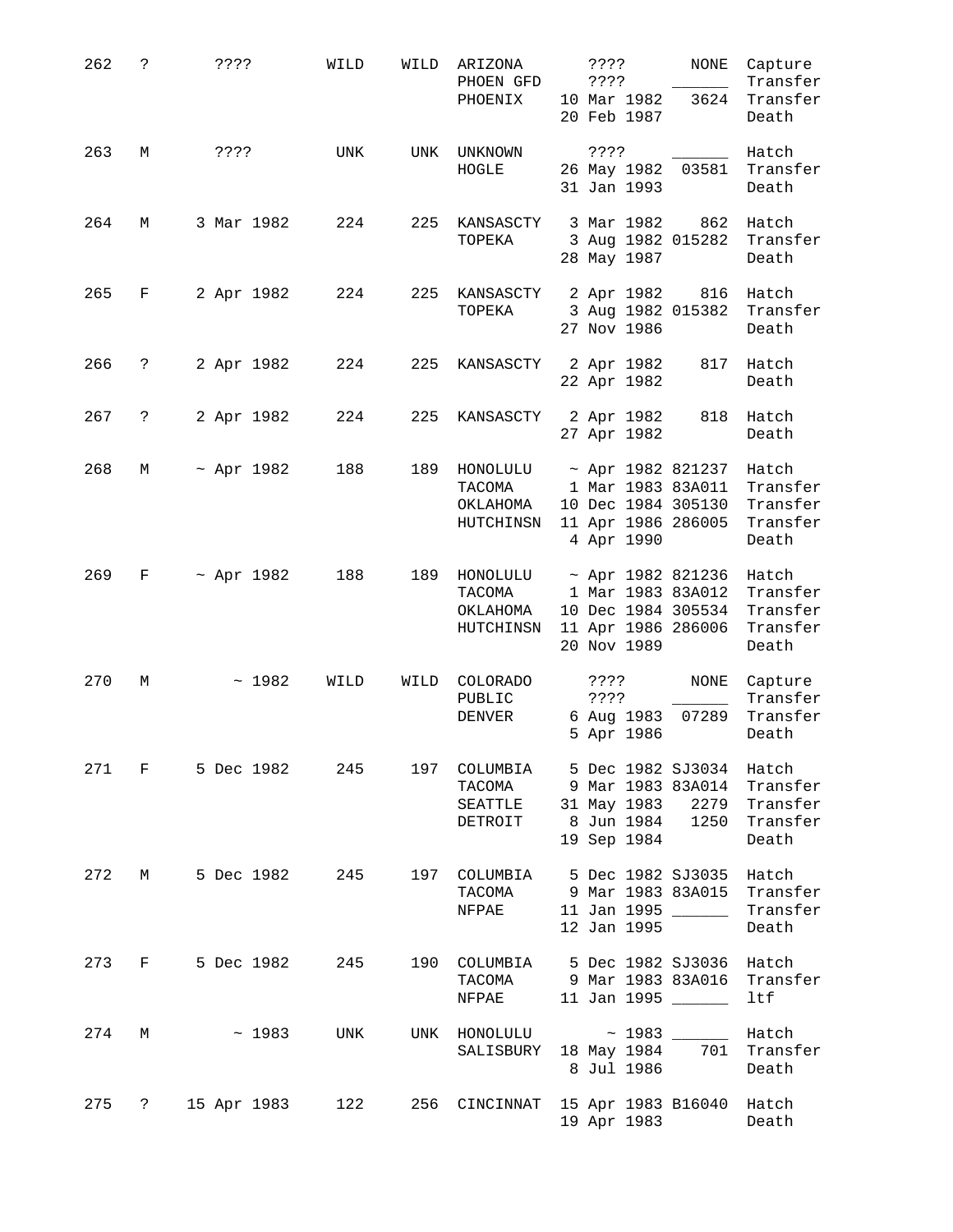| 276   | $\ddot{\mathbf{?}}$ |               | 15 Apr 1983 | 122                |     | 256 CINCINNAT 15 Apr 1983 B16041 Hatch<br>DETROIT                                             |  | 1 Jul 1985        | 25 Apr 1984 1191                                     | Transfer<br>Death                    |
|-------|---------------------|---------------|-------------|--------------------|-----|-----------------------------------------------------------------------------------------------|--|-------------------|------------------------------------------------------|--------------------------------------|
| 277   | $\ddot{\mathbf{?}}$ |               |             | 1 May 1983 122     |     | 256 CINCINNAT 1 May 1983 B16044 Hatch                                                         |  | 15 Jun 1988       |                                                      | Death                                |
| 278   | F                   |               | 7 May 1983  | 245                |     | 197 COLUMBIA 7 May 1983 SJ3151 Hatch<br>DETROIT 4 Nov 1983                                    |  | 27 Apr 1984       | 919<br>919                                           | Transfer<br>ltf                      |
| 279   | $\mathbf{F}$        |               | 7 May 1983  | 245                |     | 197 COLUMBIA 7 May 1983 SJ3150 Hatch<br>HERSHEY 8 Sep 1983 8388 Transf                        |  | 17 Jun 1995       |                                                      | Transfer<br>Death                    |
| 280   | $\ddot{\text{?}}$   |               | 15 May 1983 | 122                |     | 256 CINCINNAT 15 May 1983 B16045 Hatch                                                        |  | 1 Jul 1983        |                                                      | Death                                |
| 281   |                     |               |             | M ~18 May 1983 UNK |     | UNK HONOLULU<br>SALISBURY 18 May 1984 702 Transfer<br>CINCINNAT 14 Oct 1992 292267<br>HERSHEY |  | 2 Sep 1996        | $~18$ May 1983 __________ Hatch<br>10 Mar 1993 93.11 | Transfer<br>Transfer<br>Death        |
| 282   | $F =$               |               | 22 Jun 1983 | 245                |     | 197 COLUMBIA 22 Jun 1983 SJ3190 Hatch<br>SAN ANTON 4 Nov 1983 831114                          |  | 8 Jun 1993        |                                                      | Transfer<br>Death                    |
| 283   | M                   |               | 23 Jun 1983 | 216                | 249 | CALGARY                                                                                       |  | 2 Nov 1998        | 23 Jun 1983 201115 Hatch                             | Death                                |
| 284   | $\ddot{\mathbf{?}}$ |               | 23 Jun 1983 | 216                | 249 | CALGARY<br>WINNIPEG                                                                           |  | 7 Feb 1987        | 23 Jun 1983 201116 Hatch<br>21 Nov 1985 001135       | Transfer<br>Death                    |
| 285   |                     | ? 23 Jun 1983 |             | 216                |     | 249 CALGARY<br>WINNIPEG                                                                       |  | 6 Feb 1987        | 23 Jun 1983 201117 Hatch                             | 21 Nov 1985 001134 Transfer<br>Death |
| 286 M |                     |               | 29 Jun 1983 |                    |     | 216 249 CALGARY<br>BIRD PREY 15 Mar 1991 ______                                               |  |                   | 29 Jun 1983 201113 Hatch                             | ltf                                  |
| 287   |                     |               |             |                    |     | M 29 Jun 1983 216 249 CALGARY 29 Jun 1983 201112 Hatch<br>WINNIPEG 21 Nov 1985 001136         |  | 13 Mar 1994       |                                                      | Transfer<br>Death                    |
| 288   |                     |               |             |                    |     | M 29 Jun 1983 216 249 CALGARY 29 Jun 1983 201114 Hatch<br>PUBLIC 2 Nov 1986                   |  |                   |                                                      | ltf                                  |
| 289   |                     | M ????        |             | WILD               |     | WILD WILD ????<br>ASDM TUSC ~ Dec 1978 AF268B Transfer                                        |  |                   | 19 Aug 1995                                          | NONE Capture<br>Death                |
| 290   | M                   |               |             | 22 Dec 1983 245    |     | 197 COLUMBIA 22 Dec 1983 SJ3297 Hatch<br>NATAVPGH 31 Jan 1985                                 |  | 7 Mar 1999        |                                                      | 2498 Loan to<br>Death                |
| 291   |                     |               |             | F 22 Dec 1983 245  |     | 197 COLUMBIA 22 Dec 1983 SJ3298 Hatch<br>SALISBURY 28 Feb 1985                                |  | $\sim$ 1 Mar 1985 |                                                      | Transfer<br>Death                    |
| 292   |                     |               |             |                    |     | F 17 Jan 1984 122 256 CINCINNAT 17 Jan 1984 B16055 Hatch                                      |  | 27 Nov 1992       |                                                      | Death                                |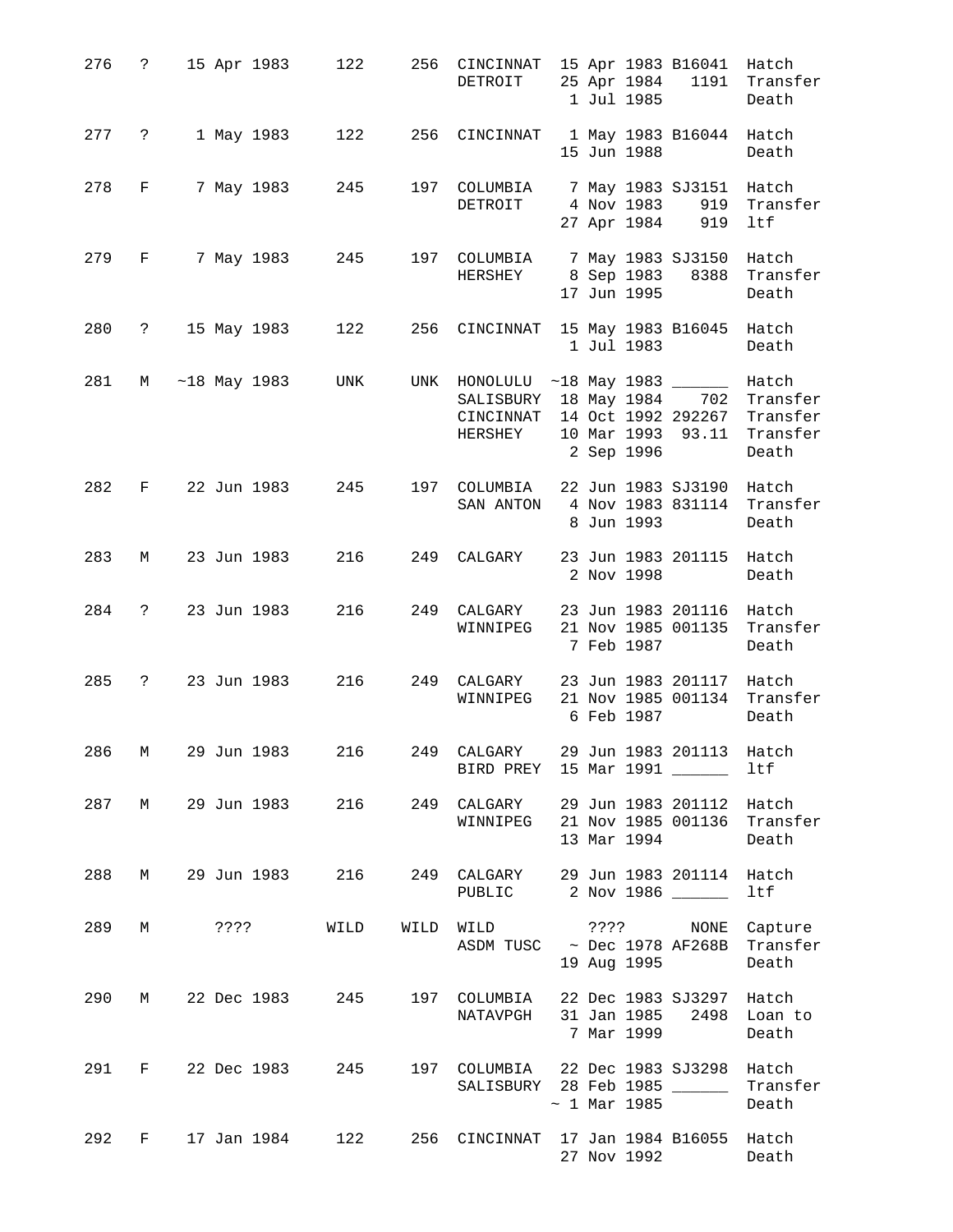| 293 | $\ddot{\text{?}}$ | 19 Jan 1984 | 122               |     | 256 CINCINNAT 19 Jan 1984 B16056 Hatch                                                                      | 13 Jun 1987            |                          | Death                                                                                                                                                                                                                                                                                                                                                                                                                                                                              |
|-----|-------------------|-------------|-------------------|-----|-------------------------------------------------------------------------------------------------------------|------------------------|--------------------------|------------------------------------------------------------------------------------------------------------------------------------------------------------------------------------------------------------------------------------------------------------------------------------------------------------------------------------------------------------------------------------------------------------------------------------------------------------------------------------|
| 294 |                   |             | M 22 Jan 1984 122 |     | 256 CINCINNAT 22 Jan 1984 B16057 Hatch<br>SALISBURY 10 Oct 1992                                             |                        | 1046<br>8 Sep 1994       | Transfer<br>Death                                                                                                                                                                                                                                                                                                                                                                                                                                                                  |
| 295 | M                 | 23 Jan 1984 | 122               |     | 256 CINCINNAT 23 Jan 1984 B16058 Hatch                                                                      | 18 Jul 1996            | Death                    |                                                                                                                                                                                                                                                                                                                                                                                                                                                                                    |
| 296 | $\ddot{\text{?}}$ |             | 25 Jan 1984 122   |     | 256 CINCINNAT 25 Jan 1984 B16059 Hatch                                                                      | 25 Jan 1984            | Death                    |                                                                                                                                                                                                                                                                                                                                                                                                                                                                                    |
| 297 |                   |             |                   |     | M 27 Jan 1984 122 256 CINCINNAT 27 Jan 1984 B16060 Hatch<br>CRAWFRD W 28 Apr 1984 _________ Loan to         |                        | 4 Apr 1995 Death         |                                                                                                                                                                                                                                                                                                                                                                                                                                                                                    |
| 298 |                   |             | M ~ Feb 1984 WILD |     | WILD TEXAS<br>UNKNOWN<br>EL PASO 7 Aug 1987 621                                                             | ? ? ? ?<br>19 Nov 2000 | $\overline{\phantom{a}}$ | ???? NONE Capture<br>Transfer<br>Transfer<br>Death                                                                                                                                                                                                                                                                                                                                                                                                                                 |
| 299 | $\ddot{\text{?}}$ |             | 29 Feb 1984 122   | 256 | CINCINNAT 29 Feb 1984 B16061 Hatch                                                                          |                        | 7 Sep 1997 Death         |                                                                                                                                                                                                                                                                                                                                                                                                                                                                                    |
| 300 | $F =$             | 24 Mar 1984 | 272               |     | 273 TACOMA 24 Mar 1984 84A003 Hatch<br>OKLAHOMA<br>HUTCHINSN 11 Apr 1986 286007 Transfer                    |                        | 23 Jul 1991              | 10 Dec 1984 305332 Transfer<br>Death                                                                                                                                                                                                                                                                                                                                                                                                                                               |
| 301 |                   |             |                   |     | M 24 Mar 1984 272 273 TACOMA 24 Mar 1984 84A004 Hatch<br>OKLAHOMA                                           |                        | 2 Sep 1987               | 10 Dec 1984 305231 Transfer<br>Death                                                                                                                                                                                                                                                                                                                                                                                                                                               |
| 302 | M                 |             | $\sim 1984$ UNK   |     | UNK UNKNOWN $\sim$ 1984 $\_\_\_\_\_\_\$ Hatch<br>PITTSBURG ????<br>WHEELING                                 |                        |                          | $\frac{1}{\sqrt{1-\frac{1}{\sqrt{1-\frac{1}{\sqrt{1-\frac{1}{\sqrt{1-\frac{1}{\sqrt{1-\frac{1}{\sqrt{1-\frac{1}{\sqrt{1-\frac{1}{\sqrt{1-\frac{1}{\sqrt{1-\frac{1}{\sqrt{1-\frac{1}{\sqrt{1-\frac{1}{\sqrt{1-\frac{1}{\sqrt{1-\frac{1}{\sqrt{1-\frac{1}{\sqrt{1-\frac{1}{\sqrt{1-\frac{1}{\sqrt{1-\frac{1}{\sqrt{1-\frac{1}{\sqrt{1-\frac{1}{\sqrt{1-\frac{1}{\sqrt{1-\frac{1}{\sqrt{1-\frac{1}{\sqrt{1-\frac{1}{\sqrt{1-\frac{1$<br>25 Apr 1984 519 Transfer<br>14 Mar 1986 Death |
| 303 |                   |             |                   |     | ? 11 Apr 1984 204 279 HERSHEY 11 Apr 1984 8432 Hatch<br>COLUMBUS 5 Aug 1985 851015 Transfer                 | 22 Aug 1985            |                          | Death                                                                                                                                                                                                                                                                                                                                                                                                                                                                              |
|     |                   |             |                   |     | 304 M 22 Apr 1984 UNK UNK HONOLULU 22 Apr 1984 810465 Hatch<br>COLUMBUS<br>ST LOUIS                         | 5 Feb 1997             | 16 Jan 1991 191008       | 22 Oct 1986 861002 Transfer<br>Transfer<br>Death                                                                                                                                                                                                                                                                                                                                                                                                                                   |
| 305 |                   |             | F 22 Apr 1984 UNK |     | UNK HONOLULU 22 Apr 1984 ZOO27 Hatch<br>COLUMBUS 22 Oct 1986 861003 Transfer<br>ST LOUIS 16 Jan 1991 191009 | 28 Jun 1994            |                          | Transfer<br>Death                                                                                                                                                                                                                                                                                                                                                                                                                                                                  |
| 306 |                   |             | M ~ Apr 1984 UNK  |     | UNK HONOLULU ~ Apr 1984 HON29 Hatch<br>NATAVPGH<br>PHILADELP                                                | 24 Feb 1989            |                          | 22 Oct 1986 2485 Transfer<br>25 Nov 1986 203362 Transfer<br>Death                                                                                                                                                                                                                                                                                                                                                                                                                  |
|     |                   |             |                   |     | 307 ? 26 Apr 1984 122 256 CINCINNAT                                                                         | 1 May 1985             | 26 Apr 1984 B16063 Hatch | Death                                                                                                                                                                                                                                                                                                                                                                                                                                                                              |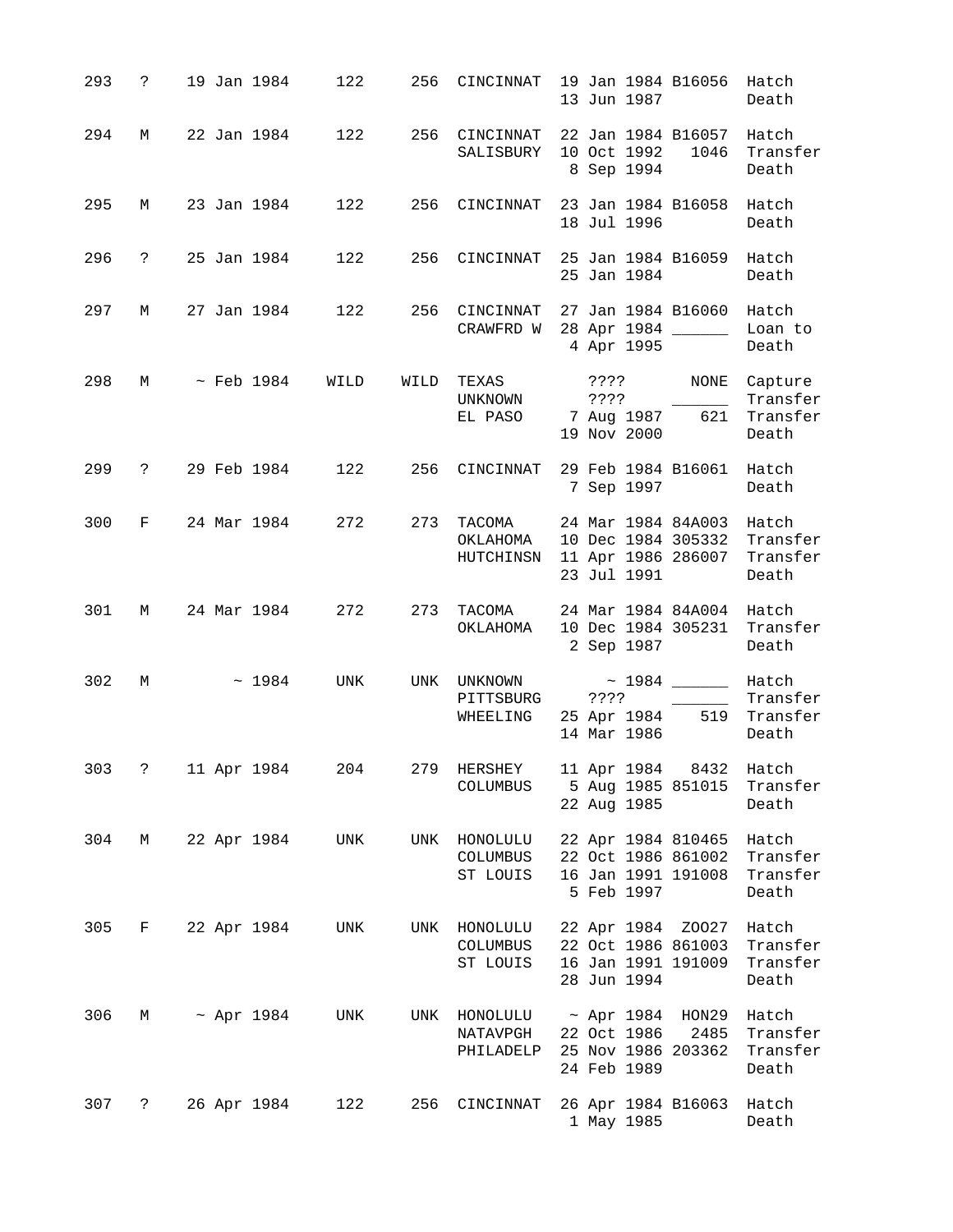| 308 | М                 | ~1984                                                       | WILD | WILD | ARIZONA<br>PHOEN GFD<br>PHOENIX                                                                                 | ????<br>3333<br>7 Nov 1984<br>31 Dec 1992                   | NONE<br>4430                                                                | Capture<br>Transfer<br>Transfer<br>Death |
|-----|-------------------|-------------------------------------------------------------|------|------|-----------------------------------------------------------------------------------------------------------------|-------------------------------------------------------------|-----------------------------------------------------------------------------|------------------------------------------|
| 309 | ?                 | 7 May 1984                                                  | 122  | 256  | CINCINNAT 7 May 1984 B16066                                                                                     | 10 May 1984                                                 |                                                                             | Hatch<br>Death                           |
| 310 | F                 | 9 May 1984                                                  | 122  | 256  | CINCINNAT 9 May 1984 B16069 Hatch<br>PHILADELP                                                                  | 24 Apr 1986 203215<br>20 Jun 1986                           |                                                                             | Transfer<br>Death                        |
| 311 | $\ddot{?}$        | 14 May 1984                                                 | 122  | 256  | CINCINNAT<br>RWOLF SAN 1 Jun 1985                                                                               | 14 May 1984 B16070                                          |                                                                             | Hatch<br>ltf                             |
| 312 | F                 | 14 May 1984                                                 | 122  | 256  | CINCINNAT                                                                                                       | 14 May 1984 B16071<br>30 Jan 1993                           |                                                                             | Hatch<br>Death                           |
| 313 | М                 | 25 May 1984                                                 | 122  | 256  | CINCINNAT                                                                                                       | 25 May 1984 B16072 Hatch<br>20 Jan 1985                     |                                                                             | Death                                    |
| 314 | $\mathbb{R}$      | 1 Jun 1984                                                  | 227  | 179  | OKLAHOMA                                                                                                        | 1 Jun 1984 260528<br>1 Jun 1984                             |                                                                             | Hatch<br>Death                           |
| 315 | F                 | ~1984                                                       | WILD | WILD | WILD<br>PUBLIC<br>PALM DES 24 Jun 1985 38571                                                                    | ? ? ? ?<br>? ? ? ?<br>18 Aug 1988                           | NONE<br>$\frac{1}{2}$ and $\frac{1}{2}$ and $\frac{1}{2}$ and $\frac{1}{2}$ | Capture<br>Transfer<br>Transfer<br>Death |
| 316 | М                 | ~1984                                                       | WILD |      | WILD CALIFORNI<br>SACRA MUS<br>FRESNO                                                                           | ? ? ? ?<br>19 Oct 1984 ______<br>21 Oct 1988<br>31 Dec 1994 | NONE<br>5700                                                                | Capture<br>Transfer<br>Transfer<br>Death |
| 317 | F                 | ~1984                                                       | WILD | WILD | NEW MEXIC<br>NM WILD<br>DESERT MU                                                                               | ? ? ? ?<br>? ? ? ?<br>~ Jan 1991<br>~2003                   | NONE<br>SHYDI                                                               | Capture<br>Transfer<br>Transfer<br>Death |
|     |                   | 318 M 6 Jun 1984                                            | 272  | 273  | TACOMA 6 Jun 1984 84A002 Hatch<br>OKLAHOMA 10 Dec 1984 305433 Transfer<br>HUTCHINSN 11 Apr 1986 286004 Transfer | 11 Jan 1987                                                 |                                                                             | Death                                    |
|     |                   | 319 M 15 Jun 1984 245 197 COLUMBIA 15 Jun 1984 SJ3477 Hatch |      |      | ROCHESTER 23 May 1985 2404 Transfer                                                                             | 2 Nov 1987                                                  |                                                                             | Death                                    |
| 320 |                   | M 15 Jun 1984 245                                           |      |      | 197 COLUMBIA 15 Jun 1984 SJ3478 Hatch<br>ROCHESTER 23 May 1985 2403 Transfer                                    | 8 Jan 1997                                                  |                                                                             | Death                                    |
| 321 | $\ddot{\text{?}}$ | 22 Jun 1984                                                 |      | 251  | 249 CALGARY 22 Jun 1984 201758 Hatch<br>ALBERTA 9 Jul 1986 _______ Release                                      |                                                             |                                                                             |                                          |
| 322 | $\ddot{\text{?}}$ | 22 Jun 1984                                                 |      | 251  | 249 CALGARY<br>ALBERTA                                                                                          | 22 Jun 1984 201759 Hatch<br>9 Jul 1986 _______ Release      |                                                                             |                                          |
| 323 |                   | ? 22 Jun 1984 251                                           |      |      | 249 CALGARY<br>ALBERTA 9 Jul 1986 _______ Release                                                               | 22 Jun 1984 201760 Hatch                                    |                                                                             |                                          |
|     |                   | 324 ? 28 Jun 1984 122 256 CINCINNAT                         |      |      |                                                                                                                 | 28 Jun 1984 B16074 Hatch<br>2 Jul 1984                      |                                                                             | Death                                    |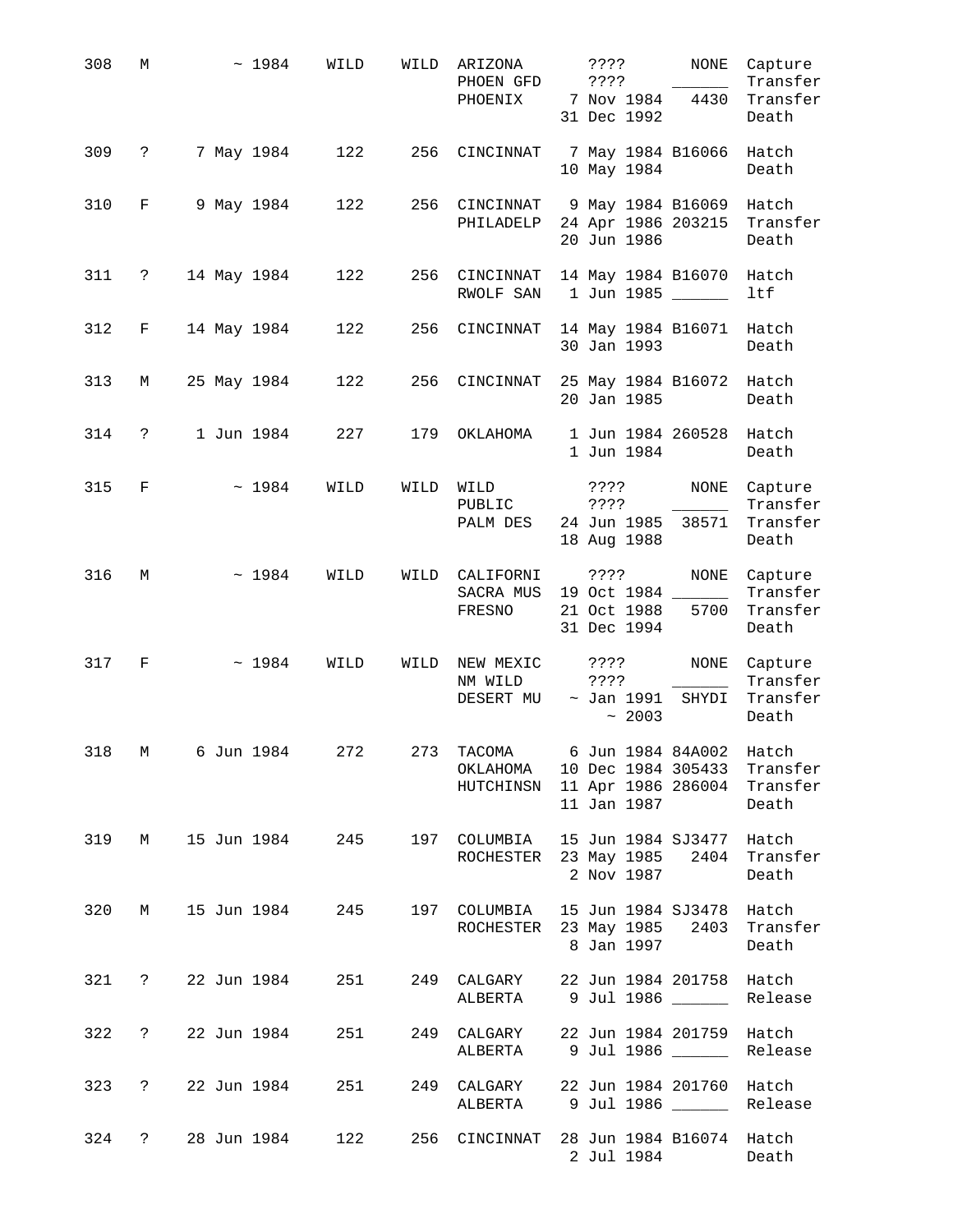| 325 | М                    | 5 Jul 1984       | 251  | 249  | CALGARY<br>BIRD PREY                          |                                                  | 5 Jul 1984 201878<br>5 Jun 1987 _____                                 | Hatch<br>ltf                                              |
|-----|----------------------|------------------|------|------|-----------------------------------------------|--------------------------------------------------|-----------------------------------------------------------------------|-----------------------------------------------------------|
| 326 | $\ddot{\phantom{0}}$ | 5 Jul 1984       | 251  | 249  | CALGARY<br>PUBLIC                             |                                                  | 5 Jul 1984 201877<br>2 Nov 1986                                       | Hatch<br>ltf                                              |
| 327 | F                    | 7 Jul 1984       | 127  | 282  | SAN ANTON<br>SYRACUSE<br>BINGHAMTO            | 19 Jun 1991                                      | 7 Jul 1984 840730<br>18 Apr 1986 B86018<br>5 Oct 1990 902243          | Hatch<br>Transfer<br>Transfer<br>Death                    |
| 328 | $\ddot{\mathbf{?}}$  | 21 Jul 1984      | 227  |      | 179 OKLAHOMA                                  | 24 Jul 1984                                      | 21 Jul 1984 271329                                                    | Hatch<br>Death                                            |
| 329 | $\ddot{?}$           | 11 Aug 1984      | 264  | 265  | TOPEKA                                        | 20 Aug 1984                                      | 11 Aug 1984 015584                                                    | Hatch<br>Death                                            |
| 330 | $\ddot{?}$           | 14 Aug 1984 264  |      | 265  | TOPEKA                                        | 14 Aug 1984                                      | 14 Aug 1984 015784 Hatch                                              | Death                                                     |
| 331 | F                    | ????             | WILD | WILD | TEXAS<br>PUBLIC<br>SAN ANTON                  | 14 Jan 1985                                      | 14 Oct 1984 ______<br>15 Oct 1984 841023                              | 14 Oct 1984 NONE Capture<br>Transfer<br>Transfer<br>Death |
| 332 | F                    | 12 Dec 1984      | 245  |      | 197 COLUMBIA<br>BALTIMORE                     | 14 Aug 1986                                      | 12 Dec 1984 SJ3578<br>12 Dec 1984 86542<br>19 Sep 1985 86542          | Hatch<br>Ownership<br>Transfer<br>Death                   |
| 333 | М                    | 12 Dec 1984      | 245  | 197  | COLUMBIA<br>SYRACUSE<br>BINGHAMTO<br>WHEELING | 23 Jun 1992<br>13 Sep 1992                       | 12 Dec 1984 SJ3579<br>19 Sep 1985 B85081<br>5 Oct 1990 902242<br>1640 | Hatch<br>Transfer<br>Transfer<br>Transfer<br>Death        |
| 334 | М                    | 12 Dec 1984      | 245  |      | 197 COLUMBIA<br>SYRACUSE                      | 30 Jul 1986                                      | 12 Dec 1984 SJ3577<br>19 Sep 1985 B85080                              | Hatch<br>Transfer<br>Death                                |
| 335 | S.                   | ~1985            | WILD | WILD | WILD<br>USDA NEWB<br>NY BRONX<br>COLO SPRG    | ~1985<br>????<br>31 Oct 1994                     | NONE<br>14 Feb 1986 862052<br>29 Apr 1993 93A003                      | Capture<br>Transfer<br>Transfer<br>Transfer<br>Death      |
| 336 | ?                    | 20 Jan 1985      | UNK  | UNK  | CINCINNAT                                     | 22 Jan 1985                                      | 20 Jan 1985 B16086                                                    | Hatch<br>Death                                            |
| 337 | F                    | 30 Mar 1985      | 272  | 273  | TACOMA<br>ST LOUIS                            | 17 Apr 1988                                      | 30 Mar 1985 85A008<br>25 Mar 1986 186091                              | Hatch<br>Transfer<br>Death                                |
| 338 | М                    | $~\sim$ Apr 1985 | WILD | WILD | CALIFORNI<br>DAVIS<br>CHULAVIST               | ????<br>16 Aug 1985<br>1 Dec 1990<br>20 Jan 1993 | NONE<br>27                                                            | Capture<br>Transfer<br>Transfer<br>Death                  |
| 339 | ?                    | 24 Apr 1985      | 264  | 265  | TOPEKA                                        | 24 Apr 1985                                      | 24 Apr 1985 002885                                                    | Hatch<br>Death                                            |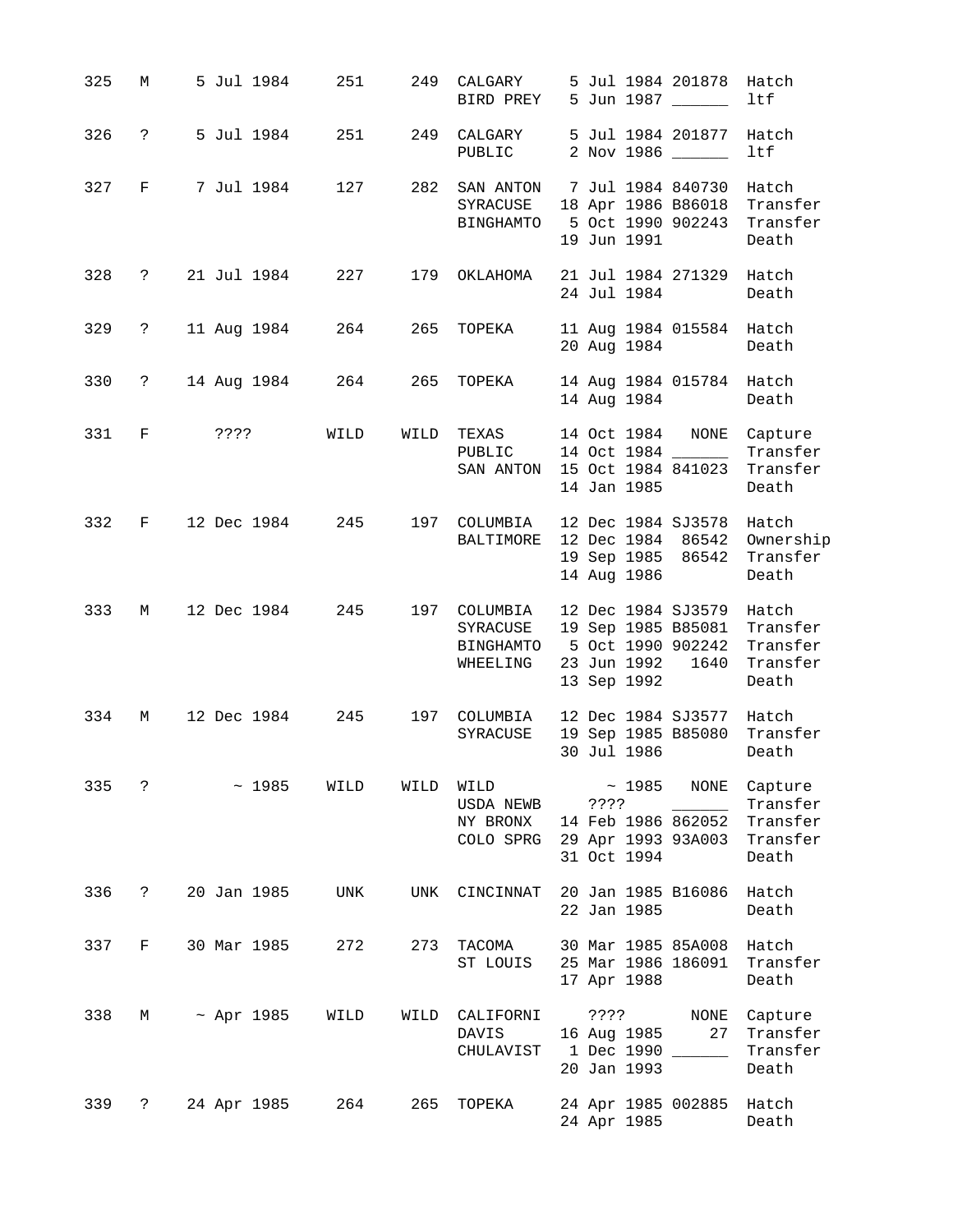| 340 | $\ddot{\phantom{0}}$ | 24 Apr 1985       |             | 264               | 265  | TOPEKA                                                                                               | 24 Apr 1985 002985 Hatch<br>26 Apr 1985 |                                  | Death                                            |
|-----|----------------------|-------------------|-------------|-------------------|------|------------------------------------------------------------------------------------------------------|-----------------------------------------|----------------------------------|--------------------------------------------------|
| 341 | $\ddot{?}$           | 5 May 1985        |             | 127               |      | 327 SAN ANTON 5 May 1985 850525 Hatch                                                                | 22 May 1985                             |                                  | Death                                            |
| 342 | M                    | 7 May 1985        |             | 204               |      | 279 HERSHEY 7 May 1985 8535 Hatch<br>NZP-WASH<br>AUDUBON 3 Feb 1993                                  | 11 Dec 1994                             | 1867                             | 23 Apr 1986 209351 Transfer<br>Transfer<br>Death |
| 343 |                      | F 7 May 1985      |             | 204               |      | 279 HERSHEY 7 May 1985 8536<br>SYRACUSE                                                              | 19 Mar 1986 B86002<br>12 Apr 1989       |                                  | Hatch<br>Transfer<br>Death                       |
|     |                      | 344 ? 12 May 1985 |             | 127               | 327  | SAN ANTON                                                                                            | 12 May 1985 851500 Hatch<br>22 May 1985 | Death                            |                                                  |
| 345 | $\ddot{\mathbf{?}}$  | 12 May 1985       |             | 127               |      | 327 SAN ANTON 12 May 1985 851501 Hatch                                                               | 22 May 1985                             | Death                            |                                                  |
| 346 | $\mathbb{R}$         | 12 May 1985       |             | 127               |      | 327 SAN ANTON 12 May 1985 851502 Hatch                                                               | 15 Jun 1985                             | Death                            |                                                  |
| 347 | M                    | 15 May 1985       |             | 127               |      | 282 SAN ANTON 15 May 1985 851530 Hatch<br>HUTCHINSN 13 Mar 1987 287001 Transfer                      | 14 Jul 1992                             |                                  | Death                                            |
| 348 | F                    |                   | ~1985       | WILD              |      | WILD FLORIDA ????<br>HITZIG D<br>DREHER PA 27 Jul 1989 8960                                          | ????<br>20 Jul 1997                     | NONE<br>$\overline{\phantom{a}}$ | Capture<br>Transfer<br>Transfer<br>Death         |
| 349 | M                    |                   | $\sim 1985$ | WILD              | WILD | WILD<br>FW BROOKS<br>CALGARY 12 Aug 1986 203649 Transfer<br>BIRD PREY 5 Jun 1987                     | ? ? ? ?<br>????                         | NONE                             | Capture<br>Transfer<br>ltf                       |
| 350 | ?                    |                   | ~1985       | WILD              | WILD | TEXAS<br>PUBLIC<br>BROWNSVIL 29 Oct 1987 3444 Transfer<br>TEXAS 31 Dec 1988 ________ Release         | ????                                    | NONE                             | Capture<br>Transfer                              |
|     |                      |                   |             |                   |      | 351 ? 3 Jun 1985 268 269 OKLAHOMA 3 Jun 1985 328935 Hatch<br>MARTIN PK 26 Nov 1985 ________ Transfer | ~1986                                   |                                  | Death                                            |
| 352 |                      |                   |             | ? 3 Jun 1985 268  |      | 269 OKLAHOMA 3 Jun 1985 329036 Hatch                                                                 | 24 Jun 1985 Death                       |                                  |                                                  |
| 353 |                      |                   |             | ? 25 Jun 1985 UNK |      | UNK CALGARY 25 Jun 1985 202612 Hatch                                                                 | 9 Jul 1986 202612  ltf                  |                                  |                                                  |
|     |                      |                   |             |                   |      | 354 ? 25 Jun 1985 UNK UNK CALGARY 25 Jun 1985 202613 Hatch                                           | 9 Jul 1986 202613 ltf                   |                                  |                                                  |
| 355 |                      |                   |             |                   |      | ? 25 Jun 1985 UNK UNK CALGARY 25 Jun 1985 202614 Hatch                                               | 9 Jul 1986 202614 ltf                   |                                  |                                                  |
|     |                      |                   |             |                   |      | 356 ? 25 Jun 1985 UNK UNK CALGARY 25 Jun 1985 202615 Hatch                                           | 9 Jul 1986 202615 ltf                   |                                  |                                                  |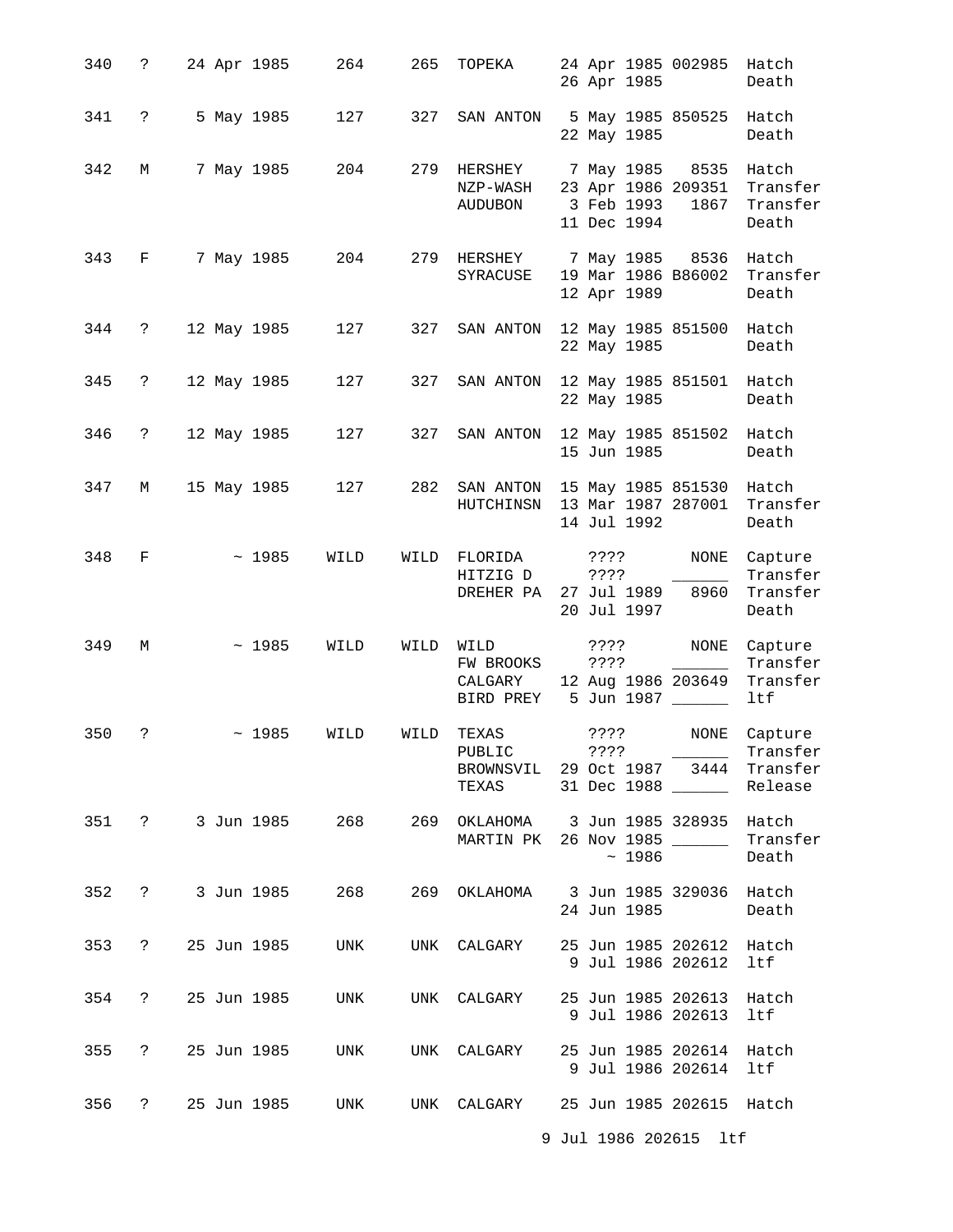| 357 | F            | $\sim$ Jul 1985       | UNK  | UNK  | HONOLULU<br>NATAVPGH<br>PHILADELP | $\sim$ Jul 1985<br>HON30<br>Hatch<br>22 Oct 1986<br>2486<br>Transfer<br>25 Nov 1986 203363<br>Transfer<br>27 Jul 1987<br>Death |
|-----|--------------|-----------------------|------|------|-----------------------------------|--------------------------------------------------------------------------------------------------------------------------------|
| 358 | F            | $\sim$ Jul 1985       | UNK  | UNK  | HONOLULU<br>NATAVPGH              | $\sim$ Jul 1985<br>HON31<br>Hatch<br>22 Oct 1986<br>2487<br>Transfer<br>10 Oct 1989<br>Death                                   |
| 359 | F            | 12 Jul 1985           | UNK  | UNK  | HONOLULU<br>SALISBURY             | 12 Jul 1985<br>Hatch<br>1 Nov 1986<br>809<br>Transfer<br>17 May 1992<br>Death                                                  |
| 360 | F            | $\sim$ Jul 1985       | WILD | WILD | CALIFORNI<br>FMC RAPTR<br>LODI    | ? ? ? ?<br>NONE<br>Capture<br>26<br>Transfer<br>5 Nov 1985<br>344<br>20 Mar 1986<br>Transfer<br>25 Feb 1991<br>344<br>ltf      |
| 361 | М            | ? ? ? ?               | WILD | WILD | ARIZONA<br>PHOEN GFD<br>PHOENIX   | $??\,?\,?$<br>NONE<br>Capture<br>Transfer<br>????<br>8 Jul 1985<br>4624<br>Transfer<br>22 Apr 1988<br>Death                    |
| 362 | М            | 17 Jul 1985           | UNK  | UNK  | CALGARY<br>WINNIPEG               | 17 Jul 1985 202805<br>Hatch<br>21 Nov 1985 001133<br>Transfer<br>29 Sep 2001<br>Death                                          |
| 363 | F            | 17 Jul 1985           | UNK  | UNK  | CALGARY<br>WINNIPEG               | 17 Jul 1985 203013<br>Hatch<br>21 Nov 1985 001131<br>Transfer<br>1 Sep 1999<br>Death                                           |
| 364 | М            | 17 Jul 1985           | UNK  | UNK  | CALGARY<br>WINNIPEG               | 17 Jul 1985 203050<br>Hatch<br>21 Nov 1985 001132<br>Transfer<br>15 Aug 1995<br>Death                                          |
| 365 | $\mathbb{R}$ | 17 Jul 1985           | UNK  | UNK  | ${\tt CALGARY}$                   | 17 Jul 1985 203010<br>Hatch<br>3 Nov 1986 203010<br>ltf                                                                        |
| 366 | ?            | 17 Jul 1985           | UNK  | UNK  | CALGARY                           | 17 Jul 1985 203011<br>Hatch<br>3 Nov 1986 203011 ltf                                                                           |
|     |              | 367 ? 17 Jul 1985 UNK |      |      |                                   | UNK CALGARY 17 Jul 1985 203012 Hatch<br>3 Nov 1986 203012 ltf                                                                  |
| 368 | $\ddot{?}$   | 19 Jul 1985 UNK       |      |      |                                   | UNK CALGARY 19 Jul 1985 203046 Hatch<br>3 Nov 1986 203046 ltf                                                                  |
| 369 | M            | 21 Aug 1985 245       |      |      | 197 COLUMBIA<br>DALLAS            | 21 Aug 1985 SJ3782 Hatch<br>12 Feb 1986 864560<br>Transfer<br>FT WRTH N 6 Jul 1988 ______<br>ltf                               |
| 370 | M            | 21 Aug 1985 245       |      |      |                                   | 197 COLUMBIA 21 Aug 1985 SJ3783 Hatch<br>DALLAS 12 Feb 1986 864561 Transfer<br>ltf<br>FT WRTH N 6 Jul 1988 ______              |
| 371 | M            | 21 Aug 1985 245       |      |      |                                   | 197 COLUMBIA 21 Aug 1985 SJ3784 Hatch<br>DALLAS 12 Feb 1986 864562 Transfer<br>FT WRTH N 6 Jul 1988<br>ltf                     |
| 372 |              | M ????                | WILD | WILD | ARIZONA<br>PHOEN GFD              | ? ? ? ?<br>NONE<br>Capture<br>Transfer<br>PHOENIX 20 Nov 1985 4699<br>Transfer<br>3 Sep 1991<br>Death                          |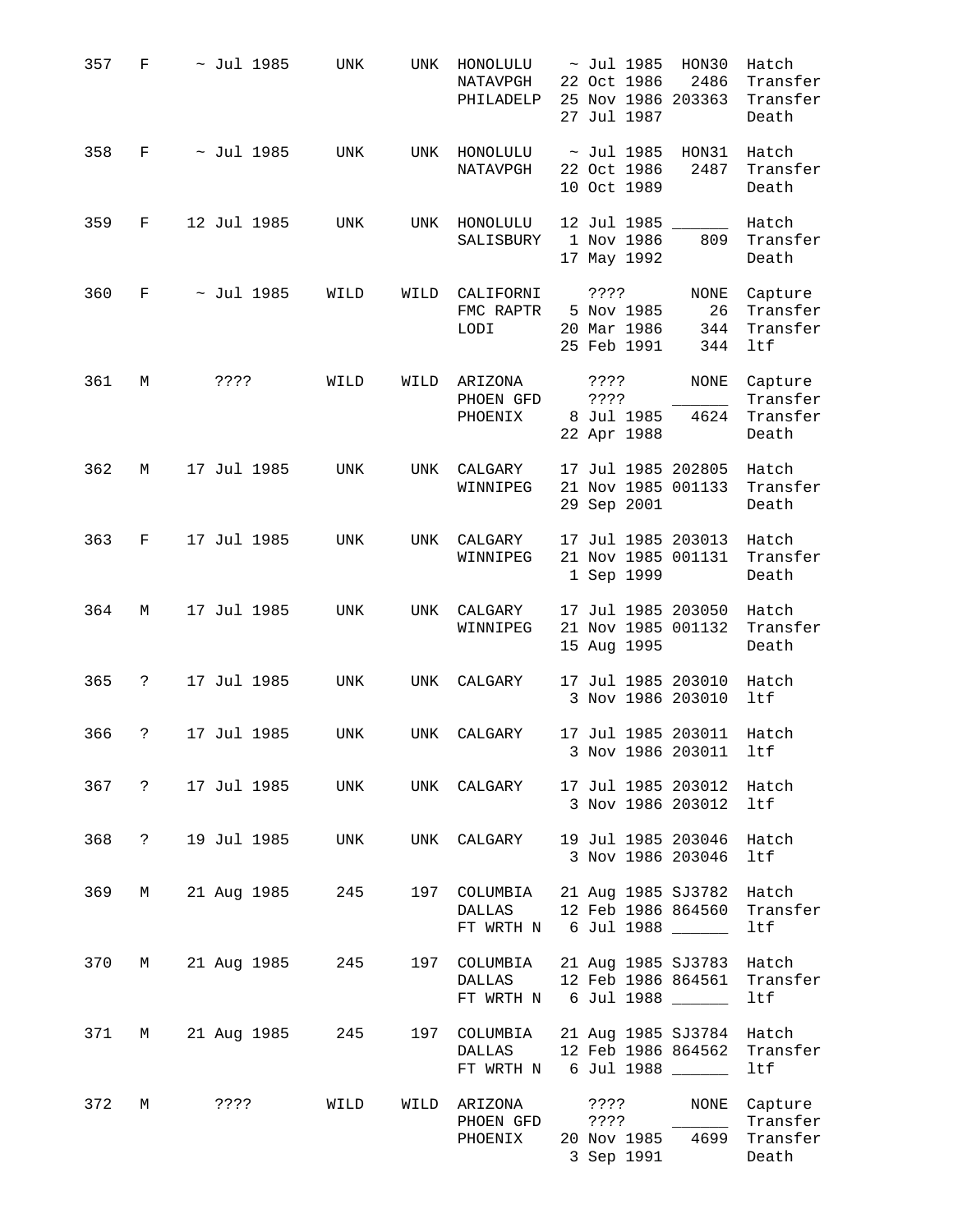| 373 | $F \sim$     | 31 Jan 1986                                                                | UNK  | UNK  | UNKNOWN<br>WSU VET M<br>UTICA   | 31 Jan 1986 ______<br>Hatch<br>????<br>Transfer<br>16 Aug 1989 289035 Transfer<br>18 Jul 1998<br>Death                                             |
|-----|--------------|----------------------------------------------------------------------------|------|------|---------------------------------|----------------------------------------------------------------------------------------------------------------------------------------------------|
| 374 | M            | 25 Mar 1986                                                                | 272  | 273  | TACOMA                          | 25 Mar 1986 86A045 Hatch<br>CDWDENVER 19 Oct 1987<br>ltf<br><b>NONE</b>                                                                            |
| 375 | М            | 25 Mar 1986                                                                | 272  | 273  |                                 | TACOMA 25 Mar 1986 86A046 Hatch<br>CDWDENVER 19 Oct 1987<br>ltf<br>NONE                                                                            |
| 376 | $F \sim 1$   | 5 Apr 1986                                                                 | 245  |      |                                 | 197 COLUMBIA 5 Apr 1986 SJ3904 Hatch<br>NZP-WASH 9 Oct 1986 209724<br>Transfer<br>15 Nov 1986<br>Death                                             |
| 377 | M            | 5 Apr 1986                                                                 | 245  |      | BALTIMORE                       | 197 COLUMBIA 5 Apr 1986 SJ3903<br>Hatch<br>10 Aug 1986 87737<br>Transfer<br>6 Nov 1986<br>Death                                                    |
| 378 | M            | 15 Apr 1986                                                                | 127  |      | 282 SAN ANTON<br>AUDUBON        | 15 Apr 1986 860478 Hatch<br>1 May 1987 938<br>Transfer<br>2 Jun 1992<br>Death                                                                      |
| 379 | М            | 15 Apr 1986                                                                | 127  |      | AUDUBON                         | 282 SAN ANTON 15 Apr 1986 860479 Hatch<br>30 Apr 1987 937<br>Transfer<br>FORTWORTH  1 Oct 1990  01885<br>Transfer<br>27 Mar 1992<br>Death          |
| 380 | $\ddot{ }$   | ~1986                                                                      | WILD |      | WILD FLORIDA<br>WILD CARE       | ???? NONE<br>Capture<br>$\overline{\phantom{a}}$<br>Transfer<br>? ? ? ?<br>FLAMINGO 1 Jan 1989 110004 Transfer<br>22 Feb 1991 110004<br>ltf        |
| 381 | $\mathbf{P}$ | $~\sim~1986$                                                               | WILD | WILD | ALBERTA<br>FW BROOKS<br>CALGARY | ? ? ? ?<br>NONE<br>Capture<br>Transfer<br>? ? ? ?<br>Transfer<br>23 Apr 1987 203937<br>BIRD PREY 5 Jun 1987<br>ltf                                 |
| 382 | М            | ????                                                                       | UNK  | UNK  | UNKNOWN<br>PUBLIC               | Hatch<br>? ? ? ?<br>? ? ? ?<br>Transfer<br>HOGLE 19 Aug 1986 06238 Transfer<br>31 Oct 1994<br>Death                                                |
|     |              |                                                                            |      |      | FRESNO                          | 383 F ~ 1986 WILD WILD CALIFORNI ???? NONE<br>Capture<br>DAVIS 22 Jun 1988 ______<br>Transfer<br>21 Oct 1988 5699 Transfer<br>17 Feb 1995<br>Death |
| 384 |              | $\overline{?}$ $\overline{?}$ $\overline{?}$ $\overline{?}$ $\overline{?}$ | WILD |      | DAVIS                           | WILD CALIFORNI ???? NONE Capture<br>7 Oct 1986<br>30 ltf                                                                                           |
| 385 | $F \sim 1$   | 7 Jul 1986                                                                 |      |      |                                 | UNK UNK CALGARY 7 Jul 1986 203493<br>Hatch<br>BIRD PREY 5 Jun 1987<br>ltf                                                                          |
| 386 | $F \sim$     | 7 Jul 1986                                                                 | UNK  |      |                                 | UNK CALGARY 7 Jul 1986 203495 Hatch<br>10 Jul 1989 Death                                                                                           |
|     |              | 387 ? 6 Aug 1986 204                                                       |      |      |                                 | 279 HERSHEY 6 Aug 1986 8643 Hatch<br>PHILADELP 3 Nov 1986 203357<br>Transfer<br>24 Feb 1989<br>Death                                               |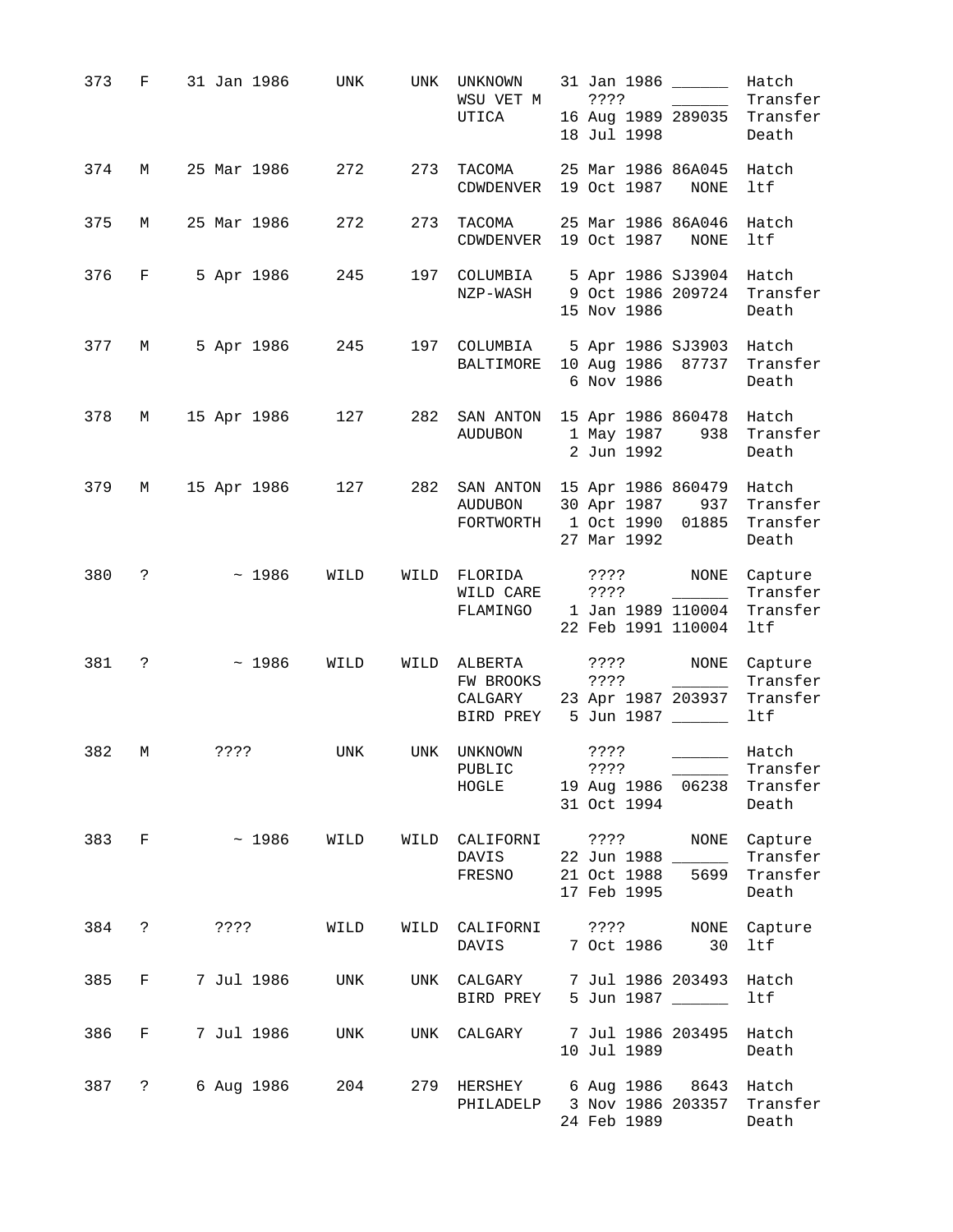| 388 | М                    | 16 Sep 1986      | 245  | 197  | COLUMBIA<br>AERIE NAT                                                                | 16 Sep 1986 SJ3994<br>22 Oct 1987                                                  |                        | Hatch<br>ltf                                                     |
|-----|----------------------|------------------|------|------|--------------------------------------------------------------------------------------|------------------------------------------------------------------------------------|------------------------|------------------------------------------------------------------|
| 389 | $\ddot{\phantom{0}}$ | 8 Dec 1986       | 272  | 273  | TACOMA                                                                               | 8 Dec 1986 86A029<br>8 Dec 1986                                                    |                        | Hatch<br>Death                                                   |
| 390 | ?                    | 8 Dec 1986       | 272  | 273  | TACOMA                                                                               | 8 Dec 1986 86A030<br>9 Dec 1986                                                    |                        | Hatch<br>Death                                                   |
| 391 | М                    | $??\,?\,?$       | WILD | WILD | WILD<br>PUBLIC<br>PALM DES                                                           | ????<br>????<br>1 Feb 1987<br>29 Oct 1992                                          | NONE<br>38711          | Capture<br>Transfer<br>Transfer<br>Death                         |
| 392 | F                    | $~\sim$ Apr 1987 | WILD | WILD | WILD<br>PUBLIC<br>PALM DES<br>KANSASCTY                                              | ????<br>? ? ? ?<br>11 May 1987 38741<br>16 Aug 1989 202497<br>18 Jan 1992          | NONE                   | Capture<br>Transfer<br>Transfer<br>Transfer<br>Death             |
| 393 | $\mathbf{P}$         | ~ Apr 1987       | WILD | WILD | CALIFORNI<br>PUBLIC<br>PALM DES<br>SANDIEGOZ                                         | ? ? ? ?<br>? ? ? ?<br>11 May 1987 38742<br>1 Apr 1988 388373<br>29 Sep 1995        | NONE                   | Capture<br>Transfer<br>Transfer<br>Transfer<br>Death             |
| 394 | F                    | $~\sim$ Apr 1987 | WILD | WILD | CALIFORNI<br>PUBLIC<br>PALM DES                                                      | ????<br>3333<br>11 May 1987 38743<br>$~25$ May 2000                                | NONE                   | Capture<br>Transfer<br>Transfer<br>Death                         |
| 395 | F                    | $~\sim$ Apr 1987 | WILD | WILD | WILD<br>PUBLIC<br>PALM DES<br>S BARBARA                                              | ????<br>? ? ? ?<br>11 May 1987<br>20 Jul 1989<br>30 Jul 1998                       | NONE<br>38744<br>29843 | Capture<br>Transfer<br>Transfer<br>Transfer<br>Death             |
| 396 | М                    | $~\sim$ Apr 1987 | WILD | WILD | WILD<br>PUBLIC<br>PALM DES 11 May 1987 38745 Transfer<br>S BARBARA 20 Jul 1989 29842 | ????<br>????<br>$~1996$ Nov 1996                                                   | NONE                   | Capture<br>Transfer<br>Transfer<br>Death                         |
| 397 |                      | M ~ Apr 1987     | WILD | WILD | WILD<br>PUBLIC<br>PALM DES<br>KANSASCTY 16 Aug 1989 202496                           | ? ? ? ?<br>? ? ? ?<br>11 May 1987 38748<br>1 Feb 1995                              | NONE                   | Capture<br>Transfer<br>Transfer<br>Transfer<br>Death             |
| 398 | $\ddot{\text{?}}$    | ~ Apr 1987       | WILD | WILD | WILD<br>PUBLIC<br>PALM DES                                                           | ????<br>? ? ? ?<br>11 May 1987 38749<br>12 Jun 1987                                | NONE<br>$\sim$         | Capture<br>Transfer<br>Transfer<br>Death                         |
| 399 | $F \sim$             | 1 Apr 1987       | WILD | WILD | CALIFORNI<br>PUBLIC<br>PALM DES<br>AUDUBON<br>HOGLE                                  | ????<br>? ? ? ?<br>11 May 1987<br>22 Sep 1988<br>14 Sep 1993 930289<br>10 Oct 1998 | NONE<br>38746<br>1079  | Capture<br>Transfer<br>Transfer<br>Transfer<br>Transfer<br>Death |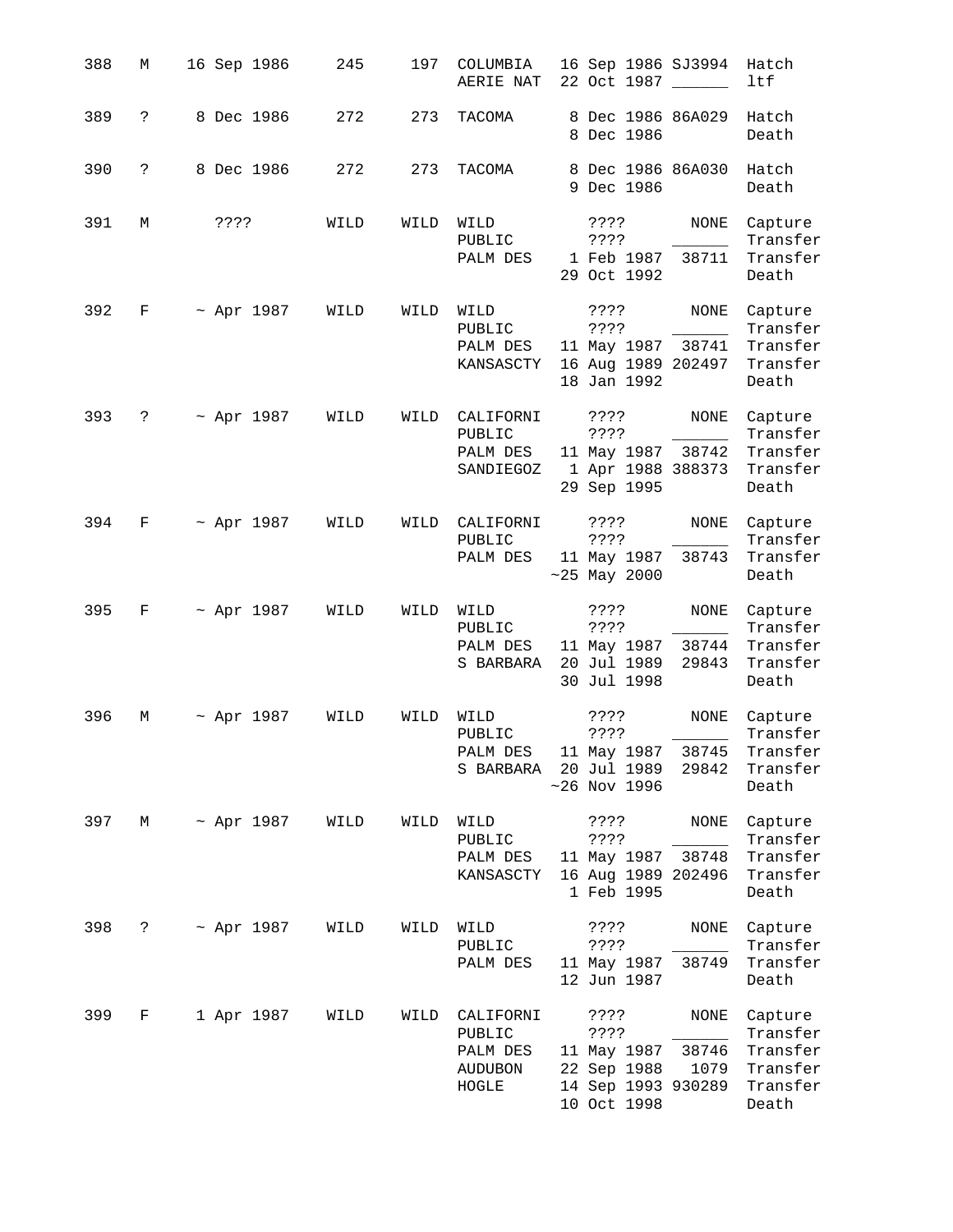| 400 | F            | $~\sim$ Apr 1987     | WILD              | WILD | CALIFORNI<br>PUBLIC<br>PALM DES<br><b>AUDUBON</b><br>FORTWORTH | ? ? ? ?<br>????<br>11 May 1987<br>22 Sep 1988<br>1 Nov 1990<br>9 Sep 1991                          | NONE<br>38747<br>1078<br>01886 | Capture<br>Transfer<br>Transfer<br>Transfer<br>Transfer<br>Death |
|-----|--------------|----------------------|-------------------|------|----------------------------------------------------------------|----------------------------------------------------------------------------------------------------|--------------------------------|------------------------------------------------------------------|
| 401 | М            | $\sim$ May 1987      | WILD              | WILD | TEXAS<br>PUBLIC<br>USDI LAW<br>SEATTLE                         | ~ May 1987<br>$~\sim$ May 1987 ______<br>????<br>6 Jul 1988 880296<br>9 Sep 1989                   | NONE                           | Capture<br>Transfer<br>Transfer<br>Transfer<br>Death             |
| 402 | ?            | $~\sim$ May 1987     | WILD              | WILD | KANSAS<br>PUBLIC<br>SEDGWICK<br>EMPORIA<br>SCOTTSBLU           | $??\,?\,?$<br>? ? ? ?<br>17 Sep 1988<br>3 Nov 1988 048388<br>18 Aug 1991<br>30 Jun 1992            | NONE<br>3434<br>525            | Capture<br>Transfer<br>Transfer<br>Transfer<br>Transfer<br>Death |
| 403 | М            | $~\sim$ May 1987     | WILD              | WILD | KANSAS<br>MISSOULA<br><b>BUFFALO</b><br>SAN ANTON              | 25 Jun 1988<br>25 Jun 1988<br>25 Feb 1989<br>6 Jun 1989 890636<br>2 Dec 1993 890636<br>19 Apr 1999 | NONE<br>89B5                   | Capture<br>Transfer<br>Transfer<br>Loan to<br>Ownership<br>Death |
| 404 | $\mathsf{P}$ | ~ 6 May 1987         | WILD              | WILD | WILD<br>WENDTWOD<br>CLEVELAND                                  | ????<br>? ? ? ?<br>4 Apr 1988 880401<br>6 Jun 1994                                                 | NONE                           | Capture<br>Transfer<br>Transfer<br>Death                         |
| 405 | М            | 6 May 1987           | 333               | 327  | SYRACUSE<br>CLEVELAND<br>SPRINGFIE                             | 6 May 1987 B87034<br>30 Jul 1987 870907<br>16 Oct 1992<br>15 Mar 1997                              | 405                            | Hatch<br>Transfer<br>Transfer<br>Death                           |
| 406 | F            | 8 May 1987           | 333               | 327  | SYRACUSE<br>ROCHESTER                                          | 8 May 1987 B87035<br>15 Sep 1987 102817<br>30 Nov 1987                                             |                                | Hatch<br>Transfer<br>Death                                       |
|     |              | 407 ? 9 May 1987 UNK |                   | UNK  | SALISBURY 9 May 1987 829                                       | 5 Jul 1988                                                                                         |                                | Hatch<br>Death                                                   |
| 408 |              | ? 9 May 1987         | UNK               | UNK  | SALISBURY 9 May 1987 830 Hatch                                 | 5 Jul 1988                                                                                         |                                | Death                                                            |
| 409 | $F \sim$     |                      | 12 May 1987 333   |      | 327 SYRACUSE<br>ROCHESTER                                      | 12 May 1987 B87036<br>15 Sep 1987 102816<br>4 Feb 2000                                             |                                | Hatch<br>Transfer<br>Death                                       |
| 410 |              |                      | ? 14 May 1987 333 |      | 327 SYRACUSE<br>CLEVELAND                                      | 14 May 1987 B87037<br>30 Jul 1987 870718<br>9 Nov 1991                                             |                                | Hatch<br>Transfer<br>Death                                       |
| 411 |              | ? 16 May 1987        | 333               |      | 327 SYRACUSE<br>CLEVELAND                                      | 16 May 1987 B87038<br>30 Jul 1987 870717<br>22 Feb 1994                                            |                                | Hatch<br>Transfer<br>Death                                       |
| 412 |              |                      | F ~ May 1987 WILD | WILD | KANSAS<br>MISSOULA<br>BUFFALO                                  | 25 Jun 1988<br>25 Jun 1988 ___<br>25 Feb 1989 89B6<br>15 Oct 1991                                  | NONE<br>$\sim$                 | Capture<br>Transfer<br>Transfer<br>Death                         |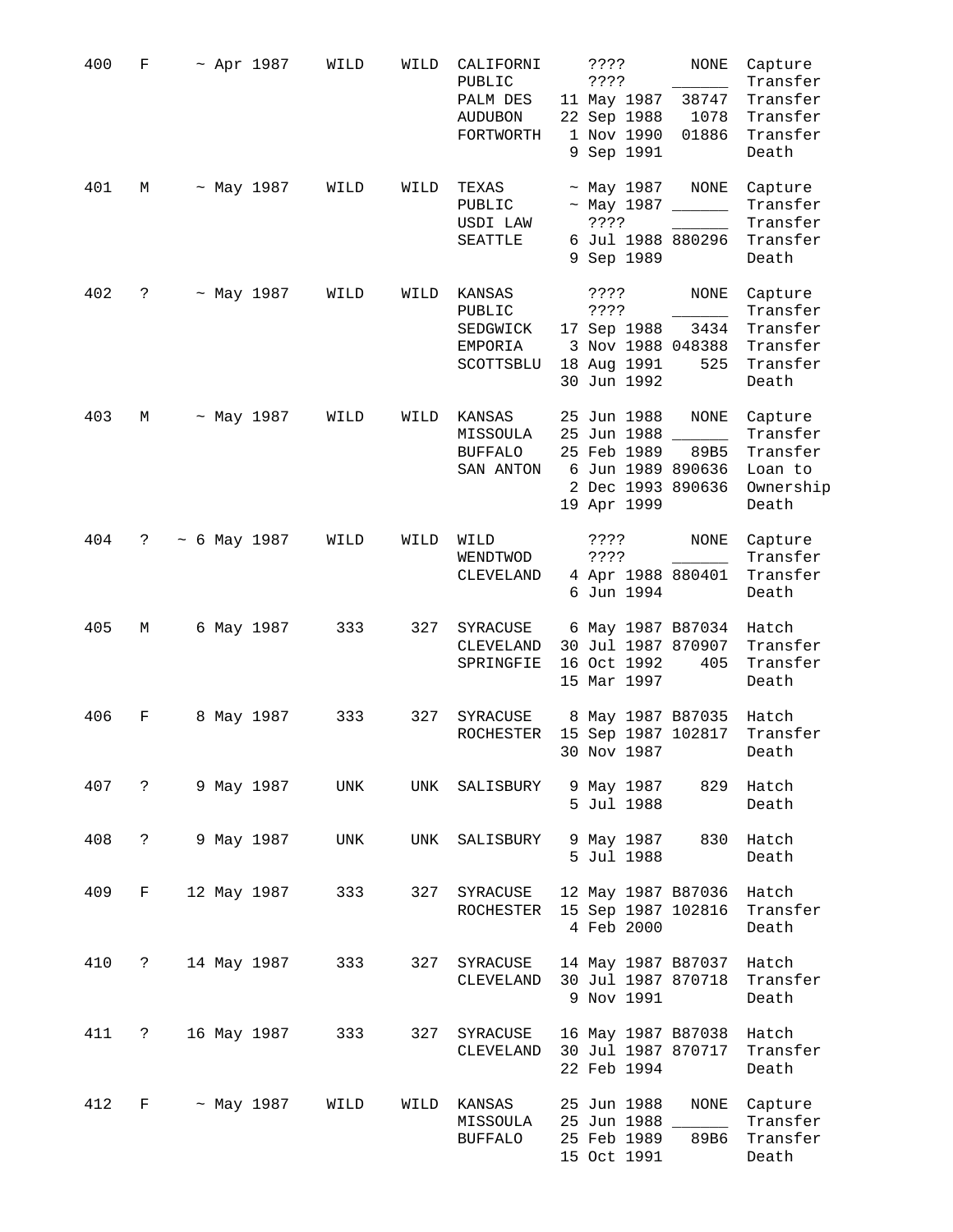| 413 | М                    | $~\sim$ May 1987 | WILD | WILD | KANSAS<br>MISSOULA<br><b>BUFFALO</b><br>COLUMBIA            | 26 Jun 1988<br>26 Jun 1988<br>25 Feb 1989<br>9 Aug 1996   | <b>NONE</b><br>89B8<br>16 May 1989 004955       | Capture<br>Transfer<br>Transfer<br>Transfer<br>Death |
|-----|----------------------|------------------|------|------|-------------------------------------------------------------|-----------------------------------------------------------|-------------------------------------------------|------------------------------------------------------|
| 414 | S.                   | ~1987            | WILD | WILD | FLORIDA<br>TROPAUDBN<br>DREHER PA<br>PRIVATE                | 3333<br>? ? ? ?<br>14 Aug 1988                            | <b>NONE</b><br>8808<br>16 Mar 1991              | Capture<br>Transfer<br>Transfer<br>ltf               |
| 415 | ?                    | ~1987            | WILD | WILD | FLORIDA<br>TROPAUDBN<br>DREHER PA                           | ~1988<br>$~\sim~1988$ $_{-}$<br>14 Aug 1988<br>6 Dec 2000 | NONE<br>8810                                    | Capture<br>Transfer<br>Transfer<br>Death             |
| 416 | ?                    | ~1987            | WILD | WILD | FLORIDA<br>WILD CARE<br>FLAMINGO                            | ? ? ? ?<br>? ? ? ?                                        | NONE<br>1 Jan 1989 110003<br>22 Feb 1991 110003 | Capture<br>Transfer<br>Transfer<br>ltf               |
| 417 | F                    | ~1987            | WILD | WILD | FLORIDA<br>WILD CARE<br>FLAMINGO                            | $??\,?\,?$<br>????                                        | NONE<br>1 Jan 1989 110005<br>22 Feb 1991 110005 | Capture<br>Transfer<br>Transfer<br>ltf               |
| 418 | М                    | ~1987            | WILD | WILD | FLORIDA<br>WILD CARE<br>FLAMINGO                            | ????<br>? ? ? ?                                           | NONE<br>1 Jan 1989 110006<br>22 Feb 1991 110006 | Capture<br>Transfer<br>Transfer<br>ltf               |
| 419 | $\ddot{\phantom{0}}$ | ~1987            | WILD | WILD | ALBERTA<br>FW BROOKS<br>CALGARY                             | $??\,?\,?$<br>????<br>20 Sep 1988                         | NONE<br>18 Sep 1988 205469                      | Capture<br>Transfer<br>Transfer<br>Death             |
| 420 | ?                    | ~1987            | WILD | WILD | ALBERTA<br>PUBLIC<br>CALGARY<br>BIRD PREY 24 Nov 1988 _____ | ????<br>? ? ? ?                                           | NONE<br>26 Sep 1988 205486                      | Capture<br>Transfer<br>Transfer<br>ltf               |
| 421 | $\ddot{ }$           | ~1987            | WILD | WILD | FLORIDA<br>TROPAUDBN<br>DREHER PA                           | ????<br>????<br>14 Aug 1988<br>6 Dec 1990                 | NONE<br>8809                                    | Capture<br>Transfer<br>Transfer<br>Death             |
| 422 | М                    | 16 Jun 1987      | 286  | 250  | CALGARY                                                     | 25 Feb 1995                                               | 16 Jun 1987 204177                              | Hatch<br>Death                                       |
| 423 | $\mathsf{P}$         | 16 Jun 1987      | UNK  | UNK  | CALGARY                                                     | 27 Aug 1987                                               | 16 Jun 1987 204178                              | Hatch<br>Death                                       |
| 424 | ?                    | 16 Jun 1987      | UNK  | UNK  | CALGARY                                                     | 20 Jun 1987                                               | 16 Jun 1987 204213                              | Hatch<br>Death                                       |
| 425 | F                    | ????             | WILD | WILD | TEXAS<br>PHOEN BRC<br>FORTWORTH                             | ????<br>????<br>7 Nov 1987<br>2 May 1990                  | NONE<br>01401                                   | Capture<br>Transfer<br>Transfer<br>Death             |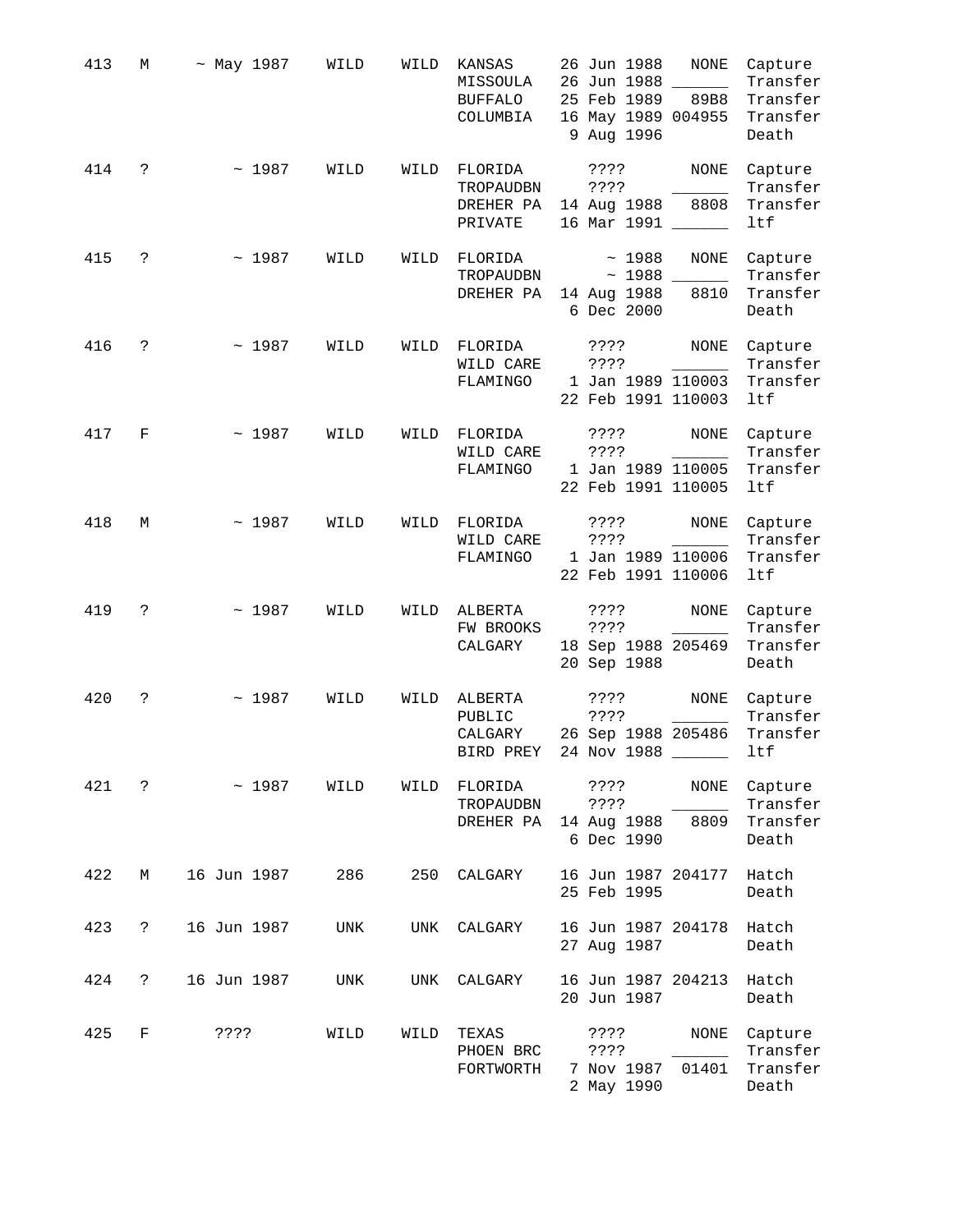| 426 | М                    | ????              | WILD | WILD | TEXAS<br>PHOEN BRC<br>FORTWORTH                  | ????<br>????<br>7 Nov 1987<br>10 Nov 1988                                                                   | NONE<br>Capture<br>Transfer<br>Transfer<br>01400<br>Death |
|-----|----------------------|-------------------|------|------|--------------------------------------------------|-------------------------------------------------------------------------------------------------------------|-----------------------------------------------------------|
| 427 | F                    | ? ? ? ?           | WILD | WILD | ARIZONA<br>ASDM TUSC                             | 3333<br>31 Dec 1987 AF700B<br>27 Feb 1992                                                                   | NONE<br>Capture<br>Transfer<br>Death                      |
| 428 | М                    | $\sim$ Jan 1988   | WILD | WILD | TEXAS<br>OWEN M                                  | ????<br>????<br>FORTWORTH 5 Nov 1989<br>24 May 1994                                                         | NONE<br>Capture<br>Transfer<br>Transfer<br>01678<br>Death |
| 429 | $\mathbb{R}$         | 19 Jan 1988       | 290  | 358  | NATAVPGH<br>COLUMBIA<br>NATAVPGH                 | 19 Jan 1988<br>19 Jan 1988 ______<br>21 Jan 1988                                                            | 3006<br>Hatch<br>Ownership<br>Death                       |
| 430 | $\mathbb{R}$         | 19 Jan 1988       | 290  | 358  | NATAVPGH<br>COLUMBIA<br>NATAVPGH                 | 19 Jan 1988 3007<br>19 Jan 1988 ______<br>21 Jan 1988                                                       | Hatch<br>Ownership<br>Death                               |
| 431 | $\mathsf{P}$         | 25 Mar 1988       | 333  | 327  | SYRACUSE                                         | 25 Mar 1988 B88018<br>12 Apr 1988                                                                           | Hatch<br>Death                                            |
| 432 | М                    | 26 Mar 1988       | 333  | 327  | SYRACUSE<br>COLUMBIA<br>WHEELING                 | 26 Mar 1988 B88019<br>6 Sep 1988 004765<br>3 May 1990<br>3 Sep 1998                                         | Hatch<br>Transfer<br>1380<br>Transfer<br>Death            |
| 433 | F                    | 27 Mar 1988       | 333  | 327  | SYRACUSE<br>NZP-WASH<br>AUDUBON                  | 27 Mar 1988 B88020<br>23 Aug 1988 210490<br>3 Feb 1993<br>5 Nov 1998                                        | Hatch<br>Transfer<br>1868<br>Transfer<br>Death            |
| 434 | M                    | 28 Mar 1988       | 333  | 327  | SYRACUSE<br><b>BUFFALO</b>                       | 28 Mar 1988 B88021<br>3 Aug 1988 88B58<br>27 Jun 1992                                                       | Hatch<br>Transfer<br>Death                                |
| 435 |                      | M ~ Apr 1988      | WILD |      | PUBLIC                                           | WILD CALIFORNI ~ Apr 1988 NONE Capture<br>~ Apr $1988$ _______<br>CHULAVIST 1 May 1992 30247<br>15 Feb 1996 | Transfer<br>Transfer<br>Death                             |
| 436 |                      | $F \sim$ Apr 1988 | WILD |      | WILD CALIFORNI<br>PUBLIC<br>PALM DES             | ~ Apr 1988<br>$\sim$ Apr 1988 ______<br>27 Apr 1988<br>13 Apr 1998                                          | NONE<br>Capture<br>Transfer<br>38819<br>Transfer<br>Death |
| 437 |                      | $F \sim$ Apr 1988 | WILD |      | WILD CALIFORNI<br>PALM DES<br>PUBLIC<br>PALM DES | 27 Apr 1988 NONE<br>27 Apr 1988<br>27 Apr 1988 ______<br>13 Sep 2002                                        | Capture<br>38820<br>Transfer<br>Transfer<br>Death         |
| 438 | М                    | 18 Apr 1988       | 204  | 279  | HERSHEY<br>PHILADELP                             | 18 Apr 1988 88.31<br>17 Aug 1988 203827<br>1 Dec 1995                                                       | Hatch<br>Transfer<br>Death                                |
| 439 | $\ddot{\phantom{0}}$ | 19 Apr 1988       | 268  | 269  | HUTCHINSN<br>TOPEKA                              | 19 Apr 1988 288001<br>28 Oct 1988 007388<br>19 Sep 1989                                                     | Hatch<br>Transfer<br>Death                                |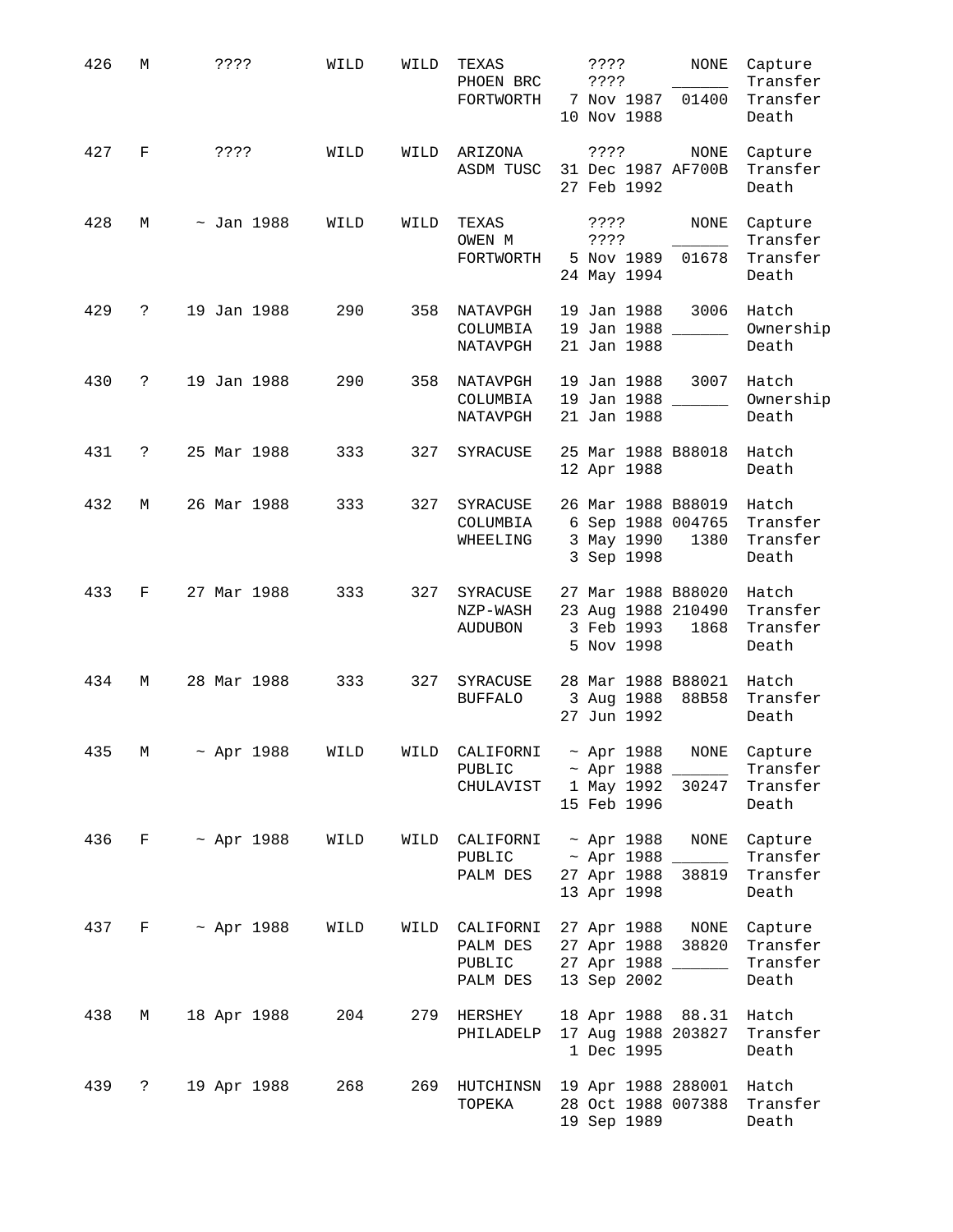| 440 | М                 | ~ May 1988  |       | WILD            |      | 412 KANSAS<br>MISSOULA<br>BUFFALO<br>SYRACUSE<br>BINGHAMTO 5 Oct 1990 902244 | 26 Jun 1988<br>25 Feb 1989<br>29 Dec 1997 | NONE<br>26 Jun 1988 ___<br>89B7<br>28 May 1989 B89028                                                                                                  | Capture<br>Transfer<br>Transfer<br>Transfer<br>Transfer<br>Death |
|-----|-------------------|-------------|-------|-----------------|------|------------------------------------------------------------------------------|-------------------------------------------|--------------------------------------------------------------------------------------------------------------------------------------------------------|------------------------------------------------------------------|
| 441 | F                 | 1 May 1988  |       | UNK             |      | UNK SALISBURY 1 May 1988<br>CINCINNAT 14 Oct 1992 292269                     | 25 Feb 1998                               |                                                                                                                                                        | Hatch<br>Transfer<br>Death                                       |
| 442 | F                 | 1 May 1988  |       | UNK             |      | UNK SALISBURY 1 May 1988<br>CINCINNAT                                        | 15 Nov 1992                               |                                                                                                                                                        | Hatch<br>14 Oct 1992 292268 Transfer<br>Death                    |
| 443 | $\ddot{\text{?}}$ | 5 Jul 1988  |       | 320             |      | 409 ROCHESTER 5 Jul 1988 102914<br>FORTWORTH                                 | 21 Nov 1988<br>21 Sep 1989                | 01454                                                                                                                                                  | Hatch<br>Transfer<br>Death                                       |
| 444 | M                 | 13 May 1988 |       | 204             |      | 279 HERSHEY<br>PHILADELP                                                     | 20 Dec 1995                               | 13 May 1988 88.45 Hatch<br>17 Aug 1988 203828                                                                                                          | Transfer<br>Death                                                |
| 445 | М                 | 22 May 1988 |       | 289             |      | 427 ASDM TUSC<br>COLUMBIA<br>UTICA                                           | 30 Jul 1998                               | 22 May 1988 AF775B Hatch<br>21 Nov 1988 004818<br>22 Apr 1989 289003                                                                                   | Transfer<br>Transfer<br>Death                                    |
| 446 | $F$ and $F$       | 23 May 1988 |       | 289             |      | 427 ASDM TUSC<br>COLUMBIA<br>ST LOUIS                                        | 5 Feb 1997                                | 23 May 1988 AF776B Hatch<br>21 Nov 1988 004819<br>14 Dec 1988 188464                                                                                   | Transfer<br>Transfer<br>Death                                    |
| 447 | $F =$             | 23 May 1988 |       | 289             |      | 427 ASDM TUSC<br>COLUMBIA                                                    | 29 Mar 1990                               | 23 May 1988 AF777B<br>21 Nov 1988 004820                                                                                                               | Hatch<br>Transfer<br>Death                                       |
| 448 | М                 | 23 May 1988 |       | 289             |      | 427 ASDM TUSC<br>COLUMBIA<br>UTICA                                           | 26 Jul 1997                               | 23 May 1988 AF778B Hatch<br>21 Nov 1988 004817                                                                                                         | Transfer<br>22 Apr 1989 289004 Transfer<br>Death                 |
| 449 | $\ddot{\text{?}}$ | 23 May 1988 |       | 289             |      | 427 ASDM TUSC                                                                | 10 Jun 1988                               | 23 May 1988 AF779B Hatch                                                                                                                               | Death                                                            |
| 450 | $\ddot{\text{?}}$ |             |       | 25 May 1988 289 |      | 427 ASDM TUSC 25 May 1988 AF781B Hatch                                       | 31 May 1988                               |                                                                                                                                                        | Death                                                            |
| 451 | $\mathbb{R}$      |             | ~1988 | WILD            |      | WILD FLORIDA<br>PUBLIC<br>FLAMINGO 22 Feb 1991 110096 Transfer               | ? ? ? ?<br>????                           | NONE<br>$\begin{array}{c} \begin{array}{c} \begin{array}{c} \begin{array}{c} \end{array} \\ \end{array} \end{array} \end{array}$<br>22 Feb 1991 110096 | Capture<br>Transfer<br>ltf                                       |
| 452 | F                 |             | ~1988 | WILD            | WILD | FLORIDA<br>PUBLIC<br>FLAMINGO 9 May 1990 110053 Transfer                     | ? ? ? ?<br>????                           | NONE<br>22 Feb 1991 110053                                                                                                                             | Capture<br>Transfer<br>ltf                                       |
| 453 | F                 |             | ~1988 | WILD            | WILD | FLORIDA<br>PUBLIC<br>FLAMINGO                                                | ? ? ? ?<br>? ? ? ?                        | NONE<br>9 May 1990 110054<br>22 Feb 1991 110054                                                                                                        | Capture<br>Transfer<br>Transfer<br>ltf                           |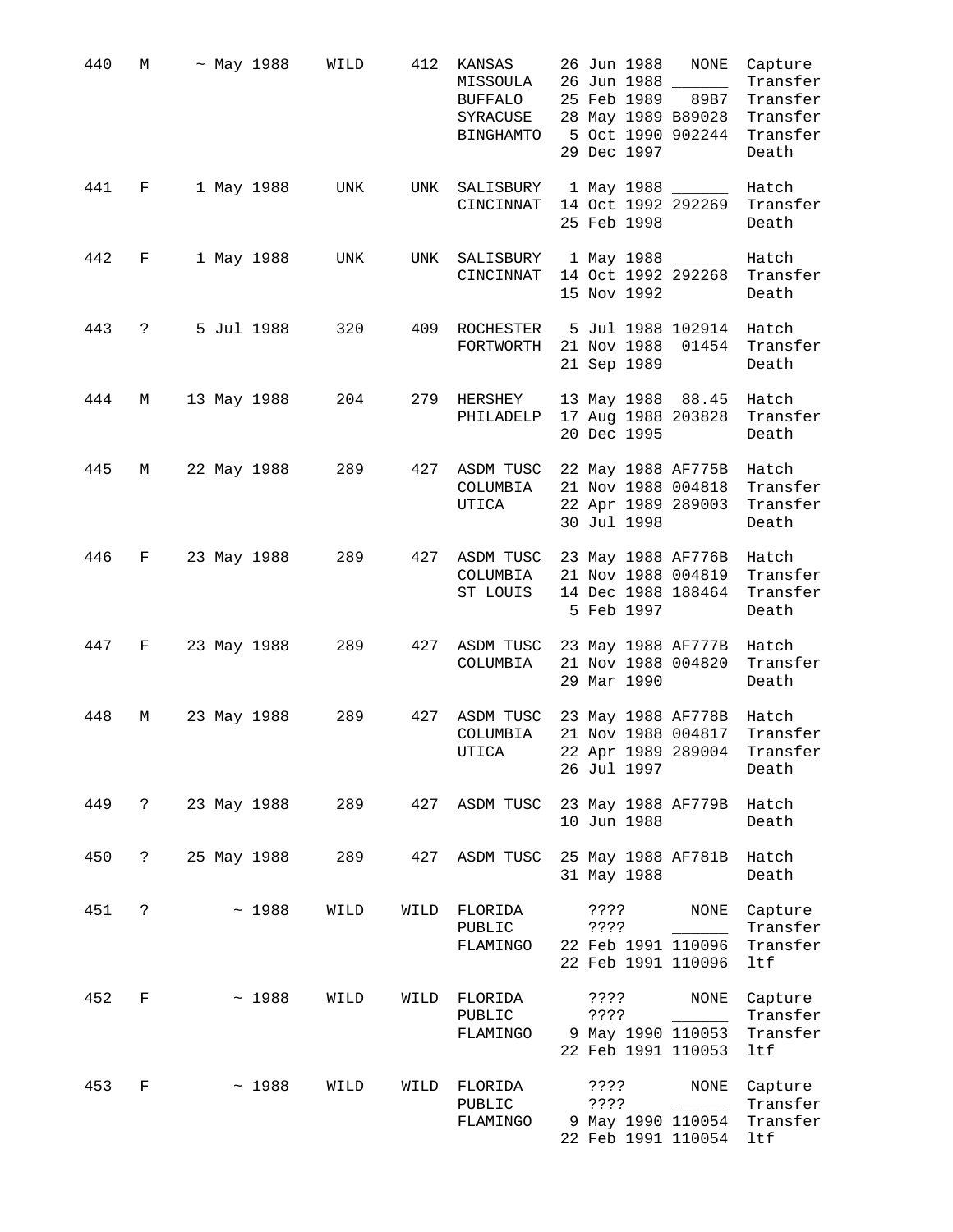| 454 | $\ddot{?}$          | 10 Jul 1988          | 286        | 250  | CALGARY<br>ROCKTON        | 10 Jul 1988 205189<br>Hatch<br>ltf<br>2 Nov 1988 ______                                                                                                                                |
|-----|---------------------|----------------------|------------|------|---------------------------|----------------------------------------------------------------------------------------------------------------------------------------------------------------------------------------|
| 455 | $\ddot{?}$          | 10 Jul 1988          | 286        | 250  | CALGARY<br>ROCKTON        | 10 Jul 1988 205190 Hatch<br>2 Nov 1988<br>ltf                                                                                                                                          |
| 456 | $\ddot{\mathbf{?}}$ | 10 Jul 1988          | 286        | 250  | CALGARY<br>ROCKTON        | 10 Jul 1988 205191<br>Hatch<br>ltf<br>2 Nov 1988                                                                                                                                       |
| 457 | $\ddot{\mathbf{?}}$ | 10 Jul 1988          | 286        | 250  |                           | CALGARY 10 Jul 1988 205192 Hatch<br>ltf<br>ROCKTON 2 Nov 1988                                                                                                                          |
| 458 | F                   | ????                 | WILD       | WILD | CALIFORNI<br>DAVIS        | ???? NONE<br>Capture<br>20 Sep 1988 38<br>Transfer<br>CHULAVIST 5 Dec 1990 ______<br>Transfer<br>17 Jun 1999<br>Death                                                                  |
| 459 | М                   | $\sim 1989$          | <b>UNK</b> |      |                           | UNK KAMLOOPS ~ 1989 ______<br>Hatch<br>VANCOUVER 12 Mar 1993 930015 Transfer<br>3 Apr 1994<br>Death                                                                                    |
| 460 | F                   | $\sim 1989$          | WILD       |      | WILD FLORIDA<br>OMAHA     | $\sim 1989$<br>NONE<br>Capture<br>Transfer<br>LINCOLN C 16 Aug 1990 688<br>Transfer<br>21 Jan 1992 6286<br>Transfer<br>11 Jun 1992<br>Death                                            |
| 461 | F                   | ~1989                | WILD       | WILD |                           | $FLORIDA \sim 1989$<br>NONE<br>Capture<br>SANIB CRW ~ 1989 ________<br>Transfer<br>LINCOLN C 16 Aug 1990 690<br>OMAHA 21 Jan 1992 6287<br>Transfer<br>Transfer<br>11 Jun 1992<br>Death |
| 462 | $\cdot$ ?           | ????                 | WILD       | WILD | PHOENIX                   | ARIZONA ????<br>NONE<br>Capture<br>Transfer<br>PHOEN GFD ???? ___<br>19 Jan 1989 5455<br>Loan to<br>24 Jan 1989<br>Death                                                               |
| 463 | $F \sim 1$          | 5 Apr 1989 333       |            |      |                           | 327 SYRACUSE 5 Apr 1989 B89021 Hatch<br>UTICA 9 Dec 1989 289041 Transfer<br>13 Apr 1990<br>Death                                                                                       |
|     |                     | 464 F 6 Apr 1989 333 |            |      | AKRON                     | 327 SYRACUSE 6 Apr 1989 B89022 Hatch<br>NATAVPGH 23 Feb 1990 3580<br>Transfer<br>6 Jun 1999 992380<br>Transfer<br>8 Dec 1999<br>Death                                                  |
| 465 |                     | F 7 Apr 1989 333     |            |      | LINCOLN C<br>OMAHA        | 327 SYRACUSE 7 Apr 1989 B89023 Hatch<br>23 Feb 1990 652<br>Transfer<br>6285<br>21 Jan 1992<br>Transfer<br>1 Oct 1999<br>Death                                                          |
| 466 | $\ddot{\text{?}}$   | 10 Apr 1989 333      |            |      | 327 SYRACUSE              | 10 Apr 1989 B89024 Hatch<br>7 Aug 1989<br>Death                                                                                                                                        |
| 467 | $\ddot{\text{?}}$   | 30 Apr 1989          | 289        |      |                           | 427 ASDM TUSC 30 Apr 1989 AF902B Hatch<br>23 Jun 1989<br>Death                                                                                                                         |
| 468 | $F =$               | 30 Apr 1989          | 289        |      | 427 ASDM TUSC<br>WHEELING | 30 Apr 1989 AF903B Hatch<br>13 Sep 1989<br>1340<br>Transfer<br>29 Jun 1998<br>Death                                                                                                    |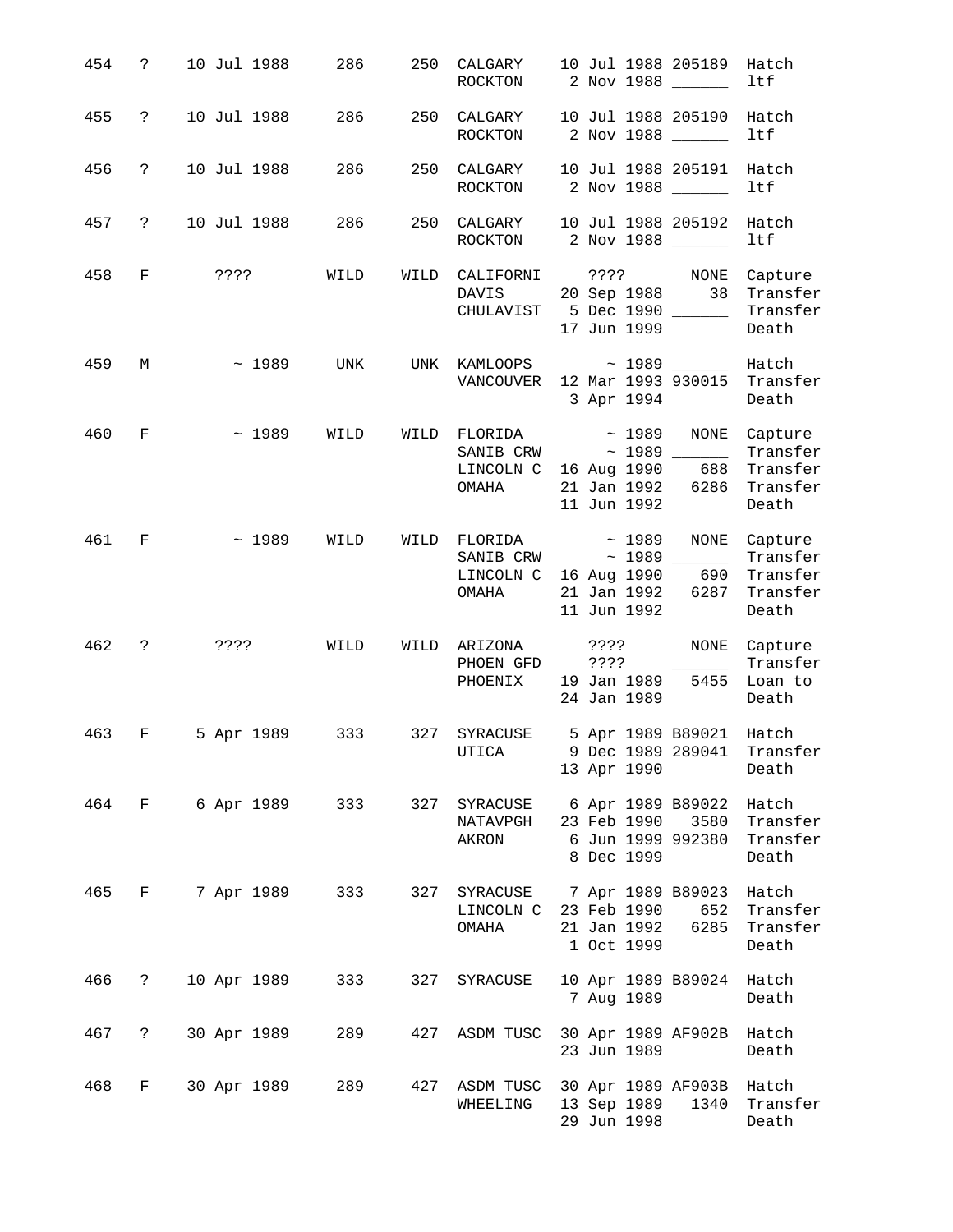| 469   |                     | F 30 Apr 1989 289 427 ASDM TUSC |      |      | WHEELING<br>COLUMBIA<br>BALTIMORE      | 30 Apr 1989 AF904B<br>Hatch<br>13 Sep 1989 1341<br>Transfer<br>10 May 1990 005281<br>Transfer<br>18 Mar 1998 980533<br>Transfer<br>18 Jan 2000<br>Death                          |
|-------|---------------------|---------------------------------|------|------|----------------------------------------|----------------------------------------------------------------------------------------------------------------------------------------------------------------------------------|
| 470   | $F \sim$            | 30 Apr 1989 289                 |      |      | 427 ASDM TUSC<br>WHEELING              | 30 Apr 1989 AF905B Hatch<br>13 Sep 1989 1342<br>Transfer<br>13 Sep 1992<br>Death                                                                                                 |
| 471   | $F \sim$            | 30 Apr 1989 289                 |      |      | WHEELING<br>BINGHAMTO                  | 427 ASDM TUSC 30 Apr 1989 AF906B Hatch<br>13 Sep 1989 1343<br>Transfer<br>23 Jun 1992 922273<br>Transfer<br>3 May 1993<br>Death                                                  |
| 472 ? |                     | $\sim 1989$                     | WILD |      |                                        | WILD WILD ???? NONE<br>Capture<br>Transfer<br>PALM DES 29 May 1989 3893<br>Transfer<br>1 Jun 1989<br>Death                                                                       |
| 473   | M                   | ????                            | WILD |      |                                        | WILD CALIFORNI ???? NONE Capture<br>PUBLIC ????<br>NONE<br>Transfer<br>PALM DES ~ Jun 1990 390005<br>Transfer<br>OKLAHOMA 19 Sep 1990 538737<br>Transfer<br>14 Jul 2001<br>Death |
| 474   | $\ddot{\text{?}}$   | 1 Jun 1989                      | 320  |      | ROCKTON                                | 409 ROCHESTER  1 Jun 1989 103032 Hatch<br>ltf<br>22 Nov 1989                                                                                                                     |
| 475   | $\ddot{\mathbf{?}}$ | 1 Jun 1989                      | 320  |      | ROCKTON                                | 409 ROCHESTER  1 Jun 1989 103033 Hatch<br>22 Nov 1989 ______<br>ltf                                                                                                              |
| 476   | $\ddot{\mathbf{?}}$ | 1 Jun 1989                      | 320  | 409  |                                        | ROCHESTER 1 Jun 1989 103034 Hatch<br>ROCKTON 22 Nov 1989<br>ltf                                                                                                                  |
| 477   | M                   | 2222                            | WILD | WILD | CHULAVIST                              | ARIZONA ???? NONE<br>Capture<br>ADOBE MWC $\sim$ Jul 1989 _______<br>Transfer<br>23 Jan 1991 30428 Transfer<br>20 Oct 1999 30428<br>ltf                                          |
| 478   | М                   | ~1989                           | WILD | WILD | ARIZONA<br>ADOBE MWC<br>CHULAVIST      | $~\sim$ Aug 1989<br>NONE<br>Capture<br>????<br>Transfer<br>23 Jan 1991<br>30246<br>Transfer<br>23 Jul 1993<br>Death                                                              |
| 479   | $\mathsf{P}$        | $~\sim$ Apr 1990                | WILD | WILD | MEXICO<br>PUBLIC<br>EL PASO<br>PRIVATE | ????<br>NONE<br>Capture<br>Transfer<br>? ? ? ?<br>Transfer<br>22 Aug 1990 A00696<br>31 May 1991 ______<br>Release                                                                |
| 480   | F                   | $~\sim$ Dec 1993                | WILD | WILD | NEW MEXIC<br>NM WILD<br>CARLSBAD       | $~\sim$ Dec 1993<br>NONE<br>Capture<br>$~\sim$ Dec 1993 $~\_$<br>Transfer<br>$~\sim$ Feb 1994 A52001<br>Transfer<br>20 Jun 2002<br>Death                                         |
| 481   | М                   | $~\sim$ Dec 1993                | WILD | WILD | NEW MEXIC<br>NM WILD<br>CARLSBAD       | NONE<br>Capture<br>????<br>Transfer<br>? ? ? ?<br>$\sim$ Feb 1994 A52002<br>Transfer<br>4 Feb 1997<br>Death                                                                      |
| 482   | S.                  | 5 May 1990                      | 333  | 327  | SYRACUSE                               | 5 May 1990 B90010<br>Hatch<br>27 May 1990<br>Death                                                                                                                               |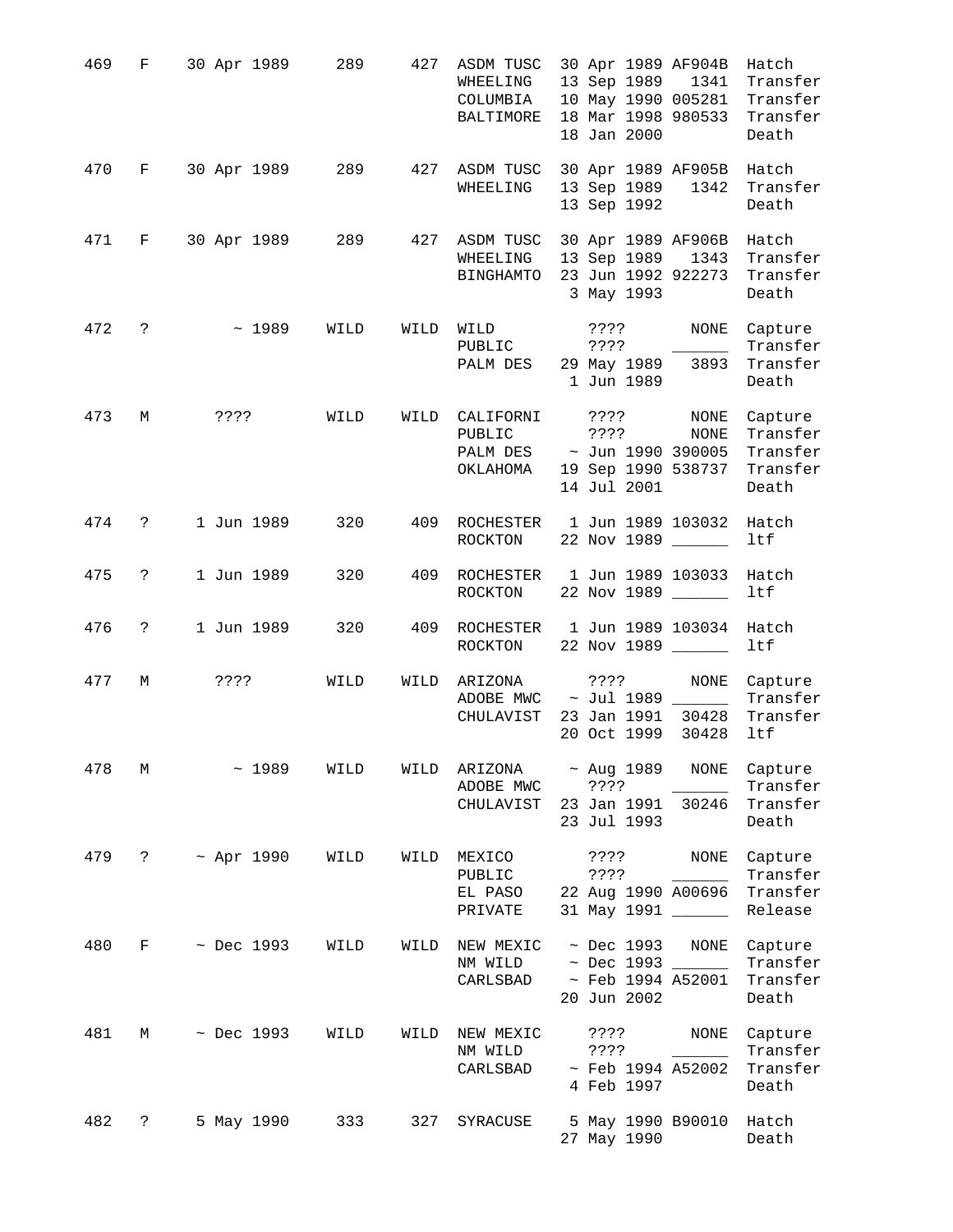| 483 |                               | M 16 May 1990 289 427 ASDM TUSC 16 May 1990 AF1053 Hatch |      |      |                                                                            |         |                              | 16 Apr 1998                                      | Death                                            |
|-----|-------------------------------|----------------------------------------------------------|------|------|----------------------------------------------------------------------------|---------|------------------------------|--------------------------------------------------|--------------------------------------------------|
| 484 |                               | ? 1 Jun 1990 286                                         |      |      | 250 CALGARY 1 Jun 1990 207455 Hatch<br>KAMLOOPS                            |         |                              | 5 Sep 1990 _____                                 | ltf                                              |
| 485 | $\ddot{\phantom{0}}$          | 14 Jun 1990                                              | 418  |      | 417 FLAMINGO                                                               |         |                              | 14 Jun 1990 110058<br>22 Feb 1991 110058         | Hatch<br>ltf                                     |
| 486 | $\ddot{?}$                    | 15 Jun 1990                                              | 418  |      | 417 FLAMINGO                                                               |         | 25 Jun 1990                  | 15 Jun 1990 110059                               | Hatch<br>Death                                   |
| 487 | $\mathbf{F}$ and $\mathbf{F}$ | 16 Jun 1990 251                                          |      |      | 249 CALGARY<br>KAMLOOPS 5 Sep 1990 ______<br>VALLEYZOO                     |         |                              | 16 Jun 1990 206965 Hatch<br>28 Apr 2000          | Transfer<br>16 Nov 1993 200452 Transfer<br>Death |
| 488 |                               | ? 16 Jun 1990 251                                        |      |      | 249 CALGARY<br>ALBERTA 7 Sep 1990 _______                                  |         |                              | 16 Jun 1990 206966 Hatch                         | Release                                          |
| 489 |                               | ? 16 Jun 1990 251                                        |      |      | 249 CALGARY<br>ALBERTA                                                     |         |                              | 16 Jun 1990 206967 Hatch                         | 7 Sep 1990 _______ Release                       |
| 490 | $\ddot{\mathbf{?}}$           | 16 Jun 1990                                              | 251  |      | 249 CALGARY<br>ALBERTA                                                     |         |                              | 16 Jun 1990 207408 Hatch<br>7 Sep 1990 _____     | Release                                          |
| 491 | $\ddot{?}$                    | 16 Jun 1990                                              | 418  |      | 417 FLAMINGO                                                               |         |                              | 16 Jun 1990 110060 Hatch<br>20 Jun 1990          | Death                                            |
| 492 | $F$ and $F$                   | 18 Jun 1990                                              | 320  |      | 409 ROCHESTER<br>OKLAHOMA                                                  |         | 3 Nov 2002                   | 18 Jun 1990 103296 Hatch                         | 19 Sep 1990 538838 Transfer<br>Death             |
|     |                               | 493 ? 18 Jun 1990                                        | 320  |      | 409 ROCHESTER 18 Jun 1990 103297<br>OKLAHOMA                               |         | 24 Feb 1992                  | 19 Sep 1990 538939                               | Hatch<br>Transfer<br>Death                       |
| 494 |                               | M 18 Aug 1990 204                                        |      |      | 279 HERSHEY<br>MANHATTAN                                                   |         |                              | 18 Aug 1990 90.55 Hatch<br>1 Jan 1992 Death      | 28 Nov 1990 281190 Transfer                      |
| 495 |                               | ????<br>$\ddot{\text{?}}$                                | WILD | WILD | OKLA.STAT<br>PUBLIC<br>ОКLАНОМА                                            | ? ? ? ? | ? ? ? ?<br>10 Mar 1991       | NONE<br>29 Oct 1990 542540                       | Capture<br>Transfer<br>Transfer<br>Death         |
| 496 | $\ddot{\mathbf{?}}$           | ????                                                     | WILD |      | WILD CALIFORNI ~20 Nov 1990 NONE<br>PUBLIC<br>SANTA ANA 21 Nov 1990 B90050 |         | $~20$ Nov 1990<br>5 May 1996 |                                                  | Capture<br>Transfer<br>Transfer<br>Death         |
| 497 | F                             | 12 Nov 1990                                              | 413  | 469  | COLUMBIA<br>MANHATTAN                                                      |         | 31 Aug 1994                  | 12 Nov 1990 005424<br>14 Aug 1991 140891         | Hatch<br>Transfer<br>Death                       |
| 498 | F                             | 12 Nov 1990                                              | 413  | 469  | COLUMBIA<br>BUFFALO                                                        |         | 15 Aug 1991                  | 12 Nov 1990 005423<br>12 Nov 1990 91B48<br>91B48 | Hatch<br>Ownership<br>Transfer                   |
|     |                               |                                                          |      |      | GARDENCTY                                                                  |         | 31 Dec 2000                  | 14 Oct 1993 932055                               | Transfer<br>Death                                |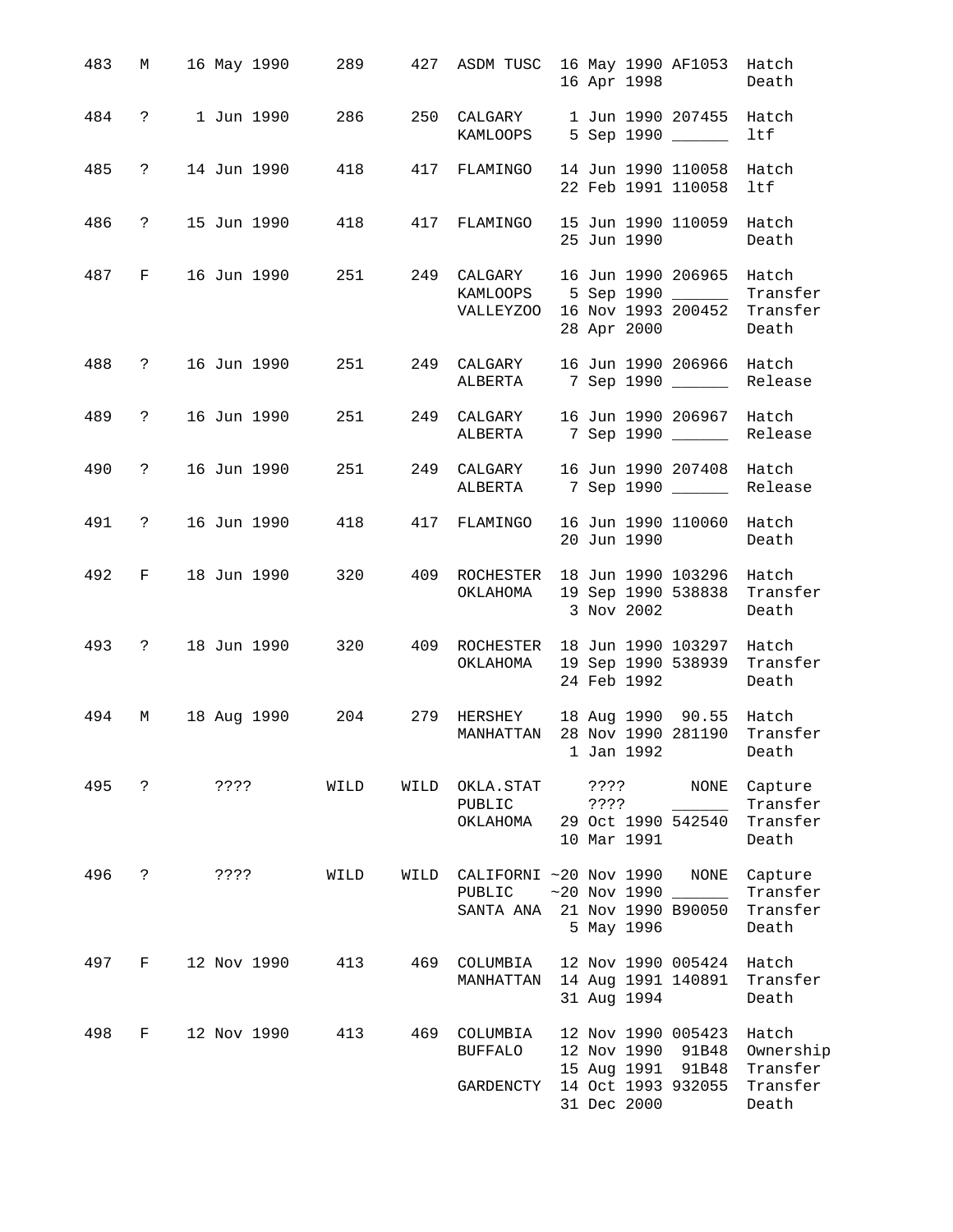| 499 | F           | 12 Nov 1990 | 413  | 469  | COLUMBIA<br>PROVIDNCE<br>SCOTTSBLU             | 12 Nov 1990 005425<br>Hatch<br>14 Aug 1991 912056<br>Transfer<br>20 May 1993<br>709<br>Transfer<br>22 May 1993<br>Death                                      |
|-----|-------------|-------------|------|------|------------------------------------------------|--------------------------------------------------------------------------------------------------------------------------------------------------------------|
| 500 | М           | 12 Nov 1990 | 413  | 469  | COLUMBIA<br>BUFFALO<br>HONOLULU<br>CHICAGOBR   | 12 Nov 1990 005422<br>Hatch<br>12 Nov 1990<br>91B52<br>Ownership<br>23 Jan 1992 920009<br>Transfer<br>29 Oct 1997 970267<br>Transfer<br>30 Apr 1999<br>Death |
| 501 | М           | 3333        | WILD | WILD | ARIZONA<br>PHOEN GFD<br>PHOENIX<br>ADOBE MWC   | NONE<br>$??\,?\,?$<br>Capture<br>????<br>Transfer<br>18 Dec 1990<br>6069<br>Transfer<br>23 Jan 1991 _____<br>ltf                                             |
| 502 | F           | ~1991       | UNK  | UNK  | KAMLOOPS<br>VANCOUVER<br><b>KAMLOOPS</b>       | ~1991<br>Hatch<br>12 Mar 1993 930014<br>Transfer<br>3 Mar 1996<br>ltf<br>12790                                                                               |
| 503 | М           | ????        | WILD | WILD | IDAHO ST<br>RAPTOR ID<br>DESERT MU             | NONE<br>Capture<br>????<br>Transfer<br>????<br>$\sim$ Jan 1991 SLIMJI<br>Transfer<br>9 Oct 2000<br>Death                                                     |
| 504 | ?           | ????        | WILD | WILD | NEW MEXIC<br>NM WILD<br>DESERT MU<br>SCOTTSBLU | $\rm{NONE}$<br>$??\,?\,?$<br>Capture<br>Transfer<br>? ? ? ?<br>$\sim$ Jan 1991<br>OWL#1<br>Transfer<br>3 Dec 1991<br>552<br>Transfer<br>30 Jun 1992<br>Death |
| 505 | ?           | ????        | WILD | WILD | IDAHO ST<br>RAPTOR ID<br>DESERT MU             | $??\,?\,?$<br>NONE<br>Capture<br>????<br>Transfer<br>$\sim$ Jan 1991 ONEEYE<br>Transfer<br>4 Mar 2000<br>Death                                               |
| 506 | ?           | ????        | WILD | WILD | FLORIDA<br>LOWRY<br>RIO GRAND                  | NONE<br>Capture<br>$??\$ ?<br>Transfer<br>$??\,?\,?$<br>18 Jan 1991 B21961<br>Transfer<br>19 Apr 1993<br>Death                                               |
| 507 | М           | ????        | WILD | WILD | CALIFORNI<br>DAVIS<br>DESERT MU<br>SCOTTSBLU   | ????<br>NONE<br>Capture<br>Transfer<br>????<br>$\sim$ Jan 1991<br>OWL#5<br>Transfer<br>3 Dec 1991<br>Transfer<br>551<br>30 Jun 1992<br>Death                 |
| 508 | F           | 3333        | UNK  | UNK  | UNKNOWN<br>BIRD PREY<br>CALGARY<br>BIRD PREY   | Hatch<br>3333<br>????<br>Transfer<br>8 Feb 1991 207784<br>Transfer<br>15 Mar 1991<br>ltf                                                                     |
| 509 | $\mathbf F$ | 3333        | WILD | WILD | ARIZONA<br>PHOEN GFD<br>PHOENIX                | $\rm{NONE}$<br>Capture<br>3333<br>Transfer<br>$??\$ ?<br>Loan to<br>18 Mar 1991<br>6145<br>25 May 1991<br>Death                                              |
| 510 | S.          | 3333        | WILD | WILD | WILD<br>CHULAVIST                              | ????<br>NONE<br>Capture<br>????<br>Transfer<br>$~\sim$ Apr 1991<br>Death                                                                                     |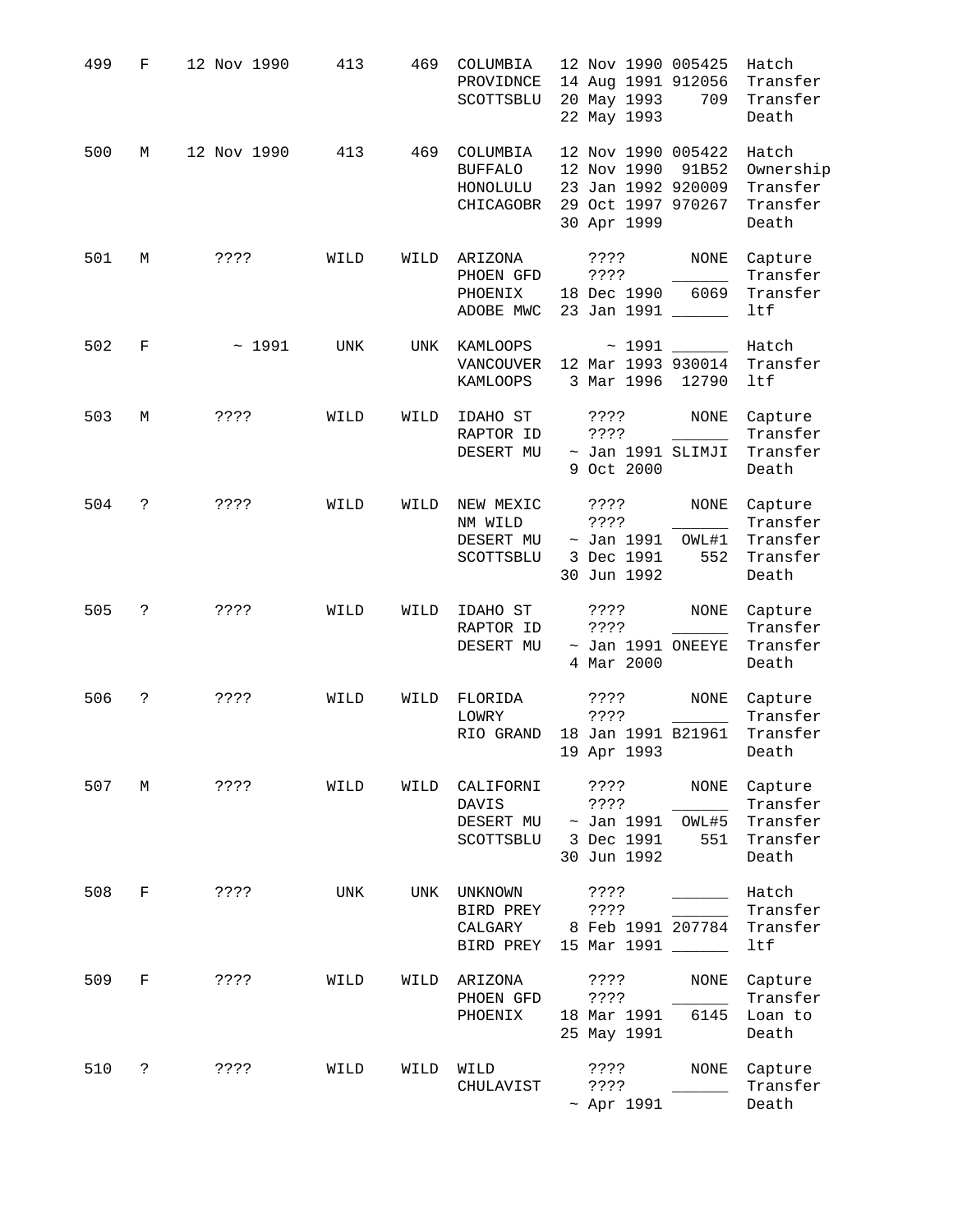| 511 | F                   | $~10$ Apr 1991 | 391  | 394  | PALM DES<br><b>DALLAS</b>           | $~10$ Apr 1991 391002<br>3 Mar 1993 938183<br>9 Jun 1993               |                | Hatch<br>Transfer<br>Death               |
|-----|---------------------|----------------|------|------|-------------------------------------|------------------------------------------------------------------------|----------------|------------------------------------------|
| 512 | М                   | 11 Apr 1991    | WILD | WILD | WASHINGTO<br>BC ENVIR<br>VANCOUVER  | ????<br>? ? ? ?<br>18 Mar 1995 950002<br>4 Nov 1999 950002             | NONE<br>$\sim$ | Capture<br>Transfer<br>Loan to<br>ltf    |
| 513 | $\cdot$             | ????           | WILD | WILD | CALIFORNI<br>S CLARA H<br>COYOTE PM | ????<br>????<br>18 Apr 1991 910418<br>11 Dec 1996                      | NONE           | Capture<br>Transfer<br>Transfer<br>Death |
| 514 | $\ddot{\mathbf{S}}$ | ? ? ? ?        | WILD | WILD | WILD<br>PALM DES<br>DESERT MU       | ? ? ? ?<br>? ? ? ?<br>~ May 1991 RAYMON<br>11 Jun 1998                 | NONE<br>RA919  | Capture<br>Transfer<br>Transfer<br>Death |
| 515 | М                   | 1 May 1991     | UNK  |      | UNK SALISBURY<br>MANHATTAN          | 1 May 1991<br>6 May 1992 061592<br>1 Jan 1995                          | 1000           | Hatch<br>Transfer<br>Death               |
| 516 | М                   | 1 May 1991     | UNK  |      | UNK SALISBURY<br>MANHATTAN          | 1 May 1991<br>6 May 1992 060592<br>1 Aug 1993                          |                | 1001 Hatch<br>Transfer<br>Death          |
| 517 | F                   | 1 May 1991     | UNK  | UNK  | SALISBURY                           | 1 May 1991<br>23 Aug 1995                                              |                | 1002 Hatch<br>Death                      |
| 518 | F                   | 1 May 1991     | WILD | WILD | WASHINGTO<br>BC ENVIR<br>VANCOUVER  | ????<br>? ? ? ?<br>10 Apr 1992 920002<br>23 May 1994                   | NONE           | Capture<br>Transfer<br>Loan to<br>Death  |
| 519 | М                   | 1 May 1991     | WILD | WILD | WASHINGTO<br>BC ENVIR<br>VANCOUVER  | 7777<br>1 Jul 1991 ______<br>10 Apr 1992 920003 Loan to<br>31 Jan 1996 | NONE           | Capture<br>Transfer<br>Death             |
| 520 | $\mathsf{?}$        | 1 May 1991     | WILD | WILD | WASHINGTO<br>BC ENVIR<br>VANCOUVER  | ? ? ? ?<br>? ? ? ?<br>10 Apr 1992 920004<br>15 Dec 1992                | NONE           | Capture<br>Transfer<br>Loan to<br>Death  |
| 521 | F                   | 1 May 1991     | WILD | WILD | WASHINGTO<br>BC ENVIR<br>VANCOUVER  | ????<br>????<br>10 Apr 1992 920005<br>25 Feb 1998                      | NONE           | Capture<br>Transfer<br>Loan to<br>Death  |
| 522 | М                   | 1 May 1991     | WILD | WILD | WASHINGTO<br>BC ENVIR<br>VANCOUVER  | $??\,?\,?$<br>? ? ? ?<br>10 Apr 1992 920006<br>12 Feb 1995             | NONE           | Capture<br>Transfer<br>Transfer<br>Death |
| 523 | М                   | 1 May 1991     | WILD | WILD | WASHINGTO<br>BC ENVIR<br>VANCOUVER  | ? ? ? ?<br>????<br>10 Apr 1992 920007<br>21 Jul 1999                   | NONE           | Capture<br>Transfer<br>Transfer<br>Death |
| 524 | М                   | 27 Jun 1991    | 413  | 469  | COLUMBIA<br>REDWOOD                 | 27 Jun 1991 005547<br>5 Dec 1991<br>12 Sep 2003                        | 6608           | Hatch<br>Transfer<br>Death               |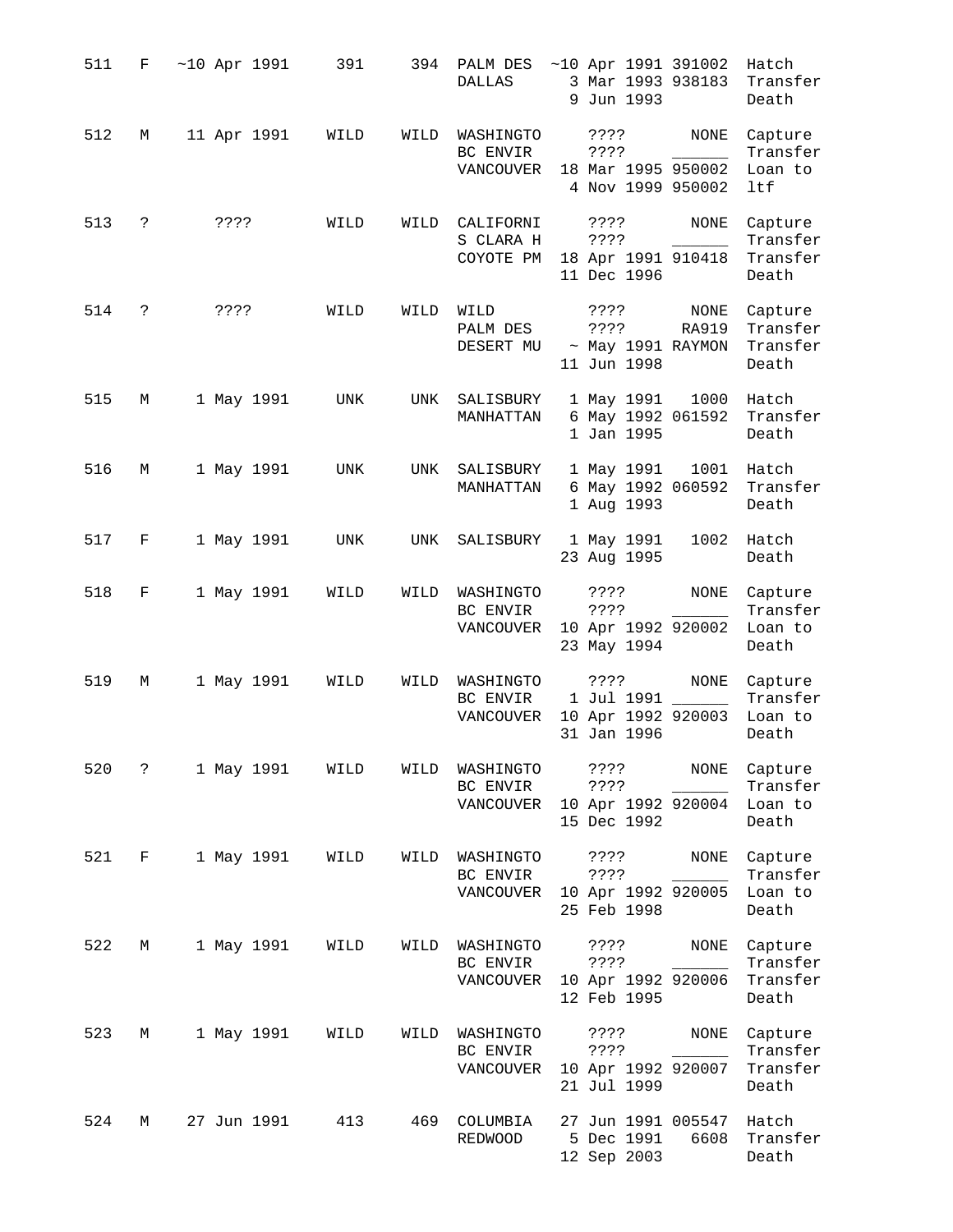| 525 | F  | 27 Jun 1991                                                    | 413  | 469  | COLUMBIA<br><b>REDWOOD</b>                                            | 27 Jun 1991 005549<br>5 Dec 1991<br>4 Aug 2002                                               | 6609               | Hatch<br>Transfer<br>Death                          |
|-----|----|----------------------------------------------------------------|------|------|-----------------------------------------------------------------------|----------------------------------------------------------------------------------------------|--------------------|-----------------------------------------------------|
| 526 | М  | 27 Jun 1991                                                    | 413  | 469  | COLUMBIA<br><b>BUFFALO</b><br>HONOLULU<br>TOLEDO                      | 27 Jun 1991 005548<br>27 Jun 1991<br>23 Jan 1992 920010<br>27 Feb 1997 971537<br>29 Apr 2001 | 91B53              | Hatch<br>Ownership<br>Transfer<br>Transfer<br>Death |
| 527 | ?  | 29 Aug 1991                                                    | 362  | 363  | WINNIPEG                                                              | 29 Aug 1991 001137<br>1 Jan 1993                                                             |                    | Hatch<br>Death                                      |
| 528 | F  | 3 Sep 1991                                                     | 432  | 468  | WHEELING<br>HERSHEY                                                   | 3 Sep 1991<br>14 Feb 2003<br>19 Mar 2004                                                     | 1549<br>A3.02      | Hatch<br>Transfer<br>Death                          |
| 529 | ?  | ? ? ? ?                                                        | WILD | WILD | WILD<br>PUBLIC<br>MORELIA                                             | $??\,?\,?$<br>$??\,?\,?$<br>$~\sim$ Nov 1992 ______                                          | NONE               | Capture<br>Transfer<br>Transfer<br>ltf              |
| 530 | S. | ????                                                           | WILD | WILD | NEBRASKA<br>PUBLIC<br>SCOTTSBLU                                       | ? ? ? ?<br>????<br>5 Apr 1992<br>10 Apr 1992                                                 | <b>NONE</b><br>592 | Capture<br>Transfer<br>Transfer<br>Death            |
| 531 | М  | ? ? ? ?                                                        | WILD | WILD | WILD<br>PROJ WILD<br>CHULAVIST                                        | $??\,?\,?$<br>3333<br>1 May 1992<br>20 Jun 1998                                              | NONE<br>30245      | Capture<br>Transfer<br>Transfer<br>Death            |
| 532 | F  | ~1990                                                          | WILD | WILD | CALIFORNI<br>PALM DES<br><b>DALLAS</b>                                | ????<br>19 Oct 1992 392007<br>3 Mar 1993 938182<br>31 May 1994 938182                        | NONE               | Capture<br>Transfer<br>Transfer<br>ltf              |
| 533 | ?  | $~\sim$ May 1992                                               | WILD | WILD | CALIFORNI ~29 Jun 1992<br>FMC RAPTR<br>CALIFORNI $\sim$ Jul 1992 $\_$ | 29 Jun 1992                                                                                  | NONE<br>$68 - 73$  | Capture<br>Transfer<br>Release                      |
|     |    | 534 ? ~ May 1992 WILD WILD CALIFORNI ~23 Oct 1992 NONE Capture |      |      | FMC RAPTR 23 Oct 1992 78 Transfer<br>CALIFORNI ~ 1993 _______         |                                                                                              |                    | Release                                             |
|     |    | 535 ? ~ May 1992 WILD WILD CALIFORNI ???? NONE Capture         |      |      | FMC RAPTR 27 Oct 1993 101-03 Transfer<br>DAVIS ~ 1994 ______          |                                                                                              |                    | ltf                                                 |
| 536 |    | ? 3 May 1992 473 492 OKLAHOMA 3 May 1992 579541 Hatch          |      |      |                                                                       | 3 May 1992                                                                                   |                    | Death                                               |
|     |    | 537 ? 3 May 1992 473 492 OKLAHOMA 3 May 1992 579542 Hatch      |      |      |                                                                       | 4 May 1992                                                                                   |                    | Death                                               |
|     |    | 538 ? 4 May 1992 473                                           |      |      | 492 OKLAHOMA 4 May 1992 579543 Hatch                                  | 7 May 1992                                                                                   |                    | Death                                               |
| 539 |    | F 5 May 1992 523                                               |      |      | 518 VANCOUVER<br>BC.CANADA 27 Mar 1993 ______                         | 5 May 1992 920050 Hatch                                                                      |                    | Release                                             |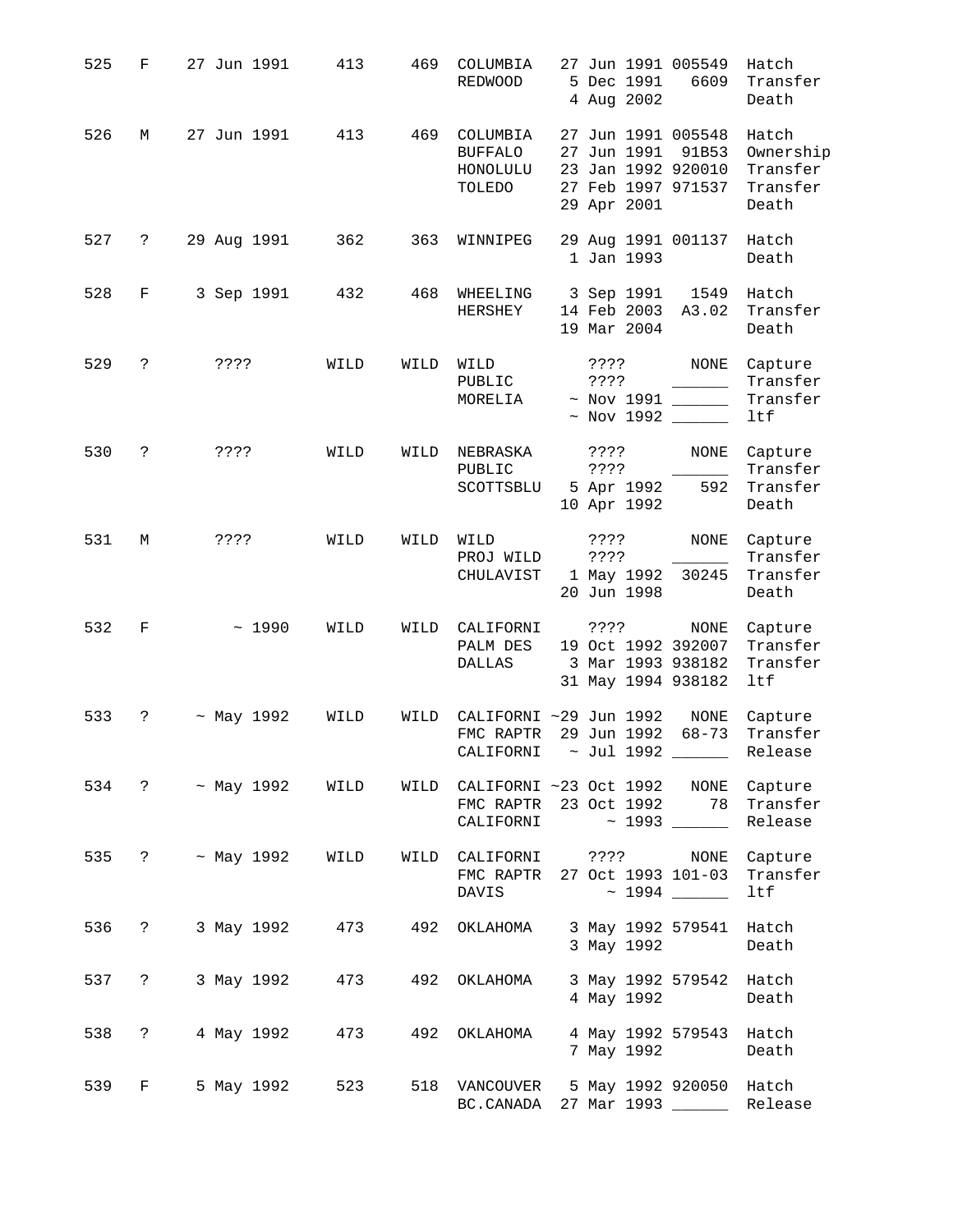| 540 | F                 | 15 May 1992 | UNK  | UNK  | KAMLOOPS<br>VANCOUVER                          | 15 May 1992 ______<br>Hatch<br>22 Jul 1992 920012<br>Transfer<br>3 Apr 1994<br>Death                                                                             |
|-----|-------------------|-------------|------|------|------------------------------------------------|------------------------------------------------------------------------------------------------------------------------------------------------------------------|
| 541 | F                 | ~1992       | WILD | WILD | CALIFORNI<br>CA FG SD<br>PALM DES<br>MANHATTAN | NONE<br>????<br>Capture<br>? ? ? ?<br>Transfer<br>and the control of<br>Transfer<br>13 Mar 1993 393001<br>Transfer<br>27 May 1993 930049<br>12 Jul 1993<br>Death |
| 542 | ?                 | ~1992       | WILD | WILD | ARIZONA<br>PHOEN GFD<br>PHOENIX<br>PHOEN GFD   | NONE<br>1 Aug 1992<br>Capture<br>1 Aug 1992 ______<br>Transfer<br>19 Aug 1992<br>6437<br>Transfer<br>15 Sep 1992 ______<br>ltf                                   |
| 543 | ?                 | ? ? ? ?     | WILD | WILD | CALIFORNI<br>STAN WCC<br>MERCED                | ????<br>NONE<br>Capture<br>Transfer<br>? ? ? ?<br>Transfer<br>2 Sep 1992<br>1526<br>6 Feb 1994<br>1526<br>ltf                                                    |
| 544 | М                 | $??\$ ?     | WILD | WILD | ARIZONA<br>ASDM TUSC<br>PALM DES<br>DALLAS WA  | 3333<br>NONE<br>Capture<br>4 Sep 1992 AF1267<br>Transfer<br>30 Mar 1993 393002<br>Transfer<br>16 Nov 2001 1A0112<br>Transfer<br>1 May 2002<br>Death              |
| 545 | ?                 | ? ? ? ?     | WILD | WILD | CALIFORNI                                      | 28 Aug 1992<br>NONE<br>Capture<br>S CLARA H ~28 Aug 1992<br>2669<br>Transfer<br>SULPHERCR 5 Dec 1992<br>1143<br>Transfer<br>11 Nov 1997<br>Death                 |
| 546 | M                 | ~1992       | WILD | WILD | FLORIDA<br>SANIB CRW<br>LAKEBUENA              | ????<br>NONE<br>Capture<br>2 Aug 1994 941000<br>Transfer<br>14 Sep 1994 240912<br>Transfer<br>3 Jun 1996<br>Death                                                |
| 547 | F                 | ~1992       | WILD | WILD | FLORIDA<br>SANIB CRW<br>LAKEBUENA              | NONE<br>Capture<br>????<br>Transfer<br>6 Jun 1994 94-655<br>14 Sep 1994 240913<br>Transfer<br>DALLAS WA 24 Feb 2000 A01500<br>Transfer<br>24 Feb 2000<br>Death   |
| 548 |                   | M ????      | WILD | WILD | MEXICO                                         | ? ? ? ?<br>NONE<br>Capture<br>JU ARAGON 21 Jun 1992<br>Transfer<br>PRIS<br>30 Sep 1998<br>ltf<br>PRIS                                                            |
| 549 | $\ddot{?}$        | ????        | WILD |      | WILD CALIFORNI<br>DAVIS                        | ????<br>NONE<br>Capture<br>14 Jul 1992<br>ltf<br>58                                                                                                              |
| 550 | М                 | 6 Jun 1992  | UNK  |      |                                                | UNK KAMLOOPS 6 Jun 1992<br>Hatch<br>VANCOUVER 22 Jul 1992 920014<br>Transfer<br>3 Apr 1994<br>Death                                                              |
| 551 | $\ddot{\text{?}}$ | 6 Jul 1992  | 473  |      |                                                | 492 OKLAHOMA 6 Jul 1992 586144<br>Hatch<br>15 Jul 1992<br>Death                                                                                                  |
| 552 | $\mathbb{R}$      | 7 Jul 1992  | 473  | 492  | OKLAHOMA                                       | 7 Jul 1992 586145<br>Hatch<br>12 Jul 1992<br>Death                                                                                                               |
| 553 | $F =$             | 17 Jul 1992 | 413  | 469  | COLUMBIA<br><b>BUFFALO</b><br>FORTWORTH        | 17 Jul 1992 005753<br>Hatch<br>17 Jul 1992<br>92B42<br>Ownership<br>25 Mar 1993 930308<br>Transfer<br>28 Aug 1994<br>Death                                       |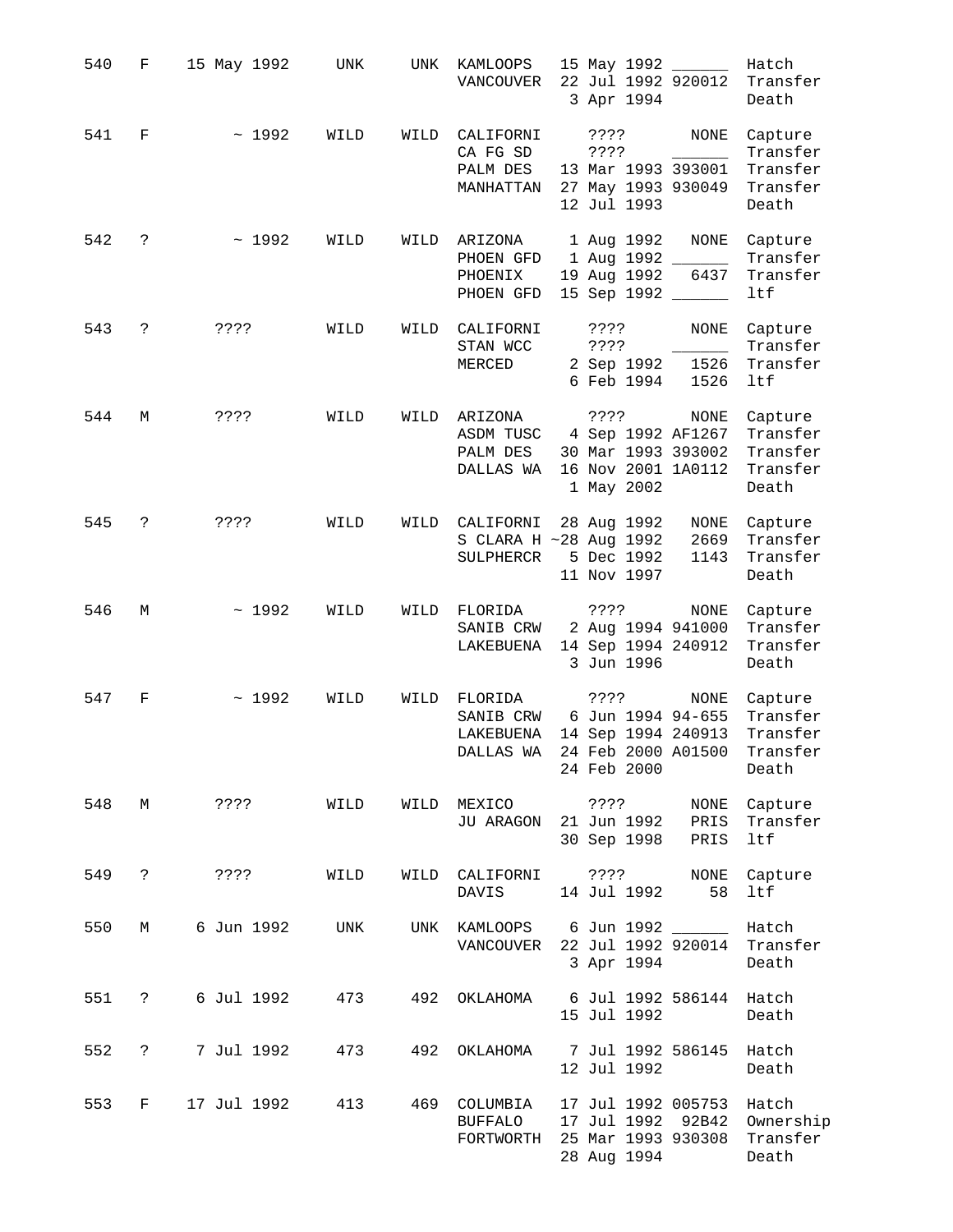| 554 | F                             | 17 Jul 1992            | 413  | 469  | COLUMBIA<br><b>BUFFALO</b><br>KINGS ISL<br>EL PASO              | 17 Jul 1992 005754<br>Hatch<br>17 Jul 1992<br>92B43<br>Ownership<br>7 Apr 1993<br>3404<br>Transfer<br>4 May 1994 941052<br>Transfer<br>29 May 2002<br>Death                  |
|-----|-------------------------------|------------------------|------|------|-----------------------------------------------------------------|------------------------------------------------------------------------------------------------------------------------------------------------------------------------------|
| 555 | ?                             | 19 Jul 1992            | 413  | 469  | COLUMBIA                                                        | 19 Jul 1992 005756<br>Hatch<br>14 May 2001<br>Death                                                                                                                          |
| 556 | ?                             | ? ? ? ?                | WILD | WILD | CALIFORNI<br>BIRD RES<br>MERCED                                 | NONE<br>????<br>Capture<br>Transfer<br>????<br>14 Jan 1993<br>13<br>Transfer<br>6 Feb 1994<br>13<br>ltf                                                                      |
| 557 | M                             | 3333                   | WILD | WILD | WILD<br>PHOEN GFD<br>PHOENIX                                    | $??\,?\,?$<br>NONE<br>Capture<br>2401<br>????<br>Transfer<br>15 Sep 1992<br>6472<br>Transfer<br>28 Oct 1995<br>Death                                                         |
| 558 | М                             | ????                   | WILD | WILD | ARIZONA<br>ASDM TUSC<br>PHOENIX                                 | ????<br>NONE<br>Capture<br>10 Dec 1992 AF1292<br>Transfer<br>30 Apr 1993<br>6624<br>Transfer<br>3 Apr 2008<br>Death                                                          |
| 559 | F                             | 22 Feb 1993            | 413  | 469  | COLUMBIA<br>HUTCHINSN                                           | 22 Feb 1993 005860<br>Hatch<br>17 Jun 1993 293026<br>Transfer<br>27 Aug 2002<br>Death                                                                                        |
| 560 | М                             | 22 Feb 1993            | 413  | 469  | COLUMBIA<br>MANHATTAN                                           | 22 Feb 1993 005861<br>Hatch<br>21 Mar 1994 940008<br>Transfer<br>13 Jun 1995<br>Death                                                                                        |
| 561 | М                             | 22 Feb 1993            | 413  | 469  | COLUMBIA<br>HUTCHINSN                                           | 22 Feb 1993 005862<br>Hatch<br>17 Jun 1993 293027<br>Transfer<br>20 Feb 2000<br>Death                                                                                        |
| 562 | M                             | 1 Mar 1993             | 477  | 458  | CHULAVIST<br>CALIFORNI                                          | 1 Mar 1993 38255<br>Hatch<br>$\sim$ Oct 1993<br>Release                                                                                                                      |
| 563 | F                             | 1 Mar 1993             | 477  |      | 458 CHULAVIST<br>CALIFORNI                                      | 1 Mar 1993<br>4C Hatch<br>$\sim$ Oct 1993 ______<br>Release                                                                                                                  |
| 564 | M                             | 1 Mar 1993 477         |      | 458  | CHULAVIST<br>CALIFORNI                                          | 1 Mar 1993 4D Hatch<br>$\sim$ Oct 1993 ______<br>Release                                                                                                                     |
| 565 | $\mathbf{F}$ and $\mathbf{F}$ | 1 Mar 1993 477         |      | 458  | CHULAVIST<br>CALIFORNI                                          | 1 Mar 1993 4E Hatch<br>Release<br>$\sim$ Oct 1993 ______                                                                                                                     |
| 566 | M                             | 1 Mar 1993 477         |      |      | 458 CHULAVIST<br>CALIFORNI                                      | 1 Mar 1993     4G Hatch<br>~ Oct 1993 ______<br>Release                                                                                                                      |
| 567 |                               | M ~ Apr 1993 WILD      |      |      | USDA NEWB<br>BINGHAMTO<br>OMAHA                                 | WILD COSTA RIC ~ Apr 1993 NONE<br>Capture<br>Transfer<br>20 Aug 1993 932291<br>Transfer<br>9 Dec 1993 7535<br>Transfer<br>28 Jul 2003<br>Death                               |
| 568 |                               | $F \sim$ Apr 1993 WILD |      |      | WILD COSTA RIC<br>USDA NEWB<br>BINGHAMTO<br>WHEELING<br>HERSHEY | ? ? ? ?<br>NONE<br>Capture<br>????<br>Transfer<br>20 Aug 1993 932290<br>Transfer<br>26 May 1999<br>3060<br>Transfer<br>14 Feb 2003 A3.03<br>Transfer<br>28 Aug 2003<br>Death |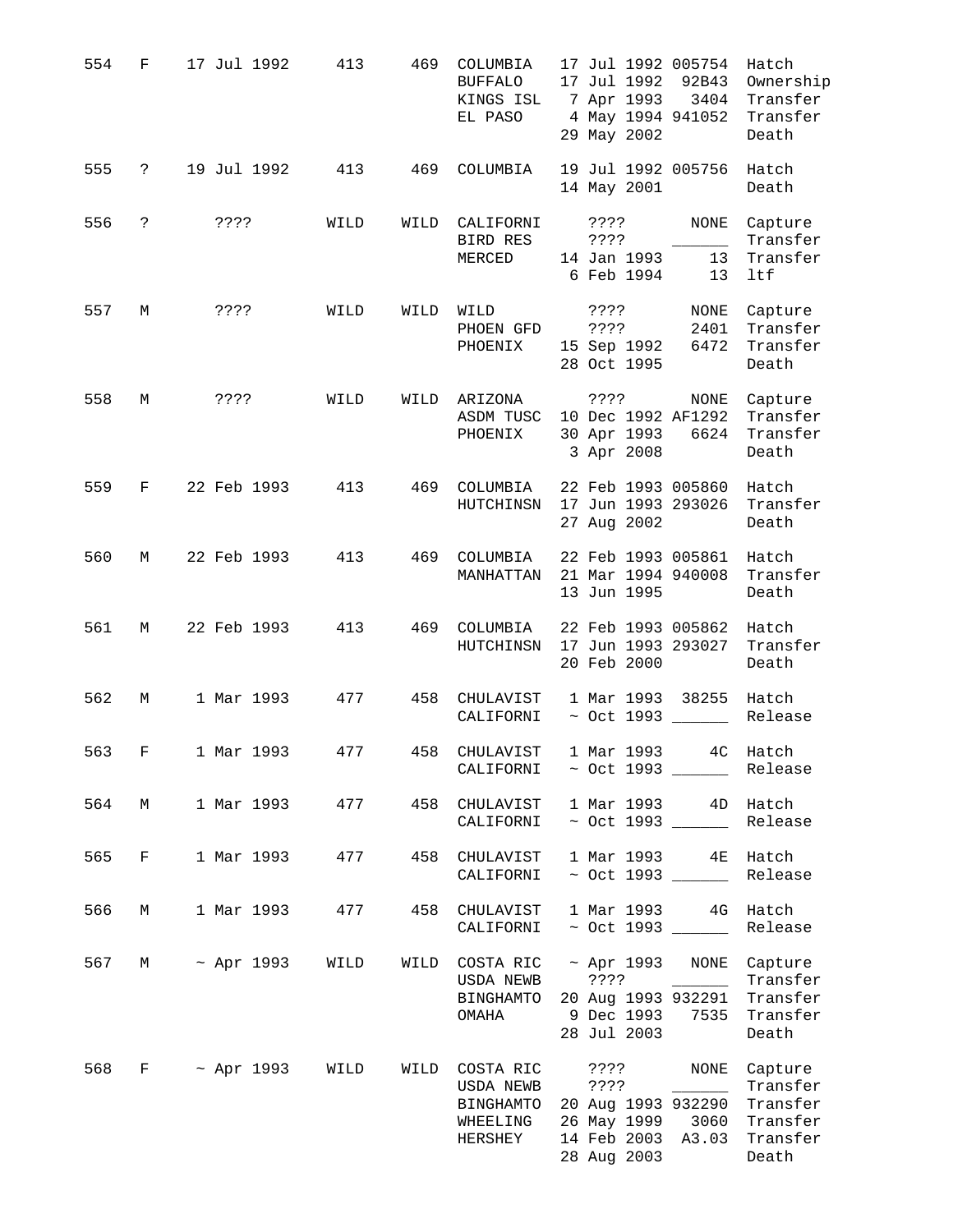| 569 | М                    | 5 May 1993        | 522<br>521   | 5 May 1993 930050 Hatch ltf<br>VANCOUVER                                                                                                                      |
|-----|----------------------|-------------------|--------------|---------------------------------------------------------------------------------------------------------------------------------------------------------------|
| 570 | М                    | 5 May 1993        | 522<br>521   | 5 May 1993 930052 Hatch<br>VANCOUVER<br>1 Apr 1994 ______<br>BC.CANADA<br>Release                                                                             |
| 571 | $F \sim$             | 5 May 1993        | 522          | 521 VANCOUVER 5 May 1993 930051<br>Hatch<br>1 Apr 1994 _____<br>Release<br>BC.CANADA                                                                          |
| 572 | F                    | $\sim$ 1 Jun 1993 | UNK<br>UNK   | UNKNOWN ~ 1 Jun 1993 ______<br>Hatch<br>PHOEN GFD 11 Jul 1993 ______<br>Transfer<br>10 Nov 1993 6876 Transfer<br>PHOENIX<br>30 Jun 1994<br>Death              |
|     | 573 ?                | $\sim 1993$       | WILD<br>WILD | COLORADO ????<br>NONE<br>Capture<br>CDWDENVER ????<br>Transfer<br>28 Aug 1993 93A022<br>Transfer<br>COLO SPRG<br>16 Sep 1993<br>Death                         |
| 574 | $\ddot{\mathbf{?}}$  | ~1993             | WILD<br>WILD | KANSAS<br>$? ? ? ?$ NONE<br>Capture<br>$~27$ Sep 1994 ______<br>Transfer<br>KS DWP<br>28 Sep 1994 111794<br>Transfer<br>EMPORIA<br>23 Jun 1995<br>Death       |
| 575 | $\ddot{?}$           | 3 Jun 1993        | 492<br>473   | OKLAHOMA 3 Jun 1993 619646<br>Hatch<br>21 Oct 1993<br>Death                                                                                                   |
| 576 | $\ddot{?}$           | 4 Jun 1993        | 473          | 492 OKLAHOMA 4 Jun 1993 619647<br>Hatch<br>2 Nov 1993<br>Death                                                                                                |
| 577 | $\ddot{\phantom{0}}$ | 4 Jun 1993        | 492<br>473   | 4 Jun 1993 619648<br>OKLAHOMA<br>Hatch<br>11 Nov 1994<br>Death                                                                                                |
| 578 | $\ddot{?}$           | 8 Jun 1993        | 492<br>473   | 8 Jun 1993 619649<br>OKLAHOMA<br>Hatch<br>29 Aug 1995<br>Death                                                                                                |
| 579 | М                    | $\sim$ Jun 1993   | WILD<br>WILD | UTAH<br>~ 7 Jul 1993 NONE Capture<br>$\sim$ 7 Jul 1993 _____<br>Transfer<br>PUBLIC<br>${\tt HOGLE}$<br>16 Aug 1993 930227<br>Transfer<br>27 Jul 1997<br>Death |
| 580 | F                    | ? ? ? ?           | WILD<br>WILD | ARIZONA<br>????<br>NONE<br>Capture<br>ASDM TUSC<br>1 Jul 1993 AF1341<br>Transfer<br>$~18$ Aug 2002 AF1341<br>ltf                                              |
| 581 | $\ddot{\phantom{0}}$ | ????              | WILD<br>WILD | NEBRASKA<br>????<br>NONE<br>Capture<br>30 Jul 1993<br>741<br>Transfer<br>SCOTTSBLU<br>30 Jul 1993<br>Death                                                    |
| 582 | ?                    | ????              | UNK<br>UNK   | Hatch<br>UNKNOWN<br>????<br>PHOEN GFD<br>????<br>Transfer<br>3 Sep 1993<br>6807<br>PHOENIX<br>Transfer<br>10 Sep 1993 _____<br>ltf<br>PHOEN GFD               |
| 583 | ?                    | $??\,?\,?$        | WILD<br>WILD | WILD<br>????<br>NONE<br>Capture<br>7 Sep 1993 93-184<br>ltf<br>DAVIS                                                                                          |
| 584 | ?                    | ? ? ? ?           | WILD<br>WILD | COLORADO<br>NONE<br>????<br>Capture<br>CDWDENVER<br>????<br>Transfer<br>COLO SPRG<br>Transfer<br>28 Sep 1993 93A021<br>31 Oct 1994<br>Death                   |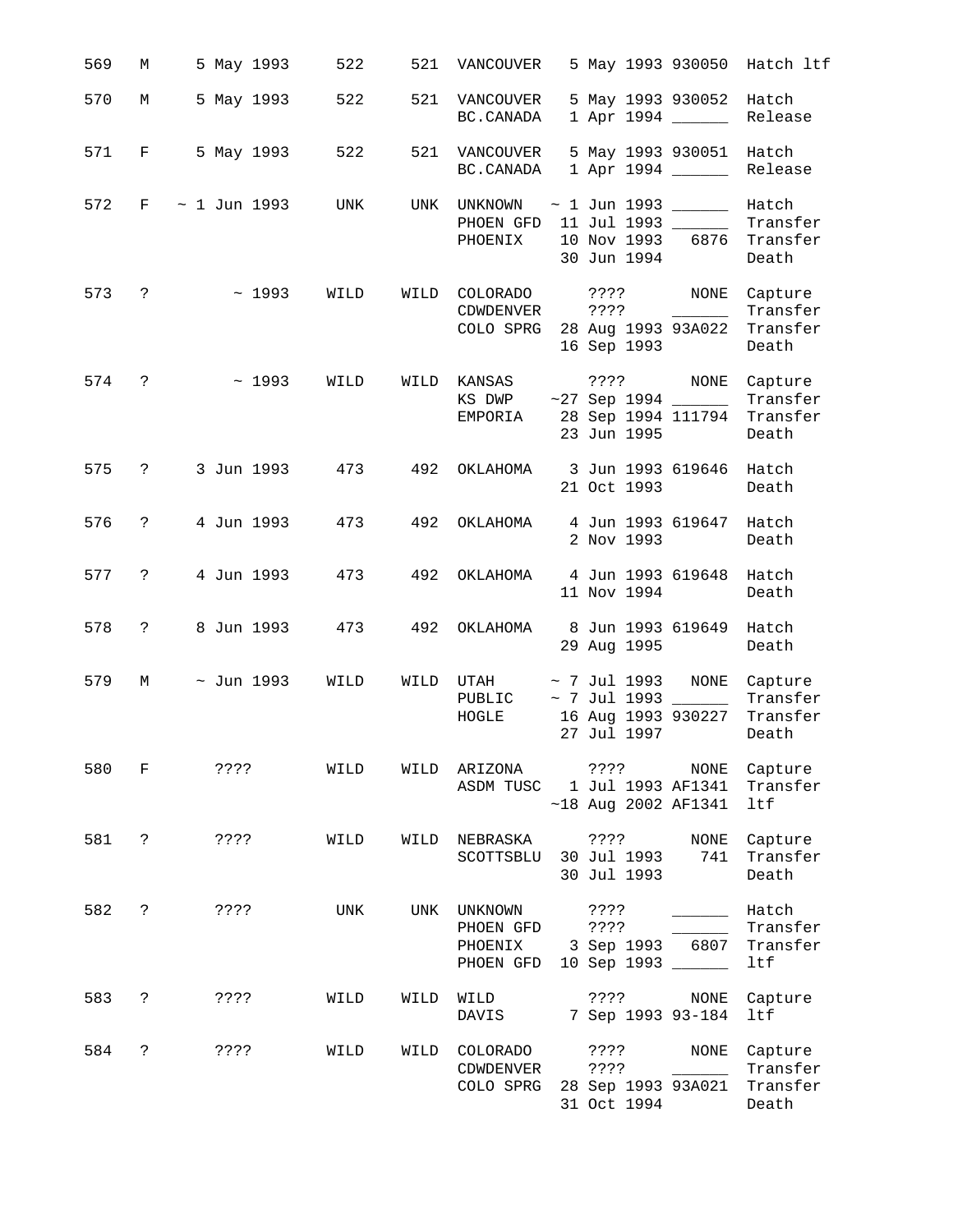| 585 | $F \sim 1$          |                  |            |      |                                    | 5 Oct 1993 413 469 COLUMBIA 5 Oct 1993 006040 Hatch<br>GARDENCTY 21 Apr 1994 942003 Transfer<br>29 Mar 2001 Death                                                                |
|-----|---------------------|------------------|------------|------|------------------------------------|----------------------------------------------------------------------------------------------------------------------------------------------------------------------------------|
| 586 | $F \sim 1$          |                  |            |      |                                    | 5 Oct 1993 413 469 COLUMBIA 5 Oct 1993 006041 Hatch<br>GARDENCTY 21 Apr 1994 942004 Transfer<br>11 Dec 2000<br>Death                                                             |
| 587 | $F \sim 1$          | 5 Oct 1993       |            |      |                                    | 413  469  COLUMBIA  5  Oct  1993  006042  Hatch<br>SPRINGFIE 14 Apr 1994 430 Transfer<br>18 Apr 1995 Death                                                                       |
| 588 | $F \sim 1$          |                  |            |      | SAN ANTON                          | 5 Oct 1993 413 469 COLUMBIA 5 Oct 1993 006043 Hatch<br>KANSASCTY 14 Apr 1994 203260 Transfer<br>23 Jul 1996 960776<br>Transfer<br>8 Nov 2003<br>Death                            |
|     |                     |                  |            |      |                                    | 589 ? ???? WILD WILD CALIFORNI ???? NONE<br>Capture<br>Transfer<br>MERCED 20 Dec 1993 1249 Transfer<br>6 Feb 1994 1249<br>ltf                                                    |
| 590 |                     | ? ~ Feb 1994 UNK |            |      |                                    | UNK BIRD PREY $\sim$ Feb 1994 $\sim$<br>VALLEYZOO 7 Nov 1994 200480 Transfer<br>$\sim$ 8 Apr 1999 Death                                                                          |
| 591 |                     | ? 2 Feb 1994     |            |      |                                    | 295 441 CINCINNAT 2 Feb 1994 294006 Hatch<br>ltf<br>HODDY S 21 Mar 1995 ______                                                                                                   |
| 592 | $\mathbb{R}$        | 8 Feb 1994       | 295        |      | HODDY S                            | 441 CINCINNAT 8 Feb 1994 294008 Hatch<br>21 Mar 1995 _______<br>ltf                                                                                                              |
|     |                     | 593 F ????       | <b>UNK</b> |      | UNK UNKNOWN ????<br>BIRD PREY ???? | Hatch<br><u>and the state</u><br>Transfer<br>$\frac{1}{1}$<br>U MONTREA ????<br>Transfer<br>$\overline{\phantom{a}}$<br>VALLEYZOO 4 Mar 1994 200465 Transfer<br>6 Jun 2001 Death |
| 594 |                     | F ???? UNK       |            |      | UNK UNKNOWN                        | Hatch<br>????<br>BIRD PREY ????<br>Transfer<br>VALLEYZOO 4 Mar 1994 200466<br>Transfer<br>20 Feb 2008 200466<br>Transfer<br>6 Apr 2009<br>Death                                  |
|     | 595 ?               | ? ? ? ?          | UNK        |      | UNK BIRD PREY<br><b>VALLEYZOO</b>  | Hatch<br>????<br>Transfer<br>4 Mar 1994 200464<br>????<br>Death                                                                                                                  |
| 596 | $\ddot{\mathbf{?}}$ | $??\,?\,?$       | WILD       | WILD | WASHINGTO<br>SEATTLE<br>WASHINGTO  | 23 Mar 1994 NONE Capture<br>23 Mar 1994 940049<br>Transfer<br>27 Mar 1994 614510<br>Release                                                                                      |
| 597 | S.                  | ????             | WILD       | WILD | CALIFORNI<br>DAVIS                 | ? ? ? ?<br>NONE<br>Capture<br>11 Mar 1994 94-38<br>Transfer<br>LODI 10 May 1995 950168<br>Transfer<br>28 Jan 1996<br>Death                                                       |
| 598 | $\ddot{\mathbf{?}}$ | ????             | WILD       | WILD | CALIFORNI<br>DAVIS<br>LODI         | ? ? ? ?<br>NONE<br>Capture<br>17 Apr 1994 94-74<br>Transfer<br>10 May 1995 950169<br>Transfer<br>5 Mar 1996<br>Death                                                             |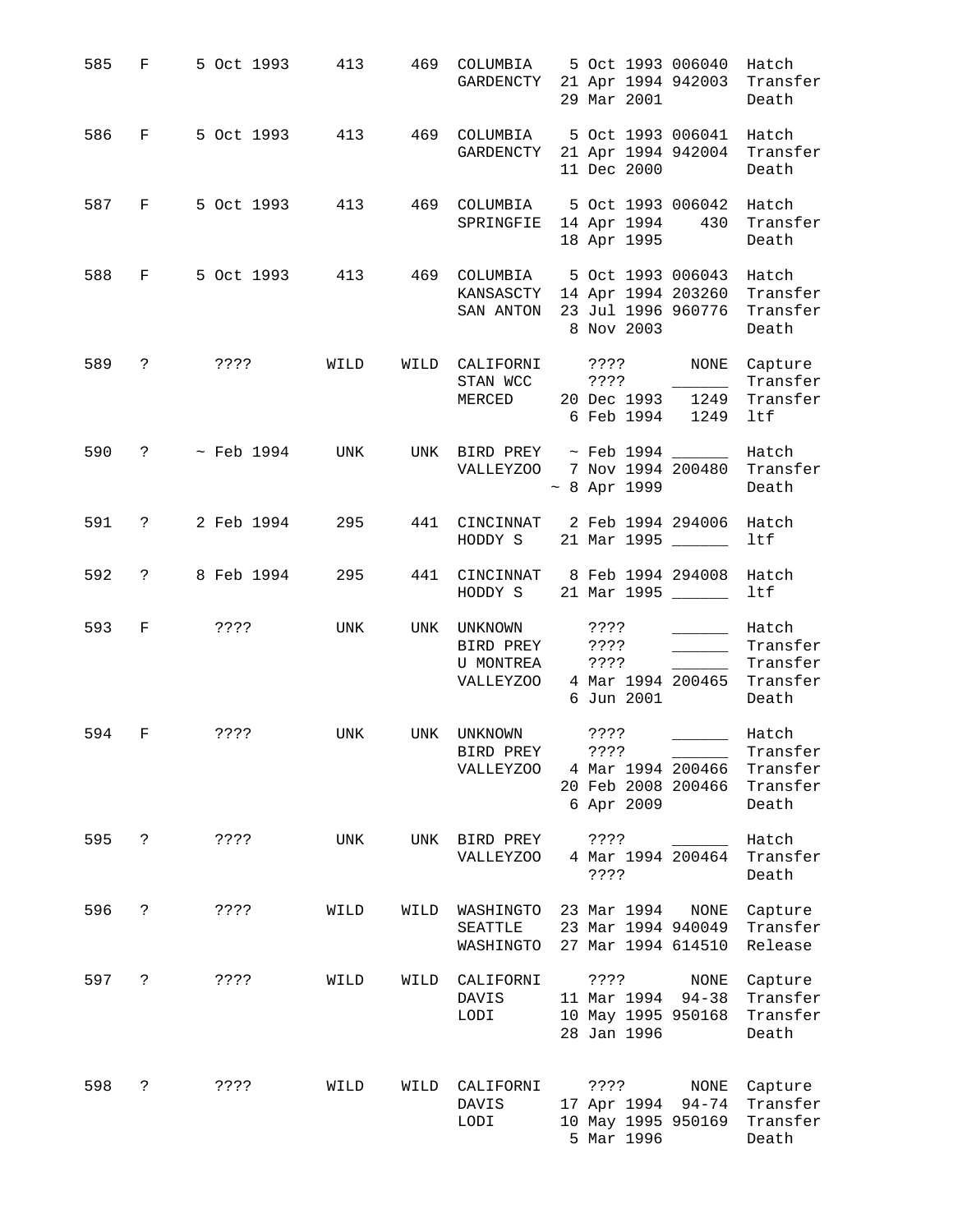| 599 | $\ddot{?}$           | $~\sim$ May 1994 | WILD              | WILD | CALIFORNI<br>FMC RAPTR 9 Dec 1994 107<br>LODI                         |         | 1 Feb 1995  | ???? NONE<br>31 Jan 1995 950159                                                                                        | Capture<br>Transfer<br>Transfer<br>Death |
|-----|----------------------|------------------|-------------------|------|-----------------------------------------------------------------------|---------|-------------|------------------------------------------------------------------------------------------------------------------------|------------------------------------------|
| 600 | $\ddot{\textbf{?}}$  | ~ May 1994       | UNK               | UNK  | DAVIS                                                                 |         |             | ~ May 1994 94-316                                                                                                      | Hatch ltf                                |
| 601 | F                    | 6 May 1994       | UNK               | UNK  | KAMLOOPS<br>BC ENVIR<br>VANCOUVER                                     | ? ? ? ? |             | 6 May 1994 ______<br><u> 1986 - Alexandr Store Barnett, ameri</u> kansk kon<br>18 Mar 1995 950001<br>4 Oct 1999 950001 | Hatch<br>Transfer<br>Loan to<br>ltf      |
| 602 | М                    | 8 May 1994       | 503               | 317  | DESERT MU 8 May 1994 BABY#1                                           |         |             |                                                                                                                        | Hatch ltf                                |
| 603 | $\ddot{\phantom{0}}$ | 8 May 1994       | 503               | 317  | DESERT MU                                                             |         | 1 Oct 1998  | 8 May 1994 BABY#2                                                                                                      | Hatch<br>Death                           |
| 604 | М                    | 10 May 1994      | 294               |      | 517 SALISBURY                                                         |         | 1 Dec 1999  | 10 May 1994 1101 Hatch                                                                                                 | Death                                    |
| 605 | $\ddot{\mathbf{?}}$  | 10 May 1994      | 294               |      | 517 SALISBURY                                                         |         |             | 10 May 1994 1102 Hatch<br>15 Aug 1994 1102                                                                             | ltf                                      |
| 606 | М                    | 20 May 1994      | 440               |      | 568 BINGHAMTO<br>EL PASO                                              |         | 22 Mar 2006 | 20 May 1994 942303<br>22 Sep 1994 941146                                                                               | Hatch<br>Transfer<br>Death               |
| 607 | F                    | 20 May 1994      | 440               |      | 568 BINGHAMTO<br>MANHATTAN                                            |         | 2 Jan 1995  | 20 May 1994 942300 Hatch<br>15 Nov 1994 940055                                                                         | Transfer<br>Death                        |
| 608 | $F =$                | 20 May 1994      | 440               | 568  | BINGHAMTO<br>MANHATTAN                                                |         | 3 Jan 1998  | 20 May 1994 942302<br>15 Nov 1994 940054                                                                               | Hatch<br>Transfer<br>Death               |
| 609 | $F \sim$             |                  | 20 May 1994 440   | 568  | BINGHAMTO 20 May 1994 94230L Hatch<br>LOWRY                           |         | 22 Oct 2007 | 3 Apr 1995 202715                                                                                                      | Transfer<br>Death                        |
|     | 610 ?                |                  |                   |      | 21 May 1994 428 553 FORTWORTH 21 May 1994 940572 Hatch                |         | 21 May 1994 |                                                                                                                        | Death                                    |
| 611 |                      |                  | ? 21 May 1994 428 |      | 553 FORTWORTH 21 May 1994 940573 Hatch                                |         | 21 May 1994 |                                                                                                                        | Death                                    |
| 612 | $\ddot{\text{?}}$    |                  | 21 May 1994 428   |      | 553 FORTWORTH 21 May 1994 940571                                      |         | 2 Oct 2004  |                                                                                                                        | Hatch<br>Death                           |
| 613 |                      | F 23 May 1994    | 522               |      | 521 VANCOUVER 23 May 1994 940100 Hatch<br>BC.CANADA                   |         |             | 25 Mar 1995 ______                                                                                                     | Release                                  |
| 614 |                      | M 23 May 1994    | 522               |      | 521 VANCOUVER 23 May 1994 940101 Hatch<br>BC.CANADA                   |         |             | 25 Mar 1995 ______                                                                                                     | Release                                  |
| 615 |                      | F 23 May 1994    | 522               |      | 521 VANCOUVER 23 May 1994 940102 Hatch<br>KAMLOOPS                    |         |             | 18 Mar 1995 _____                                                                                                      | ltf                                      |
| 616 |                      | M 23 May 1994    | 522               |      | 521 VANCOUVER 23 May 1994 920103<br>BC.CANADA                         |         |             | 25 Mar 1995 ______                                                                                                     | Hatch<br>Release                         |
| 617 |                      | M 23 May 1994    | 522               |      | 521 VANCOUVER 23 May 1994 94104 Hatch<br>BC.CANADA 25 Mar 1995 ______ |         |             |                                                                                                                        | Release                                  |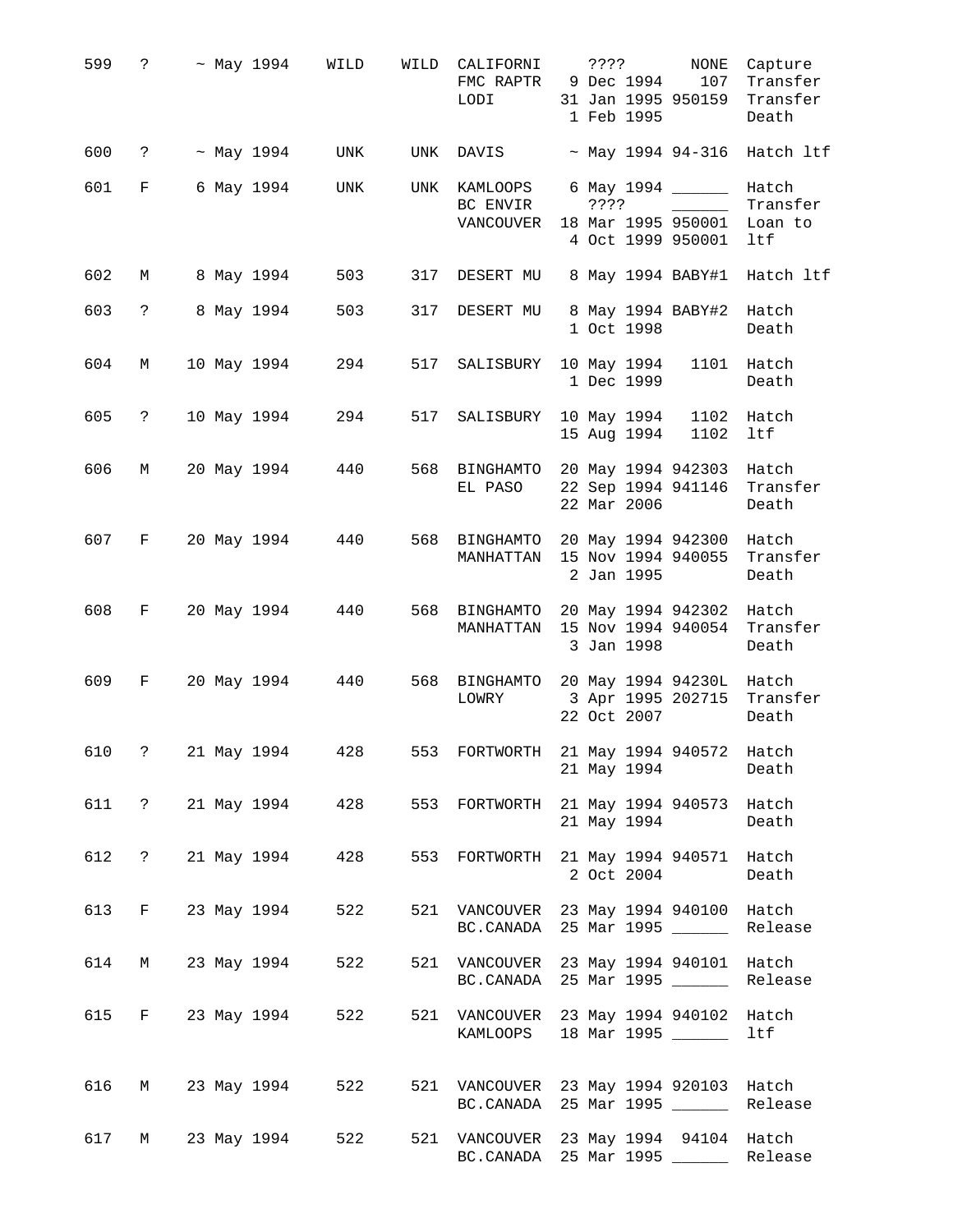| 618 |                     |      |             | ? 23 May 1994 522   |      | 521 VANCOUVER 23 May 1994 940105 Hatch                                                 |  |                    | 8 Sep 1994 940105 ltf                                              |                                           |
|-----|---------------------|------|-------------|---------------------|------|----------------------------------------------------------------------------------------|--|--------------------|--------------------------------------------------------------------|-------------------------------------------|
| 619 |                     |      |             | F 23 May 1994 522   |      | 521 VANCOUVER 23 May 1994 940106 Hatch<br>BC.CANADA                                    |  |                    | 25 Mar 1995 ______                                                 | Release                                   |
| 620 | $F \sim$            |      | 23 May 1994 | 523                 |      | 502 VANCOUVER 23 May 1994 940107<br>BC.CANADA 25 Mar 1995                              |  |                    |                                                                    | Hatch<br>Release                          |
| 621 | M                   |      | 8 Jun 1994  | 413                 |      | 469 COLUMBIA 8 Jun 1994 006165 Hatch<br>LOWRY 11 May 1995 202742 Transfer              |  | 1 Dec 1998         |                                                                    | Death                                     |
| 622 |                     |      |             |                     |      | F 9 Jun 1994 413 469 COLUMBIA 9 Jun 1994 006166 Hatch                                  |  | 9 Feb 1995         |                                                                    | Death                                     |
| 623 |                     |      |             |                     |      | M 10 Jun 1994 561 559 HUTCHINSN<br>SEDGWICK<br>COLUMBIA 2 Oct 1996 006444<br>BALTIMORE |  | 7 Dec 2000         | 10 Jun 1994 294010 Hatch<br>25 Aug 1995 7306<br>18 Mar 1998 980532 | Transfer<br>Transfer<br>Transfer<br>Death |
| 624 | $F =$               |      | 10 Jun 1994 | 413                 |      | 469 COLUMBIA 10 Jun 1994 006167 Hatch<br>PHOENIX 4 May 1995 7356                       |  |                    | 15 Jan 2002                                                        | Transfer<br>Death                         |
| 625 | $\ddot{\mathbf{?}}$ |      |             | 11 Jun 1994 413     |      | 469 COLUMBIA<br>PUBLIC                                                                 |  | $\sim$ Nov 1994    | 11 Jun 1994 006168 Hatch                                           | 29 Oct 1994 ________ Transfer<br>Death    |
| 626 |                     |      |             | ? 13 Jun 1994 MULT1 |      | 580 ASDM TUSC 13 Jun 1994 AF1443 Hatch<br>OKLAHOMA 7 Jun 1995 670751                   |  |                    | 4 Apr 1996                                                         | Transfer<br>Death                         |
| 627 |                     |      |             |                     |      | ? 13 Jun 1994 MULT1 580 ASDM TUSC<br>OKLAHOMA 7 Jun 1995 670752                        |  | 4 Apr 1996         | 13 Jun 1994 AF1444 Hatch                                           | Transfer<br>Death                         |
| 628 | $\ddot{\text{?}}$   |      |             | 13 Jun 1994 561     |      | 559 HUTCHINSN                                                                          |  |                    | 13 Jun 1994 294011 Hatch                                           | 21 Jun 1994 Death                         |
| 629 |                     |      |             | M 24 Jun 1994 362   |      | 363 WINNIPEG<br>GRANBY<br>ST FELICI 6 Aug 1998 980146                                  |  | 2 Sep 2001         | 24 Jun 1994 001138 Hatch<br>26 Sep 1997 B94234                     | Transfer<br>Transfer<br>Death             |
| 630 | $\ddot{\mathbf{?}}$ |      |             | 24 Jun 1994 362     | 363  | WINNIPEG                                                                               |  | 17 Aug 1995        | 24 Jun 1994 001139 Hatch                                           | Death                                     |
| 631 | $\ddot{\text{?}}$   |      | 3 Jul 1994  | 544                 | 394  | PALM DES 3 Jul 1994 394001 Hatch                                                       |  | 3 Jul 1994         |                                                                    | Death                                     |
| 632 | М                   |      |             | 30 Aug 1994 473     | 492  | ОКLАНОМА                                                                               |  | 5 May 1997         | 30 Aug 1994 657750 Hatch                                           | Death                                     |
| 633 | $\mathcal{E}$       | ???? |             | WILD                | WILD | WILD<br>DAVIS                                                                          |  | ? ? ? ?            | 13 Dec 1994 94-333                                                 | NONE Capture<br>ltf                       |
| 634 | М                   | ???? |             | WILD                | WILD | WILD<br>PROJ WILD<br>CHULAVIST                                                         |  | ? ? ? ?<br>? ? ? ? | NONE<br>1 Dec 1994 135310                                          | Capture<br>Transfer<br>ltf                |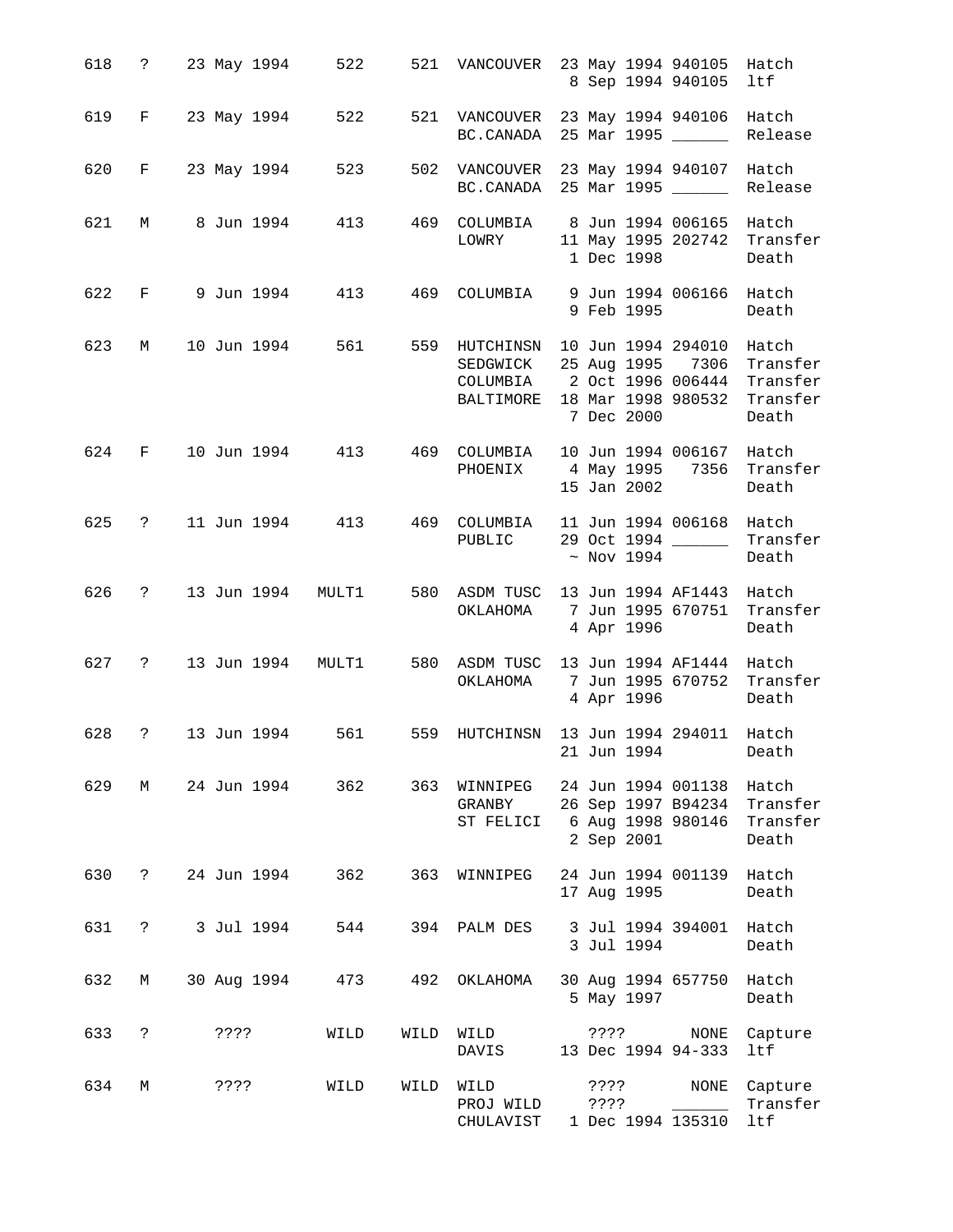| 635 | $\ddot{ }$           | ????                           | WILD | WILD | DAVIS<br>LODI                                    | CALIFORNI ????<br>NONE<br>Capture<br>21 Dec 1994 94-335<br>Transfer<br>10 May 1995 950170<br>Transfer<br>26 Dec 1995<br>Death    |
|-----|----------------------|--------------------------------|------|------|--------------------------------------------------|----------------------------------------------------------------------------------------------------------------------------------|
| 636 | $\mathbb{R}$         | ????                           | WILD | WILD | DAVIS                                            | NONE<br>CALIFORNI ????<br>Capture<br>5 Jan 1995 95-2<br>ltf                                                                      |
| 637 | $\ddot{\phantom{0}}$ | 13 Jan 1995                    | 413  | 469  | COLUMBIA                                         | 13 Jan 1995 006215<br>Hatch<br>ltf<br>RAPT P NY 2 May 1995 787314                                                                |
| 638 | М                    | 15 Jan 1995                    | 413  |      | 469 COLUMBIA<br>ATLANTA<br>DENVER                | 15 Jan 1995 006216<br>Hatch<br>7 Feb 1995 950001<br>Transfer<br>11 Oct 2000 A00281<br>Transfer<br>5 Oct 2004<br>Death            |
| 639 | $F =$                | 14 Mar 1995 477                |      | 458  |                                                  | CHULAVIST 14 Mar 1995 154695<br>Hatch<br>28 Feb 1999<br>Death                                                                    |
| 640 | $F =$                | 14 Mar 1995                    | 477  |      | CALIFORNI                                        | 458 CHULAVIST 14 Mar 1995 154698 Hatch<br>13 Oct 1995 ______<br>Release                                                          |
| 641 | М                    | 14 Mar 1995                    | 477  | 458  | CHULAVIST<br>CALIFORNI                           | 14 Mar 1995 154696<br>Hatch<br>13 Oct 1995 ______<br>Release                                                                     |
| 642 | М                    | 14 Mar 1995                    | 477  | 458  | CALIFORNI                                        | CHULAVIST 14 Mar 1995 154697 Hatch<br>13 Oct 1995 ______<br>Release                                                              |
| 643 | М                    | 14 Mar 1995                    | 477  | 458  |                                                  | CHULAVIST 14 Mar 1995 154694 Hatch<br>13 Sep 1995<br>Death                                                                       |
| 644 | F                    | $??\$ ?                        | UNK  |      | UNK BIRD PREY<br>CALGARY<br>WINNIPEG<br>FT WHYTE | ????<br>NONE<br>Hatch<br>24 Mar 1995 210663<br>Transfer<br>17 Jul 2008 J00148<br>Transfer<br>14 Sep 2010<br>ltf<br>NONE          |
| 645 | $\ddot{?}$           | 12 May 1995 544                |      |      | 394 PALM DES                                     | 12 May 1995 395002 Hatch<br>21 May 1995<br>Death                                                                                 |
| 646 | $\ddot{?}$           | 12 May 1995                    |      |      |                                                  | 544 394 PALM DES 12 May 1995 395001 Hatch<br>LOSANGELE 5 Dec 1995 004947 Transfer<br>22 Dec 2004<br>Death                        |
| 647 |                      | M 17 May 1995 413 469 COLUMBIA |      |      |                                                  | 17 May 1995 006258 Hatch<br>HERSHEY 14 Sep 1995 95.32<br>Transfer<br>25 Jul 1999<br>Death                                        |
| 648 |                      | ? 17 May 1995 413              |      |      | RAPT P NY                                        | 469 COLUMBIA 17 May 1995 006257 Hatch<br>29 Jun 1995 ______<br>ltf                                                               |
| 649 | $F \sim$             | 18 May 1995                    | 561  |      | SEDGWICK                                         | 559 HUTCHINSN 18 May 1995 295003 Hatch<br>25 Aug 1995 7307<br>Transfer<br>4 Jun 1998<br>Death                                    |
| 650 | M                    | 20 May 1995                    | 561  |      | SEDGWICK                                         | 559 HUTCHINSN 20 May 1995 295004 Hatch<br>25 Aug 1995 7308 Transfer<br>8 Nov 1997<br>Death                                       |
| 651 | F                    | $\sim 1995$                    | WILD |      | WILD CALIFORNI<br>DAVIS                          | NONE<br>? ? ? ?<br>Capture<br>26 Aug 1995 95-153<br>Transfer<br>PALO ALTO 27 Dec 1995 ZB9502<br>Transfer<br>28 Jan 1997<br>Death |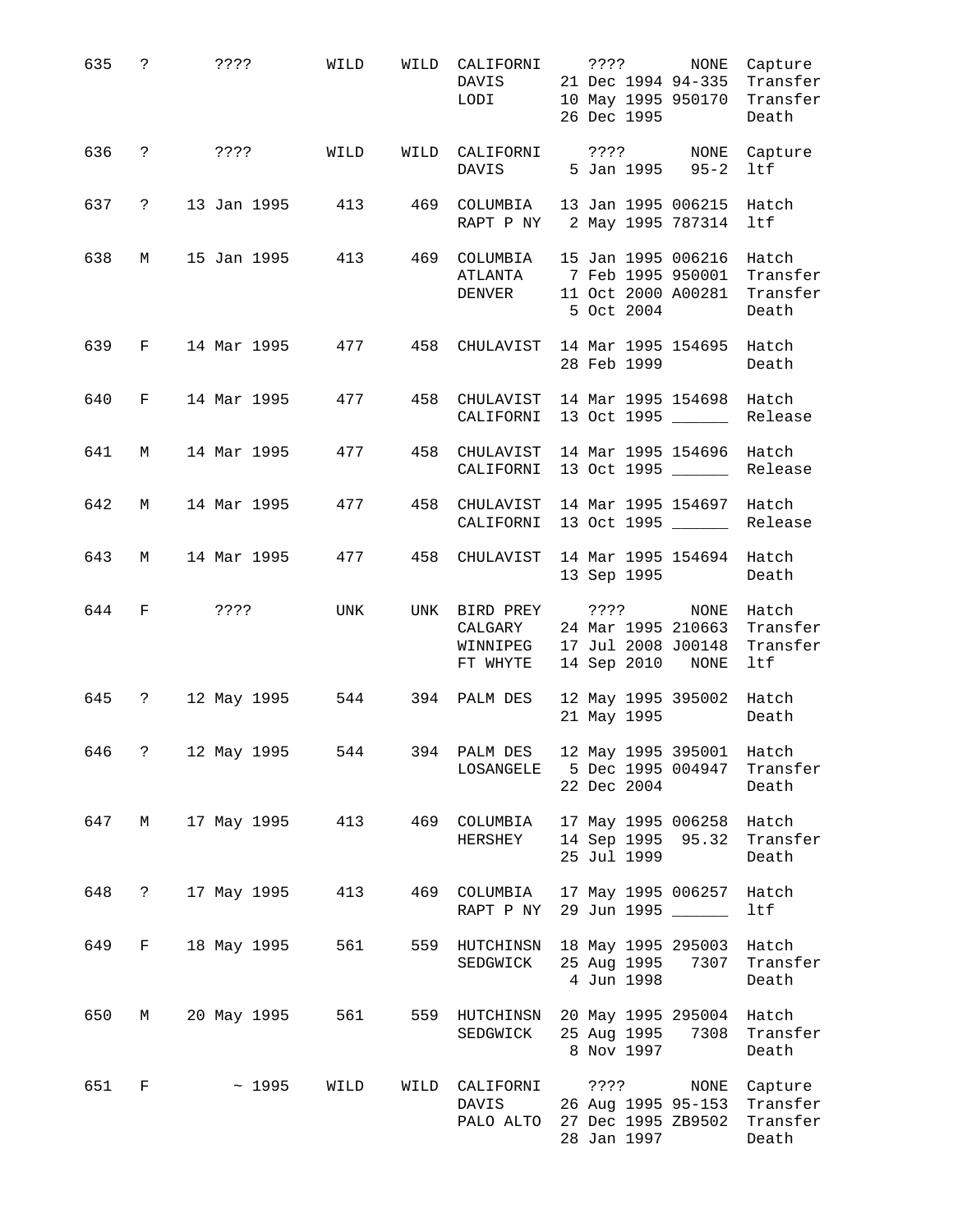| 652 | $\ddot{?}$           | 30 Jun 1995       | 362   | 363  | WINNIPEG<br>GRANBY         | 30 Jun 1995 002072<br>Hatch<br>26 Sep 1997 B95187<br>Transfer<br>ST FELICI 6 Aug 1998 980145<br>Transfer<br>18 Feb 2002<br>Death           |
|-----|----------------------|-------------------|-------|------|----------------------------|--------------------------------------------------------------------------------------------------------------------------------------------|
| 653 | F                    | 30 Jun 1995       | 362   | 363  | WINNIPEG<br>GRANBY         | 30 Jun 1995 002073<br>Hatch<br>26 Sep 1997 B95188<br>Transfer<br>ST FELICI 6 Aug 1998 980144<br>Transfer<br>$~\sim$ Aug 2004 980144<br>ltf |
| 654 | $\ddot{\mathbf{?}}$  | 1 Jul 1995        | MULT1 |      | 580 ASDM TUSC              | 1 Jul 1995 AF1518 Hatch<br>3 Jul 1995<br>Death                                                                                             |
| 655 | М                    | 1 Jul 1995        | UNK   |      | UNK VALLEYZOO              | 1 Jul 1995 200483 Hatch<br>20 Feb 2008 200483<br>ltf                                                                                       |
| 656 | $\ddot{?}$           | 2 Jul 1995        | MULT1 | 580  | ASDM TUSC                  | 2 Jul 1995 AF1519<br>Hatch<br>3 Jul 1995<br>Death                                                                                          |
| 657 | $\ddot{\text{?}}$    | 2 Jul 1995        | MULT1 | 580  | ASDM TUSC                  | 2 Jul 1995 AF1520 Hatch<br>3 Jul 1995<br>Death                                                                                             |
| 658 | $F =$                | 10 Jul 1995       | 440   |      | 568 BINGHAMTO              | 10 Jul 1995 952004 Hatch<br>DREHER PA   1 Nov 1995   95148<br>Transfer<br>5 Mar 1996<br>Death                                              |
| 659 | $F$ –                | 10 Jul 1995       | 440   |      | DREHER PA                  | 568 BINGHAMTO 10 Jul 1995 952005<br>Hatch<br>1 Nov 1995 95147<br>Transfer<br>9 Mar 1996<br>Death                                           |
| 660 | $F =$                | 10 Jul 1995       | 440   |      | 568 BINGHAMTO              | 10 Jul 1995 952006<br>Hatch<br>SALISBURY 1 Nov 1995<br>1177<br>Transfer<br>13 Sep 1996<br>Death                                            |
| 661 | $F =$                | 10 Jul 1995       | 440   |      | 568 BINGHAMTO<br>DREHER PA | 10 Jul 1995 952003<br>Hatch<br>1 Nov 1995 95149<br>Transfer<br>20 May 1996<br>Death                                                        |
| 662 | М                    | 10 Jul 1995       | 440   | 568  | BINGHAMTO                  | 10 Jul 1995 952002 Hatch<br>DREHER PA 1 Nov 1995 95150 Transfer<br>9 Mar 1996<br>Death                                                     |
| 663 |                      | M 17 Jul 1995 295 |       |      | 441 CINCINNAT              | 17 Jul 1995 295233<br>Hatch<br>28 Apr 2000<br>Death                                                                                        |
| 664 | $\ddot{\mathcal{E}}$ | ? ? ? ?           | WILD  |      | WAL CREEK<br>COYOTE PM     | WILD CALIFORNI ????<br>NONE<br>Capture<br>Transfer<br>? ? ? ?<br>1 Nov 1995 951101<br>Transfer<br>$~\sim$ Aug 1997<br>Death                |
| 665 | М                    | ????              | UNK   |      | UNK UNKNOWN<br>PUBLIC      | Hatch<br>????<br>19 Aug 1995 ______<br>Transfer<br>5295<br>WAL CREEK 19 Aug 1995<br>Transfer<br>27 Nov 1996<br>Death                       |
| 666 | $\ddot{\mathbf{S}}$  | ????              | WILD  |      | WILD CALIFORNI<br>DAVIS    | NONE Capture<br>? ? ? ?<br>21 Dec 1995 95-183<br>ltf                                                                                       |
| 667 | ?                    | 3333              | WILD  | WILD | WILD<br>LEON               | ????<br>NONE<br>Capture<br>$\sim$ Feb 1996 ______<br>Transfer<br>$~\sim$ Feb 1996<br>Death                                                 |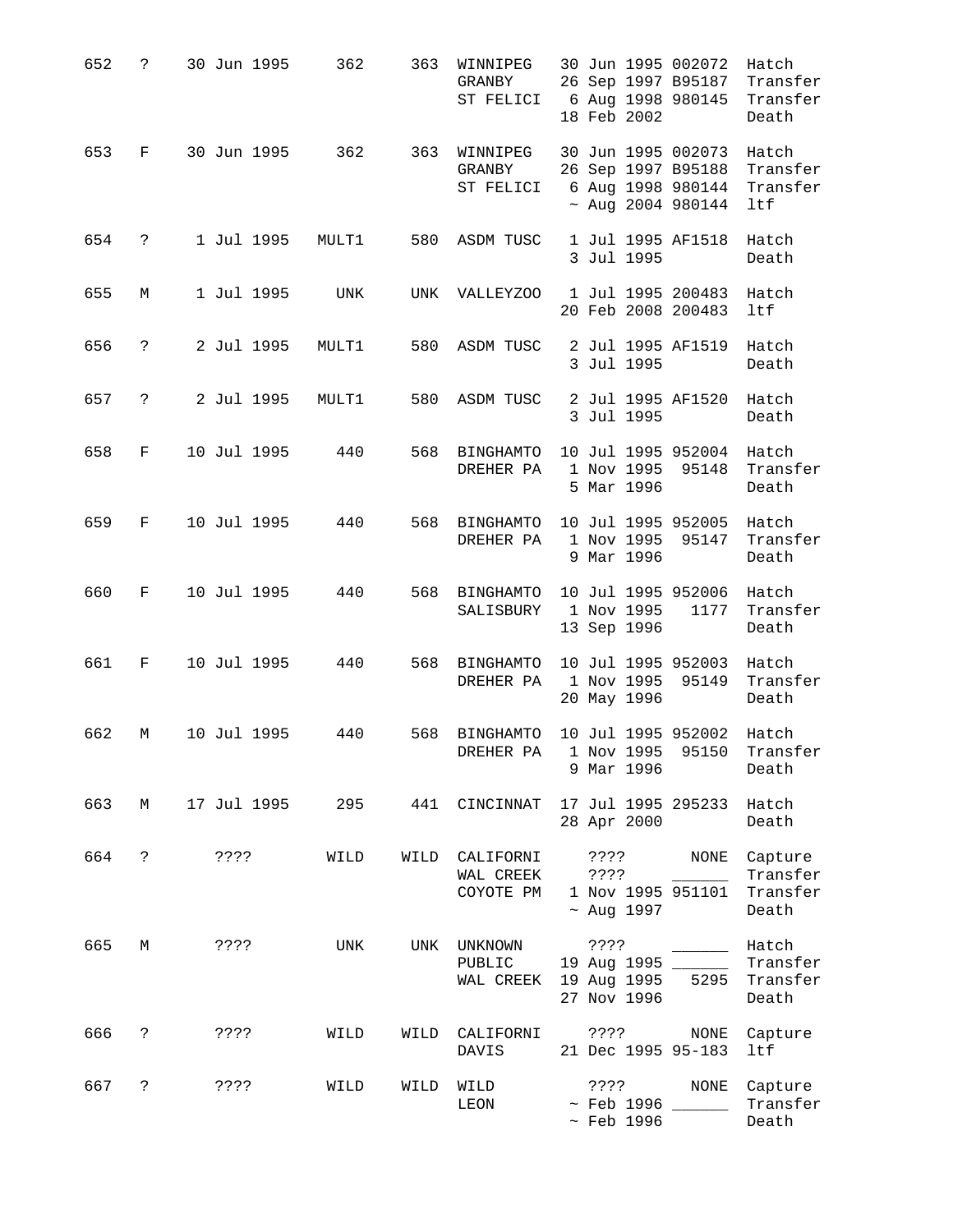| 668 | ?             | ? ? ? ?     | WILD | WILD | WILD<br>LEON<br>MEXICO                        | ? ? ? ?<br>NONE<br>Capture<br>$\sim$ Feb 1996 ______<br>Transfer<br>$~\sim$ Mar 1996<br>Release                                                           |
|-----|---------------|-------------|------|------|-----------------------------------------------|-----------------------------------------------------------------------------------------------------------------------------------------------------------|
| 669 | S.            | ? ? ? ?     | WILD | WILD | FLORIDA<br>HITZIG D<br>DREHER PA              | Capture<br>$??\; ?$<br>NONE<br>Transfer<br>? ? ? ?<br>$\mathcal{L}(\mathcal{L})$<br>3 Jan 1996<br>96002<br>Transfer<br>3 Sep 1997<br>Death                |
| 670 | М             | 16 Feb 1996 | 621  | 609  | LOWRY<br>RACINE<br>HUTCHINSN                  | 16 Feb 1996 202855<br>Hatch<br>30 May 1996 9610<br>Transfer<br>2 Apr 2003 203002<br>Transfer<br>5 Jan 2006<br>Death                                       |
| 671 | F             | 16 Feb 1996 | 621  | 609  | LOWRY<br>NORRISTOW                            | 16 Feb 1996 202856<br>Hatch<br>SILVER SP 7 Mar 1997 001026<br>Transfer<br>24 Feb 2000 200202<br>Transfer<br>27 Aug 2003<br>Death                          |
| 672 | М             | 17 Feb 1996 | 621  | 609  | LOWRY<br>PHILADELP                            | 17 Feb 1996 202857<br>Hatch<br>11 Jun 1996 204953<br>Transfer<br>7 May 2009<br>Death                                                                      |
| 673 | F             | 21 Feb 1996 | 621  | 609  | LOWRY<br>MEMPHIS                              | 21 Feb 1996 202860 Hatch<br>18 Sep 1996 16364<br>Transfer<br>6 Sep 2001<br>Death                                                                          |
| 674 | М             | 21 Feb 1996 | 621  | 609  | LOWRY<br>PHILADELP                            | 21 Feb 1996 202858<br>Hatch<br>11 Jun 1996 204954<br>Transfer<br>4 Mar 2004<br>Death                                                                      |
| 675 | F             | 21 Feb 1996 | 621  | 609  | LOWRY<br>SPRINGFIE                            | 21 Feb 1996 202859<br>Hatch<br>27 Jun 1996<br>481<br>Transfer<br>28 Jun 2006<br>Death                                                                     |
| 676 | М             | ????        | WILD | WILD | FLORIDA<br>SANIB CRW<br>MEMPHIS               | Capture<br>????<br>NONE<br>Transfer<br>3333<br>5 Mar 1996<br>15840<br>Transfer<br>15 Apr 2008<br>Death                                                    |
| 677 | $\mathcal{E}$ | ????        | WILD | WILD | FLORIDA<br>PUBLIC<br>DREHER PA                | ? ? ? ?<br>NONE<br>Capture<br>Transfer<br>? ? ? ?<br>20 Apr 1996<br>96146<br>Transfer<br>25 Jul 2002<br>Death                                             |
| 678 | М             | 24 Apr 1996 | 558  |      | 624 PHOENIX<br>DULUTH                         | 24 Apr 1996 7841 Hatch<br>5 Sep 1996 824000<br>Transfer<br>13 Jun 2009<br>Death                                                                           |
| 679 | М             | 26 Apr 1996 | 558  |      | 624 PHOENIX<br>DULUTH                         | 26 Apr 1996<br>7840 Hatch<br>5 Sep 1996 824001<br>Transfer<br>15 Apr 2008<br>Death                                                                        |
| 680 | $\ddot{?}$    | 29 Apr 1996 | 413  | 469  | COLUMBIA                                      | 29 Apr 1996 006375<br>Hatch<br>1 May 1996<br>Death                                                                                                        |
| 681 | F             | 29 Apr 1996 | 413  | 469  | COLUMBIA<br>SEDGWICK<br>GLEN OAK<br>GARDENCTY | 29 Apr 1996 006376<br>Hatch<br>24 Sep 1996<br>7744<br>Transfer<br>24 Sep 1998 13301<br>Transfer<br>15 Mar 2002 202001<br>Transfer<br>20 Jan 2004<br>Death |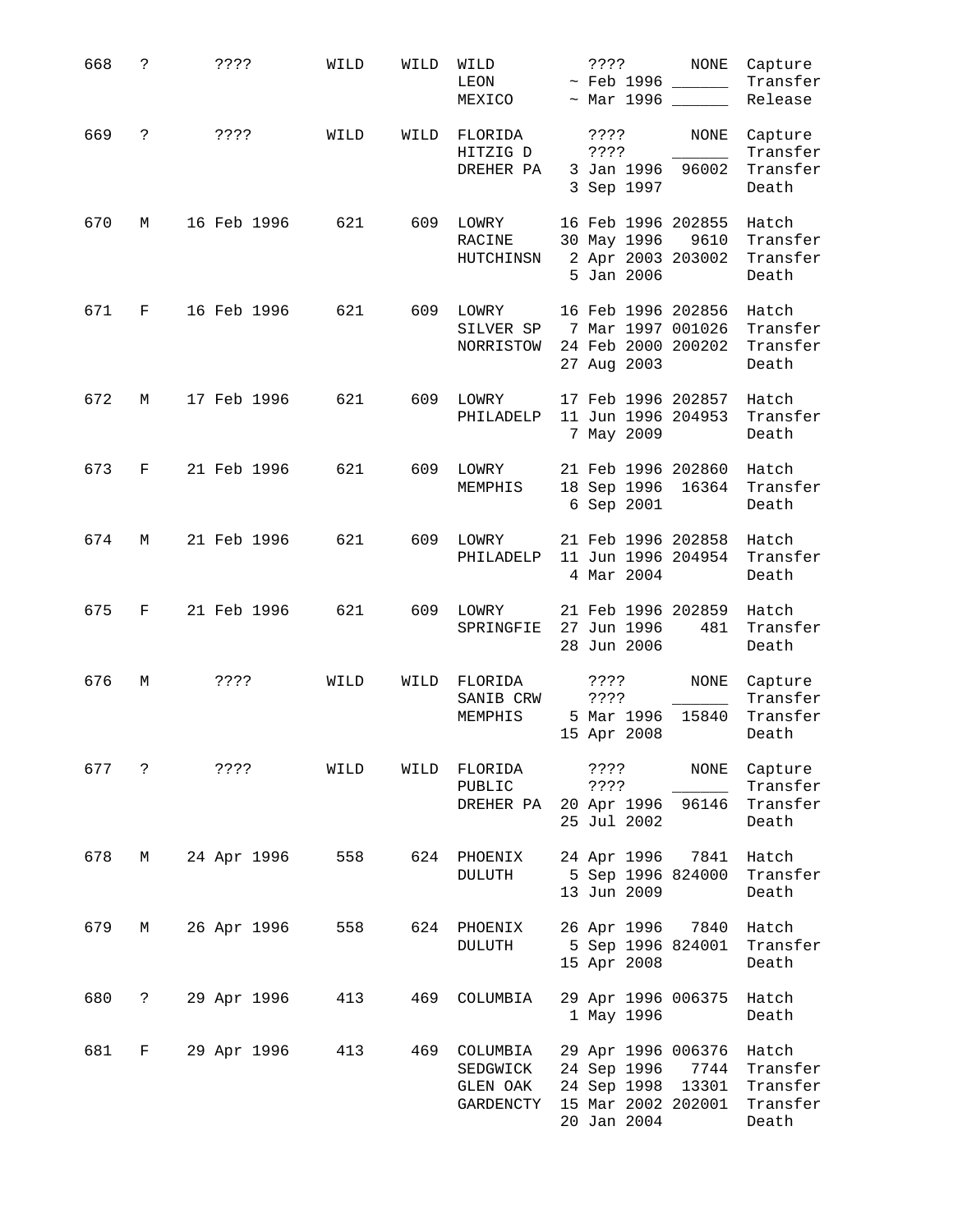| 682   | М        |  | 3 May 1996      | 483              | 580  | ASDM TUSC 3 May 1996 AF1612 Hatch<br>SALISBURY                  |  | 29 Oct 1996<br>25 Dec 2003                | 1178                                                       | 1178 Transfer<br>ltf                                        |
|-------|----------|--|-----------------|------------------|------|-----------------------------------------------------------------|--|-------------------------------------------|------------------------------------------------------------|-------------------------------------------------------------|
| 683   | М        |  | 3 May 1996      | 483              |      | 580 ASDM TUSC 3 May 1996 AF1613<br>SALISBURY                    |  | 29 Oct 1996<br>21 Dec 2005                | 1179                                                       | Hatch<br>Transfer<br>Death                                  |
| 684   | М        |  | 3 May 1996      | 483              |      | 580 ASDM TUSC 3 May 1996 AF1614 Hatch<br>SALISBURY<br>WILMINGTN |  | 29 Oct 1996<br>15 Mar 2006<br>10 Apr 2008 | 1180<br>1004                                               | Transfer<br>Transfer<br>Death                               |
| 685   | М        |  | 3 May 1996      | 483              |      | 580 ASDM TUSC 3 May 1996 AF1615<br>BALTIMORE<br>TOLEDO          |  | 22 May 2003<br>24 Jan 2008                | 30 Oct 1996 960729<br>2882                                 | Hatch<br>Transfer<br>Transfer<br>Death                      |
| 686   | $F \sim$ |  | 3 May 1996      | 483              |      | 580 ASDM TUSC 3 May 1996 AF1616 Hatch<br>HERSHEY                |  | 17 Nov 2001                               | 30 Oct 1996 96.54                                          | Transfer<br>Death                                           |
| 687   | М        |  | 4 May 1996      | 483              |      | 580 ASDM TUSC 4 May 1996 AF1617 Hatch<br>BALTIMORE<br>NORRISTOW |  | 27 Jan 2007                               | 30 Oct 1996 960730<br>11 Feb 2004 400201                   | Transfer<br>Transfer<br>Death                               |
| 688   | F        |  | 7 May 1996      | 483              |      | 580 ASDM TUSC 7 May 1996 AF1620 Hatch<br>RACINE<br>HUTCHINSN    |  | 5 Jan 2006                                | 30 Oct 1996 9625<br>2 Apr 2003 203003                      | Transfer<br>Transfer<br>Death                               |
|       |          |  |                 |                  |      |                                                                 |  |                                           |                                                            |                                                             |
| 689   | М        |  | $\sim$ May 1995 | WILD             | WILD | CALIFORNI<br>PROJ WILD<br>LOSANGELE                             |  | ????<br>? ? ? ?<br>11 May 2007            | NONE<br>7 May 1996 005030                                  | Capture<br>Transfer<br>Transfer<br>Death                    |
| 690   | F        |  | 13 May 1996     | 558              |      | 624 PHOENIX<br>TOLEDO                                           |  |                                           | 13 May 1996 7844 Hatch<br>12 Dec 1996 961723<br>4 Aug 2007 | Transfer<br>Death                                           |
|       |          |  |                 |                  |      | 691 F 13 May 1996 558 624 PHOENIX                               |  |                                           | 13 May 1996 7853 Hatch<br>30 May 2007                      | Death                                                       |
| 692 ? |          |  |                 |                  |      | 20 May 1996 561 559 HUTCHINSN                                   |  |                                           | 20 May 1996 296006 Hatch<br>21 May 1996                    | Death                                                       |
| 693   |          |  |                 |                  |      | F 28 May 1996 283 644 CALGARY<br>KAMLOOPS                       |  |                                           | 28 May 1996 210901 Hatch<br>20 Sep 1996 ______             | ltf                                                         |
| 694   |          |  |                 |                  |      | F 28 May 1996 283 644 CALGARY<br>KAMLOOPS<br>CANADA             |  |                                           | 28 May 1996 210902 Hatch                                   | 20 Sep 1996 ________ Transfer<br>18 Apr 1997 015-98 Release |
| 695   |          |  | ? 4 Jun 1996    | 561              |      | 559 HUTCHINSN 4 Jun 1996 296007 Hatch                           |  | 12 Dec 2000                               |                                                            | Death                                                       |
| 696   |          |  |                 | ? 4 Jun 1996 561 |      | 559 HUTCHINSN 4 Jun 1996 296008 Hatch                           |  | 7 Jun 1996                                |                                                            | Death                                                       |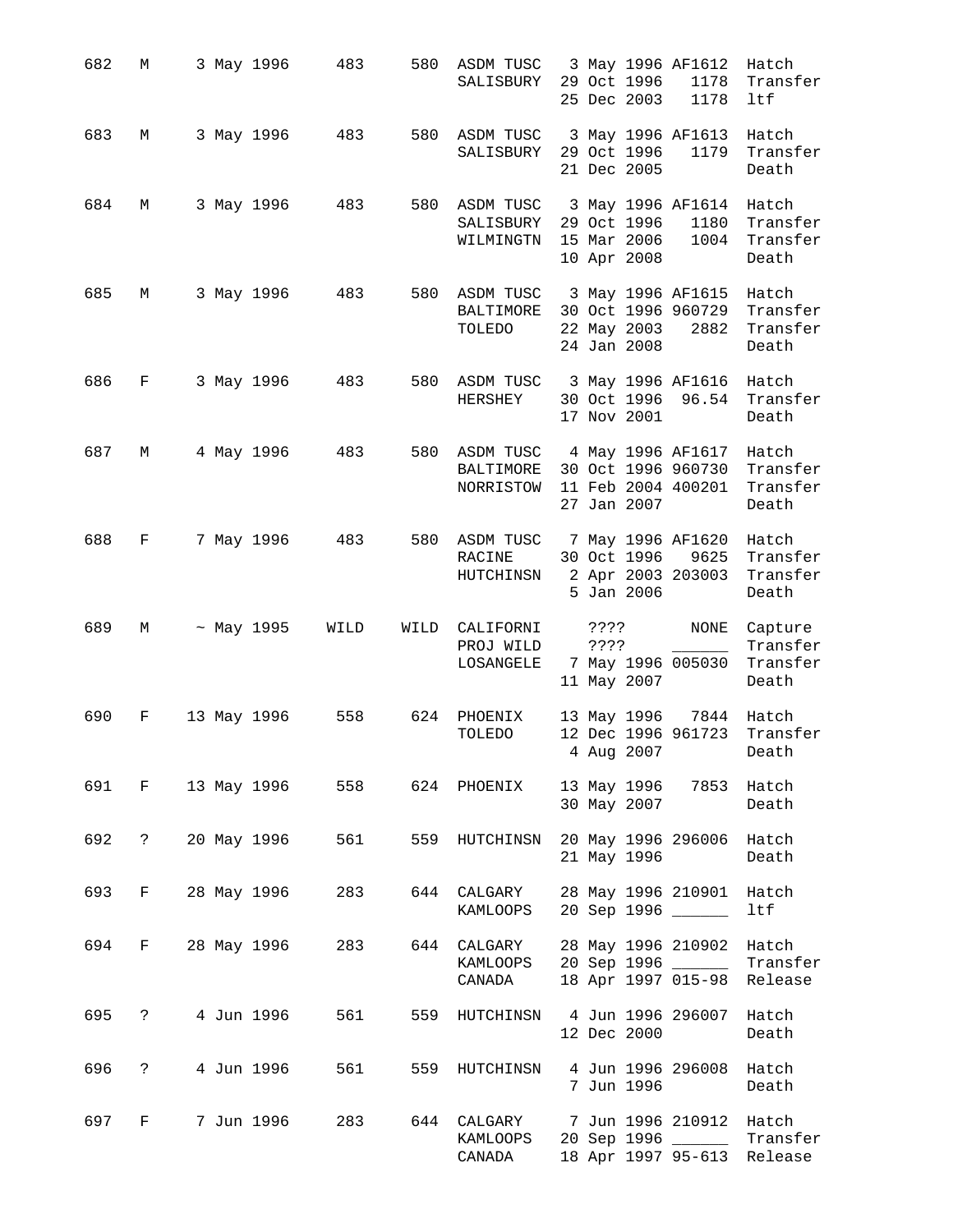| 698 | М                 | 7 Jun 1996           | 283  | 644  | ${\tt CALGARY}$<br>KAMLOOPS<br>CANADA                                           | 7 Jun 1996 210913<br>20 Sep 1996 ______<br>18 Apr 1997 95-610                |                                  | Hatch<br>Transfer<br>Release                         |
|-----|-------------------|----------------------|------|------|---------------------------------------------------------------------------------|------------------------------------------------------------------------------|----------------------------------|------------------------------------------------------|
| 699 | М                 | 7 Jun 1996           | 283  | 644  | CALGARY<br>KAMLOOPS<br>CANADA                                                   | 7 Jun 1996 211055<br>20 Sep 1996 ______<br>18 Apr 1997 95-604                |                                  | Hatch<br>Transfer<br>Release                         |
| 700 | М                 | 11 Jul 1996          | 621  | 609  | LOWRY<br>SILVER SP<br><b>AWENDA</b>                                             | 11 Jul 1996 202923<br>7 Mar 1997 001025<br>13 Jun 1997                       | <b>NONE</b>                      | Hatch<br>Transfer<br>ltf                             |
| 701 | F                 | 11 Jul 1996          | 621  | 609  | LOWRY<br>SILVER SP<br>NORRISTOW                                                 | 11 Jul 1996 202924<br>7 Mar 1997 001027<br>24 Feb 2000 200201<br>15 Apr 2005 |                                  | Hatch<br>Transfer<br>Transfer<br>Death               |
| 702 | ?                 | ~1995                | WILD | WILD | CALIFORNI<br>WILD WING<br>SANTA ANA                                             | ? ? ? ?<br>? ? ? ?<br>19 Jul 1996 B96045<br>31 Jul 1996                      | NONE                             | Capture<br>Transfer<br>Transfer<br>Death             |
| 703 | ?                 | ~1996                | WILD | WILD | CALIFORNI<br>WILD WING<br>SANTA ANA                                             | $??\; ?$<br>? ? ? ?<br>5 Dec 1996 B96078<br>30 May 2005                      | NONE<br><b>Contract Contract</b> | Capture<br>Transfer<br>Transfer<br>Death             |
| 704 | М                 | ? ? ? ?              | WILD | WILD | WILD<br>PROJ WILD<br>$CHULAVIST \sim 1$ Jan 1997                                | ????<br>3333                                                                 | <b>NONE</b>                      | Capture<br>Transfer<br>ltf                           |
| 705 | ?                 | ? ? ? ?              | WILD | WILD | WILD<br>FOX S<br>NORRISTOW<br>WILMINGTN                                         | ????<br>? ? ? ?<br>22 Feb 1997 970203<br>15 Feb 1999<br>11 May 1999          | NONE<br>774                      | Capture<br>Transfer<br>Transfer<br>Transfer<br>Death |
| 706 | F                 | ????                 | WILD | WILD | WILD<br>FOX S<br>NORRISTOW 22 Feb 1997 970204 Transfer<br>WILMINGTN 15 Feb 1999 | 3333<br>????<br>$~\sim$ Dec 2005                                             | NONE<br>773                      | Capture<br>Transfer<br>Transfer<br>Death             |
|     |                   | 708 F 4 May 1997 403 |      | 588  | SAN ANTON 4 May 1997 970514 Hatch<br>ST LOUIS 7 Jan 1998 980123                 | 26 May 2008                                                                  |                                  | Transfer<br>Death                                    |
| 709 | $F \sim 1$        | 4 May 1997 403       |      |      | 588 SAN ANTON 4 May 1997 970515 Hatch<br>EMPORIA                                | 3 Jul 1998 139998<br>7 Jul 2005                                              |                                  | Transfer<br>Death                                    |
| 710 | M                 | 4 May 1997           | 403  |      | 588 SAN ANTON 4 May 1997 970516 Hatch<br>HOGLE                                  | 7 Oct 1998 980109<br>12 Nov 1998                                             |                                  | Transfer<br>Death                                    |
| 711 | $M \sim$          | 4 May 1997           | 403  |      | 588 SAN ANTON<br>EMPORIA                                                        | 4 May 1997 970517 Hatch<br>3 Jul 1998 140098<br>7 Jul 2005                   |                                  | Transfer<br>Death                                    |
| 712 | $\ddot{\text{?}}$ | 5 May 1997           | 483  |      | 580 ASDM TUSC                                                                   | 5 May 1997 AF1687<br>6 May 1997                                              |                                  | Hatch<br>Death                                       |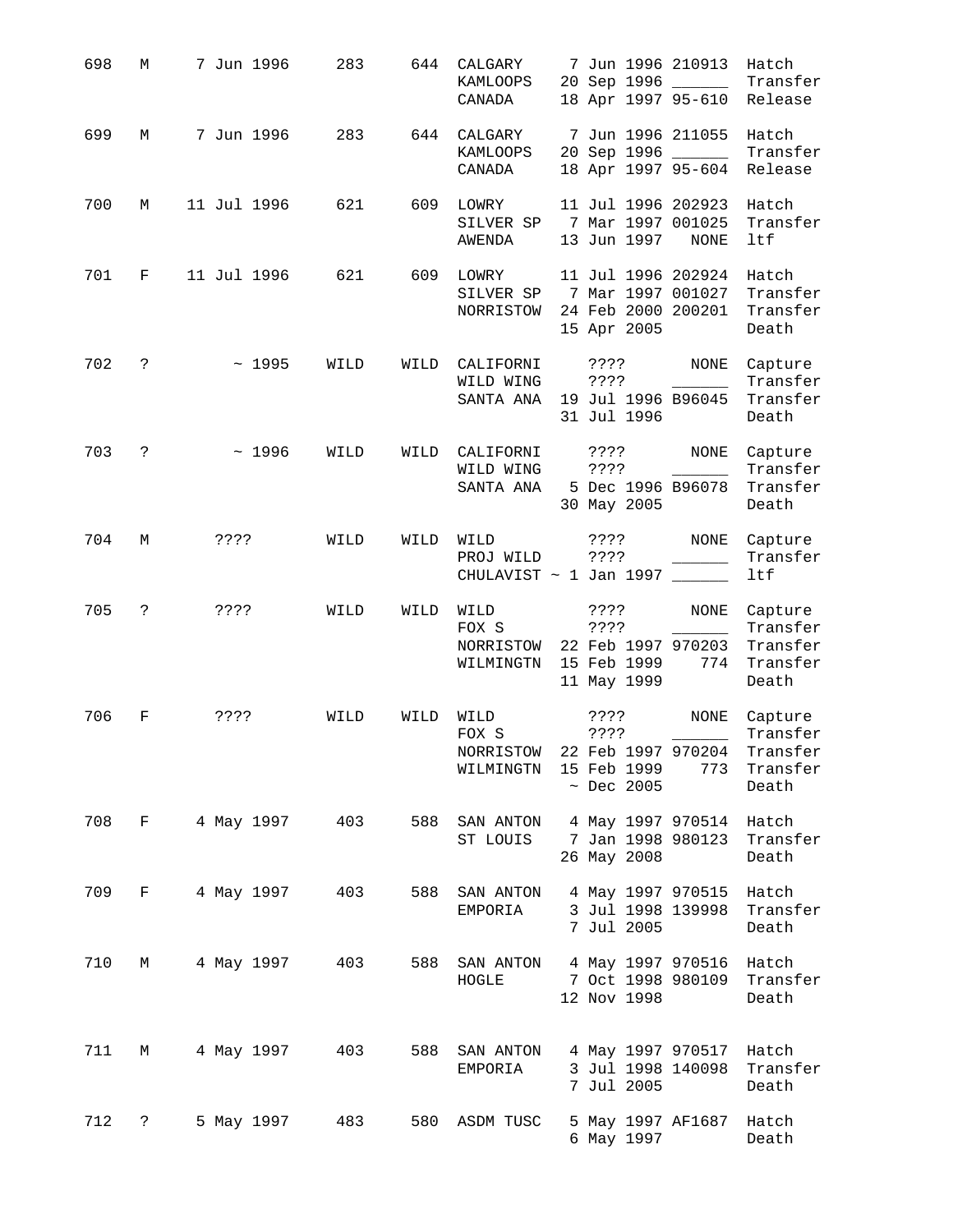| 713 | М                    | ????            | WILD | WILD | IDAHO ST<br>TISH G<br><b>BOISE</b><br>ID F & G | Capture<br>????<br>NONE<br>NONE<br>Transfer<br>? ? ? ?<br>14 May 1997 970123<br>Transfer<br>24 Jun 2013<br>NONE<br>ltf                    |
|-----|----------------------|-----------------|------|------|------------------------------------------------|-------------------------------------------------------------------------------------------------------------------------------------------|
| 714 | М                    | 18 May 1997     | 403  | 588  | SAN ANTON<br>EMPORIA                           | 18 May 1997 971521 Hatch<br>3 Jul 1998 140198<br>Transfer<br>17 Jul 2003<br>Death                                                         |
| 715 | $\ddot{?}$           | 17 Jun 1997     | 483  | 580  |                                                | ASDM TUSC 17 Jun 1997 AF1698 Hatch<br>1 Jul 1997<br>Death                                                                                 |
| 716 | $\ddot{ }$           | 17 Jun 1997     | 483  | 580  | ASDM TUSC                                      | 17 Jun 1997 AF1699<br>Hatch<br>1 Jul 1997<br>Death                                                                                        |
| 717 | $\ddot{\phantom{0}}$ | 18 Jun 1997     | 483  | 580  | ASDM TUSC                                      | 18 Jun 1997 AF1700<br>Hatch<br>2 Jul 1997<br>Death                                                                                        |
| 718 | $\ddot{\phantom{0}}$ | 18 Jun 1997     | 483  | 580  | ASDM TUSC                                      | 18 Jun 1997 AF1701 Hatch<br>7 Jul 1997<br>Death                                                                                           |
| 719 | F                    | 21 Jun 1997     | 483  |      | HOGLE                                          | 580 ASDM TUSC 21 Jun 1997 AF1703 Hatch<br>30 Dec 1997 970187<br>Transfer<br>25 Oct 2006<br>Death                                          |
| 720 | F                    | 19 Jun 1997     | 621  | 609  | LOWRY                                          | 19 Jun 1997 203136<br>Hatch<br>CHICAGOBR 3 Dec 1997 970289<br>Transfer<br>25 Oct 2006<br>Death                                            |
| 721 | М                    | $\sim$ Mar 1997 | UNK  |      | UNK UNKNOWN<br>QUEENS<br>ATASCADER             | $\sim$ Mar 1997<br>NONE<br>Hatch<br>4 Sep 1997 977021 Transfer<br>12 Aug 1998 98B002<br>Transfer<br>3 Feb 2000 96B002<br>ltf              |
| 722 | F                    | ????            | WILD | WILD | TEXAS<br>ZAPATA<br>BROWNSVIL<br>CHICAGOBR      | ? ? ? ?<br>NONE<br>Capture<br>Transfer<br>3333<br>7 Jul 1997<br>6640<br>Transfer<br>22 Oct 1997 970252<br>Transfer<br>9 May 2008<br>Death |
| 723 | S.                   | ~1996           | WILD | WILD | CALIFORNI<br>WAL CREEK<br>COYOTE PM            | ? ? ? ?<br><b>NONE</b><br>Capture<br>Transfer<br>28 Jan 1997<br>14 Mar 1997 199706<br>Transfer<br>10 Feb 2001<br>Death                    |
| 724 | $\ddot{ }$           | ????            | WILD | WILD | CALIFORNI<br><b>UNKNOWN</b><br>COYOTE PM       | 25 Jul 1997<br>NONE<br>Capture<br>Transfer<br>25 Jul 1997<br>23 Sep 1997 ROSEVI<br>Transfer<br>4 Nov 1999<br>Death                        |
| 725 | F                    | ????            | WILD | WILD | WILD<br>STEINMETZ<br>CHICAGOBR                 | NONE<br>Capture<br>????<br>$97 - 37$<br>Transfer<br>????<br>Transfer<br>23 Jan 1998 980009<br>28 Apr 1998<br>Death                        |
| 726 | F                    | ????            | WILD | WILD | MEXICO<br>JU ARAGON                            | ????<br>NONE<br>Capture<br>15 Sep 1997 ______<br>Transfer<br>30 Sep 1998 _____<br>ltf                                                     |
| 727 | М                    | 7 Jun 1997      | 558  | 624  | PHOENIX<br>ST LOUIS                            | 7 Jun 1997<br>8296<br>Hatch<br>2 Oct 1997 971000<br>Transfer<br>31 Mar 2011<br>Death                                                      |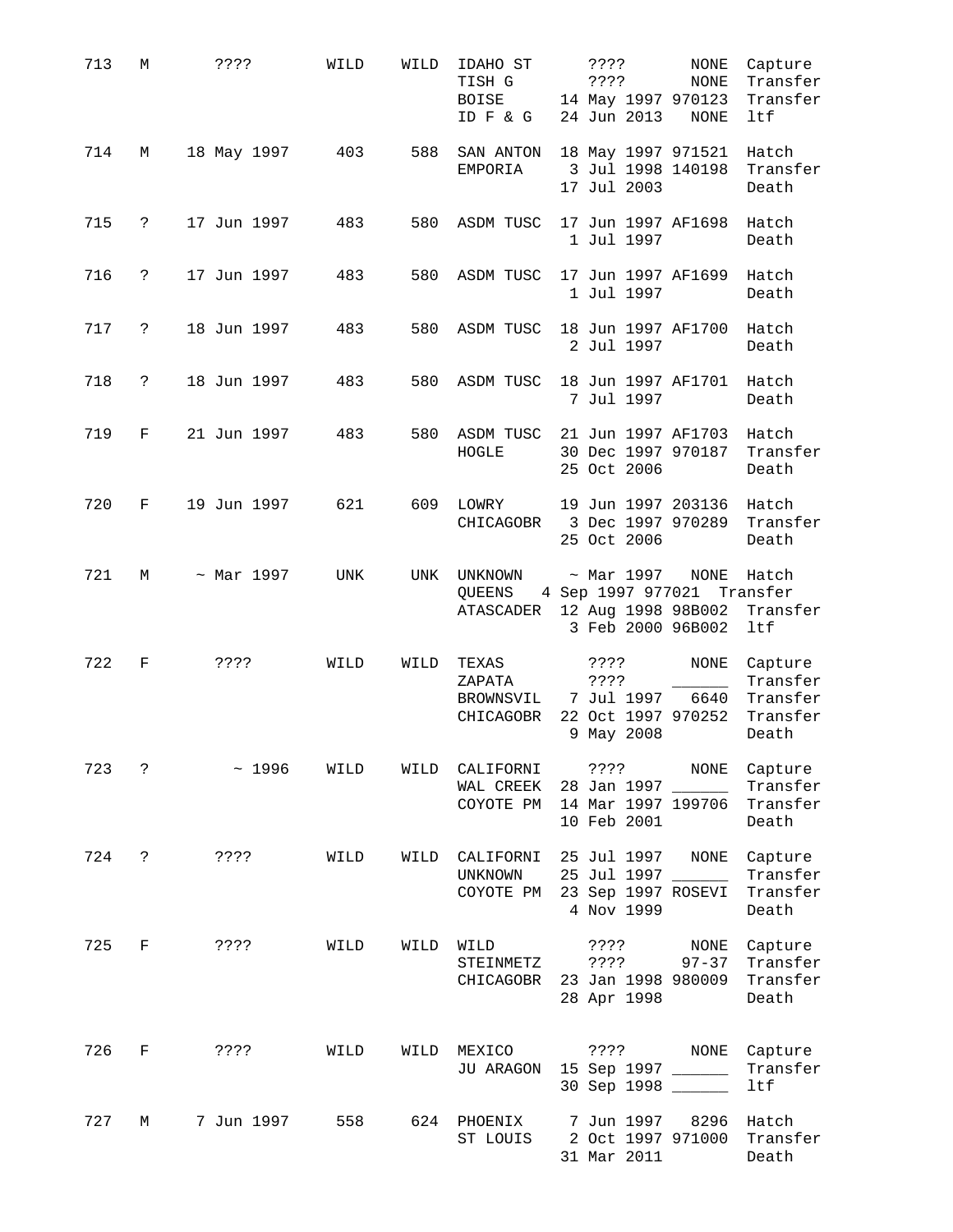| 728 |                   |               |             |                       |     | M 28 Jun 1997 440 568 BINGHAMTO 28 Jun 1997 972013 Hatch<br>SPRINGFIE 20 Nov 1997               |  | 30 Jul 2006               | 560                                                                  | Transfer<br>Death                                            |
|-----|-------------------|---------------|-------------|-----------------------|-----|-------------------------------------------------------------------------------------------------|--|---------------------------|----------------------------------------------------------------------|--------------------------------------------------------------|
| 729 |                   |               |             | M 5 May 1996 523      |     | 521 VANCOUVER 5 May 1996 960002 Hatch<br>BC.CANADA 19 Apr 1997 ______                           |  |                           |                                                                      | Release                                                      |
| 730 |                   | M 5 May 1996  |             | 523                   |     | 521 VANCOUVER 5 May 1996 960003<br>BC.CANADA 19 Apr 1997                                        |  |                           |                                                                      | Hatch<br>Release                                             |
| 731 | M                 |               | 24 Jun 1997 | 512                   |     | 521 VANCOUVER 24 Jun 1997 970001 Hatch<br>BC.CANADA 18 Apr 1998 ______                          |  |                           |                                                                      | Release                                                      |
| 732 | M                 |               | 24 Jun 1997 | 512                   |     | 521 VANCOUVER 24 Jun 1997 970002 Hatch<br>BC.CANADA 18 Apr 1998 ______                          |  |                           |                                                                      | Release                                                      |
| 733 |                   |               |             | F 24 Jun 1997 512     |     | 521 VANCOUVER 24 Jun 1997 970003<br>BC.CANADA 18 Apr 1998 _______                               |  |                           |                                                                      | Hatch<br>Release                                             |
| 734 |                   |               |             | M 1 Jun 1997 UNK      |     | UNK KAMLOOPS 1 Jun 1997<br>VANCOUVER                                                            |  |                           | 11 Aug 1997 970004                                                   | Hatch<br>ltf                                                 |
| 735 | $F \sim$          |               |             | 28 Jun 1997 440       |     | 568 BINGHAMTO                                                                                   |  | 1 Sep 2008                | 28 Jun 1997 972009 Hatch                                             | Death                                                        |
| 736 | $F =$             |               | 28 Jun 1997 | 440                   |     | 568 BINGHAMTO 28 Jun 1997 972010 Hatch<br>RAPT P NY 23 Dec 1997                                 |  |                           |                                                                      | ltf                                                          |
| 737 | M                 |               | 28 Jun 1997 | 440                   |     | 568 BINGHAMTO<br>LAKEBUENA<br>DALLAS WA                                                         |  | 16 Feb 2005               | 28 Jun 1997 972011 Hatch<br>11 Nov 1998 281101<br>24 Feb 2000 A01600 | Transfer<br>Transfer<br>Death                                |
| 738 | M                 |               |             | 28 Jun 1997 440       |     | 568 BINGHAMTO 28 Jun 1997 972012 Hatch<br>RAPT P NY 23 Dec 1997                                 |  |                           |                                                                      | ltf                                                          |
| 739 | M                 | ????          |             | WILD                  |     | WILD FLORIDA ???? NONE Capture<br>WILDLF CC ????<br>HOMOSASSA                                   |  |                           | 1 Jan 2000 Death                                                     | Transfer<br>11 Jan 1998 HS9736 Transfer                      |
| 740 |                   |               |             | M 17 Apr 1998 403     | 588 | SAN ANTON 17 Apr 1998 980409 Hatch<br>OMAHA                                                     |  | 13 Aug 2011               | 2 Jul 1998 10541                                                     | Transfer<br>Death                                            |
|     |                   |               |             | 741 F 17 Apr 1998 403 |     | 588 SAN ANTON 17 Apr 1998 980410 Hatch<br>OMAHA                                                 |  | 19 Jul 2006               |                                                                      | 2 Jul 1998 10542 Transfer<br>Death                           |
| 742 | $F \sim$          |               |             | 17 Apr 1998 403       | 588 | SAN ANTON 17 Apr 1998 980411 Hatch<br>OMAHA 2 Jul 1998 10543                                    |  | 20 Jun 2005               |                                                                      | Transfer<br>Death                                            |
| 743 |                   | ? 17 Apr 1998 |             | 403                   | 588 | SAN ANTON 17 Apr 1998 980412 Hatch<br>OMAHA                                                     |  | 15 Sep 2005               | 2 Jul 1998 10544                                                     | Transfer<br>Death                                            |
| 744 | $\ddot{\text{?}}$ |               |             | 17 Apr 1998 403       | 588 | SAN ANTON 17 Apr 1998 980413<br>OMAHA<br>RAPTOR RC 18 Jul 2001<br>OMAHA<br>RAPTOR RC 4 Sep 2006 |  | 2 Jul 1998<br>31 Dec 2008 | 10545<br>NONE<br>11 Aug 2006 10545<br>NONE                           | Hatch<br>Transfer<br>Loan to<br>Transfer<br>Loan to<br>Death |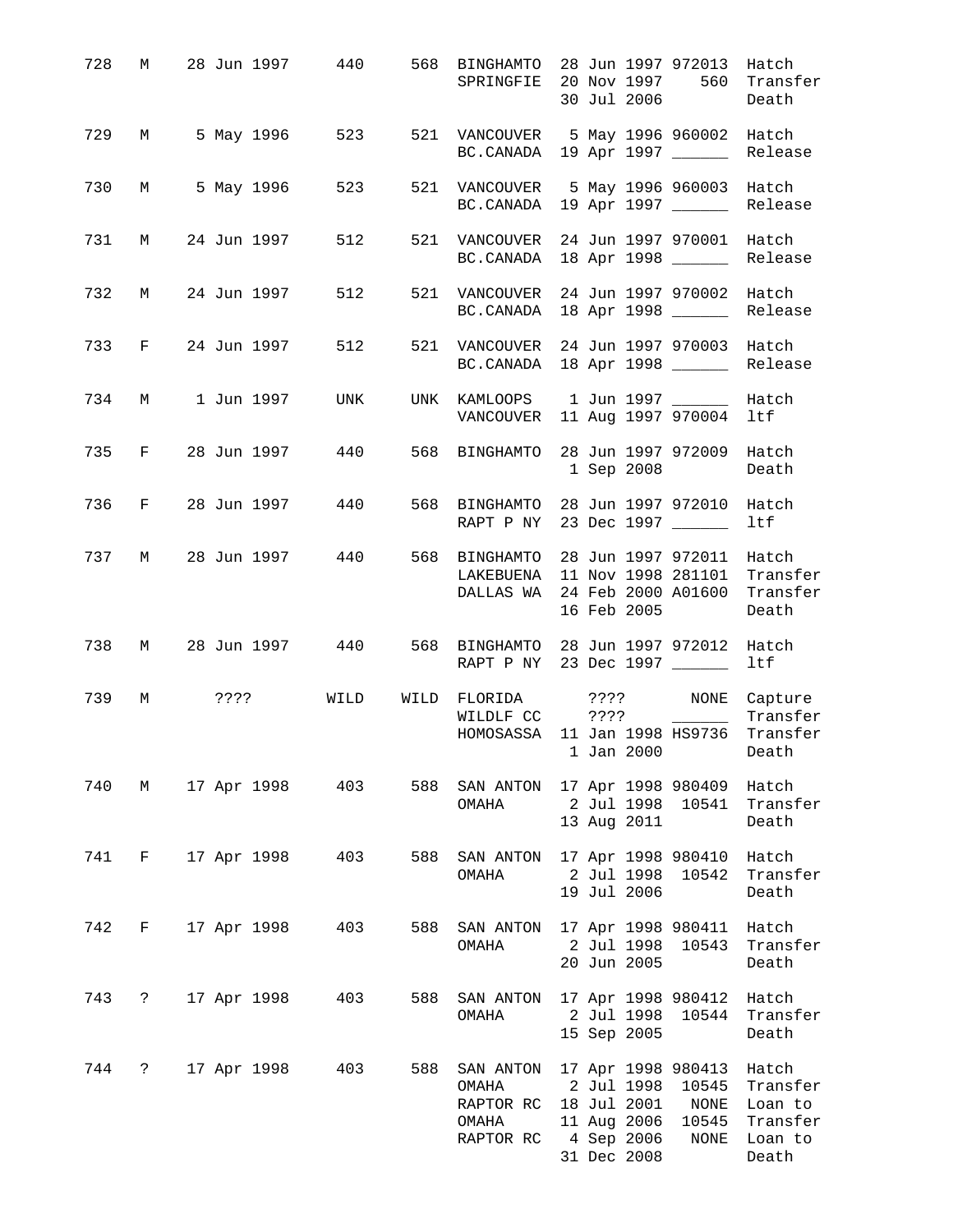| 745 | $\ddot{\text{?}}$ | 17 Apr 1998 403                                    |      | 588  | SAN ANTON 17 Apr 1998 980414 Hatch<br>OMAHA                                             | 2 Jul 1998 10546<br>16 May 2002        |                    |                         | Transfer<br>Death                                           |
|-----|-------------------|----------------------------------------------------|------|------|-----------------------------------------------------------------------------------------|----------------------------------------|--------------------|-------------------------|-------------------------------------------------------------|
| 746 | M                 | 17 Apr 1998 403                                    |      |      | 588 SAN ANTON 17 Apr 1998 980415 Hatch<br>OMAHA                                         | 2 Jul 1998 10547<br>22 May 2006        |                    |                         | Transfer<br>Death                                           |
| 747 | M                 | 17 Apr 1998                                        | 403  |      | 588 SAN ANTON 17 Apr 1998 980419 Hatch<br>OMAHA                                         | 2 Jul 1998 10548<br>28 May 2007        |                    |                         | Transfer<br>Death                                           |
| 748 | $\ddot{?}$        | 1 Jun 1998                                         | 526  | 690  | TOLEDO                                                                                  | 1 Jun 1998                             |                    | 1 Jun 1998 981539 Hatch | Death                                                       |
| 749 | M                 | 1 Jun 1998                                         | 728  | 675  | SPRINGFIE 1 Jun 1998<br>GLEN OAK<br>GARDENCTY 15 Mar 2002 202002<br>ОКLАНОМА            | 18 Nov 1998 13302<br>17 Jun 2012       |                    | 26 Mar 2004 769964      | 581 Hatch<br>Transfer<br>Transfer<br>Transfer<br>Death      |
| 750 | M                 | 1 Jun 1998                                         | 728  | 675  | SPRINGFIE 1 Jun 1998                                                                    | 15 Mar 1999                            |                    |                         | 582 Hatch<br>Death                                          |
| 751 | $F =$             | 1 Jun 1998                                         | 728  | 675  | SPRINGFIE 1 Jun 1998                                                                    | 1 Oct 1998                             |                    |                         | 583 Hatch<br>Death                                          |
| 752 | $F =$             | 1 Jun 1998                                         | 728  |      | 675 SPRINGFIE 1 Jun 1998<br>BUFFALO 17 Mar 1999<br>FORTWORTH 2 May 2000 200138 Transfer | 27 Apr 2012                            |                    |                         | 584 Hatch<br>99B4 Transfer<br>Death                         |
| 753 | $F \sim 100$      | 1 Jun 1998                                         | 728  | 675  | SPRINGFIE 1 Jun 1998 585 Hatch<br><b>BUFFALO</b>                                        | 17 Mar 1999 99B5<br>3 Oct 1999         |                    |                         | Transfer<br>Death                                           |
| 754 | $F \sim 1$        | 1 Jun 1998                                         |      |      | 728 675 SPRINGFIE 1 Jun 1998                                                            | 12 Mar 1999                            |                    |                         | 586 Hatch<br>Death                                          |
|     | 755 M             | 18 Jun 1998 621 609 LOWRY 18 Jun 1998 203311 Hatch |      |      | DISNEY AK 1 Mar 1999 990122<br>RIO GRAND 14 Mar 2008 B08006                             | 29 Jan 2012                            |                    |                         | Transfer<br>Transfer<br>Death                               |
| 756 | $F =$             | 20 Jun 1998 621                                    |      |      | 609 LOWRY 20 Jun 1998 203324<br>DISNEY AK 1 Mar 1999 990123<br>$SD-WAP$                 | 14 Jun 2008                            |                    | 23 Jan 2008 808004      | Hatch<br>Transfer<br>Transfer<br>Death                      |
| 757 | $F$ and $F$       | 23 Jun 1998                                        | 621  |      | 609 LOWRY<br>DISNEY AK 1 Mar 1999 990124                                                | 23 Jun 1998 203330 Hatch<br>9 Jan 2001 |                    |                         | Transfer<br>Death                                           |
| 758 | $\ddot{?}$        | ????                                               | WILD | WILD | IDAHO ST<br>TISH G<br><b>BOISE</b>                                                      | ? ? ? ?<br>????<br>1 Oct 1998          |                    | NONE                    | Capture<br>Transfer<br>14 May 1997 970124 Transfer<br>Death |
| 759 | М                 | $??\$                                              | WILD | WILD | CALIFORNI<br>PROJ WILD<br>CHULAVIST 15 Oct 1998 ______                                  |                                        | ? ? ? ?<br>? ? ? ? | NONE                    | Capture<br>Transfer<br>ltf                                  |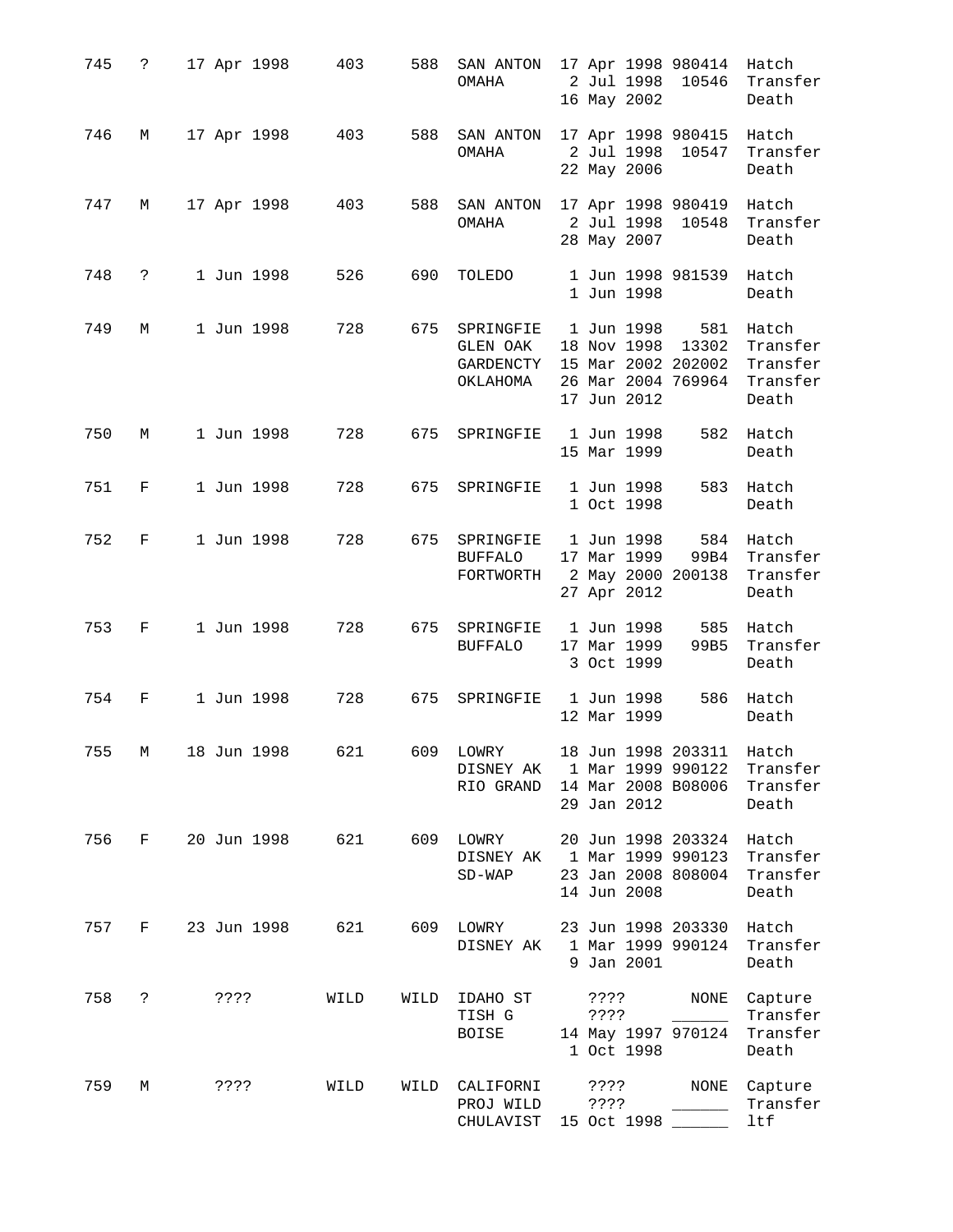| 760 |                         |  | F 12 Jun 1998        | UNK                  |      | UNK VALLEYZOO 12 Jun 1998 200528 Hatch                                                             | 19 Jun 2002                                                  | Death                                    |
|-----|-------------------------|--|----------------------|----------------------|------|----------------------------------------------------------------------------------------------------|--------------------------------------------------------------|------------------------------------------|
| 761 | $\ddot{\mathbf{?}}$     |  |                      | $\sim$ Dec 1995 481  |      | 480 CARLSBAD ~ Dec 1995 _______ Hatch                                                              | ? ? ? ?                                                      | Death                                    |
| 762 | $\ddot{?}$              |  | $\sim$ Dec 1995      | 481                  |      | 480 CARLSBAD ~ Dec 1995 ______                                                                     | ? ? ? ?                                                      | Hatch<br>Death                           |
| 763 | $\ddot{\hspace{0.5cm}}$ |  |                      | $\sim$ Dec 1995 481  |      | 480 CARLSBAD ~ Dec 1995                                                                            | ? ? ? ?                                                      | Hatch<br>Death                           |
| 764 |                         |  |                      | F 11 Jan 1997 WILD   |      | WILD FLORIDA ???? NONE<br>WILDLF $CC$ ???? ___<br>HOMOSASSA 11 Jan 1998 HS9735                     | 14 Jan 2000                                                  | Capture<br>Transfer<br>Transfer<br>Death |
|     |                         |  |                      |                      |      | 765 M ~22 May 1998 526 690 TOLEDO ~22 May 1998 981567 Hatch<br>HERSHEY 17 Mar 1999 99.08           | 5 Mar 2002                                                   | Transfer<br>Death                        |
| 766 |                         |  |                      |                      |      | F $\sim$ 29 Jun 1998 526 690 TOLEDO $\sim$ 29 Jun 1998 981573 Hatch<br>ATASCADER 1 Apr 1999 99B002 | 31 Jan 2000                                                  | Transfer<br>Death                        |
| 767 |                         |  | ? $~22$ Apr 1998     | 548                  |      | 726 JU ARAGON ~22 Apr 1998 ______                                                                  |                                                              | Hatch ltf                                |
| 768 |                         |  | ? $~22$ Apr 1998     | 548                  |      | 726 JU ARAGON ~22 Apr 1998 ______                                                                  |                                                              | Hatch ltf                                |
| 769 |                         |  | $? \sim 22$ Apr 1998 | 548                  | 726  | JU ARAGON ~22 Apr 1998 ______                                                                      |                                                              | Hatch ltf                                |
| 770 | $\ddot{\mathbf{?}}$     |  | $~22$ Apr 1998       | 548                  | 726  | JU ARAGON ~22 Apr 1998 ______                                                                      |                                                              | Hatch ltf                                |
| 771 |                         |  | $? \t~ v$ Jun 1998   | WILD                 | WILD | MEXICO ???? NONE<br>PUBLIC ????<br>JU ARAGON 30 Sep 1998 ______                                    |                                                              | Capture<br>Transfer<br>ltf               |
| 772 | $\ddot{\text{?}}$       |  |                      | 5 Apr 1998 727       |      | 708 ST LOUIS 5 Apr 1998 980400 Hatch<br>CINCINNAT<br>AERIE NAT 25 Oct 2000 _________ Loan to       | 27 Oct 1998 298310<br>$\sim$ 1 Jan 2001                      | Transfer<br>Death                        |
|     |                         |  |                      | 773 ? 5 Apr 1998 727 |      | 708 ST LOUIS 5 Apr 1998 980401<br>CINCINNAT 27 Oct 1998 298311<br>AERIE NAT 25 Oct 2000 ______     | $\sim$ 1 Jul 2001                                            | Hatch<br>Transfer<br>Loan to<br>Death    |
| 774 | $\ddot{\text{?}}$       |  |                      | 5 Apr 1998 727       |      | 708 ST LOUIS 5 Apr 1998 980402<br>CINCINNAT<br>AERIE NAT                                           | 27 Oct 1998 298312<br>25 Oct 2000 _____<br>26 Dec 2005       | Hatch<br>Transfer<br>Loan to<br>Death    |
|     | 775 ?                   |  | 5 Apr 1998           | 727                  |      | 708 ST LOUIS 5 Apr 1998 980403 Hatch<br>CINCINNAT 27 Oct 1998 298313                               | 31 May 1999                                                  | Transfer<br>Death                        |
|     | 776 ?                   |  | 5 Apr 1998           | 727                  | 708  | ST LOUIS 5 Apr 1998 980404<br>CINCINNAT 27 Oct 1998 298314                                         | 18 Jun 1999                                                  | Hatch<br>Transfer<br>Death               |
| 777 |                         |  |                      | F 31 May 1997 WILD   | WILD | WASHINGTO<br>KAMLOOPS<br>VANCOUVER                                                                 | 31 May 1997 NONE<br>31 May 1997 ______<br>19 Sep 1998 980001 | Capture<br>Transfer<br>ltf               |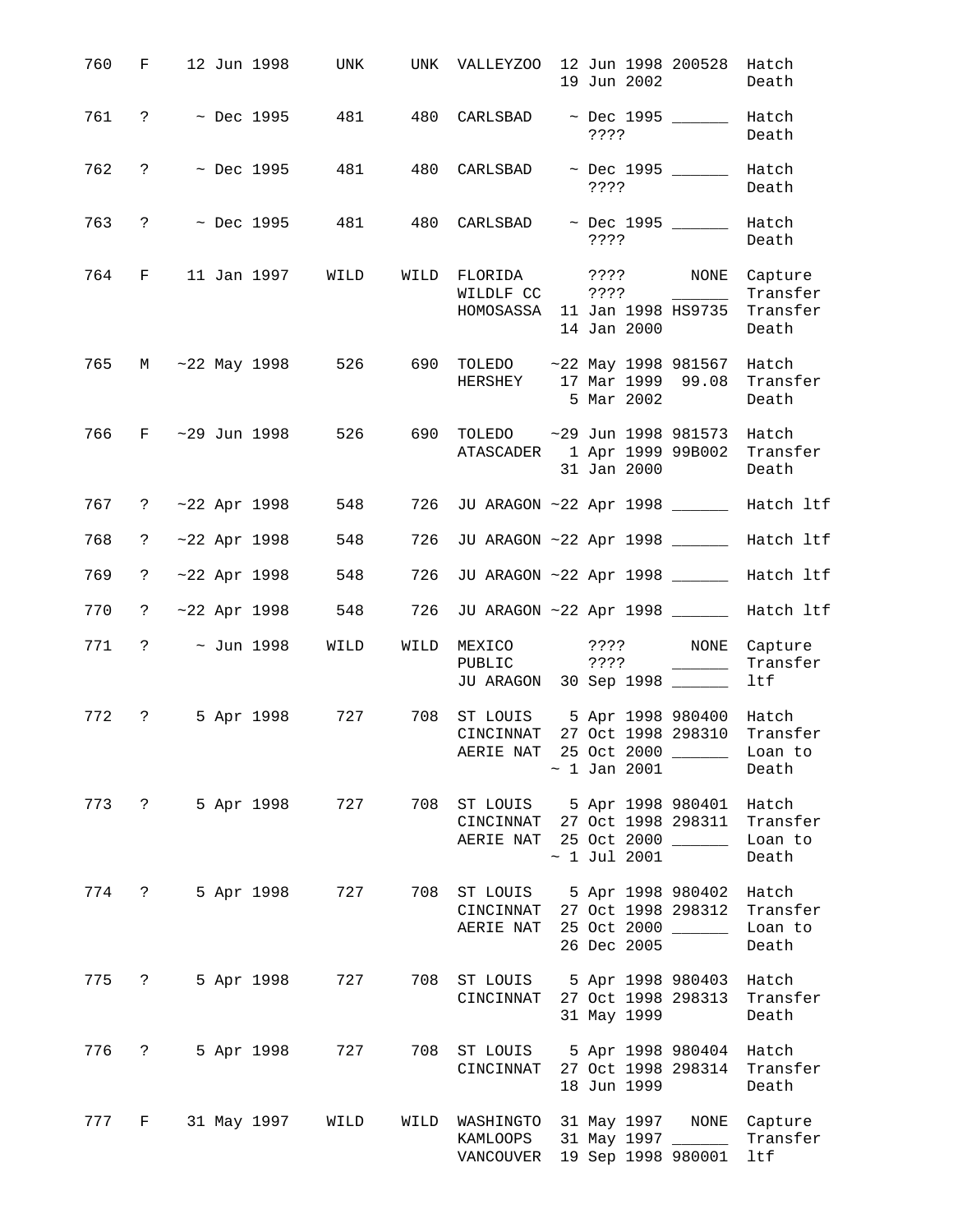| 778   |         |                                 |              | M 31 May 1998 UNK       |      | 783 KAMLOOPS<br>VANCOUVER<br>BC.CANADA                                                                   |  |                 | 31 May 1998 ______<br>14 Aug 1998 980002<br>24 Apr 1999 _____   | Hatch<br>Transfer<br>Release             |
|-------|---------|---------------------------------|--------------|-------------------------|------|----------------------------------------------------------------------------------------------------------|--|-----------------|-----------------------------------------------------------------|------------------------------------------|
| 779   |         |                                 |              | F 31 May 1998 UNK       |      | 783 KAMLOOPS<br>VANCOUVER<br>BC.CANADA                                                                   |  |                 | 31 May 1998 _______<br>14 Aug 1998 980003<br>24 Apr 1999 ______ | Hatch<br>Transfer<br>Release             |
| 780   |         | M 31 May 1998                   |              | UNK                     |      | 783 KAMLOOPS<br>VANCOUVER<br>BC.CANADA                                                                   |  |                 | 31 May 1998 ______<br>14 Aug 1998 980004<br>24 Apr 1999 ______  | Hatch<br>Transfer<br>Release             |
| 781   |         | M 31 May 1998                   |              | <b>UNK</b>              |      | 783 KAMLOOPS<br>VANCOUVER<br>BC.CANADA                                                                   |  |                 | 31 May 1998<br>14 Aug 1998 980005<br>24 Apr 1999                | Hatch<br>Transfer<br>Release             |
| 782   |         | F 31 May 1998                   |              | <b>UNK</b>              |      | 783 KAMLOOPS<br>VANCOUVER<br>BC.CANADA                                                                   |  |                 | 31 May 1998 ______<br>14 Aug 1998 980006<br>24 Apr 1999 _____   | Hatch<br>Transfer<br>Release             |
| 783   |         | F 31 May 1996                   |              | UNK                     |      | UNK KAMLOOPS<br>VANCOUVER                                                                                |  |                 | 31 May 1996 ______<br>14 Aug 1998 980007<br>4 Nov 1999 980007   | Hatch<br>Transfer<br>ltf                 |
| 784   |         | 5 Apr 1998<br>$\ddot{?}$        |              | 727                     |      | 708 ST LOUIS 5 Apr 1998 980405 Hatch<br>CINCINNAT                                                        |  |                 | 27 Oct 1998 298315<br>15 Aug 1999                               | Transfer<br>Death                        |
| 785   |         | 5 Apr 1998<br>$\ddot{\text{?}}$ |              | 727                     |      | 708 ST LOUIS 5 Apr 1998 980406 Hatch<br>CINCINNAT<br>AERIE NAT                                           |  | 1 Dec 2006      | 27 Oct 1998 298316<br>25 Oct 2000 ______                        | Transfer<br>Transfer<br>Death            |
| 786   | М       |                                 | ~1997        | WILD                    |      | WILD ARIZONA ????<br>REHAB<br>ASDM TUSC 12 Nov 1998 AF1798                                               |  | 16 Jul 2009     | NONE                                                            | Capture<br>Transfer<br>Transfer<br>Death |
| 787   | $\cdot$ |                                 | $~\sim~1997$ | WILD                    | WILD | WILD<br>REHAB 1 Nov 1998 ________ Transfer<br>ASDM TUSC 12 Nov 1998 AF1799 Transfer                      |  | 23 Mar 1999     |                                                                 | ???? NONE Capture<br>Death               |
|       |         |                                 |              |                         |      | 788 F 1 Mar 1999 526 690 TOLEDO 1 Mar 1999 991525 Hatch<br>SD-WAP 23 Sep 1999 899327 Transfer            |  | 25 Nov 2006     |                                                                 | Death                                    |
| 789   |         |                                 |              | F 1 Mar 1999 526        |      | 690 TOLEDO 1 Mar 1999 991526 Hatch<br>SD-WAP 23 Sep 1999 899328 Transfer<br>FORTWORTH 22 Feb 2001 200524 |  | $~15$ Sep 2010  |                                                                 | Transfer<br>Death                        |
|       |         |                                 |              | 790 F ~ 5 May 1997 WILD |      | WILD FLORIDA 5 May 1997 NONE<br>WILDLF CC 5 May 1997 _______<br>HOMOSASSA 20 Jan 1999 HS9905 Transfer    |  | 22 Jan 2002     |                                                                 | Capture<br>Transfer<br>Death             |
| 791 ? |         |                                 |              | 3 Apr 1998 WILD         |      | WILD FLORIDA 3 Apr 1998 NONE Capture<br>WILDLF $CC$ 3 Apr 1998 $\frac{1}{2}$<br>HOMOSASSA                |  | $\sim$ Jul 2004 | 20 Jan 1999 HS9906                                              | Transfer<br>Transfer<br>Death            |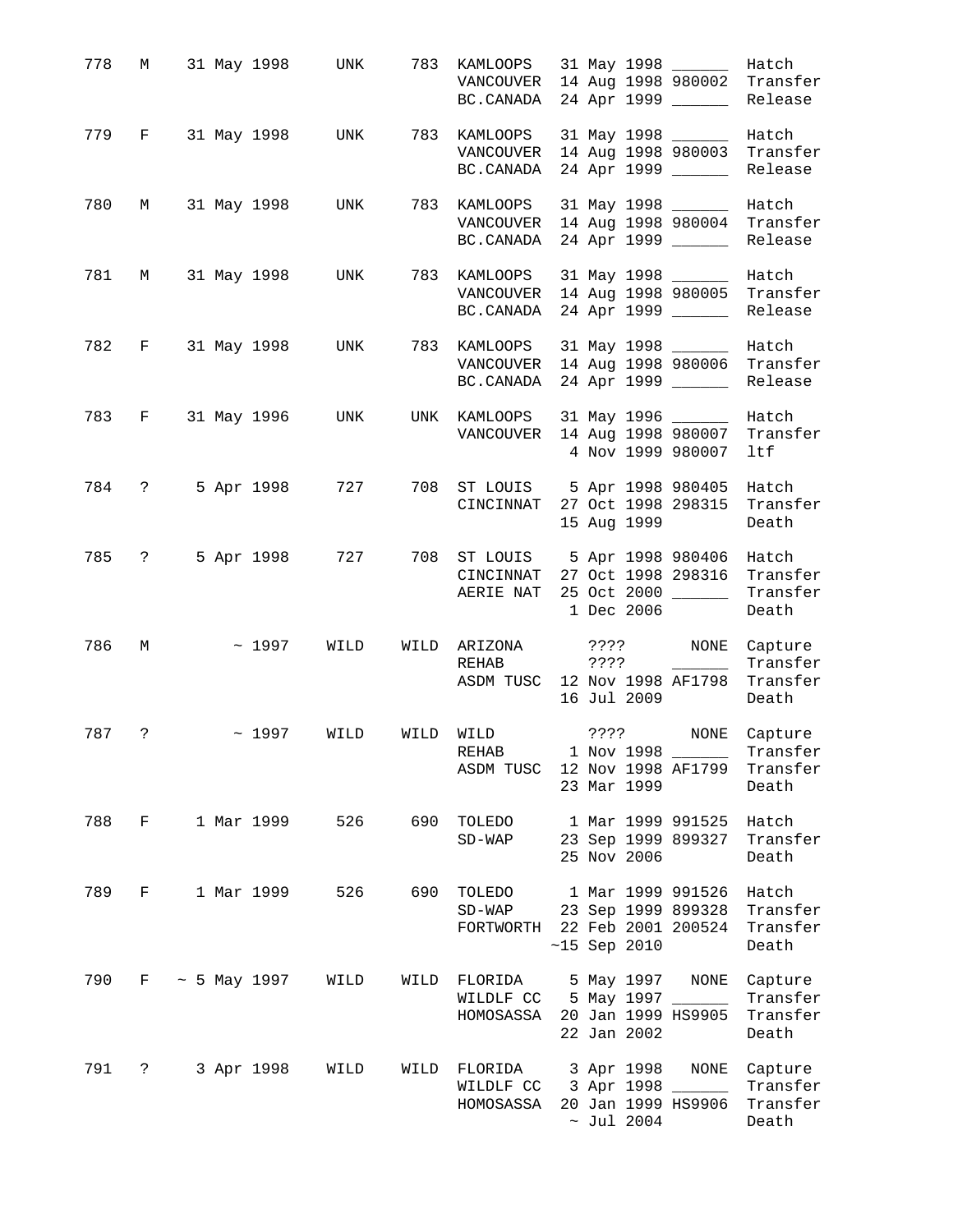| 792 | М                    |      | $\sim$ 23 Jun 1998 | 558  |      | 624 PHOENIX<br>LOWRY                                        |                     | 22 Jun 1999                              | $~23$ Jun 1998 8662<br>22 Apr 1999 203604 | Hatch<br>Transfer<br>Death                       |
|-----|----------------------|------|--------------------|------|------|-------------------------------------------------------------|---------------------|------------------------------------------|-------------------------------------------|--------------------------------------------------|
| 793 | $\ddot{?}$           |      | 2 Jun 1999         | 727  | 708  | ST LOUIS                                                    |                     | 8 Jul 1999                               | 2 Jun 1999 990600                         | Hatch<br>Death                                   |
| 794 | $\ddot{\text{?}}$    |      | 2 Jun 1999         | 727  | 708  | ST LOUIS 2 Jun 1999 990601 Hatch<br>GREENBAY                |                     | 21 Dec 1999                              | 20 Oct 1999 990061                        | Transfer<br>Death                                |
| 795 | $\ddot{\phantom{0}}$ |      | 2 Jun 1999         | 727  |      | 708 ST LOUIS 2 Jun 1999 990602 Hatch<br>GREENBAY            |                     | 12 May 2007                              | 20 Oct 1999 990060                        | Transfer<br>Death                                |
| 796 | $\ddot{?}$           |      | 2 Jun 1999         | 727  | 708  | ST LOUIS 2 Jun 1999 990603<br>GREENBAY                      |                     | 12 Oct 2002                              | 20 Oct 1999 990062                        | Hatch<br>Transfer<br>Death                       |
| 797 | $\ddot{\mathbf{?}}$  |      | 2 Jun 1999         | 727  | 708  | ST LOUIS 2 Jun 1999 990604<br>GREENBAY                      |                     | 26 Jan 2009                              | 20 Oct 1999 990063                        | Hatch<br>Transfer<br>Death                       |
| 798 | $\mathsf{?}$         | ???? |                    | WILD |      | WILD CALIFORNI<br>WAL CREEK 18 Nov 1998 ______<br>COYOTE PM |                     | 3 Jun 2000                               | ???? NONE<br>30 Jan 1999 ______           | Capture<br>Transfer<br>Transfer<br>Death         |
| 799 | М                    |      | 7 Jun 1999         | 728  | 675  | SPRINGFIE 7 Jun 1999                                        |                     | 11 Jun 2000                              |                                           | 611 Hatch<br>Death                               |
| 800 | М                    |      | 7 Jun 1999         | 728  | 675  | SPRINGFIE 7 Jun 1999<br>HOUSTON                             |                     | 25 May 2000<br>19 Apr 2004               | 18804                                     | 612 Hatch<br>Transfer<br>Death                   |
| 801 | M                    |      | 7 Jun 1999         | 728  | 675  | SPRINGFIE                                                   |                     | 7 Jun 1999<br>17 Oct 1999                |                                           | 613 Hatch<br>Death                               |
| 802 | $F \sim 1$           |      | 7 Jun 1999         | 728  | 675  | SPRINGFIE<br>HOUSTON                                        |                     | 7 Jun 1999<br>11 Jan 2009                |                                           | 614 Hatch<br>25 May 2000 18805 Transfer<br>Death |
| 803 | $F \sim 1$           |      | 7 Jun 1999         | 728  | 675  | SPRINGFIE<br>HOUSTON                                        |                     | 7 Jun 1999<br>25 May 2000<br>25 Apr 2008 | 615<br>18807                              | Hatch<br>Transfer<br>Death                       |
| 804 | $F =$                |      | 7 Jun 1999         | 728  | 675  | SPRINGFIE                                                   |                     | 7 Jun 1999<br>29 Apr 2000                | 616<br>616                                | Hatch<br>ltf                                     |
| 805 | $F \sim$             |      | 7 Jun 1999         | 728  |      | 675 SPRINGFIE<br>HOUSTON                                    |                     | 7 Jun 1999<br>25 May 2000<br>17 Jul 2008 | 617<br>18806                              | Hatch<br>Transfer<br>Death                       |
| 806 | М                    |      | ~1998              | 558  |      | 624 PHOENIX<br>HOGLE                                        |                     | ~1998<br>24 Feb 1999                     | 8648<br>10 Feb 1999 990002                | Hatch<br>Transfer<br>Death                       |
| 807 | F                    |      | ~1996              | WILD | WILD | IDAHO ST<br>TISH G<br><b>BOISE</b>                          | ? ? ? ?<br>$??\ ??$ | 18 May 2002                              | NONE<br>6 Jun 1999 990011                 | Capture<br>Transfer<br>Transfer<br>Death         |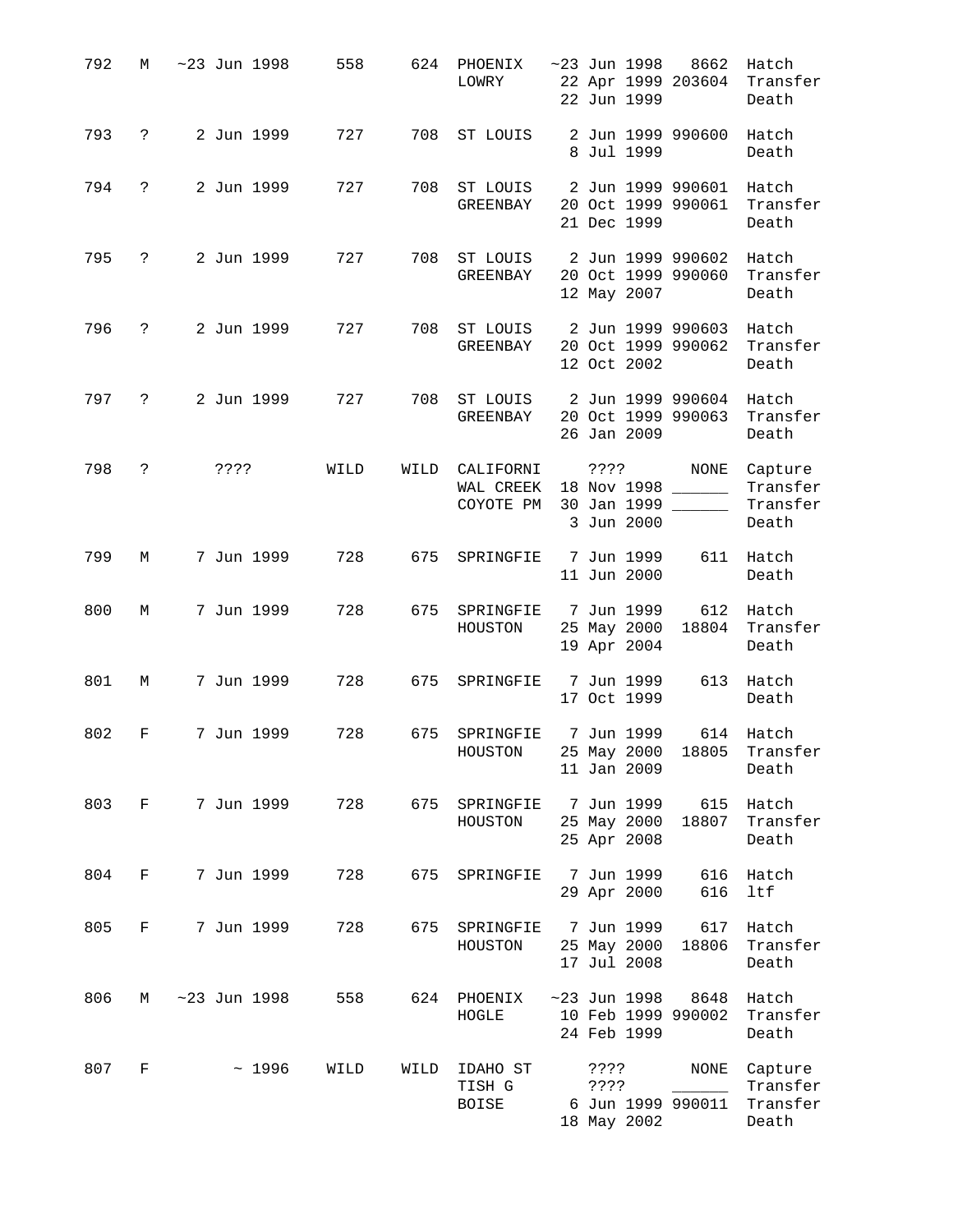| 809 | ?                   | ~1997            | WILD<br>WILD | IDAHO ST<br>TISH G<br><b>BOISE</b>  | ? ? ? ?<br>????<br>29 Jul 1999 990016<br>27 Mar 2001                | NONE | Capture<br>Transfer<br>Transfer<br>Death |
|-----|---------------------|------------------|--------------|-------------------------------------|---------------------------------------------------------------------|------|------------------------------------------|
| 810 | М                   | $~\sim$ May 1999 | WILD<br>WILD | CALIFORNI<br>FUNDANIMA<br>CHULAVIST | 3333<br>? ? ? ?<br>28 Oct 1999 _____                                | NONE | Capture<br>Transfer<br>ltf               |
| 811 | М                   | 28 Jun 1998      | UNK<br>UNK   | WILDLF CC<br>HOMOSASSA              | 28 Jun 1998 _____<br>25 Jun 1999 HS9914<br>10 Dec 2005              |      | Hatch<br>Transfer<br>Death               |
| 812 | F                   | ~1998            | 558<br>624   | PHOENIX<br>$SD-WAP$                 | ~23 Jun 1998<br>22 Sep 1999 899329<br>27 Feb 2003                   | 8647 | Hatch<br>Transfer<br>Death               |
| 813 | М                   | 24 Dec 1998      | 647<br>686   | HERSHEY<br><b>BINGHAMTO</b>         | 24 Dec 1998 98.117<br>24 May 1999 992003<br>30 Dec 2004             |      | Hatch<br>Transfer<br>Death               |
| 814 | $\ddot{\cdot}$      | 2 Jun 1999       | 523<br>783   | VANCOUVER                           | 2 Jun 1999 990001                                                   |      | Hatch ltf                                |
| 815 | ?                   | 2 Jun 1999       | 523<br>783   | VANCOUVER                           | 2 Jun 1999 990002                                                   |      | Hatch ltf                                |
| 816 | ?                   | 2 Jun 1999       | 523<br>783   | VANCOUVER                           | 2 Jun 1999 990003                                                   |      | Hatch ltf                                |
| 817 | ?                   | 2 Jun 1999       | 523<br>783   | VANCOUVER                           | 2 Jun 1999 990004                                                   |      | Hatch ltf                                |
| 818 | ?                   | 2 Jun 1999       | 523<br>783   | VANCOUVER                           | 2 Jun 1999 990005                                                   |      | Hatch ltf                                |
| 819 | ?                   | 2 Jun 1999       | 523<br>783   | VANCOUVER                           | 2 Jun 1999 990006                                                   |      | Hatch ltf                                |
| 820 | ?                   | 1 Jun 1999       | 512<br>601   | VANCOUVER                           | 1 Jun 1999 990007                                                   |      | Hatch ltf                                |
| 821 | ?                   | 1 Jun 1999       | 512<br>601   | VANCOUVER                           | 1 Jun 1999 990008                                                   |      | Hatch ltf                                |
| 822 | М                   | 24 Dec 1998      | 647<br>686   | HERSHEY                             | 24 Dec 1998 98.113<br>1 Mar 2005                                    |      | Hatch<br>Death                           |
| 823 | F                   | 24 Dec 1998      | 647<br>686   | HERSHEY                             | 24 Dec 1998 98.114<br>OKLAHOMA 25 Oct 2000 769153<br>$~18$ Oct 2010 |      | Hatch<br>Transfer<br>Death               |
| 824 | М                   | 24 Dec 1998 647  | 686          | HERSHEY                             | 24 Dec 1998 98.115<br>6 Nov 1999                                    |      | Hatch<br>Death                           |
| 825 | F                   | 24 Dec 1998      | 686<br>647   | HERSHEY<br>AKRON                    | 24 Dec 1998 98.116<br>30 Apr 1999 992369<br>28 May 2005             |      | Hatch<br>Transfer<br>Death               |
| 826 | F                   | ? ? ? ?          | UNK<br>UNK   | BIRD PREY<br>CALGARY                | ????<br>21 Oct 1999 104693<br>9 Apr 2006                            | 149  | Hatch<br>Transfer<br>Death               |
| 827 | М                   | ????             | UNK<br>UNK   | BIRD PREY<br>CALGARY<br>WINNIPEG    | ????<br>21 Oct 1999 104698<br>17 Jul 2008 J00143<br>5 Jan 2011      | 147  | Hatch<br>Transfer<br>Transfer<br>Death   |
| 828 | $\ddot{\textbf{?}}$ | 7 Jun 1997       | 558          | 624 PHOENIX                         | 7 Jun 1997<br>$~28$ Jun 1997                                        | 8297 | Hatch<br>Death                           |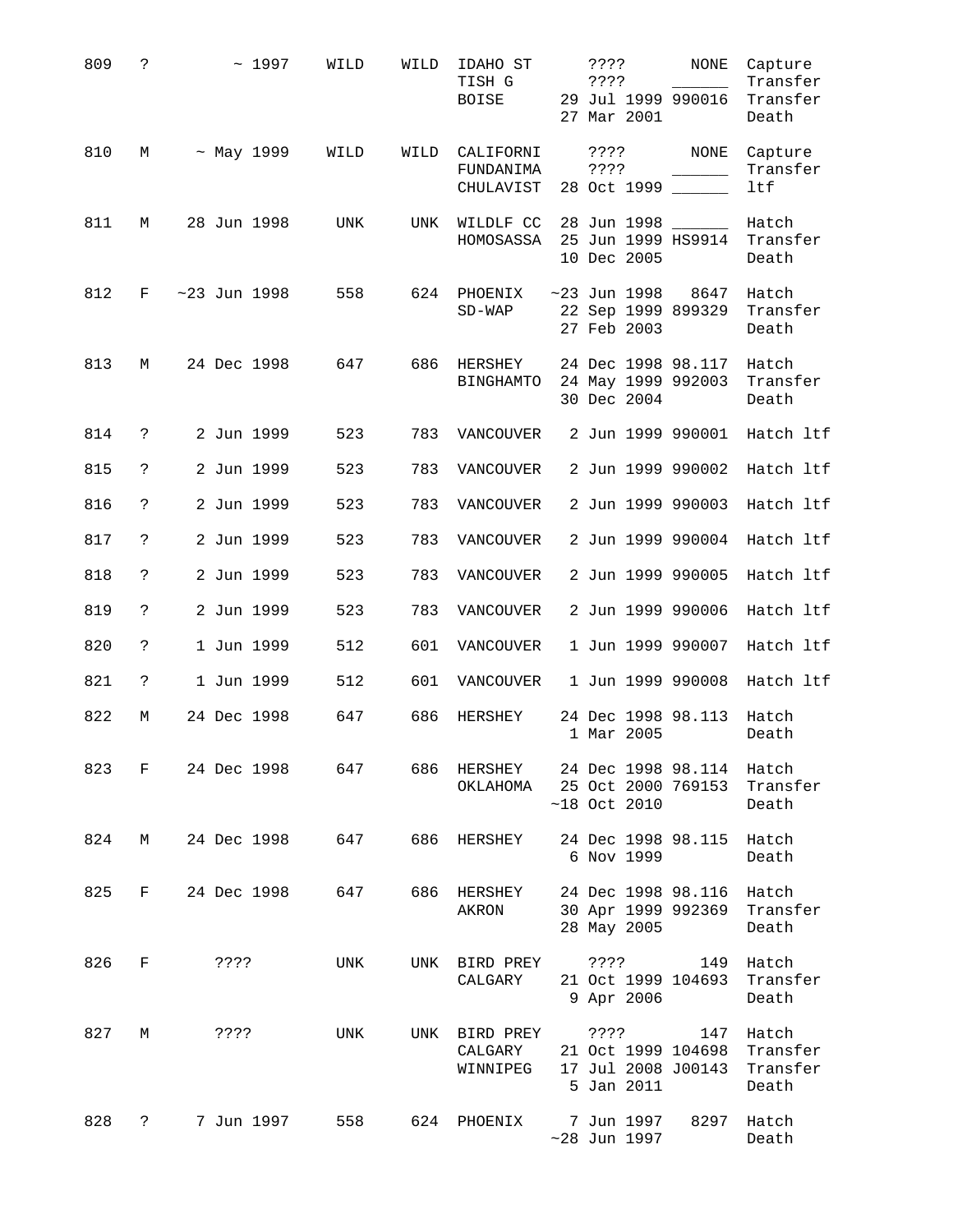| 829 | S.                   | ~1998       | WILD | WILD | IDAHO ST<br>TISH G<br><b>BOISE</b>           | ? ? ? ?<br>NONE<br>Capture<br>Transfer<br>? ? ? ?<br>29 Jul 1999 990015<br>Transfer<br>26 Jan 2001<br>Death                                                |
|-----|----------------------|-------------|------|------|----------------------------------------------|------------------------------------------------------------------------------------------------------------------------------------------------------------|
| 830 | S.                   | 27 May 1999 | 561  | 559  | HUTCHINSN                                    | 27 May 1999 299012<br>Hatch<br>30 May 1999<br>Death                                                                                                        |
| 831 | ?                    | 26 May 1999 | 561  | 559  | HUTCHINSN                                    | 26 May 1999 299011<br>Hatch<br>31 May 1999<br>Death                                                                                                        |
| 832 | ?                    | 31 May 1999 | 561  | 559  | HUTCHINSN                                    | 31 May 1999 299013<br>Hatch<br>9 Jun 1999<br>Death                                                                                                         |
| 833 | М                    | 1 Mar 1999  | 526  | 690  | TOLEDO<br>$SD-WAP$<br>DALLAS WA              | 1 Mar 1999 991534<br>Hatch<br>23 Sep 1999 899326<br>Transfer<br>7 Nov 2007<br>7A147<br>Transfer<br>6 Dec 2007<br>Death                                     |
| 834 | М                    | ~1992       | WILD | WILD | CALIFORNI<br>PUBLIC<br>LOSANGELE<br>BIG BEAR | ~ Mar 1999<br>NONE<br>Capture<br>$~\sim$ Mar 1999<br>Transfer<br>3 Aug 1999 990084<br>Transfer<br>22 Nov 1999<br>20487<br>Transfer<br>13 Dec 2004<br>Death |
| 835 | F                    | ? ? ? ?     | UNK  | UNK  | BIRD PREY<br>CALGARY<br>BIRD PREY            | 165<br>Hatch<br>3333<br>21 Oct 1999 104694<br>Transfer<br>16 Nov 1999<br>165<br>ltf                                                                        |
| 836 | М                    | 3333        | UNK  | UNK  | BIRD PREY<br>CALGARY<br>BIRD PREY            | 141<br>Hatch<br>3333<br>21 Oct 1999 104695<br>Transfer<br>16 Nov 1999<br>141<br>ltf                                                                        |
| 837 | F                    | ? ? ? ?     | UNK  | UNK  | BIRD PREY<br>CALGARY<br>BIRD PREY            | ????<br>115<br>Hatch<br>21 Oct 1999 104697<br>Transfer<br>16 Nov 1999<br>ltf<br>115                                                                        |
| 838 | М                    | ~1989       | WILD | WILD | FLORIDA<br>CARLSBAD                          | ????<br>NONE<br>Capture<br>30 Oct 1999 A52003<br>Transfer<br>2 Nov 1999<br>Death                                                                           |
| 839 | M                    | 1 Mar 2000  | 765  |      |                                              | 686 HERSHEY 1 Mar 2000 A0.01 Hatch<br>31 Jul 2000<br>Death                                                                                                 |
| 840 | M                    | 1 Mar 2000  | 765  | 686  | OKLAHOMA<br>GARDENCTY                        | HERSHEY 1 Mar 2000 A0.02<br>Hatch<br>25 Oct 2000 769154<br>Transfer<br>27 Mar 2004 204012<br>Transfer<br>28 Oct 2008<br>Death                              |
| 841 | M                    | 1 Mar 2000  | 765  |      |                                              | 686 HERSHEY 1 Mar 2000<br>AO.03<br>Hatch<br>10 Nov 2008<br>Death                                                                                           |
| 842 | $\ddot{\phantom{0}}$ | $\sim 1999$ | WILD |      | WILD MEXICO<br>PUEBLA                        | 27 Dec 1999<br>NONE<br>Capture<br>3400<br>28 Dec 1999<br>Transfer<br>30 Dec 2000<br>3400<br>ltf                                                            |
| 843 | F                    | ? ? ? ?     | UNK  |      | UNK BIRD PREY<br>CALGARY<br>BIRD PREY        | 173<br>Hatch<br>? ? ? ?<br>21 Oct 1999 104696<br>Transfer<br>16 Nov 1999<br>173<br>ltf                                                                     |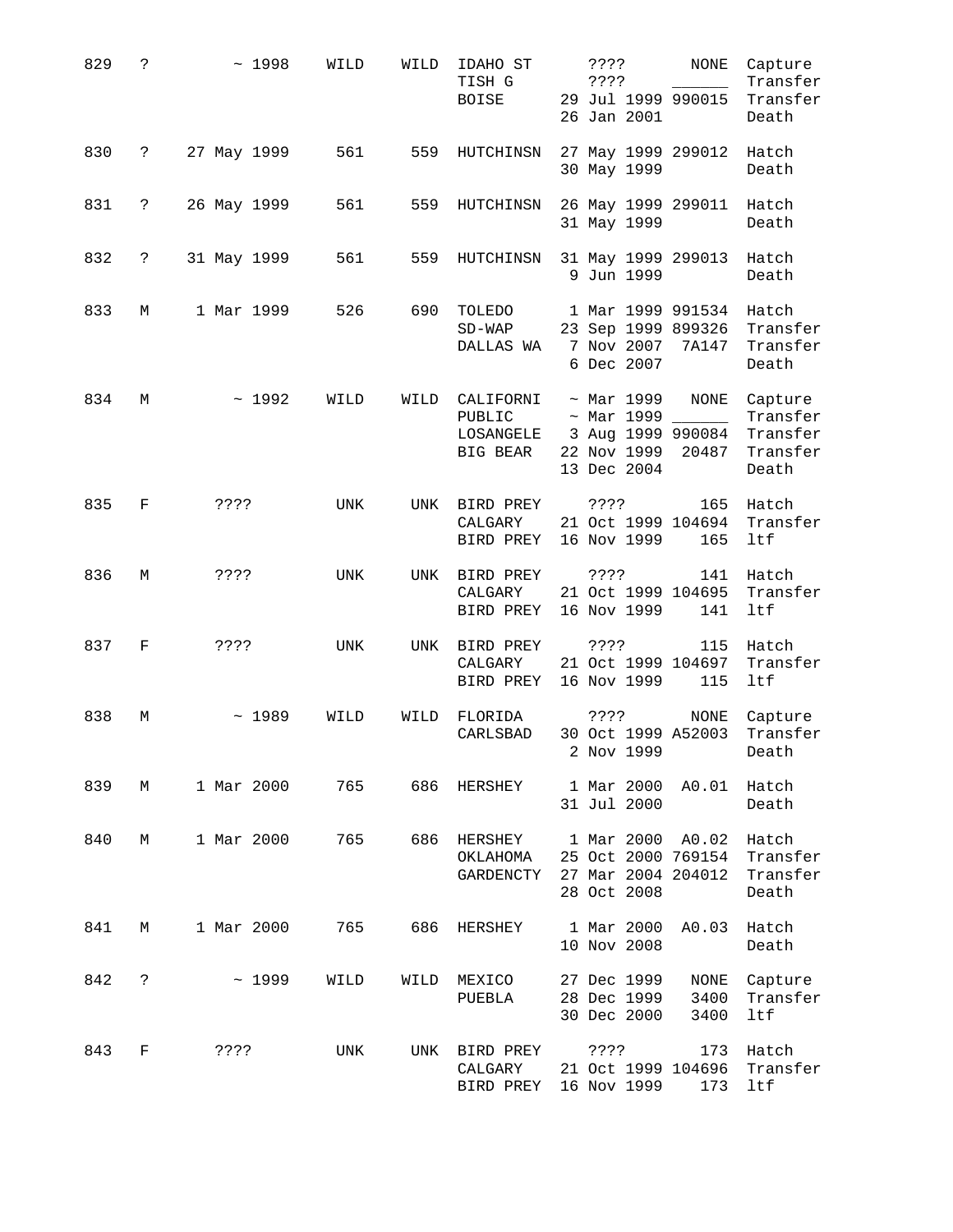| 844 | F                   | $~\sim$ Apr 1999                 | WILD | WILD | CALIFORNI<br>WILD WING<br>PALM DES<br>DALLAS WA                                   | ? ? ? ?<br>? ? ? ?<br>6 Apr 2000 300002<br>16 Nov 2001 1A0111<br>1 Apr 2002            | NONE               | Capture<br>Transfer<br>Transfer<br>Transfer<br>Death |
|-----|---------------------|----------------------------------|------|------|-----------------------------------------------------------------------------------|----------------------------------------------------------------------------------------|--------------------|------------------------------------------------------|
| 846 | ?                   | ? ? ? ?                          | WILD | WILD | CALIFORNI<br>CA LIV MU<br>COYOTE PM                                               | 23 Aug 2000<br>23 Aug 2000<br>18 Oct 2000 200012<br>17 Sep 2005                        | <b>NONE</b>        | Capture<br>Transfer<br>Transfer<br>Death             |
| 847 | ?                   | ????                             | WILD | WILD | CALIFORNI<br>CA LIV MU<br>COYOTE PM                                               | $~\sim$ May 1997<br>~ May 1997<br>18 Oct 2000 200013<br>6 Feb 2005                     | NONE<br>JUAN       | Capture<br>Transfer<br>Transfer<br>Death             |
| 848 | ?                   | ????                             | WILD | WILD | CALIFORNI<br>CA LIV MU<br>COYOTE PM                                               | $\sim$ Jun 1997<br>$\sim$ Jun 1997 CARLOS<br>18 Oct 2000 200014<br>$~\sim$ Nov 2007ñ1m | NONE               | Capture<br>Transfer<br>Transfer<br>Death             |
| 849 | F                   | 9 Jul 2000                       | 833  | 812  | $SD-WAP$<br>FORTWORTH                                                             | 9 Jul 2000 800283<br>22 Feb 2001 200523<br>7 Jul 2002                                  |                    | Hatch<br>Transfer<br>Death                           |
| 850 | М                   | 10 Jul 2000                      | 833  | 812  | $SD-WAP$<br>FORTWORTH                                                             | 10 Jul 2000 800284<br>22 Feb 2001 200521<br>21 Jun 2001 200521                         |                    | Hatch<br>Transfer<br>ltf                             |
| 851 | М                   | 11 Jul 2000                      | 833  | 812  | $SD-WAP$<br>FORTWORTH                                                             | 11 Jul 2000 800286<br>22 Feb 2001 200522<br>4 Jan 2010 200522                          |                    | Hatch<br>Transfer<br>ltf                             |
| 852 | F                   | 12 Jul 2000                      | 833  | 812  | $SD-WAP$                                                                          | 12 Jul 2000 800319<br>12 Dec 2000                                                      |                    | Hatch<br>Death                                       |
| 853 | F                   | ~ May 1999                       | WILD | WILD | CALIFORNI<br>WILD WING<br>PALM DES                                                | ????<br>? ? ? ?<br>21 Aug 2000 300004<br>17 Jul 2009                                   | NONE               | Capture<br>Transfer<br>Transfer<br>Death             |
|     |                     | 854 ?<br>~1998                   | WILD | WILD | CALIFORNI ????<br>PUBLIC<br>PALM DES                                              | ? ? ? ?<br>31 Dec 2000 300006<br>1 Dec 2001                                            | NONE               | Capture<br>Transfer<br>Transfer<br>Death             |
| 855 |                     | $\sim 1989$<br>$\ddot{\text{?}}$ | WILD |      | WILD FLORIDA<br>SANIB CRW<br>LINCOLN C 16 Aug 1990<br>RAPTOR RC 3 Oct 1990 ______ | $\sim$ 1989 ______                                                                     | ~ 1989 NONE<br>689 | Capture<br>Transfer<br>Transfer<br>ltf               |
| 856 | М                   | 17 Jul 2000                      | 765  | 686  | HERSHEY 17 Jul 2000                                                               | 14 Feb 2002                                                                            | AO.15              | Hatch<br>Death                                       |
| 857 | M                   | 21 May 2000                      | 728  |      | 675 SPRINGFIE<br>LOWRY                                                            | 21 May 2000 670 Hatch<br>12 Mar 2008                                                   |                    | 9 Aug 2000 204286 Transfer<br>Death                  |
| 858 | $\ddot{\mathbf{?}}$ | $~11$ Apr 2000                   | 811  |      | 790 HOMOSASSA ~11 Apr 2000 HS0003 Hatch ltf                                       |                                                                                        |                    |                                                      |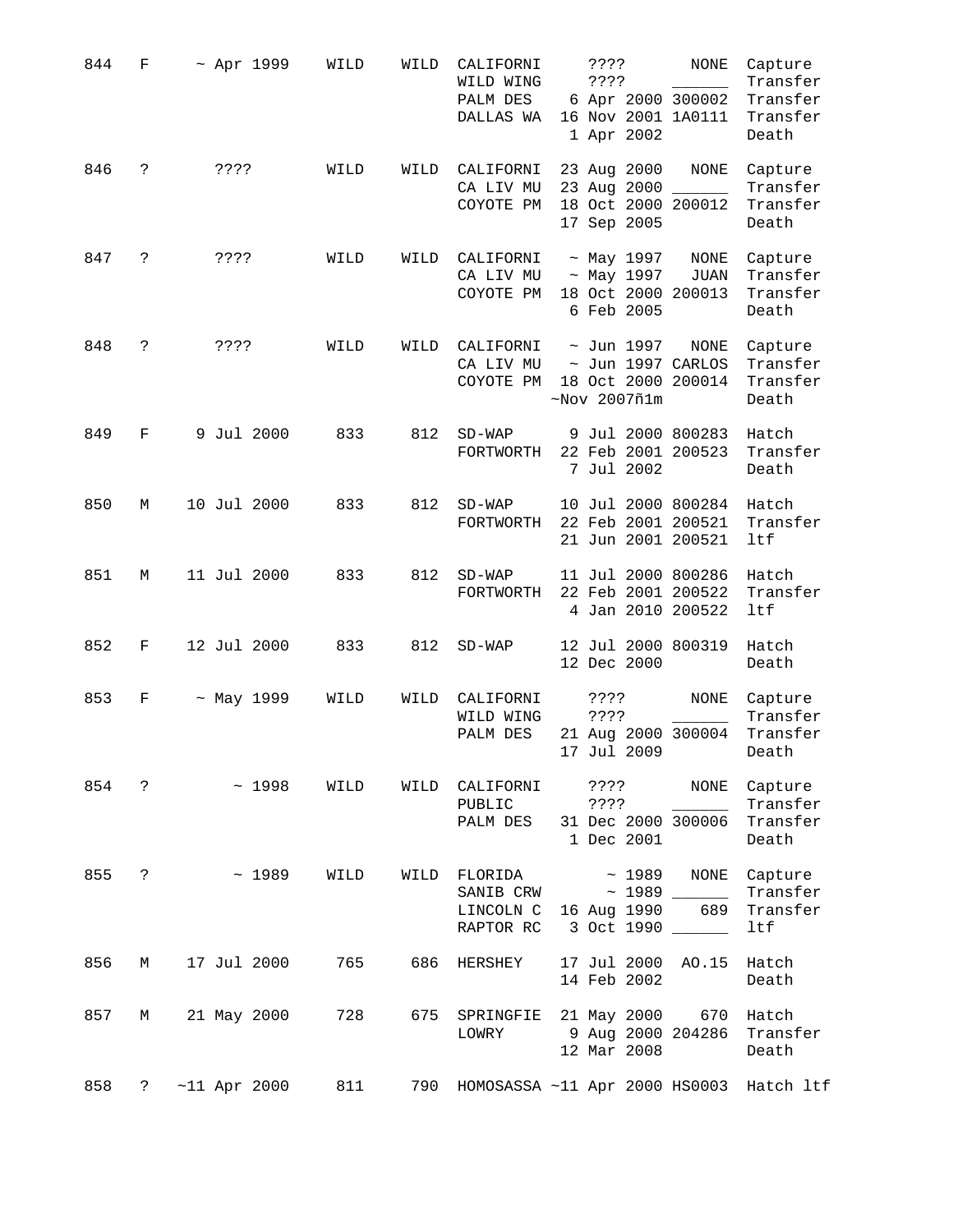| 859 | ċ.       | ~1919            | WILD | WILD | CANADA<br>PUBLIC<br>WINNIPEG   | ? ? ? ?<br>NONE<br>? ? ? ?<br>$~\sim$ Jul 1921 990711<br>~1922        | Capture<br>Transfer<br>Transfer<br>Death |
|-----|----------|------------------|------|------|--------------------------------|-----------------------------------------------------------------------|------------------------------------------|
| 860 | S.       | ? ? ? ?          | WILD | WILD | CANADA<br>CALGARY<br>SURREYZOO | 15 Jul 1968<br>$\rm{NONE}$<br>15 Jul 1968 105027<br>15 Jul 1968 _____ | Capture<br>Transfer<br>ltf               |
| 861 | S.       | ????             | WILD | WILD | CANADA<br>CALGARY<br>SURREYZOO | 15 Jul 1968<br>NONE<br>15 Jul 1968 105028<br>15 Jul 1968              | Capture<br>Transfer<br>ltf               |
| 862 | S.       | ? ? ? ?          | WILD | WILD | CANADA<br>CALGARY              | 15 Jul 1968<br>NONE<br>15 Jul 1968 105029<br>23 Jul 1968              | Capture<br>Transfer<br>Death             |
| 863 | ?        | ? ? ? ?          | WILD | WILD | CANADA<br>CALGARY              | 15 Jul 1968<br><b>NONE</b><br>15 Jul 1968 105030<br>23 Jul 1968       | Capture<br>Transfer<br>Death             |
| 864 | ?        | ? ? ? ?          | WILD | WILD | CANADA<br>CALGARY              | 15 Jul 1968<br><b>NONE</b><br>15 Jul 1968 105032<br>$~15$ Sep 1968    | Capture<br>Transfer<br>Death             |
| 865 | ?        | ????             | WILD | WILD | CANADA<br>CALGARY              | 15 Jul 1968<br>$\rm{NONE}$<br>15 Jul 1968 105031<br>$~15$ Sep 1968    | Capture<br>Transfer<br>Death             |
| 866 | ?        | ? ? ? ?          | UNK  | UNK  | UNKNOWN<br>PUBLIC<br>CALGARY   | ????<br>????<br>14 Aug 1969 105033<br>20 Aug 1969                     | Hatch<br>Transfer<br>Transfer<br>Death   |
| 867 | М        | 21 May 2000      | 728  | 675  | SPRINGFIE                      | 21 May 2000<br>11 Sep 2000                                            | 667<br>Hatch<br>Death                    |
| 868 | F        | 21 May 2000      | 728  | 675  | SPRINGFIE<br>MANITOWOC         | 21 May 2000<br>19 Aug 2001<br>B0105<br>12 Aug 2005                    | 668<br>Hatch<br>Transfer<br>Death        |
| 869 | М        | 21 May 2000      | 728  | 675  | SPRINGFIE                      | 21 May 2000 669<br>10 Jun 2000                                        | Hatch<br>Death                           |
| 870 | F        | 21 May 2000      | 728  | 675  | SPRINGFIE<br>MANITOWOC         | 21 May 2000<br>671<br>19 Aug 2001<br>B0106<br>25 Mar 2008             | Hatch<br>Transfer<br>Death               |
| 871 | М        | $~\sim$ Aug 1998 | WILD | WILD | ARIZONA<br>FOX S               | ????<br>NONE<br>$\overline{\phantom{a}}$<br>? ? ? ?                   | Capture<br>Transfer                      |
|     |          |                  |      |      | CARLSBAD                       | 3 Aug 2000 A52004<br>12 May 2005                                      | Transfer<br>Death                        |
| 872 | $F \sim$ | ~ Aug 1998       | WILD | WILD | ARIZONA<br>FOX S               | NONE<br>????<br>3333                                                  | Capture<br>Transfer                      |
|     |          |                  |      |      | CARLSBAD                       | 3 Aug 2000 A52005<br>1 Aug 2006                                       | Transfer<br>Death                        |
| 873 | F        | $~\sim$ Apr 2001 | 713  | 807  | BOISE                          | $~\sim$ Apr 2001 201031<br>8 Nov 2007                                 | Hatch<br>Death                           |
| 874 | F        | 12 Dec 2001      | 840  | 823  | ОКLАНОМА                       | 12 Dec 2001 769255<br>30 Sep 2003                                     | Hatch<br>Death                           |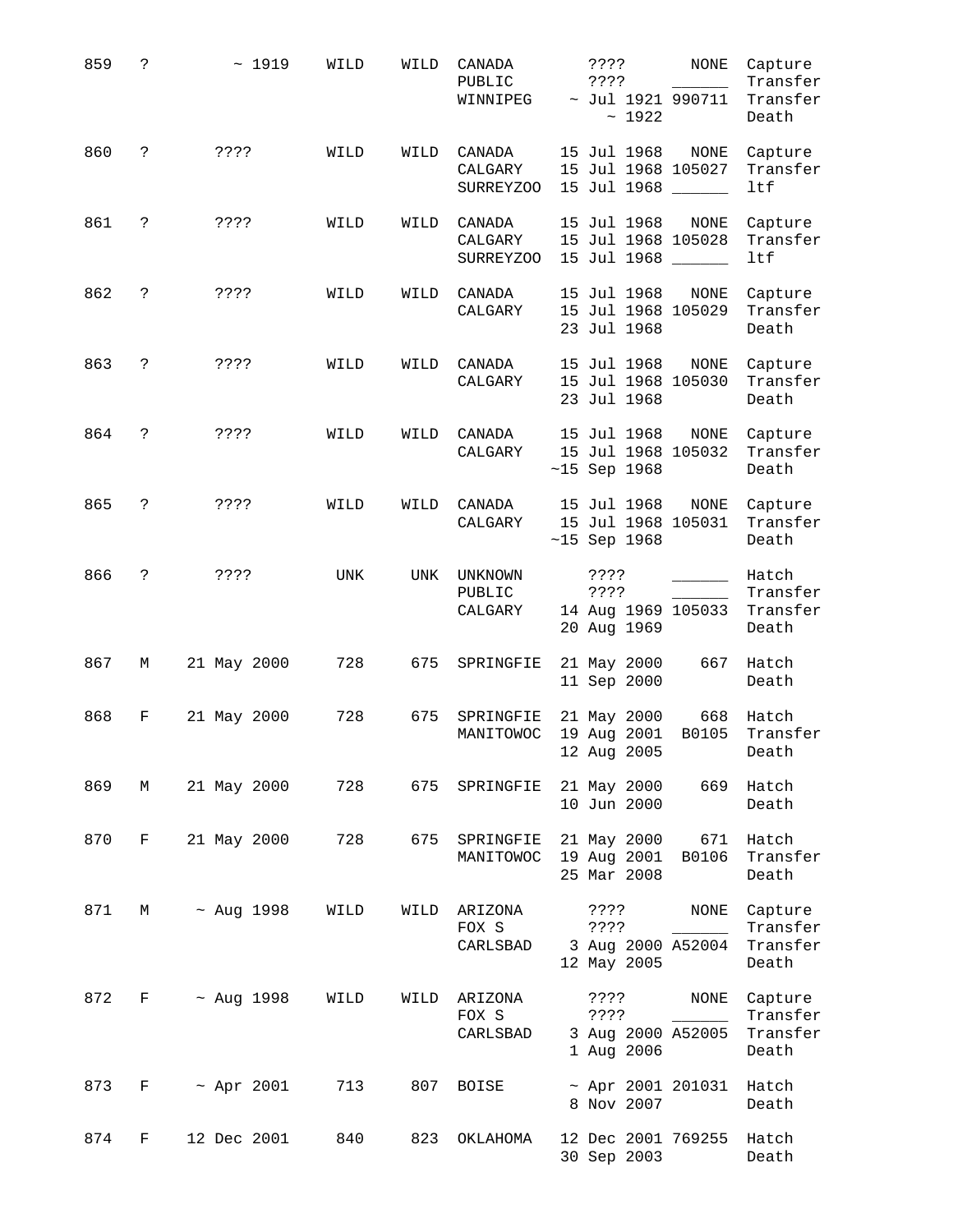| 875 | М                    | 12 Dec 2001    | 840  | 823  | OKLAHOMA<br>RIO GRAND                   | 12 Dec 2001 769256<br>27 Sep 2005 B05020<br>14 Aug 2013 B05020       |                                     | Hatch<br>Transfer<br>ltf                                   |
|-----|----------------------|----------------|------|------|-----------------------------------------|----------------------------------------------------------------------|-------------------------------------|------------------------------------------------------------|
| 876 | ?                    | $??\; ?$       | WILD | WILD | WILD<br>WILDLF CC<br>HOMOSASSA          | ????<br>? ? ? ?<br>31 Mar 2000 HS0002<br>8 Aug 2000                  | NONE<br>$\mathcal{L} = \mathcal{L}$ | Capture<br>Transfer<br>Transfer<br>Death                   |
| 877 | ?                    | ~1000          | WILD | WILD | WILD<br>WILDLF CC<br>HOMOSASSA          | ????<br>3333<br>5 May 2002                                           | NONE                                | Capture<br>Transfer<br>9 Dec 2001 HS0173 Transfer<br>Death |
| 878 | ?                    | ~1000          | WILD | WILD | WILD<br>WILDLF CC<br>HOMOSASSA          | ????<br>????<br>9 Dec 2001 HS0174<br>29 Aug 2002                     | NONE                                | Capture<br>Transfer<br>Transfer<br>Death                   |
| 879 | ?                    | ~1000          | WILD | WILD | WILD<br>$HOMOSASSA$ ~ Dec 2001 $HSO175$ | ? ? ? ?<br>29 Jun 2004                                               | NONE                                | Capture<br>Transfer<br>Transfer<br>Death                   |
| 881 | F                    | 29 Apr 2001    | 833  | 812  | $SD-WAP$<br>TRACY AV                    | 29 Apr 2001 801219<br>27 Sep 2001<br>18 Feb 2009                     | 1145                                | Hatch<br>Transfer<br>Death                                 |
| 882 | М                    | 30 Apr 2001    | 833  | 812  | $SD-WAP$<br>TRACY AV                    | 30 Apr 2001 801220<br>27 Sep 2001<br>8 Jan 2009                      | 1144                                | Hatch<br>Transfer<br>Death                                 |
| 883 | F                    | 1 May 2001     | 833  | 812  | $SD-WAP$<br>TRACY AV                    | 1 May 2001 801223<br>27 Sep 2001<br>19 Dec 2006                      | 1146                                | Hatch<br>Transfer<br>Death                                 |
| 884 | М                    | 2 Jun 2000     | 727  | 708  | ST LOUIS<br>SAN ANTON                   | 2 Jun 2000 100291<br>17 Oct 2001 T01046<br>19 Dec 2001 T01046        |                                     | Hatch<br>Transfer<br>ltf                                   |
| 885 | F                    | $??\$          | WILD | WILD | CALIFORNI<br>PUBLIC<br>S BARBARA        | ? ? ? ?<br>????<br>11 Dec 1999 990094<br>18 Jul 2003                 | NONE                                | Capture<br>Transfer<br>Transfer<br>Death                   |
| 886 | $\ddot{\phantom{0}}$ | $~15$ Jun 2001 | UNK  | 760  | VALLEYZOO ~15 Jun 2001 200717           |                                                                      | $\sim$ 2007 200717                  | Hatch<br>ltf                                               |
| 887 | $\ddot{\text{?}}$    | 2 Jun 2000     | 727  | 708  | ST LOUIS                                | 2 Jun 2000 100290<br>3 Jun 2000                                      |                                     | Hatch<br>Death                                             |
| 888 | $\ddot{\phantom{0}}$ | 18 May 2001    | 727  | 708  | ST LOUIS 18 May 2001 100945             | 25 Jun 2001                                                          |                                     | Hatch<br>Death                                             |
| 889 | М                    | 20 May 2001    | 727  | 708  | ST LOUIS<br>AKRON                       | 20 May 2001 100956<br>9 May 2002 A22455<br>$~\sim$ 6 May 2010        |                                     | Hatch<br>Transfer<br>Death                                 |
| 890 | F                    | 22 May 2001    | 727  | 708  | ST LOUIS<br>AKRON<br>WILMINGTN          | 22 May 2001 100992<br>9 May 2002 A22456<br>9 Nov 2007<br>22 Oct 2012 | 1062                                | Hatch<br>Transfer<br>Transfer<br>Death                     |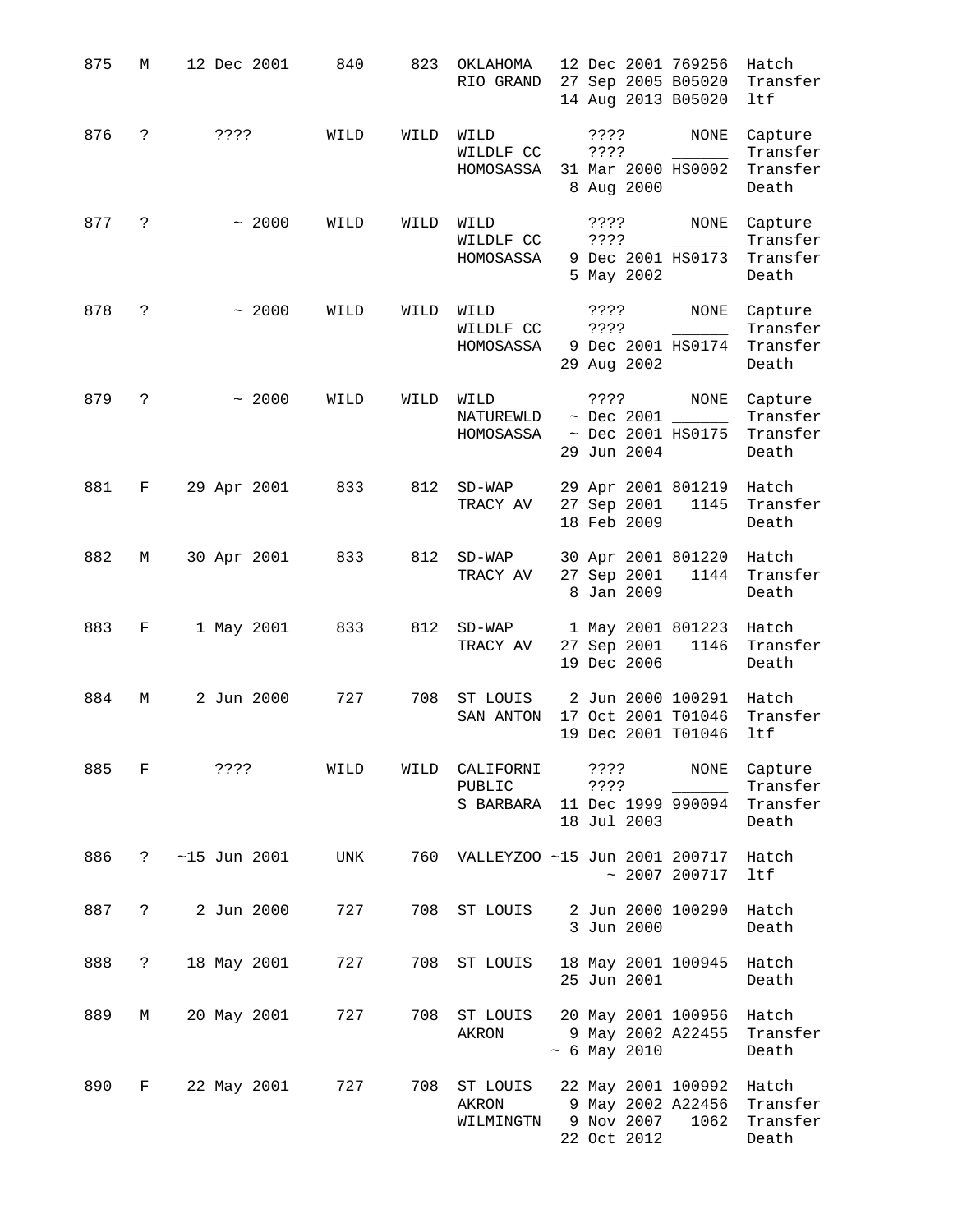| 891 | F     |             | 9 Apr 2002  | 833             | 812  | $SD-WAP$<br>WATERTNSD 3 Sep 2003 1545             | 13 Jul 2004                                     | 9 Apr 2002 802095                                                    | Hatch<br>Transfer<br>Death               |
|-----|-------|-------------|-------------|-----------------|------|---------------------------------------------------|-------------------------------------------------|----------------------------------------------------------------------|------------------------------------------|
| 892 | M     |             |             | 10 Apr 2002 833 |      | 812 SD-WAP<br><b>JACKSON</b>                      | 7 Dec 2003                                      | 10 Apr 2002 802099 Hatch<br>19 Sep 2002 200187                       | Transfer<br>Death                        |
| 893 | M     | 11 Apr 2002 |             | 833             | 812  | $SD-WAP$                                          | 27 Feb 2003                                     | 11 Apr 2002 802100 Hatch                                             | Death                                    |
| 894 | F     |             | 16 Apr 2002 | 833             |      | 812 SD-WAP<br>JACKSON                             | 1 May 2008                                      | 16 Apr 2002 802167 Hatch<br>19 Sep 2002 200188                       | Transfer<br>Death                        |
| 895 | M     | 14 Apr 2002 |             | 833             | 812  | $SD-WAP$<br>HOGLE                                 | 19 Aug 2007                                     | 14 Apr 2002 802133 Hatch<br>29 Aug 2002 U02123                       | Transfer<br>Death                        |
| 896 | $F =$ | 15 Apr 2002 |             | 833             |      | 812 SD-WAP<br>MEMPHIS                             | 30 Aug 2008                                     | 15 Apr 2002 802166 Hatch<br>5 Sep 2002 20771                         | Transfer<br>Death                        |
| 897 | М     | 18 Jul 2002 |             | 840             | 823  | ОКLАНОМА<br>SIOUX FAL                             | 21 Oct 2003<br>14 May 2007                      | 18 Jul 2002 769557 Hatch<br>2988                                     | Transfer<br>Death                        |
| 898 | F.    | 18 Jul 2002 |             | 840             | 823  | OKLAHOMA<br>GARDENCTY 27 Mar 2004 204013 Transfer | 24 Dec 2004                                     | 18 Jul 2002 769558 Hatch                                             | Death                                    |
| 899 | F     | 18 Jul 2002 |             | 840             |      | 823 OKLAHOMA<br>SIOUX FAL<br>ABILENE              | 21 Oct 2003<br>3 Sep 2008                       | 18 Jul 2002 769559<br>2989<br>18 Sep 2007 B07128                     | Hatch<br>Transfer<br>Transfer<br>Death   |
| 900 | М     | 18 Jul 2002 |             | 840             | 823  | OKLAHOMA<br>RIO GRAND                             |                                                 | 18 Jul 2002 769560 Hatch<br>27 Sep 2005 B05021<br>18 Apr 2013 B05021 | Transfer<br>ltf                          |
| 901 | F     |             | 2 Jun 2002  | 813             | 735  | BINGHAMTO 2 Jun 2002 B02019<br>EL PASO            | 14 Feb 2014                                     | 14 Oct 2003 200476                                                   | Hatch<br>Transfer<br>Death               |
| 902 | М     | 12 Apr 2002 |             | 833             | 812  | $SD-WAP$<br>WATERTNSD                             | 7 Nov 2002<br>4 Oct 2004                        | 12 Apr 2002 802109<br>1456                                           | Hatch<br>Transfer<br>Death               |
| 903 | М     | 13 Apr 2002 |             | 833             | 812  | $SD-WAP$<br>WATERTNSD                             | 7 Nov 2002<br>19 Nov 2002                       | 13 Apr 2002 802132<br>1457                                           | Hatch<br>Transfer<br>Death               |
| 904 | F     | ????        |             | WILD            | WILD | ARIZONA<br>SWREF<br>OMAHA                         | ? ? ? ?<br>? ? ? ?<br>17 May 2002<br>4 Jan 2016 | NONE<br>NONE<br>12782                                                | Capture<br>Transfer<br>Transfer<br>Death |
| 905 | ?     | $??\,?\,?$  |             | WILD            | WILD | ARIZONA<br>SWREF<br>OMAHA                         | ????<br>? ? ? ?<br>17 May 2002<br>16 Jun 2004   | NONE<br>12783                                                        | Capture<br>Transfer<br>Transfer<br>Death |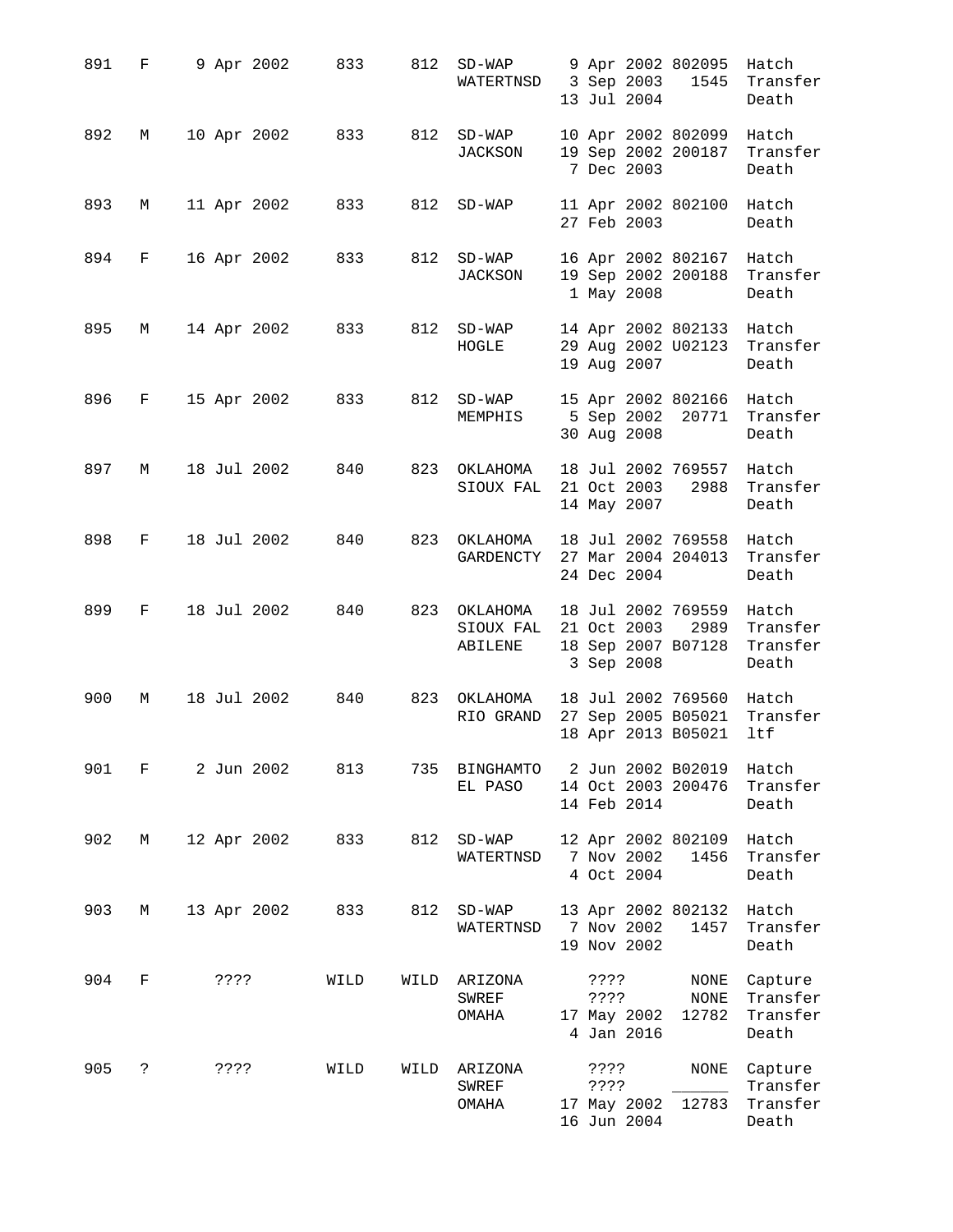| 906 | ? | ? ? ? ?                       | WILD | WILD | ARIZONA<br>SWREF<br>OMAHA                                                           | ? ? ? ?<br>? ? ? ?<br>17 May 2002<br>3 Apr 2003                                             | NONE<br>12784 | Capture<br>Transfer<br>Transfer<br>Death                       |
|-----|---|-------------------------------|------|------|-------------------------------------------------------------------------------------|---------------------------------------------------------------------------------------------|---------------|----------------------------------------------------------------|
| 907 | М | $\sim$ 9 Jun 2002             | 728  | 675  | SPRINGFIE $\sim$ 9 Jun 2002<br><b>BLOOMINGT</b>                                     | 23 Sep 2002 B02028<br>14 Aug 2013                                                           | 748           | Hatch<br>Transfer<br>Death                                     |
| 908 | М | 9 Jun 2002                    | 728  | 675  | SPRINGFIE<br>BLOOMINGT                                                              | 9 Jun 2002<br>23 Sep 2002 B02027<br>10 Oct 2002                                             | 747           | Hatch<br>Transfer<br>Death                                     |
| 909 | М | $\sim$ 9 Jun 2002             | 728  | 675  | SPRINGFIE $\sim$ 9 Jun 2002<br>SCOVILL F<br>CHICAGOBR<br>GARDENCTY<br>HUTCHINSN     | 31 Jan 2003 100319<br>19 Jan 2007<br>28 Jul 2010 210034<br>31 Mar 2011 211003<br>5 Jul 2011 | 749<br>2368   | Hatch<br>Transfer<br>Transfer<br>Transfer<br>Transfer<br>Death |
| 910 | F | $\sim$ 9 Jun 2002             | 728  | 675  | SPRINGFIE $\sim$ 9 Jun 2002<br>SCOVILL F<br>HUTCHINSN                               | 31 Jan 2003 100320<br>29 Nov 2006 206009<br>17 May 2007                                     | 751           | Hatch<br>Transfer<br>Transfer<br>Death                         |
| 911 | F | 18 Jun 2002                   | 857  | 609  | LOWRY<br>JOHN BALL 13 May 2003 302712                                               | 18 Jun 2002 204935<br>14 Dec 2012                                                           |               | Hatch<br>Transfer<br>Death                                     |
| 912 | ? | ? ? ? ?                       | WILD | WILD | CALIFORNI<br>PUBLIC<br>PALM DES                                                     | $??\,?\,?$<br>? ? ? ?<br>15 Oct 2002 302006<br>24 May 2003                                  | NONE          | Capture<br>Transfer<br>Transfer<br>Death                       |
| 913 | F | $??\; ?$                      | WILD | WILD | ARIZONA<br>STEINMETZ<br>PHOENIX                                                     | 3333<br>????<br>6 Mar 2002<br>27 Oct 2003                                                   | NONE<br>9564  | Capture<br>Transfer<br>Transfer<br>Death                       |
|     |   | $914 \t M \sim 9$ Jun 2002    | 728  | 675  | SPRINGFIE $\sim$ 9 Jun 2002                                                         | 8 Sep 2002                                                                                  |               | 750 Hatch<br>Death                                             |
| 915 |   | M ~ Feb 2001 1115             |      |      | 1116 NEWENT<br>QUEBEC 2 Oct 2001 A15606 Transfer                                    | $\sim$ Feb 2001 9<br>23 Feb 2004                                                            |               | Hatch<br>Death                                                 |
| 916 |   | M ~ Feb 2001 1115             |      |      | 1116 NEWENT $\sim$ Feb 2001 6 Hatch<br>QUEBEC                                       | 26 May 2005                                                                                 |               | 2 Oct 2001 A15603 Transfer<br>Death                            |
|     |   | $917$ F ~ Feb 2001            | 1115 |      | 1116 NEWENT $\sim$ Feb 2001 7 Hatch<br>QUEBEC 2 Oct 2001 A15604 Transfer<br>ROCKTON | 13 Sep 2006 R240                                                                            |               | ltf                                                            |
| 918 |   | $\sim$ Feb 2001<br>$F \sim 1$ | 1115 |      | 1116 NEWENT<br>QUEBEC                                                               | $\sim$ Feb 2001 $\qquad$ 8 Hatch<br>21 Oct 2005                                             |               | 2 Oct 2001 A15605 Transfer<br>Death                            |
|     |   | 919 F ~ Feb 2001              | 1117 |      | $1118$ NEWENT $\sim$ Feb 2001<br>QUEBEC                                             | 2 Oct 2001 A15602<br>$~26$ Dec 2002                                                         |               | 5 Hatch<br>Transfer<br>Death                                   |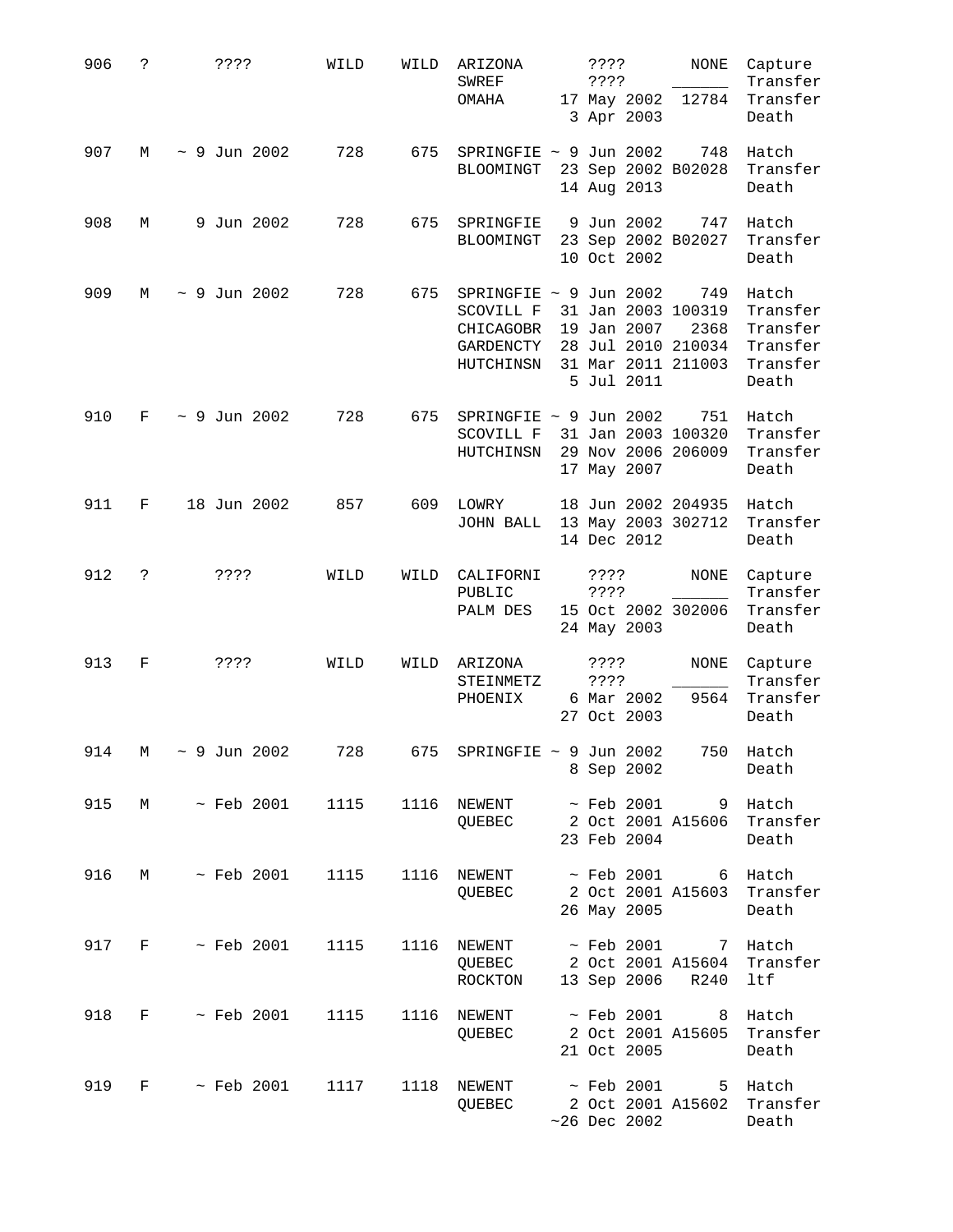| 920 | F                    | $\sim$ Feb 2001                                          | 1117 |      | 1118 NEWENT<br>QUEBEC                                                           | ~ Feb 2001 4<br>17 May 2004                              |                                                                                                                                                                                                                                                                                                                                                                                                                                                       | Hatch<br>2 Oct 2001 A15601 Transfer<br>Death |
|-----|----------------------|----------------------------------------------------------|------|------|---------------------------------------------------------------------------------|----------------------------------------------------------|-------------------------------------------------------------------------------------------------------------------------------------------------------------------------------------------------------------------------------------------------------------------------------------------------------------------------------------------------------------------------------------------------------------------------------------------------------|----------------------------------------------|
| 921 | F                    | $\sim$ Jun 2001                                          | UNK  |      | UNK BIRD PREY $\sim$ Jun 2001 ________ Hatch<br>WINNIPEG                        | 23 Dec 2002 C01184<br>30 May 2010                        |                                                                                                                                                                                                                                                                                                                                                                                                                                                       | Transfer<br>Death                            |
| 922 | М                    | $\sim$ Jun 2001                                          | UNK  |      | UNK BIRD PREY $\sim$ Jun 2001 ______<br>WINNIPEG                                | 23 Dec 2002 C01185<br>1 Jun 2010                         |                                                                                                                                                                                                                                                                                                                                                                                                                                                       | Hatch<br>Transfer<br>Death                   |
| 923 | F                    | $\sim$ Jun 2001                                          | UNK  |      | UNK BIRD PREY $\sim$ Jun 2001<br>WINNIPEG                                       | 23 Dec 2002 C01187<br>6 Jun 2010                         |                                                                                                                                                                                                                                                                                                                                                                                                                                                       | Hatch<br>Transfer<br>Death                   |
| 924 | M                    | $\sim$ Jun 2001                                          | UNK  |      | UNK BIRD PREY $\sim$ Jun 2001<br>WINNIPEG<br>FT WHYTE                           | 23 Dec 2002 C01186<br>30 Sep 2010                        | NONE<br>NONE                                                                                                                                                                                                                                                                                                                                                                                                                                          | Hatch<br>Transfer<br>ltf                     |
| 925 | $\ddot{ }$           | ????                                                     | WILD | WILD | FLORIDA<br>WILDLF CC<br>$HOMOSASSA$ ~ Mar 2002 $HSO218$                         | ????<br>????<br>2 Nov 2002                               | NONE<br>$\overline{\phantom{a}}$                                                                                                                                                                                                                                                                                                                                                                                                                      | Capture<br>Transfer<br>Transfer<br>Death     |
| 926 | F                    | ????                                                     | WILD | WILD | OREGON<br>CASCADES<br>DESERT MU                                                 | ???? NONE<br>????<br>3 May 2007                          | $\begin{tabular}{ccccc} \multicolumn{2}{c }{\textbf{1} & \multicolumn{2}{c }{\textbf{2} & \multicolumn{2}{c }{\textbf{3} & \multicolumn{2}{c }{\textbf{4} & \multicolumn{2}{c }{\textbf{5} & \multicolumn{2}{c }{\textbf{6} & \multicolumn{2}{c }{\textbf{6} & \multicolumn{2}{c }{\textbf{6} & \multicolumn{2}{c }{\textbf{6} & \multicolumn{2}{c }{\textbf{6} & \multicolumn{2}{c }{\textbf{6} & \multicolumn{2}{c }{\textbf{6} & \multicolumn{2}{$ | Capture<br>Transfer<br>Transfer<br>Death     |
| 927 | $\ddot{\phantom{0}}$ | 9 Sep 2002                                               | UNK  | UNK  | QUEBEC                                                                          | 9 Sep 2002 A25600 Hatch<br>$~26$ Dec 2002                |                                                                                                                                                                                                                                                                                                                                                                                                                                                       | Death                                        |
| 928 | F                    | $\sim$ Jun 2002                                          | UNK  | UNK  | PRIVATE<br>VALLEYZOO                                                            | ~ Jun 2002 _____<br>3 Oct 2002 200746<br>19 Sep 2006     |                                                                                                                                                                                                                                                                                                                                                                                                                                                       | Hatch<br>Transfer<br>Death                   |
| 929 | М                    | $\sim$ Jun 2002                                          | UNK  |      | UNK PRIVATE<br>VALLEYZOO                                                        | $\sim$ Jun 2002<br>3 Oct 2002 200747<br>~ Aug 2011 Death |                                                                                                                                                                                                                                                                                                                                                                                                                                                       | NONE Hatch<br>Transfer                       |
| 930 |                      | M ~ Feb 2001 1115                                        |      |      | 1116 NEWENT<br>QUEBEC 2 Oct 2001 A15607 Transfer                                | $\sim$ Feb 2001 43 Hatch<br>16 Jan 2002                  |                                                                                                                                                                                                                                                                                                                                                                                                                                                       | Death                                        |
| 931 |                      | ? 14 Feb 1995 295 441 CINCINNAT 14 Feb 1995 295012 Hatch |      |      |                                                                                 | 15 Feb 1995                                              |                                                                                                                                                                                                                                                                                                                                                                                                                                                       | Death                                        |
| 932 |                      | $? \t????$                                               | WILD |      | WILD MEXICO 3??? NONE Capture<br>PUBLIC<br>GUADALJR 20 Feb 1998 A02726 Transfer | ????<br>20 Feb 1998                                      | Death                                                                                                                                                                                                                                                                                                                                                                                                                                                 | _______ Transfer                             |
|     |                      | 933 ? ~15 May 2002                                       | 713  |      | 807 BOISE ~15 May 2002 202017 Hatch                                             | 18 May 2002                                              |                                                                                                                                                                                                                                                                                                                                                                                                                                                       | Death                                        |
| 934 |                      | ? $\sim$ 15 May 2002 713                                 |      |      | 807 BOISE                                                                       | $~15$ May 2002 202018 Hatch<br>18 May 2002               |                                                                                                                                                                                                                                                                                                                                                                                                                                                       | Death                                        |
| 935 |                      | M 13 May 2003                                            | 740  |      | 904 OMAHA 13 May 2003 13665 Hatch<br>DALLAS WA 8 Mar 2004 4A011                 | 14 Oct 2004                                              |                                                                                                                                                                                                                                                                                                                                                                                                                                                       | Transfer<br>Death                            |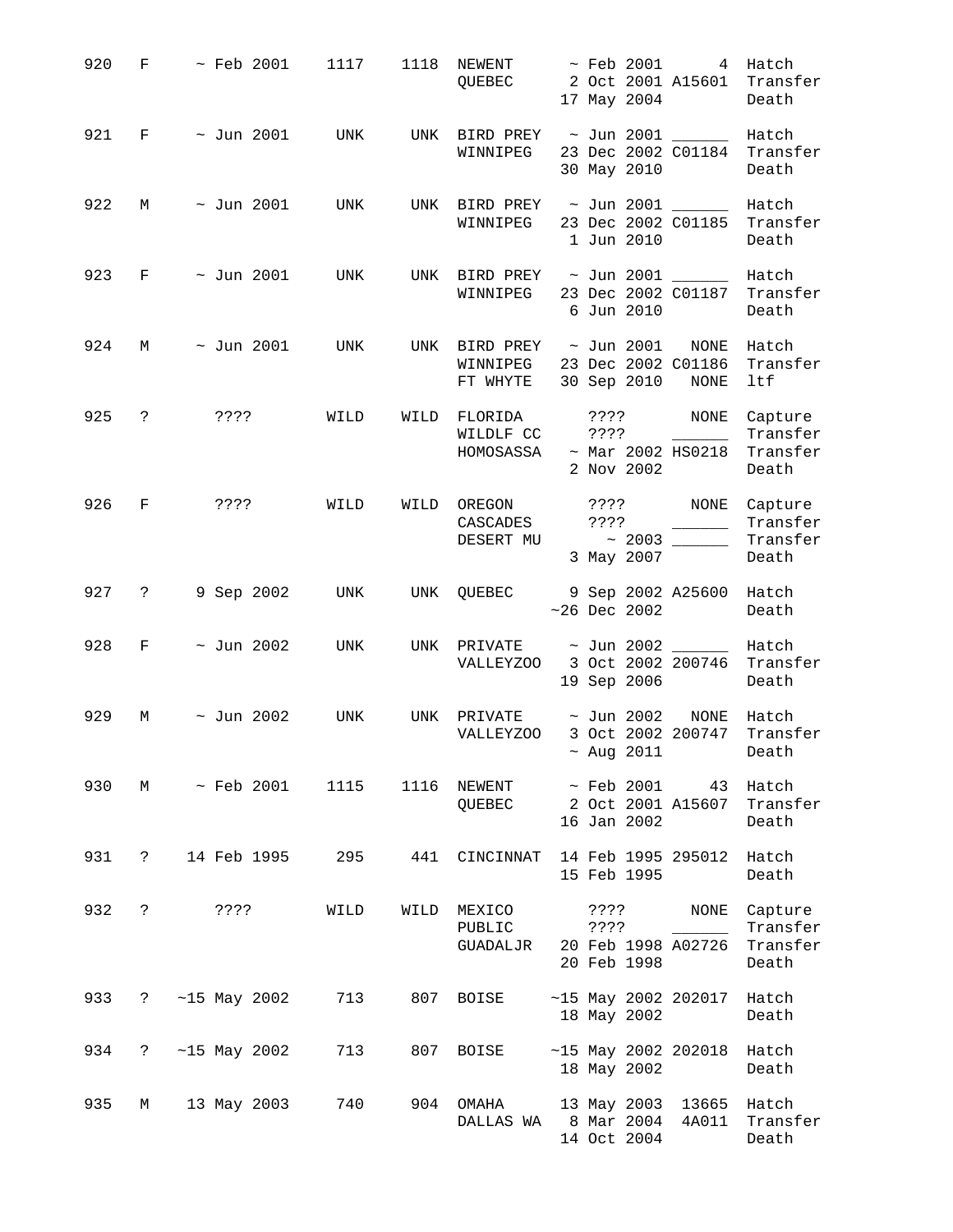| 936   | М                             |                             | 13 May 2003 740   | 904 | OMAHA<br>DALLAS WA 8 Mar 2004 4A012                                             |  | 14 Oct 2004      | 13 May 2003 13666                                                       | Hatch<br>Transfer<br>Death                               |
|-------|-------------------------------|-----------------------------|-------------------|-----|---------------------------------------------------------------------------------|--|------------------|-------------------------------------------------------------------------|----------------------------------------------------------|
| 937   |                               |                             | M 13 May 2003 740 |     | 904 OMAHA 13 May 2003 13667 Hatch<br>DALLAS WA 8 Mar 2004 4A013<br>$SD-WAP$     |  |                  | 28 Nov 2007 807278                                                      | Transfer<br>Transfer                                     |
| 938   |                               | $M \sim 3$ May 2003         | 922               |     | 921 WINNIPEG ~ 3 May 2003 D00398 Hatch<br>ST FELICI                             |  | 4 Dec 2003       | 1 Dec 2003 A30105                                                       | Transfer<br>Death                                        |
| 939   | $F$ and $F$                   | $\sim$ 3 May 2003           | 922               |     | 921 WINNIPEG ~ 3 May 2003 D00399 Hatch<br>ST FELICI ~24 Nov 2005 A50095         |  | $~11$ Mar 2006   |                                                                         | Transfer<br>Death                                        |
| 940   |                               | F ~12 May 2003              | 924               | 923 | WINNIPEG ~12 May 2003 D00400 Hatch<br>ST FELICI                                 |  |                  | 1 Dec 2003 A30104<br>$~\sim$ Aug 2004 A30104                            | Transfer<br>ltf                                          |
| 941   |                               | M ~12 May 2003              | 924               |     | 923 WINNIPEG ~12 May 2003 D00401 Hatch<br>ST FELICI 24 Nov 2005 A50094 Transfer |  |                  | $\sim$ 1 Nov 2006 A50094                                                | ltf                                                      |
| 942   |                               | $? \sim 12$ May 2003        | 924               |     | 923 WINNIPEG ~12 May 2003 D00402 Hatch                                          |  | 15 May 2003      |                                                                         | Death                                                    |
| 943   |                               | $? \sim 12$ May 2003        | 924               | 923 | WINNIPEG ~12 May 2003 D00403 Hatch                                              |  | 15 May 2003      |                                                                         | Death                                                    |
| 944   | $F$ –                         | 29 May 2003                 | 840               |     | 823 OKLAHOMA<br>COLO SPRG 7 Apr 2004 24A005                                     |  | 3 Dec 2009       | 29 May 2003 769762 Hatch                                                | Transfer<br>Death                                        |
| 945   | $\mathbf{F}$ and $\mathbf{F}$ | 29 May 2003                 | 840               | 823 | OKLAHOMA<br>COLO SPRG 7 Apr 2004 24A006<br>$SD-WAP$                             |  | 3 Dec 2015       | 29 May 2003 769763 Hatch<br>4 Mar 2009 809010                           | Transfer<br>Transfer<br>Death                            |
| 946 ? |                               | 29 May 2003                 |                   |     | 840 823 OKLAHOMA                                                                |  | 9 Jun 2003       | 29 May 2003 769761 Hatch                                                | Death                                                    |
| 947   | M                             | 31 Jan 1993                 | UNK               |     | UNK ROCKTON                                                                     |  | ~1998            | 31 Jan 1993 980049 Hatch                                                | Death                                                    |
| 948   | М                             |                             | 31 Jan 1993 UNK   |     | UNK ROCKTON                                                                     |  | $~\sim$ Dec 1998 | 31 Jan 1993 980050 Hatch                                                | Death                                                    |
| 949   |                               | $\sim$ Jun 1993<br>$M \sim$ | UNK               |     | UNK ROCKTON<br>QUEBEC<br>ROCKTON                                                |  | 6 Dec 2006       | $\sim$ Jun 1993 980051 Hatch<br>1 Apr 2004 A45602<br>13 Sep 2006 980051 | Transfer<br>Transfer<br>Death                            |
| 950   |                               | $F = 1$<br>????             | UNK               |     | UNK ULRICK<br>ROCKTON                                                           |  | ? ? ? ?<br>~1999 |                                                                         | Hatch<br>31 Jan 1997 980052 Transfer<br>Death            |
| 951   | F                             | ????                        | WILD              |     | WILD CALIFORNI<br>WAL CREEK<br>COYOTE PM                                        |  | 6 Jul 2010       | $\sim$ Oct 2002 _____<br>2 Sep 2003 200317                              | ~ Oct 2002 NONE Capture<br>Transfer<br>Transfer<br>Death |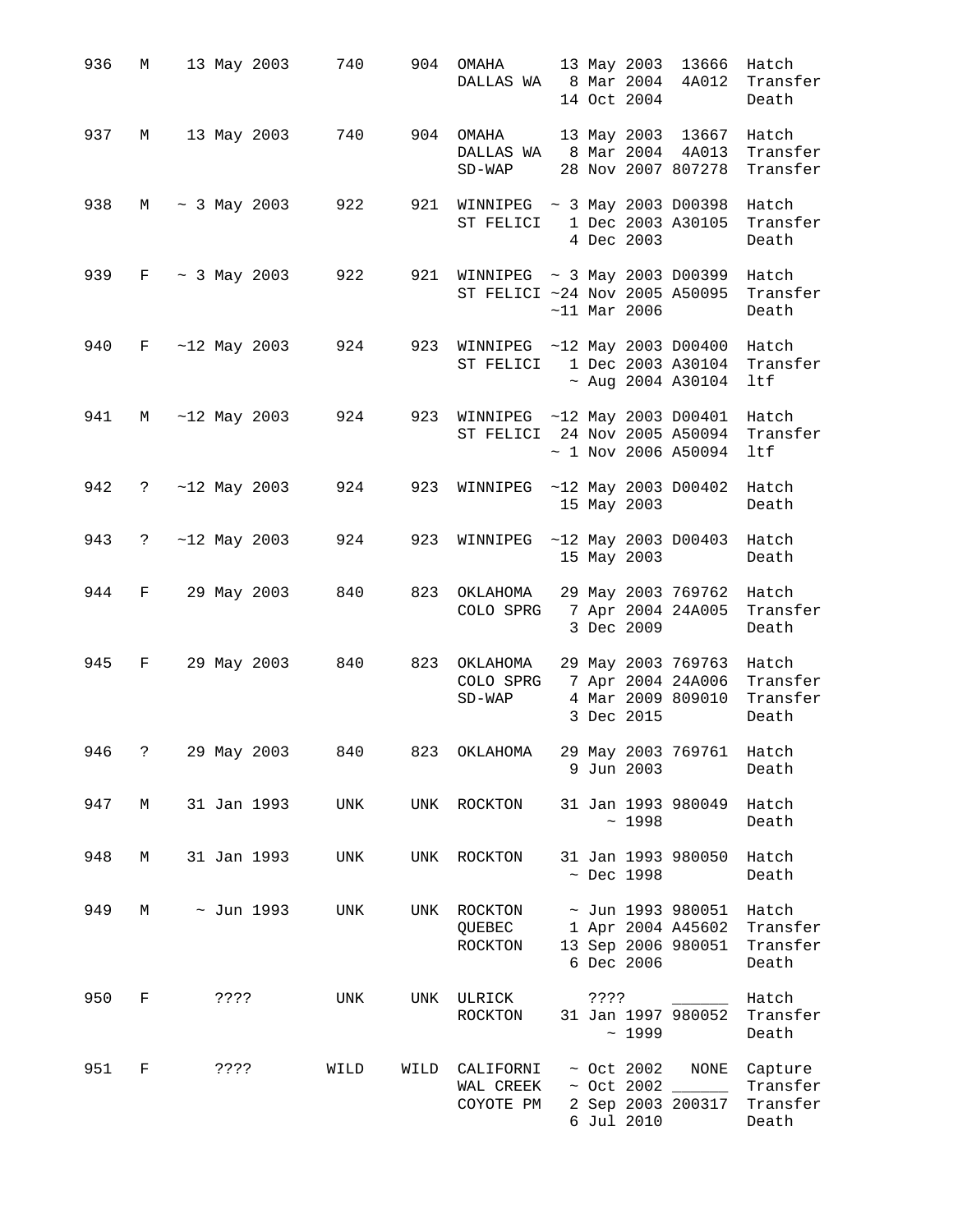| 952 | М                   | 13 May 2003 740     |            | 904  | OMAHA<br>WATERTNSD 18 Mar 2005<br>MINOCQUA                           |                    | 13 May 2003<br>20 Dec 2005<br>$~15$ Sep 2008 | 13996<br>1890<br>NONE<br>NONE | Hatch<br>Transfer<br>Transfer<br>ltf     |
|-----|---------------------|---------------------|------------|------|----------------------------------------------------------------------|--------------------|----------------------------------------------|-------------------------------|------------------------------------------|
| 953 | F                   | 13 May 2003         | 740        | 904  | OMAHA<br>WATERTNSD                                                   |                    | 13 May 2003<br>18 Mar 2005<br>28 Mar 2005    | 13997<br>1891                 | Hatch<br>Transfer<br>Death               |
| 954 | F                   | $\sim$ Jan 2000ñ6m  | WILD       | WILD | CALIFORNI $\sim$ Nov 2003<br>SANLUISOB ~ Nov 2003 KDD377<br>PALM DES |                    | 3 Aug 2010                                   | NONE<br>22 Nov 2003 303005    | Capture<br>Transfer<br>Transfer<br>Death |
| 955 | $\ddot{?}$          | 5 May 2003          | 558        | 913  | PHOENIX                                                              |                    | 5 May 2003<br>1 Jan 2015                     | 9810                          | Hatch<br>Death                           |
| 956 | $\ddot{\mathbf{?}}$ | 4 May 2003          | 558        | 913  | PHOENIX                                                              |                    | 4 May 2003<br>5 Aug 2008                     |                               | 9811 Hatch<br>Death                      |
| 957 | F                   | 4 May 2003          | 558        | 913  | PHOENIX 4 May 2003                                                   |                    | 24 Nov 2016                                  | 9812 Hatch                    | Death                                    |
| 958 | $\mathsf{P}$        | 4 May 2003          | 558        | 913  | PHOENIX 4 May 2003                                                   |                    | 12 Jun 2005                                  | 9813                          | Hatch<br>Death                           |
| 959 | М                   | 4 May 2003          | 558        |      | 913 PHOENIX 4 May 2003 9814 Hatch<br>ASDM TUSC 13 May 2010 AF2898    |                    | 19 Apr 2017                                  |                               | Transfer<br>Death                        |
| 960 | F                   | $~10$ Jul 2003      | 915        | 917  | QUEBEC                                                               |                    | 18 May 2005                                  | $~10$ Jul 2003 A35601 Hatch   | Death                                    |
| 961 | М                   | $~10$ Jul 2003      | 915        | 917  | QUEBEC ~30 Jul 2003 A35602 Hatch<br>ROCKTON 13 Sep 2006              |                    |                                              | R298                          | ltf                                      |
| 962 | М                   | $\sim$ Jun 2003     | UNK        | UNK  | VALLEYZOO                                                            |                    | 17 Oct 2009                                  | ~ Jun 2003 200759 Hatch       | Death                                    |
| 963 | М                   | $\sim$ Jun 2003     | UNK        |      | UNK VALLEYZOO ~ Jun 2003 200760 Hatch                                |                    |                                              | 10 Nov 2009 200760            | ltf                                      |
| 964 | M                   | $\sim$ Jun 2003     | <b>UNK</b> |      | UNK VALLEYZOO ~ Jun 2003 200761                                      |                    | $\neg$ Dec 2012ñ2m                           |                               | Hatch<br>Death                           |
| 965 | M                   | $\sim$ Jun 2003 UNK |            |      | UNK VALLEYZOO ~ Jun 2003 200762 Hatch                                |                    | 10 Mar 2014                                  |                               | Death                                    |
| 966 | $F$ and             | ????                | WILD       | WILD | WILD<br>PRIVATE<br>DENVER 4 May 1971                                 | ????               | ? ? ? ?<br>13 Nov 1978                       | NONE<br>01468                 | Capture<br>Transfer<br>Transfer<br>Death |
| 967 |                     | M ~May 1973ñ2m      | WILD       | WILD | WILD<br>UNKNOWN                                                      | ? ? ? ?<br>? ? ? ? |                                              | NONE                          | Capture<br>Transfer                      |
|     |                     |                     |            |      | DENVER                                                               |                    | 14 Jul 1973<br>13 Nov 1978                   | 01467                         | Transfer<br>Death                        |
| 968 | $\ddot{\text{?}}$   | 25 May 1974         | WILD       |      | WILD DENVER                                                          |                    | 4 Jun 1974                                   | 25 May 1974 01470             | Hatch<br>Death                           |
| 969 | $\ddot{\mathbf{?}}$ | 25 May 1974         | WILD       | WILD | DENVER                                                               |                    | 23 Jun 1974                                  | 25 May 1974 01471             | Hatch<br>Death                           |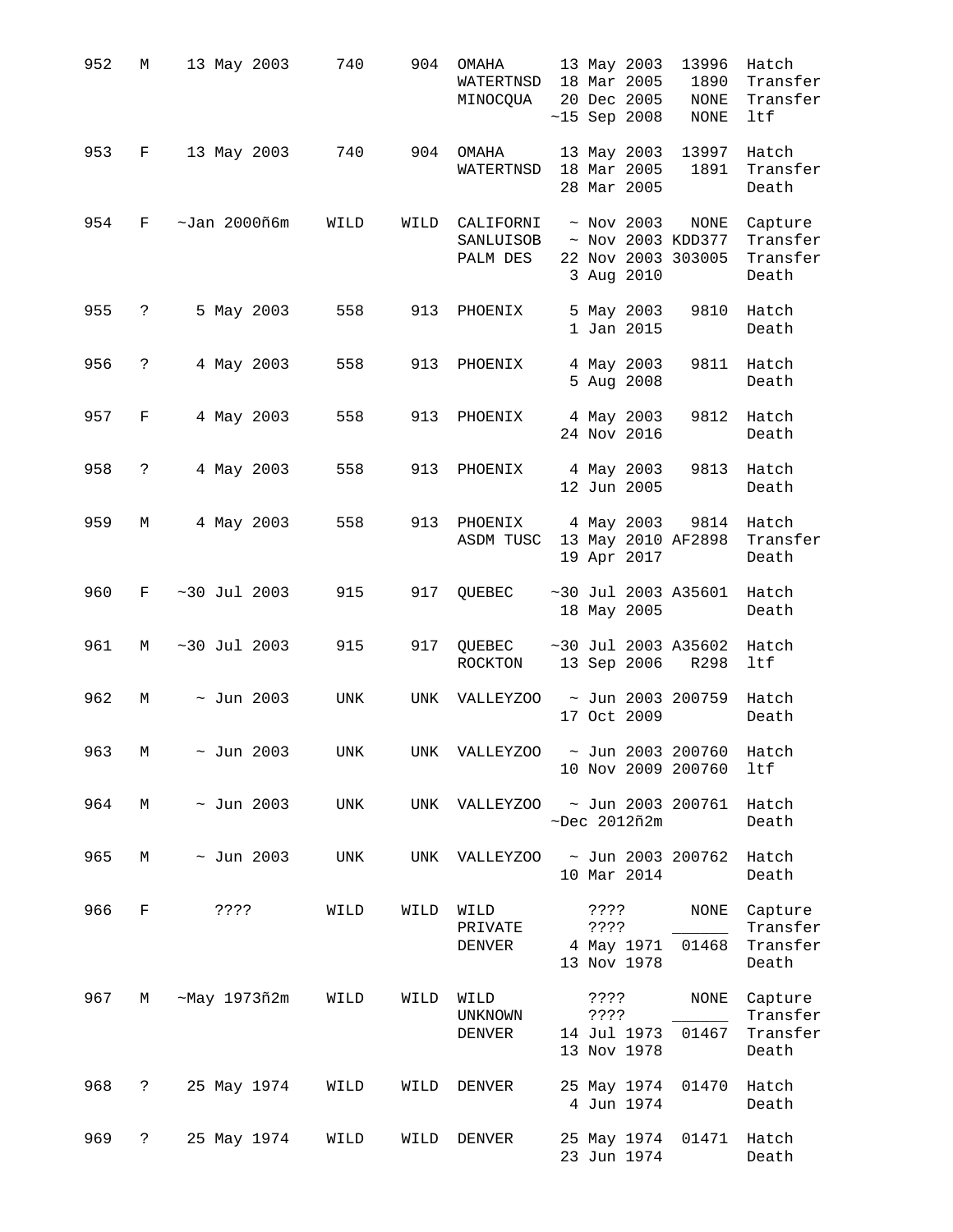| 970 | $\mathsf{P}$                  |  | 1 Jun 1975        | UNK |     | UNK DENVER<br>LOSANGELE 9 Sep 1975 ______                                         |  |                                  | 1 Jun 1975 750165 Hatch                                              | ltf                                 |
|-----|-------------------------------|--|-------------------|-----|-----|-----------------------------------------------------------------------------------|--|----------------------------------|----------------------------------------------------------------------|-------------------------------------|
| 971 | $\ddot{?}$                    |  | 1 Jun 1975        | UNK | UNK | DENVER                                                                            |  | 14 Jun 1975                      | 1 Jun 1975 750166 Hatch                                              | Death                               |
| 972 | ?                             |  | 1 Jun 1975        | UNK | UNK | DENVER 1 Jun 1975 750167                                                          |  | 14 Jun 1975                      |                                                                      | Hatch<br>Death                      |
| 973 | $\ddot{?}$                    |  | 1 Jun 1975        | UNK | UNK | DENVER                                                                            |  | 3 Jun 1975                       | 1 Jun 1975 750160 Hatch                                              | Death                               |
| 974 | $\ddot{?}$                    |  | 1 Jun 1975        | UNK |     | UNK DENVER<br>LOSANGELE                                                           |  |                                  | 1 Jun 1975 750161<br>9 Sep 1975 ______                               | Hatch<br>ltf                        |
| 975 | ?                             |  | 1 Jun 1975        | UNK |     | UNK DENVER                                                                        |  | 9 Jun 1975                       | 1 Jun 1975 750162                                                    | Hatch<br>Death                      |
| 976 | $\ddot{ }$                    |  | 1 Jun 1975        | UNK |     | UNK DENVER<br>LOSANGELE                                                           |  |                                  | 1 Jun 1975 750163 Hatch<br>9 Sep 1975 ______                         | ltf                                 |
| 977 | ?                             |  | 1 Jun 1975        | UNK |     | UNK DENVER<br>LOSANGELE                                                           |  |                                  | 1 Jun 1975 750164 Hatch<br>9 Sep 1975 ______                         | ltf                                 |
| 978 | М                             |  | 25 May 2004       | 851 |     | 752 FORTWORTH 25 May 2004 203193 Hatch<br>HERSHEY                                 |  |                                  | 27 Apr 2005 A5.27<br>20 Nov 2012                                     | Transfer<br>Death                   |
| 979 | $\mathbf{F}$ and $\mathbf{F}$ |  | 25 May 2004       | 851 |     | 752 FORTWORTH 25 May 2004 203194 Hatch<br>HERSHEY                                 |  |                                  | 14 Aug 2012                                                          | 27 Apr 2005 A5.26 Transfer<br>Death |
| 980 | M                             |  | 25 May 2004       | 851 |     | 752 FORTWORTH<br>COLO SPRG<br>ST LOUIS                                            |  | 19 Nov 2014                      | 25 May 2004 203204 Hatch<br>26 May 2005 25A001<br>17 Jun 2010 108059 | Transfer<br>Transfer<br>Death       |
| 981 | М                             |  | 25 May 2004       | 851 |     | 752 FORTWORTH 25 May 2004 203205 Hatch<br>COLO SPRG<br>WILMINGTN 16 Jul 2009 1100 |  | 6 Aug 2014                       | 26 May 2005 25A002                                                   | Transfer<br>Transfer<br>Death       |
| 982 | М                             |  | 25 May 2004       | 851 |     | 752 FORTWORTH 25 May 2004 203206                                                  |  | $~25$ Jun 2005                   |                                                                      | Hatch<br>Death                      |
| 983 | ?                             |  | $\sim$ Jun 2003   | UNK |     | UNK VALLEYZOO ~ Jun 2003 200763                                                   |  | 2 Sep 2003                       |                                                                      | Hatch<br>Death                      |
| 984 | ?                             |  | $~15$ Jun 2004    | UNK | UNK | VALLEYZOO ~15 Jun 2004 200771                                                     |  | 2 Jul 2004                       |                                                                      | Hatch<br>Death                      |
| 985 | М                             |  | 2 May 2004        | 857 | 609 | LOWRY 2 May 2004 205188<br>PHOENIX                                                |  | 27 Jan 2014                      | 30 Apr 2009 11270                                                    | Hatch<br>Transfer<br>Death          |
| 986 | ?                             |  | 6 May 2004        | 857 | 609 | LOWRY                                                                             |  | 28 Aug 2004                      | 6 May 2004 205189 Hatch                                              | Death                               |
| 987 | ?                             |  | $\sim 8$ Jun 2004 | 685 | 690 | TOLEDO                                                                            |  | $\sim 8$ Jun 2004<br>15 Jun 2004 | 3522                                                                 | Hatch<br>Death                      |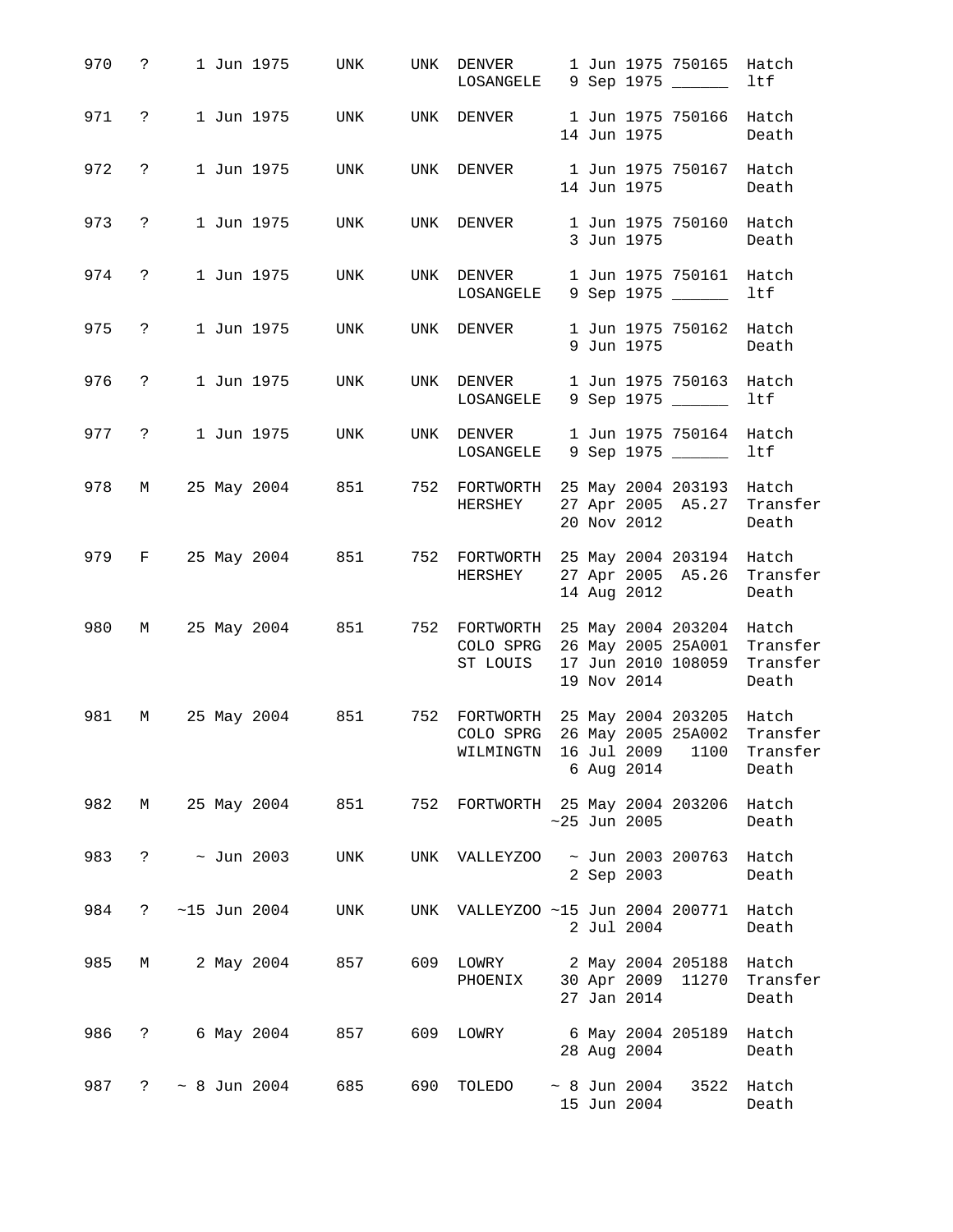| 988  | М | $~29$ Jan 2004  |              | 915  | 917  | QUEBEC<br>ST FELICI                                   |                 |                                                   | $~29$ Jan 2004 A45601<br>28 Jun 2006 A60078<br>$\sim$ 1 Nov 2006 A60078          | Hatch<br>Transfer<br>ltf                           |
|------|---|-----------------|--------------|------|------|-------------------------------------------------------|-----------------|---------------------------------------------------|----------------------------------------------------------------------------------|----------------------------------------------------|
| 989  | М | $~120$ Jun 2004 |              | WILD | WILD | ALBERTA<br>PRIVATE<br>CALGARY<br>SASKATOON            |                 | $\sim$ Jul 2004                                   | <b>NONE</b><br>$\sim$ Jul 2004 ______<br>7 Jul 2004 106733<br>10 Jul 2008 001905 | Capture<br>Transfer<br>Transfer<br>ltf             |
| 990  | F | $~15$ Jun 2004  |              | WILD | WILD | ALBERTA<br>PRIVATE<br>CALGARY<br>WINNIPEG<br>FT WHYTE |                 | $\sim$ Jul 2004<br>$\sim$ Jul 2004<br>18 Oct 2010 | NONE<br>NONE<br>13 Jul 2004 106737<br>17 Jul 2008 J00144<br>NONE                 | Capture<br>Transfer<br>Transfer<br>Transfer<br>ltf |
| 991  | М | 16 Apr 2004     |              | 833  | 788  | $SD-WAP$                                              |                 | 7 May 2004                                        | 16 Apr 2004 804084                                                               | Hatch<br>Death                                     |
| 992  | F | 17 Apr 2004     |              | 833  | 788  | $SD-WAP$<br>SALISBURY                                 |                 | 15 Mar 2006<br>27 Apr 2006                        | 17 Apr 2004 804089<br>1613                                                       | Hatch<br>Transfer<br>Death                         |
| 993  | F | 18 Apr 2004     |              | 833  | 788  | $SD-WAP$                                              |                 | 3 Sep 2005                                        | 18 Apr 2004 804113                                                               | Hatch<br>Death                                     |
| 994  | F | 19 Apr 2004     |              | 833  | 788  | $SD-WAP$<br>SALISBURY                                 |                 | 15 Mar 2006<br>8 Sep 2007                         | 19 Apr 2004 804133<br>1614                                                       | Hatch<br>Transfer<br>Death                         |
| 995  | F | 20 Apr 2004     |              | 833  | 788  | $SD-WAP$<br>ATASCADER                                 |                 | 30 Jun 2011                                       | 20 Apr 2004 804134<br>1 Sep 2005 B05017                                          | Hatch<br>Transfer<br>Death                         |
| 996  | М | 21 Apr 2004     |              | 833  | 788  | $SD-WAP$<br>NZP-WASH                                  |                 | 16 Jan 2016                                       | 21 Apr 2004 804193<br>7 Jun 2005 215430                                          | Hatch<br>Transfer<br>Death                         |
| 997  | М | 23 Dec 2004     |              | 749  | 823  | ОКLАНОМА<br>RIO GRAND                                 |                 |                                                   | 23 Dec 2004 770165 Hatch<br>27 Sep 2005 B05022<br>7 Jun 2006                     | Transfer<br>Death                                  |
| 998  | М | 23 Dec 2004     |              | 749  | 823  | ОКLАНОМА<br>RIO GRAND                                 |                 | 7 Feb 2011                                        | 23 Dec 2004 770166<br>27 Sep 2005 B05023                                         | Hatch<br>Transfer<br>Death                         |
| 999  | F | 23 Dec 2004     |              | 749  | 823  | OKLAHOMA<br>DALLAS WA 6 Jul 2005                      |                 | 11 Jan 2011                                       | 23 Dec 2004 770167<br>5A033                                                      | Hatch<br>Transfer<br>Death                         |
| 1000 | М |                 | $~\sim~2004$ | WILD | WILD | WILD<br>REHAB<br>ASDM TUSC 19 Oct 2004 AF2268         |                 | ? ? ? ?<br>? ? ? ?<br>12 Jun 2006                 | NONE<br>NONE                                                                     | Capture<br>Transfer<br>Transfer<br>Death           |
| 1001 | F |                 | ~1004        | WILD | WILD | WILD<br>REHAB<br>ASDM TUSC                            | ????<br>? ? ? ? | 28 Jun 2011                                       | NONE<br>NONE<br>22 Jan 2005 AF2317                                               | Capture<br>Transfer<br>Transfer<br>Death           |
| 1002 | F |                 | ~1957        | UNK  | UNK  | UNKNOWN<br>ASDM TUSC                                  |                 |                                                   | $\sim$ 1957 ______<br>$\sim$ 1958 AF2292<br>$~\sim$ 1969 AF2292                  | Hatch<br>Transfer<br>ltf                           |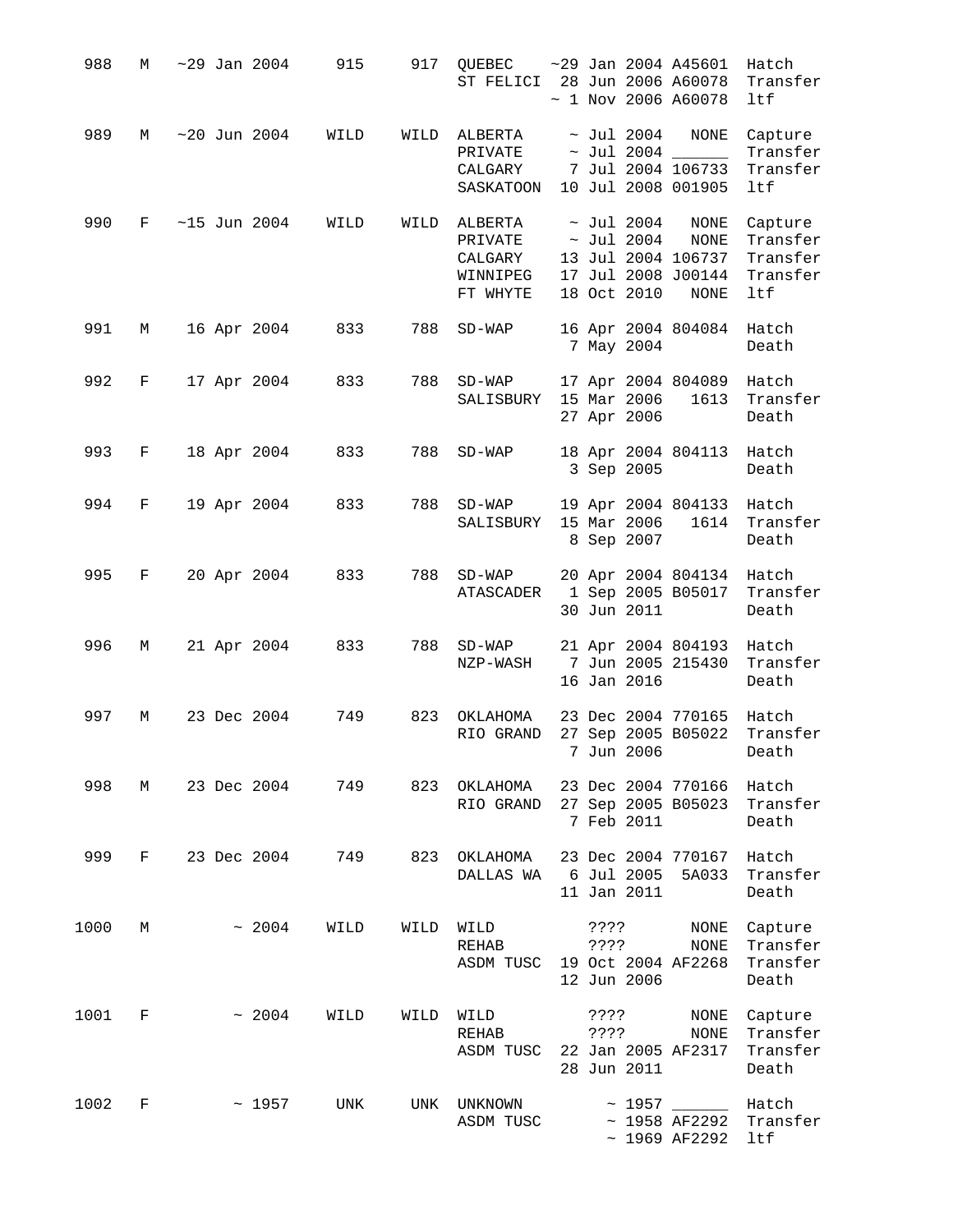| 1003   | М                   | $\sim 1957$           |                 | UNK UNK | UNKNOWN<br>ASDM TUSC ~ 1958 AF2293 Transfer                                   |                   | $\sim$ 1957 ______<br>1 Jul 1969 AF2293                                | Hatch<br>ltf                                |
|--------|---------------------|-----------------------|-----------------|---------|-------------------------------------------------------------------------------|-------------------|------------------------------------------------------------------------|---------------------------------------------|
| 1004   | $\ddot{?}$          | $\sim$ Jul 1958       | 1003            |         | 1002 ASDM TUSC                                                                |                   | $\sim$ Jul 1958 AF2294<br>$~\sim$ 1969 AF2294                          | Hatch<br>ltf                                |
| 1005   | $\ddot{?}$          | $\sim$ Jul 1958       | 1003            |         | 1002 ASDM TUSC                                                                |                   | $~\sim$ Jul 1958 AF2295<br>$~\sim$ 1969 AF2295                         | Hatch<br>ltf                                |
| 1006   | $\ddot{?}$          | $\sim$ Jul 1958       | 1003            |         | 1002 ASDM TUSC                                                                |                   | $\sim$ Jul 1958 AF2296 Hatch<br>$~\sim$ 1969 AF2296                    | ltf                                         |
| 1007   | $\mathbb{R}$        | $\sim$ Jul 1958       | 1003            |         | 1002 ASDM TUSC                                                                |                   | ~ Jul 1958 AF2297<br>$~\sim$ Oct 1963 AF2297                           | Hatch<br>ltf                                |
| 1008   | $\mathbb{R}$        | $\sim$ Jul 1958       | 1003            |         | 1002 ASDM TUSC                                                                |                   | $\sim$ Jul 1958 AF2298<br>1 Jul 1961 AF2298                            | Hatch<br>ltf                                |
| 1009   | $\ddot{\mathbf{?}}$ | $\sim$ Jul 1958       | 1003            |         | 1002 ASDM TUSC ~ Jul 1958 AF2299                                              |                   | $\sim$ 1961 AF2299                                                     | Hatch<br>ltf                                |
| 1010   | M                   | $\sim 1968$           | UNK             |         | UNK UNKNOWN $\sim$ 1968 $\_\_\_\_\_\$ Hatch<br>ASDM TUSC ~ 1968 AF2303        | $\sim$ 4 Jun 1969 |                                                                        | Transfer<br>Death                           |
| 1011   | $\ddot{\mathbf{?}}$ | ~1968                 | UNK             |         | UNK UNKNOWN $\sim$ 1968 $\_\_\_\_\_\$ Hatch<br>ASDM TUSC                      |                   | $\sim$ 1971 AF2304                                                     | $\sim$ 1968 AF2304 Transfer<br>ltf          |
| 1012   | $\ddot{?}$          | $~\sim~1968$          | UNK             |         | UNK UNKNOWN<br>ASDM TUSC                                                      |                   | ~ $1968$ Hatch<br>$\sim$ 1968 AF2305<br>$~\sim$ 1974 AF2305            | Transfer<br>ltf                             |
| 1013   | $\cdot$ ?           | $~\sim~1966$          | UNK             |         | UNK UNKNOWN<br>ASDM TUSC                                                      |                   | ~ $1966$ Hatch<br>$~\sim$ 1974 AF2306                                  | $\sim$ 1968 AF2306 Transfer<br>ltf          |
| 1014   | $\ddot{\mathbf{c}}$ | $\sim$ 1966           | UNK             | UNK     | UNKNOWN<br>ASDM TUSC ~ 1966 AF2307 Transfer                                   |                   | $\sim$ 1966 _______ Hatch<br>$\sim$ 1969 AF2307 ltf                    |                                             |
|        |                     | 1015 ?                | $\sim 1961$ UNK |         | UNK UNKNOWN<br>ASDM TUSC                                                      |                   | $\sim$ 1961 ________ Hatch<br>$\sim$ 1961 AF2308<br>$\sim$ 1969 AF2308 | Transfer<br>ltf                             |
| 1016 ? |                     | $\sim$ 1966           | UNK             |         | UNK UNKNOWN<br>ASDM TUSC                                                      |                   | $\sim$ 1971 AF2309                                                     | Hatch<br>$\sim$ 1966 AF2309 Transfer<br>ltf |
|        |                     | $1017$ ? ~ 1970       | UNK             |         | UNK UNKNOWN ~ 1970 _______ Hatch<br>ASDM TUSC ~ 1970 AF2315 Transfer          |                   | $\sim$ 1974 AF2315                                                     | ltf                                         |
|        |                     | 1018 ? ~ Aug 1975 UNK |                 |         | UNK UNKNOWN ~ Aug 1975 ________ Hatch<br>ASDM TUSC ~ Aug 1975 AF2324 Transfer |                   | 5 Jul 1976                                                             | Death                                       |
|        |                     | 1019 F ~ Aug 1975 UNK |                 |         | UNK UNKNOWN<br>ASDM TUSC ~ Aug 1975 AF2325                                    | 26 Jul 1976       | $\sim$ Aug 1975 __________ Hatch                                       | Transfer<br>Death                           |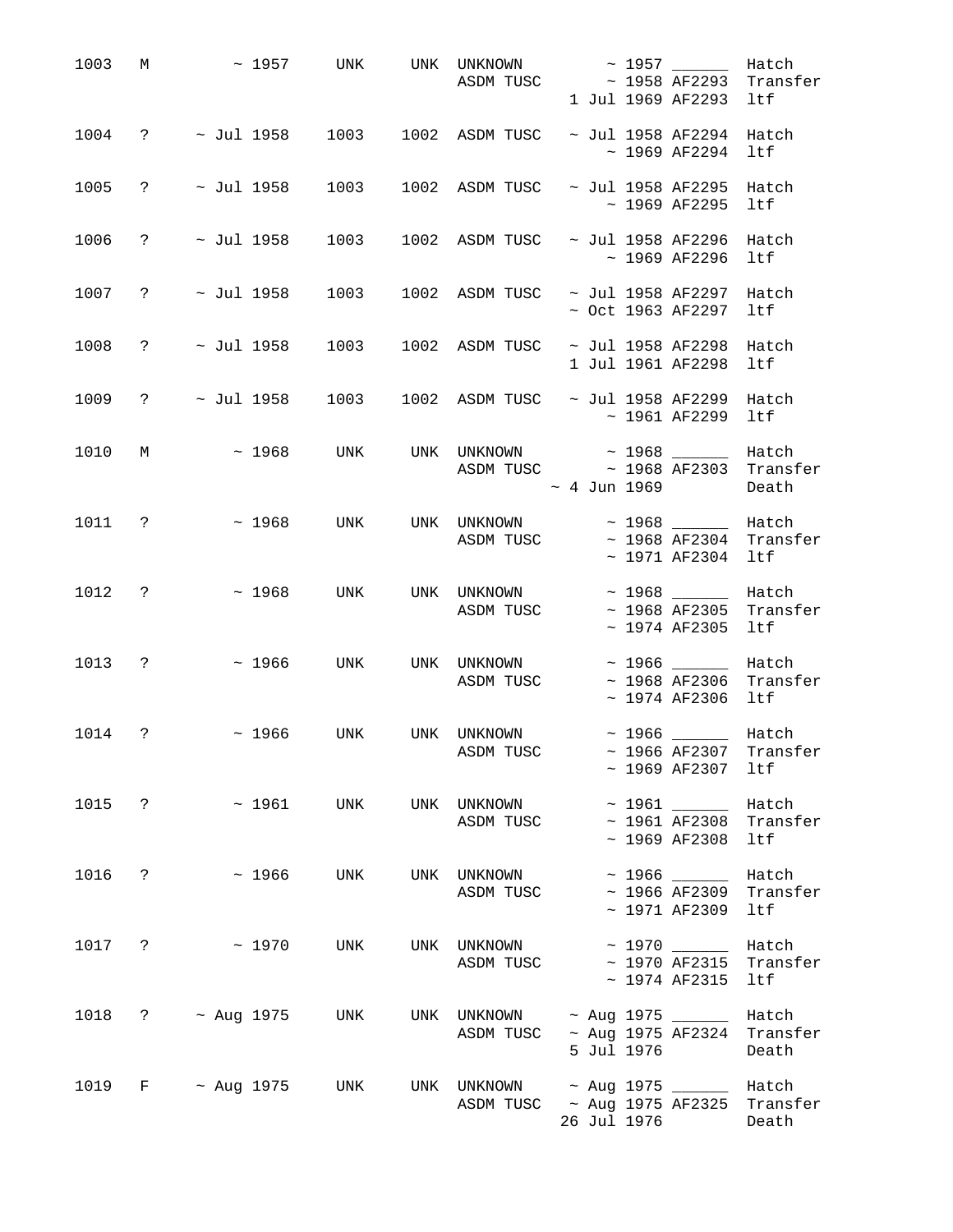| 1020 | М             | $~\sim$ Aug 1975 | UNK  | UNK   | UNKNOWN<br>ASDM TUSC           | $~\sim$ Aug 1975<br>Hatch<br>4 Aug 1975 AF2326<br>Transfer<br>13 Apr 1982<br>Death                                                              |
|------|---------------|------------------|------|-------|--------------------------------|-------------------------------------------------------------------------------------------------------------------------------------------------|
| 1021 | S.            | 4 Jun 1976       | 1020 | MULT2 | ASDM TUSC                      | 4 Jun 1976 AF2327<br>Hatch<br>7 Jun 1976<br>Death                                                                                               |
| 1022 | S.            | 4 Jun 1976       | 1020 | MULT2 | ASDM TUSC                      | 4 Jun 1976 AF2328<br>Hatch<br>7 Jun 1976<br>Death                                                                                               |
| 1023 | S.            | 4 Jun 1976       | 1020 | MULT2 | ASDM TUSC                      | 4 Jun 1976 AF2329<br>Hatch<br>7 Jun 1976<br>Death                                                                                               |
| 1024 | S.            | $\sim$ Jan 1976  | UNK  | UNK   | UNKNOWN<br>ASDM TUSC           | $\sim$ Jan 1976<br>Hatch<br>$~\sim$ Jan 1976 AF2330<br>Transfer<br>5 May 1982<br>Death                                                          |
| 1025 | ?             | ~1978            | WILD | WILD  | ARIZONA<br>PUBLIC<br>ASDM TUSC | ? ? ? ?<br>NONE<br>Capture<br>Transfer<br><b>NONE</b><br>? ? ? ?<br>5 Jun 1978 AF2331<br>Transfer<br>2 Nov 1982<br>Death                        |
| 1026 | ?             | $\sim$ Jun 1980  | WILD | WILD  | ARIZONA<br>PUBLIC<br>ASDM TUSC | $\sim$ Jun 1980<br>NONE<br>Capture<br>$\sim$ Jun 1980<br><b>NONE</b><br>Transfer<br>6 Jun 1980 AF2332<br>Transfer<br>7 Nov 1983<br>Death        |
| 1027 | F             | ~1980            | WILD | WILD  | ARIZONA<br>PUBLIC<br>ASDM TUSC | NONE<br>Capture<br>????<br>Transfer<br>NONE<br>????<br>14 Jul 1980 AF2333<br>Transfer<br>24 Nov 1984<br>Death                                   |
| 1028 | ?             | ~1981            | WILD | WILD  | ARIZONA<br>PUBLIC<br>ASDM TUSC | ? ? ? ?<br>NONE<br>Capture<br>Transfer<br>? ? ? ?<br><b>NONE</b><br>13 Jun 1981 AF2334<br>Transfer<br>19 Jun 1981<br>Death                      |
| 1029 | ?             | ????             | WILD | WILD  | WILD<br>PUBLIC<br>ASDM TUSC    | NONE<br>Capture<br>????<br><b>NONE</b><br>Transfer<br>????<br>21 Nov 1981 AF2335<br>Transfer<br>16 May 1984<br>Death                            |
| 1030 | $\mathcal{E}$ | ~1982            | WILD | WILD  | WILD<br>PUBLIC<br>ASDM TUSC    | $\sim$ Jan 1982<br>NONE<br>Capture<br>$\sim$ Jan 1982<br>NONE<br>Transfer<br>3 Jan 1982 AF2336<br>Transfer<br>3 Mar 1982<br>Death               |
| 1031 | ?             | ~1982            | WILD | WILD  | WILD<br>PUBLIC<br>ASDM TUSC    | $\sim$ Jan 1982<br>NONE<br>Capture<br>$\sim$ Jan 1982<br><b>NONE</b><br>Transfer<br>18 Jan 1982 AF2337<br>Transfer<br>19 Jan 1982 AF2337<br>ltf |
| 1032 | ?             | ~1982            | WILD | WILD  | WILD<br>PUBLIC<br>ASDM TUSC    | $~\sim$ May 1982<br>NONE<br>Capture<br>$~\sim$ May 1982<br>Transfer<br>NONE<br>21 May 1982 AF2338<br>Transfer<br>22 May 1982<br>Death           |
| 1033 | ?             | ~1983            | WILD | WILD  | WILD<br>PUBLIC<br>ASDM TUSC    | NONE<br>Capture<br>????<br>NONE<br>Transfer<br>????<br>26 Mar 1983 AF2339<br>Transfer<br>29 Mar 1983<br>Death                                   |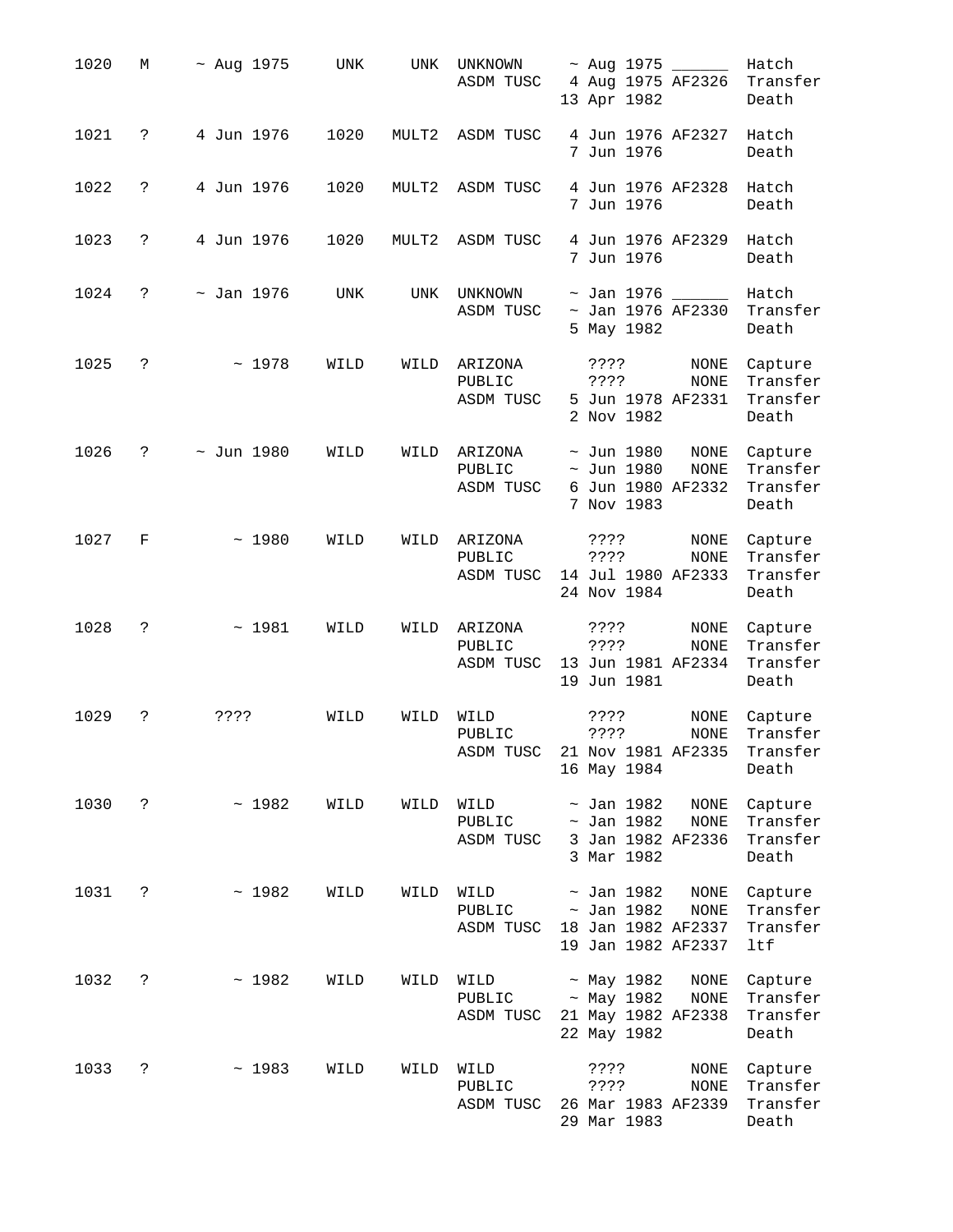| 1034 | F  |                 | ~1982 | WILD | WILD | WILD<br>PUBLIC<br>ASDM TUSC<br>WILD    | ? ? ? ?<br>? ? ? ?<br>7 Jun 1983 AF2340<br>25 Jul 1983                       | <b>NONE</b><br>$\rm{NONE}$<br><b>NONE</b> | Capture<br>Transfer<br>Transfer<br>Release |
|------|----|-----------------|-------|------|------|----------------------------------------|------------------------------------------------------------------------------|-------------------------------------------|--------------------------------------------|
| 1035 | S. | $\sim$ Jun 1983 |       | WILD | 1034 | WILD<br>PUBLIC<br>ASDM TUSC<br>WILD    | $~\sim$ 6 Jun 1983<br>$~\sim$ 6 Jun 1983<br>7 Jun 1983 AF2341<br>25 Jul 1983 | <b>NONE</b><br><b>NONE</b><br><b>NONE</b> | Capture<br>Transfer<br>Transfer<br>Release |
| 1036 | ?  | $\sim$ Jun 1983 |       | WILD | 1034 | WILD<br>PUBLIC<br>ASDM TUSC<br>WILD    | $~\sim$ 6 Jun 1983<br>$~\sim$ 6 Jun 1983<br>6 Jul 1983 AF2342<br>25 Jul 1983 | NONE<br>NONE<br>$\rm{NONE}$               | Capture<br>Transfer<br>Transfer<br>Release |
| 1037 | S. | $\sim$ Jun 1983 |       | WILD | 1034 | WILD<br>PUBLIC<br>ASDM TUSC<br>WILD    | $~\sim$ 6 Jun 1983<br>$~\sim$ 6 Jun 1983<br>6 Jul 1983 AF2343<br>25 Jul 1983 | NONE<br>$\rm{NONE}$<br><b>NONE</b>        | Capture<br>Transfer<br>Transfer<br>Release |
| 1038 | ?  | $\sim$ Jun 1983 |       | WILD | 1034 | WILD<br>PUBLIC<br>ASDM TUSC<br>WILD    | $~\sim$ 6 Jun 1983<br>$~\sim$ 6 Jun 1983<br>7 Jun 1983 AF2344<br>25 Jul 1983 | NONE<br>NONE<br><b>NONE</b>               | Capture<br>Transfer<br>Transfer<br>Release |
| 1039 | S. | $\sim$ Jun 1983 |       | WILD | 1034 | WILD<br>PUBLIC<br>ASDM TUSC<br>WILD    | $~\sim$ 6 Jun 1983<br>$~\sim$ 6 Jun 1983<br>7 Jun 1983 AF2345<br>25 Jul 1983 | NONE<br>NONE<br><b>NONE</b>               | Capture<br>Transfer<br>Transfer<br>Release |
| 1040 | ?  | $~22$ Jun 1983  |       | WILD | WILD | ARIZONA<br>REHAB<br>ASDM TUSC          | $~27$ Jun 1983<br>$~27$ Jun 1983<br>28 Jun 1983 AF2346<br>29 Jun 1983        | $\rm{NONE}$<br><b>NONE</b>                | Capture<br>Transfer<br>Transfer<br>Death   |
| 1041 | ?  |                 | ~1983 | WILD | WILD | WILD<br><b>REHAB</b><br>ASDM TUSC      | ????<br>????<br>6 Aug 1983 AF2347<br>6 Aug 1983                              | NONE<br><b>NONE</b>                       | Capture<br>Transfer<br>Transfer<br>Death   |
| 1042 | S. |                 | ~1984 | WILD | WILD | ARIZONA<br>PUBLIC<br>ASDM TUSC         | ? ? ? ?<br>? ? ? ?<br>24 Jun 1984 AF2348<br>8 Aug 1985                       | <b>NONE</b><br>$\rm{NONE}$                | Capture<br>Transfer<br>Transfer<br>Death   |
| 1043 | ċ. |                 | ~1984 | WILD | WILD | ARIZONA<br>PUBLIC<br>ASDM TUSC<br>WILD | ????<br>? ? ? ?<br>26 Jul 1984 AF2349<br>1 Aug 1984                          | NONE<br>NONE<br>NONE                      | Capture<br>Transfer<br>Transfer<br>Release |
| 1044 | ?  |                 | ~1984 | WILD | WILD | ARIZONA<br>PUBLIC<br>ASDM TUSC         | ????<br>? ? ? ?<br>3 Nov 1984 AF2350<br>4 Nov 1984                           | NONE<br>NONE                              | Capture<br>Transfer<br>Transfer            |
|      |    |                 |       |      |      |                                        |                                                                              |                                           | Death                                      |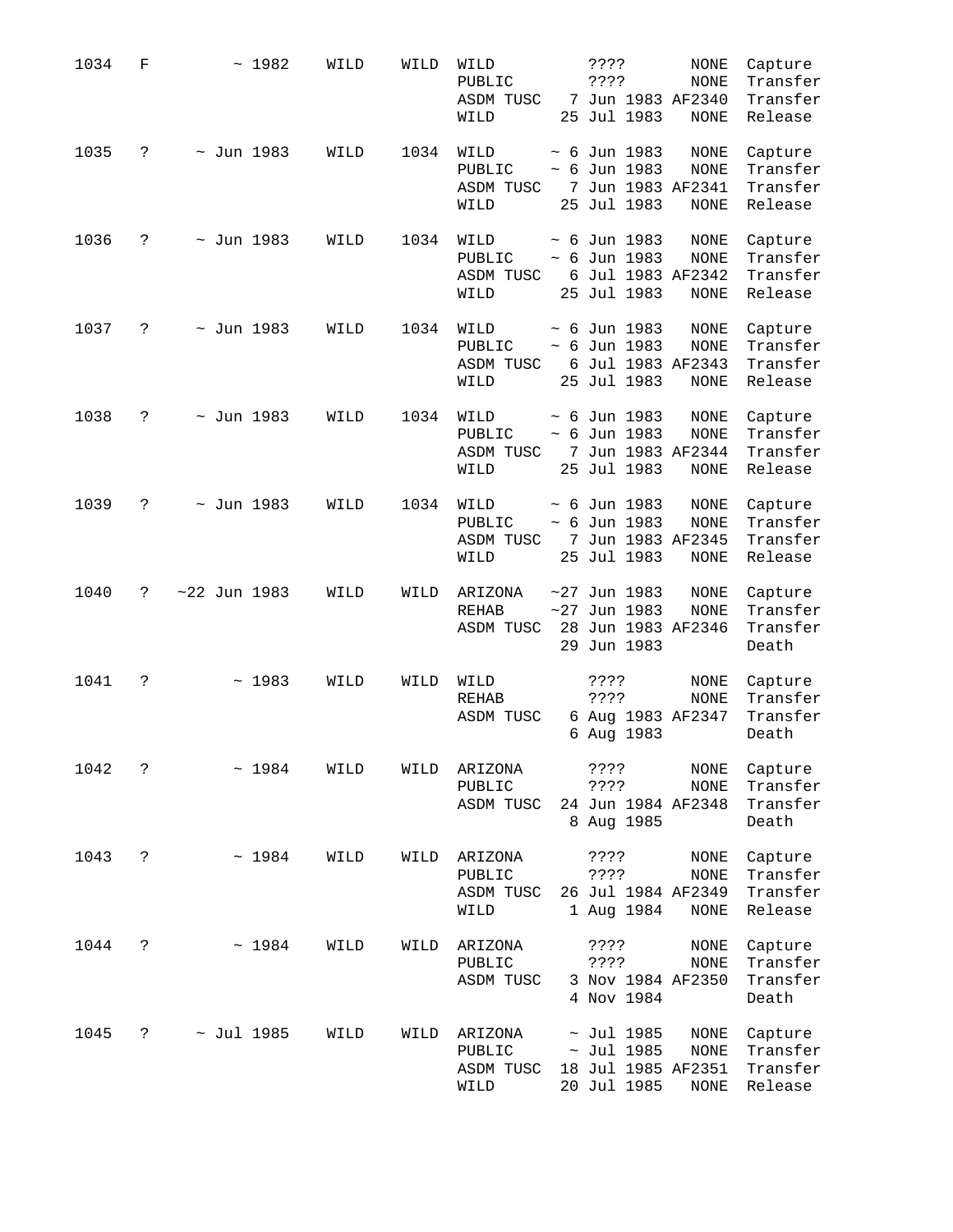| 1046 | ?                    |                      | ~1985 | WILD  | WILD  | ARIZONA<br>PUBLIC<br>ASDM TUSC<br>WILD                            | ? ? ? ?<br>? ? ? ? | 14 Oct 1985                                         | <b>NONE</b><br>$\rm{NONE}$<br>9 Oct 1985 AF2352<br><b>NONE</b>   | Capture<br>Transfer<br>Transfer<br>Release         |
|------|----------------------|----------------------|-------|-------|-------|-------------------------------------------------------------------|--------------------|-----------------------------------------------------|------------------------------------------------------------------|----------------------------------------------------|
| 1047 | S.                   | $\sim$ Oct 1985      |       | WILD  | WILD  | ARIZONA<br>PUBLIC<br>ASDM TUSC<br>WILD                            |                    | $\sim$ Oct 1985<br>$\sim$ Oct 1985<br>5 Nov 1985    | <b>NONE</b><br>$\rm{NONE}$<br>26 Oct 1985 AF2353<br>$\rm{NONE}$  | Capture<br>Transfer<br>Transfer<br>Release         |
| 1048 | F                    | $\sim$ Jun 1982      |       | WILD  | WILD  | WILD<br>PUBLIC<br>ASDM TUSC<br>WILD                               |                    | $~10$ Jul 1983<br>$~10$ Jul 1983<br>25 Jul 1983     | NONE<br>NONE<br>11 Jul 1983 AF2357<br>NONE                       | Capture<br>Transfer<br>Transfer<br>Release         |
| 1049 | S.                   | $\sim$ Jul 1983      |       | WILD  | 1048  | WILD<br>PUBLIC<br>ASDM TUSC<br>WILD                               |                    | $~10$ Jul 1983<br>$~10$ Jul 1983<br>25 Jul 1983     | NONE<br>$\rm{NONE}$<br>11 Jul 1983 AF2358<br>$\rm{NONE}$         | Capture<br>Transfer<br>Transfer<br>Release         |
| 1050 | F                    | $~\sim$ Nov 1977     |       | WILD  | WILD  | ARIZONA<br>PUBLIC<br>ASDM TUSC                                    |                    | $~\sim$ Nov 1977<br>$~\sim$ Nov 1977<br>15 Jan 1986 | NONE<br><b>NONE</b><br>25 Nov 1977 AF265B                        | Capture<br>Transfer<br>Transfer<br>Death           |
| 1051 | М                    | $~\sim$ Dec 1978     |       | UNK   | UNK   | UNKNOWN<br>ASDM TUSC                                              |                    | $~\sim$ Dec 1978<br>1 Apr 1986                      | $~\sim$ Dec 1978 AF266B                                          | Hatch<br>Transfer<br>Death                         |
| 1052 | F                    |                      | ~1984 | WILD  | WILD  | ARIZONA<br>PUBLIC<br>ASDM TUSC                                    | ? ? ? ?<br>????    | 24 Aug 1985                                         | NONE<br><b>NONE</b><br>10 Sep 1984 AF359B                        | Capture<br>Transfer<br>Transfer<br>Death           |
| 1053 | S.                   | $\sim$ Jun 1985      |       | MULT3 | MULT4 | ASDM TUSC                                                         |                    | 21 Jun 1985                                         | $\sim$ Jun 1985 AF2354                                           | Hatch<br>Death                                     |
| 1054 | S.                   | 15 May 1990          |       | 289   | 427   | ASDM TUSC                                                         |                    | 16 May 1990                                         | 15 May 1990 AF2356                                               | Hatch<br>Death                                     |
| 1055 | $\ddot{\phantom{0}}$ |                      |       |       |       | 12 Jun 1985 MULT3 MULT4 ASDM TUSC 12 Jun 1985 AF2359 Hatch        |                    | 12 Jun 1985                                         |                                                                  | Death                                              |
| 1056 | $\ddot{?}$           | 12 Jun 1985          |       |       |       | MULT3 MULT4 ASDM TUSC                                             |                    | 12 Jun 1985                                         | 12 Jun 1985 AF2360 Hatch                                         | Death                                              |
| 1057 | $\ddot{\mathbf{?}}$  | 12 Jun 1985          |       |       |       | MULT3 MULT4 ASDM TUSC 12 Jun 1985 AF2361 Hatch                    |                    | 15 Jun 1985                                         |                                                                  | Death                                              |
| 1058 |                      | $F \sim 15$ Jun 2004 |       | 813   |       | 735 BINGHAMTO ~15 Jun 2004 B04004 Hatch                           |                    | $~\sim~8$ Sep 2014                                  |                                                                  | Death                                              |
| 1059 | M                    | $~15$ Jun 2004       |       | 813   |       | 735 BINGHAMTO ~15 Jun 2004 B04005<br>NORRISTOW 21 Nov 2007 700203 |                    | 30 Apr 2016                                         |                                                                  | Hatch<br>Transfer<br>Death                         |
| 1060 |                      | F ~15 Jun 1998       |       | WILD  | 1119  | ALBERTA<br>SBOIC<br>CALGARY<br>WINNIPEG<br>FT WHYTE               |                    | ~ Jul 1998<br>$\sim$ Jul 1998<br>3 Feb 2011         | NONE<br>NONE<br>29 Mar 2005 106995<br>17 Jul 2008 J00145<br>NONE | Capture<br>Transfer<br>Transfer<br>Transfer<br>ltf |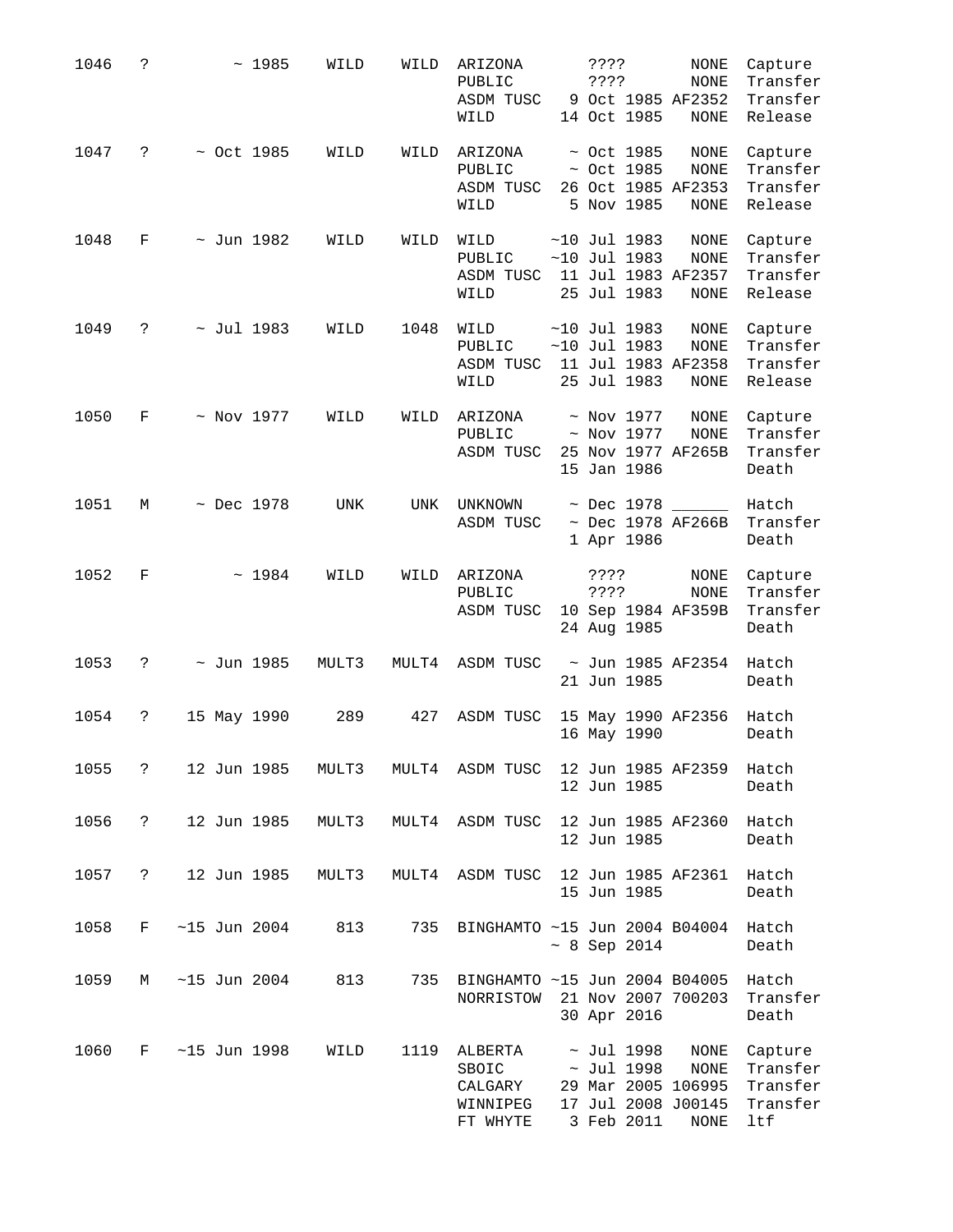| 1061 | F            | $~15$ Jun 1998  |       | WILD | 1119 | <b>ALBERTA</b><br>SBOIC<br>CALGARY<br>WINNIPEG                      |      | $\sim$ Jul 1998<br>$\sim$ Jul 1998<br>5 Jan 2011             | NONE<br>29 Mar 2005 106996<br>17 Jul 2008 J00146                  | Capture<br>Transfer<br>Transfer<br>Transfer<br>Death |
|------|--------------|-----------------|-------|------|------|---------------------------------------------------------------------|------|--------------------------------------------------------------|-------------------------------------------------------------------|------------------------------------------------------|
| 1062 | F            | $~15$ Jun 1998  |       | WILD | 1119 | ALBERTA<br>SBOIC<br>CALGARY<br>WINNIPEG                             |      | $\sim$ Jul 1998<br>$\sim$ Jul 1998<br>29 Jul 2010            | NONE<br>$\frac{1}{2}$<br>29 Mar 2005 106997<br>17 Jul 2008 J00147 | Capture<br>Transfer<br>Transfer<br>Transfer<br>Death |
| 1063 | М            | $\sim$ Jun 2004 |       | 740  | 904  | OMAHA                                                               |      | ~ Jun 2004<br>21 Feb 2006                                    | 14783<br>14783                                                    | Hatch<br>ltf                                         |
| 1064 | F            | $\sim$ Jun 2004 |       | 740  | 904  | OMAHA<br><b>DENVER</b>                                              |      | $\sim$ Jun 2004<br>$\sim$ Jul 2014                           | 14784<br>15 Oct 2004 A04436                                       | Hatch<br>Transfer<br>Death                           |
| 1065 | М            | $\sim$ Jun 2004 |       | 740  | 904  | OMAHA                                                               |      | $\sim$ Jun 2004<br>7 Sep 2004                                | 14812                                                             | Hatch<br>Death                                       |
| 1066 | М            | $\sim$ Jun 2004 |       | 740  | 904  | OMAHA<br><b>JACKSON</b>                                             |      | $\sim$ Jun 2004<br>1 Mar 2010                                | 14813<br>21 Sep 2004 200307                                       | Hatch<br>Transfer<br>Death                           |
| 1067 | F            | $\sim$ Jun 2004 |       | 740  | 904  | OMAHA<br>WATERTNSD<br>MINOCQUA                                      |      | ~ Jun 2004<br>18 Mar 2005<br>20 Dec 2005<br>$~15$ Sep 2008   | 14814<br>1892<br>NONE<br>NONE                                     | Hatch<br>Transfer<br>Transfer<br>ltf                 |
| 1068 | F            | $\sim$ Jun 2004 |       | 740  | 904  | OMAHA<br>WATERTNSD<br>MINOCQUA                                      |      | $\sim$ Jun 2004<br>18 Mar 2005<br>20 Dec 2005<br>16 Oct 2006 | 14815<br>1893<br>NONE                                             | Hatch<br>Transfer<br>Transfer<br>Death               |
| 1069 | М            | 13 Jul 2004     |       | 922  | 921  | WINNIPEG<br><b>SASKATOON</b>                                        |      |                                                              | 13 Jul 2004 E00261<br>12 Dec 2005 001657                          | Hatch<br>ltf                                         |
| 1070 | $\mathbf{F}$ | 17 Jul 2004     |       | 922  |      | 921 WINNIPEG<br>SASKATOON                                           |      |                                                              | 17 Jul 2004 E00262 Hatch<br>12 Dec 2005 001659                    | ltf                                                  |
| 1071 | $F$ and $F$  | 17 Jul 2004     |       | 922  | 921  | WINNIPEG<br>SASKATOON                                               |      |                                                              | 17 Jul 2004 E00263<br>12 Dec 2005 001660                          | Hatch<br>ltf                                         |
| 1072 | М            | $~125$ Jul 2004 |       | 685  | 690  | TOLEDO<br>BALTIMORE ~25 Jul 2004<br>TOLEDO<br>ATASCADER             |      | $\sim$ 25 Jul 2004<br>29 Jul 2005<br>21 Oct 2014             | 3673<br>4582<br>3673<br>6 Oct 2005 B05021                         | Hatch<br>Ownership<br>Ownership<br>Transfer<br>Death |
| 1073 | М            |                 | ~1000 | WILD | WILD | CALIFORNI<br><b>REHAB</b><br>PALM DES 6 Mar 2005 305001<br>OKLAHOMA | ???? | ? ? ? ?<br>22 Sep 2007                                       | $\rm{NONE}$<br>NONE<br>14 Dec 2006 770368                         | Capture<br>Transfer<br>Transfer<br>Transfer<br>Death |
| 1074 | $F$ and $F$  | $~123$ Jul 2004 |       | 916  | 917  | QUEBEC<br>ROCKTON                                                   |      | 13 Sep 2006                                                  | $~123$ Jul 2004 A45603<br>R115                                    | Hatch<br>ltf                                         |
| 1075 | F            | 24 Jul 2004     |       | 916  | 917  | QUEBEC<br>ROCKTON                                                   |      | 13 Sep 2006                                                  | 24 Jul 2004 A45604<br>R149                                        | Hatch<br>ltf                                         |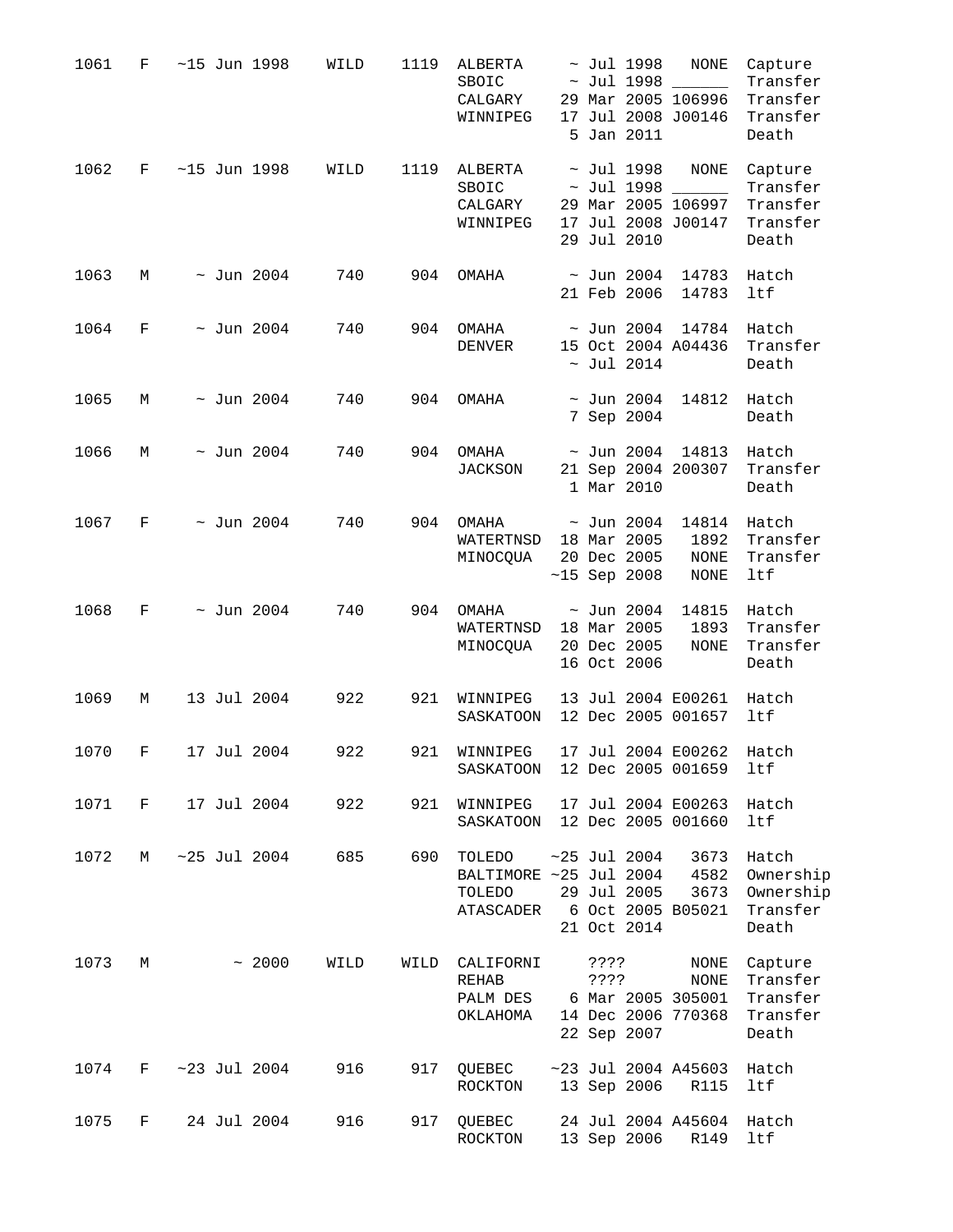| 1076 | М                    | $~14$ Nov 2004          | 916          | $~14$ Nov 2004 A45605<br>917 OUEBEC<br>ST FELICI 6 Jun 2005 A50054<br>$~20$ Apr 2010                                                                | Hatch<br>Transfer<br>Death                         |
|------|----------------------|-------------------------|--------------|-----------------------------------------------------------------------------------------------------------------------------------------------------|----------------------------------------------------|
| 1077 | М                    | $~27$ Feb 2005          | 916<br>917   | $~27$ Feb 2005 A55602<br>QUEBEC<br>6 Jun 2005 A50055<br>ST FELICI<br>~ 8 Aug 2005 A50055                                                            | Hatch<br>Transfer<br>ltf                           |
| 1078 | F                    | $~27$ Feb 2005          | 916<br>917   | QUEBEC<br>$~27$ Feb 2005 A55603<br>6 Jun 2005 A50056<br>ST FELICI<br>4 Mar 2006                                                                     | Hatch<br>Transfer<br>Death                         |
| 1079 | $F$ and $F$          | $~\sim$ 7 Apr 2005      | 949<br>918   | QUEBEC<br>~ 7 Apr 2005 A55604<br>ROCKTON 13 Sep 2006<br>R293                                                                                        | Hatch<br>ltf                                       |
| 1080 | $\ddot{\phantom{0}}$ | ~ 7 Apr 2005            | 949<br>918   | ~ 7 Apr 2005 A55605<br>QUEBEC<br>ROCKTON<br>2 Jun 2005<br>QUEBEC                                                                                    | Hatch<br>Ownership<br>Death                        |
| 1081 | $\ddot{\phantom{0}}$ | $~12$ May 2005          | 916<br>917   | QUEBEC<br>$~12$ May 2005 A55608<br>21 Nov 2005                                                                                                      | Hatch<br>Death                                     |
| 1082 | $\ddot{\phantom{0}}$ | $~13$ May 2005          | 916<br>917   | QUEBEC<br>$~13$ May 2005 A55607<br>21 Nov 2005                                                                                                      | Hatch<br>Death                                     |
| 1083 | $\ddot{\phantom{0}}$ | $~13$ May 2005          | 916<br>917   | QUEBEC<br>$~13$ May 2005 A55609<br>21 Nov 2005                                                                                                      | Hatch<br>Death                                     |
| 1084 | F                    | $~17$ May 2005          | 916<br>917   | QUEBEC<br>$~17$ May 2005 A55610<br>28 Jun 2006 A60073<br>ST FELICI<br>8 Jun 2008                                                                    | Hatch<br>Transfer<br>Death                         |
| 1085 | $F$ and $F$          | 10 May 2004             | UNK<br>UNK   | KAMLOOPS<br>10 May 2004 PINK73<br>26 Jul 2004 106756<br>CALGARY<br>$\sim$ Jul 2011 M00119<br>WINNIPEG<br>29 Jul 2011 NONE<br>FT WHYTE               | Hatch<br>Transfer<br>Transfer<br>ltf               |
| 1086 | F                    | $\sim$ 1 May 2005       | 851<br>752   | FORTWORTH $\sim$ 1 May 2005 204010<br>9 May 2006 215526<br>NZP-WASH<br>30 Jun 2010                                                                  | Hatch<br>Transfer<br>Death                         |
|      |                      | 1087 F ~ 1 May 2005 851 |              | 752 FORTWORTH ~ 1 May 2005 204023<br>GARDENCTY 24 May 2006 206018<br>$\sim 8$ Jul 2011                                                              | Hatch<br>Transfer<br>Death                         |
| 1088 |                      | M ~ 1 May 2005 851      |              | 752 FORTWORTH ~ 1 May 2005 204024<br>PHILADELP 9 May 2006 205518<br>28 Jul 2014                                                                     | Hatch<br>Transfer<br>Death                         |
| 1089 |                      | $? \sim 1$ May 2005     | 851          | 752 FORTWORTH ~ 1 May 2005 204025<br>30 Jun 2005                                                                                                    | Hatch<br>Death                                     |
| 1090 |                      | $? \sim 1$ May 2005     | 851          | 752 FORTWORTH ~ 1 May 2005 204026<br>23 Jun 2005                                                                                                    | Hatch<br>Death                                     |
| 1091 |                      | ? 4 May 2003            | 558<br>913   | 4 May 2003 9815<br>PHOENIX<br>23 May 2003                                                                                                           | Hatch<br>Death                                     |
| 1092 | F                    | ~2002                   | WILD<br>WILD | CALIFORNI<br>? ? ? ?<br>NONE<br>PUBLIC<br>????<br>NONE<br>PALM DES<br>14 May 2004 304003<br>15 Jun 2004<br>R77<br><b>GBWS</b><br>27 Jun 2011<br>R77 | Capture<br>Transfer<br>Transfer<br>Transfer<br>ltf |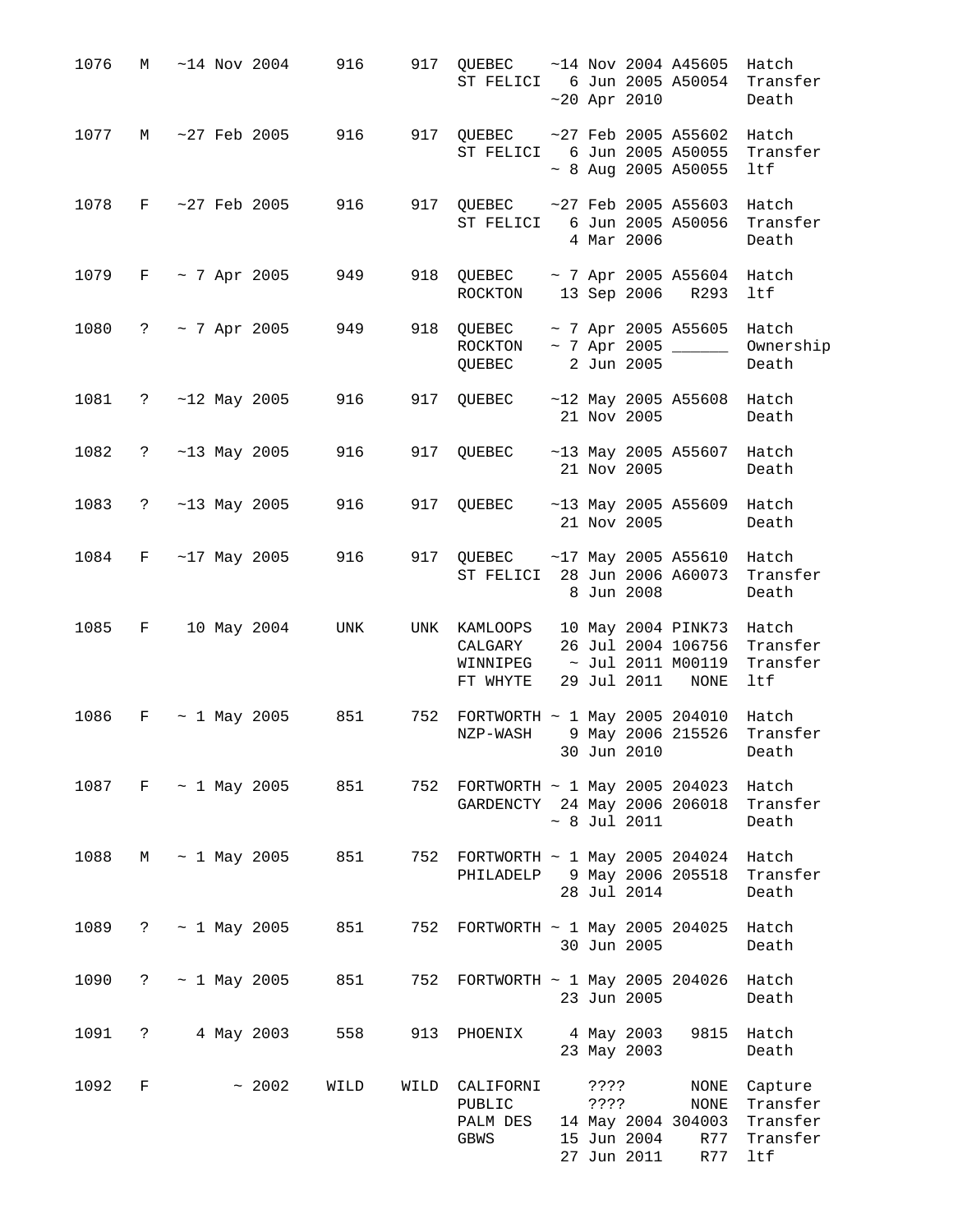| 1093 | $\mathbb{R}$ | $~14$ Nov 2004              | 916 | 917 | QUEBEC ~14 Nov 2004 A45606                                                               | 12 Dec 2004                                                     |                   | Hatch<br>Death                              |
|------|--------------|-----------------------------|-----|-----|------------------------------------------------------------------------------------------|-----------------------------------------------------------------|-------------------|---------------------------------------------|
| 1094 |              | $? \sim 24$ Jan 2005        | UNK | 917 | QUEBEC                                                                                   | $~24$ Jan 2005 A55601 Hatch<br>21 Feb 2005                      |                   | Death                                       |
| 1095 | $\mathbb{R}$ | $\sim$ 7 Apr 2005           | 988 | 918 | QUEBEC                                                                                   | ~ 7 Apr 2005 A55606<br>16 Apr 2005                              |                   | Hatch<br>Death                              |
| 1096 |              | M ~24 Jul 2005              | 988 | 918 | QUEBEC ~24 Jul 2005 A55612 Hatch<br>ST FELICI 29 Jun 2006 A60074                         | $\sim$ 1 Nov 2006 A60074                                        |                   | Transfer<br>ltf                             |
| 1097 |              | M ~24 Jul 2005              | 988 | 918 | QUEBEC<br>ST FELICI 29 Jun 2006 A60075                                                   | $~124$ Jul 2005 A55613<br>1 Nov 2006 A60075                     |                   | Hatch<br>Transfer<br>ltf                    |
| 1098 |              | $F \sim 24$ Jul 2005        | 988 | 918 | QUEBEC<br>ST FELICI 29 Jun 2006 A60072                                                   | $~124$ Jul 2005 A55614<br>$~11$ Sep 2007                        |                   | Hatch<br>Transfer<br>Death                  |
| 1099 | M            | 26 May 2005                 | 922 | 921 | WINNIPEG 26 May 2005 F00112<br>QUEBEC 24 Nov 2005 A55617<br>ST FELICI 29 Jun 2006 A60077 | $~29$ Nov 2010                                                  |                   | Hatch<br>Transfer<br>Transfer<br>Death      |
| 1100 | $\ddot{?}$   | 27 May 2005                 | 922 | 921 | WINNIPEG 27 May 2005 F00113 Hatch                                                        | $~28$ Jul 2005                                                  |                   | Death                                       |
| 1101 | $F =$        | $~19$ Jul 2005              | UNK |     | UNK WINNIPEG<br>QUEBEC 24 Nov 2005 A55618<br>TORONTO                                     | $~19$ Jul 2005 F00162 Hatch<br>13 Sep 2006 41004<br>23 Nov 2012 |                   | Transfer<br>Transfer<br>Death               |
| 1102 | M            | $~19$ Jul 2005              | UNK | UNK | WINNIPEG<br>SASKATOON                                                                    | $~19$ Jul 2005 F00163<br>12 Dec 2005 001658<br>18 Oct 2006      |                   | Hatch<br>Transfer<br>Death                  |
| 1103 | ?            | $\sim 2002$                 | UNK | UNK | UNKNOWN<br>PUBLIC<br>BISMARCK 8 Oct 2004 2228 Transfer                                   | ? ? ? ?<br>11 Oct 2004                                          | $\sim$ 2002 _____ | Hatch<br>Transfer<br>Death                  |
|      |              | 1104 M ???? UNK UNK UNKNOWN |     |     | ROCKTON                                                                                  | 24 Apr 2003 980047 ltf                                          |                   | Hatch<br>31 Jan 1989 980047 Transfer        |
| 1105 |              | F ????                      | UNK |     | UNK UNKNOWN<br>ROCKTON                                                                   | ????<br>24 Apr 2003 980048                                      |                   | Hatch<br>31 Jan 1989 980048 Transfer<br>ltf |
|      |              | $1106$ ? ~ 9 Jun 2005       | UNK |     | UNK VALLEYZOO ~ 9 Jun 2005 200797 Hatch                                                  | 20 Feb 2008 200797                                              |                   | ltf                                         |
|      |              | 1107 ? ~ 9 Jun 2005         | UNK |     | UNK VALLEYZOO ~ 9 Jun 2005 200798 Hatch                                                  | 18 Jun 2005                                                     |                   | Death                                       |
|      |              | $1108$ F ~ Apr 2005 740     |     |     | 904 OMAHA ~ Apr 2005 15771 Hatch<br>NORRISTOW 29 Sep 2005 500209 Transfer<br>HOGLE       | 7 Dec 2011 U11086<br>31 Jan 2016                                |                   | Transfer<br>Death                           |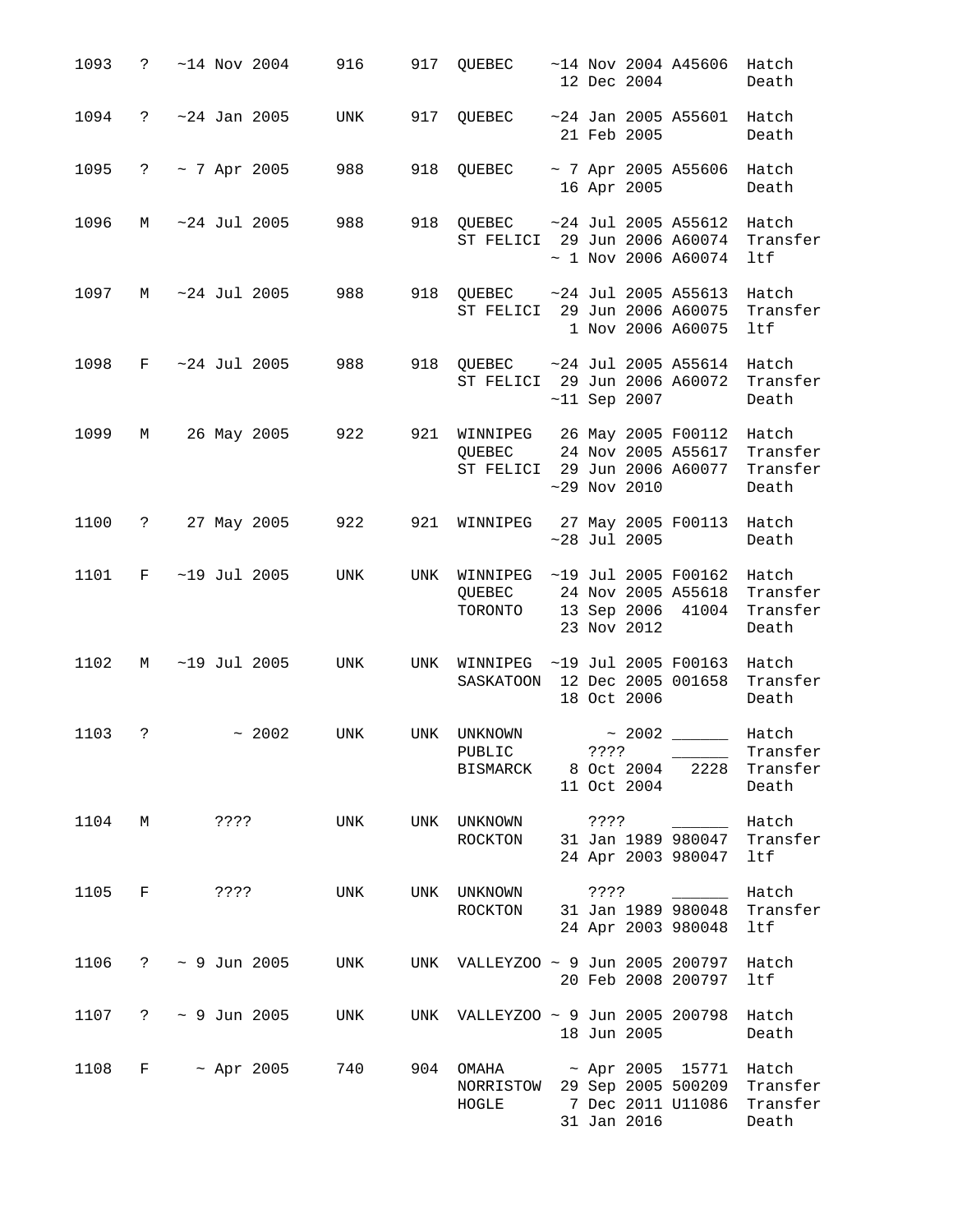| 1109 | M                             |  |                  | $\sim$ 10 Aug 2005 UNK | UNK | QUEBEC ~10 Aug 2005 A55615<br>ST FELICI 29 Jun 2006 A60076                                            |  | 3 Mar 2015                                 |                                                        | Hatch<br>Transfer<br>Death             |
|------|-------------------------------|--|------------------|------------------------|-----|-------------------------------------------------------------------------------------------------------|--|--------------------------------------------|--------------------------------------------------------|----------------------------------------|
| 1110 |                               |  |                  | M ~10 Aug 2005 UNK     |     | UNK QUEBEC ~10 Aug 2005 A55616 Hatch<br>TORONTO                                                       |  | 9 May 2010                                 | 13 Sep 2006 41003                                      | Transfer<br>Death                      |
| 1111 | М                             |  | 11 Apr 2005      | 833                    | 788 | SD-WAP 11 Apr 2005 805129<br>WILMINGTN 14 Mar 2006<br>AKRON                                           |  | 12 Jan 2008                                | 1002<br>9 Nov 2007 100491                              | Hatch<br>Transfer<br>Transfer<br>Death |
| 1112 | M                             |  | 12 Apr 2005      | 833                    | 788 | $SD-WAP$<br>WILMINGTN 14 Mar 2006<br>AKRON                                                            |  | 15 Apr 2015                                | 12 Apr 2005 805128<br>1003<br>9 Nov 2007 100492        | Hatch<br>Transfer<br>Transfer<br>Death |
| 1113 | $\mathbf{F}$ and $\mathbf{F}$ |  |                  | 13 Apr 2005 833        |     | 788 SD-WAP<br>SALISBURY 15 Mar 2006<br>NZP-WASH                                                       |  | 17 Jan 2017                                | 13 Apr 2005 805132 Hatch<br>1615<br>25 Feb 2015 216354 | Transfer<br>Transfer<br>Death          |
| 1114 | F.                            |  | $~\sim$ Mar 2005 | 713                    |     | 873 BOISE ~ Mar 2005 205020                                                                           |  | 20 Feb 2006                                |                                                        | Hatch<br>Death                         |
| 1115 | М                             |  | 1 Mar 2000       | UNK                    |     | UNK PRIVATE 1 Mar 2000<br>NEWENT 19 Apr 2000<br>ICBP SC<br>NEWENT                                     |  | $\sim 2005$<br>$~13$ Jun 2007              | NONE<br>1078<br>1078<br>1078                           | Hatch<br>Transfer<br>Transfer<br>ltf   |
| 1116 | $F \sim 1$                    |  | 1 Mar 2000       | UNK                    | UNK | PRIVATE 1 Mar 2000<br>NEWENT                                                                          |  | 19 Apr 2000<br>26 Aug 2004                 | NONE<br>1084                                           | Hatch<br>Transfer<br>Death             |
| 1117 | M                             |  | $\sim 1997$      | UNK                    |     | UNK NEWENT<br>ICBP SC<br>NEWENT                                                                       |  | $~\sim~1997$<br>$\sim 2005$<br>~2007       | 1076<br>1076                                           | 1076 Hatch<br>Transfer<br>ltf          |
|      |                               |  |                  |                        |     | 1118 neutF $\sim$ Jan 1996 UNK UNK NEWENT $\sim$ Jan 1996 1077 Hatch<br>ICBP SC<br>NEWENT $\sim 2007$ |  | ~2005                                      | 1077 ltf                                               | 1077 Transfer                          |
|      |                               |  |                  |                        |     | 1119 F $\sim$ 1997 UNK UNK BIRD PREY $\sim$ 1997 198<br>CWS SASK ~ 1998 ______<br>ALBERTA             |  | $\sim$ May 1998                            |                                                        | Hatch<br>Transfer<br>NONE Release      |
| 1120 | M                             |  |                  | 1 Jan 2001 UNK         |     | UNK NEWENT<br>ICBP SC<br>NEWENT                                                                       |  | 1 Jan 2001<br>1 Jul 2005<br>$~13$ Jun 2007 | 1086<br>1086                                           | Hatch<br>1086 Transfer<br>ltf          |
| 1121 |                               |  | M ~ Apr 2005     |                        |     | 740 904 OMAHA ~ Apr 2005 15770 Hatch<br>CARLSBAD 20 Oct 2005                                          |  | 31 Jan 2016                                |                                                        | 128 Transfer<br>Death                  |
| 1122 | M                             |  |                  | ~ Apr 2005 740         |     | 904 OMAHA ~ Apr 2005 15772 Hatch<br>CARLSBAD 20 Oct 2005 127 Transf                                   |  | 4 Apr 2011                                 |                                                        | Transfer<br>Death                      |
|      |                               |  |                  | 1123 F 1 Jun 2005 558  |     | 957 PHOENIX 1 Jun 2005 10253 Hatch<br>ASDM TUSC 13 May 2010 AF2899 Transfer<br>ABILENE                |  |                                            | 17 Oct 2012 B12130                                     | Transfer                               |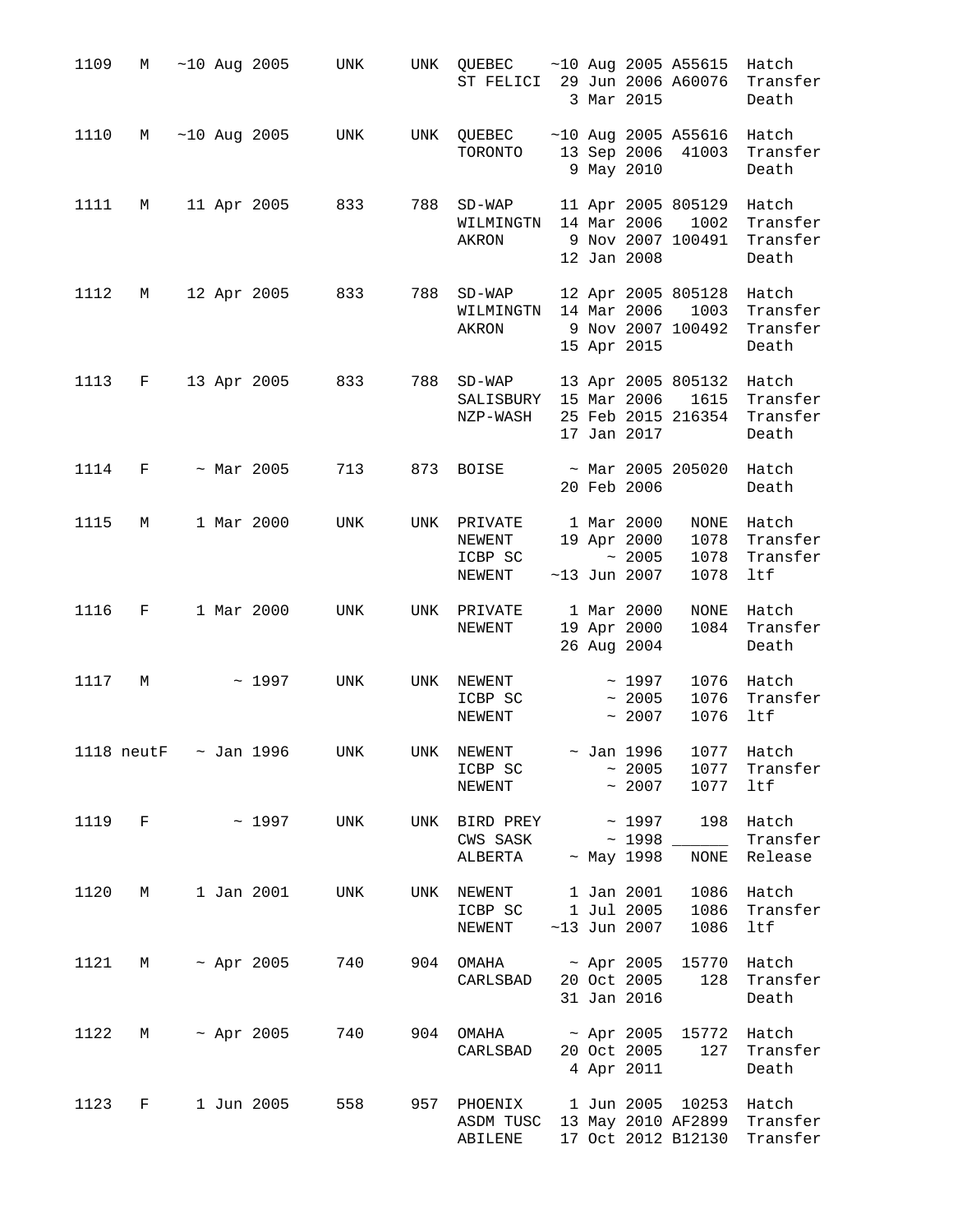| 1124 | ?                   | $~\sim$ Aug 1996   | 440   | 568   | <b>BINGHAMTO</b>                                                                            | ~ Aug 1996 962003<br>7 Sep 1996                                               |                              | Hatch<br>Death                                       |
|------|---------------------|--------------------|-------|-------|---------------------------------------------------------------------------------------------|-------------------------------------------------------------------------------|------------------------------|------------------------------------------------------|
| 1125 | $\mathsf{P}$        | $\sim$ Jul 2004    | 740   | 904   | OMAHA                                                                                       | $\sim$ Jul 2004<br>18 Jul 2005                                                | 15703                        | Hatch<br>Death                                       |
| 1126 | F                   | $\sim$ Jun 2005ñ6m | 740   | 904   | OMAHA<br>BINGHAMTO<br>SALISBURY 6 Apr 2011                                                  | $\sim$ Jun 2005ñ6m<br>28 May 2008 B08006<br>$~10$ Aug 2012                    | 16129<br>1767                | Hatch<br>Loan to<br>Transfer<br>Death                |
| 1127 | F                   | ~1001              | WILD  | WILD  | CALIFORNI<br>PUBLIC<br>PALM DES                                                             | $??\ ??$<br>????<br>14 Mar 2006 306001<br>6 Mar 2015                          | NONE<br>NONE                 | Capture<br>Transfer<br>Transfer<br>Death             |
| 1128 | М                   | $\sim$ 3 May 2006  | MULT5 | MULT6 | CALGARY<br>ST FELICI ~ 5 May 2010 B00022                                                    | ~ 3 May 2006 107348<br>29 Mar 2017                                            |                              | Hatch<br>Transfer<br>Death                           |
| 1129 | $\ddot{?}$          | 21 May 2006        | UNK   | UNK   | VALLEYZOO                                                                                   | 21 May 2006 200814<br>3 Sep 2006                                              |                              | Hatch<br>Death                                       |
| 1130 | ?                   | 24 May 2006        | 961   | 917   | QUEBEC<br>ROCKTON                                                                           | 24 May 2006 A65602<br>13 Sep 2006                                             | Y113                         | Hatch<br>ltf                                         |
| 1131 | F                   | ????               | WILD  | WILD  | CALIFORNI<br>WAL CREEK<br>SACRAMNTO<br>ОКLАНОМА                                             | ????<br>5 Apr 2006<br>12 Jun 2006 201624<br>25 Mar 2011 770571<br>19 May 2013 | NONE<br>611                  | Capture<br>Transfer<br>Transfer<br>Transfer<br>Death |
| 1132 | $\ddot{\mathbf{?}}$ | $~15$ May 2006     | 740   | 904   | OMAHA<br>RAPTOR RC                                                                          | $~15$ May 2006<br>4 Sep 2006<br>20 Oct 2009                                   | 16508<br>$\rm{NONE}$         | Hatch<br>Loan to<br>Death                            |
| 1133 | $\ddot{?}$          | $~15$ May 2006     | 740   | 904   | OMAHA<br>RAPTOR RC                                                                          | $~15$ May 2006<br>4 Sep 2006<br>5 Oct 2011                                    | 16509<br>NONE<br><b>NONE</b> | Hatch<br>Loan to<br>ltf                              |
| 1134 | ?                   | $\sim$ 3 May 2006  | MULT5 | MULT6 | CALGARY                                                                                     | ~ 3 May 2006 107386<br>20 Jul 2006                                            |                              | Hatch<br>Death                                       |
| 1135 | $\ddot{\mathbf{?}}$ | $\sim$ 3 May 2006  | MULT5 | MULT6 | CALGARY                                                                                     | $\sim$ 3 May 2006 107387<br>20 Jul 2006                                       |                              | Hatch<br>Death                                       |
| 1136 | $\ddot{\mathbf{S}}$ | ? ? ? ?            | WILD  | WILD  | WILD<br>$\operatorname{REHAB}$<br>OMAHA                                                     | ????<br>????<br>4 Sep 2006<br>$\sim$ 5 Nov 2007                               | NONE<br>NONE<br>16597        | Capture<br>Transfer<br>Transfer<br>Death             |
| 1137 | М                   | ~2005              | WILD  | WILD  | CALIFORNI ~22 Aug 2006<br>WAL CREEK 22 Aug 2006<br>SACRAMNTO 18 Sep 2006 201633<br>NATAVPGH | 21 Apr 2011<br>17 Feb 2016                                                    | NONE<br>4623<br>7947         | Capture<br>Transfer<br>Transfer<br>Transfer<br>Death |
| 1138 | М                   | ~1006              | WILD  | WILD  | CALIFORNI $\sim$ 9 Aug 2006<br>WAL CREEK<br>SACRAMNTO                                       | 9 Aug 2006<br>18 Sep 2006 201634<br>21 Mar 2012                               | NONE<br>4388                 | Capture<br>Transfer<br>Transfer<br>Death             |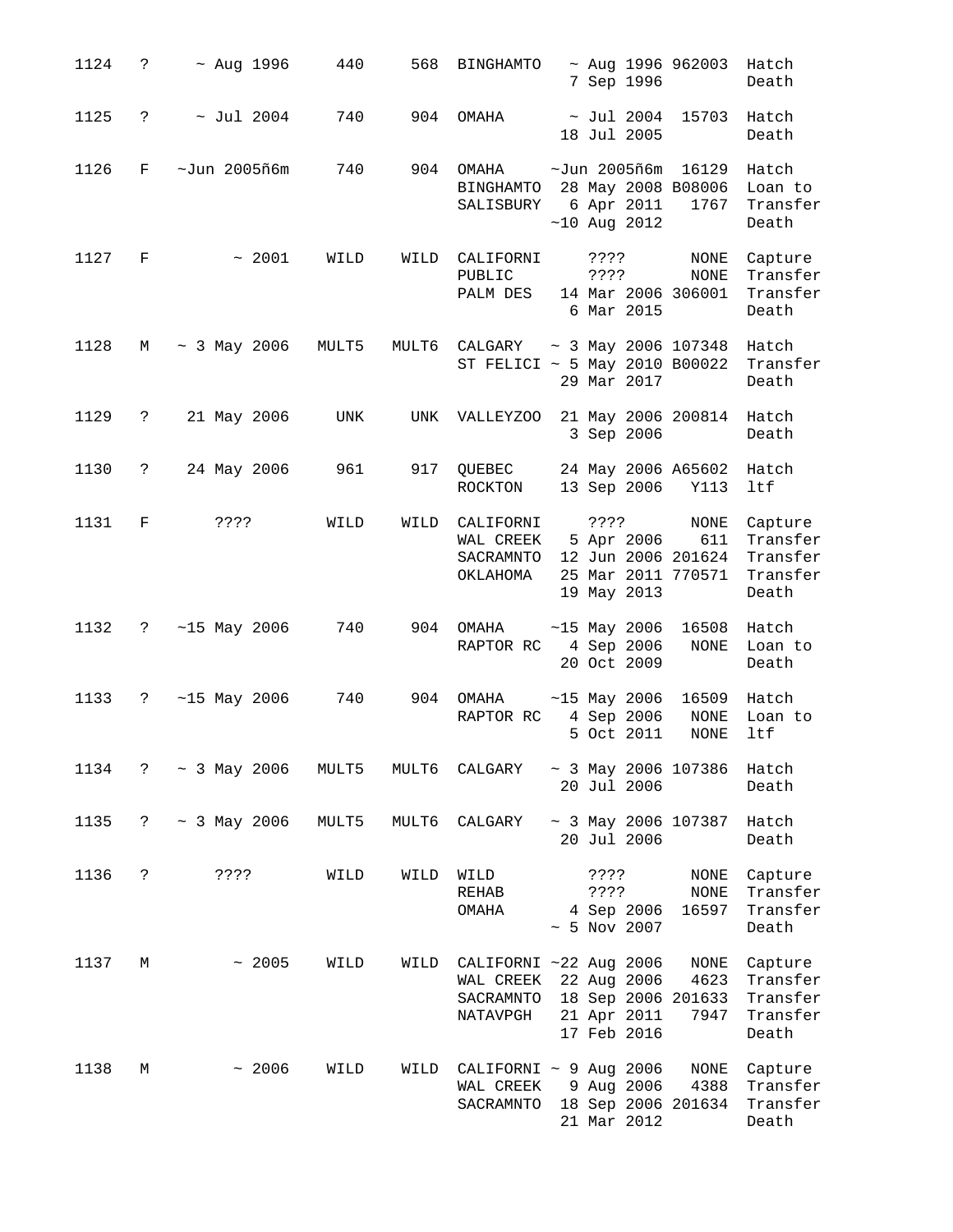| 1139 | М                 | 30 May 2006                                                | 922  | 921  | WINNIPEG 30 May 2006 G00145<br><b>BIODOME</b>                                  |                                                                  |                      | Hatch<br>15 Sep 2006 2352 Transfer<br>ltf            |
|------|-------------------|------------------------------------------------------------|------|------|--------------------------------------------------------------------------------|------------------------------------------------------------------|----------------------|------------------------------------------------------|
| 1140 | М                 | 30 May 2006 922                                            |      |      | 921 WINNIPEG 30 May 2006 G00146 Hatch<br><b>BIODOME</b><br>ROCKTON             | 15 Sep 2006 2353<br>$\sim$ Dec 2007 ______                       |                      | Transfer<br>ltf                                      |
| 1141 | F                 | 30 May 2006 922                                            |      | 921  | WINNIPEG 30 May 2006 G00147<br><b>BIODOME</b><br>$ROCKTON$ ~ Dec 2007 ________ | 15 Sep 2006 2351                                                 |                      | Hatch<br>Transfer<br>ltf                             |
| 1142 | М                 | ~Jan 2006ñ6m                                               | WILD |      | WILD CALIFORNI ???? NONE<br>PUBLIC<br>PALM DES 26 Oct 2006 306005<br>OKLAHOMA  | ???? NONE<br>14 Dec 2006 770469<br>26 Nov 2007                   |                      | Capture<br>Transfer<br>Transfer<br>Transfer<br>Death |
| 1143 |                   | $? \sim 21$ May 2006 UNK                                   |      |      | UNK VALLEYZOO ~21 May 2006 200815 Hatch                                        | 15 Jun 2006                                                      |                      | Death                                                |
| 1144 | F                 | ? ? ? ?                                                    | WILD |      | WILD NEW MEXIC<br><b>REHAB</b><br>$CARLSBAD$ ~ Feb 2007 155                    | ???? NONE<br>???? NONE<br>23 Jun 2007                            |                      | Capture<br>Transfer<br>Transfer<br>Death             |
| 1145 | $\mathbb{R}$      | ~2005                                                      | WILD |      | WILD TEXAS ???? NONE<br>REHAB<br>WACO                                          | ???? NONE<br>7 Feb 2007 B00807<br>2 Oct 2007                     |                      | Capture<br>Transfer<br>Transfer<br>Death             |
| 1146 | $\ddot{\text{?}}$ | 25 May 2006                                                | 922  | 921  | WINNIPEG 25 May 2006 G00144 Hatch                                              | $~27$ May 2006                                                   |                      | Death                                                |
| 1147 | M                 | $\sim$ 1 May 2007                                          | 740  | 904  | OMAHA<br>ABILENE                                                               | $\sim$ 1 May 2007 17171 Hatch<br>2 Sep 2008 B08168<br>9 Jun 2011 |                      | Loan to<br>25 Sep 2009 B08168 Ownership<br>Death     |
|      |                   | 1148 M ~ 1 May 2007 740 904 OMAHA ~ 1 May 2007 17172 Hatch |      |      | WILMINGTN 27 Aug 2008                                                          | 20 Feb 2009                                                      |                      | 1083 Loan to<br>Death                                |
| 1149 | М                 | ~2005                                                      | WILD | WILD | CALIFORNI<br>PUBLIC<br>PALM DES<br>KNOXVILLE                                   | ????<br>? ? ? ?<br>6 Aug 2007 307002<br>1 Jun 2016               | NONE<br>NONE<br>5181 | Capture<br>Transfer<br>Transfer<br>Transfer          |
| 1150 | F                 | $~1$ May 2007                                              | UNK  |      | UNK VALLEYZOO ~31 May 2007 200833                                              | 1 Aug 2015                                                       |                      | Hatch<br>Death                                       |
| 1151 | М                 | $~1$ May 2007                                              | UNK  |      | UNK VALLEYZOO ~31 May 2007 200834                                              | 6 Nov 2017                                                       |                      | Hatch<br>Death                                       |
| 1152 | М                 | $~\sim~2007$                                               | WILD | WILD | WYOMING<br>HOGLE                                                               | ????<br>22 Jun 2007 U07037<br>$\sim$ Jul 2011                    | NONE                 | Capture<br>Transfer<br>Death                         |
| 1153 | М                 | 16 Apr 2007                                                | 922  | 921  | WINNIPEG<br>ST FELICI                                                          | 16 Apr 2007 H00051<br>5 Sep 2007 A70098<br>2 Sep 2013            |                      | Hatch<br>Transfer<br>Death                           |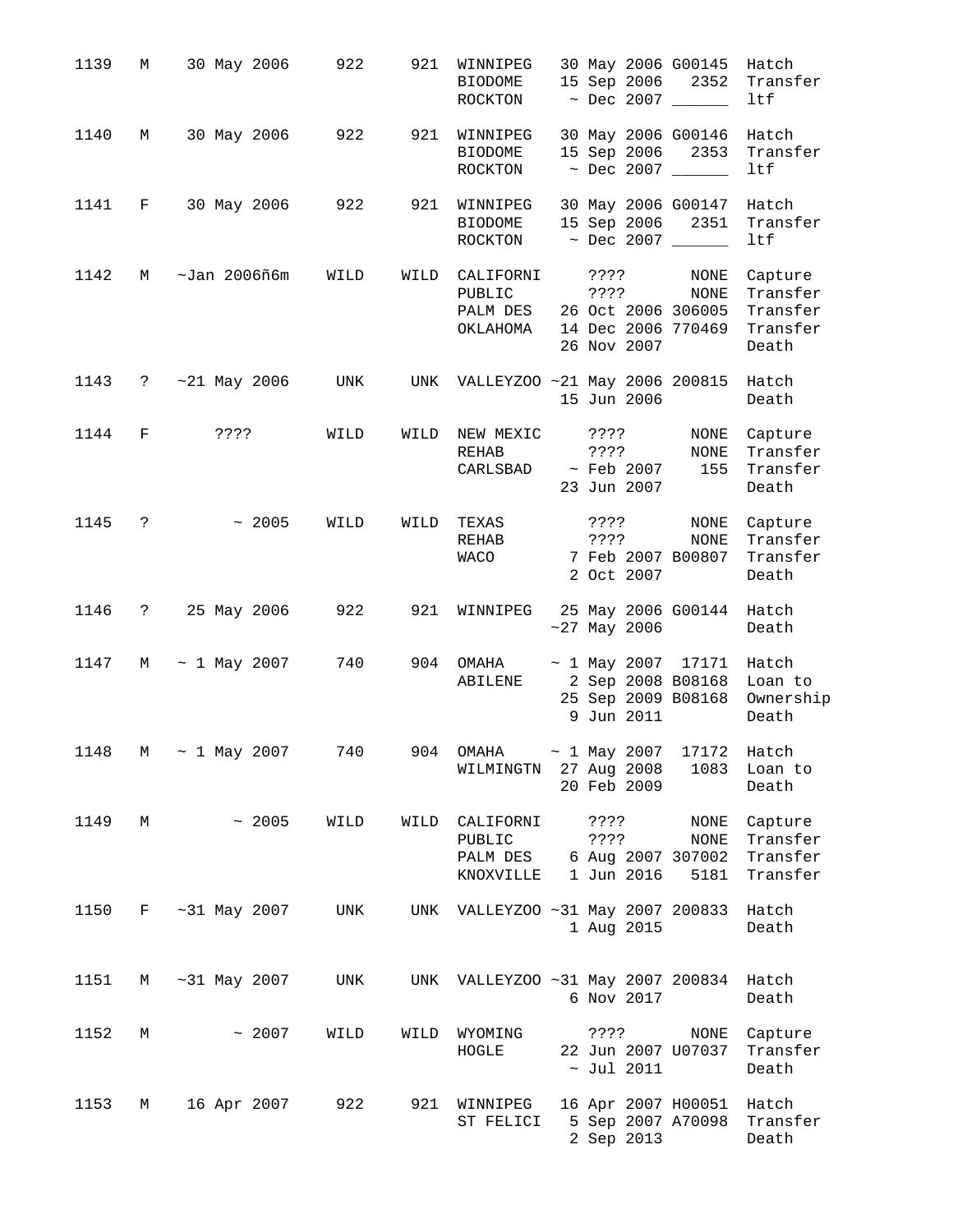| 1154 | М                    | 16 Apr 2007          | 922   | 921   | WINNIPEG<br>ST FELICI                                        |  |                                  | 16 Apr 2007 H00052<br>5 Sep 2007 A70099<br>20 Nov 2012 A70099   | Hatch<br>Transfer<br>ltf                           |
|------|----------------------|----------------------|-------|-------|--------------------------------------------------------------|--|----------------------------------|-----------------------------------------------------------------|----------------------------------------------------|
| 1155 | $\ddot{\phantom{0}}$ | $~19$ Apr 2007       | 922   | 921   | WINNIPEG ~19 Apr 2007 H00053                                 |  |                                  | $~\sim$ 5 May 2007 H00053                                       | Hatch<br>ltf                                       |
| 1156 | М                    | $\sim$ 3 May 2007    | MULT5 | MULT6 | CALGARY ~ 3 May 2007 107750<br>ST FELICI ~ 5 May 2010 B00021 |  | 28 Feb 2017                      |                                                                 | Hatch<br>Transfer<br>Death                         |
| 1157 | F                    | $\sim$ 3 May 2007    | MULT5 | MULT6 | CALGARY ~ 3 May 2007 107751<br>COYOTE PM 27 Mar 2009 200903  |  | 31 May 2015                      |                                                                 | Hatch<br>Transfer<br>Death                         |
| 1158 | М                    | $\sim$ 3 May 2007    | MULT5 | MULT6 | CALGARY<br>COYOTE PM 27 Mar 2009 200904<br>FRESNO            |  | 21 Oct 2016                      | ~ 3 May 2007 107791<br>27 Mar 2009 290064<br>23 Apr 2009 290064 | Hatch<br>Transfer<br>Loan to<br>Ownership<br>Death |
| 1159 | М                    | $~13$ Jun 2007       | MULT5 | MULT6 | CALGARY<br>COYOTE PM 27 Mar 2009 200904                      |  | 21 Jul 2015                      | $~13$ Jun 2007 107769                                           | Hatch<br>Loan to<br>Death                          |
| 1160 | F                    | $\sim$ 3 May 2007    | MULT5 | MULT6 | CALGARY ~ 3 May 2007 107745<br>ST FELICI ~ 5 May 2010 B00020 |  | 11 Mar 2014                      |                                                                 | Hatch<br>Transfer<br>Death                         |
| 1161 | F                    | $\sim$ 1 May 2007    | 740   | 904   | OMAHA                                                        |  | $\sim$ 1 May 2007<br>27 May 2007 | 17170                                                           | Hatch<br>Death                                     |
| 1162 | $\mathbb{R}$         | $\sim$ 1 May 2007    | 740   | 904   | OMAHA                                                        |  | $\sim$ 1 May 2007<br>21 May 2007 | 17173                                                           | Hatch<br>Death                                     |
| 1163 | $\ddot{\mathbf{?}}$  | $\sim$ 1 May 2007    | 740   | 904   | OMAHA                                                        |  | $\sim$ 1 May 2007<br>16 May 2007 | 17174 Hatch                                                     | Death                                              |
| 1164 | $\ddot{?}$           | $~12$ Jul 2007       | 740   | 904   | OMAHA                                                        |  | $~12$ Jul 2007<br>21 Jul 2007    | 17443 Hatch                                                     | Death                                              |
| 1165 |                      | F ~12 Jul 2007       | 740   | 904   | OMAHA<br>HOGLE                                               |  |                                  | $~12$ Jul 2007 17444<br>27 Aug 2008 U08041                      | Hatch<br>Loan to                                   |
| 1166 |                      | $F \sim 12$ Jul 2007 | 740   |       | 904 OMAHA<br>DAYMNH                                          |  | 2 Sep 2016                       | $~12$ Jul 2007 17445<br>24 Jul 2010 222010                      | Hatch<br>Transfer<br>Death                         |
| 1167 |                      | $F \sim 12$ Jul 2007 | 740   |       | 904 OMAHA<br>DALLAS WA 3 Apr 2008                            |  | $~12$ Jul 2007<br>23 Apr 2012    | 17446<br>8A007                                                  | Hatch<br>Transfer<br>Death                         |
| 1168 | M                    | $~12$ Jul 2007       | 740   |       | 904 OMAHA ~12 Jul 2007<br>DALLAS WA 3 Apr 2008               |  | 28 Jan 2016                      | 17447<br>8A008                                                  | Hatch<br>Transfer<br>Death                         |
| 1169 | $\ddot{\phantom{0}}$ | 23 Jun 2007          | 1072  |       | 995 ATASCADER 23 Jun 2007 B07020                             |  | 24 Jun 2007                      |                                                                 | Hatch<br>Death                                     |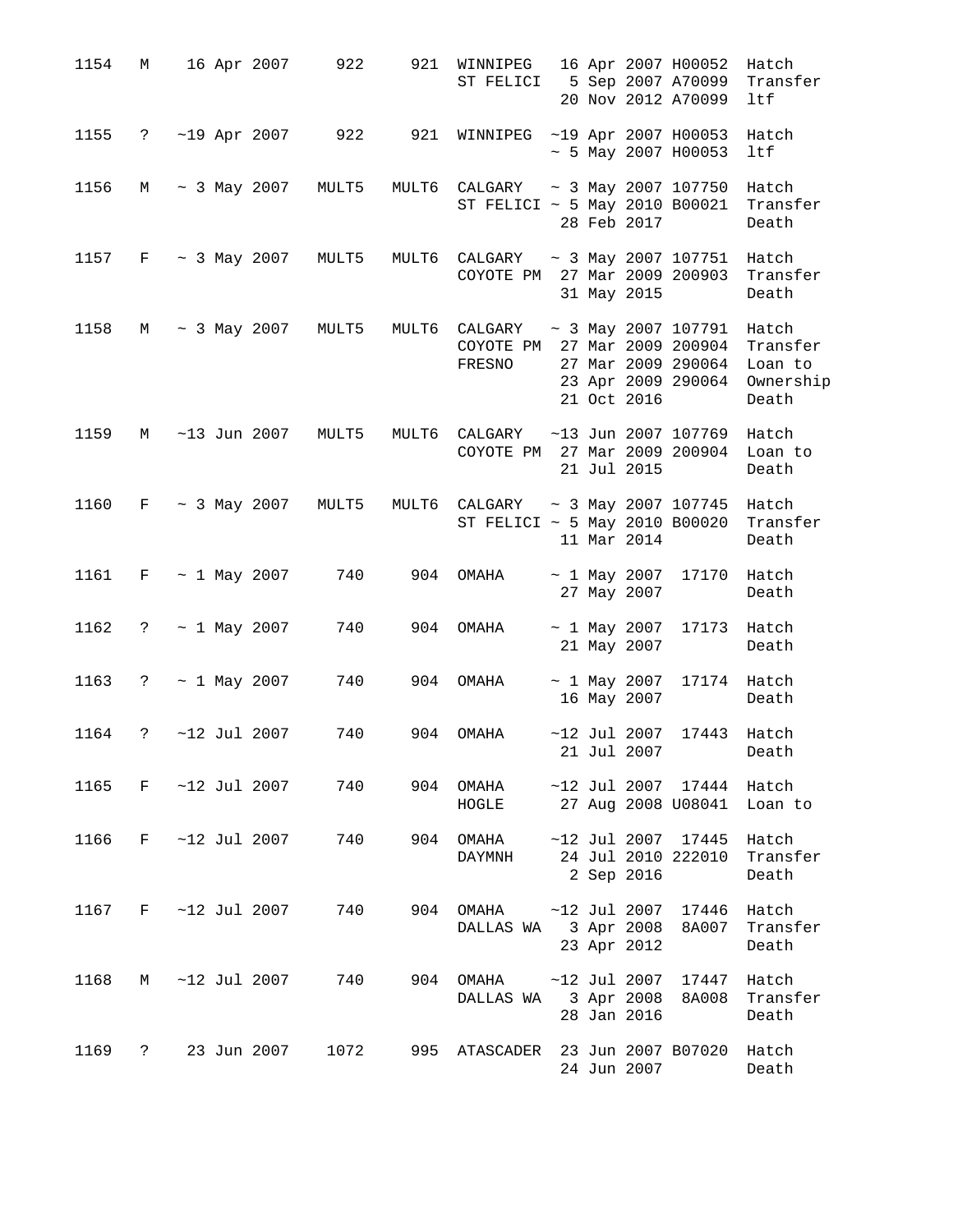| 1170 | $F \sim$             |                      |      |                 | 26 Apr 2007 UNK |      | UNK KAMLOOPS<br>CALGARY<br>PUBLIC<br>CALGARY<br>WINNIPEG<br>FT WHYTE<br>WINNIPEG<br>PRAIRIE W 4 Mar 2016 |                 | 26 Nov 2007<br>29 Jul 2011                | 26 Apr 2007 NONE<br>23 Jul 2007 107805<br>NONE<br>25 Dec 2007 107805<br>$\sim$ Jul 2011 M00118<br>NONE<br>23 Jan 2014 M00118<br>NONE | Hatch<br>Transfer<br>Loan to<br>Transfer<br>Transfer<br>Loan to<br>Transfer<br>ltf |
|------|----------------------|----------------------|------|-----------------|-----------------|------|----------------------------------------------------------------------------------------------------------|-----------------|-------------------------------------------|--------------------------------------------------------------------------------------------------------------------------------------|------------------------------------------------------------------------------------|
| 1171 | $\ddot{\mathbf{?}}$  |                      |      | 16 Apr 2007     | 922             | 921  | WINNIPEG 16 Apr 2007 H00049                                                                              |                 | $\sim$ 3 May 2007                         |                                                                                                                                      | Hatch<br>Death                                                                     |
| 1172 | $\ddot{\mathbf{?}}$  |                      |      | 16 Apr 2007     | 922             | 921  | WINNIPEG 16 Apr 2007 H00050 Hatch                                                                        |                 | $\sim$ 3 May 2007                         |                                                                                                                                      | Death                                                                              |
| 1173 | M                    |                      |      | $~23$ Jun 2007  | 924             | 923  | WINNIPEG<br>GOVT MAN<br>WINNIPEG<br>FT WHYTE<br>WINNIPEG                                                 |                 | 30 Nov 2007<br>18 Oct 2010<br>31 Dec 2015 | $~23$ Jun 2007 H00554<br>NONE<br>23 Oct 2008 H00554<br>NONE<br>23 Jan 2014 H00554                                                    | Hatch<br>Loan to<br>Transfer<br>Loan to<br>Transfer<br>Death                       |
| 1174 | $\ddot{?}$           |                      |      | $~23$ Jun 2007  | 924             | 923  | WINNIPEG                                                                                                 |                 |                                           | $~23$ Jun 2007 H00555 Hatch<br>~100555                                                                                               | ltf                                                                                |
| 1175 |                      | $? \sim 23$ Jun 2007 |      |                 | 924             | 923  | WINNIPEG ~23 Jun 2007 H00556 Hatch                                                                       |                 |                                           | ~100556                                                                                                                              | ltf                                                                                |
| 1176 |                      | ? $~24$ Jun 2007     |      |                 | 924             | 923  | WINNIPEG                                                                                                 |                 |                                           | $~24$ Jun 2007 H00557 Hatch<br>~100557                                                                                               | ltf                                                                                |
| 1177 | $\ddot{\mathbf{?}}$  |                      |      | $~24$ Jun 2007  | 924             | 923  | WINNIPEG                                                                                                 |                 |                                           | $~24$ Jun 2007 H00558<br>~100558                                                                                                     | Hatch<br>ltf                                                                       |
| 1178 | $\ddot{\mathbf{?}}$  | $~24$ Jun 2007       |      |                 | 924             | 923  | WINNIPEG                                                                                                 |                 |                                           | $~124$ Jun 2007 H00559<br>~100559                                                                                                    | Hatch<br>ltf                                                                       |
| 1179 | $\ddot{\phantom{0}}$ | $~27$ Jun 2007       |      |                 | 924             | 923  | WINNIPEG                                                                                                 |                 |                                           | $~27$ Jun 2007 H00560 Hatch<br>$~100560$ Jun 2007 H00560                                                                             | ltf                                                                                |
| 1180 | М                    |                      |      | $\sim$ Jul 2007 | WILD            | WILD | OREGON<br>OLYMPIA<br>SEATTLE<br>MILFORDNC                                                                | ? ? ? ?<br>???? | 6 Dec 2012                                | <b>NONE</b><br>$\rm{NONE}$<br>8 Oct 2007 202588<br>NONE                                                                              | Capture<br>Transfer<br>Transfer<br>ltf                                             |
| 1181 | М                    |                      | ???? |                 | WILD            | WILD | ARIZONA<br>FOX S<br>DESERT MU                                                                            | ????<br>????    | $~\sim$ May 2008<br>$~\sim$ Mar 2011      | NONE<br>NONE<br>NONE                                                                                                                 | Capture<br>Transfer<br>Transfer<br>Death                                           |
| 1182 | ?                    |                      |      | 26 Jun 2008     | 740             | 904  | OMAHA                                                                                                    |                 | 26 Jun 2008<br>29 Jun 2008                | 18170                                                                                                                                | Hatch<br>Death                                                                     |
| 1183 | F                    |                      |      | 26 Jun 2008     | 740             | 904  | OMAHA<br>RIO GRAND                                                                                       |                 | 26 Jun 2008                               | 18171<br>10 Aug 2010 B10035                                                                                                          | Hatch<br>Transfer                                                                  |
| 1184 | F                    |                      |      | 26 Jun 2008     | 740             | 904  | OMAHA<br>RIO GRAND                                                                                       |                 | 26 Jun 2008<br>18 Jan 2014                | 18172<br>10 Aug 2010 B10036                                                                                                          | Hatch<br>Transfer<br>Death                                                         |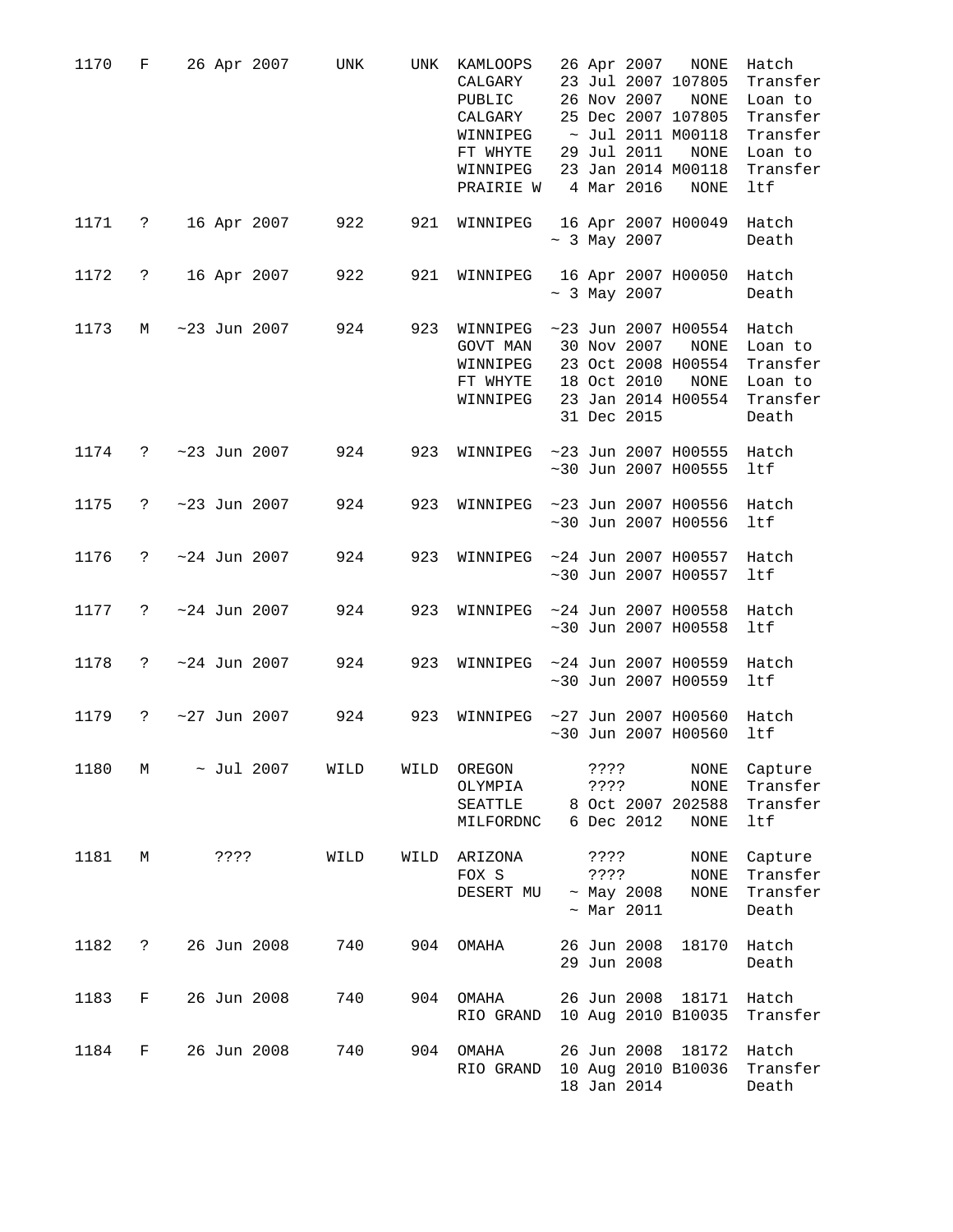| 1185 | F            | ~2008             | WILD      | WILD | CALIFORNI<br>WAL CREEK<br>SACRAMNTO                  | 9 Jul 2008<br>9 Jul 2008<br>14 Jul 2008 201663<br>11 Jan 2018                                                        | <b>NONE</b><br>3735  | Capture<br>Transfer<br>Transfer<br>Death                        |
|------|--------------|-------------------|-----------|------|------------------------------------------------------|----------------------------------------------------------------------------------------------------------------------|----------------------|-----------------------------------------------------------------|
| 1186 | $\mathsf{P}$ | 15 Jul 2008       | 922       | 921  | WINNIPEG                                             | 15 Jul 2008 J00140<br>21 Jul 2008                                                                                    |                      | Hatch<br>Death                                                  |
| 1187 | $\mathbf{?}$ | $~15$ Jul 2008    | 922       | 921  | WINNIPEG                                             | $~15$ Jul 2008 J00141<br>22 Jul 2008                                                                                 |                      | Hatch<br>Death                                                  |
| 1188 | $\mathbf{?}$ | $~15$ Jul 2008    | 922       | 921  | WINNIPEG ~15 Jul 2008 J00142<br>PRAIRIE R 3 Feb 2011 |                                                                                                                      | NONE                 | Hatch<br>ltf                                                    |
| 1189 | F            | ~1006             | WILD      | WILD | WILD<br>REHAB<br>ABILENE                             | 3333<br>????<br>$~\sim$ Apr 2007 B08179<br>7 Oct 2009                                                                | <b>NONE</b><br>REHAB | Capture<br>Transfer<br>Transfer<br>Death                        |
| 1190 | М            | 13 May 2009       | 1149      | 853  | PALM DES                                             | 13 May 2009 309003<br>7 Apr 2017                                                                                     |                      | Hatch<br>Death                                                  |
| 1191 | $\ddot{ }$   | 13 May 2009       | 1149      | 853  | PALM DES                                             | 13 May 2009 309004<br>14 May 2009 309004                                                                             |                      | Hatch<br>ltf                                                    |
| 1192 | ?            | 15 May 2009       | 1149      | 853  | PALM DES                                             | 15 May 2009 309005<br>15 May 2009                                                                                    |                      | Hatch<br>Death                                                  |
| 1193 | ?            | 16 May 2009       | 1149      | 853  | PALM DES                                             | 16 May 2009 309006<br>17 May 2009                                                                                    |                      | Hatch<br>Death                                                  |
| 1194 | F            | 26 May 2009       | 740       | 904  | OMAHA<br>HUTCHINSN                                   | 26 May 2009 19230<br>26 Jan 2010 210001<br>28 Jul 2013                                                               |                      | Hatch<br>Transfer<br>Death                                      |
| 1195 | F            | 26 May 2009       | 740       | 904  | OMAHA<br>HUTCHINSN                                   | 26 May 2009<br>26 Jan 2010 210002<br>11 Jun 2016                                                                     | 19231                | Hatch<br>Transfer<br>Death                                      |
| 1196 | $\ddot{ }$   | ????              | WILD      |      | WILD CANADA<br>ALBERTAFG<br>CALGARY                  | ????<br>????<br>17 Jun 2009 108430<br>17 Jun 2009                                                                    | NONE                 | NONE Capture<br>Transfer<br>Transfer<br>Death                   |
|      |              | 1197 F 6 Jun 2009 | 1147 1189 |      | ABILENE<br>OMAHA<br>ABILENE<br>AKRON<br>OMAHA        | 6 Jun 2009 B09092<br>6 Jun 2009 19442<br>25 Sep 2009 B09092<br>4 Oct 2011 100875<br>22 Dec 2016 19442<br>18 Aug 2017 |                      | Hatch<br>Ownership<br>Ownership<br>Loan to<br>Transfer<br>Death |
| 1198 | $F =$        | 19 Jun 2009       | 1168      |      | 1167 DALLAS WA 19 Jun 2009 9AB136                    | 8 Jul 2009                                                                                                           |                      | Hatch<br>Death                                                  |
| 1199 | $\mathbb{R}$ | 18 Jun 2009       | 1168      |      | 1167 DALLAS WA 18 Jun 2009 9AB130                    | $~121$ Jul 2009                                                                                                      |                      | Hatch<br>Death                                                  |
| 1200 | $\mathbb{R}$ | 19 Jun 2009       | 1168      |      | 1167 DALLAS WA 19 Jun 2009 9AB131                    | 10 Jul 2009                                                                                                          |                      | Hatch<br>Death                                                  |
| 1201 | $F$ and $F$  | 20 Jun 2009       | 1168      |      | 1167 DALLAS WA                                       | 20 Jun 2009 9AB132<br>~2013                                                                                          |                      | Hatch<br>Death                                                  |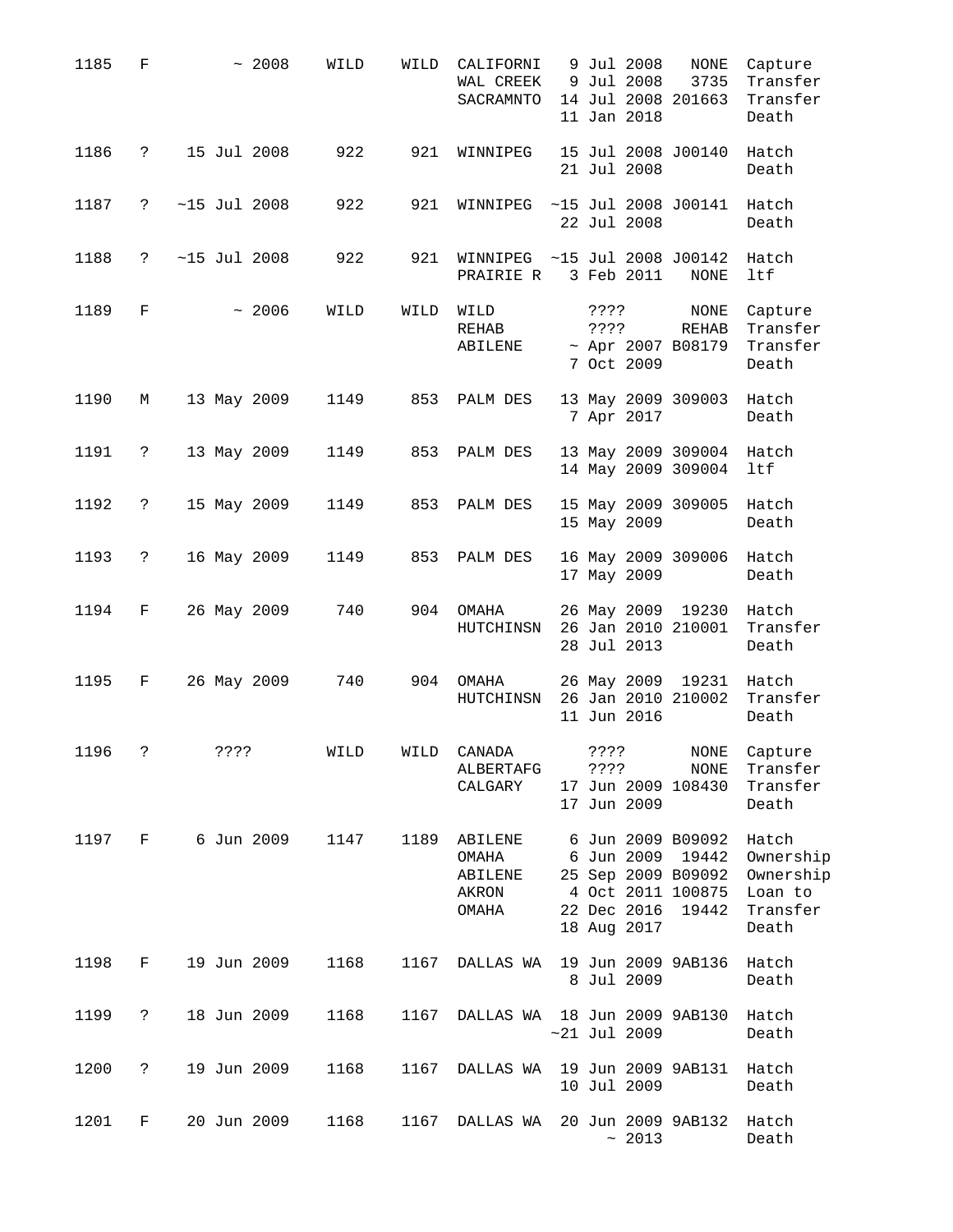| 1202 | S.      | 2 Aug 2009        | 1168 | 1167 | DALLAS WA                                    | 2 Aug 2009 9AB215<br>14 Sep 2009                                                  |                                    | Hatch<br>Death                                       |
|------|---------|-------------------|------|------|----------------------------------------------|-----------------------------------------------------------------------------------|------------------------------------|------------------------------------------------------|
| 1203 | $\rm F$ | 1 Aug 2009        | 996  | 1086 | NZP-WASH<br>TAMPA AQ                         | 1 Aug 2009 215826<br>5 Oct 2016 200437                                            |                                    | Hatch<br>Transfer                                    |
| 1204 | М       | $\sim$ 2 Aug 2009 | 996  | 1086 | NZP-WASH<br>CARLSBAD                         | ~ 2 Aug 2009 215827<br>22 Mar 2017<br>6 Apr 2017                                  | 329                                | Hatch<br>Transfer<br>Death                           |
| 1205 | М       | 2 Aug 2009        | 922  | 921  | WINNIPEG<br>GOVT MAN                         | 2 Aug 2009 K00111<br>2 Aug 2009<br>14 May 2010                                    | $\rm{NONE}$<br>$\rm{NONE}$         | Hatch<br>Ownership<br>ltf                            |
| 1206 | F       | 3 Aug 2009        | 922  | 921  | WINNIPEG<br>GOVT MAN                         | 3 Aug 2009 K00112<br>3 Aug 2009<br>14 May 2010                                    | <b>NONE</b><br><b>NONE</b>         | Hatch<br>Ownership<br>ltf                            |
| 1207 | М       | $\sim$ Jun 2009   | WILD | WILD | CANADA<br>GOVT MAN<br>WINNIPEG<br>GOVT MAN   | ? ? ? ?<br>????<br>8 Aug 2009 K00113<br>14 May 2010                               | NONE<br><b>NONE</b><br>NONE        | Capture<br>Transfer<br>Loan to<br>ltf                |
| 1208 | F       | $\sim$ Jun 2009   | WILD | WILD | CANADA<br>GOVT MAN<br>WINNIPEG<br>GOVT MAN   | $??\ ??$<br>? ? ? ?<br>8 Aug 2009 K00114<br>14 May 2010                           | NONE<br><b>NONE</b><br>NONE        | Capture<br>Transfer<br>Loan to<br>ltf                |
| 1209 | М       | $\sim$ Jun 2009   | WILD | WILD | CANADA<br>GOVT MAN<br>WINNIPEG<br>GOVT MAN   | $??\ ??$<br>? ? ? ?<br>8 Aug 2009 K00115<br>14 May 2010                           | NONE<br><b>NONE</b><br>NONE        | Capture<br>Transfer<br>Loan to<br>ltf                |
| 1210 | F       | $\sim$ Jun 2009   | WILD | WILD | CANADA<br>GOVT MAN<br>WINNIPEG<br>GOVT MAN   | $??\,?\,?$<br>????<br>8 Aug 2009 K00116<br>14 May 2010                            | NONE<br>$\rm{NONE}$<br>NONE        | Capture<br>Transfer<br>Loan to<br>ltf                |
| 1211 | М       | 15 Jul 2009       | 1168 | 1167 | DALLAS WA<br>GREENBAY                        | 15 Jul 2009 9AB178<br>15 Jun 2010 201044                                          |                                    | Hatch<br>Transfer                                    |
| 1212 | F       | $\sim$ Jan 2009   | WILD | WILD | CALIFORNI<br>PALM DES<br>PUBLIC<br>HUTCHINSN | $\sim$ Jan 2009<br>1 Oct 2009 309007<br>????<br>18 Nov 2009 209010<br>27 Feb 2010 | NONE<br><b>NONE</b>                | Capture<br>Transfer<br>Transfer<br>Transfer<br>Death |
| 1213 | ?       | ~2007             | WILD | WILD | CALIFORNI<br>PUBLIC<br>PALM DES<br>ICBP SC   | ????<br>????<br>23 Nov 2009 309009<br>10 May 2010                                 | NONE<br><b>NONE</b><br><b>NONE</b> | Capture<br>Transfer<br>Transfer<br>ltf               |
| 1214 | ?       | $\sim$ Jan 2008   | WILD | WILD | CALIFORNI<br>PUBLIC<br>PALM DES<br>SALISBURY | ????<br>????<br>26 Oct 2009 309008<br>5 Nov 2009<br>13 Apr 2010                   | NONE<br><b>NONE</b><br>1741        | Capture<br>Transfer<br>Transfer<br>Transfer<br>Death |
| 1215 | М       | $~\sim$ May 2008  | UNK  | UNK  | VALLEYZOO                                    | $~\sim$ May 2008 200859                                                           |                                    | Hatch                                                |
| 1216 | F       | $~\sim$ May 2008  | UNK  | UNK  | VALLEYZOO                                    | $~\sim$ May 2008 200860<br>12 Mar 2016                                            |                                    | Hatch<br>Death                                       |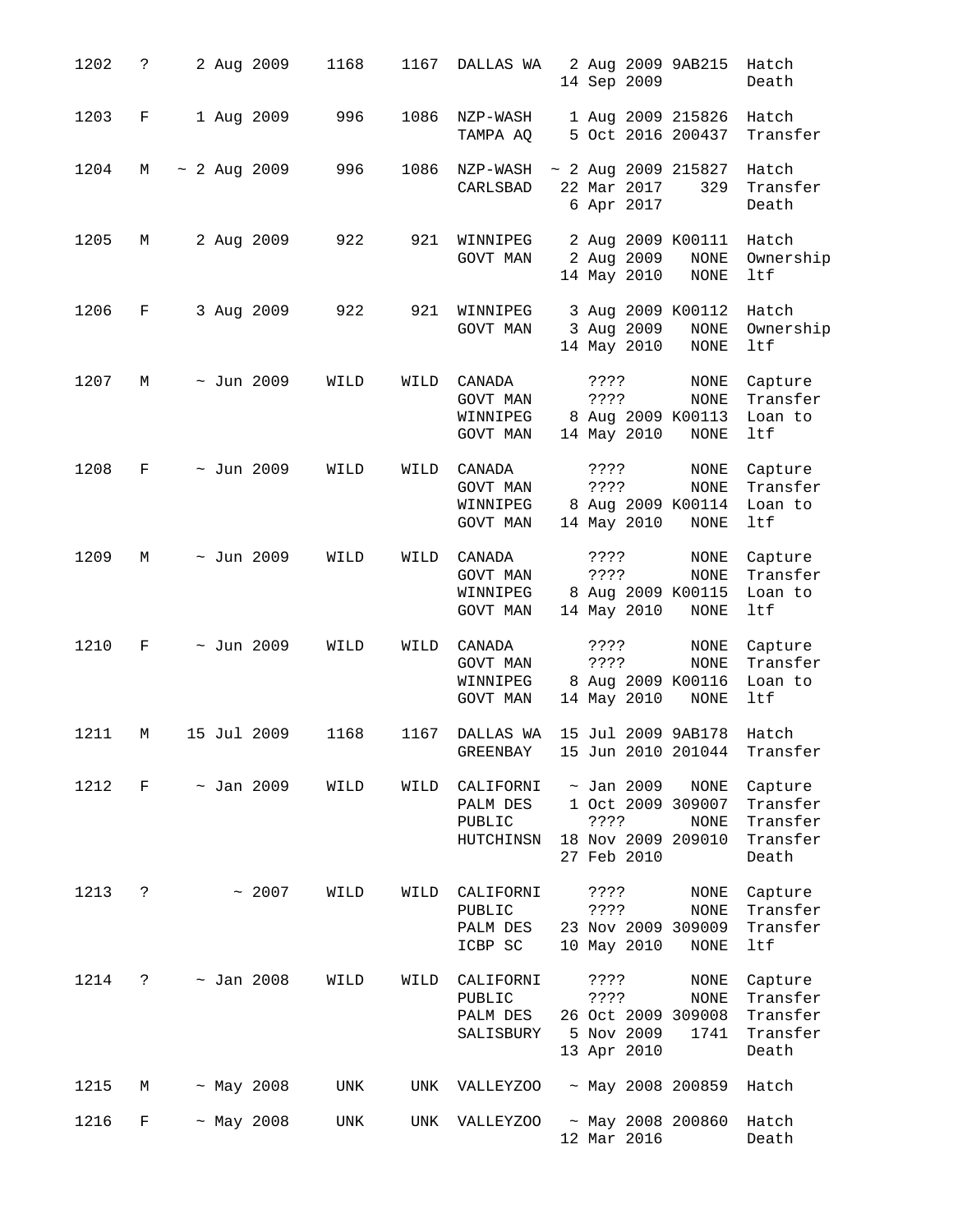| 1217 | F         | 7 Apr 2010       | 1138 | 1185 | SACRAMNTO 7 Apr 2010 201714<br>NATAVPGH                  | 21 Apr 2011 7948                                                                 |              | Hatch<br>Transfer                                    |
|------|-----------|------------------|------|------|----------------------------------------------------------|----------------------------------------------------------------------------------|--------------|------------------------------------------------------|
| 1218 | М         | 7 Apr 2010       | 1138 | 1185 | SACRAMNTO 7 Apr 2010 201715<br>BINGHAMTO                 | 24 Mar 2011 B11001<br>9 Mar 2012                                                 |              | Hatch<br>Transfer<br>Death                           |
| 1219 | М         | 7 Apr 2010       | 1138 | 1185 | SACRAMNTO<br>GARDENCTY<br>CARLSBAD                       | 7 Apr 2010 201716<br>8 Apr 2011 211008<br>22 Apr 2014 299<br>29 Jun 2014         |              | Hatch<br>Transfer<br>Transfer<br>Death               |
| 1220 | F         | 7 Apr 2010       | 1138 | 1185 | SACRAMNTO<br>ST LOUIS                                    | 7 Apr 2010 201717<br>8 Mar 2011 108700<br>6 Dec 2017                             |              | Hatch<br>Transfer<br>Death                           |
| 1221 | F         | 7 Apr 2010       | 1138 | 1185 | SACRAMNTO<br>SEDGWICK<br>ATASCADER                       | 7 Apr 2010 201718<br>7 Apr 2011 13283<br>3 Apr 2013 B13004<br>19 Jul 2013 B13004 |              | Hatch<br>Transfer<br>Transfer<br>ltf                 |
| 1222 | F         | 7 Apr 2010       | 1138 | 1185 | SACRAMNTO<br>SEDGWICK<br>WILMINGTN                       | 7 Apr 2010 201719<br>7 Apr 2011 13282<br>3 Apr 2013                              | 1170         | Hatch<br>Transfer<br>Transfer                        |
| 1223 | М         | 7 Apr 2010       | 1138 | 1185 | SACRAMNTO 7 Apr 2010 201720<br>ОКLАНОМА                  | 25 Mar 2011 770570                                                               |              | Hatch<br>Transfer                                    |
| 1224 | F         | 6 Jun 2009       | 1147 | 1189 | ABILENE 6 Jun 2009 B09091 Hatch<br>NZP-WASH<br>FORTWORTH | 11 May 2011 215967<br>4 Mar 2015 208927                                          |              | Transfer<br>Transfer                                 |
|      |           |                  |      |      |                                                          |                                                                                  |              |                                                      |
| 1225 | F         | ? ? ? ?          | WILD | WILD | WILD<br><b>REHAB</b><br>ABILENE<br>BLOOMINGT             | ? ? ? ?<br>????<br>14 Sep 2009 B09093<br>20 Apr 2011 B11016<br>13 Dec 2012       | NONE<br>NONE | Capture<br>Transfer<br>Transfer<br>Transfer<br>Death |
| 1226 | М         | 21 Jun 2009      | 937  | 945  | $SD-WAP$<br>MEMPHIS                                      | 21 Jun 2009 809181<br>21 Jul 2010 23071                                          |              | Hatch<br>Transfer                                    |
| 1227 | M         | 21 Jun 2009      | 937  | 945  | $SD-WAP$<br>MEMPHIS                                      | 21 Jun 2009 809182<br>21 Jul 2010<br>3 Nov 2011                                  | 23072        | Hatch<br>Transfer<br>Death                           |
| 1228 | М         | 29 Mar 2010      | 937  | 945  | $SD-WAP$<br>DAYMNH                                       | 29 Mar 2010 810139<br>20 Oct 2010 LA5320                                         |              | Hatch<br>Transfer                                    |
| 1229 | М         | 31 Mar 2010      | 937  | 945  | $SD-WAP$<br>ASHEBORO                                     | 31 Mar 2010 810142<br>7 Dec 2011 23783                                           |              | Hatch<br>Transfer                                    |
| 1230 | $F = \pm$ | 2 Apr 2010       | 937  | 945  | $SD-WAP$<br>PHILADELP                                    | 2 Apr 2010 810174<br>11 Jan 2012 205859                                          |              | Hatch<br>Transfer                                    |
| 1231 | М         | 31 May 2010      | 1147 | 1225 | ABILENE                                                  | 31 May 2010 B10032                                                               |              | Hatch                                                |
| 1232 | М         | $~\sim$ May 2010 | WILD | WILD | MANITOBAC<br>GOVT MAN<br>WINNIPEG                        | ? ? ? ?<br>????<br>6 Aug 2010 L00171                                             | NONE<br>NONE | Capture<br>Transfer<br>ltf                           |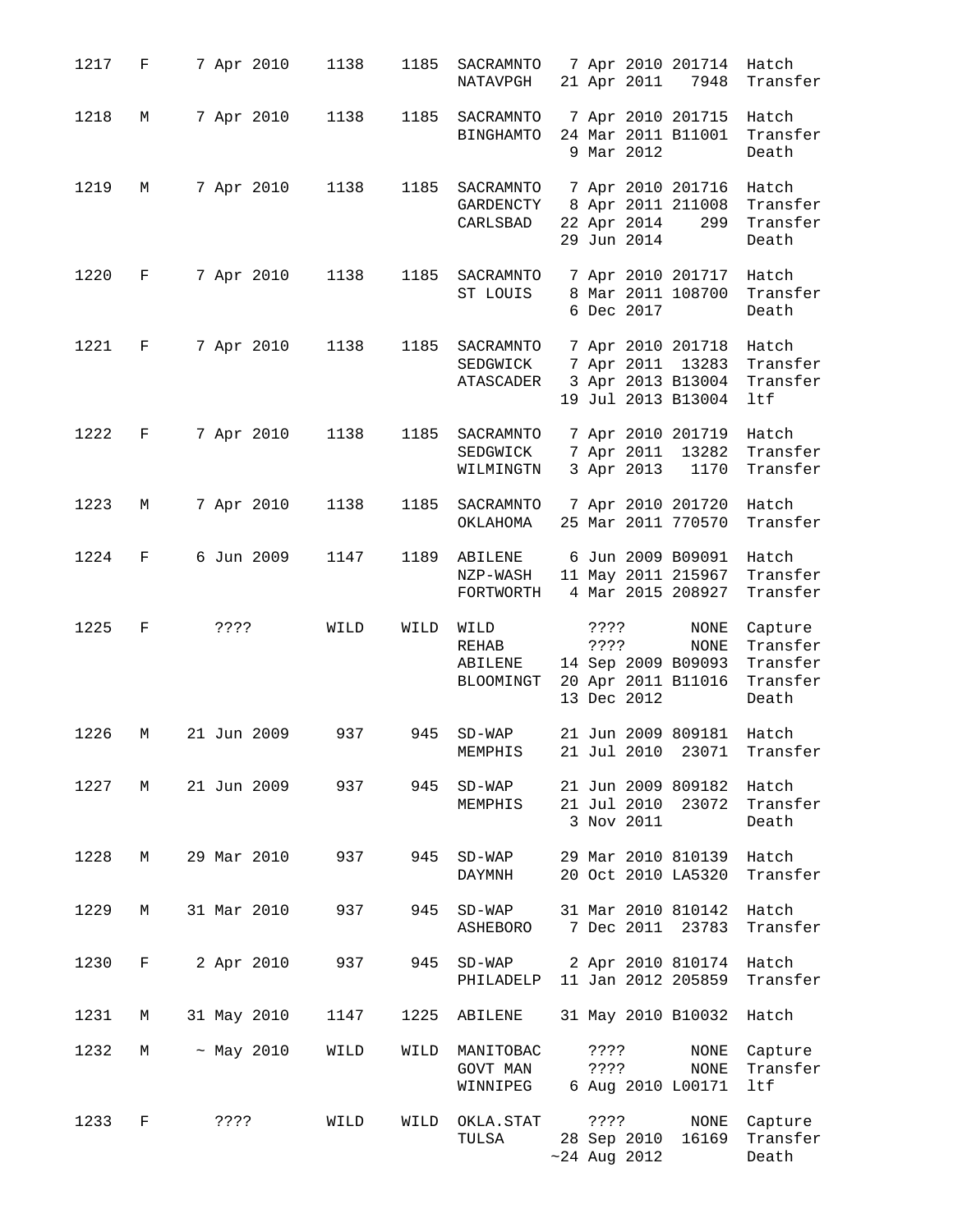| 1234 | ?                   | 20 Apr 2011              | 900  | 1184  | RIO GRAND                                                                                                   | 20 Apr 2011 B11016<br>1 Oct 2011 B11016                        |      | Hatch<br>ltf                  |
|------|---------------------|--------------------------|------|-------|-------------------------------------------------------------------------------------------------------------|----------------------------------------------------------------|------|-------------------------------|
| 1235 | М                   | 20 Apr 2011              | 900  |       | 1184 RIO GRAND<br>SACRAMNTO<br>DULUTH                                                                       | 20 Apr 2011 B11017<br>18 Apr 2012 201794<br>15 Apr 2013 200209 |      | Hatch<br>Transfer<br>Transfer |
| 1236 | $\ddot{\mathbf{S}}$ | 20 Apr 2011              | 900  | 1184  | RIO GRAND                                                                                                   | 20 Apr 2011 B11018<br>31 Dec 2011 B11018                       |      | Hatch<br>ltf                  |
| 1237 | ?                   | 20 Apr 2011              | 900  | 1184  | RIO GRAND                                                                                                   | 20 Apr 2011 B11019<br>$~\sim$ Aug 2011                         |      | Hatch<br>Death                |
| 1238 | М                   | 27 Apr 2011              | 937  | 945   | $SD-WAP$                                                                                                    | 27 Apr 2011 811069                                             |      | Hatch                         |
| 1239 | F                   | $~22$ Apr 2011           | 1138 | 1185  | SACRAMNTO ~22 Apr 2011 201764<br>NORRISTOW                                                                  | 18 Apr 2012 120202<br>7 May 2017                               |      | Hatch<br>Transfer<br>Death    |
| 1240 | $\mathbb{R}$        | $~22$ Apr 2011           | 1138 | 1185  | SACRAMNTO ~22 Apr 2011 201765                                                                               | 31 May 2011                                                    |      | Hatch<br>Death                |
| 1241 | F                   | 27 May 2011              | 980  | 1220  | ST LOUIS<br>PALM DES                                                                                        | 27 May 2011 108802<br>1 Dec 2011 311004                        |      | Hatch<br>Transfer             |
| 1242 | М                   | 27 May 2011              | 980  | 1220  | ST LOUIS<br>OMAHA                                                                                           | 27 May 2011 108803<br>23 Feb 2012 21259<br>20 Aug 2014         |      | Hatch<br>Transfer<br>Death    |
| 1243 | F                   | 30 May 2011              | 980  | 1220  | ST LOUIS<br>ATASCADER                                                                                       | 30 May 2011 108823<br>8 Dec 2011 B11065<br>16 Apr 2012         |      | Hatch<br>Transfer<br>Death    |
| 1244 | М                   | ? ? ? ?                  | WILD | WILD  | CALIFORNI<br>CHULAVIST                                                                                      | $??\,?\,?$<br>? ? ? ?<br>? ? ? ?                               | NONE | Capture<br>Transfer<br>Death  |
| 1245 | F                   | 3333                     | WILD | WILD  | CALIFORNI<br>CHULAVIST                                                                                      | ????<br>????<br>????                                           | NONE | Capture<br>Transfer<br>Death  |
|      |                     | 1246 M ????              | WILD |       | WILD CALIFORNI ???? NONE<br>CHULAVIST 1 Jul 2006 B1419                                                      | 15 Jan 2015                                                    |      | Capture<br>Transfer<br>Death  |
| 1247 |                     | M ~ 1 Mar 2009 1244      |      |       | 1245 CHULAVIST $\sim$ 1 Mar 2009 198 Hatch<br>GARDENCTY 30 May 2012 212018 Transfer                         | 4 Jun 2014                                                     |      | Death                         |
| 1248 |                     | $F \sim 1$ Jan 2009      | 1244 |       | 1245 CHULAVIST $\sim$ 1 Jan 2009 B1423                                                                      |                                                                |      | Hatch                         |
| 1249 |                     | $F \sim 1$ Jan 2009      | 1244 | 1245  | CHULAVIST ~ 1 Jan 2009 B1424 Hatch                                                                          |                                                                |      |                               |
| 1250 |                     | M ~ Apr 2011             | 1247 |       | MULT8 CHULAVIST ~ Apr 2011 NONE Hatch<br>GREENBAY 23 Mar 2012 201207 Transfer<br>WILMINGTN 12 Mar 2015 1193 |                                                                |      | Transfer                      |
| 1251 |                     | $F \sim$ Apr 2011        | 1247 | MULT8 | CHULAVIST ~ Apr 2011 B10066 Hatch<br>ASDM TUSC 12 Oct 2012 AF3035                                           |                                                                |      | Transfer                      |
| 1252 |                     | F 30 Mar 2011 1247 MULT8 |      |       | CHULAVIST 30 Mar 2011 B11053                                                                                |                                                                |      | Hatch                         |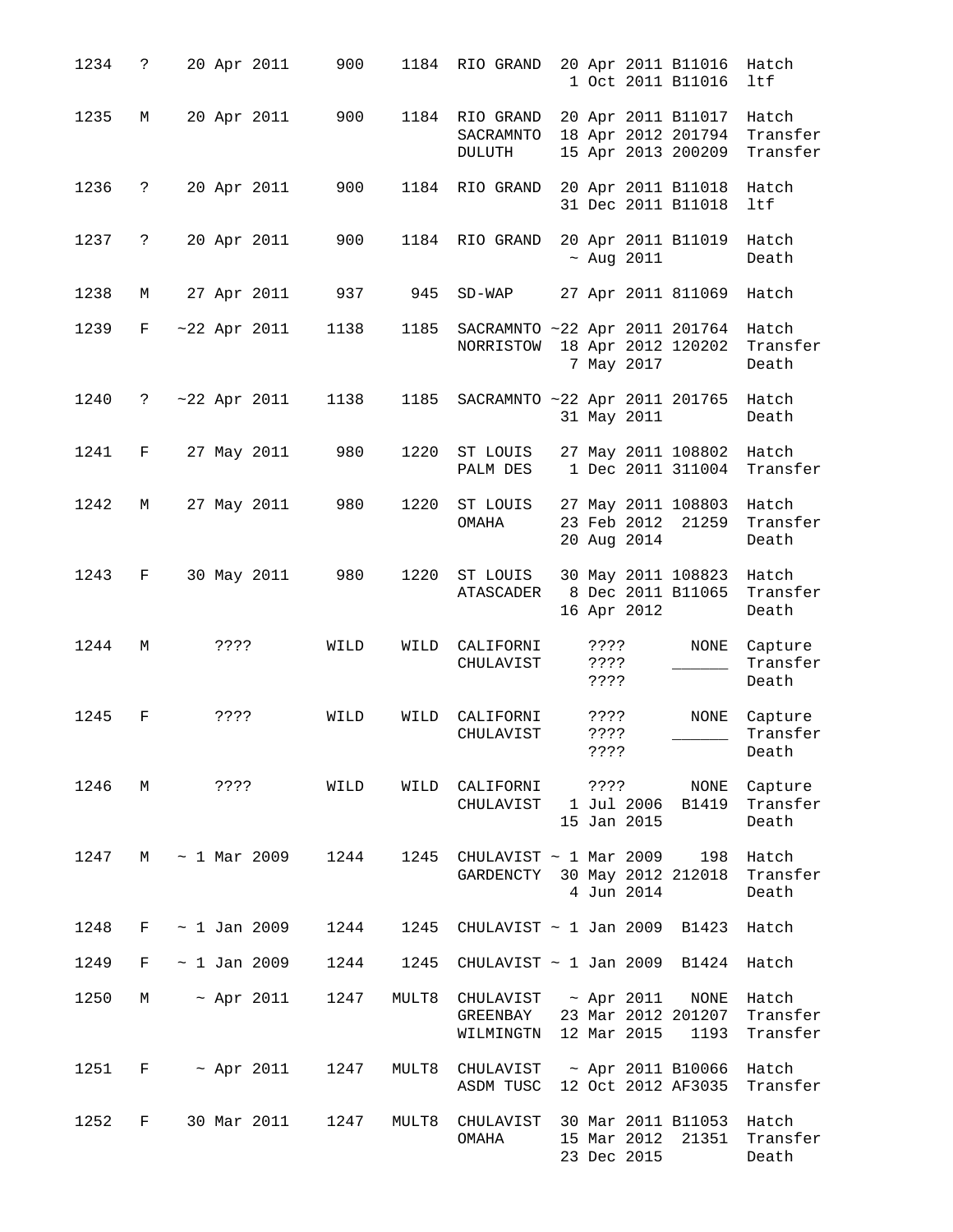| 1253 | $\ddot{\mathcal{E}}$ |                   |                  | $~\sim$ Apr 2011 1247 MULT8 |         | $\texttt{CHULAVIST} \quad \sim \ \texttt{Apr} \ \ 2011 \ \ \textcolor{red}{\underbrace{\qquad \qquad}} \ \ \texttt{Hatch}$ | $~\sim$ Apr 2011                                                           |                            | Death                                  |
|------|----------------------|-------------------|------------------|-----------------------------|---------|----------------------------------------------------------------------------------------------------------------------------|----------------------------------------------------------------------------|----------------------------|----------------------------------------|
| 1254 | $\ddot{\text{?}}$    | $\sim$ Apr 2011   |                  | 1247                        | MULT8   | CHULAVIST                                                                                                                  | $~\sim$ May 2011                                                           |                            | Death                                  |
| 1255 | $\ddot{\phantom{0}}$ | $~\sim$ Mar 2005  |                  | UNK                         | UNK     | CHULAVIST ~ Mar 2005 B1420                                                                                                 | 13 Jan 2017                                                                |                            | Hatch<br>Death                         |
| 1256 | М                    | $\sim$ 1 Jan 2010 |                  | UNK                         | UNK     | CHULAVIST $\sim$ 1 Jan 2010 B1421                                                                                          |                                                                            |                            | Hatch                                  |
| 1257 | F                    | $\sim$ 1 Jan 2010 |                  | UNK                         | UNK     | CHULAVIST $\sim$ 1 Jan 2010 B1422                                                                                          |                                                                            |                            | Hatch                                  |
| 1258 | F                    | 3 Mar 2011        |                  | 1168                        | 1167    | DALLAS WA 3 Mar 2011 11H017                                                                                                |                                                                            |                            | Hatch                                  |
| 1259 | F                    | 25 Apr 2011       |                  | 1168                        | 1167    | DALLAS WA 25 Apr 2011 11H045                                                                                               |                                                                            |                            | Hatch                                  |
| 1260 | $F$ and $F$          | 27 Apr 2011       |                  |                             | 937 945 | $SD-WAP$<br>SANDIEGOZ                                                                                                      | 27 Apr 2011 811070<br>27 Apr 2011 811070                                   |                            | Hatch<br>Transfer                      |
| 1261 | M                    | 28 Apr 2011       |                  | 937                         | 945     | $SD-WAP$<br>ASHEBORO<br>DESERT MU  2 Nov 2012                                                                              | 28 Apr 2011 811084 Hatch<br>7 Dec 2011 23784<br>$\sim 2014$                |                            | Transfer<br>Transfer<br>Death          |
| 1262 | $\ddot{\mathbf{?}}$  |                   | $~\sim$ Apr 2011 | 1247                        | MULT8   | CHULAVIST                                                                                                                  | $~\sim$ Apr 2011                                                           |                            | Hatch<br>Death                         |
| 1263 | $F =$                | $\sim$ Jun 2000   |                  | <b>UNK</b>                  |         | UNK UNKNOWN<br>OWL FOUND<br>SBOIC                                                                                          | $\sim$ Jun 2000<br>$\sim$ Jun 2000<br>$\sim 2001$ ZEUS<br>$~\sim$ Aug 2009 | NONE<br>NONE               | Hatch<br>Transfer<br>Transfer<br>Death |
| 1264 | M                    |                   | $\sim$ Jun 2004  | WILD                        | WILD    | ONTARIO<br>SBOIC                                                                                                           | ????<br>$\sim$ Oct 2004 SHERM.<br>$~\sim$ Feb 2012                         | NONE                       | Capture<br>Transfer<br>Death           |
| 1265 | М                    | $\sim$ Jun 1998   |                  | UNK                         | UNK     | OWL FOUND<br>SBOIC                                                                                                         | $\sim$ Jun 1998<br>~1001<br>~ Jun 2006 Death                               | <b>BOB</b>                 | NONE Hatch<br>Transfer                 |
| 1266 |                      | $F \sim$ May 1998 |                  | WILD                        |         | WILD ALBERTA<br>SBOIC                                                                                                      | ? ? ? ?<br>$~\sim$ May 2009                                                | NONE<br>$\sim$ 2001 TWIGGY | Capture<br>Transfer<br>Death           |
| 1267 | $F =$                | $\sim$ Jun 1998   |                  | WILD                        | WILD    | ALBERTA<br>SBOIC                                                                                                           | ? ? ? ?<br>~2005                                                           | NONE<br>$\sim$ 2001 AMELIA | Capture<br>Transfer<br>Death           |
| 1268 | М                    | $\sim$ Jun 2003   |                  | WILD                        | WILD    | WILD<br>SBOIC                                                                                                              | 7777<br>$~\sim$ Feb 2011                                                   | NONE<br>$\sim$ 2003 COOKIE | Capture<br>Transfer<br>Death           |
| 1269 | М                    | $\sim$ Jun 2002   |                  | 1265                        | MULT9   | SBOIC                                                                                                                      | ~ Jun 2002<br>$~\sim$ Aug 2010                                             | GALE Hatch                 | Death                                  |
| 1270 | F                    | $\sim$ Jun 2007   |                  | 1268                        | 1266    | SBOIC                                                                                                                      | ~ Jun 2007 SANDER Hatch<br>$~\sim$ Aug 2014                                |                            | Death                                  |
| 1271 | F                    | $\sim$ Jun 2009   |                  | 1264                        | 1263    | SBOIC                                                                                                                      | $\sim$ Jun 2009 KARLIE<br>$\sim$ Jun 2014                                  |                            | Hatch<br>Death                         |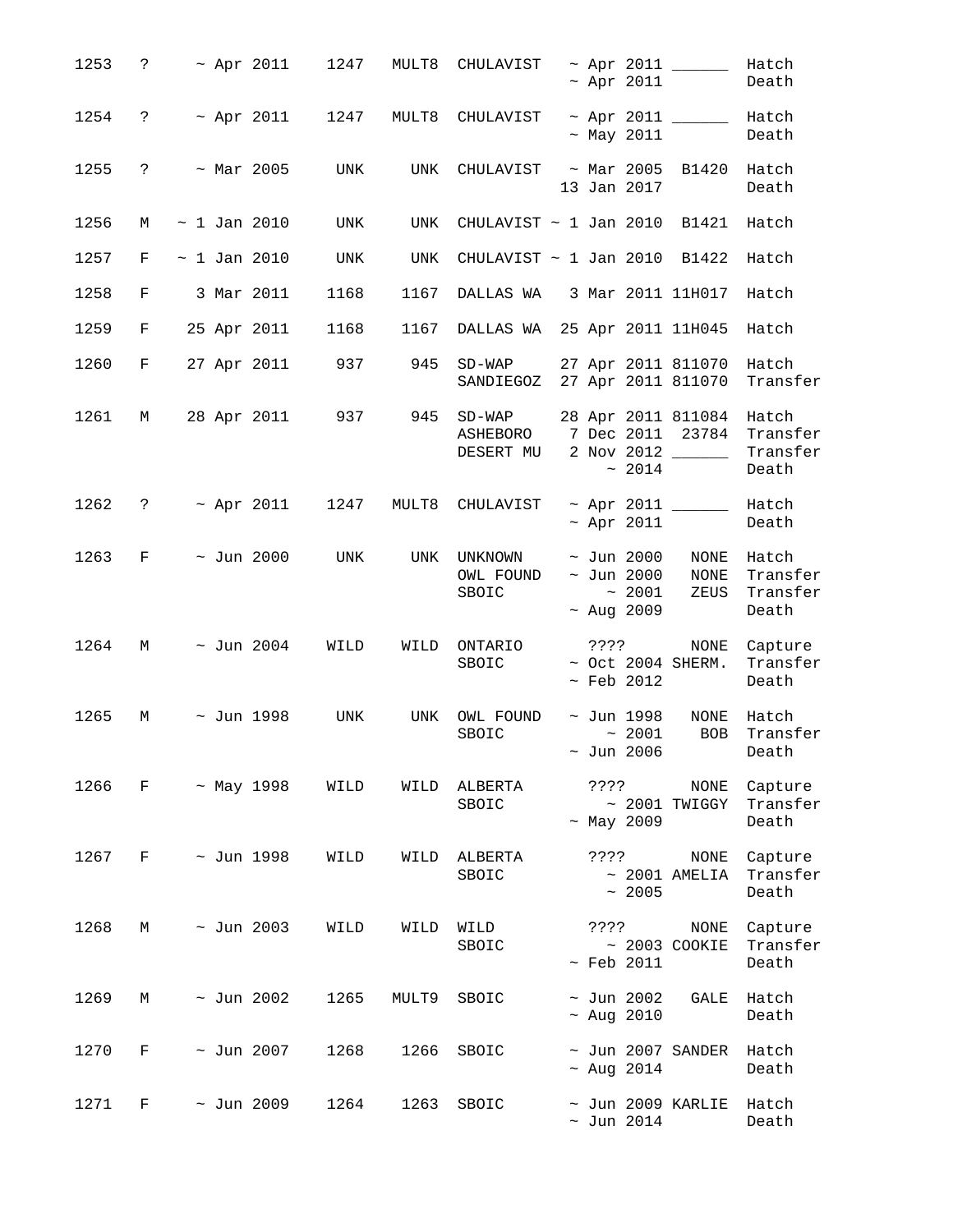| 1272 | М           |                      | $\sim$ Jun 2004  | 1265 | MULT9 | SBOIC                                        |  | $~\sim$ May 2013                    | $\sim$ Jun 2004 VALEN.                    | Hatch<br>Death                                             |
|------|-------------|----------------------|------------------|------|-------|----------------------------------------------|--|-------------------------------------|-------------------------------------------|------------------------------------------------------------|
| 1273 | М           |                      | $\sim$ Jun 2009  | 1269 | 1263  | SBOIC                                        |  | $~\sim$ Aug 2016                    | $\sim$ Jun 2009 OTIS                      | Hatch<br>Death                                             |
| 1274 | $F$ –       |                      | $\sim$ Jun 2009  | 1269 | 1263  | SBOIC                                        |  | $~\sim$ Feb 2012                    | ~ Jun 2009 GEORG. Hatch                   | Death                                                      |
| 1275 | М           |                      | $\sim$ Jun 2005  | 1265 | 1266  | SBOIC                                        |  | $~\sim$ Aug 2014                    | ~ Jun 2005 TROOP. Hatch                   | Death                                                      |
| 1276 | F           |                      | $\sim$ Jul 2011  | 1272 | 1271  | SBOIC<br>GOVT MAN                            |  | ~2012                               | ~ Jul 2011 BELLA Hatch<br>$\rm{NONE}$     | ltf                                                        |
| 1277 | M           |                      | $\sim$ Jul 2011  | 1272 | 1271  | SBOIC                                        |  | $\sim$ Jul 2011<br>$~\sim$ Dec 2014 | BRODY                                     | Hatch<br>Death                                             |
| 1278 | М           |                      | $\sim$ Jul 2011  | 1272 |       | 1271 SBOIC                                   |  | $\sim$ Jun 2014                     | ~ Jul 2011 DIGGER Hatch                   | Death                                                      |
| 1279 | М           |                      | $\sim$ Jul 2011  | 1272 | 1271  | SBOIC                                        |  | $\sim$ Jul 2011                     | JOEY                                      | Hatch                                                      |
| 1280 | $F =$       |                      | $\sim$ Jul 2011  | 1272 | 1271  | SBOIC<br>GOVT MAN<br>WINNIPEG<br>MANITOBA    |  | $\sim$ Jul 2011<br>~2012            | PIXIE<br>NONE<br>16 May 2013 NONE         | Hatch<br>Transfer<br>22 Sep 2012 N00146 Loan to<br>Release |
| 1281 | М           |                      | $\sim$ Jul 2011  | 1272 | 1271  | $SBOIC$ ~ Jul 2011 POTTER Hatch              |  |                                     |                                           |                                                            |
|      |             |                      |                  |      |       | CALIFORNI                                    |  | $~\sim$ Nov 2011                    |                                           |                                                            |
| 1282 | М           |                      | $~\sim$ Apr 2011 | WILD | WILD  | PUBLIC<br>PALM DES                           |  | $~21$ Nov 2011                      | NONE<br><b>NONE</b><br>22 Nov 2011 311003 | Capture<br>Transfer<br>Transfer                            |
| 1283 | М           |                      | 26 Mar 2012      | 980  | 1220  | ST LOUIS<br>TRACY AV                         |  | 11 Oct 2012                         | 26 Mar 2012 110672<br>2551                | Hatch<br>Transfer                                          |
| 1284 | F           |                      | 27 Mar 2012      | 980  | 1220  | ST LOUIS<br>ASHEBORO                         |  |                                     | 27 Mar 2012 110674<br>28 Oct 2012 23882   | Hatch<br>Transfer                                          |
| 1285 | М           |                      | 28 Mar 2012      | 980  | 1220  | ST LOUIS<br>BINGHAMTO                        |  | 13 Mar 2013<br>7 Apr 2013           | 28 Mar 2012 110675<br>13014               | Hatch<br>Transfer<br>Death                                 |
| 1286 | F           |                      | 29 Mar 2012      | 980  |       | 1220 ST LOUIS<br>MEMPHIS                     |  |                                     | 29 Mar 2012 110677<br>23 Oct 2012 23562   | Hatch<br>Transfer                                          |
| 1287 | $F$ and $F$ |                      | 31 Mar 2012      | 980  | 1220  | ST LOUIS<br>SCOT NECK 27 Nov 2012            |  |                                     | 31 Mar 2012 110678<br>1287                | Hatch<br>Transfer                                          |
| 1288 |             | $? \sim 22$ Apr 2011 |                  | 1138 | 1185  | SACRAMNTO ~22 Apr 2011 201766                |  | $~22$ Apr 2011                      |                                           | Hatch<br>Death                                             |
| 1289 |             | ? $~22$ Apr 2011     |                  | 1138 |       | 1185 SACRAMNTO ~22 Apr 2011 201767 Hatch     |  | $~22$ Apr 2011                      |                                           | Death                                                      |
| 1290 |             | $? \sim 22$ Apr 2011 |                  | 1138 | 1185  | SACRAMNTO ~22 Apr 2011 201768                |  | $~22$ Apr 2011                      |                                           | Hatch<br>Death                                             |
| 1291 | $F \sim$    |                      | 24 May 2012      | 1204 |       | 1224 NZP-WASH 24 May 2012 216097<br>TRACY AV |  | 11 Oct 2012<br>$~28$ Jan 2015       | 2552                                      | Hatch<br>Transfer<br>Death                                 |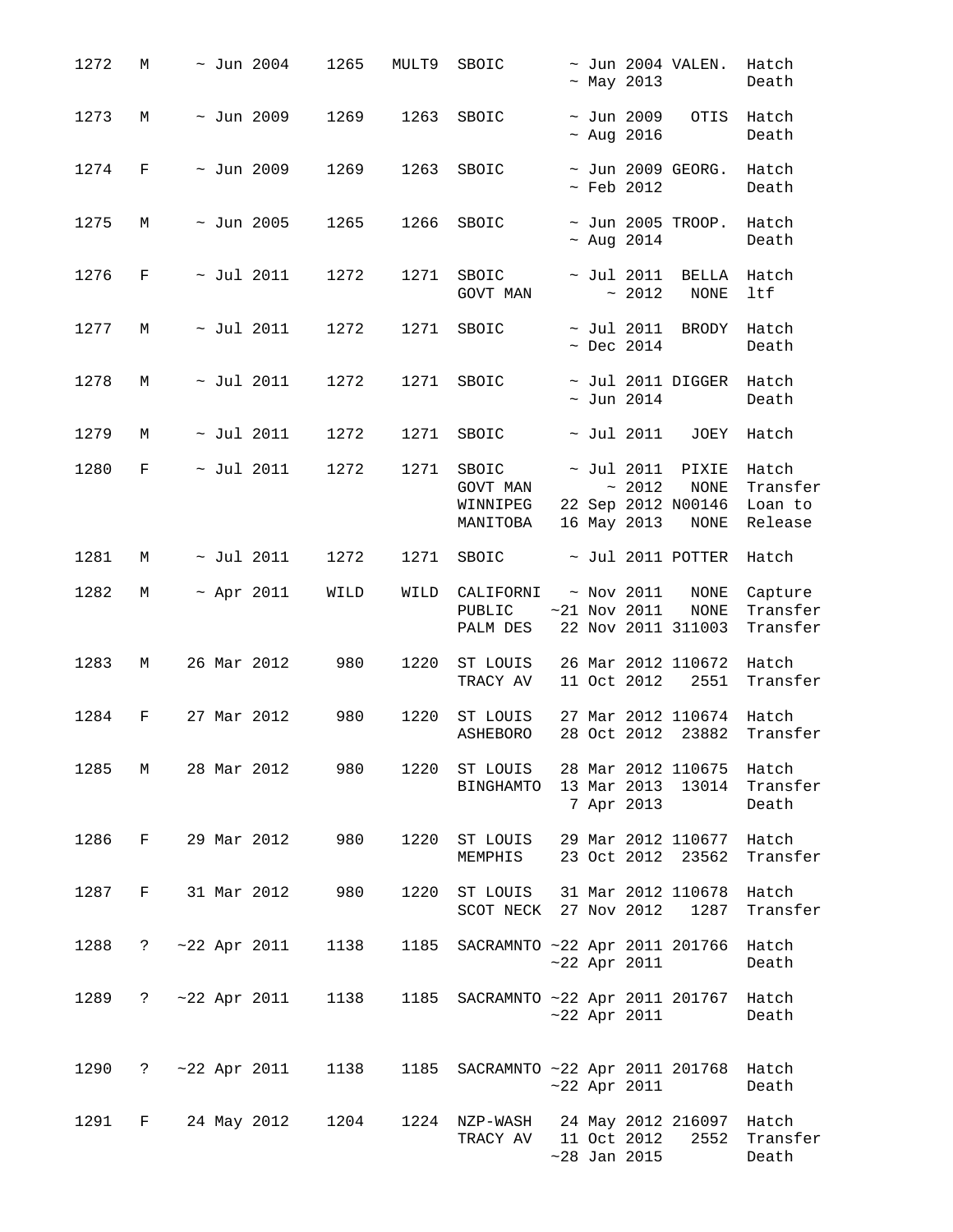| 1292 | М          | 24 May 2012         | 1204 |      | 1224 NZP-WASH<br>SCOT NECK                              |  | 20 Nov 2012                                    | 24 May 2012 216098<br>1292                                   | Hatch<br>Transfer                                      |
|------|------------|---------------------|------|------|---------------------------------------------------------|--|------------------------------------------------|--------------------------------------------------------------|--------------------------------------------------------|
| 1293 | F          | 25 May 2012         | 1204 | 1224 | HERSHEY                                                 |  |                                                | 25 May 2012 12.06                                            | Hatch                                                  |
| 1294 | F          | 26 May 2012         | 1204 | 1224 | HERSHEY                                                 |  | 26 May 2012                                    | 12.07                                                        | Hatch                                                  |
| 1295 | F          | 28 May 2012         | 1204 | 1224 | HERSHEY                                                 |  |                                                | 28 May 2012 12.08                                            | Hatch                                                  |
| 1296 | $F^-$      | 16 Jun 2012         | 1149 | 1241 | PALM DES<br>DULUTH                                      |  |                                                | 16 Jun 2012 312003<br>3 Oct 2012 200208                      | Hatch<br>Transfer                                      |
| 1297 | $_{\rm F}$ | 16 Jun 2012         | 1149 | 1241 | PALM DES<br>DESERT MU                                   |  | 10 Oct 2012                                    | 16 Jun 2012 312004<br>14                                     | Hatch<br>Transfer                                      |
| 1298 | F          | 16 Jun 2012         | 1149 | 1241 | PALM DES                                                |  | 4 Dec 2016                                     | 16 Jun 2012 312005                                           | Hatch<br>Death                                         |
| 1299 | $F$ –      | 17 Jun 2012         | 1149 | 1241 | PALM DES<br>SALISBURY 4 Oct 2012                        |  |                                                | 17 Jun 2012 312006<br>1803                                   | Hatch<br>Transfer                                      |
| 1300 | M          | $\sim$ Jan 2011     | WILD | WILD | CALIFORNI<br>PALM DES<br>SACRAMNTO                      |  | $\sim 2012$                                    | NONE<br>24 Jul 2012 312007<br>4 Oct 2012 201819              | Capture<br>Transfer<br>Transfer                        |
| 1301 | М          | 7 Apr 2013          | 875  | 1183 | RIO GRAND                                               |  |                                                | 7 Apr 2013 B13016                                            | Hatch                                                  |
| 1302 | F          | 11 May 2013         | 1300 | 1185 | SACRAMNTO                                               |  |                                                | 11 May 2013 201842                                           | Hatch                                                  |
| 1303 | F          | 11 May 2013         | 1300 | 1185 | SACRAMNTO                                               |  |                                                | 11 May 2013 201843                                           | Hatch                                                  |
| 1304 | М          | 11 May 2013         | 1300 | 1185 | SACRAMNTO<br>$SD-WAP$<br>SALISBURY                      |  |                                                | 11 May 2013 201844<br>23 Apr 2014 814045<br>29 Apr 2015 1905 | Hatch<br>Transfer<br>Transfer                          |
| 1305 | M          | 13 May 2013         | 1300 | 1185 | SACRAMNTO<br>SAN FRAN                                   |  |                                                | 13 May 2013 201845<br>22 Aug 2013 213032                     | Hatch<br>Transfer                                      |
| 1306 | $F \sim$   | 13 May 2013         | 1300 | 1185 | SACRAMNTO                                               |  | 21 Jul 2014                                    | 13 May 2013 201846 Hatch                                     | GARDENCTY 9 Apr 2014 214007 Transfer<br>Death          |
| 1307 | M          | 13 May 2013         | 1300 | 1185 | SACRAMNTO<br>RIO GRAND                                  |  |                                                | 13 May 2013 201847<br>10 Apr 2014 B14014                     | Hatch<br>Transfer                                      |
| 1308 | М          | 13 May 2013         | 1300 | 1185 | SACRAMNTO<br>PHOENIX                                    |  |                                                | 13 May 2013 201848<br>23 Apr 2014 12551                      | Hatch<br>Transfer                                      |
| 1309 | М          | $~\sim$ Mar 2013ñ2m | WILD | WILD | CALIFORNI ~ May 2013<br>WAL CREEK<br>BINGHAMTO<br>OMAHA |  | 4 Aug 2013<br>6 May 2015                       | NONE<br>~ May 2013 3025<br>13084<br>23844                    | Capture<br>Transfer<br>Transfer<br>Transfer            |
| 1310 | М          | $~10^{-2010}$       | UNK  | UNK  | MANITOBA<br>GOVT MAN<br>WINNIPEG<br>MANITOBA            |  | $~10^{-2010}$<br>$~16$ Sep 2010<br>16 May 2013 | NONE<br>NONE<br>$\rm{NONE}$                                  | Hatch<br>Transfer<br>16 Sep 2010 L00235 Loan to<br>ltf |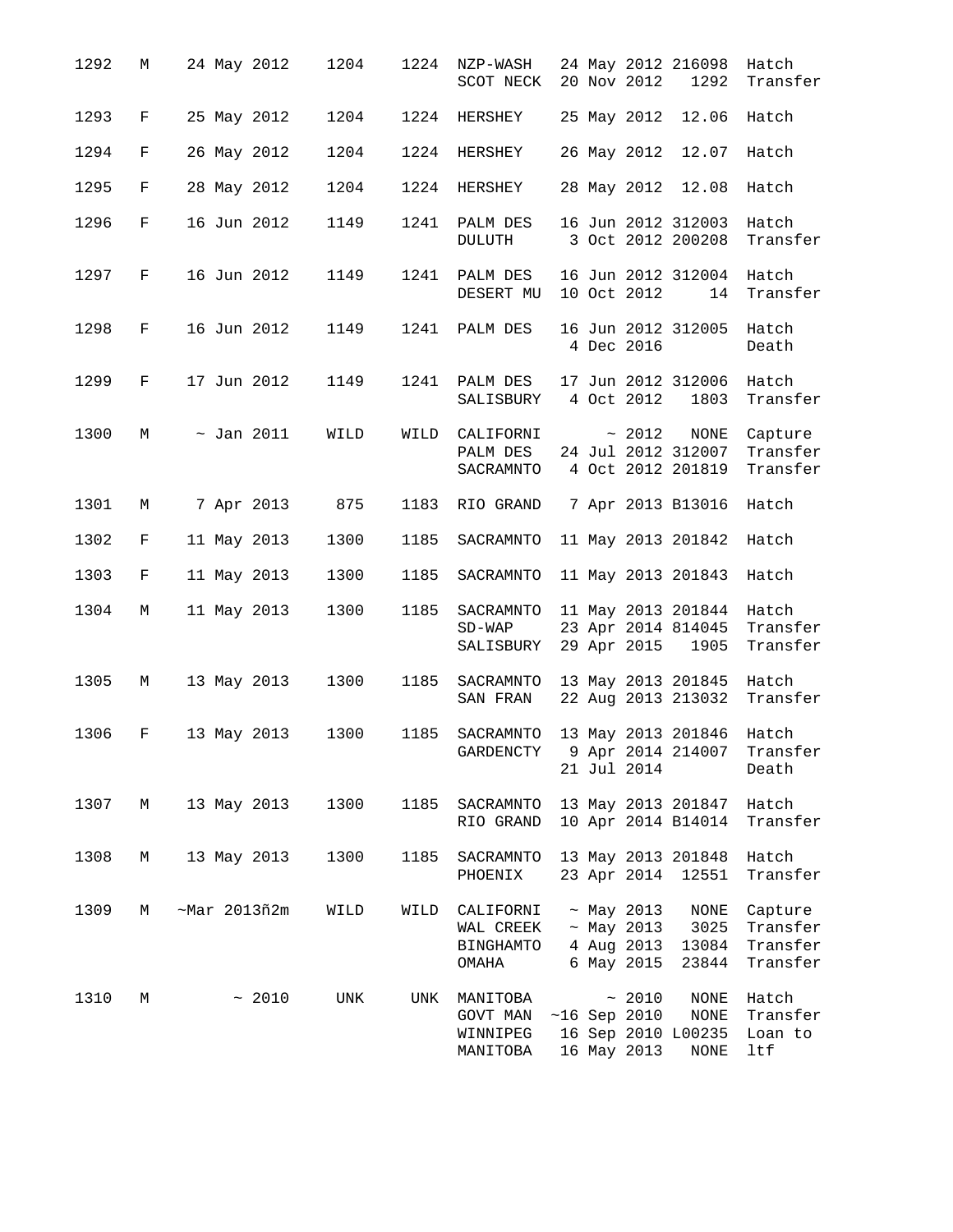| 1311 | F | $~10^{-2010}$   | <b>UNK</b> | UNK  | MANITOBA                    |  | $~10^{-2010}$      | <b>NONE</b>           | Hatch     |
|------|---|-----------------|------------|------|-----------------------------|--|--------------------|-----------------------|-----------|
|      |   |                 |            |      | GOVT MAN                    |  | $~16$ Sep 2010     | NONE                  | Transfer  |
|      |   |                 |            |      | WINNIPEG                    |  |                    | 16 Sep 2010 L00240    | Loan to   |
|      |   |                 |            |      | GOVT MAN                    |  | 31 May 2012        | <b>NONE</b>           | Transfer  |
|      |   |                 |            |      | WINNIPEG                    |  |                    | 7 Aug 2012 L00240     | Loan to   |
|      |   |                 |            |      | MANITOBA                    |  | 16 May 2013        | NONE                  | Release   |
|      |   |                 |            |      |                             |  | 14 Aug 2013        | NONE                  | Capture   |
|      |   |                 |            |      | WINNIPEG                    |  |                    | 14 Aug 2013 L00240    | Loan to   |
|      |   |                 |            |      |                             |  |                    |                       |           |
|      |   |                 |            |      | MANITOBA                    |  | 16 May 2014        | NONE                  | Release   |
|      |   |                 |            |      |                             |  | 8 Aug 2014         | NONE                  | Capture   |
|      |   |                 |            |      | WINNIPEG                    |  |                    | 8 Aug 2014 L00240     | Loan to   |
|      |   |                 |            |      | SBOIC                       |  | 21 Jan 2016        | SW                    | Loan to   |
| 1312 | F | $~19$ May 2011  | WILD       | WILD | MANITOBA                    |  | $~\sim$ 2 Sep 2011 | NONE                  | Capture   |
|      |   |                 |            |      | GOVT MAN                    |  | $\sim$ 2 Sep 2011  | NONE                  | Transfer  |
|      |   |                 |            |      | WINNIPEG                    |  |                    | 2 Sep 2011 M00129     | Loan to   |
|      |   |                 |            |      |                             |  |                    |                       |           |
|      |   |                 |            |      | MANITOBA                    |  | 16 May 2013        | NONE                  | ltf       |
| 1313 | F | $~22$ Jun 2012  | 1173       | 1170 | FT WHYTE                    |  | $~22$ Jun 2012     | NONE                  | Hatch     |
|      |   |                 |            |      | WINNIPEG                    |  |                    | $~22$ Jun 2012 N00098 | Ownership |
|      |   |                 |            |      |                             |  |                    | 11 Sep 2012 N00098    | Transfer  |
|      |   |                 |            |      | MANITOBA                    |  | 16 May 2013        | NONE                  | ltf       |
|      |   |                 |            |      |                             |  |                    |                       |           |
| 1314 | М | $~22$ Jun 2012  | 1173       | 1170 | FT WHYTE                    |  | $~22$ Jun 2012     | NONE                  | Hatch     |
|      |   |                 |            |      | WINNIPEG                    |  |                    | $~22$ Jun 2012 N00099 | Ownership |
|      |   |                 |            |      |                             |  |                    | 11 Sep 2012 N00099    | Transfer  |
|      |   |                 |            |      | GOVT MAN                    |  | 16 May 2013        | NONE                  | Transfer  |
|      |   |                 |            |      | SBOIC                       |  | 16 May 2013        | <b>BUBBA</b>          |           |
|      |   |                 |            |      |                             |  |                    |                       | Loan to   |
| 1315 | F | $~22$ Jun 2012  | 1173       | 1170 | FT WHYTE                    |  | $~22$ Jun 2012     | NONE                  | Hatch     |
|      |   |                 |            |      | WINNIPEG                    |  |                    | $~22$ Jun 2012 N00100 | Ownership |
|      |   |                 |            |      |                             |  |                    | 11 Sep 2012 N00100    | Transfer  |
|      |   |                 |            |      | MANITOBA                    |  | 16 May 2013        | NONE                  | Release   |
|      |   |                 |            |      |                             |  | 14 Aug 2013        | <b>NONE</b>           | Capture   |
|      |   |                 |            |      | WINNIPEG                    |  |                    | 14 Aug 2013 N00100    | Transfer  |
|      |   |                 |            |      |                             |  | 14 May 2016        |                       | ltf       |
|      |   |                 |            |      | MANITOBA                    |  |                    | <b>NONE</b>           |           |
| 1316 | F | $~22$ Jun 2012  | 1173       | 1170 | FT WHYTE                    |  | $~22$ Jun 2012     | NONE                  | Hatch     |
|      |   |                 |            |      | WINNIPEG                    |  |                    | $~22$ Jun 2012 N00101 | Ownership |
|      |   |                 |            |      |                             |  |                    | 11 Sep 2012 N00101    | Transfer  |
|      |   |                 |            |      | ST FELICI 3 Sep 2014 B14069 |  |                    |                       | Transfer  |
|      |   |                 |            |      |                             |  |                    |                       |           |
| 1317 |   | M ~22 Jun 2012  | 1173       | 1170 | FT WHYTE                    |  | $~22$ Jun 2012     | NONE                  | Hatch     |
|      |   |                 |            |      | WINNIPEG                    |  |                    | $~22$ Jun 2012 N00102 | Ownership |
|      |   |                 |            |      |                             |  |                    | 11 Sep 2012 N00102    | Transfer  |
|      |   |                 |            |      | GOVT MAN                    |  | $\sim$ May 2013    | NONE                  | ltf       |
|      |   |                 |            |      |                             |  |                    |                       |           |
| 1318 | М | $~22$ Jun 2012  | 1173       | 1170 | FT WHYTE                    |  | $~22$ Jun 2012     | NONE                  | Hatch     |
|      |   |                 |            |      | WINNIPEG                    |  |                    | $~22$ Jun 2012 N00104 | Ownership |
|      |   |                 |            |      |                             |  |                    | 11 Sep 2012 N00104    | Transfer  |
|      |   |                 |            |      |                             |  |                    |                       |           |
| 1319 | М | $~122$ Jun 2012 | 1173       | 1170 | FT WHYTE                    |  | $~22$ Jun 2012     | NONE                  | Hatch     |
|      |   |                 |            |      | WINNIPEG                    |  |                    | $~22$ Jun 2012 N00105 | Ownership |
|      |   |                 |            |      |                             |  |                    | 11 Sep 2012 N00105    | Transfer  |
|      |   |                 |            |      | MANITOBA                    |  | 16 May 2013        | NONE                  | ltf       |
|      |   |                 |            |      |                             |  |                    |                       |           |
| 1320 | М | $~129$ Jun 2012 | WILD       | WILD | MANITOBA                    |  | $~\sim$ 2 Aug 2012 | NONE                  | Capture   |
|      |   |                 |            |      | GOVT MAN                    |  | $~\sim$ 2 Aug 2012 | NONE                  | Transfer  |
|      |   |                 |            |      | WINNIPEG                    |  |                    | 2 Aug 2012 N00128     | Loan to   |
|      |   |                 |            |      | MANITOBA                    |  | 16 May 2013        | NONE                  | ltf       |
|      |   |                 |            |      |                             |  |                    |                       |           |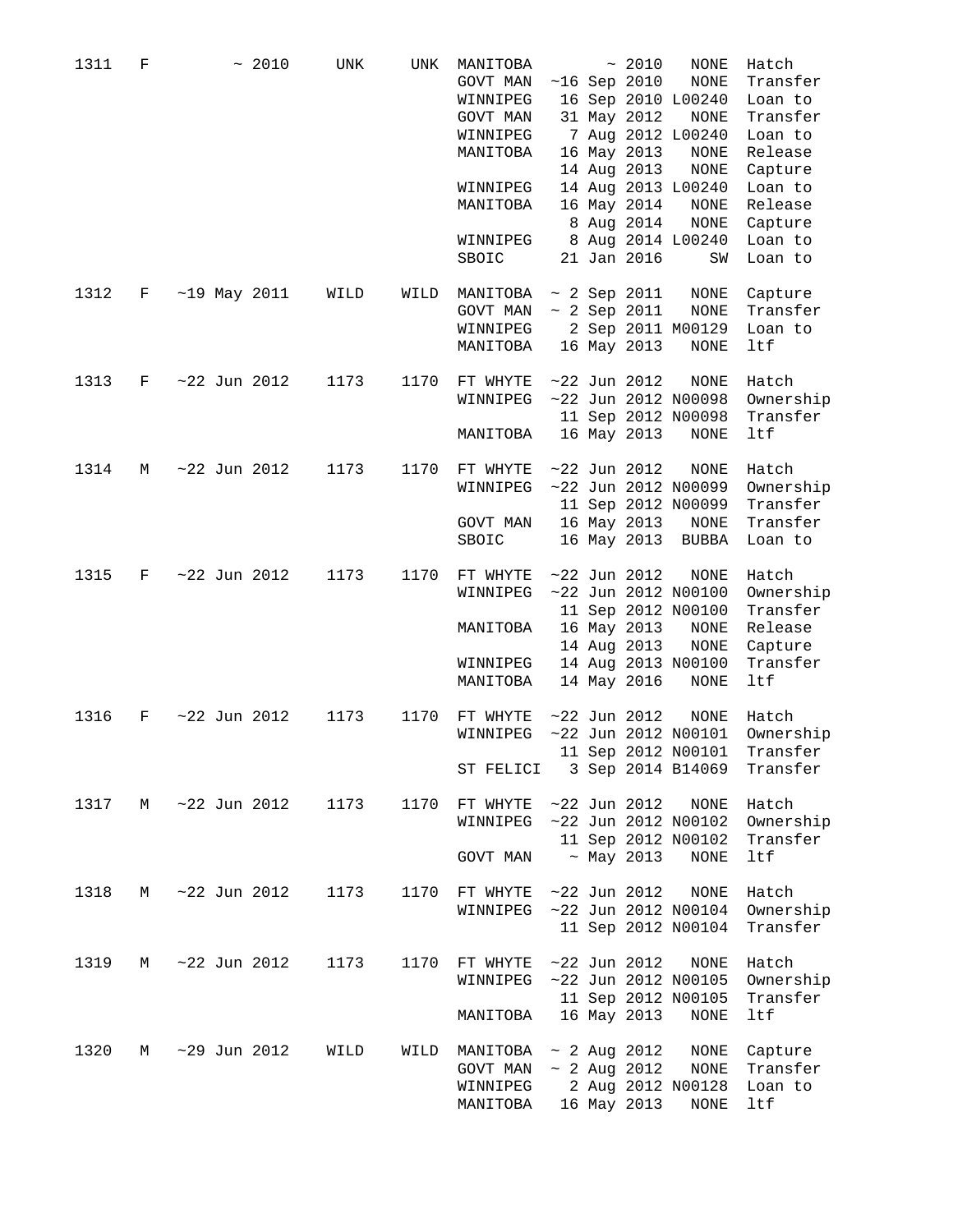| 1321 | F | $~29$ Jun 2012    | WILD | WILD | MANITOBA<br>GOVT MAN<br>WINNIPEG<br>MANITOBA                         |  | $~\sim$ 3 Aug 2012<br>$~\sim$ 3 Aug 2012<br>16 May 2013                          | NONE<br>NONE<br>3 Aug 2012 N00129<br>$\rm{NONE}$                                                     | Capture<br>Transfer<br>Loan to<br>ltf                                  |
|------|---|-------------------|------|------|----------------------------------------------------------------------|--|----------------------------------------------------------------------------------|------------------------------------------------------------------------------------------------------|------------------------------------------------------------------------|
| 1322 | F | $~29$ Jun 2012    | WILD | WILD | MANITOBA<br>GOVT MAN<br>WINNIPEG<br>MANITOBA<br>WINNIPEG<br>MANITOBA |  | $~2$ Aug 2012<br>$~\sim$ 2 Aug 2012<br>16 May 2013<br>20 Aug 2015<br>14 May 2016 | NONE<br><b>NONE</b><br>2 Aug 2012 N00130<br>$\rm{NONE}$<br>NONE<br>20 Aug 2015 N00130<br><b>NONE</b> | Capture<br>Transfer<br>Loan to<br>Release<br>Capture<br>Loan to<br>ltf |
| 1323 | М | $~29$ Jun 2012    | WILD | WILD | MANITOBA<br>GOVT MAN<br>WINNIPEG<br>MANITOBA                         |  | $~\sim$ 2 Aug 2012<br>$\sim$ 2 Aug 2012<br>16 May 2013                           | NONE<br>$\rm{NONE}$<br>2 Aug 2012 N00131<br><b>NONE</b>                                              | Capture<br>Transfer<br>Loan to<br>ltf                                  |
| 1324 | М | $~129$ Jun 2012   | WILD | WILD | MANITOBA<br>GOVT MAN<br>WINNIPEG                                     |  | ~ 2 Aug $2012$<br>~ 2 Aug 2012                                                   | NONE<br>NONE<br>3 Aug 2012 N00132                                                                    | Capture<br>Transfer<br>ltf                                             |
| 1325 | М | $\sim 4$ Jul 2012 | WILD | WILD | MANITOBA<br>GOVT MAN<br>WINNIPEG<br>MANITOBA                         |  | $~\sim$ 5 Aug 2012<br>$~\sim$ 5 Aug 2012<br>16 May 2013                          | NONE<br>NONE<br>5 Aug 2012 N00133<br><b>NONE</b>                                                     | Capture<br>Transfer<br>Transfer<br>ltf                                 |
| 1326 | F | $\sim$ 4 Jul 2012 | WILD | WILD | MANITOBA<br>GOVT MAN<br>WINNIPEG<br>MANITOBA                         |  | $~\sim$ 5 Aug 2012<br>$\sim$ 5 Aug 2012<br>16 May 2013                           | NONE<br>NONE<br>5 Aug 2012 N00134<br>NONE                                                            | Capture<br>Transfer<br>Loan to<br>ltf                                  |
| 1327 | F | $\sim 4$ Jul 2012 | WILD | WILD | MANITOBA<br>GOVT MAN<br>WINNIPEG<br>MANITOBA                         |  | $~\sim$ 5 Aug 2012<br>$~\sim$ 5 Aug 2012<br>16 May 2013                          | NONE<br><b>NONE</b><br>5 Aug 2012 N00135<br><b>NONE</b>                                              | Capture<br>Transfer<br>Loan to<br>ltf                                  |
| 1328 | М | $\sim 4$ Jul 2012 | WILD | WILD | MANITOBA<br>GOVT MAN<br>WINNIPEG<br>MANITOBA                         |  | $~\sim$ 5 Aug 2012<br>$~\sim$ 5 Aug 2012<br>16 May 2013                          | NONE<br>NONE<br>5 Aug 2012 N00136<br>NONE                                                            | Capture<br>Transfer<br>Loan to<br>ltf                                  |
| 1329 | F | $\sim$ 1 Jul 2011 | WILD | WILD | MANITOBA<br>GOVT MAN<br>WINNIPEG<br>MANITOBA                         |  | $\sim 5$ Aug 2012<br>$\sim 5$ Aug 2012<br>16 May 2013                            | NONE<br>NONE<br>5 Aug 2012 N00137<br>NONE                                                            | Capture<br>Transfer<br>Loan to<br>ltf                                  |
| 1330 | М | $~12$ Jul 2011    | WILD | WILD | MANITOBA<br>GOVT MAN<br>WINNIPEG<br>MANITOBA                         |  | $~15$ Aug 2012<br>$~15$ Aug 2012<br>16 May 2013                                  | NONE<br>NONE<br>15 Aug 2012 N00147<br>$\rm{NONE}$                                                    | Capture<br>Transfer<br>Loan to<br>ltf                                  |
| 1331 | М | $~20$ Apr 2013    | 1173 | 1170 | FT WHYTE<br>WINNIPEG                                                 |  | $~100$ Apr 2013                                                                  | NONE<br>$~120$ Apr 2013 P00099                                                                       | Hatch<br>Ownership                                                     |
| 1332 | F | $~20$ Apr 2013    | 1173 | 1170 | FT WHYTE ~20 Apr 2013<br>WINNIPEG ~20 Apr 2013 P00100<br>ST FELICI   |  |                                                                                  | NONE<br>3 Sep 2014 B14070                                                                            | Hatch<br>Ownership<br>Transfer                                         |
| 1333 | F | $~20$ Apr 2013    | 1173 | 1170 | FT WHYTE<br>WINNIPEG                                                 |  | $~20$ Apr 2013                                                                   | NONE<br>$~120$ Apr 2013 P00101                                                                       | Hatch<br>Ownership                                                     |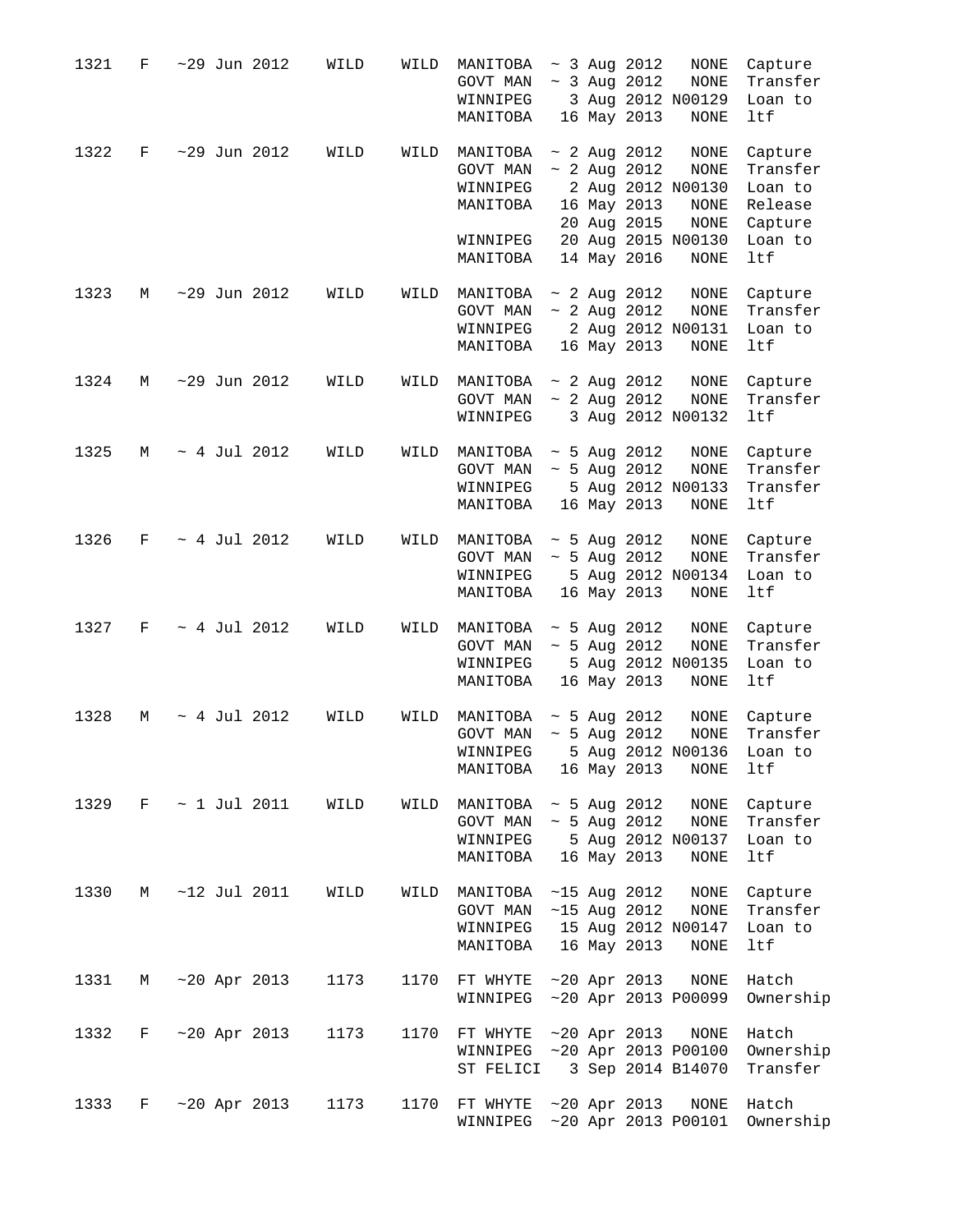| 1334 | М | $~20$ Apr 2013     | 1173 | 1170 | FT WHYTE<br>WINNIPEG                                                    | $~20$ Apr 2013 NONE<br>$~21$ Apr 2013 P00102                   |                                         | Hatch<br>ltf                                            |
|------|---|--------------------|------|------|-------------------------------------------------------------------------|----------------------------------------------------------------|-----------------------------------------|---------------------------------------------------------|
| 1335 | М | $~20$ Apr 2013     | 1173 | 1170 | FT WHYTE<br>WINNIPEG                                                    | $~20$ Apr 2013 NONE<br>$~21$ Apr 2013 P00103                   |                                         | Hatch<br>ltf                                            |
| 1336 | F | $~20$ Apr 2013     | 1173 | 1170 | FT WHYTE<br>WINNIPEG<br>FT WHYTE                                        | $~20$ Apr 2013<br>$~100$ Apr 2013 P00104<br>$~23$ Jan 2014     | NONE                                    | Hatch<br>Ownership<br>Death                             |
| 1337 | М | $~20$ Apr 2013     | 1173 | 1170 | FT WHYTE<br>WINNIPEG                                                    | $~20$ Apr 2013 NONE<br>$~20$ Apr 2013 P00105                   |                                         | Hatch<br>Ownership                                      |
| 1338 | М | $~120$ Apr 2013    | 1173 | 1170 | FT WHYTE<br>WINNIPEG<br>FT WHYTE                                        | $~20$ Apr 2013<br>$~120$ Apr 2013 P00106<br>30 Jan 2015        | $\rm{NONE}$<br>NONE                     | Hatch<br>Ownership<br>ltf                               |
| 1339 | F | 4 Jun 2013         | 1204 | 1224 | NZP-WASH<br>OKLAHOMA                                                    | 4 Jun 2013 216243<br>8 May 2014 770672                         |                                         | Hatch<br>Transfer                                       |
| 1340 | М | 17 Jun 2013        | 980  | 1220 | ST LOUIS<br>HUTCHINSN                                                   | 17 Jun 2013 113909<br>21 Nov 2013 213013                       |                                         | Hatch<br>Transfer                                       |
| 1341 | F | 18 Jun 2013        | 980  | 1220 | ST LOUIS<br>ATASCADER<br><b>METROZOO</b>                                | 18 Jun 2013 113910<br>21 May 2014 B14019<br>16 Sep 2016 16B213 |                                         | Hatch<br>Transfer<br>Transfer                           |
| 1342 | М | 18 Jun 2013        | 980  | 1220 | ST LOUIS<br>DENVER                                                      | 18 Jun 2013 113911<br>19 Feb 2014 A14028                       |                                         | Hatch<br>Transfer                                       |
| 1343 | F | 19 Jun 2013        | 980  | 1220 | ST LOUIS<br>GLEN OAK                                                    | 19 Jun 2013 113913<br>3 Dec 2013 13303                         |                                         | Hatch<br>Transfer                                       |
| 1344 | F | ????               | WILD | WILD | CALIFORNI<br>PHOEN GFD<br>FOX S<br>ASDM TUSC                            | ????<br>????<br>? ? ? ?<br>22 May 2014 AF3135<br>16 Dec 2015   | $\rm{NONE}$<br>$\rm{NONE}$<br>$3 - 404$ | Capture<br>Transfer<br>Loan to<br>Loan to<br>Death      |
| 1345 | M | ????               | WILD |      | WILD CALIFORNI<br>PHOEN GFD<br>FOX S<br>ASDM TUSC 22 May 2014 AF3134    | ????<br>????<br>????<br>16 Feb 2016                            | NONE<br>$3 - 412$                       | NONE Capture<br>Transfer<br>Loan to<br>Loan to<br>Death |
| 1346 | F | 8 Jun 2014         | 1149 |      | 1241 PALM DES                                                           | 8 Jun 2014 314002<br>27 Jul 2017                               |                                         | Hatch<br>Death                                          |
| 1347 | М | 8 Jun 2014         | 1149 |      | 1241 PALM DES 8 Jun 2014 314003<br>FORTWORTH                            | 24 Feb 2015 208882                                             |                                         | Hatch<br>Transfer                                       |
| 1348 | F | 8 Jun 2014         | 1149 | 1241 | PALM DES 8 Jun 2014 314004<br>SAN ANTON                                 | 10 Feb 2015 F15011                                             |                                         | Hatch<br>Transfer                                       |
| 1349 | F | 8 May 2013         | UNK  |      | UNK KAMLOOPS 8 May 2013 GRB/67                                          |                                                                |                                         | Hatch                                                   |
| 1350 | ? | 12 Apr 2014 MULT10 |      |      | VALLEYZOO 12 Apr 2014 200918<br>1306 SACRAMNTO 12 Apr 2014 201901 Hatch | 14 Apr 2014                                                    |                                         | Transfer<br>Death                                       |
|      |   |                    |      |      | Mult possible parents: Sires: 1308 (25%),                               |                                                                |                                         |                                                         |
| 1351 | М | 5 May 2014         | 1300 | 1185 | SACRAMNTO<br>SAN ANTON 17 Dec 2014 D14012                               | 5 May 2014 201906                                              |                                         | Hatch<br>Transfer                                       |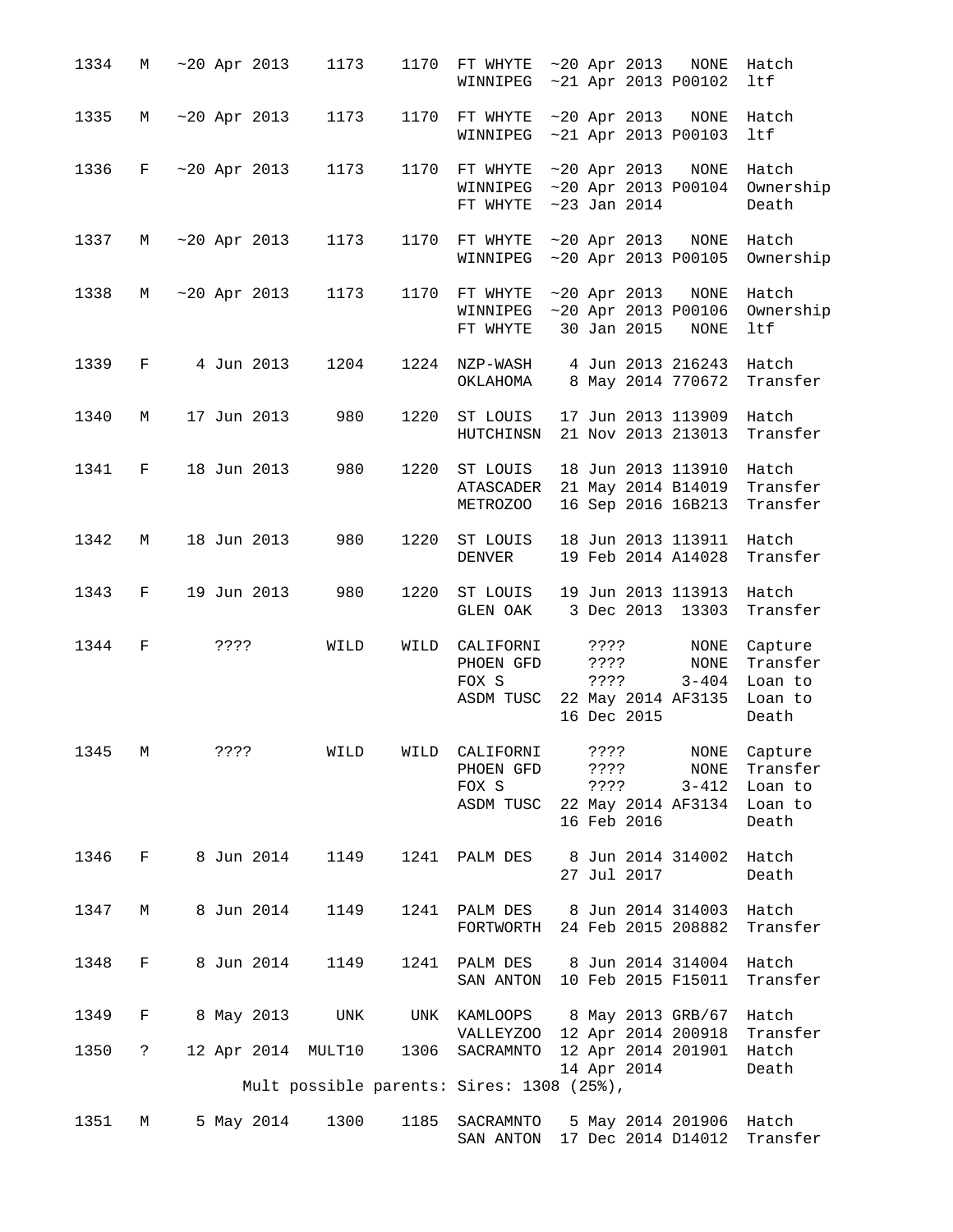| 1352 | М                             |  | 5 May 2014    | 1300            | 1185 | SACRAMNTO<br>STATEN IS<br>BLOOMINGT                                              |  |             | 5 May 2014 201907<br>2 Apr 2015 B15008<br>16 Nov 2016 B16057       | Hatch<br>Transfer<br>Transfer             |
|------|-------------------------------|--|---------------|-----------------|------|----------------------------------------------------------------------------------|--|-------------|--------------------------------------------------------------------|-------------------------------------------|
| 1353 | M                             |  | 5 May 2014    | 1300            | 1185 | SACRAMNTO 5 May 2014 201908<br>HOGLE                                             |  |             | 16 Jul 2014 U14015                                                 | Hatch<br>Transfer                         |
| 1354 | М                             |  | 5 May 2014    | 1300            | 1185 | SACRAMNTO 5 May 2014 201909<br>W ORANGE                                          |  |             | 16 Jul 2014 6356                                                   | Hatch<br>Transfer                         |
| 1355 | М                             |  | 5 May 2014    | 1300            | 1185 | SACRAMNTO<br>LITCHFIEL<br>STATEN IS<br>HERSHEY                                   |  | 25 Jun 2014 | 5 May 2014 201910<br>NONE<br>5 Jul 2014 114057<br>6 Oct 2016 16.24 | Hatch<br>Transfer<br>Transfer<br>Transfer |
| 1356 | F                             |  | 5 May 2014    | 1300            | 1185 | SACRAMNTO<br>TACOMA                                                              |  |             | 5 May 2014 201911<br>25 Jun 2014 T14A03                            | Hatch<br>Transfer                         |
| 1357 | M                             |  | 5 May 2014    | 1300            | 1185 | SACRAMNTO<br>LITCHFIEL<br>STATEN IS                                              |  | 2 Sep 2014  | 5 May 2014 201912<br>25 Jun 2014 ______<br>5 Jul 2014 114056       | Hatch<br>Transfer<br>Transfer<br>Death    |
| 1358 | М                             |  | 5 May 2014    | 1300            | 1185 | SACRAMNTO<br>W ORANGE                                                            |  |             | 5 May 2014 201913<br>16 Jul 2014 6357                              | Hatch<br>Transfer                         |
| 1359 | $F = 1$                       |  | 6 May 2014    | 1300            | 1185 | SACRAMNTO 6 May 2014 201914<br>TACOMA                                            |  |             | 25 Jun 2014 T14A04                                                 | Hatch<br>Transfer                         |
| 1360 | F                             |  | 22 May 2014   | 980             | 1220 | ST LOUIS<br>GREENBAY                                                             |  |             | 22 May 2014 116273<br>29 Mar 2015 201505                           | Hatch<br>Transfer                         |
| 1361 | F                             |  | 23 May 2014   | 980             | 1220 | ST LOUIS<br>GLEN OAK                                                             |  |             | 23 May 2014 116275<br>2 Oct 2015 13304                             | Hatch<br>Transfer                         |
| 1362 | М                             |  | 24 May 2014   | 980             | 1220 | ST LOUIS<br>ATASCADER 3 Mar 2015 B15002                                          |  |             | 24 May 2014 116276                                                 | Hatch<br>Transfer                         |
| 1363 | F                             |  |               | 26 May 2014 980 | 1220 | ST LOUIS<br>BLOOMINGT 29 Apr 2015 B15015 Transfer                                |  |             | 26 May 2014 116284 Hatch                                           |                                           |
| 1364 |                               |  | F 25 May 2014 | 1301            |      | 1183 RIO GRAND 25 May 2014 B14040 Hatch<br>PHILADELP 16 Apr 2015 206057 Transfer |  |             |                                                                    |                                           |
| 1365 |                               |  | F 25 May 2014 | 1301            |      | 1183 RIO GRAND 25 May 2014 B14041 Hatch                                          |  | 3 Jan 2015  |                                                                    | Death                                     |
| 1366 | $\mathbf{F}$ and $\mathbf{F}$ |  | 25 May 2014   | 1301            |      | 1183 RIO GRAND 25 May 2014 B14042 Hatch<br>HERSHEY                               |  |             |                                                                    | 14 Oct 2015 15.24 Transfer                |
| 1367 | $\mathbf{F}$ and $\mathbf{F}$ |  | 25 May 2014   | 1301            |      | 1183 RIO GRAND 25 May 2014 B14043 Hatch<br>QUEENS 23 Apr 2015 Q15016 Transfer    |  |             |                                                                    |                                           |
| 1368 | $F \sim$                      |  | 25 May 2014   | 1301            |      | 1183 RIO GRAND 25 May 2014 B14044 Hatch<br>QUEENS 23 Apr 2015 Q15017 Transfer    |  |             |                                                                    |                                           |
| 1369 | $\mathbf{F}$ and $\mathbf{F}$ |  | 25 May 2014   | 1301            |      | 1183 RIO GRAND 25 May 2014 B14045 Hatch<br>QUEENS 23 Apr 2015 Q15018 Transfer    |  | 21 Dec 2016 |                                                                    | Death                                     |
| 1370 |                               |  | F 25 Jun 2014 | 1226            |      | 1286 MEMPHIS                                                                     |  | 29 Aug 2014 | 25 Jun 2014 14A045 Hatch                                           | Death                                     |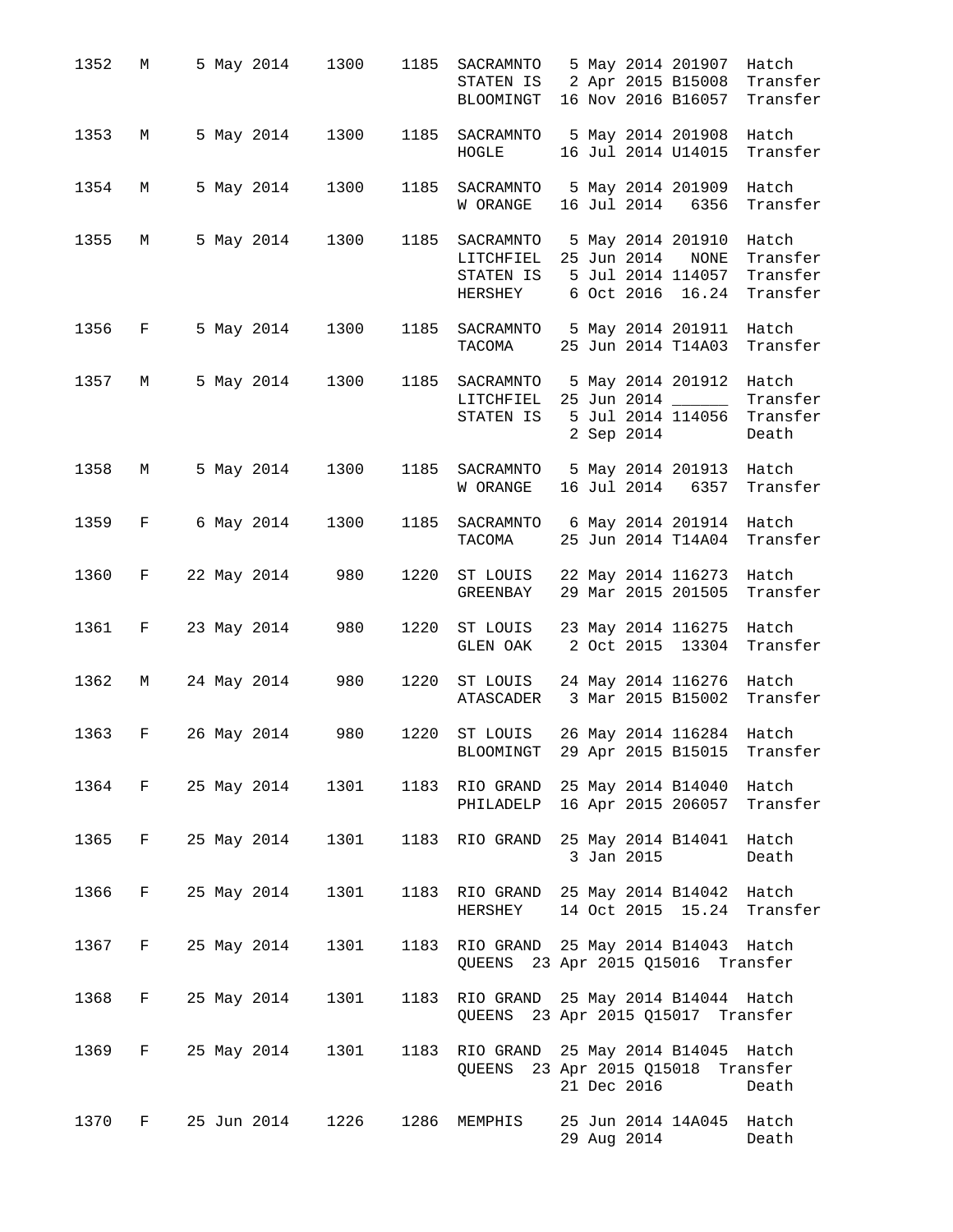| 1371 | F                             |                               | 14 Apr 2015         | 1137                | 1217 | NATAVPGH                                                                                                                            |  |                 | 14 Apr 2015 8527 Hatch                                  |                                            |
|------|-------------------------------|-------------------------------|---------------------|---------------------|------|-------------------------------------------------------------------------------------------------------------------------------------|--|-----------------|---------------------------------------------------------|--------------------------------------------|
| 1372 | M                             |                               | 15 Apr 2015         | 1137                | 1217 | NATAVPGH                                                                                                                            |  |                 | 15 Apr 2015 8531 Hatch                                  |                                            |
| 1373 | $\ddot{\mathbf{?}}$           |                               | 15 Apr 2015         | 1137                |      | 1217 NATAVPGH                                                                                                                       |  |                 | 15 Apr 2015 8530 Hatch<br>5 May 2015 8530               | ltf                                        |
| 1374 | $\ddot{\mathbf{?}}$           |                               | 16 Apr 2015         | 1137                |      | 1217 NATAVPGH 16 Apr 2015 8532 Hatch                                                                                                |  |                 | 5 May 2015 8532                                         | ltf                                        |
| 1375 |                               |                               | M ~25 Apr 2015      | 1300                | 1185 | SACRAMNTO ~25 Apr 2015 201945 Hatch<br>NY BRONX<br>QUEENS 10 Dec 2015 B15276 Transfer                                               |  |                 | 10 Dec 2015 B15276                                      | Transfer                                   |
| 1376 |                               |                               | M ~25 Apr 2015      | 1300                | 1185 | SACRAMNTO ~25 Apr 2015 201946 Hatch<br>COYOTE PM 10 Oct 2016 201604                                                                 |  |                 |                                                         | Transfer                                   |
|      |                               |                               | 1377 F ~25 Apr 2015 | 1300                | 1185 | SACRAMNTO ~25 Apr 2015 201947 Hatch<br>ATASCADER 14 Jul 2016 B16060                                                                 |  |                 |                                                         | Transfer                                   |
| 1378 |                               |                               | M ~25 Apr 2015      | 1300                | 1185 | SACRAMNTO ~25 Apr 2015 201948 Hatch<br>QUEENS 10 Dec 2015 Q15075 Transfer                                                           |  |                 |                                                         |                                            |
| 1379 |                               |                               | M ~27 Apr 2015      | 1300                |      | 1185 SACRAMNTO ~27 Apr 2015 201949 Hatch<br>NY BRONX<br>QUEENS 10 Dec 2015 B15277 Transfer<br>NY BRONX 18 Oct 2017 B15277           |  |                 | 10 Dec 2015 B15277                                      | Transfer<br>Transfer                       |
|      |                               |                               | 1380 F ~27 Apr 2015 | 1300                | 1185 | SACRAMNTO ~27 Apr 2015 201950 Hatch<br>TRACY AV 4 Nov 2015 2958                                                                     |  |                 |                                                         | Transfer                                   |
| 1381 |                               | $\mathbf{F}$ and $\mathbf{F}$ | 1 Jun 2015          | 1282                | 1346 | PALM DES 1 Jun 2015 315001 Hatch<br>ABILENE                                                                                         |  |                 | 29 Oct 2015 B15186                                      | Transfer                                   |
| 1382 | M                             |                               | 2 Jun 2015          | 1282                |      | 1346 PALM DES 2 Jun 2015 315002 Hatch<br>ST LOUIS                                                                                   |  |                 | 29 Oct 2015 118011                                      | Transfer                                   |
| 1383 |                               | F 3 Jun 2015                  |                     | 1282                |      | 1346 PALM DES 3 Jun 2015 315004 Hatch                                                                                               |  |                 |                                                         |                                            |
| 1384 | $\mathbf{F}$ and $\mathbf{F}$ |                               | 25 May 2015         |                     |      | 1137 1217 NATAVPGH 25 May 2015 8558 Hatch<br>KNOXVILLE 29 Oct 2015 5106                                                             |  |                 |                                                         | Transfer                                   |
|      |                               |                               |                     |                     |      | 1385 $F \sim 4$ Jul 2014 WILD WILD MANITOBA $\sim$ Aug 2014<br>GOVT MAN $\sim$ Aug 2014 NONE<br>WINNIPEG 7 Aug 2014 R00164<br>SBOIC |  |                 | 21 Jan 2016 ______                                      | NONE Capture<br>Transfer<br>Loan to<br>ltf |
| 1386 |                               |                               | $F \sim$ Jul 2012   | WILD                | WILD | MANITOBA ????<br>GOVT MAN<br>SBOIC                                                                                                  |  | ????            | NONE<br>NONE<br>$~\sim$ May 2013 GEM<br>$\sim$ Apr 2016 | Capture<br>Transfer<br>Loan to<br>Death    |
| 1387 | M                             |                               |                     | $\sim$ May 2014 UNK | 1271 | SBOIC                                                                                                                               |  |                 | $\sim$ May 2014 $\,$ CHIP                               | Hatch                                      |
| 1388 | M                             |                               | $\sim$ Jul 2013     | 1314                | 1386 | SBOIC                                                                                                                               |  |                 | ~ Jul 2013 CRICKT Hatch                                 |                                            |
| 1389 | F                             |                               | $\sim$ Jul 2013     | 1314                | 1386 | SBOIC                                                                                                                               |  | $\sim$ Jul 2013 |                                                         | THEA Hatch                                 |
| 1390 |                               |                               | $F \sim 8$ Jun 2015 | 1340                |      | 1195 HUTCHINSN ~ 8 Jun 2015 215002                                                                                                  |  | 9 Jan 2018      |                                                         | Hatch<br>Death                             |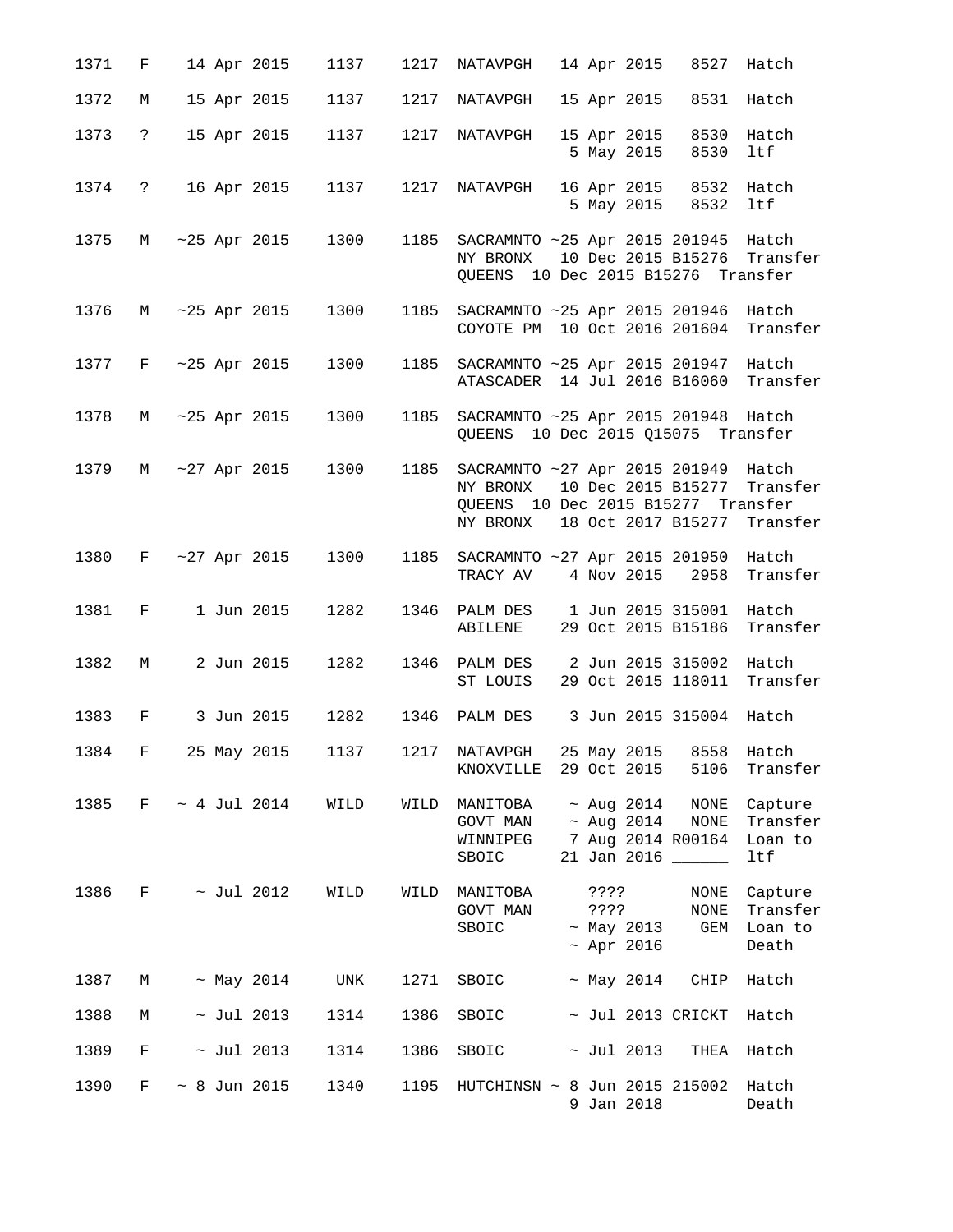| 1391 | ?                   | ???? |             | WILD             | WILD | TEXAS<br>EL PASO<br>REHAB                                 |  | 28 Jan 2015<br>25 Sep 2015 | NONE<br>28 Jan 2015 2015-7<br><b>NONE</b> | Capture<br>Transfer<br>ltf |
|------|---------------------|------|-------------|------------------|------|-----------------------------------------------------------|--|----------------------------|-------------------------------------------|----------------------------|
| 1392 | F                   |      | 20 Jun 2015 | 1353             | 1165 | HOGLE<br>MINOT                                            |  | 26 Oct 2016                | 20 Jun 2015 U15035<br>A472                | Hatch<br>Transfer          |
| 1393 | F                   |      | 20 Jun 2015 | 1353             | 1165 | HOGLE<br>MINOT                                            |  | 26 Oct 2016                | 20 Jun 2015 U15036<br>A473                | Hatch<br>Transfer          |
| 1394 | М                   |      | 20 Jun 2015 | 1353             | 1165 | HOGLE<br>NATAVPGH                                         |  | 16 Jun 2016                | 20 Jun 2015 U15037<br>8713                | Hatch<br>Transfer          |
| 1395 | ?                   |      | 5 Jun 2015  | 1362             | 1341 | ATASCADER                                                 |  | 13 Jun 2015                | 5 Jun 2015 B15017                         | Hatch<br>Death             |
| 1396 | $\ddot{ }$          |      | 5 Jun 2015  | 1362             | 1341 | ATASCADER                                                 |  | 15 Jun 2015                | 5 Jun 2015 B15018                         | Hatch<br>Death             |
| 1397 | $\ddot{\mathbf{c}}$ |      | 5 Jun 2015  | 1362             | 1341 | ATASCADER                                                 |  | 15 Jun 2015                | 5 Jun 2015 B15019                         | Hatch<br>Death             |
| 1398 | ?                   |      | 7 Jun 2015  | 1362             | 1341 | ATASCADER                                                 |  | 15 Jun 2015                | 7 Jun 2015 B15020                         | Hatch<br>Death             |
| 1399 | F                   |      | 8 Jun 2015  | 1226             | 1286 | MEMPHIS 8 Jun 2015 15A072<br>PHOENIX                      |  |                            | 13 Apr 2017 13506                         | Hatch<br>Transfer          |
| 1400 | F                   |      | 14 Jun 2015 | 1226             | 1286 | MEMPHIS<br>METROZOO                                       |  |                            | 14 Jun 2015 15A077<br>21 Jan 2016 16B009  | Hatch<br>Transfer          |
| 1401 | М                   |      | 18 Nov 2015 | 1235             | 1296 | DULUTH<br>NORRISTOW                                       |  |                            | 18 Nov 2015 200227<br>10 Nov 2016 160204  | Hatch<br>Transfer          |
| 1402 | F                   |      | 18 Nov 2015 | 1235             | 1296 | <b>DULUTH</b><br>OMAHA                                    |  | 7 Nov 2016                 | 18 Nov 2015 200228<br>24163               | Hatch<br>Transfer          |
| 1403 | М                   |      | 18 Nov 2015 | 1235             | 1296 | DULUTH<br>METROZOO                                        |  |                            | 18 Nov 2015 200229<br>10 Nov 2016 16B241  | Hatch<br>Transfer          |
| 1404 | $F \sim$            |      |             | 18 Nov 2015 1235 | 1296 | DULUTH 18 Nov 2015 200230<br>HUTCHINSN 7 Nov 2016 216008  |  | 14 Nov 2016                |                                           | Hatch<br>Transfer<br>Death |
| 1405 | $F$ and $F$         |      | 19 Nov 2015 | 1235             |      | 1296 DULUTH<br>CARLSBAD                                   |  | 27 Jun 2017                | 19 Nov 2015 200231<br>330                 | Hatch<br>Transfer          |
| 1406 | F                   |      | 20 Nov 2015 | 1235             | 1296 | DULUTH<br>ASDM TUSC 26 Oct 2016 AF3444                    |  |                            | 20 Nov 2015 200232                        | Hatch<br>Transfer          |
| 1407 | $F$ and $F$         |      | 20 Nov 2015 | 1235             | 1296 | DULUTH 20 Nov 2015 200233<br>ASDM TUSC 26 Oct 2016 AF3445 |  |                            |                                           | Hatch<br>Transfer          |
| 1408 | F                   |      | 21 Apr 2016 | 1300             | 1185 | SACRAMNTO                                                 |  |                            | 21 Apr 2016 201959                        | Hatch                      |
| 1409 | F                   |      | 21 Apr 2016 | 1300             | 1185 | SACRAMNTO                                                 |  |                            | 21 Apr 2016 201960                        | Hatch                      |
| 1410 | $F^-$               |      | 21 Apr 2016 | 1300             | 1185 | SACRAMNTO                                                 |  |                            | 21 Apr 2016 201961 Hatch                  |                            |
| 1411 | $F -$               |      | 23 Apr 2016 | 1300             | 1185 | SACRAMNTO 23 Apr 2016 201962 Hatch                        |  |                            |                                           |                            |
| 1412 | F                   |      | 19 May 2016 | 1223             | 1339 | OKLAHOMA                                                  |  |                            | 19 May 2016 770773 Hatch                  |                            |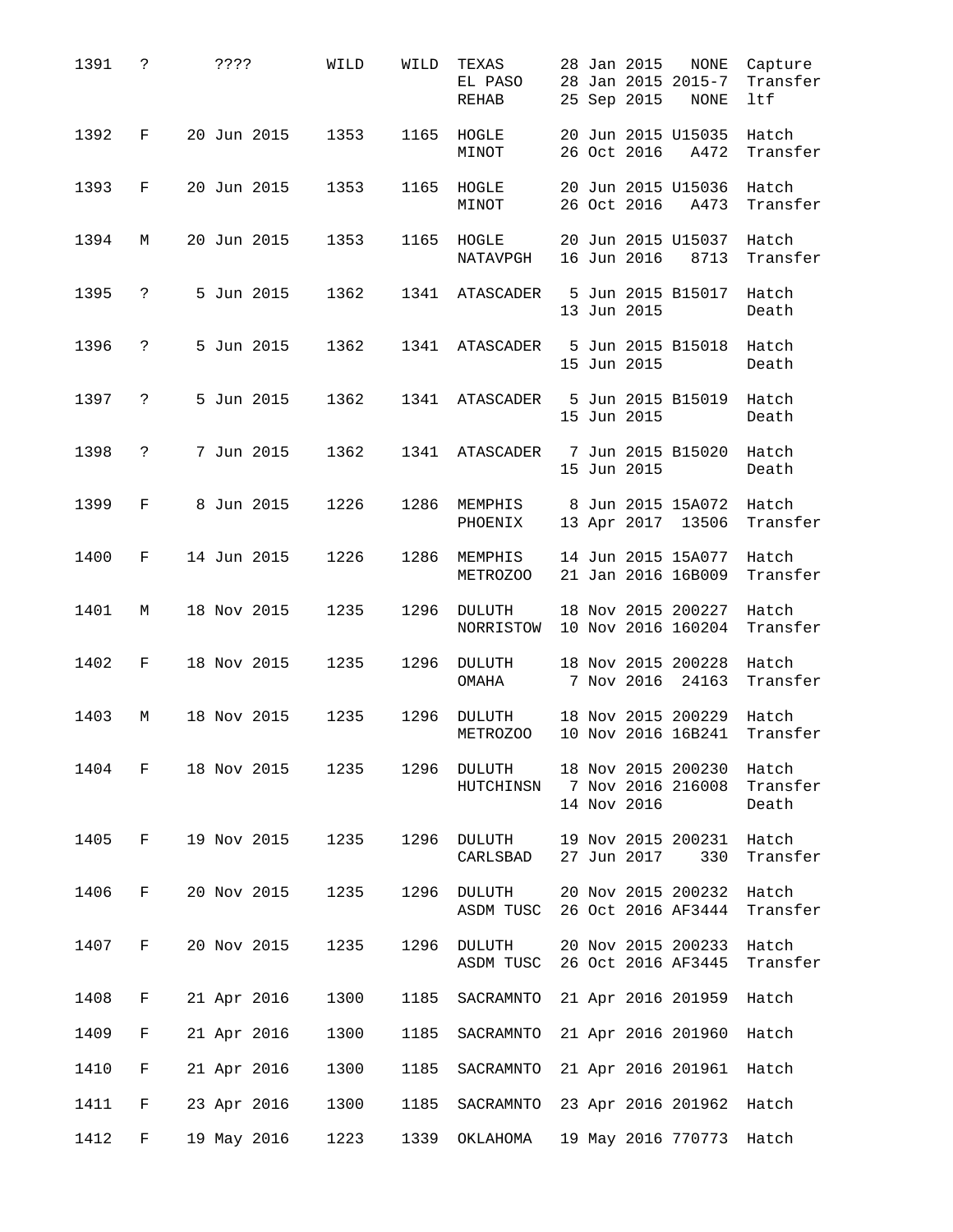| 1413 | М        | 19 May 2016           |                  | 1223                    | 1339 | OKLAHOMA                                                            |         |                                 | 19 May 2016 770774                            | Hatch                                    |
|------|----------|-----------------------|------------------|-------------------------|------|---------------------------------------------------------------------|---------|---------------------------------|-----------------------------------------------|------------------------------------------|
| 1414 | F        | 20 May 2016           |                  | 1223                    | 1339 | ОКLАНОМА                                                            |         |                                 | 20 May 2016 770775                            | Hatch                                    |
| 1415 | F        | 20 May 2016           |                  | 1223                    | 1339 | OKLAHOMA                                                            |         | 13 Jun 2017                     | 20 May 2016 770776                            | Hatch<br>Death                           |
| 1416 | ?        | 20 May 2016           |                  | 1223                    | 1339 | OKLAHOMA                                                            |         | 24 May 2016                     | 20 May 2016 770777                            | Hatch<br>Death                           |
| 1417 | ?        | 21 May 2016           |                  | 1223                    | 1339 | OKLAHOMA                                                            |         | 24 May 2016                     | 21 May 2016 770778                            | Hatch<br>Death                           |
| 1418 | ?        | 21 May 2016           |                  | 1223                    | 1339 | OKLAHOMA                                                            |         | 24 May 2016                     | 21 May 2016 770779                            | Hatch<br>Death                           |
| 1419 | М        |                       | $~\sim$ Apr 2015 | WILD                    | WILD | TEXAS<br>EL PASO<br>OMAHA                                           |         | $~\sim$ Aug 2016<br>14 Oct 2016 | NONE<br>17 Aug 2016 201818<br>24147           | Capture<br>Transfer<br>Transfer          |
| 1420 | F        | 24 May 2016           |                  | 1351                    | 1348 | SAN ANTON                                                           |         | 6 Aug 2016                      | 24 May 2016 Y16036                            | Hatch<br>Death                           |
| 1421 | F        | 24 May 2016           |                  | 1351                    | 1348 | SAN ANTON                                                           |         |                                 | 24 May 2016 Y16037                            | Hatch                                    |
| 1422 | F        | 24 May 2016           |                  | 1351                    | 1348 | SAN ANTON                                                           |         |                                 | 24 May 2016 Y16038<br>~Sep 2017ñ3m Y16038     | Hatch<br>ltf                             |
| 1423 | F        | 24 May 2016           |                  | 1351                    | 1348 | SAN ANTON                                                           |         |                                 | 24 May 2016 Y16039                            | Hatch                                    |
| 1425 | М        |                       | $~\sim$ Feb 2016 | UNK                     | 1389 | SBOIC                                                               |         |                                 | $~\sim$ Feb 2016 PEANUT                       | Hatch                                    |
| 1426 | F        |                       | $\sim$ Sep 2015  | WILD                    | WILD | CANADA<br>SBOIC                                                     |         | $\sim$ Sep 2015                 | NONE<br>$\sim$ Sep 2015 ARTEMI                | Capture<br>Transfer                      |
| 1427 | F        |                       | $\sim$ Jan 2016  | WILD                    | WILD | CANADA<br>GOVT MAN<br>SBOIC                                         | ? ? ? ? | $\sim$ Jan 2016                 | NONE<br><b>NONE</b><br>$\sim$ Jan 2016 FRANKI | Capture<br>Transfer<br>Loan to           |
| 1428 | М        |                       | ~2014            | WILD                    | WILD | OREGON<br>REHAB $\sim$ Oct 2015 NONE<br>DESERT MU ~30 Oct 2015      |         | $\sim$ Oct 2015                 | NONE<br>15                                    | Capture<br>Transfer<br>Transfer          |
|      |          |                       |                  | 1429 ? 27 May 2016 1353 |      | 1165 HOGLE                                                          |         | 19 Jul 2016                     | 27 May 2016 U16022 Hatch                      | Death                                    |
| 1430 |          |                       |                  | M 27 May 2016 1353      |      | 1165 HOGLE 27 May 2016 U16023 Hatch<br>COYOTE PM 30 Sep 2016 201603 |         |                                 |                                               | Transfer                                 |
| 1431 |          | F 27 May 2016         |                  | 1353                    |      | 1165 HOGLE 27 May 2016 U16024 Hatch<br>TAMPA AQ 7 Jun 2017 200442   |         |                                 |                                               | Transfer                                 |
| 1432 | $F \sim$ | 27 May 2016           |                  | 1353                    |      | 1165 HOGLE 27 May 2016 U16025 Hatch                                 |         |                                 |                                               |                                          |
| 1433 | $F \sim$ | 27 May 2016           |                  | 1353                    |      | 1165 HOGLE 27 May 2016 U16026 Hatch                                 |         |                                 |                                               |                                          |
|      |          | $1434$ ? ~ 1 May 2016 |                  | WILD                    | WILD | $WILD \sim Sep 2016$<br>RAPTOR RC $\sim$ Sep 2016 NONE<br>OMAHA     |         | 17 Sep 2016                     | NONE<br>16 Sep 2016 24075                     | Capture<br>Transfer<br>Transfer<br>Death |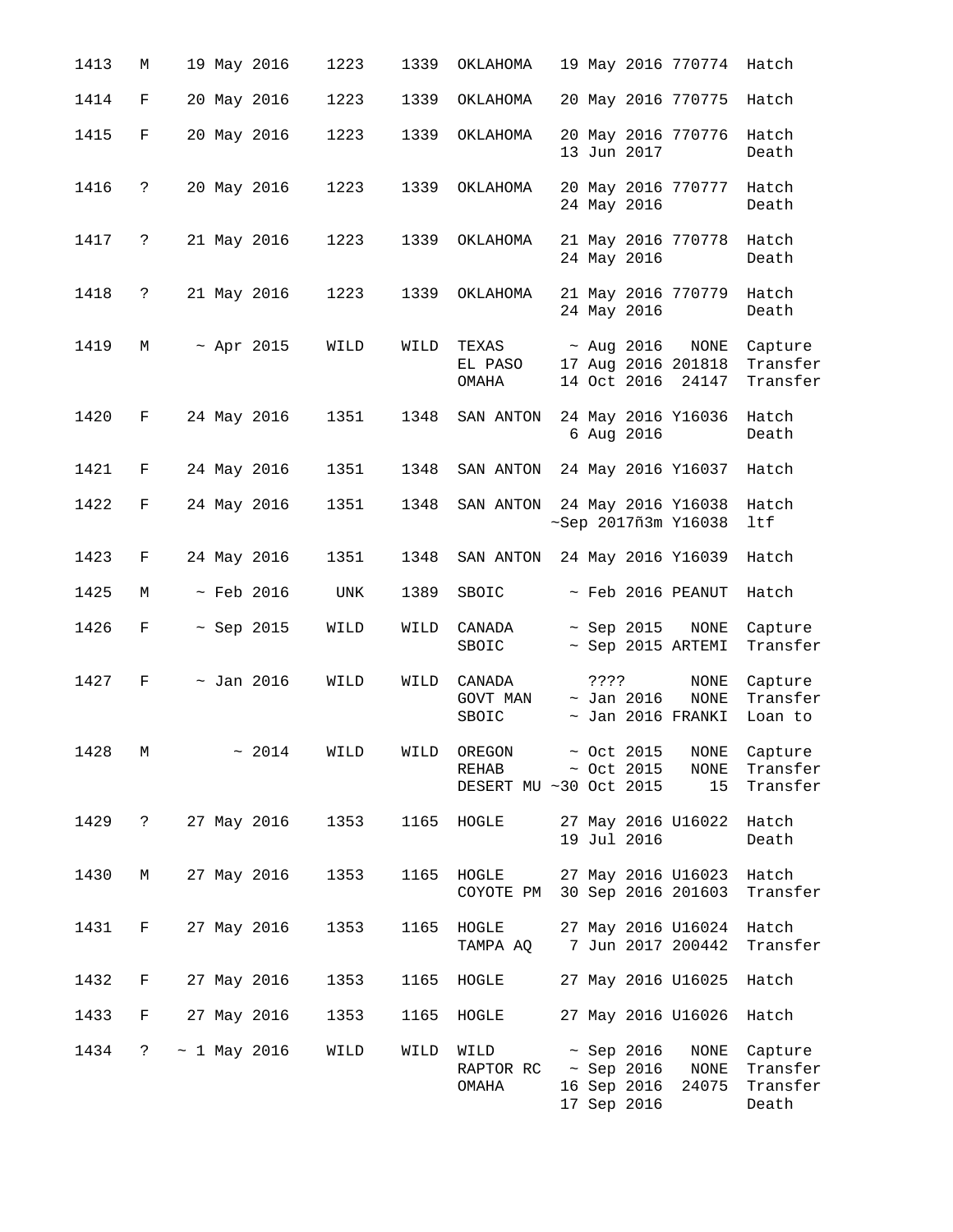| 1435 | F                    |  | $\sim$ 1 Jan 2016 | WILD               | WILD          | TEXAS<br>ABILENE<br>DAYMNH                                                                                             |  | 18 Nov 2016               | <b>NONE</b><br>18 Nov 2016 B16115<br>9 Mar 2017 A12017         | Capture<br>Transfer<br>Transfer                                                                                                                                      |
|------|----------------------|--|-------------------|--------------------|---------------|------------------------------------------------------------------------------------------------------------------------|--|---------------------------|----------------------------------------------------------------|----------------------------------------------------------------------------------------------------------------------------------------------------------------------|
| 1436 | М                    |  | 24 Jun 2016       | WILD               | WILD          | ALBERTA<br>CALGARY<br>ALBERTA                                                                                          |  | 1 May 2017                | $~1$ Jul 2016 844-93<br>21 Jul 2016 109629<br><b>NONE</b>      | Capture<br>Transfer<br>ltf                                                                                                                                           |
| 1437 | М                    |  | 6 May 2017        | 1149               | 1384          | KNOXVILLE                                                                                                              |  | 6 May 2017                | 5340                                                           | Hatch                                                                                                                                                                |
| 1438 | F                    |  | 6 May 2017        | 1149               | 1384          | KNOXVILLE                                                                                                              |  | 6 May 2017                | 5341                                                           | Hatch                                                                                                                                                                |
| 1439 | F                    |  | 6 May 2017        | 1149               | 1384          | KNOXVILLE                                                                                                              |  | 6 May 2017<br>17 Dec 2017 | 5342                                                           | Hatch<br>Death                                                                                                                                                       |
| 1440 | М                    |  | 6 May 2017        | 1149               | 1384          | KNOXVILLE                                                                                                              |  | 6 May 2017                | 5343                                                           | Hatch                                                                                                                                                                |
| 1441 | М                    |  | 6 May 2017        | 1149               | 1384          | KNOXVILLE                                                                                                              |  | 6 May 2017                | 5344                                                           | Hatch                                                                                                                                                                |
| 1442 | F                    |  | 8 May 2017        | 1149               | 1384          | KNOXVILLE                                                                                                              |  | 8 May 2017                | 5345                                                           | Hatch                                                                                                                                                                |
| 1443 | М                    |  | 27 May 2016       | MULT11             | MULT12        | QUEENS 27 May 2016 Q16039 Hatch<br>NY BRONX                                                                            |  |                           |                                                                | 18 Jul 2017 Q16039 Transfer<br>Mult possible parents: Sires: 1375 (70%), 1378 (15%), 1379 (15%),<br>Mult possible parents: Dams: 1367 (70%), 1368 (15%), 1369 (15%), |
| 1444 | М                    |  |                   | 27 May 2016 MULT11 |               | MULT12 QUEENS 27 May 2016 Q16040 Hatch<br>NY BRONX<br>Mult possible parents: Dams: 1367 (70%), 1368 (15%), 1369 (15%), |  |                           |                                                                | 18 Oct 2017 Q16040 Transfer<br>Mult possible parents: Sires: 1375 (70%), 1378 (15%), 1379 (15%),                                                                     |
|      |                      |  |                   |                    |               |                                                                                                                        |  |                           |                                                                |                                                                                                                                                                      |
| 1445 | F                    |  | 27 May 2016       |                    | MULT11 MULT12 | QUEENS 27 May 2016 Q16041 Hatch<br>NY BRONX                                                                            |  |                           |                                                                | 18 Jul 2017 Q16041 Transfer<br>Mult possible parents: Sires: 1375 (70%), 1378 (15%), 1379 (15%),<br>Mult possible parents: Dams: 1367 (70%), 1368 (15%), 1369 (15%), |
| 1446 | ?                    |  | 13 May 2017       | 1282               | 1346          | PALM DES                                                                                                               |  | 21 May 2017               | 13 May 2017 317002                                             | Hatch<br>Death                                                                                                                                                       |
| 1447 | F                    |  | 12 May 2017       | 1149               |               | 1384 KNOXVILLE 12 May 2017                                                                                             |  |                           |                                                                | 5347 Hatch                                                                                                                                                           |
| 1448 | $\ddot{\phantom{0}}$ |  |                   | 19 May 2017 1394   |               | 1217 NATAVPGH                                                                                                          |  |                           | 19 May 2017 8884 Hatch<br>18 Jun 2017                          | Death                                                                                                                                                                |
| 1449 | $\ddot{\mathbf{?}}$  |  |                   | 19 May 2017 1394   |               | 1217 NATAVPGH                                                                                                          |  | 12 Jun 2017               | 19 May 2017 8885 Hatch                                         | Death                                                                                                                                                                |
| 1450 | $\ddot{ }$           |  |                   | 19 May 2017 1394   |               | 1217 NATAVPGH<br>ST LOUIS                                                                                              |  |                           | 19 May 2017 8886 Hatch                                         | 15 Jun 2017 121135 Transfer                                                                                                                                          |
| 1451 | М                    |  |                   | 20 May 2017 1300   |               | 1185 SACRAMNTO<br>FRESNO                                                                                               |  |                           | 20 May 2017 201995                                             | Hatch<br>25 May 2017 208034 Transfer                                                                                                                                 |
| 1452 | $\ddot{?}$           |  | 21 May 2017       | 1300               |               | 1185 SACRAMNTO 21 May 2017 201996 Hatch<br>FRESNO                                                                      |  |                           |                                                                | 25 May 2017 208033 Transfer                                                                                                                                          |
| 1453 | М                    |  |                   | 22 May 2017 1300   |               | 1185 SACRAMNTO                                                                                                         |  |                           | 22 May 2017 201997                                             | Hatch                                                                                                                                                                |
| 1454 | $\ddot{\phantom{0}}$ |  |                   | 23 May 2017 1300   |               | FRESNO<br>1185 SACRAMNTO<br>FRESNO                                                                                     |  |                           | 25 May 2017 208032<br>23 May 2017 201998<br>25 May 2017 208035 | Transfer<br>Hatch<br>Transfer                                                                                                                                        |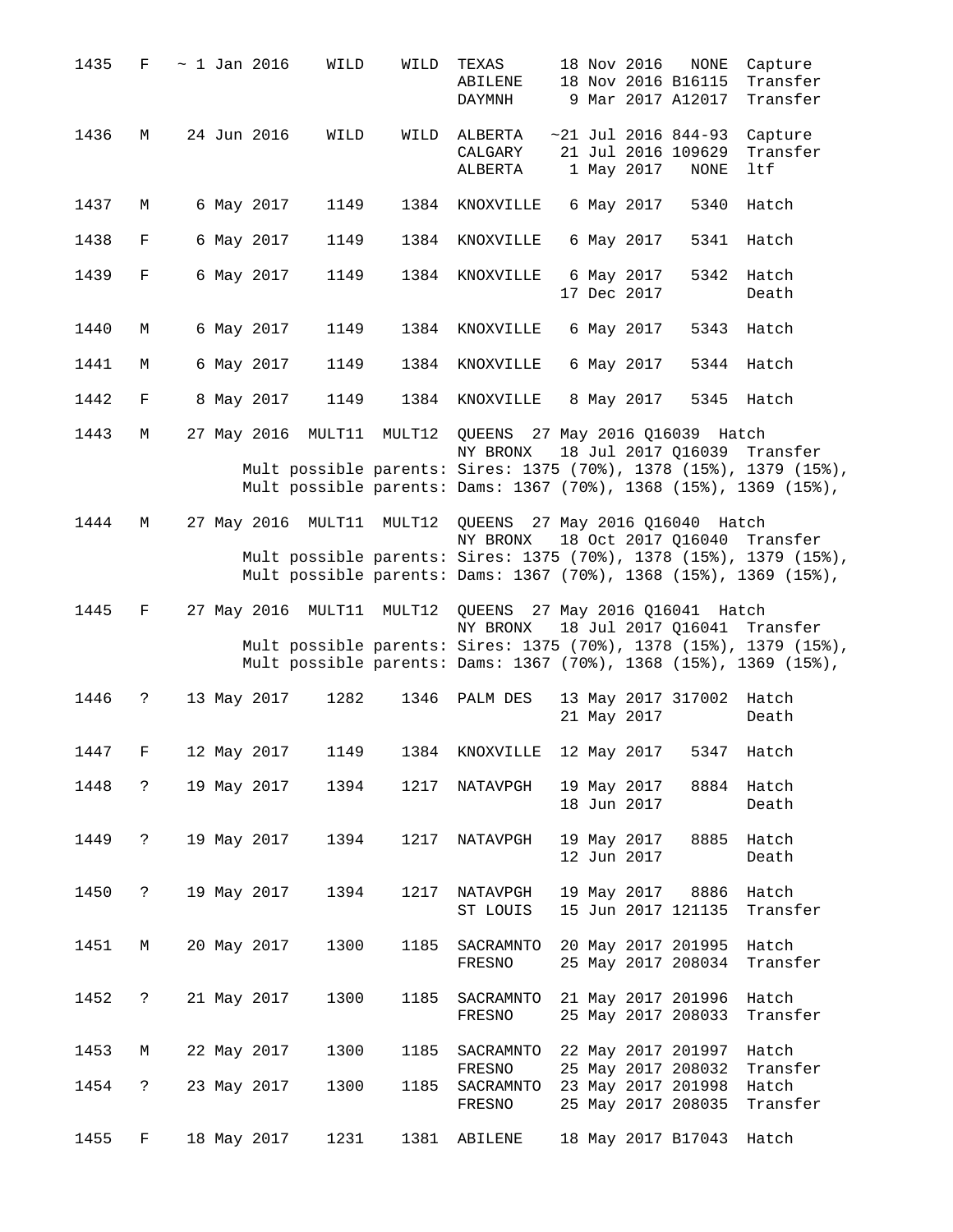| 1456 | F                    |  | 18 May 2017       | 1231                  | 1381 | ABILENE                                                    |  |                | 18 May 2017 B17042 Hatch                          |                     |
|------|----------------------|--|-------------------|-----------------------|------|------------------------------------------------------------|--|----------------|---------------------------------------------------|---------------------|
| 1457 | $\ddot{\mathbf{?}}$  |  | 19 May 2017       | 1231                  |      | 1381 ABILENE                                               |  | 21 May 2017    | 19 May 2017 B17044                                | Hatch<br>Death      |
| 1458 | М                    |  | 21 May 2017       | 1231                  |      | 1381 ABILENE                                               |  |                | 21 May 2017 B17058                                | Hatch               |
| 1459 | $F^-$                |  | 24 May 2017       | 1231                  | 1381 | ABILENE                                                    |  |                | 24 May 2017 B17059                                | Hatch               |
| 1460 | $\ddot{\mathbf{?}}$  |  | 24 May 2017       | 1375                  | 1367 | QUEENS                                                     |  | 24 May 2017    | 24 May 2017 Q17011 Hatch                          | Death               |
| 1461 | $\ddot{?}$           |  | $~27$ May 2017    | 1375                  | 1367 | QUEENS                                                     |  |                | $~27$ May 2017 017036 Hatch                       |                     |
| 1462 | $F -$                |  | $~27$ May 2017    | 1375                  | 1367 | QUEENS<br>NY BRONX                                         |  |                | $\sim$ 27 May 2017 Q17034<br>18 Jul 2017 Q17034   | Hatch<br>Transfer   |
| 1463 |                      |  | M ~27 May 2017    | 1375                  | 1367 | QUEENS<br>NY BRONX                                         |  |                | $~27$ May 2017 Q17035 Hatch<br>18 Jul 2017 Q17035 | Transfer            |
| 1464 | $\ddot{\phantom{0}}$ |  | 30 May 2017       | 1375                  | 1367 | QUEENS                                                     |  |                | 30 May 2017 Q17011 Hatch                          |                     |
| 1465 | $\ddot{\mathbf{?}}$  |  | 31 May 2017       | 1375                  | 1367 | QUEENS 31 May 2017 Q17011 Hatch                            |  |                |                                                   |                     |
| 1466 | $\mathbb{R}$         |  | $~25$ May 2017    | 1304                  | 1299 | SALISBURY ~25 May 2017 1970                                |  |                |                                                   | Hatch               |
| 1467 | $\ddot{?}$           |  | $~25$ May 2017    | 1304                  | 1299 | SALISBURY $~25$ May 2017                                   |  |                | 1971                                              | Hatch               |
| 1468 | $\mathbf{?}$         |  | $~25$ May 2017    | 1304                  | 1299 | SALISBURY ~25 May 2017                                     |  |                | 1972                                              | Hatch               |
| 1469 | $\ddot{ }$           |  | $~25$ May 2017    | 1304                  | 1299 | SALISBURY ~25 May 2017                                     |  |                | 1973                                              | Hatch               |
| 1470 | $\mathbf{P}$         |  | $~25$ May 2017    | 1304                  | 1299 | SALISBURY $~25$ May 2017                                   |  |                | 1974                                              | Hatch               |
| 1471 | $\mathsf{?}$         |  | $~25$ May 2017    | 1304                  | 1299 | SALISBURY ~25 May 2017                                     |  |                | 1975                                              | Hatch               |
| 1472 | $\ddot{?}$           |  | $~25$ May 2017    | 1304                  | 1299 | SALISBURY ~25 May 2017                                     |  | 31 Oct 2017    |                                                   | 1976 Hatch<br>Death |
| 1473 |                      |  |                   |                       |      | ? ~25 May 2017 1304 1299 SALISBURY ~25 May 2017 1977 Hatch |  |                |                                                   |                     |
| 1474 | $\ddot{?}$           |  |                   | $\sim$ 3 Jul 2017 UNK | 1368 | QUEENS                                                     |  | $~18$ Sep 2017 | $\sim$ 3 Jul 2017 Q17060                          | Hatch<br>Death      |
| 1475 | M                    |  | 30 May 2017       | 1353                  |      | 1165 HOGLE 30 May 2017 U17035 Hatch                        |  |                |                                                   |                     |
| 1476 | М                    |  | 30 May 2017       | 1353                  | 1165 | HOGLE 30 May 2017 U17036                                   |  |                |                                                   | Hatch               |
| 1477 | М                    |  | $\sim$ 1 Jul 2017 | 1308                  | 1399 | PHOENIX ~ 1 Jul 2017 13757                                 |  |                |                                                   | Hatch               |
| 1478 | F                    |  | $\sim$ 1 Jul 2017 | 1347                  |      | 1224 FORTWORTH ~ 1 Jul 2017 210110                         |  |                |                                                   | Hatch               |
| 1479 | М                    |  | $\sim$ 1 Jul 2017 | 1347                  | 1224 | FORTWORTH $\sim$ 1 Jul 2017 210111                         |  |                |                                                   | Hatch               |
| 1480 | F                    |  | $\sim$ 1 Jul 2017 | 1347                  | 1224 | FORTWORTH $\sim$ 1 Jul 2017 210112                         |  |                |                                                   | Hatch               |
| 1481 | F                    |  | $\sim 4$ Jul 2017 | 1347                  | 1224 | FORTWORTH $\sim$ 4 Jul 2017 210114 Hatch                   |  |                |                                                   |                     |
| 1482 | $\ddot{?}$           |  | $\sim 8$ Jul 2017 | 1362                  |      | 1377 ATASCADER ~ 8 Jul 2017 B17013                         |  |                |                                                   | Hatch               |
| 1483 | $\ddot{\mathbf{?}}$  |  | $\sim 8$ Jul 2017 | 1362                  |      | 1377 ATASCADER ~ 8 Jul 2017 B17014                         |  | 14 Aug 2017    |                                                   | Hatch<br>Death      |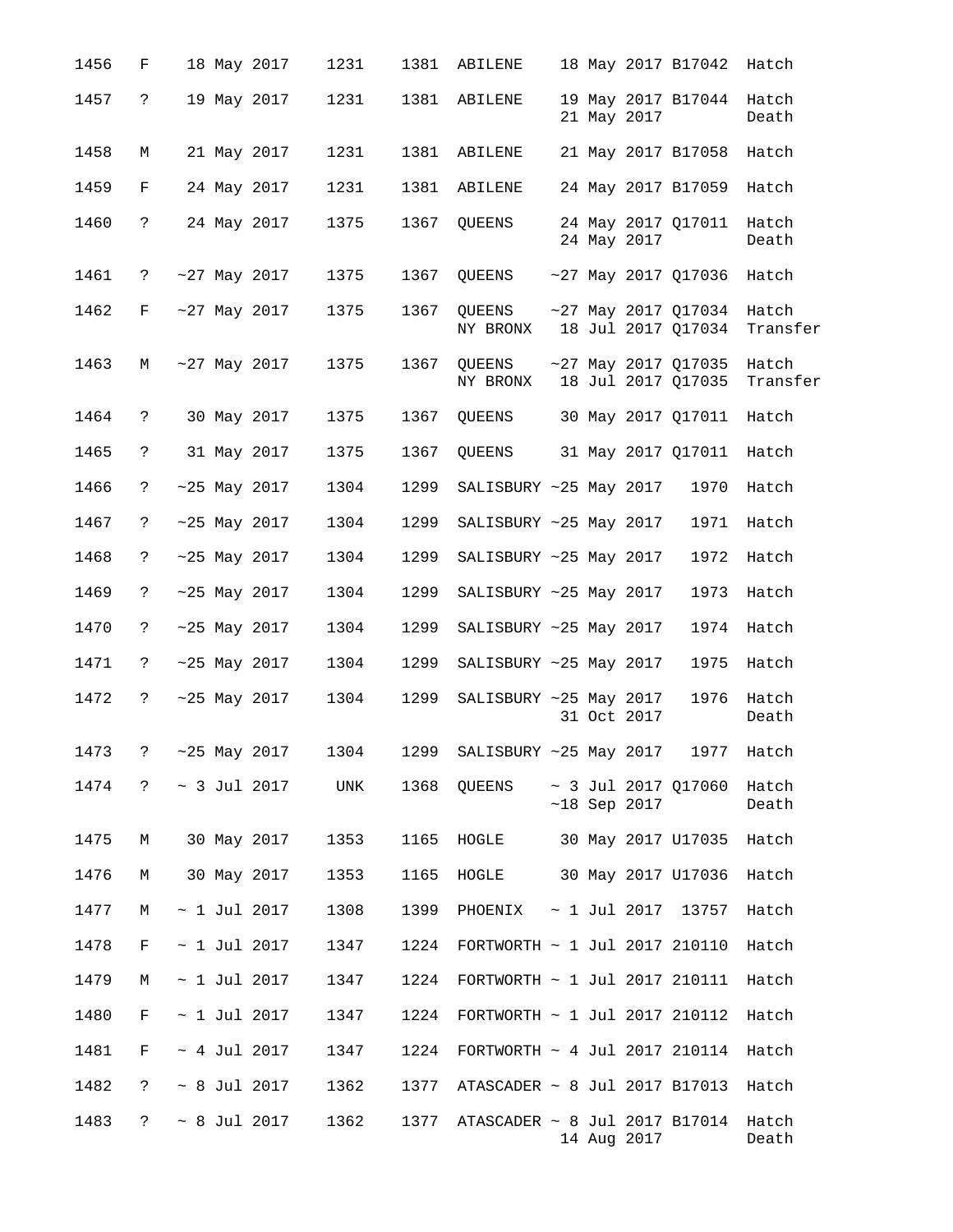| 1484 | М           | $\sim$ 1 Jul 2017 |       |              | 1308    | 1399 | PHOENIX                                               | $\sim$ 1 Jul 2017                |                  | 13758                                         | Hatch                                       |
|------|-------------|-------------------|-------|--------------|---------|------|-------------------------------------------------------|----------------------------------|------------------|-----------------------------------------------|---------------------------------------------|
| 1485 | М           | $\sim$ 1 Jul 2017 |       |              | 1308    | 1399 | PHOENIX                                               | $\sim$ 1 Jul 2017                |                  | 13759                                         | Hatch                                       |
| 1486 | М           | $\sim$ 1 Jul 2017 |       |              | 1308    | 1399 | PHOENIX                                               | $\sim$ 1 Jul 2017                |                  | 13716                                         | Hatch                                       |
| 1487 | $\tilde{S}$ | $~10$ Apr 2016    |       |              | WILD    | WILD | NEW MEXIC ~10 Apr 2016<br><b>REHABBER</b><br>CARLSBAD | 5 Dec 2017                       |                  | <b>NONE</b><br>$~\sim$ Dec 2017 17-619<br>339 | Capture<br>Transfer<br>Transfer             |
| 1488 | ?           | $\sim$ 1 Jan 2016 |       |              | WILD    | WILD | TEXAS<br>USFWS MB<br>EL PASO                          | $\sim$ 1 Jan 2016                | $~\sim$ Nov 2017 | <b>NONE</b><br>2 Nov 2017 201920              | Capture<br>Transfer<br>Transfer             |
| 1489 | М           | $\sim$ 1 Jan 2017 |       |              | WILD    | WILD | TEXAS<br>USFWS MB<br>EL PASO<br>OMAHA                 | $\sim$ 1 Jan 2017<br>15 Nov 2017 | $\sim$ Oct 2017  | <b>NONE</b><br>26 Oct 2017 201921<br>24848    | Capture<br>Transfer<br>Transfer<br>Transfer |
| 1490 | ?           | 23 Sep 2017       |       |              | 1351    | 1348 | SAN ANTON                                             |                                  |                  | 23 Sep 2017 S17112                            | Hatch                                       |
| 1491 | S.          | 23 Sep 2017       |       |              | 1351    | 1348 | SAN ANTON                                             |                                  |                  | 23 Sep 2017 S17113                            | Hatch                                       |
| 1492 | ?           | 23 Sep 2017       |       |              | 1351    | 1348 | SAN ANTON                                             |                                  |                  | 23 Sep 2017 S17114                            | Hatch                                       |
| 1493 | M           |                   | ~2016 |              | WILD    | WILD | CALIFORNI<br>USDI<br>$SD-WAP$                         | ????<br>????                     |                  | <b>NONE</b><br>22092<br>30 Nov 2017 817334    | Capture<br>Transfer<br>Loan to              |
| 1494 | F           |                   | ~2016 |              | WILD    | WILD | CALIFORNI<br>USDI<br>$SD-WAP$                         | 3333<br>????                     |                  | NONE<br>22091<br>29 Nov 2017 817333           | Capture<br>Transfer<br>Loan to              |
| 1495 | M           | $\sim$ 1 Jan 2017 |       |              | WILD    | WILD | CALIFORNI<br>PROJ WILD<br>$SD-WAP$                    | ? ? ? ?<br>????                  |                  | <b>NONE</b><br>20 Sep 2017 817309             | Capture<br>Transfer<br>Loan to              |
|      |             |                   |       | $-$ 0 $\sim$ | 1.7.001 |      |                                                       |                                  |                  |                                               |                                             |

TOTALS: 442.455.593 (1490)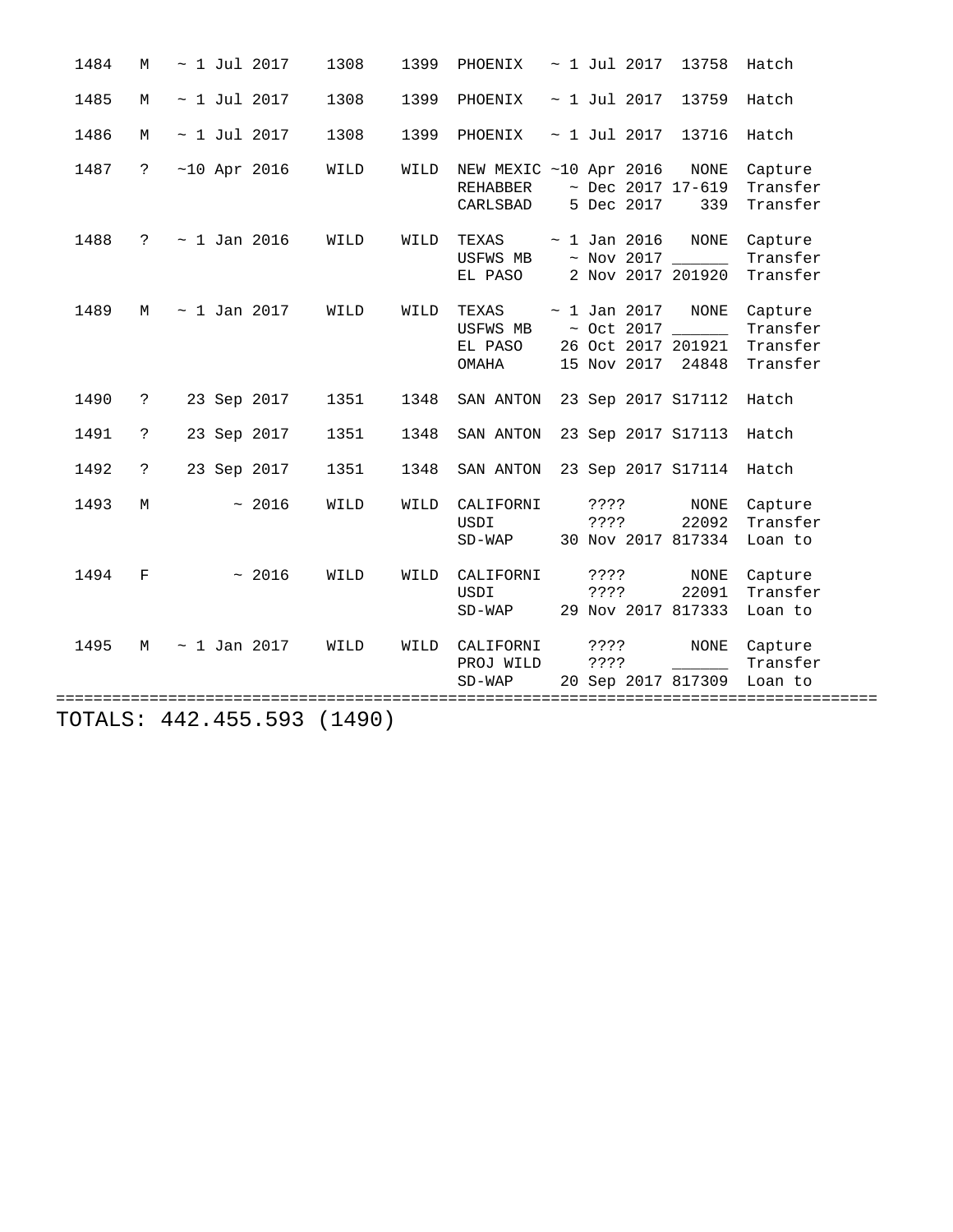## Institution List

| ABILENE        | Abilene Zoological Gardens<br>2070 Zoo Lane, Abilene, Texas, USA, 79602-0060                           |
|----------------|--------------------------------------------------------------------------------------------------------|
| ADOBE MWC      | Adobe Mountain Wildlife Center<br>c/o Arizona Game & Fish, Phoenix, Arizona, USA, 85023-4399           |
|                | AERIE NAT Aerie Nature Series<br>905 Short, Louisville, Colorado, USA                                  |
| AKRON          | Akron Zoological Park<br>500 Edgewood Ave., Akron, Ohio, USA, 44307-2199                               |
| ALBERTA        | ALBERTA<br>Canada, North America, American Region                                                      |
|                | ALBERTAFG Alberta Fish & Wildlife<br>7th Floor, O.S. Longman Bldg., Edmonton, Alberta, Canada, T6H 4P2 |
|                | ALBERTSON Gladys Sue Albertson<br>529 Glen Oak, Corpus Christi, Texas, USA, 78418                      |
| ARIZONA        | ARIZONA<br>Usa, North America, USA                                                                     |
|                | ASDM TUSC Arizona-Sonora Desert Museum<br>2021 N. Kinney Rd., Tucson, Arizona, USA, 85743-8918         |
| ASHEBORO       | North Carolina Zoological Park<br>4401 Zoo Parkway, Asheboro, North Carolina, USA, 27205-9416          |
| ATASCADER      | Charles Paddock Zoo<br>9305 Pismo St., Atascadero, California, USA, 93422                              |
| ATLANTA        | Zoo Atlanta<br>800 Cherokee Ave. SE, Atlanta, Georgia, USA, 30315-1440                                 |
| AUDUBON        | Audubon Zoo<br>6500 Magazine St., New Orleans, Louisiana, USA, 70178-4327                              |
| AWENDA         | Cape Romain Nat'l Wildlife Refuge<br>390 Bulls Island Rd., Awenda, South Carolina, USA, 29429          |
| BALTIMORE      | Maryland Zoo in Baltimore<br>1876 Mansion House Drive, Baltimore, Maryland, USA, 21217                 |
| BC ENVIR       | British Columbia Ministry of Environm<br>2080 Labieux Rd., Nanaimo, British Columbia, Canada, V9T 6J9  |
| BC.CANADA      | BRITISH COLUMBIA<br>Canada, North America, American Region                                             |
| BIG BEAR       | Moonridge Animal Park<br>PO Box 2832, Big Bear Lake, California, USA, 92315                            |
| BINGHAMTO      | Binghamton Zoo at Ross Park<br>185 Park Ave., Binghamton, New York, USA, 13903                         |
| <b>BIODOME</b> | Biodome de Montreal<br>4777, Pierre-de-Coubertin, Montreal, Quebec, Canada, H1V 1B3                    |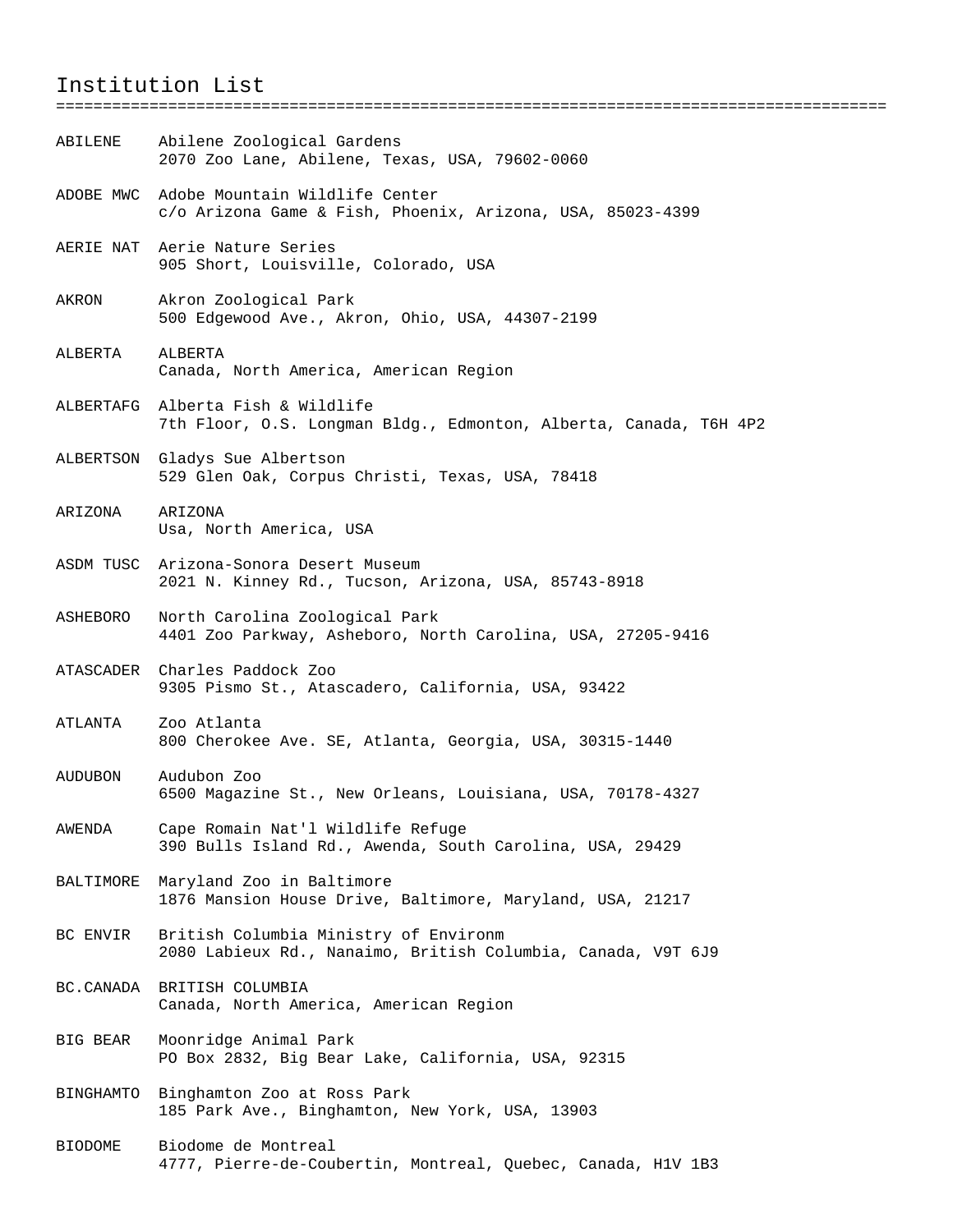BIRD PREY Birds of Prey Center, Alberta Burrowing Owl Lane, Coaldate, Alberta, Canada, T0K 0L0 BIRD RES Bird Reserve Center PO Box 475, Santa Rosa, California, USA, 95402 BIRMINGHM Birmingham Zoo 2630 Cahaba Rd., Birmingham, Alabama, USA, 35223 BISMARCK Dakota Zoo P.O. Box 711, Bismarck, North Dakota, USA, 58502-0711 BLOOMINGT Miller Park Zoo 1020 S Morris Ave., Bloomington, Illinois, USA, 61701-6351 BOISE Zoo Boise 355 N Julia Davis Dr., Boise, Idaho, USA, 83706 BROWNSVIL Gladys Porter Zoo 500 Ringgold St., Brownsville, Texas, USA, 78520 BUF MUS Buffalo Museum of Science 1020 Humboldt Pkwy., Buffalo, New York, USA, 14211 BUFFALO Buffalo Zoological Gardens 300 Parkside Ave., Buffalo, New York, USA, 14214-1999 BUSCH TAM Busch Gardens Tampa Bay 3605 Bougainvillea Ave., Tampa, Florida, USA, 33612 CA FG SD Calif. Fish & Game (San Diego) 1350 Front St., San Diego, California, USA, 92101 CA LIV MU California Living Museum 1300 17th St. - City Centre, Bakersfield, California, USA, 93301-4533 CALGARY Calgary Zoo, Garden & Prehistoric Park 1300 Zoo Road NE, Calgary, Alberta, Canada, T2E 7V6 CALIFORNI CALIFORNIA Usa, North America, USA CANADA CANADA North America, American Region CARLSBAD Living Desert Zoo & Gardens State Park PO Box 100, Carlsbad, New Mexico, USA, 88221-0100 CASCADES Cascades Raptor Center 32275 Fox Hollow Road, Eugene, Oregon, USA, 97405 CDWDENVER Colorado Division of Wildlife Denver, Colorado, USA CHASE B Charles (Bill) P. Chase Co. Inc. 7330 NW 66th St, Miami, Florida, USA, 33166 CHICAGOBR Chicago Zoological Society 3300 Golf Rd., Brookfield, Illinois, USA, 60513 CHULAVIST Living Coast Discovery Center 1000 Gunpowder Point Rd., Chula Vista, California, USA, 91910-1201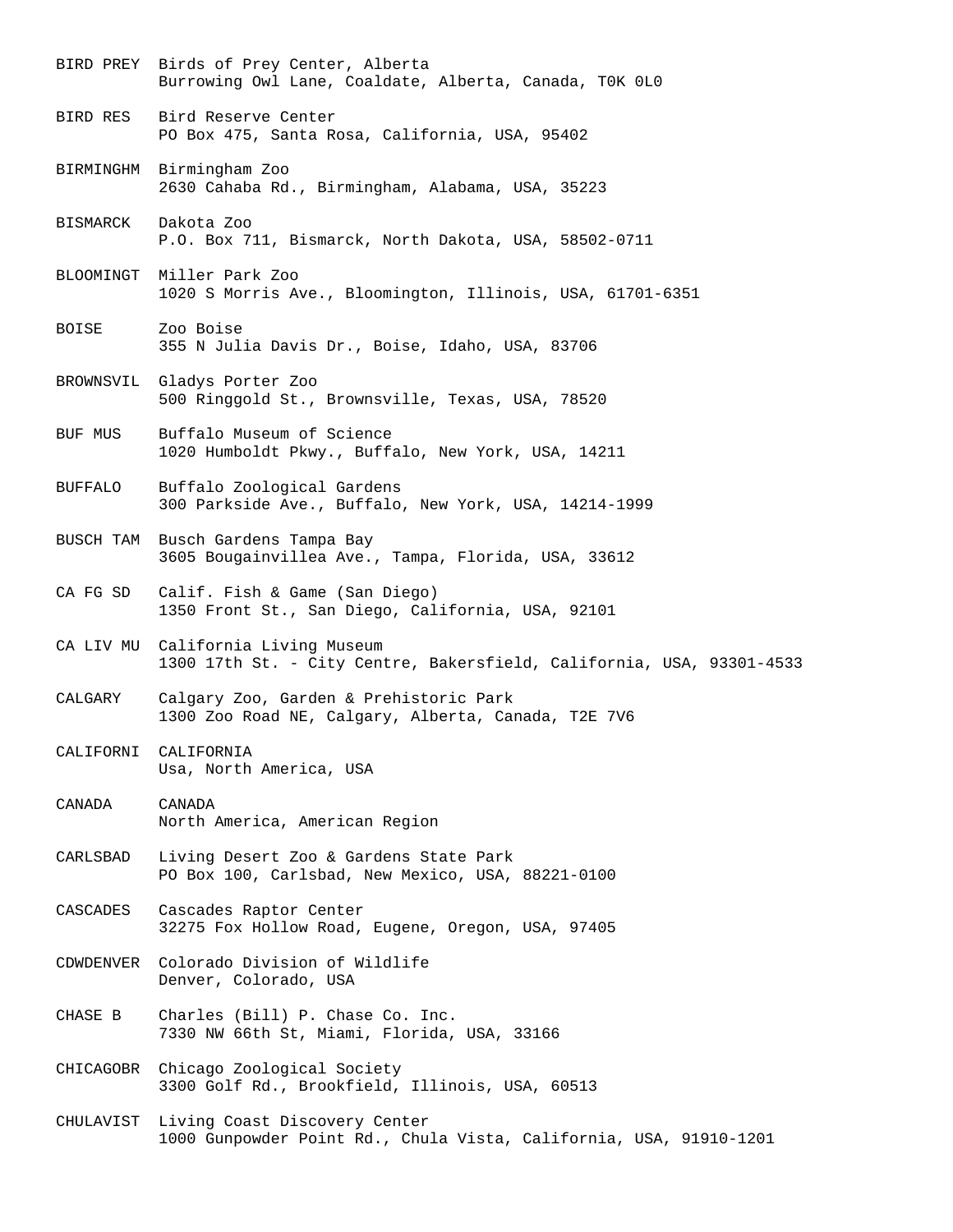CINCINNAT Cincinnati Zoo & Botanical Garden 3400 Vine St., Cincinnati, Ohio, USA, 45220-1399 CLAY CEN Clay Center Zoo Clay Center, Kansas, USA CLEV AQ Cleveland Aquarium 601 East 72nd Street, Cleveland, Ohio, USA, 44103 CLEV MNH Cleveland Museum of Natural History 1 Wade Oval Drive, Cleveland, Ohio, USA, 44106 CLEVELAND Cleveland Metroparks Zoo 3900 Wildlife Way, Cleveland, Ohio, USA, 44109 COLO SPRG Cheyenne Mtn Zoological Park 4250 Cheyenne Mountain Zoo Rd., Colorado Springs, Colorado, USA, 80906 COLORADO COLORADO Usa, North America, USA COLUMBIA Riverbanks Zoo and Garden 500 Wildlife Parkway, Columbia, South Carolina, USA, 29202-1060 COLUMBUS Columbus Zoo and Aquarium PO Box 400, Powell, Ohio, USA, 43065-0400 CORNELLBS Cornell Univ Div Biol Sci Ithaca, New York, USA COSTA RIC COSTA RICA Central America, American Region COYOTE PM CuriOdyssey (Coyote Point Museum), San Mateo, California, USA, 94401-1097 CRANDONPK Crandon Park Zoo (extinct 1981) Miami, Florida, USA CRAWFRD W World Bird Sanctuary (Walter Crawford) 125 Bald Eagle Ridge Road, Valley Park, Missouri, USA, 63088 CWS SASK Canadian Wildlife Service Saskatchewan 115 Perimeter Road, Saskatoon, Saskatchewan, Canada, S7N 0X4 DALLAS Dallas Zoo 650 South R.L. Thornton Freeway, Dallas, Texas, USA, 75203-3013 DALLAS WA Dallas World Aquarium 1801 N. Griffin St., Dallas, Texas, USA, 75202-1503 DAVIS University of California - Davis Dept. of VM/Micro/Raptor Center, Davis, California, USA, 95616 DAYMNH Boonshoft Museum of Discovery 2600 DeWeese Parkway, Dayton, Ohio, USA, 45414-5499 DEALER Unknown Dealer/Broker DENVER Denver Zoological Gardens City Park, Denver, Colorado, USA, 80205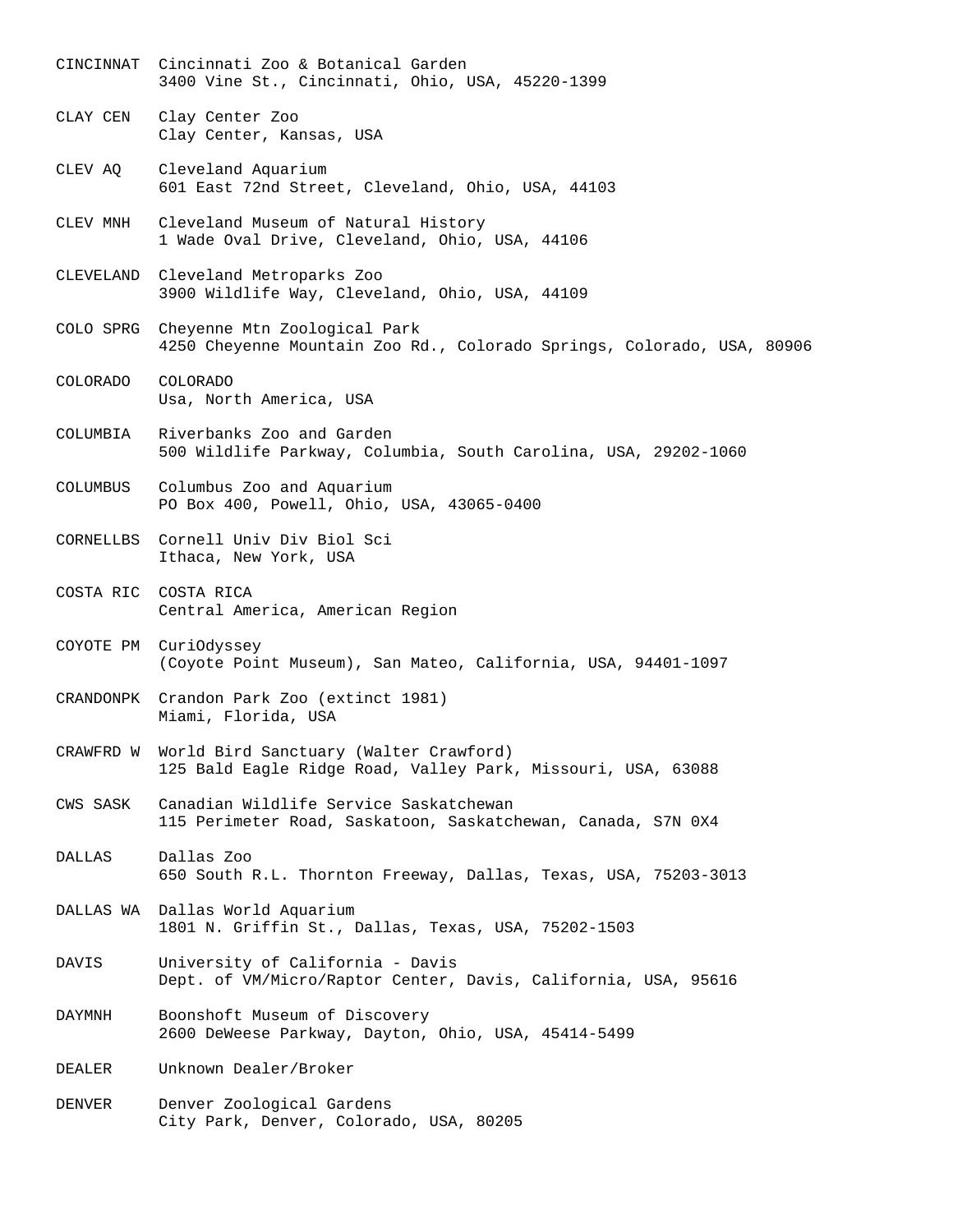- DESERT MU Oregon High Desert Museum 59800 S Hwy 97, Bend, Oregon, USA, 97702
- DETROIT Detroit Zoological Society 8450 W 10 Mile Rd., Royal Oak, Michigan, USA, 48067-3001
- DISNEY AK Disney's Animal Kingdom 1200 N. Savannah Circle E., Bay Lake, Florida, USA, 32830-1000
- DREHER PA Palm Beach Zoo at Dreher Park 1301 Summit Blvd., West Palm Beach, Florida, USA, 33405-3098
- DULUTH Lake Superior Zoological Gardens 7210 Fremont St., Duluth, Minnesota, USA, 55807
- EL PASO El Paso Zoo 4001 East Paisano, El Paso, Texas, USA, 79905-4223
- EMPORIA David Traylor Zoo of Emporia P.O. Box 928, Emporia, Kansas, USA, 66801
- FLAMINGO Flamingo Gardens 3750 Flamingo Rd., Fort Lauderdale, Florida, USA, 33330
- FLORIDA FLORIDA Usa, North America, USA
- FMC RAPTR Five Mile Crk.Raptor Ct. (Kathy Crump) PO Box 99044, Stockton, California, USA, 95209
- FORTWORTH Fort Worth Zoological Park 1989 Colonial Pkwy., Ft Worth, Texas, USA, 76110-6640
- FOX S Wild at Heart (Ms. Sam Fox) 31840 N. 45th St., Cave Creek, Arizona, USA, 85331
- FRANKLINP Zoo New England, Franklin Park Zoo 1 Franklin Park Rd., Boston, Massachusetts, USA, 02121
- FRESNO Fresno Chaffee Zoo 894 W Belmont Ave., Fresno, California, USA, 93728-2891
- FT COLLIN Colorado State Univ Dept Zool & En Ft Collins, Colorado, USA
- FT WHYTE Fort Whyte Centre for EnvironmentalEdu 1961 McCreary Road, Winnipeg, Manitoba, Canada, R3PO 2K9
- FT WRTH N Fort Worth Nature Center 9601 Fossil Ridge Rd., Fort Worth, Texas, USA
- FUNDANIMA Wildlife Fund for Animals 18740 Highland Valley Road, Ramona, California, USA, 92065
- FW BROOKS Fish & Wildlife, Brooks Box 909, Brooks, Alberta, Canada, T1R 1B8
- GARDENCTY Lee Richardson Zoo 312 Finnup Drive, Garden City, Kansas, USA, 67846-0499
- GBWS Bay Beach Wildlife Sanctuary 1660 E. Shore Dr., Green Bay, Wisconsin, USA, 54302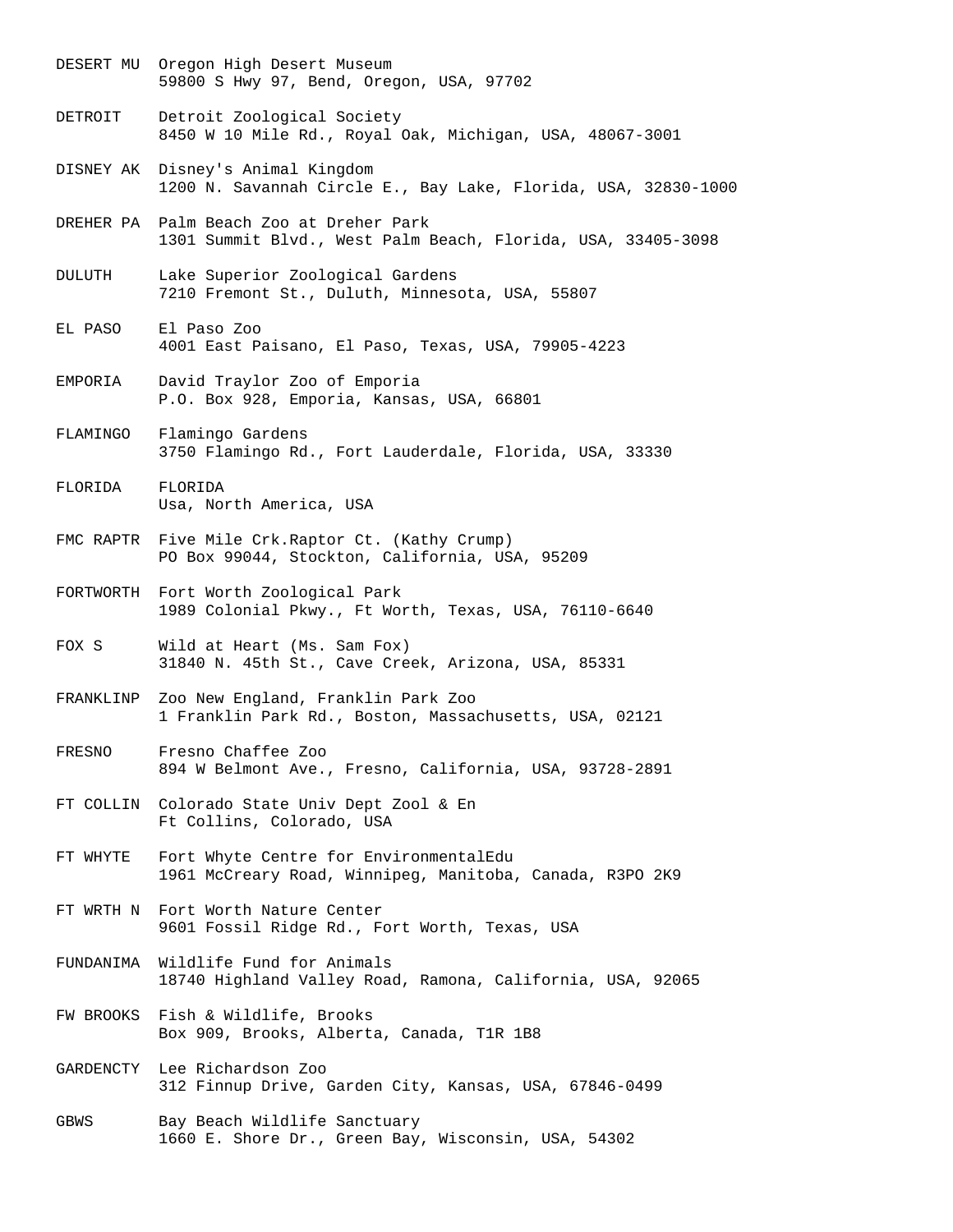GLEN OAK Peoria Zoo in Glen Oak Park 2218 N Prospect Rd., Peoria, Illinois, USA, 61603-2193 GOVT MAN Government of Manitoba Winnipeg, Manitoba, Canada GRANBY Granby Zoo / Zoo de Granby 525 St. Hubert Street, Granby, Quebec, Canada, J2G 5P3 GREENBAY NEW Zoo P.O. Box 23600, Green Bay, Wisconsin, USA, 54313-8514 GUADALJR Guadalajara Zoo Av. Paseo del Zoologico No. 600, Guadalajara, Jalisco, Mexico, C.P. 44390 HERSHEY ZooAmerica (No. American Wildlife Pk.) 100 West Hersheypark Dr., Hershey, Pennsylvania, USA, 17033 HITZIG D David Hitzig 17032 130th Ave. N., Jupiter, Florida, USA, 33478 HODDY S Mr. Steve Hoddy Pine Mountain, Georgia, USA HOGLE Utah's Hogle Zoo Utah Zoological Society, Salt Lake City, Utah, USA, 84108-1454 HOMOSASSA Homosassa Springs Wildlife State Park 4150 South Suncoast Blvd, Homosassa, Florida, USA, 34446 HONOLULU Honolulu Zoo 151 Kapahulu Ave., Honolulu, Hawai'i, USA, 96815-7173 HOUSTON Houston Zoo, Inc. 1513 Cambridge St., Houston, Texas, USA, 77030-1603 HUTCHINSN Hutchinson Zoo P.O. Box 1567, Hutchinson, Kansas, USA, 67504-1567 ICBP SC International Center for Birds of Prey 4872 Sewee Road, Awendaw, South Carolina, USA, 29429 ID F & G Idaho Fish & Game Wildlife Health Laboratory, Caldwell, Idaho, USA, 83707 IDAHO ST IDAHO Usa, North America, USA JACKSON Jackson Zoological Park 2918 W. Capitol St., Jackson, Mississippi, USA, 39209 JACKSONVL Jacksonville Zoo and Gardens 370 Zoo Parkway, Jacksonville, Florida, USA, 32218-5769 JOHN BALL John Ball Zoological Garden 1300 W. Fulton St., Grand Rapids, Michigan, USA, 49504-6100 JU ARAGON Zoologico De San Juan De Aragon Av. Loreto Fabela S/N, México, Distrito Fed, Mexico, CP 07920 KAMLOOPS British Columbia Wildlife Park 9077 Dallas Drive, Kamloops, British Columbia, Canada, V2C 6V1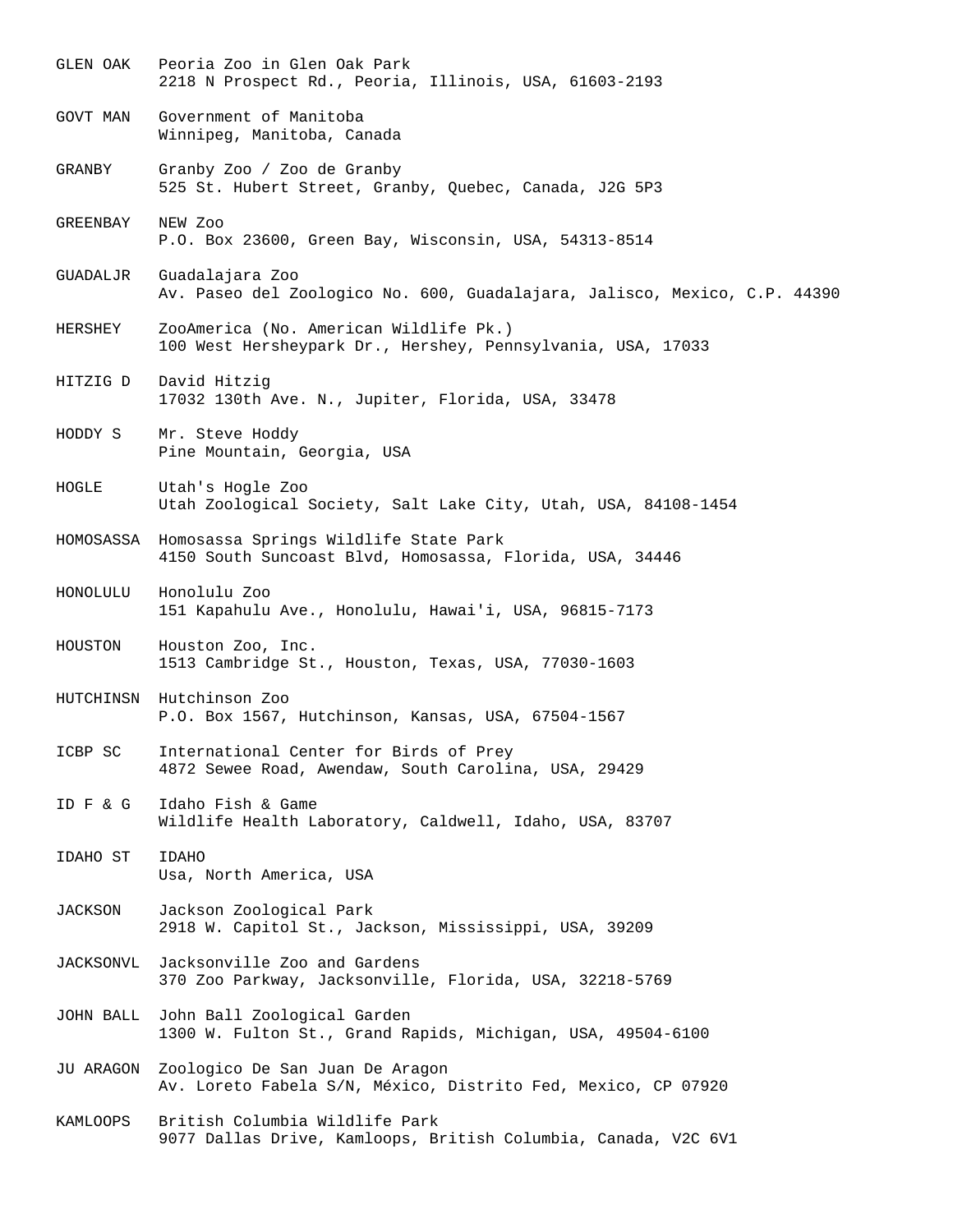KANSAS KANSAS Usa, North America, USA

- KANSASCTY Kansas City Zoo 6800 Zoo Drive, Kansas City, Missouri, USA, 64132-1711
- KINGS ISL King's Island Wild Animal Habitat (ext Paramount (extinct 1996), Kings Island, Ohio, USA, 45034
- KNOXVILLE Knoxville Zoological Gardens P.O. Box 6040, Knoxville, Tennessee, USA, 37914
- KS DWP Kansas Dept. Wildlife & Parks 1830 Merchant Ave., Emporia, Kansas, USA, 66801
- LAKEBUENA Discovery Island Zool Park (extinct) 1200 N. Savannah Circle E., Bay Lake, Florida, USA, 32830-1000
- LEON Patronato del Parque Zoologico de Leon Camino a ibarrilla km. 6, León, Guanajuato, Mexico
- LINCOLN C Lincoln Childrens Zoo (former Folsom) 1222 S. 27th St., Lincoln, Nebraska, USA, 68502
- LITCHFIEL Livingston Ripley Waterfowl Sanctuary 10 Duck Pond Road, Litchfield, Connecticut, USA, 06759
- LODI Micke Grove Zoo 11793 N. Micke Grove Rd., Lodi, California, USA, 95240-9499
- LOSANGELE Los Angeles Zoo & Botanical Gardens 5333 Zoo Dr., Los Angeles, California, USA, 90027
- LOWRY Tampa's Lowry Park Zoo 1101 W Sligh Ave, Tampa, Florida, USA, 33604-5958
- MANHATTAN Sunset Zoo 2333 Oak St., Manhattan, Kansas, USA, 66502-3824
- MANITOBA Manitoba Game Farm Winnipeg, Manitoba, Canada
- MANITOBAC MANITOBA Canada, North America, American Region
- MANITOWOC Lincoln Park Zoo Manitowac, Wisconsin, USA, 54220
- MARTIN PK Martin Park Nature Center 5000 W. Memorial Rd., Oklahoma City, Oklahoma, USA, 73142
- MEMPHIS Memphis Zoological Garden & Aquarium 2000 Prentiss Place, Memphis, Tennessee, USA, 38112
- MERCED Applegate Park Zoo P.O. Box 2068, Merced, California, USA, 95340
- METROZOO Zoo Miami One Zoo Boulevard, Miami, Florida, USA, 33177-1499
- MEXICO MEXICO COUNTRY Central America, American Region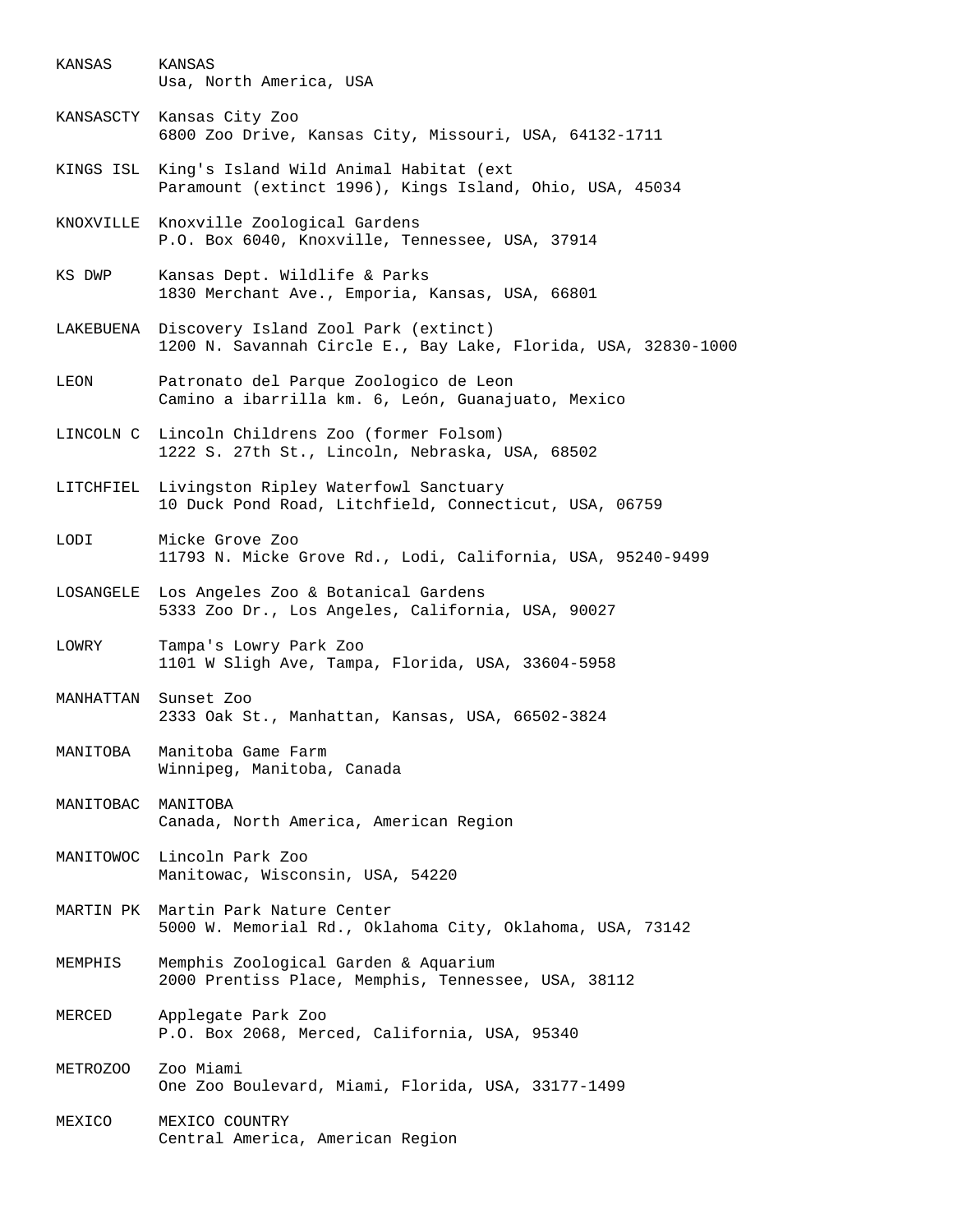MINOCQUA Peck's Wildwood Wildlife Park 10094 Hwy 70 West, Minocqua, Wisconsin, USA, 54548 MINOT Roosevelt Park Zoo 1219 Burdick Expressway East, Minot, North Dakota, USA, 58702 MISSOULA Univ of Montana Dept Zoology Missoula, Montana, USA, 59812 MOORES BC Moores Bird Co Rochester, New York, USA MOORPARK America's Teaching Zoo Moorpark College, Moorpark, California, USA, 93021 MORELIA Parque Zoologico "Benito Juarez" Calzada Juarez S/N, Morelia, Michoacan, Mexico, 58070 MUS SNH M Miami Museum of Science & Planetarium 3280 S. Miami Ave., Miami, Florida, USA, 33129 N.AMERICA NORTH AMERICA American Region NATAVPGH National Aviary in Pittsburgh Allegheny Commons West, Pittsburgh, Pennsylvania, USA, 15212 NATUREWLD Nature World Wildlife (Diane Mick) 10096 Riviera Point, Chassahowitzka, Florida, USA, 34448 NEBRASKA NEBRASKA Usa, North America, USA NEW MEXIC NEW MEXICO Usa, North America, USA NEWENT International Centre for Birds of Prey Boulsdon House, Newent, Gloucestershire, England (uk), GL18 1JJ NFPAE Nat'l Fed. to Protect America's Eagles Pigeon Forge, Tennessee, USA NM WILD The Wildlife Center, Inc., "Las Aves" No. 1 Shady Lane, Espanola, New Mexico, USA, 87532 NORRISTOW Elmwood Park Zoo Norristown Zoological Society, Norristown, Pennsylvania, USA, 19401 NY BRONX Bronx Zoo/Wildlife Conservat'n Society 2300 Southern Blvd., Bronx, New York, USA, 10460-1099 NZP-CRC Smithsonian Conservation Biology Inst 1500 Remount Rd., Front Royal, Virginia, USA, 22630 NZP-WASH Smithsonian National Zoological Park 3001 Connecticut Avenue NW, Washington, District Of Columbia, USA, 20008-2537

OKLA.STAT OKLAHOMA Usa, North America, USA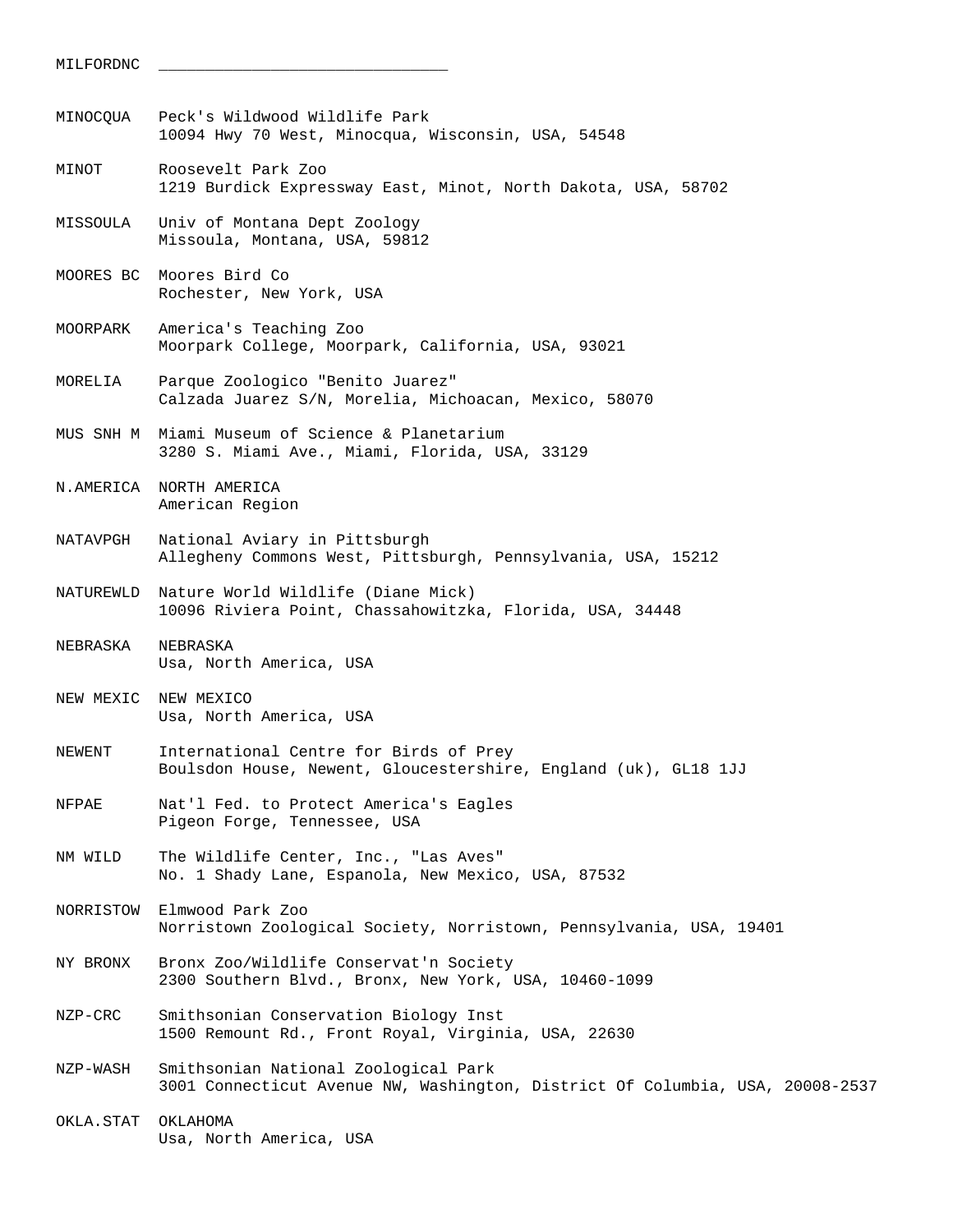OKLAHOMA Oklahoma City Zoological Park 2101 NE 50th St., Oklahoma City, Oklahoma, USA, 73111-7199 OLYMPIA Washington Game Department Olympia, Washington, USA OMAHA Omaha's Henry Doorly Zoo 3701 South 10th St., Omaha, Nebraska, USA, 68107-2200 ONTARIO ONTARIO Canada, North America, American Region OREGON OREGON Usa, North America, USA OWEN M Ms. Melissa Owen Abilene, Texas, USA OWL FOUND PALM DES The Living Desert 47900 Portola Ave., Palm Desert, California, USA, 92260 PALO ALTO Palo Alto Junior Museum and Zoo 1451 Middlefield Road, Palo Alto, California, USA, 94301 PHILADELP The Philadelphia Zoo 3400 W Girard Ave., Philadelphia, Pennsylvania, USA, 19104 PHOEN BRC Phoenix Bird Rehab Center 1821 Kenwood Terrace, Arlington, Texas, USA, 76013 PHOEN GFD Arizona Game and Fish Department 2221 W. Greenway Rd., Phoenix, Arizona, USA, 85023-4399 PHOENIX Phoenix Zoo 455 N Galvin Pky, Phoenix, Arizona, USA, 85008-3431 PITTSBURG Pittsburgh Zoo & PPG Aquarium One Wild Place, Pittsburgh, Pennsylvania, USA, 15206-1178 PRAIRIE R PRAIRIE W \_\_\_\_\_\_\_\_\_\_\_\_\_\_\_\_\_\_\_\_\_\_\_\_\_\_\_\_\_\_\_ PRIVATE Private Collection PROJ WILD Project Wildlife PO Box 80696, San Diego, California, USA, 92138 PROVIDNCE Roger Williams Park Zoo 1000 Elmwood Ave., Providence, Rhode Island, USA, 02907-3600 PUBLIC General Public PUEBLA Africam Safari (Africam, S. A.) Km.16.5 Blvd.Cap.CarlosCamacho E, Puebla, Mexico, CP 72960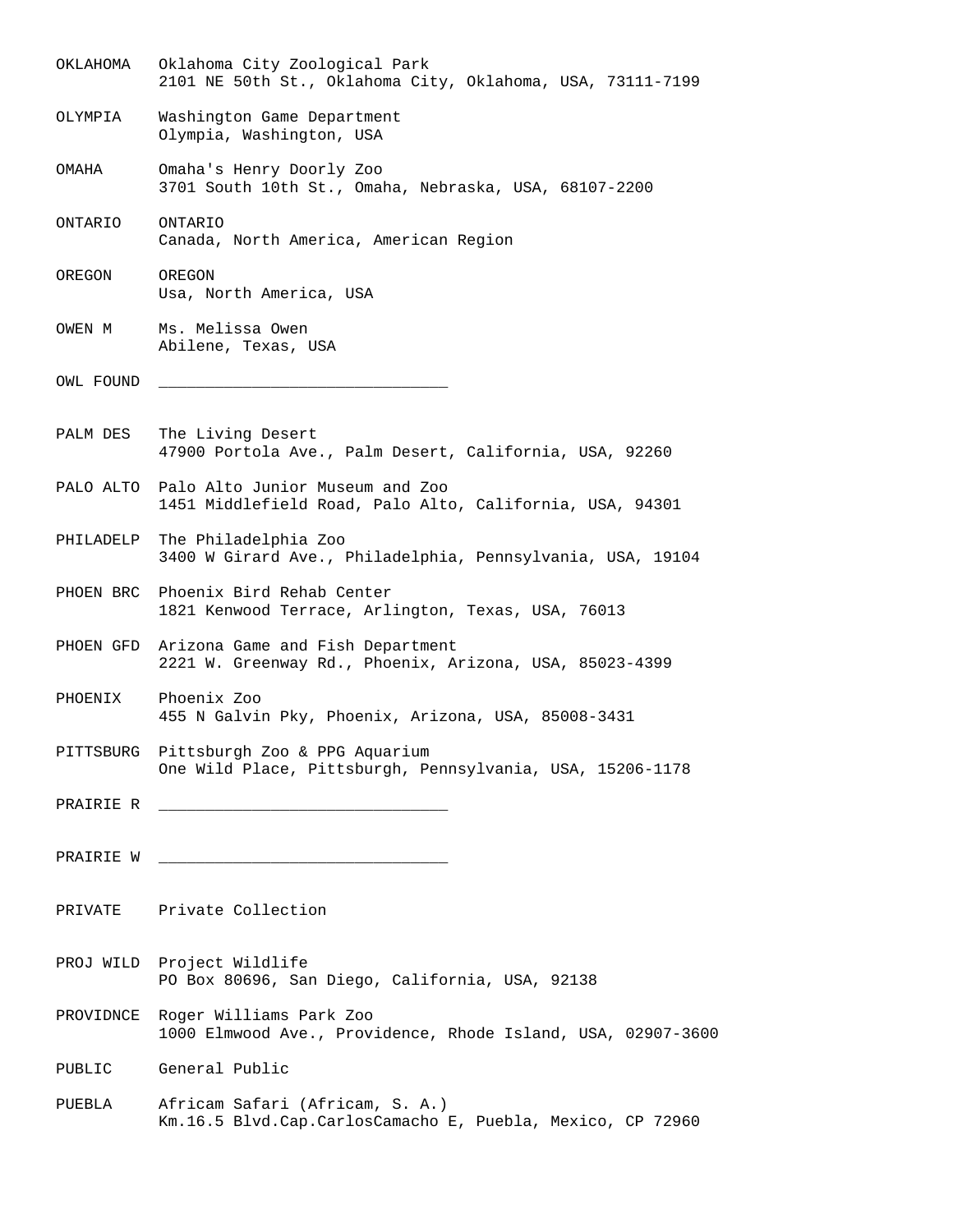QUEBEC Jardin Zoologique du Quebec (extinct) SPSNQ, 9530 rue de la Faune, Charlesbourg, Quebec, Canada, G1G 5H9 QUEENS Queens Zoo 53-51 111th St., Flushing, New York, USA, 11368 RACINE Racine Zoological Gardens 2131 N Main St., Racine, Wisconsin, USA, 53402-4795 RAPT P NY The Raptor Project (Jonathon Wood) RD 1, Box 221A, Roxbury, New York, USA, 12472 RAPTOR ID Raptor Rehab Center (Pat Smith) Glennsferry, Idaho, USA RAPTOR RC Raptor Recovery Center 27320 Adans, Elmwood, Nebraska, USA, 68349 REDWOOD Six Flags Discovery Kingdom 1001 Fairgrounds Drive, Vallejo, California, USA, 94589-4001 REHAB Rehabilitation Facility REHABBER Wildlife Rehabilitator RIO GRAND Albuquerque Biological Park 903 Tenth St. SW, Albuquerque, New Mexico, USA, 87102-4098 ROCHESTER Seneca Park Zoo 2222 St Paul St., Rochester, New York, USA, 14621-1096 ROCKTON African Lion Safari & Game Farm Ltd R.R. 1, Cambridge, Ontario, Canada, N1R 5S2 RWOLF SAN Red Wolf Sanctuary PO Box 235, Dillsboro, Indiana, USA, 47018 S BARBARA Santa Barbara Zoological Gardens 500 Ninos Dr., Santa Barbara, California, USA, 93103-3798 S CLARA H Humane Society of Santa Clara Valley 2530 Lafeyette, Santa Clara, California, USA, 95050 S.AMERICA SOUTH AMERICA American Region SACRA MUS Sacramento Museum Hist.Sci.Tech. 101 I St., Sacramento, California, USA, 95814 SACRAMNTO Sacramento Zoo 3930 W Land Park Dr., Sacramento, California, USA, 95822-1123 SALISBURY Salisbury Zoological Park PO Box 2979, Salisbury, Maryland, USA, 21802-2979 SAN ANTON San Antonio Zoological Gardens & Aquar 3903 N. St. Mary's Street, San Antonio, Texas, USA, 78212-3199 SAN BARMU Santa Barbara Museum of Natural Hist 2559 Pustra Del Sol, Santa Barbara, California, USA, 93105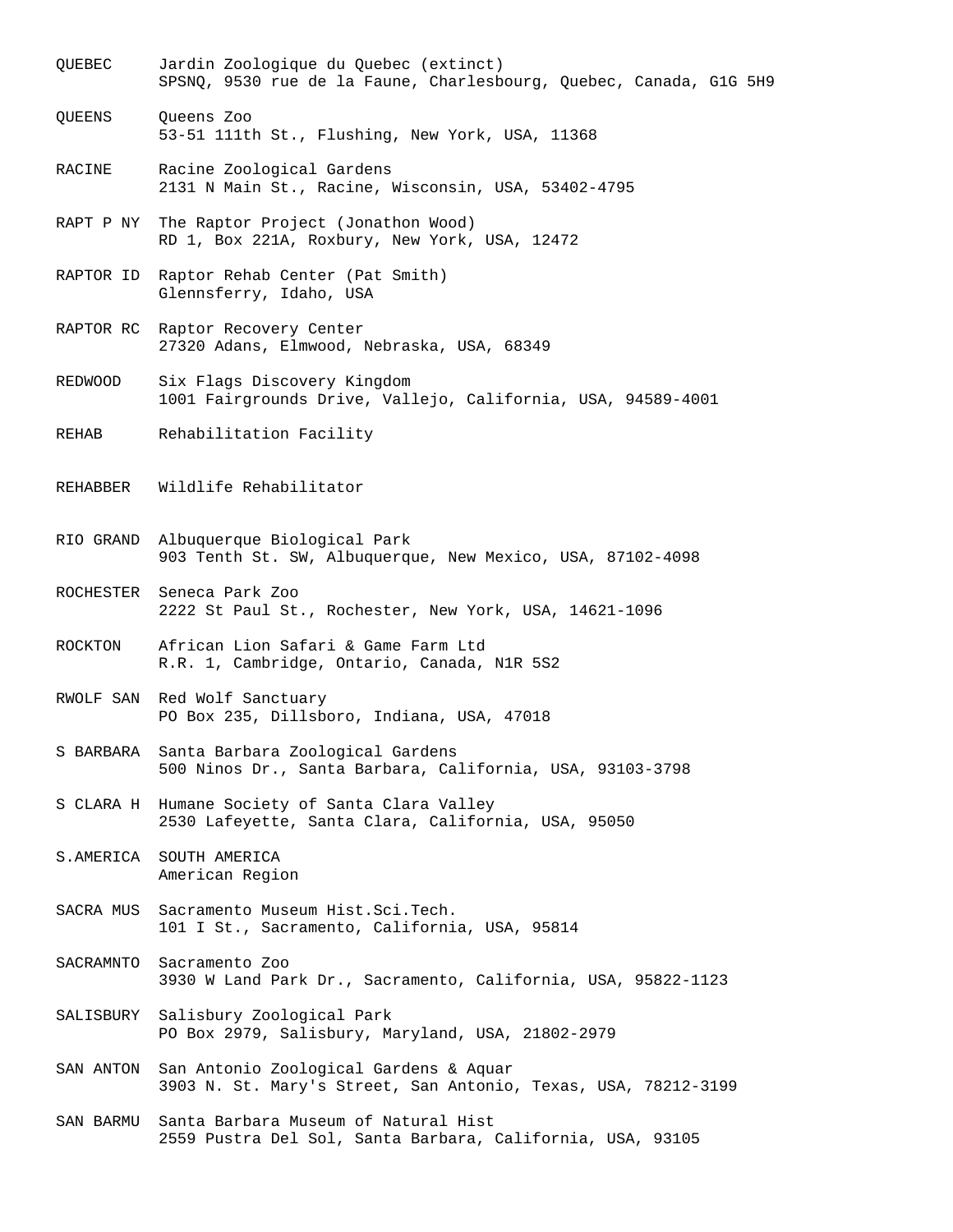- SAN FRAN San Francisco Zoological Gardens 1 Zoo Rd., San Francisco, California, USA, 94132-1098
- SAN LUIS Calif Polytechnic State Univ SanLuisOb Grand Ave, San Luis Obispo, California, USA
- SANDIEGOZ San Diego Zoo PO Box 120551, San Diego, California, USA, 92112-0551
- SANIB CRW Care & Rehab of Wildlife PO Box 150, Sanibel, Florida, USA, 33957
- SANLUISOB Pacific Wildlife Care PO Box 3257, San Luis Obispo, California, USA, 93403
- SANTA ANA Santa Ana Zoo 1801 E Chestnut Ave., Santa Ana, California, USA, 92701-5001
- SASKATOON Saskatoon Forestry Farm and Zoo 1903 Forestry Farm Park Drive, Saskatoon, Saskatchewan, Canada, S7S 1G9
- SBOIC Saskatchewan Burrowing Owl Interp. Ctr 250 Thatcher Drive East, Moose Jay, Saskatchewan, Canada, S6J 1L7
- SCOT NECK Sylvan Heights Waterfowl Mike & Ali Lubbock, Scotland Neck, North Carolina, USA, 27874
- SCOTTSBLU Riverside Discovery Center 1600 S Beltline Hwy West, Scottsbluff, Nebraska, USA, 69361
- SCOVILL F Scovill Zoo 71 S. Country Club Rd., Decatur, Illinois, USA, 62521
- SCTHPLAIN Terry Lou Zoo (Extinct) 1451 Raritan Rd., Scotch Plains, New Jersey, USA, 07076
- SD-WAP San Diego Zoo's Safari Park 15500 San Pasqual Valley Rd, Escondido, California, USA, 92027
- SEATTLE Woodland Park Zoo 601 N. 59th St., Seattle, Washington, USA, 98103-5858
- SEDGWICK Sedgwick County Zoo 5555 Zoo Blvd., Wichita, Kansas, USA, 67212-1698
- SILVER SP Silver Springs Park 5656 E Silver Springs Blvd, Silver Springs, Florida, USA, 34488
- SIOUX FAL Great Plains Zoo 805 S Kiwanis Ave, Sioux Falls, South Dakota, USA, 57104-3714
- SPRINGFIE Henson Robinson Zoo 1100 E Lake Dr., Springfield, Illinois, USA, 62712
- ST FELICI Zoo Sauvage de St-Félicien 2230 boulevard du Jardin, St-félicien, Quebec, Canada, G8K 2P8
- ST LOUIS Saint Louis Zoological Park 1 Government Dr., St. Louis, Missouri, USA, 63110-1395
- STAN WCC Stanislaus Wildlife Care Center PO Box 1201, Modesto, California, USA, 95353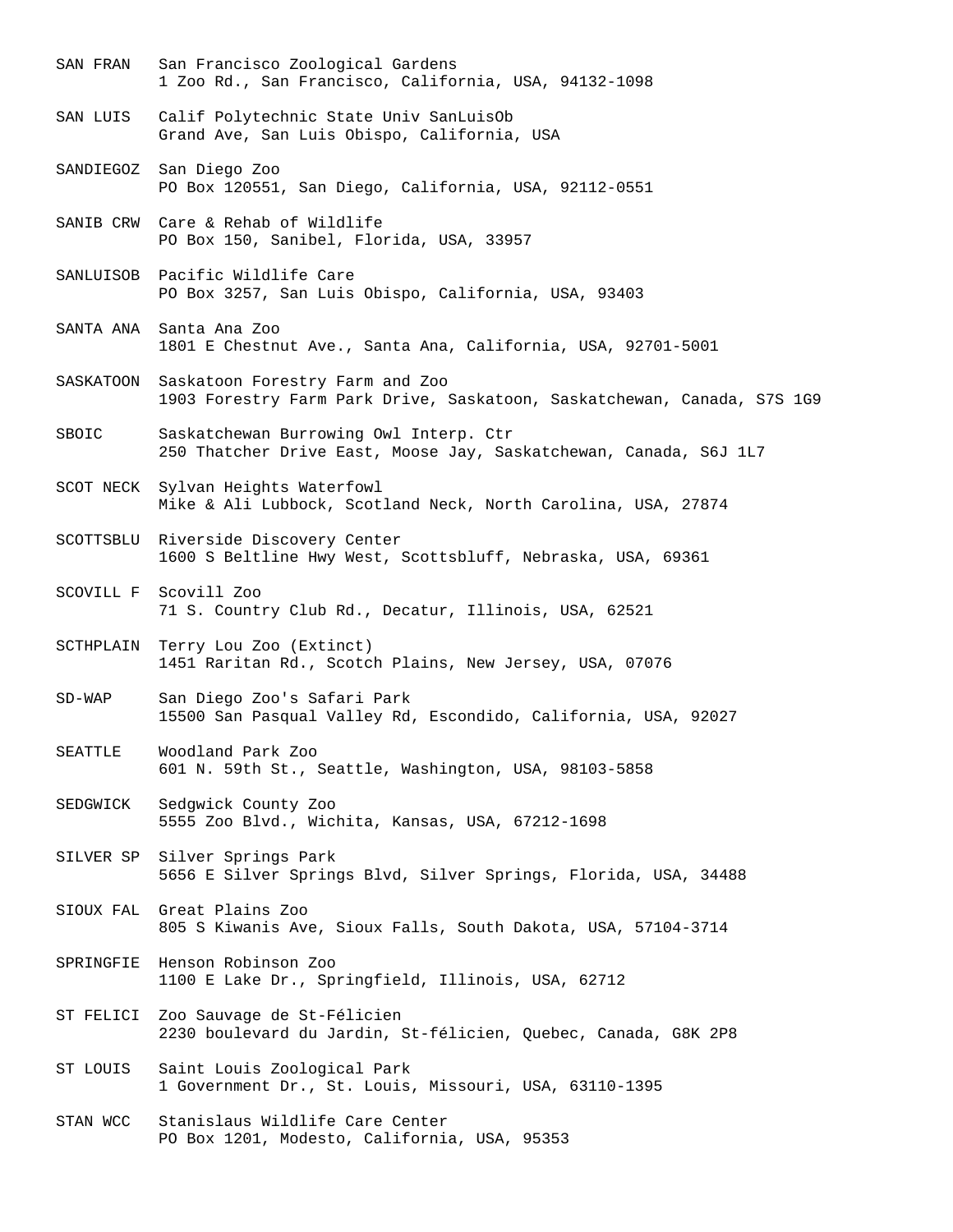STATEN IS Staten Island Zoo 614 Broadway, Staten Island, New York, USA, 10310 STEINMETZ Liberty Wildlf Rehab Fnd (A.Steinmetz) PO Box 14345, Scottsdale, Arizona, USA, 85267 SULPHERCR Sulphur Creek Nature Center 1801 D Street, Hayward, California, USA, 94541 SURREYZOO Surrey Zoo Surrey, British Columbia, Canada SWREF Southwest Wildlife Conservation Center 8711 E Pinnacle Peak Rd, # 115, Scottsdale, Arizona, USA, 85255 SYRACUSE Rosamond Gifford Zoo at Burnet Park One Conservation Place, Syracuse, New York, USA, 13204-2504 TACOMA Point Defiance Zoo & Aquarium 5400 N Pearl St., Tacoma, Washington, USA, 98407-3218 TAMPA AQ Florida Aquarium 701 Channelside Drive, Tampa, Florida, USA, 33602 TEXAS TEXAS Usa, North America, USA TISH G Genevieve Tish 5221 Spaulding Ave, Boise, Idaho, USA, 83705 TOLEDO Toledo Zoological Gardens PO Box 140130, Toledo, Ohio, USA, 43614-0801 TOPEKA Topeka Zoological Park 635 SW Gage Blvd., Topeka, Kansas, USA, 66606-2066 TORONTO Toronto Zoo 361A Old Finch Ave., Scarborough, Ontario, Canada, M1B 5K7 TOTE EMIN Tote-Em-In-Zoo Animal Farm (extinct) Carolina Beach Rd, Wilmington, North Carolina, USA TRACY AV Tracy Aviary 589 East 1300 South, Salt Lake City, Utah, USA, 84105 TROPAUDBN \_\_\_\_\_\_\_\_\_\_\_\_\_\_\_\_\_\_\_\_\_\_\_\_\_\_\_\_\_\_\_ TULSA Tulsa Zoo 5701 E 36th St N, Tulsa, Oklahoma, USA, 74115 U MONTREA Univ. of Montreal Dept. Biol. Science Montreal, Quebec, Canada ULRICK \_\_\_\_\_\_\_\_\_\_\_\_\_\_\_\_\_\_\_\_\_\_\_\_\_\_\_\_\_\_\_

UNKNOWN Unknown Location

USDA NEWB USDA Quarantine Station- Newburgh 200 Drury Lane, Rock Tavern, New York, USA, 12575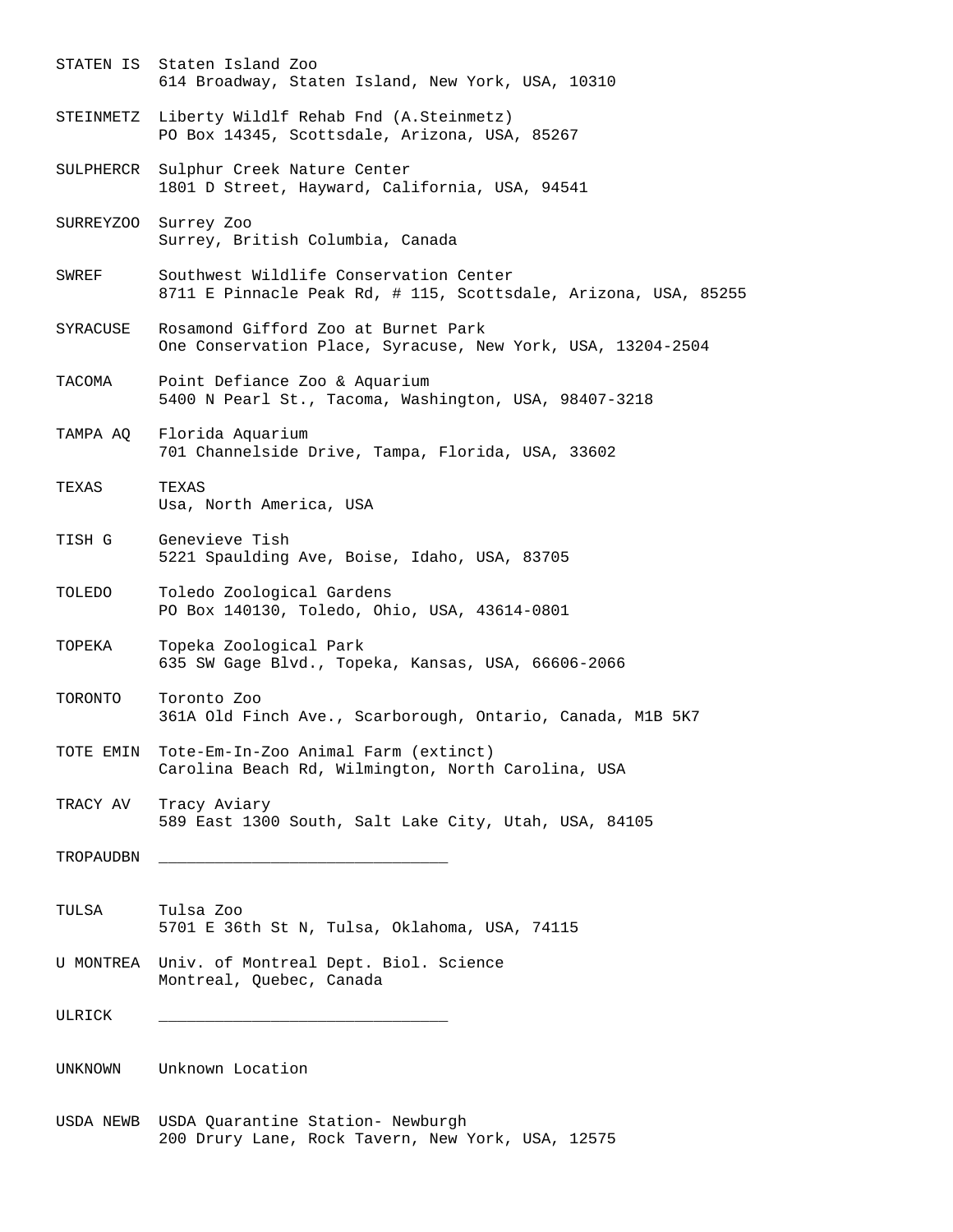USDI US Dept of the Interior USA USDI LAW USDI Fish and Wildlife Service Lawrence, New York, USA USFWS MB USFWS Migratory Bird Permit 4401 North Fairfax Dr, Arlington, Virginia, USA, 22203 UTAH UTAH Usa, North America, USA UTICA Utica Zoo 99 Steele Hill Rd., Utica, New York, USA, 13501 VALLEYZOO Valley Zoo & John Janzen Nature Center c/o Park and Rec. Dept., Edmonton, Alberta, Canada, T5J 2R7 VANCOUVER Stanley Park Zoo 2099 Beach Ave, Vancouver, British Columbia, Canada, V6G 1Z4 W ORANGE Turtle Back Zoo 560 Northfield Ave., West Orange, New Jersey, USA, 07052 WACO Cameron Park Zoo 1701 N. 4th St., Waco, Texas, USA, 76707-2463 WAL CREEK Alexander Lindsay Junior Museum 1901 First Ave., Walnut Creek, California, USA, 94596 WASHINGTO WASHINGTON Usa, North America, USA WATERTNSD Bramble Park Zoo P.O. Box 910, Watertown, South Dakota, USA, 57201-0910 WENDTWOD Wendtwood Animal Hospital 1458 W. 117th St., Lakewood, Ohio, USA, 44107 WHEELING Oglebay's Good Children's Zoo Oglebay Park, Wheeling, West Virginia, USA, 26003 WILD Wild Population WILD CARE WILD WING Wild Wings of California 1837 Fernridge Drive, San Dimas, California, USA, 91773 WILDCARGO Wild Cargo Inc. (Ralph Curtis) 3230 Pembroke Road, Hollywood, Florida, USA, 33022 WILDLF CC Wildlife Care Center 3200 SW 4th Ave, Ft. Lauderdale, Florida, USA, 33315-3019 WILMINGTN Brandywine Zoo 1001 N. Park Dr., Wilmington, Delaware, USA, 19802 WINNIPEG Assiniboine Park Zoo 460 Assiniboine Park Dr., Winnipeg, Manitoba, Canada, R3P 2N7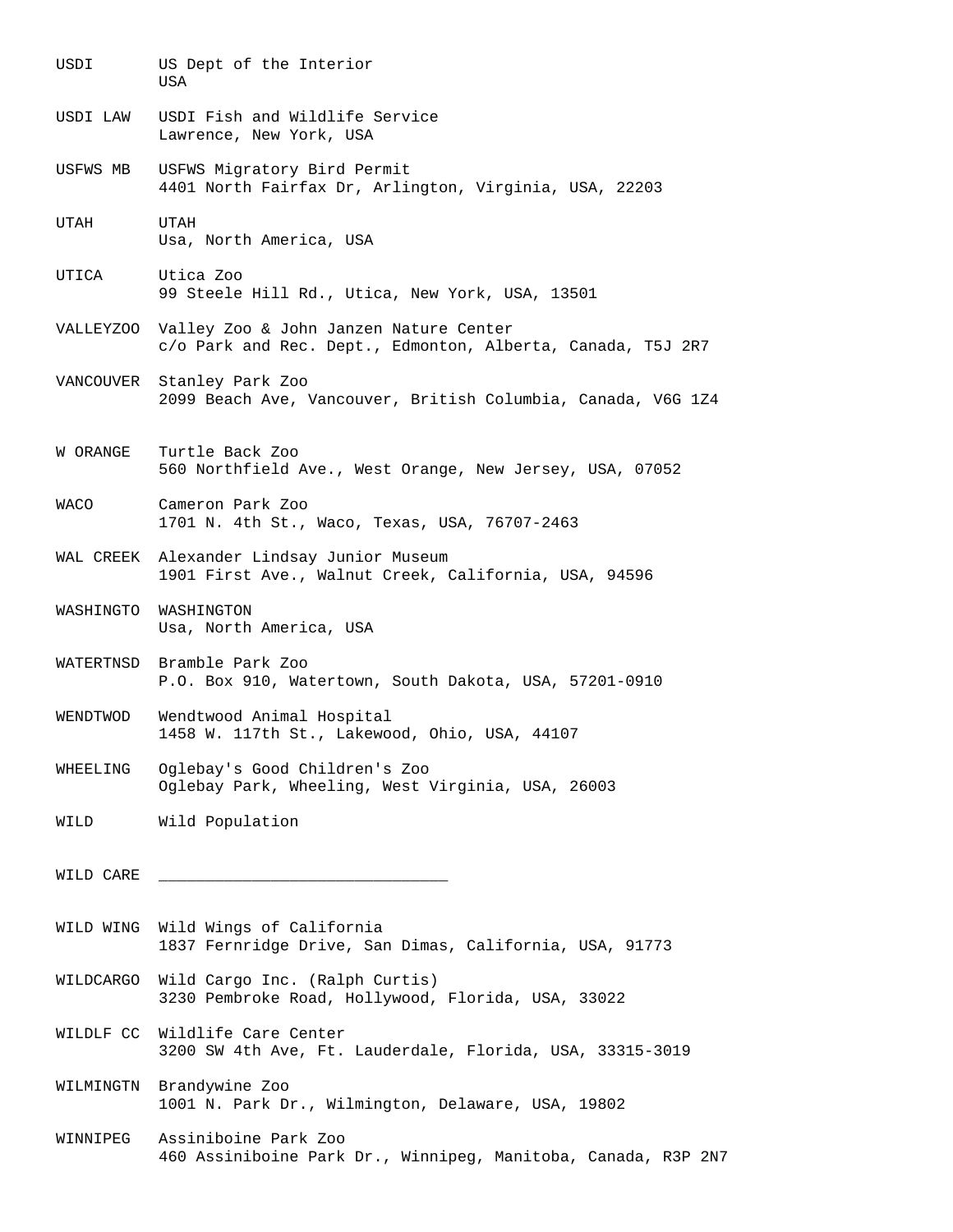- WSU VET M Washington State University College of Vet. Med., Pullman, Washington, USA, 99163-1041
- WYOMING WYOMING Usa, North America, USA
- ZAPATA Zapata Wildlife Rescue PO Box 6812, Zapata, Texas, USA, 78706

Total number of institutions: 254